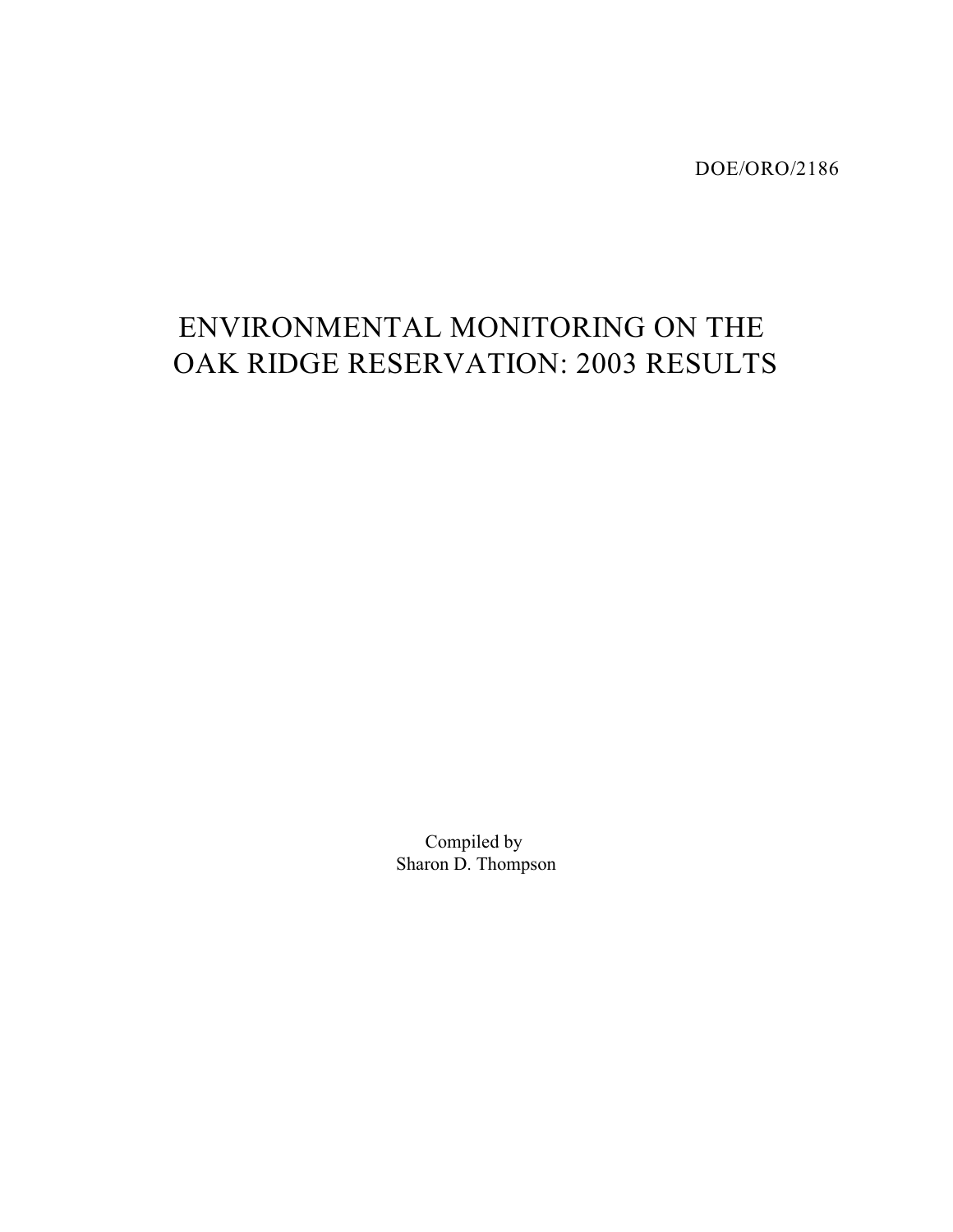### **List of Tables**

## **East Tennessee Technology Park**

#### **Table Page**

| 1.1  | 2003 NPDES Permit Number TN 0002950 ETTP Storm Drain Discharge Points                        |
|------|----------------------------------------------------------------------------------------------|
| 1.2  | 2003 NPDES Permit Number TN 0002950 Discharge Point 005, Sewage Treatment Plant  1.12        |
| 1.3  | 2003 NPDES Permit Number TN 0002950 Discharge Point 014, Central Neutralization              |
|      |                                                                                              |
| 1.4  | Radionuclide concentrations at ETTP discharges and surface water monitoring locations,       |
|      |                                                                                              |
| 1.5  | Radionuclide concentrations at ETTP discharges and surface water monitoring locations,       |
|      |                                                                                              |
| 1.6  | Radionuclide concentrations at ETTP discharges and surface water monitoring locations,       |
|      |                                                                                              |
| 1.7  | Radionuclide concentrations at ETTP discharges and surface water monitoring locations,       |
|      |                                                                                              |
| 1.8  | Radionuclide concentrations at ETTP discharges and surface water monitoring locations,       |
|      | K-1407-J (treated effluents from Central Neutralization Facility and TSCA Incinerator)  1.18 |
| 1.9  | Radionuclide concentrations at ETTP discharges and surface water monitoring locations,       |
|      |                                                                                              |
| 1.10 | Radionuclide concentrations at ETTP discharges and surface water monitoring locations,       |
|      |                                                                                              |
| 1.11 | Radionuclide concentrations at ETTP discharges and surface water monitoring locations,       |
|      |                                                                                              |
| 1.12 | Radionuclide concentrations at ETTP discharges and surface water monitoring locations,       |
|      |                                                                                              |
| 1.13 |                                                                                              |
| 1.14 |                                                                                              |
| 1.15 |                                                                                              |
| 1.16 |                                                                                              |
| 1.17 |                                                                                              |
| 1.18 |                                                                                              |
| 1.19 |                                                                                              |
| 1.20 |                                                                                              |
| 1.21 |                                                                                              |
| 1.22 |                                                                                              |
| 1.23 |                                                                                              |
| 1.24 |                                                                                              |
| 1.25 |                                                                                              |
| 1.26 |                                                                                              |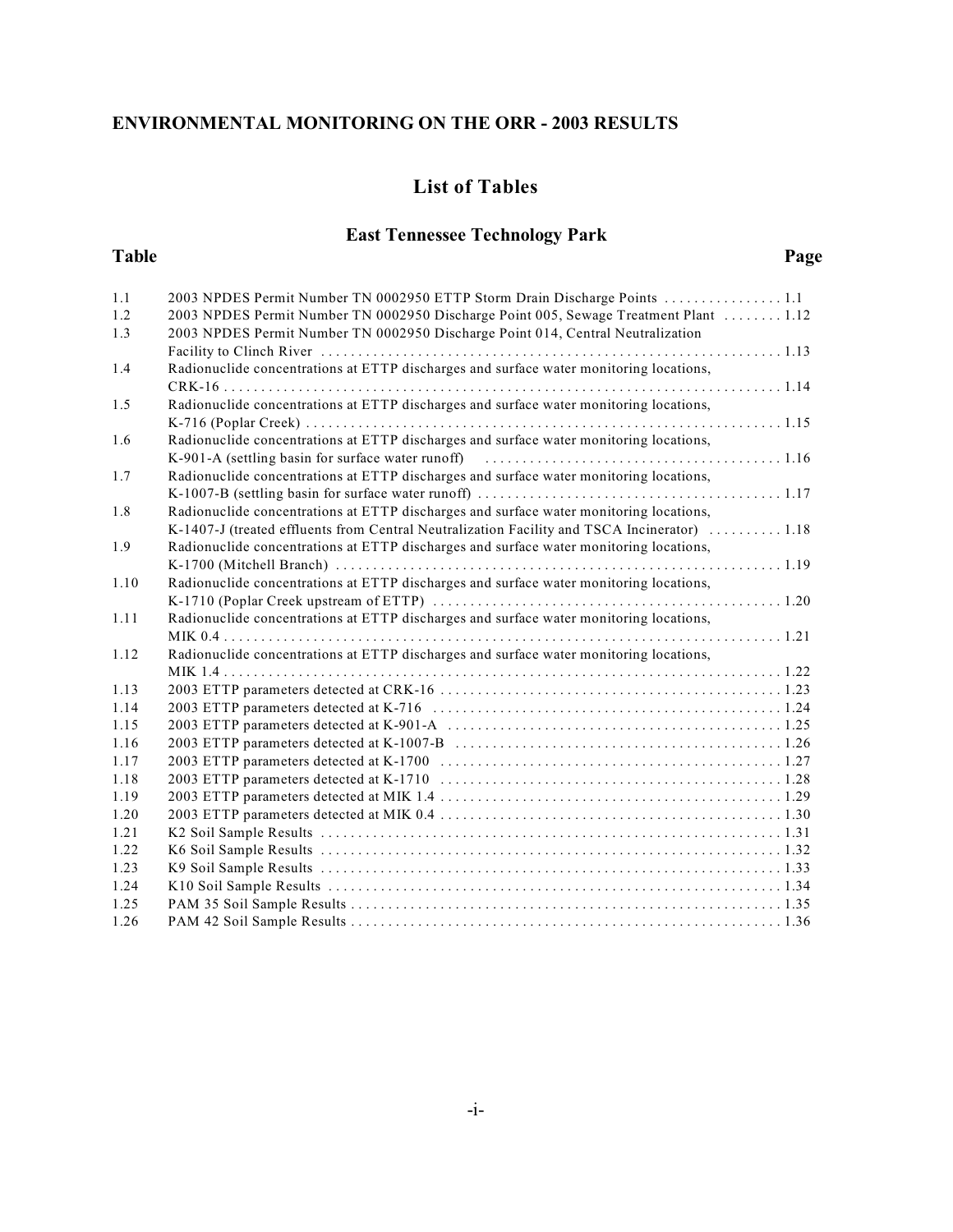#### **List of Tables (continued)**

#### **Oak Ridge National Laboratory**

| 2.1  |                                                                                                   |  |
|------|---------------------------------------------------------------------------------------------------|--|
| 2.2  |                                                                                                   |  |
| 2.3  |                                                                                                   |  |
| 2.4  |                                                                                                   |  |
| 2.5  |                                                                                                   |  |
| 2.6. | ORNL Plant Perimeter Monitoring summary statistics from 2003 sampling events 2.12                 |  |
| 2.7  |                                                                                                   |  |
| 2.8  | 2003 radionuclide concentrations in stormwater at ORNL NPDES permitted locations 2.16             |  |
| 2.9  |                                                                                                   |  |
| 2.10 |                                                                                                   |  |
| 2.11 |                                                                                                   |  |
| 2.12 | NPDES Permit Number TN 0002941, 2003 ORNL Instream Chlorine monitoring 2.31                       |  |
| 2.13 | Surface water analyses (2003) at ORNL Environmental Monitoring Plan surface water locations  2.32 |  |

#### **ORR Surveillance**

| 3.1 |                                                                                                 |  |
|-----|-------------------------------------------------------------------------------------------------|--|
| 3.2 |                                                                                                 |  |
| 3.3 |                                                                                                 |  |
| 3.4 | Surface water analyses (2003) at ORR Environmental Monitoring Plan surface water locations  3.7 |  |
| 3.5 |                                                                                                 |  |

#### **Y-12 National Security Complex**

| 4.1  |                                                                            |  |
|------|----------------------------------------------------------------------------|--|
| 4.2  |                                                                            |  |
| 4.3  |                                                                            |  |
| 4.4  |                                                                            |  |
| 4.5  |                                                                            |  |
| 4.6  |                                                                            |  |
| 4.7  |                                                                            |  |
| 4.8  |                                                                            |  |
| 4.9  |                                                                            |  |
| 4.10 |                                                                            |  |
| 4.11 | Y-12 Complex Discharge Point 501, Central Pollution Control Facility  4.11 |  |
| 4.12 | Y-12 Complex Discharge Point 501, Central Pollution Control Facility  4.12 |  |
| 4.13 |                                                                            |  |
| 4.14 |                                                                            |  |
| 4.15 |                                                                            |  |
| 4.16 |                                                                            |  |
| 4.17 |                                                                            |  |
| 4.18 | Y-12 Complex Discharge Point 551, Central Mercury Treatment Unit  4.18     |  |
| 4.19 | Y-12 Complex Discharge Point 551, Central Mercury Treatment Unit  4.19     |  |
| 4.20 |                                                                            |  |
|      |                                                                            |  |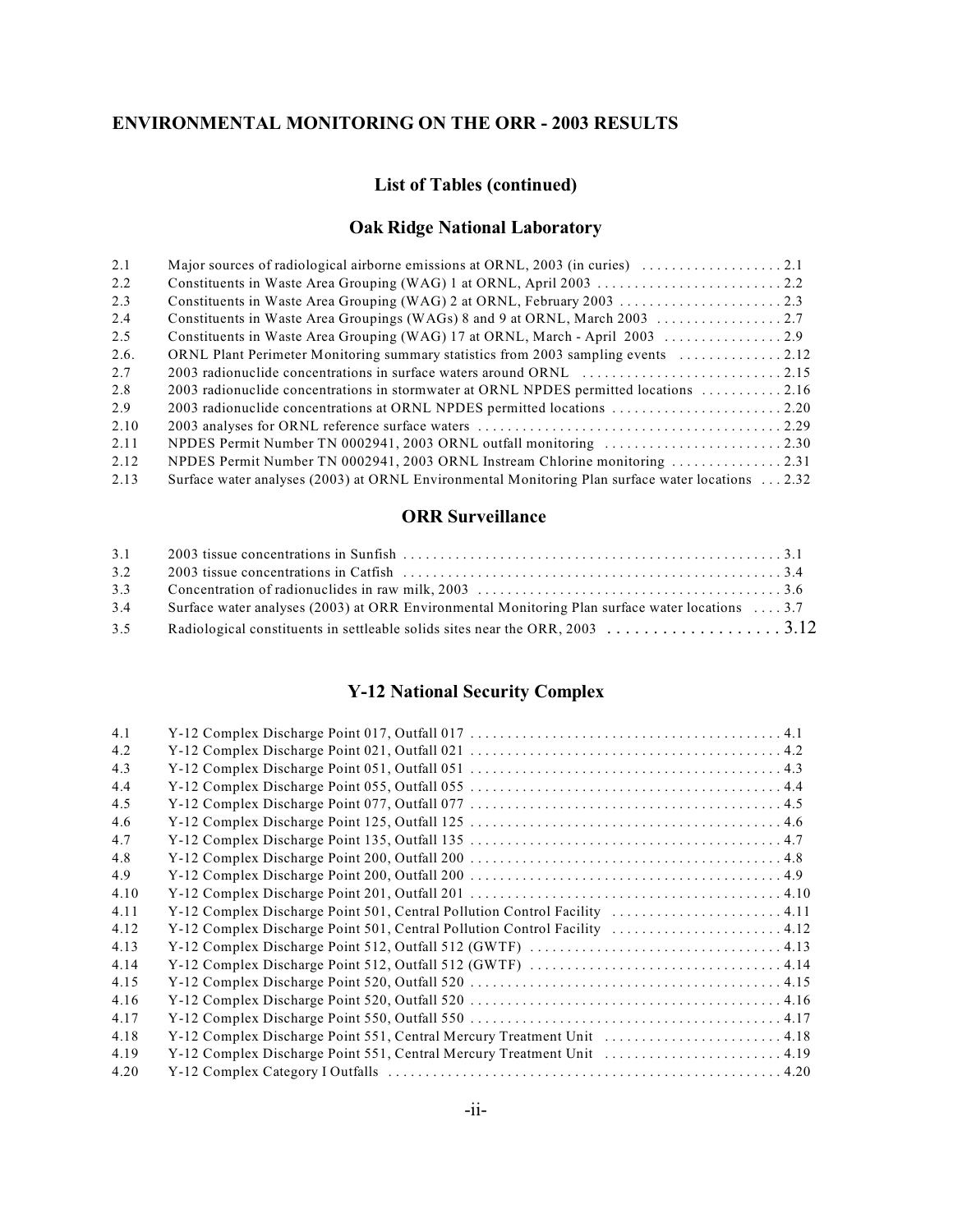#### **List of Tables (continued)**

#### **Y-12 National Security Complex**

| 4.21 |                                                                               |  |
|------|-------------------------------------------------------------------------------|--|
| 4.22 |                                                                               |  |
| 4.23 | Y-12 Complex Discharge Point S17, Unnamed Tributary to the Clinch River  4.29 |  |
| 4.24 |                                                                               |  |
| 4.25 |                                                                               |  |
| 4.26 |                                                                               |  |
| 4.27 |                                                                               |  |
| 4.28 |                                                                               |  |
| 4.29 |                                                                               |  |
| 4.30 |                                                                               |  |
| 4.31 |                                                                               |  |
| 4.32 | Y-12 Complex Discharge Point Station 304, Bear Creek at Highway 95  4.39      |  |
| 4.33 | Y-12 Complex Discharge Point Station 304, Bear Creek at Highway 95 4.40       |  |
| 4.34 | Y-12 Complex Discharge Point Station 304, Bear Creek at Highway 95 4.41       |  |
| 4.35 |                                                                               |  |
|      |                                                                               |  |

#### **Constituents Detected in Groundwater at the Y-12 Complex Site for 2003**

#### **Regime = Bear Creek**

| 4.36 |  |
|------|--|
| 4.37 |  |
| 4.38 |  |
| 4.39 |  |
| 4.40 |  |
| 4.41 |  |
| 4.42 |  |
| 4.43 |  |
| 4.44 |  |
| 4.45 |  |
| 4.46 |  |

#### **Regime = Chestnut Ridge**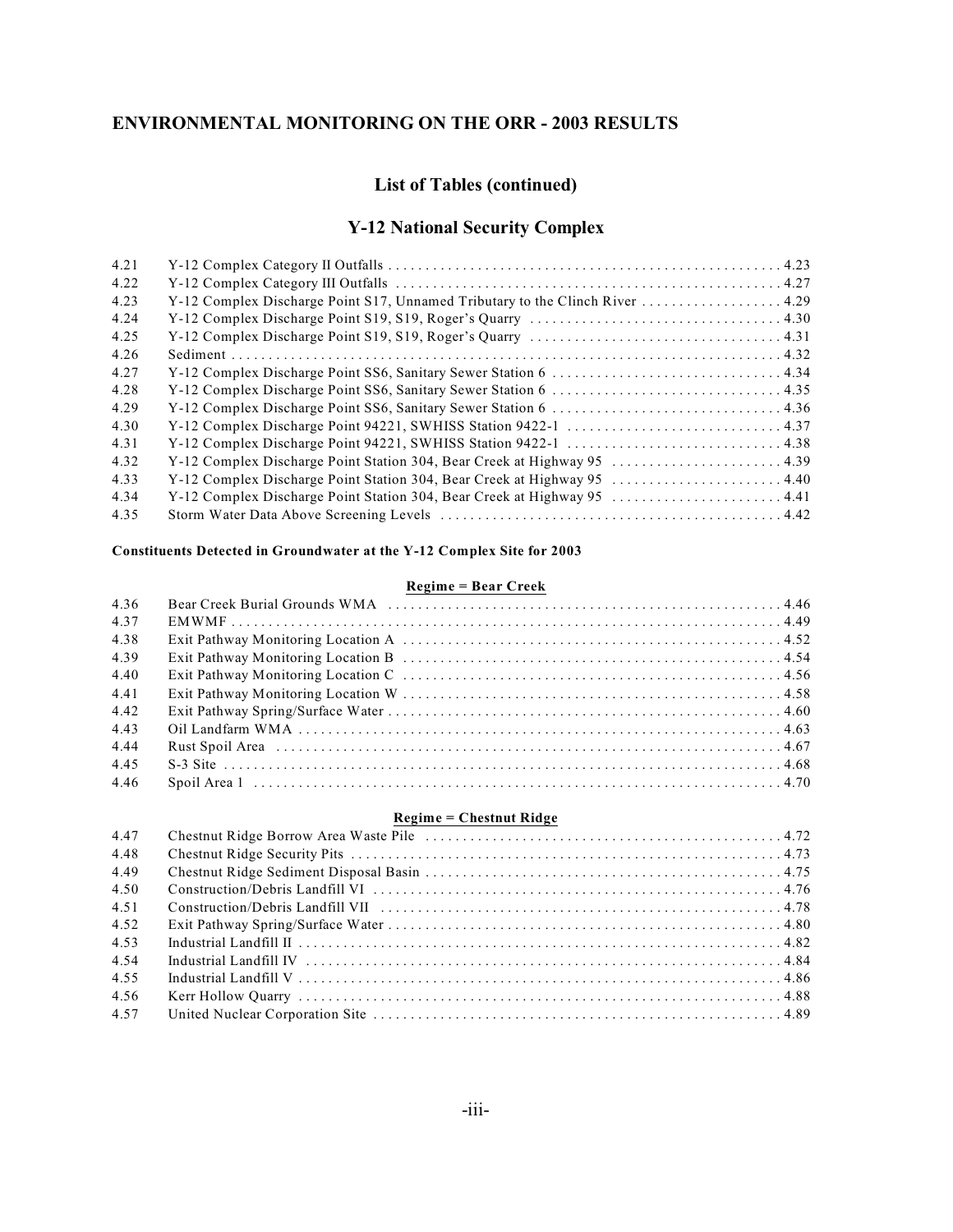#### **List of Tables (continued)**

#### **Y-12 National Security Complex**

#### **Constituents Detected in Groundwater at the Y-12 Complex Site for 2003**

#### **Regime = Upper East Fork Poplar Creek**

| 4.58 |                            |  |
|------|----------------------------|--|
| 4.59 |                            |  |
| 4.60 |                            |  |
| 4.61 |                            |  |
| 4.62 |                            |  |
| 4.63 |                            |  |
| 4.64 |                            |  |
| 4.65 |                            |  |
| 4.66 |                            |  |
| 4.67 |                            |  |
| 4.68 |                            |  |
| 4.69 |                            |  |
| 4.70 |                            |  |
| 4.71 |                            |  |
| 4.72 |                            |  |
| 4.73 |                            |  |
| 4.74 |                            |  |
| 4.75 |                            |  |
| 4.76 |                            |  |
| 4.77 |                            |  |
| 4.78 |                            |  |
| 4.79 |                            |  |
| 4.80 |                            |  |
| 4.81 |                            |  |
| 4.82 |                            |  |
| 4.83 |                            |  |
| 4.84 |                            |  |
| 4.85 |                            |  |
| 4.86 |                            |  |
| 4.87 |                            |  |
| 4.88 |                            |  |
| 4.89 |                            |  |
| 4.90 |                            |  |
| 4.91 |                            |  |
| 4.92 |                            |  |
|      | <b>Regime = Pine Ridge</b> |  |
| 4.93 |                            |  |

Footnote and Qualifier Definitions .... .... .... .... .... .... .... .... .... .... .... .... .... .... .... . 4.159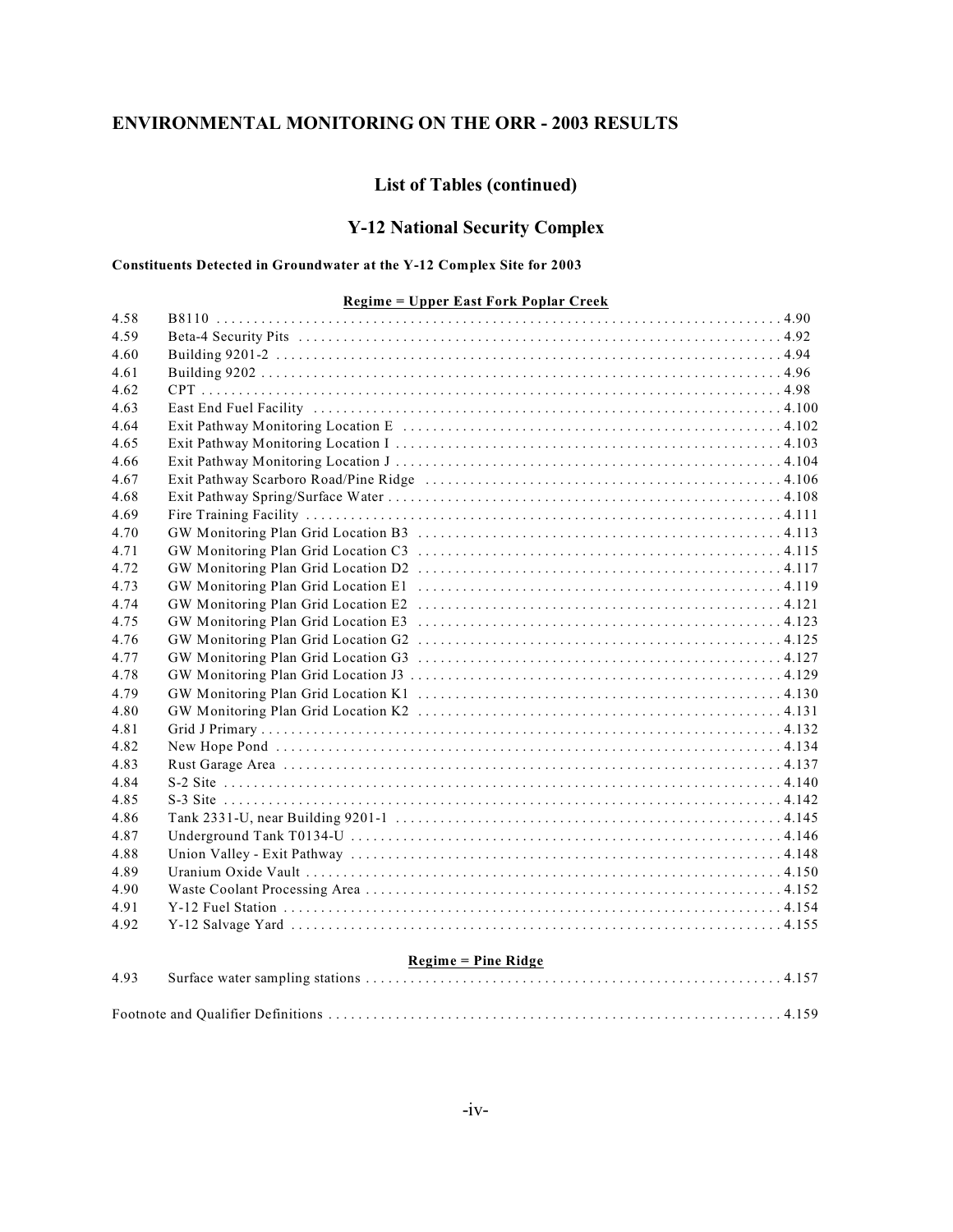|                                |                |          |                                        | No. of values   |                           |                  |  |
|--------------------------------|----------------|----------|----------------------------------------|-----------------|---------------------------|------------------|--|
| Parameter                      | Number of      |          |                                        |                 | Reference                 | exceeding        |  |
|                                | samples        | Max      | Min                                    | Avg             | <b>Value</b> <sup>b</sup> | reference        |  |
|                                |                |          |                                        |                 |                           |                  |  |
| Flow, GPD                      | 12             | 47300    | Discharge Point SD 05A<br>1200         | 10300           |                           |                  |  |
|                                |                |          |                                        |                 |                           |                  |  |
| <b>Total Suspended Solids</b>  | 12             | 16.0     | < 2.0                                  | <3.2            |                           |                  |  |
| pH, Standard Units             | 12             | 7.3      | 6.8                                    | 7.0             | $4.0 - 9.0$               | $\mathbf{0}$     |  |
| Oil & Grease                   | 12             | 8.4      | < 5.0<br><b>Discharge Point SD 100</b> | <4.7            |                           |                  |  |
|                                | 52             | 6216500  | 483700                                 |                 |                           |                  |  |
| Flow, GPD                      | 52             | 36.2     | < 2.0                                  | 118400<br>< 7.5 |                           |                  |  |
| <b>Total Suspended Solids</b>  |                |          |                                        |                 |                           |                  |  |
| pH, Standard Units             | 52             | 7.6      | 6.6                                    | 7.2             | $6.0 - 9.0$               | $\mathbf{0}$     |  |
| Oil & Grease                   | 52             | 4.2      | < 2.35                                 | <3.5            |                           |                  |  |
| <b>Total Residual Chlorine</b> | 52             | 0.06     | $\mathbf{0}$                           | 0.005           | 0.14                      | $\mathbf{0}$     |  |
|                                |                | 506900   | <b>Discharge Point SD 120</b>          |                 |                           |                  |  |
| Flow, GPD                      | 6              |          | $\mathbf{0}$                           | 290416          |                           |                  |  |
| <b>Total Suspended Solids</b>  | 6              | 13       | < 2.0                                  | < 2.2           |                           |                  |  |
| pH, Standard Units             | 6              | 7.2      | 6.7                                    | 7.0             | $4.0 - 9.0$               | $\mathbf{0}$     |  |
|                                |                |          | <b>Discharge Point SD 124</b>          |                 |                           |                  |  |
| Flow, GPD                      | 52             | 769200   | $\mathbf{0}$                           | 120500          |                           |                  |  |
| <b>Total Suspended Solids</b>  | 52             | 16.0     | < 2.0                                  | <4.3            |                           |                  |  |
| pH, Standard Units             | 52             | 8.2      | 6.9                                    | 7.6             | $6.0 - 9.0$               | $\mathbf{0}$     |  |
| Oil & Grease                   | 52             | 5.9      | < 5.0                                  | <4.0            |                           |                  |  |
| <b>Total Residual Chlorine</b> | 52             | 0.003    | $\theta$                               | 0.00025         | 0.14                      | $\boldsymbol{0}$ |  |
|                                |                |          | <b>Discharge Point SD 130</b>          |                 |                           |                  |  |
| Flow, GPD                      | 52             | 11746300 | 120200                                 | 1020250         |                           |                  |  |
| <b>Total Suspended Solids</b>  | 52             | 11.0     | < 2.0                                  | <6.9            |                           |                  |  |
| pH, Standard Units             | 52             | 7.5      | 6.7                                    | 7.0             | $6.0 - 9.0$               | $\mathbf{0}$     |  |
| Oil & Grease                   | 52             | 10.2     | < 5.0                                  | <4.4            |                           |                  |  |
| <b>Total Residual Chlorine</b> | 52             | 0.01     | $\theta$                               | 0.001           | 0.14                      | $\boldsymbol{0}$ |  |
|                                |                |          | <b>Discharge Point SD 140</b>          |                 |                           |                  |  |
| Flow, GPD                      | $\overline{4}$ | 125000   | 33600                                  | 83725           |                           |                  |  |
| ph, Standard Units             | 4              | 7.7      | 7.3                                    | 7.6             | $4.0 - 9.0$               | $\theta$         |  |
| <b>Total Suspended Solids</b>  | 4              | 6.0      | < 2.0                                  | <3.0            |                           |                  |  |
|                                |                |          | <b>Discharge Point SD 142</b>          |                 |                           |                  |  |
| Flow, GPD                      | 12             | 192600   | 18970                                  | 82925           |                           |                  |  |
| pH, Standard Units             | 12             | 8.3      | 6.9                                    | 7.5             | $4.0 - 9.0$               | $\mathbf{0}$     |  |
| <b>Total Suspended Solids</b>  | 12             | 6.0      | < 2.0                                  | 2.7             |                           |                  |  |

#### **Table 1.1. 2003 NPDES Permit Number TN 0002950 ETTP Storm Drain Discharge Points**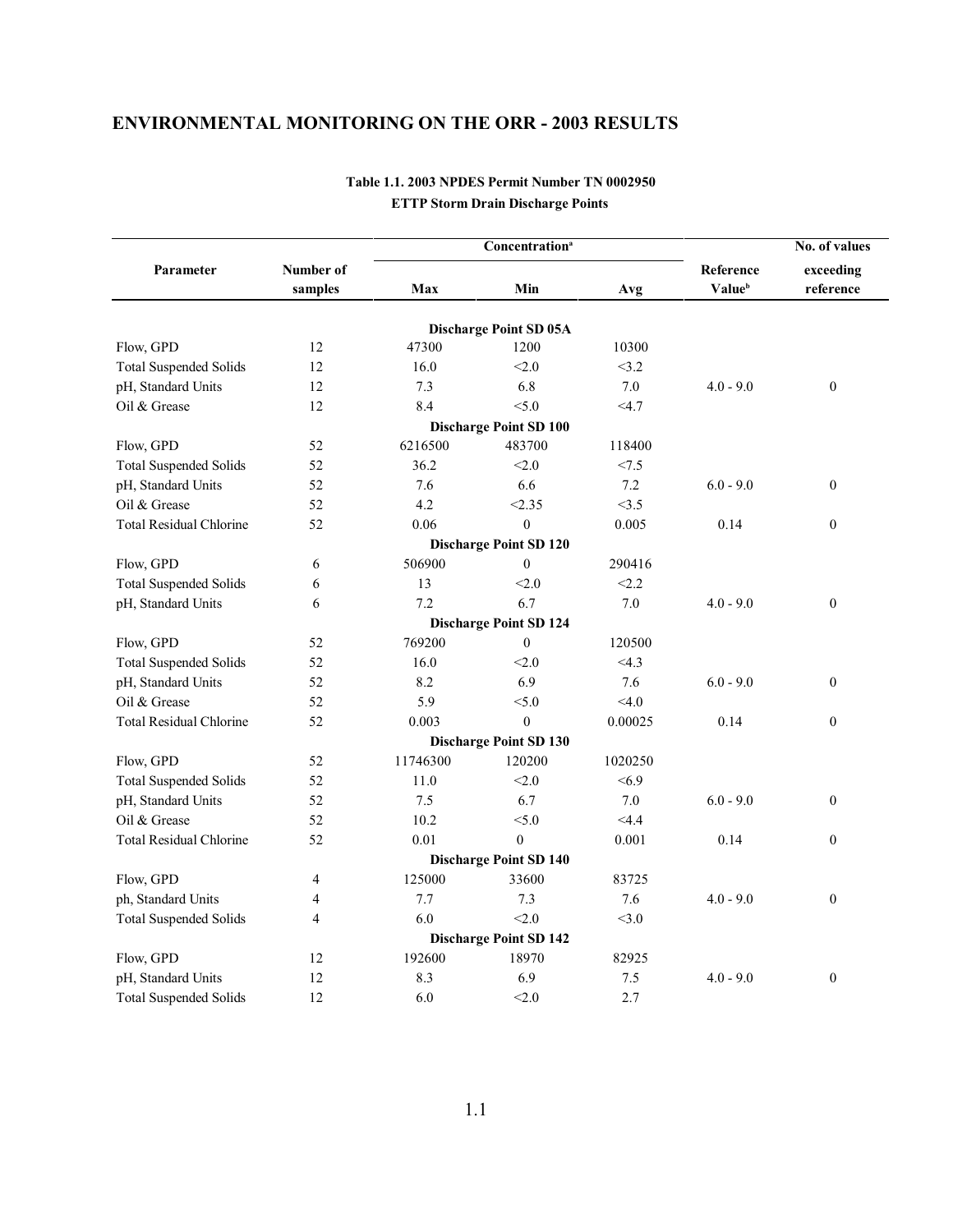|                               |                |                 | Table 1.1 (continued)                 |         |             |                  |
|-------------------------------|----------------|-----------------|---------------------------------------|---------|-------------|------------------|
|                               |                |                 | Concentration <sup>a</sup>            |         |             | No. of values    |
| Parameter                     | Number of      |                 |                                       |         | Reference   | exceeding        |
|                               | samples        | Max             | Min                                   | Avg     | Valueb      | reference        |
|                               |                |                 |                                       |         |             |                  |
| Flow, GPD                     | 12             | 474800          | <b>Discharge Point SD 144</b><br>9300 | 142780  |             |                  |
|                               | 12             | 7.4             | 6.9                                   | 7.2     | $4.0 - 9.0$ | $\mathbf{0}$     |
| pH, Standard Units            | 12             | 17.0            | < 2.0                                 |         |             |                  |
| <b>Total Suspended Solids</b> |                |                 |                                       | <3.5    |             |                  |
| Oil & Grease                  | 12             | 4.4             | < 5.0                                 | <4.3    |             |                  |
|                               |                |                 | <b>Discharge Point SD 146</b>         |         |             |                  |
| Flow, GPD                     | 10             | 40890           | $\boldsymbol{0}$                      | 20400   |             |                  |
| pH, Standard Units            | 10             | 7.7             | 6.9                                   | 7.2     | $4.0 - 9.0$ | $\mathbf{0}$     |
| Oil & Grease                  | 10             | 3.4             | < 5.0                                 | <4.8    |             |                  |
|                               |                |                 | <b>Discharge Point SD 148</b>         |         |             |                  |
| Oil & Grease                  | 10             | 4.3             | < 5.0                                 | <4.3    |             |                  |
| Flow, GPD                     | 10             | 24960           | $\mathbf{0}$                          | 11110   |             |                  |
| pH, Standard Units            | 10             | 7.9             | 7.0                                   | 7.4     | $4.0 - 9.0$ | $\boldsymbol{0}$ |
| <b>Total Suspended Solids</b> | 10             | 4.8             | < 2.0                                 | < 2.3   |             |                  |
|                               |                |                 | <b>Discharge Point SD 150</b>         |         |             |                  |
| Flow, GPD                     | 10             | 699900          | $\mathbf{0}$                          | 320590  |             |                  |
| pH, Standard Units            | 10             | 7.6             | 6.8                                   | 7.1     | $4.0 - 9.0$ | $\mathbf{0}$     |
|                               |                |                 | <b>Discharge Point SD 154</b>         |         |             |                  |
| Flow, GPD                     | 10             | 293500          | $\mathbf{0}$                          | 138090  |             |                  |
| pH, Standard Units            | 10             | 7.5             | 6.9                                   | 7.1     | $4.0 - 9.0$ | $\mathbf{0}$     |
| Oil & Grease                  | 10             | 6.2             | < 5.0                                 | < 4.8   |             |                  |
|                               |                |                 | <b>Discharge Point SD 156</b>         |         |             |                  |
| Flow, GPD                     | 2              | 5822500         | 4177700                               | 500010  |             |                  |
| pH, Standard Units            | $\overline{c}$ | 7.3             | 6.7                                   | 7.0     | $4.0 - 9.0$ |                  |
|                               |                |                 | Point SD 158                          |         |             |                  |
| Flow, GPD                     | 4              | 81970           | 25130                                 | 56780   |             |                  |
| pH, Standard Units            | 4              | 7.0             | 6.7                                   | 6.9     | $4.0 - 9.0$ | $\mathbf{0}$     |
|                               |                |                 | <b>Discharge Point SD 160</b>         |         |             |                  |
| Flow, GPD                     | 3              | 242300          | $\mathbf{0}$                          | 161900  |             |                  |
| pH, Standard Units            | 3              | 7.5             | 6.9                                   | 7.2     | $4.0 - 9.0$ | $\mathbf{0}$     |
|                               |                |                 | <b>Discharge Point SD 162</b>         |         |             |                  |
| Flow, GPD                     | 6              | 276700          | $\bf{0}$                              | 150680  |             |                  |
| Oil & Grease                  | 6              | < 5.0           | < 2.3                                 | <4.6    |             |                  |
| pH, Standard Units            | 6              | 7.1             | 6.9                                   | $7.0\,$ | $4.0 - 9.0$ | $\boldsymbol{0}$ |
|                               |                |                 | <b>Discharge Point SD 170</b>         |         |             |                  |
| Flow, GPD                     | 52             | 2253300         | 36400                                 | 298070  |             |                  |
| <b>Total Suspended Solids</b> | 52             | 6.8             | < 2.0                                 | < 2.6   |             |                  |
| pH, Standard Units            | 52             | $\!\!\!\!\!8.0$ | 6.7                                   | 7.5     | $6.0 - 9.0$ | $\boldsymbol{0}$ |
| Oil & Grease                  | 52             | 4.1             | < 5.0                                 | <3.8    |             |                  |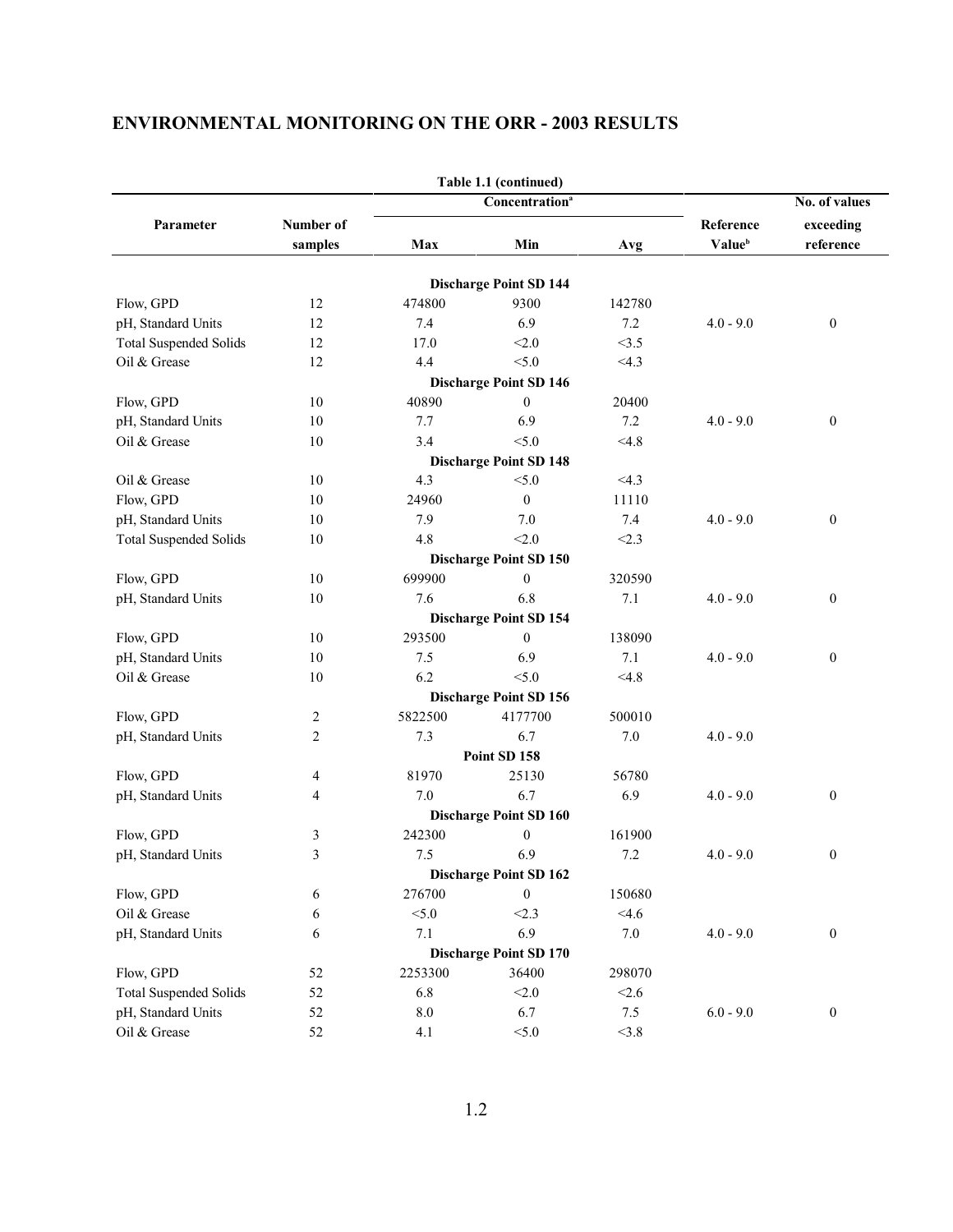|                               |                |         | Table 1.1 (continued)         |         |                           |                  |  |
|-------------------------------|----------------|---------|-------------------------------|---------|---------------------------|------------------|--|
|                               |                |         | Concentration <sup>a</sup>    |         |                           | No. of values    |  |
| Parameter                     | Number of      |         |                               |         | Reference                 | exceeding        |  |
|                               | samples        | Max     | Min                           | Avg     | <b>Value</b> <sup>b</sup> | reference        |  |
|                               |                |         |                               |         |                           |                  |  |
|                               | 52             |         | <b>Discharge Point SD 180</b> |         |                           |                  |  |
| Flow, GPD                     |                | 2012100 | 37800                         | 284520  |                           |                  |  |
| <b>Total Suspended Solids</b> | 52             | 34.8    | < 2.0                         | <11.4   |                           |                  |  |
| pH, Standard Units            | 52             | 8.2     | 6.8                           | 7.6     | $6.0 - 9.0$               | $\mathbf{0}$     |  |
| Oil & Grease                  | 52             | 6.7     | < 5.0                         | $<$ 4.4 |                           |                  |  |
|                               |                |         | <b>Discharge Point SD 190</b> |         |                           |                  |  |
| Flow, GPD                     | 52             | 2452800 | 89700                         | 448180  |                           |                  |  |
| <b>Total Suspended Solids</b> | 52             | 6.0     | < 2.0                         | < 2.4   |                           |                  |  |
| pH, Standard Units            | 52             | 7.7     | 6.7                           | 7.1     | $6.0 - 9.0$               | $\mathbf{0}$     |  |
| Oil & Grease                  | 52             | 4.3     | < 5.0                         | <3.3    |                           |                  |  |
|                               |                |         | <b>Discharge Point SD 192</b> |         |                           |                  |  |
| Flow, GPD                     | 2              | 114900  | 80550                         | 97715   |                           |                  |  |
| pH, Standard Units            | 2              | 7.1     | 7.0                           | 7.1     | $4.0 - 9.0$               | $\boldsymbol{0}$ |  |
|                               |                |         | <b>Discharge Point SD 194</b> |         |                           |                  |  |
| Flow, GPD                     | 2              | 114900  | 80530                         | 97715   |                           |                  |  |
| pH, Standard Units            | 2              | 7.3     | 7.1                           | 7.2     | $4.0 - 9.0$               | $\boldsymbol{0}$ |  |
|                               |                |         | <b>Discharge Point SD 195</b> |         |                           |                  |  |
| Flow, GPD                     | 2              | 129200  | 90595                         | 109900  |                           |                  |  |
| pH, Standard Units            | 2              | 7.2     | 6.7                           | 7.0     | $4.0 - 9.0$               | $\boldsymbol{0}$ |  |
|                               |                |         | <b>Discharge Point SD 196</b> |         |                           |                  |  |
| Flow, GPD                     | 2              | 112200  | 79300                         | 95750   |                           |                  |  |
| pH, Standard Units            | $\overline{2}$ | 7.2     | 6.7                           | 7.0     | $4.0 - 9.0$               | $\mathbf{0}$     |  |
|                               |                |         | <b>Discharge Point SD 197</b> |         |                           |                  |  |
| Flow, GPD                     | 6              | 97150   | $\boldsymbol{0}$              | 56010   |                           |                  |  |
| pH, Standard Units            | 6              | 7.4     | 7.0                           | 7.2     | $4.0 - 9.0$               | $\mathbf{0}$     |  |
| Oil & Grease                  | 6              | 2.9     | < 5.0                         | <4.2    |                           |                  |  |
| <b>Total Suspended Solids</b> | 6              | 14.0    | < 2.0                         | < 4.0   |                           |                  |  |
|                               |                |         | <b>Discharge Point SD 198</b> |         |                           |                  |  |
| Flow, GPD                     | 3              | 400800  | $\mathbf{0}$                  | 278430  |                           |                  |  |
| pH, Standard Units            | 3              | 7.7     | 7.1                           | 7.3     | $4.0 - 9.0$               | $\mathbf{0}$     |  |
| <b>Total Suspended Solids</b> | 3              | 15.0    | < 2.0                         | < 6.3   |                           |                  |  |
|                               |                |         | <b>Discharge Point SD 200</b> |         |                           |                  |  |
| Flow, GPD                     | 12             | 851800  | 91700                         | 379560  |                           |                  |  |
| pH, Standard Units            | $12\,$         | 8.2     | 6.9                           | 7.5     | $4.0 - 9.0$               | $\boldsymbol{0}$ |  |
| Oil & Grease                  | 12             | 4.7     | < 5.0                         | $<$ 4.7 |                           |                  |  |
|                               |                |         | <b>Discharge Point SD 210</b> |         |                           |                  |  |
| Flow, GPD                     | 3              | 1378500 | $\boldsymbol{0}$              | 954300  |                           |                  |  |
| pH, Standard Units            | 3              | 7.2     | 6.8                           | $7.0\,$ | $4.0 - 9.0$               | $\boldsymbol{0}$ |  |
| <b>Total Suspended Solids</b> | 3              | 15.0    | < 2.0                         | <6.3    |                           |                  |  |
|                               |                |         |                               |         |                           |                  |  |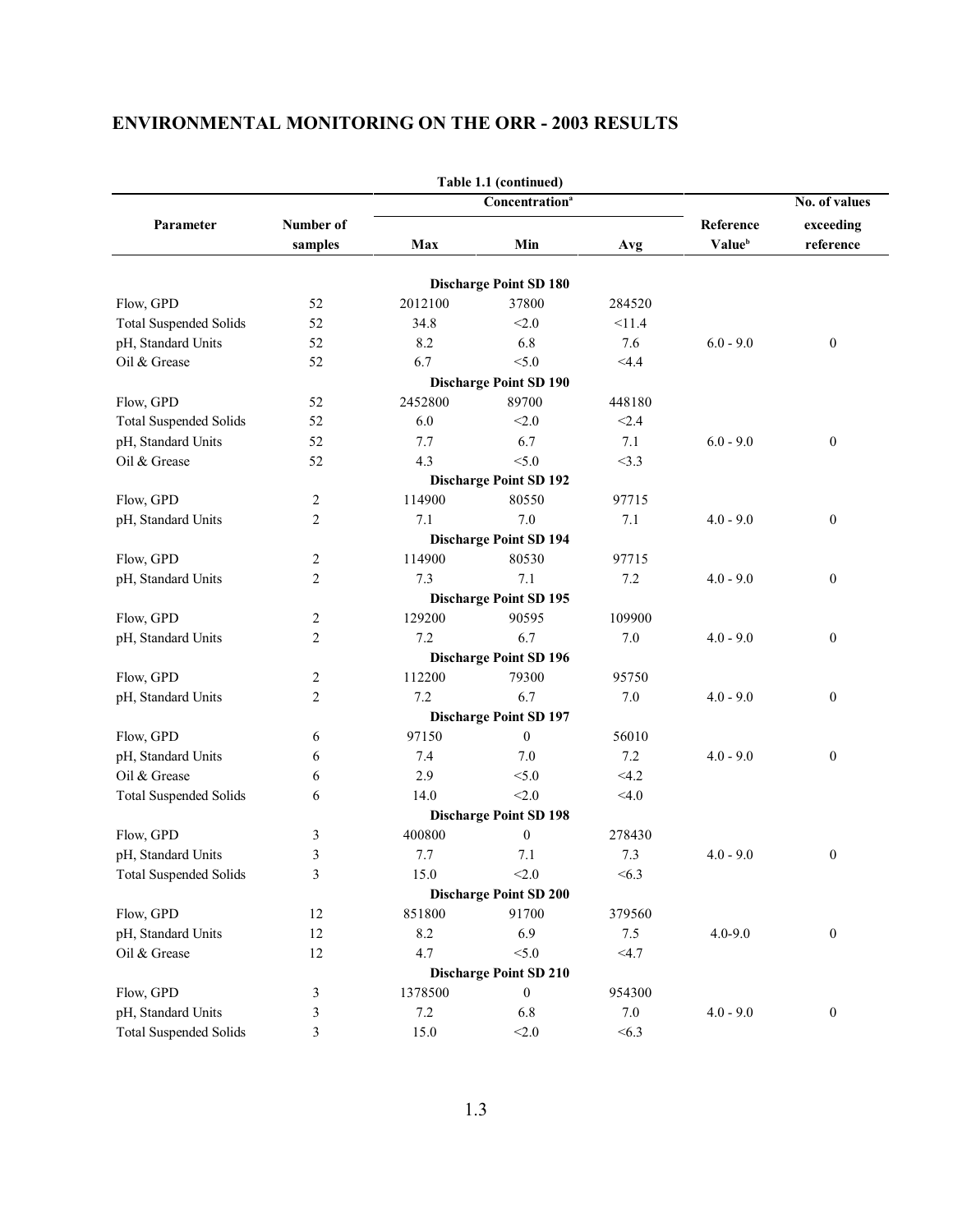|                                             |                |         | Table 1.1 (continued)         |         |                    |                  |
|---------------------------------------------|----------------|---------|-------------------------------|---------|--------------------|------------------|
| Concentration <sup>a</sup><br>No. of values |                |         |                               |         |                    |                  |
| Parameter                                   | Number of      |         |                               |         | Reference          | exceeding        |
|                                             | samples        | Max     | Min                           | Avg     | Value <sup>b</sup> | reference        |
|                                             |                |         |                               |         |                    |                  |
|                                             |                |         | <b>Discharge Point SD 220</b> |         |                    |                  |
| Flow, GPD                                   | 9              | 119800  | $\mathbf{0}$                  | 34713   |                    |                  |
| <b>Total Suspended Solids</b>               | 9              | 17.0    | < 2.0                         | < 5.2   |                    |                  |
| pH, Standard Units                          | 9              | 7.8     | 6.9                           | 7.3     | $4.0 - 9.0$        | $\boldsymbol{0}$ |
| Oil & Grease                                | 9              | 3.4     | < 5.0                         | $<$ 4.4 |                    |                  |
|                                             |                |         | <b>Discharge Point SD 230</b> |         |                    |                  |
| Flow, GPD                                   | 12             | 1582900 | 157000                        | 678080  |                    |                  |
| pH, Standard Units                          | 12             | 8.5     | 6.7                           | 7.6     | $4.0 - 9.0$        | $\boldsymbol{0}$ |
| Oil & Grease                                | 12             | 8.8     | < 5.0                         | <4.9    |                    |                  |
|                                             |                |         | <b>Discharge Point SD 240</b> |         |                    |                  |
| Flow, GPD                                   | 10             | 1124500 | $\mathbf{0}$                  | 519340  |                    |                  |
| Oil & Grease                                | 10             | 11.7    | < 5.0                         | < 5.2   |                    |                  |
| pH, Standard Units                          | 10             | 7.4     | 6.5                           | 7.0     | $4.0 - 9.0$        | $\boldsymbol{0}$ |
|                                             |                |         | <b>Discharge Point SD 250</b> |         |                    |                  |
| Flow, GPD                                   | 3              | 500000  | $\mathbf{0}$                  | 334030  |                    |                  |
| <b>Total Suspended Solids</b>               | 3              | 7.2     | < 2.0                         | < 7.3   |                    |                  |
| pH, Standard Units                          | 3              | 7.0     | 6.6                           | 6.8     |                    |                  |
|                                             |                |         | <b>Discharge Point SD 270</b> |         |                    |                  |
| Flow, GPD                                   | 2              | 23650   | $\mathbf{0}$                  | 11825   |                    |                  |
| pH, Standard Units                          | 2              | 7.5     | 7.5                           | 7.5     |                    |                  |
|                                             |                |         | <b>Discharge Point SD 280</b> |         |                    |                  |
| Flow, GPD                                   | 2              | 97580   | 70220                         | 83900   |                    |                  |
| pH, Standard Units                          | $\overline{2}$ | 7.8     | 7.4                           | 7.6     |                    |                  |
|                                             |                |         | <b>Discharge Point SD 292</b> |         |                    |                  |
| Flow, GPD                                   | 2              | 88485   | 63970                         | 76225   |                    |                  |
| pH, Standard Units                          | $\overline{2}$ | 7.2     | 7.2                           | 7.2     | $4.0 - 9.0$        | $\boldsymbol{0}$ |
|                                             |                |         | <b>Discharge Point SD 294</b> |         |                    |                  |
| Flow, GPD                                   | 2              | 162100  | 114600                        | 138350  |                    |                  |
| pH, Standard Units                          | $\overline{2}$ | 7.2     | 6.9                           | 7.1     | $4.0 - 9.0$        | $\boldsymbol{0}$ |
|                                             |                |         | <b>Discharge Point SD 296</b> |         |                    |                  |
| Flow, GPD                                   | $\overline{c}$ | 30880   | 22170                         | 26525   |                    |                  |
| pH, Standard Units                          | $\overline{c}$ | 7.1     | 7.1                           | 7.1     |                    |                  |
|                                             |                |         | <b>Discharge Point SD 297</b> |         |                    |                  |
| Flow, GPD                                   | 2              | 71435   | 50090                         | 60760   |                    |                  |
| pH, Standard Units                          | 2              | 7.0     | 6.9                           | 7.0     | $4.0 - 9.0$        | $\boldsymbol{0}$ |
|                                             |                |         | <b>Discharge Point SD 300</b> |         |                    |                  |
| Flow, GPD                                   | 2              | 87270   | 62065                         | 74670   |                    |                  |
| pH, Standard Units                          | $\overline{c}$ | 7.2     | 7.0                           | 7.1     |                    |                  |
|                                             |                |         |                               |         |                    |                  |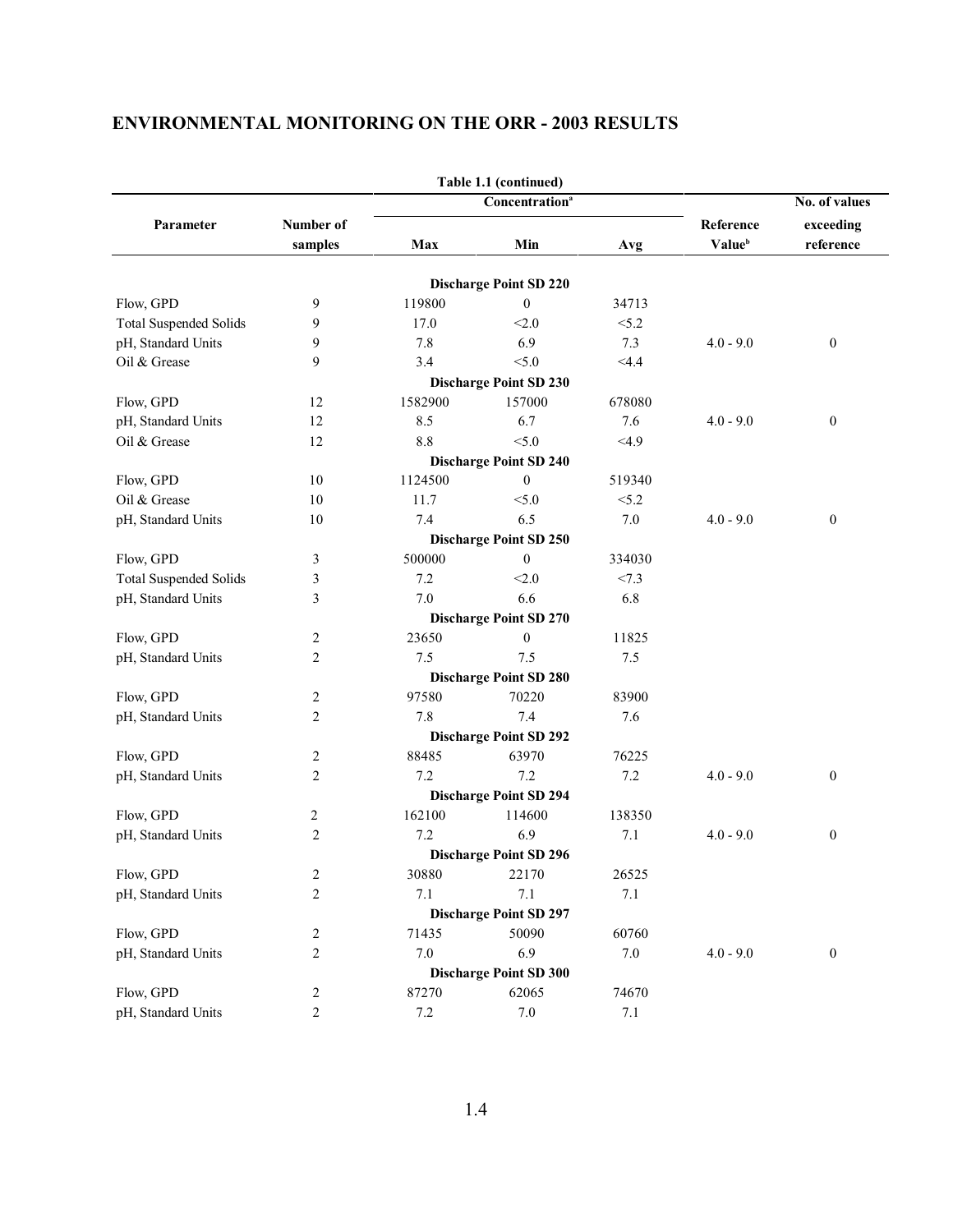|                               |                         |         | Table 1.1 (continued)         |        |             |                  |  |
|-------------------------------|-------------------------|---------|-------------------------------|--------|-------------|------------------|--|
|                               |                         |         | Concentration <sup>a</sup>    |        |             | No. of values    |  |
| Parameter                     | Number of               |         |                               |        | Reference   | exceeding        |  |
|                               | samples                 | Max     | Min                           | Avg    | Valueb      | reference        |  |
|                               |                         |         |                               |        |             |                  |  |
|                               |                         |         | <b>Discharge Point SD 320</b> |        |             |                  |  |
| Flow, GPD                     | 2                       | 363400  | 258400                        | 310900 |             |                  |  |
| pH, Standard Units            | 2                       | 7.1     | 7.1                           | 7.1    |             |                  |  |
|                               |                         |         | <b>Discharge Point SD 322</b> |        |             |                  |  |
| Flow, GPD                     | 2                       | 48610   | 32630                         | 40620  |             |                  |  |
| pH, Standard Units            | $\overline{c}$          | 7.0     | 6.9                           | 7.0    | $4.0 - 9.0$ | $\boldsymbol{0}$ |  |
|                               |                         |         | <b>Discharge Point SD 326</b> |        |             |                  |  |
| Flow, GPD                     | 2                       | 29490   | 19795                         | 24640  |             |                  |  |
| pH, Standard Units            | 2                       | 7.0     | 6.8                           | 6.9    |             |                  |  |
|                               |                         |         | <b>Discharge Point SD 330</b> |        |             |                  |  |
| Flow, GPD                     | 3                       | 700100  | $\mathbf{0}$                  | 485150 |             |                  |  |
| pH, Standard Units            | 3                       | 7.2     | 6.6                           | 7.0    | $4.0 - 9.0$ | $\boldsymbol{0}$ |  |
| <b>Total Suspended Solids</b> | 3                       | 11.0    | < 2.0                         | < 5.0  |             |                  |  |
|                               |                         |         | <b>Discharge Point SD 332</b> |        |             |                  |  |
| Flow, GPD                     | 2                       | 35480   | 23820                         | 29650  |             |                  |  |
| pH, Standard Units            | 2                       | 7.0     | 6.8                           | 6.9    |             |                  |  |
|                               |                         |         | <b>Discharge Point SD 334</b> |        |             |                  |  |
| Flow, GPD                     | 2                       | 48660   | 32660                         | 40660  |             |                  |  |
| pH, Standard Units            | 2                       | 7.0     | 6.9                           | 7.0    |             |                  |  |
|                               |                         |         | <b>Discharge Point SD 340</b> |        |             |                  |  |
| Flow, GPD                     | 2                       | 685300  | 547600                        | 616300 |             |                  |  |
| pH, Standard Units            | $\overline{2}$          | 7.4     | 7.1                           | 7.3    | $4.0 - 9.0$ | $\boldsymbol{0}$ |  |
|                               |                         |         | <b>Discharge Point SD 350</b> |        |             |                  |  |
| Flow, GPD                     | 2                       | 77550   | 55485                         | 66520  |             |                  |  |
| pH, Standard Units            | 2                       | 7.1     | 6.9                           | 7.0    | $4.0 - 9.0$ | $\boldsymbol{0}$ |  |
|                               |                         |         | <b>Discharge Point SD 352</b> |        |             |                  |  |
| Flow, GPD                     | 3                       | 450     | $\mathbf{0}$                  | 316    |             |                  |  |
| pH, Standard Units            | 3                       | 7.2     | 6.6                           | 7.0    |             |                  |  |
|                               |                         |         | <b>Discharge Point SD 360</b> |        |             |                  |  |
| Flow, GPD                     | $\overline{c}$          | 41955   | 32070                         | 37010  |             |                  |  |
| pH, Standard Units            | $\overline{\mathbf{c}}$ | 7.0     | 6.8                           | 6.9    |             |                  |  |
|                               |                         |         | <b>Discharge Point SD 370</b> |        |             |                  |  |
| Flow, GPD                     | $\mathbf{1}$            | 1440    | $\boldsymbol{0}$              | 1440   |             |                  |  |
| pH, Standard Units            | $\mathbf{1}$            | 7.3     | 7.3                           | 7.3    |             |                  |  |
|                               |                         |         | <b>Discharge Point SD 380</b> |        |             |                  |  |
| Flow, GPD                     | 11                      | 1389900 | $\boldsymbol{0}$              | 596370 |             |                  |  |
| pH, Standard Units            | 11                      | $8.8\,$ | 6.5                           | 7.5    | $4.0 - 9.0$ | $\boldsymbol{0}$ |  |
| Oil & Grease                  | $11\,$                  | 4.4     | < 5.0                         | <4.2   |             |                  |  |
| <b>Total Suspended Solids</b> | 11                      | 12.0    | < 2.0                         | < 2.9  |             |                  |  |
|                               |                         |         |                               |        |             |                  |  |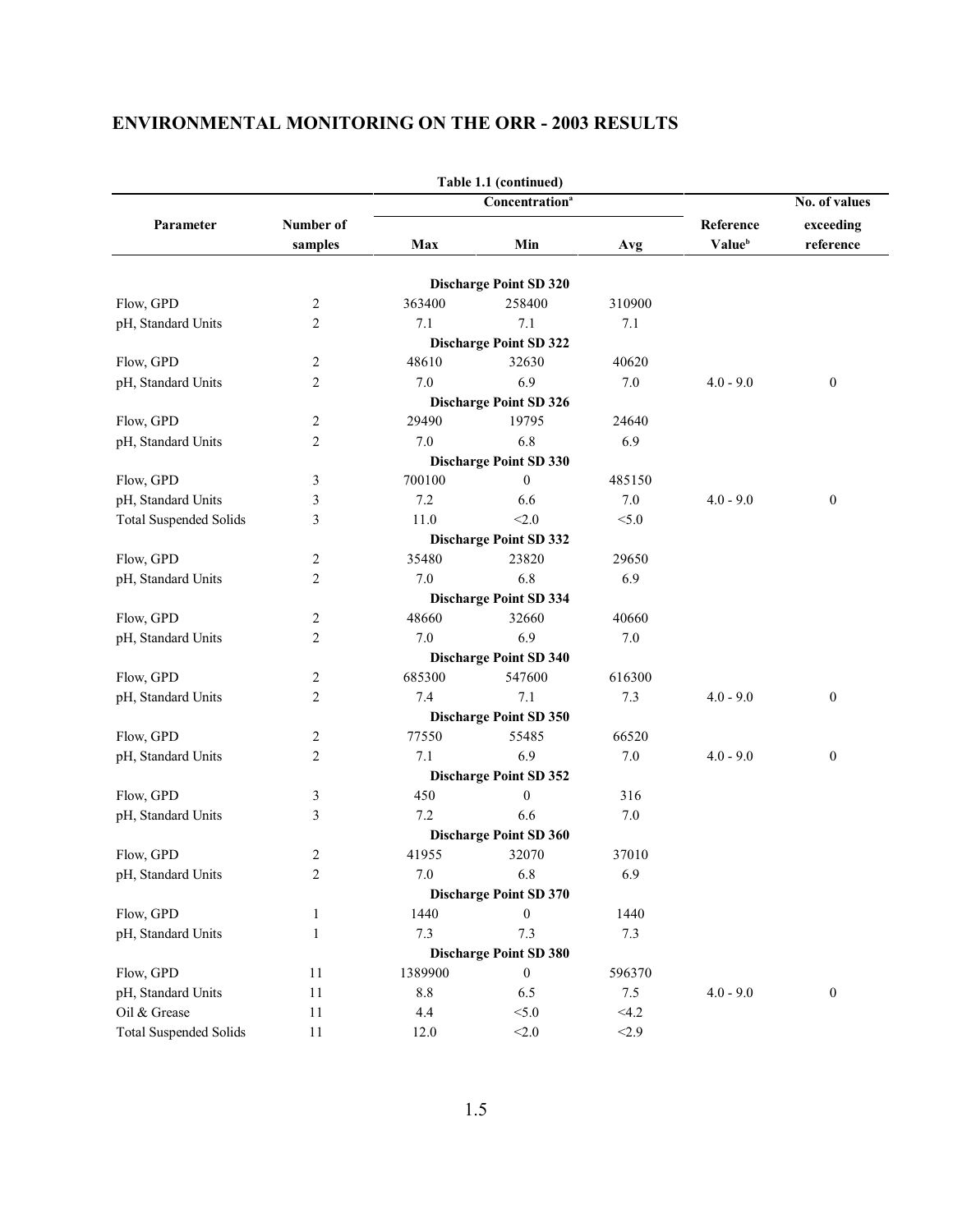|                               |                      |         | Table 1.1 (continued)         |         |                                        |                        |
|-------------------------------|----------------------|---------|-------------------------------|---------|----------------------------------------|------------------------|
|                               |                      |         | Concentration <sup>a</sup>    |         |                                        | No. of values          |
| Parameter                     | Number of<br>samples | Max     | Min                           | Avg     | Reference<br><b>Value</b> <sup>b</sup> | exceeding<br>reference |
|                               |                      |         | <b>Discharge Point SD 382</b> |         |                                        |                        |
| Flow, GPD                     | 2                    | 159700  | 125700                        | 142700  |                                        |                        |
| pH, Standard Units            | $\overline{2}$       | 7.3     | 6.9                           | 7.1     | $4.0 - 9.0$                            | $\boldsymbol{0}$       |
|                               |                      |         | <b>Discharge Point SD 390</b> |         |                                        |                        |
| Flow, GPD                     | 6                    | 325500  | $\boldsymbol{0}$              | 165300  |                                        |                        |
| pH, Standard Units            | 6                    | 7.0     | 6.2                           | 6.7     | $4.0 - 9.0$                            | $\boldsymbol{0}$       |
| <b>Total Suspended Solids</b> | 6                    | $<$ 4.6 | < 2.0                         | < 2.4   |                                        |                        |
| Oil & Grease                  | 6                    | $<$ 4.4 | < 5.0                         | <4.9    |                                        |                        |
|                               |                      |         | <b>Discharge Point SD 400</b> |         |                                        |                        |
| Flow, GPD                     | 2                    | 630     | 510                           | 570     |                                        |                        |
| pH, Standard Units            | 2                    | 7.5     | 7.4                           | 7.5     | $4.0 - 9.0$                            | $\boldsymbol{0}$       |
|                               |                      |         | <b>Discharge Point SD 410</b> |         |                                        |                        |
| Flow, GPD                     | $\overline{c}$       | 68575   | 51300                         | 59940   |                                        |                        |
| pH, Standard Units            | $\overline{2}$       | 7.4     | 7.2                           | 7.3     | $4.0 - 9.0$                            | $\boldsymbol{0}$       |
|                               |                      |         | <b>Discharge Point SD 420</b> |         |                                        |                        |
| Flow, GPD                     | 2                    | 248300  | 188000                        | 218150  |                                        |                        |
| pH, Standard Units            | $\overline{2}$       | 7.4     | 7.3                           | 7.4     | $4.0 - 9.0$                            | $\boldsymbol{0}$       |
|                               |                      |         | <b>Discharge Point SD 430</b> |         |                                        |                        |
| Flow, GPD                     | 12                   | 1300300 | 119300                        | 545360  |                                        |                        |
| pH, Standard Units            | 12                   | 7.3     | 7.0                           | 7.2     | $4.0 - 9.0$                            | $\boldsymbol{0}$       |
| Oil & Grease                  | 12                   | 6.0     | < 5.0                         | $<$ 4.6 |                                        |                        |
|                               |                      |         | <b>Discharge Point SD 440</b> |         |                                        |                        |
| Oil & Grease                  | 12                   | 6.9     | < 5.0                         | < 4.0   |                                        |                        |
| Flow, GPD                     | 12                   | 839300  | 25100                         | 266670  |                                        |                        |
| pH, Standard Units            | 12                   | 7.6     | 7.0                           | 7.2     | $4.0 - 9.0$                            | $\boldsymbol{0}$       |
| <b>Total Suspended Solids</b> | 12                   | 7.6     | < 2.0                         | < 2.8   |                                        |                        |
|                               |                      |         | <b>Discharge Point SD 450</b> |         |                                        |                        |
| Flow, GPD                     | 1                    | 79210   | $\mathbf{0}$                  | 79210   |                                        |                        |
| pH, Standard Units            | $\mathbf{1}$         | 7.4     | 7.4                           | 7.4     | $4.0 - 9.0$                            | $\boldsymbol{0}$       |
|                               |                      |         | <b>Discharge Point SD 460</b> |         |                                        |                        |
| Flow, GPD                     | $\overline{c}$       | 21230   | 14250                         | 17740   |                                        |                        |
| pH, Standard Units            | $\sqrt{2}$           | 7.5     | 7.1                           | 7.3     |                                        |                        |
|                               |                      |         | <b>Discharge Point SD 470</b> |         |                                        |                        |
| Flow, GPD                     | 2                    | 52455   | 35210                         | 43830   |                                        |                        |
| pH, Standard Units            | $\overline{c}$       | 7.3     | 7.3                           | 7.3     | $4.0 - 9.0$                            | $\boldsymbol{0}$       |
|                               |                      |         | <b>Discharge Point SD 490</b> |         |                                        |                        |
| Flow, GPD                     | 12                   | 5749100 | 522800                        | 2305200 |                                        |                        |
| pH, Standard Units            | 12                   | 7.6     | 6.9                           | 7.3     | $4.0 - 9.0$                            | $\boldsymbol{0}$       |
| Oil & Grease                  | 12                   | 2.2     | < 5.0                         | <4.5    |                                        |                        |
| <b>Total Suspended Solids</b> | 12                   | 14.0    | < 2.0                         | <3.0    |                                        |                        |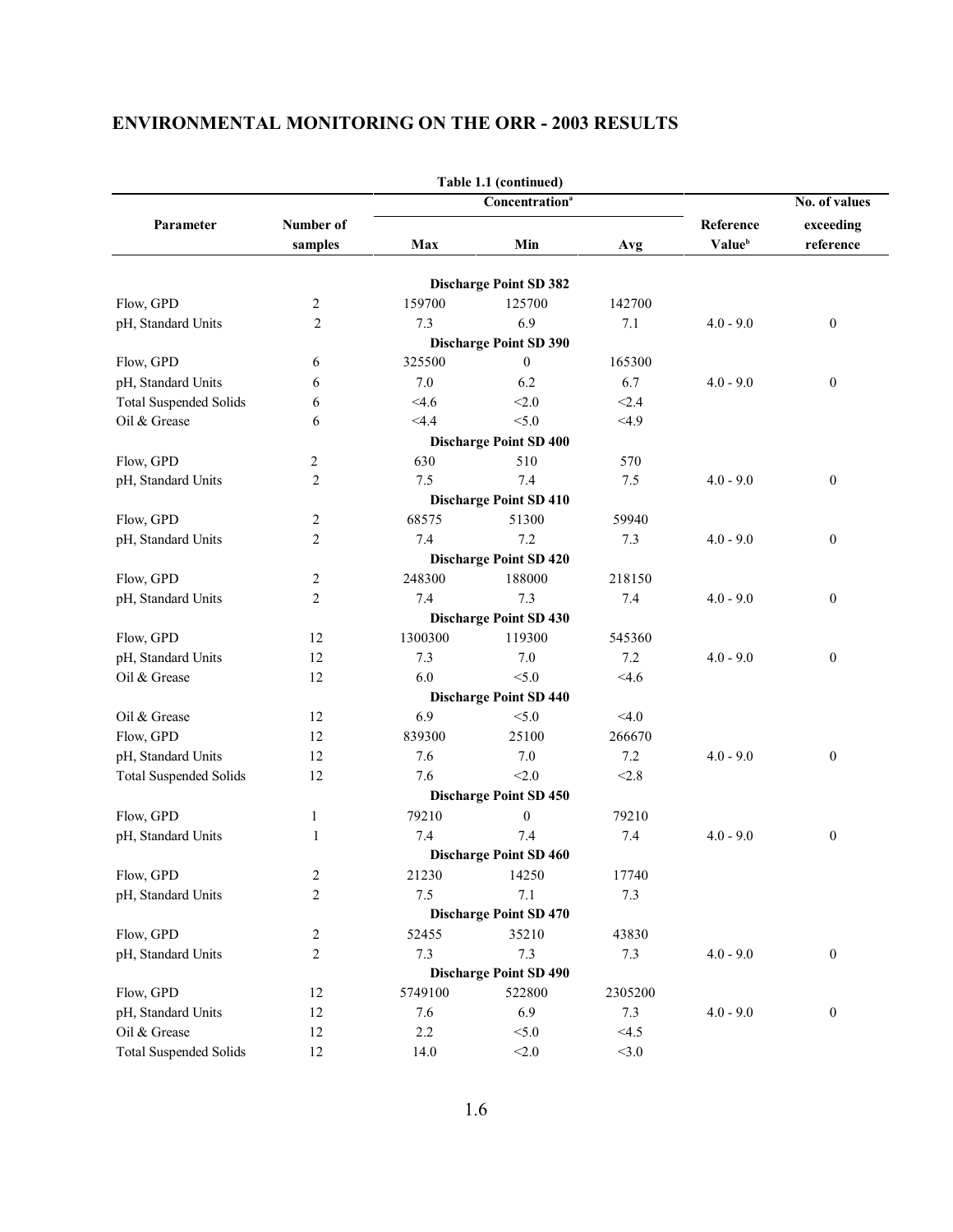|                               |                  |         | Table 1.1 (continued)         |        |                    |                  |
|-------------------------------|------------------|---------|-------------------------------|--------|--------------------|------------------|
|                               |                  |         | Concentration <sup>a</sup>    |        |                    | No. of values    |
| Parameter                     | Number of        |         |                               |        | Reference          | exceeding        |
|                               | samples          | Max     | Min                           | Avg    | Value <sup>b</sup> | reference        |
|                               |                  |         |                               |        |                    |                  |
|                               |                  |         | <b>Discharge Point SD 500</b> |        |                    |                  |
| Flow, GPD                     | 2                | 49930   | 35930                         | 38930  |                    |                  |
| pH, Standard Units            | $\overline{2}$   | 7.4     | 7.3                           | 7.4    | $4.0 - 9.0$        | $\mathbf{0}$     |
|                               |                  |         | <b>Discharge Point SD 510</b> |        |                    |                  |
| Flow, GPD                     | 12               | 1012000 | 134700                        | 434710 |                    |                  |
| <b>Total Suspended Solids</b> | 12               | 12.0    | < 2.0                         | <4.2   |                    |                  |
| pH, Standard Units            | 12               | 7.3     | 6.7                           | 7.0    | $4.0 - 9.0$        | $\mathbf{0}$     |
| Oil & Grease                  | 12               | 5.4     | < 5.0                         | <4.8   |                    |                  |
|                               |                  |         | <b>Discharge Point SD 520</b> |        |                    |                  |
| Flow, GPD                     | 2                | 68735   | 47910                         | 58320  |                    |                  |
| pH, Standard Units            | $\overline{2}$   | 6.9     | 6.9                           | 6.9    | $4.0 - 9.0$        | $\boldsymbol{0}$ |
|                               |                  |         | <b>Discharge Point SD 522</b> |        |                    |                  |
| Flow, GPD                     | $\overline{2}$   | 145900  | 103700                        | 124800 |                    |                  |
| pH, Standard Units            | $\overline{2}$   | 7.0     | 7.0                           | 7.0    | $4.0 - 9.0$        | $\boldsymbol{0}$ |
|                               |                  |         | Discharge Point SD 530        |        |                    |                  |
| Flow, GPD                     | 1                | 541400  | $\mathbf{0}$                  | 541400 |                    |                  |
| <b>Total Suspended Solids</b> | 1                | 18.0    | 18.0                          | 18.0   |                    |                  |
| pH, Stnadard Units            | 1                | 7.0     | 7.0                           | 7.0    |                    |                  |
|                               |                  |         | <b>Discharge Point SD 532</b> |        |                    |                  |
| Flow, GPD                     | 2                | 41140   | 29680                         | 35410  |                    |                  |
| pH, Standard Units            | $\overline{2}$   | 7.4     | 7.4                           | 7.4    |                    |                  |
|                               |                  |         | <b>Discharge Point SD 540</b> |        |                    |                  |
| Flow, GPD                     | $\overline{2}$   | 68440   | 47100                         | 57770  |                    |                  |
| pH, Standard Units            | 2                | 7.0     | 6.6                           | 6.8    |                    |                  |
|                               |                  |         | <b>Discharge Point SD 550</b> |        |                    |                  |
| Flow, GPD                     | 2                | 72590   | 50025                         | 61310  |                    |                  |
| pH, Standard Units            | $\overline{2}$   | 6.9     | 6.9                           | 6.9    |                    |                  |
|                               |                  |         | Discharge Point SD 560        |        |                    |                  |
| Flow, GPD                     | $\tau$           | 345200  | $\boldsymbol{0}$              | 171910 |                    |                  |
| <b>Total Suspended Solids</b> | 7                | 14.0    | < 2.0                         | <4.4   |                    |                  |
| pH, Standard Units            | 7                | 8.1     | 6.5                           | 7.2    | $4.0 - 9.0$        | $\boldsymbol{0}$ |
| Oil & Grease                  | $\boldsymbol{7}$ | 3.3     | < 5.0                         | <3.8   |                    |                  |
|                               |                  |         | <b>Discharge Point SD 570</b> |        |                    |                  |
| Flow, GPD                     | 2                | 190400  | 136600                        | 163500 |                    |                  |
| pH, Standard Units            | $\overline{2}$   | 7.4     | 6.7                           | 7.1    |                    |                  |
|                               |                  |         | <b>Discharge Point SD 580</b> |        |                    |                  |
| Flow, GPD                     | 2                | 163200  | 112900                        | 138050 |                    |                  |
| pH, Standard Units            | $\overline{2}$   | 6.6     | 6.5                           | 6.6    |                    |                  |
|                               |                  |         |                               |        |                    |                  |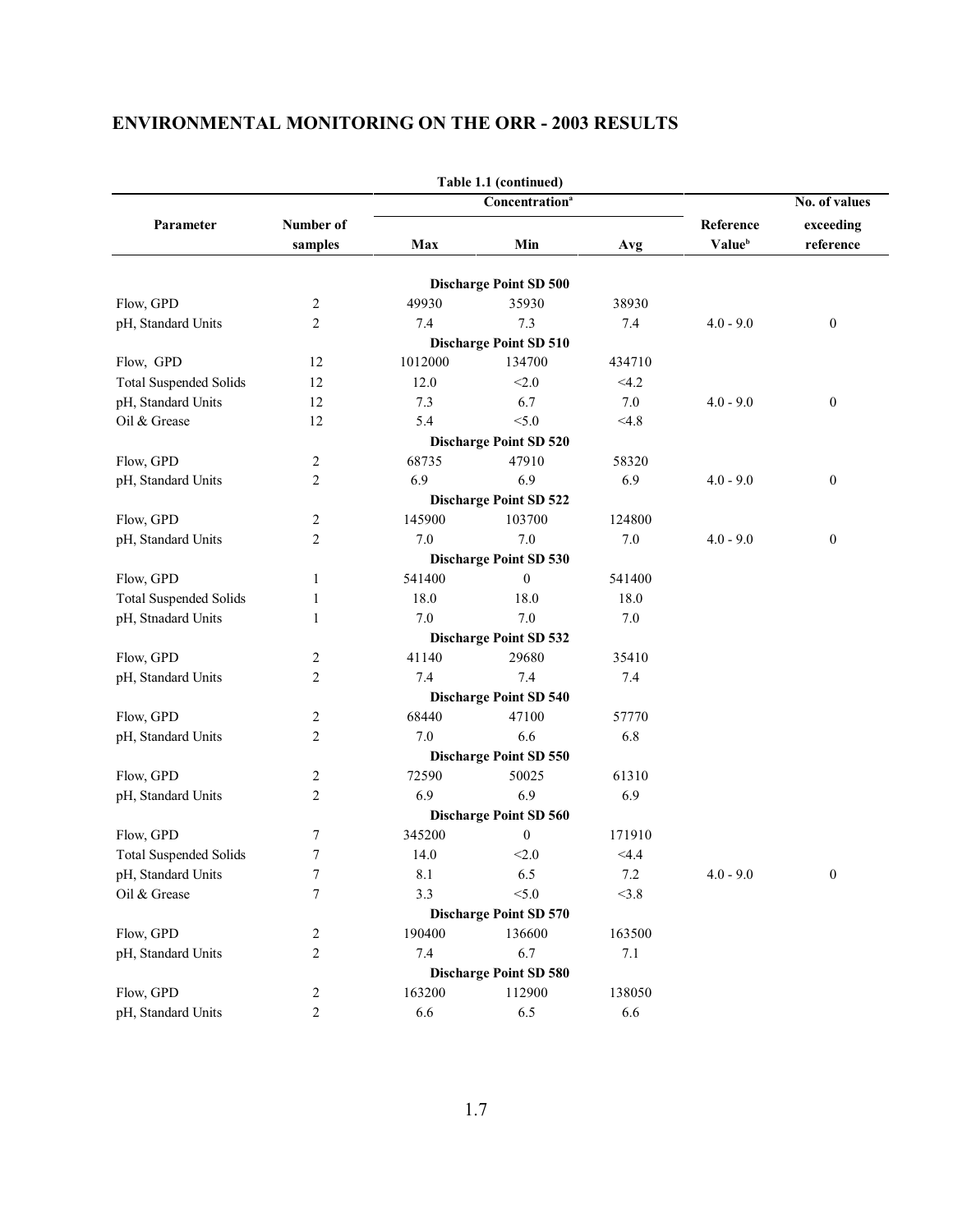| Concentration <sup>a</sup><br>Parameter<br>Number of<br>samples<br>Max<br>Min<br>Discharge Point SD 590<br>Flow, GPD<br>36020<br>$\boldsymbol{0}$<br>1<br>7.0<br>7.0<br>pH, Standard Units<br>1<br><b>Discharge Point SD 600</b><br>Flow, GPD<br>$\mathbf{0}$<br>2<br>840000<br>2<br>254.0<br>< 2.0<br><b>Total Suspended Solids</b><br>7.1<br>pH, Standard Units<br>2<br>7.2<br>Discharge Point SD 610<br>618600<br>Flow, GPD<br>8<br>$\boldsymbol{0}$<br>8<br>30.0<br>< 2.0<br><b>Total Suspended Solids</b><br>Oil & Grease<br>8<br>3.5<br>< 5.0 |         |                                 |                        |
|-----------------------------------------------------------------------------------------------------------------------------------------------------------------------------------------------------------------------------------------------------------------------------------------------------------------------------------------------------------------------------------------------------------------------------------------------------------------------------------------------------------------------------------------------------|---------|---------------------------------|------------------------|
|                                                                                                                                                                                                                                                                                                                                                                                                                                                                                                                                                     |         |                                 | No. of values          |
|                                                                                                                                                                                                                                                                                                                                                                                                                                                                                                                                                     | Avg     | Reference<br>Value <sup>b</sup> | exceeding<br>reference |
|                                                                                                                                                                                                                                                                                                                                                                                                                                                                                                                                                     |         |                                 |                        |
|                                                                                                                                                                                                                                                                                                                                                                                                                                                                                                                                                     | 36020   |                                 |                        |
|                                                                                                                                                                                                                                                                                                                                                                                                                                                                                                                                                     | 7.0     | $4.0 - 9.0$                     | $\boldsymbol{0}$       |
|                                                                                                                                                                                                                                                                                                                                                                                                                                                                                                                                                     |         |                                 |                        |
|                                                                                                                                                                                                                                                                                                                                                                                                                                                                                                                                                     | 692450  |                                 |                        |
|                                                                                                                                                                                                                                                                                                                                                                                                                                                                                                                                                     | < 128.0 |                                 |                        |
|                                                                                                                                                                                                                                                                                                                                                                                                                                                                                                                                                     | 7.2     |                                 |                        |
|                                                                                                                                                                                                                                                                                                                                                                                                                                                                                                                                                     |         |                                 |                        |
|                                                                                                                                                                                                                                                                                                                                                                                                                                                                                                                                                     | 275060  |                                 |                        |
|                                                                                                                                                                                                                                                                                                                                                                                                                                                                                                                                                     | <11.4   |                                 |                        |
|                                                                                                                                                                                                                                                                                                                                                                                                                                                                                                                                                     | <4.3    |                                 |                        |
| 6.8<br>8<br>7.4<br>pH, Standard Units                                                                                                                                                                                                                                                                                                                                                                                                                                                                                                               | 7.2     |                                 |                        |
| <b>Discharge Point SD 620</b>                                                                                                                                                                                                                                                                                                                                                                                                                                                                                                                       |         |                                 |                        |
| 87535<br>60080<br>Flow, GPD<br>2                                                                                                                                                                                                                                                                                                                                                                                                                                                                                                                    | 73810   |                                 |                        |
| 6.7<br>6.5<br>2<br>pH, Standard Units                                                                                                                                                                                                                                                                                                                                                                                                                                                                                                               | 6.6     |                                 |                        |
| <b>Discharge Point SD 640</b>                                                                                                                                                                                                                                                                                                                                                                                                                                                                                                                       |         |                                 |                        |
| 106100<br>20510<br>Flow, GPD<br>4                                                                                                                                                                                                                                                                                                                                                                                                                                                                                                                   | 66350   |                                 |                        |
| 17.0<br>< 2.0<br><b>Total Suspended Solids</b><br>4                                                                                                                                                                                                                                                                                                                                                                                                                                                                                                 | < 8.8   |                                 |                        |
| 7.5<br>7.0<br>pH, Standard Units<br>4                                                                                                                                                                                                                                                                                                                                                                                                                                                                                                               | 7.3     | $4.0 - 9.0$                     | $\boldsymbol{0}$       |
| Discharge Point SD 650                                                                                                                                                                                                                                                                                                                                                                                                                                                                                                                              |         |                                 |                        |
| Flow, GPD<br>48370<br>27015<br>2                                                                                                                                                                                                                                                                                                                                                                                                                                                                                                                    | 37690   |                                 |                        |
| $\overline{c}$<br>7.3<br>7.2<br>pH, Standard Units                                                                                                                                                                                                                                                                                                                                                                                                                                                                                                  | 7.3     |                                 |                        |
| Discharge Point SD 660                                                                                                                                                                                                                                                                                                                                                                                                                                                                                                                              |         |                                 |                        |
| 29020<br>Flow, GPD<br>4<br>6                                                                                                                                                                                                                                                                                                                                                                                                                                                                                                                        | 13600   |                                 |                        |
| 7.7<br>7.3<br>pH, Standard Units<br>4                                                                                                                                                                                                                                                                                                                                                                                                                                                                                                               | 7.5     | $4.0 - 9.0$                     | $\boldsymbol{0}$       |
| 39.6<br>< 2.0<br><b>Total Suspended Solids</b><br>4                                                                                                                                                                                                                                                                                                                                                                                                                                                                                                 | <17.1   |                                 |                        |
| <b>Discharge Point SD 680</b>                                                                                                                                                                                                                                                                                                                                                                                                                                                                                                                       |         |                                 |                        |
| Flow, GPD<br>123900<br>30900<br>4                                                                                                                                                                                                                                                                                                                                                                                                                                                                                                                   | 81650   |                                 |                        |
| 7.8<br>7.4<br>pH, Standard Units<br>4                                                                                                                                                                                                                                                                                                                                                                                                                                                                                                               | 7.6     | $4.0 - 9.0$                     | $\boldsymbol{0}$       |
| <b>Discharge Point SD 690</b>                                                                                                                                                                                                                                                                                                                                                                                                                                                                                                                       |         |                                 |                        |
| Flow, GPD<br>2433600<br>7<br>$\bf{0}$                                                                                                                                                                                                                                                                                                                                                                                                                                                                                                               | 1160870 |                                 |                        |
| 7<br>Oil & Grease<br>5.8<br>< 5.0                                                                                                                                                                                                                                                                                                                                                                                                                                                                                                                   | <4.8    |                                 |                        |
| 7<br>7.4<br>6.7<br>pH, Standard Units                                                                                                                                                                                                                                                                                                                                                                                                                                                                                                               | $7.0\,$ | $4.0 - 9.0$                     | $\boldsymbol{0}$       |
| <b>Discharge Point SD 692</b>                                                                                                                                                                                                                                                                                                                                                                                                                                                                                                                       |         |                                 |                        |
| Flow, GPD<br>37430<br>27485<br>2                                                                                                                                                                                                                                                                                                                                                                                                                                                                                                                    | 32460   |                                 |                        |
| 6.9<br>pH, Standard Units<br>2<br>7.1                                                                                                                                                                                                                                                                                                                                                                                                                                                                                                               | 7.0     | $4.0 - 9.0$                     | $\boldsymbol{0}$       |
| Discharge Point SD 694                                                                                                                                                                                                                                                                                                                                                                                                                                                                                                                              |         |                                 |                        |
| Flow, GPD<br>74065<br>54505<br>2                                                                                                                                                                                                                                                                                                                                                                                                                                                                                                                    | 64285   |                                 | $\boldsymbol{0}$       |
| pH, Standard Units<br>$\overline{c}$<br>7.3<br>7.3                                                                                                                                                                                                                                                                                                                                                                                                                                                                                                  | 7.3     | $4.0 - 9.0$                     | $\boldsymbol{0}$       |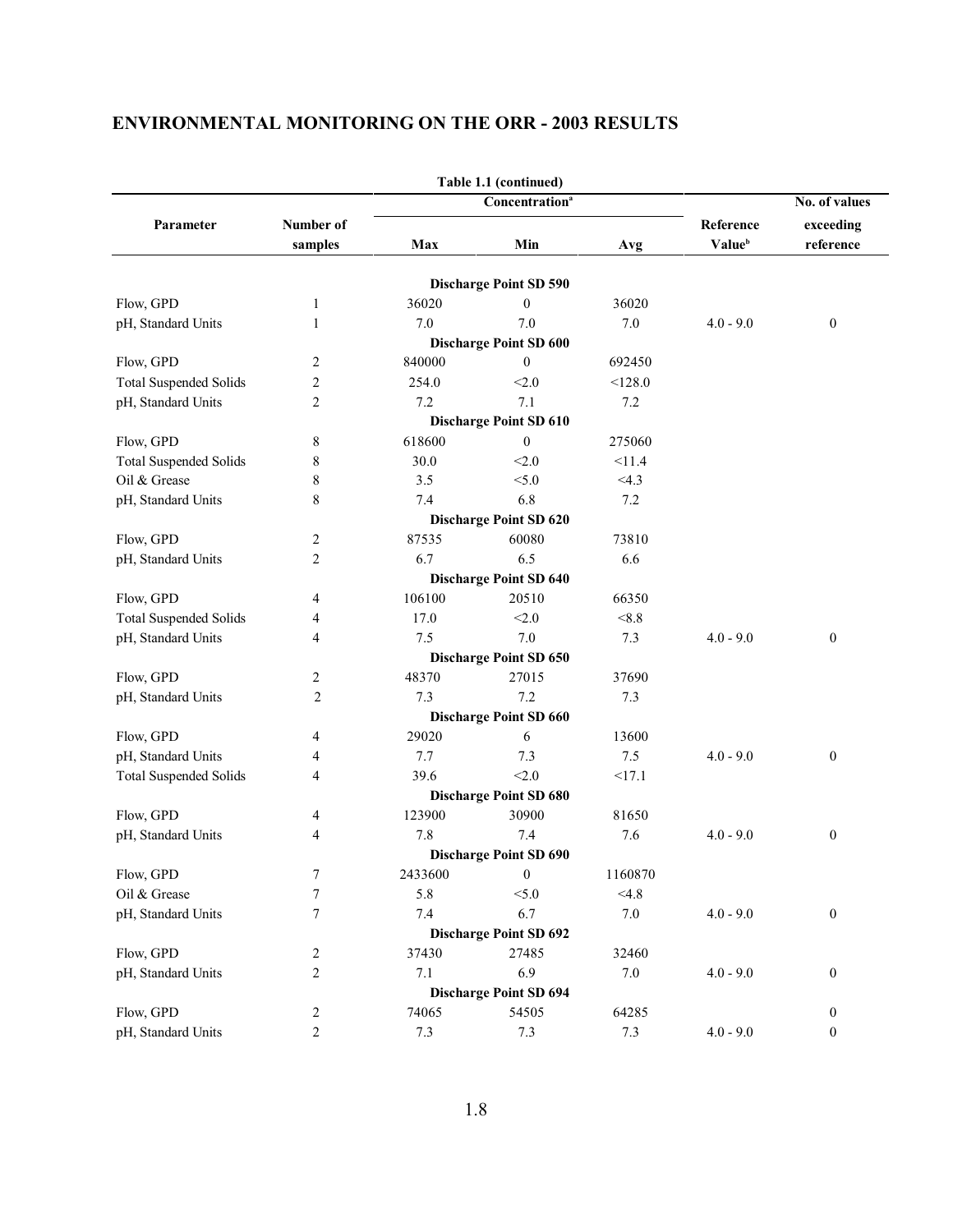|                               |                |         | Table 1.1 (continued)         |         |                    |                  |
|-------------------------------|----------------|---------|-------------------------------|---------|--------------------|------------------|
|                               |                |         | Concentration <sup>a</sup>    |         |                    | No. of values    |
| Parameter                     | Number of      |         |                               |         | Reference          | exceeding        |
|                               | samples        | Max     | Min                           | Avg     | Value <sup>b</sup> | reference        |
|                               |                |         |                               |         |                    |                  |
|                               |                |         | <b>Discharge Point SD 696</b> |         |                    |                  |
| Flow, GPD                     | $\overline{c}$ | 84580   | 62780                         | 73680   |                    |                  |
| pH, Standard Units            | $\overline{2}$ | 7.5     | 7.1                           | 7.3     |                    |                  |
|                               |                |         | <b>Discharge Point SD 700</b> |         |                    |                  |
| Flow, GPD                     | 9              | 1993400 | $\boldsymbol{0}$              | 774610  |                    |                  |
| Oil & Grease                  | 9              | 2.6     | < 5.0                         | <4.5    |                    |                  |
| pH, Standard Units            | 9              | 7.7     | 6.8                           | 7.1     | $4.0 - 9.0$        | $\boldsymbol{0}$ |
| <b>Total Suspended Solids</b> | 9              | 9.6     | < 2.0                         | <3.4    |                    |                  |
|                               |                |         | <b>Discharge Point SD 710</b> |         |                    |                  |
| Flow, GPD                     | 12             | 2881600 | 362200                        | 1210290 |                    |                  |
| <b>Total Suspended Solids</b> | 12             | 4.8     | < 2.0                         | < 2.4   |                    |                  |
| pH, Standard Units            | 12             | 7.5     | 7.1                           | 7.3     | $4.0 - 9.0$        | $\boldsymbol{0}$ |
| Oil & Grease                  | 12             | 5.7     | < 5.0                         | <4.5    |                    |                  |
|                               |                |         | <b>Discharge Point SD 720</b> |         |                    |                  |
| Flow, GPD                     | 7              | 559300  | $\mathbf{0}$                  | 212530  |                    |                  |
| pH, Standard Units            | 7              | 7.5     | 6.8                           | 7.1     | $4.0 - 9.0$        | $\boldsymbol{0}$ |
| <b>Total Suspended Solids</b> | 7              | 7.6     | < 2.0                         | <3.3    |                    |                  |
| Oil & Grease                  | $\tau$         | 6.0     | < 5.0                         | < 5.0   |                    |                  |
|                               |                |         | <b>Discharge Point SD 724</b> |         |                    |                  |
| Flow, GPD                     | $\mathbf{1}$   | 1152200 | $\boldsymbol{0}$              | 1152200 |                    |                  |
| pH, Standard Units            | $\mathbf{1}$   | 7.5     | 7.5                           | 7.5     |                    |                  |
|                               |                |         | Discharge Point SD 730        |         |                    |                  |
| Flow, GPD                     | 1              | 64090   | $\boldsymbol{0}$              | 64090   |                    |                  |
| pH, Standard Units            | 1              | 7.1     | 7.1                           | 7.1     |                    |                  |
|                               |                |         | <b>Discharge Point SD 740</b> |         |                    |                  |
| Flow, GPD                     | 2              | 50465   | 34635                         | 42550   |                    |                  |
| pH, Standard Units            | 2              | 7.3     | 7.1                           | 7.2     | $4.0 - 9.0$        |                  |
|                               |                |         | <b>Discharge Point SD 750</b> |         |                    |                  |
| Flow, GPD                     | 3              | 46190   | $\mathbf{0}$                  | 18340   |                    |                  |
| pH, Standard Units            | 3              | 7.9     | 6.9                           | 7.3     | $4.0 - 9.0$        | $\boldsymbol{0}$ |
| Oil & Grease                  | 3              | 3.1     | < 5.0                         | <4.4    |                    |                  |
|                               |                |         | <b>Discharge Point SD 760</b> |         |                    |                  |
| Flow, GPD                     | 3              | 42035   | $\boldsymbol{0}$              | 16690   |                    |                  |
| pH, Standard Units            | 3              | 7.8     | 7.0                           | 7.3     | $4.0 - 9.0$        | $\boldsymbol{0}$ |
|                               |                |         | <b>Discharge Point SD 770</b> |         |                    |                  |
| Flow, GPD                     | 1              | 19090   | $\boldsymbol{0}$              | 19090   |                    |                  |
| pH, Standard Units            | 1              | 7.3     | 7.3                           | 7.3     | $4.0 - 9.0$        | $\boldsymbol{0}$ |
| <b>Total Suspended Solids</b> | $\mathbf{1}$   | 3.8     | $\boldsymbol{0}$              | 3.8     |                    |                  |
|                               |                |         |                               |         |                    |                  |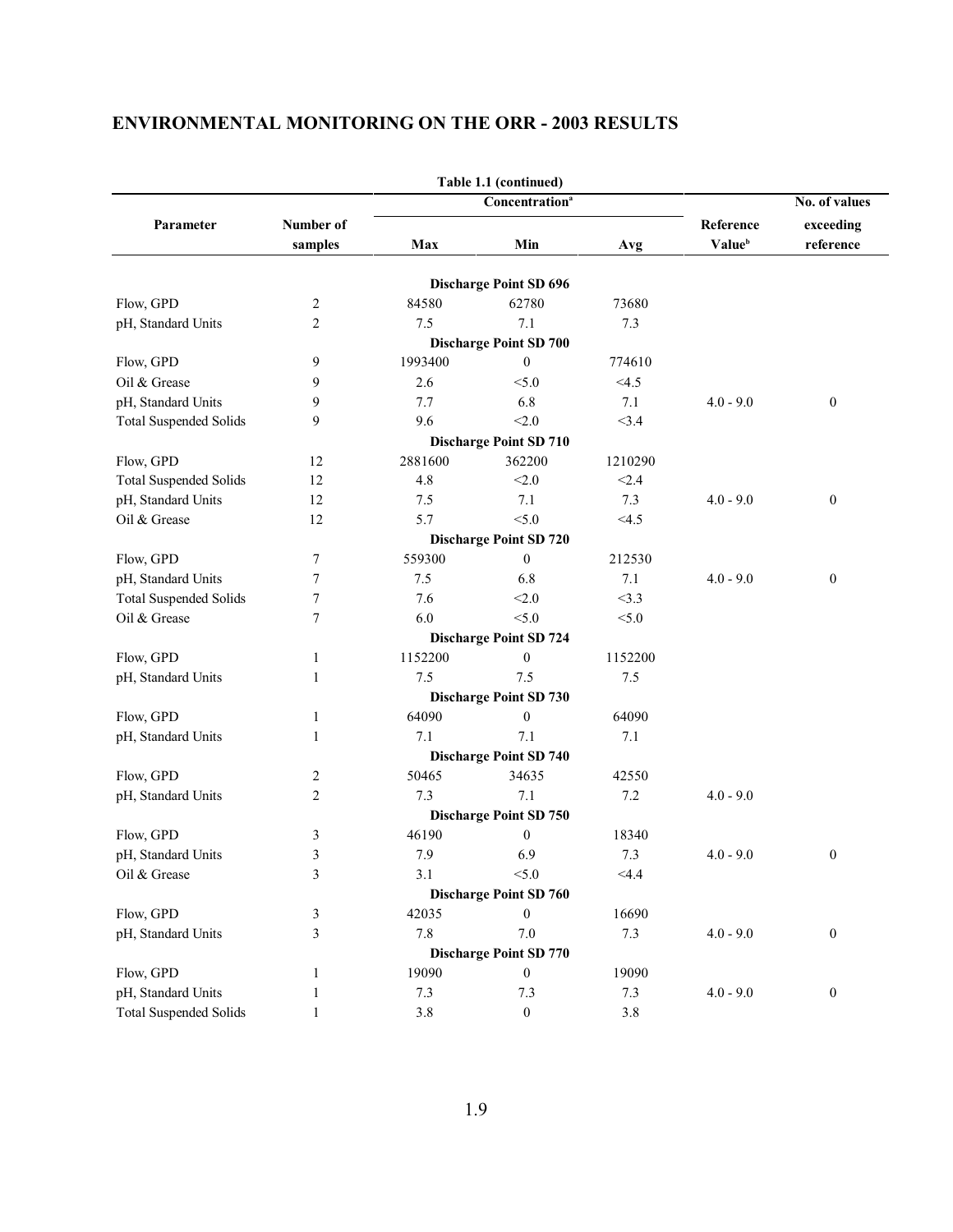|                               |                |         | Table 1.1 (continued)         |         |                    |                  |
|-------------------------------|----------------|---------|-------------------------------|---------|--------------------|------------------|
|                               |                |         | Concentration <sup>a</sup>    |         |                    | No. of values    |
| Parameter                     | Number of      |         |                               |         | Reference          | exceeding        |
|                               | samples        | Max     | Min                           | Avg     | Value <sup>b</sup> | reference        |
|                               |                |         |                               |         |                    |                  |
|                               |                |         | <b>Discharge Point SD 780</b> |         |                    |                  |
| Flow, GPD                     | 2              | 409700  | $\mathbf{0}$                  | 261500  |                    |                  |
| pH, Standard Units            | 2              | 8.1     | 7.4                           | 7.8     | $4.0 - 9.0$        | $\bf{0}$         |
|                               |                |         | <b>Discharge Point SD 810</b> |         |                    |                  |
| Flow, GPD                     | 2              | 2280    | $\boldsymbol{0}$              | 1520    |                    |                  |
| pH, Standard Units            | $\overline{c}$ | 7.8     | 6.8                           | 7.3     | $4.0 - 9.0$        | $\boldsymbol{0}$ |
|                               |                |         | Discharge Point SD 820        |         |                    |                  |
| Flow, GPD                     | 2              | 156300  | $\boldsymbol{0}$              | 101030  |                    |                  |
| pH, Standard Units            | 2              | 8.0     | 7.2                           | 7.6     | $4.0 - 9.0$        | $\mathbf{0}$     |
| <b>Total Suspended Solids</b> | $\overline{c}$ | 6.0     | < 2.0                         | < 4.0   |                    |                  |
|                               |                |         | <b>Discharge Point SD 830</b> |         |                    |                  |
| Flow, GPD                     | 2              | 267400  | $\boldsymbol{0}$              | 174800  |                    |                  |
| pH, Standard Units            | 2              | 8.1     | 7.1                           | 7.6     | $4.0 - 9.0$        | $\boldsymbol{0}$ |
|                               |                |         | <b>Discharge Point SD 850</b> |         |                    |                  |
| Flow, GPD                     | 2              | 380     | $\mathbf{0}$                  | 290     |                    |                  |
| pH, Standard Units            | $\overline{c}$ | 8.0     | 6.8                           | 7.4     | $4.0 - 9.0$        |                  |
|                               |                |         | <b>Discharge Point SD 870</b> |         |                    |                  |
| Flow, GPD                     | $\mathbf{1}$   | 132400  | $\mathbf{0}$                  | 132400  |                    |                  |
| pH, Standard Units            | 1              | 7.8     | 7.8                           | 7.8     | $4.0 - 9.0$        | $\boldsymbol{0}$ |
|                               |                |         | <b>Discharge Point SD 880</b> |         |                    |                  |
| Flow, GPD                     | 2              | 89710   | $\boldsymbol{0}$              | 59740   |                    |                  |
| pH, Standard Units            | $\overline{2}$ | 7.9     | 7.6                           | 7.8     | $4.0 - 9.0$        | $\boldsymbol{0}$ |
|                               |                |         | <b>Discharge Point SD 890</b> |         |                    |                  |
| Flow, GPD                     | 2              | 300300  | $\boldsymbol{0}$              | 188900  |                    |                  |
| pH, Standard Units            | $\overline{c}$ | 8.0     | 7.1                           | 7.6     | $4.0 - 9.0$        | $\boldsymbol{0}$ |
|                               |                |         | <b>Discharge Point SD 892</b> |         |                    |                  |
| Flow, GPD                     | $\mathbf{1}$   | 3750    | $\boldsymbol{0}$              | 3750    |                    |                  |
| pH, Standard Units            | 1              | 7.3     | 7.3                           | 7.3     |                    |                  |
|                               |                |         | <b>Discharge Point SD 900</b> |         |                    |                  |
| Flow, GPD                     | 4              | 137800  | $\boldsymbol{0}$              | 80090   |                    |                  |
| pH, Standard Units            | 4              | 8.0     | 7.1                           | 7.4     | $4.0 - 9.0$        | $\mathbf{0}$     |
| <b>Total Suspended Solids</b> | 4              | 10.0    | < 2.0                         | < 4.0   |                    |                  |
|                               |                |         | <b>Discharge Point SD 910</b> |         |                    |                  |
| Flow, GPD                     | 2              | 275600  | 193300                        | 234450  |                    |                  |
| pH, Standard Units            | 2              | 7.6     | 7.3                           | 7.5     | $4.0 - 9.0$        | $\bf{0}$         |
|                               |                |         | <b>Discharge Point SD 920</b> |         |                    |                  |
| Flow, GPD                     | 1              | 161100  | $\boldsymbol{0}$              | 161100  |                    |                  |
| pH, Standard Units            | $\mathbf{1}$   | $7.0\,$ | $7.0\,$                       | $7.0\,$ |                    |                  |
|                               |                |         |                               |         |                    |                  |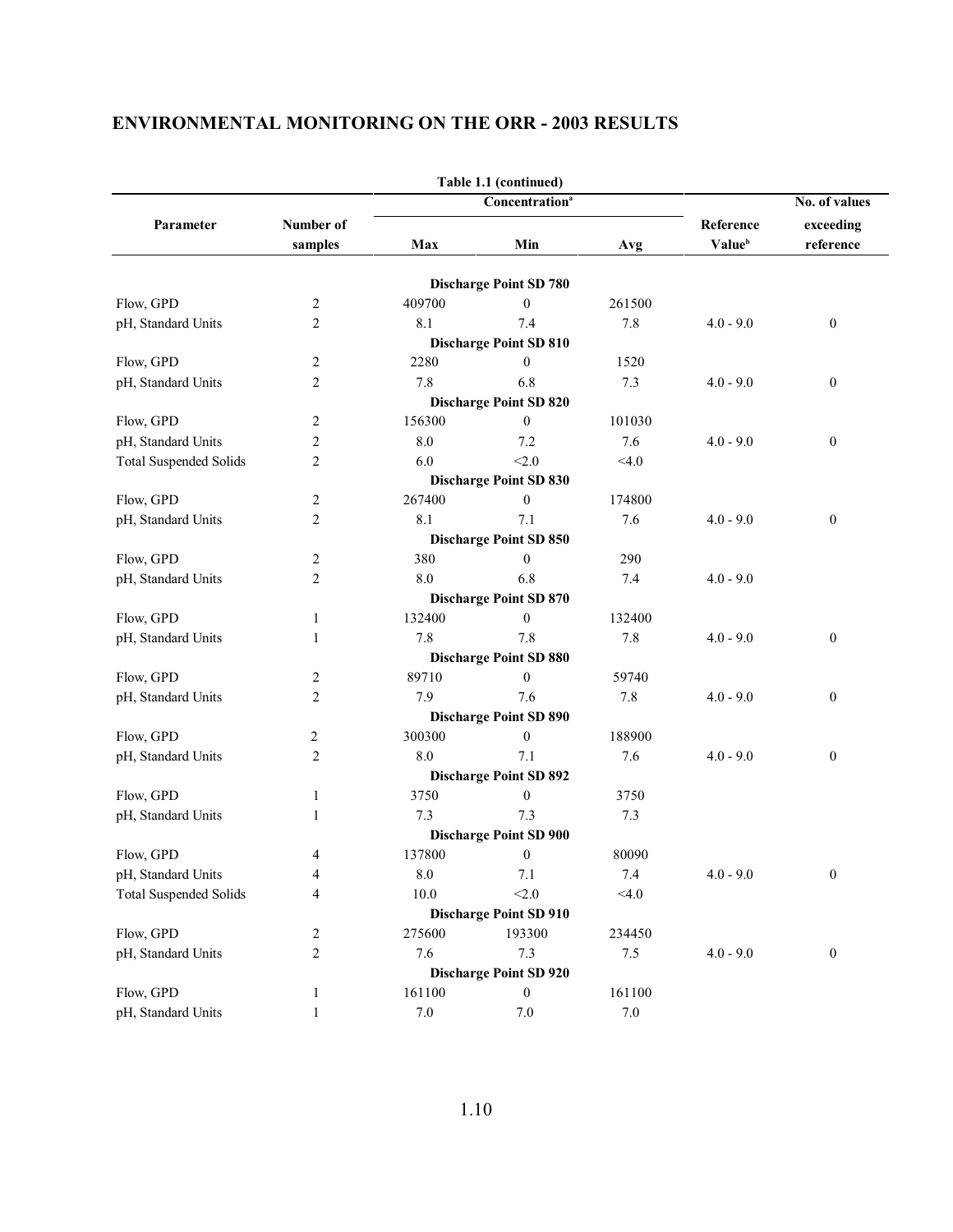|                               |                |        | Table 1.1 (continued)             |        |                    |                  |  |
|-------------------------------|----------------|--------|-----------------------------------|--------|--------------------|------------------|--|
|                               |                |        | <b>Concentration</b> <sup>ª</sup> |        |                    | No. of values    |  |
| Parameter                     | Number of      |        |                                   |        | Reference          | exceeding        |  |
|                               | samples        | Max    | Min                               | Avg    | Value <sup>b</sup> | reference        |  |
|                               |                |        |                                   |        |                    |                  |  |
|                               |                |        | <b>Discharge Point SD 929</b>     |        |                    |                  |  |
| Flow, GPD                     | $\overline{2}$ | 1060   | 740                               | 900    |                    |                  |  |
| pH, Standard Units            | $\overline{2}$ | 6.8    | 6.7                               | 6.8    | $4.0 - 9.0$        | $\boldsymbol{0}$ |  |
|                               |                |        | <b>Discharge Point SD 930</b>     |        |                    |                  |  |
| Flow, GPD                     | $\overline{2}$ | 123300 | 94350                             | 108825 |                    |                  |  |
| pH, Standard Units            | $\overline{2}$ | 7.6    | 7.6                               | 7.6    | $4.0 - 9.0$        | $\boldsymbol{0}$ |  |
|                               |                |        | Discharge Point SD 934            |        |                    |                  |  |
| Flow, GPD                     | $\overline{2}$ | 38495  | 26420                             | 32460  |                    |                  |  |
| pH, Standard Units            | $\overline{2}$ | 7.6    | 7.3                               | 7.5    | $4.0 - 9.0$        | $\boldsymbol{0}$ |  |
|                               |                |        | <b>Discharge Point SD 940</b>     |        |                    |                  |  |
| Flow, GPD                     | $\mathbf{1}$   | 1815   | $\boldsymbol{0}$                  | 1815   |                    |                  |  |
| pH, Standard Units            | $\mathbf{1}$   | 6.9    | 6.9                               | 6.9    |                    |                  |  |
|                               |                |        | <b>Discharge Point SD 950</b>     |        |                    |                  |  |
| Flow, GPD                     | $\mathbf{1}$   | 905    | $\mathbf{0}$                      | 905    |                    |                  |  |
| pH, Standard Units            | $\mathbf{1}$   | 6.8    | 6.8                               | 6.8    |                    |                  |  |
|                               |                |        | <b>Discharge Point SD 960</b>     |        |                    |                  |  |
| Flow, GPD                     | $\overline{2}$ | 2780   | 1870                              | 2325   |                    |                  |  |
| pH, Standard Units            | $\overline{2}$ | 7.2    | 7.1                               | 7.2    | $4.0 - 9.0$        | $\mathbf{0}$     |  |
|                               |                |        | <b>Discharge Point SD 970</b>     |        |                    |                  |  |
| Flow, GPD                     | $\mathbf{1}$   | 236800 | $\mathbf{0}$                      | 236800 |                    |                  |  |
| pH, Standard Units            | $\mathbf{1}$   | 6.8    | 6.8                               | 6.8    |                    |                  |  |
|                               |                |        | <b>Discharge Point SD 980</b>     |        |                    |                  |  |
| Flow, GPD                     | $\mathbf{1}$   | 521900 | $\mathbf{0}$                      | 521900 |                    |                  |  |
| pH, Standard Units            | $\mathbf{1}$   | 6.9    | 6.9                               | 6.9    |                    |                  |  |
|                               |                |        | <b>Discharge Point SD 990</b>     |        |                    |                  |  |
| Flow, GPD                     | $\mathbf{1}$   | 53170  | $\boldsymbol{0}$                  | 53170  |                    |                  |  |
| pH, Standard Units            | $\mathbf{1}$   | 7.0    | 7.0                               | 7.0    |                    |                  |  |
|                               |                |        | <b>Discharge Point SD 992</b>     |        |                    |                  |  |
| Flow, GPD                     | $\mathbf{1}$   | 2740   | $\mathbf{0}$                      | 2740   |                    |                  |  |
| <b>Total Suspended Solids</b> | $\mathbf{1}$   | 5.2    | 5.2                               | 5.2    |                    |                  |  |
| pH, Standard Units            | $\mathbf{1}$   | 7.3    | 7.3                               | 7.3    | $4.0 - 9.0$        | $\mathbf{0}$     |  |
| Oil & Grease                  | $\mathbf{1}$   | 2.5    | 2.5                               | 2.5    |                    |                  |  |
|                               |                |        | <b>Discharge Point SD 996</b>     |        |                    |                  |  |
| Flow, GPD                     | $\overline{2}$ | 267200 | 181600                            | 224400 |                    |                  |  |
| pH, Standard Units            | $\overline{2}$ | 7.3    | 7.1                               | 7.2    |                    |                  |  |
|                               |                |        |                                   |        |                    |                  |  |

- Units are mg/L unless otherwise noted *<sup>a</sup>*

- NPDES permit limit *<sup>b</sup>*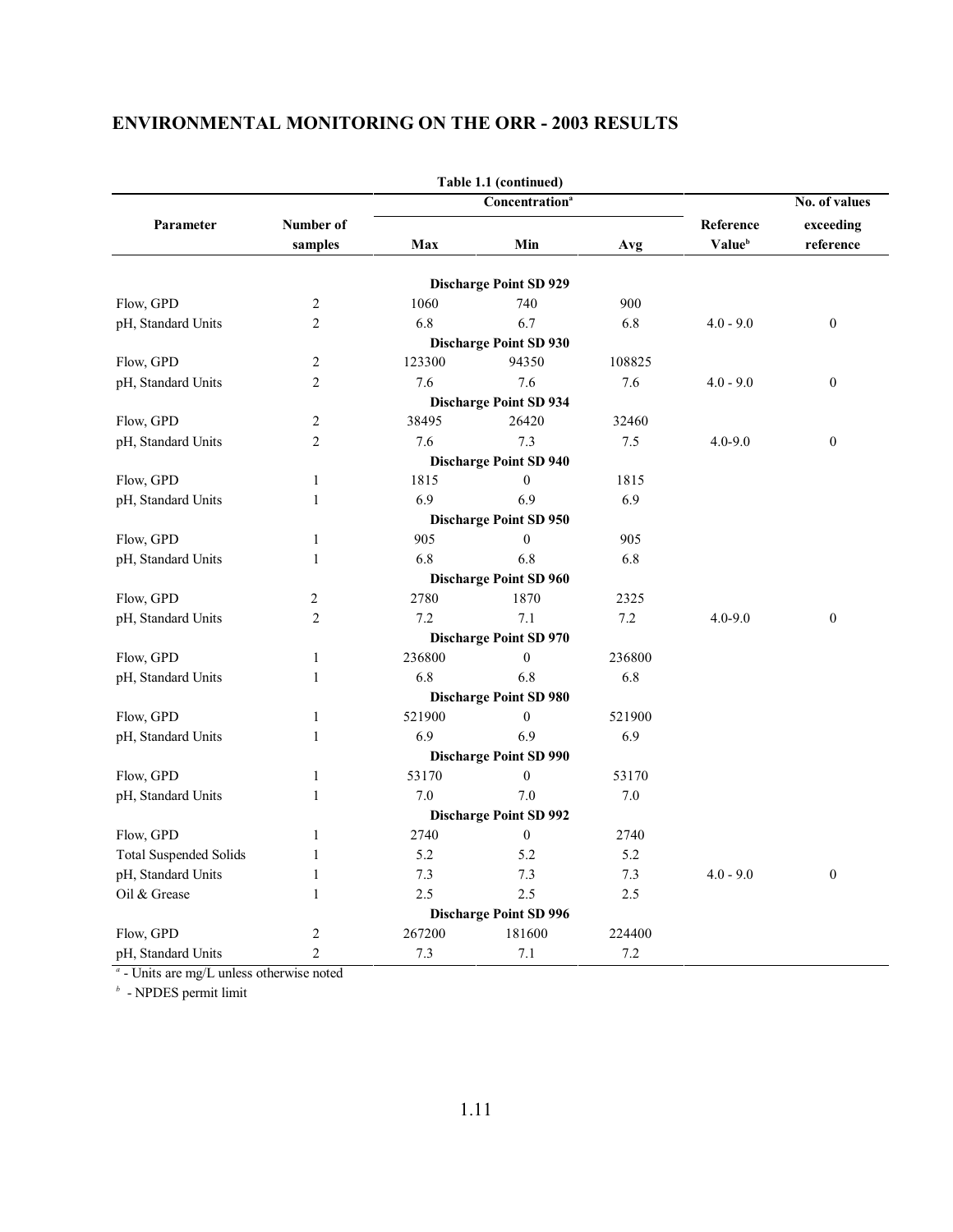#### **Table 1.2. 2003 NPDES Permit Number TN 0002950**

This table covers information submitted under NPDES permit TN0002950 from 1/1/03 - 7/31/03. Outfall 005 is now covered by NPDES permit TN0074241, which became effective on August 1, 2003. Operations Management International is responsible for all data reported since permit TN0074241 became effective.

|                               |                          |        | Concentration <sup>a</sup> |        |                                        | No. of values          |  |
|-------------------------------|--------------------------|--------|----------------------------|--------|----------------------------------------|------------------------|--|
| <b>Parameter</b>              | <b>Number</b><br>samples | Max    | Min                        |        | <b>Reference</b><br>Value <sup>b</sup> | exceeding<br>reference |  |
|                               |                          |        | $K-1203$                   |        |                                        |                        |  |
| Biochemical Oxygen            | 90                       | 11.0   | < 5.0                      | < 5.1  | 20                                     | $\theta$               |  |
| Dissolved Oxygen              | 212                      | 9.0    | 6.0                        | 7.7    | $5.0 \text{ min}^{\circ}$              | $\Omega$               |  |
| Fecal Coliform, col/100ml     | 90                       | 19     | < 2.0                      | < 6.1  | 400                                    | $\mathbf{0}$           |  |
| Flow Total (GPD)              | 212                      | 890100 | 190400                     | 299430 |                                        |                        |  |
| <b>Total Suspended Solids</b> | 90                       | 26.0   | 6.8                        | 9.8    | 45                                     | $\theta$               |  |
| pH, Standard Units            | 212                      | 8.7    | 7.4                        | 7.9    | $6.0 - 9.0$                            | $\mathbf{0}$           |  |

#### **Discharge Point 005, Sewage Treatment Plant, ETTP**

- Units are mg/L unless otherwise noted *<sup>a</sup>*

- NPDES permit limit *<sup>b</sup>*

- Daily minimum *<sup>c</sup>*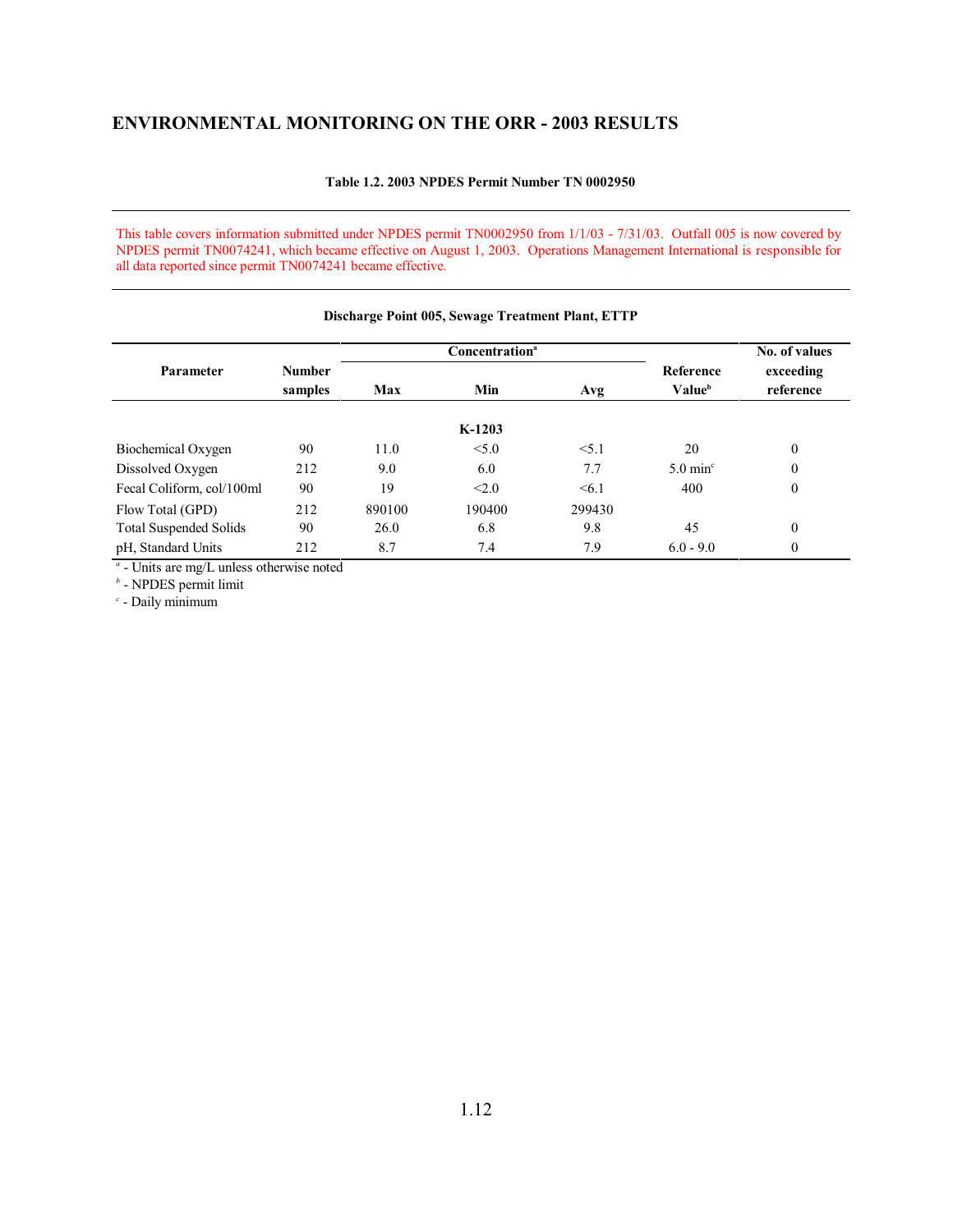#### **Table 1.3. 2003 NPDES Permit Number TN 0002950**

This table covers information submitted under NPDES permit TN0002950 from 1/1/03 - 10/31/03. Outfall 014 is now covered by NPDES permit TN0074225, which became effective on November 1, 2003. URS - Radian, Inc. is responsible for all data reported since permit TN0074225 became effective.

|                               |               |            | Concentration <sup>a</sup> |              |                    | No. of values |  |
|-------------------------------|---------------|------------|----------------------------|--------------|--------------------|---------------|--|
| Parameter                     | <b>Number</b> |            |                            |              | Reference          | exceeding     |  |
|                               | samples       | <b>Max</b> | Min                        | Avg          | Value <sup>b</sup> | reference     |  |
|                               |               |            | K-1407J                    |              |                    |               |  |
| Oil & Grease                  | 88            | 1.6        | < 1.0                      | <1.1         | 30                 | $\mathbf{0}$  |  |
| Cadmium                       | 3             | 0.004      | < 0.001                    | ${}_{0.002}$ | 0.69               | $\mathbf{0}$  |  |
| Chemical Oxygen Demand        | 44            | 34         | 7.3                        | 16.5         |                    |               |  |
| Chloride                      | 176           | 563        | 123                        | 187.7        | 70000              | $\mathbf{0}$  |  |
| Chloroform                    | 10            | 0.002      | < 0.001                    | < 0.001      | 0.5                | $\mathbf{0}$  |  |
| Chromium                      | 3             | 0.037      | 0.024                      | 0.03         | 2.77               | $\mathbf{0}$  |  |
| Copper                        | 3             | 0.003      | 0.002                      | < 0.0023     | 2.15               |               |  |
| Flow, GPD                     | 304           | 198700     | 82300                      | 113210       |                    |               |  |
| Lead                          | 3             | 0.004      | 0.002                      | 0.003        | 0.69               | $\mathbf{0}$  |  |
| Methylene chloride            | 20            | 0.01       | < 0.001                    | < 0.004      |                    |               |  |
| Nickel                        | 3             | 0.015      | 0.002                      | 0.007        | 3.98               | $\mathbf{0}$  |  |
| pH, Standard Units            | 304           | 7.8        | 6.0                        | 6.8          | $6.0 - 9.0$        | $\mathbf{0}$  |  |
| <b>Total Suspended Solids</b> | 176           | 10.2       | 5.2                        | 8.0          | 40                 | $\theta$      |  |
| Uranium                       | 10            | 0.3660     | 0.0101                     | 0.0624       |                    |               |  |
| Zinc                          | 3             | 0.093      | 0.007                      | 0.037        | 2.6                | $\mathbf{0}$  |  |

#### **Discharge Point 014, Central Neutralization Facility to Clinch River, ETTP**

<sup>*a*</sup> - Units are mg/L unless otherwise noted

- NPDES permit limit *<sup>b</sup>*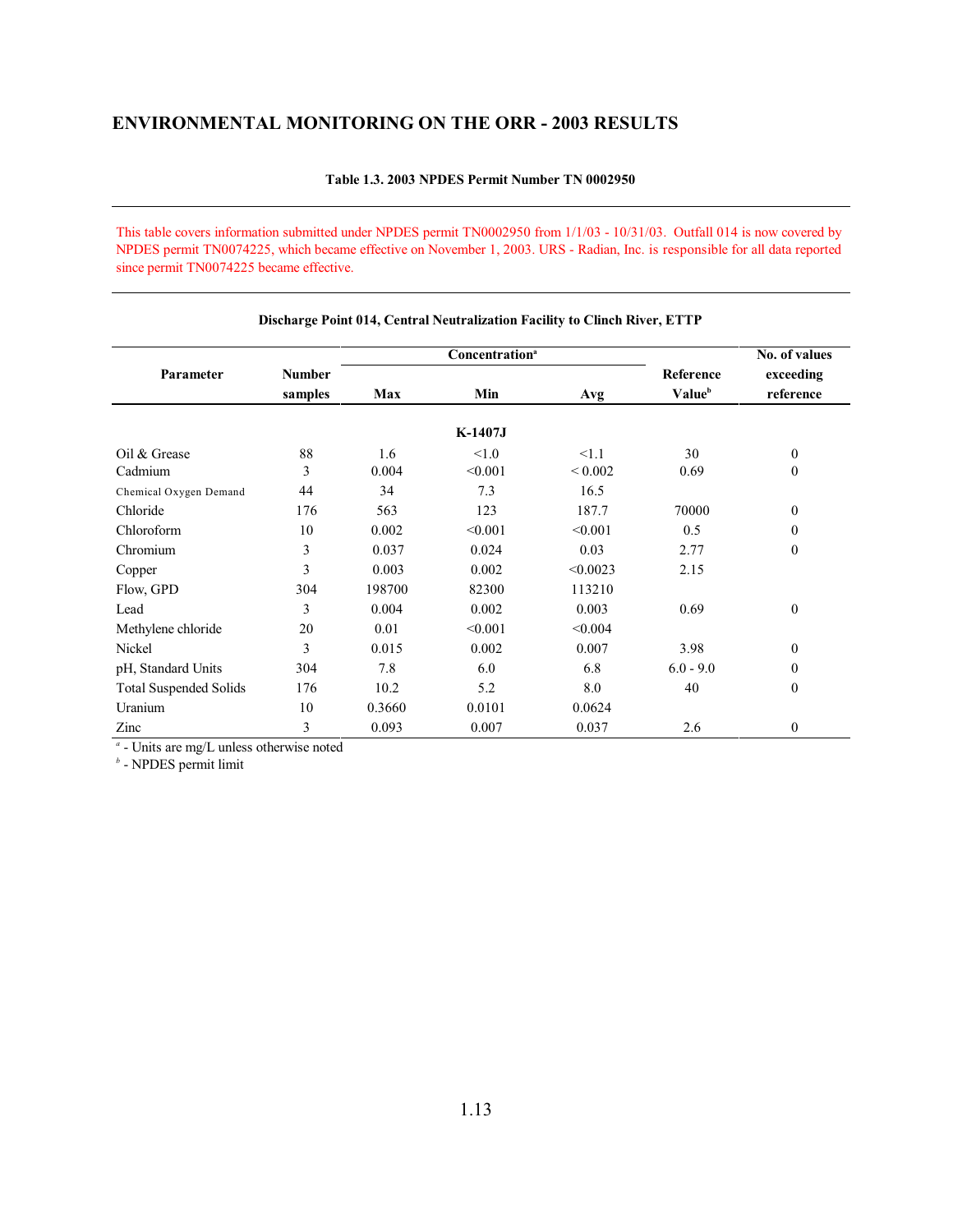|               | No. of                                                   |             |             | Concentration (pCi/L)    |             |             | Percent   | Sum of the |
|---------------|----------------------------------------------------------|-------------|-------------|--------------------------|-------------|-------------|-----------|------------|
| Radionuclide  | Min<br><b>DCG</b><br>Max<br>Median<br>samples<br>Average |             | of DCG      | fractions of<br>the DCGs |             |             |           |            |
|               |                                                          |             |             | <b>CRK-16</b>            |             |             |           |            |
| Potassium-40  |                                                          | $9.0e + 01$ | $9.0e + 01$ | $9.0e+01$                | $9.0e + 01$ | $7.0e+03$   | $1.3e+00$ | $1.3e-02$  |
| $U-234$       | $\overline{4}$                                           | $3.7e-01$   | $1.2e-01$   | $2.5e-01$                | $2.6e-01$   | $5.0e + 02$ | $5.2e-02$ | $5.2e-04$  |
| $U-235$       |                                                          | $2.4e-01$   | $2.4e-01$   | $2.4e-01$                | $2.4e-01$   | $6.0e+02$   | $4.0e-02$ | $4.0e-04$  |
| $U-238$       | 2                                                        | $1.4e-01$   | $1.2e-01$   | $1.3e-01$                | $1.3e-01$   | $6.0e+02$   | $2.2e-02$ | $2.2e-04$  |
| Beta activity | 1                                                        | $5.0e + 00$ | $5.0e + 00$ | $5.0e + 00$              | $5.0e + 00$ | a           | a         | $\rm{a}$   |
| All listed    |                                                          |             |             |                          |             |             |           | $1.4e-02$  |
| isotopes      |                                                          |             |             |                          |             |             |           |            |

#### **Table 1.4. Radionuclide concentrations at ETTP discharges and surface water monitoring locations**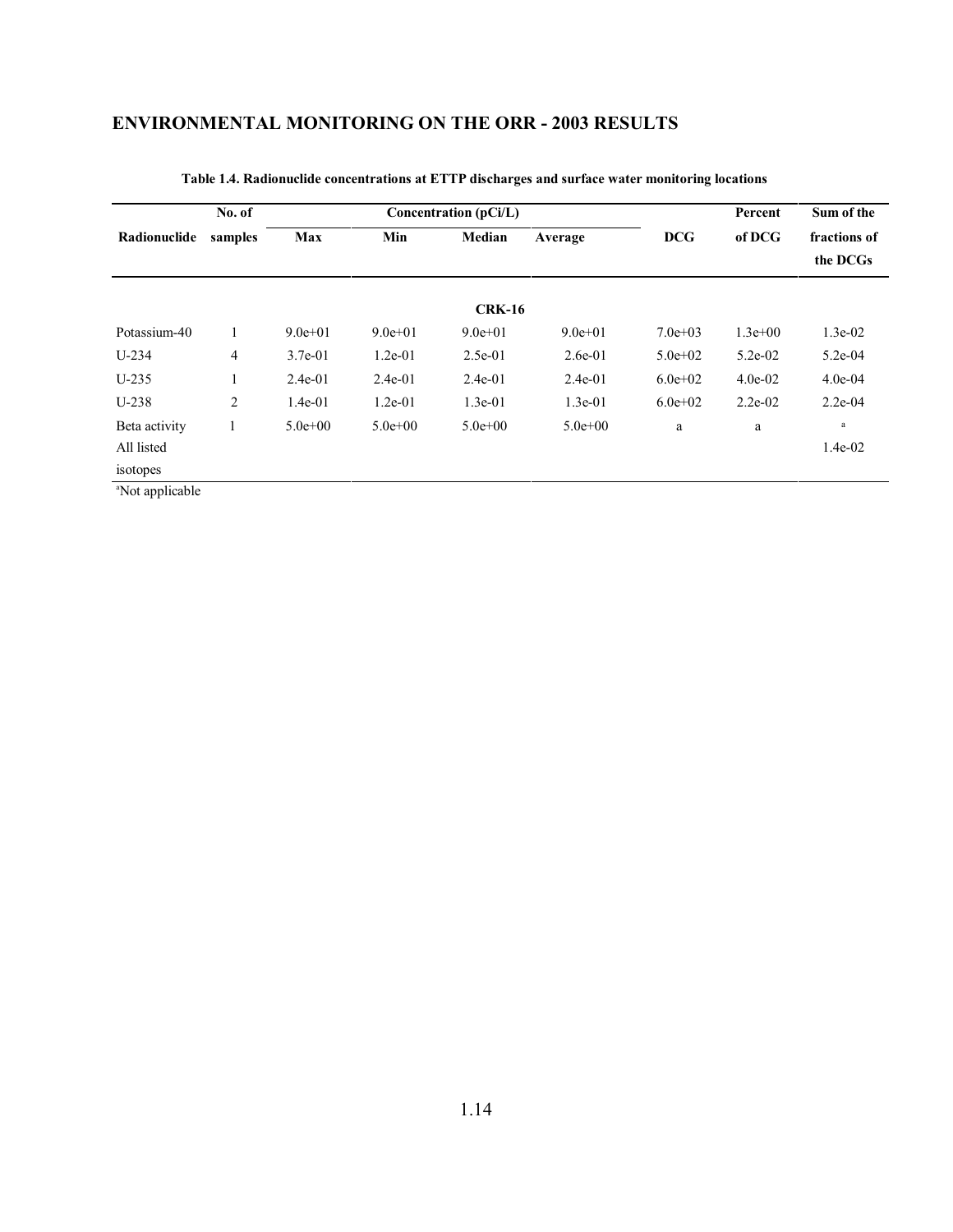|              | No. of  | Concentration (pCi/L) |           |                      |           |             | Percent   | Sum of the               |
|--------------|---------|-----------------------|-----------|----------------------|-----------|-------------|-----------|--------------------------|
| Radionuclide | samples | Max                   | Min       | Median               | Average   | <b>DCG</b>  | of DCG    | fractions of<br>the DCGs |
|              |         |                       |           | K-716 (Poplar Creek) |           |             |           |                          |
| $U-235$      |         | 1.6e-01               | $1.6e-01$ | $1.6e-01$            | $1.6e-01$ | $6.0e + 02$ | $2.7e-02$ | $2.7e-04$                |
| $U-238$      | 2       | $3.4e-01$             | $1.9e-01$ | $2.7e-01$            | $2.7e-01$ | $6.0e+02$   | $4.4e-02$ | $4.4e-04$                |
| All listed   |         |                       |           |                      |           |             |           | $7.1e-04$                |
| isotopes     |         |                       |           |                      |           |             |           |                          |

**Table 1.5. Radionuclide concentrations at ETTP discharges and surface water monitoring locations**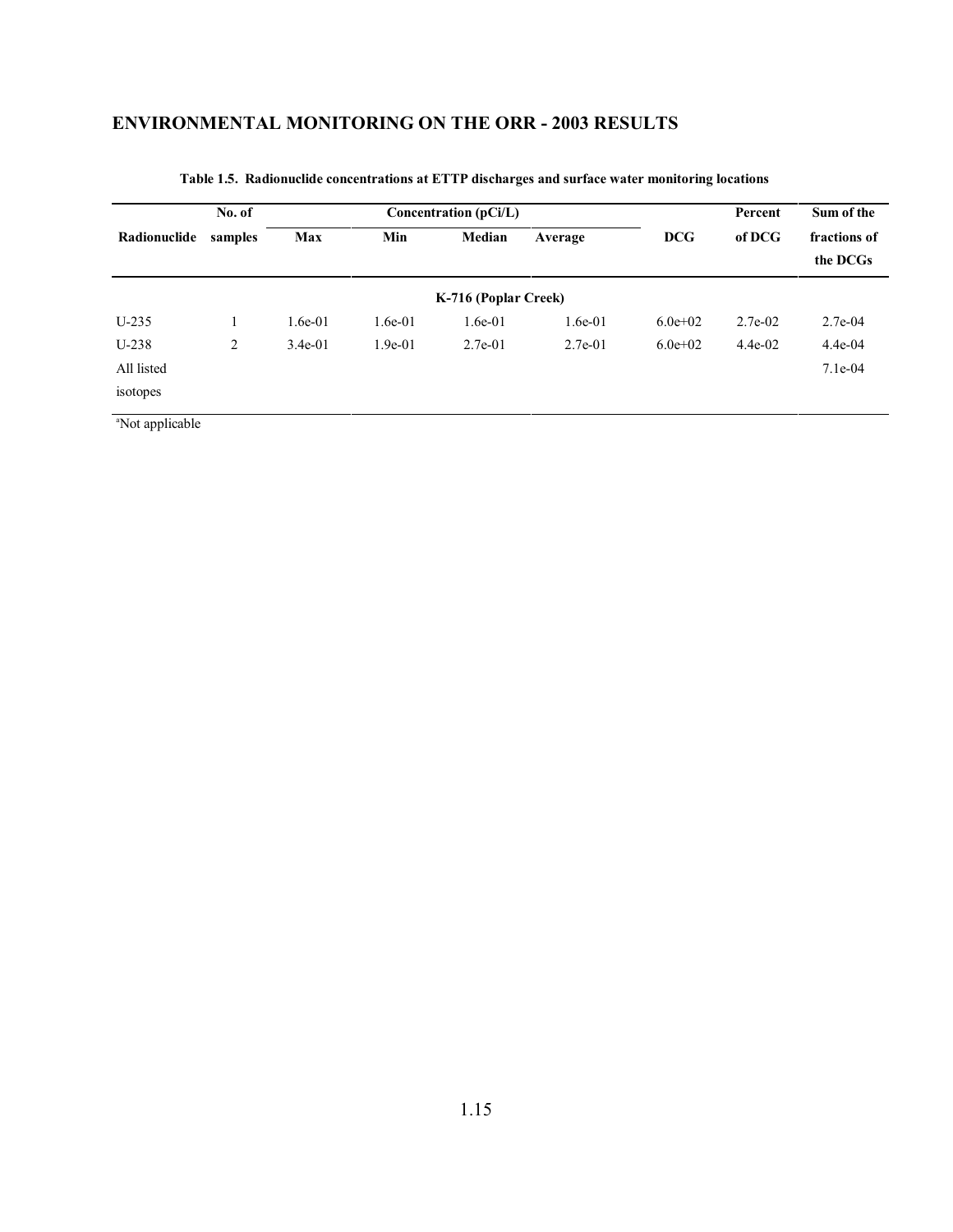|              | No. of         |           |           | Concentration (pCi/L) |                                                   |                  | Percent          | Sum of the               |  |  |
|--------------|----------------|-----------|-----------|-----------------------|---------------------------------------------------|------------------|------------------|--------------------------|--|--|
| Radionuclide | samples        | Max       | Min       | Median                | Average                                           | <b>DCG</b>       | of DCG           | fractions of<br>the DCGs |  |  |
|              |                |           |           |                       | K-901-A (settling basin for surface water runoff) |                  |                  |                          |  |  |
| $U-234$      | $\overline{2}$ | $1.1e+00$ | $5.2e-01$ | 8.1e-01               | 8.1e-01                                           | $5.0e + 02$      | $1.6e-01$        | $1.6e-03$                |  |  |
| $U-238$      | 2              | 8.8e-01   | $3.0e-01$ | $5.9e-01$             | $5.9e-01$                                         | $6.0e+02$        | $9.9e-02$        | $9.9e-04$                |  |  |
| $Tc-99$      | 2              | $2.5e+01$ | $1.5e+01$ | $2.0e+01$             | $2.0e+01$                                         | $1.0e + 0.5$     | $2.0e-02$        | $2.0e-04$                |  |  |
| Gross Beta   | 2              | $1.3e+01$ | $7.4e+00$ | $1.0e + 01$           | $1.0e + 01$                                       | $\boldsymbol{a}$ | $\boldsymbol{a}$ | a                        |  |  |
| All listed   |                |           |           |                       |                                                   |                  |                  | $2.8e-03$                |  |  |
| isotopes     |                |           |           |                       |                                                   |                  |                  |                          |  |  |

#### **Table 1.6. Radionuclide concentrations at ETTP discharges and surface water monitoring locations**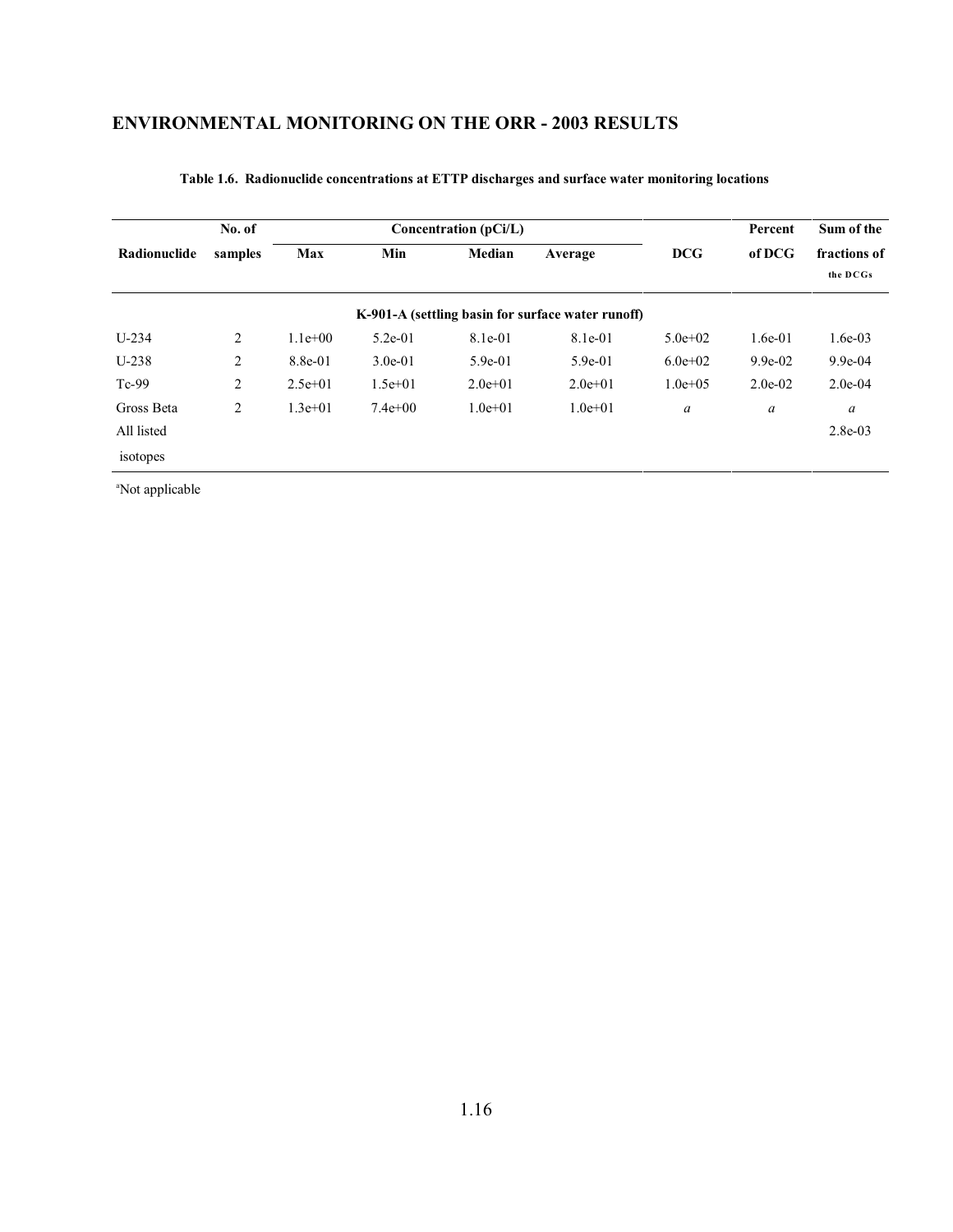|                      | No. of  |             |             | Concentration (pCi/L) |                                                    |              | Percent   | Sum of the               |
|----------------------|---------|-------------|-------------|-----------------------|----------------------------------------------------|--------------|-----------|--------------------------|
| Radionuclide         | samples | Max         | Min         | Median                | Average                                            | <b>DCG</b>   | of DCG    | fractions of<br>the DCGs |
|                      |         |             |             |                       | K-1007-B (settling basin for surface water runoff) |              |           |                          |
| $U-234$              | 2       | $1.0e + 00$ | 1.8e-01     | $6.0e-01$             | $6.0e-01$                                          | $5.0e + 02$  | $1.2e-01$ | $1.2e-03$                |
| $U-238$              | 1       | $3.4e-01$   | $3.4e-01$   | $3.4e-01$             | $3.4e-01$                                          | $6.0e+02$    | 5.7e-02   | 5.7e-04                  |
| $Tc-99$              | 1       | $1.2e+01$   | $1.2e+01$   | $1.2e+01$             | $1.2e+01$                                          | $1.0e + 0.5$ | $1.2e-02$ | $1.2e-04$                |
| <b>Beta Activity</b> | 1       | $6.0e + 00$ | $6.0e + 00$ | $6.0e+0.0$            | $6.0e+00$                                          | a            | a         | a                        |
| All listed           |         |             |             |                       |                                                    |              |           | $1.9e-03$                |
| isotopes             |         |             |             |                       |                                                    |              |           |                          |

#### **Table 1.7. Radionuclide concentrations at ETTP discharges and surface water monitoring locations**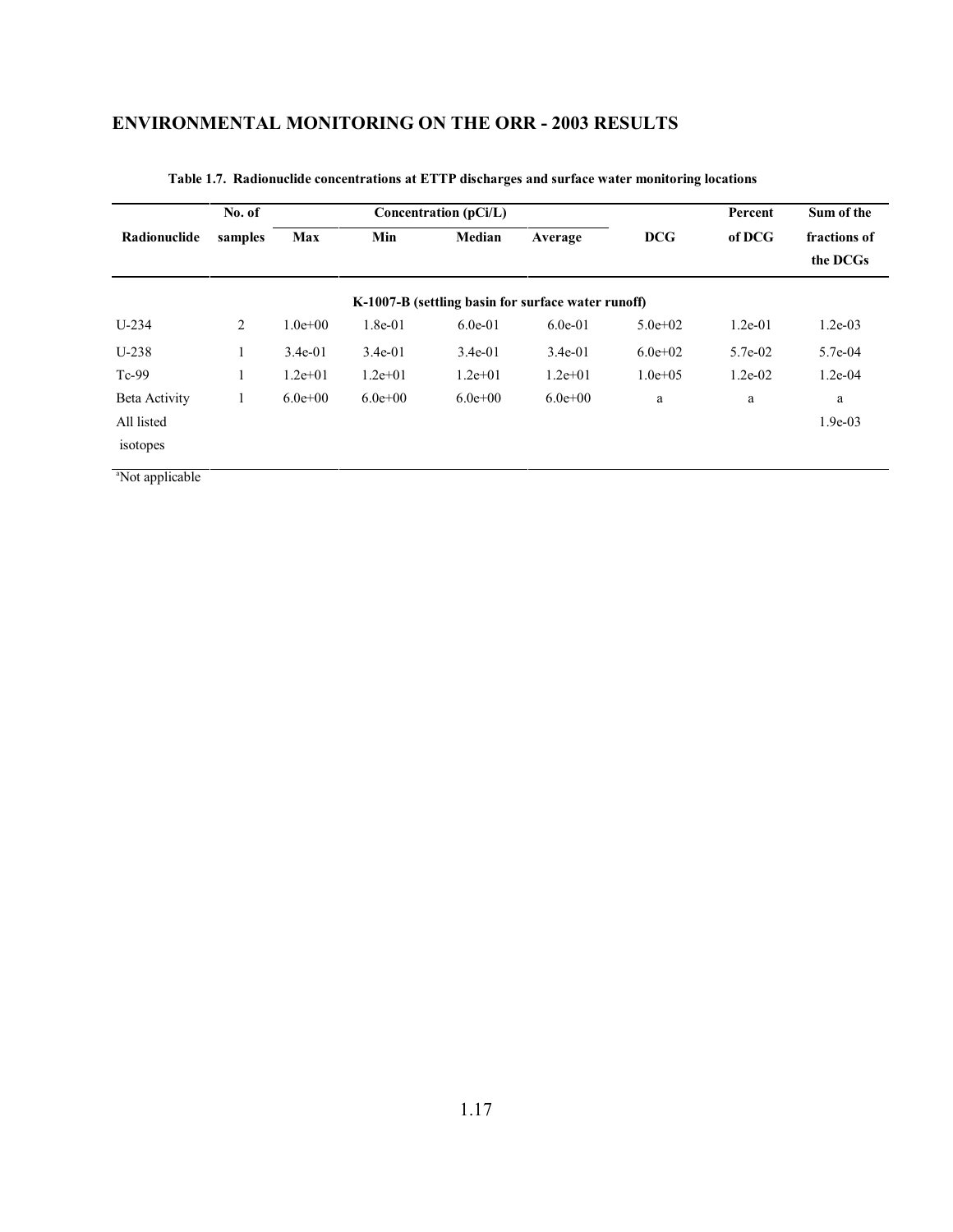|              | No. of       |             | Concentration (pCi/L)                                                                  |             |             |                  | Percent          | Sum of the       |
|--------------|--------------|-------------|----------------------------------------------------------------------------------------|-------------|-------------|------------------|------------------|------------------|
| Radionuclide | samples      | Max         | Min                                                                                    | Median      | Average     | <b>DCG</b>       | of DCG           | fractions of     |
|              |              |             |                                                                                        |             |             |                  |                  | the DCGs         |
|              |              |             | K-1407-J (treated effluents from Central Neutralization Facility and TSCA Incinerator) |             |             |                  |                  |                  |
| $Am-241$     | 12           | $1.4e-01$   | $0.0e + 00$                                                                            | $0.0e + 00$ | 1.9e-02     | $3.0e + 01$      | 6.4e-02          | 6.4e-04          |
| $C-14$       | 12           | $1.2e+03$   | $0.0e + 00$                                                                            | $1.2e + 02$ | $2.6e + 02$ | $7.0e + 04$      | 3.7e-04          | 3.7e-06          |
| $Co-60$      | 12           | $1.6e + 00$ | $0.0e + 00$                                                                            | $0.0e + 00$ | $2.7e-01$   | $5.0e + 03$      | $5.3e-03$        | $5.3e-0.5$       |
| $Cs-137$     | 12           | $1.9e + 01$ | $-4.8e + 00$                                                                           | $0.0e + 00$ | $2.0e + 00$ | $3.0e + 03$      | 6.6e-02          | 6.6e-04          |
| $H-3$        | 12           | $5.8e + 02$ | $-2.4e+02$                                                                             | $0.0e + 00$ | $1.3e+02$   | $2.0e + 06$      | 6.6e-03          | 6.6e-05          |
| $K-40$       | 12           | $6.9e + 00$ | $0.0e + 00$                                                                            | $0.0e + 00$ | 5.8e-01     | $7.0e+03$        | 8.3e-03          | 8.3e-05          |
| Np-237       | 12           | 5.0e-02     | $-1.2e-02$                                                                             | $0.0e + 00$ | $1.0e-02$   | $3.0e + 01$      | 3.3e-02          | 3.3e-04          |
| Pa-234       | 6            | $1.2e + 00$ | $0.0e + 00$                                                                            | $0.0e + 00$ | $2.0e-01$   | $7.0e + 04$      | 2.8e-04          | 2.8e-06          |
| Pu-238       | 12           | 3.0e-02     | $-3.0e-02$                                                                             | $0.0e + 00$ | $0.0e + 00$ | $4.0e + 01$      | $0.0e + 00$      | $0.0e + 00$      |
| Pu-239       | 12           | 4.0e-02     | $-2.0e-02$                                                                             | $0.0e + 00$ | 5.0e-03     | $3.0e + 01$      | 1.7e-02          | 1.7e-04          |
| $Sr-90$      | 3            | $2.1e+00$   | $0.0e + 00$                                                                            | $0.0e + 00$ | $7.0e-01$   | $1.0e + 03$      | $7.1e-02$        | 7.1e-04          |
| Tc-99        | 12           | $9.2e + 02$ | $5.0e + 01$                                                                            | $3.3e+02$   | $3.4e + 02$ | $1.0e + 0.5$     | $3.4e-01$        | 3.4e-03          |
| Th-228       | $\mathbf{1}$ | 2.0e-02     | 2.0e-02                                                                                | $2.0e-02$   | 2.0e-02     | $4.0e + 02$      | 5.0e-03          | 5.0e-05          |
| $Th-230$     | $\tau$       | $4.0e + 01$ | $0.0e + 00$                                                                            | $0.0e + 00$ | $5.7e + 00$ | $3.0e + 02$      | $1.9e + 00$      | 1.9e-02          |
| Th-234       | 5            | $2.7e+02$   | $0.0e + 00$                                                                            | $0.0e + 00$ | $5.4e + 01$ | $1.0e + 04$      | $5.4e + 01$      | $5.4e + 03$      |
| $U-234$      | 12           | $5.2e + 01$ | $1.5e+00$                                                                              | $7.9e + 00$ | $1.2e+01$   | $5.0e + 02$      | $2.4e + 00$      | 2.4e-02          |
| $U-235$      | 12           | $4.2e + 00$ | $2.1e-01$                                                                              | $7.8e-01$   | $1.3e+00$   | $6.0e + 02$      | $2.1e-01$        | $2.1e-03$        |
| $U-236$      | 12           | $3.0e + 00$ | $0.0e + 00$                                                                            | 5.3e-01     | 7.8e-01     | $5.0e + 02$      | 1.6e-01          | 1.6e-03          |
| $U-238$      | 12           | $1.3e + 02$ | $2.0e + 00$                                                                            | $1.3e+01$   | $2.2e+01$   | $6.0e + 02$      | $3.7e + 00$      | 3.7e-02          |
| Gross Alpha  | 12           | $1.6e + 02$ | $0.0e + 00$                                                                            | $2.1e+01$   | $4.1e+01$   | $\boldsymbol{a}$ | $\boldsymbol{a}$ | $\boldsymbol{a}$ |
| Gross Beta   | 12           | $3.2e + 02$ | $2.6e + 01$                                                                            | $1.1e+02$   | $1.1e+02$   | $\boldsymbol{a}$ | $\boldsymbol{a}$ | $\boldsymbol{a}$ |
| All listed   |              |             |                                                                                        |             |             |                  |                  | 8.4e-02          |
| isotopes     |              |             |                                                                                        |             |             |                  |                  |                  |

**Table 1.8. Radionuclide concentrations at ETTP discharges and surface water monitoring locations**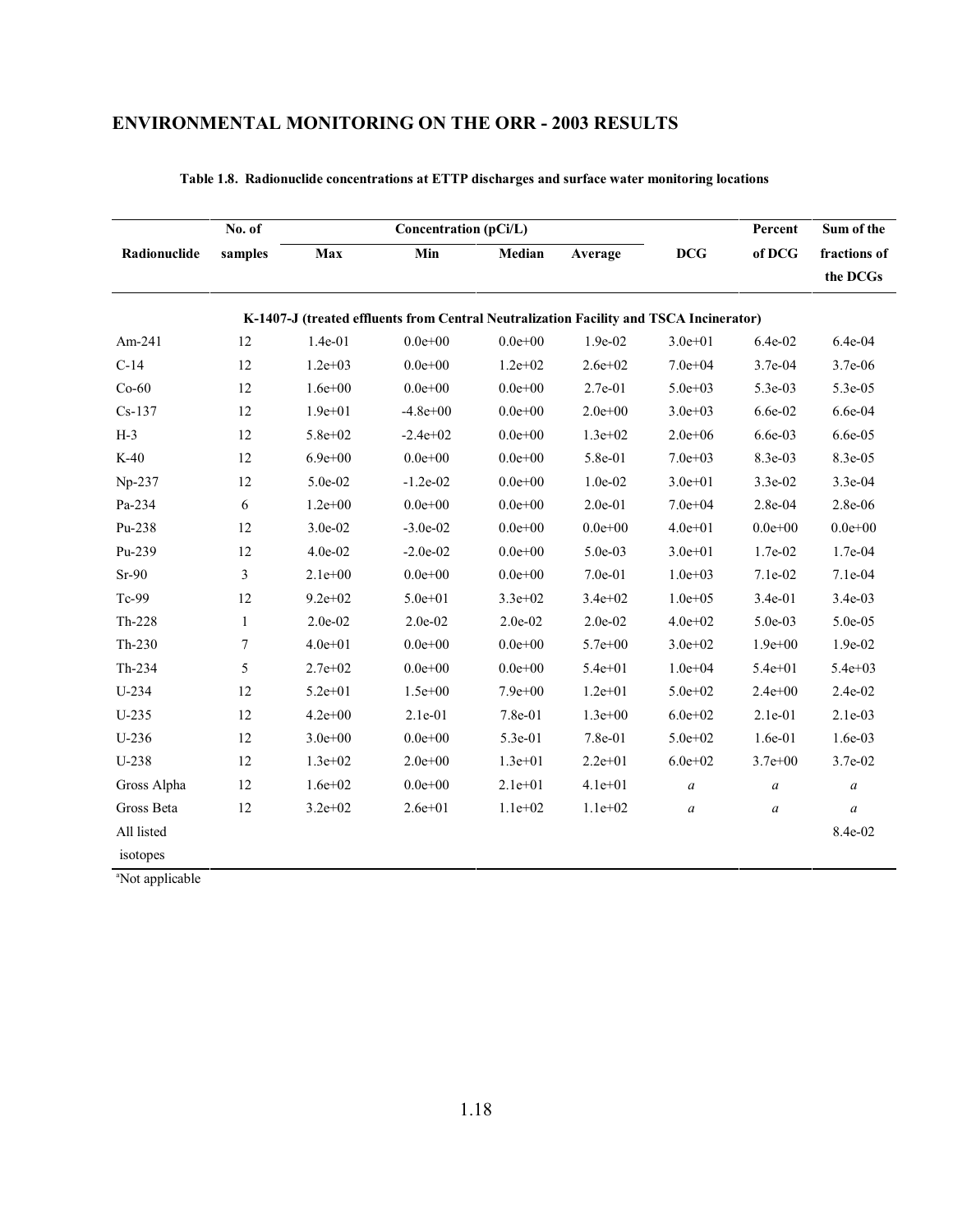|                             | No. of         |             |             | Concentration (pCi/L)    |             |                  | Percent   | Sum of the   |
|-----------------------------|----------------|-------------|-------------|--------------------------|-------------|------------------|-----------|--------------|
| Radionuclide                | samples        | <b>Max</b>  | Min         | Median                   | Average     | <b>DCG</b>       | of DCG    | fractions of |
|                             |                |             |             |                          |             |                  |           | the DCGs     |
|                             |                |             |             | K-1700 (Mitchell Branch) |             |                  |           |              |
| $U-234$                     | $\overline{4}$ | $5.8e + 00$ | $3.0e + 00$ | $3.7e + 00$              | $4.0e+00$   | $5.0e + 02$      | $8.0e-01$ | 8.0e-03      |
| $U-235$                     | 3              | $4.6e-01$   | $1.2e-01$   | $1.3e-01$                | $2.4e-01$   | $6.0e + 02$      | $4.0e-02$ | $4.0e-04$    |
| $U-238$                     | 4              | $2.3e+00$   | $1.2e + 00$ | $1.8e + 00$              | $1.8e + 00$ | $6.0e + 02$      | $2.9e-01$ | $2.9e-03$    |
| $Tc-99$                     | 2              | $1.4e+01$   | $1.1e+01$   | $5.6e + 00$              | $1.3e+01$   | $1.0e + 0.5$     | $1.3e-02$ | $1.3e-04$    |
| Gross Alpha                 | 4              | $1.1e+01$   | $5.1e+00$   | $6.9e+00$                | $7.4e+00$   | $\boldsymbol{a}$ | a         | a            |
| Gross Beta                  | 2              | $7.2e+00$   | $6.1e+00$   | $6.7e+01$                | $6.7e+01$   | a                | a         | a            |
| All listed                  |                |             |             |                          |             |                  |           | $1.2e-02$    |
| isotopes                    |                |             |             |                          |             |                  |           |              |
| <sup>a</sup> Not applicable |                |             |             |                          |             |                  |           |              |

#### **Table 1.9. Radionuclide concentrations at ETTP discharges and surface water monitoring locations**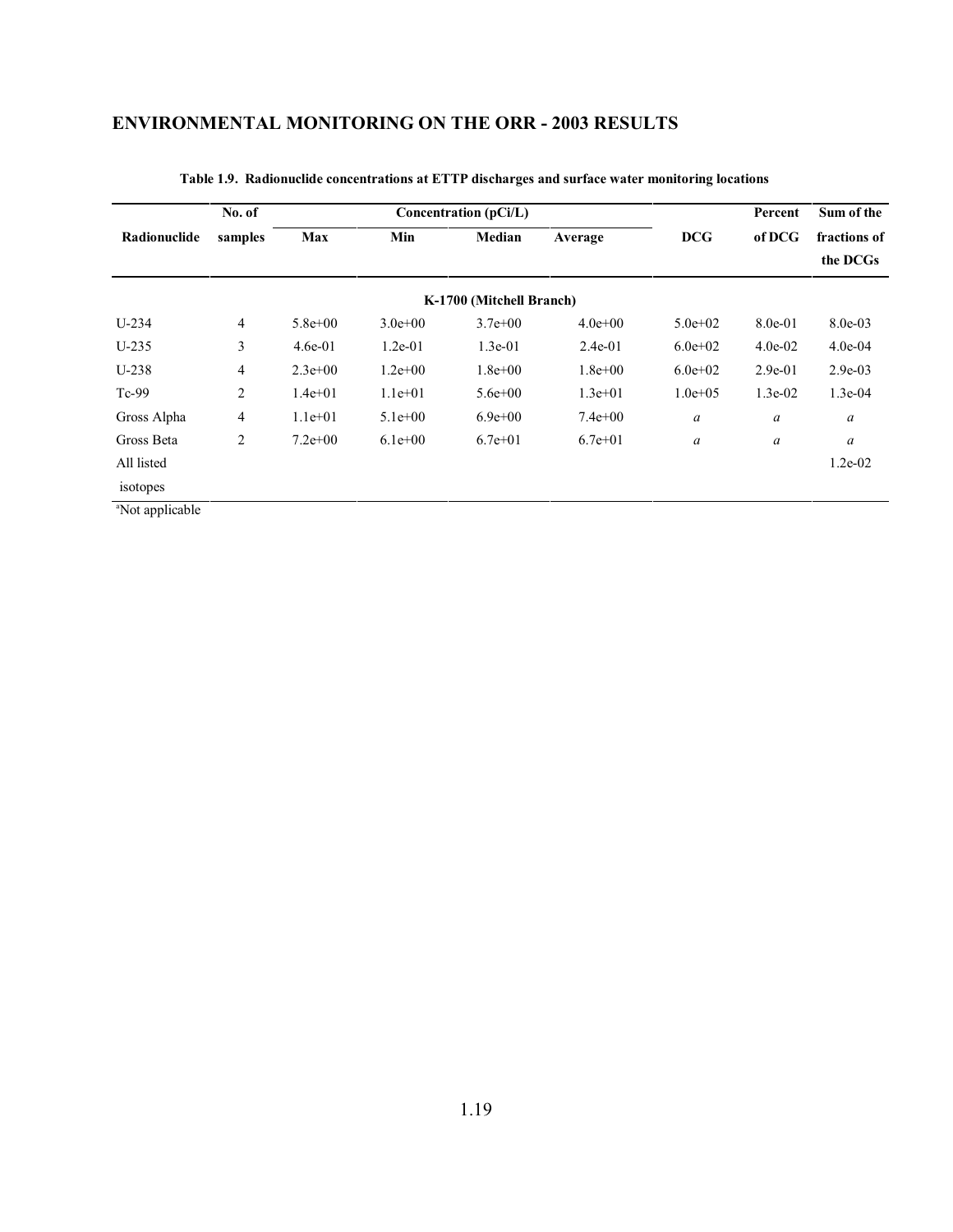|                             | No. of  |             |             | Concentration (pCi/L) |                                            |                  | Percent   | Sum of the               |
|-----------------------------|---------|-------------|-------------|-----------------------|--------------------------------------------|------------------|-----------|--------------------------|
| Radionuclide                | samples | <b>Max</b>  | Min         | Median                | Average                                    | <b>DCG</b>       | of DCG    | fractions of<br>the DCGs |
|                             |         |             |             |                       | K-1710 (Poplar Creek upstream of the ETTP) |                  |           |                          |
| $U-234$                     | 2       | $4.7e-01$   | $1.9e-01$   | $3.3e-01$             | $3.3e-01$                                  | $5.0e + 02$      | $6.6e-02$ | $6.6e-04$                |
| $U-238$                     | 2       | $5.6e-01$   | $2.3e-01$   | $3.9e-01$             | $3.9e-01$                                  | $6.0e+02$        | $6.6e-02$ | $6.6e-04$                |
| Beta Activity               |         | $3.8e + 00$ | $3.8e + 00$ | $3.8e + 00$           | $3.8e + 00$                                | $\boldsymbol{a}$ | a         | a                        |
| All listed                  |         |             |             |                       |                                            |                  |           | $1.3e-03$                |
| isotopes                    |         |             |             |                       |                                            |                  |           |                          |
| <sup>a</sup> Not applicable |         |             |             |                       |                                            |                  |           |                          |

#### **Table 1.10. Radionuclide concentrations at ETTP discharges and surface water monitoring locations**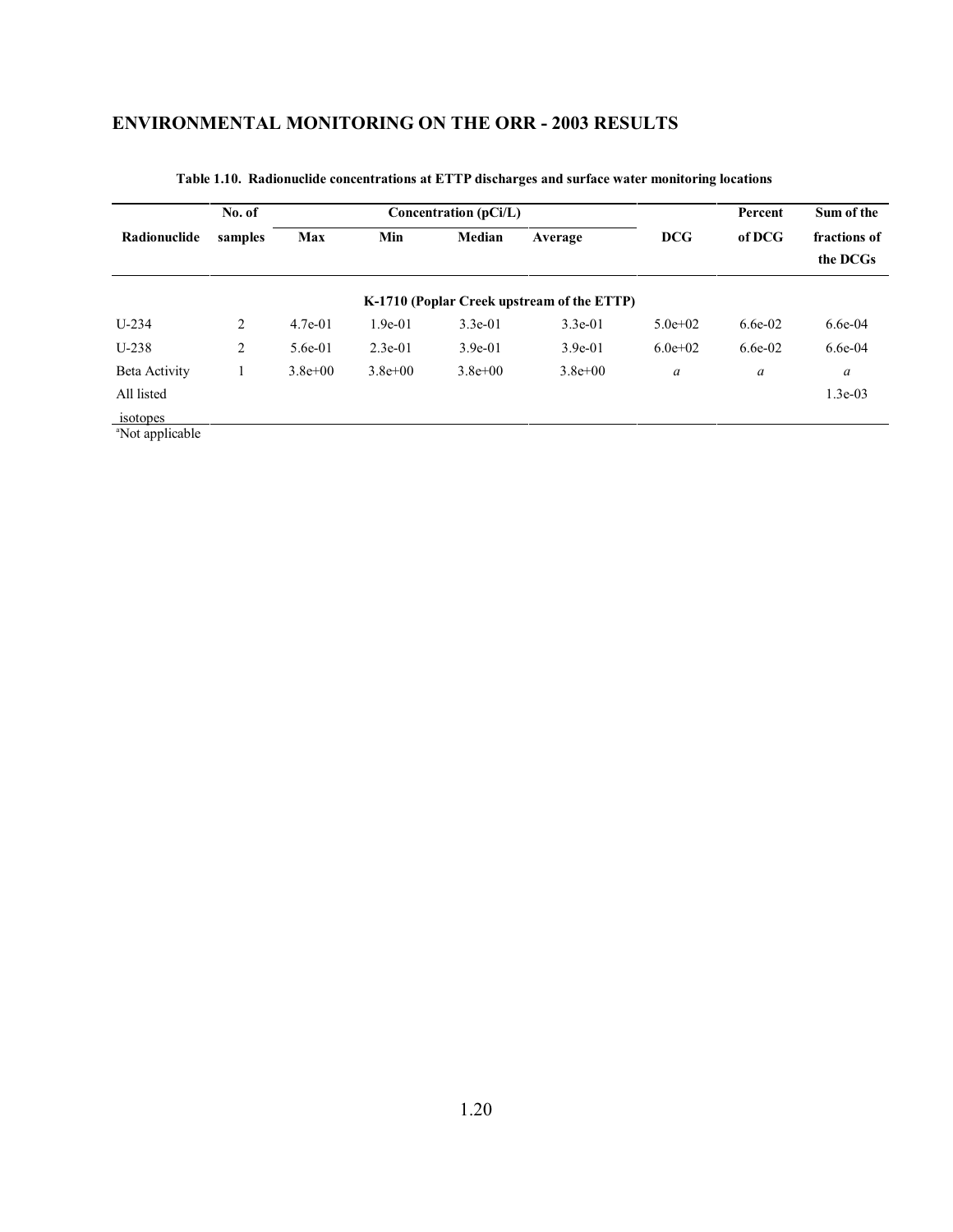|              | No. of  |           |           | Concentration $(pCi/L)$ |           | Percent     | Sum of the |                          |
|--------------|---------|-----------|-----------|-------------------------|-----------|-------------|------------|--------------------------|
| Radionuclide | samples | Max       | Min       | Median                  | Average   | <b>DCG</b>  | of DCG     | fractions of<br>the DCGs |
|              |         |           |           | <b>MIK 0.4</b>          |           |             |            |                          |
| $U-234$      |         | $6.6e-01$ | $6.6e-01$ | $6.6e-01$               | $6.6e-01$ | $5.0e + 02$ | $1.3e-01$  | $1.3e-03$                |
| $U-238$      |         | $4.5e-01$ | $4.5e-01$ | $4.5e-01$               | $4.5e-01$ | $6.0e+02$   | 7.6e-02    | 7.6e-04                  |
| All listed   |         |           |           |                         |           |             |            | $2.1e-03$                |
| isotopes     |         |           |           |                         |           |             |            |                          |

#### **Table 1.11. Radionuclide concentrations at ETTP discharges and surface water monitoring locations**

1.21

Not applicable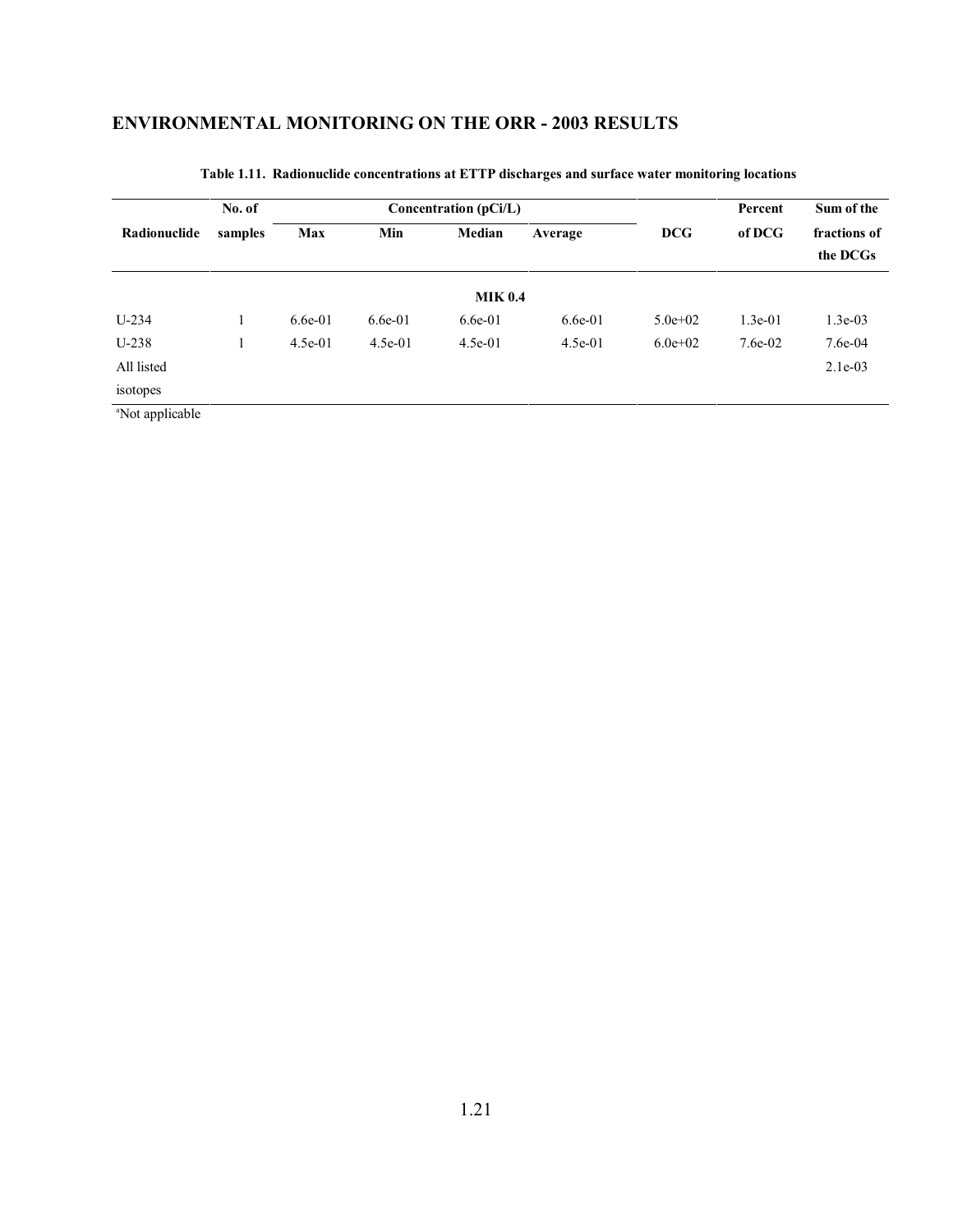|                             | No. of  |         |         | Concentration $(pCi/L)$ |         |            | Percent   | Sum of the               |
|-----------------------------|---------|---------|---------|-------------------------|---------|------------|-----------|--------------------------|
| Radionuclide                | samples | Max     | Min     | Median                  | Average | <b>DCG</b> | of DCG    | fractions of<br>the DCGs |
|                             |         |         |         | <b>MIK 1.4</b>          |         |            |           |                          |
| $U-235$                     |         | 8.2e-02 | 8.2e-02 | 8.2e-02                 | 8.2e-02 | $6.0e+02$  | $1.4e-02$ | $1.4e-04$                |
| All listed                  |         |         |         |                         |         |            |           | 1.4e-04                  |
| isotopes                    |         |         |         |                         |         |            |           |                          |
| <sup>a</sup> Not applicable |         |         |         |                         |         |            |           |                          |

#### **Table 1.12. Radionuclide concentrations at ETTP discharges and surface water monitoring locations**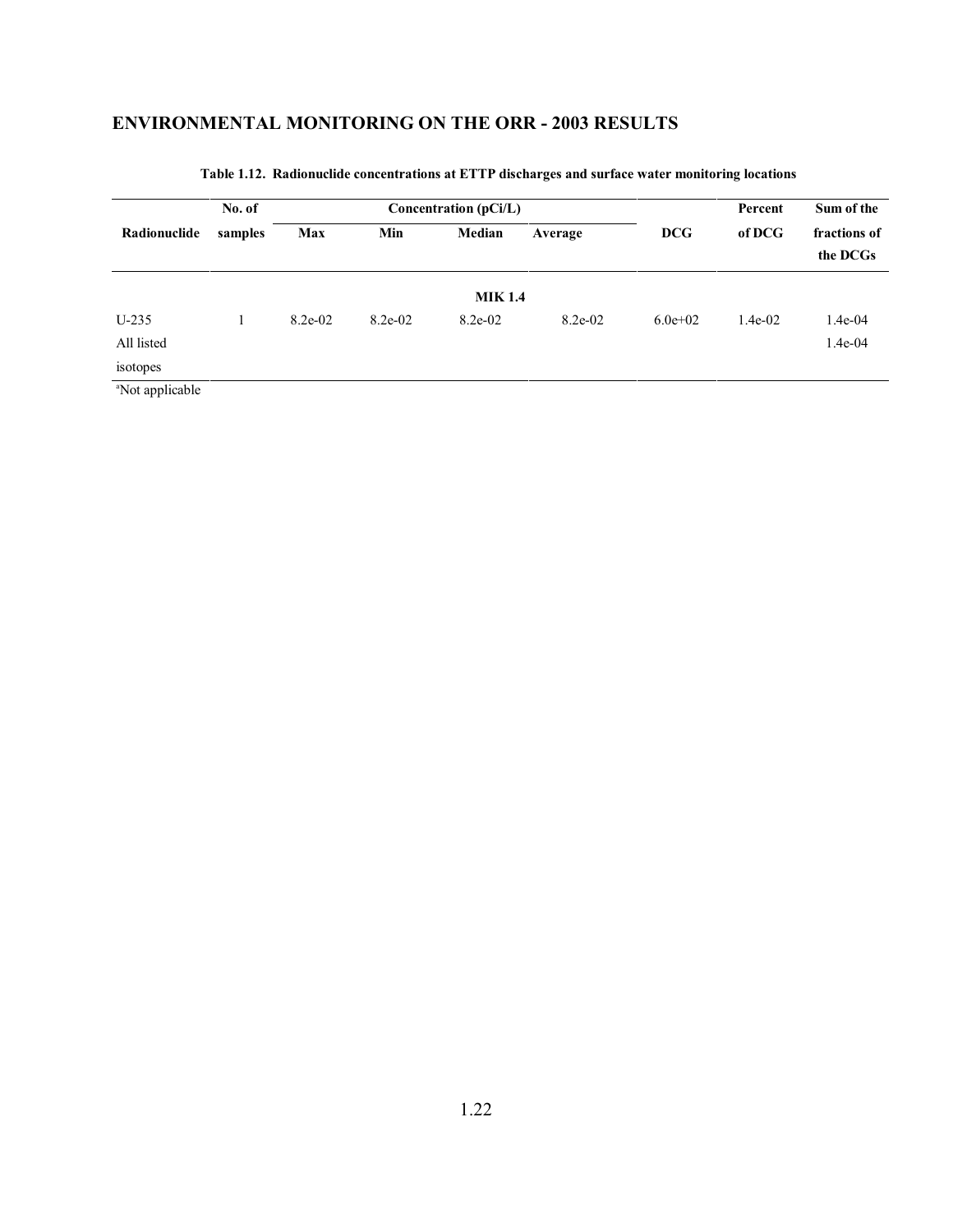|                         | Number detected/ |          | <b>Detected results</b> |        |                    | <b>Number of values</b> |
|-------------------------|------------------|----------|-------------------------|--------|--------------------|-------------------------|
| Parameter               | number of        |          |                         |        | Reference          | exceeding               |
|                         | samples          | Max      | Min                     | Avg    | Value <sup>a</sup> | reference               |
| Aluminum (mg/L)         | 2/12             | 0.13     | 0.12                    | 0.13   |                    |                         |
| Barium (mg/L)           | 9/12             | 0.034    | 0.026                   | 0.031  |                    |                         |
| Calcium $(mg/L)$        | 12/12            | 39       | 25                      | 33     |                    |                         |
| Chloroethane (mg/L)     | 5/12             | 0.011    | 0.002                   | 0.006  |                    |                         |
| Dissolved oxygen (mg/L) | 12/12            | 14       | 7.3                     | 10.0   | 5.0 min            | $\bf{0}$                |
| Iron $(mg/L)$           | 12/12            | 1.6      | 0.054                   | 0.26   |                    |                         |
| Magnesium $(mg/L)$      | 12/12            | 11       | 6.5                     | 9.0    |                    |                         |
| Manganese $(mg/L)$      | 12/12            | 0.077    | 0.022                   | 0.042  |                    |                         |
| Nickel (mg/L)           | $1/12$           | 0.011    | 0.011                   | 0.011  | 1.4                | $\boldsymbol{0}$        |
| pH (standard units)     | 12/12            | 7.7      | 7.1                     | 7.5    | $6.5 - 8.5$        | $\bf{0}$                |
| Potassium (mg/L)        | 3/12             | 2.1      | 1.9                     | 2.0    |                    |                         |
| Sodium $(mg/L)$         | 12/12            | 7.0      | 3.5                     | 5.2    |                    |                         |
| Temperature $(Co)$      | 12/12            | 23       | $8.0\,$                 | 16     |                    |                         |
| $\text{Zinc}$ (mg/L)    | $3/12$           | $0.01\,$ | 0.0057                  | 0.0074 | 0.12               | $\boldsymbol{0}$        |

#### **Table 1.13. 2003 ETTP parameters detected at CRK-16**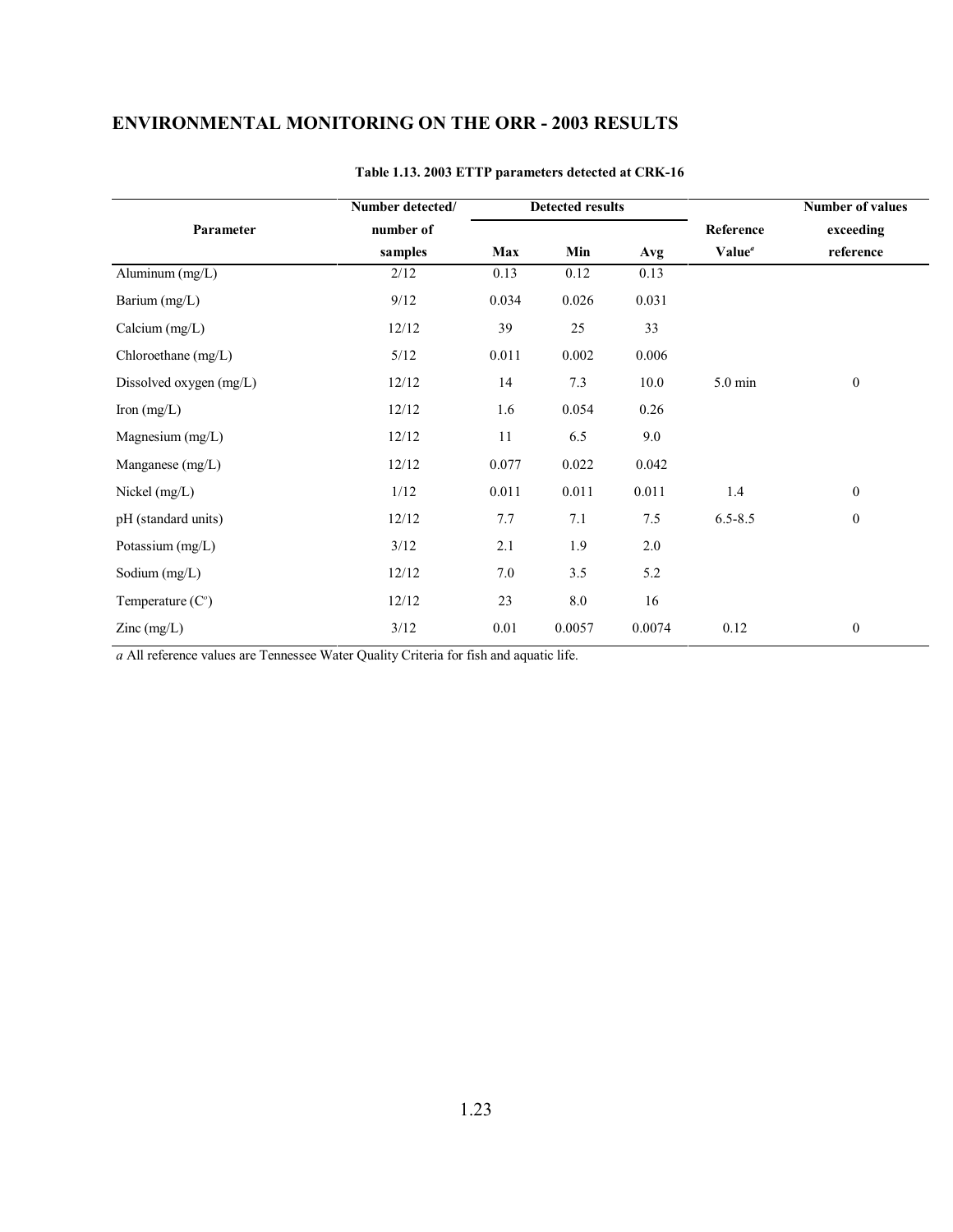|                           | Number detected/ |     | <b>Detected results</b> |     |                           | <b>Number of values</b> |
|---------------------------|------------------|-----|-------------------------|-----|---------------------------|-------------------------|
| <b>Parameter</b>          | number of        |     |                         |     | Reference                 | exceeding               |
|                           | samples          | Max | Min                     | Avg | Value <sup><i>a</i></sup> | reference               |
| Dissolved Oxygen (mg/L)   | 2/2              | 9.4 | 6.4                     | 7.9 | $5.0 \text{ min}$         | 0                       |
| pH (standard units)       | 2/2              | 7.2 | 7.2                     | 7.2 | $6.5 - 8.5$               | $\mathbf{0}$            |
| Temperature $(C^{\circ})$ | 2/2              | 19  | 14                      | 17  |                           |                         |

#### **Table 1. 14. 2003 ETTP parameters detected at K-716**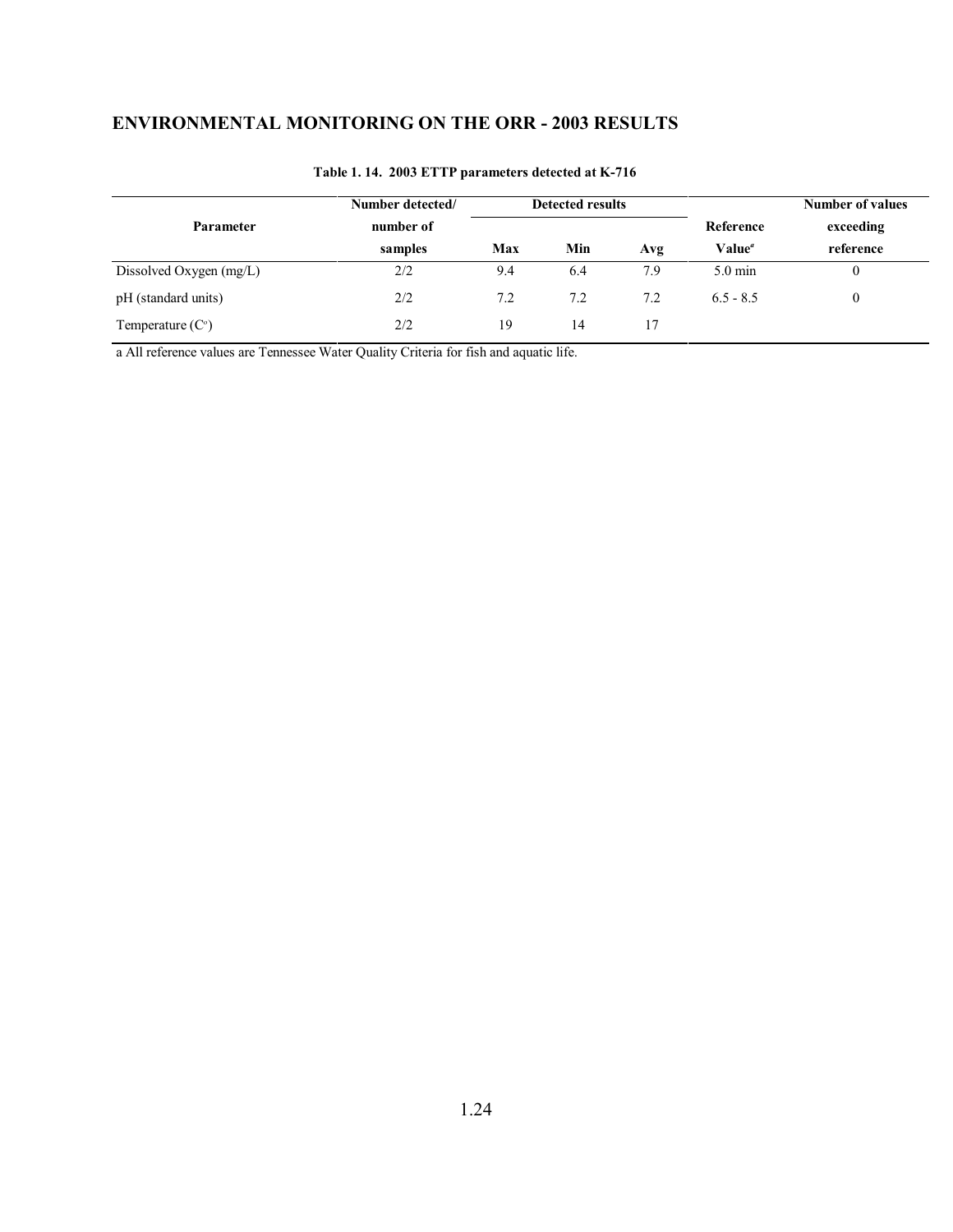|                                          | Number detected/ |        | <b>Detected Results</b> |        |                    | <b>Number of values</b> |
|------------------------------------------|------------------|--------|-------------------------|--------|--------------------|-------------------------|
| Parameter                                | number of        |        |                         |        | Reference          | exceeding               |
|                                          | samples          | Max    | Min                     | Avg    | Value <sup>a</sup> | reference               |
| Barium $(mg/L)$                          | 1/2              | 0.040  | 0.040                   | 0.040  |                    |                         |
| Calcium $(mg/L)$                         | 2/2              | 36     | 35                      | 36     |                    |                         |
| Dissolved Oxygen $(mg/L)$                | 3/3              | 6.9    | 6.2                     | 6.6    | $5.0 \text{ min}$  | $\boldsymbol{0}$        |
| Iron $(mg/L)$                            | 2/2              | 0.28   | 0.19                    | 0.23   |                    |                         |
| Magnesium $(mg/L)$                       | 2/2              | 11     | 10                      | 11     |                    |                         |
| Manganese $(mg/L)$                       | 2/2              | 0.047  | 0.024                   | 0.036  |                    |                         |
| pH (standard units)                      | 3/3              | 7.8    | 7.4                     | 7.6    | $6.5 - 8.5$        | $\boldsymbol{0}$        |
| Potassium                                | 1/2              | 1.1    | 1.1                     | 1.1    |                    |                         |
| Sodium $(mg/L)$                          | 2/2              | 0.96   | 0.82                    | 0.89   |                    |                         |
| Temperature $(Co)$                       | 3/3              | 22     | 15                      | 19     |                    |                         |
| $\text{Zinc} \left( \text{mg/L} \right)$ | 1/2              | 0.0083 | 0.0083                  | 0.0083 | 0.12               | $\boldsymbol{0}$        |

#### **Table 1.15. 2003 ETTP parameters detected at K-901-A**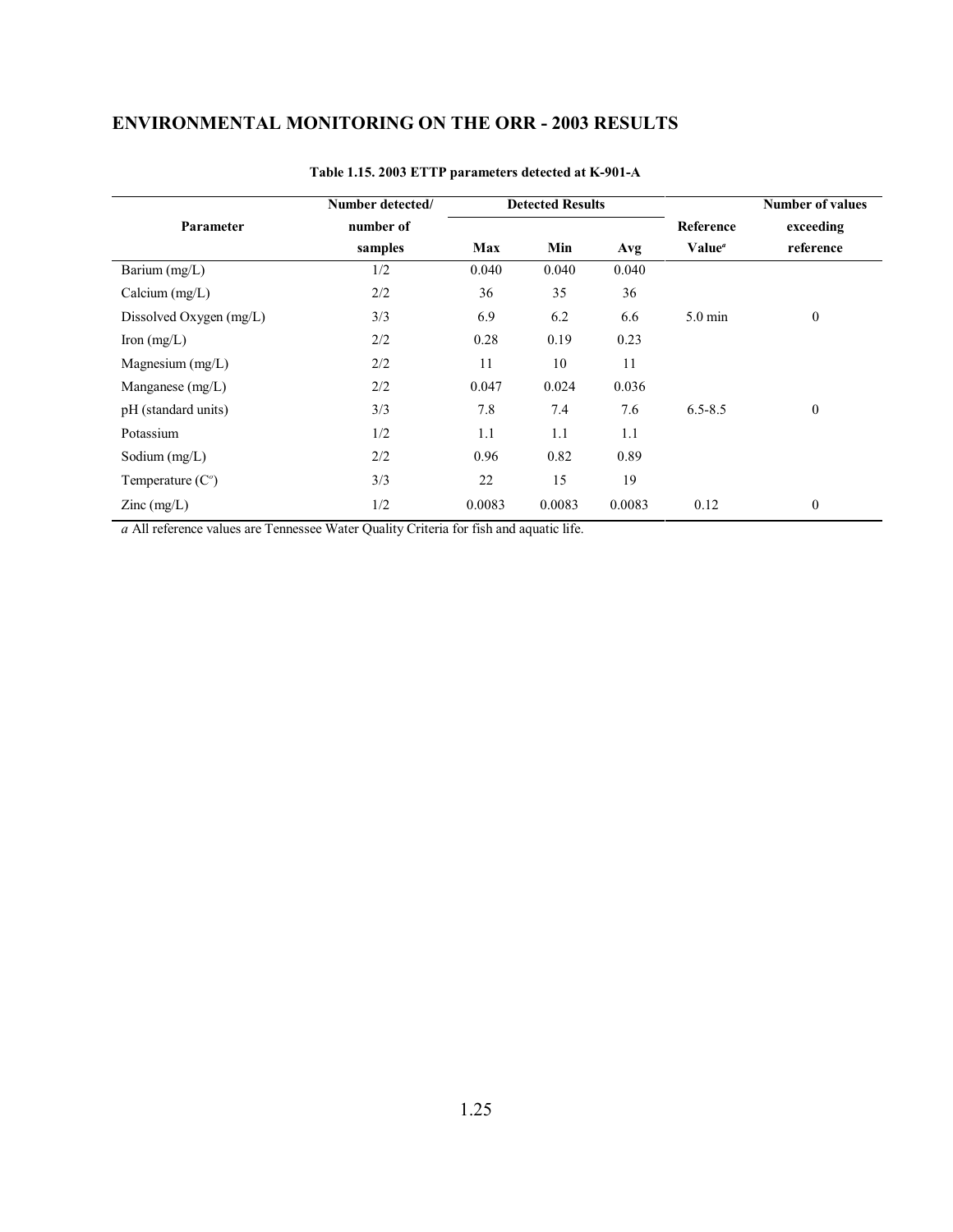|                                          | Number detected/ |       | <b>Detected results</b> |       |                           | Number of        |
|------------------------------------------|------------------|-------|-------------------------|-------|---------------------------|------------------|
| Parameter                                | number of        |       |                         |       | Reference                 | exceeding        |
|                                          | samples          | Max   | Min                     | Avg   | <b>Value</b> <sup>a</sup> | reference        |
| Aluminum (mg/L)                          | 1/2              | 0.11  | 0.11                    | 0.11  |                           |                  |
| Barium                                   | 1/2              | 0.029 | 0.029                   | 0.029 |                           |                  |
| Calcium                                  | 2/2              | 36    | 28                      | 32    |                           |                  |
| Dissolved Oxygen                         | 3/3              | 8.2   | 5.7                     | 7.2   | $5.0 \text{ min}$         | $\boldsymbol{0}$ |
| Iron                                     | 2/2              | 0.33  | 0.21                    | 0.27  |                           |                  |
| Magnesium                                | 2/2              | 10    | 6.5                     | 8.3   |                           |                  |
| Manganese                                | 2/2              | 0.1   | 0.064                   | 0.082 |                           |                  |
| pH (standard units)                      | 3/3              | 7.9   | 6.7                     | 7.4   | $6.5 - 8.5$               | $\mathbf{I}$     |
| Potassium $(mg/L)$                       | 1/2              | 2.6   | 2.6                     | 2.6   |                           |                  |
| Sodium                                   | 2/2              | 3.1   | 2.5                     | 2.8   |                           |                  |
| Temperature $(Co)$                       | 3/3              | 23    | 16                      | 20    |                           |                  |
| $\text{Zinc} \left( \text{mg/L} \right)$ | 1/2              | 0.012 | 0.012                   | 0.012 | 0.12                      | $\boldsymbol{0}$ |

#### **Table 1.16. 2003 ETTP parameters detected at K-1007-B**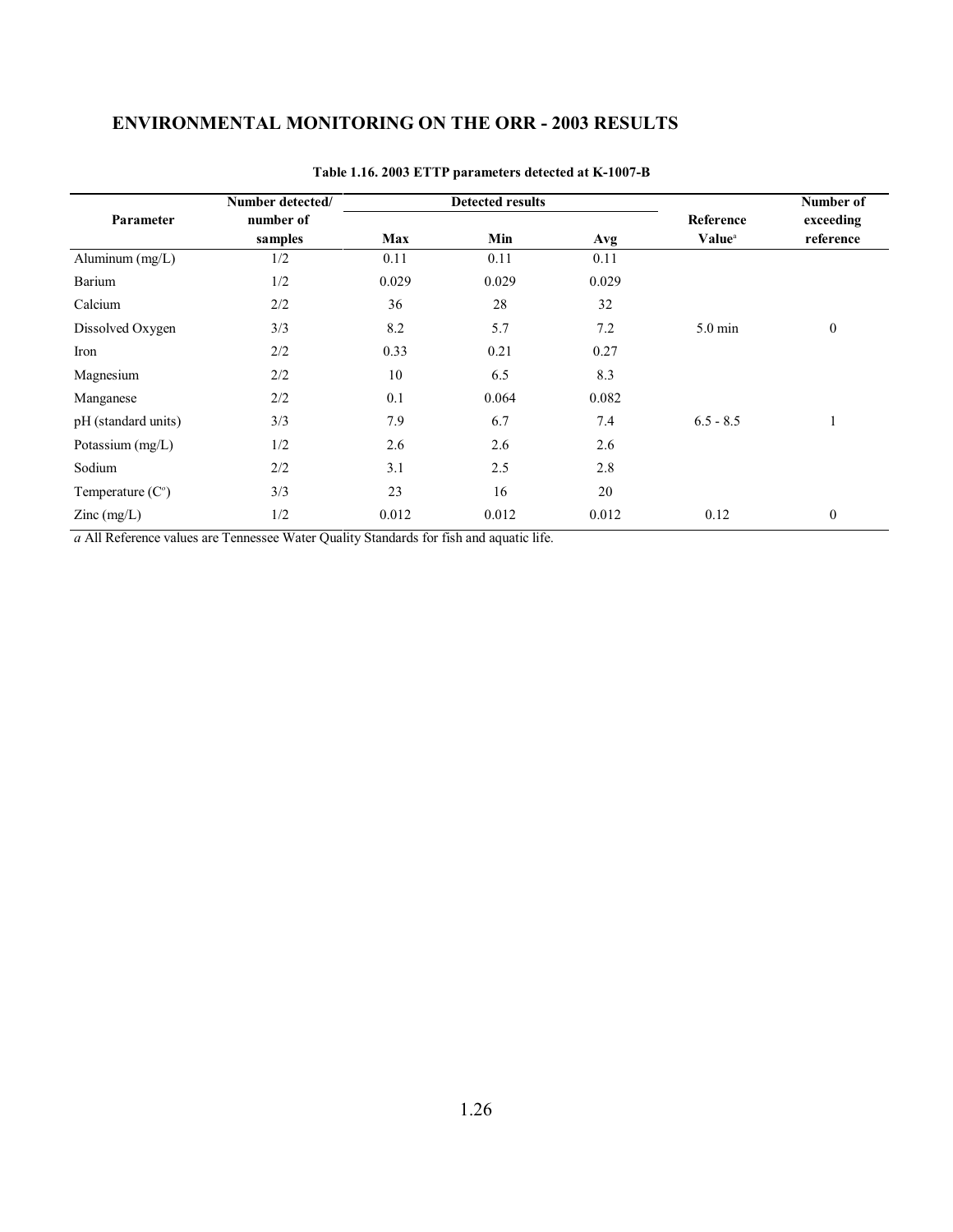|                                          | Number detected/ |        | <b>Detected results</b> |        |                    | <b>Number of values</b> |
|------------------------------------------|------------------|--------|-------------------------|--------|--------------------|-------------------------|
| Parameter                                | number of        |        |                         |        | Reference          | exceeding               |
|                                          | samples          | Max    | Min                     | Avg    | Value <sup>a</sup> | reference               |
| 1,1-Dichloroethane (mg/L)                | 1/4              | 0.0011 | 0.0011                  | 0.0011 |                    |                         |
| Barium (mg/L)                            | 4/4              | 0.054  | 0.047                   | 0.050  |                    |                         |
| Calcium $(mg/L)$                         | 4/4              | 61     | 47                      | 55     |                    |                         |
| Carbontetrachloride (mg/L)               | 1/4              | 0.0028 | 0.0028                  | 0.0028 | 0.044              | $\mathbf{0}$            |
| Chloroform (mg/L)                        | 1/4              | 0.0026 | 0.0026                  | 0.0026 | 4.7                | $\boldsymbol{0}$        |
| Chloroethane (mg/L)                      | 2/4              | 0.014  | 0.0033                  | 0.0076 |                    |                         |
| cis-1,2 Dichloroethene                   | 3/4              | 0.048  | 0.021                   | 0.030  |                    |                         |
| Dissolved Oxygen (mg/L)                  | 7/7              | 15     | 6.2                     | 9.7    | $5.0 \text{ min}$  | $\boldsymbol{0}$        |
| Iron $(mg/L)$                            | 4/4              | 0.23   | 0.19                    | 0.21   |                    |                         |
| Magnesium (mg/L)                         | 4/4              | 12     | $10\,$                  | 11     |                    |                         |
| Manganese (mg/L)                         | 4/4              | 0.18   | 0.13                    | 0.16   |                    |                         |
| Nickel (mg/Kg)                           | 1/5              | 0.13   | 0.13                    | 0.13   |                    |                         |
| Potassium (mg/L)                         | 1/4              | 2.3    | 2.3                     | 2.3    |                    |                         |
| Sodium (mg/L)                            | 4/4              | 6.8    | 5.4                     | 5.9    |                    |                         |
| Temperature $(Co)$                       | 7/7              | 21     | 13                      | 17     |                    |                         |
| Trichloroethene (mg/L)                   | 4/4              | 0.059  | 0.027                   | 0.035  | 0.810              | $\mathbf{0}$            |
| Vinyl Chloride (mg/L)                    | 4/4              | 0.059  | 0.0037                  | 0.0045 | 5.3                |                         |
| pH (standard units)                      | 7/7              | 7.6    | 6.8                     | 7.1    | $6.5 - 8.5$        | $\mathbf{0}$            |
| $\text{Zinc} \left( \text{mg/L} \right)$ | 2/4              | 0.022  | 0.017                   | 0.02   | 0.12               | $\boldsymbol{0}$        |

#### **Table 1.17. 2003 ETTP parameters detected at K-1700**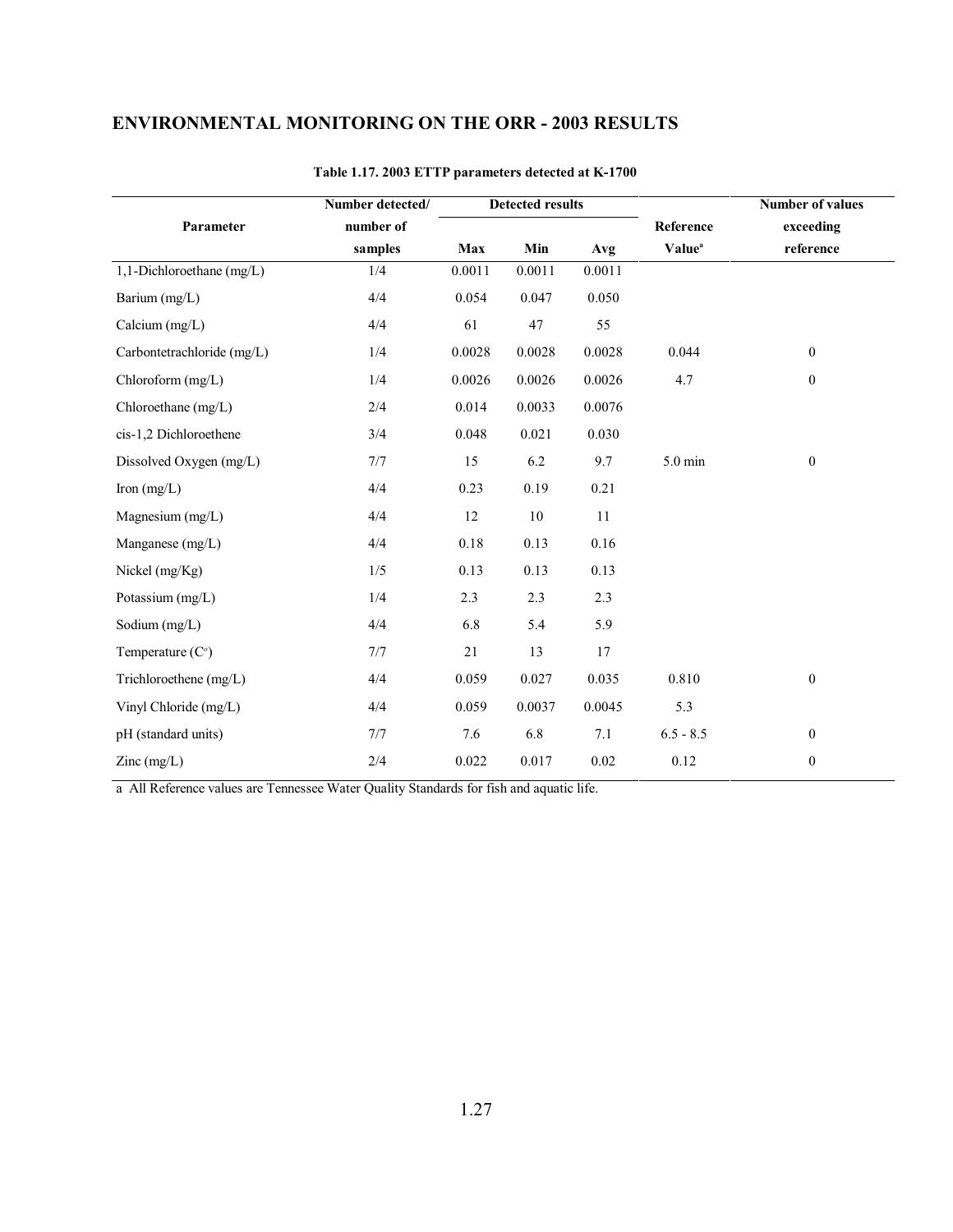|                         | Number detected/ |     | <b>Detected results</b> |     |                    | <b>Number of values</b> |
|-------------------------|------------------|-----|-------------------------|-----|--------------------|-------------------------|
| Parameter               | number of        |     |                         |     | Reference          | exceeding               |
|                         | samples          | Max | Min                     | Avg | Value <sup>a</sup> | reference               |
| Dissolved Oxygen (mg/L) | 2/2              | 9.8 | 8.0                     | 8.9 | $5.0 \text{ min}$  | 0                       |
| pH (standard units)     | 2/2              | 7.2 | 6.9                     | 7.1 | $6.5 - 8.5$        | 0                       |
| Temperature $(Co)$      | 2/2              | 17  | 13                      | 15  |                    |                         |

#### **Table 1.18. 2003 ETTP parameters detected at K-1710**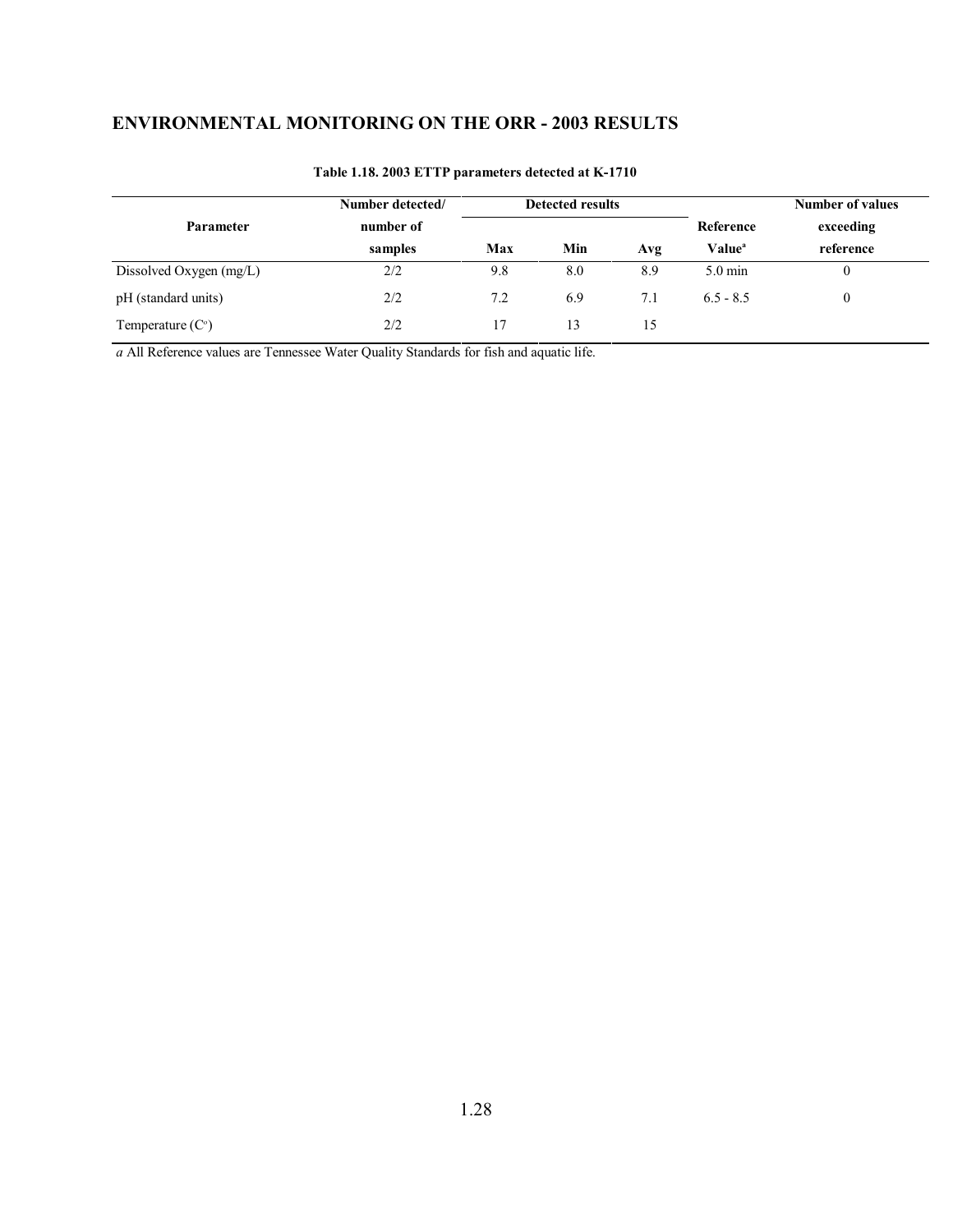|                      |        | Detected results |        |                                 | Number of values       |
|----------------------|--------|------------------|--------|---------------------------------|------------------------|
| number of<br>samples |        |                  |        | Reference<br>Value <sup>a</sup> | exceeding<br>reference |
|                      | Max    | Min              | Avg    |                                 |                        |
| 1/1                  | 17     | 17               | 17     |                                 |                        |
| 1/4                  | 0.0015 | 0.0015           | 0.0015 |                                 |                        |
| 2/4                  | 0.012  | 0.006            | 0.009  |                                 |                        |
| 4/4                  | 10     | 7.5              | 8.4    | 5.0 min.                        | $\mathbf{0}$           |
| 1/1                  | 0.27   | 0.27             | 0.27   |                                 |                        |
| 1/1                  | 9.4    | 9.4              | 9.4    |                                 |                        |
| 1/1                  | 0.32   | 0.32             | 0.32   |                                 |                        |
| 4/4                  | 7.3    | 6.4              | 6.9    | $6.5 - 8.5$                     | $\mathbf{1}$           |
| 1/1                  | 1.2    | 1.2              | 1.2    |                                 |                        |
| 1/1                  | 0.87   | 0.87             | 0.87   |                                 |                        |
| 4/4                  | 20     | 13               | 17     |                                 |                        |
| 1/1                  | 0.0068 | 0.0068           | 0.0068 | 0.12                            | $\bf{0}$               |
|                      |        |                  |        |                                 |                        |

#### **Table 1.19. 2003 ETTP parameters detected at MIK 1.4**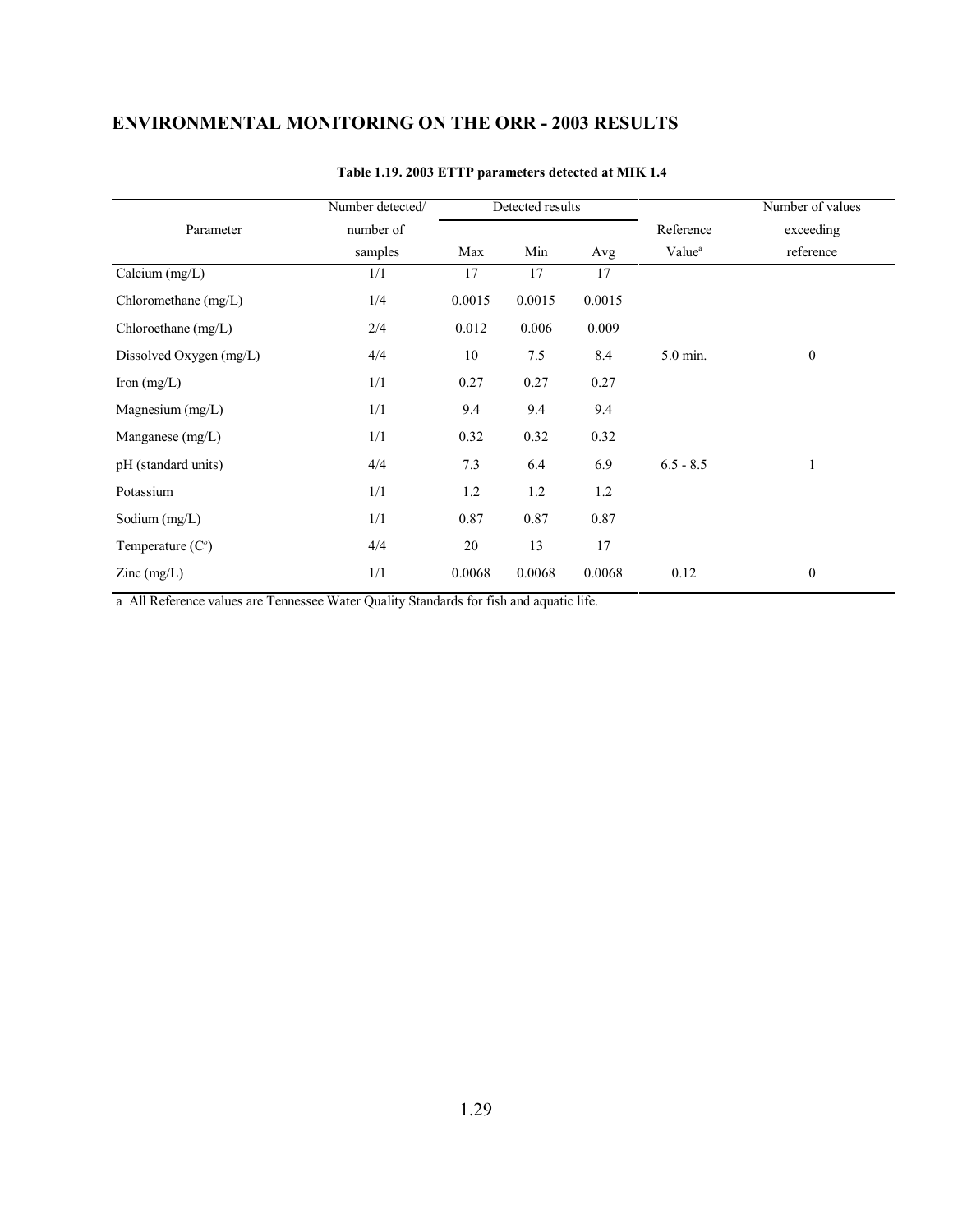|                                 | Number detected/ | Detected results |        |        |                    | Number of values |
|---------------------------------|------------------|------------------|--------|--------|--------------------|------------------|
| Parameter                       | number of        |                  |        |        | Reference          | exceeding        |
|                                 | samples          | Max              | Min    | Avg    | Value <sup>a</sup> | reference        |
| 1,1 Dichloroethane (mg/L)       | 1/1              | 0.0037           | 0.0037 | 0.0037 |                    |                  |
| 1,1 Dichloroethene $(mg/L)$     | 1/1              | 0.002            | 0.002  | 0.002  |                    |                  |
| Barium (mg/L)                   | 1/1              | 0.085            | 0.085  | 0.085  |                    |                  |
| Calcium $(mg/L)$                | 1/1              | 113              | 113    | 113    |                    |                  |
| Chloroethane (mg/L)             | 1/1              | 0.0042           | 0.0042 | 0.0042 |                    |                  |
| Chloromethane                   | 1/1              | 0.0055           | 0.0055 | 0.0055 |                    |                  |
| cis-1,2 Dichloroethene (mg/L)   | 1/1              | 0.30             | 0.30   | 0.30   | 140                | $\mathbf{0}$     |
| Dissolved Oxygen (mg/L)         | 1/1              | 2.0              | 2.0    | 2.0    | 5.0 min            | 1                |
| Iron $(mg/L)$                   | 1/1              | 0.15             | 0.15   | 0.15   |                    |                  |
| Magnesium $(mg/L)$              | 1/1              | 13               | 13     | 13     |                    |                  |
| Manganese $(mg/L)$              | 1/1              | 0.62             | 0.62   | 0.62   |                    |                  |
| pH (standard units)             | 1/1              | 6.5              | 6.5    | 6.5    | $6.5 - 8.5$        | $\boldsymbol{0}$ |
| Sodium $(mg/L)$                 | 1/1              | 7.2              | 7.2    | 7.2    |                    |                  |
| Temperature $(Co)$              | 1/1              | 16               | 16     | 16     |                    |                  |
| trans-1,2-Dichloroethene (mg/L) | 1/1              | 0.004            | 0.004  | 0.004  |                    |                  |
| Trichloroethene (mg/L)          | 1/1              | 0.2              | 0.2    | 0.2    | 0.810              | $\mathbf{0}$     |
| Vinyl chloride $(mg/L)$         | 1/1              | 0.037            | 0.037  | 0.037  | 5.3                | $\bf{0}$         |

#### **Table 1.20. 2003 ETTP parameters detected at MIK 0.4**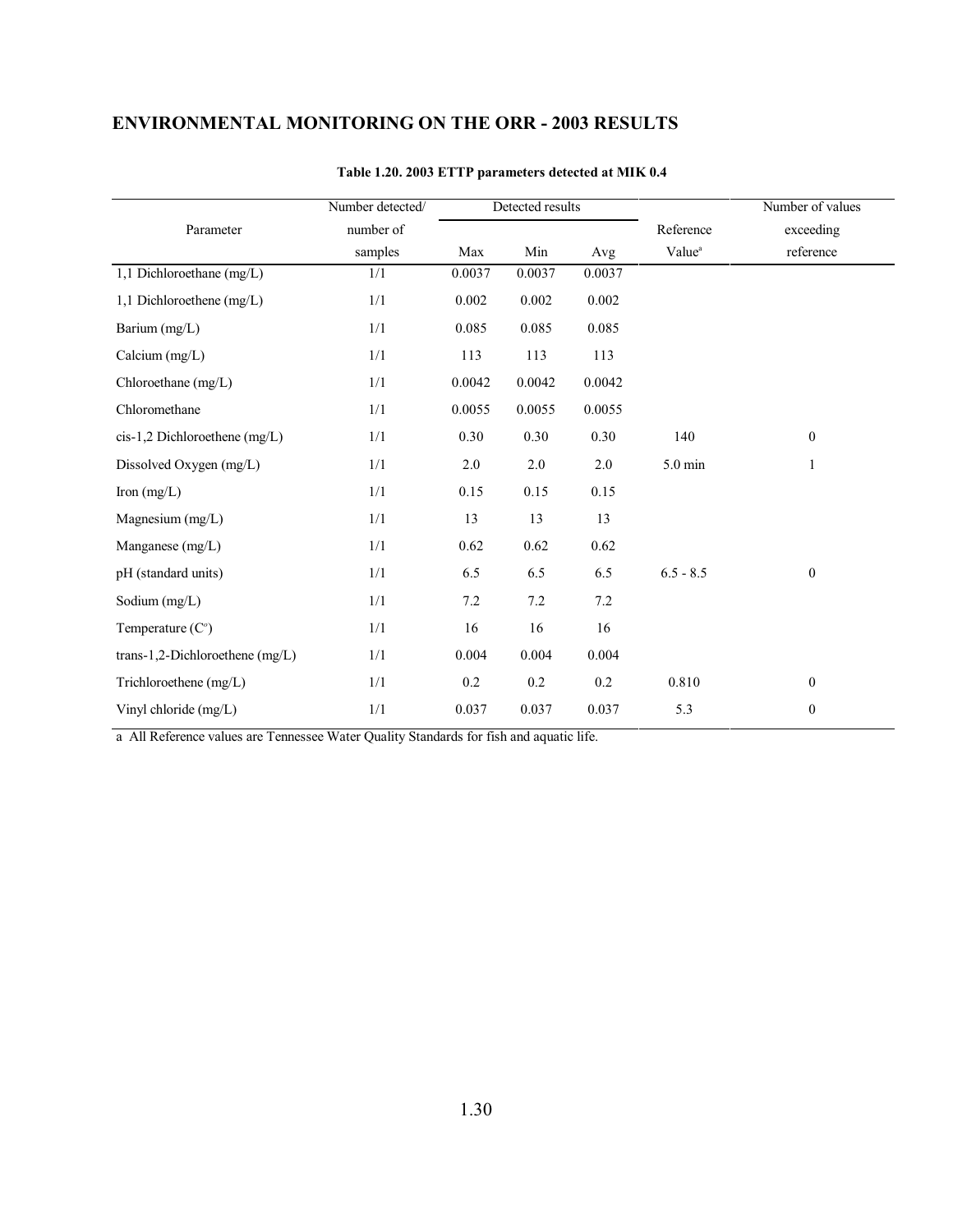| Parameter           | Concentration |  |  |
|---------------------|---------------|--|--|
| Mercury $(mg/Kg)$   | 6.4e-02       |  |  |
| $U-233/234$ (pCi/g) | $1.4e + 00$   |  |  |
| U-235 $(pCi/g)$     | 6.4e-02       |  |  |
| U-238 ( $pCi/g$ )   | $1.3e + 00$   |  |  |
| Tc-99 $(pCi/g)$     | $2.9e-01$     |  |  |

#### **Table 1.21. K2 Soil Sample Results**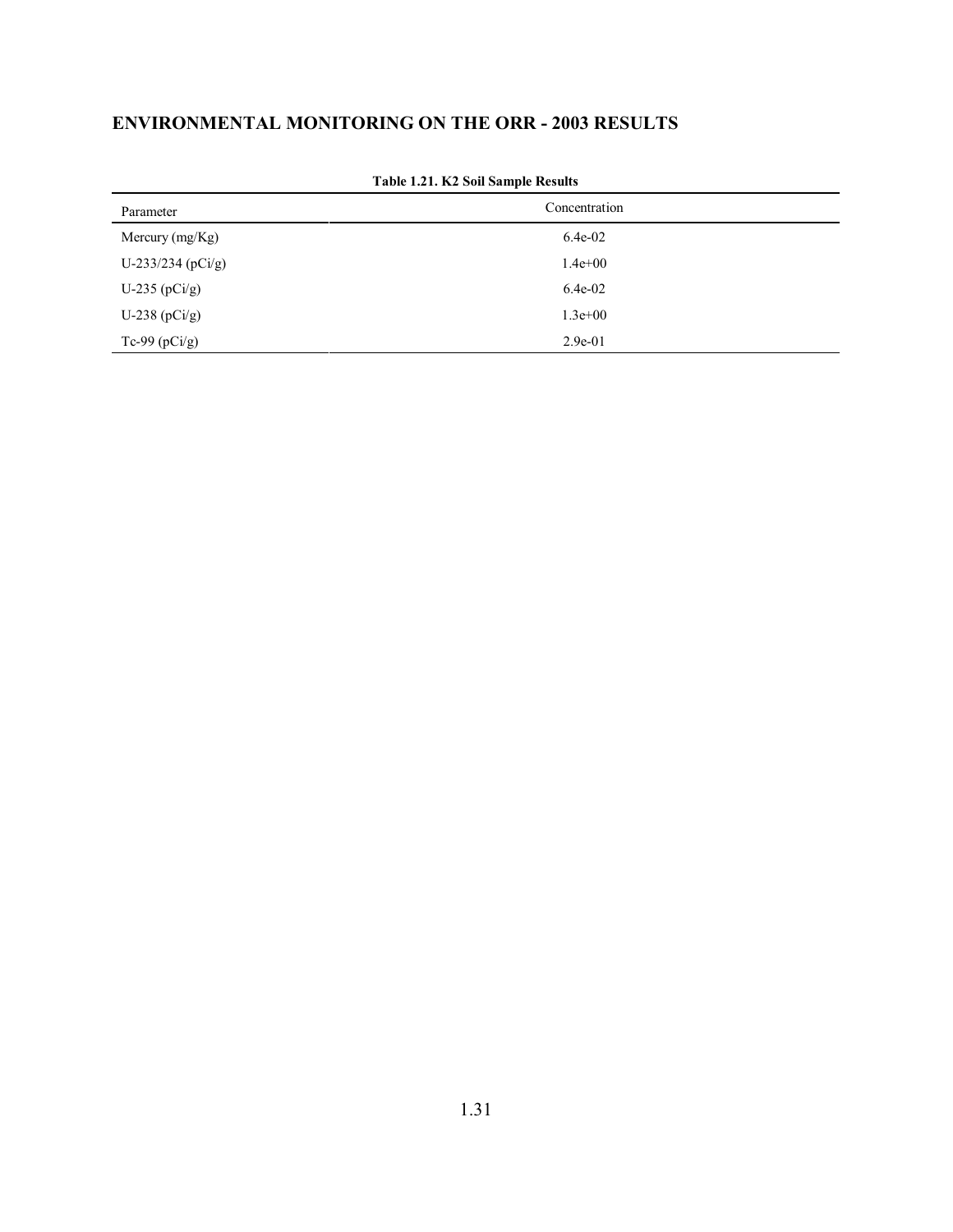| Parameter             | Concentration |
|-----------------------|---------------|
| Chronium(mg/Kg)       | $2.5e+01$     |
| Tc-99 ( $pCi/g$ )     | $2.8e-01$     |
| U-233/234 ( $pCi/g$ ) | $7.2e-01$     |
| U-235 $(pCi/g)$       | $3.0e-02$     |
| U-238 ( $pCi/g$ )     | $7.5e-01$     |

| Table 1.22. K6 Soil Sample Results |
|------------------------------------|
|                                    |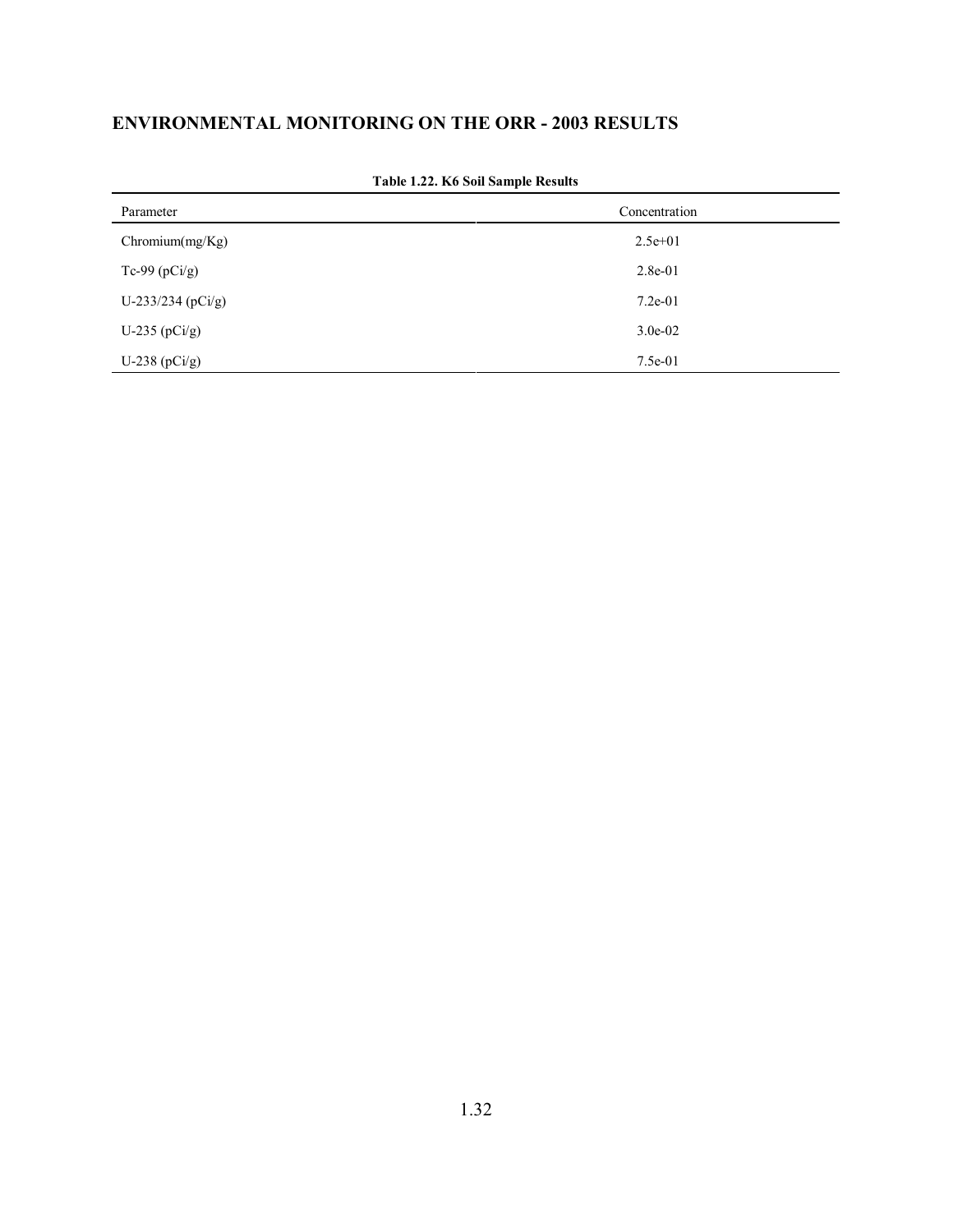| Parameter             | Concentration |
|-----------------------|---------------|
| Mercury $(mg/Kg)$     | $4.7e-02$     |
| U-233/234 ( $pCi/g$ ) | $3.1e-01$     |
| U-238 $(pCi/g)$       | $2.9e-01$     |
| Tc-99 $(pCi/g)$       | $1.1e+00$     |

**Table 1.23. K9 Soil Sample Results**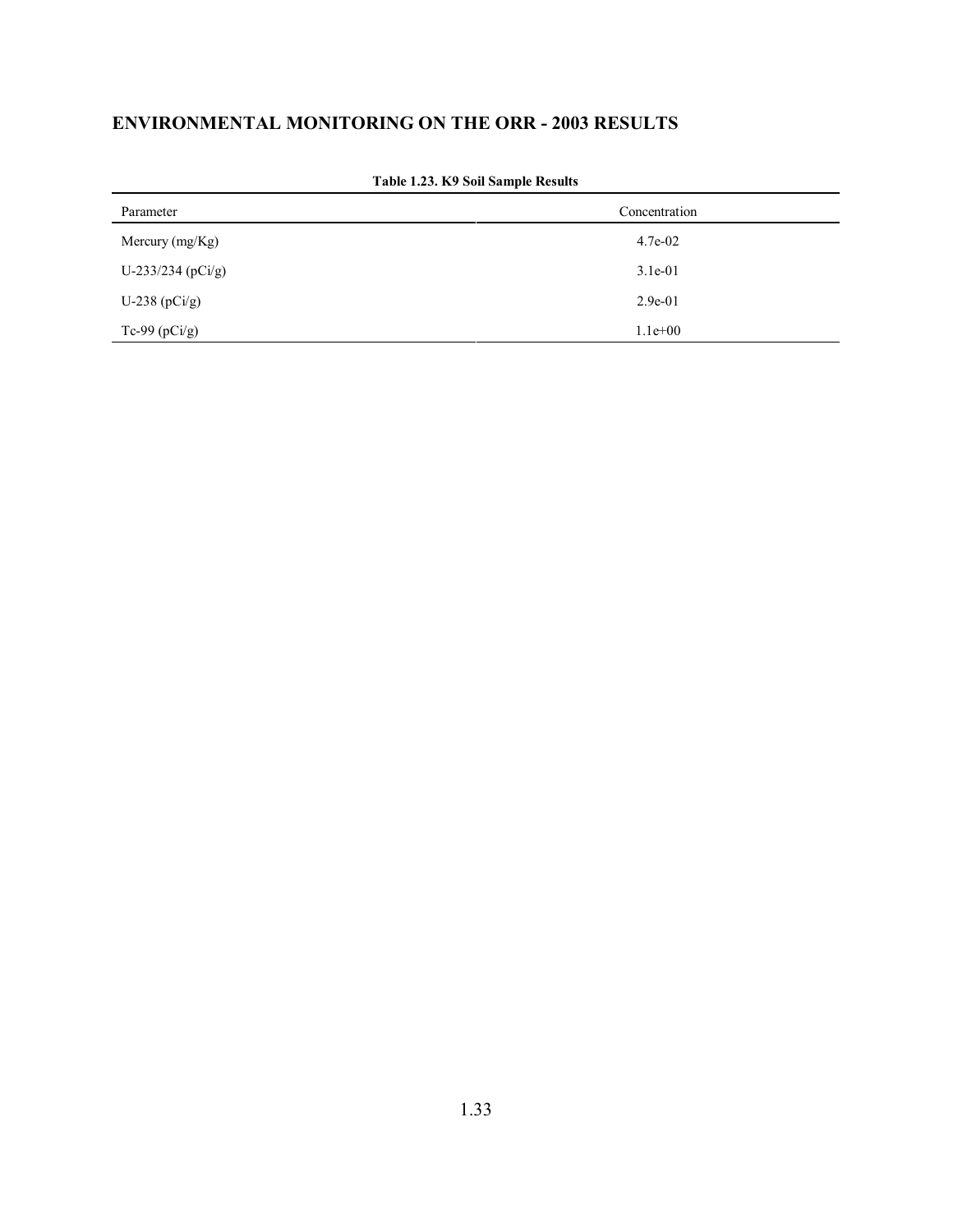| Parameter           | Concentration |
|---------------------|---------------|
| Chromium $(mg/Kg)$  | $3.3e+01$     |
| Mercury $(mg/Kg)$   | $4.1e-02$     |
| $U-233/234$ (pCi/g) | 8.0e-01       |
| U-235 $(pCi/g)$     | $3.5e-02$     |
| U-238 ( $pCi/g$ )   | $7.6e-01$     |

**Table 1.24. K10 Soil Sample Results**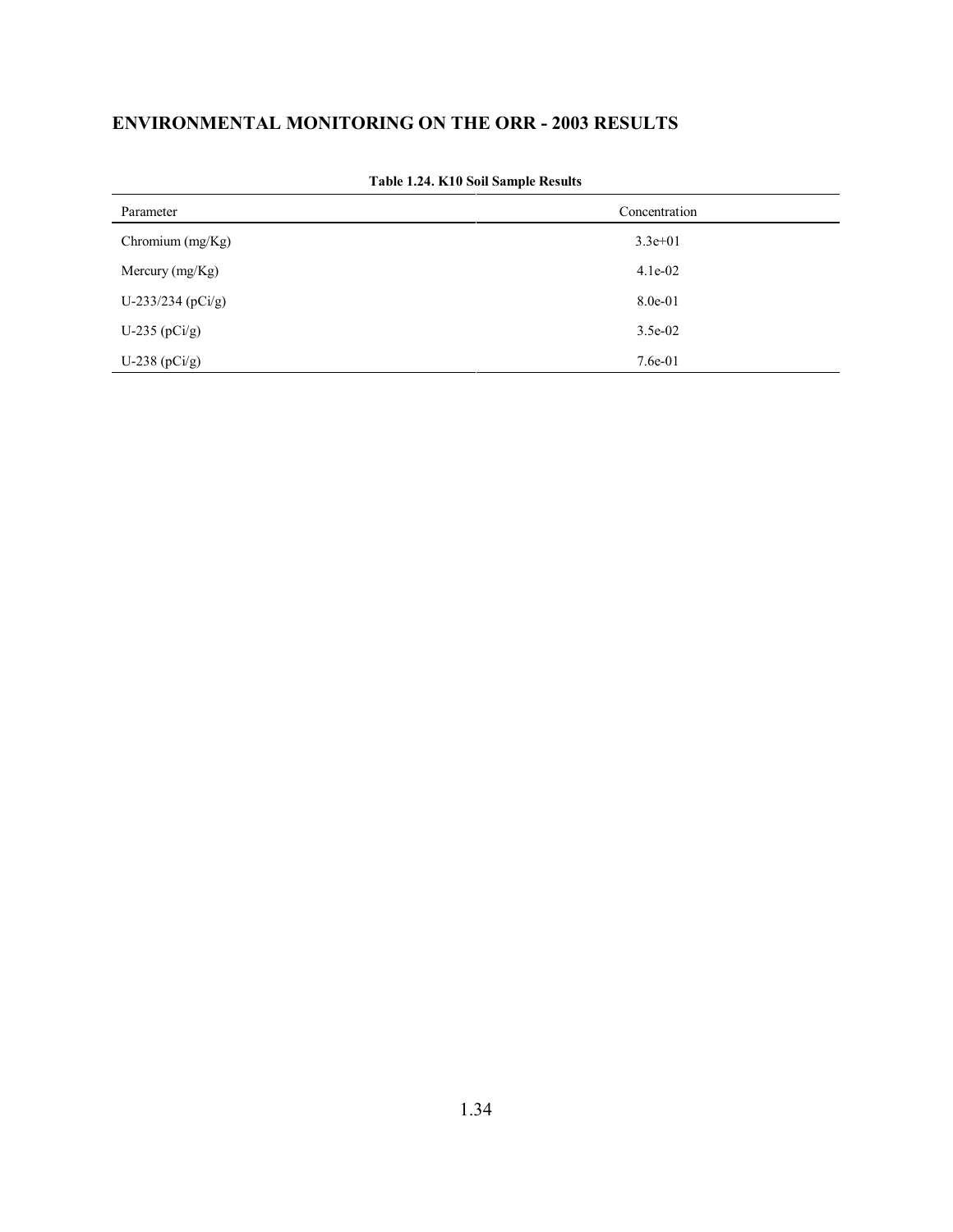| Parameter             | Concentration |  |  |  |  |
|-----------------------|---------------|--|--|--|--|
| Mercury (mg/Kg)       | $4.3e-02$     |  |  |  |  |
| U-233/234 ( $pCi/g$ ) | 8.5e-01       |  |  |  |  |
| U-235 $(pCi/g)$       | 2.5e-02       |  |  |  |  |
| U-238 $(pCi/g)$       | $7.9e-01$     |  |  |  |  |

**Table 1.25. PAM 35 Soil Sample Results**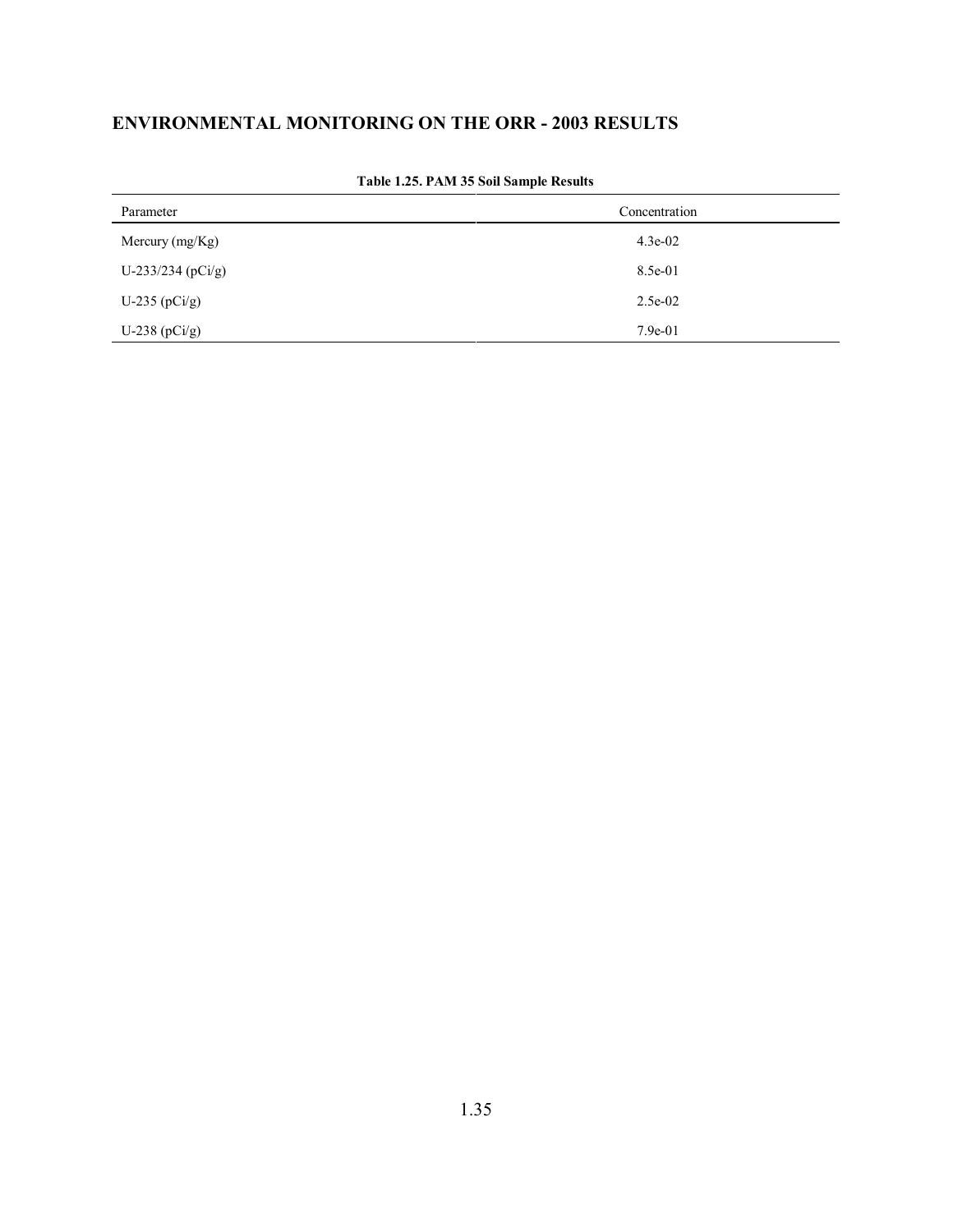| Parameter             | Concentration |  |  |  |  |
|-----------------------|---------------|--|--|--|--|
| Chronium(mg/Kg)       | $5.3e+01$     |  |  |  |  |
| Mercury $(mg/Kg)$     | $1.7e-01$     |  |  |  |  |
| U-233/234 ( $pCi/g$ ) | $6.7e-01$     |  |  |  |  |
| U-238 ( $pCi/g$ )     | $7.1e-01$     |  |  |  |  |

**Table 1.26. PAM 42 Soil Sample Results**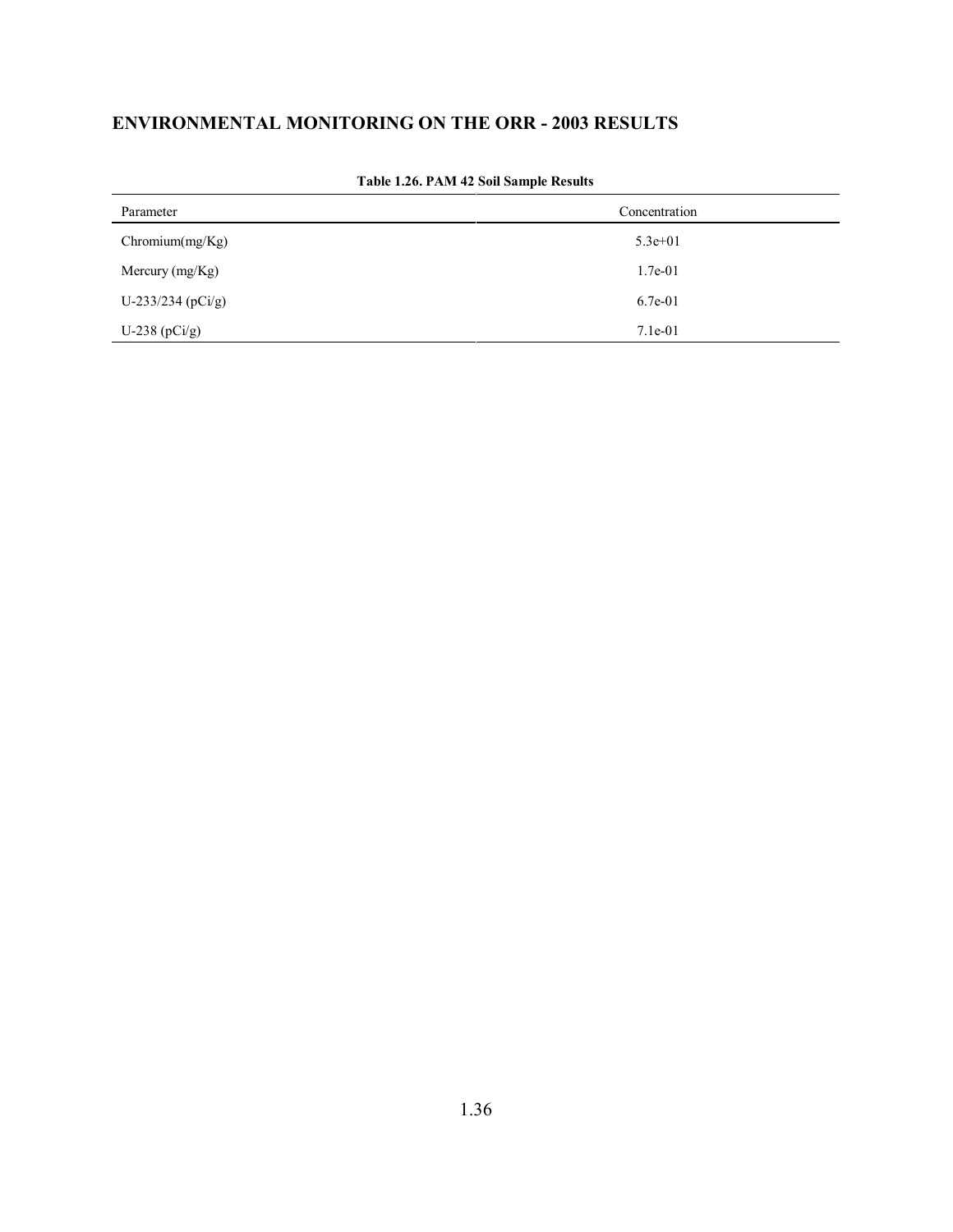|                       |          |          | <b>Stack</b> |              |              |
|-----------------------|----------|----------|--------------|--------------|--------------|
| Isotope               | X-2026   | X-3020   | X-3039       | $X-7503^b$   | X-7911       |
| $\overline{^{241}Am}$ | 2.84E-07 | 2.19E-04 | 1.76E-07     | 1.76E-06     | 9.45E-06     |
| 41Ar                  |          |          |              |              | $2.31E + 03$ |
| $^{139}Ba$            |          |          |              |              | $1.44E + 00$ |
| $140$ Ba              |          |          | 3.41E-06     |              | 2.90E-04     |
| $\mathrm{^7Be}$       | 8.69E-07 | 1.76E-07 | 9.46E-06     | 1.03E-07     |              |
| 252Cf                 |          |          |              |              | 2.01E-08     |
| $244$ Cm              | 2.91E-06 | 1.84E-05 | 5.85E-08     | 1.49E-05     | 7.71E-05     |
| ${}^{60}Co$           |          |          | 9.63E-06     | 4.48E-08     |              |
| 137Cs                 | 1.01E-05 | 1.26E-03 | 6.39E-05     | 1.75E-05     | 7.10E-03     |
| $138$ Cs              |          |          |              |              | $2.81E + 03$ |
| $152$ Eu              |          |          | 1.50E-06     |              |              |
| $\rm{^3H}$            | 9.45E-02 |          | $1.30E + 01$ | $2.36E + 00$ | $8.71E + 01$ |
| 130 <sub>T</sub>      |          |          |              |              | 1.34E-10     |
| $^{131}$ I            |          |          | 3.85E-05     |              | 5.92E-02     |
| $^{132}$ I            |          |          |              |              | 6.98E-01     |
| $133$ <sup>T</sup>    |          |          | 5.58E-04     |              | 3.04E-01     |
| $134$ <sup>T</sup>    |          |          |              |              | 9.26E-01     |
| $135$ <sup>T</sup>    |          |          |              |              | 9.18E-01     |
| ${}^{85}$ Kr          |          |          |              |              | 8.58E+02     |
| $^{85m}\mathrm{Kr}$   |          |          |              |              | $3.77E + 01$ |
| $87$ Kr               |          |          |              |              | $1.42E + 02$ |
| $88$ Kr               |          |          |              |              | $1.06E + 02$ |
| $89$ Kr               |          |          |              |              | $6.65E + 01$ |
| $140$ La              |          |          |              |              | 1.92E-04     |
| $^{191}Os$            |          |          | 3.10E+00     |              | 1.57E-05     |
| 212Pb                 | 6.38E-01 | 1.54E-01 | $1.18E + 00$ | 1.06E-01     | 7.64E-02     |
| $238$ Pu              | 1.24E-07 | 1.26E-04 | 1.85E-08     | 9.66E-07     | 2.31E-09     |
| $^{239}Pu$            | 4.07E-07 | 2.33E-04 | 6.52E-07     | 3.16E-06     | 1.61E-06     |
| $75$ Se               |          |          | 3.34E-05     |              |              |
| $90$ Sr               | 1.31E-06 | 1.21E-03 | 7.32E-05     | 7.03E-06     | 1.50E-03     |
| $228$ Th              | 1.51E-08 | 2.03E-06 | 1.34E-08     | 5.28E-07     | 1.32E-08     |
| 230Th                 | 3.71E-09 | 1.68E-06 | 1.74E-08     | 9.35E-10     | 1.09E-08     |
| $232$ Th              | 2.54E-09 | 1.38E-06 | 1.84E-08     | 9.33E-10     | 1.10E-08     |
| $234$ [J              | 4.38E-07 | 9.09E-05 | 1.20E-07     | 4.75E-06     | 1.34E-05     |
| $235$ U               | 1.18E-08 | 8.39E-06 | 2.03E-08     | 5.97E-07     | 3.94E-06     |
| $^{238}$ U            | 1.63E-08 | 5.59E-06 | 4.37E-08     | 5.45E-07     | 3.32E-06     |
| $131m$ Xe             |          |          |              |              | $1.64E + 02$ |
| $133$ Xe              |          |          |              |              | $1.64E + 02$ |
| $133m$ Xe             | 3.97E-05 |          |              |              | $1.80E + 01$ |
| $135$ Xe              |          |          | 3.17E-05     |              | $1.25E + 02$ |
| $135m$ Xe             |          |          |              |              | $7.17E + 01$ |
| 137Xe                 |          |          |              |              | $2.61E + 02$ |
| 138Xe                 |          |          |              |              | $4.04E + 02$ |
| 90Y                   | 1.31E-06 |          | 7.32E-05     |              | 1.50E-03     |

**Table 2.1. Major sources of radiological airborne emissions at Oak Ridge National Laboratory, 2003 (Ci)<sup>a</sup>**

<sup>b</sup>Formerly 7512.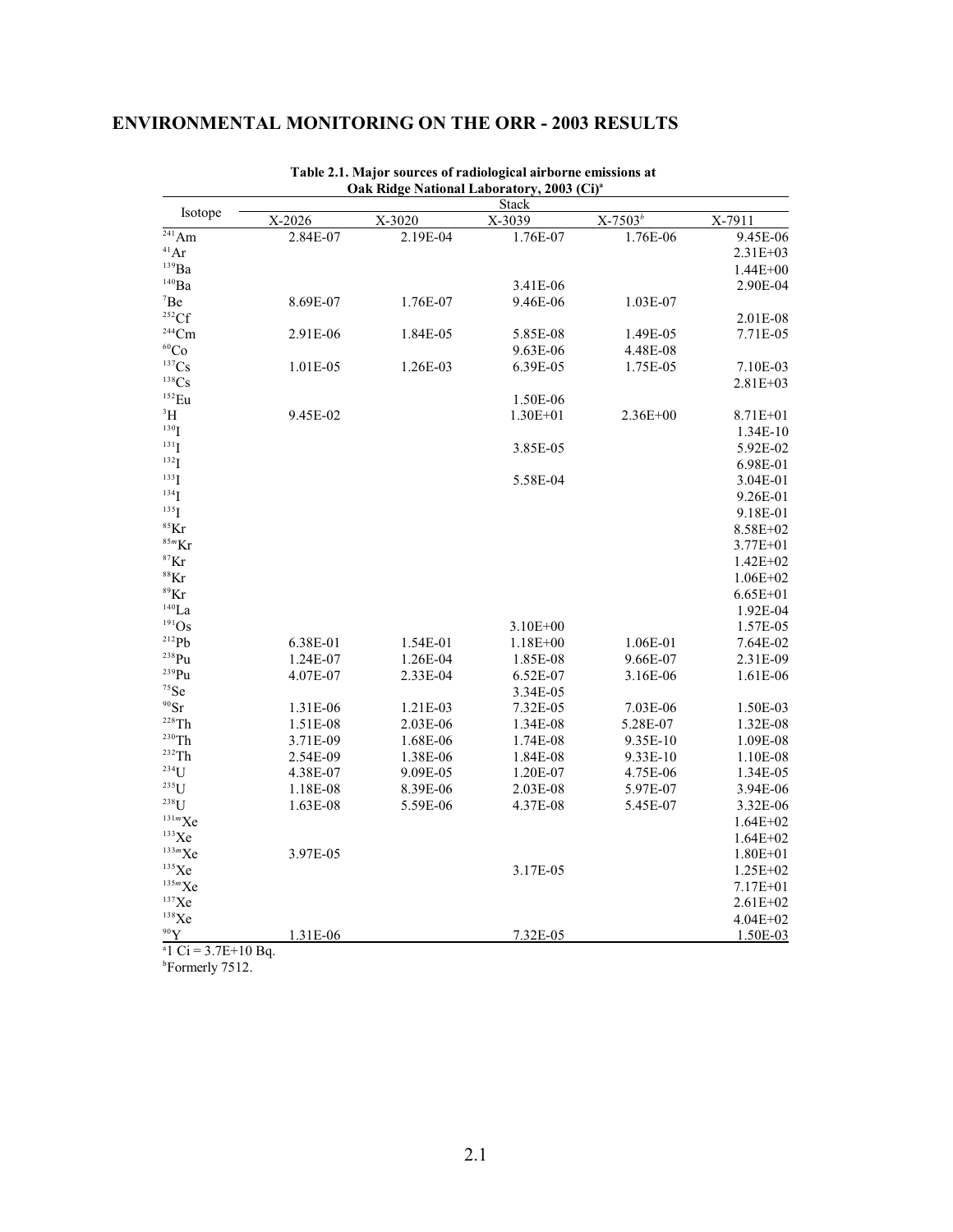|                             | N det/ |                |          |                    | Reference | Number of values exceeding |
|-----------------------------|--------|----------------|----------|--------------------|-----------|----------------------------|
| Parameter                   |        | N total Min(b) | Max(b)   | Avg(c)             | value     | reference [ref] (d)        |
|                             |        |                |          |                    |           |                            |
|                             |        |                |          | Downgradient Wells |           |                            |
| Field measurements          |        |                |          |                    |           |                            |
| Conductivity (mS/cm)        | 4/4    | 0.69           | 1.2      | 0.98               | n/a       | n/a                        |
| Dissolved Oxygen (ppm)      | 4/4    | 3.4            | 10       | 5.9                | n/a       | n/a                        |
| pH (Std Unit)               | 4/4    | 6.9            | 8.6      | n/a                | n/a       | n/a                        |
| RedOx (mV)                  | 4/4    | 110            | 190      | 150                | n/a       | n/a                        |
| Temperature (deg C)         | 4/4    | 14             | 19       | 16                 | 30.5      | 0[1]                       |
| Turbidity (NTU)             | 4/4    | 0.0            | 1.0      | 0.25               |           | 0 <sub>121</sub>           |
| Radionuclides $(pCi/L)$ (e) |        |                |          |                    |           |                            |
| Beta activity               | 1/4    | UI.3           | $14*$    | ~1.6.4             | 50        | 0 <sub>12</sub>            |
| Potassium-40                | 1/4    | U0.0           | $28*$    | ~8.8               | 280       | 0[4]                       |
| Strontium-89/90             | 2/4    | $U - 0.18$     | $1.5*$   | ~0.61              | n/a       | n/a                        |
| Tritium                     | 1/4    | $U - 82$       | $1,200*$ | ~340               | 20,000    | 0 [2]                      |

Table 2.2. Constituents in Waste Area Grouping (WAG) 1 at ORNL, April 2003 (a)

(a) All values were included in the calculations. Only parameters that have detections in one or more samples are listed in the table. The sampling and analysis plan contains a complete list of analyses performed.

(b) Prefix "U" indicates that the value was undetected at the MDA.

(c) A tilde (~) indicates that estimated values and/or detection limits were used in the calculation.

(d) If a reference limit exists, the source is coded as:

- 1 Rules of Tennessee Department of Environment and Conservation, Division of Water Pollution Control, Chapter 1200-4-3, General Water Quality Criteria, Domestic Water Supply, as amended.
- 2 40 CFR Part 141--National Primary Drinking Water Regulations, Subparts B and G, as amended.

3 40 CFR Part 143--National Secondary Drinking Water Regulations, as amended.

4 DOE Order 5400.5, Chapter III, Derived Concentration Guides for Air and Water.

(e) Individual and average radionuclide concentrations significantly greater than zero are identified by an \*. Detected radionuclides are those detected above MDA.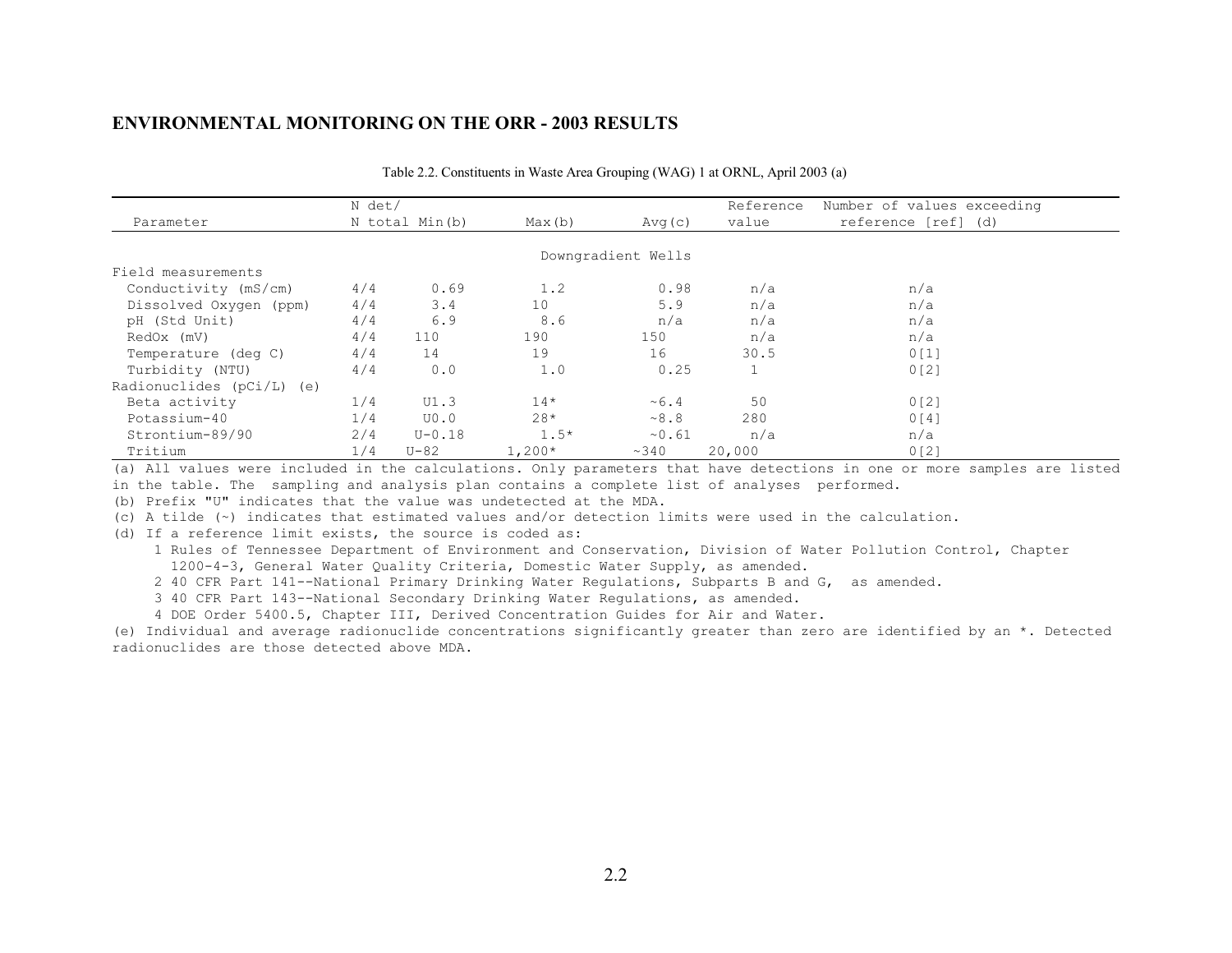|                        | N det/         |           |        |                    | Reference      | Number of values exceeding |  |
|------------------------|----------------|-----------|--------|--------------------|----------------|----------------------------|--|
| Parameter              | N total Min(b) |           | Max(b) | Avg(c)             | value          | reference [ref] (d)        |  |
|                        |                |           |        |                    |                |                            |  |
|                        |                |           |        | Downgradient Wells |                |                            |  |
| Field measurements     |                |           |        |                    |                |                            |  |
| Conductivity (mS/cm)   | 8/8            | 0.26      | 0.96   | 0.6                | n/a            | n/a                        |  |
| Dissolved Oxygen (ppm) | 8/8            | 1.6       | 8.4    | 3.8                | n/a            | n/a                        |  |
| pH (Std Unit)          | 8/8            | 6.7       | 9.5    | n/a                | n/a            | n/a                        |  |
| RedOx (mV)             | 8/8            | 130       | 180    | 150                | n/a            | n/a                        |  |
| Temperature (deg C)    | 8/8            | 9.5       | 18     | 15                 | 30.5           | 0[1]                       |  |
| Turbidity (NTU)        | 8/8            | 0.0       | 84     | 11                 | $\mathbf 1$    | 2[2]                       |  |
| Metals $(mq/L)$        |                |           |        |                    |                |                            |  |
| Aluminum               | 3/4            | < 0.003   | 0.039  | ~0.014             | (0.05, 0.2)    | 4 [ 3 ]                    |  |
| Antimony               | 2/4            | 0.00003   |        | 0.000053           | 0.006          | 0[1]                       |  |
| Arsenic                | 4/4            | 0.001     | 0.005  | 0.0028             | 0.05           | 0[1]                       |  |
| Barium                 | 4/4            | 0.068     | 0.9    | 0.32               | $\overline{2}$ | 0[1]                       |  |
| Boron                  | 4/4            | 0.009     | 0.042  | 0.027              | n/a            | n/a                        |  |
| Cadmium                | 2/4            | < 0.00002 |        | ~0.00002           | 0.005          | 0[1]                       |  |
| Calcium                | 4/4            | 43        | 150    | 96                 | n/a            | n/a                        |  |
| Chromium               | 2/4            | < 0.0001  | 0.12   | ~0.032             | $\mathbf{1}$   | 0[1]                       |  |
| Cobalt                 | 4/4            | 0.0003    | 0.001  | 0.00065            | n/a            | n/a                        |  |
| Copper                 | 4/4            | E0.001    | E0.001 | ~0.001             | 1.3            | 0[2]                       |  |
| Iron                   | 4/4            | 0.57      | 6.9    | 2.6                | 0.3            | 4 [ 3 ]                    |  |
| Lead                   | 4/4            | E0.000004 |        | ~0.000044          | 0.005          | 0 <sub>1</sub>             |  |
| Lithium                | 4/4            | 0.001     | 0.026  | 0.01               | n/a            | n/a                        |  |
| Magnesium              | 4/4            | 9.3       | 20     | 14                 | n/a            | n/a                        |  |
| Manganese              | 4/4            | 0.013     | 0.26   | 0.12               | 0.05           | 3[3]                       |  |

Table 2.3. Constituents in Waste Area Grouping (WAG) 2 at ORNL, February 2003 (a)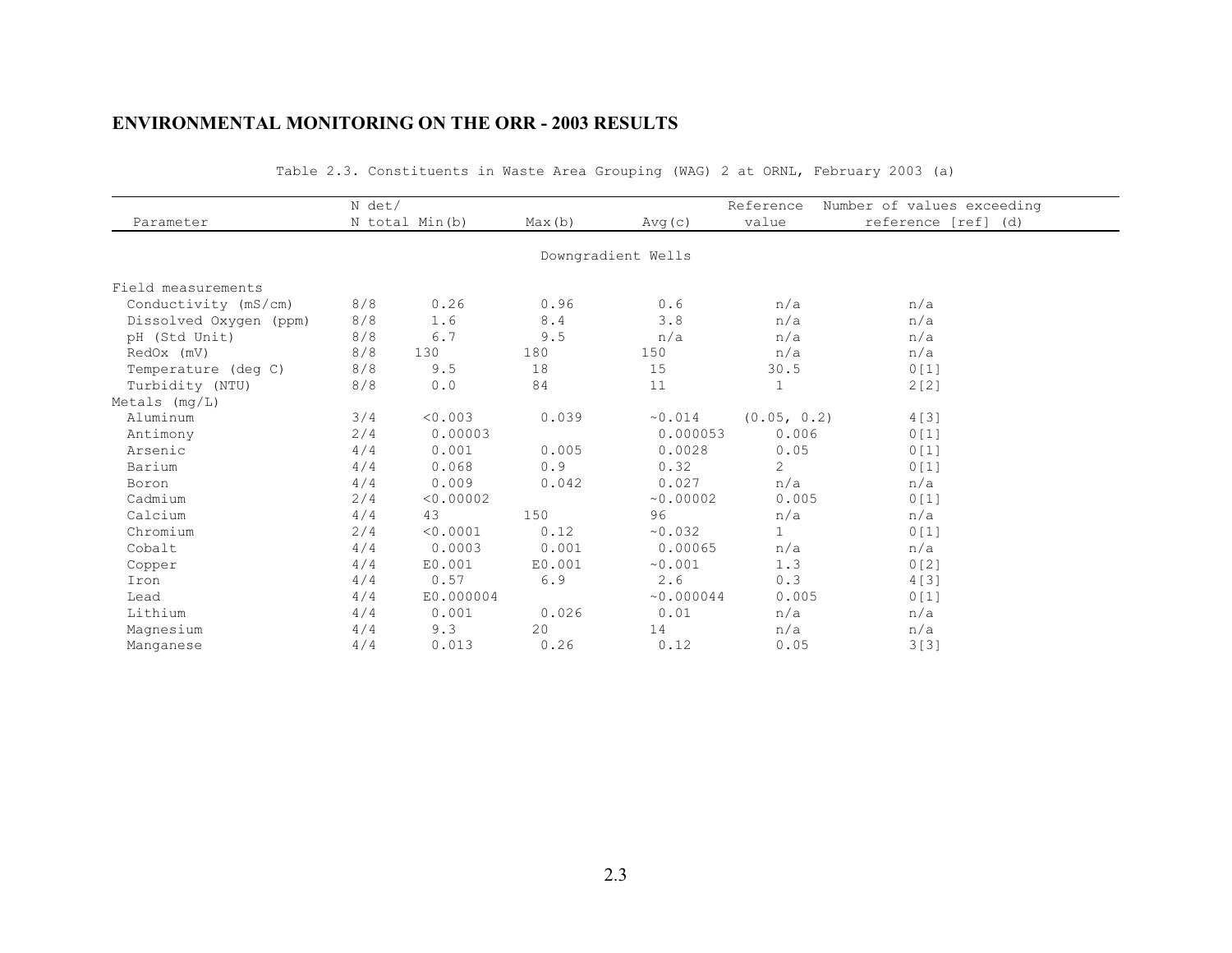|                              | N det/ |                |          |           | Reference | Number of values exceeding |
|------------------------------|--------|----------------|----------|-----------|-----------|----------------------------|
| Parameter                    |        | N total Min(b) | Max(b)   | Avg(c)    | value     | reference [ref] (d)        |
|                              |        |                |          |           |           |                            |
| Molybdenum                   | 4/4    | 0.00001        | 0.001    | 0.00055   | n/a       | n/a                        |
| Nickel                       | 4/4    | 0.002          | 0.012    | 0.006     | 0.1       | 0[1]                       |
| Phosphorous                  | 4/4    | 0.003          | 0.069    | 0.034     | n/a       | n/a                        |
| Potassium                    | 4/4    | E1.2           | E4.5     | ~2.5      | n/a       | n/a                        |
| Selenium                     | 3/4    | < 0.0004       | 0.001    | ~0.0007   | 0.05      | 0[1]                       |
| Silicon                      | 4/4    | 2.1            | 9.3      | 5.2       | n/a       | n/a                        |
| Silver                       | 3/4    | 0.000006       | 0.0002   | 0.000079  | 0.1       | 0[3]                       |
| Sodium                       | 4/4    | 11             | 17       | 13        | n/a       | n/a                        |
| Strontium                    | 4/4    | 0.076          | 0.74     | 0.32      | n/a       | n/a                        |
| Sulfur                       | 4/4    | E1.1           | E5.3     | ~3.3      | n/a       | n/a                        |
| Thallium                     | 4/4    | 0.00002        |          | 0.000033  | 0.002     | 0[1]                       |
| Thorium                      | 1/4    | 0.000002       |          | ~0.000008 | n/a       | n/a                        |
| Titanium                     | 3/4    | < 0.0002       | 0.001    | ~0.0008   | n/a       | n/a                        |
| Uranium                      | 4/4    | 0.0001         | 0.002    | 0.00083   | n/a       | n/a                        |
| Vanadium                     | 3/4    | < 0.001        | 0.012    | ~0.0045   | n/a       | n/a                        |
| Zinc                         | 4/4    | 0.002          | 0.004    | 0.0028    | 5         | 0[3]                       |
| Zirconium                    | 1/4    | < 0.0001       | 0.0001   | ~0.0001   | n/a       | n/a                        |
| Radionuclides (pCi/L)<br>(e) |        |                |          |           |           |                            |
| Alpha activity               | 2/8    | $U - 0.81$     | $23*$    | ~3.5      | 15        | 1[2]                       |
| Beta activity                | 5/8    | $U - 0.27$     | $420*$   | ~56       | 50        | 1[2]                       |
| Bismuth-214                  | 5/5    | $13*$          | $180*$   | $87*$     | 24,000    | 0[4]                       |
| $Lead-212$                   | 2/2    | $4.8*$         | $6.2*$   | $5.5*$    | 120       | 0[4]                       |
| $Lead-214$                   | 5/5    | $19*$          | $210*$   | $97*$     | n/a       | n/a                        |
| Strontium-89/90              | 1/8    | $U - 0.027$    | $200*$   | ~25       | n/a       | n/a                        |
| Tritium                      | 5/8    | U13            | $1,000*$ | ~17,000   | 20,000    | 3[2]                       |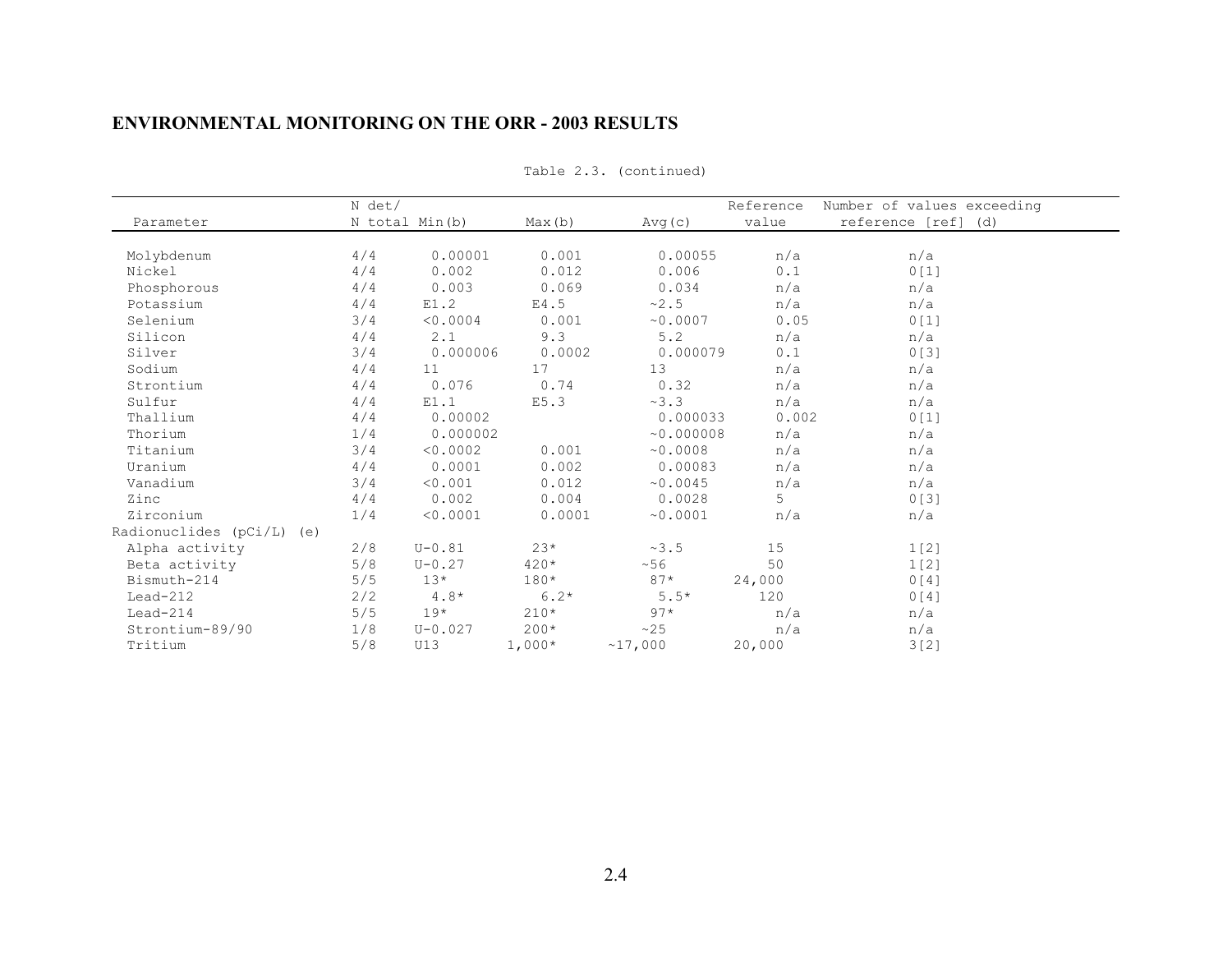|                             | N det/ |                |        |                  | Reference | Number of values exceeding |  |
|-----------------------------|--------|----------------|--------|------------------|-----------|----------------------------|--|
| Parameter                   |        | N total Min(b) | Max(b) | Avg(c)           | value     | reference [ref] (d)        |  |
|                             |        |                |        |                  |           |                            |  |
|                             |        |                |        | Upgradient Wells |           |                            |  |
| Field measurements          |        |                |        |                  |           |                            |  |
| Conductivity (mS/cm)        | 12/12  | 0.28           | 0.71   | 0.53             | n/a       | n/a                        |  |
| Dissolved Oxygen (ppm)      | 12/12  | 1.2            | 7.6    | 4.3              | n/a       | n/a                        |  |
| pH (Std Unit)               | 12/12  | 6.4            | 9.2    | n/a              | n/a       | n/a                        |  |
| RedOx (mV)                  | 12/12  | 110            | 260    | 180              | n/a       | n/a                        |  |
| Temperature (deg C)         | 12/12  | 11             | 15     | 13               | 30.5      | 0[1]                       |  |
| Turbidity (NTU)             | 12/12  | 0.0            | 4.0    | 0.75             |           | 3[2]                       |  |
| Radionuclides $(pCi/L)$ (e) |        |                |        |                  |           |                            |  |
| Alpha activity              | 1/12   | $U - 0.54$     | $12*$  | $~1.8*$          | 15        | 0 <sub>121</sub>           |  |
| Beta activity               | 9/12   | $U1.3*$        | $200*$ | ~21              | 50        | 1[2]                       |  |
| Bismuth-214                 | 1/1    | $36*$          | $36*$  | n/a              | 24,000    | 0[4]                       |  |
| Cobalt-60                   | 2/2    | 0.82           | $26*$  | 13               | 200       | 0[4]                       |  |
| $Lead-214$                  | 1/1    | $34*$          | $34*$  | n/a              | n/a       | n/a                        |  |
| Potassium-40                | 1/12   | U0.0           | 60*    | $~17*$           | 280       | 0[4]                       |  |
| Strontium-89/90             | 2/12   | $U - 0.32$     | $5.0*$ | $~\sim 0.81*$    | n/a       | n/a                        |  |
| Thorium-230                 | 2/2    | $19*$          | $36*$  | 27               | 12        | 2[4]                       |  |
| Thorium-234                 | 1/1    | 96             | 96     | n/a              | n/a       | n/a                        |  |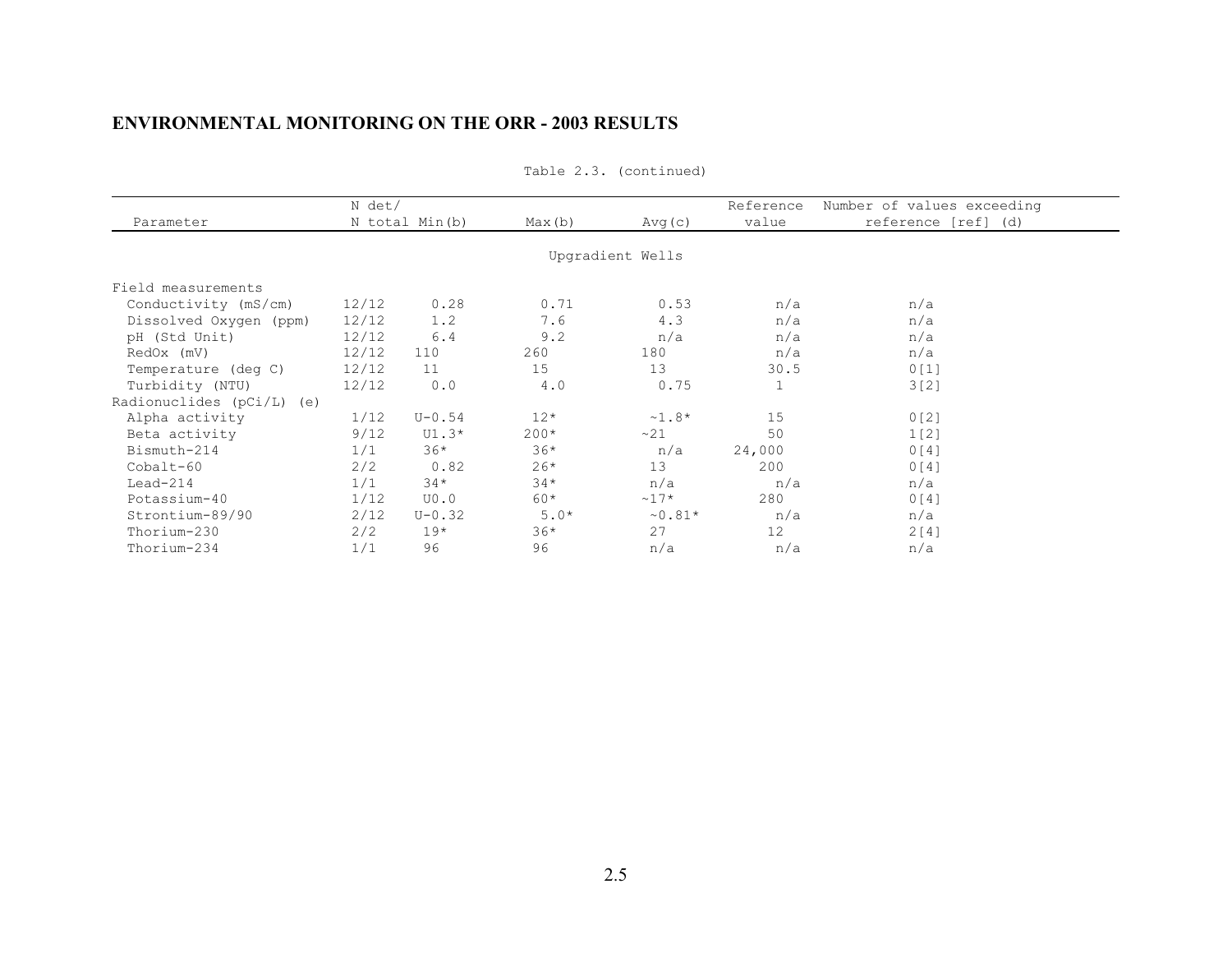| Parameter              | N det/<br>N total Min(b) | Max(b)         | Avg(c)        | Reference<br>value | Number of values exceeding<br>reference [ref] (d) |
|------------------------|--------------------------|----------------|---------------|--------------------|---------------------------------------------------|
| Tritium<br>Uranium-238 | $U - 24$<br>8/12<br>96   | 480,000*<br>96 | ~1.000<br>n/a | 20,000<br>24       | 1 <sup>2</sup><br>1 「4 1                          |

Table 2.3. (continued)

(a) All values were included in the calculations. Only parameters that have detections in one or more samples are listed in the table. The sampling and analysis plan contains a complete list of analyses performed.

(b) Prefix "U" indicates that the value was undetected at the MDA; "E" indicates that the percent difference between the parent sample and its serial dilution's concentration exceeds 10%; and "<" indicates the value for a parameter was not quantifiable at the analytical detection limit.

(c) A tilde (~) indicates that estimated values and/or detection limits were used in the calculation.

(d) If a reference limit exists, the source is coded as:

 1 Rules of Tennessee Department of Environment and Conservation, Division of Water Pollution Control, Chapter 1200-4-3, General Water Quality Criteria, Domestic Water Supply, as amended.

2 40 CFR Part 141--National Primary Drinking Water Regulations, Subparts B and G, as amended.

3 40 CFR Part 143--National Secondary Drinking Water Regulations, as amended.

4 DOE Order 5400.5, Chapter III, Derived Concentration Guides for Air and Water.

(e) Individual and average radionuclide concentrations significantly greater than zero are identified by an \*. Detected radionuclides are those detected above MDA.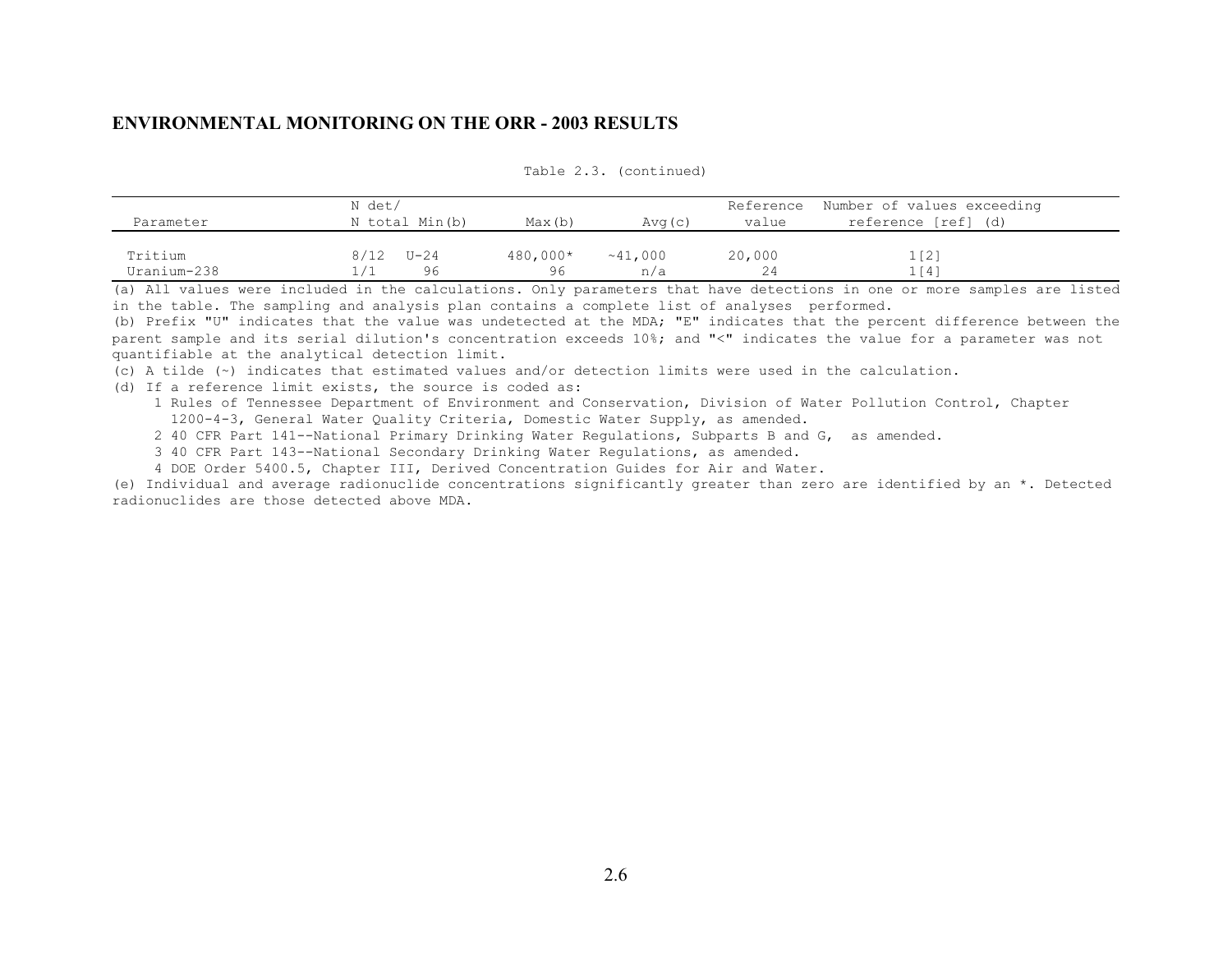|                           | N det/ |                |           |                    | Reference    | Number of values exceeding |  |
|---------------------------|--------|----------------|-----------|--------------------|--------------|----------------------------|--|
| Parameter                 |        | N total Min(b) | Max(b)    | Avg(c)             | value        | reference [ref] (d)        |  |
|                           |        |                |           |                    |              |                            |  |
|                           |        |                |           | Downgradient Wells |              |                            |  |
| Field measurements        |        |                |           |                    |              |                            |  |
| Conductivity (mS/cm)      | 9/9    | 0.27           | 0.93      | 0.5                | n/a          | n/a                        |  |
| Dissolved Oxygen (ppm)    | 9/9    | 1.5            | 4.5       | 3.1                | n/a          | n/a                        |  |
| pH (Std Unit)             | 9/9    | 5.9            | 9.4       | n/a                | n/a          | n/a                        |  |
| RedOx (mV)                | 9/9    | 110            | 190       | 150                | n/a          | n/a                        |  |
| Temperature (deg C)       | 9/9    | 10             | 17        | 14                 | 30.5         | 0[1]                       |  |
| Turbidity (NTU)           | 9/9    | 0.0            | 33        | 6.6                | $\mathbf{1}$ | 4[2]                       |  |
| Radionuclides (pCi/L) (e) |        |                |           |                    |              |                            |  |
| Alpha activity            | 2/9    | $U - 0.59$     | $6.7*$    | ~1.2               | 15           | 0[2]                       |  |
| Beta activity             | 7/9    | U1.7*          | $2,700*$  | ~1.580             | 50           | 3[2]                       |  |
| Strontium-89/90           | 3/9    | $U - 0.18$     | $1,100*$  | $\sim$ 240         | n/a          | n/a                        |  |
| Tritium                   | 4/9    | $U-56$         | $31,000*$ | ~3,600             | 20,000       | 1[2]                       |  |
|                           |        |                |           | Upgradient Wells   |              |                            |  |
| Field measurements        |        |                |           |                    |              |                            |  |
| Conductivity (mS/cm)      | 2/2    | 0.17           | 0.4       | 0.29               | n/a          | n/a                        |  |
| Dissolved Oxygen (ppm)    | 2/2    | 3.9            | 6.2       | 5.1                | n/a          | n/a                        |  |
| pH (Std Unit)             | 2/2    | 5.8            | 8.5       | n/a                | n/a          | n/a                        |  |
| RedOx (mV)                | 2/2    | 140            | 160       | 150                | n/a          | n/a                        |  |
| Temperature (deg C)       | 2/2    | 14             | 16        | 15                 | 30.5         | 0[1]                       |  |
| Turbidity (NTU)           | 2/2    | 0.0            | 2.0       | 1.0                | $\mathbf{1}$ | 1 <sub>1</sub>             |  |

Table 2.4. Constituents in Waste Area Groupings (WAGs) 8 and 9 at ORNL, March 2003 (a)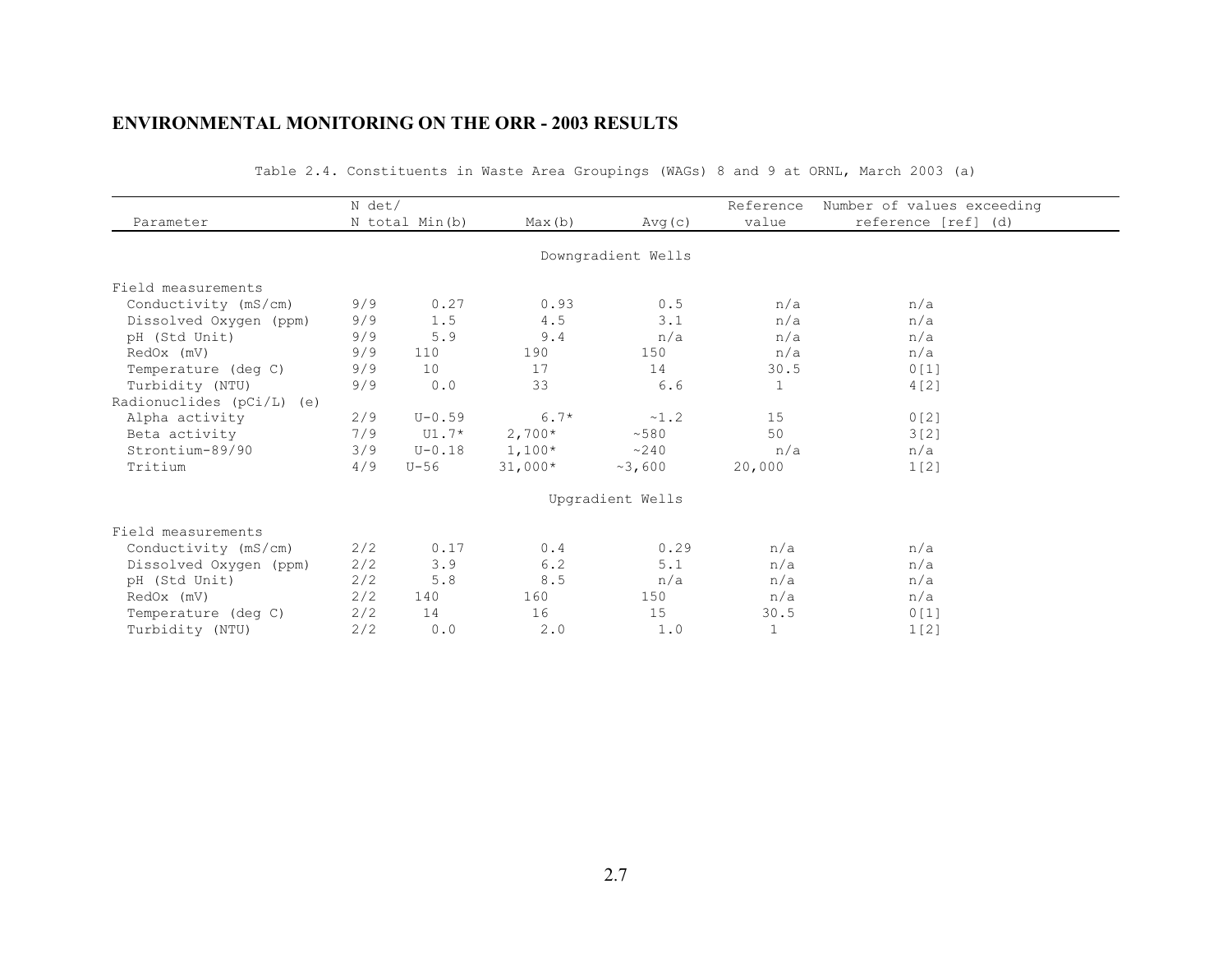| Parameter                   | N det/<br>N total | Min(b)  | Max(b) | Avg(c) | Reference<br>value | Number of values exceeding<br>reference [ref] (d) |
|-----------------------------|-------------------|---------|--------|--------|--------------------|---------------------------------------------------|
| Radionuclides $(pCi/L)$ (e) |                   |         |        |        |                    |                                                   |
| Beta activity               | 1/2               | $U2.1*$ | $3.7*$ | ~2.9   | 50                 | 0 <sub>12</sub>                                   |
| Potassium-40                | 1/2               | $U18*$  | $78*$  | ~10    | 280                | 0 <sub>14</sub>                                   |
| Thorium-234                 | 1/1               | $200*$  | $200*$ | n/a    | n/a                | n/a                                               |
| Uranium-238                 | 1 / 1             | $200*$  | $200*$ | n/a    | 24                 | 1[4]                                              |

Table 2.4. (continued)

(a) All values were included in the calculations. Only parameters that have detections in one or more samples are listed in the table. The sampling and analysis plan contains a complete list of analyses performed.

(b) Prefix "U" indicates that the value was undetected at the MDA.

(c) A tilde (~) indicates that estimated values and/or detection limits were used in the calculation.

(d) If a reference limit exists, the source is coded as:

 1 Rules of Tennessee Department of Environment and Conservation, Division of Water Pollution Control, Chapter 1200-4-3, General Water Quality Criteria, Domestic Water Supply, as amended.

2 40 CFR Part 141--National Primary Drinking Water Regulations, Subparts B and G, as amended.

3 40 CFR Part 143--National Secondary Drinking Water Regulations, as amended.

4 DOE Order 5400.5, Chapter III, Derived Concentration Guides for Air and Water.

(e) Individual and average radionuclide concentrations significantly greater than zero are identified by an \*. Detected radionuclides are those detected above MDA.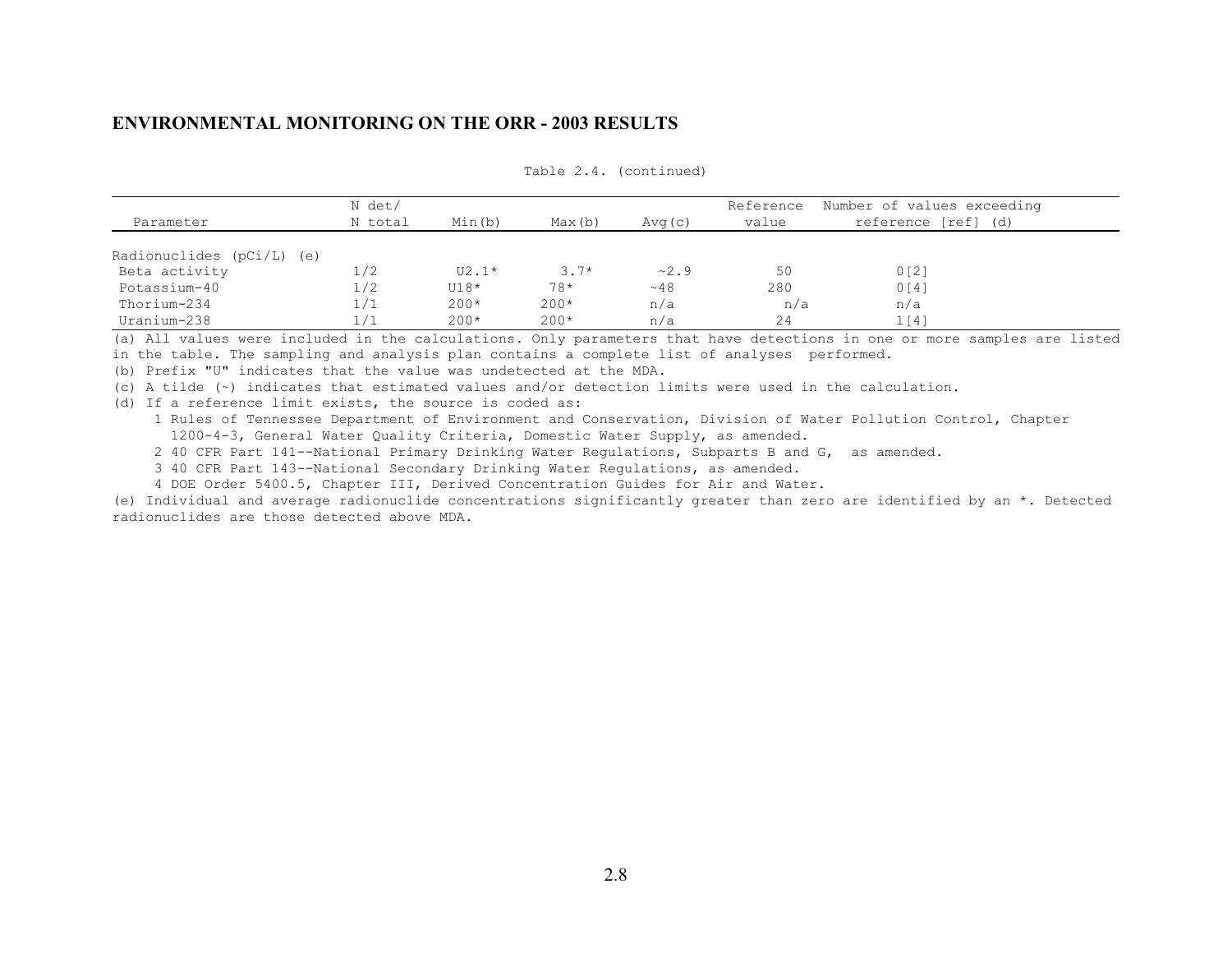|                           | N det/ |                |                     |                    | Reference    | Number of values exceeding |
|---------------------------|--------|----------------|---------------------|--------------------|--------------|----------------------------|
| Parameter                 |        | N total Min(b) | Max(b)              | Avg(c)             | value        | reference [ref] (d)        |
|                           |        |                |                     |                    |              |                            |
|                           |        |                |                     | Downgradient Wells |              |                            |
| Field measurements        |        |                |                     |                    |              |                            |
| Conductivity (mS/cm)      | 4/4    | 0.42           | 0.86                | 0.68               | n/a          | n/a                        |
| Dissolved Oxygen (ppm)    | 4/4    | 1.7            | 4.5                 | 2.6                | n/a          | n/a                        |
| pH (Std Unit)             | 4/4    | 6.9            | 7.2                 | n/a                | n/a          | n/a                        |
| RedOx (mV)                | 4/4    | 140            | 190                 | 160                | n/a          | n/a                        |
| Temperature (deg C)       | 4/4    | 14             | 20                  | 17                 | 30.5         | 0[1]                       |
| Turbidity (NTU)           | 4/4    | 0.0            | 1.0                 | 0.5                | $\mathbf{1}$ | 0[2]                       |
| Radionuclides (pCi/L) (e) |        |                |                     |                    |              |                            |
| $Lead-214$                | 1/1    | $15*$          | $15*$               | n/a                | n/a          | n/a                        |
| Tritium                   | 4/4    | $340*$         | $2,400*$            | $1,100*$           | 20,000       | 0[2]                       |
| Volatile organics (ug/L)  |        |                |                     |                    |              |                            |
| 1, 1, 1-Trichloroethane   | 1/4    | UI.0           | 1.8                 | ~1.2               | 200          | 0[1]                       |
| 1,1-Dichloroethene        | 1/4    | UI.0           | 19                  | ~5.5               | 7            | 1[1]                       |
| 1,2-Dichloroethene        | 3/4    | JO.89          | D <sub>2</sub> ,800 | ~1720              | n/a          | n/a                        |
| Acetone                   | 1/4    | U5.0           | 11                  | ~5.5               | n/a          | n/a                        |
| Benzene                   | 1/4    | UI.0           | 10                  | ~3.3               | 5            | 1[1]                       |
| Ethylbenzene              | 1/4    | J0.24          | UI.0                | ~0.81              | 700          | 0[1]                       |
| Tetrachloroethene         | 1/4    | UI.0           | 22                  | ~10.2              | 5            | 1[1]                       |
| Toluene                   | 1/4    | J0.6           | UI.0                | ~0.9               | 1,000        | 0[1]                       |
| Trichloroethene           | 3/4    | UI.0           | D15,000             | ~2,800             | 5            | 2[1]                       |
| Vinyl chloride            | 1/4    | UI.0           | 130                 | ~33                | 2            | 1[1]                       |

Table 2.5. Constituents in Waste Area Grouping (WAG) 17 at ORNL, March through April, 2003 (a)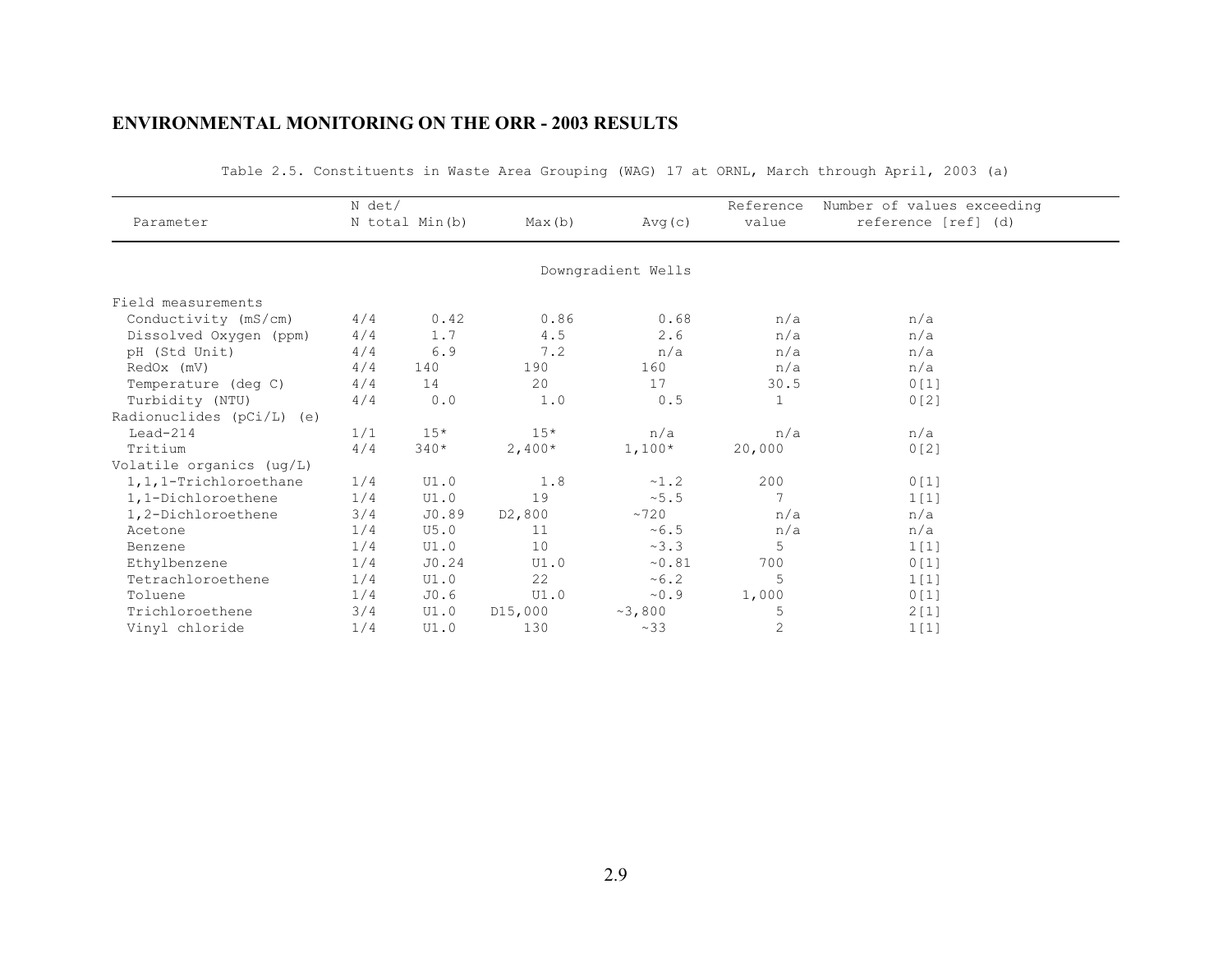|                           | N det/         |        |          |                  | Reference | Number of values exceeding |
|---------------------------|----------------|--------|----------|------------------|-----------|----------------------------|
| Parameter                 | N total Min(b) |        | Max(b)   | Avg(c)           | value     | reference [ref] (d)        |
|                           |                |        |          | Upgradient Wells |           |                            |
| Field measurements        |                |        |          |                  |           |                            |
| Conductivity (mS/cm)      | 4/4            | 0.46   | 0.73     | 0.62             | n/a       | n/a                        |
| Dissolved Oxygen (ppm)    | 4/4            | 2.7    | 8.1      | 5.5              | n/a       | n/a                        |
| pH (Std Unit)             | 4/4            | 6.9    | 7.6      | n/a              | n/a       | n/a                        |
| RedOx (mV)                | 4/4            | 120    | 150      | 140              | n/a       | n/a                        |
| Temperature (deg C)       | 4/4            | 14     | 17       | 16               | 30.5      | 0[1]                       |
| Turbidity (NTU)           | 4/4            | 0.0    | 10       | 3.0              |           | 2[2]                       |
| Radionuclides (pCi/L) (e) |                |        |          |                  |           |                            |
| Bismuth-214               | 2/2            | $30*$  | $59*$    | 44               | 24,000    | 0[4]                       |
| $Lead-212$                | 1/1            | $6.7*$ | $6.7*$   | n/a              | 120       | 0[4]                       |
| $Lead-214$                | 3/3            | $16*$  | $59*$    | 35               | n/a       | n/a                        |
| Thorium-230               | 3/3            | $22*$  | $59*$    | $37*$            | 12        | 3[4]                       |
| Tritium                   | 4/4            | $570*$ | $3,200*$ | $1,900*$         | 20,000    | 0 <sub>121</sub>           |
|                           |                |        |          |                  |           |                            |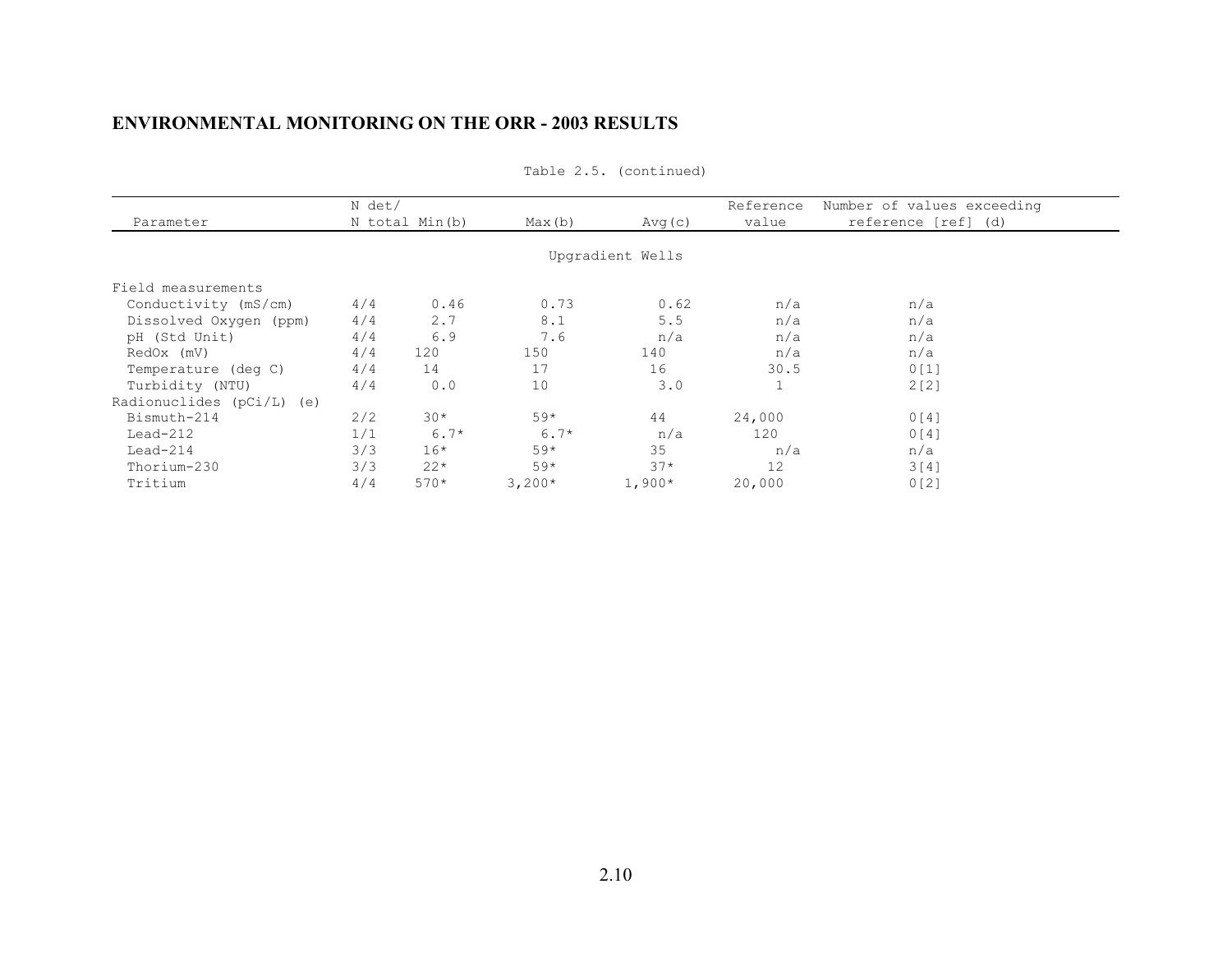|                          | N det/         |      |        |                |       | Reference Number of values exceeding |
|--------------------------|----------------|------|--------|----------------|-------|--------------------------------------|
| Parameter                | N total Min(b) |      | Max(b) | Avq(c)         | value | reference [ref] (d)                  |
| Volatile organics (ug/L) |                |      |        |                |       |                                      |
| Acetone                  |                | U5.0 |        | $~^{\sim}$ 5.4 | n/a   | n/a                                  |

Table 2.5. (continued)

(a) All values were included in the calculations. Only parameters that have detections in one or more samples are listed in the table. The sampling and analysis plan contains a complete list of analyses performed.

(b) Prefix "J" indicates the value was estimated at or below the analytical detection limit by the laboratory; "U" indicates that the value was undetected at the analytical detection limit; and "D" indicates analyte was quantified in an analysis performed at a secondary dilution factor.

(c) A tilde (~) indicates that estimated values and/or detection limits were used in the calculation.

(d) If a reference limit exists, the source is coded as:

 1 Rules of Tennessee Department of Environment and Conservation, Division of Water Pollution Control, Chapter 1200-4-3, General Water Quality Criteria, Domestic Water Supply, as amended.

2 40 CFR Part 141--National Primary Drinking Water Regulations, Subparts B and G, as amended.

3 40 CFR Part 143--National Secondary Drinking Water Regulations, as amended.

4 DOE Order 5400.5, Chapter III, Derived Concentration Guides for Air and Water.

(e) Individual and average radionuclide concentrations significantly greater than zero are identified by an \*. Detected radionuclides are those detected above MDA.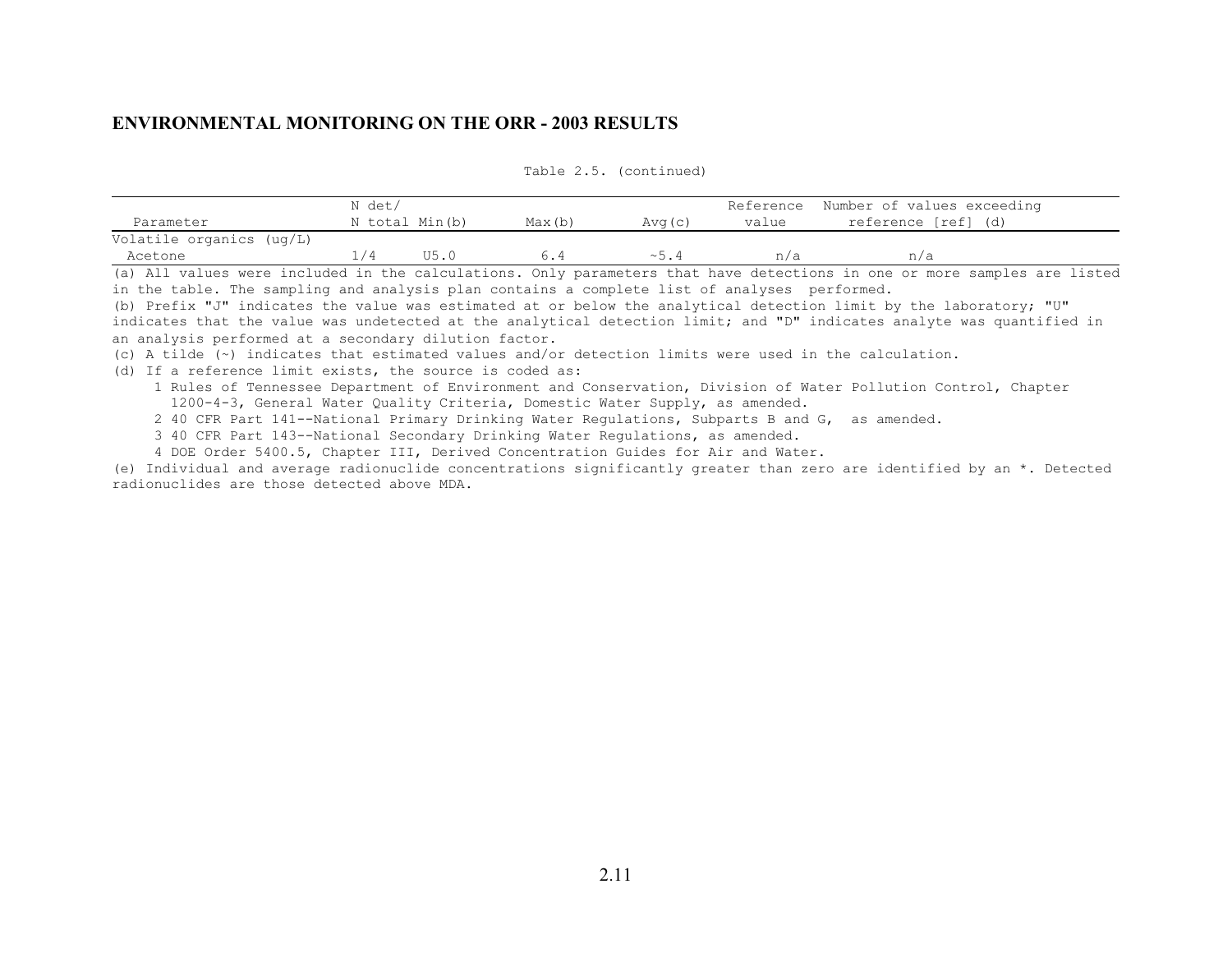|                             | N det/         |                                                     |         |           | Reference    | Number of values exceeding |
|-----------------------------|----------------|-----------------------------------------------------|---------|-----------|--------------|----------------------------|
| Parameter                   | N total Min(b) |                                                     | Max(b)  | Avg(c)    | value        | reference [ref] (d)        |
| Melton Valley Exit Pathway  |                |                                                     |         |           |              |                            |
| Field measurements          |                |                                                     |         |           |              |                            |
| Conductivity (mS/cm)        | 11/11          | 0.03                                                | 0.82    | 0.37      | n/a          | n/a                        |
| Dissolved Oxygen (ppm)      | 11/11          | 2.2                                                 | 12      | $6.5$     | n/a          | n/a                        |
| pH (Std Unit)               | 11/11          | 4.8                                                 | 9.4     | n/a       | n/a          | n/a                        |
| RedOx (mV)                  | 10/10          | 130                                                 | 240     | 160       | n/a          | n/a                        |
| Temperature (deg C)         | 11/11          | 9.5                                                 | 21      | 15        | 30.5         | 0[2]                       |
| Turbidity (NTU)             | 10/10          | $\ensuremath{\mathbf 0}$ . $\ensuremath{\mathbf 0}$ | 1.0     | 0.4       | $\mathbf{1}$ | 0[3]                       |
| Metals (mg/L) -- Unfiltered |                |                                                     |         |           |              |                            |
| Aluminum                    | 9/10           | < 0.003                                             | 0.41    | ~0.092    | (0.05, 0.2)  | 10[4]                      |
| Antimony                    | 4/10           | < 0.00003                                           | 0.0003  | ~0.000073 | 0.006        | 0[2]                       |
| Arsenic                     | 9/10           | < 0.001                                             | 0.007   | ~0.0027   | 0.05         | 0[2]                       |
| Barium                      | 10/10          | 0.011                                               | $0.9$   | 0.18      | 2            | 0[2]                       |
| Beryllium                   | 3/10           | < 0.00002                                           | 0.0002  | ~0.000046 | 0.004        | 0[2]                       |
| Boron                       | 10/10          | 0.008                                               | E0.77   | ~0.12     | n/a          | n/a                        |
| Cadmium                     | 4/10           | < 0.00001                                           | 0.00008 | ~0.000024 | 0.005        | 0[2]                       |
| Calcium                     | 10/10          | 0.31                                                | 150     | 45        | n/a          | n/a                        |
| Chromium                    | 7/10           | < 0.0001                                            | 0.12    | ~0.016    | $\mathbf{1}$ | 0[2]                       |
| Cobalt                      | 10/10          | 0.00002                                             | 0.001   | 0.00048   | n/a          | n/a                        |
| Copper                      | 10/10          | E0.001                                              | 0.005   | ~0.0018   | 1.3          | 0[3]                       |
| Iron                        | 10/10          | 0.024                                               | 6.9     | 1.1       | 0.3          | 5[4]                       |
| Lead                        | 10/10          | E0.000004                                           | E0.003  | ~0.00048  | 0.005        | 0[2]                       |
| Lithium                     | 10/10          | 0.001                                               | E0.037  | ~0.013    | n/a          | n/a                        |
| Magnesium                   | 10/10          | 0.27                                                | 20      | 7.0       | n/a          | n/a                        |
| Manganese                   | 10/10          | E0.001                                              | 0.26    | ~0.052    | 0.05         | 3[4]                       |
| Molybdenum                  | 8/10           | 0.00001                                             | 0.003   | 0.00089   | n/a          | n/a                        |
| Nickel                      | 10/10          | 0.0004                                              | 0.012   | 0.0046    | 0.1          | 0[2]                       |
| Phosphorous                 | 9/10           | 0.003                                               | 0.069   | 0.027     | n/a          | n/a                        |
| Potassium                   | 10/10          | 0.43                                                | E4.5    | ~2.1      | n/a          | n/a                        |
| Selenium                    | 9/10           | < 0.0004                                            | 0.001   | ~0.00088  | 0.05         | 0 [2]                      |
| Silicon                     | 10/10          | 2.1                                                 | 9.3     | 5.5       | n/a          | n/a                        |
| Silver                      | 8/10           | < 0.000003                                          | 0.0002  | ~0.00008  | 0.1          | 0[4]                       |
| Sodium                      | 10/10          | 0.85                                                | 220     | 34        | n/a          | n/a                        |
| Strontium                   | 10/10          | 0.002                                               | 0.74    | 0.18      | n/a          | n/a                        |
| Sulfur                      | 10/10          | 0.068                                               | 11      | 3.2       | n/a          | n/a                        |

Table 2.6. ORNL Plant Perimeter Monitoring summary statistics from 2003 sampling events (a)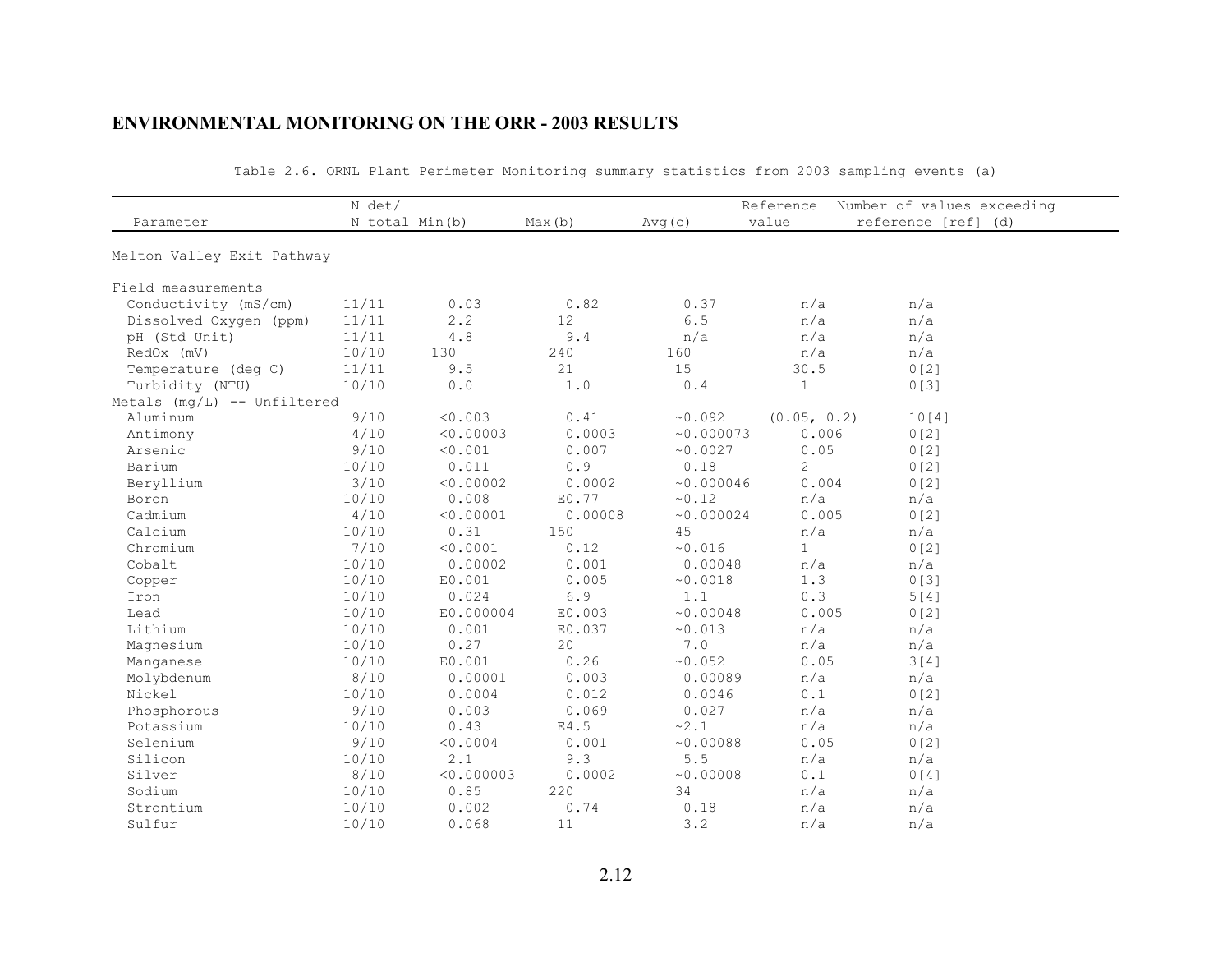|                                         | N det/          |            |           |             | Reference | Number of values exceeding |
|-----------------------------------------|-----------------|------------|-----------|-------------|-----------|----------------------------|
| Parameter                               | N total         | Min(b)     | Max(b)    | Avg (c)     | value     | reference [ref] (d)        |
|                                         |                 |            |           |             |           |                            |
| Thallium                                | 10/10           | 0.00002    | 0.0003    | 0.000098    | 0.002     | 0[2]                       |
| Thorium                                 | 4/10            | < 0.000002 | E0.0003   | ~0.000047   | n/a       | n/a                        |
| Titanium                                | 9/10            | < 0.0002   | E0.008    | ~0.0021     | n/a       | n/a                        |
| Uranium                                 | 10/10           | 0.00001    | 0.002     | 0.00047     | n/a       | n/a                        |
| Vanadium                                | 5/10            | < 0.001    | 0.012     | ~0.0026     | n/a       | n/a                        |
| Zinc                                    | 10/10           | 0.002      | 0.015     | 0.005       | 5         | 0[4]                       |
| Zirconium                               | 4/10            | < 0.00007  | 0.002     | ~0.0003     | n/a       | n/a                        |
| Radionuclides (pCi/L)                   | (e) -- Filtered |            |           |             |           |                            |
| Beta activity                           | 1/1             | $160*$     | $160*$    | n/a         | 50        | 3[3]                       |
| Cesium-137                              | 1/1             | $47*$      | $47*$     | n/a         | 120       | 0[1]                       |
| Strontium-89/90                         | 1/1             | $59*$      | $59*$     | n/a         | n/a       | n/a                        |
| Total Uranium Activity                  | 1/1             | 1.4        | 1.4       | n/a         | n/a       | n/a                        |
| Tritium                                 | 1/1             | $18,000*$  | $18,000*$ | n/a         | 80,000    | 0[1]                       |
| Uranium-234                             | 1/1             | $1.1*$     | $1.1*$    | n/a         | 20        | 0[1]                       |
| Uranium-236                             | 1/1             | $-0.01$    | $-0.01$   | n/a         | 20        | 0[1]                       |
| Uranium-238                             | 1/1             | $0.31*$    | $0.31*$   | n/a         | 24        | 0[1]                       |
| Radionuclides (pCi/L) (e) -- Unfiltered |                 |            |           |             |           |                            |
| Alpha activity                          | 1/11            | $U - 5.5$  | $2.1*$    | $\sim -0.3$ | 15        | 0[3]                       |
| Beta activity                           | 4/11            | UI.4       | $420*$    | ~56         | 50        | 3[3]                       |
| Bismuth-214                             | 4/4             | $46*$      | $180*$    | $110*$      | 24,000    | 0[1]                       |
| Cesium-137                              | 1/1             | $73*$      | $73*$     | n/a         | 120       | 0[1]                       |
| $Lead-210$                              | 2/2             | $260*$     | $290*$    | $280*$      | n/a       | n/a                        |
| $Lead-212$                              | 2/2             | $4.8*$     | $6.2*$    | $5.5*$      | 120       | 0[1]                       |
| $Lead-214$                              | 4/4             | $56*$      | $210*$    | $120*$      | n/a       | n/a                        |
| Strontium-89/90                         | 2/11            | $U - 0.21$ | $200*$    | $\sim$ 24   | n/a       | n/a                        |
| Tritium                                 | 8/11            | $U-160$    | $71,000*$ | ~12,000     | 80,000    | 0[1]                       |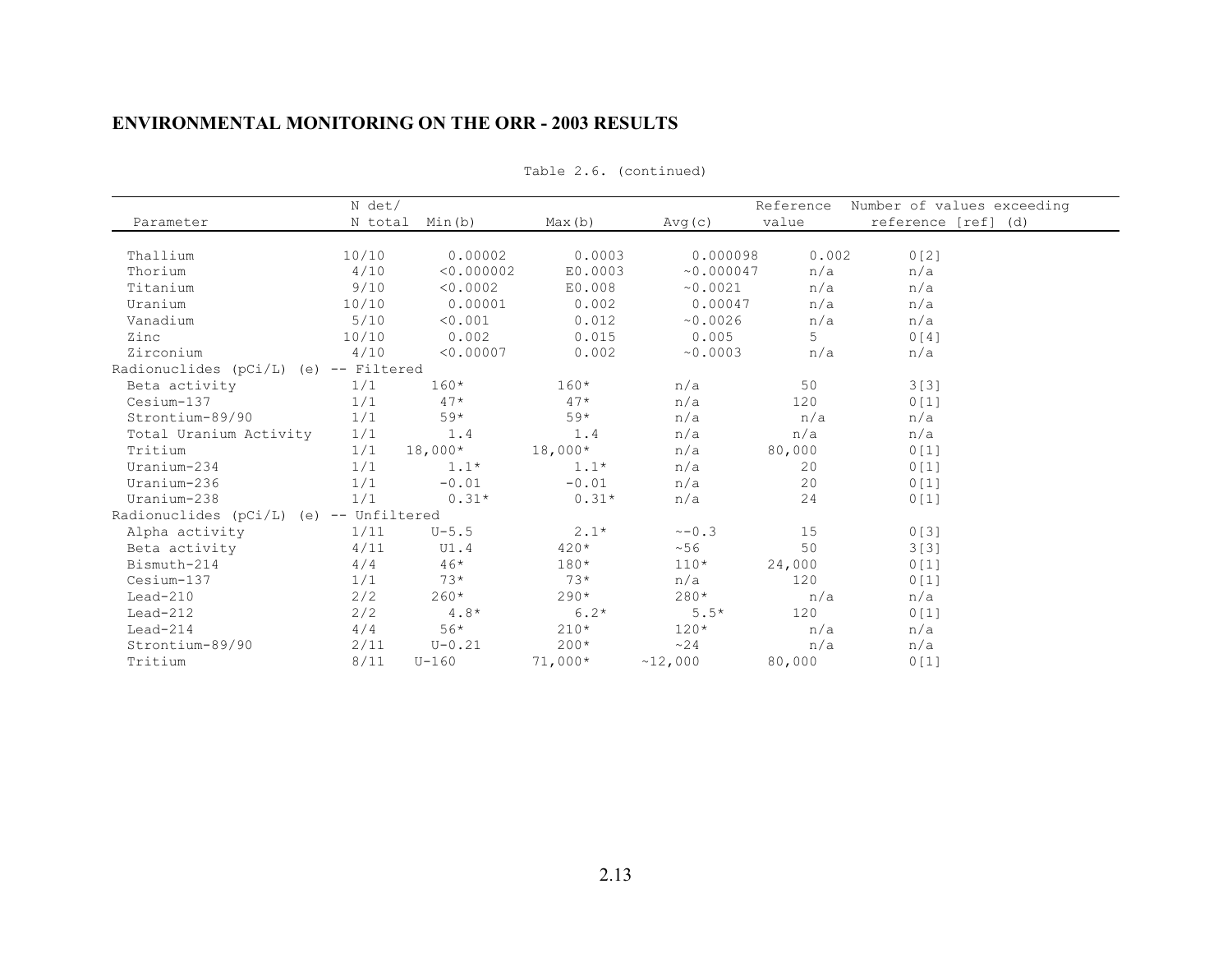| Parameter                                                                                                                                                                                                                | N det/<br>N total Min(b) |      | Max(b) | Avg (c)     | value | Reference Number of values exceeding<br>reference [ref] (d) |  |  |
|--------------------------------------------------------------------------------------------------------------------------------------------------------------------------------------------------------------------------|--------------------------|------|--------|-------------|-------|-------------------------------------------------------------|--|--|
| Volatile organics ( $uq/L$ ) -- Unfiltered<br>Methylene chloride                                                                                                                                                         | 4/11                     | J3.1 | U5.0   | $\sim$ 4, 4 |       | $0121$                                                      |  |  |
| (a) All values were included in the calculations. Only parameters that have detections in one or more samples are listed<br>in the table. The sampling and analysis plan contains a complete list of analyses performed. |                          |      |        |             |       |                                                             |  |  |

(b) Prefix "J" indicates the value was estimated at or below the analytical detection limit by the laboratory; "U" indicates that the value was undetected at the analytical detection limit or MDA; "E" indicates that the percent difference between the parent sample and its serial dilution's concentration exceeds 10%; and "<" indicates the value for a parameter was not quantifiable at the analytical detection limit.

(c) A tilde (~) indicates that estimated values and/or detection limits were used in the calculation.

(d) If a reference limit exists, the source is coded as:

1 DOE Order 5400.5, Chapter III, Derived Concentration Guides for Air and Water.

 2 Rules of Tennessee Department of Environment and Conservation, Division of Water Pollution Control, Chapter 1200-4-3, General Water Quality Criteria, Domestic Water Supply, as amended.

3 40 CFR Part 141--National Primary Drinking Water Regulations, Subparts B and G, as amended.

4 40 CFR Part 143--National Secondary Drinking Water Regulations, as amended.

(e) Individual and average radionuclide concentrations significantly greater than zero are identified by an \*. Detected radionuclides are those detected above MDA.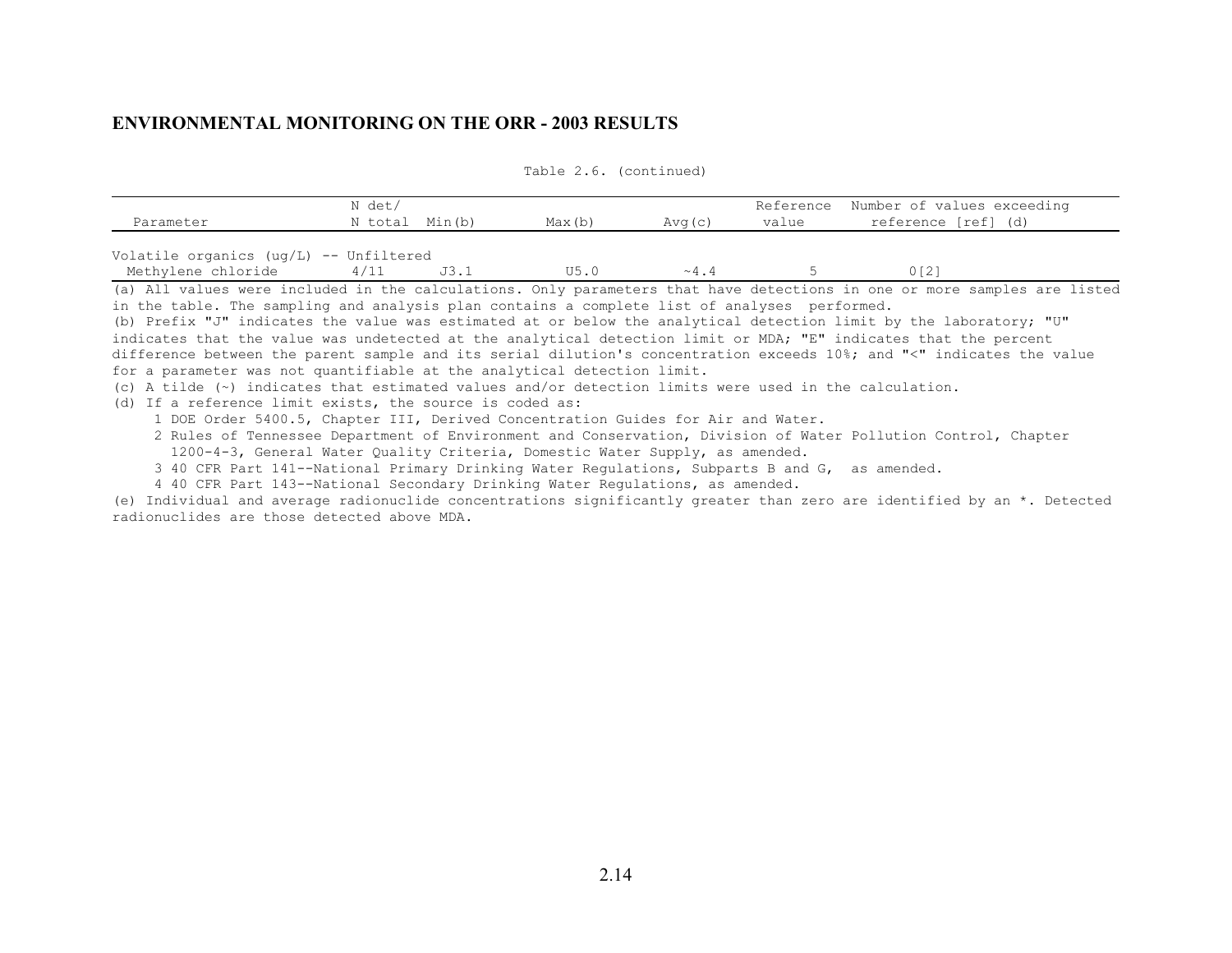| Table 2.7. 2003 radionuclide concentrations in surface waters around ORNL |  |  |  |  |  |  |
|---------------------------------------------------------------------------|--|--|--|--|--|--|
|---------------------------------------------------------------------------|--|--|--|--|--|--|

|                | N det/         |          | Concentration $(pCi/L)$    |         |          | Standard  | Percent of |
|----------------|----------------|----------|----------------------------|---------|----------|-----------|------------|
| Parameter      | N total Min(a) |          | Max(a)                     | Avg(b)  | error(c) | DCG(d)    | DCG(e)     |
|                |                |          |                            |         |          |           |            |
|                |                |          | White Oak Creek Headwaters |         |          |           |            |
|                |                |          |                            |         |          |           |            |
| Alpha activity | 1/12           | $-0.053$ | $3.2*$                     | $1.4*$  | 0.26     | n/a       | n/a        |
| Beta activity  | 1/12           | $-3.9$   | $8.2*$                     | $2.2*$  | 1.1      | n/a       | n/a        |
| Carbon-14      | 0/12           | $-160$   | $170*$                     | 5.1     | 29       | 70,000    | n/a        |
| Cesium-137     | 0/12           | $-1.9$   | 1.5                        | $-0.22$ | 0.32     | 3,000     | n/a        |
| $Cobalt-60$    | 0/12           | $-0.98$  | $2.9*$                     | $0.96*$ | 0.29     | 5,000     | 0.019      |
| Tritium        | 0/12           | $-310$   | 470                        | 27      | 58       | 2,000,000 | n/a        |

(a) Individual radionuclide concentrations significantly greater than zero are identified by an  $*$ .

(b) Average radionuclide concentrations significantly greater than zero are identified by an  $\star$ .

(c) Standard error of the mean.

(d) Derived concentration guide for ingestion of water. From DOE Order 5400.5.

(e) Average concentration as a percentage of the derived concentration guide (DCG), calculated only when a DCG exists and the average concentration is significantly greater than zero.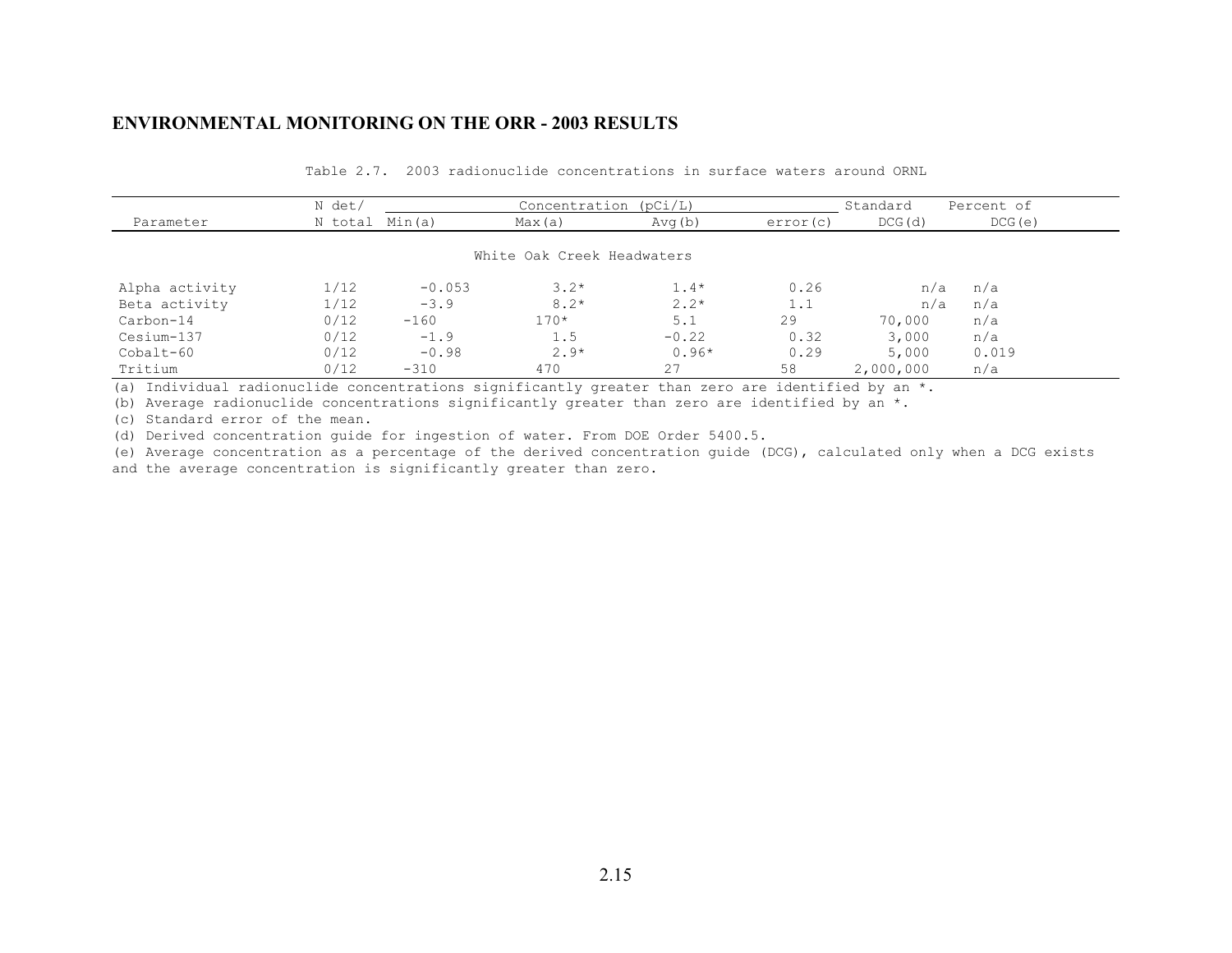| Parameter                                                               | Concentration (pCi/L) (a)                      | DCG(b)                                    | Percent of<br>DCG(c)              |
|-------------------------------------------------------------------------|------------------------------------------------|-------------------------------------------|-----------------------------------|
|                                                                         | Outfall 004                                    |                                           |                                   |
| Alpha activity<br>Beta activity<br>Cesium-137<br>$Cobalt-60$<br>Tritium | $5.0*$<br>$250*$<br>$190*$<br>$2.2*$<br>$-660$ | n/a<br>n/a<br>3,000<br>5,000<br>2,000,000 | n/a<br>n/a<br>6.3<br>0.044<br>n/a |
|                                                                         | Outfall 005                                    |                                           |                                   |
| Alpha activity<br>Beta activity<br>Cesium-137<br>$Cobalt-60$<br>Tritium | $6.5*$<br>$18*$<br>$-0.53$<br>$1.5*$<br>$-630$ | n/a<br>n/a<br>3,000<br>5,000<br>2,000,000 | n/a<br>n/a<br>n/a<br>0.03<br>n/a  |
|                                                                         | Outfall 006                                    |                                           |                                   |
| Alpha activity<br>Beta activity<br>Cesium-137<br>Cobalt-60<br>Tritium   | $2.2*$<br>$-2.5$<br>0.84<br>$-0.56$<br>$450*$  | n/a<br>n/a<br>3,000<br>5,000<br>2,000,000 | n/a<br>n/a<br>n/a<br>n/a<br>0.023 |
|                                                                         | Outfall 043                                    |                                           |                                   |
| Alpha activity<br>Beta activity<br>Cesium-137<br>Cobalt-60<br>Tritium   | $1.4*$<br>$-2.3$<br>1.8<br>1.3<br>260          | n/a<br>n/a<br>3,000<br>5,000<br>2,000,000 | n/a<br>n/a<br>n/a<br>n/a<br>n/a   |
|                                                                         | Outfall 082                                    |                                           |                                   |
| Alpha activity<br>Beta activity<br>Cesium-137<br>Cobalt-60<br>Tritium   | $6.8*$<br>$12*$<br>0.39<br>1.5<br>$-330$       | n/a<br>n/a<br>3,000<br>5,000<br>2,000,000 | n/a<br>n/a<br>n/a<br>n/a<br>n/a   |

Table 2.8. 2003 radionuclide concentrations in stormwater at ORNL NPDES permitted locations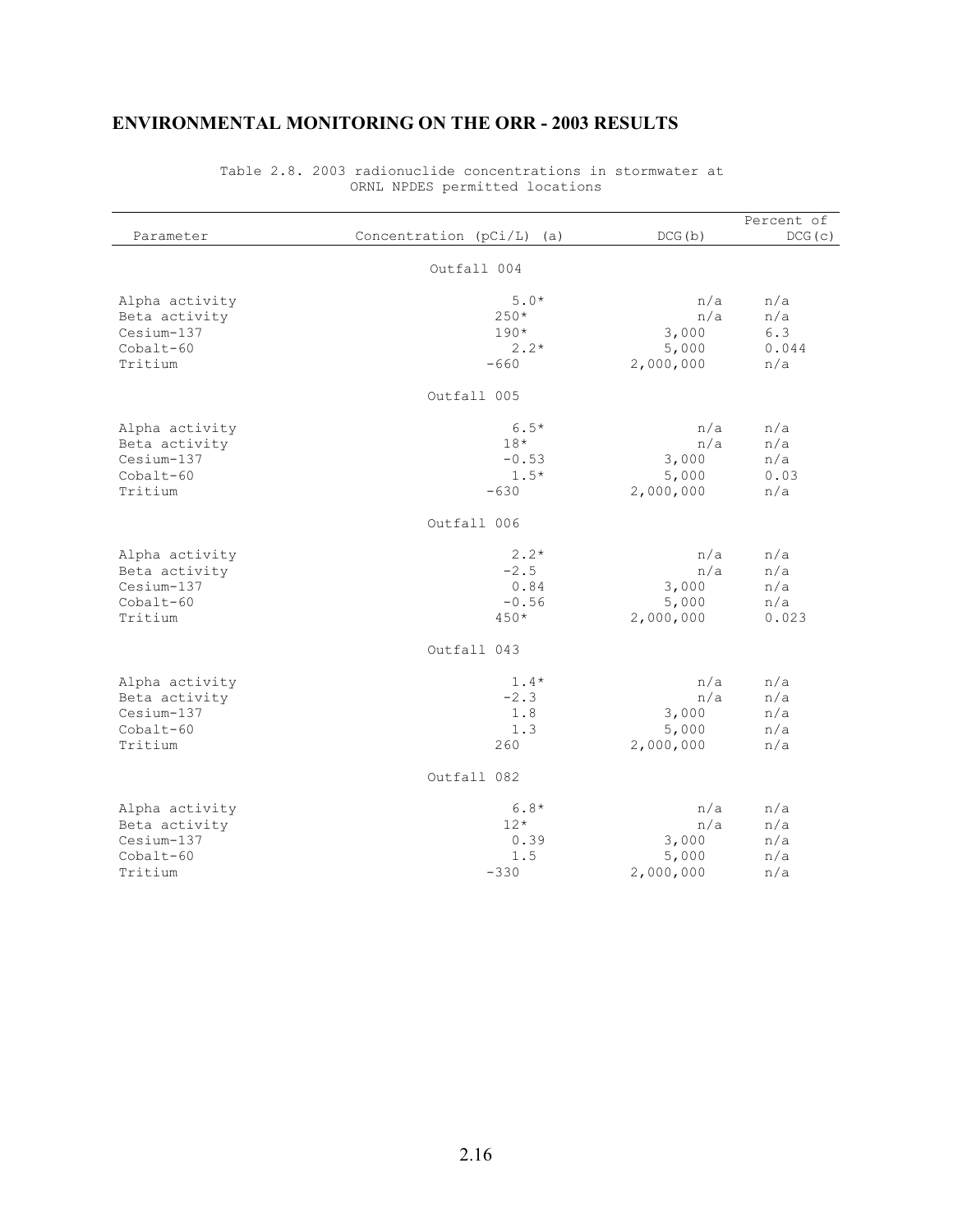| Parameter      | Concentration (pCi/L) (a) | DCG(b)    | Percent of<br>DCG(c) |
|----------------|---------------------------|-----------|----------------------|
|                | Outfall 092               |           |                      |
|                |                           |           |                      |
| Alpha activity | $7.2*$                    | n/a       | n/a                  |
| Beta activity  | 690*                      | n/a       | n/a                  |
| Cesium-137     | 0.0053                    | 3,000     | n/a                  |
| $Cobalt-60$    | 1.1                       | 5,000     | n/a                  |
| Tritium        | $560,000*$                | 2,000,000 | 28                   |
|                | Outfall 102               |           |                      |
| Alpha activity | $5.1*$                    | n/a       | n/a                  |
| Beta activity  | $11*$                     | n/a       | n/a                  |
| Cesium-137     | 0.9                       | 3,000     | n/a                  |
| Cobalt-60      | $-0.049$                  | 5,000     | n/a                  |
| Tritium        | $-800$                    | 2,000,000 | n/a                  |
|                | Outfall 108               |           |                      |
| Alpha activity | 0.6                       | n/a       | n/a                  |
| Beta activity  | $-0.48$                   | n/a       | n/a                  |
| Cesium-137     | 0.17                      | 3,000     | n/a                  |
| Cobalt-60      | 1.4                       | 5,000     | n/a                  |
| Tritium        | 400                       | 2,000,000 | n/a                  |
|                | Outfall 162               |           |                      |
| Alpha activity | 1.1                       | n/a       | n/a                  |
| Beta activity  | $33*$                     | n/a       | n/a                  |
| Cesium-137     | $-0.46$                   | 3,000     | n/a                  |
| Cobalt-60      | 1.2                       | 5,000     | n/a                  |
| Tritium        | 210                       | 2,000,000 | n/a                  |
|                | Outfall 207               |           |                      |
| Alpha activity | $6.3*$                    | n/a       | n/a                  |
| Beta activity  | $36*$                     | n/a       | n/a                  |
| Cesium-137     | $10*$                     | 3,000     | 0.33                 |
| $Cobalt-60$    | $-0.35$                   | 5,000     | n/a                  |
| Tritium        | $-450$                    | 2,000,000 | n/a                  |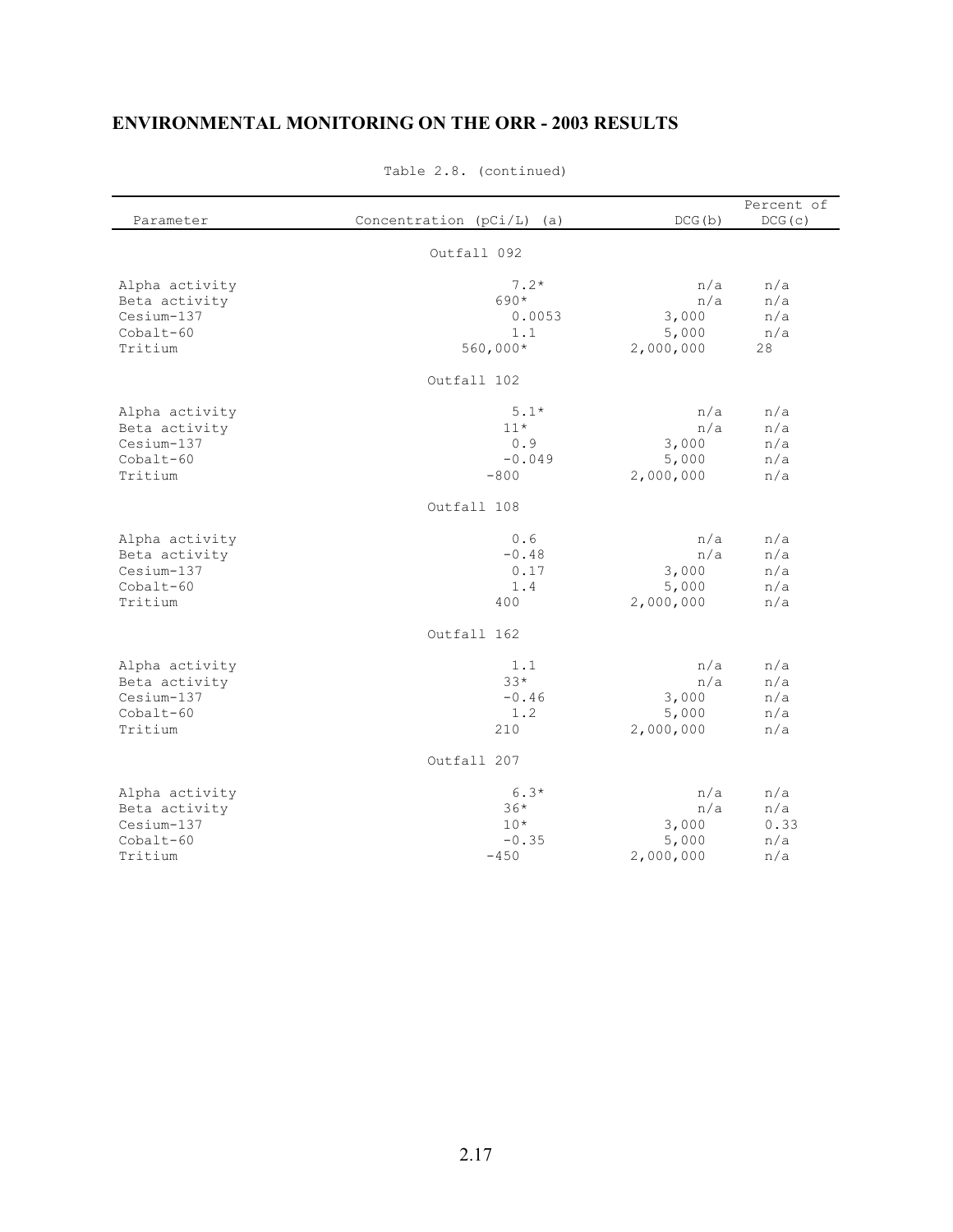| Parameter                                                               | Concentration (pCi/L)<br>(a)                   | DCG(b)                                    | Percent of<br>DCG(c)                |
|-------------------------------------------------------------------------|------------------------------------------------|-------------------------------------------|-------------------------------------|
|                                                                         |                                                |                                           |                                     |
|                                                                         | Outfall 211                                    |                                           |                                     |
| Alpha activity<br>Beta activity<br>Cesium-137<br>$Cobalt-60$<br>Tritium | $1.5*$<br>2.9<br>$1.7*$<br>0.91<br>310         | n/a<br>n/a<br>3,000<br>5,000<br>2,000,000 | n/a<br>n/a<br>0.057<br>n/a<br>n/a   |
|                                                                         | Outfall 227                                    |                                           |                                     |
| Alpha activity<br>Beta activity<br>Cesium-137<br>Cobalt-60<br>Tritium   | 0.92<br>2.5<br>$1.9*$<br>$-0.34$<br>$460*$     | n/a<br>n/a<br>3,000<br>5,000<br>2,000,000 | n/a<br>n/a<br>0.063<br>n/a<br>0.023 |
|                                                                         | Outfall 245                                    |                                           |                                     |
| Alpha activity<br>Beta activity<br>Cesium-137<br>Cobalt-60<br>Tritium   | 0.35<br>$23*$<br>$-0.75$<br>0.0028<br>$510*$   | n/a<br>n/a<br>3,000<br>5,000<br>2,000,000 | n/a<br>n/a<br>n/a<br>n/a<br>0.026   |
|                                                                         | Outfall 287                                    |                                           |                                     |
| Alpha activity<br>Beta activity<br>Cesium-137<br>Cobalt-60<br>Tritium   | $7.2*$<br>$720*$<br>0.67<br>$2.3*$<br>490,000* | n/a<br>n/a<br>3,000<br>5,000<br>2,000,000 | n/a<br>n/a<br>n/a<br>0.046<br>25    |
|                                                                         | Outfall 293                                    |                                           |                                     |
| Alpha activity<br>Beta activity<br>Cesium-137<br>Cobalt-60<br>Tritium   | $1.3*$<br>$6.8*$<br>$2.4*$<br>1.1<br>77        | n/a<br>n/a<br>3,000<br>5,000<br>2,000,000 | n/a<br>n/a<br>0.08<br>n/a<br>n/a    |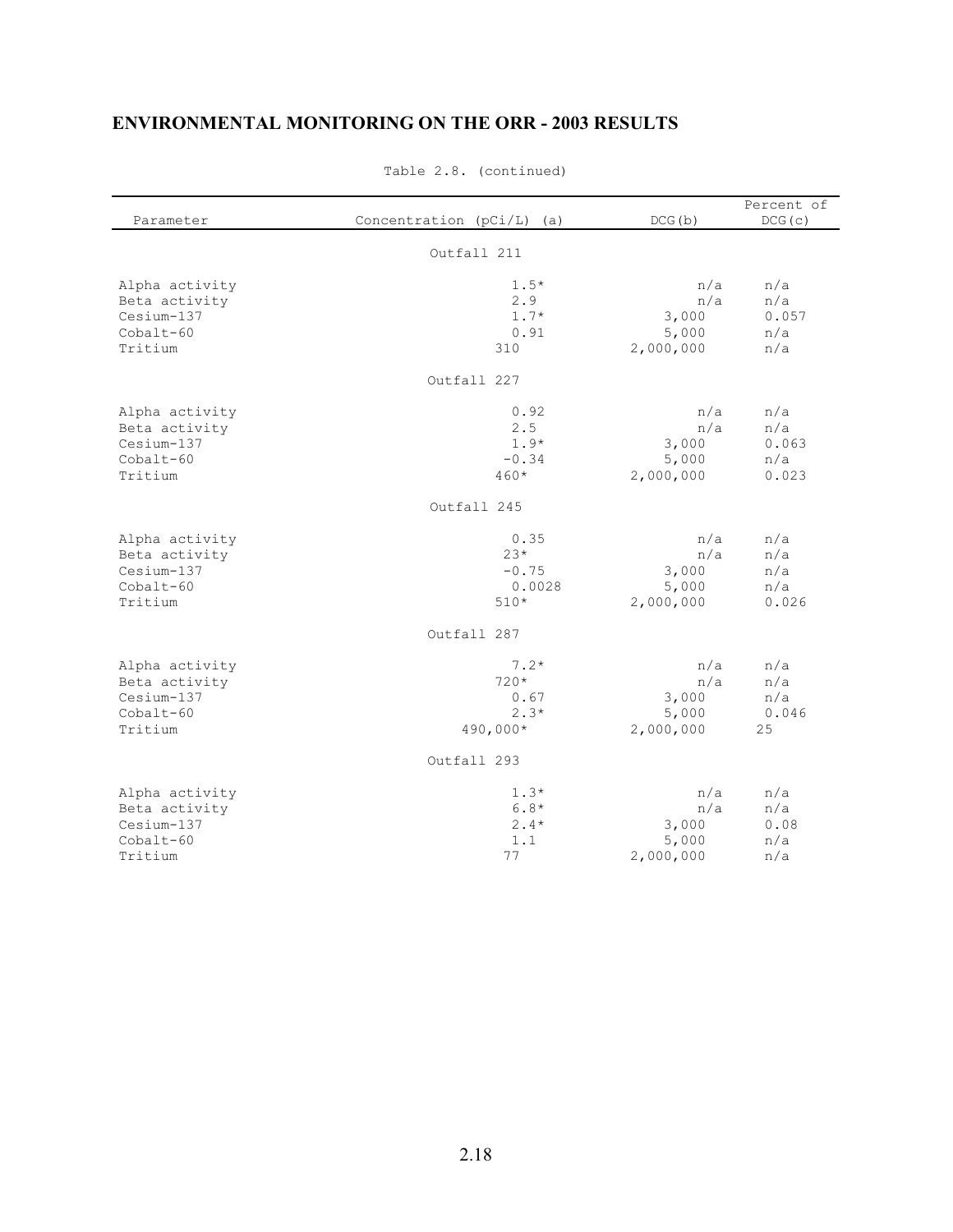| Parameter      | Concentration $(pCi/L)$ (a)                                                    | DCG(b)    | Percent of<br>DCG(c) |
|----------------|--------------------------------------------------------------------------------|-----------|----------------------|
|                |                                                                                |           |                      |
|                | Outfall 314                                                                    |           |                      |
| Alpha activity | $3.9*$                                                                         | n/a       | n/a                  |
| Beta activity  | $-1.1$                                                                         | n/a       | n/a                  |
| Cesium-137     | $-1.1$                                                                         | 3,000     | n/a                  |
| $Cobalt-60$    | $2.6*$                                                                         | 5,000     | 0.052                |
| Tritium        | 280                                                                            | 2,000,000 | n/a                  |
|                | Outfall 361                                                                    |           |                      |
| Alpha activity | 0.39                                                                           | n/a       | n/a                  |
| Beta activity  | $36*$                                                                          | n/a       | n/a                  |
| Cesium-137     | 1.7                                                                            | 3,000     | n/a                  |
| $Cobalt-60$    | 0.76                                                                           | 5,000     | n/a                  |
| Tritium        | $-760$                                                                         | 2,000,000 | n/a                  |
|                | (a) Individual radionuclide concentrations significantly greater than zero are |           |                      |

Table 2.8. (continued)

(a) Individual radionuclide concentrations significantly greater than zero are identified by an \*.

(b) Derived concentration guide for ingestion of water. From DOE Order 5400.5. (c) The concentration as a percentage of the derived concentration guide (DCG), calculated only when a DCG exists and the average concentration is significantly greater than zero.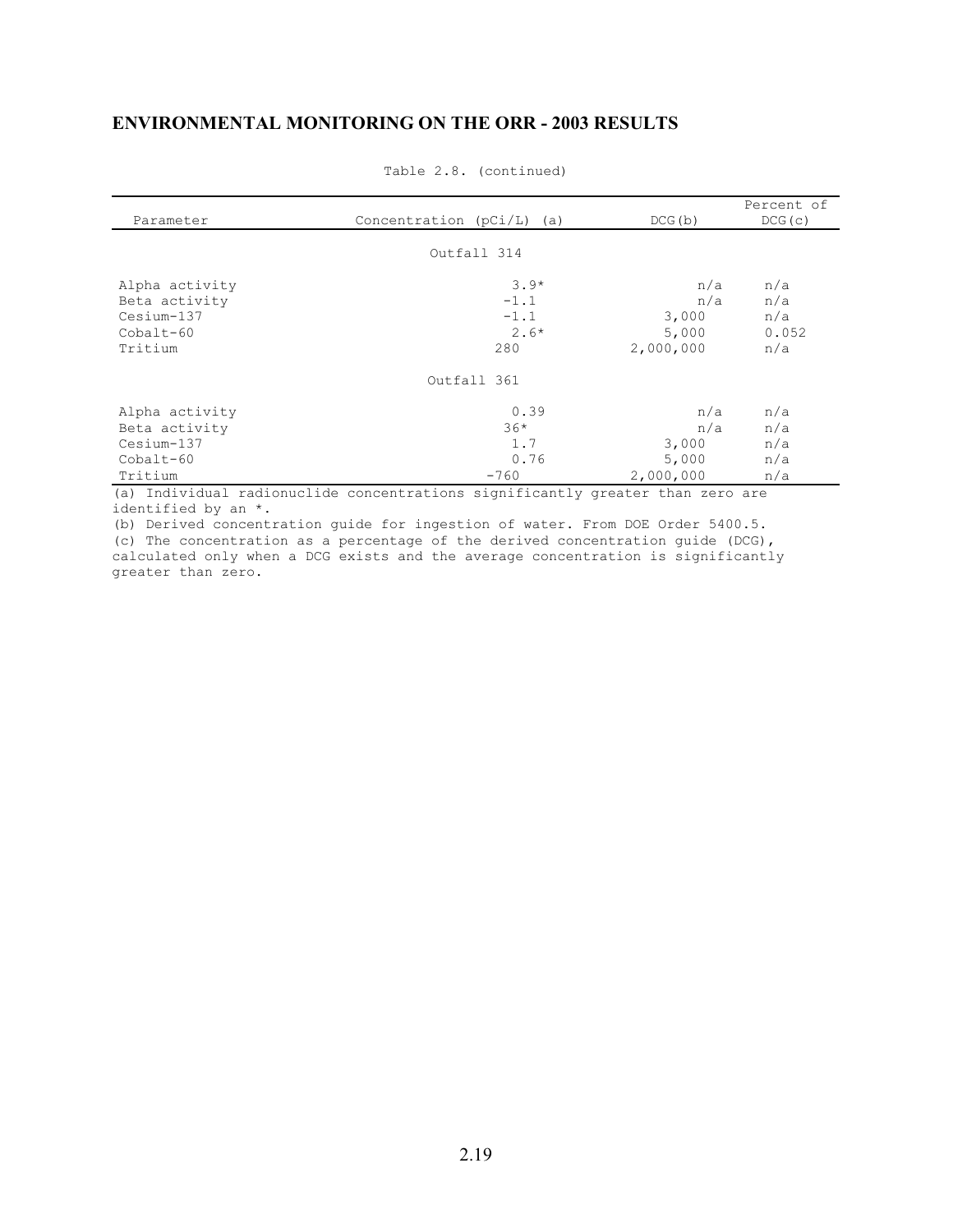|                   | N det/         |          | Concentration $(pCi/L)$                   |        | Standard |        | Percent of |
|-------------------|----------------|----------|-------------------------------------------|--------|----------|--------|------------|
| Parameter         | N total Min(a) |          | Max(a)                                    | Avg(b) | error(c) | DCG(d) | DCG(e)     |
|                   |                |          | Sewage Treatment Plant (X01)              |        |          |        |            |
|                   |                |          |                                           |        |          |        |            |
| Alpha activity    | 2/12           | $-1.3$   | $7.7*$                                    | $1.5*$ | 0.72     | n/a    | n/a        |
| Beta activity     | 12/12          | $210*$   | $480*$                                    | $330*$ | 25       | n/a    | n/a        |
| Cesium-137        | 2/2            | $6.0*$   | $7.2*$                                    | $6.6*$ | 0.6      | 3,000  | 0.22       |
| Cobalt-60         | 0/2            | 1.3      | $2.9*$                                    | 2.1    | 0.8      | 5,000  | n/a        |
| Strontium-89/90   | 12/12          | $89*$    | $200*$                                    | $140*$ | 11       | 1,000  | 14         |
|                   |                |          | Coal Yard Runoff Treatment Facility (X02) |        |          |        |            |
| Alpha activity    | 0/12           | $-20$    | 6.3                                       | $-6.4$ | 2.4      | n/a    | n/a        |
| Beta activity     | 12/12          | $250*$   | $830*$                                    | $480*$ | 50       | n/a    | n/a        |
|                   |                |          | Process Waste Treatment Complex (X12)     |        |          |        |            |
| Alpha activity    | 12/12          | $15*$    | $110*$                                    | $50*$  | 8.1      | n/a    | n/a        |
| Americium-241     | 1/1            | $0.5*$   | $0.5*$                                    | N/A    | n/a      | 30     | n/a        |
| Beta activity     | 12/12          | $340*$   | $1,100*$                                  | 640*   | 68       | n/a    | n/a        |
| Cesium-137        | 12/12          | $110*$   | 660*                                      | $380*$ | 53       | 3,000  | 13         |
| $Cm-243/244$      | 0/1            | $0.11*$  | $0.11*$                                   | N/A    | n/a      | n/a    | n/a        |
| $Cobalt-60$       | 0/12           | $-0.33$  | $3.2*$                                    | $1.7*$ | 0.33     | 5,000  | 0.033      |
| Osmium-191        | 2/2            | 29       | 260                                       | 150    | 120      | n/a    | n/a        |
| Plutonium-238     | 0/1            | 0.044    | 0.044                                     | N/A    | n/a      | 40     | n/a        |
| Plutonium-239/240 | 1/1            | $0.068*$ | $0.068*$                                  | N/A    | n/a      | 30     | n/a        |
| Strontium-89/90   | 12/12          | $70*$    | $130*$                                    | $100*$ | 5.1      | 1,000  | 10         |

Table 2.9. 2003 radionuclide concentrations at ORNL NPDES permitted locations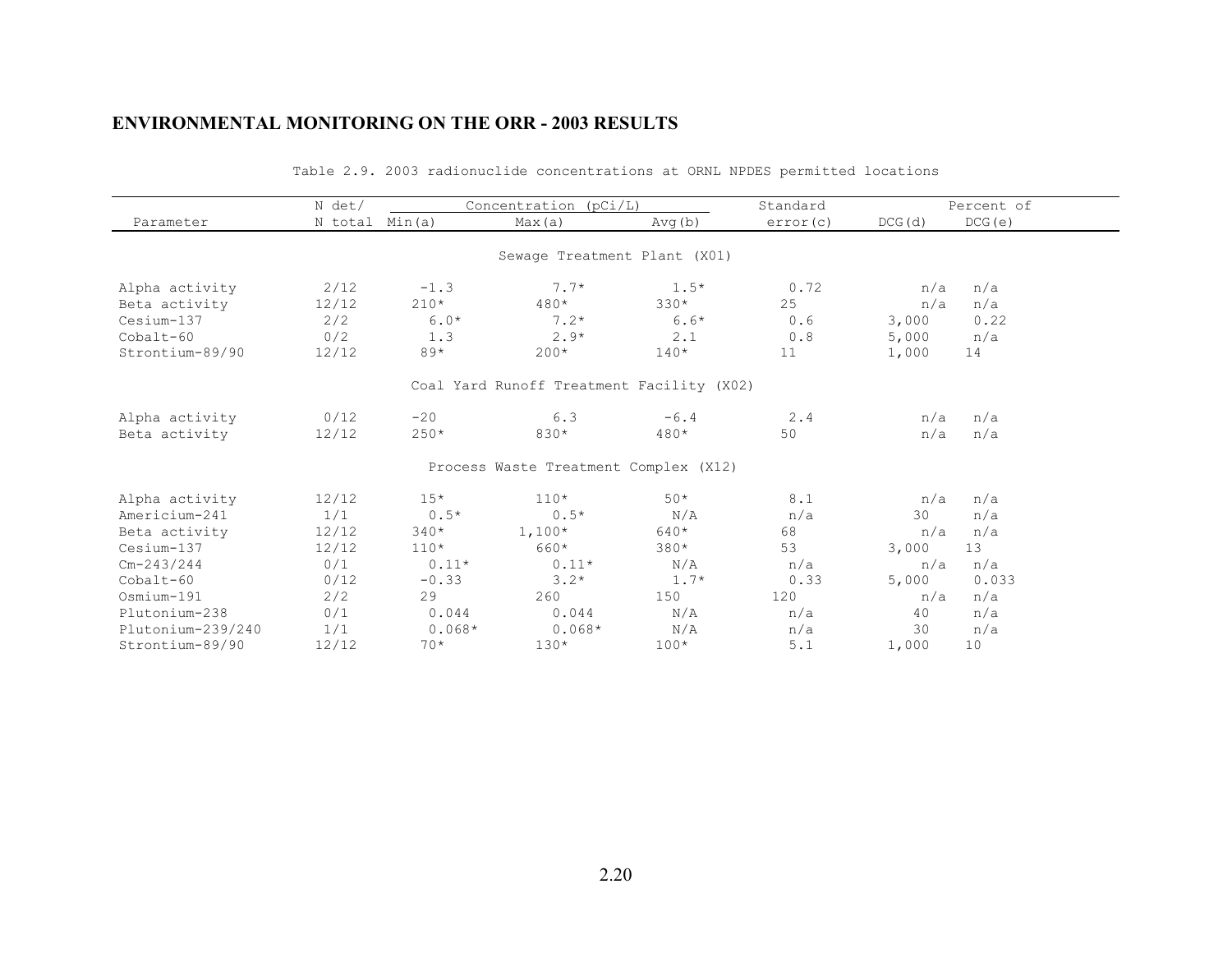|                              | N det/         |           | Concentration ( $pCi/L$ ) |            | Standard |           | Percent of |
|------------------------------|----------------|-----------|---------------------------|------------|----------|-----------|------------|
| Parameter                    | N total Min(a) |           | Max(a)                    | Avg(b)     | error(c) | DCG(d)    | DCG(e)     |
|                              |                |           |                           |            |          |           |            |
| Tritium                      | 12/12          | $41,000*$ | $220,000*$                | $110,000*$ | 14,000   | 2,000,000 | 5.5        |
| Uranium-Alpha Activity 12/12 |                | $15*$     | $100*$                    | $38*$      | 6.9      | 500       | 7.6        |
| Uranium- $233/234$           | 12/12          | $12*$     | $78*$                     | $28*$      | 5.2      | n/a       | n/a        |
| Uranium-235                  | 10/12          | 0.052     | $1.1*$                    | $0.45*$    | 0.092    | 600       | 0.076      |
| Uranium-236                  | 6/12           | $-0.026$  | $0.62*$                   | $0.14*$    | 0.048    | 500       | 0.027      |
| Uranium-238                  | 12/12          | $1.9*$    | $2.5*$                    | $9.8*$     | 2.1      | 600       | 1.6        |
|                              |                |           | Melton Branch 1 (X13)     |            |          |           |            |
| Alpha activity               | 7/12           | 0.19      | $8.0*$                    | $3.9*$     | 0.68     | n/a       | n/a        |
| Beta activity                | 12/12          | $320*$    | 880*                      | $650*$     | 44       | n/a       | n/a        |
| Cesium-137                   | 0/12           | $-0.45$   | $3.0*$                    | $0.74*$    | 0.36     | 3,000     | 0.025      |
| Cobalt-60                    | 0/12           | $-2.4$    | $2.0*$                    | 0.5        | 0.43     | 5,000     | n/a        |
| Strontium-89/90              | 12/12          | $130*$    | $410*$                    | $290*$     | 22       | 1,000     | 29         |
| Tritium                      | 12/12          | 170,000*  | $500,000*$                | $350,000*$ | 29,000   | 2,000,000 | 18         |
|                              |                |           | White Oak Creek (X14))    |            |          |           |            |
| Alpha activity               | 10/12          | 1.9       | $16*$                     | $7.9*$     | 1.2      | n/a       | n/a        |
| Beta activity                | 12/12          | $95*$     | $190*$                    | $140*$     | 9.0      | n/a       | n/a        |
| Cesium-137                   | 12/12          | $8.6*$    | $81*$                     | $23*$      | 5.9      | 3,000     | 0.76       |
| Cobalt-60                    | 0/12           | $-1.5$    | 2.4                       | 0.41       | 0.42     | 5,000     | n/a        |
| Osmium-191                   | 1/1            | 29        | 29                        | n/a        | n/a      | n/a       | n/a        |
| Strontium-89/90              | 12/12          | $37*$     | $68*$                     | $48*$      | 2.9      | 1,000     | 4.8        |
| Tritium                      | 12/12          | $14,000*$ | $59,000*$                 | $34,000*$  | 3,900    | 2,000,000 | 1.7        |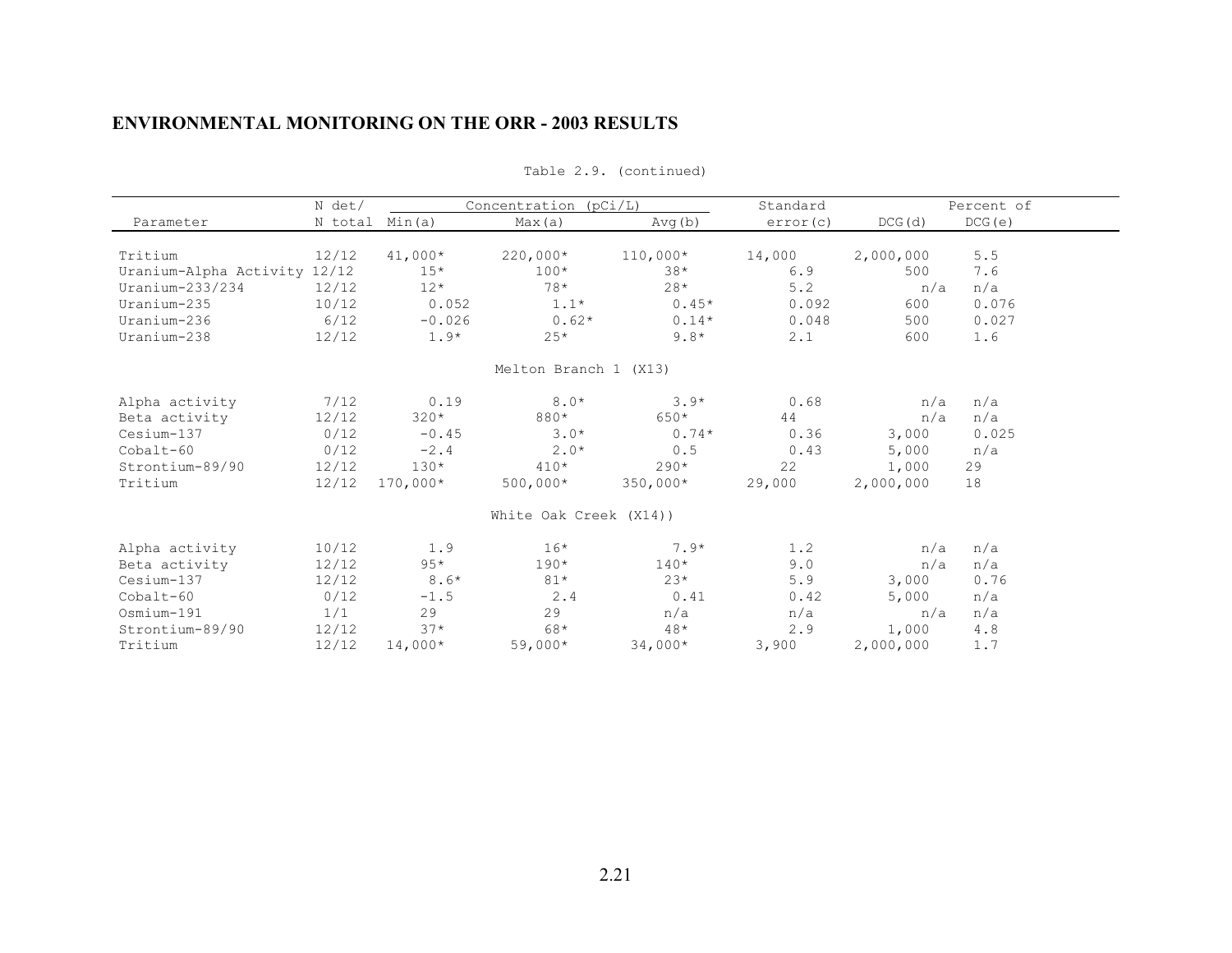|                              | N det/         |           | Concentration (pCi/L) |         | Standard |           | Percent of      |
|------------------------------|----------------|-----------|-----------------------|---------|----------|-----------|-----------------|
| Parameter                    | N total Min(a) |           | Max(a)                | Avg(b)  | error(c) | DCG(d)    | DCG(e)          |
| Uranium - Alpha Activity 1/1 |                | $6.6*$    | $6.6*$                | n/a     | n/a      | 500       | n/a             |
| Uranium-233/234              | 1/1            | $3.9*$    | $3.9*$                | n/a     | n/a      | n/a       | n/a             |
| Uranium-235                  | 1/1            | $0.14*$   | $0.14*$               | n/a     | n/a      | 600       | n/a             |
| Uranium-236                  | 0/1            | 0.032     | 0.032                 | n/a     | n/a      | 500       | n/a             |
| Uranium-238                  | 1/1            | $2.5*$    | $2.5*$                | n/a     | n/a      | 600       | n/a             |
|                              |                |           | White Oak Dam (X15)   |         |          |           |                 |
| Alpha activity               | 12/12          | $3.1*$    | $17*$                 | $8.0*$  | 1.2      | n/a       | n/a             |
| Beta activity                | 12/12          | $240*$    | $510*$                | $340*$  | 26       | n/a       | n/a             |
| Cesium-137                   | 12/12          | $3.7*$    | $240*$                | $63*$   | 23       | 3,000     | 2.1             |
| Cobalt-60                    | 1/12           | $-0.56$   | $5.0*$                | $1.3*$  | 0.43     | 5,000     | 0.026           |
| Osmium-191                   | 1/1            | 20        | 20                    | n/a     | n/a      | n/a       | n/a             |
| Strontium-89/90              | 12/12          | $87*$     | $140*$                | $120*$  | 5.0      | 1,000     | 12 <sup>°</sup> |
| Tritium                      | 12/12          | $63,000*$ | $110,000*$            | 86,000* | 4,600    | 2,000,000 | 4.3             |
|                              |                |           | Outfall 001           |         |          |           |                 |
| Alpha activity               | 0/1            | 1.2       | 1.2                   | n/a     | n/a      | n/a       | n/a             |
| Beta activity                | 1/1            | $140*$    | $140*$                | n/a     | n/a      | n/a       | n/a             |
|                              |                |           | Outfall 080           |         |          |           |                 |
| Alpha activity               | 0/1            | 0.41      | 0.41                  | n/a     | n/a      | n/a       | n/a             |
| Beta activity                | 1/1            | $310*$    | $310*$                | n/a     | n/a      | n/a       | n/a             |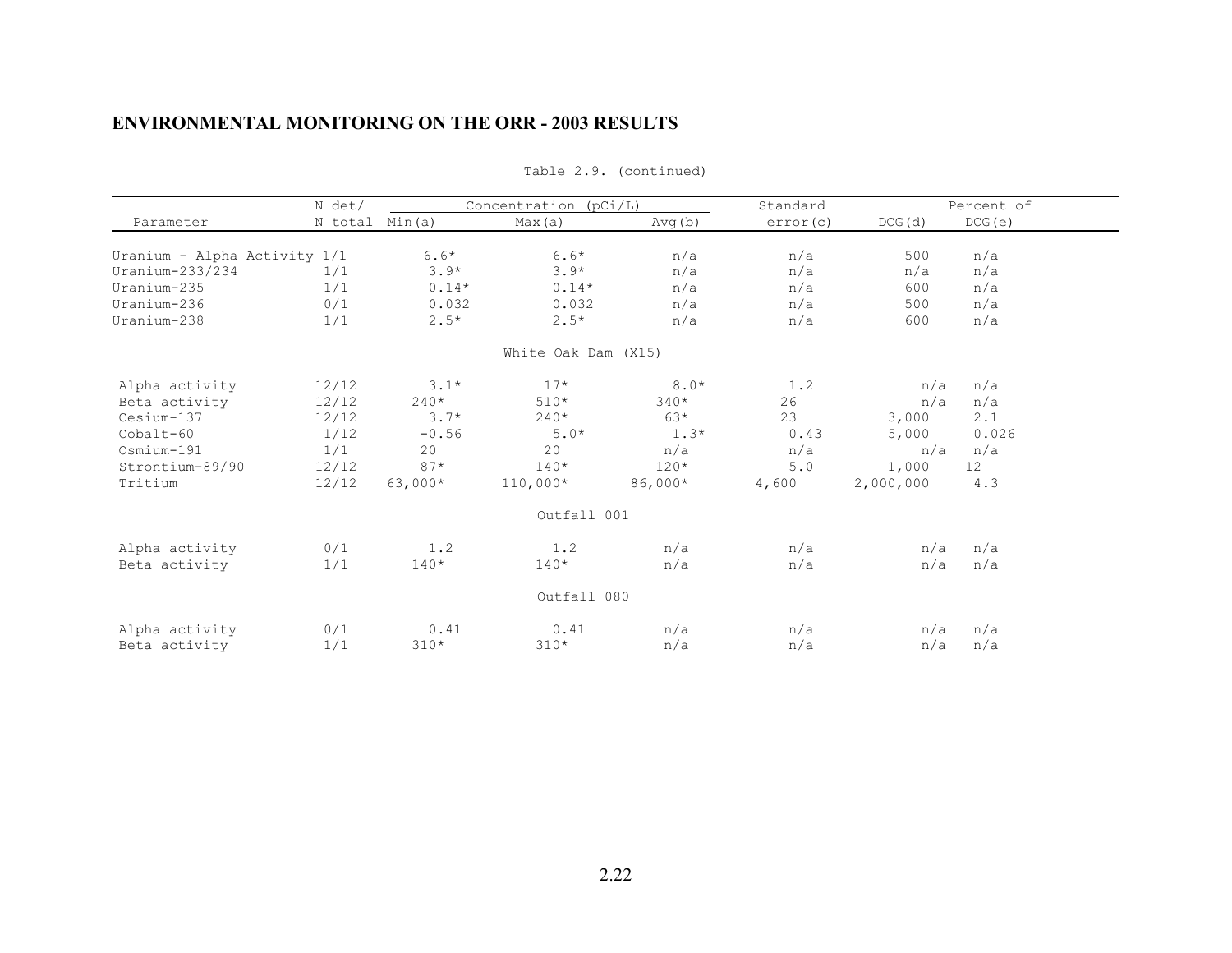|                 | N det/ |                | Concentration (pCi/L) |            | Standard |           | Percent of |
|-----------------|--------|----------------|-----------------------|------------|----------|-----------|------------|
| Parameter       |        | N total Min(a) | Max(a)                | Avg(b)     | error(c) | DCG(d)    | DCG(e)     |
| Cesium-137      | 1/1    | $4.4*$         | $4.4*$                | n/a        | n/a      | 3,000     | n/a        |
| Cobalt-60       | 0/1    | 1.6            | 1.6                   | n/a        | n/a      | 5,000     | n/a        |
| Strontium-89/90 | 1/1    | $160*$         | $160*$                | n/a        | n/a      | 1,000     | n/a        |
| Tritium         | 0/1    | 370            | 370                   | n/a        | n/a      | 2,000,000 | n/a        |
|                 |        |                | Outfall 081           |            |          |           |            |
| Alpha activity  | 0/1    | 0.3            | 0.3                   | n/a        | n/a      | n/a       | n/a        |
| Beta activity   | 0/1    | 5.3            | 5.3                   | n/a        | n/a      | n/a       | n/a        |
|                 |        |                | Outfall 085           |            |          |           |            |
| Alpha activity  | 4/4    | $4.7*$         | $16*$                 | $12*$      | 2.6      | n/a       | n/a        |
| Beta activity   | 4/4    | 560*           | $1,200*$              | 850*       | 150      | n/a       | n/a        |
|                 |        |                | Outfall 086           |            |          |           |            |
| Alpha activity  | 0/2    | $-0.96$        | 0.48                  | $-0.24$    | 0.72     | n/a       | n/a        |
| Beta activity   | 1/2    | $7.3*$         | $8.0*$                | $7.7*$     | 0.35     | n/a       | n/a        |
| Tritium         | 2/2    | $120,000*$     | $150,000*$            | $140,000*$ | 15,000   | 2,000,000 | 6.8        |
|                 |        |                | Outfall 087           |            |          |           |            |
| Alpha activity  | 0/1    | 0.0            | 0.0                   | n/a        | n/a      | n/a       | n/a        |
| Beta activity   | 1/1    | 420*           | $420*$                | n/a        | n/a      | n/a       | n/a        |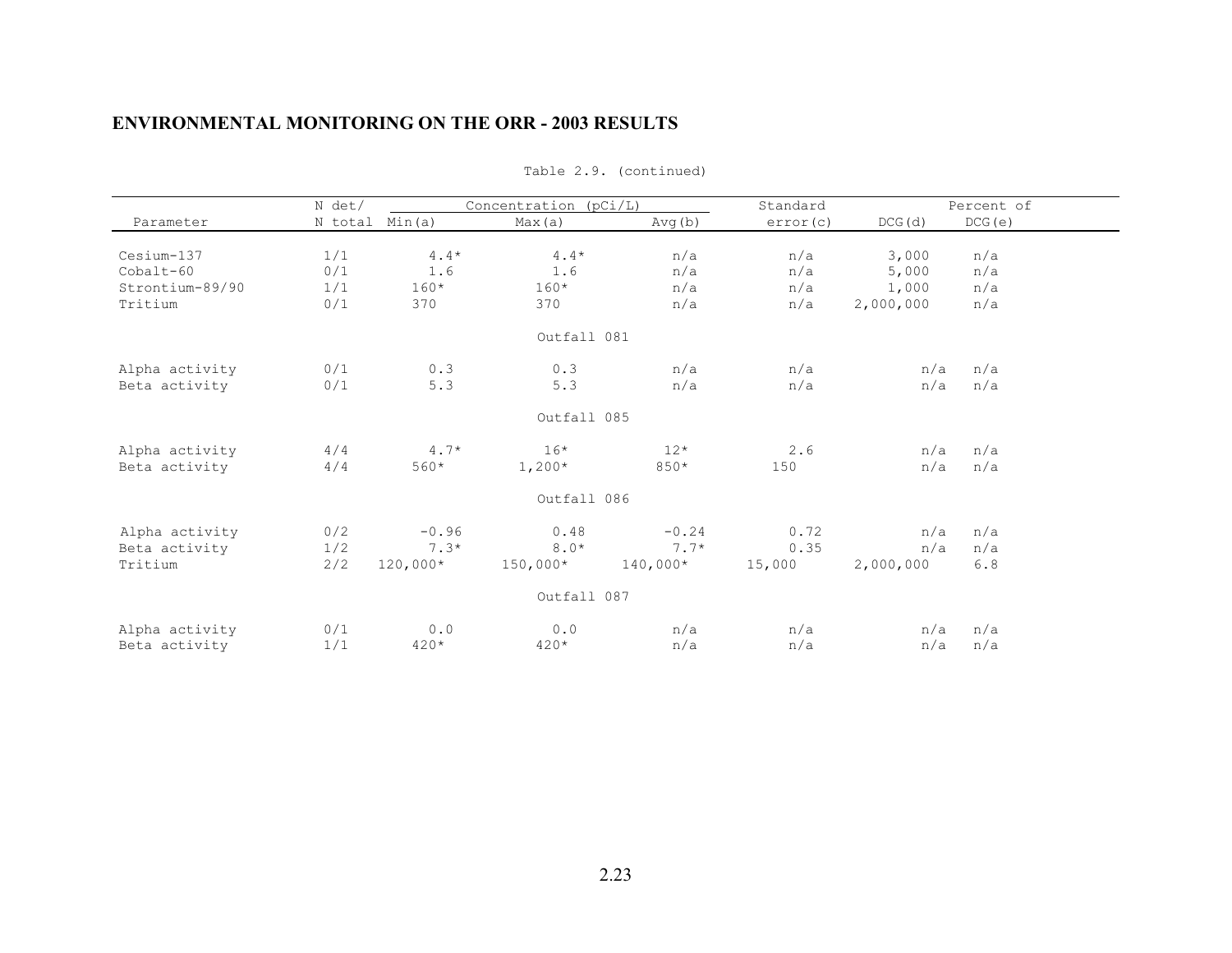| N det/ |                                                      |                                                           |                             | Standard                                                                                                              |                                 | Percent of                                              |
|--------|------------------------------------------------------|-----------------------------------------------------------|-----------------------------|-----------------------------------------------------------------------------------------------------------------------|---------------------------------|---------------------------------------------------------|
|        | Min(a)                                               | Max(a)                                                    | Avg(b)                      | error(c)                                                                                                              | DCG(d)                          | DCG(e)                                                  |
|        |                                                      |                                                           |                             |                                                                                                                       |                                 |                                                         |
|        |                                                      |                                                           |                             |                                                                                                                       |                                 | n/a                                                     |
|        |                                                      |                                                           |                             |                                                                                                                       |                                 | n/a                                                     |
|        |                                                      |                                                           |                             |                                                                                                                       |                                 |                                                         |
| 3/4    | $6.1*$                                               | $17*$                                                     | $9.7*$                      | 2.5                                                                                                                   | n/a                             | n/a                                                     |
|        | $110*$                                               | $170*$                                                    | $140*$                      | 15                                                                                                                    |                                 | n/a                                                     |
| 4/4    | $31*$                                                | $40*$                                                     | $36*$                       | 1.9                                                                                                                   | 1,000                           | 3.6                                                     |
|        |                                                      |                                                           |                             |                                                                                                                       |                                 |                                                         |
| 1/1    |                                                      | $5.0*$                                                    | n/a                         | n/a                                                                                                                   | n/a                             | n/a                                                     |
| 1/1    | $61*$                                                | $61*$                                                     | n/a                         | n/a                                                                                                                   | n/a                             | n/a                                                     |
|        |                                                      |                                                           |                             |                                                                                                                       |                                 |                                                         |
|        | $9.6*$                                               | $9.6*$                                                    |                             | n/a                                                                                                                   |                                 | n/a                                                     |
|        | $100*$                                               | $100*$                                                    | n/a                         | n/a                                                                                                                   | n/a                             | n/a                                                     |
|        |                                                      |                                                           |                             |                                                                                                                       |                                 | n/a                                                     |
|        |                                                      |                                                           |                             |                                                                                                                       |                                 | n/a                                                     |
|        |                                                      |                                                           |                             |                                                                                                                       |                                 | n/a                                                     |
|        | 0/1<br>0/1<br>4/4<br>1/1<br>1/1<br>0/1<br>0/1<br>1/1 | N total<br>$3.3*$<br>1.6<br>$5.0*$<br>1.7<br>1.2<br>$49*$ | $3.3*$<br>1.6<br>1.7<br>1.2 | Concentration (pCi/L)<br>n/a<br>n/a<br>Outfall 204<br>Outfall 205<br>Outfall 207<br>n/a<br>n/a<br>n/a<br>$49*$<br>n/a | n/a<br>n/a<br>n/a<br>n/a<br>n/a | 3,000<br>5,000<br>n/a<br>n/a<br>3,000<br>5,000<br>1,000 |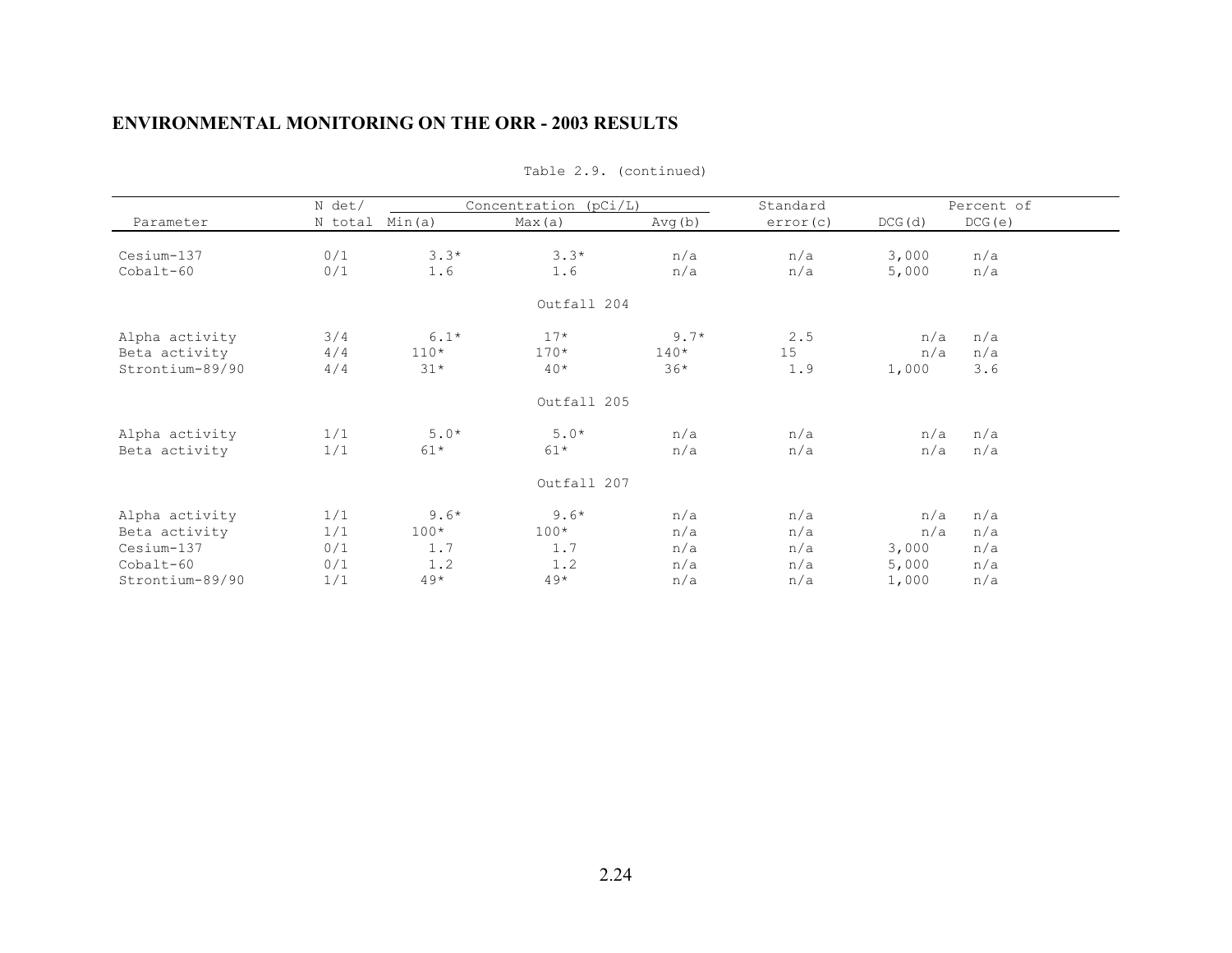|                 | N det/         |         | Concentration (pCi/L) |             | Standard |        | Percent of |  |
|-----------------|----------------|---------|-----------------------|-------------|----------|--------|------------|--|
| Parameter       | N total Min(a) |         | Max(a)                | Avg(b)      | error(c) | DCG(d) | DCG(e)     |  |
|                 |                |         |                       | Outfall 211 |          |        |            |  |
|                 |                |         |                       |             |          |        |            |  |
| Alpha activity  | 0/4            | $-0.95$ | 0.59                  | $-0.13$     | 0.37     | n/a    | n/a        |  |
| Beta activity   | 0/4            | 2.1     | $5.5*$                | $3.6*$      | 0.78     | n/a    | n/a        |  |
| Strontium-89/90 | 0/4            | 0.45    | $1.7*$                | $1.1*$      | 0.28     | 1,000  | 0.11       |  |
|                 |                |         |                       | Outfall 217 |          |        |            |  |
| Alpha activity  | 0/1            | 0.21    | 0.21                  | n/a         | n/a      | n/a    | n/a        |  |
| Beta activity   | 0/1            | 2.6     | 2.6                   | n/a         | n/a      | n/a    | n/a        |  |
|                 |                |         |                       | Outfall 219 |          |        |            |  |
| Alpha activity  | 0/1            | 0.53    | 0.53                  | n/a         | n/a      | n/a    | n/a        |  |
| Beta activity   | 0/1            | $-2.9$  | $-2.9$                | n/a         | n/a      | n/a    | n/a        |  |
|                 |                |         |                       | Outfall 234 |          |        |            |  |
| Alpha activity  | 0/1            | $1.2*$  | $1.2*$                | n/a         | n/a      | n/a    | n/a        |  |
| Beta activity   | 0/1            | 1.3     | 1.3                   | n/a         | n/a      | n/a    | n/a        |  |
|                 |                |         |                       | Outfall 265 |          |        |            |  |
| Alpha activity  | 1/1            | $3.1*$  | $3.1*$                | n/a         | n/a      | n/a    | n/a        |  |
| Beta activity   | 1/1            | $57*$   | $57*$                 | n/a         | n/a      | n/a    | n/a        |  |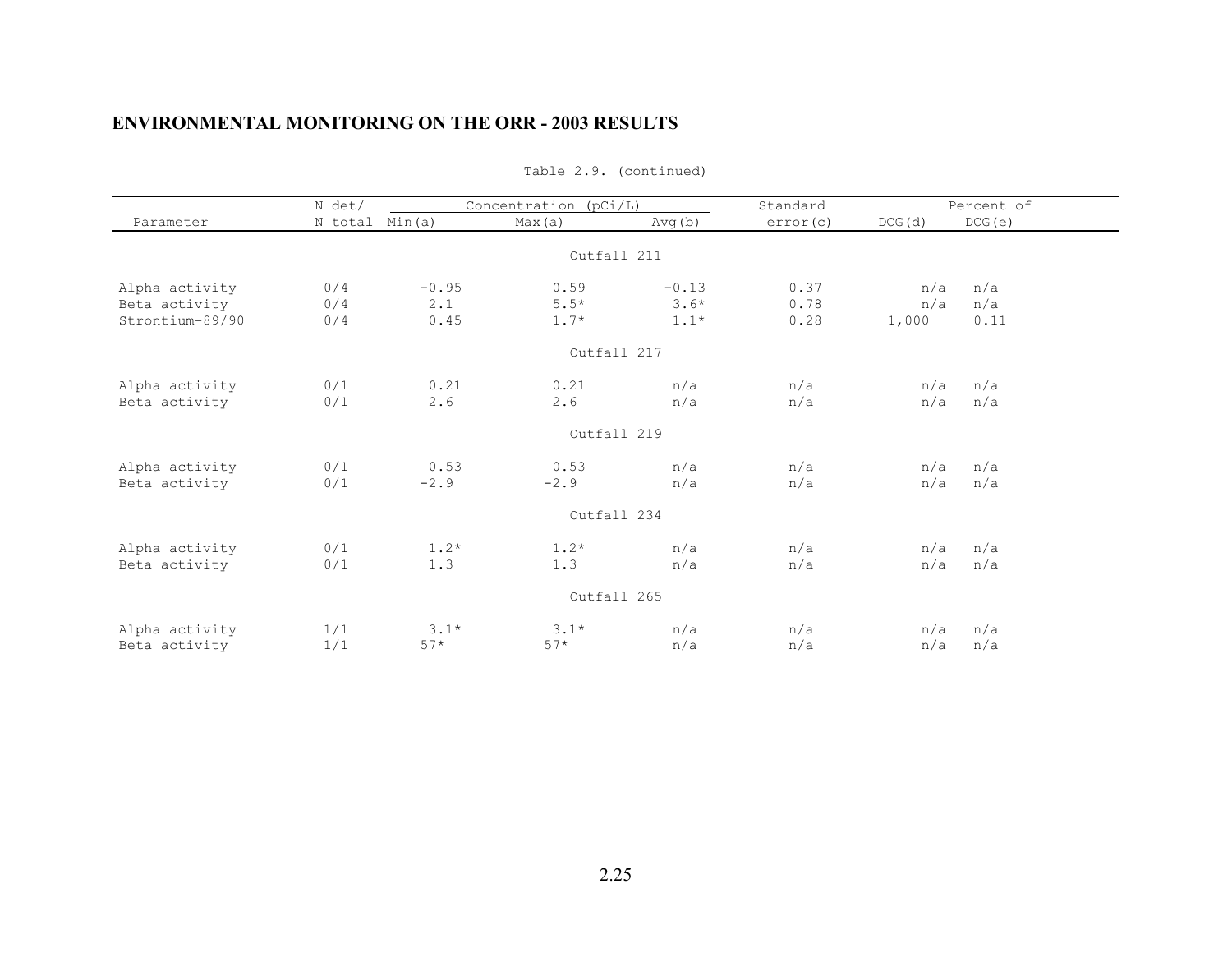|                | N det/  |          | Concentration ( $pCi/L$ ) |             | Standard |           | Percent of |
|----------------|---------|----------|---------------------------|-------------|----------|-----------|------------|
| Parameter      | N total | Min(a)   | Max(a)                    | Avg(b)      | error(c) | DCG(d)    | DCG(e)     |
|                |         |          |                           |             |          |           |            |
| Cesium-137     | 0/1     | $2.5*$   | $2.5*$                    | n/a         | n/a      | 3,000     | n/a        |
| Cobalt-60      | 0/1     | $-0.12$  | $-0.12$                   | n/a         | n/a      | 5,000     | n/a        |
|                |         |          |                           | Outfall 281 |          |           |            |
| Alpha activity | 0/4     | $-2.2$   | $2.9*$                    | 0.17        | 1.1      | n/a       | n/a        |
| Beta activity  | 2/4     | 2.4      | $99*$                     | 32          | 23       | n/a       | n/a        |
| Cesium-137     | 0/4     | $-1.6$   | 1.0                       | $-0.19$     | 0.54     | 3,000     | n/a        |
| Cobalt-60      | 0/4     | 0.071    | 1.2                       | 0.54        | 0.24     | 5,000     | n/a        |
| Tritium        | 4/4     | $5,800*$ | $35,000*$                 | 15,000      | 6,800    | 2,000,000 | n/a        |
|                |         |          |                           | Outfall 282 |          |           |            |
| Alpha activity | 0/4     | $-1.7$   | $3.0*$                    | 0.85        | 0.98     | n/a       | n/a        |
| Beta activity  | 2/4     | $5.4*$   | $14*$                     | $9.1*$      | 2.1      | n/a       | n/a        |
|                |         |          |                           | Outfall 290 |          |           |            |
| Cesium-137     | 0/1     | 0.27     | 0.27                      | n/a         | n/a      | 3,000     | n/a        |
| Cobalt-60      | 0/1     | $1.8*$   | $1.8*$                    | n/a         | n/a      | 5,000     | n/a        |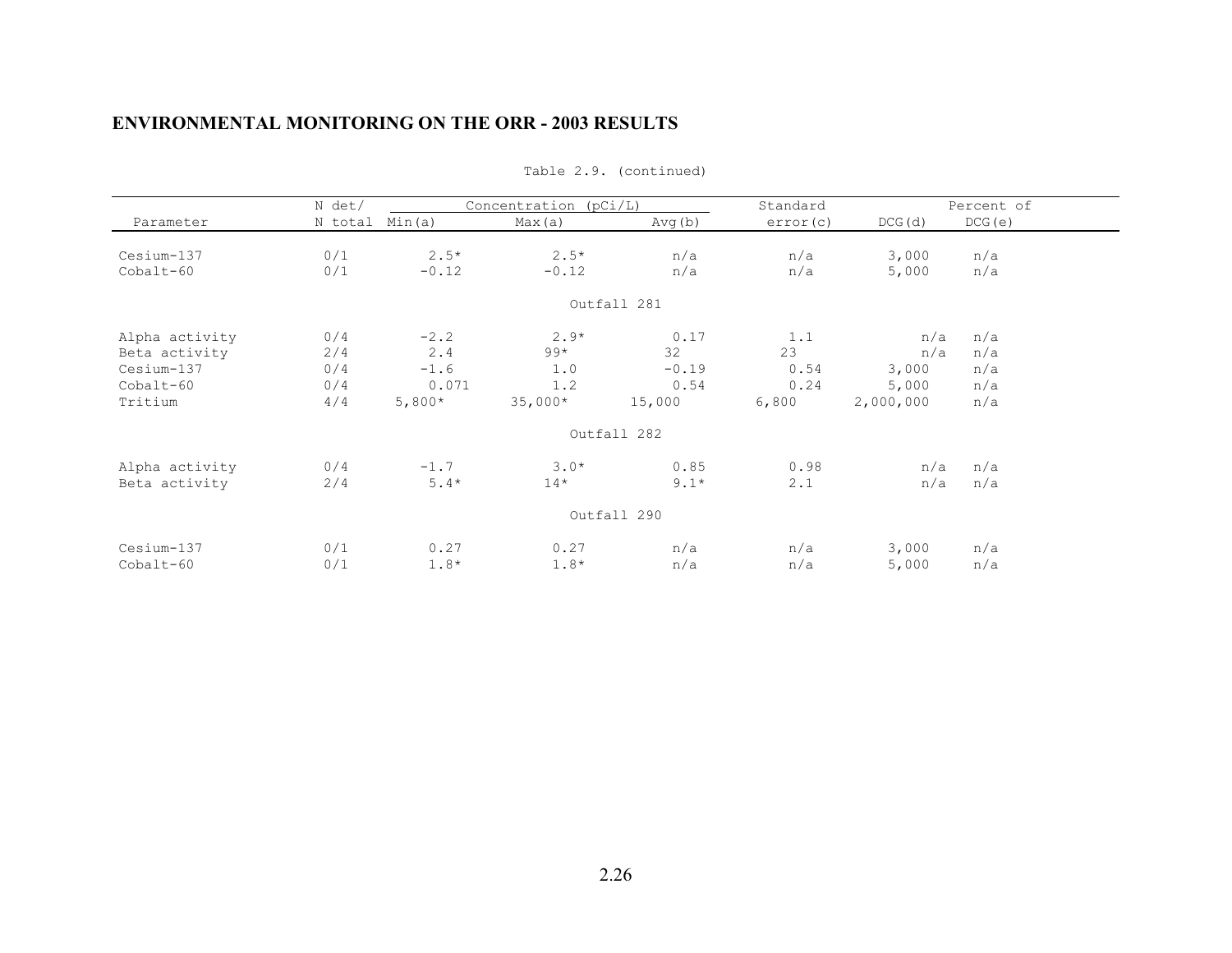|                 | N det/         |         | Concentration $(pCi/L)$ |             | Standard |           | Percent of |
|-----------------|----------------|---------|-------------------------|-------------|----------|-----------|------------|
| Parameter       | N total Min(a) |         | Max(a)                  | Avg(b)      | error(c) | DCG(d)    | DCG(e)     |
|                 |                |         |                         | Outfall 302 |          |           |            |
| Alpha activity  | 2/12           | $-2.8$  | $9.5*$                  | $1.9*$      | 0.83     | n/a       | n/a        |
| Beta activity   | 12/12          | $12*$   | 460*                    | $120*$      | 43       | n/a       | n/a        |
| Cesium-137      | 5/12           | $-0.89$ | $110*$                  | 17          | 9.8      | 3,000     | n/a        |
| Cobalt-60       | 0/12           | $-0.3$  | $2.3*$                  | $0.91*$     | 0.22     | 5,000     | 0.018      |
| Strontium-89/90 | 12/12          | $3.9*$  | $220*$                  | $54*$       | 23       | 1,000     | 5.4        |
| Tritium         | 7/12           | 57      | $11,000*$               | $2,500*$    | 900      | 2,000,000 | 0.12       |
|                 |                |         |                         | Outfall 304 |          |           |            |
| Alpha activity  | 6/12           | $1.6*$  | $15*$                   | $5.7*$      | 1.3      | n/a       | n/a        |
| Beta activity   | 12/12          | $140*$  | $930*$                  | $390*$      | 73       | n/a       | n/a        |
| Cesium-137      | 12/12          | $9.1*$  | $250*$                  | $73*$       | 23       | 3,000     | 2.4        |
| Cobalt-60       | 0/12           | $-0.71$ | 6.5                     | $1.2*$      | 0.55     | 5,000     | 0.023      |
| Strontium-89/90 | 12/12          | $63*$   | $360*$                  | $160*$      | 27       | 1,000     | 16         |
| Tritium         | 2/12           | $-450$  | $2,300*$                | $500*$      | 210      | 2,000,000 | 0.025      |
|                 |                |         |                         | Outfall 365 |          |           |            |
| Alpha activity  | 2/4            | 1.4     | $6.4*$                  | $3.3*$      | 1.2      | n/a       | n/a        |
| Beta activity   | 4/4            | $23*$   | $44*$                   | $38*$       | 5.1      | n/a       | n/a        |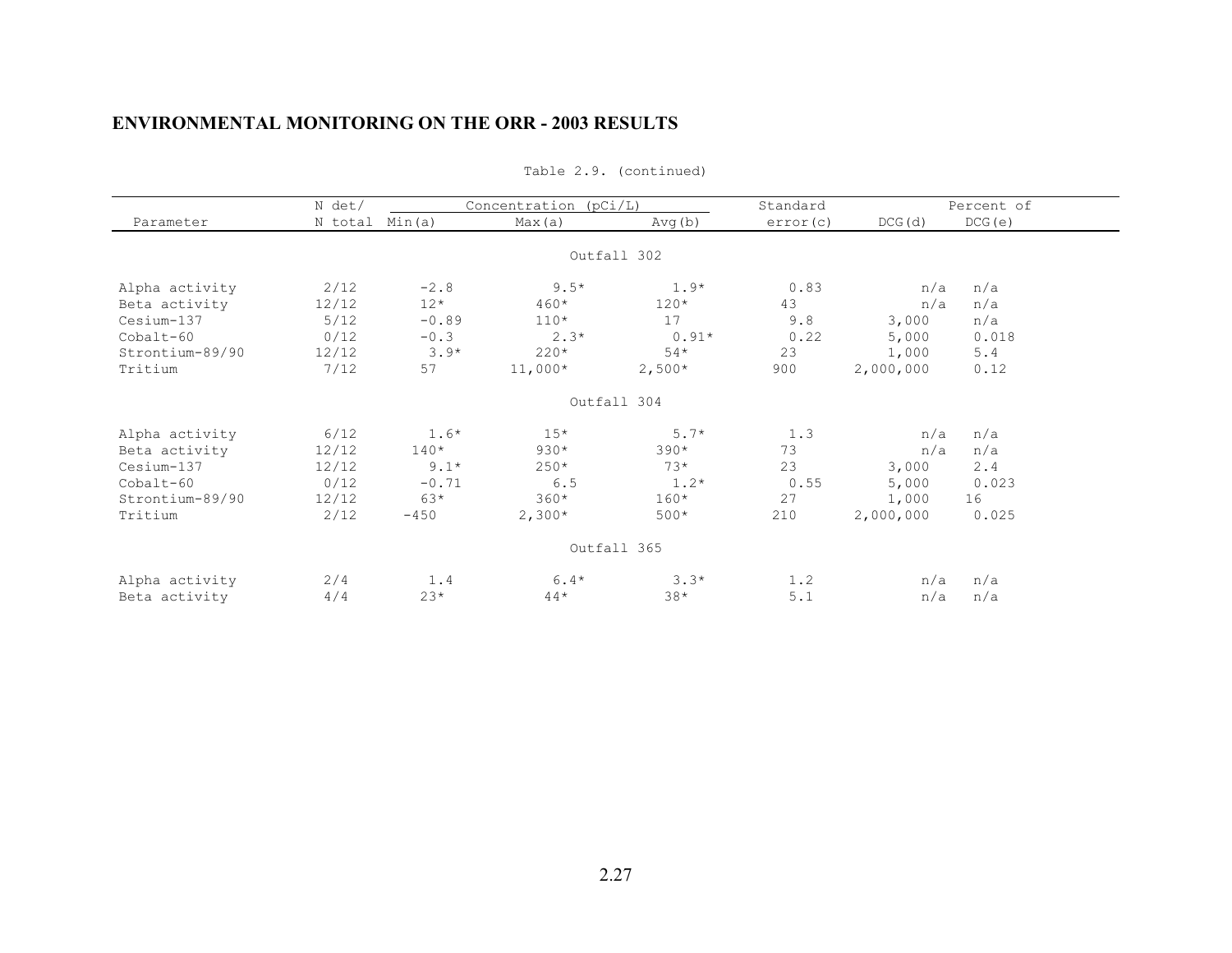|                | N det/         |           | Concentration ( $pCi/L$ ) |             | Standard |           | Percent of |
|----------------|----------------|-----------|---------------------------|-------------|----------|-----------|------------|
| Parameter      | N total Min(a) |           | Max(a)                    | Avg(b)      | error(c) | DCG(d)    | DCG(e)     |
|                |                |           |                           |             |          |           |            |
|                |                |           |                           | Outfall 368 |          |           |            |
| Alpha activity | 0/4            | $-0.11$   | $3.3*$                    | 1.6         | 0.7      | n/a       | n/a        |
| Beta activity  | 3/4            | 3.5       | $12*$                     | $9.2*$      | 2.0      | n/a       | n/a        |
| Cesium-137     | 0/4            | $-0.79$   | 1.2                       | 0.23        | 0.48     | 3,000     | n/a        |
| $Cobalt-60$    | 0/4            | $-0.85$   | 1.2                       | 0.47        | 0.45     | 5,000     | n/a        |
|                |                |           |                           |             |          |           |            |
|                |                |           |                           | Outfall 381 |          |           |            |
| Alpha activity | 0/4            | 0.0       | $2.8*$                    | 1.2         | 0.59     | n/a       | n/a        |
| Beta activity  | 4/4            | $71*$     | $77*$                     | $74*$       | 1.3      | n/a       | n/a        |
| Cesium-137     | 0/4            | $-1.0$    | $2.4*$                    | 0.63        | 0.71     | 3,000     | n/a        |
| $Cobalt-60$    | 4/4            | $55*$     | $69*$                     | $62*$       | 3.2      | 5,000     | 1.3        |
| Tritium        | 4/4            | 42,000*   | $69,000*$                 | $49,000*$   | 6,600    | 2,000,000 | 2.5        |
|                |                |           |                           |             |          |           |            |
|                |                |           |                           | Outfall 383 |          |           |            |
| Alpha activity | 0/1            | $1.6*$    | $1.6*$                    | n/a         | n/a      | n/a       | n/a        |
| Beta activity  | 0/1            | $3.9*$    | $3.9*$                    | n/a         | n/a      | n/a       | n/a        |
| Tritium        | 1/1            | $27,000*$ | $27,000*$                 | n/a         | n/a      | 2,000,000 | n/a        |

Table 2.9. (continued)

(a) Individual radionuclide concentrations significantly greater than zero are identified by an  $*$ .

(b) Average radionuclide concentrations significantly greater than zero are identified by an  $*$ .

(c) Standard error of the mean.

(d) Derived concentration guide for ingestion of water. From DOE Order 5400.5.

(e) Average concentration as a percentage of the derived concentration guide (DCG), calculated only when a DCG exists and the average concentration is significantly greater than zero.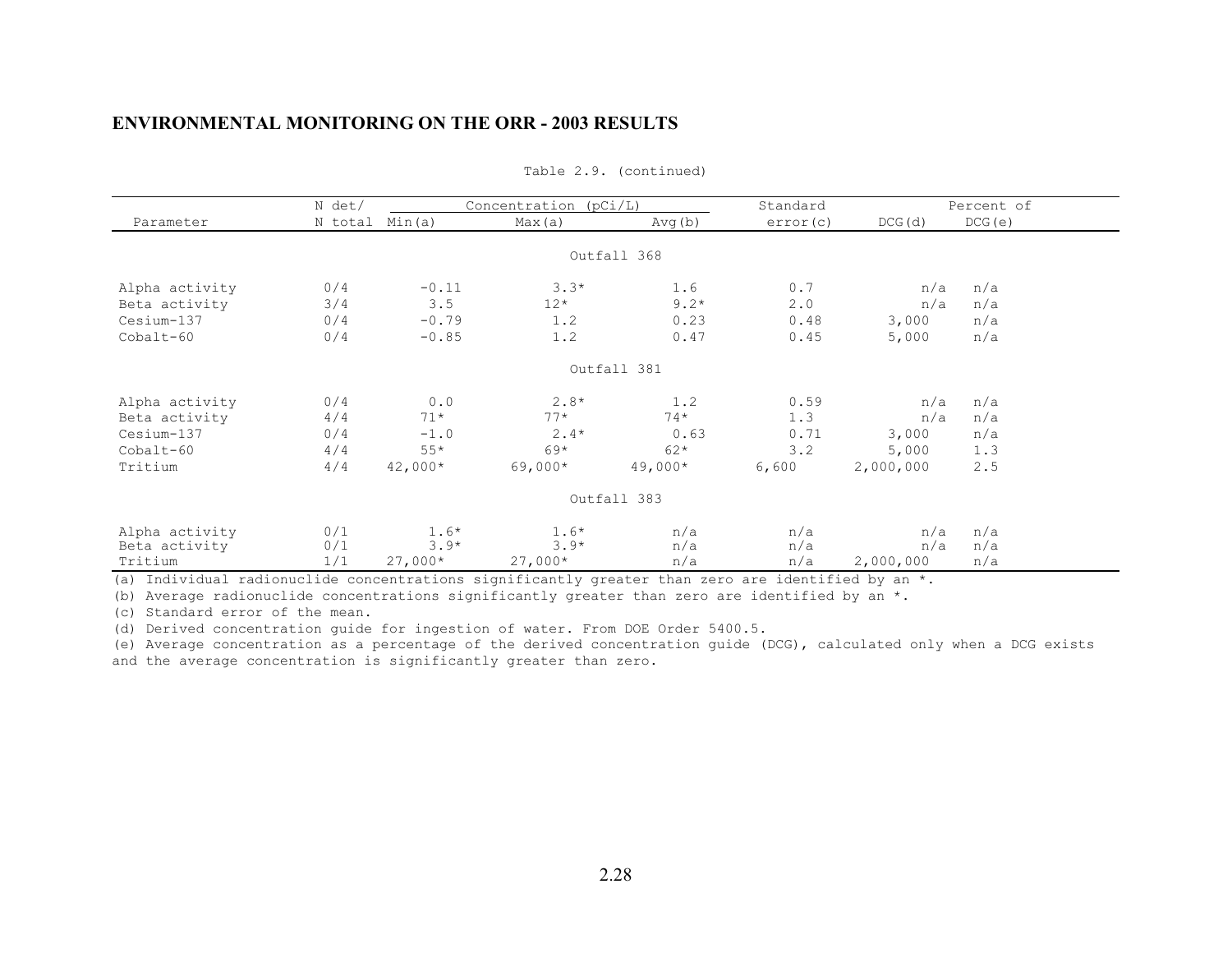|                            | N det/ |                 | Concentration (pCi/L) |          |          | Standard  | Ref.      |  |
|----------------------------|--------|-----------------|-----------------------|----------|----------|-----------|-----------|--|
|                            |        | Percent of Ref. |                       |          |          |           |           |  |
| Parameter                  |        | N total Min(a)  | Max(a)                | Avg(b)   | error(c) | Value (d) | Value (e) |  |
| White Oak Creek Headwaters |        |                 |                       |          |          |           |           |  |
| Field measurements         |        |                 |                       |          |          |           |           |  |
| Conductivity               | 53/53  | 0.088           | 0.29                  | 0.21     | 0.0063   | n/a       | n/a       |  |
| Dissolved Oxygen           | 53/53  | 8.2             | 11                    | 9.6      | 0.079    | 5         | 190       |  |
| pH                         | 53/53  | 7.1             | 8.3                   | n/a      | 0.037    | n/a       | n/a       |  |
| Temperature                | 53/53  | 5.5             | 21                    | 13       | 0.46     | 30.5      | 44        |  |
| Turbidity                  | 53/53  | 2.0             | 150                   | 15       | 3.7      | n/a       | n/a       |  |
| Metals $(mq/L)$            |        |                 |                       |          |          |           |           |  |
| Antimony                   | 0/12   | < 0.0005        | < 0.0005              | ~0.0005  | 0.0      | n/a       | n/a       |  |
| Arsenic                    | 0/12   | < 0.001         | < 0.001               | ~0.001   | 0.0      | 0.36      | 0.28      |  |
| Cadmium                    | 0/12   | < 0.0005        | < 0.0005              | ~0.0005  | 0.0      | 0.0039    | 13        |  |
| Chromium                   | 0/12   | < 0.002         | < 0.002               | ~0.002   | 0.0      | n/a       | n/a       |  |
| Copper                     | 2/12   | < 0.001         | 0.0013                | ~0.001   | 0.000027 | 0.0177    | 5.9       |  |
| Iron                       | 7/12   | < 0.25          | 0.78                  | ~10.37   | 0.047    | n/a       | n/a       |  |
| Lead                       | 11/12  | < 0.0001        | 0.00094               | ~0.00033 | 0.000068 | 0.0817    | 0.4       |  |
| Nickel                     | 2/12   | < 0.001         | 0.0014                | ~0.001   | 0.000034 | 1.418     | 0.073     |  |
| Selenium                   | 0/12   | < 0.002         | < 0.002               | ~0.002   | 0.0      | 0.02      | 10        |  |
| Silver                     | 0/12   | < 0.0002        | < 0.0002              | ~0.0002  | 0.0      | 0.0041    | 4.9       |  |
| Zinc                       | 12/12  | 0.0081          | 0.028                 | 0.019    | 0.0021   | 0.117     | 16        |  |

|  |  |  |  |  |  | Table 2.10. 2003 analyses for ORNL reference surface waters |  |  |
|--|--|--|--|--|--|-------------------------------------------------------------|--|--|
|--|--|--|--|--|--|-------------------------------------------------------------|--|--|

(a) Prefix "<" indicates the value of a parameter was not quantifiable at the analytical detection limit.

(b) A tilde (~) indicates that estimated values and/or detection limits were used in the calculation.

(c) Standard error of the mean.

(d) Tennessee General Water Quality Criteria for Fish and Aquatic Life is used as a reference value for White Oak Creek headwaters.

(e) Average concentration as a percentage of the reference value, calculated only when a reference exists , the parameter is a contaminant, and the parameter is detected.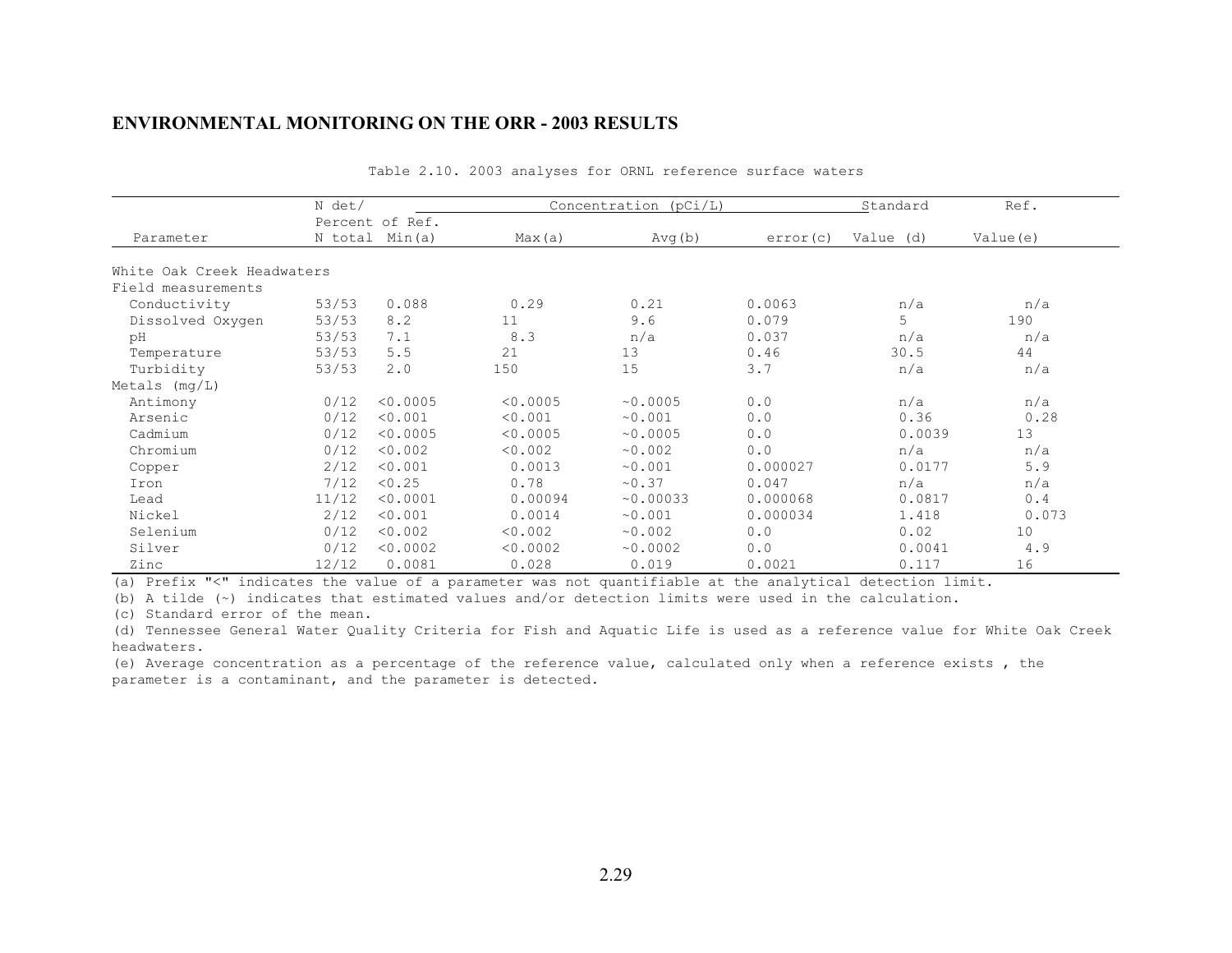| Parameter                                      | N det/<br>N total               | Min(a)                    | Max(a)                                        | Avg(b)       | Standard<br>error (c) |
|------------------------------------------------|---------------------------------|---------------------------|-----------------------------------------------|--------------|-----------------------|
|                                                |                                 | Category 1 outfalls       |                                               |              |                       |
| Field measurements                             |                                 |                           |                                               |              |                       |
| Flow (gpm)                                     | 18/18                           | 0.1                       | 28                                            | 5.9          | 2.0                   |
| pH (Std Unit)                                  | 18/18                           | 7.3                       | 8.3                                           | n/a          | n/a                   |
|                                                |                                 | Category 2 outfalls       |                                               |              |                       |
| Field measurements                             |                                 |                           |                                               |              |                       |
| Flow (gpm)                                     | 22/22                           | 0.1                       | 250                                           | 25           | 14                    |
| pH (Std Unit)                                  | 22/22                           | 7.3                       | 8.0                                           | n/a          | n/a                   |
|                                                |                                 | Category 3 outfalls       |                                               |              |                       |
| Field measurements                             |                                 |                           |                                               |              |                       |
| Flow (gpm)                                     | 48/48                           | 0.1                       | 45                                            | 8.8          | 1.7                   |
| pH (Std Unit)                                  | 48/48                           | 7.4                       | 8.0                                           | n/a          | n/a                   |
|                                                |                                 | Category 4 outfalls       |                                               |              |                       |
| Field measurements                             |                                 |                           |                                               |              |                       |
| Flow (gpm)                                     | 318/318                         | 0.1                       | 350                                           | 57           | 3.9                   |
| pH (Std Unit)                                  | 318/318                         | 6.9                       | 9.5                                           | n/a          | n/a                   |
| Temperature (deg C)                            | 318/318                         | 5.2                       | 34                                            | 18           | 0.33                  |
|                                                | Cooling Tower Blowdown outfalls |                           |                                               |              |                       |
| Field measurements                             |                                 |                           |                                               |              |                       |
| Flow (gpm)                                     | 4/4                             | 40                        | 190                                           | 98           | 31                    |
| pH (Std Unit)                                  | 4/4                             | 8.2                       | 8.4                                           | n/a          | n/a                   |
| Temperature (deg C)                            | 4/4                             | 22                        | 26                                            | 24           | 0.91                  |
| Total Residual Oxidant (mg/L)                  | 0/4                             | < 0.05                    | < 0.05                                        | ~0.05        | $0.0$                 |
| Physical<br>Suspended Solids (mg/L)            | 4/4                             | 2.8                       | 6.4                                           | 5.2          | 0.85                  |
|                                                |                                 |                           | Cooling Tower Blowdown/Cooling Water outfalls |              |                       |
|                                                |                                 |                           |                                               |              |                       |
| Field measurements                             |                                 |                           |                                               |              |                       |
| Flow (qpm)                                     | 48/48                           | 16<br>7.0                 | 85                                            | 40           | 2.7                   |
| pH (Std Unit)<br>Total Residual Oxidant (mg/L) | 48/48<br>0/48                   | < 0.05                    | 8.0<br>< 0.05                                 | n/a<br>~0.05 | n/a<br>0.0            |
|                                                | Groundwater/Pumpwater outfalls  |                           |                                               |              |                       |
| Field measurements                             |                                 |                           |                                               |              |                       |
| Flow (gpm)                                     | 5/5                             | 0.1                       | 10                                            | 2.3          | 1.9                   |
| pH (Std Unit)                                  | 5/5                             | 7.8                       | 7.9                                           | n/a          | n/a                   |
|                                                |                                 | Steam Condensate outfalls |                                               |              |                       |
| Field measurements                             |                                 |                           |                                               |              |                       |
| Flow (qpm)                                     | 11/11                           | 0.1                       | 0.25                                          | 0.11         | 0.014                 |
| pH (Std Unit)                                  | 11/11                           | 7.4                       | 8.1                                           | n/a          | n/a                   |
| Temperature (deg C)                            | 11/11                           | 33                        | 56                                            | 41           | 2.5                   |

#### Table 2.11. NPDES Permit Number TN0002941, 2003 ORNL outfall monitoring

(a) Prefix "<" indicates the value for a parameter was not quantifiable at the analytical detection limit.

(b) A tilde (~) indicates that estimated values and/or detection limits were used in the calculation.

(c) Standard error of the mean.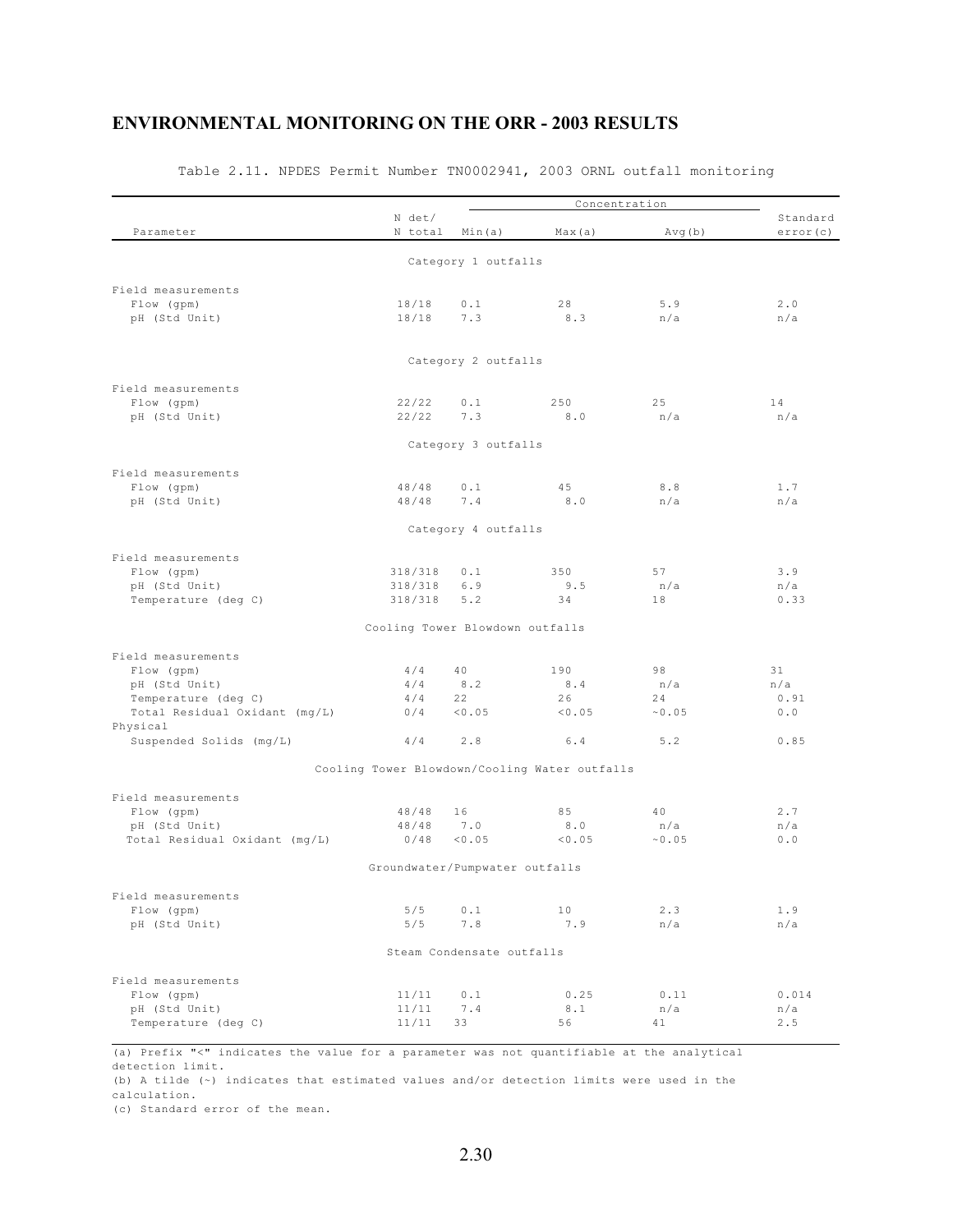Table 2.12. NPDES Permit Number TN0002941, 2003 ORNL Instream Chlorine monitoring

|                               |         |                 | Concentration |        |          |
|-------------------------------|---------|-----------------|---------------|--------|----------|
|                               | N det/  |                 |               |        | Standard |
| Parameter                     | N total | Min(a)          | Max(a)        | Avg(b) | error(c) |
|                               |         |                 |               |        |          |
|                               |         | First Creek     |               |        |          |
| Field measurements            |         |                 |               |        |          |
| pH (Std Unit)                 | 48/48   | 7.4             | 8.2           | n/a    | 0.025    |
| Temperature (deg C)           | 48/48   | 9.4             | 19            | 14     | 0.39     |
| Total Residual Oxidant (mg/L) | 0/48    | < 0.05          | < 0.05        | ~0.05  | 0.0      |
|                               |         | Fifth Creek     |               |        |          |
| Field measurements            |         |                 |               |        |          |
| pH (Std Unit)                 | 72/72   | 7.4             | 8.2           | n/a    | 0.019    |
| Temperature (deg C)           | 72/72   | 9.9             | 21            | 15     | 0.34     |
| Total Residual Oxidant (mg/L) | 0/72    | < 0.05          | < 0.05        | ~0.05  | 0.0      |
|                               |         | White Oak Creek |               |        |          |
| Field measurements            |         |                 |               |        |          |
| pH (Std Unit)                 | 144/144 | 7.0             | 8.2           | n/a    | 0.018    |
| Temperature (deg C)           | 144/144 | 8.1             | 23            | 16     | 0.37     |
| Total Residual Oxidant (mg/L) | 0/144   | < 0.05          | < 0.05        | ~0.05  | 0.0      |

(a) Prefix "<" indicates the value for a parameter was not quantifiable at the analytical detection limit.

(b) A tilde (~) indicates that estimated values and/or detection limits were used in the calculation.

(c) Standard error of the mean.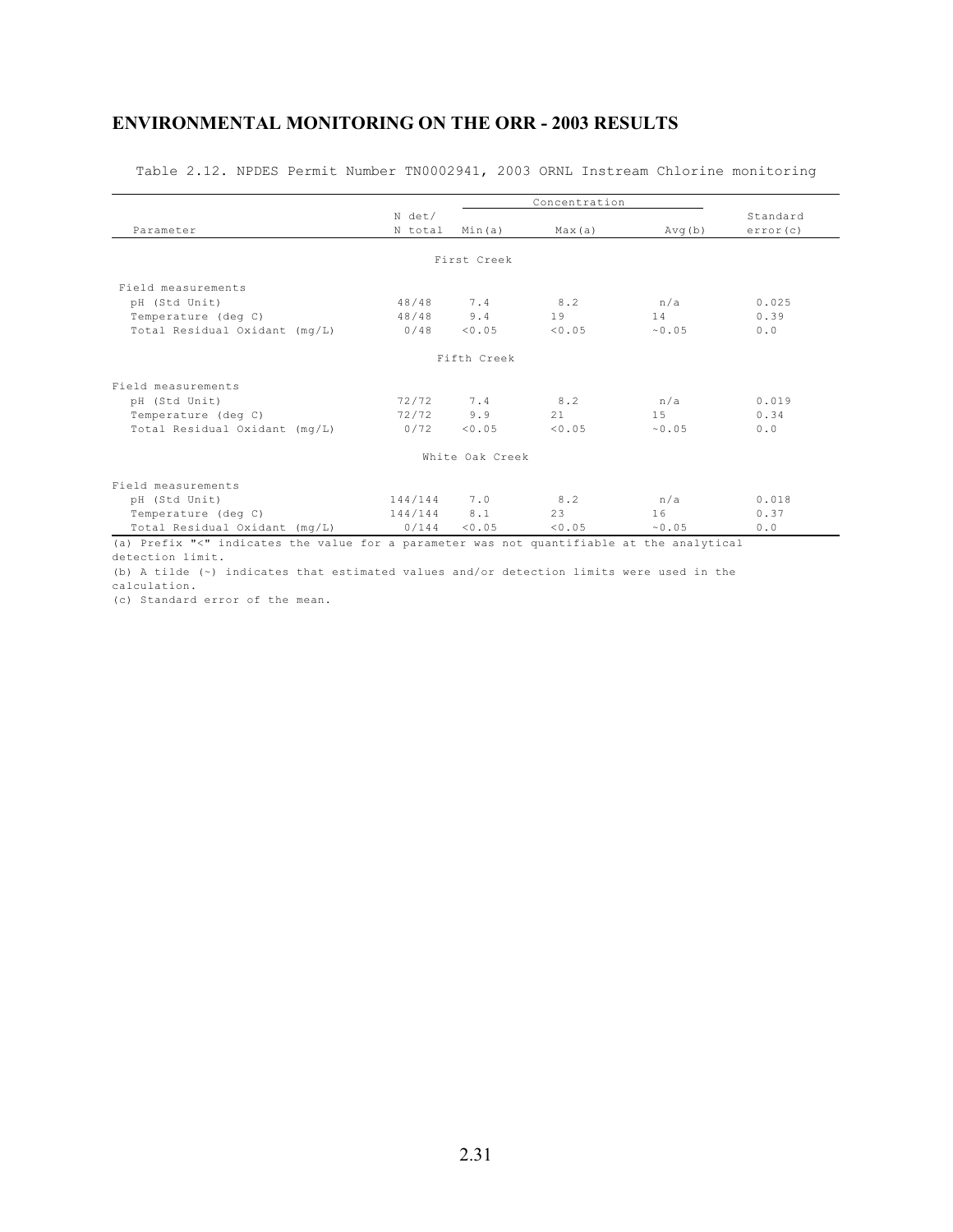|                           | N det/ |                       |                                                              | Standard                  |          |                |  |
|---------------------------|--------|-----------------------|--------------------------------------------------------------|---------------------------|----------|----------------|--|
| Parameter                 |        | N total Min(b)        | Max(b)                                                       | Avg(c)                    | error(c) | TWQC(e)        |  |
|                           |        |                       |                                                              |                           |          |                |  |
|                           |        |                       | First Creek just upstream of Northwest Tributary (1STCK 0.1) |                           |          |                |  |
| Field measurements        |        |                       |                                                              |                           |          |                |  |
| Dissolved Oxygen (ppm)    | 2/2    | $6.5$                 | 7.2                                                          | 6.9                       | 0.35     | n/a            |  |
| pH (Std Unit)             | 2/2    | 7.1                   | 7.4                                                          | n/a                       | n/a      | n/a            |  |
| Temperature (deg C)       | 2/2    | 14                    | 18                                                           | 16                        | 1.9      | n/a            |  |
| Radionuclides (pCi/L) (f) |        |                       |                                                              |                           |          |                |  |
| Beta activity             | 2/2    | $6.4*$                | $39*$                                                        | 23                        | 17       | n/a            |  |
| $Lead-214$                | 1/2    | 0.0                   | $9.6*$                                                       | 4.8                       | 4.8      | n/a            |  |
| Strontium-89/90           | 2/2    | $2.7*$                | $21*$                                                        | 12                        | 8.9      | 40             |  |
|                           |        |                       | Bear Creek downstream from Y-12 Complex inputs (BCK 0.6)     |                           |          |                |  |
| Field measurements        |        |                       |                                                              |                           |          |                |  |
| Dissolved Oxygen (ppm)    | 2/2    | 6.2                   | 7.4                                                          | 6.8                       | 0.6      | 5              |  |
| pH (Std Unit)             | 2/2    | $6.5$                 | 7.5                                                          | n/a                       | n/a      | n/a            |  |
| Temperature (deg C)       | 2/2    | 14                    | 18                                                           | 16                        | 2.0      | 30.5           |  |
| Radionuclides (pCi/L) (f) |        |                       |                                                              |                           |          |                |  |
| Alpha activity            | 2/2    | $4\,$ . $8\,^{\star}$ | $8\cdot0$ $^{\star}$                                         | $6.4$                     | 1.6      | n/a            |  |
| Beta activity             | 2/2    | $5.1*$                | $9.0*$                                                       | 7.1                       | 1.9      | n/a            |  |
| Potassium-40              | 1/2    | U12                   | $54*$                                                        | ~33                       | 21       | 280            |  |
| Thorium-232               | 1/1    | $0.27*$               | $0.27*$                                                      | n/a                       | n/a      | $\overline{2}$ |  |
| $Uranium-233/234$         | 2/2    | $1.0*$                | $2.4*$                                                       | 1.7                       | 0.69     | 20             |  |
| Uranium-238               | 2/2    | $1.6*$                | $4\,$ . $4\,$ $^{\star}$                                     | 3.0                       | 1.4      | 24             |  |
|                           |        |                       | Clinch River downstream from ORNL (CRK 32)                   |                           |          |                |  |
| Field measurements        |        |                       |                                                              |                           |          |                |  |
| Dissolved Oxygen (ppm)    | 12/12  | 5.6                   | 15                                                           | 9.1                       | 0.79     | n/a            |  |
| pH (Std Unit)             | 12/12  | 7.0                   | 8.5                                                          | n/a                       | n/a      | n/a            |  |
| Temperature (deg C)       | 12/12  | 5.6                   | 20                                                           | 15                        | 1.5      | 30.5           |  |
| Radionuclides (pCi/L) (f) |        |                       |                                                              |                           |          |                |  |
| Alpha activity            | 2/12   | $U - 0.32$            | $4.4*$                                                       | $\sim 0.87*$              | 0.38     | n/a            |  |
| Beta activity             | 7/12   | $U0.69*$              | $12*$                                                        | $\sim 4$ , $4$ $^{\star}$ | 1.2      | n/a            |  |
| Bismuth-212               | 1/12   | 0.0                   | $17*$                                                        | 1.4                       | 1.4      | n/a            |  |

Table 2.13. Surface water analyses (2003) at ORNL Environmental Monitoring Plan surface water locations (a)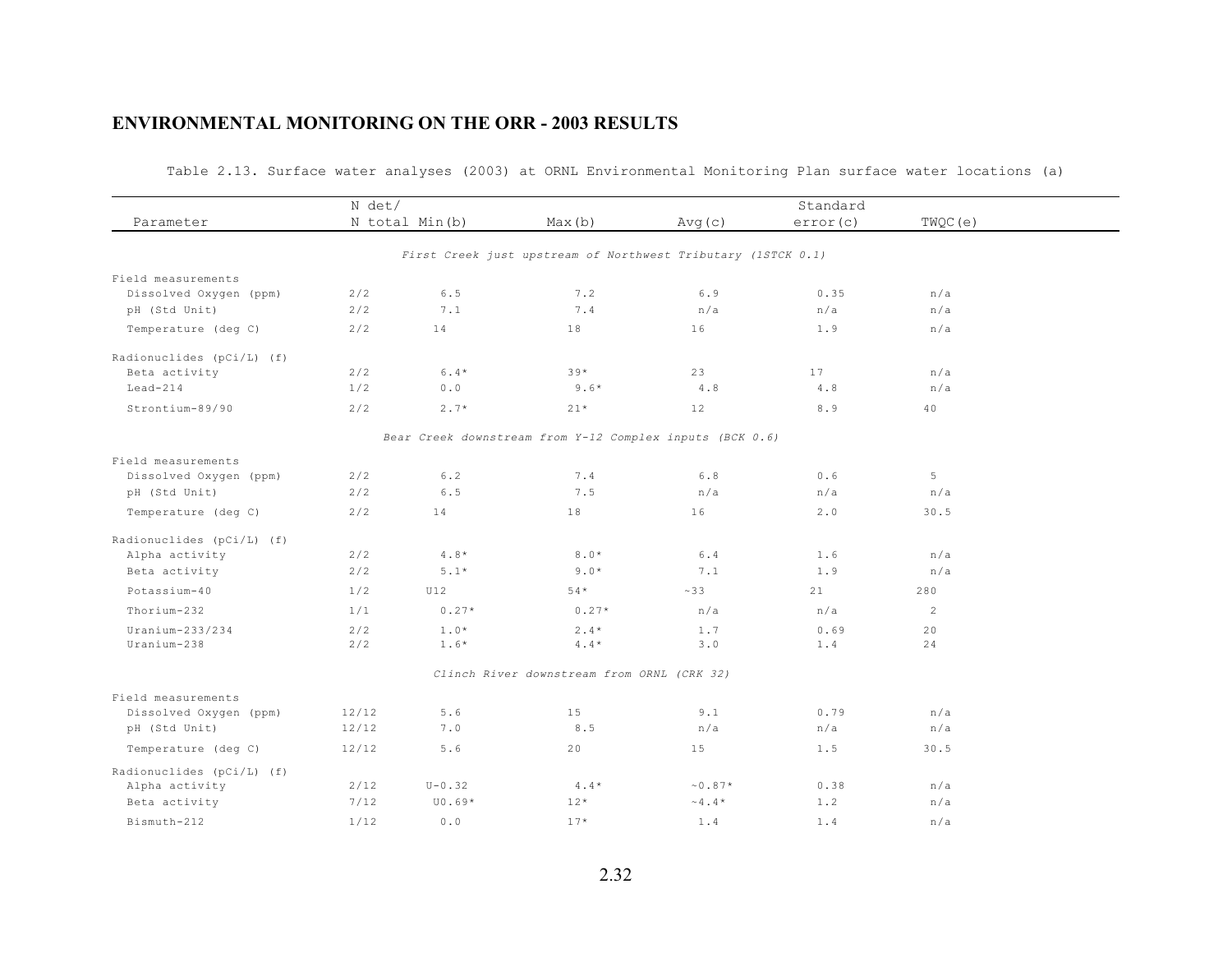|                           | N det/ |                |                                                                     | Standard                  |          |         |  |  |
|---------------------------|--------|----------------|---------------------------------------------------------------------|---------------------------|----------|---------|--|--|
| Parameter                 |        | N total Min(b) | Max(b)                                                              | Avg(c)                    | error(c) | TWQC(e) |  |  |
| Field measurements        |        |                |                                                                     |                           |          |         |  |  |
| Bismuth-214               | 2/12   | 0.0            | $12*$                                                               | 1.7                       | 1.2      | 24,000  |  |  |
| $Lead-214$                | 1/12   | 0.0            | $5.7*$                                                              | 0.47                      | 0.47     | n/a     |  |  |
| Strontium-89/90           | 4/12   | $U - 0$ . 4    | $3.5*$                                                              | $\sim 0.87\, \star$       | 0.36     | 40      |  |  |
| Tritium                   | 6/12   | $U-110$        | $2,000*$                                                            | $~540*$                   | 210      | 80,000  |  |  |
| $Uranium-233/234$         | 1/1    | $0.52*$        | $0.52*$                                                             | n/a                       | n/a      | 20      |  |  |
| Uranium-238               | 1/1    | $0.34*$        | $0.34*$                                                             | n/a                       | n/a      | 24      |  |  |
|                           |        |                | Water supply intake for Knox County (CRK 58)                        |                           |          |         |  |  |
| Field measurements        |        |                |                                                                     |                           |          |         |  |  |
| Dissolved Oxygen (ppm)    | 12/12  | $6.0$          | 15                                                                  | 9.2                       | 0.72     | n/a     |  |  |
| pH (Std Unit)             | 12/12  | 7.3            | 8.7                                                                 | n/a                       | n/a      | n/a     |  |  |
| Temperature (deg C)       | 12/12  | 6.2            | 23                                                                  | 16                        | 1.7      | 30.5    |  |  |
| Radionuclides (pCi/L) (f) |        |                |                                                                     |                           |          |         |  |  |
| Alpha activity            | 2/12   | $U - 0.55$     | $3.0*$                                                              | $\sim 0.58\, \star$       | 0.25     | n/a     |  |  |
| Beta activity             | 7/12   | U0.47          | $6.2*$                                                              | $\sim$ 2 . 2 $^{\star}$   | 0.42     | n/a     |  |  |
| Bismuth-214               | 2/12   | 0.0            | $11*$                                                               | 1.8                       | 1.2      | 24,000  |  |  |
| $Lead-214$                | 1/12   | $0.0$          | $14*$                                                               | 1.2                       | 1.2      | n/a     |  |  |
| Potassium-40              | 2/12   | U0.0           | $67*$                                                               | $~32*$                    | 5.9      | 280     |  |  |
|                           |        |                | Melton Hill Reservoir above city of Oak Ridge water intake (CRK 66) |                           |          |         |  |  |
| Field measurements        |        |                |                                                                     |                           |          |         |  |  |
| Dissolved Oxygen (ppm)    | 12/12  | 6.1            | 17                                                                  | 9.2                       | 0.83     | n/a     |  |  |
| pH (Std Unit)             | 12/12  | 7.2            | 8.4                                                                 | n/a                       | n/a      | n/a     |  |  |
| Temperature (deg C)       | 12/12  | 6.4            | 23                                                                  | 16                        | 1.7      | 30.5    |  |  |
| Radionuclides (pCi/L) (f) |        |                |                                                                     |                           |          |         |  |  |
| Alpha activity            | 2/12   | U0.089         | $4 \cdot 1$ $^{\star}$                                              | $~\sim 0.97*$             | 0.3      | n/a     |  |  |
| Beta activity             | 2/12   | U0.26          | $7.4*$                                                              | $\sim 2$ . $0$ $^{\star}$ | 0.58     | n/a     |  |  |
| Bismuth-214               | 1/12   | 0.0            | $53*$                                                               | 4.4                       | 4.4      | 24,000  |  |  |
| $Lead-214$                | 1/12   | 0.0            | 60*                                                                 | 5.0                       | 5.0      | n/a     |  |  |
|                           |        |                |                                                                     |                           |          |         |  |  |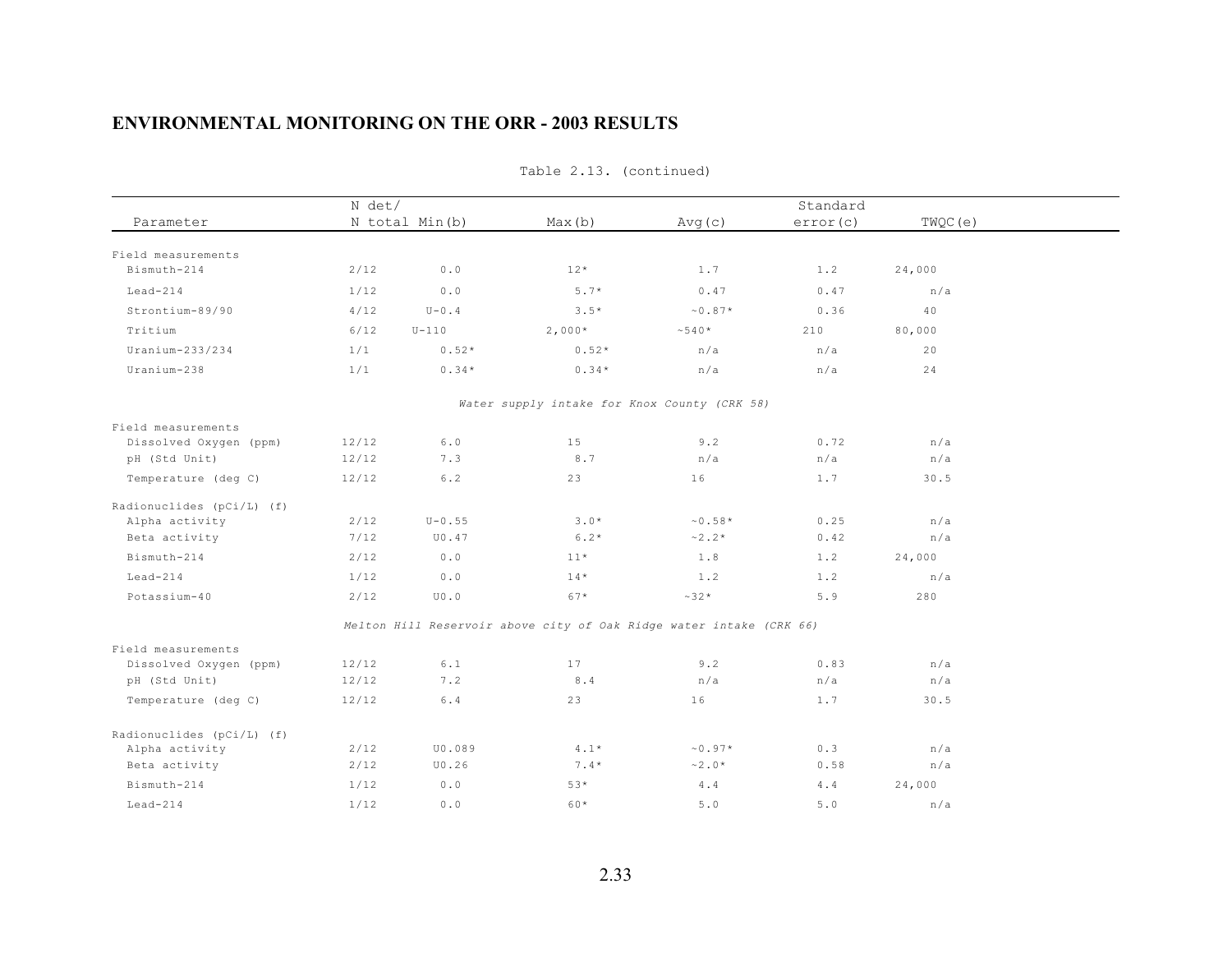|                           | N det/ |                |                                                                    |        |          |         |  |
|---------------------------|--------|----------------|--------------------------------------------------------------------|--------|----------|---------|--|
| Parameter                 |        | N total Min(b) | Max(b)                                                             | Avg(c) | error(c) | TWQC(e) |  |
|                           |        |                | East Fork Poplar Creek prior to entering Poplar Creek (EFK 0.1)    |        |          |         |  |
| Field measurements        |        |                |                                                                    |        |          |         |  |
| Dissolved Oxygen (ppm)    | 2/2    | 6.4            | 7.3                                                                | 6.9    | 0.45     | 5       |  |
| pH (Std Unit)             | 2/2    | 7.3            | 7.5                                                                | n/a    | n/a      | n/a     |  |
| Temperature (deg C)       | 2/2    | 14             | 20                                                                 | 17     | 2.6      | 30.5    |  |
| Radionuclides (pCi/L) (f) |        |                |                                                                    |        |          |         |  |
| Alpha activity            | 2/2    | $2.3*$         | $3.0*$                                                             | $2.6*$ | 0.37     | n/a     |  |
| Beta activity             | 2/2    | $3.1*$         | $4.0*$                                                             | $3.6*$ | 0.45     | n/a     |  |
| Cesium-137                | 1/2    | 0.0            | $7.4*$                                                             | 3.7    | 3.7      | 120     |  |
| Potassium-40              | 1/2    | U2.6           | $37*$                                                              | ~20    | 17       | 280     |  |
| Uranium-233/234           | 1/1    | $1.0*$         | $1.0*$                                                             | n/a    | n/a      | 20      |  |
| Uranium-235/236           | 1/1    | $0.46*$        | $0.46*$                                                            | n/a    | n/a      | n/a     |  |
| Uranium-238               | 1/1    | $1.6*$         | $1.6*$                                                             | n/a    | n/a      | 24      |  |
|                           |        |                | East Fork Poplar Creek downstream from floodplain (EFK 5.4)        |        |          |         |  |
| Field measurements        |        |                |                                                                    |        |          |         |  |
| Dissolved Oxygen (ppm)    | 2/2    | 6.1            | 7.3                                                                | 6.7    | 0.6      | 5       |  |
| pH (Std Unit)             | 2/2    | 7.2            | 7.4                                                                | n/a    | n/a      | n/a     |  |
| Temperature (deg C)       | 2/2    | 14             | 20                                                                 | 17     | 2.6      | 30.5    |  |
| Radionuclides (pCi/L) (f) |        |                |                                                                    |        |          |         |  |
| Alpha activity            | 2/2    | $2.6*$         | $5.0*$                                                             | 3.8    | 1.2      | n/a     |  |
| Beta activity             | 2/2    | $2.9*$         | $4.8*$                                                             | 3.8    | 0.96     | n/a     |  |
| Potassium-40              | 1/2    | $25*$          | U36*                                                               | ~31    | 5.5      | 280     |  |
| Uranium-233/234           | 1/1    | $0.91*$        | $0.91*$                                                            | n/a    | n/a      | 20      |  |
| Uranium-238               | 1/1    | $1.5*$         | $1.5*$                                                             | n/a    | n/a      | 24      |  |
|                           |        |                | Fifth Creek just upstream of White Oak Creek at ORNL (FIFTHCK 0.1) |        |          |         |  |
| Field measurements        |        |                |                                                                    |        |          |         |  |
| Dissolved Oxygen (ppm)    | 2/2    | 6.9            | 8.1                                                                | 7.5    | 0.6      | n/a     |  |
| pH (Std Unit)             | 2/2    | 7.2            | 7.8                                                                | n/a    | n/a      | n/a     |  |
| Temperature (deg C)       | 2/2    | 15             | 19                                                                 | 17     | 2.2      | n/a     |  |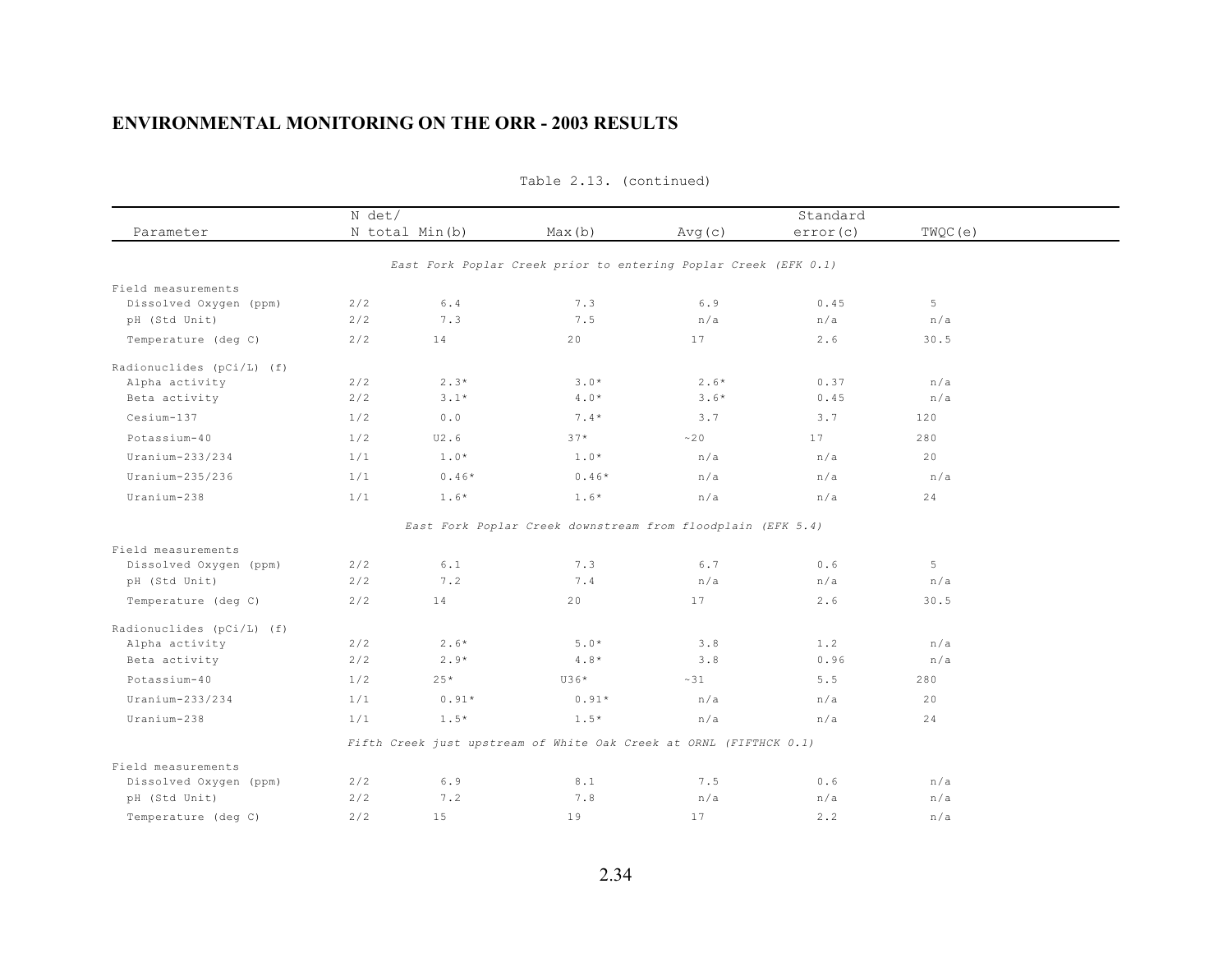|                                            |     | N det/         |                                                     |                | Standard |         |  |  |
|--------------------------------------------|-----|----------------|-----------------------------------------------------|----------------|----------|---------|--|--|
| Parameter                                  |     | N total Min(b) | Max(b)                                              | Avg(c)         | error(c) | TWQC(e) |  |  |
|                                            |     |                |                                                     |                |          |         |  |  |
| Radionuclides (pCi/L) (f)<br>Beta activity | 2/2 | $19*$          | $35*$                                               | 27             | 7.9      | n/a     |  |  |
| Bismuth-214                                | 1/2 | 0.0            | $12*$                                               | 6.0            | $6.0$    | 24,000  |  |  |
| Strontium-89/90                            | 2/2 | $7.1*$         | $18*$                                               | 12             | 5.2      | 40      |  |  |
| Tritium                                    | 1/2 | U170*          | $430*$                                              | ~100           | 130      | 80,000  |  |  |
|                                            |     |                | Grassy Creek upstream of SEG and IT Corp. (GCK 3.6) |                |          |         |  |  |
| Field measurements                         |     |                |                                                     |                |          |         |  |  |
| Dissolved Oxygen (ppm)                     | 2/2 | $5.5$          | 6.6                                                 | 6.1            | 0.55     | n/a     |  |  |
| pH (Std Unit)                              | 2/2 | $7\,$ . $4$    | 7.6                                                 | n/a            | n/a      | n/a     |  |  |
| Temperature (deg C)                        | 2/2 | 13             | 17                                                  | 15             | 2.0      | n/a     |  |  |
| Metals (mq/L)                              |     |                |                                                     |                |          |         |  |  |
| Aluminum                                   | 2/2 | 3.1            | E5.6                                                | $\sim 4$ . $3$ | 1.2      | n/a     |  |  |
| Arsenic                                    | 2/2 | 0.0011         | 0.002                                               | 0.0016         | 0.00044  | n/a     |  |  |
| Barium                                     | 2/2 | E0.057         | 0.072                                               | ~0.065         | 0.0076   | n/a     |  |  |
| Beryllium                                  | 2/2 | 0.0001         | 0.00021                                             | 0.00016        | 0.000055 | n/a     |  |  |
| Boron                                      | 2/2 | 0.012          | 0.013                                               | 0.013          | 0.0004   | n/a     |  |  |
| Cadmium                                    | 2/2 | 0.00006        | 0.0001                                              | 0.00008        | 0.00002  | n/a     |  |  |
| Calcium                                    | 2/2 | 18             | 40                                                  | 29             | 11       | n/a     |  |  |
| Chromium                                   | 2/2 | 0.002          | 0.0075                                              | 0.0048         | 0.0028   | n/a     |  |  |
| Cobalt                                     | 2/2 | E0.0018        | 0.002                                               | ~0.0019        | 0.00012  | n/a     |  |  |
| Copper                                     | 2/2 | 0.002          | 0.0034                                              | 0.0027         | 0.00071  | n/a     |  |  |
| Iron                                       | 2/2 | 3.0            | 3.5                                                 | 3.3            | 0.28     | n/a     |  |  |
| Lead                                       | 2/2 | E0.0018        | 0.002                                               | ~0.0019        | 0.0001   | n/a     |  |  |
| Lithium                                    | 2/2 | 0.006          | 0.0063                                              | 0.0062         | 0.00015  | n/a     |  |  |
| Magnesium                                  | 2/2 | 3.0            | $5.4$                                               | 4.2            | 1.2      | n/a     |  |  |
| Manganese                                  | 2/2 | 0.18           | 0.81                                                | 0.49           | 0.32     | n/a     |  |  |
| Nickel                                     | 2/2 | 0.004          | E0.0046                                             | ~0.0043        | 0.00032  | n/a     |  |  |
| Phosphorous                                | 2/2 | 0.039          | 0.044                                               | 0.041          | 0.0027   | n/a     |  |  |
| Potassium                                  | 2/2 | 1.9            | E2.3                                                | $~^{\sim}$ 2.1 | 0.17     | n/a     |  |  |
| Selenium                                   | 1/2 | < 0.002        | 0.0023                                              | ~0.0021        | 0.00013  | n/a     |  |  |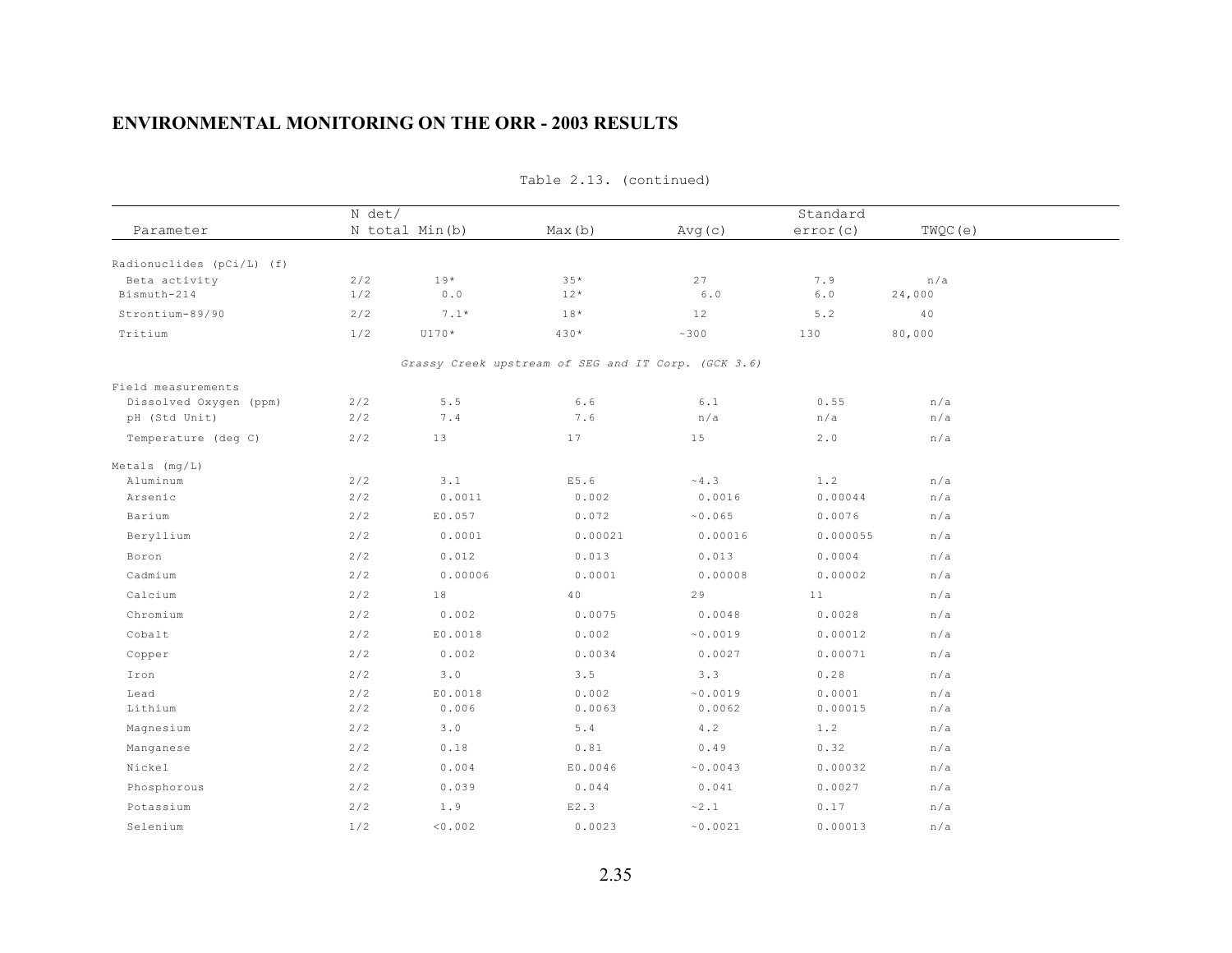|                                          | N det/ |                                  |                                                     | Standard     |          |         |  |
|------------------------------------------|--------|----------------------------------|-----------------------------------------------------|--------------|----------|---------|--|
| Parameter                                |        | N total Min(b)                   | Max(b)                                              | Avg(c)       | error(c) | TWQC(e) |  |
| Silver                                   | 1/2    | < 0.00001                        | 0.00001                                             | ~0.00001     | 0.0      | n/a     |  |
| Sodium                                   | 2/2    | E4.4                             | E5.9                                                | $\sim 5$ . 1 | 0.79     | n/a     |  |
| Strontium                                | 2/2    | 0.049                            | 0.11                                                | 0.078        | 0.029    | n/a     |  |
| Sulfur                                   | 2/2    | 1.7                              | 3.0                                                 | 2.4          | 0.64     | n/a     |  |
| Thallium                                 | 2/2    | 0.00004                          | 0.00004                                             | 0.00004      | 0.0      | n/a     |  |
| Titanium                                 | 2/2    | 0.045                            | E0.059                                              | ~0.052       | 0.0068   | n/a     |  |
| Uranium                                  | 2/2    | 0.00013                          | E0.0002                                             | ~0.00017     | 0.000035 | n/a     |  |
| Vanadium                                 | 2/2    | 0.004                            | 0.0045                                              | 0.0042       | 0.00023  | n/a     |  |
| Zinc                                     | 2/2    | E0.0081                          | 0.047                                               | ~0.028       | 0.02     | n/a     |  |
| Zirconium                                | 2/2    | 0.001                            | 0.0018                                              | 0.0014       | 0.00042  | n/a     |  |
| Radionuclides (pCi/L) (f)                |        |                                  |                                                     |              |          |         |  |
| Beta activity                            | 1/2    | $U2.5*$                          | $5.2*$                                              | ~3.9         | 1.4      | n/a     |  |
| $Lead-212$                               | 1/2    | $0.0$                            | $4.0*$                                              | 2.0          | 2.0      | 120     |  |
| Potassium-40                             | 1/2    | <b>U12</b>                       | 19                                                  | ~16          | 3.4      | 280     |  |
|                                          |        |                                  | Ish Creek prior to entering CRK 30.8 (ICK 0.7)      |              |          |         |  |
| Field measurements                       |        |                                  |                                                     |              |          |         |  |
| Dissolved Oxygen (ppm)                   | 2/2    | 6.1                              | 7.0                                                 | 6.6          | 0.45     | n/a     |  |
| pH (Std Unit)                            | 2/2    | 7.1                              | 7.9                                                 | n/a          | n/a      | n/a     |  |
| Temperature (deg C)                      | 2/2    | 14                               | 17                                                  | 15           | 1.9      | n/a     |  |
| Radionuclides (pCi/L) (f)<br>Bismuth-214 | 1/2    | $0.0$                            | $14*$                                               | 6.9          | 6.9      | 24,000  |  |
| $Lead-214$                               | 1/2    | $0.0$                            | $7.8*$                                              | 3.9          | 3.9      | n/a     |  |
| Potassium-40                             | 1/2    | $\mathop{\rm U}\nolimits0$ . $0$ | $29*$                                               | ~14          | 14       | 280     |  |
|                                          |        |                                  |                                                     |              |          |         |  |
|                                          |        |                                  | McCoy Branch prior to entering CRK 60.3 (McCBK 1.8) |              |          |         |  |
| Field measurements                       |        |                                  |                                                     |              |          |         |  |
| Dissolved Oxygen (ppm)                   | 2/2    | $6.1$                            | 7.6                                                 | 6.9          | 0.75     | n/a     |  |
| pH (Std Unit)                            | 2/2    | 7.2                              | 7.2                                                 | n/a          | n/a      | n/a     |  |
| Temperature (deg C)                      | 2/2    | 15                               | 22                                                  | 19           | 3.1      | n/a     |  |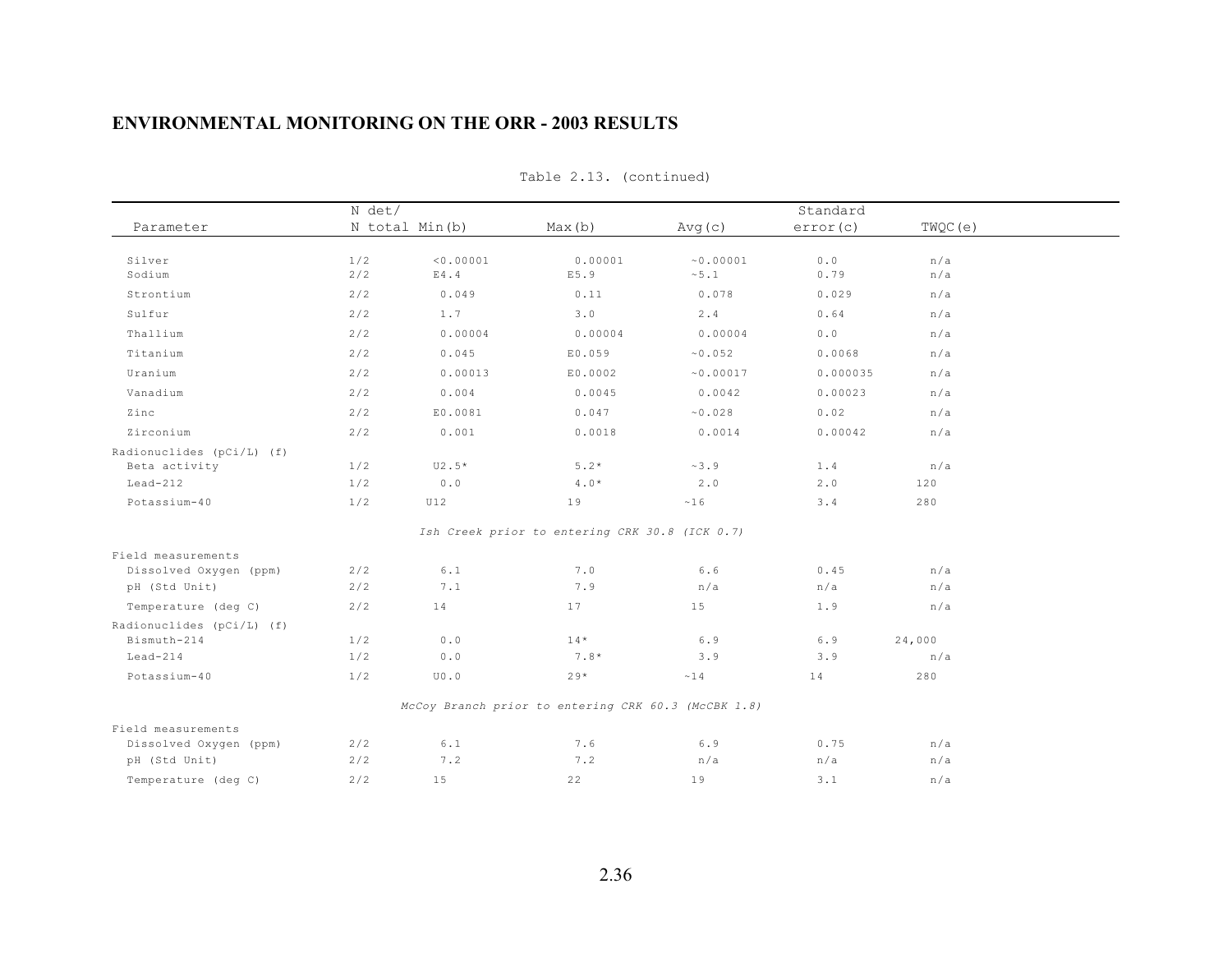|                                             | N det/     |                |                                                                    |                         | Standard    |            |  |
|---------------------------------------------|------------|----------------|--------------------------------------------------------------------|-------------------------|-------------|------------|--|
| Parameter                                   |            | N total Min(b) | Max(b)                                                             | Avg(c)                  | error(c)    | TWQC(e)    |  |
|                                             |            |                |                                                                    |                         |             |            |  |
| Radionuclides (pCi/L) (f)<br>Alpha activity | 1/2        | U0.18          | $1.1*$                                                             | ~0.65                   | 0.47        | n/a        |  |
| Bismuth-214                                 | 1/2        | 0.0            | $18*$                                                              | 8.9                     | 8.9         | 24,000     |  |
|                                             |            |                |                                                                    |                         |             |            |  |
|                                             |            |                | Melton Branch downstream from ORNL (MEK 0.2)                       |                         |             |            |  |
| Field measurements                          |            |                |                                                                    |                         |             |            |  |
| Dissolved Oxygen (ppm)                      | 6/6        | 8.9            | 16                                                                 | 11                      | 1.1         | 5          |  |
| pH (Std Unit)                               | 6/6        | 7.7            | 8.6                                                                | n/a                     | n/a         | n/a        |  |
| Temperature (deg C)                         | 6/6        | 5.1            | 22                                                                 | 14                      | 2.7         | 30.5       |  |
| Radionuclides (pCi/L) (f)                   |            |                |                                                                    |                         |             |            |  |
| Alpha activity                              | 5/6        | $U1.9*$        | $11*$                                                              | $\sim 4$ . 1 $^{\star}$ | 1.5         | n/a        |  |
| Beta activity                               | 6/6        | $400*$         | $960*$                                                             | 660*                    | 99          | n/a        |  |
| Plutonium-238                               | 1/1        | $0.81*$        | $0.81*$                                                            | n/a                     | n/a         | 1.6        |  |
| Strontium-89/90                             | 6/6        | $160*$         | 480*                                                               | $300*$                  | 49          | 40         |  |
| Thorium-230                                 | 1/1        | $0.28*$        | $0.28*$                                                            | n/a                     | n/a         | 12         |  |
| Tritium                                     | 6/6        | $75,000*$      | $510,000*$                                                         | $340,000*$              | 67,000      | 80,000     |  |
| $Uranium-233/234$                           | 1/1        | $0.74*$        | $0.74*$                                                            | n/a                     | n/a         | 20         |  |
| Uranium-238                                 | 3/3        | $0.47*$        | $1.4*$                                                             | $0.94*$                 | 0.26        | 24         |  |
|                                             |            |                | Northwest Tributary prior to entering 1st Creek at ORNL (NWTK 0.1) |                         |             |            |  |
| Field measurements                          |            |                |                                                                    |                         |             |            |  |
| Dissolved Oxygen (ppm)                      | 2/2<br>2/2 | 5.7<br>7.0     | $6.2$<br>7.2                                                       | 6.0<br>n/a              | 0.25<br>n/a | n/a<br>n/a |  |
| pH (Std Unit)                               |            |                |                                                                    |                         |             |            |  |
| Temperature (deg C)                         | 2/2        | 14             | 18                                                                 | 16                      | 2.5         | n/a        |  |
| Radionuclides (pCi/L) (f)                   |            |                |                                                                    |                         |             |            |  |
| Alpha activity                              | 1/2        | $U1.7*$        | $2.4*$                                                             | $\sim 2$ . $0$          | 0.36        | n/a        |  |
| Beta activity                               | 2/2        | $63*$          | $120*$                                                             | 90                      | 27          | n/a        |  |
| Potassium-40                                | 1/2        | U4.1           | $83*$                                                              | ~43                     | 39          | 280        |  |
| Strontium-89/90                             | 2/2        | $24*$          | 60*                                                                | 42                      | 18          | 40         |  |
| Thallium-208                                | 1/2        | 0.0            | $8.1*$                                                             | 4.0                     | 4.0         | n/a        |  |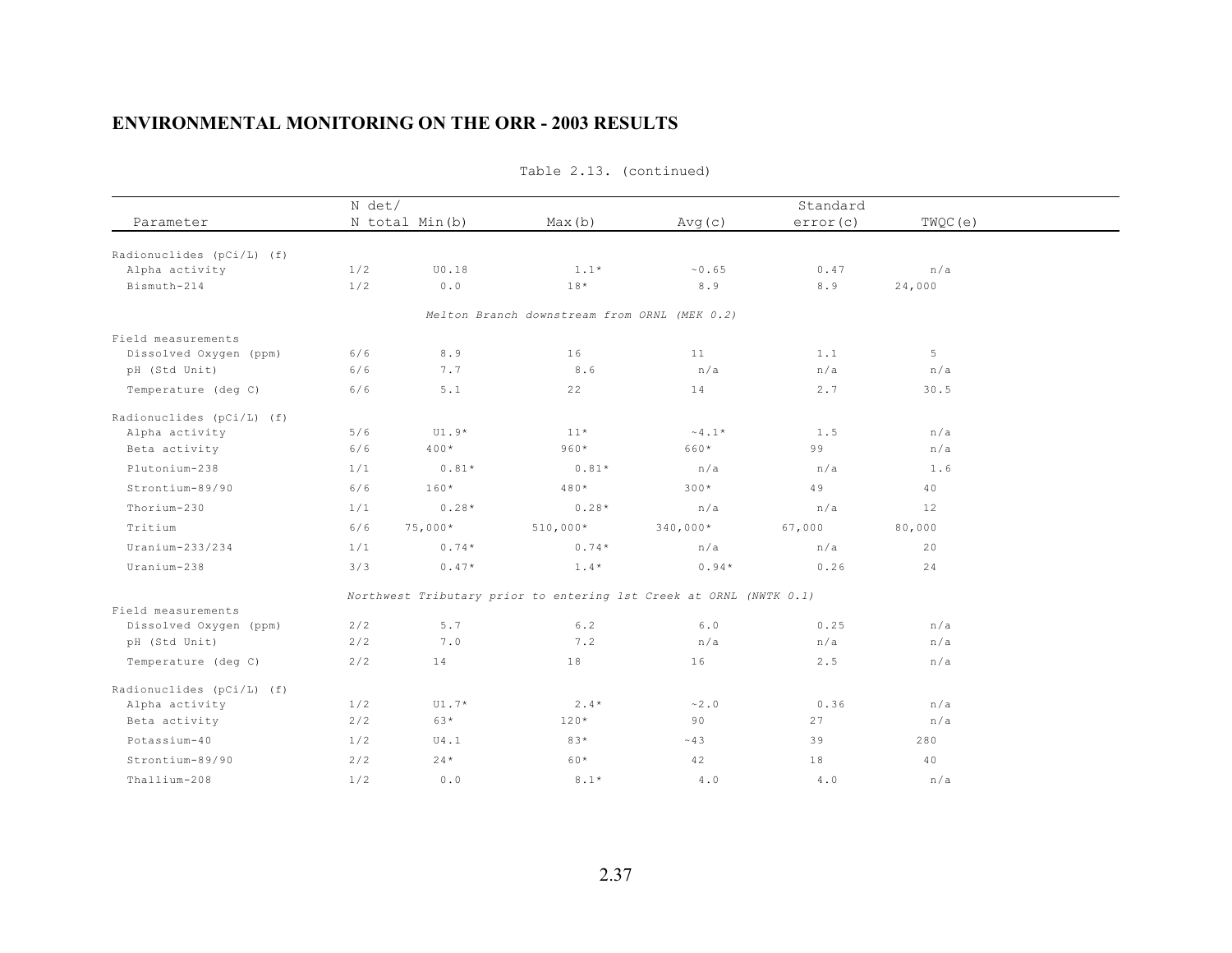|                                           | N det/ |                |                                                    |                                                                   | Standard |         |  |
|-------------------------------------------|--------|----------------|----------------------------------------------------|-------------------------------------------------------------------|----------|---------|--|
| Parameter                                 |        | N total Min(b) | Max(b)                                             | Avg(c)                                                            | error(c) | TWQC(e) |  |
|                                           |        |                |                                                    |                                                                   |          |         |  |
|                                           |        |                |                                                    | Raccoon Creek sampling station prior to entering CRK 31 (RCK 2.0) |          |         |  |
| Field measurements                        |        |                |                                                    |                                                                   |          |         |  |
| Dissolved Oxygen (ppm)                    | 2/2    | 4.0            | 5.6                                                | 4.8                                                               | 0.8      | n/a     |  |
| pH (Std Unit)                             | 2/2    | $6.4$          | 7.6                                                | n/a                                                               | n/a      | n/a     |  |
| Temperature (deg C)                       | 2/2    | 14             | 17                                                 | 16                                                                | 1.6      | n/a     |  |
| Radionuclides (pCi/L) (f)                 |        |                |                                                    |                                                                   |          |         |  |
| Alpha activity                            | 1/2    | U0.9           | $2.2*$                                             | ~1.6                                                              | 0.67     | n/a     |  |
| Beta activity                             | 2/2    | $5.5*$         | $67*$                                              | 36                                                                | 31       | n/a     |  |
| Bismuth-214                               | 1/2    | 0.0            | $30*$                                              | 15                                                                | 15       | 24,000  |  |
| Strontium-89/90                           | 1/2    | $U0.54*$       | $34*$                                              | ~17                                                               | 17       | 40      |  |
| Tritium                                   | 1/2    | U170*          | $310*$                                             | ~240                                                              | 73       | 80,000  |  |
|                                           |        |                | Walker Branch prior to entering CRK 53.4 (WBK 0.1) |                                                                   |          |         |  |
| Field measurements                        |        |                |                                                    |                                                                   |          |         |  |
| Dissolved Oxygen (ppm)                    | 2/2    | 6.2            | 6.3                                                | 6.3                                                               | 0.05     | n/a     |  |
| pH (Std Unit)                             | 2/2    | 7.0            | 7.4                                                | n/a                                                               | n/a      | n/a     |  |
| Temperature (deg C)                       | 2/2    | 14             | 20                                                 | 17                                                                | 3.3      | n/a     |  |
| Radionuclides (pCi/L) (f)                 |        |                |                                                    |                                                                   |          |         |  |
| Beta activity                             | 1/2    | U0.25          | $1.5*$                                             | $\sim 0.88$                                                       | 0.64     | n/a     |  |
| White Oak Lake at White Oak Dam (WCK 1.0) |        |                |                                                    |                                                                   |          |         |  |
| Field measurements                        |        |                |                                                    |                                                                   |          |         |  |
| Dissolved Oxygen (ppm)                    | 12/12  | 5.7            | 12                                                 | 8.8                                                               | 0.57     | 5       |  |
| pH (Std Unit)                             | 12/12  | 7.2            | 8.5                                                | n/a                                                               | n/a      | n/a     |  |
| Temperature (deg C)                       | 12/12  | 6.0            | 26                                                 | 16                                                                | 2.1      | 30.5    |  |
| Metals (mg/L)                             |        |                |                                                    |                                                                   |          |         |  |
| Aluminum                                  | 12/12  | E0.14          | 4.1                                                | $\sim 1$ . 5                                                      | 0.33     | n/a     |  |
| Antimony                                  | 11/12  | < 0.0001       | 0.0003                                             | ~0.00015                                                          | 0.000019 | n/a     |  |
| Arsenic                                   | 11/12  | < 0.001        | 0.004                                              | ~0.0023                                                           | 0.00025  | 0.36    |  |
| Barium                                    | 12/12  | 0.037          | 0.057                                              | 0.046                                                             | 0.0018   | n/a     |  |
| Beryllium                                 | 9/12   | < 0.00002      | 0.0002                                             | ~0.000069                                                         | 0.000014 | n/a     |  |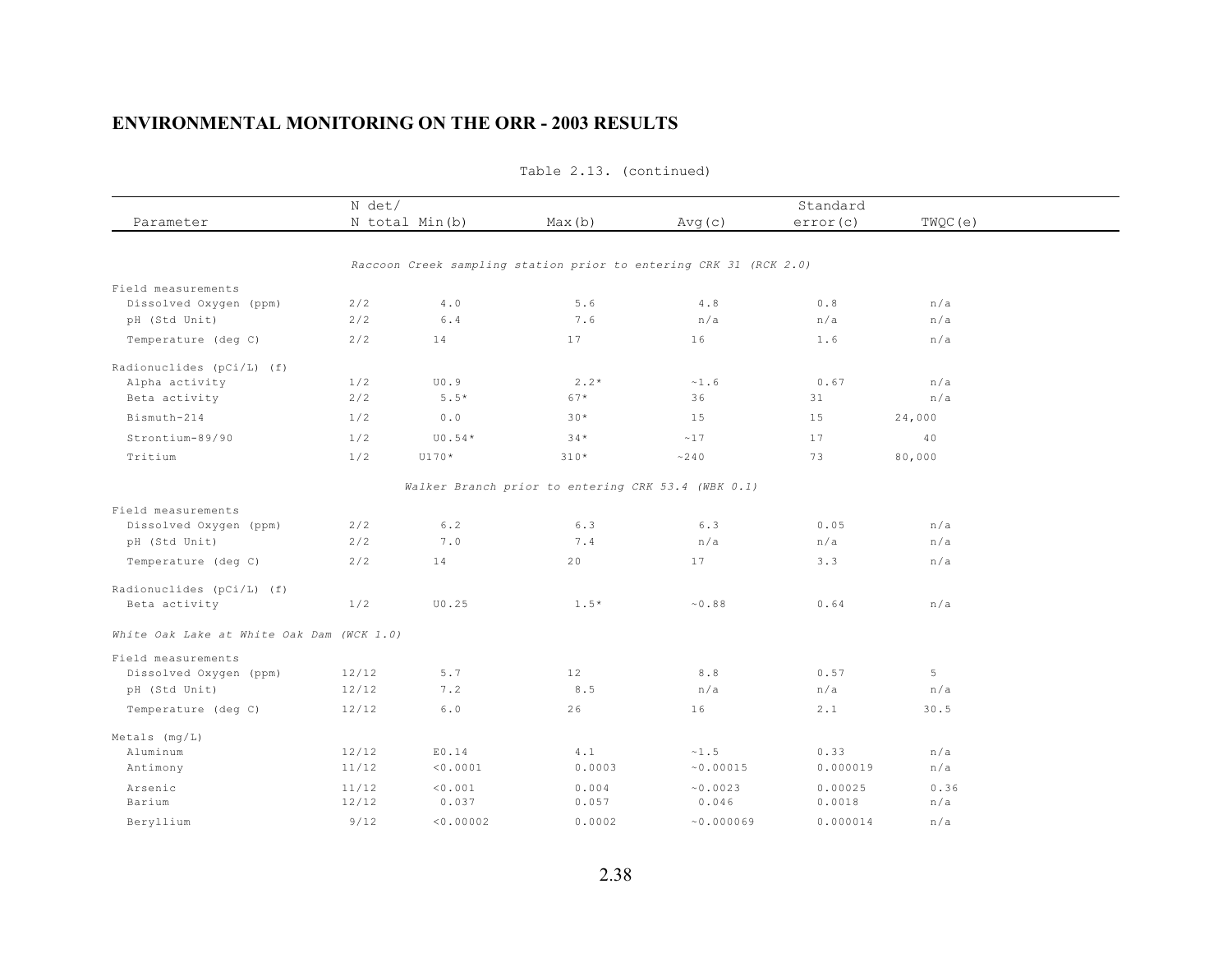|                                                                                                                                                                                                                                                                  |                                                                                                                                                                                                                                                                                                                     | Standard                                                                                                                                                                                                                                                |                                                                                                                                                                                                                                                                                |                                                                                                                                                                                                                                                                                              |  |
|------------------------------------------------------------------------------------------------------------------------------------------------------------------------------------------------------------------------------------------------------------------|---------------------------------------------------------------------------------------------------------------------------------------------------------------------------------------------------------------------------------------------------------------------------------------------------------------------|---------------------------------------------------------------------------------------------------------------------------------------------------------------------------------------------------------------------------------------------------------|--------------------------------------------------------------------------------------------------------------------------------------------------------------------------------------------------------------------------------------------------------------------------------|----------------------------------------------------------------------------------------------------------------------------------------------------------------------------------------------------------------------------------------------------------------------------------------------|--|
|                                                                                                                                                                                                                                                                  | Max(b)                                                                                                                                                                                                                                                                                                              | Avg(c)                                                                                                                                                                                                                                                  | error(c)                                                                                                                                                                                                                                                                       | TWQC(e)                                                                                                                                                                                                                                                                                      |  |
|                                                                                                                                                                                                                                                                  |                                                                                                                                                                                                                                                                                                                     |                                                                                                                                                                                                                                                         |                                                                                                                                                                                                                                                                                |                                                                                                                                                                                                                                                                                              |  |
|                                                                                                                                                                                                                                                                  |                                                                                                                                                                                                                                                                                                                     |                                                                                                                                                                                                                                                         |                                                                                                                                                                                                                                                                                | n/a<br>0.0039                                                                                                                                                                                                                                                                                |  |
|                                                                                                                                                                                                                                                                  |                                                                                                                                                                                                                                                                                                                     |                                                                                                                                                                                                                                                         |                                                                                                                                                                                                                                                                                | n/a                                                                                                                                                                                                                                                                                          |  |
|                                                                                                                                                                                                                                                                  |                                                                                                                                                                                                                                                                                                                     |                                                                                                                                                                                                                                                         |                                                                                                                                                                                                                                                                                | n/a                                                                                                                                                                                                                                                                                          |  |
|                                                                                                                                                                                                                                                                  |                                                                                                                                                                                                                                                                                                                     |                                                                                                                                                                                                                                                         |                                                                                                                                                                                                                                                                                | n/a                                                                                                                                                                                                                                                                                          |  |
|                                                                                                                                                                                                                                                                  |                                                                                                                                                                                                                                                                                                                     |                                                                                                                                                                                                                                                         |                                                                                                                                                                                                                                                                                | 0.0177                                                                                                                                                                                                                                                                                       |  |
|                                                                                                                                                                                                                                                                  |                                                                                                                                                                                                                                                                                                                     |                                                                                                                                                                                                                                                         |                                                                                                                                                                                                                                                                                | n/a                                                                                                                                                                                                                                                                                          |  |
|                                                                                                                                                                                                                                                                  |                                                                                                                                                                                                                                                                                                                     |                                                                                                                                                                                                                                                         |                                                                                                                                                                                                                                                                                | 0.0817                                                                                                                                                                                                                                                                                       |  |
|                                                                                                                                                                                                                                                                  |                                                                                                                                                                                                                                                                                                                     |                                                                                                                                                                                                                                                         |                                                                                                                                                                                                                                                                                | n/a                                                                                                                                                                                                                                                                                          |  |
|                                                                                                                                                                                                                                                                  |                                                                                                                                                                                                                                                                                                                     |                                                                                                                                                                                                                                                         |                                                                                                                                                                                                                                                                                | n/a                                                                                                                                                                                                                                                                                          |  |
|                                                                                                                                                                                                                                                                  |                                                                                                                                                                                                                                                                                                                     |                                                                                                                                                                                                                                                         |                                                                                                                                                                                                                                                                                | n/a                                                                                                                                                                                                                                                                                          |  |
|                                                                                                                                                                                                                                                                  |                                                                                                                                                                                                                                                                                                                     |                                                                                                                                                                                                                                                         |                                                                                                                                                                                                                                                                                | 0.00169                                                                                                                                                                                                                                                                                      |  |
|                                                                                                                                                                                                                                                                  |                                                                                                                                                                                                                                                                                                                     |                                                                                                                                                                                                                                                         |                                                                                                                                                                                                                                                                                | n/a                                                                                                                                                                                                                                                                                          |  |
|                                                                                                                                                                                                                                                                  |                                                                                                                                                                                                                                                                                                                     |                                                                                                                                                                                                                                                         |                                                                                                                                                                                                                                                                                | 1.418                                                                                                                                                                                                                                                                                        |  |
|                                                                                                                                                                                                                                                                  |                                                                                                                                                                                                                                                                                                                     |                                                                                                                                                                                                                                                         |                                                                                                                                                                                                                                                                                |                                                                                                                                                                                                                                                                                              |  |
|                                                                                                                                                                                                                                                                  |                                                                                                                                                                                                                                                                                                                     |                                                                                                                                                                                                                                                         |                                                                                                                                                                                                                                                                                | n/a                                                                                                                                                                                                                                                                                          |  |
|                                                                                                                                                                                                                                                                  |                                                                                                                                                                                                                                                                                                                     |                                                                                                                                                                                                                                                         |                                                                                                                                                                                                                                                                                | n/a<br>0.02                                                                                                                                                                                                                                                                                  |  |
|                                                                                                                                                                                                                                                                  |                                                                                                                                                                                                                                                                                                                     |                                                                                                                                                                                                                                                         |                                                                                                                                                                                                                                                                                |                                                                                                                                                                                                                                                                                              |  |
|                                                                                                                                                                                                                                                                  |                                                                                                                                                                                                                                                                                                                     |                                                                                                                                                                                                                                                         |                                                                                                                                                                                                                                                                                | 0.0041<br>n/a                                                                                                                                                                                                                                                                                |  |
|                                                                                                                                                                                                                                                                  |                                                                                                                                                                                                                                                                                                                     |                                                                                                                                                                                                                                                         |                                                                                                                                                                                                                                                                                | n/a                                                                                                                                                                                                                                                                                          |  |
|                                                                                                                                                                                                                                                                  |                                                                                                                                                                                                                                                                                                                     |                                                                                                                                                                                                                                                         |                                                                                                                                                                                                                                                                                | n/a                                                                                                                                                                                                                                                                                          |  |
|                                                                                                                                                                                                                                                                  |                                                                                                                                                                                                                                                                                                                     |                                                                                                                                                                                                                                                         |                                                                                                                                                                                                                                                                                | n/a                                                                                                                                                                                                                                                                                          |  |
|                                                                                                                                                                                                                                                                  |                                                                                                                                                                                                                                                                                                                     |                                                                                                                                                                                                                                                         |                                                                                                                                                                                                                                                                                | n/a                                                                                                                                                                                                                                                                                          |  |
|                                                                                                                                                                                                                                                                  |                                                                                                                                                                                                                                                                                                                     |                                                                                                                                                                                                                                                         |                                                                                                                                                                                                                                                                                | n/a                                                                                                                                                                                                                                                                                          |  |
|                                                                                                                                                                                                                                                                  |                                                                                                                                                                                                                                                                                                                     |                                                                                                                                                                                                                                                         |                                                                                                                                                                                                                                                                                | n/a                                                                                                                                                                                                                                                                                          |  |
|                                                                                                                                                                                                                                                                  |                                                                                                                                                                                                                                                                                                                     |                                                                                                                                                                                                                                                         |                                                                                                                                                                                                                                                                                | 0.117                                                                                                                                                                                                                                                                                        |  |
|                                                                                                                                                                                                                                                                  |                                                                                                                                                                                                                                                                                                                     |                                                                                                                                                                                                                                                         |                                                                                                                                                                                                                                                                                | n/a                                                                                                                                                                                                                                                                                          |  |
|                                                                                                                                                                                                                                                                  |                                                                                                                                                                                                                                                                                                                     |                                                                                                                                                                                                                                                         |                                                                                                                                                                                                                                                                                |                                                                                                                                                                                                                                                                                              |  |
|                                                                                                                                                                                                                                                                  |                                                                                                                                                                                                                                                                                                                     |                                                                                                                                                                                                                                                         |                                                                                                                                                                                                                                                                                |                                                                                                                                                                                                                                                                                              |  |
|                                                                                                                                                                                                                                                                  |                                                                                                                                                                                                                                                                                                                     |                                                                                                                                                                                                                                                         |                                                                                                                                                                                                                                                                                | n/a<br>n/a                                                                                                                                                                                                                                                                                   |  |
| 12/12<br>11/12<br>12/12<br>11/12<br>12/12<br>12/12<br>12/12<br>12/12<br>12/12<br>12/12<br>12/12<br>5/12<br>12/12<br>12/12<br>12/12<br>12/12<br>$8/12$<br>12/12<br>12/12<br>12/12<br>12/12<br>12/12<br>12/12<br>12/12<br>9/12<br>12/12<br>12/12<br>12/12<br>12/12 | N det/<br>N total Min(b)<br>0.015<br>$0.0$<br>22<br>< 0.0002<br>$0.0$<br>0.0019<br>0.35<br>0.00027<br>0.003<br>$4.0$<br>0.057<br>< 0.00003<br>0.001<br>0.00089<br>0.051<br>1.6<br>0.001<br>0.00003<br>$2\cdot 4$<br>0.047<br>3.9<br>0.00003<br>E0.0025<br>0.002<br>0.00094<br>E0.006<br>0.00022<br>$1.8*$<br>$220*$ | 0.034<br>0.0001<br>51<br>0.007<br>0.001<br>0.005<br>3.2<br>0.003<br>0.0071<br>12<br>0.3<br>0.0002<br>0.009<br>0.003<br>0.22<br>E3.1<br>0.003<br>0.0003<br>E29<br>0.13<br>23<br>0.00032<br>E0.04<br>E0.008<br>0.007<br>0.051<br>0.002<br>$12*$<br>$350*$ | 0.024<br>0.000046<br>40<br>~0.0035<br>0.0007<br>0.0035<br>1.3<br>0.0014<br>0.0039<br>7.9<br>0.12<br>~0.000077<br>0.0035<br>0.002<br>0.13<br>~2.3<br>0.0016<br>0.00011<br>~14<br>0.092<br>13<br>0.00017<br>~0.019<br>~0.0041<br>0.0023<br>~0.017<br>0.00098<br>$6.3*$<br>$270*$ | 0.0016<br>0.0000081<br>2.3<br>0.00065<br>0.00012<br>0.00031<br>0.22<br>0.00021<br>0.00035<br>0.75<br>0.02<br>0.000015<br>0.00079<br>0.0002<br>0.015<br>0.15<br>0.00019<br>0.000023<br>$2.4$<br>0.0068<br>$1.8$<br>0.000029<br>0.0035<br>0.00044<br>0.0005<br>0.0034<br>0.00013<br>0.81<br>12 |  |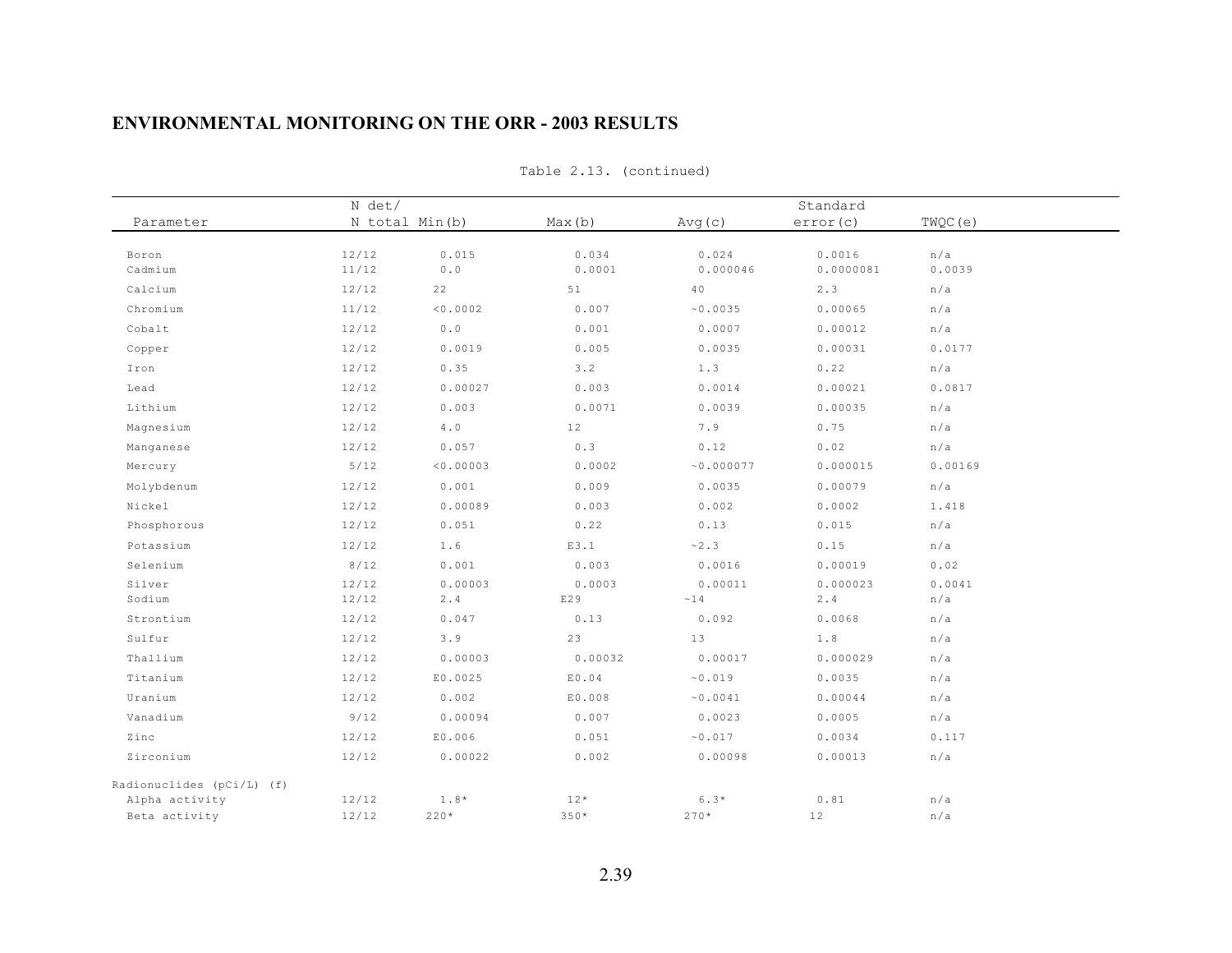|                                                | N det/        |                  |                  |                   | Standard           |               |  |
|------------------------------------------------|---------------|------------------|------------------|-------------------|--------------------|---------------|--|
| Parameter                                      |               | N total Min(b)   | Max(b)           | Avg(c)            | error(c)           | TWQC(e)       |  |
| Bismuth-214<br>Cesium-137                      | 2/12<br>12/12 | $0.0$<br>$7.0*$  | $12*$<br>$53*$   | 1.5<br>$21*$      | $1.1$<br>$4$ . $4$ | 24,000<br>120 |  |
| $Lead-214$                                     | 1/12          | 0.0              | $9.6*$           | 0.8               | 0.8                | n/a           |  |
| Plutonium-238                                  | 1/1           | $2.2*$           | $2.2*$           | n/a               | n/a                | 1.6           |  |
| Plutonium-239/240                              | 1/1           | $0.3*$           | $0.3*$           | n/a               | n/a                | 1.2           |  |
| Strontium-89/90<br>Thorium-230                 | 12/12<br>3/3  | $35*$<br>$0.37*$ | $150*$<br>$1.2*$ | $110*$<br>$0.7*$  | 9.2<br>0.24        | 40<br>12      |  |
| Thorium-232                                    | 1/1           | $0.15*$          | $0.15*$          | n/a               | n/a                | $\mathbf{2}$  |  |
| Tritium                                        | 12/12         | $45,000*$        | $96,000*$        | $71,000*$         | 5,200              | 80,000        |  |
| Uranium-233/234                                | 10/10         | $1.2*$           | $4.9*$           | $2.9*$            | 0.36               | 20            |  |
| Uranium-235/236                                | 1/1           | $0.49*$          | $0.49*$          | n/a               | n/a                | n/a           |  |
| Uranium-238                                    | 10/10         | $0.4*$           | $2.2*$           | $1.3*$            | 0.18               | 24            |  |
| Volatile organics (ug/L)                       |               |                  |                  |                   |                    |               |  |
| Acetone                                        | 2/12          | JB2.9            | U5.0             | $~\sim 4$ .7      | 0.2                | n/a           |  |
| Chloroform                                     | 11/12         | J0.53            | 1.3              | $\sim 0$ . $8\;4$ | 0.064              | n/a           |  |
| White Oak Creek downstream from ORNL (WCK 2.6) |               |                  |                  |                   |                    |               |  |
| Field measurements                             |               |                  |                  |                   |                    |               |  |
| Dissolved Oxygen (ppm)                         | 6/6           | $8.0\,$          | 12               | 9.9               | 0.66               | 5             |  |
| pH (Std Unit)                                  | 6/6           | 7.6              | 8.5              | n/a               | n/a                | n/a           |  |
| Temperature (deg C)                            | 6/6           | 8.5              | 22               | 16                | 2.1                | 30.5          |  |
| Radionuclides (pCi/L) (f)                      |               |                  |                  |                   |                    |               |  |
| Alpha activity                                 | 6/6           | $2.9*$           | $11*$            | $5.8*$            | 1.3                | n/a           |  |
| Beta activity                                  | 6/6           | $100*$           | $270*$           | $150*$            | 26                 | n/a           |  |
| Cesium-137                                     | 6/6           | $11*$            | $48*$            | $27*$             | $4.9$              | 120           |  |
| Potassium-40                                   | 1/6           | U0.0             | $28*$            | $~12*$            | 5.6                | 280           |  |
| Strontium-89/90                                | 6/6           | $25*$            | $160*$           | $67*$             | 20                 | 40            |  |
| Thorium-232                                    | 1/1           | $0.15*$          | $0.15*$          | n/a               | n/a                | $\mathbf{2}$  |  |
| Tritium                                        | 6/6           | $14,000*$        | $53,000*$        | $26,000*$         | 6,000              | 80,000        |  |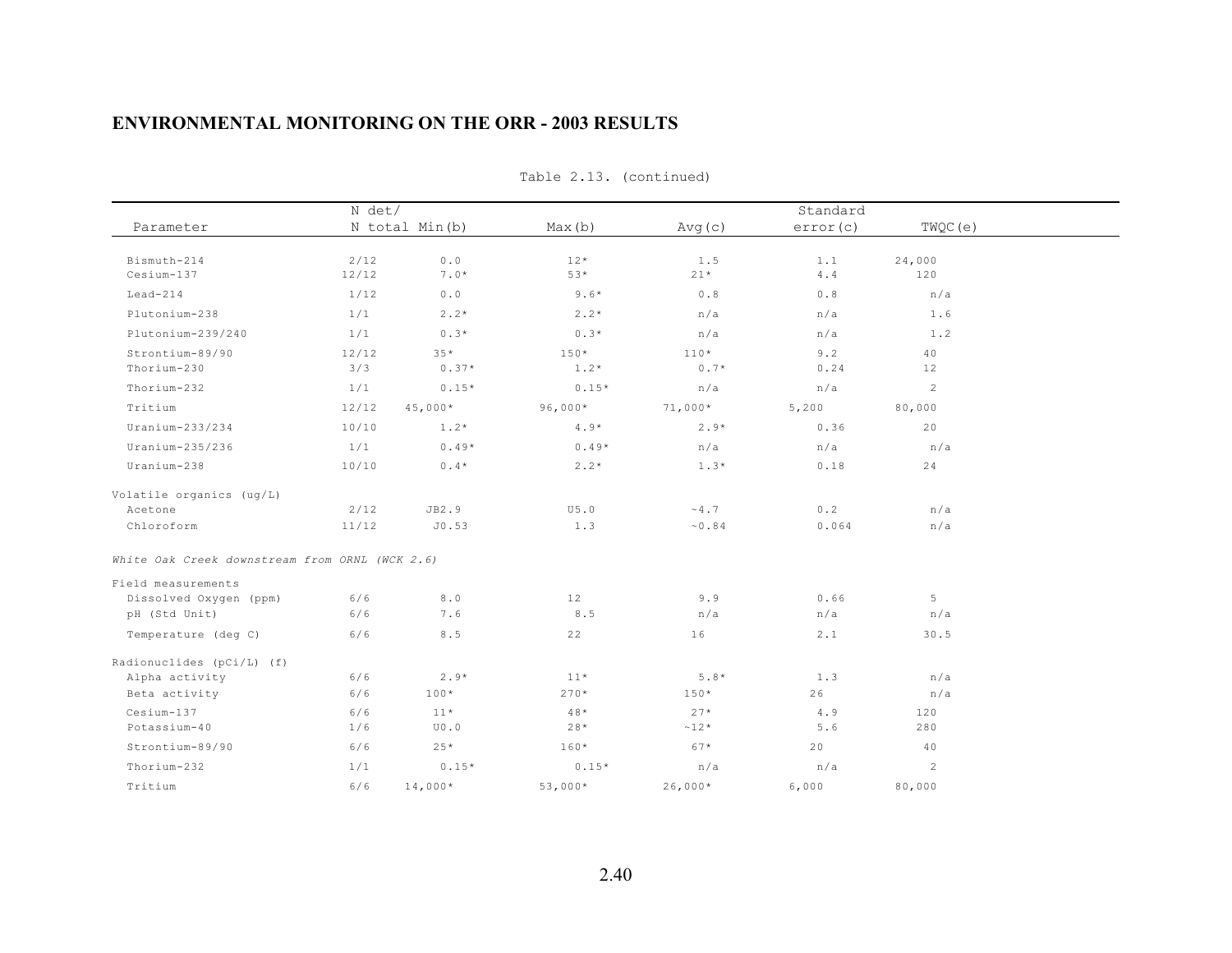|                           | N det/         |            |                                              |            | Standard |         |
|---------------------------|----------------|------------|----------------------------------------------|------------|----------|---------|
| Parameter                 | N total Min(b) |            | Max(b)                                       | Avg(c)     | error(c) | TWQC(e) |
|                           |                |            |                                              |            |          |         |
| $Uranium-233/234$         | 4/4            | $0.59*$    | $4.2*$                                       | $2.2*$     | 0.79     | 20      |
| Uranium-235/236           | 1/1            | $0.37*$    | $0.37*$                                      | n/a        | n/a      | n/a     |
| Uranium-238               | 4/4            | $0.59*$    | $2.9*$                                       | $1.6*$     | 0.53     | 24      |
|                           |                |            | White Oak Creek upstream from ORNL (WCK 6.8) |            |          |         |
| Field measurements        |                |            |                                              |            |          |         |
| Dissolved Oxygen (ppm)    | 4/4            | 8.5        | 12                                           | 9.9        | 0.64     | 5       |
| pH (Std Unit)             | 4/4            | 6.9        | 7.7                                          | n/a        | n/a      | n/a     |
| Temperature (deg C)       | 4/4            | 9.2        | 16                                           | 14         | 1.6      | 30.5    |
| Radionuclides (pCi/L) (f) |                |            |                                              |            |          |         |
| Alpha activity            | 1/4            | U0.45      | $1.9*$                                       | $~10.98*$  | 0.33     | n/a     |
| Beta activity             | 1/4            | $U - 0.34$ | $4.9*$                                       | $\sim$ 1.9 | 1.1      | n/a     |
| Bismuth-214               | 1/4            | 0.0        | $20*$                                        | 5.1        | 5.1      | 24,000  |
| $Lead-212$                | 1/4            | 0.0        | $6.0*$                                       | 1.5        | 1.5      | 120     |
| $Lead-214$                | 1/4            | 0.0        | $22*$                                        | 5.6        | 5.6      | n/a     |

Table 2.13. (continued)

*(a) All values were included in the calculations. Only parameters that have detections in one or more samples are listed in the table. The sampling and analysis plan contains a complete list of analyses performed.*

*(b) Prefix "J" indicates the value was estimated at or below the analytical detection limit by the laboratory; "U" indicates that the value was undetected at the analytical detection limit or MDA; "JB" indicates that the value was estimated at or below the analytical detection limit and the analyte was detected in the associated lab blank; "E" indicates that the percent difference between the parent sample and its serial dilution's concentration exceeds 10%; and "<" indicates the value for a parameter was not quantifiable at the analytical detection limit.*

*(c) A tilde (~) indicates that estimated values and/or detection limits were used in the calculation.*

*(d) Standard error of the mean.*

*(e) Tennessee General Water Quality Criteria for Recreation and Domestic Use, as amended (CRK 32, CRK 58, CRK 66) or Tennessee General Water Quality Criteria for Freshwater Fish and Aquatic Life, as amended (BCK 0.6, EFK 0.1, EFK 5.4, MEK 0.2, WCK 1.0, WCK 2.6, WCK 6.8). 4% of DOE DCG used for radionuclides, where applicable.*

*(f) Individual and average radionuclide concentrations significantly greater than zero are identified by an \*. Detected radionuclides are those detected above MDA.*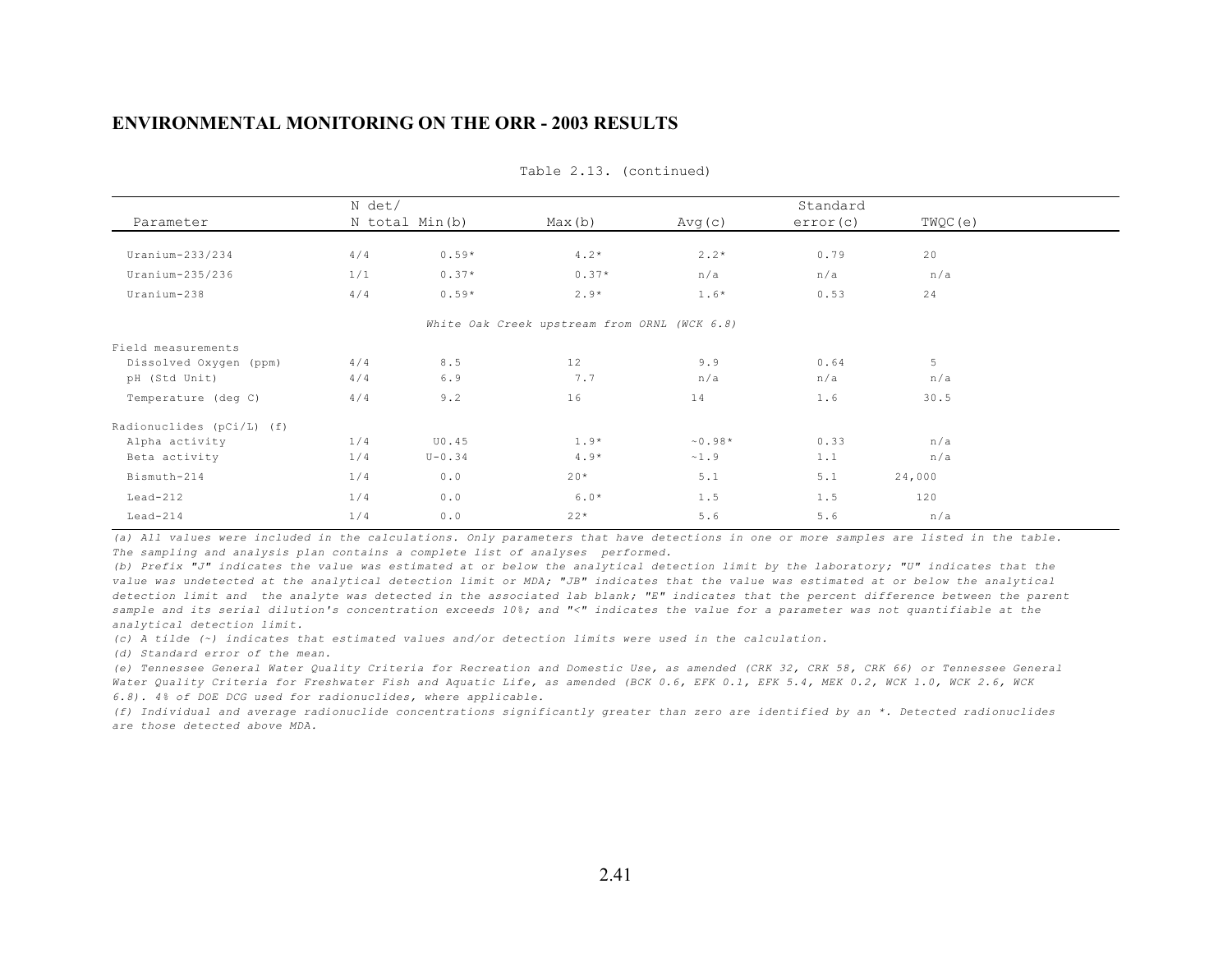|                             | N det/                                               |          |                |            | Standard |
|-----------------------------|------------------------------------------------------|----------|----------------|------------|----------|
| Parameter                   | N total                                              | Min(b)   | Max(b)         | Avg(c)     | error(d) |
|                             | Clinch River downstream from all DOE inputs (CRK 16) |          |                |            |          |
|                             |                                                      |          |                |            |          |
| Anions (mg/kg)              |                                                      |          |                |            |          |
| Sulfate                     | 2/2                                                  | 64       | 65             | 65         | 0.5      |
| $Metals$ (mg/kg)            |                                                      |          |                |            |          |
| Aluminum                    | 2/2                                                  | 1.6      | 2.7            | 2.2        | 0.55     |
| Antimony                    | 1/2                                                  | < 0.054  | 0.08           | ~0.067     | 0.013    |
| Arsenic                     | 2/2                                                  | 0.063    | 0.14           | 0.1        | 0.039    |
| Barium                      | 2/2                                                  | 0.2      | 0.39           | 0.3        | 0.095    |
| Beryllium                   | 2/2                                                  | 0.0028   | 0.025          | 0.014      | 0.011    |
| Cadmium                     | 1/2                                                  | < 0.0027 | 0.018          | ~0.01      | 0.0077   |
| Calcium                     | 2/2                                                  | 2100     | 4500           | 3300       | 1200     |
| Chromium                    | 2/2                                                  | 0.091    | 0.14           | 0.12       | 0.025    |
| Cobalt                      | 1/2                                                  | < 0.011  | 0.013          | ~0.012     | 0.001    |
| Copper                      | 2/2                                                  | 0.29     | 0.36           | 0.33       | 0.035    |
| Iron                        | 2/2                                                  | 3.4      | 5.3            | 4.4        | 0.95     |
| Lead                        | 1/2                                                  | < 0.022  | 0.037          | ~0.03      | 0.0075   |
| Magnesium                   | 2/2                                                  | 290      | 310            | 300        | 10       |
| Manganese                   | 2/2                                                  | 1.4      | 2.8            | 2.1        | 0.7      |
| Mercury                     | 2/2                                                  | 0.1      | 0.13           | 0.12       | 0.015    |
| Nickel                      | 1/2                                                  | < 0.013  | 0.025          | ~0.019     | 0.006    |
| Phosphorous                 | 2/2                                                  | 2700     | 3500           | 3100       | 400      |
| Potassium                   | 2/2                                                  | 2300     | 2600           | 2500       | 150      |
| Selenium                    | 2/2                                                  | 0.83     | 0.87           | 0.85       | 0.02     |
| Silicon                     | 2/2                                                  | 2.9      | 3.4            | 3.2        | 0.25     |
| Sodium                      | 2/2                                                  | 390      | 430            | 410        | 20       |
| Strontium                   | 2/2                                                  | 1.4      | 2.8            | 2.1        | 0.7      |
| Thallium                    | 2/2                                                  | 0.0077   | 0.0081         | 0.0079     | 0.0002   |
| Titanium                    | 2/2                                                  | 0.022    | 0.14           | 0.081      | 0.059    |
| Uranium                     | 2/2                                                  | 0.00078  | 0.0014         | 0.0011     | 0.00031  |
| Vanadium                    | 1/2                                                  | < 0.013  | 0.036          | ~0.025     | 0.012    |
| Zinc                        | 2/2                                                  | 15       | 15             | 15         | 0.0      |
| Pesticides and PCBs (ug/kg) |                                                      |          |                |            |          |
| $PCB-1260$                  | 2/2                                                  | 22       | 24             | 23         | 1.0      |
| Radionuclides (pCi/q) (e)   |                                                      |          |                |            |          |
| Beta activity               | 2/2                                                  | $2.2*$   | $2.5*$         | $2.4*$     | 0.12     |
| Potassium-40                | 2/2                                                  | $2.7*$   | $3.1*$         | $2.9*$     | 0.18     |
| Strontium-90                | 1/2                                                  | U0.0091* | $0.012*$       | $~10.011*$ | 0.0017   |
|                             | Clinch River downstream from ORNL (CRK 32)           |          |                |            |          |
| Anions (mg/kg)              |                                                      |          |                |            |          |
| Sulfate                     | 2/2                                                  | 91       | 100            | 96         | 4.5      |
| Metals $(mq/kg)$            |                                                      |          |                |            |          |
| Aluminum                    | 2/2                                                  | 1.8      | $\overline{2}$ | 1.9        | 0.1      |
| Arsenic                     | 2/2                                                  | 0.053    | 0.12           | 0.087      | 0.034    |
| Barium                      | 2/2                                                  | 0.24     | 0.37           | 0.31       | 0.065    |
| Beryllium                   | 2/2                                                  | 0.0022   | 0.0038         | 0.003      | 0.0008   |
| Calcium                     | 2/2                                                  | 2000     | 2900           | 2500       | 450      |

Table 3.1. 2003 tissue concentrations in Sunfish(a)

Chromium 2/2 0.094 0.13 0.11 0.018 Copper 2/2 0.41 0.42 0.42 0.005 Iron 2/2 4.9 5.1 5 0.1 Lead 2/2 0.023 0.033 0.028 0.005 Magnesium 2/2 340 360 350 10 Manganese 2/2 1.2 1.6 1.4 0.2 Mercury 2/2 0.056 0.17 0.11 0.057 Nickel 1/2 <0.013 0.026 ~0.02 0.0065 Phosphorous 2/2 3000 3500 3300 250 Potassium 2/2 3300 3300 3300 0.0 Selenium 2/2 0.92 0.95 0.94 0.015 Silicon 2/2 3.2 3.3 3.3 0.05 Sodium 2/2 490 540 520 25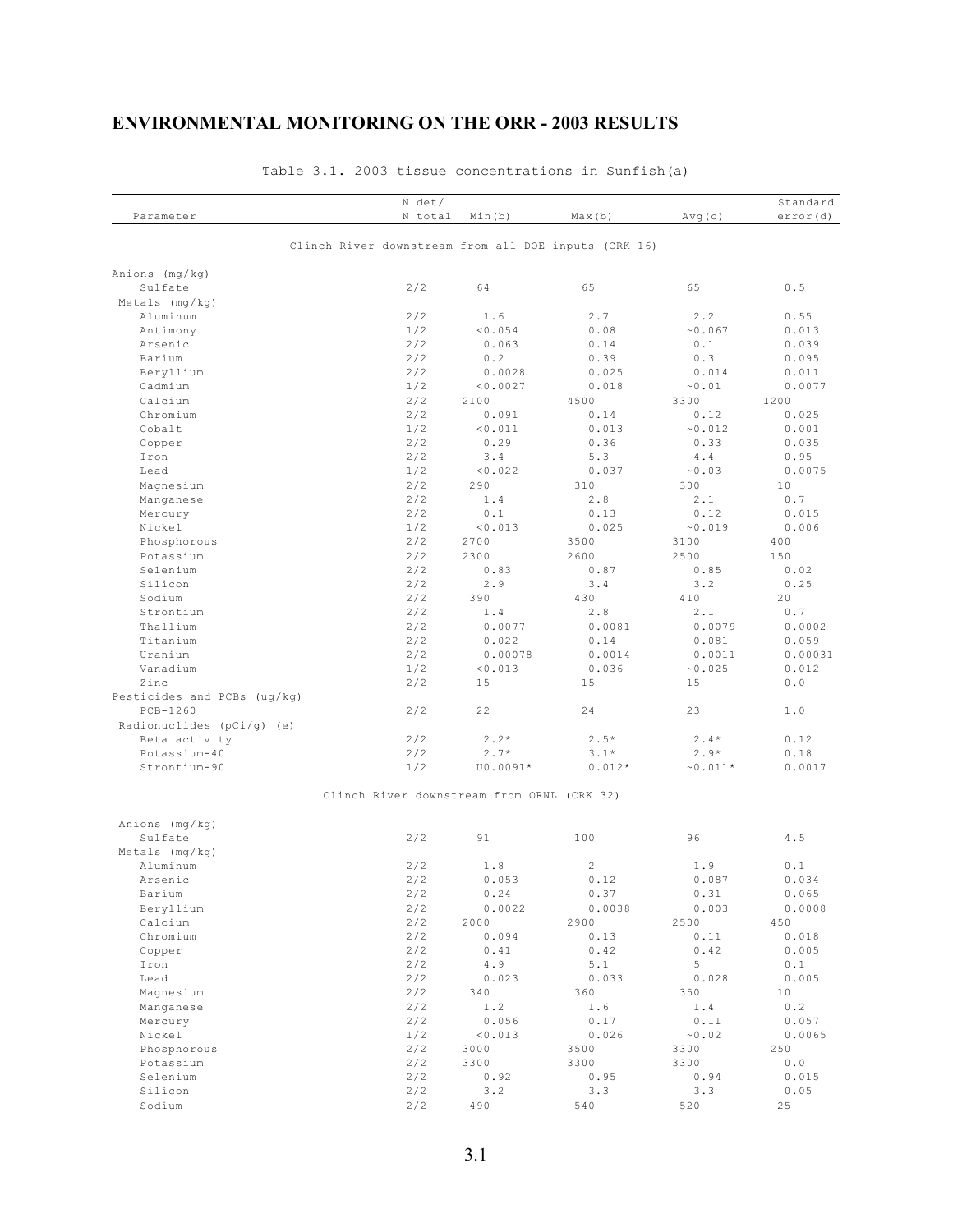|                                                                    | N det/  |                |          |         | Standard |
|--------------------------------------------------------------------|---------|----------------|----------|---------|----------|
| Parameter                                                          | N total | Min(b)         | Max(b)   | Avg(c)  | error(d) |
|                                                                    |         |                |          |         |          |
| Strontium                                                          | 2/2     | 1.4            | 2.1      | 1.8     | 0.35     |
| Thallium                                                           | 2/2     | 0.0096         | $0.01$   | 0.0098  | 0.0002   |
| Titanium                                                           | 2/2     | 0.034          | 0.05     | 0.042   | 0.008    |
| Uranium                                                            | 2/2     | 0.00056        | 0.00056  | 0.00056 | $0.0$    |
| Vanadium                                                           | 1/2     | < 0.013        | 0.02     | ~0.017  | 0.0035   |
| Zinc                                                               | 2/2     | 15             | 18       | 17      | 1.5      |
| Pesticides and PCBs (ug/kg)                                        |         |                |          |         |          |
| $PCB-1260$                                                         | 2/2     | J15            | 22       | ~19     | 3.5      |
| Radionuclides (pCi/g) (e)                                          |         |                |          |         |          |
| Beta activity                                                      | 2/2     | $3.3*$         | $3.4*$   | $3.4*$  | 0.045    |
| Cesium-137                                                         | 1/1     | $0.11*$        | $0.11*$  | n/a     | n/a      |
| Potassium-40                                                       | 2/2     | $3.7*$         | $3.7*$   | $3.7*$  | 0.015    |
| Strontium-90                                                       | 2/2     | $0.024*$       | $0.049*$ | 0.036   | 0.013    |
| Tritium                                                            | 2/2     | $1.3*$         | $3.9*$   | 2.6     | 1.3      |
|                                                                    |         |                |          |         |          |
|                                                                    |         |                |          |         |          |
| Clinch River (Solway Bridge) upstream from all DOE inputs (CRK 70) |         |                |          |         |          |
|                                                                    |         |                |          |         |          |
| Anions (mg/kg)                                                     |         |                |          |         |          |
| Sulfate                                                            | 2/2     | 93             | 100      | 97      | 3.5      |
| Metals $(mq/kg)$                                                   |         |                |          |         |          |
| Aluminum                                                           | 2/2     | 1.2            | 1.3      | 1.3     | 0.05     |
| Arsenic                                                            | 2/2     | 0.12           | 0.13     | 0.13    | 0.005    |
| Barium                                                             | 2/2     | 0.21           | 0.26     | 0.24    | 0.025    |
| Beryllium                                                          | 2/2     | 0.0014         | 0.002    | 0.0017  | 0.0003   |
| Calcium                                                            | 2/2     | 2000           | 2400     | 2200    | 200      |
| Chromium                                                           | 2/2     | 0.09           | 0.12     | 0.11    | 0.015    |
| Copper                                                             | 2/2     | 0.34           | 0.38     | 0.36    | 0.02     |
| Iron                                                               | 2/2     | $\overline{4}$ | 4.4      | 4.2     | 0.2      |
| Magnesium                                                          | 2/2     | 310            | 320      | 320     | 5.0      |
|                                                                    |         |                |          |         |          |
| Manganese                                                          | 2/2     | 1.4            | 1.6      | 1.5     | 0.1      |
| Mercury                                                            | 2/2     | 0.024          | 0.028    | 0.026   | 0.002    |
| Nickel                                                             | 2/2     | 0.014          | 0.033    | 0.024   | 0.0095   |
| Phosphorous                                                        | 2/2     | 2700           | 2800     | 2800    | 50       |
| Potassium                                                          | 2/2     | 2800           | 3000     | 2900    | 100      |
| Selenium                                                           | 2/2     | $\mathbf{1}$   | 1.1      | 1.1     | 0.05     |
| Silicon                                                            | 2/2     | 2.9            | 3        | 3       | 0.05     |
| Sodium                                                             | 2/2     | 430            | 450      | 440     | 10       |
| Strontium                                                          | 2/2     | 1.5            | $1.7\,$  | 1.6     | $0.1$    |
| Thallium                                                           | 2/2     | 0.0076         | 0.0076   | 0.0076  | 0.0      |
|                                                                    |         |                |          |         |          |
| Titanium                                                           | 2/2     | 0.035          | 0.04     | 0.038   | 0.0025   |
| Uranium                                                            | 2/2     | 0.00045        | 0.0005   | 0.00048 | 0.000025 |
| Vanadium                                                           | 1/2     | < 0.013        | 0.02     | ~0.017  | 0.0035   |
| Zinc                                                               | 2/2     | 17             | 18       | 18      | $0.5$    |
| Pesticides and PCBs (uq/kq)                                        |         |                |          |         |          |
| $PCB-1260$                                                         | 2/2     | 18             | 29       | 24      | 5.5      |
|                                                                    |         |                |          |         |          |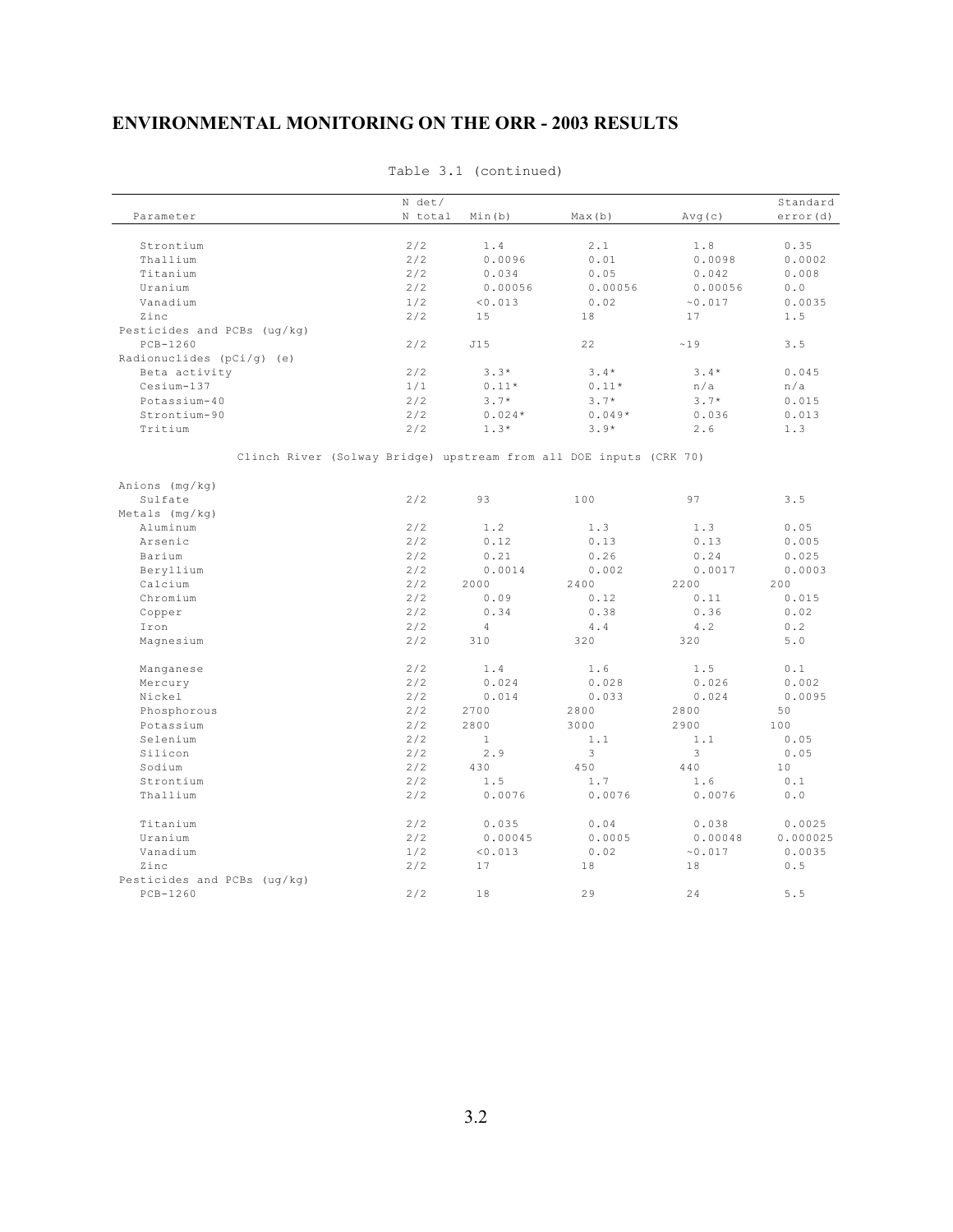| Parameter                                                                                                                                                                                            | N det/<br>N total | Min(b) | Max(b) | Avq(c) | Standard<br>error(d) |
|------------------------------------------------------------------------------------------------------------------------------------------------------------------------------------------------------|-------------------|--------|--------|--------|----------------------|
| Radionuclides ( $pCi/q$ ) (e)                                                                                                                                                                        |                   |        |        |        |                      |
| Beta activity                                                                                                                                                                                        | 2/2               | $2.4*$ | $2.6*$ | $2.5*$ | 0.09                 |
| Potassium-40                                                                                                                                                                                         | 2/2               | $3.5*$ | $3.6*$ | $3.6*$ | 0.06                 |
| (a) All values were included in the calculations. Only parameters that have detections in one or<br>more samples are listed in the table. The sampling and analysis plan contains a complete list of |                   |        |        |        |                      |

Table 3.1 (continued)

more samples are listed in the table. The sampling and analysis plan contains a complete list of analyses performed.

(b) Prefix "J" indicates the value was estimated at or below the analytical detection limit by the laboratory; "U" indicates that the radionuclide was not detected above the MDA; and "<" indicates the value for a parameter was not quantifiable at the analytical detection limit. (c) A tilde (~) indicates that estimated values and/or detection limits were used in the calculation.

(d) Standard error of the mean.

(e) Individual and average radionuclide concentrations significantly greater than zero are identified by an \*. Detected radionuclides are those detected above MDA.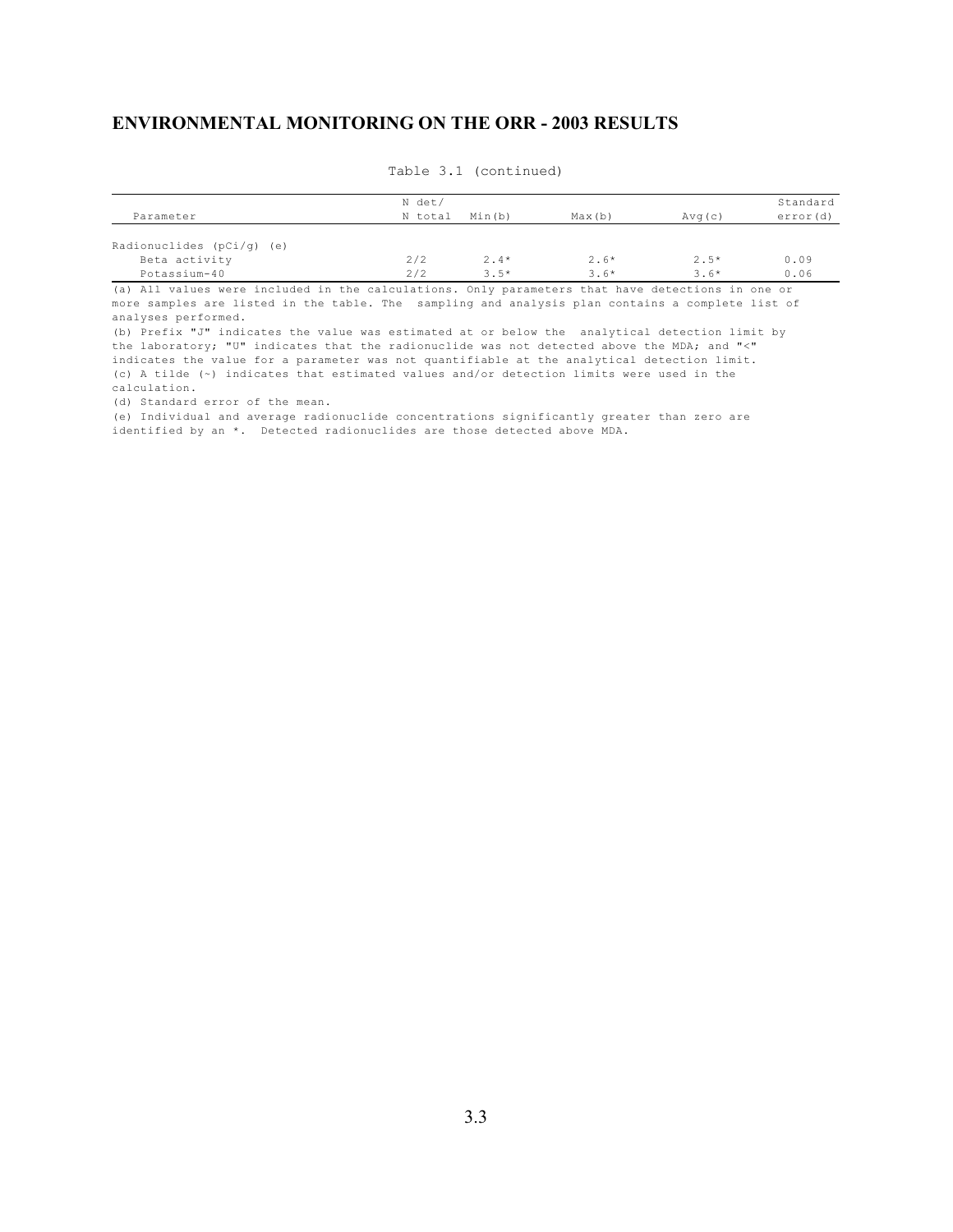| Parameter                   | N det/<br>N total                          | Min(b)      | Max(b)                                               | Avg(c)        | Standard<br>error(d) |
|-----------------------------|--------------------------------------------|-------------|------------------------------------------------------|---------------|----------------------|
|                             |                                            |             | Clinch River downstream from all DOE inputs (CRK 16) |               |                      |
| $Metals$ (mg/kg)            |                                            |             |                                                      |               |                      |
| Aluminum                    | 2/2                                        | 0.85        | 1.1                                                  |               | 0.13                 |
|                             | 1/2                                        |             | 0.17                                                 | 0.98          |                      |
| Arsenic                     |                                            | < 0.049     |                                                      | $\sim 0$ . 11 | 0.061                |
| Barium                      | 2/2                                        | 0.024       | 0.061                                                | 0.043         | 0.019                |
| Cadmium                     | 1/2                                        | < 0.0054    | 0.0068                                               | ~0.0061       | 0.0007               |
| Calcium                     | 2/2                                        | 100         | 130                                                  | 120           | 15                   |
| Chromium                    | 1/2                                        | < 0.017     | 0.02                                                 | ~0.019        | 0.0015               |
| Copper                      | 2/2                                        | 0.25        | 0.33                                                 | 0.29          | 0.04                 |
| Iron                        | 2/2                                        | 3.3         | 4.1                                                  | 3.7           | 0.4                  |
| Lead                        | 2/2                                        | 0.023       | 0.024                                                | 0.024         | 0.0005               |
| Lithium                     | 2/2                                        | 0.029       | 0.03                                                 | 0.03          | 0.0005               |
| Magnesium                   | 2/2                                        | 220         | 230                                                  | 230           | 5.0                  |
| Manganese                   | 2/2                                        | 0.21        | 0.23                                                 | 0.22          | 0.01                 |
| Mercury                     | 2/2                                        | 0.053       | 0.063                                                | 0.058         | 0.005                |
| Phosphorous                 | 2/2                                        | 1900        | 2000                                                 | 2000          | 50                   |
| Potassium                   | 2/2                                        | 3400        | 3600                                                 | 3500          | 100                  |
| Selenium                    | 2/2                                        | 0.35        | 0.42                                                 | 0.39          | 0.035                |
| Silicon                     | 2/2                                        | 1.7         | 2.1                                                  | 1.9           | 0.2                  |
| Sodium                      | 2/2                                        | 330         | 390                                                  | 360           | 30                   |
| Strontium                   | 2/2                                        | 0.12        | 0.15                                                 | 0.14          | 0.015                |
| Thallium                    | 2/2                                        | 0.0045      | 0.0051                                               | 0.0048        | 0.0003               |
| Uranium                     | 2/2                                        | 0.00044     | 0.00047                                              | 0.00046       | 0.000015             |
| Zinc                        | 2/2                                        | 6.2         | 6.8                                                  | 6.5           | 0.3                  |
| Pesticides and PCBs (ug/kg) |                                            |             |                                                      |               |                      |
| Endosulfan sulfate          | 1/2                                        | J0.45       | U1.7                                                 | ~1.1          | 0.63                 |
|                             |                                            |             |                                                      |               |                      |
| gamma-Chlordane             | 2/2                                        | 2.9         | 3.2                                                  | 3.1           | 0.15                 |
| Heptachlor epoxide          | 1/2                                        | UI.7        | 2.9                                                  | ~2.3          | 0.6                  |
| $PCB-1254$                  | 2/2                                        | 29          | 31                                                   | 30            | 1.0                  |
| $PCB-1260$                  | 2/2                                        | 110         | 160                                                  | 140           | 25                   |
| Radionuclides (pCi/g) (e)   |                                            |             |                                                      |               |                      |
| Beta activity               | 2/2                                        | $3.2*$      | $3.3*$                                               | $3.3*$        | 0.05                 |
| Potassium-40                | 2/2                                        | $2.2*$      | $3 \cdot 1*$                                         | 2.7           | 0.47                 |
|                             | Clinch River downstream from ORNL (CRK 32) |             |                                                      |               |                      |
| Metals (mg/kg)              |                                            |             |                                                      |               |                      |
| Aluminum                    | 2/2                                        | 0.91        | 0.97                                                 | 0.94          | 0.03                 |
| Arsenic                     | 2/2                                        | 0.071       |                                                      |               |                      |
|                             |                                            |             | 0.096                                                | 0.084         | 0.013                |
| Barium                      | 2/2                                        | 0.049       | 0.061                                                | 0.055         | 0.006                |
| Beryllium                   | 1/2                                        | < 0.00035   | 0.0004                                               | ~0.00038      | 0.000025             |
| Cadmium                     | 1/2                                        | < 0.0054    | 0.0078                                               | ~0.0066       | 0.0012               |
| Calcium                     | 2/2                                        | 71          | 74                                                   | 73            | 1.5                  |
| Copper                      | $2/2$                                      | $0.28$      | $\ensuremath{\text{o}}$ . 32                         | 0.3           | 0.02                 |
| Iron                        | 2/2                                        | $2 \cdot 4$ | 2.9                                                  | 2.7           | 0.25                 |
| Lead                        | 1/2                                        | < 0.021     | 0.029                                                | ~0.025        | 0.004                |
| Lithium                     | 2/2                                        | 0.022       | 0.032                                                | 0.027         | 0.005                |
| Magnesium                   | 2/2                                        | 200         | 210                                                  | 210           | 5.0                  |
| Manganese                   | 2/2                                        | 0.15        | 0.15                                                 | 0.15          | $0.0$                |
| Mercury                     | 2/2                                        | 0.13        | 0.16                                                 | 0.15          | 0.015                |
| Phosphorous                 | 2/2                                        | 1600        | 1800                                                 | 1700          | 100                  |
| Potassium                   | 2/2                                        | 2900        | 3400                                                 | 3200          | 250                  |
| Selenium                    | 2/2                                        | 0.25        | 0.26                                                 | 0.26          | 0.005                |
| Silicon                     | 2/2                                        | 1.4         | 1.7                                                  | 1.6           | 0.15                 |
| Sodium                      | 2/2                                        | 290         | 320                                                  | 310           | 15                   |
| Strontium                   | 2/2                                        | 0.094       | 0.12                                                 | 0.11          | 0.013                |
| Thallium                    | 2/2                                        | 0.0025      | 0.0037                                               | 0.0031        | 0.0006               |
|                             |                                            |             |                                                      |               |                      |

Table 3.2. 2003 tissue concentrations in Catfish(a)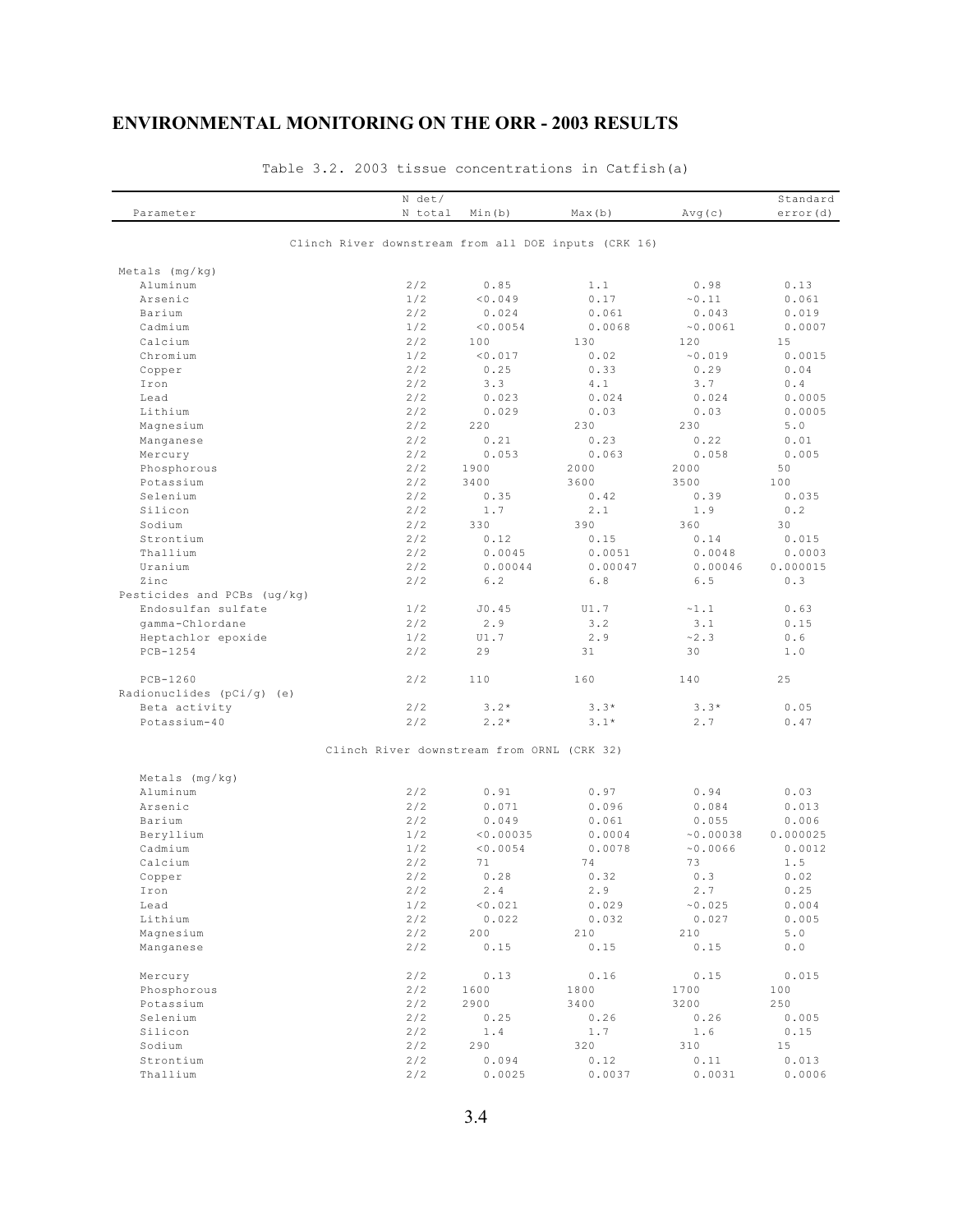|                                                                    | N det/  |                    |         |         | Standard  |
|--------------------------------------------------------------------|---------|--------------------|---------|---------|-----------|
| Parameter                                                          | N total | Min(b)             | Max(b)  | Avg(c)  | error (d) |
| Uranium                                                            | 2/2     | 0.00045            | 0.00054 | 0.0005  | 0.00045   |
| Zinc                                                               | 2/2     | 6.8                | 6.9     | 6.9     | 0.05      |
| Pesticides and PCBs (ug/kg)                                        |         |                    |         |         |           |
| gamma-Chlordane                                                    | 2/2     | J0.79              | 3       | ~1.9    | 1.1       |
| $PCB-1254$                                                         | 1/2     | U17                | 110     | ~54     | 47        |
| $PCB-1260$                                                         | 2/2     | 470                | 1000    | 740     | 270       |
| Radionuclides (pCi/g) (e)                                          |         |                    |         |         |           |
| Beta activity                                                      | 2/2     | $2.6*$             | $3.1*$  | $2.9*$  | 0.24      |
| Potassium-40                                                       | 2/2     | $1.7*$             | $3.7*$  | 2.7     | 1.0       |
| Tritium                                                            | 2/2     | $0.59*$            | $0.63*$ | $0.61*$ | 0.021     |
| Clinch River (Solway Bridge) upstream from all DOE inputs (CRK 70) |         |                    |         |         |           |
|                                                                    |         |                    |         |         |           |
| Metals $(mq/kg)$<br>Aluminum                                       | 2/2     | 1.1                | 1.3     | 1.2     | 0.1       |
| Arsenic                                                            | 2/2     | 0.083              | 0.12    | 0.1     | 0.019     |
|                                                                    | 2/2     |                    |         |         |           |
| Barium                                                             | 1/2     | 0.051<br>< 0.00035 | 0.08    | 0.066   | 0.015     |
| Beryllium                                                          |         |                    | 0.0032  | ~0.0018 | 0.0014    |
| Cadmium                                                            | 2/2     | 0.006              | 0.013   | 0.0095  | 0.0035    |
| Calcium                                                            | 2/2     | 75                 | 140     | 110     | 33        |
| Chromium                                                           | 2/2     | 0.021              | 0.087   | 0.054   | 0.033     |
| Cobalt                                                             | 2/2     | 0.018              | 0.027   | 0.023   | 0.0045    |
| Copper                                                             | 2/2     | 0.26               | 0.39    | 0.33    | 0.065     |
| Iron                                                               | 2/2     | 4.1                | 4.2     | 4.2     | 0.05      |
| Lead                                                               | 2/2     | 0.03               | 0.032   | 0.031   | 0.001     |
| Lithium                                                            | 2/2     | 0.024              | 0.026   | 0.025   | 0.001     |
| Magnesium                                                          | 2/2     | 220                | 230     | 230     | 5.0       |
| Manganese                                                          | 2/2     | 0.22               | 0.26    | 0.24    | 0.02      |
| Mercury                                                            | 2/2     | 0.19               | 0.21    | 0.2     | 0.01      |
| Nickel                                                             | 1/2     | < 0.018            | 0.053   | ~0.036  | 0.018     |
| Phosphorous                                                        | 2/2     | 1900               | 1900    | 1900    | 0.0       |
| Potassium                                                          | 2/2     | 3600               | 3600    | 3600    | 0.0       |
| Selenium                                                           | 2/2     | 0.29               | 0.35    | 0.32    | 0.03      |
| Silicon                                                            | 2/2     | 2.2                | 2.6     | 2.4     | 0.2       |
| Silver                                                             | 1/2     | < 0.022            | 0.037   | ~0.03   | 0.0075    |
| Sodium                                                             | 2/2     | 320                | 330     | 330     | 5.0       |
| Strontium                                                          | 2/2     | 0.11               | 0.2     | 0.16    | 0.045     |
| Thallium                                                           | 2/2     | 0.0039             | 0.0047  | 0.0043  | 0.0004    |
| Uranium                                                            | 2/2     | 0.0005             | 0.00052 | 0.00051 | 0.00001   |
| Zinc                                                               | 2/2     | 5.9                | 7.1     | 6.5     | 0.6       |
| Pesticides and PCBs (ug/kg)                                        |         |                    |         |         |           |
| gamma-Chlordane                                                    | 2/2     | J1.1               | J1.4    | ~1.3    | 0.15      |
| $PCB-1254$                                                         | 2/2     | 28                 | 52      | 40      | 12        |
| $PCB-1260$                                                         | 2/2     | 150                | 230     | 190     | 40        |
| Radionuclides (pCi/q) (e)                                          |         |                    |         |         |           |
| Beta activity                                                      | 2/2     | $3.2*$             | $3.3*$  | $3.2*$  | 0.04      |
| Potassium-40                                                       | 2/2     | $2.6*$             | $3.1*$  | $2.8*$  | 0.24      |

Table 3.2 (continued)

(a) All values were included in the calculations. Only parameters that have detections in one or more samples are listed in the table. The sampling and analysis plan contains a complete list of analyses performed.

(b) Prefix "J" indicates the value was estimated at or below the analytical detection limit by the laboratory; "U" indicates that the value was undetected at the analytical detection limit; and "<" indicates the value for a parameter was not quantifiable at the analytical detection limit.

(c) A tilde (~) indicates that estimated values and/or detection limits were used in the calculation.

(d) Standard error of the mean.

(e) Individual and average radionuclide concentrations significantly greater than zero are identified by an \*. Detected radionuclides are those detected above MDA.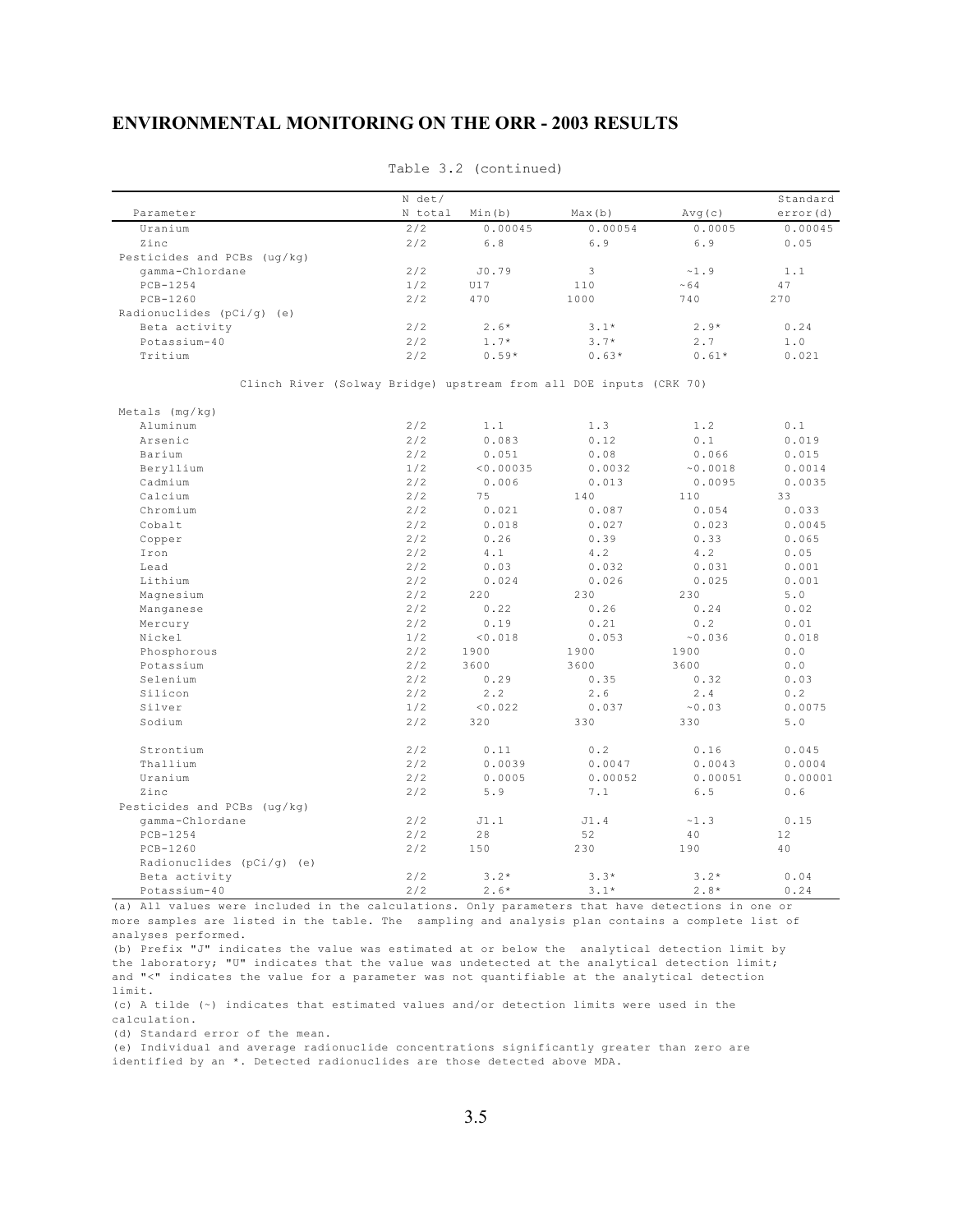|              |         |          | Detected concentration ( $pCi/L$ ) (a, b) |          |          |
|--------------|---------|----------|-------------------------------------------|----------|----------|
|              | N det/  |          |                                           |          | Standard |
| Parameter    | N total | Min      | Max                                       | Avq      | error    |
|              |         | Claxton  |                                           |          |          |
| Potassium-40 | 6/6     | $1,100*$ | $1,600*$                                  | $1,300*$ | 85       |
| Total rad Sr | 1/6     | $-0.31$  | $1.2*$                                    | ~0.37    | 0.2      |
| Maryville    |         |          |                                           |          |          |
| Potassium-40 | 6/6     | $1,200*$ | $1,500*$                                  | $1,300*$ | 40       |
| Total rad Sr | 1/6     | $0.44*$  | $1.2*$                                    | $0.8*$   | 0.12     |
| Powell       |         |          |                                           |          |          |
| Potassium-40 | 6/6     | $1,100*$ | $1,500*$                                  | $1,300*$ | 55       |

Table 3.3. Concentration of radionuclides in raw milk, 2003

(a) 1 pCi=3.7 x 10 -2 Bq. Detected radionuclides are those detected above minimum detectable activity.

(b) Individual and average concentrations significantly greater than zero at the 95% confidence level are identified by an asterisk (\*).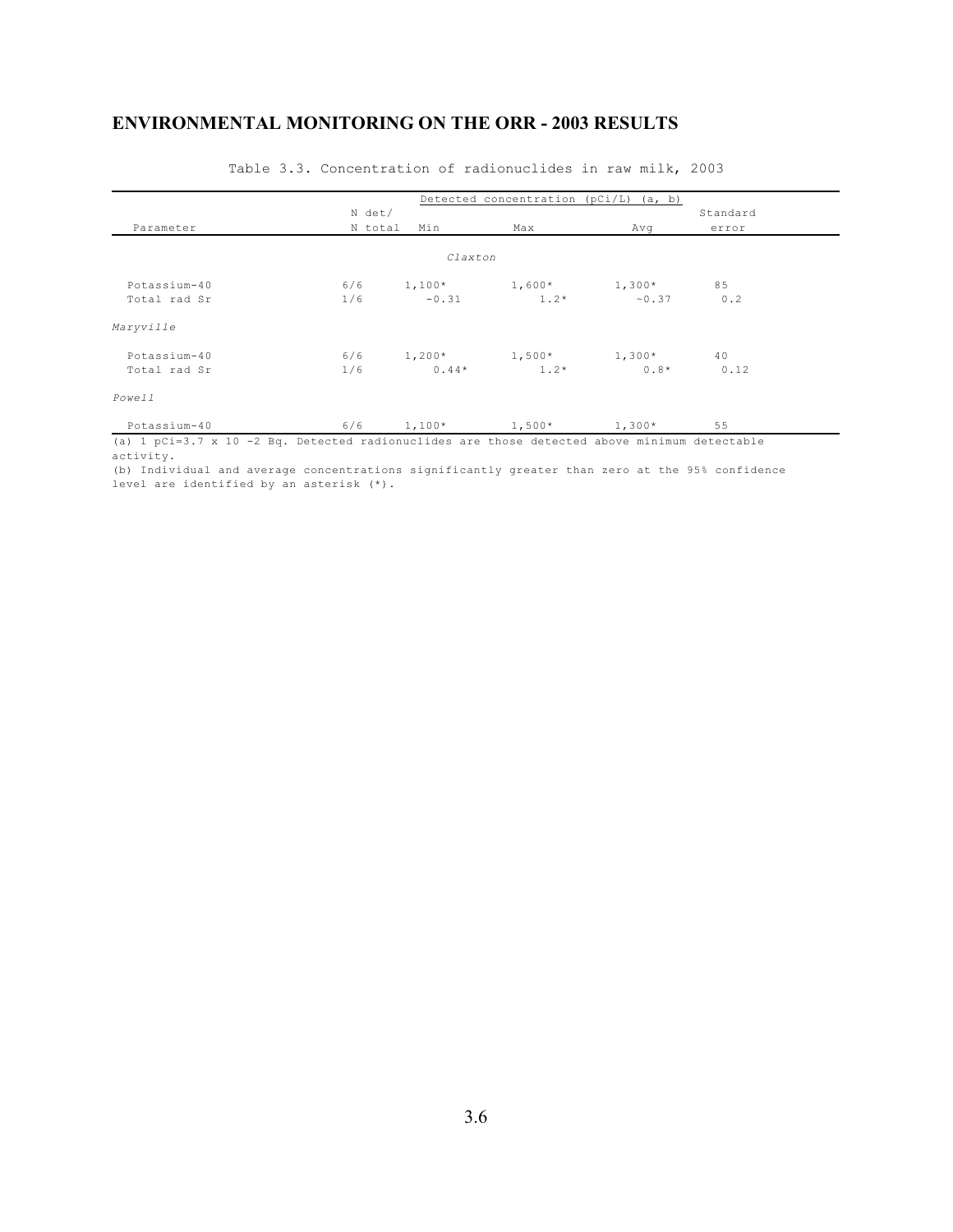Table 3.4. Surface water analyses (2003) at ORR Environmental Monitoring Plan surface water locations (a)

|                        | N det/  | Standard   |                                                          |           |           |         |  |
|------------------------|---------|------------|----------------------------------------------------------|-----------|-----------|---------|--|
| Parameter              | N total | Min(b)     | Max(b)                                                   | Avg(c)    | error(d)  | TWQC(e) |  |
|                        |         |            | Clinch River downstream from all DOE ORR inputs (CRK 16) |           |           |         |  |
| Field measurements     |         |            |                                                          |           |           |         |  |
| Dissolved Oxygen (ppm) | 12/12   | $6.1$      | 15                                                       | 9.0       | 0.74      | n/a     |  |
| pH (Std Unit)          | 12/12   | 7.3        | 8.8                                                      | n/a       | n/a       | n/a     |  |
| Temperature (deg C)    | 12/12   | $5.9$      | 22                                                       | 16        | 1.5       | 30.5    |  |
| Metals (mq/L)          |         |            |                                                          |           |           |         |  |
| Aluminum               | 12/12   | E0.16      | E2.9                                                     | ~1.1      | 0.29      | n/a     |  |
| Antimony               | 9/12    | 0.00006    | 0.0004                                                   | 0.00013   | 0.000027  | 0.014   |  |
| Arsenic                | 7/12    | 0.0009     | 0.004                                                    | ~0.0022   | 0.00037   | 0.05    |  |
| Barium                 | 12/12   | 0.033      | 0.051                                                    | 0.038     | 0.0017    | n/a     |  |
| Beryllium              | 7/12    | $0.0$      | 0.0004                                                   | 0.000069  | 0.000031  | n/a     |  |
| Boron                  | 12/12   | 0.01       | 0.022                                                    | 0.015     | 0.00082   | n/a     |  |
| Cadmium                | 8/12    | < 0.00002  | 0.0005                                                   | ~0.00007  | 0.000039  | n/a     |  |
| Calcium                | 12/12   | 21         | 39                                                       | 30        | 1.9       | n/a     |  |
| Chromium               | 7/12    | < 0.0001   | 0.003                                                    | ~0.0011   | 0.0003    | n/a     |  |
| Cobalt                 | 12/12   | 0.0002     | 0.001                                                    | 0.00055   | 0.0001    | n/a     |  |
| Copper                 | 12/12   | 0.001      | 0.003                                                    | 0.0021    | 0.00016   | n/a     |  |
| Iron                   | 12/12   | 0.25       | E2.4                                                     | ~0.92     | 0.21      | n/a     |  |
| Lead                   | 12/12   | 0.00026    | E0.003                                                   | ~0.00078  | 0.00022   | n/a     |  |
| Lithium                | 12/12   | E0.002     | 0.0054                                                   | ~0.0031   | 0.00028   | n/a     |  |
| Magnesium              | 12/12   | $5.1$      | 10                                                       | 7.9       | 0.59      | n/a     |  |
| Manganese              | 12/12   | 0.045      | 0.13                                                     | 0.07      | 0.0073    | n/a     |  |
| Mercury                | 3/12    | < 0.00003  | < 0.0003                                                 | ~0.000093 | 0.000024  | 0.00005 |  |
| Molybdenum             | 12/12   | 0.0001     | 0.001                                                    | 0.00049   | 0.000094  | n/a     |  |
| Nickel                 | 12/12   | 0.00087    | E0.003                                                   | ~0.0015   | 0.00019   | 0.61    |  |
| Phosphorous            | 12/12   | 0.012      | 0.095                                                    | 0.045     | 0.0077    | n/a     |  |
| Potassium              | 12/12   | 1.5        | $2.8$                                                    | 1.9       | 0.1       | n/a     |  |
| Selenium               | 8/12    | 0.001      | 0.0024                                                   | 0.0016    | 0.00016   | n/a     |  |
| Silver                 | 4/12    | < 0.000003 | 0.00003                                                  | ~0.000012 | 0.0000022 | n/a     |  |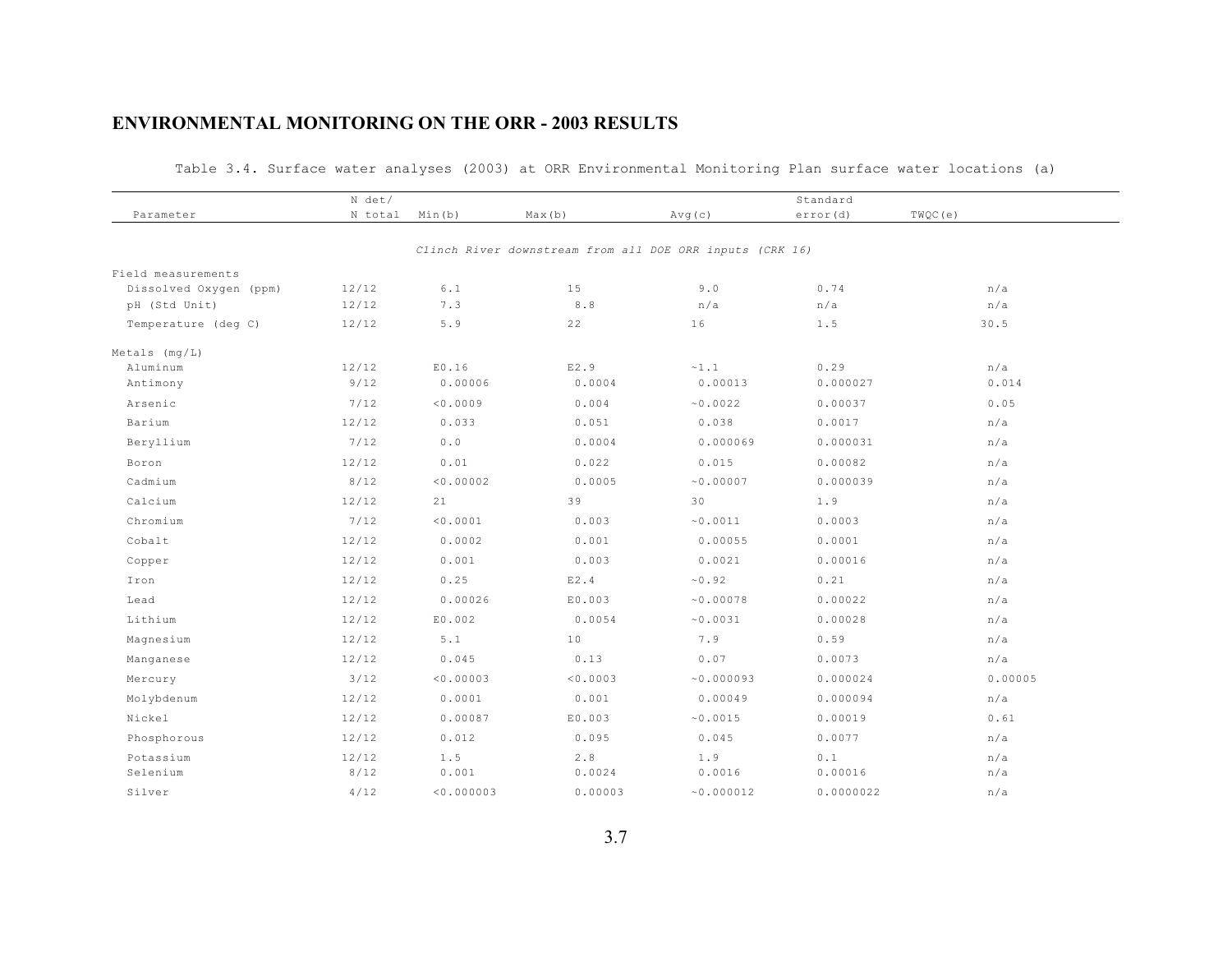|                                                                                                                        | N det/                                       |                                                       |                                                       |                                                                                  | Standard                                 |                                           |
|------------------------------------------------------------------------------------------------------------------------|----------------------------------------------|-------------------------------------------------------|-------------------------------------------------------|----------------------------------------------------------------------------------|------------------------------------------|-------------------------------------------|
| Parameter                                                                                                              | N total                                      | Min(b)                                                | Max(b)                                                | Avg(c)                                                                           | error(d)                                 | TWQC (e)                                  |
| Sodium<br>Strontium                                                                                                    | 12/12<br>12/12                               | 2.1<br>0.047                                          | 6.0<br>0.11                                           | 4.1<br>0.079                                                                     | 0.35<br>0.0066                           | n/a<br>n/a                                |
| Sulfur                                                                                                                 | 12/12                                        | 3.3                                                   | $8.4\,$                                               | 5.8                                                                              | 0.45                                     | n/a                                       |
| Thallium                                                                                                               | 12/12                                        | 0.00003                                               | 0.0004                                                | 0.00016                                                                          | 0.000036                                 | 0.0017                                    |
| Titanium                                                                                                               | 12/12                                        | 0.003                                                 | 0.051                                                 | 0.016                                                                            | 0.0043                                   | n/a                                       |
| Uranium                                                                                                                | 12/12                                        | E0.0002                                               | 0.00059                                               | ~0.00028                                                                         | 0.000034                                 | n/a                                       |
| Vanadium                                                                                                               | 5/12                                         | < 0.00076                                             | 0.003                                                 | ~0.0013                                                                          | 0.00019                                  | n/a                                       |
| Zinc                                                                                                                   | 12/12                                        | 0.003                                                 | 0.21                                                  | 0.027                                                                            | 0.017                                    | n/a                                       |
| Zirconium                                                                                                              | 12/12                                        | 0.00013                                               | 0.005                                                 | 0.00093                                                                          | 0.0004                                   | n/a                                       |
| Radionuclides (pCi/L) (f)<br>Alpha activity<br>Beta activity<br>Bismuth-212<br>Bismuth-214<br>$Lead-214$<br>Niobium-95 | 1/12<br>8/12<br>1/12<br>1/12<br>1/12<br>1/12 | $U - 0.13$<br>U0.33<br>$0.0$<br>0.0<br>$0.0$<br>$0.0$ | $2.4*$<br>$5.4*$<br>$24*$<br>$21*$<br>$22*$<br>$2.8*$ | $\sim 0$ . 44 $^{\star}$<br>$\sim$ 2 . 2 $^{\star}$<br>2.0<br>1.7<br>1.8<br>0.24 | 0.2<br>0.41<br>2.0<br>1.7<br>1.8<br>0.24 | n/a<br>n/a<br>n/a<br>24,000<br>n/a<br>n/a |
| Potassium-40                                                                                                           | 3/12                                         | U0.0                                                  | $48*$                                                 | $~21*$                                                                           | 5.7                                      | 280                                       |
| Thallium-208                                                                                                           | 1/12                                         | $0.0$                                                 | $3.0*$                                                | 0.25                                                                             | 0.25                                     | n/a                                       |
| Volatile organics (ug/L)<br>Acetone                                                                                    | 2/12                                         | J3.0                                                  | U5.0<br>Water supply intake for the ETTP (CRK 23)     | $\sim 4$ . 7                                                                     | 0.2                                      | n/a                                       |
| Field measurements                                                                                                     |                                              |                                                       |                                                       |                                                                                  |                                          |                                           |
| Dissolved Oxygen (ppm)<br>pH (Std Unit)                                                                                | 12/12<br>12/12                               | $6.0$<br>7.5                                          | 16<br>$8.8$                                           | 9.5<br>n/a                                                                       | 0.77<br>n/a                              | n/a<br>n/a                                |
| Temperature (deg C)                                                                                                    | 12/12                                        | 5.8                                                   | 22                                                    | 15                                                                               | 1.6                                      | 30.5                                      |

Table 3.4. (continued)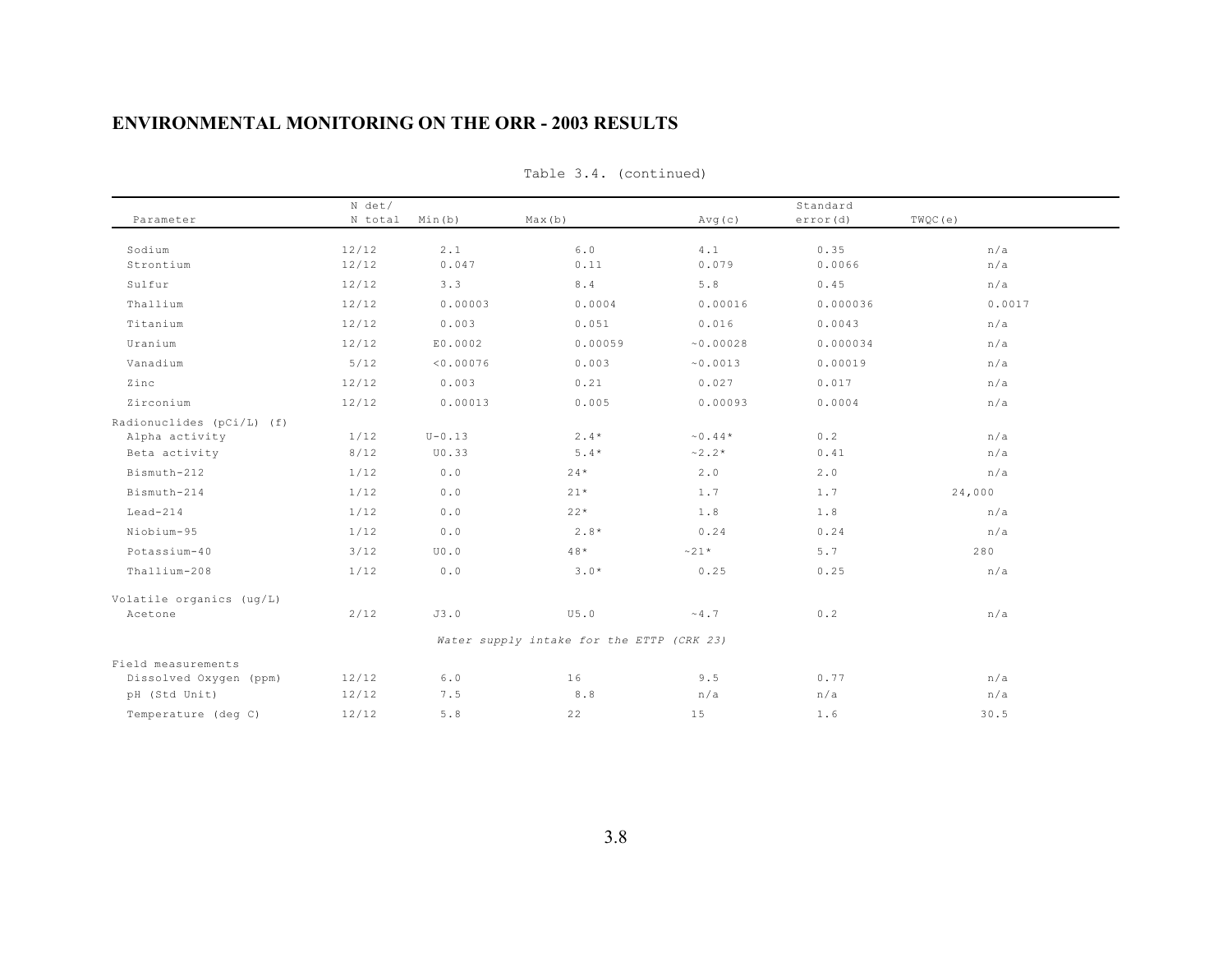|                           | N det/  |            |                                                                        | Standard                |           |                |  |
|---------------------------|---------|------------|------------------------------------------------------------------------|-------------------------|-----------|----------------|--|
| Parameter                 | N total | Min(b)     | Max(b)                                                                 | Avg(c)                  | error(d)  | TWQC (e)       |  |
| Radionuclides (pCi/L) (f) |         |            |                                                                        |                         |           |                |  |
| Alpha activity            | 2/12    | $U-1.2$    | $4.9*$                                                                 | $\sim 0.87*$            | 0.43      | n/a            |  |
| Beryllium-7               | 1/12    | $U-28$     | U46*                                                                   | $\sim 6$ . 2            | $5.4$     | 40,000         |  |
| Beta activity             | 7/12    | U0.64*     | $8.3*$                                                                 | $\sim$ 3 . 5 $^{\star}$ | $0.8$     | n/a            |  |
| Bismuth-214               | 2/12    | 0.0        | $24*$                                                                  | 2.9                     | 2.1       | 24,000         |  |
| $Lead-214$                | 1/12    | $0.0$      | $17*$                                                                  | 1.4                     | 1.4       | n/a            |  |
| Potassium-40              | 2/12    | $U-12$     | $50*$                                                                  | $~13*$                  | 5.5       | 280            |  |
| Strontium-89/90           | 3/12    | $U - 0.37$ | $6.5*$                                                                 | $~1.0*$                 | 0.53      | 40             |  |
| Thallium-208              | 1/12    | 0.0        | $4.9*$                                                                 | 0.41                    | 0.41      | n/a            |  |
| Thorium-232               | 1/1     | $0.19*$    | $0.19*$                                                                | n/a                     | n/a       | $\overline{2}$ |  |
| Tritium                   | 7/12    | $U-110$    | $3,100*$                                                               | $~10*$                  | 300       | 80,000         |  |
|                           |         |            |                                                                        |                         |           |                |  |
|                           |         |            | Clinch River (Solway Bridge) upstream from all DOE ORR inputs (CRK 70) |                         |           |                |  |
| Field measurements        |         |            |                                                                        |                         |           |                |  |
| Dissolved Oxygen (ppm)    | 12/12   | $4.8$      | 15                                                                     | 8.4                     | 0.79      | n/a            |  |
| pH (Std Unit)             | 12/12   | 7.1        | 8.7                                                                    | n/a                     | n/a       | n/a            |  |
| Temperature (deg C)       | 12/12   | 7.2        | 23                                                                     | 16                      | 1.7       | 30.5           |  |
| Metals $(mq/L)$           |         |            |                                                                        |                         |           |                |  |
| Aluminum                  | 12/12   | 0.14       | E1.6                                                                   | $\sim 0$ . 54           | 0.12      | n/a            |  |
| Antimony                  | 9/12    | < 0.00009  | 0.0002                                                                 | ~0.00014                | 0.000015  | 0.014          |  |
| Arsenic                   | 10/12   | < 0.0009   | 0.005                                                                  | ~0.0021                 | 0.00034   | 0.05           |  |
| Barium                    | 12/12   | 0.029      | 0.041                                                                  | 0.035                   | 0.00094   | n/a            |  |
| Beryllium                 | 8/12    | < 0.00002  | 0.00009                                                                | ~0.000043               | 0.0000076 | n/a            |  |
| Boron                     | 12/12   | 0.013      | 0.018                                                                  | 0.015                   | 0.00053   | n/a            |  |
| Cadmium                   | 9/12    | < 0.00002  | 0.0003                                                                 | ~0.000052               | 0.000023  | n/a            |  |
| Calcium                   | 12/12   | 23         | 41                                                                     | 35                      | 1.3       | n/a            |  |
| Chromium                  | $5/12$  | < 0.0001   | 0.002                                                                  | ~0.00074                | 0.0002    | n/a            |  |
| Cobalt                    | 12/12   | 0.0002     | 0.001                                                                  | 0.00044                 | 0.000077  | n/a            |  |
| Copper                    | 12/12   | 0.001      | 0.0038                                                                 | 0.0023                  | 0.00025   | n/a            |  |
| Iron                      | 12/12   | 0.24       | E1.5                                                                   | $\sim 0$ .57            | 0.1       | n/a            |  |

Table 3.4. (continued)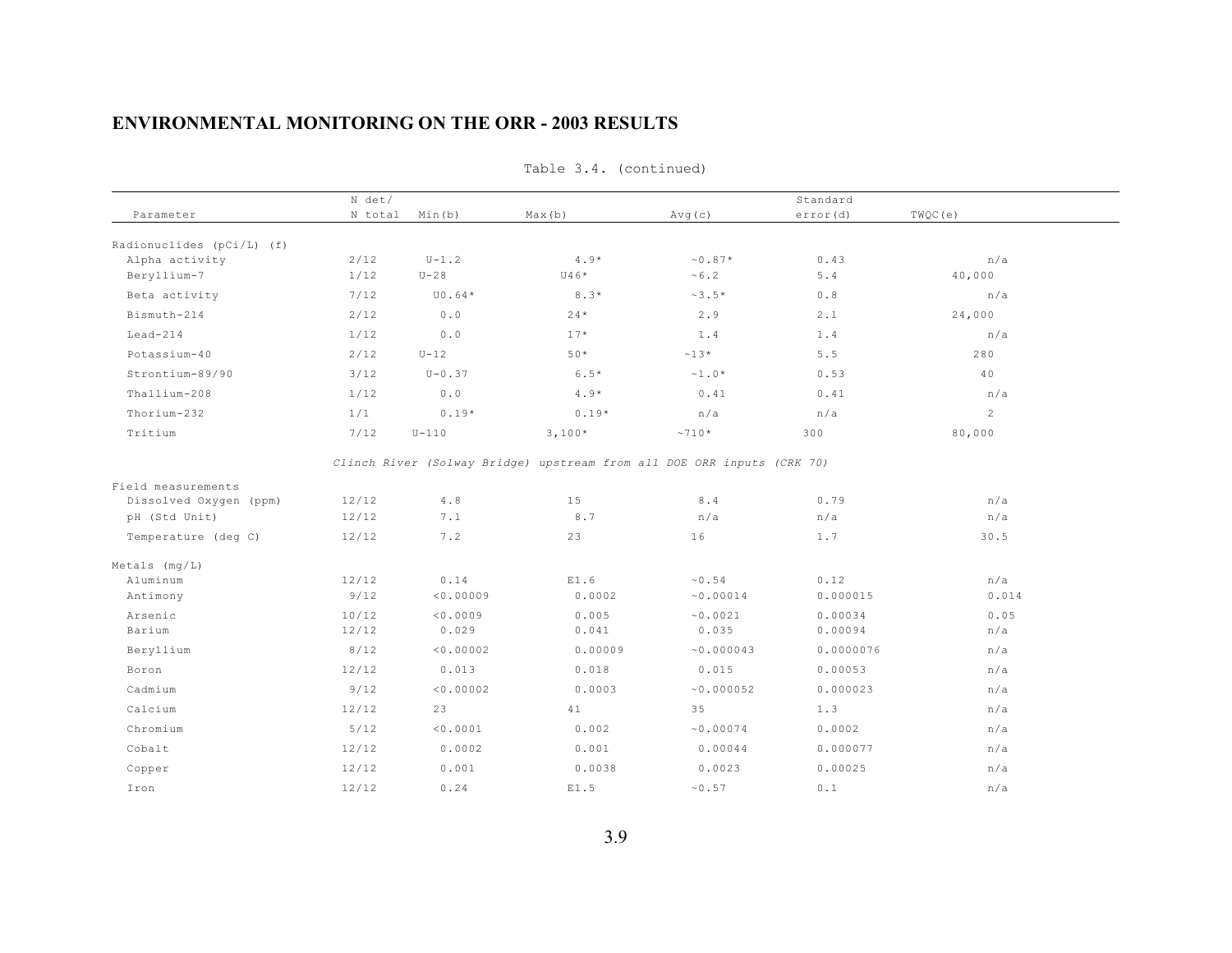|                           | N det/         |                      |                   |                       | Standard              |            |
|---------------------------|----------------|----------------------|-------------------|-----------------------|-----------------------|------------|
| Parameter                 | N total        | Min(b)               | Max(b)            | Avg(c)                | error (d)             | TWQC (e)   |
| Lead<br>Lithium           | 12/12<br>12/12 | 0.0003<br>E0.003     | 0.001<br>0.0056   | 0.00059<br>~0.0037    | 0.000089<br>0.00024   | n/a<br>n/a |
| Magnesium                 | 12/12          | E5.0                 | 11                | ~10.3                 | $0.5$                 | n/a        |
| Manganese                 | 12/12          | 0.043                | 0.13              | 0.068                 | 0.0074                | n/a        |
| Mercury                   | 2/12           | < 0.00003            | 0.0002            | ~0.000071             | 0.000015              | 0.00005    |
| Molybdenum                | 12/12          | 0.00004              | 0.0012            | 0.0007                | 0.00011               | n/a        |
| Nickel                    | 12/12          | 0.001                | 0.002             | 0.0014                | 0.00014               | 0.61       |
| Phosphorous               | 12/12          | 0.012                | 0.054             | 0.024                 | 0.0033                | n/a        |
| Potassium                 | 12/12          | 1.5                  | 2.1               | 1.8                   | 0.048                 | n/a        |
| Selenium<br>Silver        | 9/12<br>3/12   | 0.0005<br>< 0.000003 | 0.0027<br>0.00001 | 0.0017<br>~0.0000088  | 0.00018<br>0.00000073 | n/a<br>n/a |
| Sodium                    | 12/12          | E1.2                 | 6.5               | $\sim 5$ . 2          | 0.41                  | n/a        |
| Strontium                 | 12/12          | 0.036                | 0.12              | 0.096                 | 0.0065                | n/a        |
| Sulfur                    | 12/12          | 2.9                  | $8.8$             | 6.9                   | 0.42                  | n/a        |
| Thallium                  | 12/12          | 0.00005              | 0.0005            | 0.00021               | 0.00005               | 0.0017     |
| Titanium                  | 12/12          | 0.002                | 0.017             | 0.0089                | 0.0014                | n/a        |
| Uranium                   | 12/12          | 0.0001               | 0.0003            | 0.00021               | 0.000013              | n/a        |
| Vanadium                  | 4/12           | < 0.00076            | 0.003             | ~0.0014               | 0.00021               | n/a        |
| Zinc                      | 12/12          | E0.003               | 0.02              | ~0.0062               | 0.0014                | n/a        |
| Zirconium                 | 12/12          | 0.0002               | 0.001             | 0.00051               | 0.000091              | n/a        |
| Radionuclides (pCi/L) (f) |                |                      |                   |                       |                       |            |
| Beta activity             | 6/12           | $U1.0*$              | $3.8*$            | $\sim 1.9$ $^{\star}$ | 0.23                  | n/a        |
| Bismuth-212               | 1/12           | 0.0                  | $12*$             | 1.0                   | 1.0                   | n/a        |
| Bismuth-214               | 2/12           | $0.0$                | $12*$             | $1.8$                 | 1.2                   | 24,000     |
| $Lead-214$                | 1/12           | 0.0                  | $12*$             | 0.96                  | 0.96                  | n/a        |
| Potassium-40              | 4/12           | U0.0                 | $93*$             | $~25*$                | 8.3                   | 280        |

Table 3.4. (continued)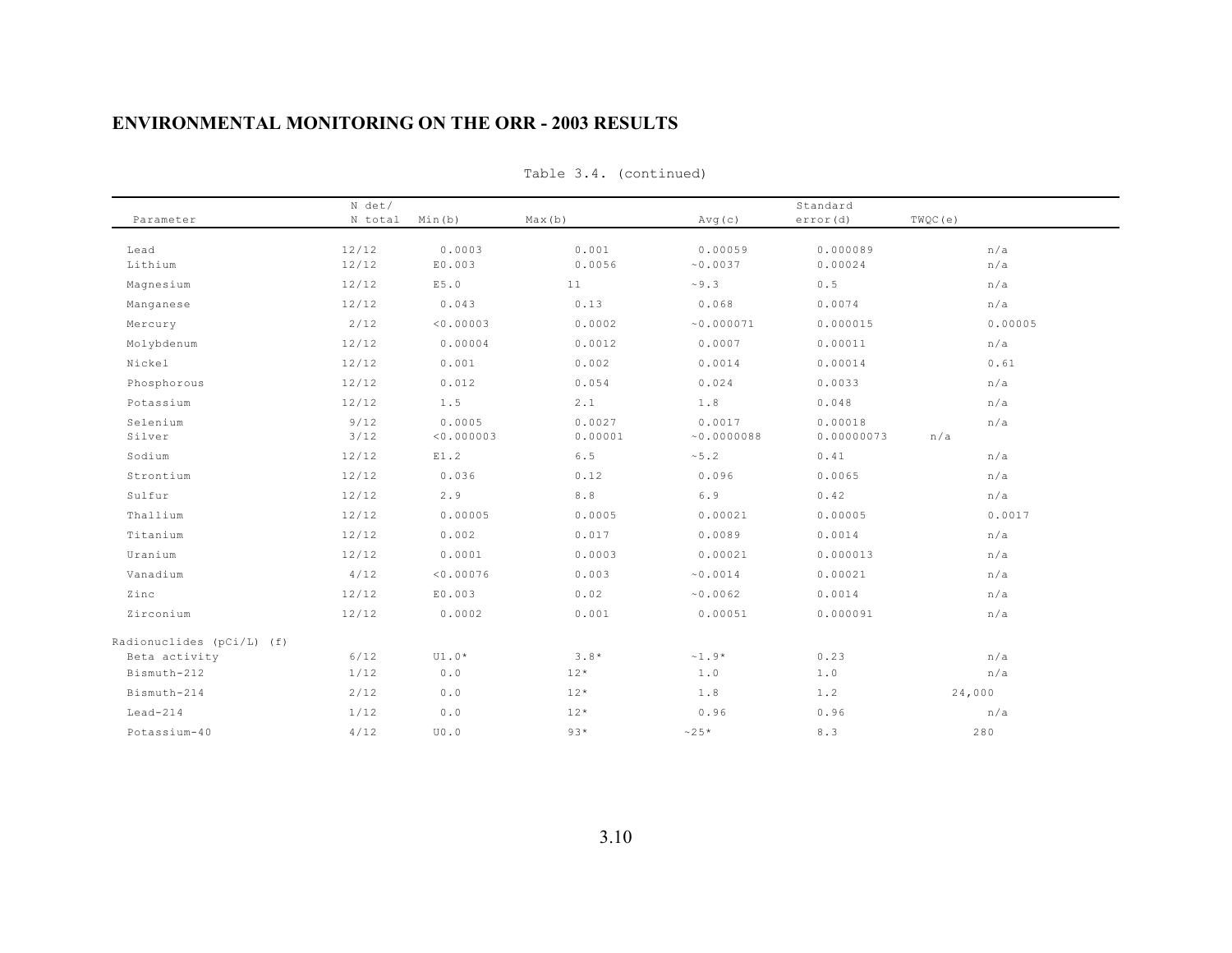|                                     | N det/  |        |        |             | Standard  |         |
|-------------------------------------|---------|--------|--------|-------------|-----------|---------|
| Parameter                           | N total | Min(b) | Max(b) | Avg(c)      | error (d) | TWOC(e) |
| Volatile organics (ug/L)<br>Acetone | 1/12    | JB3.4  | U5.0   | $~\sim 4.9$ | 0.13      | n/a     |

Table 3.4. (continued)

*(a) All values were included in the calculations. Only parameters that have detections in one or more samples are listed in the table. The sampling and analysis plan contains a complete list of analyses performed.*

*(b) Prefix "J" indicates the value was estimated at or below the analytical detection limit by the laboratory; "U" indicates that the value was undetected at the analytical detection limit or MDA; "JB" indicates that the value was estimated at or below the analytical detection limit and the analyte was detected in the associated lab blank; "E" indicates that the percent difference between the parent sample and its serial dilution's concentration exceeds 10%; and "<" indicates the value for a parameter was not quantifiable at the analytical detection limit.*

*(c) A tilde (~) indicates that estimated values and/or detection limits were used in the calculation.*

*(d) Standard error of the mean.*

*(e) Tennessee General Water Quality Criteria for Recreation and Domestic Use, as amended (CRK 16, CRK 23,CRK 70). 4% of DOE*

*DCG used for radionuclides, where applicable.*

*(f) Individual and average radionuclide concentrations significantly greater than zero are identified by an \*. Detected radionuclides are those detected above MDA.*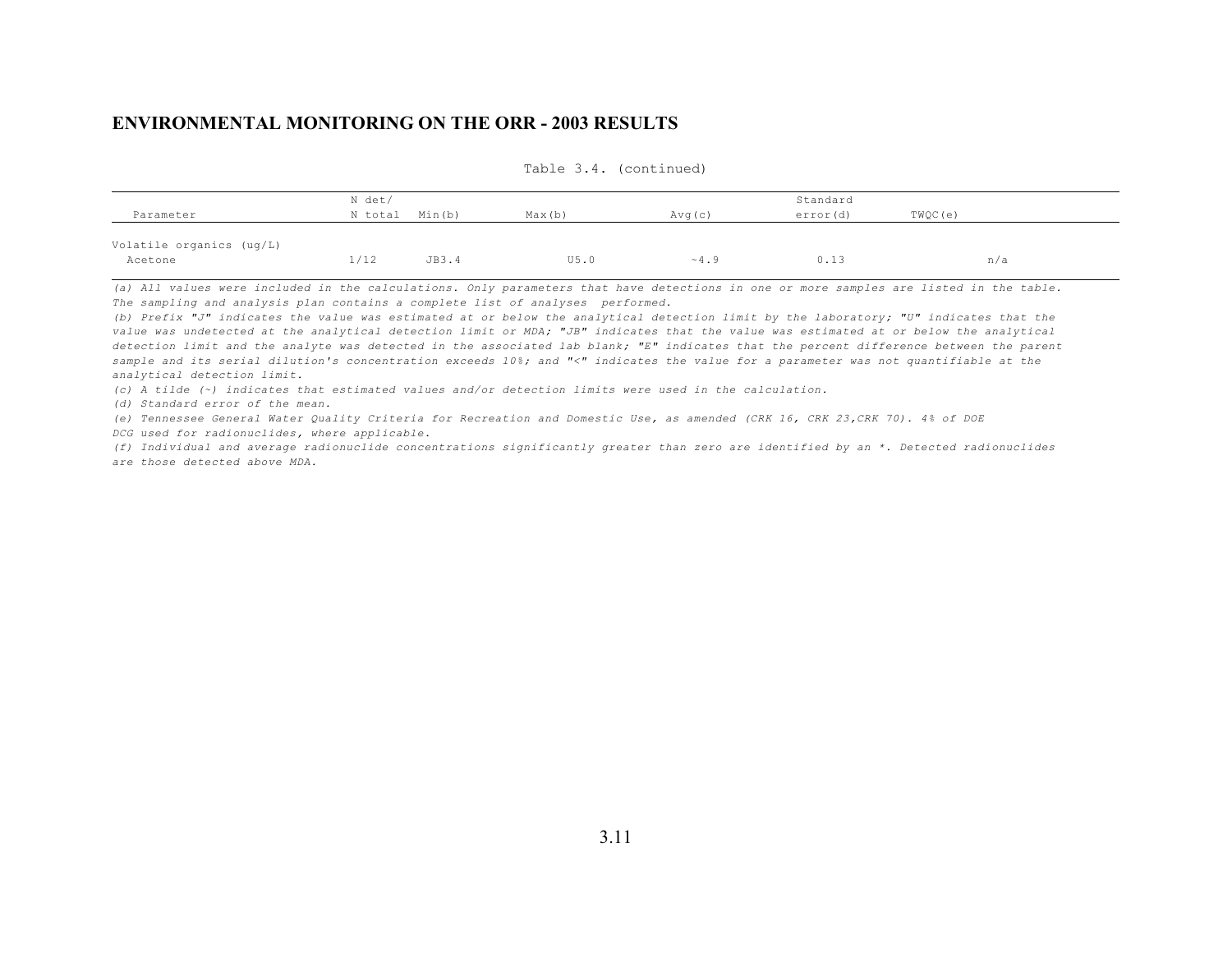| Event          | $Co-60$        | $Cs - 137$                                            | Gross alpha | Gross beta |
|----------------|----------------|-------------------------------------------------------|-------------|------------|
|                |                | White Oak Creek Headwaters upstream from ORNL (WOCHW) |             |            |
| April          | $\,$ b         | $_{\rm b}$                                            | b           | $\,$ b     |
| May            | $\mathbf b$    | $\mathbf b$                                           | $\mathbf b$ | 26,000     |
| Melton<br>(MEK | Branch<br>2.1) | upstream                                              | from        | ORNL       |
| April          | $\mathbf b$    | 10,000                                                | 9,200       | 590,000    |
| May            | $\mathbf b$    | 11,000                                                | $\mathbf b$ | 150,000    |
|                |                | White Oak Creek downstream from ORNL (WCK2.6)         |             |            |
| April          | $\mathbf b$    | 340,000                                               | b           | $\,$ b     |
| May            | $\mathbf b$    | 150,000                                               | b           | 150,000    |
| White          | Oak            | Lake                                                  | at          | White      |
| Oak            | Dam            | (WCK                                                  | 1.0)        |            |
| April          | $\mathbf b$    | 330,000                                               | b           | 250,000    |
| May            | b              | 230,000                                               | 23,000      | 290,000    |

Table 3.5. Radiological constituents in settleable solids sites near the ORR, 2003<sup>a</sup>

<sup>a</sup>All data are given in picocuries per kilogram (1 pCi = 3.7E-02 Bq).

bNo value detected above MDA.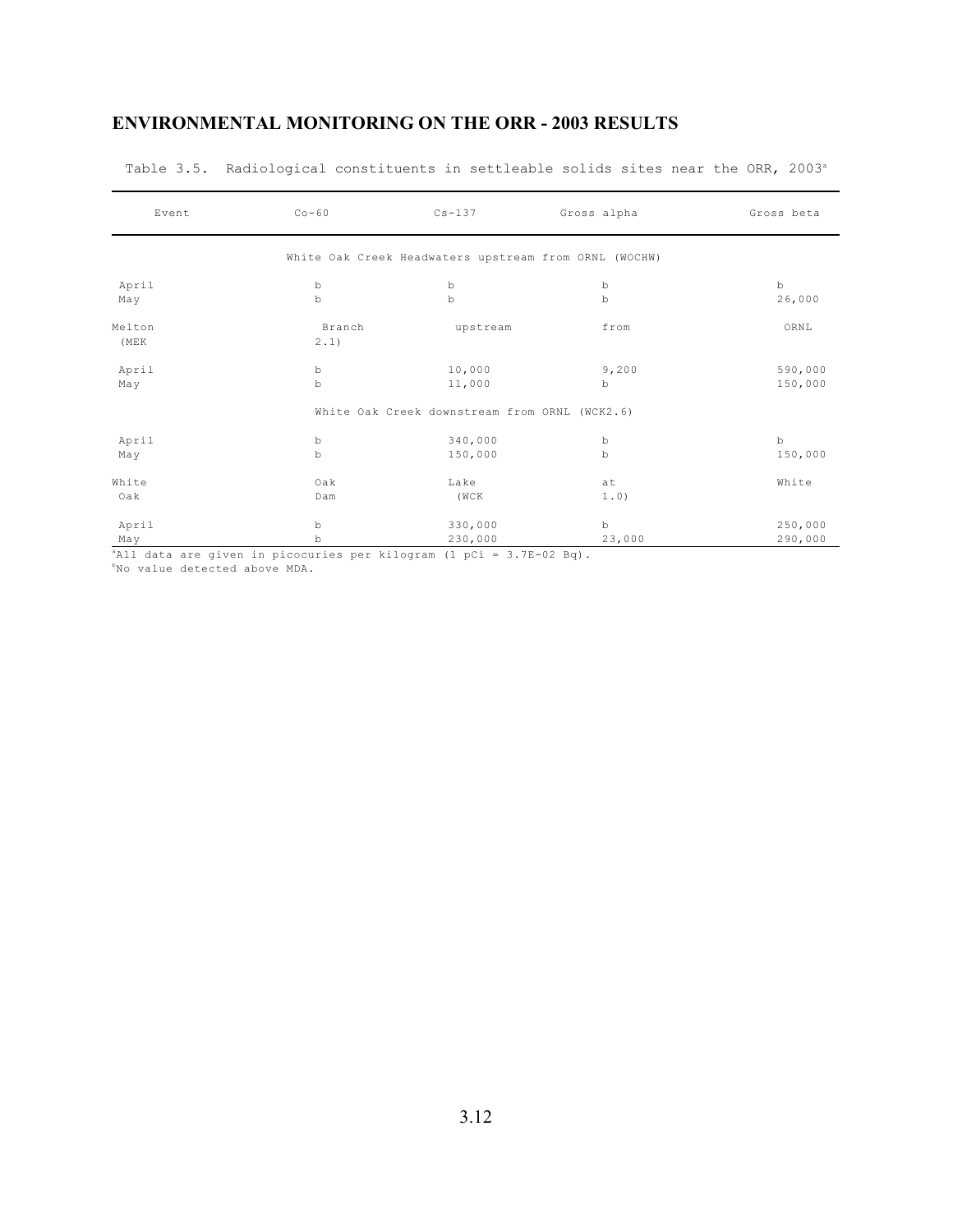#### **Table 4.1. Y-12 Plant Discharge Point 017, OUTFALL 017** From: 2003/01/01 To: 2003/12/31

|                     |                      | Concentration(a) |       | Reference | <b>Number of Values</b> |                            |
|---------------------|----------------------|------------------|-------|-----------|-------------------------|----------------------------|
| Parameter           | Number<br>of Samples | Max              | Min   | Avg       | Value(b)                | <b>Exceeding Reference</b> |
| Flow, mgd           | 363                  | 0.925            | 0.007 | 0.08      |                         |                            |
| pH, Standard Unit   | 55                   | 7.4              | 6.6   | a         | 9/6(e)                  |                            |
| Kjeldahl Nitrogen   | 54                   | 7.61             | < 1.0 | < 2.2     | đ                       |                            |
| Ammonia as Nitrogen | 52                   | 7.79             | 0.372 | 1.79      | 64.8                    | 0                          |

(a) Units in mg/L unless otherwise indicated.

(b) NPDES permit limits.

(c) Flow during operations and/or discharging.

(d) Not applicable.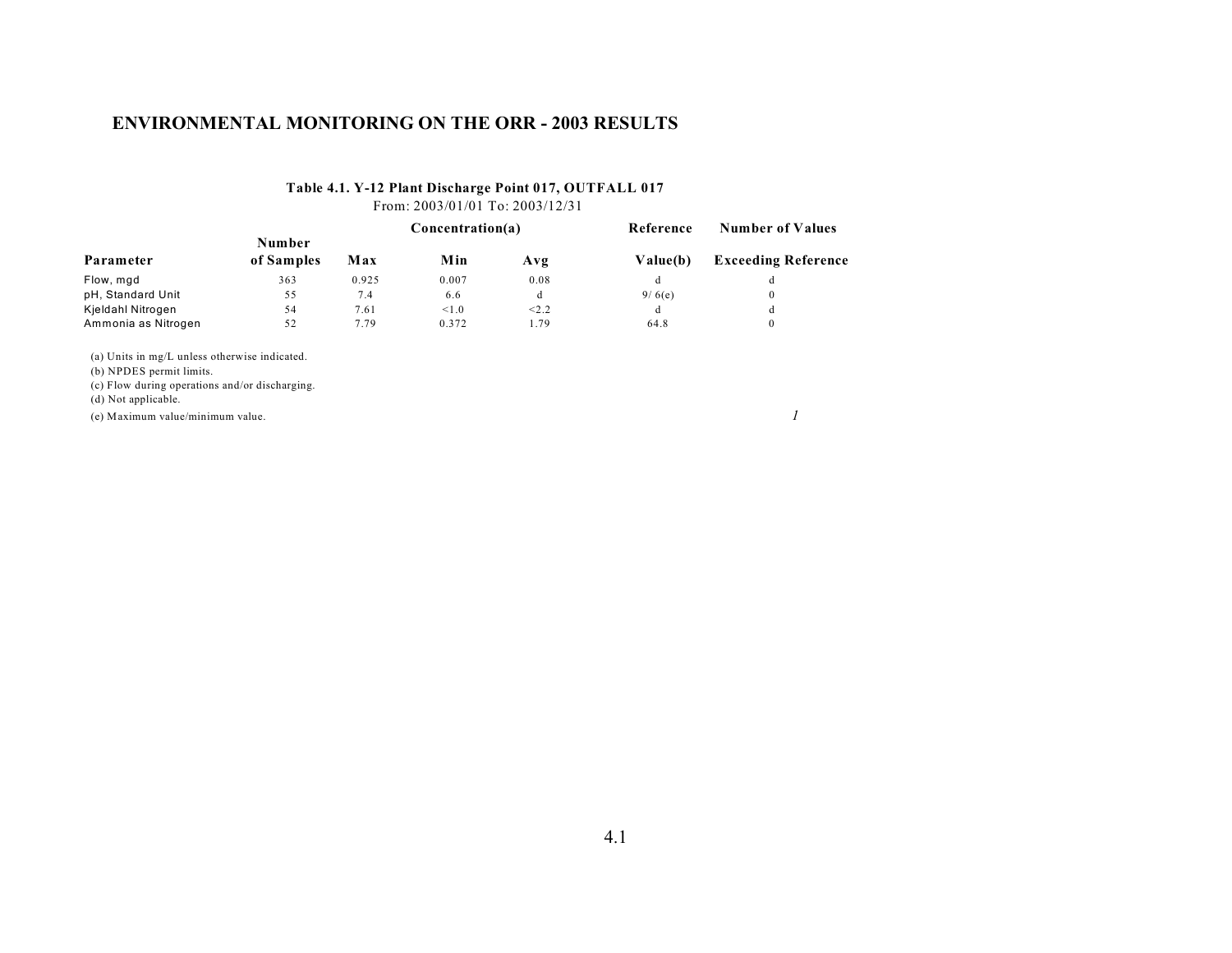#### **Table 4.2. Y-12 Plant Discharge Point 021, OUTFALL 021** From: 2003/01/01 To: 2003/12/31

|                                |            | Concentration(a) |        |        | Reference | <b>Number of Values</b>    |  |
|--------------------------------|------------|------------------|--------|--------|-----------|----------------------------|--|
| Parameter                      | Number     |                  |        |        |           |                            |  |
|                                | of Samples | Max              | Min    | Avg    | Value(b)  | <b>Exceeding Reference</b> |  |
| Flow, mgd                      | 328        | 5.135            | 0.108  | 0.367  |           |                            |  |
| pH, Standard Unit              | 158        | 7.9              | 7.1    | d      | 9/6(e)    |                            |  |
| Temperature, degrees C         | 158        | 23.4             | 8.3    | 18     | 30.5      |                            |  |
| <b>Total Residual Chlorine</b> | l 57       | < 0.05           | < 0.05 | < 0.05 | 0.188     | 0                          |  |

(a) Units in mg/L unless otherwise indicated.

(b) NPDES permit limits.

(c) Flow during operations and/or discharging.

(d) Not applicable.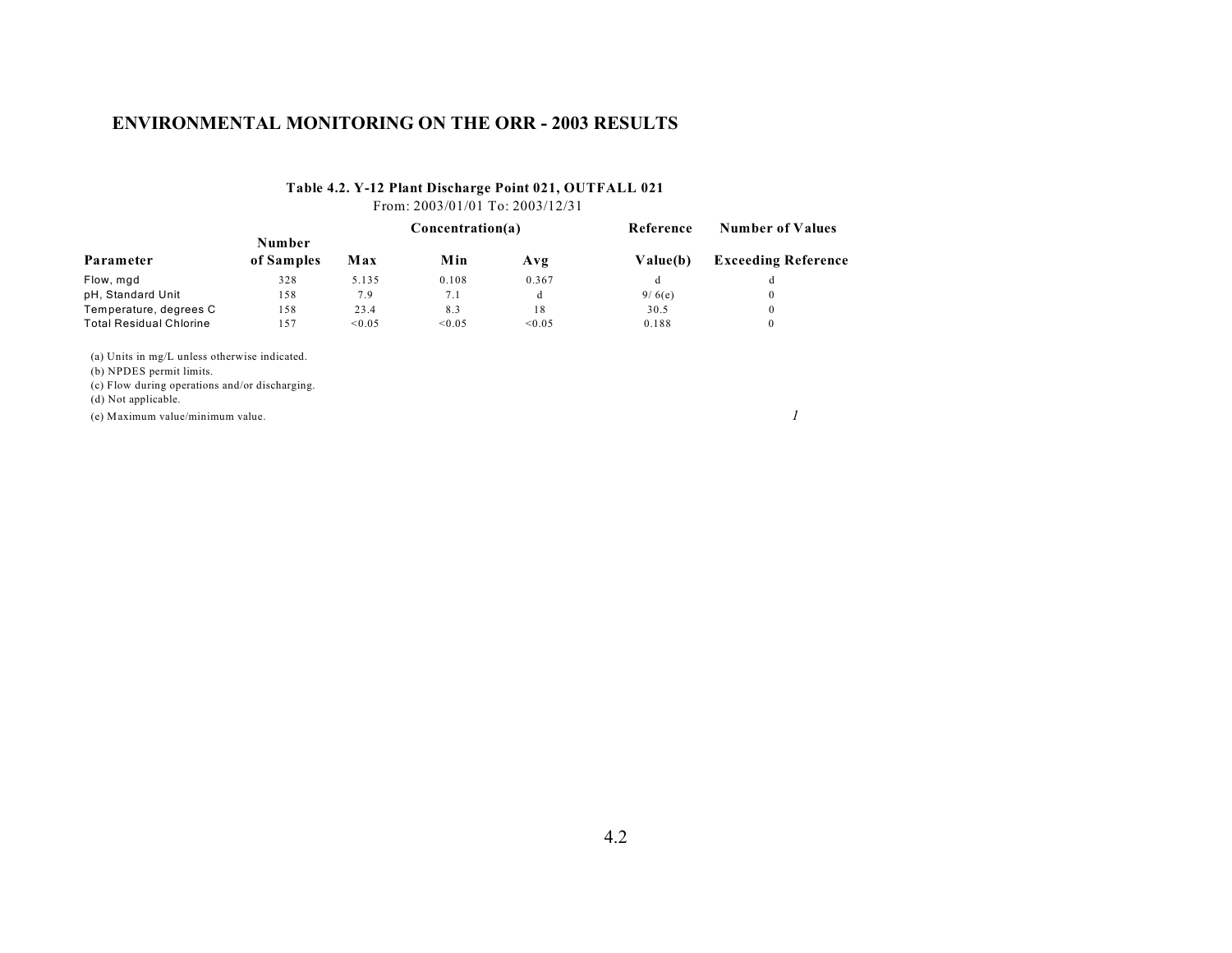#### **Table 4.3. Y-12 Plant Discharge Point 051, OUTFALL 051** From: 2003/01/01 To: 2003/12/31

**Number Concentration(a) Reference Number of Values Parameter of Samples Max Min Avg Value(b) Exceeding Reference** Flow, mgd 292 5.264 0.333 0.880 d d pH, Standard Unit 106 7.86 6.6 d 9/6(e) 0<br>Mercury 52 0.0106 0.001 0.002 d d Mercury 52 0.0106 0.001 0.002 d d

(a) Units in mg/L unless otherwise indicated.

(b) NPDES permit limits.

(c) Flow during operations and/or discharging.

(d) Not applicable.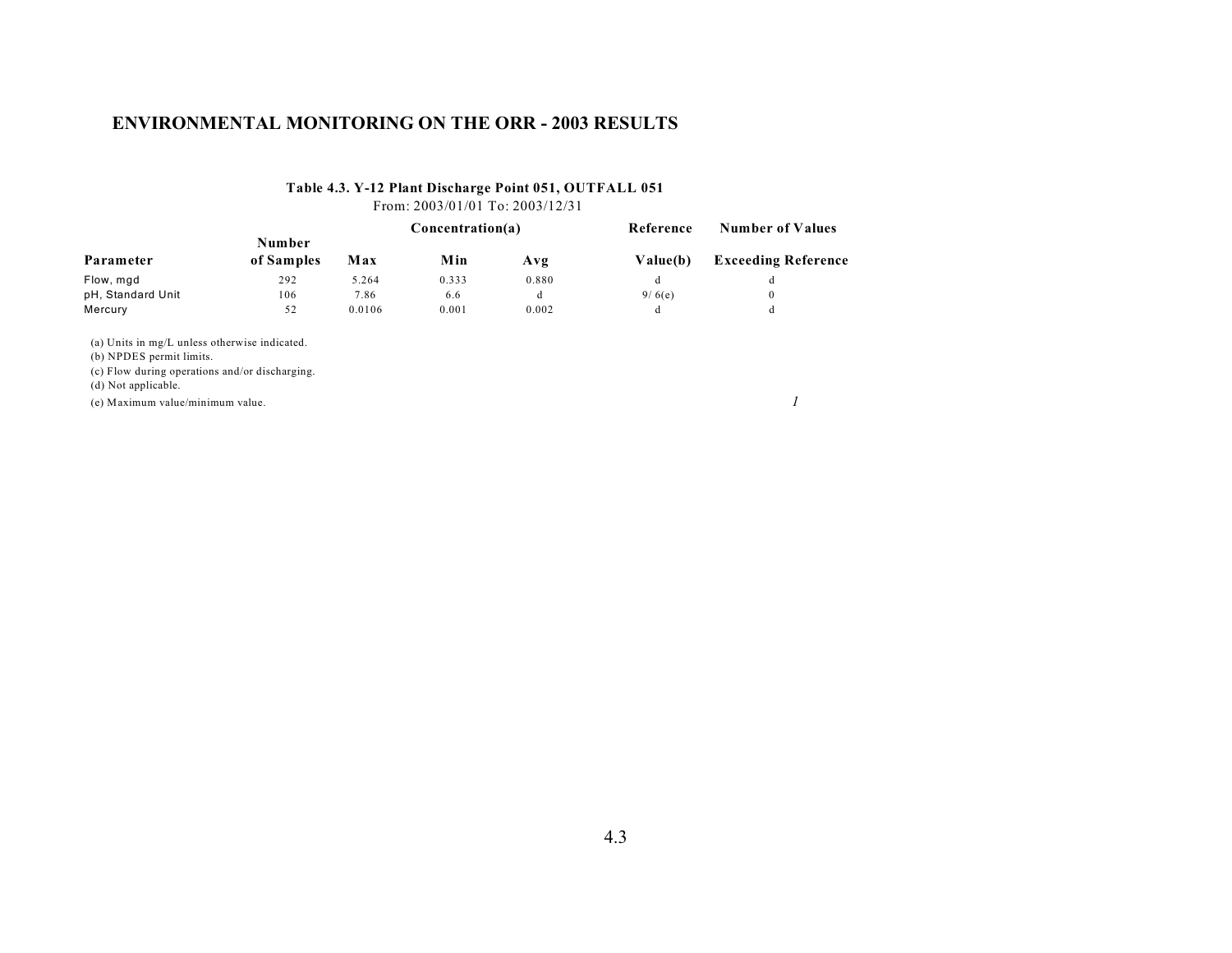# **Table 4.4. Y-12 Plant Discharge Point 055, OUTFALL 055**

From: 2003/01/01 To: 2003/12/31

|                                |            |        | Concentration(a) |          | Reference | <b>Number of Values</b>    |  |
|--------------------------------|------------|--------|------------------|----------|-----------|----------------------------|--|
|                                | Number     |        |                  |          |           |                            |  |
| Parameter                      | of Samples | Max    | Min              | Avg      | Value(b)  | <b>Exceeding Reference</b> |  |
| Flow, mgd                      | 365        | 0.141  | 0.0004           | 0.032    |           |                            |  |
| pH, Standard Unit              | 105        | 8.0    | 6.8              |          | 9/6(e)    |                            |  |
| <b>Total Residual Chlorine</b> | 18         | 1.92   | <0.05            | < 0.09   | 0.5       |                            |  |
| Mercury                        | 105        | 0.0069 | < 0.0002         | < 0.0003 | 0.004     |                            |  |

(a) Units in mg/L unless otherwise indicated.

(b) NPDES permit limits.

(c) Flow during operations and/or discharging.

(d) Not applicable.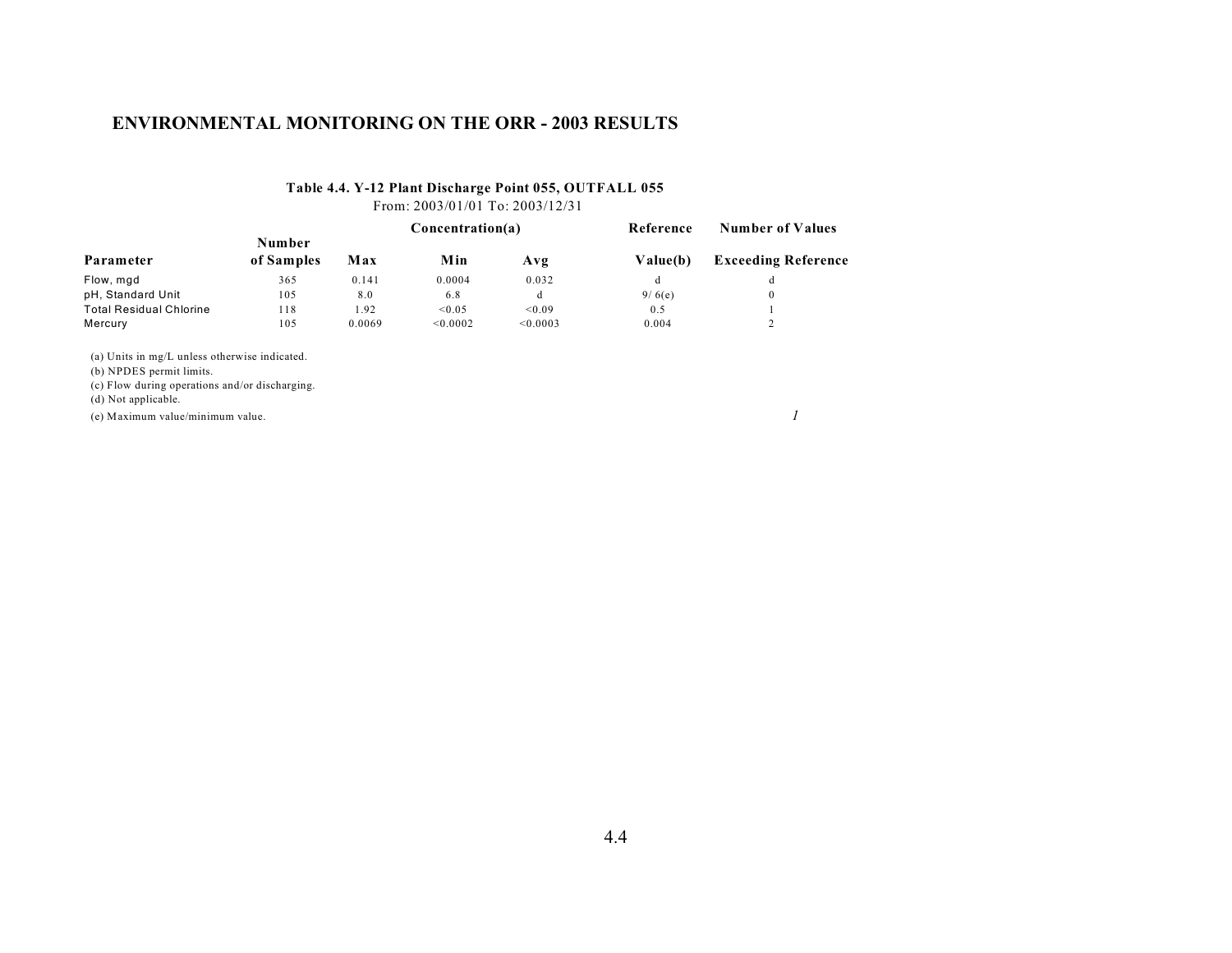#### **Table 4.5. Y-12 Plant Discharge Point 077, OUTFALL 077** From: 2003/01/01 To: 2003/12/31

**Number Concentration(a) Reference Number of Values Parameter of Samples Max Min Avg Value(b) Exceeding Reference** Flow, mgd 12 0.0114 0.0114 0.0114 d d pH, Standard Unit 12 8.4 7.4 d 9/6(e) 0<br>
Total Residual Chlorine 12 < 0.05 < 0.05 0.5 0.5 0 Total Residual Chlorine

(a) Units in mg/L unless otherwise indicated.

(b) NPDES permit limits.

(c) Flow during operations and/or discharging.

(d) Not applicable.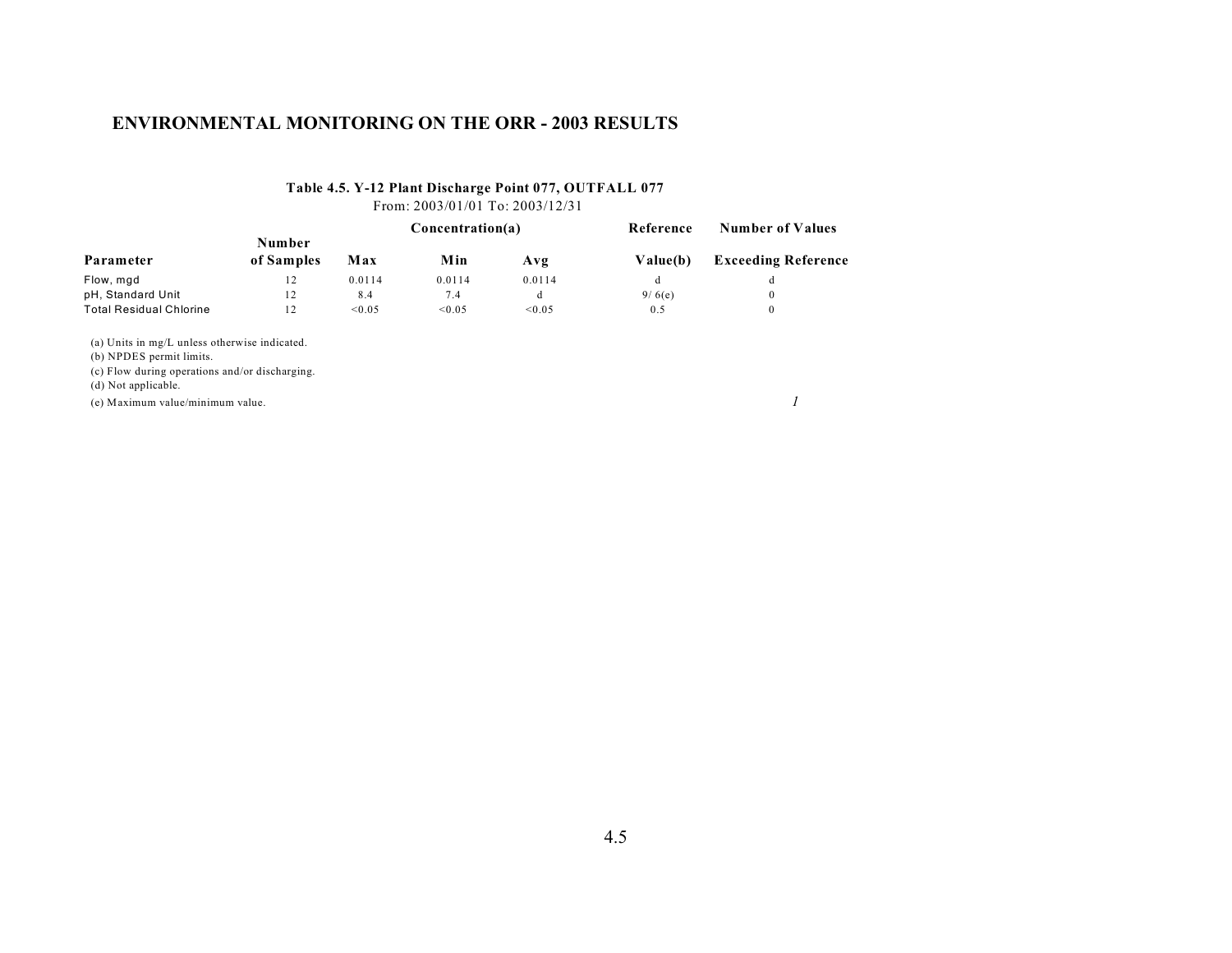#### **Table 4.6. Y-12 Plant Discharge Point 125, OUTFALL 125** From: 2003/01/01 To: 2003/12/31

|                                |            |        | Concentration(a) |          | Reference | Number of Values           |  |
|--------------------------------|------------|--------|------------------|----------|-----------|----------------------------|--|
|                                | Number     |        |                  |          |           |                            |  |
| Parameter                      | of Samples | Max    | Min              | Avg      | Value(b)  | <b>Exceeding Reference</b> |  |
| Flow, mgd                      | 12         | l .21  | 0.691            | 0.973    | đ         |                            |  |
| pH, Standard Unit              | 12         | 7.2    | 6.8              | d        | 9/6(e)    | $\Omega$                   |  |
| <b>Total Residual Chlorine</b> | 12         | < 0.05 | < 0.05           | < 0.05   | 0.5       | $\theta$                   |  |
| Mercury                        | 4          | 0.0002 | < 0.0002         | < 0.0002 |           | đ                          |  |
| Lead                           | 4          | 0.0012 | < 0.0002         | < 0.0005 | đ         | đ                          |  |

(a) Units in mg/L unless otherwise indicated.

(b) NPDES permit limits.

(c) Flow during operations and/or discharging.

(d) Not applicable.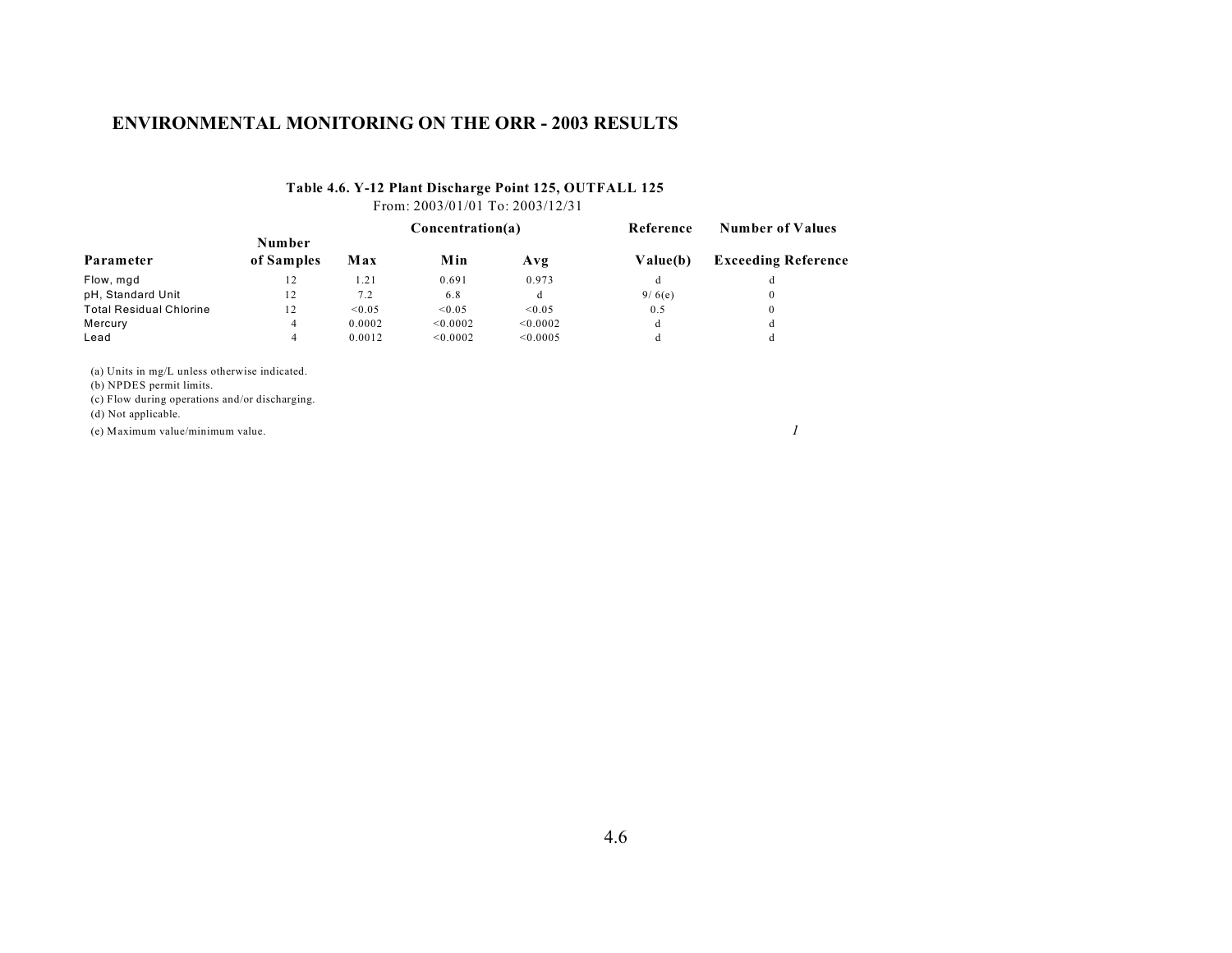### **Table 4.7. Y-12 Plant Discharge Point 135, OUTFALL 135**

From: 2003/01/01 To: 2003/12/31

| Parameter                        |                                                |       | Concentration(a) |       | Reference | <b>Number of Values</b>    |  |
|----------------------------------|------------------------------------------------|-------|------------------|-------|-----------|----------------------------|--|
|                                  | Number<br>of Samples                           | Max   | Min              | Avg   | Value(b)  | <b>Exceeding Reference</b> |  |
| Flow, mgd                        | 366                                            | 1.545 | 0.121            | 0.260 | d         | d                          |  |
|                                  | (a) Units in mg/L unless otherwise indicated.  |       |                  |       |           |                            |  |
| (b) NPDES permit limits.         |                                                |       |                  |       |           |                            |  |
|                                  | (c) Flow during operations and/or discharging. |       |                  |       |           |                            |  |
| (d) Not applicable.              |                                                |       |                  |       |           |                            |  |
| (e) Maximum value/minimum value. |                                                |       |                  |       |           |                            |  |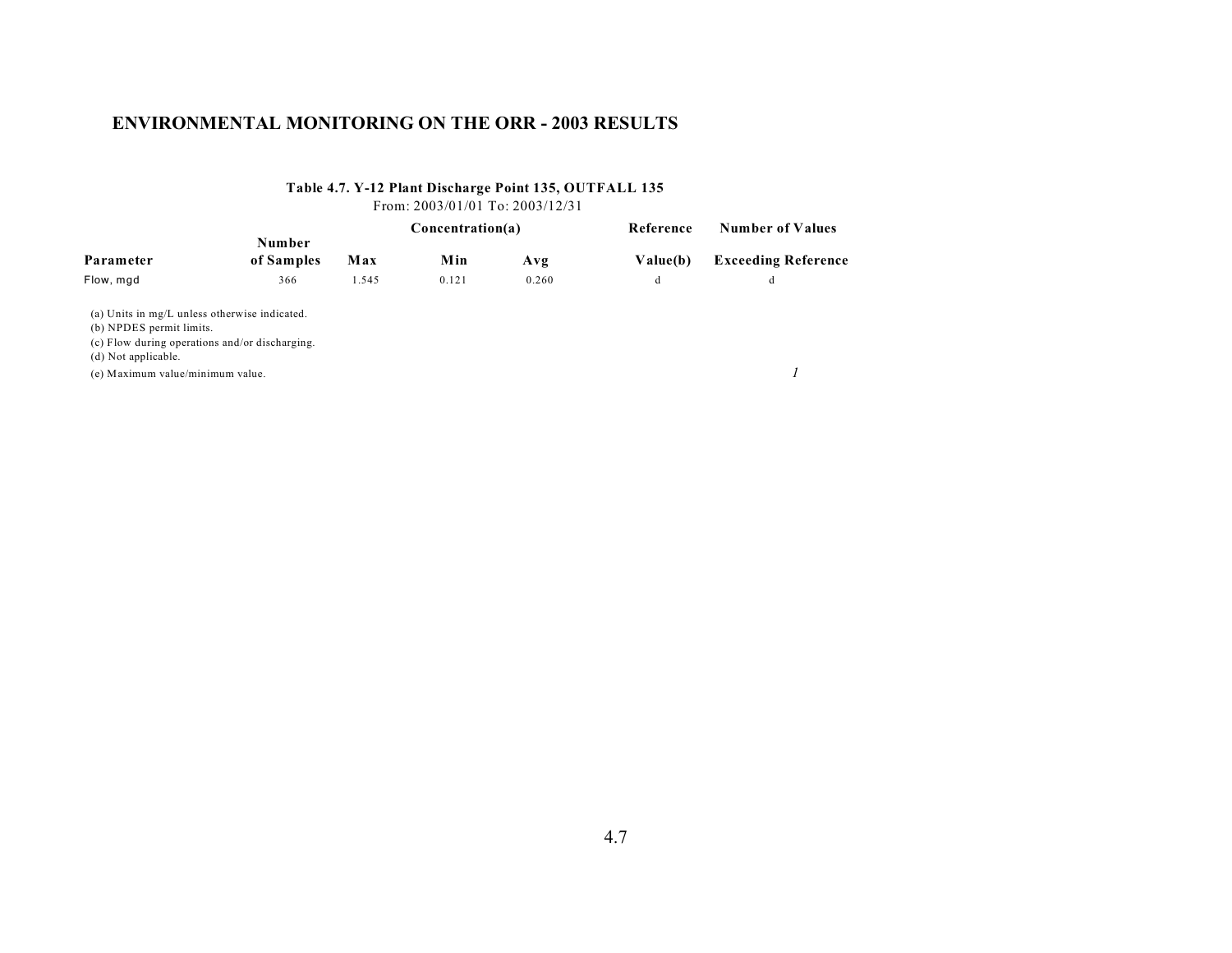## **Table 4.8. Y-12 Plant Discharge Point 200, OUTFALL 200**

From: 2003/01/01 To: 2003/12/31

|                             |            |          | Concentration(a) |          | Reference | <b>Number of Values</b>    |
|-----------------------------|------------|----------|------------------|----------|-----------|----------------------------|
|                             | Number     |          |                  |          |           |                            |
| Parameter                   | of Samples | Max      | Min              | Avg      | Value(b)  | <b>Exceeding Reference</b> |
| Flow, mgd                   | 159        | 116.38   | 0.21             | 3.9      | d         |                            |
| Beryllium                   | 16         | < 0.0005 | < 0.0005         | < 0.0005 |           |                            |
| Cadmium                     | 16         | < 0.01   | < 0.01           | < 0.01   |           |                            |
| Copper                      | 16         | < 0.02   | < 0.02           | < 0.02   |           |                            |
| Iron                        | 16         | 1.82     | 0.0808           | 0.387    |           |                            |
| Fluoride                    | 12         | 1.19     | 0.388            | 0.822    |           |                            |
| <b>Hexane Extractable</b>   | 82         | <6.6     | < 5.7            | <6.1     | 15        |                            |
| Mercury                     | 57         | 0.0041   | 0.0006           | 0.0009   |           |                            |
| Nitrate/Nitrite as Nitrogen | 12         | 7.04     | 3.68             | 5.24     |           |                            |
| Oil and Grease              | 77         | 24.9     | < 5.9            | <6.5     | 15        |                            |
| Lead                        | 16         | < 0.1    | < 0.1            | < 0.1    | d         |                            |
| Phosphate as Phosphorus     | 14         | 0.644    | < 0.307          | < 0.410  |           |                            |
| Sulfate                     | 56         | 50.7     | 15.3             | 30.6     |           |                            |
| Zinc                        | 16         | 0.145    | < 0.05           | < 0.06   | d         |                            |

(a) Units in mg/L unless otherwise indicated.

(b) NPDES permit limits.

(c) Flow during operations and/or discharging.

(d) Not applicable.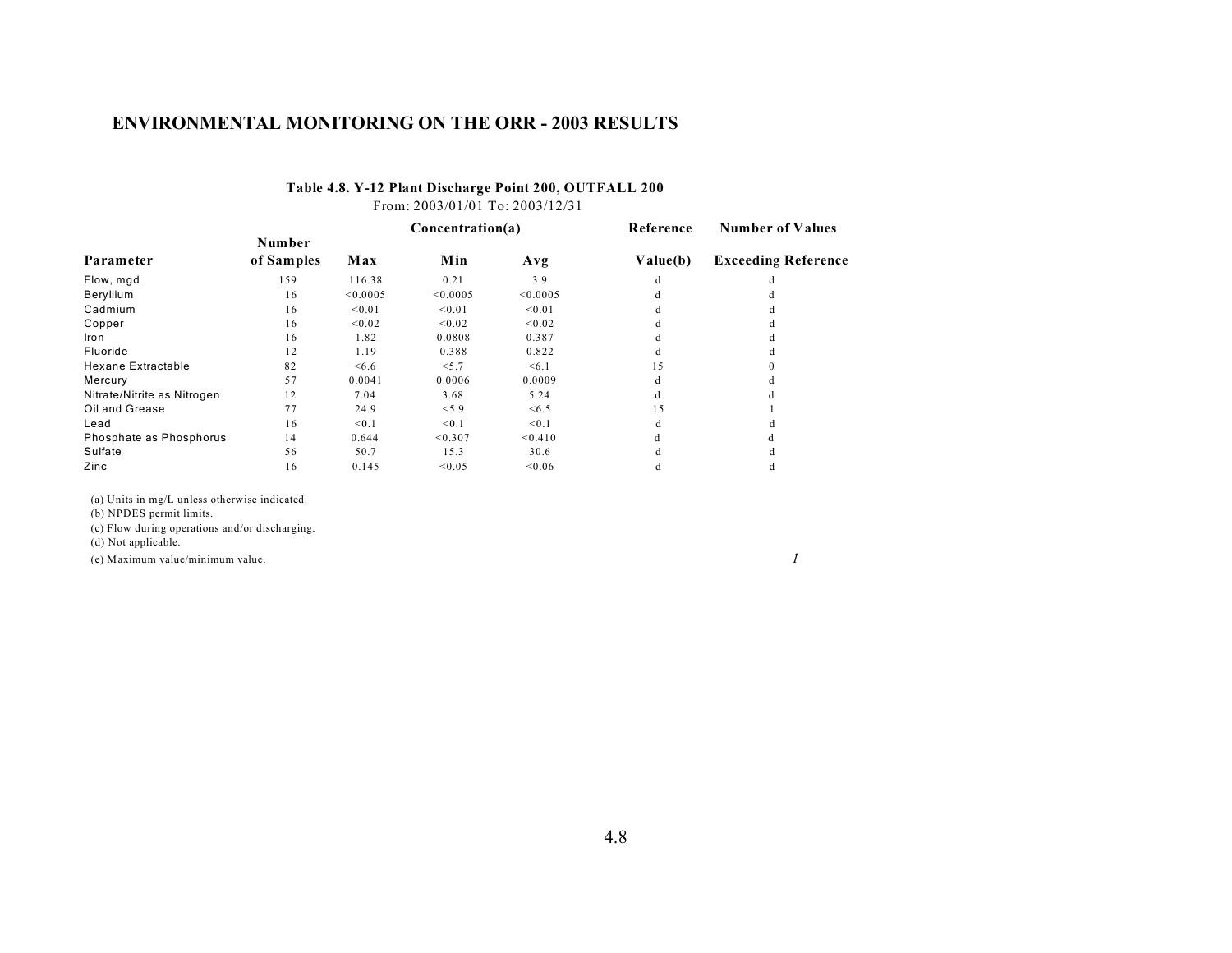#### **Table 4.9. Y-12 Plant Discharge Point 200, OUTFALL 200** From: 2003/01/01 To: 2003/12/31

|                            |                |          |          |           | Concentration |            |          | Percentage of |                     |
|----------------------------|----------------|----------|----------|-----------|---------------|------------|----------|---------------|---------------------|
|                            | Number of      |          |          |           |               |            |          |               |                     |
| Parameter                  | <b>Samples</b> | Max      | $+/-$    | Min       | $+/-$         | Average    | Standard | <b>DCG</b>    | <b>Total Curies</b> |
| Alpha activity (pCi/L)     | 52             | 74.0     | $+/-9.1$ | 5.0       | $+/-2.5$      | 18         | 1.6      | e             | 9.8E-02             |
| Americium-241 (pCi/L)      | 52             | 0.46     | $+/-.26$ | $-0.35*$  | $+/-.23$      | $-0.0017$  | 0.025    | $-0.0057$     | $-9.1E-06$          |
| Beta activity (pCi/L)      | 52             | 51.0     | $+/-7.9$ | $3.2*$    | $+/-4.9$      | 15         | 1.1      | e             | 8.2E-02             |
| Cobalt-60 (pCi/L)          | 52             | $3.0*$   | $+/-2.2$ | $-3.0*$   | $+/-2.8$      | 0.39       | 0.17     | 0.0077        | $2.1E-03$           |
| Cesium-137 (pCi/L)         | 52             | $3.2*$   | $+/-2.3$ | $-1.9*$   | $+/-2.5$      | 0.23       | 0.16     | 0.0075        | $1.2E-03$           |
| Gamma Activity (pCi/L)     | 52             | $19.0*$  | $+/-15$  | $-23.0*$  | $+/-15$       | $-1.65$    | 1.31     | e             | $-8.78E - 03$       |
| Neptunium-237 (pCi/L)      | 52             | $0.13*$  | $+/-15$  | $-0.19*$  | $+/-0.54$     | $-0.016$   | 0.0089   | $-0.052$      | $-8.3E - 0.5$       |
| Plutonium-238 (pCi/L)      | 52             | 0.63     | $+/-.4$  | $-0.33*$  | $+/-.12$      | $-0.026$   | 0.020    | $-0.066$      | $-1.4E-04$          |
| Plutonium-239/240 (pCi/L)  | 52             | $0.099*$ | $+/-.14$ | $-0.13*$  | $+/-051$      | $-0.011$   | 0.0082   | $-0.035$      | $-5.6E-05$          |
| Radium-226 (pCi/L)         | 52             | 1.3      | $+/-.44$ | $-1.3*$   | $+/-1.2$      | 0.24       | 0.051    | 0.24          | $1.3E-03$           |
| Radium-228 (pCi/L)         | 52             | 3.1      | $+/-.91$ | $-0.9*$   | $+/-1.2$      | 0.8        | 0.1      | 0.8           | $4E-03$             |
| Strontium-89/90 (pCi/L)    | 52             | 4.9      | $+/-2$   | $-4.2*$   | $+/-2.5$      | $-0.24$    | 0.18     | e             | $-1.2E-03$          |
| Total Radium Alpha (pCi/L) | 52             | 1.2      | $+/-.44$ | $-0.034*$ | $+/-083$      | 0.28       | 0.035    | e             | $1.5E-03$           |
| Technetium-99 (pCi/L)      | 52             | 32.0     | $+/-7.3$ | $-5.4*$   | $+/-8.1$      | 11         | 0.96     | 0.011         | 5.7E-02             |
| Thorium-228 (pCi/L)        | 52             | 0.8      | $+/-.38$ | $-1.2*$   | $+/-1$        | 0.009      | 0.05     | 0.002         | 5E-05               |
| Thorium-230 (pCi/L)        | 52             | 3.9      | $+/-1.4$ | $-1.8*$   | $+/-.48$      | 0.016      | 0.11     | 0.0055        | 8.8E-05             |
| Thorium-232 (pCi/L)        | 52             | $0.22*$  | $+/-.24$ | $-0.52*$  | $+/-0$        | $-0.00060$ | 0.014    | $-0.0012$     | $-3.3E-06$          |
| Thorium-234 (pCi/L)        | 52             | 70.0     | $+/-7.9$ | 3.2       | $+/-.64$      | 14         | 1.5      | 0.14          | 7.5E-02             |
| Tritium (pCi/L)            | 52             | 810.0    | $+/-530$ | $-270.0*$ | $+/-490$      | 379.1      | 37.82    | 0.01900       | $2.020E + 00$       |
| Uranium-234 (pCi/L)        | 52             | 11.0     | $+/-1.6$ | 1.2       | $+/-.38$      | 3.6        | 0.24     | 0.73          | 1.9E-02             |
| Uranium-235 (pCi/L)        | 52             | 1.4      | $+/-.48$ | $-0.055*$ | $+/-.14$      | 0.23       | 0.032    | 0.038         | $1.2E-03$           |
| Uranium-236 (pCi/L)        | 52             | 0.51     | $+/-.27$ | $-0.031*$ | $+/-0$        | 0.084      | 0.012    | 0.017         | 4.5E-04             |
| Uranium-238 (pCi/L)        | 52             | 70.0     | $+/-7.9$ | 3.2       | $+/-.64$      | 14         | 1.5      | 2.3           | 7.5E-02             |
| (e) Not applicable         |                |          |          |           |               |            |          |               |                     |

\* Provisional Result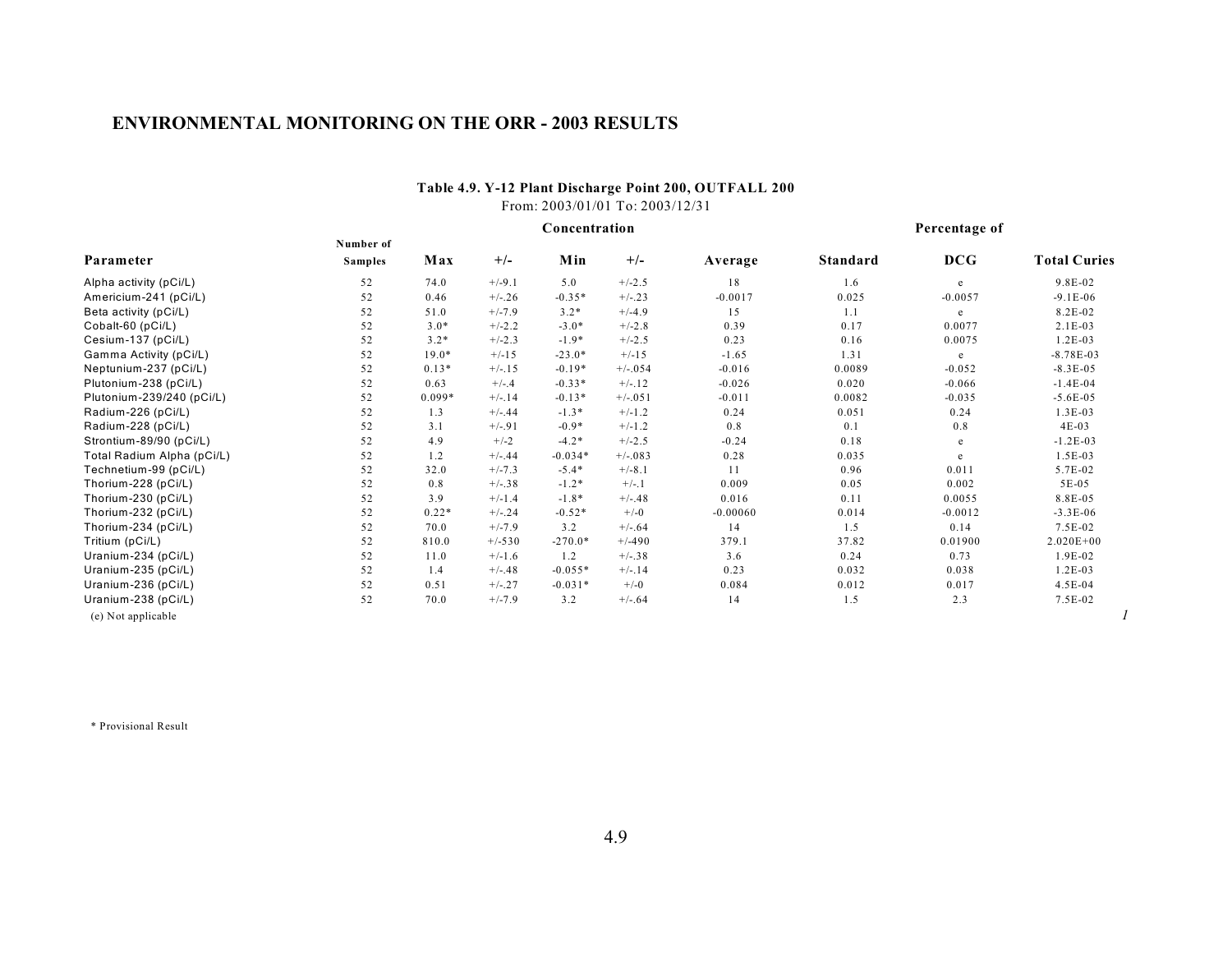### **Table 4.10. Y-12 Plant Discharge Point 201, OUTFALL 201**

From: 2003/01/01 To: 2003/12/31

|                                                                    |                |        | Concentration(a) |        | Reference  | <b>Number of Values</b>    |  |
|--------------------------------------------------------------------|----------------|--------|------------------|--------|------------|----------------------------|--|
|                                                                    | Number         |        |                  |        |            |                            |  |
| Parameter                                                          | of Samples     | Max    | Min              | Avg    | Value(b)   | <b>Exceeding Reference</b> |  |
| 96 Hour Toxicity Test                                              | $\overline{4}$ | >100.0 | >100.0           | >100.0 | d/100(e)   | $\mathbf{0}$               |  |
| with Ceriodaphnia<br>96 Hour Toxicity Test<br>with Fathead Minnows | $\overline{4}$ | >100.0 | >100.0           | >100.0 | d/100(e)   | $\mathbf{0}$               |  |
| NOEC, Reproduction/Growth<br>With Ceriodaphnia                     | $\overline{4}$ | 100.0  | 100.0            | 100.0  | d/100(e)   | $\mathbf{0}$               |  |
| NOEC, Reproduction/Growth<br>With Fathead Minnows                  | $\overline{4}$ | 100.0  | 100.0            | 100.0  | d/100(e)   | $\mathbf{0}$               |  |
| pH, Standard Unit                                                  | 157            | 8.0    | 7.0              | d      | 8.5/6.5(e) | $\mathbf{0}$               |  |
| Temperature, degree C                                              | 157            | 20.9   | 7.3              | 15.    | 30.5       | $\mathbf{0}$               |  |
| <b>Total Residual Chlorine</b>                                     | 156            | 0.237  | < 0.05           | < 0.05 | 0.019      | $\overline{2}$             |  |
| <b>Suspended Solids</b>                                            | 52             | 69.6   | < 1.0            | < 4.1  | d          | d                          |  |

(a) Units in mg/L unless otherwise indicated.

(b) NPDES permit limits.

(c) Flow during operations and/or discharging.

(d) Not applicable.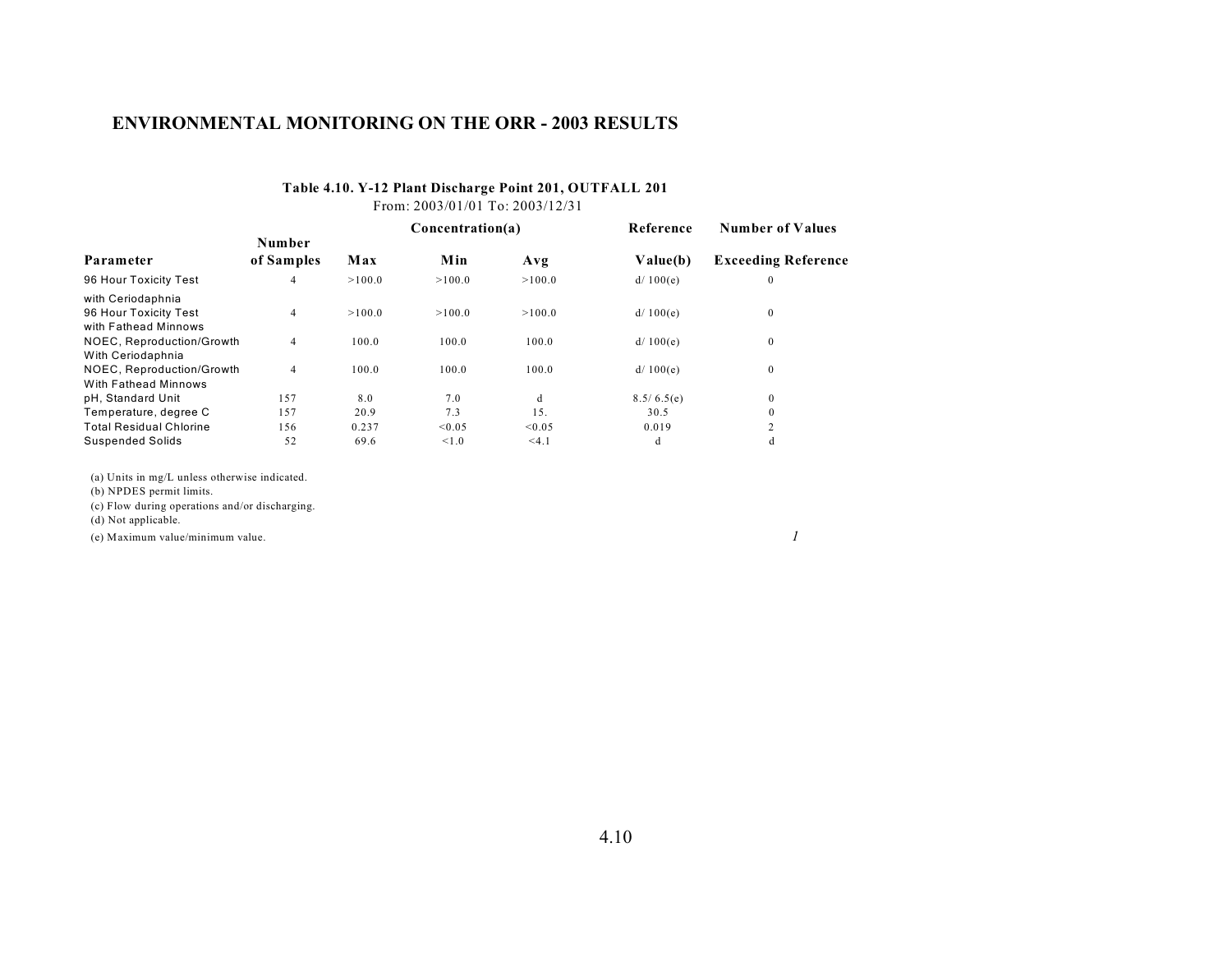### **Table 4.11. Y-12 Plant Discharge Point 501, CENTRAL POLLUTION CONTROL FACILITY**

From: 2003/01/01 To: 2003/12/31

|                             | Number         |          | Concentration(a) |          | Reference | <b>Number of Values</b><br><b>Exceeding Reference</b> |  |
|-----------------------------|----------------|----------|------------------|----------|-----------|-------------------------------------------------------|--|
| Parameter                   | of Samples     | Max      | Min              | Avg      | Value(b)  |                                                       |  |
| 48 Hour Toxicity Test       |                | >100.0   | >100.0           | >100.0   | d         | d                                                     |  |
| with Ceriodaphnia           |                |          |                  |          |           |                                                       |  |
| Flow, mgd                   | 2              | 0.013    | 0.0124           | 0.013    | d         | d                                                     |  |
| pH, Std Unit                | $\overline{c}$ | 7.4      | 6.7              | d        | 9/6(e)    | $\Omega$                                              |  |
| Temperature, degrees C      | $\overline{c}$ | 22.8     | 20.3             | 21.6     | d         | d                                                     |  |
| Silver                      | 2              | < 0.0004 | < 0.0004         | < 0.0004 | 0.05      | $\Omega$                                              |  |
| Boron                       | 2              | 0.678    | 0.309            | 0.494    | d         | d                                                     |  |
| Beryllium                   | 2              | < 0.0005 | < 0.0002         | < 0.0004 | d         | d                                                     |  |
| Calcium                     | 2              | 506.0    | 372.0            | 439.0    | d         | d                                                     |  |
| Cadmium                     | $\overline{c}$ | < 0.001  | < 0.001          | < 0.001  | 0.15      | $\theta$                                              |  |
| Chloride                    | $\overline{c}$ | 93.3     | 53.7             | 73.5     | d         | d                                                     |  |
| Chromium                    | 2              | < 0.004  | < 0.004          | < 0.004  |           | $\Omega$                                              |  |
| Copper                      | 2              | 0.0374   | 0.0087           | 0.023    |           | $\theta$                                              |  |
| Cyanide                     | $\overline{c}$ | 0.0055   | < 0.005          | < 0.005  | 1.2       | 0                                                     |  |
| Iron                        | 2              | < 0.05   | < 0.05           | < 0.05   | d         | d                                                     |  |
| Fluoride                    | $\overline{c}$ | 0.448    | 0.287            | 0.368    | d         | d                                                     |  |
| Mercury                     | $\overline{c}$ | < 0.0002 | < 0.0002         | < 0.0002 | d         | d                                                     |  |
| Potassium                   | 2              | 47.3     | 35.7             | 41.5     | d         | d                                                     |  |
| Lithium                     | $\overline{c}$ | 4.05     | 2.91             | 3.48     | d         | d                                                     |  |
| Magnesium                   | $\overline{c}$ | 9.29     | 9.18             | 9.24     | d         | d                                                     |  |
| Sodium                      | 2              | 72.2     | 41.7             | 57.0     | d         | d                                                     |  |
| Nickel                      | 2              | 0.054    | 0.0496           | 0.052    | 3.98      | $\theta$                                              |  |
| Nitrate/Nitrite as Nitrogen | $\overline{c}$ | 2.35     | 1.6              | 2.0      | 100       | $\Omega$                                              |  |
| Oil and Grease              | $\overline{c}$ | <6.1     | < 5.7            | < 5.9    | 15        | $\Omega$                                              |  |
| Lead                        | $\overline{c}$ | 0.0016   | < 0.0002         | < 0.0009 | 0.2       | $\Omega$                                              |  |
| PCB, Total                  |                | 0.0005U  | 0.0005U          | 0.0005U  | 0.001     | 0                                                     |  |
| Phosphate as Phosphorus     | 2              | < 0.307  | < 0.307          | < 0.307  | d         | d                                                     |  |
| Sulfate                     | $\overline{c}$ | 1290.0   | 941.0            | 1116     | d         | d                                                     |  |

(a) Units in mg/L unless otherwise indicated.

(b) NPDES permit limits.

(c) Flow during operations and/or discharging.

(d) Not applicable.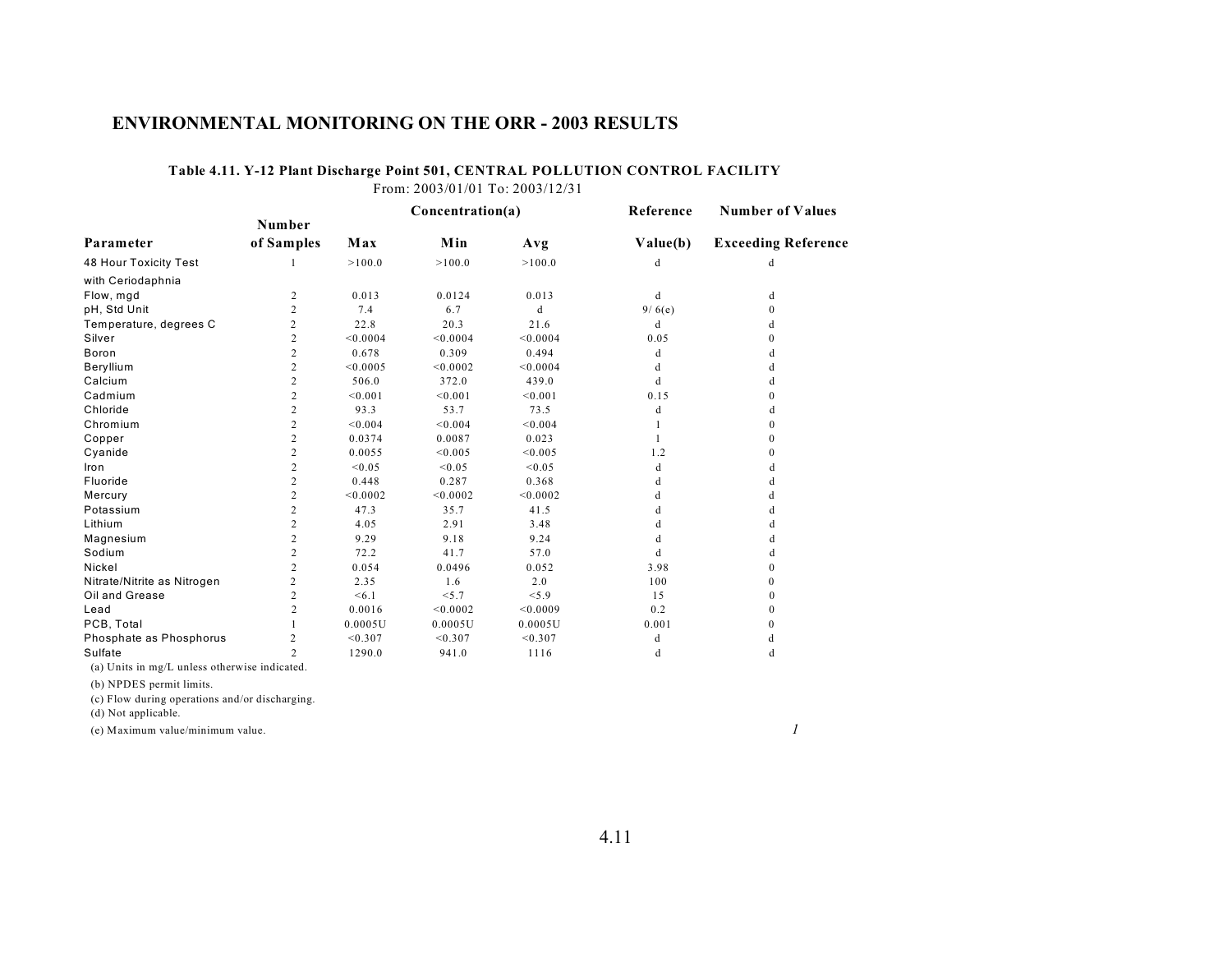#### **Table 4.12. Y-12 Plant Discharge Point 501, CENTRAL POLLUTION CONTROL FACILITY** From: 2003/01/01 To: 2003/12/31

| Parameter                                      |                      |        | Concentration(a) |        | Reference | <b>Number of Values</b>    |
|------------------------------------------------|----------------------|--------|------------------|--------|-----------|----------------------------|
|                                                | Number<br>of Samples | Max    | Min              | Avg    | Value(b)  | <b>Exceeding Reference</b> |
| Surfactant                                     |                      | < 0.1  | < 0.1            | < 0.1  | d         | d                          |
| <b>Suspended Solids</b>                        | 2                    | < 1.0  | < 1.0            | < 1.0  | 40        | $\mathbf{0}$               |
| Sum of TTO Analysis                            |                      | < 0.01 | < 0.01           | < 0.01 | 2.13      | $\mathbf{0}$               |
| Zinc                                           | $\overline{2}$       | 0.0275 | 0.0158           | 0.0217 | 2         | $\mathbf{0}$               |
| (a) Units in mg/L unless otherwise indicated.  |                      |        |                  |        |           |                            |
| (b) NPDES permit limits.                       |                      |        |                  |        |           |                            |
| (c) Flow during operations and/or discharging. |                      |        |                  |        |           |                            |

(d) Not applicable.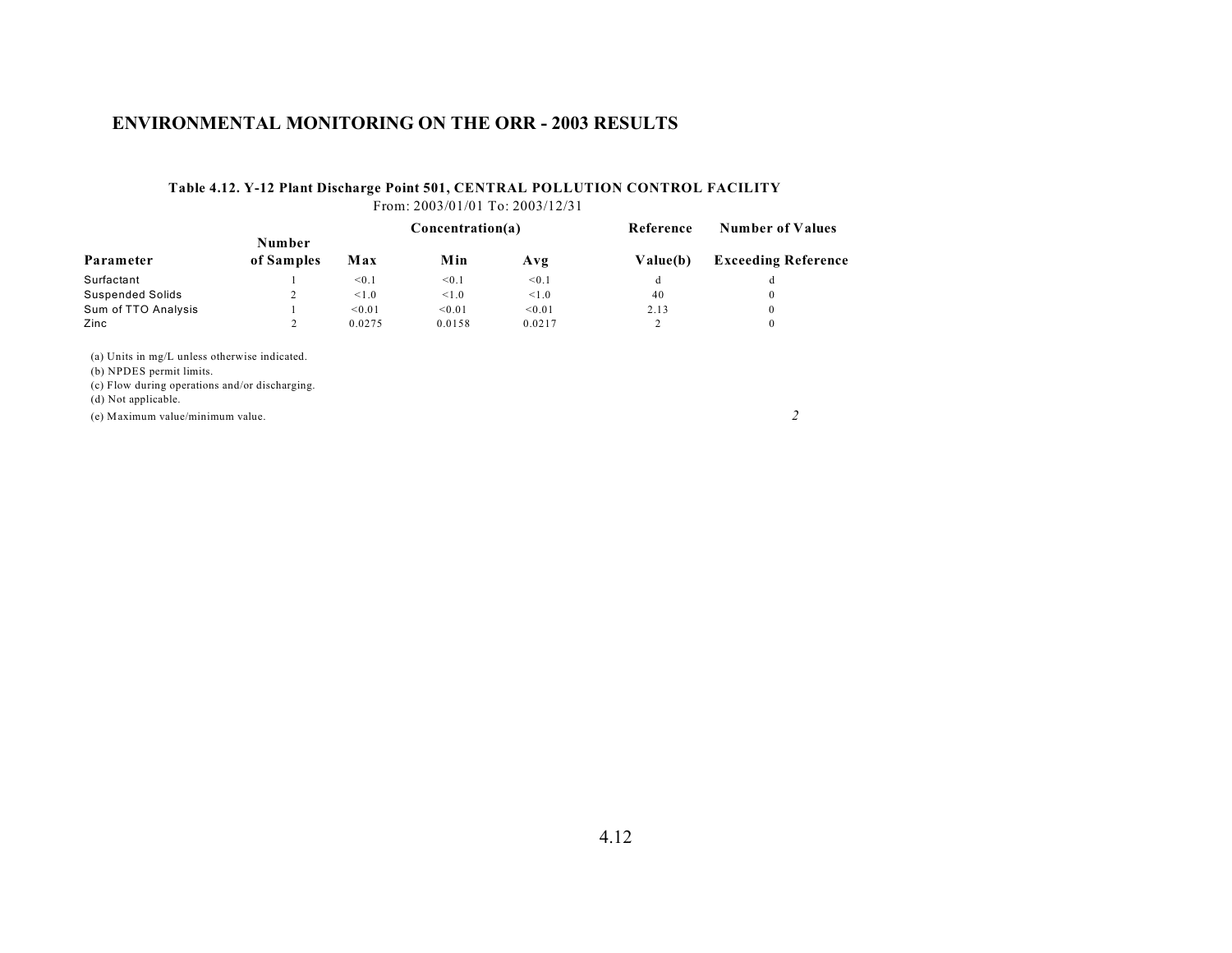### **Table 4.13. Y-12 Plant Discharge Point 512, OUTFALL 512 (GWTF)**

From: 2003/01/01 To: 2003/12/31

|                       |                      |         | Concentration(a) |         | Reference | <b>Number of Values</b>    |  |
|-----------------------|----------------------|---------|------------------|---------|-----------|----------------------------|--|
| Parameter             | Number<br>of Samples | Max     | Min              | Avg     | Value(b)  | <b>Exceeding Reference</b> |  |
| 48 Hour Toxicity Test | 4                    | >100.0  | 44.1             | >69.8   | d         | d                          |  |
| with Ceriodaphnia     |                      |         |                  |         |           |                            |  |
| Flow, mgd             | 225                  | 0.019   | 0.002            | 0.01    | d         | đ                          |  |
| pH, Standard Unit     | 143                  | 8.1     | 7.0              | d       | 9/6(e)    | $\Omega$                   |  |
| Copper                | 142                  | < 0.02  | < 0.02           | < 0.02  | d         | d                          |  |
| Iron                  | 142                  | 0.697   | < 0.05           | < 0.1   |           | $\Omega$                   |  |
| Manganese             | 142                  | 3.95    | 0.0274           | 0.435   | d         |                            |  |
| Lead                  | 142                  | < 0.1   | < 0.1            | < 0.1   | d         | đ                          |  |
| PCB, Total            | 12                   | 0.0005U | 0.0005U          | 0.0005U | 0.001     |                            |  |

(a) Units in mg/L unless otherwise indicated.

(b) NPDES permit limits.

(c) Flow during operations and/or discharging.

(d) Not applicable.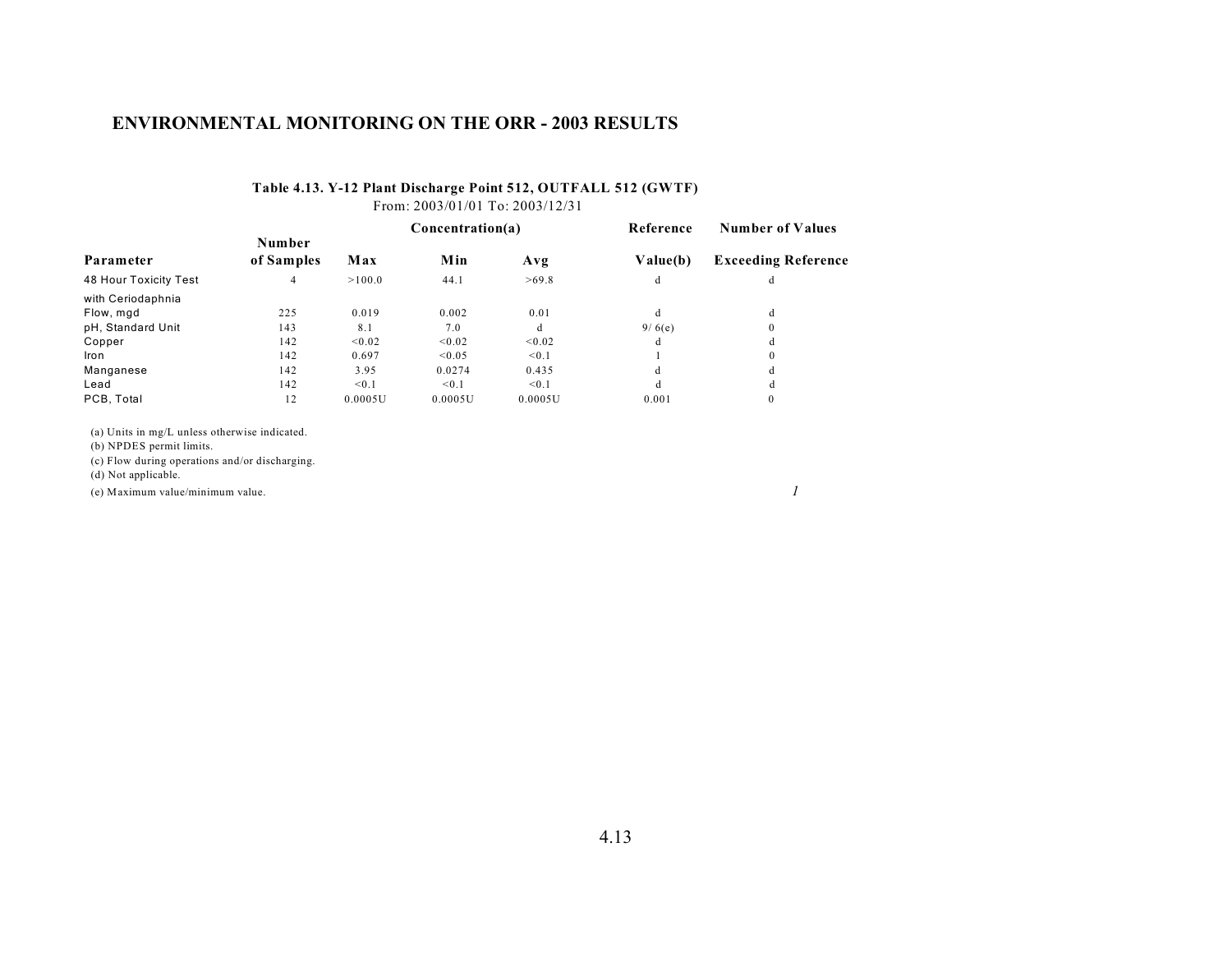#### **Table 4.14. Y-12 Plant Discharge Point 512, OUTFALL 512 (GWTF)** From: 2003/01/01 To: 2003/12/31

|                            |                |         |          | Concentration |           |           | Percentage of   |            |                     |
|----------------------------|----------------|---------|----------|---------------|-----------|-----------|-----------------|------------|---------------------|
|                            | Number of      |         |          |               |           |           |                 |            |                     |
| Parameter                  | <b>Samples</b> | Max     | $+/-$    | Min           | $+/-$     | Average   | <b>Standard</b> | <b>DCG</b> | <b>Total Curies</b> |
| Alpha activity (pCi/L)     | 47             | 24.0    | $+/-6.2$ | $2.0*$        | $+/-5.2$  | 9.3       | 0.84            | e          | 1.2E-04             |
| Americium-241 (pCi/L)      | 47             | 0.62    | $+/-.48$ | $-0.45*$      | $+/-.17$  | $-0.035$  | 0.033           | $-0.12$    | $-4.7E-07$          |
| Beta activity (pCi/L)      | 47             | 24.0    | $+/-6.3$ | $-36.0*$      | $+/-42$   | 7.60      | 1.20            | e          | 1.01E-04            |
| Cobalt-60 (pCi/L)          | 47             | $2.9*$  | $+/-2.3$ | $-1.7*$       | $+/-2.3$  | 0.59      | 0.15            | 0.012      | 7.8E-06             |
| Cesium-137 (pCi/L)         | 47             | $2.7*$  | $+/-2.1$ | $-3.4*$       | $+/-2.6$  | 0.43      | 0.19            | 0.014      | 5.7E-06             |
| Gamma Activity (pCi/L)     | 47             | 18.0*   | $+/-15$  | $-23.0*$      | $+/-16$   | $-2.18$   | 1.26            | e          | $-2.90E - 05$       |
| Neptunium-237 (pCi/L)      | 47             | 0.29    | $+/-.2$  | $-0.16*$      | $+/-067$  | $-0.0051$ | 0.012           | $-0.017$   | $-6.7E - 08$        |
| Plutonium-238 (pCi/L)      | 47             | 0.41    | $+/-19$  | $-0.31*$      | $+/-16$   | $-0.030$  | 0.019           | $-0.076$   | $-4.0E-07$          |
| Plutonium-239/240 (pCi/L)  | 47             | 0.17    | $+/-13$  | $-0.16*$      | $+/-0.52$ | $-0.012$  | 0.0095          | $-0.040$   | $-1.6E-07$          |
| Radium-226 (pCi/L)         | 47             | 0.95    | $+/-.78$ | $-0.46*$      | $+/-.98$  | 0.26      | 0.040           | 0.26       | $3.4E-06$           |
| Radium-228 (pCi/L)         | 47             | 2.1     | $+/-1.1$ | $-1.3*$       | $+/-1.6$  | 0.57      | 0.099           | 0.57       | 7.5E-06             |
| Strontium-89/90 (pCi/L)    | 47             | 4.9     | $+/-1.9$ | $-3.0*$       | $+/-2.2$  | 0.32      | 0.19            | e          | $4.3E-06$           |
| Total Radium Alpha (pCi/L) | 47             | 1.3     | $+/-.54$ | $0.038*$      | $+/-13$   | 0.32      | 0.033           | e          | $4.3E-06$           |
| Technetium-99 (pCi/L)      | 47             | 20.0    | $+/-7$   | $-8.4*$       | $+/-7.2$  | 3.1       | 0.80            | 0.0031     | $4.1E-05$           |
| Thorium-228 (pCi/L)        | 47             | 1.5     | $+/-.49$ | $-1.3*$       | $+/-11$   | 0.031     | 0.059           | 0.0077     | $4.1E-07$           |
| Thorium-230 (pCi/L)        | 47             | 1.9     | $+/-.65$ | $-1.5*$       | $+/-.28$  | $-0.059$  | 0.076           | $-0.020$   | $-7.8E - 07$        |
| Thorium-232 (pCi/L)        | 47             | $0.16*$ | $+/-16$  | $-0.17*$      | $+/-.13$  | $-0.014$  | 0.0080          | $-0.028$   | $-1.9E-07$          |
| Thorium-234 (pCi/L)        | 47             | 18.0    | $+/-2.6$ | 1.1           | $+/-.44$  | 6.3       | 0.56            | 0.063      | 8.3E-05             |
| Tritium (pCi/L)            | 47             | 4200.0  | $+/-810$ | $-310.0*$     | $+/-420$  | 1256      | 95.52           | 0.06280    | 1.670E-02           |
| Uranium-234 (pCi/L)        | 47             | 7.0     | $+/-1.1$ | 0.6           | $+/-.31$  | 2         | 0.2             | 0.4        | $3E-05$             |
| Uranium-235 (pCi/L)        | 47             | 0.41    | $+/-.39$ | $-0.043*$     | $+/-071$  | 0.14      | 0.016           | 0.024      | 1.9E-06             |
| Uranium-236 (pCi/L)        | 47             | 0.36    | $+/-.28$ | $-0.025*$     | $+/-.051$ | 0.058     | 0.011           | 0.012      | 7.8E-07             |
| Uranium-238 (pCi/L)        | 47             | 18.0    | $+/-2.6$ | 1.1           | $+/-.44$  | 6.3       | 0.56            | 1.0        | 8.3E-05             |

(e) Not applicable *1*

\* Provisional Result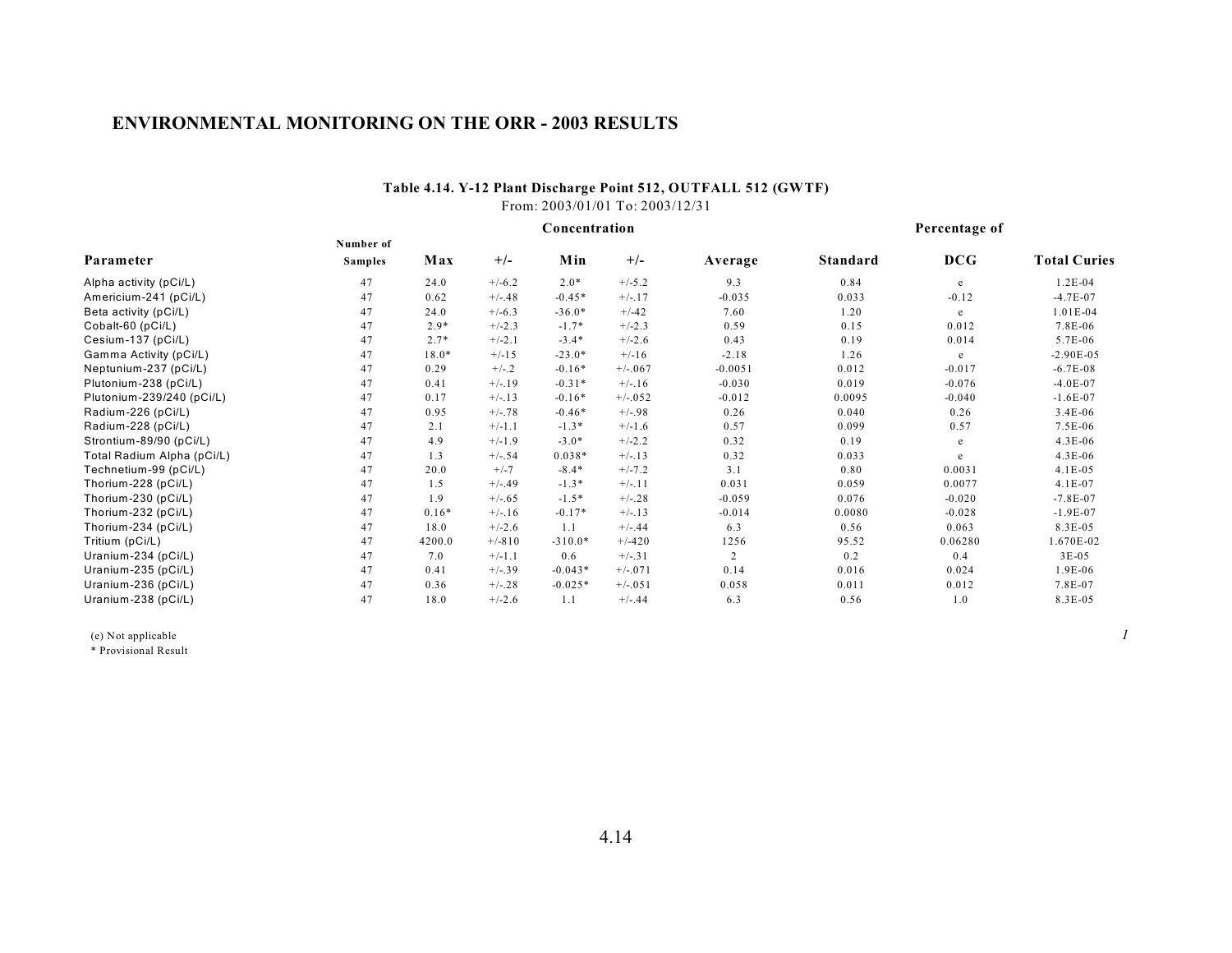### **Table 4.15. Y-12 Plant Discharge Point 520, OUTFALL 520**

From: 2003/01/01 To: 2003/12/31

|                         | Number     |       | Concentration(a) |      | Reference | <b>Number of Values</b>    |  |
|-------------------------|------------|-------|------------------|------|-----------|----------------------------|--|
| Parameter               | of Samples | Max   | Min              | Avg  | Value(b)  | <b>Exceeding Reference</b> |  |
| pH, Standard Unit       | 25         | 8.5   | 6.3              | đ    | 9/6(e)    |                            |  |
| <b>Dissolved Solids</b> | 25         | 225.0 | < 1.0            | < 22 | đ         |                            |  |

(a) Units in mg/L unless otherwise indicated.

(b) NPDES permit limits.

(c) Flow during operations and/or discharging.

(d) Not applicable.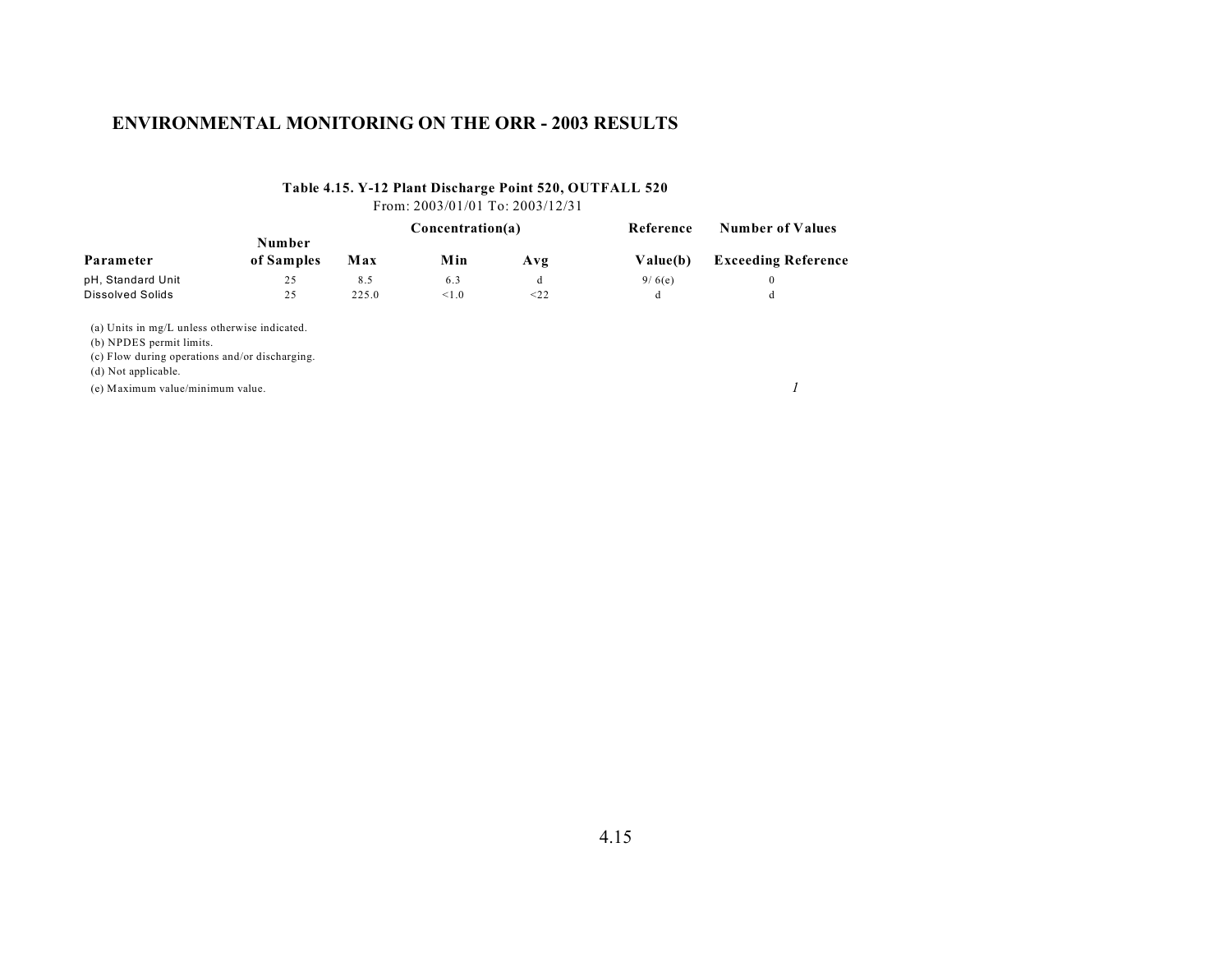#### **Table 4.16. Y-12 Plant Discharge Point 520, OUTFALL 520** From: 2003/01/01 To: 2003/12/31

|                            |                | Concentration |           |           |           |            |                 |            |  |  |  |
|----------------------------|----------------|---------------|-----------|-----------|-----------|------------|-----------------|------------|--|--|--|
|                            | Number of      |               |           |           |           |            |                 |            |  |  |  |
| Parameter                  | <b>Samples</b> | Max           | $+/-$     | Min       | $+/-$     | Average    | <b>Standard</b> | <b>DCG</b> |  |  |  |
| Alpha activity (pCi/L)     | 8              | 4.0           | $+/-2.8$  | $-3.1*$   | $+/-1.9$  | 0.070      | 0.80            | e          |  |  |  |
| Americium-241 (pCi/L)      | 8              | 0.44          | $+/-.28$  | $-0.087*$ | $+/-.26$  | 0.15       | 0.060           | 0.51       |  |  |  |
| Beta activity (pCi/L)      |                | $5.3*$        | $+/-4.9$  | $-6.6*$   | $+/-4.4$  | $-0.75$    | 1.4             | e          |  |  |  |
| Cobalt-60 (pCi/L)          | 8              | $1.4*$        | $+/-2.2$  | $-0.41*$  | $+/-2.1$  | 0.82       | 0.20            | 0.016      |  |  |  |
| Cesium-137 (pCi/L)         |                | $1.4*$        | $+/-1.7$  | $-2.3*$   | $+/-2.5$  | $-0.024$   | 0.40            | $-0.00080$ |  |  |  |
| Gamma Activity (pCi/L)     |                | $7.3*$        | $+/-14$   | $-7.5*$   | $+/-14$   | $-1.4$     | 1.9             | e          |  |  |  |
| Neptunium-237 (pCi/L)      |                | $0.041*$      | $+/-099$  | $-0.091*$ | $+/-064$  | $-0.0069$  | 0.014           | $-0.023$   |  |  |  |
| Plutonium-238 (pCi/L)      | 8              | $0.064*$      | $+/-.26$  | $-0.25*$  | $+/-088$  | $-0.032$   | 0.035           | $-0.079$   |  |  |  |
| Plutonium-239/240 (pCi/L)  | 8              | $0.19*$       | $+/-.14$  | $-0.035*$ | $+/-068$  | 0.039      | 0.025           | 0.13       |  |  |  |
| Radium-226 (pCi/L)         | 8              | 0.77          | $+/-.9$   | $0.003*$  | $+/-0.03$ | 0.2        | 0.08            | 0.2        |  |  |  |
| Radium-228 (pCi/L)         | 8              | 1.3           | $+/-.56$  | $0.01*$   | $+/-1.3$  | 0.5        | 0.2             | 0.5        |  |  |  |
| Strontium-89/90 (pCi/L)    | 8              | $0.55*$       | $+/-1.2$  | $-0.36*$  | $+/-1.9$  | 0.054      | 0.11            | e          |  |  |  |
| Total Radium Alpha (pCi/L) | 8              | 0.41          | $+/-.26$  | $0.042*$  | $+/-.12$  | 0.19       | 0.049           | e          |  |  |  |
| Technetium-99 (pCi/L)      | 8              | 20.0          | $+/-13$   | $-1.0*$   | $+/-7.6$  | 5.5        | 2.4             | 0.0055     |  |  |  |
| Thorium-228 (pCi/L)        | 8              | 0.59          | $+/-.34$  | $-0.25*$  | $+/-.28$  | 0.035      | 0.088           | 0.0088     |  |  |  |
| Thorium-230 (pCi/L)        | 8              | 0.36          | $+/-.22$  | $-1.1*$   | $+/-17$   | $-0.19$    | 0.20            | $-0.064$   |  |  |  |
| Thorium-232 (pCi/L)        | 8              | $0.022*$      | $+/-0.44$ | $-0.26*$  | $+/-098$  | $-0.052$   | 0.032           | $-0.10$    |  |  |  |
| Thorium-234 (pCi/L)        | 8              | $0.07*$       | $+/-1$    | $-0.063*$ | $+/-041$  | $-0.004$   | 0.02            | 0.0        |  |  |  |
| Tritium (pCi/L)            | 8              | 19000.0       | $+/-960$  | 1100.0    | $+/-610$  | 8112.5     | 2013.4          | 0.4056     |  |  |  |
| Uranium-234 (pCi/L)        |                | $0.12*$       | $+/-19$   | $-0.13*$  | $+/-.12$  | $-0.028$   | 0.032           | $-0.0056$  |  |  |  |
| Uranium-235 (pCi/L)        |                | $0.049*$      | $+/-.07$  | $-0.028*$ | $+/-0.55$ | $-0.00030$ | 0.0083          | $-0.00010$ |  |  |  |
| Uranium-238 (pCi/L)        | 8              | $0.07*$       | $+/-1$    | $-0.063*$ | $+/-041$  | $-0.004$   | 0.02            | $-0.0006$  |  |  |  |

(e) Not applicable *1*

\* Provisional Result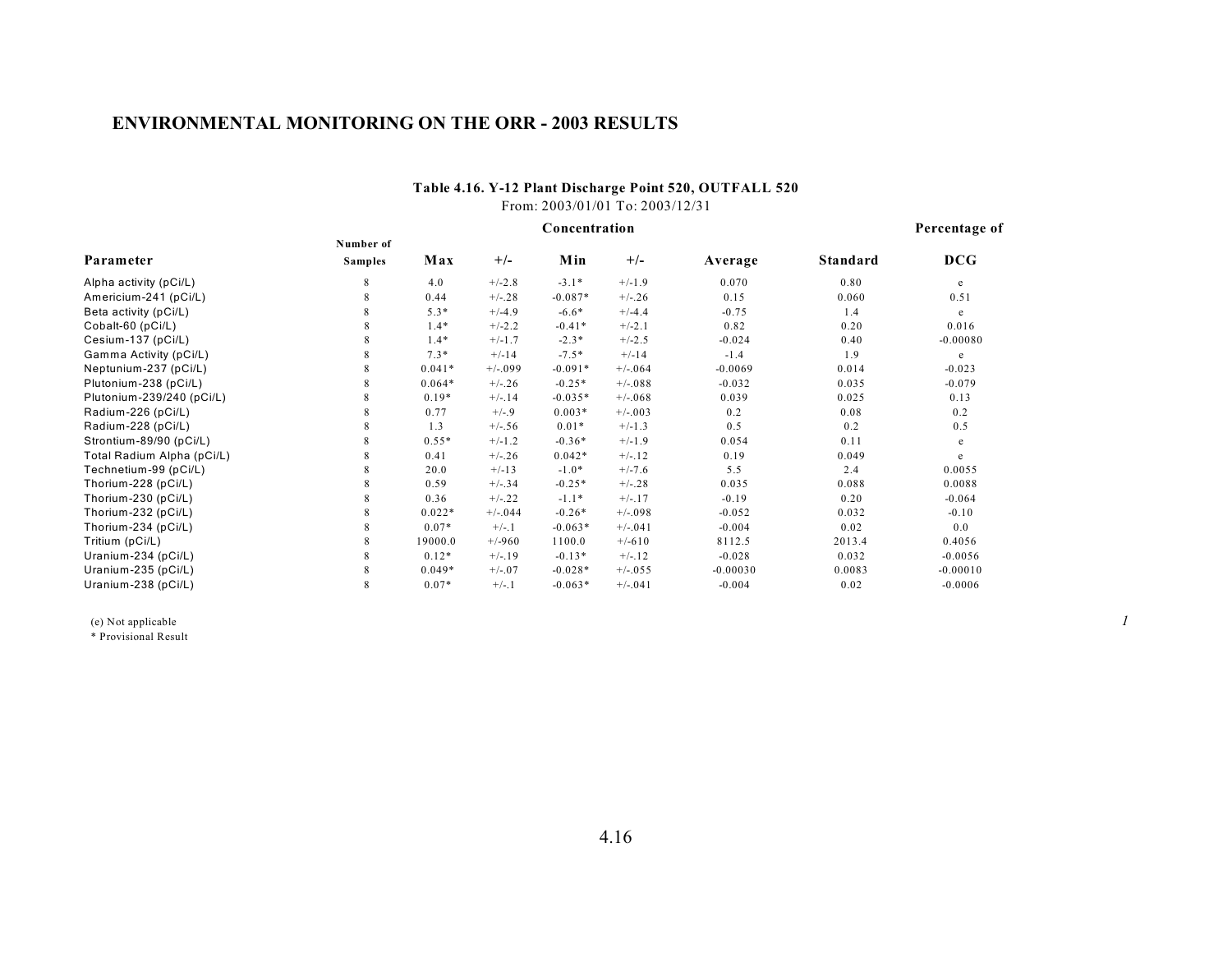# **Table 4.17. Y-12 Plant Discharge Point 550, OUTFALL 550**

From: 2003/01/01 To: 2003/12/31

|                   |                      |        | Concentration(a) |          | Reference | <b>Number of Values</b>    |  |
|-------------------|----------------------|--------|------------------|----------|-----------|----------------------------|--|
| Parameter         | Number<br>of Samples | Max    | Min              | Avg      | Value(b)  | <b>Exceeding Reference</b> |  |
| Flow, mgd         | 365                  | 0.044  | 0.009            | 0.02     |           |                            |  |
| pH, Standard Unit | 52                   | 7.6    | 6.8              | đ        | 9/6(e)    |                            |  |
| Mercury           | 52                   | 0.0005 | < 0.0002         | < 0.0002 | 0.004     |                            |  |

(a) Units in mg/L unless otherwise indicated.

(b) NPDES permit limits.

(c) Flow during operations and/or discharging.

(d) Not applicable.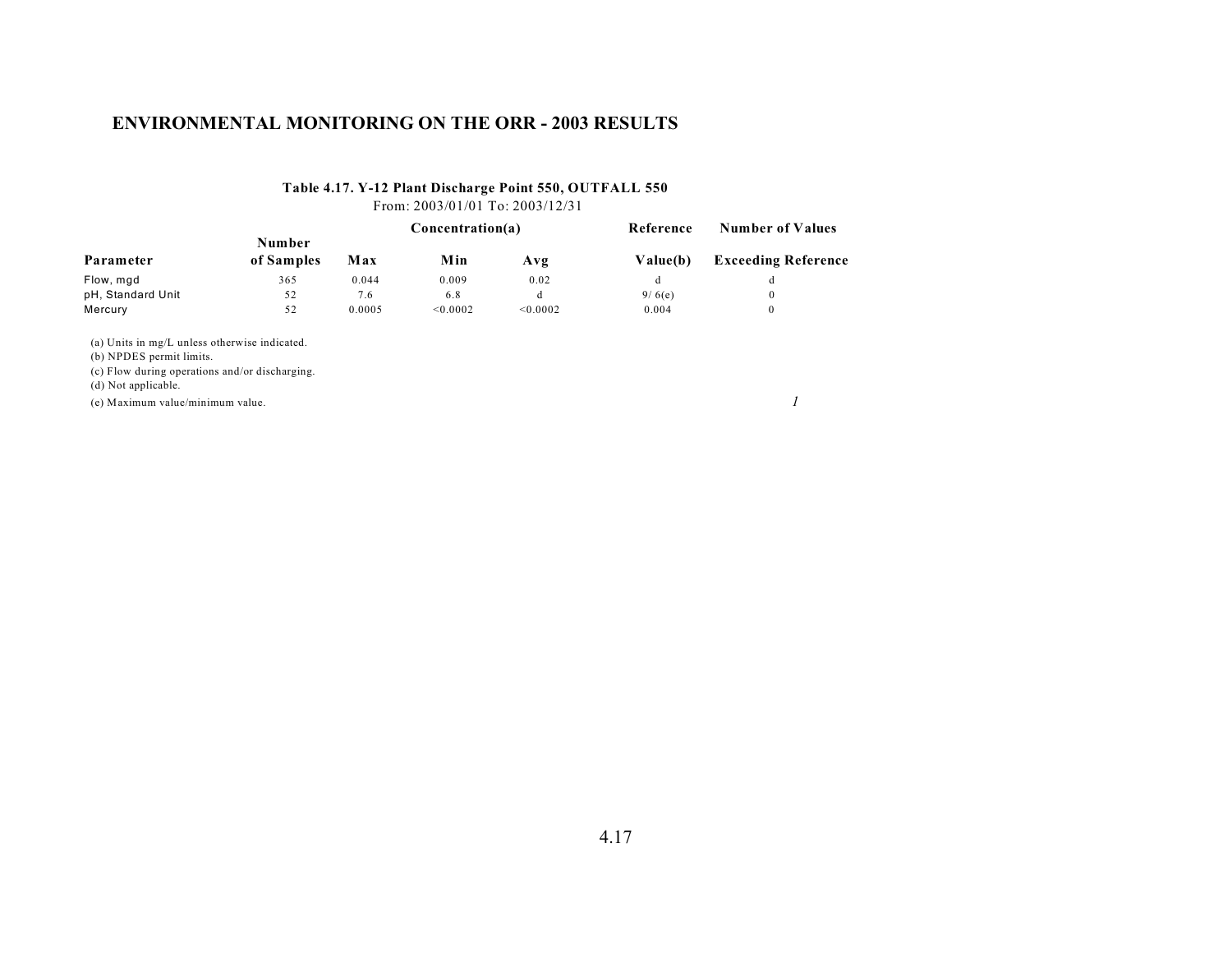#### **Table 4.18. Y-12 Plant Discharge Point 551, CENTRAL MERCURY TREATMENT UNIT** From: 2003/01/01 To: 2003/12/31

|                   | Number     |        | Concentration(a) |          | Reference | <b>Number of Values</b>    |
|-------------------|------------|--------|------------------|----------|-----------|----------------------------|
| Parameter         | of Samples | Max    | Min              | Avg      | Value(b)  | <b>Exceeding Reference</b> |
| Flow, mgd         | 365        | 0.062  | 0.004            | 0.01     |           | đ                          |
| pH, Standard Unit | 52         | 7.6    | 6.6              | đ        | 9/6(e)    | 0                          |
| Mercury           | 52         | 0.0004 | < 0.0002         | < 0.0002 | 0.004     | $\theta$                   |

(a) Units in mg/L unless otherwise indicated.

(b) NPDES permit limits.

(c) Flow during operations and/or discharging.

(d) Not applicable.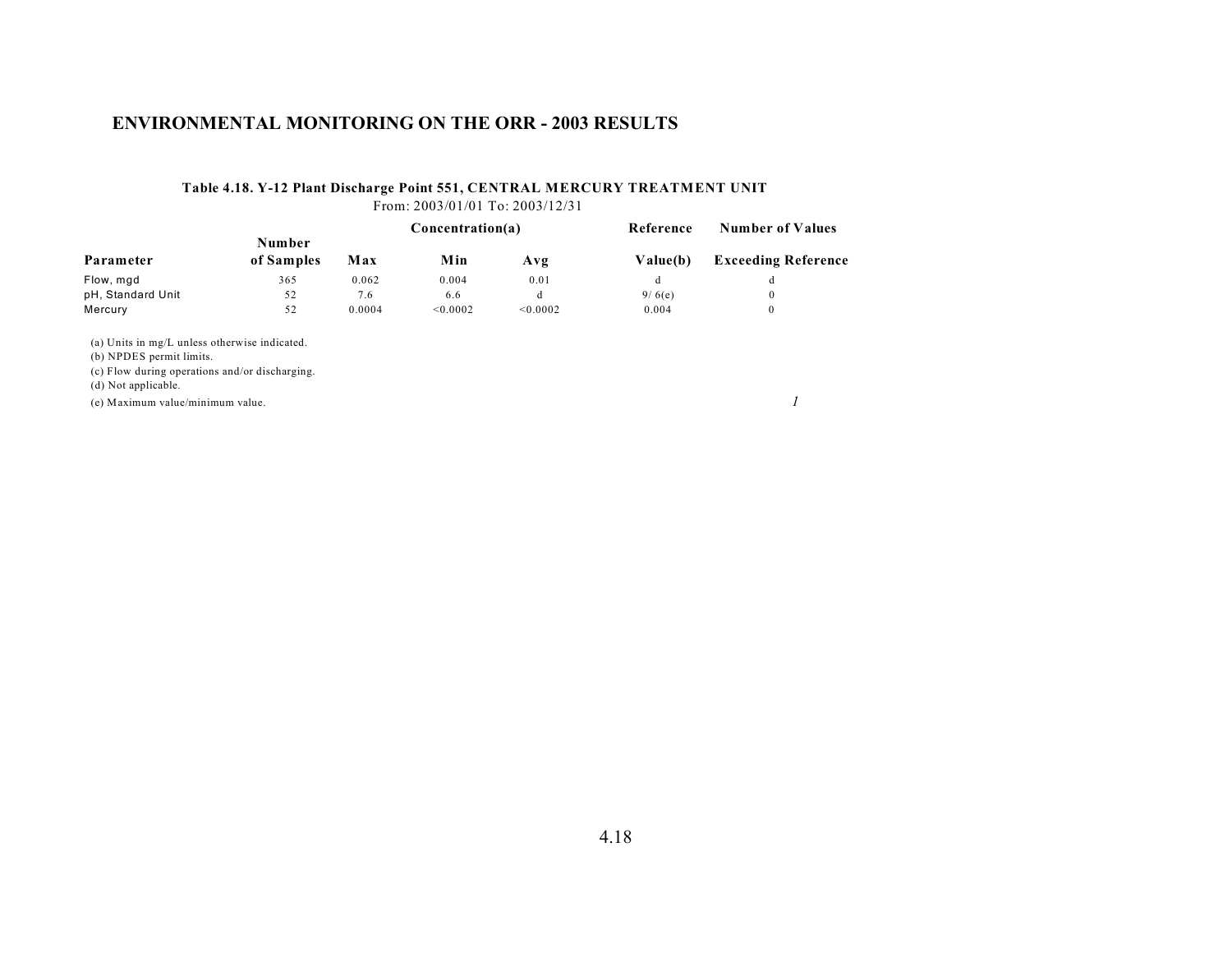#### **Table 4.19. Y-12 Plant Discharge Point 551, CENTRAL MERCURY TREATMENT UNIT** From: 2003/01/01 To: 2003/12/31

|                            |                |          |           | Concentration | Percentage of |           |                 |            |                     |
|----------------------------|----------------|----------|-----------|---------------|---------------|-----------|-----------------|------------|---------------------|
|                            | Number of      |          |           |               |               |           |                 |            |                     |
| Parameter                  | <b>Samples</b> | Max      | $+/-$     | Min           | $+/-$         | Average   | <b>Standard</b> | <b>DCG</b> | <b>Total Curies</b> |
| Alpha activity (pCi/L)     | 12             | 35.0     | $+/-13$   | $-5.4*$       | $+/-6.7$      | 8.9       | 3.3             | e          | 1.4E-04             |
| Americium-241 (pCi/L)      | 12             | 0.44     | $+/-.34$  | $-0.4*$       | $+/-.18$      | $-0.006$  | 0.07            | $-0.02$    | $-1E-07$            |
| Beta activity (pCi/L)      | 12             | 77.0     | $+/-17$   | $1.6*$        | $+/-45$       | 22        | 6.0             | e          | $3.5E-04$           |
| Cobalt-60 (pCi/L)          | 12             | $0.96*$  | $+/-1.7$  | $-1.5*$       | $+/-2$        | 0.22      | 0.20            | 0.0044     | $3.5E-06$           |
| Cesium-137 (pCi/L)         | 12             | $1.3*$   | $+/-2$    | $-2.1*$       | $+/-2.3$      | $-0.31$   | 0.30            | $-0.010$   | $-4.8E-06$          |
| Gamma Activity (pCi/L)     | 12             | $3.1*$   | $+/-17$   | $-13.0*$      | $+/-15$       | $-3.5$    | 1.5             | e          | $-5.6E - 05$        |
| Neptunium-237 (pCi/L)      | 12             | $0.037*$ | $+/-0.93$ | $-0.052*$     | $+/-.12$      | $-0.013$  | 0.0082          | $-0.042$   | $-2.0E - 07$        |
| Plutonium-238 (pCi/L)      | 12             | $0.3*$   | $+/-.37$  | $-0.15*$      | $+/-086$      | 0.05      | 0.04            | 0.1        | 7E-07               |
| Plutonium-239/240 (pCi/L)  | 12             | $0.054*$ | $+/-.12$  | $-0.11*$      | $+/-0.96$     | $-0.032$  | 0.015           | $-0.11$    | $-5.1E-07$          |
| Radium-226 (pCi/L)         | 12             | 0.92     | $+/-.68$  | $-0.24*$      | $+/-17$       | 0.34      | 0.095           | 0.34       | 5.3E-06             |
| Radium-228 (pCi/L)         | 12             | 2.1      | $+/-1$    | $-0.18*$      | $+/-.61$      | 1.0       | 0.18            | 1.0        | $1.6E-0.5$          |
| Strontium-89/90 (pCi/L)    | 12             | 4.1      | $+/-2.1$  | $-1.6*$       | $+/-2.1$      | 0.022     | 0.43            | e          | 3.5E-07             |
| Total Radium Alpha (pCi/L) | 12             | 1.2      | $+/-.32$  | $0.31*$       | $+/-.27$      | 0.63      | 0.070           | e          | $1.0E-0.5$          |
| Technetium-99 (pCi/L)      | 12             | 82.0     | $+/-8.6$  | $5.5*$        | $+/-8$        | 32        | 8.1             | 0.032      | $5.1E-04$           |
| Thorium-228 (pCi/L)        | 12             | 0.94     | $+/-.45$  | $-0.33*$      | $+/-.24$      | 0.068     | 0.096           | 0.017      | $1.1E-06$           |
| Thorium-230 (pCi/L)        | 12             | 0.32     | $+/-.25$  | $-1.7*$       | $+/-.24$      | $-0.26$   | 0.17            | $-0.086$   | $-4.1E-06$          |
| Thorium-232 (pCi/L)        | 12             | $0.037*$ | $+/-13$   | $-0.071*$     | $+/-093$      | $-0.0062$ | 0.0095          | $-0.012$   | $-9.7E-08$          |
| Thorium-234 (pCi/L)        | 12             | 9.5      | $+/-1.3$  | 0.46          | $+/-.24$      | 3.6       | 0.82            | 0.036      | 5.7E-05             |
| Tritium (pCi/L)            | 12             | 1000.0   | $+/-600$  | $-220.0*$     | $+/-500$      | 219.4     | 103.4           | 0.01100    | 3.470E-03           |
| Uranium-234 (pCi/L)        | 12             | 5.0      | $+/-.85$  | 0.41          | $+/-.23$      | 2.0       | 0.47            | 0.41       | $3.2E-0.5$          |
| Uranium-235 (pCi/L)        | 12             | 0.45     | $+/-.29$  | $0.0*$        | $+/-0$        | 0.14      | 0.042           | 0.024      | $2.2E-06$           |
| Uranium-236 (pCi/L)        | 12             | $0.12*$  | $+/-17$   | $-0.024*$     | $+/-037$      | 0.038     | 0.014           | 0.0076     | $6.0E-07$           |
| Uranium-238 (pCi/L)        | 12             | 9.5      | $+/-1.3$  | 0.46          | $+/-.24$      | 3.6       | 0.82            | 0.60       | 5.7E-05             |

(e) Not applicable *1*

\* Provisional Result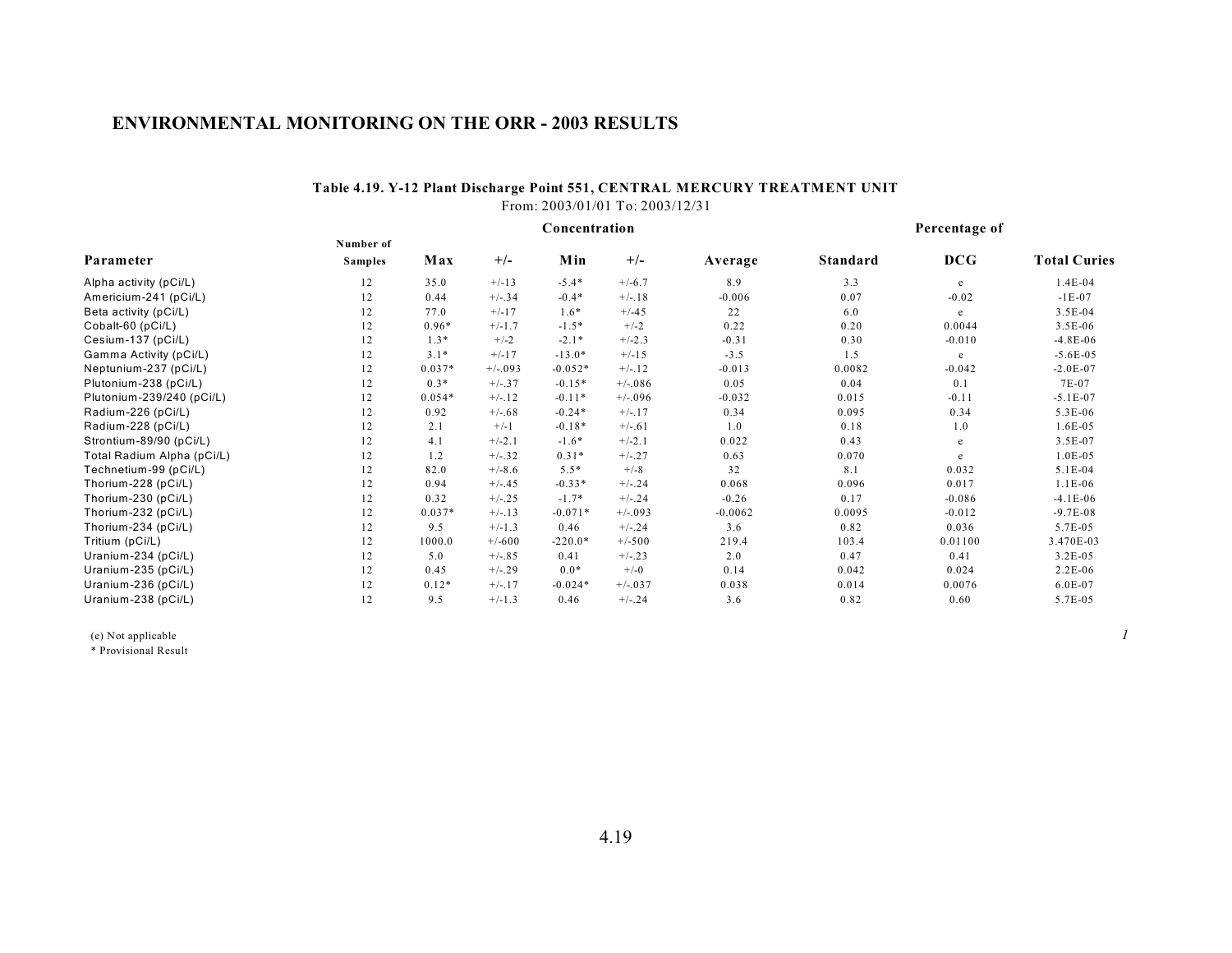|         |                        | From: 2003/01/01 To: 2003/12/31 |          |                  |             |           |                            |  |  |  |  |  |
|---------|------------------------|---------------------------------|----------|------------------|-------------|-----------|----------------------------|--|--|--|--|--|
|         |                        | Number of                       |          | Concentration(a) |             | Reference | <b>Number of Values</b>    |  |  |  |  |  |
| Outfall | Parameter              | <b>Samples</b>                  | Max      | Min              | Avg         | Value(b)  | <b>Exceeding Reference</b> |  |  |  |  |  |
| 003     | Flow, mgd              | $\overline{2}$                  | 0.11414  | 0.007609         | 0.06087     | d         | d                          |  |  |  |  |  |
|         | pH, Standard Units     | $\overline{\mathbf{c}}$         | 7.6      | 7.3              | d           | 9/4(e)    | $\boldsymbol{0}$           |  |  |  |  |  |
| 006     | Flow, mgd              | $\overline{c}$                  | 0.02283  | 0.00152          | 0.0122      | $\rm d$   | d                          |  |  |  |  |  |
|         | pH, Standard Units     | $\overline{2}$                  | 7.9      | 7.8              | d           | 9/4(e)    | $\mathbf{0}$               |  |  |  |  |  |
| 007     | Flow, mgd              | $\overline{c}$                  | 0.13696  | 0.03044          | 0.08370     | $\rm d$   | d                          |  |  |  |  |  |
|         | pH, Standard Units     | 2                               | $8.0\,$  | 7.9              | $\mathbf d$ | 9/4(e)    | $\boldsymbol{0}$           |  |  |  |  |  |
| 008     | Flow, mgd              | $\overline{c}$                  | 0.00381  | 0.00304          | 0.00342     | d         | d                          |  |  |  |  |  |
|         | pH, Standard Units     | $\overline{2}$                  | 7.7      | 7.4              | d           | 9/4(e)    | $\mathbf{0}$               |  |  |  |  |  |
| 009     | Flow, mgd              | $\overline{c}$                  | 0.045654 | 0.01522          | 0.03044     | $\rm d$   | d                          |  |  |  |  |  |
|         | pH, Standard Units     | 2                               | 8.3      | 7.7              | d           | 9/4(e)    | $\mathbf{0}$               |  |  |  |  |  |
| 011     | Flow, mgd              | 2                               | 0.15218  | 0.00019          | 0.076       | d         | d                          |  |  |  |  |  |
|         | pH, Standard Units     | $\overline{2}$                  | 7.6      | 6.8              | d           | 9/4(e)    | $\mathbf{0}$               |  |  |  |  |  |
| 015     | Outfall closed         |                                 |          |                  |             |           |                            |  |  |  |  |  |
| 018     | Outfall closed         |                                 |          |                  |             |           |                            |  |  |  |  |  |
| 032     | Outfall was eliminated |                                 |          |                  |             |           |                            |  |  |  |  |  |
| 033     | Flow, mgd              | 2                               | 0.02283  | 0.00228          | 0.0125      | d         | d                          |  |  |  |  |  |
|         | pH, Standard Units     | $\overline{c}$                  | 7.8      | 7.7              | d           | 9/4(e)    | $\boldsymbol{0}$           |  |  |  |  |  |
| 045     | Flow, mgd              | $\overline{c}$                  | 0.00761  | 0.00038          | 0.00057     | d         | d                          |  |  |  |  |  |
|         | pH, Standard Units     | 2                               | 7.7      | 7.6              | d           | 9/4(e)    | $\mathbf{0}$               |  |  |  |  |  |

#### **Table 4.20. Y-12 Plant Category I Outfalls**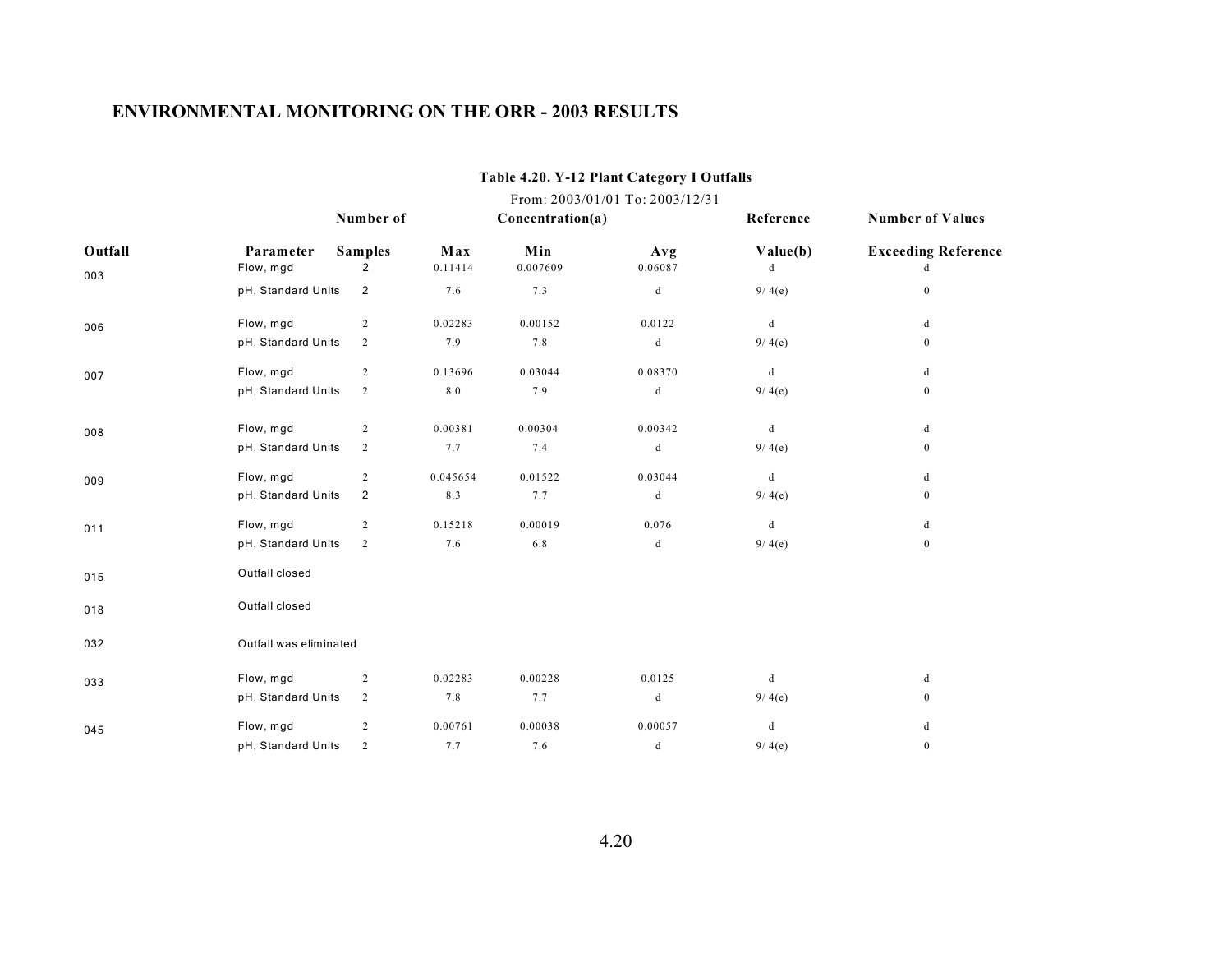# **Table 4.20. Y-12 Plant Category I Outfalls (continued)**

|         |                    | Number of               |         | Concentration(a) |         | Reference                                      | <b>Number of Values</b>    |
|---------|--------------------|-------------------------|---------|------------------|---------|------------------------------------------------|----------------------------|
| Outfall | Parameter          | <b>Samples</b>          | Max     | Min              | Avg     | Value(b)                                       | <b>Exceeding Reference</b> |
| 046     | Flow, mgd          | 2                       | 0.00761 | 0.00152          | 0.00456 | d                                              | d                          |
|         | pH, Standard Units | $\overline{c}$          | 8.3     | 7.7              | d       | 9/4(e)                                         | $\mathsf{O}\xspace$        |
| 058     | Flow, mgd          | $\overline{c}$          | 0.01141 | 0.00228          | 0.00684 | $\mathbf d$                                    | d                          |
|         | pH, Standard Units | 2                       | 8.5     | 7.7              | d       | 9/4(e)                                         | $\mathbf{0}$               |
| 062     | Flow, mgd          | $\overline{c}$          | 0.00228 | 0.00038          | 0.0013  | $\mathbf d$                                    | d                          |
|         | pH, Standard Units | $\overline{2}$          | 7.6     | 7.4              | d       | 9/4(e)                                         | $\mathbf{0}$               |
| 086     | Flow, mgd          | $\overline{c}$          | 0.00152 | 0.00076          | 0.0011  | $\mathrm{d}% \left\  \mathcal{A}\right\  _{A}$ | $\mathbf d$                |
|         | pH, Standard Units | $\overline{c}$          | 8.1     | 7.8              | d       | 9/4(e)                                         | $\mathbf{0}$               |
| 087     | Flow, mgd          | $\overline{c}$          | 0.01141 | 0.00076          | 0.0061  | $\mathbf d$                                    | d                          |
|         | pH, Standard Units | $\overline{c}$          | 8.6     | 7.7              | d       | 9/4(e)                                         | $\mathbf{0}$               |
| 098     | Flow, mgd          | $\mathbf{1}$            | 0.00381 | 0.00381          | 0.00381 | d                                              | d                          |
|         | pH, Standard Units | $\mathbf{1}$            | 7.9     | 7.9              | d       | 9/4(e)                                         | $\mathbf{0}$               |
| 110     | Flow, mgd          | $\overline{c}$          | 0.01712 | 0.00761          | 0.0124  | d                                              | d                          |
|         | pH, Standard Units | $\overline{2}$          | $8.1\,$ | $8.0\,$          | d       | 9/4(e)                                         | $\boldsymbol{0}$           |
| 134     | Flow, mgd          | $\overline{c}$          | 0.00114 | 0.00038          | 0.00076 | d                                              | d                          |
|         | pH, Standard Units | $\overline{2}$          | 7.9     | 7.8              | d       | 9/4(e)                                         | $\bf{0}$                   |
| 213     | Flow, mgd          | $\overline{c}$          | 0.01141 | 0.00304          | 0.00722 | d                                              | d                          |
|         | pH, Standard Units | $\overline{2}$          | 8.4     | 7.2              | $\rm d$ | 9/4(e)                                         | $\bf{0}$                   |
| S01     | Flow, mgd          | 3                       | 0.078   | 0.000095         | 0.034   | d                                              | d                          |
|         | pH, Standard Units | 3                       | 8.0     | 7.0              | d       | 9/4(e)                                         | $\bf{0}$                   |
| S03     | Flow, mgd          | $\mathfrak{Z}$          | 0.053   | 0.00228          | 0.023   | $\mathbf d$                                    | d                          |
|         | pH, Standard Units | $\overline{\mathbf{3}}$ | 8.0     | 7.0              | d       | 9/4(e)                                         | $\bf{0}$                   |
| S04     | Flow, mgd          | $\mathfrak{Z}$          | 0.053   | 0.00228          | 0.023   | $\mathbf d$                                    | d                          |
|         | pH, Standard Units | 3                       | 7.9     | 7.5              | $\rm d$ | 9/4(e)                                         | $\mathbf{0}$               |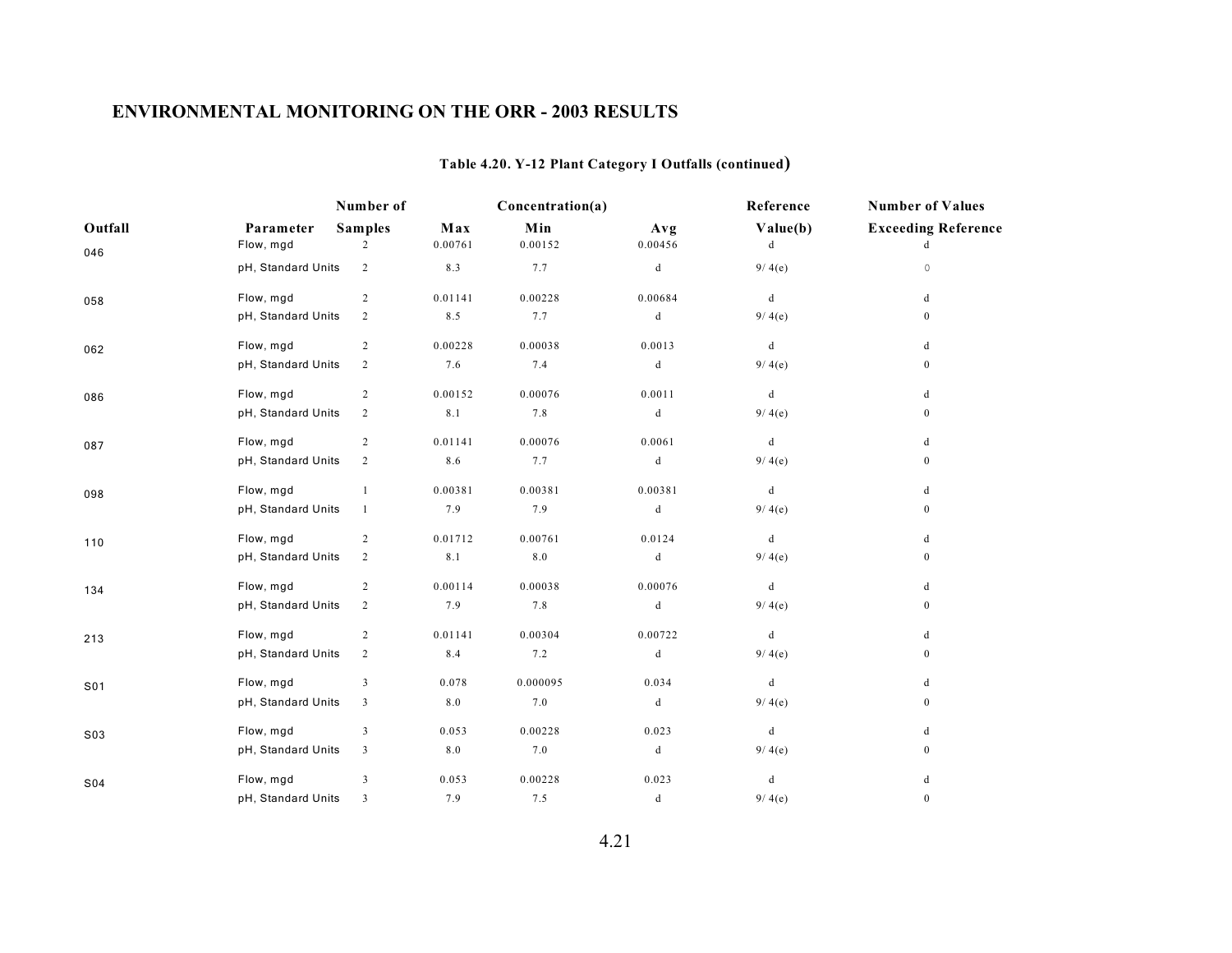|                 |                    | Number of      |         | Concentration(a) |         | Reference | <b>Number of Values</b>    |
|-----------------|--------------------|----------------|---------|------------------|---------|-----------|----------------------------|
| Outfall         | Parameter          | <b>Samples</b> | Max     | Min              | Avg     | Value(b)  | <b>Exceeding Reference</b> |
| S06             | Flow, mgd          | 362            | 10.4    | 0.0178           | 0.35    | d         |                            |
|                 | pH, Standard Units | 11             | 7.8     | 7.1              | d       | 9/4(e)    | $\overline{0}$             |
| S07             | Flow, mgd          | 362            | 3.45    | 0.0297           | 0.3     | d         | d                          |
|                 | pH, Standard Units | 13             | 8.0     | 6.8              | d       | 9/4(e)    | $\overline{0}$             |
| S09             | Flow, mgd          | $\overline{c}$ | 0.02283 | 0.01522          | 0.01286 | d         | d                          |
|                 | pH, Standard Units | $\overline{c}$ | 7.0     | 6.9              | d       | 9/4(e)    | $\mathbf{0}$               |
| S <sub>15</sub> | Flow, mgd          | 2              | 0.13316 | 0.01141          | 0.07228 | d         | d                          |
|                 | pH, Standard Units | 2              | 7.7     | 7.7              | d       | 10/6(e)   | $\overline{0}$             |
| S <sub>16</sub> | Flow, mgd          | 2              | 0.00304 | 0.00190          | 0.00247 | d         | d                          |
|                 | pH, Standard Units | $\overline{c}$ | 7.7     | 7.4              | d       | 10/6(e)   | $\mathbf{0}$               |
| S <sub>18</sub> | Flow, mgd          | $\overline{c}$ | 0.3245  | 0.02283          | 0.1737  | d         | d                          |
|                 | pH, Standard Units | 2              | 8.1     | 7.8              | d       | 9/4(e)    | $\bf{0}$                   |

#### **Table 4.20. Y-12 Plant Category I Outfalls (continued)**

(a) Units in mg/L unless otherwise indicated.

(b) NPDES permit limits.

(c) Flow during operations and/or discharging.

(d) Not applicable.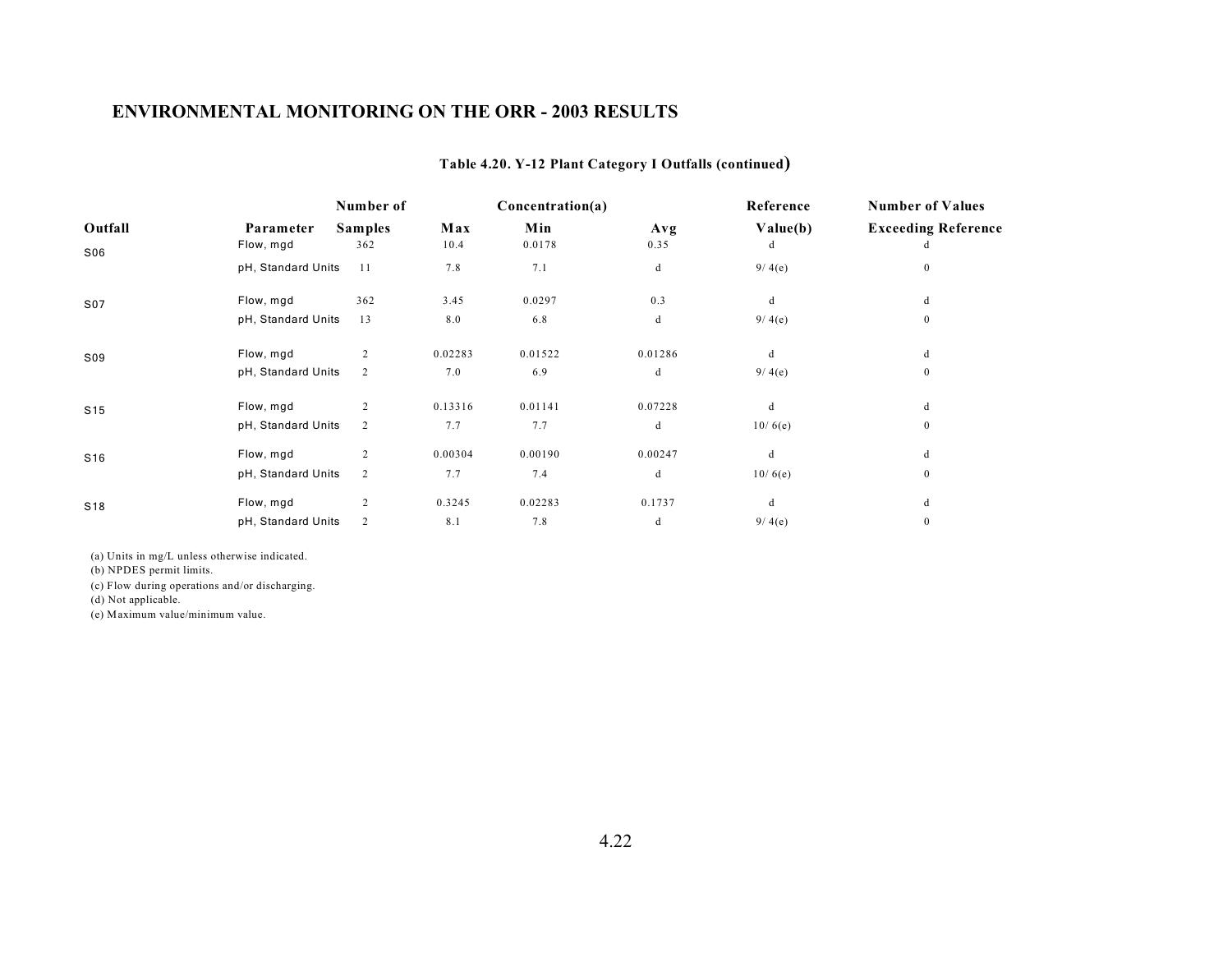|         |                                | From: 2003/01/01 To: 2003/12/31 |         |                  |        |           |                                                       |  |  |  |  |  |  |
|---------|--------------------------------|---------------------------------|---------|------------------|--------|-----------|-------------------------------------------------------|--|--|--|--|--|--|
|         |                                | Number of                       |         | Concentration(a) |        | Reference | <b>Number of Values</b><br><b>Exceeding Reference</b> |  |  |  |  |  |  |
| Outfall | Parameter                      | <b>Samples</b>                  | Max     | Min              | Avg    | Value(b)  |                                                       |  |  |  |  |  |  |
| 004     | Flow, mgd                      | 5                               | 1.003   | 0.00266          | 0.223  | d         | d                                                     |  |  |  |  |  |  |
|         | pH, Standard Units             | 5                               | 7.8     | 7.4              | d      | 9/4(e)    | $\Omega$                                              |  |  |  |  |  |  |
|         | <b>Total Residual Chlorine</b> | 4                               | < 0.05  | < 0.05           | < 0.05 | 0.5       | $\Omega$                                              |  |  |  |  |  |  |
| 010     | Flow, mgd                      | $\overline{4}$                  | 0.288   | 0.0022           | 0.093  | d         | d                                                     |  |  |  |  |  |  |
|         | pH, Standard Units             | 4                               | 7.6     | 7.4              | d      | 9/4(e)    | $\Omega$                                              |  |  |  |  |  |  |
|         | <b>Total Residual Chlorine</b> | 4                               | < 0.05  | < 0.05           | < 0.05 | 0.5       | $\mathbf{0}$                                          |  |  |  |  |  |  |
| 014     | Flow, mgd                      | $\overline{4}$                  | 0.576   | 0.003            | 0.2    | d         | d                                                     |  |  |  |  |  |  |
|         | pH, Standard Units             | 4                               | 7.7     | 7.4              | d      | 9/4(e)    | $\mathbf{0}$                                          |  |  |  |  |  |  |
|         | <b>Total Residual Chlorine</b> | 4                               | < 0.05  | < 0.05           | < 0.05 | 0.5       | $\theta$                                              |  |  |  |  |  |  |
| 016     | Flow, mgd                      | 4                               | 0.0432  | 0.00152          | 0.0174 | d         | d                                                     |  |  |  |  |  |  |
|         | pH, Standard Units             | 4                               | 7.9     | 7.6              | d      | 9/4(e)    | $\theta$                                              |  |  |  |  |  |  |
|         | <b>Total Residual Chlorine</b> | 4                               | < 0.05  | < 0.05           | < 0.05 | 0.5       | $\theta$                                              |  |  |  |  |  |  |
| 019     | Flow, mgd                      | 4                               | 0.01141 | 0.00038          | 0.0067 | d         | d                                                     |  |  |  |  |  |  |
|         | pH, Standard Units             | 4                               | 7.7     | 7.1              | d      | 9/4(e)    | $\mathbf{0}$                                          |  |  |  |  |  |  |
|         | <b>Total Residual Chlorine</b> | 4                               | < 0.05  | < 0.05           | < 0.05 | 0.5       | $\Omega$                                              |  |  |  |  |  |  |
| 020     | Flow, mgd                      | 4                               | 0.2     | 0.00114          | 0.07   | d         | d                                                     |  |  |  |  |  |  |
|         | pH, Standard Units             |                                 | 7.9     | 7.3              | d      | 9/4(e)    | $\mathbf{0}$                                          |  |  |  |  |  |  |
|         | <b>Total Residual Chlorine</b> | 4                               | < 0.05  | < 0.05           | < 0.05 | 0.5       | $\Omega$                                              |  |  |  |  |  |  |
| 041     | Flow, mgd                      | 4                               | 0.01712 | 0.000048         | 0.0051 | d         | d                                                     |  |  |  |  |  |  |
|         | pH, Standard Units             | 4                               | 7.8     | 7.6              | d      | 9/4(e)    | $\mathbf{0}$                                          |  |  |  |  |  |  |
|         | <b>Total Residual Chlorine</b> | $\overline{4}$                  | < 0.05  | < 0.05           | < 0.05 | 0.5       | $\theta$                                              |  |  |  |  |  |  |
| 044     | Flow, mgd                      | 5                               | 0.072   | 0.000024         | 0.034  | d         | d                                                     |  |  |  |  |  |  |
|         | pH, Standard Units             | 5                               | 8.1     | 7.6              | d      | 9/4(e)    |                                                       |  |  |  |  |  |  |
|         | <b>Total Residual Chlorine</b> | $\overline{4}$                  | < 0.05  | < 0.05           | < 0.05 | 0.5       | $\mathbf{0}$                                          |  |  |  |  |  |  |

#### **Table 4.21. Y-12 Plant Category II Outfalls**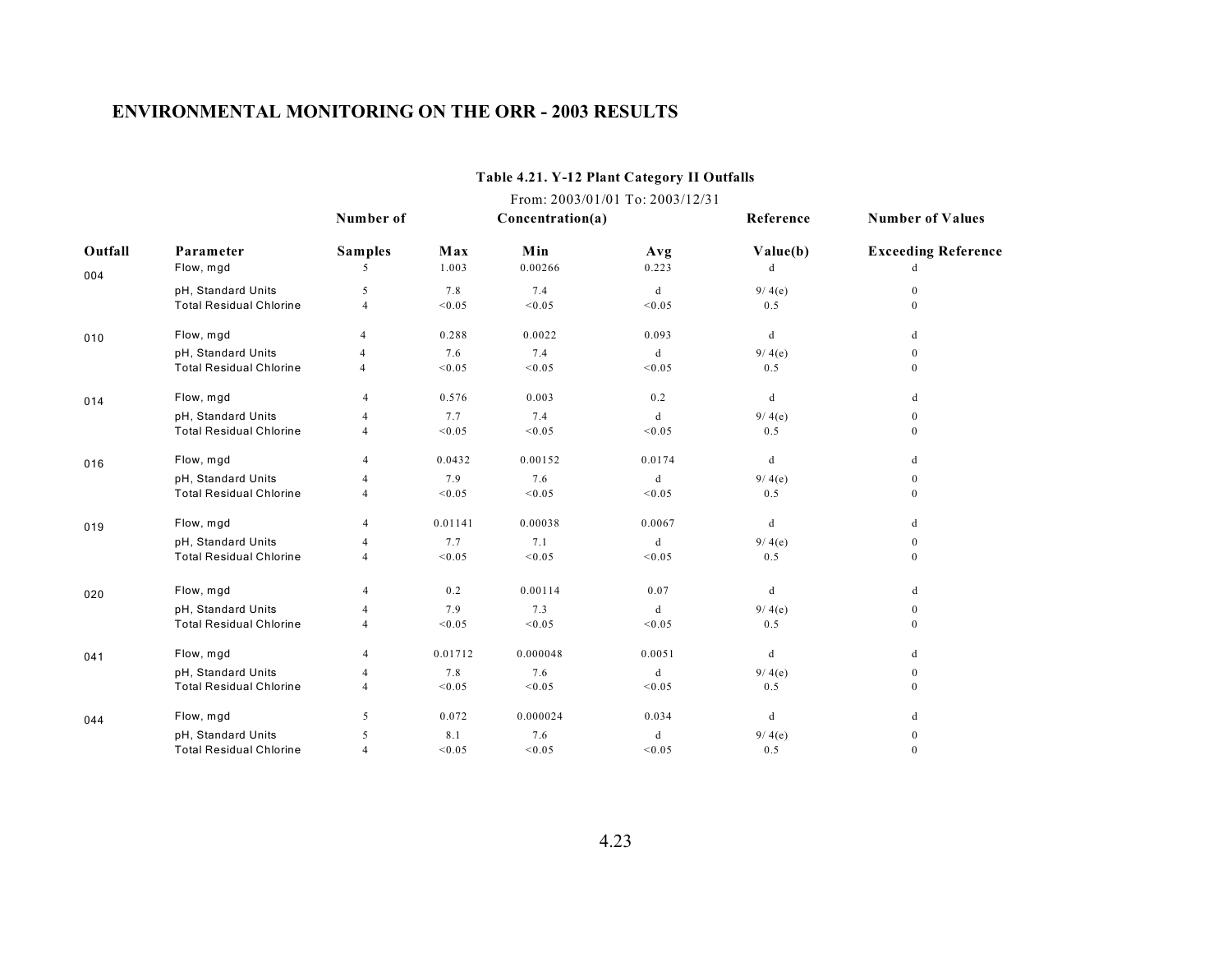|         |                                | Number of<br>Concentration(a) |        |          |        | Reference | <b>Number of Values</b>    |  |
|---------|--------------------------------|-------------------------------|--------|----------|--------|-----------|----------------------------|--|
| Outfall | Parameter                      | <b>Samples</b>                | Max    | Min      | Avg    | Value(b)  | <b>Exceeding Reference</b> |  |
| 057     | Flow, mgd                      | 4                             | 0.1064 | 0.000032 | 0.035  | d         | d                          |  |
|         | pH, Standard Units             | 4                             | 7.8    | 6.9      | d      | 9/4(e)    | $\Omega$                   |  |
|         | <b>Total Residual Chlorine</b> | $\Delta$                      | < 0.05 | < 0.05   | < 0.05 | 0.5       |                            |  |
| 063     | Flow, mgd                      | 5                             | 0.12   | 0.0019   | 0.039  | d         | d                          |  |
|         | pH, Standard Units             | 5                             | 8.1    | 7.6      | d      | 9/4(e)    | $\left($                   |  |
|         | <b>Total Residual Chlorine</b> | $\Delta$                      | < 0.05 | < 0.05   | < 0.05 | 0.5       |                            |  |
| 064     | Flow, mgd                      | $\overline{4}$                | 0.0288 | 0.000095 | 0.0096 | d         | d                          |  |
|         | pH, Standard Units             |                               | 8.0    | 7.6      | d      | 9/4(e)    | $\Omega$                   |  |
|         | <b>Total Residual Chlorine</b> |                               | < 0.05 | < 0.05   | < 0.05 | 0.5       | $\Omega$                   |  |
| 067     | Flow, mgd                      | 4                             | 0.288  | 0.02     | 0.14   | d         | d                          |  |
|         | pH, Standard Units             |                               | 7.9    | 7.3      | d      | 9/4(e)    | $\mathbf{0}$               |  |
|         | <b>Total Residual Chlorine</b> | $\overline{4}$                | < 0.05 | < 0.05   | < 0.05 | 0.5       | $\Omega$                   |  |
| 083     | Flow, mgd                      | 5                             | 0.072  | 0.000095 | 0.018  | d         | d                          |  |
|         | pH, Standard Units             | 5                             | 8.1    | 7.2      | d      | 9/4(e)    | $\theta$                   |  |
|         | <b>Total Residual Chlorine</b> | $\overline{4}$                | < 0.05 | < 0.05   | < 0.05 | 0.5       | $\Omega$                   |  |
| 088     | Flow, mgd                      | $\boldsymbol{\varDelta}$      | 0.0288 | 0.000095 | 0.0083 | d         | d                          |  |
|         | pH, Standard Units             |                               | 7.9    | 7.6      | d      | 9/4(e)    | $\mathbf{0}$               |  |
|         | <b>Total Residual Chlorine</b> |                               | < 0.05 | < 0.05   | < 0.05 | 0.5       | $\theta$                   |  |
| 099     | Flow, mgd                      | $\boldsymbol{\varDelta}$      | 0.04   | 0.0114   | 0.02   | d         | d                          |  |
|         | pH, Standard Units             |                               | 8.2    | 7.4      | d      | 9/4(e)    | $\mathbf{0}$               |  |
|         | <b>Total Residual Chlorine</b> |                               | < 0.05 | < 0.05   | < 0.05 | 0.5       | $\theta$                   |  |
| 102     | Flow, mgd                      |                               | 0.1    | 0.00038  | 0.04   | d         | d                          |  |
|         | pH, Standard Units             |                               | 8.1    | 7.8      | d      | 9/4(e)    | $\mathbf{0}$               |  |
|         | <b>Total Residual Chlorine</b> |                               | < 0.05 | < 0.05   | < 0.05 | 0.5       | $\circ$                    |  |

#### **Table 4.21. Y-12 Plant Category II Outfalls (continued)**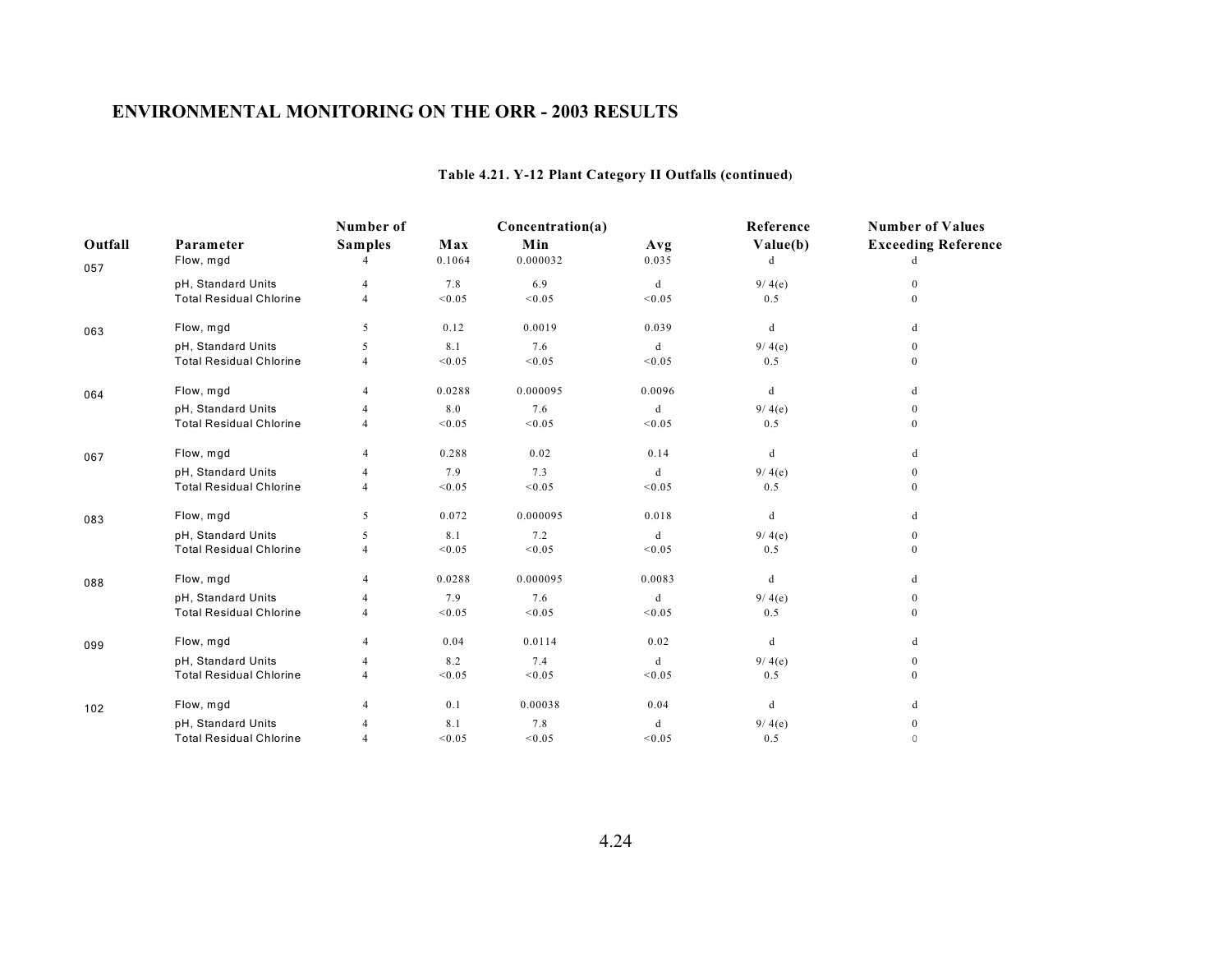|                 |                                | Number of               |         | Concentration(a) |                                                                                          | Reference | <b>Number of Values</b>    |  |
|-----------------|--------------------------------|-------------------------|---------|------------------|------------------------------------------------------------------------------------------|-----------|----------------------------|--|
| Outfall         | Parameter                      | <b>Samples</b>          | Max     | Min              | Avg                                                                                      | Value(b)  | <b>Exceeding Reference</b> |  |
| 126             | Flow, mgd                      | $\overline{4}$          | 0.216   | 0.00019          | 0.074                                                                                    | $\rm d$   | d                          |  |
|                 | pH, Standard Units             |                         | 7.8     | 7.4              | d                                                                                        | 9/4(e)    | $\mathbf{0}$               |  |
|                 | <b>Total Residual Chlorine</b> | 4                       | < 0.05  | < 0.05           | < 0.05                                                                                   | 0.5       | $\Omega$                   |  |
| S02             | Flow, mgd                      | 276                     | 1.08    | 0.0018           | 0.043                                                                                    | d         | d                          |  |
|                 | pH, Standard Units             | 15                      | 7.8     | 7.2              | d                                                                                        | 9/4(e)    | $\mathbf{0}$               |  |
|                 | <b>Total Residual Chlorine</b> | 5                       | < 0.05  | < 0.05           | < 0.06                                                                                   | $0.5\,$   | $\mathbf{0}$               |  |
| S08             | Flow, mgd                      | 350                     | 2.6     | 0.00048          | 0.14                                                                                     | d         | d                          |  |
|                 | pH, Standard Units             | 12                      | 8.6     | 6.3              | d                                                                                        | 9/4(e)    | $\bf{0}$                   |  |
| S <sub>10</sub> | Flow, mgd                      | 6                       | 2.50128 | 0.029            | 0.66                                                                                     | d         | d                          |  |
|                 | pH, Standard Units             | 6                       | $8.0\,$ | 7.3              | d                                                                                        | 9/4(e)    | $\boldsymbol{0}$           |  |
| S <sub>11</sub> | Flow, mgd                      | 4                       | 1.09872 | 0.13378          | 0.63144                                                                                  | d         | d                          |  |
|                 | pH, Standard Units             | 4                       | 7.7     | 7.1              | d                                                                                        | 9/4(e)    | $\mathbf{0}$               |  |
| S <sub>12</sub> | Flow, mgd                      | 5                       | 0.0288  | 0.00038          | 0.011                                                                                    | d         | d                          |  |
|                 | pH, Standard Units             | 5                       | 7.6     | 6.5              | d                                                                                        | 9/4(e)    | $\mathbf{0}$               |  |
| <b>S13</b>      | Flow, mgd                      | $\overline{\mathbf{4}}$ | 1.09872 | 0.05494          | 0.6117                                                                                   | d         | d                          |  |
|                 | pH, Standard Units             | 5                       | 7.93    | 7.1              | $\mathrm{d}% \left\{ \mathcal{M}_{1}\right\} =\mathrm{d}\left\{ \mathcal{M}_{2}\right\}$ | 9/4(e)    | $\mathbf{0}$               |  |
| <b>S17</b>      | Flow, mgd                      | $\tau$                  | 0.98208 | 0.1008           | 0.4284                                                                                   | d         | d                          |  |
|                 | pH, Standard Units             | 5                       | 7.6     | 7.2              | d                                                                                        | 9/4(e)    | $\bf{0}$                   |  |
| S20             | Flow, mgd                      | 7                       | 0.36    | 0.0007           | 0.1                                                                                      | d         | d                          |  |
|                 | pH, Standard Units             | 6                       | 7.9     | 7.0              | d                                                                                        | 9/4(e)    | $\mathbf{0}$               |  |
| S21             | Outfall eliminated             |                         |         |                  |                                                                                          |           |                            |  |
| S22             | Flow, mgd                      | $\overline{4}$          | 0.1296  | 0.0015           | 0.047                                                                                    | d         | d                          |  |
|                 | pH, Standard Units             | 5                       | 7.8     | 7.5              | d                                                                                        | 10/6(e)   | $\mathbf{0}$               |  |
| S24             | Flow, mgd                      | 355                     | 113.6   | 0.0007           | 3                                                                                        | d         | d                          |  |
|                 | pH, Standard Units             | $\tau$                  | 7.9     | 7.4              | d                                                                                        | 9/4(e)    | $\mathbf{0}$               |  |

#### **Table 4.21. Y-12 Plant Category II Outfalls (continued)**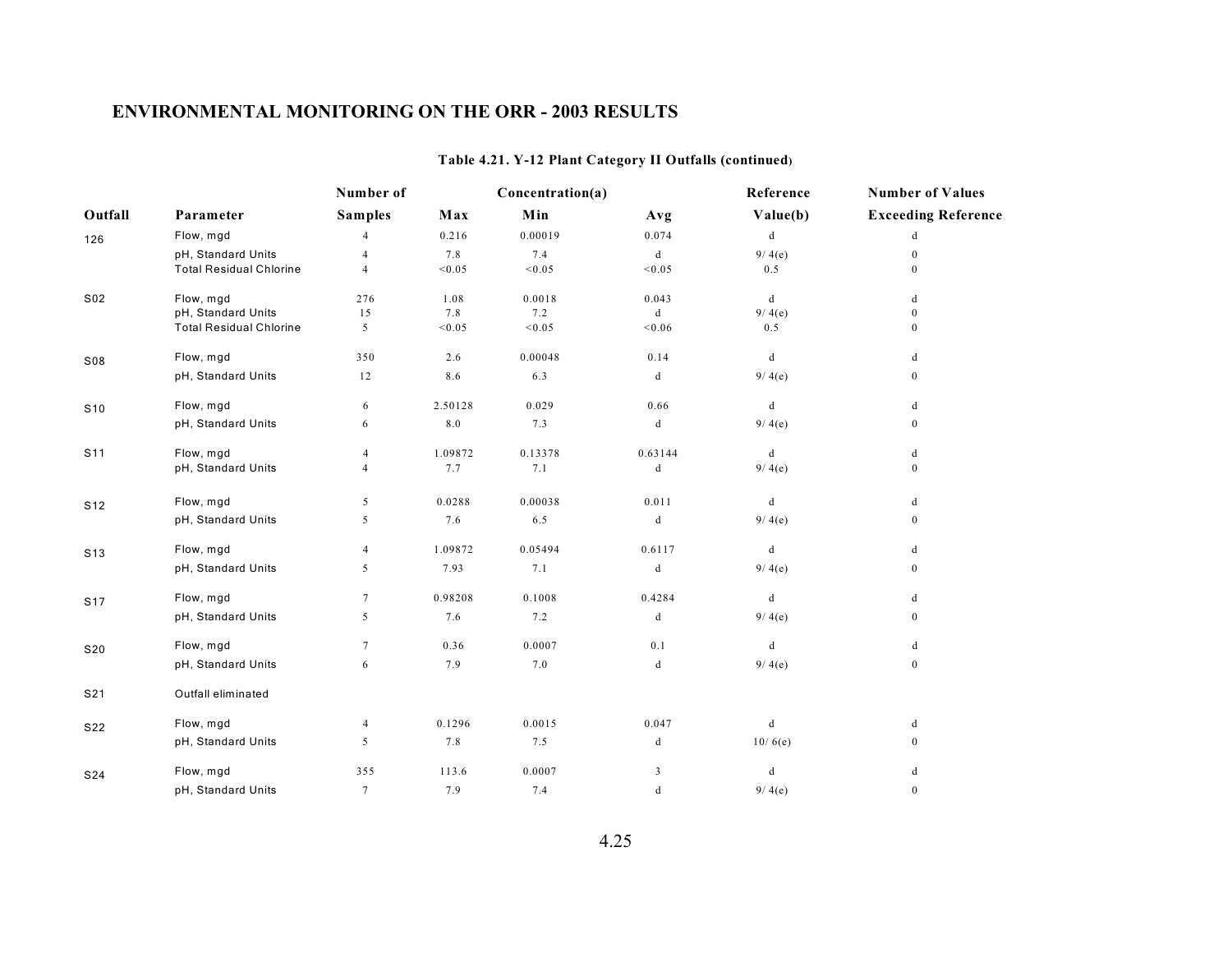|                 |                    | Number of      |        | Concentration(a) |       | Reference | <b>Number of Values</b>    |
|-----------------|--------------------|----------------|--------|------------------|-------|-----------|----------------------------|
| Outfall         | Parameter          | <b>Samples</b> | Max    | Min              | Avg   | Value(b)  | <b>Exceeding Reference</b> |
| S <sub>25</sub> | Flow, mgd          |                | 0.72   | 0.00019          | 0.20  | d         | d                          |
|                 | pH, Standard Units | $\overline{4}$ | 8.2    | 7.0              | d     | 10/6(e)   | $\mathbf{0}$               |
| S26             | Flow, mgd          |                | 0.0864 | 0.018            | 0.048 | d         | d                          |
|                 | pH, Standard Units | 4              | 8.2    | 7.0              | d     | 10/6(e)   | $\mathbf{0}$               |
| S <sub>27</sub> | Flow, mgd          | 4              | 0.432  | 0.0014           | 0.11  | d         | d                          |
|                 | pH, Standard Units | $\overline{4}$ | 8.1    | 7.1              | d     | 10/6(e)   | $\mathbf{0}$               |
| S28             | Flow, mgd          | 4              | 0.0432 | 0.0072           | 0.018 | d         | d                          |
|                 | pH, Standard Units | $\overline{4}$ | 7.9    | 6.9              | d     | 10/6(e)   | $\mathbf{0}$               |
| S29             | Flow, mgd          | $\overline{4}$ | 0.5    | 0.0014           | 0.1   | d         | d                          |
|                 | pH, Standard Units | 4              | 7.8    | 7.3              | d     | 10/6(e)   | $\mathbf{0}$               |

#### **Table 4.21. Y-12 Plant Category II Outfalls (continued)**

(a) Units in mg/L unless otherwise indicated.

(b) NPDES permit limits.

(c) Flow during operations and/or discharging.

(d) Not applicable.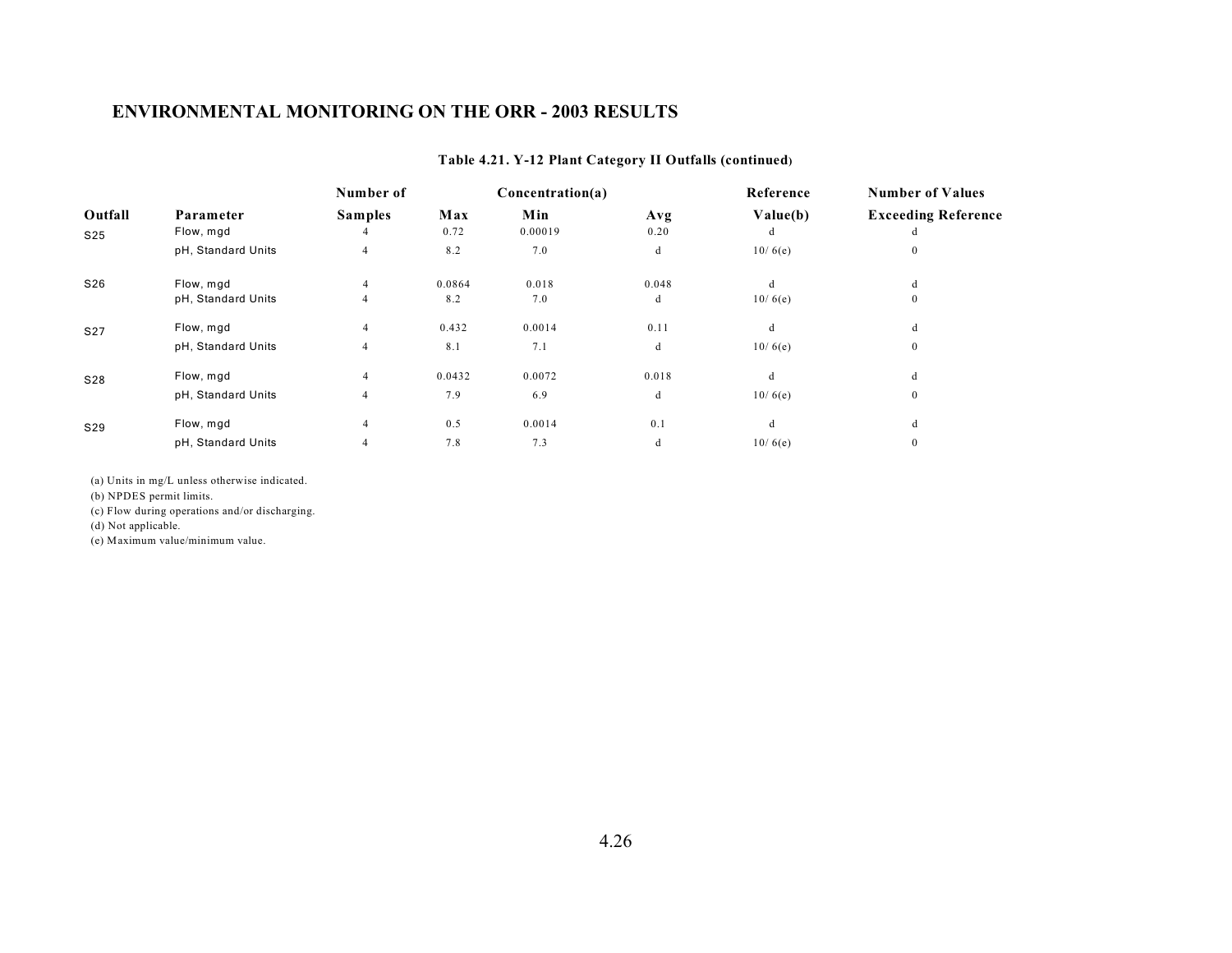#### **Table 4.22. Y-12 Plant Category III Outfalls**

#### From: 2003/01/01 To: 2003/12/31

|         |                                | Number of      |          | Concentration(a) |          | Reference                                                                                | <b>Number of Values</b>    |
|---------|--------------------------------|----------------|----------|------------------|----------|------------------------------------------------------------------------------------------|----------------------------|
| Outfall | Parameter                      | <b>Samples</b> | Max      | Min              | Avg      | Value(b)                                                                                 | <b>Exceeding Reference</b> |
| 002     | Flow, mgd                      | 13             | 2.399    | 0.022827         | 0.29118  | d                                                                                        | d                          |
|         | pH, Standard Units             | 13             | 7.8      | 7.3              | d        | 9/4(e)                                                                                   | $\mathbf{0}$               |
|         | <b>Total Residual Chlorine</b> | 12             | < 0.05   | < 0.05           | < 0.05   | 0.5                                                                                      | $\mathbf{0}$               |
| 034     | Flow, mgd                      | 12             | 0.251097 | 0.062774         | 0.14410  | d                                                                                        | d                          |
|         | pH, Standard Units             | 12             | 7.8      | 7.3              | d        | 9/4(e)                                                                                   | $\boldsymbol{0}$           |
|         | <b>Total Residual Chlorine</b> | 12             | 0.375    | < 0.05           | < 0.08   | 0.5                                                                                      | $\mathbf{0}$               |
| 042     | Flow, mgd                      | 12             | 0.027392 | 0.000385         | 0.00986  | d                                                                                        | d                          |
|         | pH, Standard Units             | 12             | 8.2      | 7.4              | d        | 9/4(e)                                                                                   | $\boldsymbol{0}$           |
|         | <b>Total Residual Chlorine</b> | 12             | < 0.05   | < 0.05           | < 0.05   | 0.5                                                                                      | $\mathbf{0}$               |
| 047     | Flow, mgd                      | 12             | 0.182616 | 0.00913          | 0.0323   | d                                                                                        | d                          |
|         | pH, Standard Units             | 12             | 7.9      | 7.2              | d        | 9/4(e)                                                                                   | $\boldsymbol{0}$           |
|         | <b>Total Residual Chlorine</b> | 12             | < 0.05   | < 0.05           | < 0.05   | 0.5                                                                                      | $\mathbf{0}$               |
| 048     | Flow, mgd                      | 12             | 0.068481 | 0.00038          | 0.022    | d                                                                                        | d                          |
|         | pH, Standard Units             | 13             | 7.9      | 7.3              | d        | 9/4(e)                                                                                   | $\boldsymbol{0}$           |
|         | <b>Total Residual Chlorine</b> | 12             | < 0.05   | < 0.05           | < 0.05   | 0.5                                                                                      | $\boldsymbol{0}$           |
| 054     | Flow, mgd                      | 14             | 0.008752 | 0.000038         | 0.0012   | $\mathrm{d}% \left\{ \mathcal{M}_{1}\right\} =\mathrm{d}\left\{ \mathcal{M}_{2}\right\}$ | d                          |
|         | pH, Standard Units             | 14             | 8.6      | 6.9              | d        | 9/4(e)                                                                                   | $\boldsymbol{0}$           |
|         | <b>Total Residual Chlorine</b> | 12             | < 0.05   | < 0.05           | < 0.05   | 0.5                                                                                      | $\mathbf{0}$               |
| 071     | Flow, mgd                      | 12             | 0.018262 | 0.011414         | 0.015598 | d                                                                                        | d                          |
|         | pH, Standard Units             | 12             | 7.9      | 7.5              | d        | 9/4(e)                                                                                   | $\boldsymbol{0}$           |
|         | <b>Total Residual Chlorine</b> | 12             | < 0.05   | < 0.05           | < 0.05   | 0.5                                                                                      | $\mathbf{0}$               |
| 109     | Flow, mgd                      | 13             | 0.273924 | 0.091308         | 0.14228  | d                                                                                        | d                          |
|         | pH, Standard Units             | 13             | 8.0      | 7.5              | d        | 9/4(e)                                                                                   | $\mathbf{0}$               |
|         | <b>Total Residual Chlorine</b> | 12             | 0.188    | < 0.05           | < 0.1    | 0.5                                                                                      | $\mathbf{0}$               |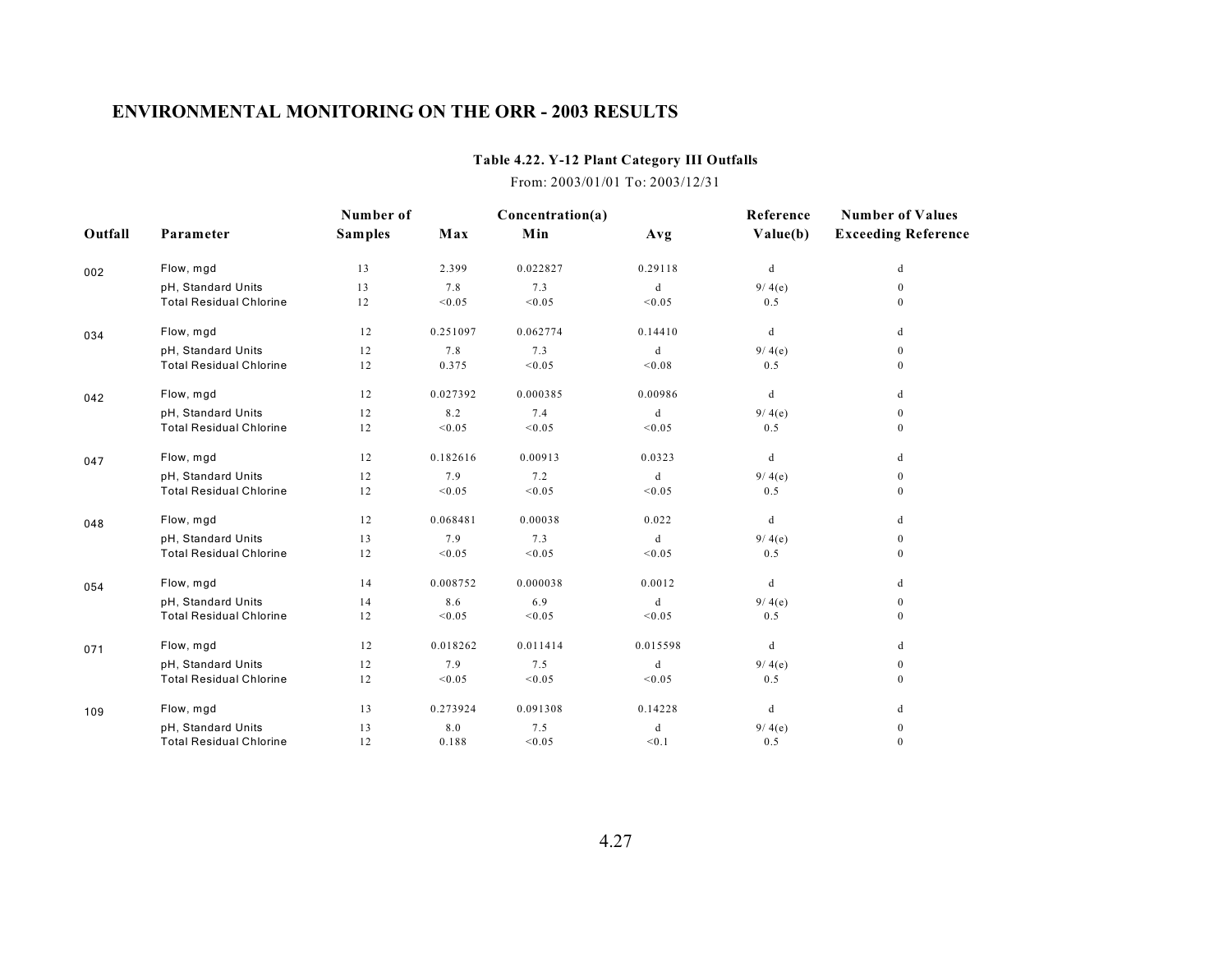|                 |                                | Number of      |          | Concentration(a) |          | Reference | <b>Number of Values</b>    |
|-----------------|--------------------------------|----------------|----------|------------------|----------|-----------|----------------------------|
| Outfall         | Parameter                      | <b>Samples</b> | Max      | Min              | Avg      | Value(b)  | <b>Exceeding Reference</b> |
| 113             | Flow, mgd                      | 12             | 0.011414 | 0.000038         | 0.0031   | d         | d                          |
|                 | pH, Standard Units             | 12             | 8.5      | 7.4              | d        | 9/4(e)    | 0                          |
|                 | <b>Total Residual Chlorine</b> | 12             | < 0.05   | < 0.05           | < 0.05   | 0.5       |                            |
| 114             | Flow, mgd                      | 12             | 0.025109 | 0.009131         | 0.01522  | d         | d                          |
|                 | pH, Standard Units             | 12             | 8.2      | 7.7              | d        | 9/4(e)    | $\Omega$                   |
|                 | <b>Total Residual Chlorine</b> | 12             | < 0.05   | < 0.05           | < 0.05   | 0.5       | $\Omega$                   |
| S <sub>05</sub> | Flow, mgd                      | 10             | 0.159789 | 0.015979         | 0.067948 | d         | d                          |
|                 | pH, Standard Units             | 22             | 7.64     | 6.4              | d        | 9/4(e)    | $\Omega$                   |
|                 | <b>Total Residual Chlorine</b> | 12             | < 0.05   | < 0.05           | < 0.05   | 0.5       | $\Omega$                   |
| S <sub>14</sub> | Flow, mgd                      | 12             | 0.665712 | 0.004565         | 0.09797  | d         | d                          |
|                 | pH, Standard Units             | 14             | 8.74     | 7.2              | d        | 9/4(e)    | $\Omega$                   |
|                 | <b>Total Residual Chlorine</b> | 12             | < 0.05   | < 0.05           | < 0.05   | 0.5       | $^{(1)}$                   |

#### **Table 4.22. Y-12 Plant Category III Outfalls (continued)**

(a) Units in mg/L unless otherwise indicated.

(b) NPDES permit limits.

(c) Flow during operations and/or discharging.

(d) Not applicable.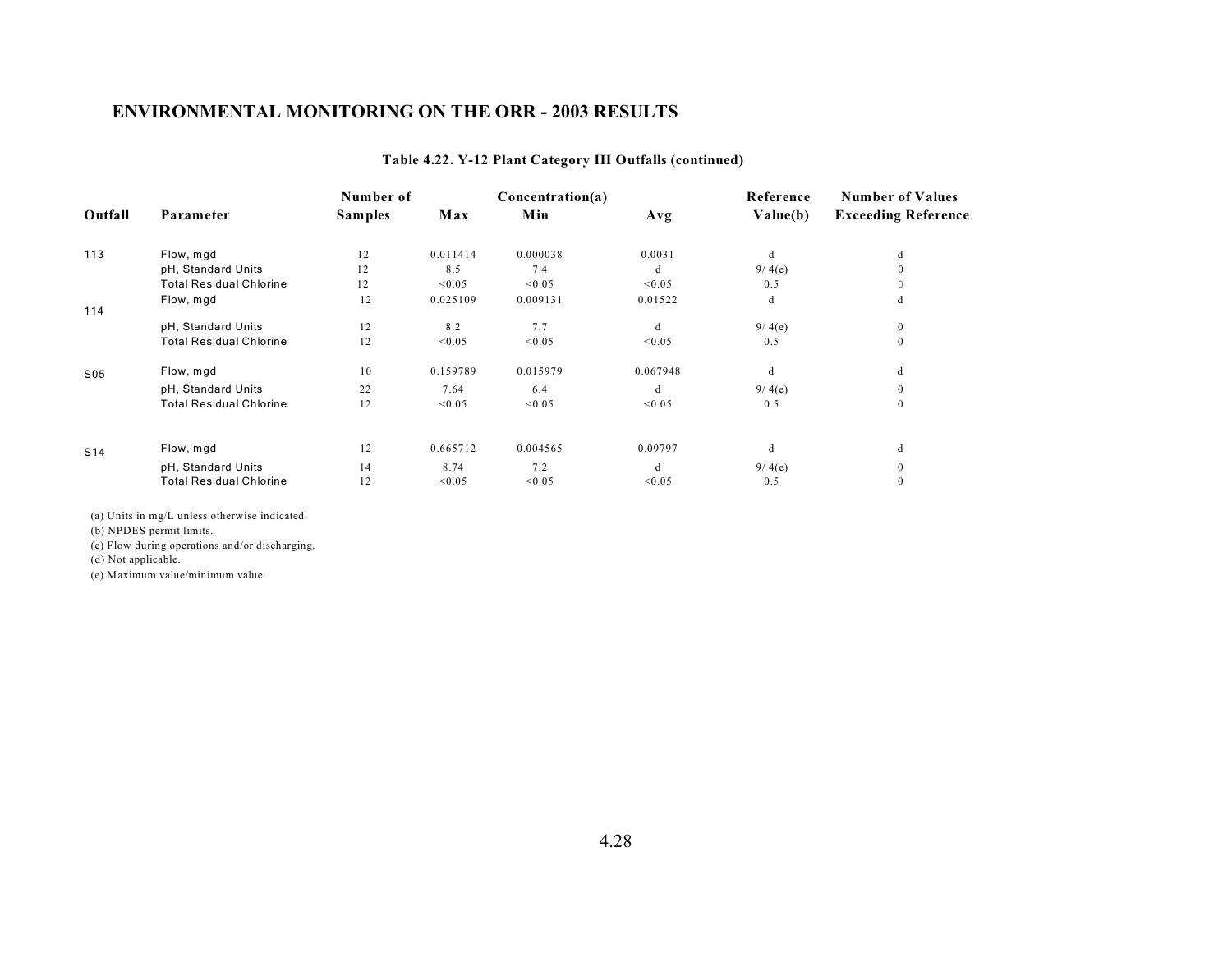#### **Table 4.23. Y-12 Plant Discharge Point S17, UNNAMED TRIBUTARY TO THE CLINCH RIVER** From: 2003/01/01 To: 2003/12/31

|                            |                |          |           | Percentage of |           |          |                 |            |                     |
|----------------------------|----------------|----------|-----------|---------------|-----------|----------|-----------------|------------|---------------------|
|                            | Number of      |          |           |               |           |          |                 |            |                     |
| Parameter                  | <b>Samples</b> | Max      | $+/-$     | Min           | $+/-$     | Average  | <b>Standard</b> | <b>DCG</b> | <b>Total Curies</b> |
| Alpha activity (pCi/L)     | 12             | 9.0      | $+/-4.7$  | $0.33*$       | $+/-2.5$  | 2.7      | 0.73            | e          | $1.6E-03$           |
| Americium-241 (pCi/L)      | 12             | 0.24     | $+/-.26$  | $-0.64*$      | $+/-11$   | $-0.061$ | 0.075           | $-0.20$    | $-3.6E-05$          |
| Beta activity (pCi/L)      | 12             | 8.4      | $+/-4.7$  | $-3.7*$       | $+/-4.6$  | 1.8      | 1.1             | e          | $1.0E-03$           |
| Cobalt-60 (pCi/L)          | 12             | $1.6*$   | $+/-2.1$  | $-0.56*$      | $+/-2.2$  | 0.42     | 0.22            | 0.0083     | 2.5E-04             |
| Cesium-137 (pCi/L)         | 12             | $2.5*$   | $+/-1.8$  | $-1.9*$       | $+/-2.9$  | 0.27     | 0.43            | 0.0091     | $1.6E-04$           |
| Gamma Activity (pCi/L)     | 12             | $9.6*$   | $+/-15$   | $-8.4*$       | $+/-15$   | $-2.4$   | 1.5             | e          | $-1.4E-03$          |
| Neptunium-237 (pCi/L)      | 12             | $0.048*$ | $+/-068$  | $-0.1*$       | $+/-067$  | $-0.04$  | 0.01            | $-0.1$     | $-2E-05$            |
| Plutonium-238 (pCi/L)      | 12             | 0.64     | $+/-.29$  | $-0.12*$      | $+/-.12$  | 0.065    | 0.062           | 0.16       | 3.9E-05             |
| Plutonium-239/240 (pCi/L)  | 12             | 0.17     | $+/-15$   | $-0.087*$     | $+/-.071$ | 0.010    | 0.018           | 0.034      | $6.1E-06$           |
| Radium-226 (pCi/L)         | 12             | 0.83     | $+/-2.6$  | $-0.21*$      | $+/-.29$  | 0.26     | 0.090           | 0.26       | $1.5E-04$           |
| Radium-228 (pCi/L)         | 12             | $1.2*$   | $+/-1$    | $-0.67*$      | $+/-.95$  | 0.40     | 0.15            | 0.40       | $2.4E-04$           |
| Strontium-89/90 (pCi/L)    | 12             | $0.93*$  | $+/-1.6$  | $-2.2*$       | $+/-1.7$  | $-0.23$  | 0.24            | e          | $-1.3E-04$          |
| Total Radium Alpha (pCi/L) | 12             | 0.91     | $+/-.45$  | $-0.081*$     | $+/-11$   | 0.30     | 0.075           | e          | $1.8E-04$           |
| Technetium-99 (pCi/L)      | 12             | 19.0     | $+/-7.7$  | $-8.3*$       | $+/-8$    | 2.5      | 2.2             | 0.0025     | 1.5E-03             |
| Thorium-228 (pCi/L)        | 12             | 3.1      | $+/-.77$  | $-0.27*$      | $+/-12$   | 0.28     | 0.26            | 0.071      | $1.7E-04$           |
| Thorium-230 (pCi/L)        | 12             | 0.97     | $+/-.39$  | $-1.4*$       | $+/-.32$  | $-0.21$  | 0.17            | $-0.069$   | $-1.2E-04$          |
| Thorium-232 (pCi/L)        | 12             | $0.084*$ | $+/-098$  | $-0.05*$      | $+/-064$  | 0.009    | 0.01            | 0.02       | 5E-06               |
| Thorium-234 (pCi/L)        | 12             | 0.36     | $+/-.2$   | $0.035*$      | $+/-.1$   | 0.23     | 0.035           | 0.0023     | 1.3E-04             |
| Tritium (pCi/L)            | 12             | 700.0*   | $+/-560$  | $-180.0*$     | $+/-500$  | 117.6    | 80.24           | 0.005900   | 6.960E-02           |
| Uranium-234 (pCi/L)        | 12             | 1.8      | $+/-.48$  | $0.16*$       | $+/-2$    | 0.89     | 0.14            | 0.18       | 5.2E-04             |
| Uranium-235 (pCi/L)        | 12             | $0.072*$ | $+/-.12$  | $-0.027*$     | $+/-0.55$ | 0.021    | 0.010           | 0.0035     | $1.2E-0.5$          |
| Uranium-236 (pCi/L)        | 12             | $0.082*$ | $+/-0.93$ | $-0.038*$     | $+/-0$    | 0.011    | 0.0092          | 0.0021     | $6.2E-06$           |
| Uranium-238 (pCi/L)        | 12             | 0.36     | $+/-.2$   | $0.035*$      | $+/-.1$   | 0.23     | 0.035           | 0.038      | $1.3E-04$           |

(e) Not applicable *1*

\* Provisional Result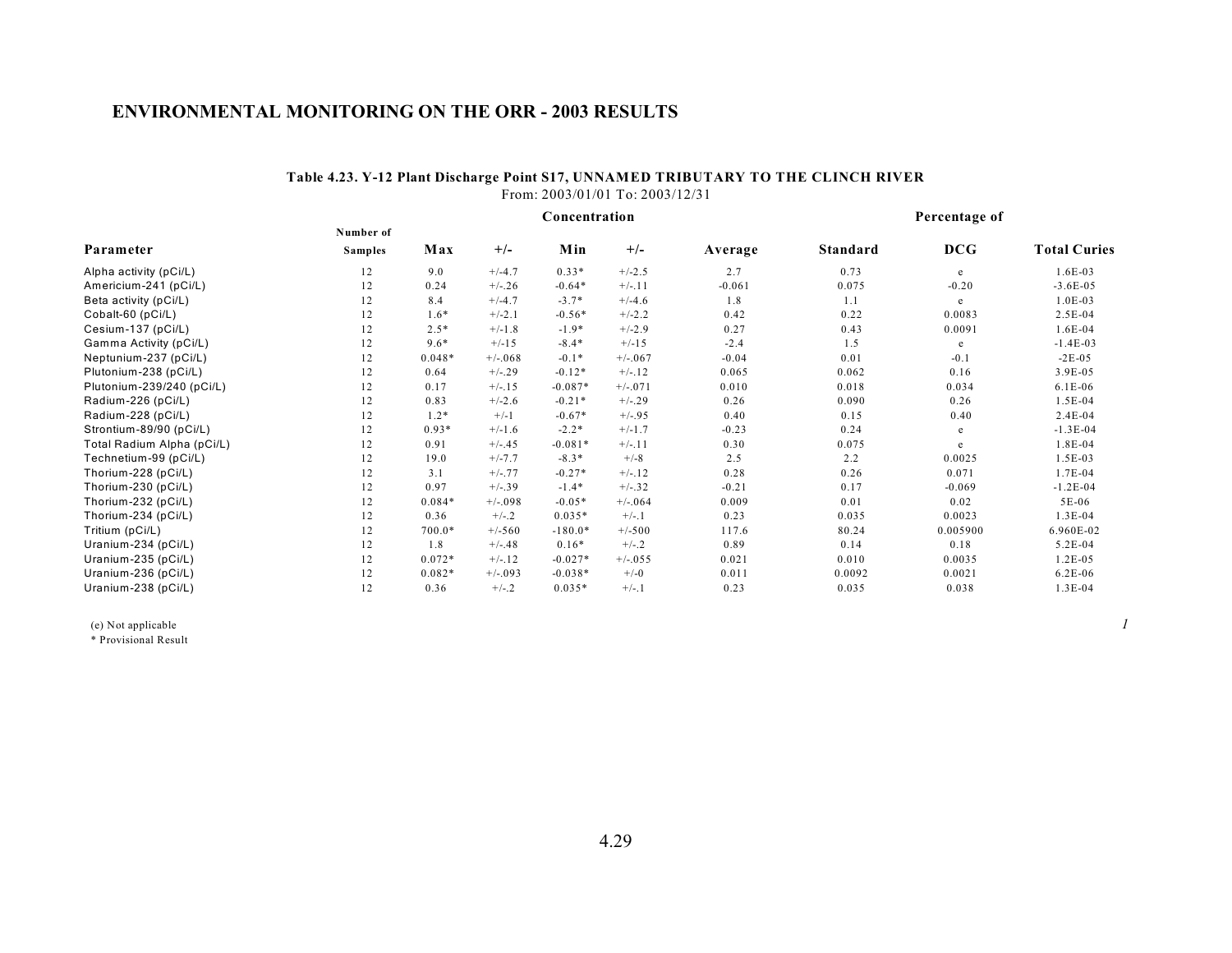|                        |            |          | Concentration(a) |          | Reference | <b>Number of Values</b>    |  |
|------------------------|------------|----------|------------------|----------|-----------|----------------------------|--|
|                        | Number     |          |                  |          |           |                            |  |
| Parameter              | of Samples | Max      | Min              | Avg      | Value(b)  | <b>Exceeding Reference</b> |  |
| Flow, mgd              | 347        | 2.222    | 0.078            | 0.44     | d         | d                          |  |
| pH, Standard Unit      | 14         | 8.5      | 7.0              | d        | 9/6(e)    | 0                          |  |
| Silver                 | 14         | < 0.02   | < 0.02           | < 0.02   | d         |                            |  |
| Aluminum               | 14         | 0.341    | < 0.2            | < 0.2    |           |                            |  |
| Arsenic                | 14         | < 0.2    | < 0.2            | < 0.2    |           |                            |  |
| Boron                  | 14         | 0.101    | < 0.1            | < 0.1    |           | d                          |  |
| Barium                 | 14         | 0.0582   | 0.0454           | 0.0495   |           |                            |  |
| Beryllium              | 14         | < 0.0005 | < 0.0005         | < 0.0005 | d         | d                          |  |
| Calcium                | 14         | 40.9     | 29.5             | 36.3     | d         | d                          |  |
| Cadmium                | 14         | < 0.01   | < 0.01           | < 0.01   |           |                            |  |
| <b>CARBON MONOXIDE</b> | 14         | < 0.02   | < 0.02           | < 0.02   | d         | đ                          |  |
| Chromium               | 14         | < 0.02   | < 0.02           | < 0.02   |           | d                          |  |
| Copper                 | 14         | < 0.02   | < 0.02           | < 0.02   |           | d                          |  |
| Iron                   | 14         | 0.204    | < 0.05           | < 0.06   |           |                            |  |
| Potassium              | 14         | 2.09     | < 2.0            | < 2.0    |           |                            |  |
| Lithium                | 14         | 0.0138   | < 0.01           | < 0.01   |           | đ                          |  |
| Magnesium              | 14         | 11.5     | 8.45             | 9.70     |           | d                          |  |
| Manganese              | 14         | 0.145    | < 0.005          | < 0.03   |           | d                          |  |
| Molybdenum             | 14         | < 0.05   | < 0.05           | < 0.05   |           |                            |  |
| Sodium                 | 14         | 2.07     | 1.05             | 1.46     |           |                            |  |
| Nickel                 | 14         | < 0.05   | < 0.05           | < 0.05   |           | d                          |  |
| Lead                   | 14         | < 0.1    | < 0.1            | < 0.1    |           |                            |  |
| Antimony               | 14         | < 0.2    | < 0.2            | < 0.2    |           |                            |  |
| Strontium              | 14         | 0.234    | 0.169            | 0.193    |           |                            |  |
| Thallium               | 14         | < 0.2    | < 0.2            | < 0.2    |           |                            |  |
| Vanadium               | 14         | < 0.02   | < 0.02           | < 0.02   | d         | d                          |  |
| Zinc                   | 14         | 0.136    | < 0.05           | < 0.06   | d         | d                          |  |

#### **Table 4.24. Y-12 Plant Discharge Point S19, S19, ROGER'S QUARRY**

From: 2003/01/01 To: 2003/12/31

(a) Units in mg/L unless otherwise indicated.

(b) NPDES permit limits.

(c) Flow during operations and/or discharging.

(d) Not applicable.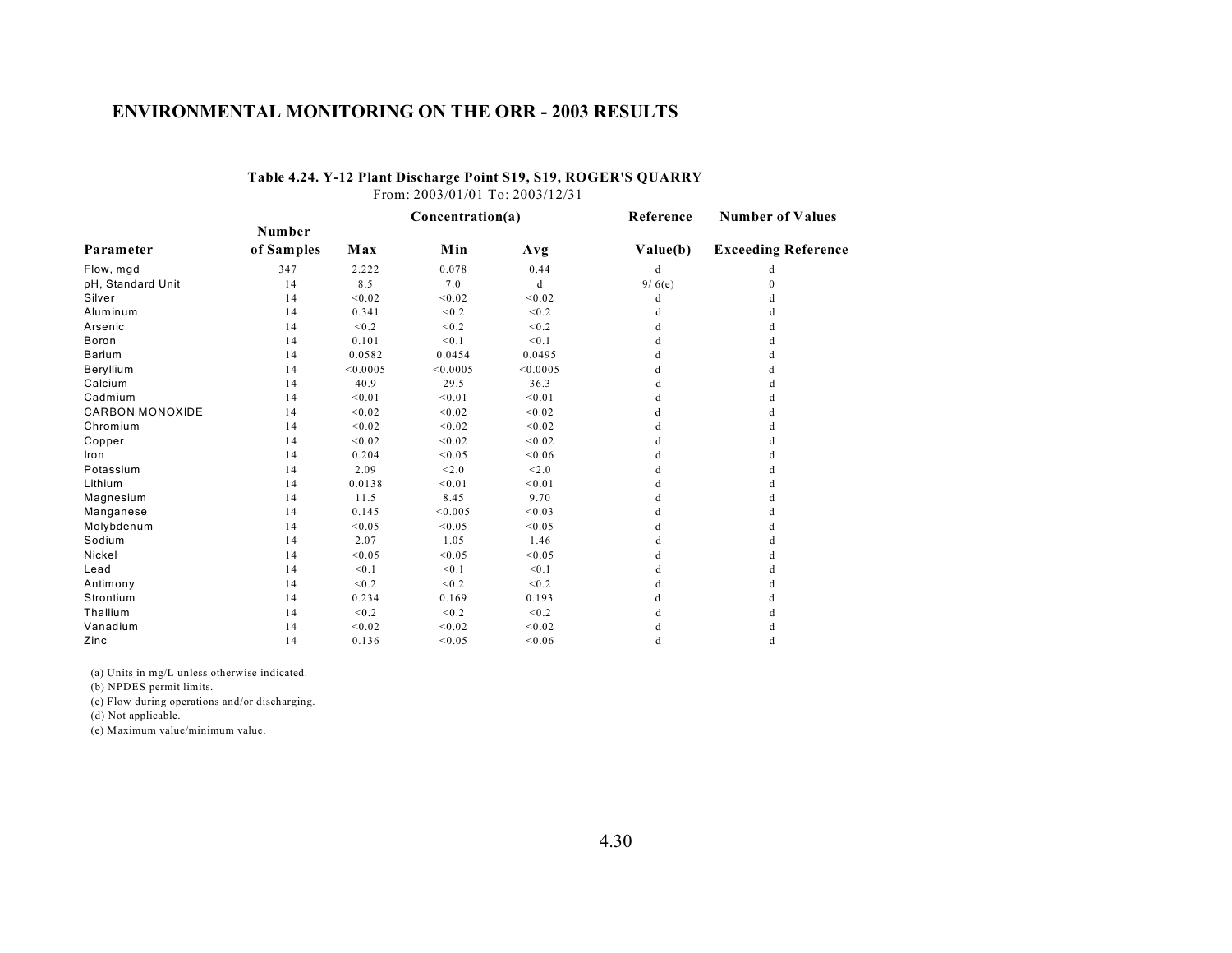#### **Table 4.25. Y-12 Plant Discharge Point S19, S19, ROGER'S QUARRY** From: 2003/01/01 To: 2003/12/31

|                            |                |          |           | Percentage of |           |           |                 |            |                     |
|----------------------------|----------------|----------|-----------|---------------|-----------|-----------|-----------------|------------|---------------------|
|                            | Number of      |          |           |               |           |           |                 |            |                     |
| Parameter                  | <b>Samples</b> | Max      | $+/-$     | Min           | $+/-$     | Average   | <b>Standard</b> | <b>DCG</b> | <b>Total Curies</b> |
| Alpha activity (pCi/L)     | 12             | 3.1      | $+/-2$    | $-0.27*$      | $+/-1.8$  | 1.1       | 0.27            | e          | 6.9E-04             |
| Americium-241 (pCi/L)      | 12             | 0.22     | $+/-.23$  | $-0.29*$      | $+/-.23$  | 0.011     | 0.050           | 0.035      | 6.4E-06             |
| Beta activity (pCi/L)      | 12             | $6.1*$   | $+/-5$    | $-2.4*$       | $+/-5$    | 1.9       | 0.71            | e          | $1.2E-03$           |
| Cobalt-60 (pCi/L)          | 12             | $1.5*$   | $+/-1.6$  | $-2.3*$       | $+/-2.3$  | $-0.12$   | 0.35            | $-0.0024$  | $-7.2E - 05$        |
| Cesium-137 (pCi/L)         | 12             | $2.3*$   | $+/-2.1$  | $-1.7*$       | $+/-2.2$  | 0.45      | 0.40            | 0.015      | $2.8E-04$           |
| Gamma Activity (pCi/L)     | 12             | $12.0*$  | $+/-15$   | $-14.0*$      | $+/-15$   | $-1.49$   | 2.21            | e          | $-9.08E - 04$       |
| Neptunium-237 (pCi/L)      | 12             | $0.072*$ | $+/-17$   | $-0.098*$     | $+/-11$   | 0.00090   | 0.014           | 0.0029     | 5.3E-07             |
| Plutonium-238 (pCi/L)      | 12             | 0.63     | $+/-.31$  | $-0.14*$      | $+/-074$  | 0.052     | 0.061           | 0.13       | $3.2E-0.5$          |
| Plutonium-239/240 (pCi/L)  | 12             | $0.098*$ | $+/-.11$  | $-0.081*$     | $+/-0.95$ | $-0.0047$ | 0.016           | $-0.016$   | $-2.8E-06$          |
| Radium-226 (pCi/L)         | 12             | 1.3      | $+/-.73$  | $-0.2*$       | $+/-.44$  | 0.3       | 0.1             | 0.3        | $2E-04$             |
| Radium-228 (pCi/L)         | 12             | $1.3*$   | $+/-1.1$  | $-0.33*$      | $+/-.76$  | 0.60      | 0.16            | 0.60       | $3.6E-04$           |
| Strontium-89/90 (pCi/L)    | 12             | $1.1*$   | $+/-1.2$  | $-1.1*$       | $+/-1.9$  | 0.49      | 0.18            | e          | $3.0E - 04$         |
| Total Radium Alpha (pCi/L) | 12             | 1.3      | $+/-.6$   | $-0.051*$     | $+/-.21$  | 0.30      | 0.10            | e          | 1.8E-04             |
| Technetium-99 (pCi/L)      | 12             | 16.0     | $+/-7.3$  | $-9.0*$       | $+/-8.1$  | 3.0       | 2.0             | 0.0030     | 1.9E-03             |
| Thorium-228 (pCi/L)        | 12             | 0.21     | $+/-15$   | $-0.25*$      | $+/-.23$  | $-0.037$  | 0.041           | $-0.0092$  | $-2.2E-05$          |
| Thorium-230 (pCi/L)        | 12             | 0.69     | $+/-.59$  | $-1.3*$       | $+/-.26$  | $-0.054$  | 0.14            | $-0.018$   | $-3.3E-05$          |
| Thorium-232 (pCi/L)        | 12             | 0.23     | $+/-19$   | $-0.16*$      | $+/-.12$  | 0.0066    | 0.027           | 0.013      | $4.0E-06$           |
| Thorium-234 (pCi/L)        | 12             | 0.42     | $+/-.21$  | $0.0055*$     | $+/-0$    | 0.14      | 0.036           | 0.0014     | 8.6E-05             |
| Tritium (pCi/L)            | 12             | 690.0*   | $+/-560$  | $-400.0*$     | $+/-420$  | $-3.333$  | 90.28           | $-0.0002$  | $-2.030E - 03$      |
| Uranium-234 (pCi/L)        | 12             | 0.44     | $+/-.26$  | $-0.015*$     | $+/-15$   | 0.18      | 0.040           | 0.037      | $1.1E-04$           |
| Uranium-235 (pCi/L)        | 12             | $0.083*$ | $+/-11$   | $-0.11*$      | $+/-08$   | $-0.012$  | 0.017           | $-0.0020$  | $-7.5E-06$          |
| Uranium-236 (pCi/L)        | 12             | $0.074*$ | $+/-0.86$ | $-0.039*$     | $+/-0.36$ | 0.014     | 0.0089          | 0.0028     | 8.7E-06             |
| Uranium-238 (pCi/L)        | 12             | 0.42     | $+/-.21$  | $0.0055*$     | $+/-0$    | 0.14      | 0.036           | 0.024      | 8.6E-05             |

(e) Not applicable *1*

\* Provisional Result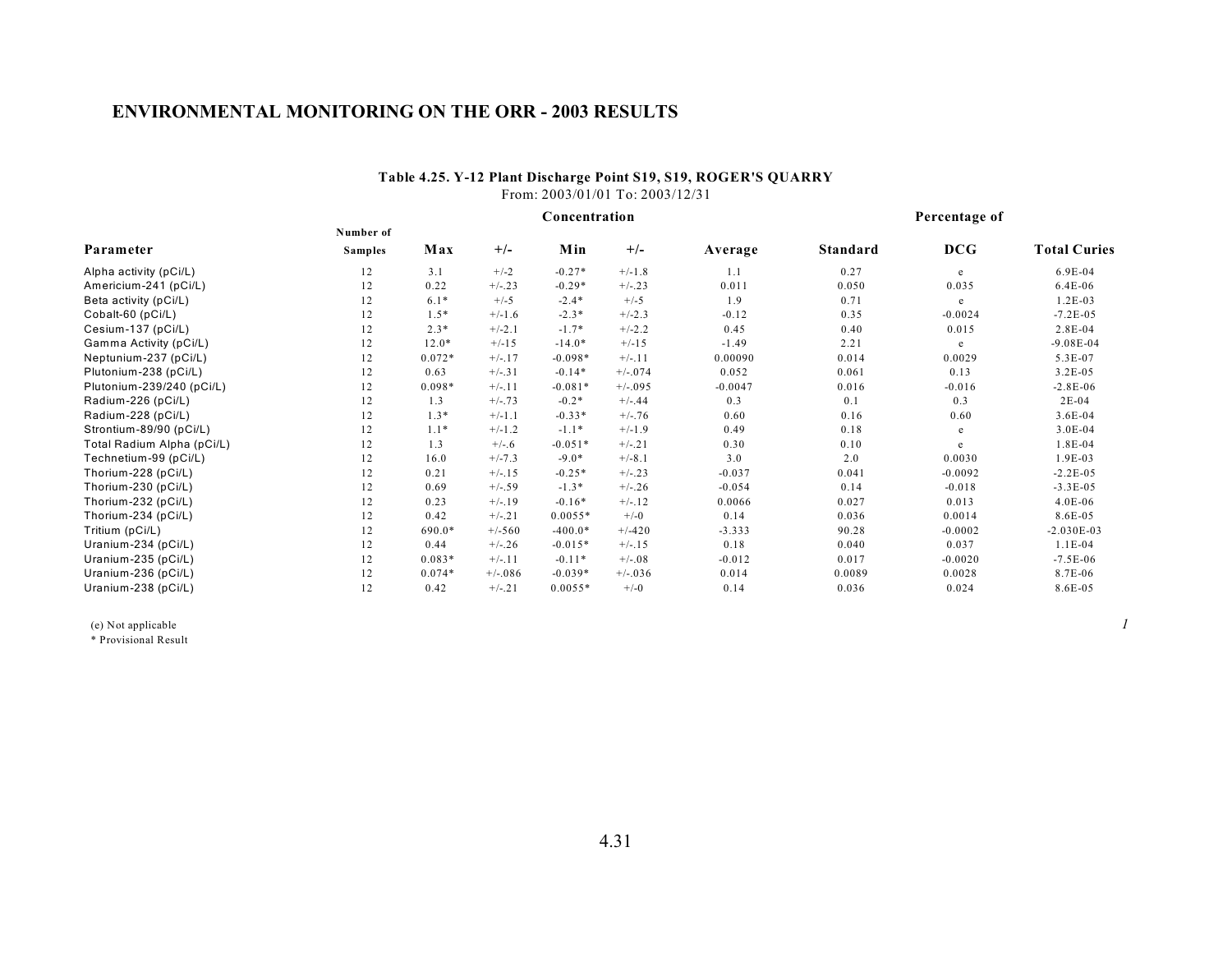|          | Table 4.26. Sediment |                  |               |                 |       |           |            |  |  |  |  |  |
|----------|----------------------|------------------|---------------|-----------------|-------|-----------|------------|--|--|--|--|--|
| Location | <b>Date Taken</b>    | <b>Parameter</b> | <b>Result</b> | <b>EPA Qual</b> | Unit  | Prec      | <b>MDA</b> |  |  |  |  |  |
| 94221    | 13-Aug-03            | Hg               | 37.1          |                 | ug/g  |           |            |  |  |  |  |  |
| 94221    | 13-Aug-03            | Moisture         | 9.4           |                 | $\%$  |           |            |  |  |  |  |  |
| 94221    | 13-Aug-03            | PCB              | 310           |                 | ug/kg |           |            |  |  |  |  |  |
| 94221    | 13-Aug-03            | PCB-1016         | 51            | U               | ug/kg |           |            |  |  |  |  |  |
| 94221    | 13-Aug-03            | PCB-1221         | 51            | U               | ug/kg |           |            |  |  |  |  |  |
| 94221    | 13-Aug-03            | PCB-1232         | 51            | U               | ug/kg |           |            |  |  |  |  |  |
| 94221    | 13-Aug-03            | PCB-1242         | 51            | U               | ug/kg |           |            |  |  |  |  |  |
| 94221    | 13-Aug-03            | PCB-1248         | 51            | U               | ug/kg |           |            |  |  |  |  |  |
| 94221    | 13-Aug-03            | PCB-1254         | 210           |                 | ug/kg |           |            |  |  |  |  |  |
| 94221    | 13-Aug-03            | PCB-1260         | 100           |                 | ug/kg |           |            |  |  |  |  |  |
| 94221    | 13-Aug-03            | Ra-226           | 0.42          |                 | pCi/g | $+/-.32$  | 1.3        |  |  |  |  |  |
| 94221    | 13-Aug-03            | Ra-228           | 4.9           |                 | pCi/g | $+/-3.5$  | 6.9        |  |  |  |  |  |
| 94221    | 13-Aug-03            | T_Ra_Alpha       | 2.6           |                 | pCi/g | $+/-1.2$  | 0.94       |  |  |  |  |  |
| 94221    | $13-Aug-03$          | T U alpha        | 2.1           |                 | pCi/g | $+/-.52$  | .17        |  |  |  |  |  |
| 94221    | 13-Aug-03            | Th-228           | 0.46          |                 | pCi/g | $+/-.24$  | .19        |  |  |  |  |  |
| 94221    | $13-Aug-03$          | Th-230           | 0.77          |                 | pCi/g | $+/-.4$   | .15        |  |  |  |  |  |
| 94221    | 13-Aug-03            | Th-232           | 0.36          |                 | pCi/g | $+/-.2$   | .15        |  |  |  |  |  |
| 94221    | 13-Aug-03            | Th-234           | 1.2           |                 | pCi/g | $+/-.26$  | .050       |  |  |  |  |  |
| 94221    | 13-Aug-03            | U                | 7.56          |                 | ug/g  | $+/-.76$  |            |  |  |  |  |  |
| 94221    | 13-Aug-03            | $U-234$          | 0.81          |                 | pCi/g | $+/-.21$  | .060       |  |  |  |  |  |
| 94221    | 13-Aug-03            | $U-235$          | 0.047         |                 | pCi/g | $+/-.057$ | 062        |  |  |  |  |  |
| 94221    | 13-Aug-03            | U-238            | 1.2           |                 | pCi/g | $+/-.26$  | .050       |  |  |  |  |  |
| 94221    | $13-Aug-03$          | U235%            | 0.535         |                 | wt %  | $+/-.05$  |            |  |  |  |  |  |
| S24      | 13-Aug-03            | Hg               | 0.167         |                 | ug/g  |           |            |  |  |  |  |  |
| S24      | 13-Aug-03            | Moisture         | 38.3          |                 | $\%$  |           |            |  |  |  |  |  |
| S24      | 13-Aug-03            | PCB              | 490           |                 | ug/kg |           |            |  |  |  |  |  |
| S24      | 13-Aug-03            | PCB-1016         | 51            | U               | ug/kg |           |            |  |  |  |  |  |
| S24      | 13-Aug-03            | <b>PCB-1221</b>  | 51            | U               | ug/kg |           |            |  |  |  |  |  |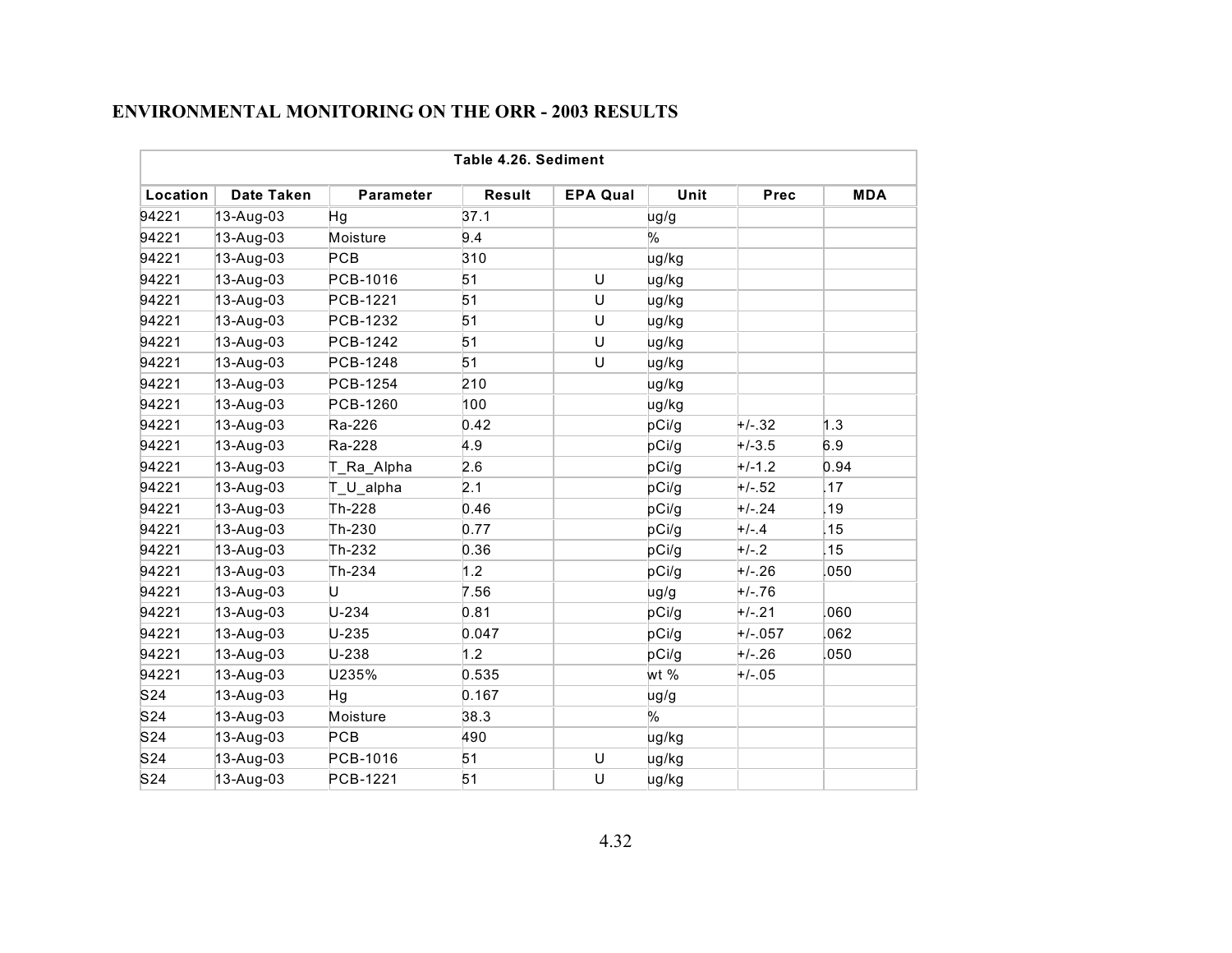| Table 4.26. Sediment (continued) |                   |                  |                 |                 |       |          |            |  |  |  |  |
|----------------------------------|-------------------|------------------|-----------------|-----------------|-------|----------|------------|--|--|--|--|
| Location                         | <b>Date Taken</b> | <b>Parameter</b> | Result          | <b>EPA Qual</b> | Unit  | Prec     | <b>MDA</b> |  |  |  |  |
| S <sub>24</sub>                  | 13-Aug-03         | PCB-1232         | 51              | U               | ug/kg |          |            |  |  |  |  |
| S <sub>24</sub>                  | $13 - Aug-03$     | PCB-1242         | 51              | U               | ug/kg |          |            |  |  |  |  |
| S <sub>24</sub>                  | 13-Aug-03         | PCB-1248         | 51              | U               | ug/kg |          |            |  |  |  |  |
| S <sub>24</sub>                  | 13-Aug-03         | PCB-1254         | 51              | U               | ug/kg |          |            |  |  |  |  |
| S <sub>24</sub>                  | 13-Aug-03         | PCB-1260         | 490             |                 | ug/kg |          |            |  |  |  |  |
| S <sub>24</sub>                  | 13-Aug-03         | Ra-226           | $-0.16$         |                 | pCi/g | $+/-.1$  | 1.2        |  |  |  |  |
| S <sub>24</sub>                  | $13 - Aug-03$     | Ra-228           | 1.9             |                 | pCi/g | $+/-4$   | 9.4        |  |  |  |  |
| S <sub>24</sub>                  | 13-Aug-03         | T_Ra_Alpha       | 3.7             |                 | pCi/g | $+/-1.3$ | 1.3        |  |  |  |  |
| S24                              | 13-Aug-03         | T_U_alpha        | 12 <sup>2</sup> |                 | pCi/g | $+/-1.6$ | 0.15       |  |  |  |  |
| S24                              | $13 - Aug-03$     | Th-228           | 0.52            |                 | pCi/g | $+/-.17$ | .10        |  |  |  |  |
| S <sub>24</sub>                  | 13-Aug-03         | Th-230           | 0.39            |                 | pCi/g | $+/-.2$  | 880.       |  |  |  |  |
| S24                              | $13 - Aug-03$     | Th-232           | 0.25            |                 | pCi/g | $+/-.11$ | .069       |  |  |  |  |
| S24                              | 13-Aug-03         | Th-234           | 8.4             |                 | pCi/g | $+/-.98$ | .055       |  |  |  |  |
| S <sub>24</sub>                  | 13-Aug-03         | U                | 36.9            |                 | ug/g  | $+/-3.7$ |            |  |  |  |  |
| S <sub>24</sub>                  | 13-Aug-03         | U-234            | 3.9             |                 | pCi/g | $+/-.53$ | .056       |  |  |  |  |
| S <sub>24</sub>                  | $13 - Aug-03$     | $U - 235$        | 0.25            |                 | pCi/g | $+/-.11$ | .047       |  |  |  |  |
| S <sub>24</sub>                  | 13-Aug-03         | U-238            | 8.2             |                 | pCi/g | $+/-.96$ | .050       |  |  |  |  |
| S24                              | 13-Aug-03         | U235%            | 0.379           |                 | wt %  | $+/-.05$ |            |  |  |  |  |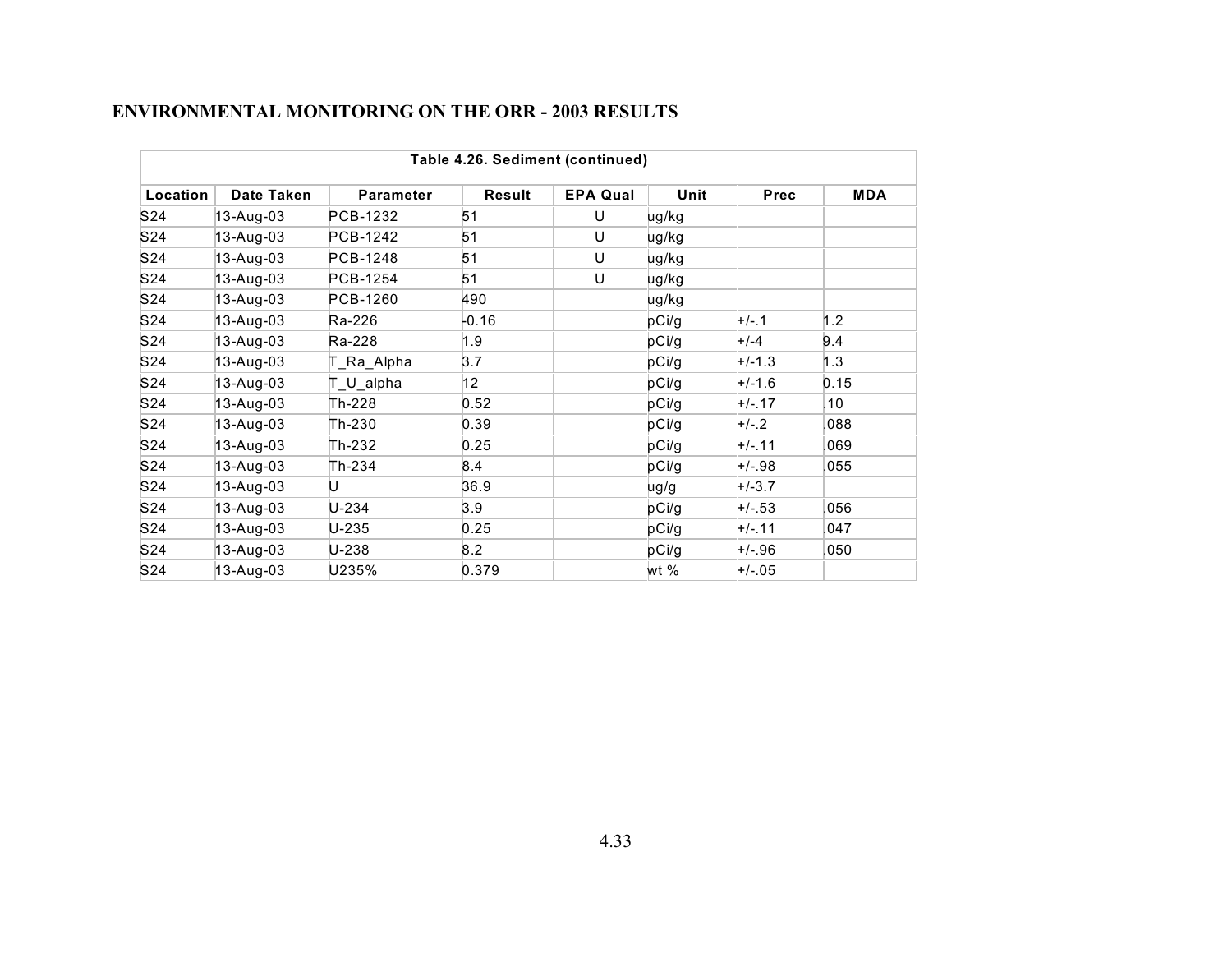### **Table 4.27. Y-12 Plant Discharge Point SS6, SANITARY SEWER STATION 6** From: 2003/01/01 To: 2003/12/31

|                                    |            |           | Concentration(a) |          | Reference | <b>Number of Values</b>    |  |
|------------------------------------|------------|-----------|------------------|----------|-----------|----------------------------|--|
|                                    | Number     |           |                  |          |           |                            |  |
| Parameter                          | of Samples | Max       | Min              | Avg      | Value(b)  | <b>Exceeding Reference</b> |  |
| Flow, gpd                          | 365        | 3072000.0 | 372000.0         | 642000.0 | d         | d                          |  |
| pH, Sandard Unit                   | 55         | 7.9       | 7.0              | d        | 9/6(e)    | $\Omega$                   |  |
| Silver                             | 53         | 0.0162    | 0.0005           | 0.003    | 0.1       | $\Omega$                   |  |
| Aluminum                           | 53         | 2.15      | < 0.2            | < 0.4    | d         | d                          |  |
| Arsenic                            | 53         | 0.0262    | < 0.002          | < 0.003  | 0.015     | 2                          |  |
| Boron                              | 53         | < 0.1     | < 0.1            | < 0.1    | d         | d                          |  |
| Beryllium                          | 53         | < 0.0005  | < 0.0002         | < 0.0002 | d         | d                          |  |
| Benzene                            | 11         | 0.005U    | 0.005U           | 0.005U   | 0.015     | 0                          |  |
| <b>Biochemical Oxygen</b>          | 53         | 82.8      | 10.1             | 33.7     | 300       | $\Omega$                   |  |
| Cadmium                            | 53         | < 0.001   | < 0.001          | < 0.001  | 0.005     | $\Omega$                   |  |
| Cobalt                             | 46         | 0.0076    | 0.0005           | 0.002    | d         | d                          |  |
| Chromium                           | 53         | 0.0632    | < 0.004          | < 0.006  | 0.075     | $\Omega$                   |  |
| Copper                             | 53         | 0.0954    | 0.0095           | 0.031    | 0.21      | $\Omega$                   |  |
| Cyanide                            | 13         | 0.0068    | < 0.005          | < 0.006  | 0.062     | 0                          |  |
| Iron                               | 53         | 19.1      | 0.203            | 1.57     | 15        |                            |  |
| Mercury                            | 53         | 0.0249    | < 0.0002         | < 0.001  | 0.035     | $\Omega$                   |  |
| Kjeldahl Nitrogen                  | 53         | 19.5      | < 2.0            | < 12     | 90        | 0                          |  |
| Methylene chloride                 | 11         | 0.005U    | 0.005U           | 0.005U   | 0.041     | 0                          |  |
| Manganese                          | 53         | 0.122     | 0.0267           | 0.0501   | d         | d                          |  |
| Nickel                             | 53         | 0.0235    | < 0.002          | < 0.004  | 0.032     | $\Omega$                   |  |
| Nitrate/Nitrite as Nitrogen        | 53         | 2.11      | 0.275            | 1.10     | 10        | 0                          |  |
| Oil and Grease                     | 26         | 15.3      | < 5.5            | < 7.2    | 50        | $\mathbf{0}$               |  |
| Lead                               | 53         | 0.0097    | < 0.0002         | < 0.001  | 0.074     | $\Omega$                   |  |
| <b>Phenols - Total Recoverable</b> | 53         | 0.0273    | < 0.005          | < 0.01   | 0.5       | 0                          |  |
| Selenium                           | 53         | < 0.2     | < 0.004          | < 0.02   | d         | d                          |  |
| <b>Suspended Solids</b>            | 53         | 203.0     | 10.0             | 49.1     | 300       | 0                          |  |
| Toluene                            | 11         | 0.005U    | 0.005U           | 0.005U   | 0.02      | $\mathbf{0}$               |  |

(a) Units in mg/L unless otherwise indicated.

(b) NPDES permit limits.

(c) Flow during operations and/or discharging.

(d) Not applicable.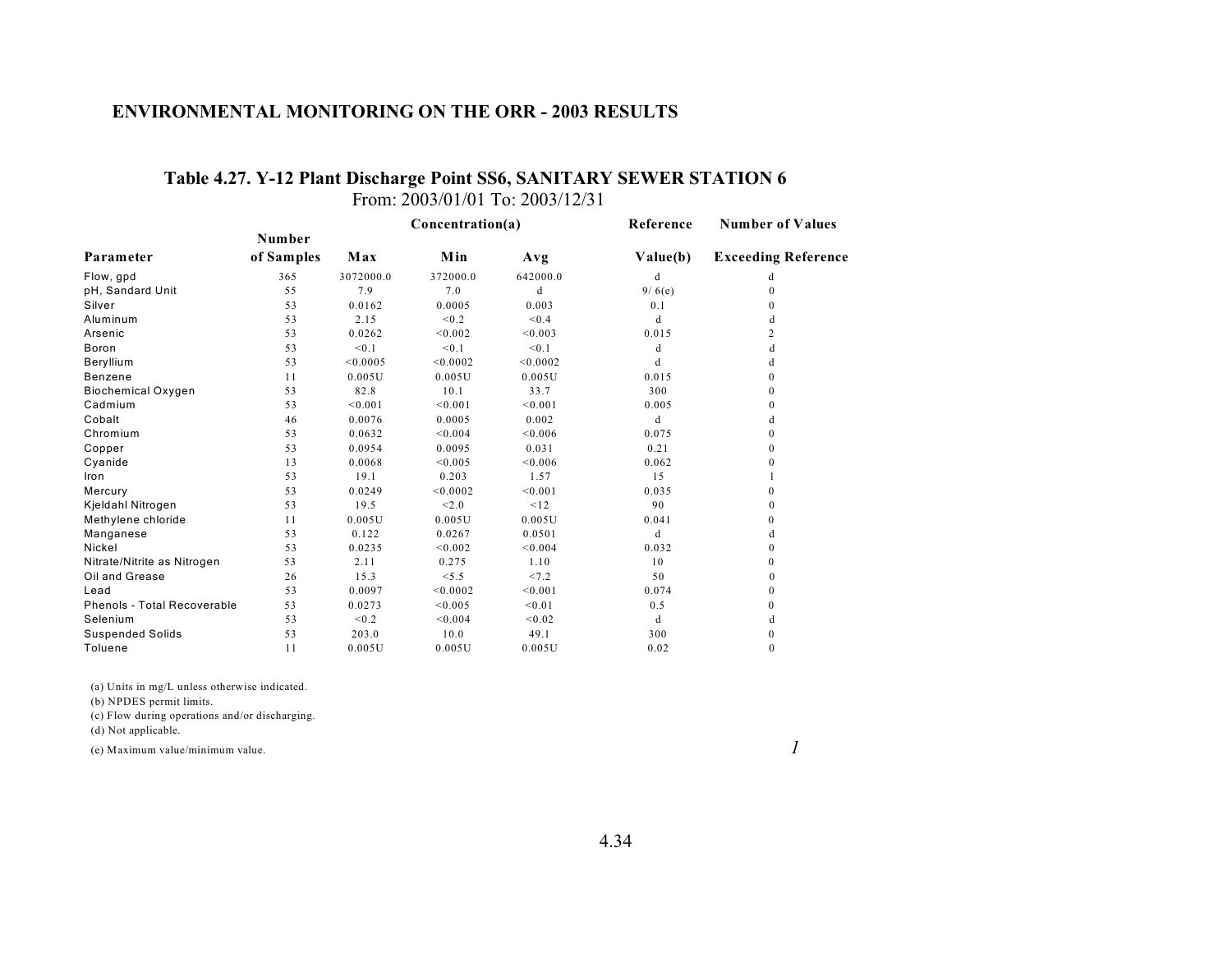### **Table 4.28. Y-12 Plant Discharge Point SS6, SANITARY SEWER STATION 6** From: 2003/01/01 To: 2003/12/31

|                                                                                                                                                    |                      |        | Concentration(a) |        | Reference | <b>Number of Values</b>    |
|----------------------------------------------------------------------------------------------------------------------------------------------------|----------------------|--------|------------------|--------|-----------|----------------------------|
| Parameter                                                                                                                                          | Number<br>of Samples | Max    | Min              | Avg    | Value(b)  | <b>Exceeding Reference</b> |
| Trichloroethene                                                                                                                                    | 11                   | 0.005U | 0.005U           | 0.005U | 0.027     | $\theta$                   |
| Zinc                                                                                                                                               | 53                   | 0.17   | 0.0294           | 0.080  | 0.75      | $\mathbf{0}$               |
| (a) Units in mg/L unless otherwise indicated.<br>(b) NPDES permit limits.<br>(c) Flow during operations and/or discharging.<br>(d) Not applicable. |                      |        |                  |        |           |                            |
| (e) Maximum value/minimum value.                                                                                                                   |                      |        |                  |        |           |                            |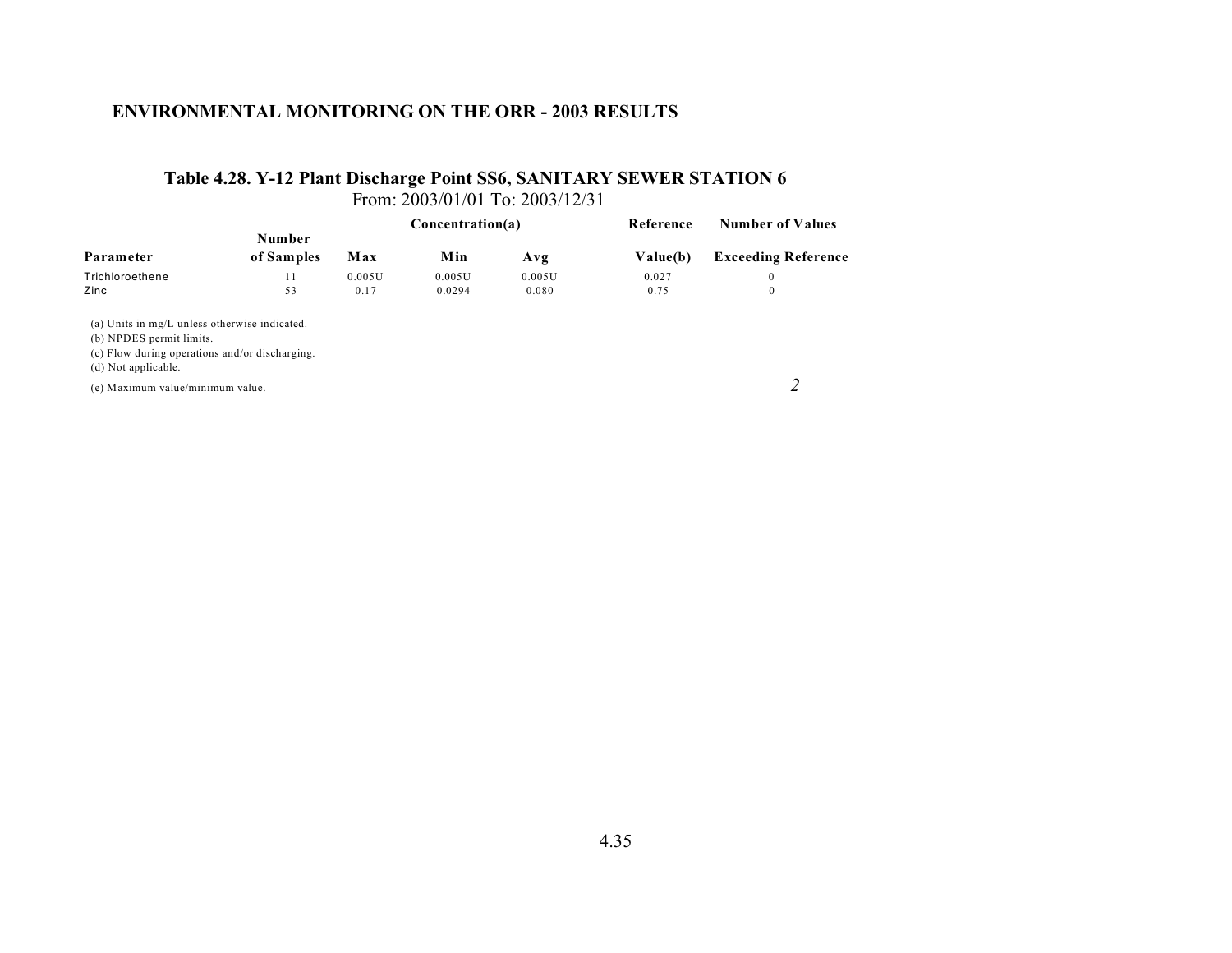### **Table 4.29. Y-12 Plant Discharge Point SS6, SANITARY SEWER STATION 6** From: 2003/01/01 To: 2003/12/31

|                           |                |           |          | Concentration |            |          | Percentage of   |            |                     |
|---------------------------|----------------|-----------|----------|---------------|------------|----------|-----------------|------------|---------------------|
|                           | Number of      |           |          |               |            |          |                 |            |                     |
| Parameter                 | <b>Samples</b> | Max       | $+/-$    | Min           | $+/-$      | Average  | <b>Standard</b> | <b>DCG</b> | <b>Total Curies</b> |
| Alpha activity (pCi/L)    | 52             | $12.0*$   | $+/-15$  | $-3.5*$       | $+/-3.9$   | 4.8      | 0.48            | e          | $4.3E-03$           |
| Beta activity (pCi/L)     | 52             | 28.0      | $+/-13$  | $-12.0*$      | $+/-10$    | 6.37     | 0.888           | e          | 5.65E-03            |
| Cobalt-60 (pCi/L)         |                | $0.67*$   | $+/-2.2$ | $0.67*$       | $+/-2.2$   | 0.67     |                 | 0.013      | $5.9E-04$           |
| Cesium-137 (pCi/L)        |                | $0.77*$   | $+/-2.1$ | $0.77*$       | $+/-2.1$   | 0.77     |                 | 0.026      | $6.8E - 04$         |
| Gamma Activity (pCi/L)    | 52             | $17.0*$   | $+/-15$  | $-18.0*$      | $+/-15$    | $-2.01$  | 1.09            | e          | $-1.78E-03$         |
| Plutonium-238 (pCi/L)     |                | $-0.058*$ | $+/-11$  | $-0.058*$     | $+/-11$    | $-0.058$ |                 | $-0.14$    | $-5.2E-05$          |
| Plutonium-239/240 (pCi/L) |                | $0.072*$  | $+/-.12$ | $0.072*$      | $+/-12$    | 0.072    |                 | 0.24       | $6.4E - 0.5$        |
| Radium-228 (pCi/L)        |                | $-9.4*$   | $+/-12$  | $-9.4*$       | $+/-12$    | $-9.4$   |                 | $-9.4$     | $-8.3E-03$          |
| Uranium-234 (pCi/L)       | 52             | 5.7       | $+/-1.4$ | 1.0           | $+/-3$     | 2.8      | 0.14            | 0.55       | $2.5E-03$           |
| Uranium-235 (pCi/L)       | 52             | 0.47      | $+/-.27$ | $-0.1*$       | $+/-0.051$ | 0.0885   | 0.01            | 0.01       | 8E-05               |
| Uranium-236 (pCi/L)       | 52             | 0.31      | $+/-19$  | $-0.052*$     | $+/-0.57$  | 0.043    | 0.0084          | 0.0086     | 3.8E-05             |
| Uranium-238 (pCi/L)       | 52             | 3.8       | $+/-.65$ | 0.56          | $+/-29$    | 1.9      | 0.11            | 0.32       | 1.7E-03             |

(e) Not applicable  $1$ 

\* Provisional Result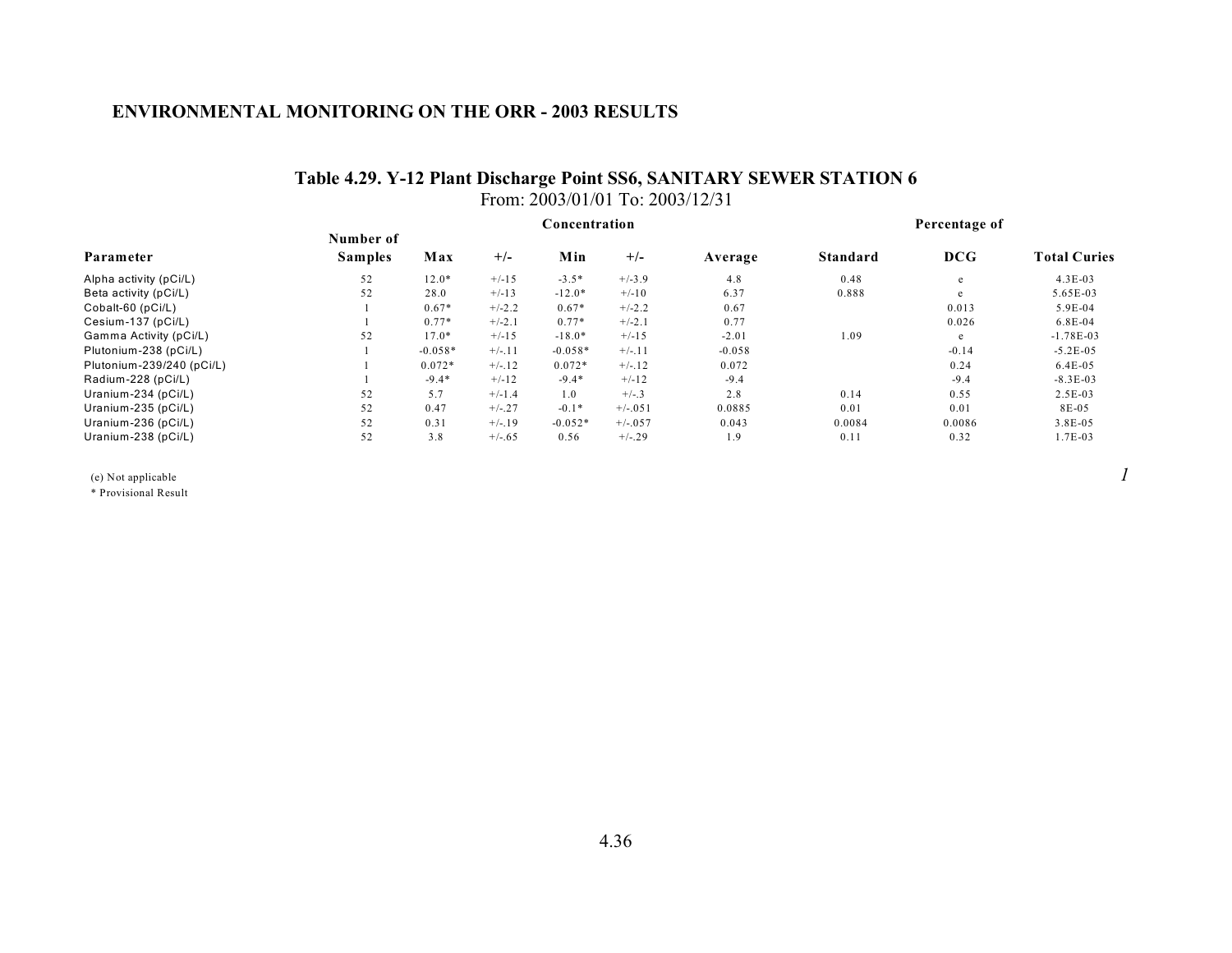# **Table 4.30. Y-12 Plant Discharge Point 94221, SWHISS STATION 9422-1**

From: 2003/01/01 To: 2003/12/31

|                             |            |          | Concentration(a) |          | Reference | <b>Number of Values</b>    |  |
|-----------------------------|------------|----------|------------------|----------|-----------|----------------------------|--|
|                             | Number     |          |                  |          |           |                            |  |
| Parameter                   | of Samples | Max      | Min              | Avg      | Value(b)  | <b>Exceeding Reference</b> |  |
| Flow, mgd                   | 365        | 95.8     | 3.7              | 9.7      | d         | d                          |  |
| pH, Standard Unit           | 151        | 8.6      | 7.1              | d        | 9/6(e)    | $\Omega$                   |  |
| Silver                      | 148        | < 0.02   | < 0.02           | < 0.02   | 0.0041    | $\mathbf{0}$               |  |
| Aluminum                    | 148        | 4.27     | < 0.2            | < 0.5    | d         | d                          |  |
| Arsenic                     | 148        | < 0.2    | < 0.2            | < 0.2    | 0.0014    | $\Omega$                   |  |
| Boron                       | 148        | < 0.1    | < 0.1            | < 0.1    | d         | d                          |  |
| <b>Barium</b>               | 148        | 0.0786   | 0.0386           | 0.0449   | d         | d                          |  |
| Beryllium                   | 148        | < 0.0005 | < 0.0005         | < 0.0005 | 0.0013    | $\mathbf{0}$               |  |
| Calcium                     | 148        | 51.2     | 22.1             | 39.7     | d         | d                          |  |
| Cadmium                     | 148        | < 0.01   | < 0.01           | < 0.01   | 0.0039    | $\mathbf{0}$               |  |
| Cobalt                      | 148        | < 0.02   | < 0.02           | < 0.02   | d         | d                          |  |
| Chromium                    | 148        | < 0.02   | < 0.02           | < 0.02   | 0.016     | $\mathbf{0}$               |  |
| Copper                      | 148        | 0.0307   | < 0.02           | < 0.02   | 0.0177    |                            |  |
| Iron                        | 148        | 4.0      | 0.0784           | 0.40     | d         | d                          |  |
| Mercury                     | 398        | 0.0086   | < 0.0002         | < 0.0005 | 0.00015   | 393                        |  |
| Potassium                   | 148        | 3.72     | < 2.0            | < 2.1    | d         | d                          |  |
| Lithium                     | 148        | 0.0618   | < 0.01           | < 0.02   | d         | d                          |  |
| Magnesium                   | 148        | 12.5     | 4.51             | 10.2     | d         | d                          |  |
| Manganese                   | 148        | 0.418    | 0.0158           | 0.0532   | d         | d                          |  |
| Molybdenum                  | 148        | < 0.05   | < 0.05           | < 0.05   | d         | d                          |  |
| Sodium                      | 148        | 38.4     | 3.44             | 8.75     | d         | d                          |  |
| Ammonia as Nitrogen         | 148        | 0.868    | < 0.2            | < 0.2    | d         | d                          |  |
| Nickel                      | 148        | < 0.05   | < 0.05           | < 0.05   | 1.418     | $\Omega$                   |  |
| Nitrate/Nitrite as Nitrogen | 148        | 4.13     | 0.384            | 1.15     | 10        | $\Omega$                   |  |
| Lead                        | 148        | < 0.1    | < 0.1            | < 0.1    | 0.0817    | $\Omega$                   |  |
| Antimony                    | 148        | < 0.2    | < 0.2            | < 0.2    | 4.31      | $\mathbf{0}$               |  |
| Selenium                    | 148        | < 0.2    | < 0.2            | < 0.2    | 0.02      | $\mathbf{0}$               |  |
|                             |            |          |                  |          |           |                            |  |

(a) Units in mg/L unless otherwise indicated.

(b) NPDES permit limits.

(c) Flow during operations and/or discharging.

(d) Not applicable.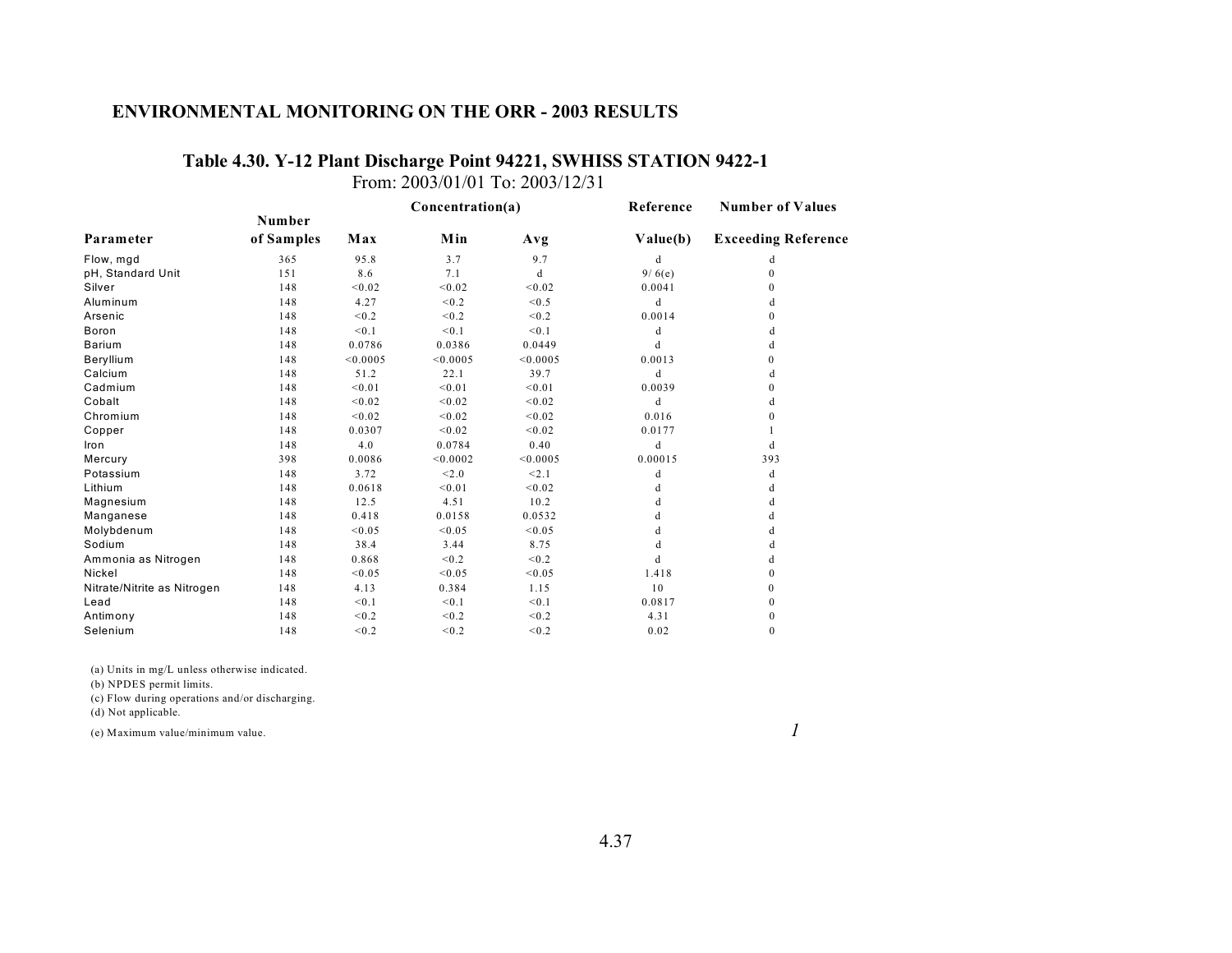### **Table 4.31. Y-12 Plant Discharge Point 94221, SWHISS STATION 9422-1** From: 2003/01/01 To: 2003/12/31

|                         |            |        | Concentration(a) |        | Reference | <b>Number of Values</b>    |  |
|-------------------------|------------|--------|------------------|--------|-----------|----------------------------|--|
|                         | Number     |        |                  |        |           |                            |  |
| Parameter               | of Samples | Max    | Min              | Avg    | Value(b)  | <b>Exceeding Reference</b> |  |
| Strontium               | 148        | 0.138  | 0.0568           | 0.105  | d         | đ                          |  |
| <b>Suspended Solids</b> | 148        | 147.0  | 1.0              | 11     | d         | đ                          |  |
| Thorium                 | 148        | < 0.2  | < 0.2            | < 0.2  | d         | đ                          |  |
| Titanium                | 148        | 0.083  | < 0.05           | < 0.05 | d         | đ                          |  |
| Thallium                | 148        | < 0.2  | < 0.2            | < 0.2  | 0.0063    | $\Omega$                   |  |
| Vanadium                | 296        | < 0.02 | < 0.02           | < 0.02 | d         | đ                          |  |
| Zinc                    | 148        | 0.138  | < 0.05           | < 0.05 | 0.117     |                            |  |
| Zirconium               | 148        | < 0.2  | < 0.2            | < 0.2  | d         |                            |  |

(a) Units in mg/L unless otherwise indicated.

(b) NPDES permit limits.

(c) Flow during operations and/or discharging.

(d) Not applicable.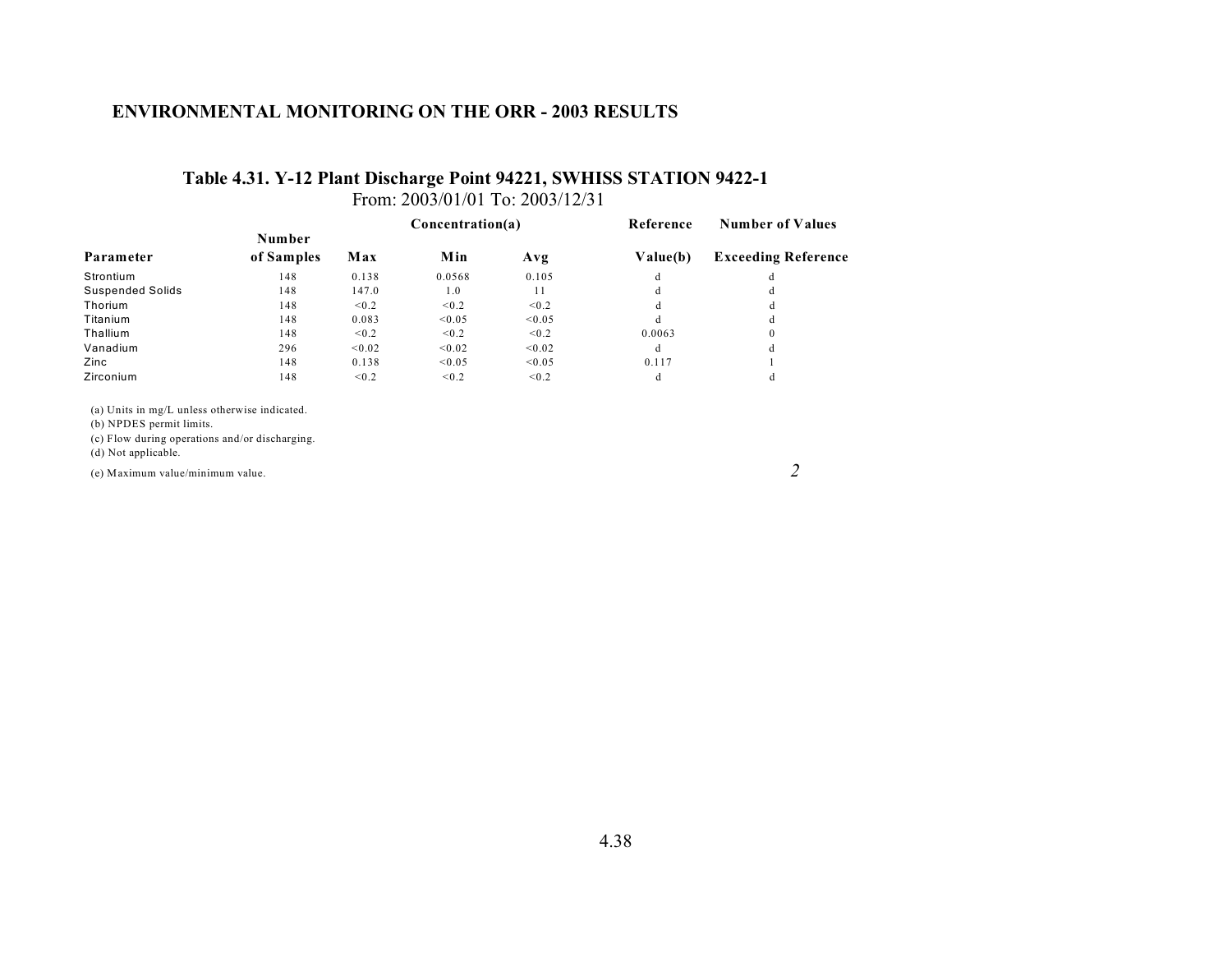### **Table 4.32. Y-12 Plant Discharge Point STA304, STATION 304, BEAR CREEK AT HIGHWAY 95.** From: 2003/01/01 To: 2003/12/31

|                                    |            |          | Concentration(a) |          | Reference | <b>Number of Values</b>    |
|------------------------------------|------------|----------|------------------|----------|-----------|----------------------------|
|                                    | Number     |          |                  |          |           |                            |
| Parameter                          | of Samples | Max      | Min              | Avg      | Value(b)  | <b>Exceeding Reference</b> |
| Flow, mgd                          | 365        | 62.04    | 0.417            | 6.50     | d         | d                          |
| pH, Std Unit                       | 23         | 7.6      | 6.9              | d        | 9/6(e)    | $\mathbf{0}$               |
| Silver                             | 12         | < 0.02   | < 0.02           | < 0.02   | 0.0041    | $\Omega$                   |
| Aluminum                           | 12         | 2.09     | < 0.2            | < 0.6    | d         | d                          |
| Arsenic                            | 12         | < 0.2    | < 0.2            | < 0.2    | 0.0014    | $\mathbf{0}$               |
| Boron                              | 12         | < 0.1    | < 0.1            | < 0.1    | d         | d                          |
| <b>Barium</b>                      | 12         | 0.0742   | 0.0496           | 0.0595   | d         | d                          |
| Beryllium                          | 12         | < 0.0005 | < 0.0005         | < 0.0005 | 0.0013    | $\Omega$                   |
| Calcium                            | 12         | 55.8     | 29.7             | 42.7     | d         | d                          |
| Cadmium                            | 12         | < 0.01   | < 0.01           | < 0.01   | 0.0039    | $\Omega$                   |
| Chloride                           | 12         | 10.4     | 4.89             | 6.7067   | d         | d                          |
| Cobalt                             | 12         | < 0.02   | < 0.02           | < 0.02   | d         | d                          |
| Chromium                           | 12         | < 0.02   | < 0.02           | < 0.02   | 0.016     | $\mathbf{0}$               |
| Copper                             | 12         | < 0.02   | < 0.02           | < 0.02   | 0.0177    | $\mathbf{0}$               |
| Iron                               | 12         | 1.43     | 0.0929           | 0.445    | d         | d                          |
| Mercury                            | 12         | < 0.0002 | < 0.0002         | < 0.0002 | 0.00015   | $\Omega$                   |
| Potassium                          | 12         | < 2.0    | < 2.0            | < 2.0    | d         | d                          |
| Lithium                            | 12         | < 0.01   | < 0.01           | < 0.01   | d         | d                          |
| Magnesium                          | 12         | 16.0     | 9.33             | 11.9     | d         | d                          |
| Manganese                          | 12         | 0.186    | 0.0107           | 0.0639   | d         | d                          |
| Molybdenum                         | 12         | < 0.05   | < 0.05           | < 0.05   | d         | d                          |
| Sodium                             | 12         | 5.58     | 3.12             | 4.34     | d         | d                          |
| Nickel                             | 12         | < 0.05   | < 0.05           | < 0.05   | 1.418     | $\overline{0}$             |
| Nitrite as Nitrogen                | 12         | < 0.3    | < 0.015          | < 0.1    | d         | d                          |
| Nitrate as Nitrogen                | 12         | 4.29     | 1.1              | 2.3      | d         | d                          |
| Lead                               | 12         | < 0.1    | < 0.1            | < 0.1    | 0.0817    | $\mathbf{0}$               |
| <b>Phenols - Total Recoverable</b> | 12         | 0.0054   | < 0.005          | < 0.005  | d         | d                          |

(a) Units in mg/L unless otherwise indicated.

(b) NPDES permit limits.

(c) Flow during operations and/or discharging.

(d) Not applicable.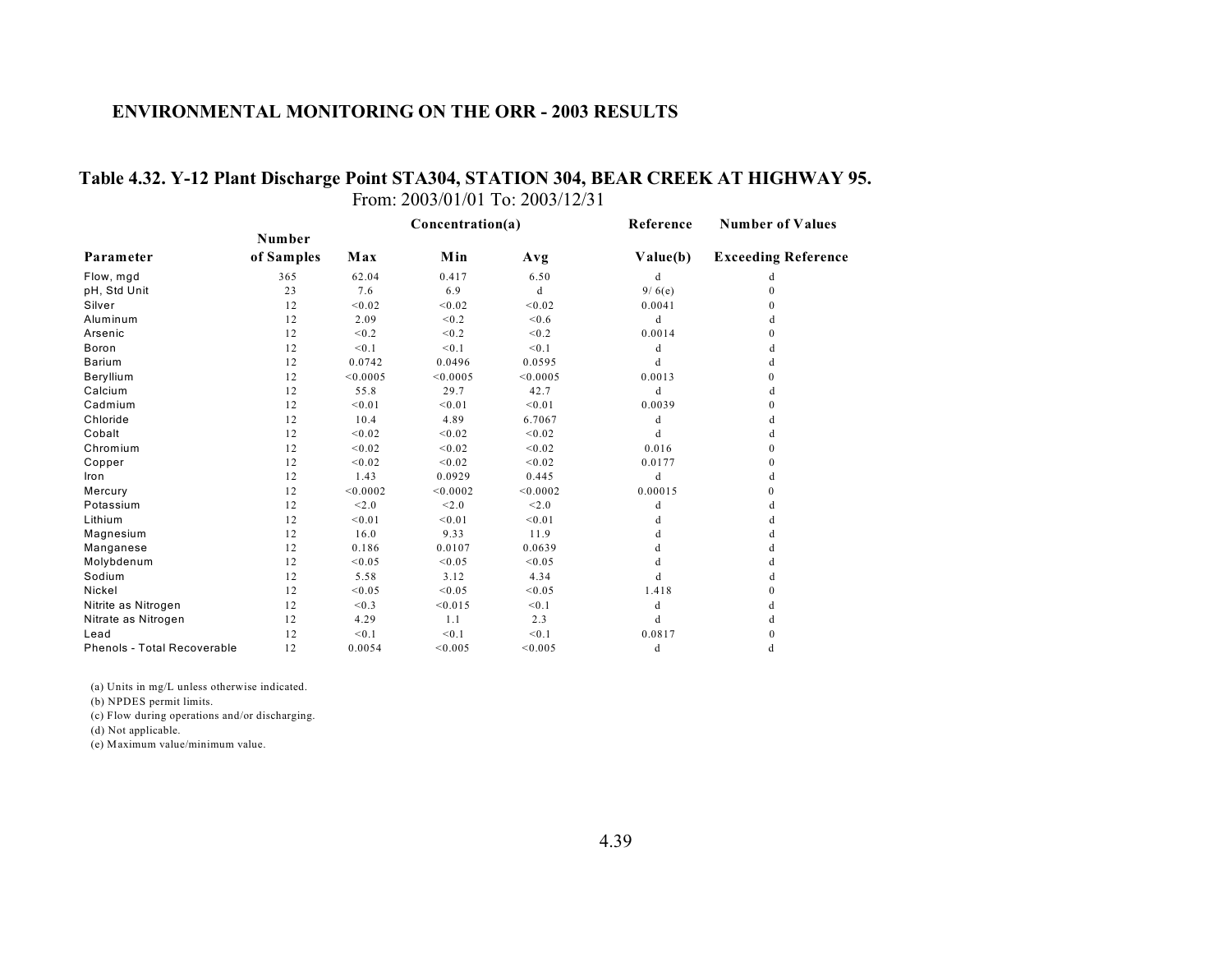### **Table 4.33. Y-12 Plant Discharge Point STA304, STATION 304, BEAR CREEK AT HIGHWAY 95.** From: 2003/01/01 To: 2003/12/31

|                         |            |        | Concentration(a) |        | Reference | <b>Number of Values</b>    |
|-------------------------|------------|--------|------------------|--------|-----------|----------------------------|
|                         | Number     |        |                  |        |           |                            |
| Parameter               | of Samples | Max    | Min              | Avg    | Value(b)  | <b>Exceeding Reference</b> |
| Antimony                | 12         | < 0.2  | < 0.2            | < 0.2  | 4.31      | $\Omega$                   |
| Selenium                | 12         | < 0.2  | < 0.2            | < 0.2  | 0.02      | $\Omega$                   |
| Strontium               | 12         | 0.0989 | 0.0523           | 0.0743 | d         | đ                          |
| Sulfate                 | 12         | 13.8   | 6.42             | 9.54   | đ         | đ                          |
| <b>Suspended Solids</b> | 12         | 21.8   | < 1.0            | < 5.7  | đ         | đ                          |
| Thorium                 | 12         | < 0.2  | < 0.2            | < 0.2  | d         | d                          |
| Titanium                | 12         | 0.0539 | < 0.05           | < 0.05 | d         | đ                          |
| Thallium                | 12         | < 0.2  | < 0.2            | < 0.2  | 0.0063    | $\Omega$                   |
| Vanadium                | 12         | < 0.02 | < 0.02           | < 0.02 | d         | đ                          |
| Zinc                    | 12         | < 0.05 | < 0.05           | < 0.05 | 0.117     | $\Omega$                   |
| Zirconium               | 12         | < 0.2  | < 0.2            | < 0.2  | d         | đ                          |

(a) Units in mg/L unless otherwise indicated.

(b) NPDES permit limits.

(c) Flow during operations and/or discharging.

(d) Not applicable.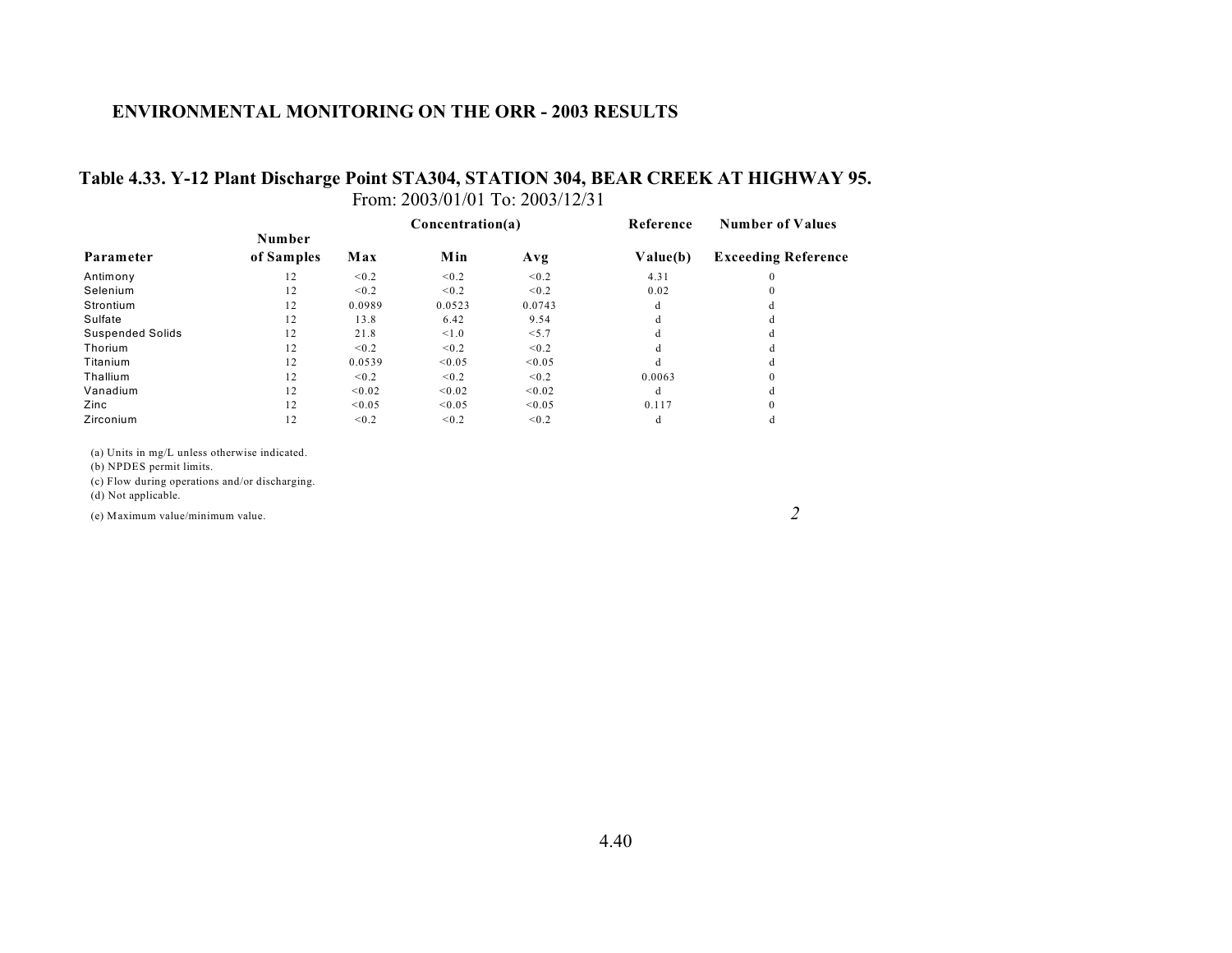### **Table 4.34. Y-12 Plant Discharge Point STA304, STATION 304, BEAR CREEK AT HIGHWAY 95.** From: 2003/01/01 To: 2003/12/31

|                            |                             | Concentration |          |            |          |           | Percentage of   |               |                     |  |
|----------------------------|-----------------------------|---------------|----------|------------|----------|-----------|-----------------|---------------|---------------------|--|
| Parameter                  | Number of<br><b>Samples</b> | Max           | $+/-$    | Min        | $+/-$    | Average   | <b>Standard</b> | <b>DCG</b>    | <b>Total Curies</b> |  |
| Alpha activity (pCi/L)     | 12                          | 19.0          | $+/-5.2$ | 5.8        | $+/-2.8$ | 12        | 1.1             | e             | $1.1E-01$           |  |
| Americium-241 (pCi/L)      | 12                          | $0.28*$       | $+/-.33$ | $-0.49*$   | $+/-.49$ | $-0.098$  | 0.068           | $-0.33$       | $-8.8E - 04$        |  |
| Beta activity (pCi/L)      | 12                          | 27.0          | $+/-7.1$ | $-35.0*$   | $+/-30$  | 13.1      | 4.75            | e             | 1.18E-01            |  |
| Cobalt-60 (pCi/L)          | 12                          | $2.1*$        | $+/-2.1$ | $-2.5*$    | $+/-2.1$ | 0.51      | 0.34            | 0.010         | 4.6E-03             |  |
| Cesium-137 (pCi/L)         | 12                          | $2.5*$        | $+/-2.1$ | $-0.97*$   | $+/-2.4$ | 0.27      | 0.29            | 0.0091        | 2.5E-03             |  |
| Gamma Activity (pCi/L)     | 12                          | $13.0*$       | $+/-16$  | $-14.0*$   | $+/-15$  | 1.90      | 2.27            | e             | 1.70E-02            |  |
| Neptunium-237 (pCi/L)      | 12                          | $0.093*$      | $+/-11$  | $-0.16*$   | $+/-.12$ | $-0.0099$ | 0.021           | $-0.033$      | $-8.9E - 0.5$       |  |
| Plutonium-238 (pCi/L)      | 12                          | 0.41          | $+/-.2$  | $-0.33*$   | $+/-093$ | 0.010     | 0.054           | 0.026         | 9.5E-05             |  |
| Plutonium-239/240 (pCi/L)  | 12                          | $0.08*$       | $+/-.13$ | $-0.14*$   | $+/-09$  | $-0.003$  | 0.02            | $-0.01$       | $-3E-05$            |  |
| Radium-226 (pCi/L)         | 12                          | 0.91          | $+/-1.9$ | $-0.048*$  | $+/-036$ | 0.39      | 0.089           | 0.39          | $3.5E-03$           |  |
| Radium-228 (pCi/L)         | 12                          | $1.3*$        | $+/-.87$ | $-0.67*$   | $+/-.47$ | 0.33      | 0.16            | 0.33          | 3.0E-03             |  |
| Strontium-89/90 (pCi/L)    | 12                          | 3.7           | $+/-2.2$ | $-1.0*$    | $+/-1.3$ | 0.13      | 0.36            | e             | $1.2E-03$           |  |
| Total Radium Alpha (pCi/L) | 12                          | 0.93          | $+/-.37$ | $-0.011*$  | $+/-11$  | 0.27      | 0.070           | e             | 2.4E-03             |  |
| Technetium-99 (pCi/L)      | 12                          | 32.0          | $+/-7.3$ | $-1.5*$    | $+/-8.2$ | 14        | 2.8             | 0.014         | $1.2E - 01$         |  |
| Thorium-228 (pCi/L)        | 12                          | 0.43          | $+/-.34$ | $-1.4*$    | $+/-.26$ | $-0.080$  | 0.13            | $-0.020$      | $-7.2E - 04$        |  |
| Thorium-230 (pCi/L)        | 12                          | 0.98          | $+/-.41$ | $-0.52*$   | $+/-.24$ | 0.070     | 0.10            | 0.023         | $6.2E-04$           |  |
| Thorium-232 (pCi/L)        | 12                          | $0.12*$       | $+/-.12$ | $-0.096*$  | $+/-083$ | 0.0047    | 0.016           | 0.0094        | $4.2E-05$           |  |
| Thorium-234 (pCi/L)        | 12                          | 8.3           | $+/-1.2$ | 3.0        | $+/-6$   | 5.8       | 0.47            | 0.058         | 5.2E-02             |  |
| Tritium (pCi/L)            | 12                          | $440.0*$      | $+/-590$ | $-510.0*$  | $+/-500$ | $-1.917$  | 83.50           | $-0.00010000$ | $-1.7200E-02$       |  |
| Uranium-234 (pCi/L)        | 12                          | 4.1           | $+/-.71$ | 1.7        | $+/-.56$ | 2.8       | 0.21            | 0.56          | 2.5E-02             |  |
| Uranium-235 (pCi/L)        | 12                          | 0.3           | $+/-.18$ | $0.0*$     | $+/-0$   | 0.1       | 0.03            | 0.02          | $1E-03$             |  |
| Uranium-236 (pCi/L)        | 12                          | 0.14          | $+/-.11$ | $-0.0099*$ | $+/-057$ | 0.051     | 0.015           | 0.010         | 4.6E-04             |  |
| Uranium-238 (pCi/L)        | 12                          | 8.3           | $+/-1.2$ | 3.0        | $+/-.6$  | 5.8       | 0.47            | 0.97          | 5.2E-02             |  |

(e) Not applicable  $1$ 

\* Provisional Result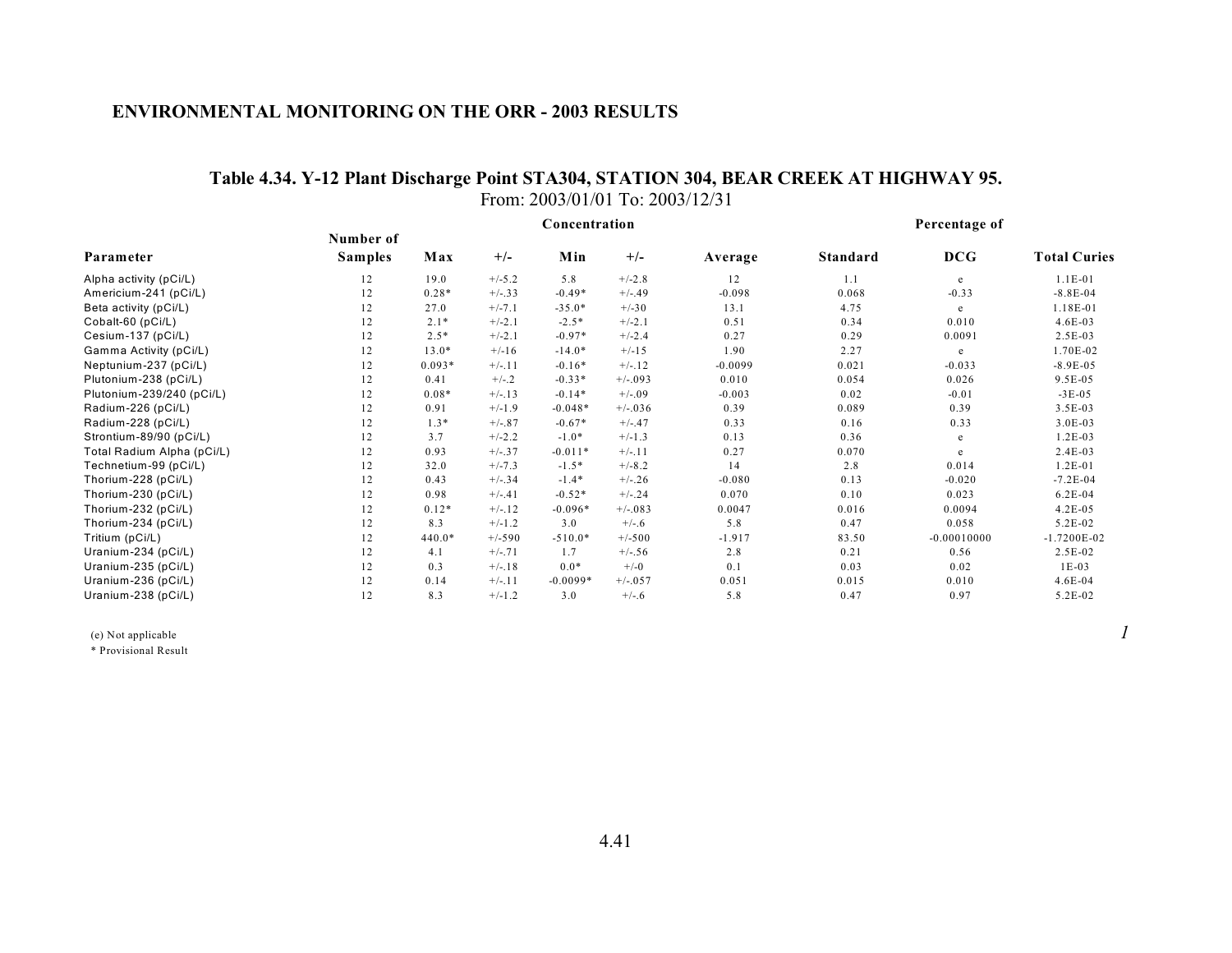# **Table 4.35. Storm Water Data Above Screening Levels**

### *Location (Outfall) 048*

| <b>Parameter</b>                 | <b>Taken Date</b>    | <b>Result</b> | <b>Result Units</b> | <b>Screening Level Units</b> |           | <b>Rationale</b>                                |
|----------------------------------|----------------------|---------------|---------------------|------------------------------|-----------|-------------------------------------------------|
| Copper                           | 2/14/2003 10:00:00   |               | .0385 mg/L          | 0.0177                       | mg/L      | TN Water Quality Criteria/Fish and Aquatic Life |
| Copper                           | 2/14/2003 1:05:00 PM |               | .0498 mg/L          | 0.0177                       | mg/L      | TN Water Quality Criteria/Fish and Aquatic Life |
| <b>Dieldrin</b>                  | 2/14/2003 1:05:00 PM | .000011 mg/L  |                     | 0.0000014                    | mg/L      | TN Water Quality Criteria/Recreation            |
| Mercury                          | 2/14/2003 10:00:00   | .00058 mg/L   |                     | 0.000051                     | mg/L      | TN Water Quality Criteria/Recreation            |
| Mercury                          | 2/14/2003 1:05:00 PM | .000422 mg/L  |                     | 0.000051                     | mg/L      | TN Water Quality Criteria/Recreation            |
| Zinc                             | 2/14/2003 1:05:00 PM |               | .355 mg/L           | 0.117                        | mg/L      | TN Water Quality Criteria/Fish and Aquatic Life |
| Zinc                             | 2/14/2003 10:00:00   | .221          | mg/L                | 0.117                        | mg/L      | TN Water Quality Criteria/Fish and Aquatic Life |
| 054<br><b>Location (Outfall)</b> |                      |               |                     |                              |           |                                                 |
| <b>Parameter</b>                 | <b>Taken Date</b>    | <b>Result</b> | <b>Result Units</b> | <b>Screening Level Units</b> |           | <b>Rationale</b>                                |
| Copper                           | 7/9/2003 4:35:00 PM  |               | $.0343$ mg/L        | 0.0177                       | mg/L      | TN Water Quality Criteria/Fish and Aquatic Life |
| Copper                           | 7/9/2003 7:45:00 PM  |               | .031 mg/L           | 0.0177                       | mg/L      | TN Water Quality Criteria/Fish and Aquatic Life |
| 057<br><b>Location (Outfall)</b> |                      |               |                     |                              |           |                                                 |
| <b>Parameter</b>                 | <b>Taken Date</b>    | <b>Result</b> | <b>Result Units</b> | <b>Screening Level Units</b> |           | <b>Rationale</b>                                |
| Copper                           | 7/28/2003 9:26:00 PM |               | .0322 mg/L          | 0.0177                       | mg/L      | TN Water Quality Criteria/Fish and Aquatic Life |
| <b>Fecal Coliform Bacteria</b>   | 7/28/2003 6:45:00 PM |               | 7000. col/100ml     | 1000                         | col/100mL | TN Water Quality Criteria/Recreation            |
| Phosphorus                       | 7/28/2003 9:26:00 PM |               | .178 mg/L           | 0.1                          | mg/L      | EPA Ambient Water Quality Criteria Guideline    |
| Zinc                             | 7/28/2003 9:26:00 PM |               | .137 mg/L           | 0.117                        | mg/L      | TN Water Quality Criteria/Fish and Aquatic Life |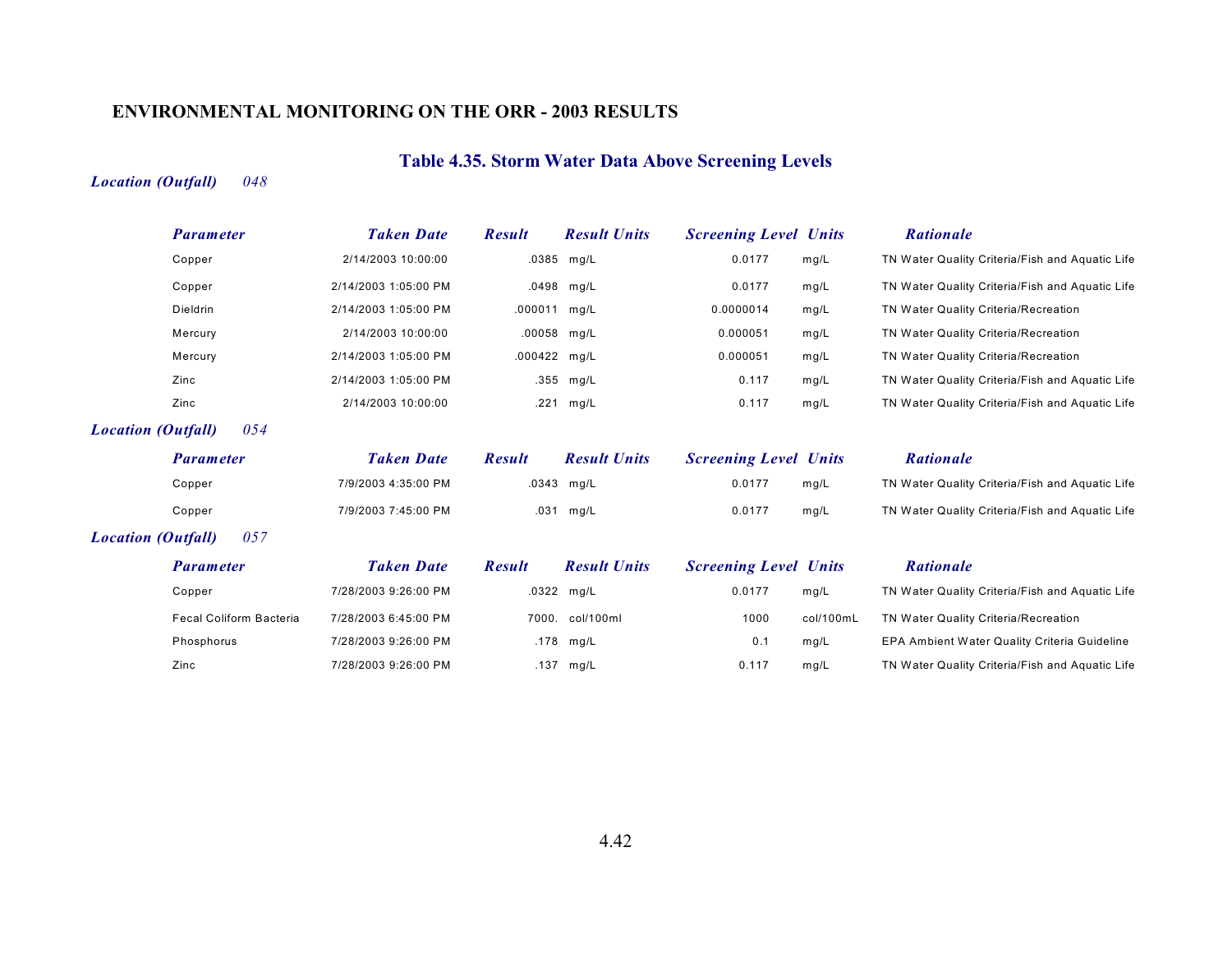# **Table 4.35. Storm Water Data Above Screening Levels (continued)**

### *Location (Outfall) 135*

| <b>Parameter</b>                        | <b>Taken Date</b>    | <b>Result</b> | <b>Result Units</b> | <b>Screening Level Units</b> |           | <b>Rationale</b>                                |
|-----------------------------------------|----------------------|---------------|---------------------|------------------------------|-----------|-------------------------------------------------|
| Copper                                  | 7/9/2003 4:45:00 PM  | .0346         | mg/L                | 0.0177                       | mg/L      | TN Water Quality Criteria/Fish and Aquatic Life |
| Phosphorus                              | 7/9/2003 10:15:00 PM |               | .138 mg/L           | 0.1                          | mg/L      | EPA Ambient Water Quality Criteria Guideline    |
| <b>Total Suspended Solids</b>           | 7/9/2003 4:45:00 PM  | 87.5          | mg/L                | 60                           | mg/L      | Effluent Guideline 40 CFR 433                   |
| Zinc                                    | 7/9/2003 4:45:00 PM  | .441          | mg/L                | 0.117                        | mg/L      | TN Water Quality Criteria/Fish and Aquatic Life |
| Zinc                                    | 7/9/2003 10:15:00 PM |               | $.181$ mg/L         | 0.117                        | mg/L      | TN Water Quality Criteria/Fish and Aquatic Life |
| <b>Location (Outfall)</b><br><i>200</i> |                      |               |                     |                              |           |                                                 |
| <b>Parameter</b>                        | <b>Taken Date</b>    | <b>Result</b> | <b>Result Units</b> | <b>Screening Level Units</b> |           | <b>Rationale</b>                                |
| Mercury                                 | 7/22/2003 4:09:00 PM | .000734 mg/L  |                     | 0.000051                     | mg/L      | TN Water Quality Criteria/Recreation            |
| Mercury                                 | 7/22/2003 1:30:00 PM | .000731       | mg/L                | 0.000051                     | mg/L      | TN Water Quality Criteria/Recreation            |
| Phosphorus                              | 7/22/2003 4:09:00 PM | .115          | mg/L                | 0.1                          | mg/L      | EPA Ambient Water Quality Criteria Guideline    |
| $S_{02}$<br><b>Location (Outfall)</b>   |                      |               |                     |                              |           |                                                 |
| <b>Parameter</b>                        | <b>Taken Date</b>    | <b>Result</b> | <b>Result Units</b> | <b>Screening Level Units</b> |           | <b>Rationale</b>                                |
| Alpha activity                          | 1/21/2003 7:30:00 AM |               | 170. pCi/L          | 15                           | pCi/L     | SDWA MCL 40 CFR 141.15                          |
| Uranium-234                             | 1/21/2003 7:30:00 AM |               | 61. pCi/L           | 25                           | pCi/L     | 5% Derived Concentration Guideline              |
| Uranium-238                             | 1/21/2003 7:30:00 AM |               | 120. pCi/L          | 30                           | pCi/L     | 5% Derived Concentration Guideline              |
| S03<br><b>Location (Outfall)</b>        |                      |               |                     |                              |           |                                                 |
| <b>Parameter</b>                        | <b>Taken Date</b>    | <b>Result</b> | <b>Result Units</b> | <b>Screening Level Units</b> |           | <b>Rationale</b>                                |
| Fecal Coliform Bacteria                 | 7/22/2003 1:55:00 PM | 3000.         | col/100ml           | 1000                         | col/100mL | TN Water Quality Criteria/Recreation            |
| Phosphorus                              | 7/22/2003 5:45:00 PM |               | .145 mg/L           | 0.1                          | mg/L      | EPA Ambient Water Quality Criteria              |

Guideline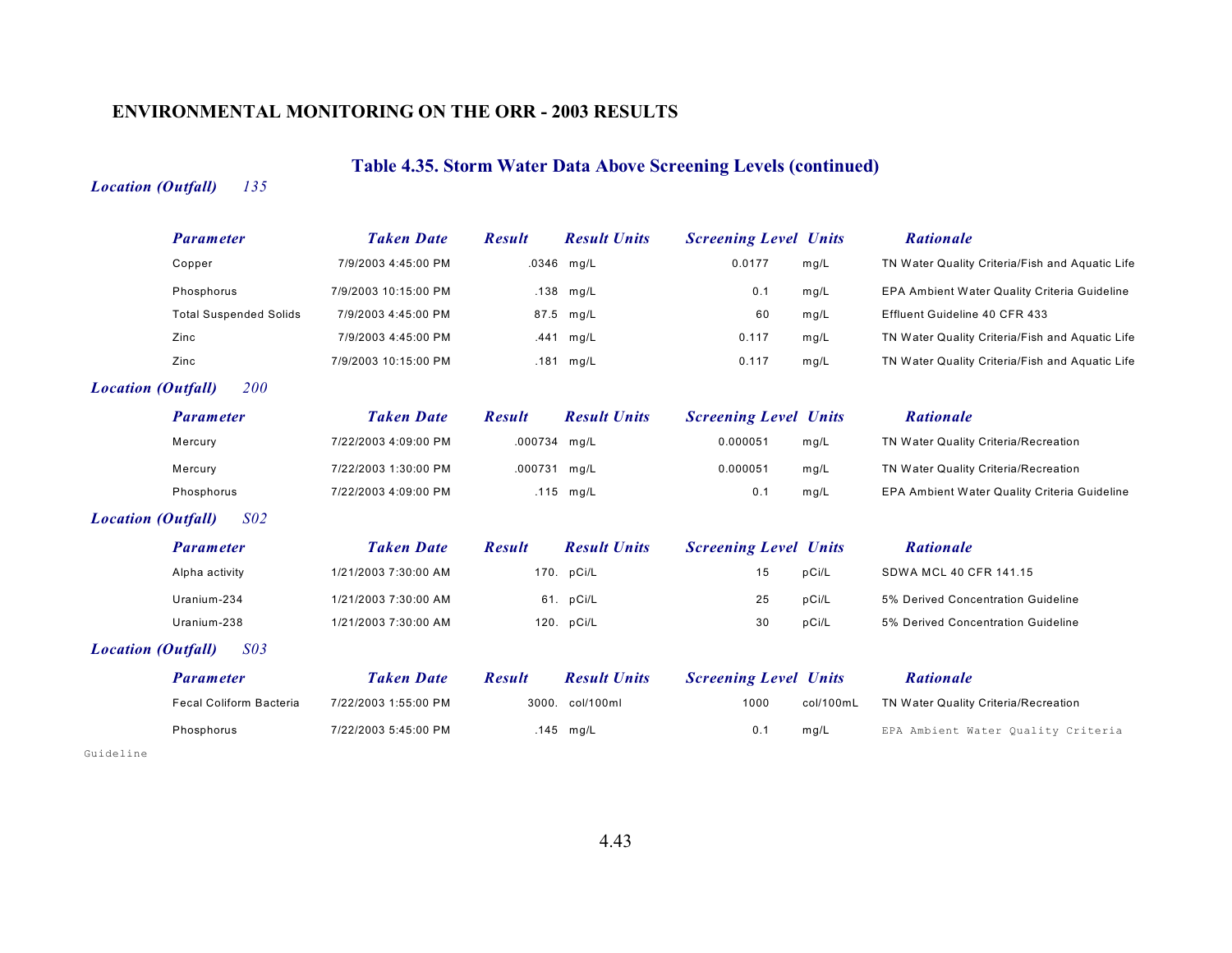# **Table 4.35. Storm Water Data Above Screening Levels (continued)**

#### *Location (Outfall) S05*

| <b>Parameter</b>    | <b>Taken Date</b>    | <b>Result</b> | <b>Result Units</b> | <b>Screening Level Units</b> |       | <b>Rationale</b>                                |
|---------------------|----------------------|---------------|---------------------|------------------------------|-------|-------------------------------------------------|
| Alpha activity      | 1/21/2003 7:50:00 AM |               | 27. pCi/L           | 15                           | pCi/L | SDWA MCL 40 CFR 141.15                          |
| Cadmium             | 1/21/2003 7:50:00 AM |               | $.0134$ mg/L        | 0.0039                       | mg/L  | TN Water Quality Criteria/Fish and Aquatic Life |
| Manganese           | 1/21/2003 7:50:00 AM |               | 1.58 mg/L           | 0.5                          | mg/L  | NPDES Permit, Part III-A (Toxic Pollutants)     |
| Neptunium-237       | 1/21/2003 7:50:00 AM |               | 2. pCi/L            | 1.5                          | pCi/L | 5% Derived Concentration Guideline              |
| Nitrate as Nitrogen | 1/21/2003 7:50:00 AM |               | 82.8 mg/L           | 10                           | mg/L  | SDWA MCL 40 CFR 141.23                          |

#### *Location (Outfall) S12*

| <b>Parameter</b>              | <b>Taken Date</b>    | <b>Result</b> | <b>Result Units</b> | <b>Screening Level Units</b> |           | <b>Rationale</b>                             |
|-------------------------------|----------------------|---------------|---------------------|------------------------------|-----------|----------------------------------------------|
| Fecal Coliform Bacteria       | 7/22/2003 1:45:00 PM |               | 2100. col/100ml     | 1000                         | col/100mL | TN Water Quality Criteria/Recreation         |
| Manganese                     | 7/22/2003 5:20:00 PM |               | 1.54 mg/L           | 0.5                          | mq/L      | NPDES Permit, Part III-A (Toxic Pollutants)  |
| Manganese                     | 7/22/2003 1:45:00 PM |               | 5.68 mg/L           | 0.5                          | mq/L      | NPDES Permit, Part III-A (Toxic Pollutants)  |
| Phosphorus                    | 7/22/2003 1:45:00 PM |               | .762 mg/L           | 0.1                          | mq/L      | EPA Ambient Water Quality Criteria Guideline |
| Phosphorus                    | 7/22/2003 5:20:00 PM |               | .144 mg/L           | 0.1                          | mq/L      | EPA Ambient Water Quality Criteria Guideline |
| <b>Total Suspended Solids</b> | 7/22/2003 1:45:00 PM |               | 122. $mg/L$         | 60                           | mg/L      | Effluent Guideline 40 CFR 433                |
|                               |                      |               |                     |                              |           |                                              |

#### *Location (Outfall) S17*

| <i>Parameter</i>               | <b>Taken Date</b>    | Result | <b>Result Units</b> | <b>Screening Level Units</b> |           | <b>Rationale</b>                     |
|--------------------------------|----------------------|--------|---------------------|------------------------------|-----------|--------------------------------------|
| <b>Fecal Coliform Bacteria</b> | 7/22/2003 1:45:00 PM |        | 2500. col/100ml     | 1000                         | col/100mL | TN Water Quality Criteria/Recreation |
| Total Suspended Solids         | 7/22/2003 5:40:00 PM |        | 63. mg/L            | 60                           | mq/L      | Effluent Guideline 40 CFR 433        |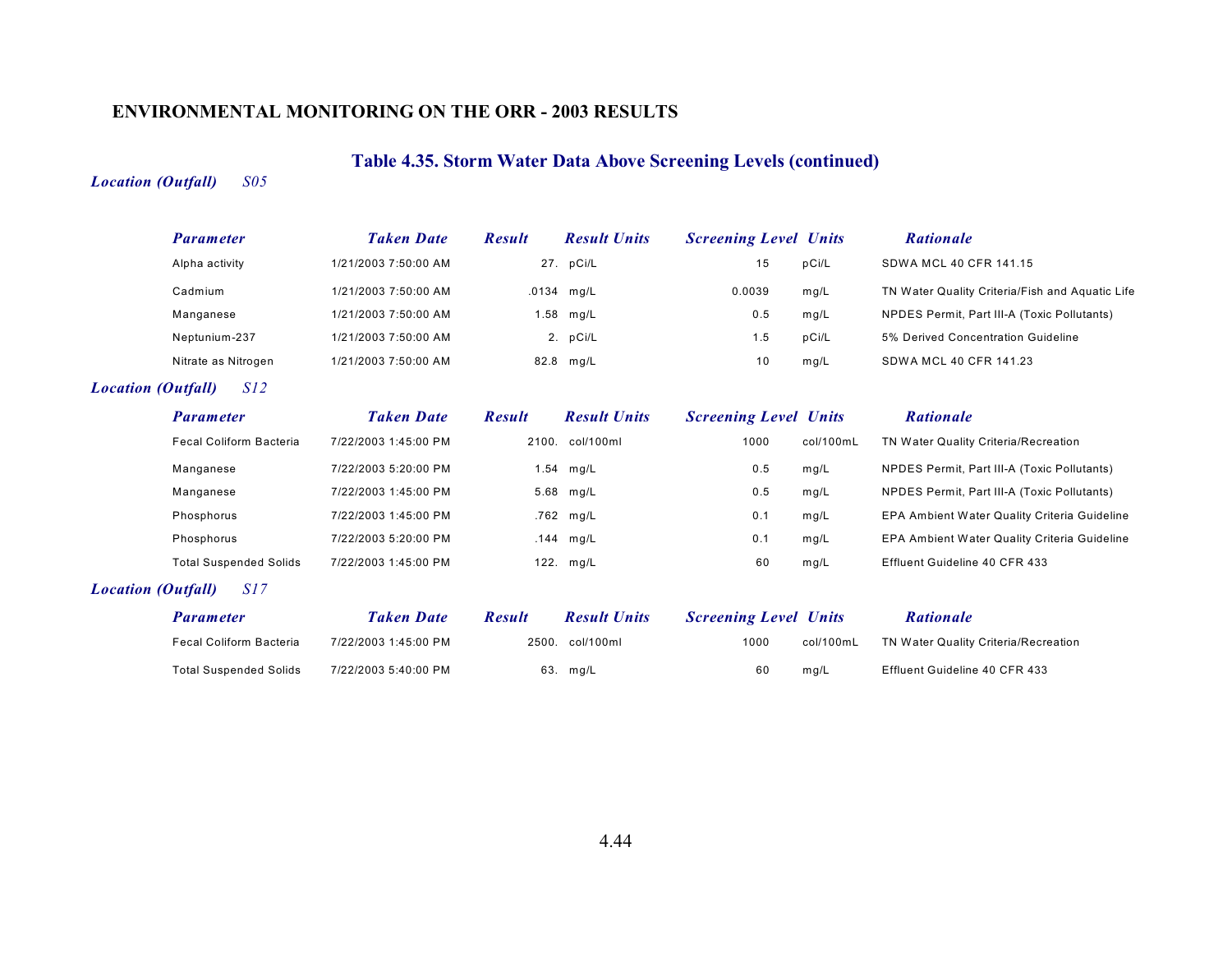# **Table 4.35. Storm Water Data Above Screening Levels (continued)**

### *Location (Outfall) S20*

| <b>Parameter</b>              | <b>Taken Date</b>    | <b>Result</b> | <b>Result Units</b> | <b>Screening Level Units</b> |           | <b>Rationale</b>                     |
|-------------------------------|----------------------|---------------|---------------------|------------------------------|-----------|--------------------------------------|
| Fecal Coliform Bacteria       | 7/22/2003 2:25:00 PM | 44000.        | col/100ml           | 1000                         | col/100mL | TN Water Quality Criteria/Recreation |
| <b>Total Suspended Solids</b> | 7/22/2003 2:25:00 PM |               | 256. mg/L           | 60                           | mg/L      | Effluent Guideline 40 CFR 433        |
| <b>Total Suspended Solids</b> | 7/22/2003 5:27:00 PM |               | 90.8 mg/L           | 60                           | ma/L      | Effluent Guideline 40 CFR 433        |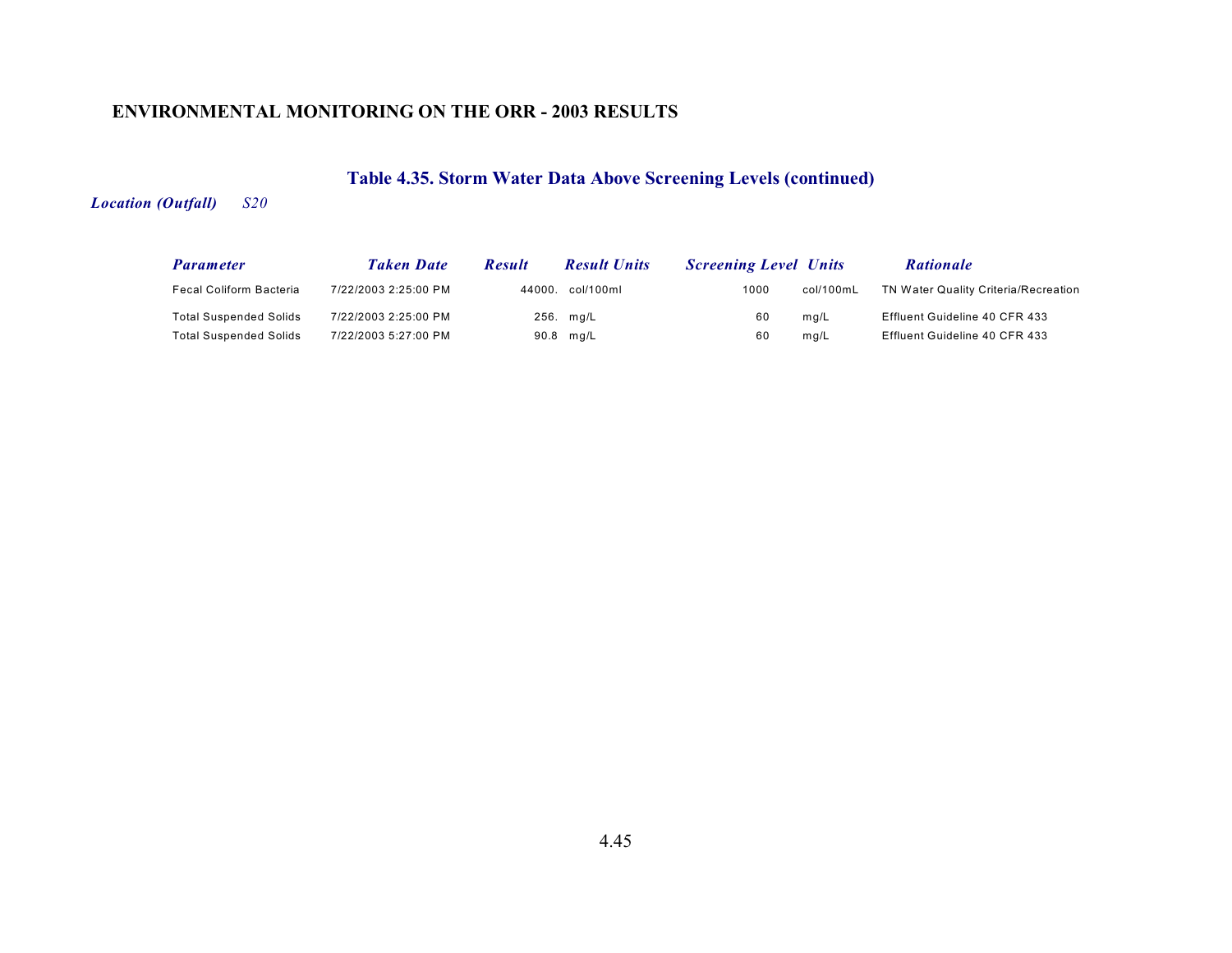Table 4.36. REGIME=Bear Creek AREA NAME=Bear Creek Burial Grounds WMA

|                    |              |                 |         |                 | MAXIMUM         | <b>MINIMUM</b>  | AVERAGE         |                  | $\#$           |
|--------------------|--------------|-----------------|---------|-----------------|-----------------|-----------------|-----------------|------------------|----------------|
|                    |              | <b>FILTERED</b> | #       | $\#$            | <b>DETECTED</b> | <b>DETECTED</b> | <b>DETECTED</b> | <b>REFERENCE</b> | MMTS.          |
| COMPOUND           | <b>UNITS</b> | <b>STATUS</b>   | SAMPLES | <b>DETECTED</b> | MMT.            | MMT.            | MMTS.           | VALUE            | $>$ REF        |
| <b>Bicarbonate</b> | (mg/L)       |                 | 10      | 10              | 198             | 40.7            | 125.1           | <b>NR</b>        | <b>NA</b>      |
| Chloride           | (mg/L)       |                 | 20      | 20              | 168             | 0.88            | 37.887          | 250              | $\Omega$       |
| Fluoride           | (mg/L)       |                 | 20      | 11              | 4.82            | 0.103           | 0.995727        | 4                | $\overline{2}$ |
| Nitrate/Nitrite    | (mg/L)       |                 | 10      | 9               | 1.2             | 0.033           | 0.334111        | <b>NR</b>        | <b>NA</b>      |
| Sulfate            | (mg/L)       |                 | 20      | 20              | 14.3            | 1.74            | 6.8675          | 250              | $\Omega$       |
| Aluminum, ICAP     | (mg/L)       |                 | 20      | 5               | 2.1             | 0.224           | 0.852           | 0.2              | 5              |
| Antimony, ICAP     | (mg/L)       |                 | 20      | 10              | 0.2             | 0.2             | 0.2             | 0.006            | 10             |
| Arsenic, ICAP      | (mg/L)       |                 | 20      | 10              | 0.2             | 0.2             | 0.2             | 0.05             | 10             |
| Barium, ICAP       | (mg/L)       |                 | 20      | 20              | 1.23            | 0.0336          | 0.356455        | 2                | $\mathbf 0$    |
| Boron, ICAP        | (mg/L)       |                 | 20      | 14              | 22.6            | 0.0126          | 5.659679        | <b>NR</b>        | <b>NA</b>      |
| Cadmium, ICAP      | (mg/L)       |                 | 20      | 10              | 0.01            | 0.01            | 0.01            | 0.005            | 10             |
| Calcium, ICAP      | (mg/L)       |                 | 20      | 20              | 184             | 1.24            | 52.196          | <b>NR</b>        | <b>NA</b>      |
| Chromium, PMS      | (mg/L)       |                 | 10      | 4               | 0.00935         | 0.00561         | 0.00702         | <b>NR</b>        | <b>NA</b>      |
| Cobalt, ICAP       | (mg/L)       |                 | 20      | 4               | 0.019           | 0.0057          | 0.0106          | <b>NR</b>        | <b>NA</b>      |
| Iron, ICAP         | (mg/L)       |                 | 20      | 18              | 8.69            | 0.0238          | 1.284111        | 0.3              | 11             |
| Lead, PMS          | (mg/L)       |                 | 10      | 3               | 0.000926        | 0.000679        | 0.000773        | 0.015c           | $\mathbf 0$    |
| Lead, ICAP         | (mg/L)       |                 | 20      | 10              | 0.1             | 0.1             | 0.1             | 0.015c           | 10             |
| Lithium, ICAP      | (mg/L)       |                 | 20      | 14              | 0.733           | 0.0108          | 0.233286        | <b>NR</b>        | <b>NA</b>      |
| Magnesium, ICAP    | (mg/L)       |                 | 20      | 20              | 19.6            | 0.246           | 7.72475         | <b>NR</b>        | <b>NA</b>      |
| Manganese, ICAP    | (mg/L)       |                 | 20      | 18              | 1.37            | 0.0143          | 0.4578          | 0.05             | 13             |
| Mercury, CVAA      | (mg/L)       |                 | 12      |                 | 0.00039         | 0.00039         | 0.00039         | 0.002            | $\mathbf 0$    |
| Nickel, PMS        | (mg/L)       |                 | 10      | 5               | 0.0431          | 0.00521         | 0.030862        | <b>NR</b>        | <b>NA</b>      |
| Nickel, ICAP       | (mg/L)       |                 | 20      | $\overline{2}$  | 0.0238          | 0.0235          | 0.02365         | 0.1 <sub>d</sub> | $\Omega$       |
| Niobium, ICAP      | (mg/L)       |                 | 10      | 10              | 0.2             | 0.2             | 0.2             | <b>NR</b>        | <b>NA</b>      |
| Phosphorus, ICAP   | (mg/L)       |                 | 10      | 10              | 0.5             | 0.5             | 0.5             | <b>NR</b>        | <b>NA</b>      |
| Potassium, ICAP    | (mg/L)       |                 | 20      | 13              | 3.39            | 1.21            | 2.04            | <b>NR</b>        | <b>NA</b>      |
| Selenium, PMS      | (mg/L)       |                 | 10      | 1               | 0.0113          | 0.0113          | 0.0113          | 0.05             | $\Omega$       |
| Selenium, ICAP     | (mg/L)       |                 | 20      | 10              | 0.2             | 0.2             | 0.2             | 0.05             | 10             |
| Silicon, ICAP      | (mg/L)       |                 | 10      | 10              | 13.3            | 2.15            | 9.458           | <b>NR</b>        | <b>NA</b>      |
| Sodium, ICAP       | (mg/L)       |                 | 20      | 20              | 306             | 2.13            | 36.227          | <b>NR</b>        | <b>NA</b>      |
| Strontium, ICAP    | (mg/L)       |                 | 20      | 20              | 1.31            | 0.0176          | 0.24745         | <b>NR</b>        | <b>NA</b>      |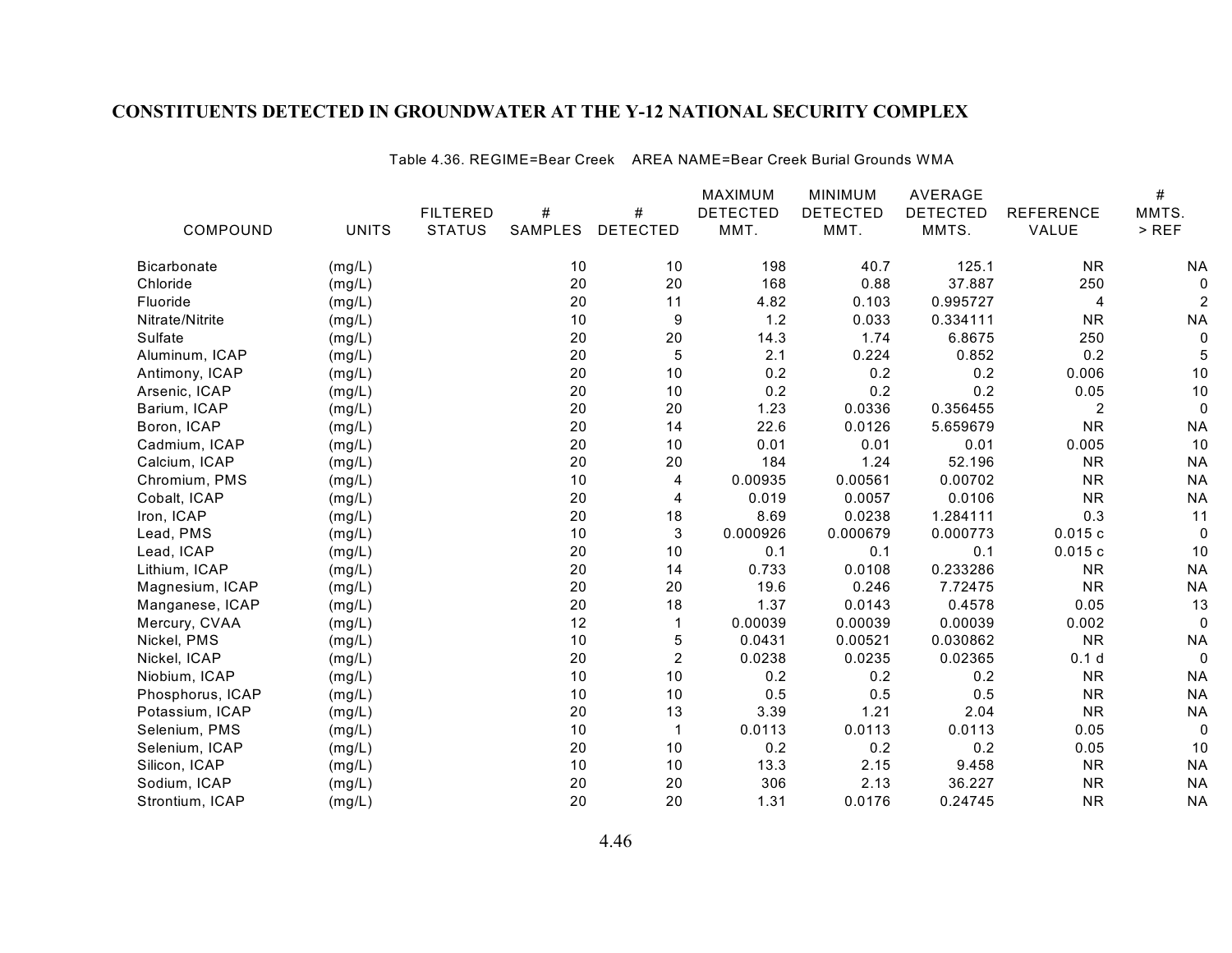Table 4.36. (continued) REGIME=Bear Creek AREA NAME=Bear Creek Burial Grounds WMA

|                               |                    |                 |                |                  | MAXIMUM         | <b>MINIMUM</b>  | <b>AVERAGE</b>  |                  | $\#$      |
|-------------------------------|--------------------|-----------------|----------------|------------------|-----------------|-----------------|-----------------|------------------|-----------|
|                               |                    | <b>FILTERED</b> | #              | #                | <b>DETECTED</b> | <b>DETECTED</b> | <b>DETECTED</b> | <b>REFERENCE</b> | MMTS.     |
| COMPOUND                      | <b>UNITS</b>       | <b>STATUS</b>   | SAMPLES        | <b>DETECTED</b>  | MMT.            | MMT.            | MMTS.           | VALUE            | $>$ REF   |
| Sulfur, ICAP                  | (mg/L)             |                 | 10             | 10               | 3.66            | 0.522           | 1.6778          | <b>NR</b>        | <b>NA</b> |
| Thallium, ICAP                | (mg/L)             |                 | 20             | 10               | 0.2             | 0.2             | 0.2             | <b>NR</b>        | <b>NA</b> |
| Titanium, ICAP                | (mg/L)             |                 | 10             | 10               | 0.05            | 0.05            | 0.05            | <b>NR</b>        | <b>NA</b> |
| Uranium, PMS                  | (mg/L)             |                 | 20             | $\boldsymbol{2}$ | 0.00571         | 0.000689        | 0.0032          | 0.03             | 0         |
| Uranium, ICAP                 | (mg/L)             |                 | 10             | 10               | 2               | $\overline{c}$  | $\overline{2}$  | <b>NR</b>        | <b>NA</b> |
| Zinc, ICAP                    | (mg/L)             |                 | 20             | 2                | 0.0152          | 0.0112          | 0.0132          | 5                | 0         |
| Zirconium, ICAP               | (mg/L)             |                 | 10             | 10               | 0.2             | 0.2             | 0.2             | <b>NR</b>        | <b>NA</b> |
| <b>Static Water Level</b>     | $(t - \text{toc})$ |                 | 29             | <b>NA</b>        | 23.84           | $-24.26$        | 3.056897        | <b>NR</b>        | <b>NA</b> |
| Alkalinity as CO3             | (mg/L)             |                 | 10             | $\overline{2}$   | 91.2            | 88.8            | 90              | <b>NR</b>        | <b>NA</b> |
| Alkalinity as HCO3            | (mg/L)             |                 | 10             | 10               | 493             | 12              | 223.46          | <b>NR</b>        | <b>NA</b> |
| Conductivity                  | (umbo/cm)          |                 | 20             | 20               | 1485            | 32.4            | 659.78          | <b>NR</b>        | <b>NA</b> |
| <b>Dissolved Solids</b>       | (mg/L)             |                 | 20             | 20               | 955             | 28              | 317.75          | 500              | 6         |
| рH                            | (pH)               |                 | 20             | 20               | 9.18            | 4.46            | 6.789           | 6.5/8.5          | 12        |
| <b>Total Suspended Solids</b> | (mg/L)             |                 | 20             | 5                | 46              | $\overline{2}$  | 21.48           | <b>NR</b>        | <b>NA</b> |
| Turbidity                     | (NTU)              |                 | 10             | 10               | 22.5            | 0.316           | 4.2611          |                  | 6         |
| Uranium-233/234               | (pCi/L)            |                 | 10             |                  | 1.45            | 0.16            | 0.622857        | <b>NR</b>        | <b>NA</b> |
| Uranium-235                   | (pCi/L)            |                 | 10             |                  | 0.33            | 0.33            | 0.33            | 24               | 0         |
| Uranium-236                   | (pCi/L)            |                 | 10             |                  | 0.36            | 0.36            | 0.36            | <b>NR</b>        | <b>NA</b> |
| Neptunium-237                 | (pCi/L)            |                 | $\overline{2}$ |                  | 0.13            | 0.13            | 0.13            | 1.2              |           |
| Uranium-238                   | (pCi/L)            |                 | 10             |                  | 0.31            | 0.31            | 0.31            | 24               |           |
| Gross Alpha                   | (pCi/L)            |                 | 20             | 4                | 10.26 Q         | 1.48            | 4.46            | 15f              |           |
| Gross Beta                    | (pCi/L)            |                 | 20             |                  | 10.78 Q         | 2.42            | 5.554286        | 50a              |           |
| Radium - Total Alpha          | (pCi/L)            |                 | $\overline{2}$ |                  | 0.56            | 0.56            | 0.56            | 5 <sub>g</sub>   |           |
| 1,1,1-Trichloroethane         | (ug/L)             |                 | 20             | 6                | 260             | 5               | 68.16667        | 200              |           |
| 1,1-Dichloroethane            | (ug/L)             |                 | 20             | 12               | 2200            | 3J              | 581.4167        | <b>NR</b>        | <b>NA</b> |
| 1,1-Dichloroethene            | (ug/L)             |                 | 20             | 12               | 190             | 1J              | 46.83333        | 7                | 8         |
| 1,2-Dichloroethane            | (ug/L)             |                 | 20             | 2                | 13              | 4 J             | 8.5             | 5                |           |
| 1,2-Dichloroethene (Total)    | (ug/L)             |                 | 10             | 10               | 1900            | 19              | 599.8           | NR b             | <b>NA</b> |
| <b>Benzene</b>                | (ug/L)             |                 | 20             | 6                | 240 J           | 18              | 87.5            | 5                | 6         |
| <b>Bromoform</b>              | (ug/L)             |                 | 20             |                  | 3J              | 3J              | 3               | 100 i            | 0         |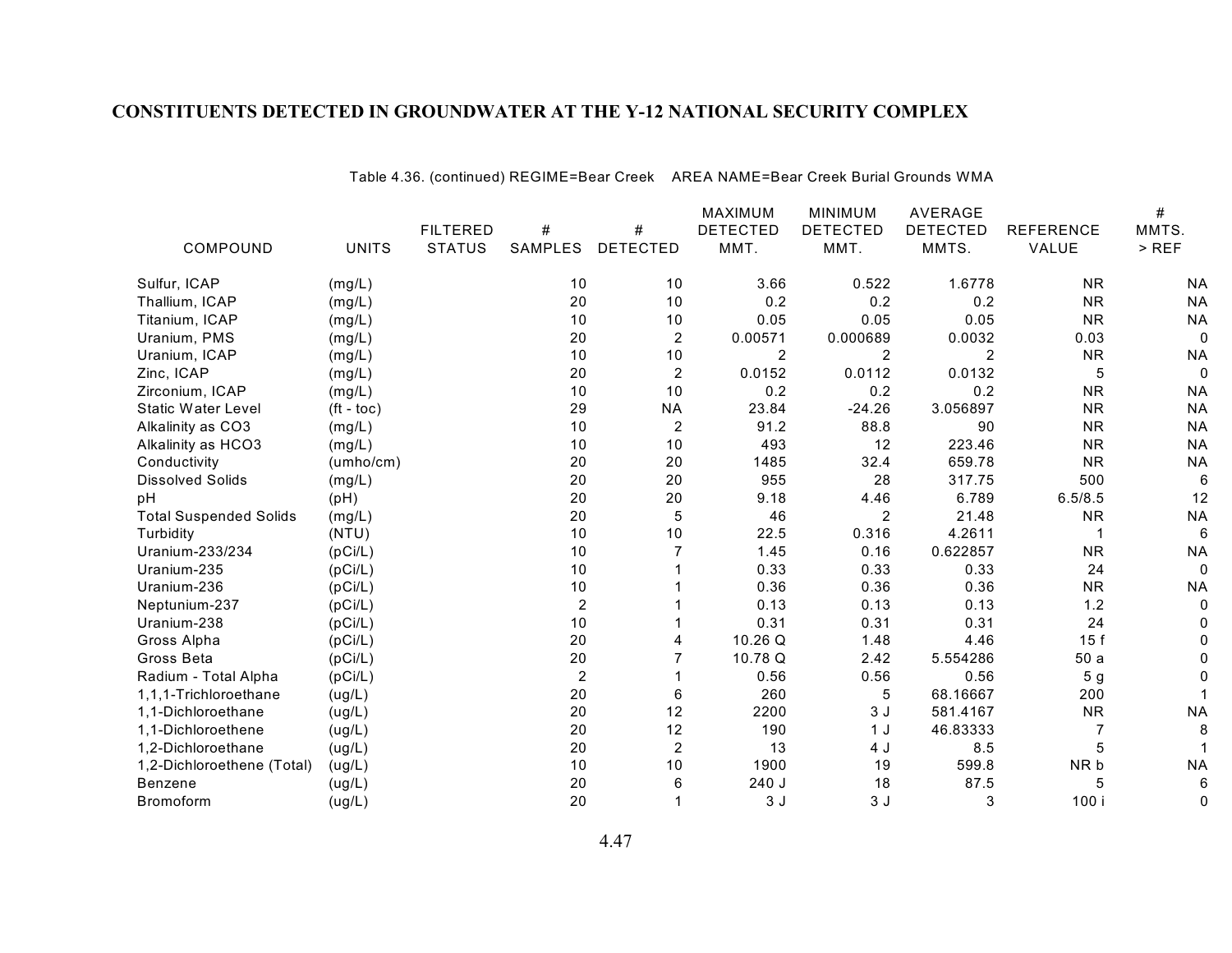| COMPOUND                 | <b>UNITS</b> | <b>FILTERED</b><br><b>STATUS</b> | #<br>SAMPLES | #<br>DETECTED | <b>MAXIMUM</b><br><b>DETECTED</b><br>MMT. | <b>MINIMUM</b><br>DETECTED<br>MMT. | AVERAGE<br>DETECTED<br>MMTS. | <b>REFERENCE</b><br><b>VALUE</b> | MMTS.<br>$>$ REF |
|--------------------------|--------------|----------------------------------|--------------|---------------|-------------------------------------------|------------------------------------|------------------------------|----------------------------------|------------------|
| Chloroform               | (ug/L)       |                                  | 20           |               | 33                                        | 8                                  | 20.5                         | 100 i                            |                  |
| cis-1,2-Dichloroethene   | (ug/L)       |                                  | 20           | 12            | 7100                                      | 17                                 | 1316.083                     | 70                               |                  |
| Methylene chloride       | (ug/L)       |                                  | 20           |               | 1 J                                       | 1 J                                |                              |                                  |                  |
| Tetrachloroethene        | (ug/L)       |                                  | 20           | 8             | 5100                                      | 4 J                                | 930.875                      |                                  |                  |
| Toluene                  | (ug/L)       |                                  | 20           |               | 2J                                        | 2 J                                |                              | 1000                             |                  |
| trans-1,2-Dichloroethene | (ug/L)       |                                  | 20           | 5             | 100                                       | 2J                                 | 23.8                         | 100                              |                  |
| Trichloroethene          | (ug/L)       |                                  | 20           | 8             | 3200                                      | 2 J                                | 593.5                        |                                  |                  |
| Vinyl chloride           | (ug/L)       |                                  | 20           | 8             | 1300                                      | 21                                 | 359.125                      |                                  |                  |
| Xylenes                  | (ug/L)       |                                  | 20           |               | 28                                        | 8                                  | 18                           | 10000                            |                  |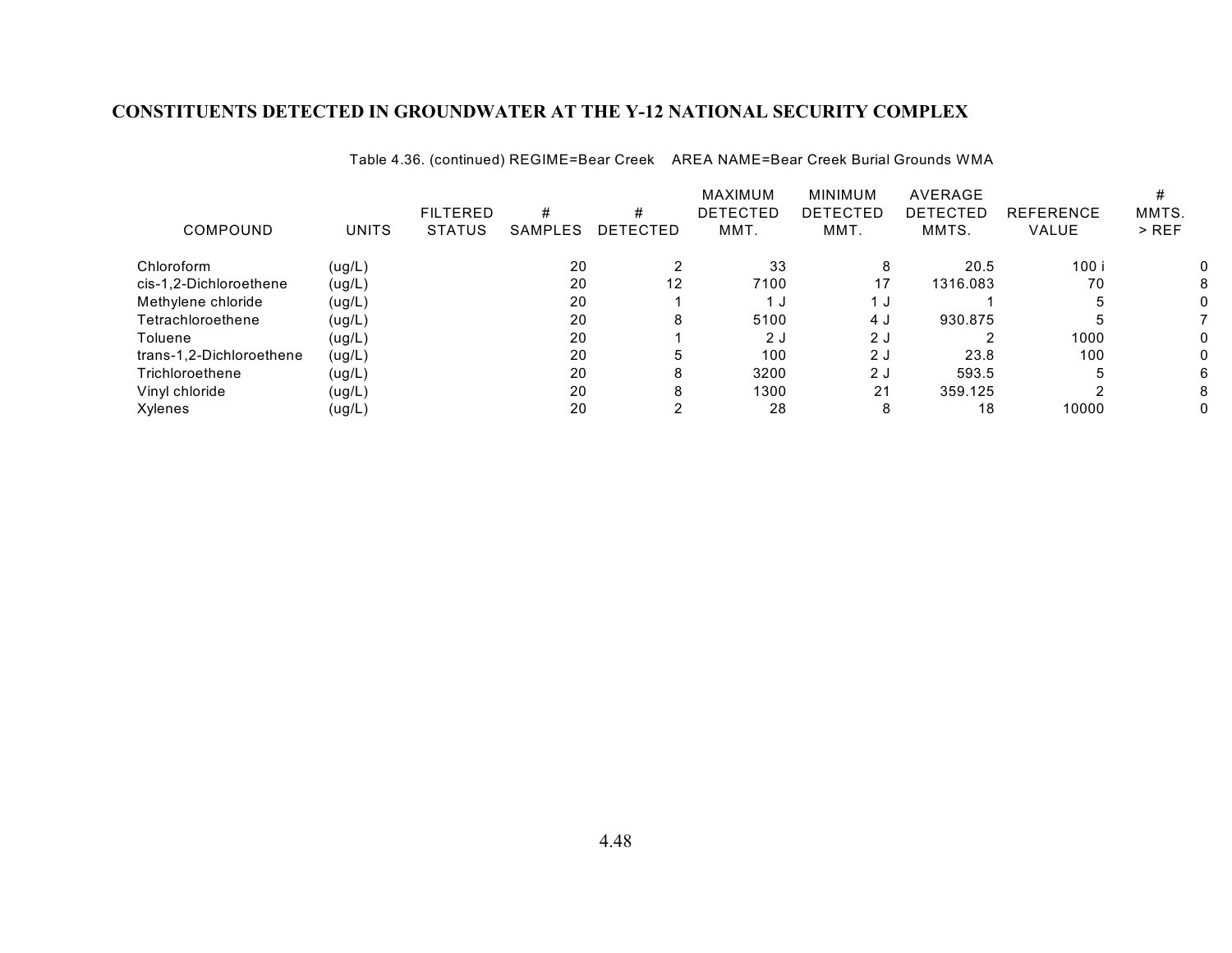Table 4.37. REGIME=Bear Creek AREA NAME=EMWMF

|                 |              |                 |                |                 | MAXIMUM         | <b>MINIMUM</b>  | AVERAGE         |                  | $\#$        |
|-----------------|--------------|-----------------|----------------|-----------------|-----------------|-----------------|-----------------|------------------|-------------|
|                 |              | <b>FILTERED</b> | #              | $\#$            | <b>DETECTED</b> | <b>DETECTED</b> | <b>DETECTED</b> | <b>REFERENCE</b> | MMTS.       |
| COMPOUND        | <b>UNITS</b> | <b>STATUS</b>   | SAMPLES        | <b>DETECTED</b> | MMT.            | MMT.            | MMTS.           | VALUE            | $>$ REF     |
| Aluminum, ICAP  | (mg/L)       |                 | 59             | 43              | 6.92J           | 0.0132          | 0.866849        | 0.2              | 24          |
| Aluminum, ICAP  | (mg/L)       | <b>FILTERED</b> |                | 6               | 5.77            | 0.0295          | 1.13625         | 0.2              |             |
| Antimony, ICAP  | (mg/L)       | <b>FILTERED</b> |                | 4               | $0.0038$ J      | $0.002$ J       | 0.003025        | 0.006            |             |
| Arsenic, ICAP   | (mg/L)       |                 | 24             | 4               | 0.0037          | 0.0026          | 0.00305         | 0.05             |             |
| Barium, ICAP    | (mg/L)       |                 | 63             | 63              | 0.704           | 0.0553          | 0.197167        | 2                |             |
| Barium, ICAP    | (mg/L)       | <b>FILTERED</b> | $\overline{7}$ | $\overline{7}$  | 0.152           | 0.0174          | 0.063857        | $\overline{2}$   |             |
| Boron, ICAP     | (mg/L)       |                 | 59             | 56              | 0.621           | 0.0063          | 0.100377        | <b>NR</b>        | <b>NA</b>   |
| Boron, ICAP     | (mg/L)       | <b>FILTERED</b> | $\overline{7}$ | $\overline{7}$  | 0.0305          | 0.0118          | 0.018829        | <b>NR</b>        | <b>NA</b>   |
| Cadmium, ICAP   | (mg/L)       |                 | 24             | $\mathbf 1$     | $0.00028$ J     | $0.00028$ J     | 0.00028         | 0.005            | $\mathbf 0$ |
| Calcium, ICAP   | (mg/L)       |                 | 59             | 59              | 163             | 1.27            | 40.26153        | <b>NR</b>        | <b>NA</b>   |
| Calcium, ICAP   | (mg/L)       | <b>FILTERED</b> | $\overline{7}$ | $\overline{7}$  | 116             | 4.32            | 32.82           | <b>NR</b>        | <b>NA</b>   |
| Chromium, ICAP  | (mg/L)       |                 | 63             | 35              | 0.033           | 0.00027         | 0.00404         | 0.1              | 0           |
| Chromium, ICAP  | (mg/L)       | <b>FILTERED</b> | $\overline{7}$ |                 | 0.0067          | 0.0067          | 0.0067          | 0.1              | $\Omega$    |
| Cobalt, ICAP    | (mg/L)       |                 | 24             |                 | 0.0037          | 0.0037          | 0.0037          | <b>NR</b>        | <b>NA</b>   |
| Cobalt, ICAP    | (mg/L)       | <b>FILTERED</b> | $\overline{7}$ | $\overline{c}$  | 0.0037          | 0.0031          | 0.0034          | <b>NR</b>        | <b>NA</b>   |
| Copper, ICAP    | (mg/L)       |                 | 24             | 3               | 0.0212          | 0.0127          | 0.0165          | 1.3              | 0           |
| Copper, ICAP    | (mg/L)       | <b>FILTERED</b> | $\overline{7}$ | 3               | 0.0048          | 0.0036          | 0.004333        | 1.3              | 0           |
| Iron, ICAP      | (mg/L)       |                 | 59             | 55              | 24.1            | 0.0205          | 1.078316        | 0.3              | 24          |
| Iron, ICAP      | (mg/L)       | <b>FILTERED</b> | $\overline{7}$ | $\overline{7}$  | 6.06            | 0.133           | 1.371857        | 0.3              |             |
| Lead, ICAP      | (mg/L)       |                 | 63             | 16              | 0.0066          | 0.00051         | 0.002548        | 0.015c           | 0           |
| Lead, ICAP      | (mg/L)       | <b>FILTERED</b> | $\overline{7}$ | $\mathbf 1$     | 0.0043          | 0.0043          | 0.0043          | 0.015c           | 0           |
| Lithium, ICAP   | (mg/L)       |                 | 24             | 24              | 0.0922          | 0.008           | 0.025042        | <b>NR</b>        | <b>NA</b>   |
| Magnesium, ICAP | (mg/L)       |                 | 59             | 59              | 26.6            | 0.438           | 6.947305        | <b>NR</b>        | <b>NA</b>   |
| Magnesium, ICAP | (mg/L)       | <b>FILTERED</b> | $\overline{7}$ | $\overline{7}$  | 21              | 1.29            | 6.758571        | <b>NR</b>        | <b>NA</b>   |
| Manganese, ICAP | (mg/L)       |                 | 59             | 56              | 5.86            | 0.00032         | 0.367892        | 0.05             | 19          |
| Manganese, ICAP | (mg/L)       | <b>FILTERED</b> | $\overline{7}$ | $\overline{7}$  | 1.19            | 0.0074          | 0.3708          | 0.05             | 5           |
| Mercury, CVAA   | (mg/L)       |                 | 59             | $\overline{c}$  | 0.00019         | 0.00012         | 0.000155        | 0.002            | 0           |
| Nickel, ICAP    | (mg/L)       |                 | 63             | 34              | 0.026           | $0.00054$ J     | 0.004438        | 0.1 <sub>d</sub> |             |
| Nickel, ICAP    | (mg/L)       | <b>FILTERED</b> | 7              | 3               | 0.0056          | $0.0025$ J      | 0.0037          | 0.1 <sub>d</sub> | 0           |
| Potassium, ICAP | (mg/L)       |                 | 59             | 59              | 6.05            | 0.681           | 2.080932        | <b>NR</b>        | <b>NA</b>   |
| Potassium, ICAP | (mg/L)       | <b>FILTERED</b> | $\overline{7}$ | 7               | 5.18            | 0.841           | 2.254429        | <b>NR</b>        | <b>NA</b>   |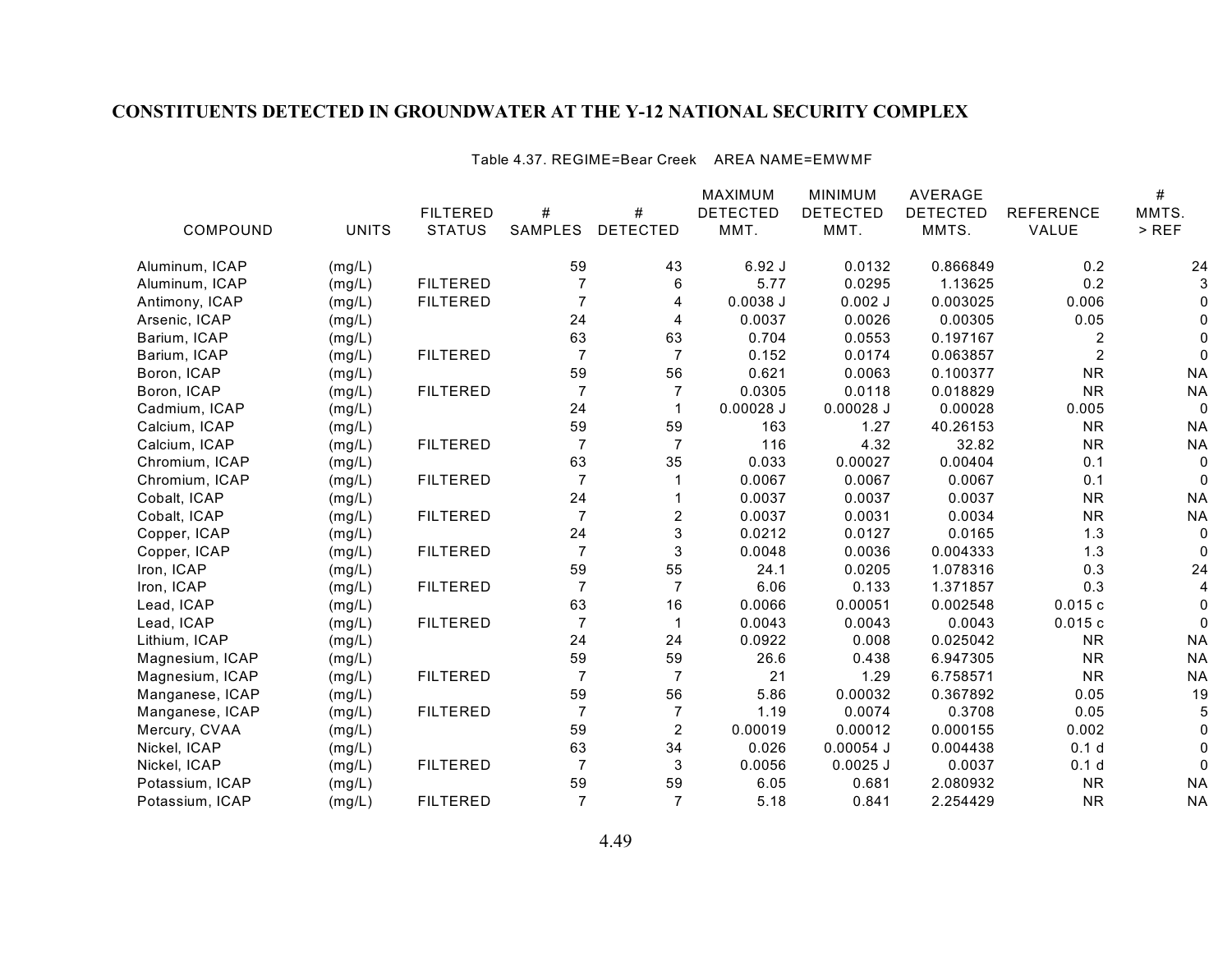Table 4.37. (continued) REGIME=Bear Creek AREA NAME=EMWMF

|                            |              |                 |                |                 | MAXIMUM         | <b>MINIMUM</b>  | <b>AVERAGE</b>  |                  | $\#$        |
|----------------------------|--------------|-----------------|----------------|-----------------|-----------------|-----------------|-----------------|------------------|-------------|
|                            |              | <b>FILTERED</b> | #              | #               | <b>DETECTED</b> | <b>DETECTED</b> | <b>DETECTED</b> | <b>REFERENCE</b> | MMTS.       |
| COMPOUND                   | <b>UNITS</b> | <b>STATUS</b>   | SAMPLES        | <b>DETECTED</b> | MMT.            | MMT.            | MMTS.           | VALUE            | $>$ REF     |
| Selenium, ICAP             | (mg/L)       |                 | 63             | 4               | 0.0011          | 0.00077 J       | 0.000928        | 0.05             | 0           |
| Sodium, ICAP               | (mg/L)       |                 | 59             | 59              | 216             | 1.01            | 38.27712        | <b>NR</b>        | <b>NA</b>   |
| Sodium, ICAP               | (mg/L)       | <b>FILTERED</b> | $\overline{7}$ | $\overline{7}$  | 7.31            | 0.508           | 2.538286        | <b>NR</b>        | <b>NA</b>   |
| Strontium, ICAP            | (mg/L)       |                 | 63             | 63              | 1.33            | 0.04            | 0.346038        | <b>NR</b>        | <b>NA</b>   |
| Strontium, ICAP            | (mg/L)       | <b>FILTERED</b> | $\overline{7}$ | $\overline{7}$  | 0.344           | 0.0223          | 0.096943        | <b>NR</b>        | <b>NA</b>   |
| Uranium, PMS               | (mg/L)       |                 | 17             | 17              | 0.00781         | 0.000391 J      | 0.001245        | 0.03             | $\mathbf 0$ |
| Vanadium, ICAP             | (mg/L)       |                 | 63             | 23              | 0.0099          | 0.00032         | 0.002367        | <b>NR</b>        | <b>NA</b>   |
| Vanadium, ICAP             | (mg/L)       | <b>FILTERED</b> | $\overline{7}$ | $\mathbf{1}$    | 0.0081          | 0.0081          | 0.0081          | <b>NR</b>        | <b>NA</b>   |
| Zinc, ICAP                 | (mg/L)       |                 | 59             | 36              | 0.284           | $0.00085$ J     | 0.018248        | 5                | 0           |
| Zinc, ICAP                 | (mg/L)       | <b>FILTERED</b> | $\overline{7}$ | 5               | 0.0222          | $0.0027$ J      | 0.01326         | 5                | $\Omega$    |
| <b>Static Water Level</b>  | $(ft - toc)$ |                 | 56             | <b>NA</b>       | 29.7            | 0.1             | 9.618036        | <b>NR</b>        | <b>NA</b>   |
| lodine-129                 | (pCi/L)      |                 | 70             | 14              | 11.8            | 0.31            | 3.014286        | <b>NR</b>        | <b>NA</b>   |
| Radium-226                 | (pCi/L)      |                 | 35             | 20              | 0.28            | 0.04            | 0.123           | 5 <sub>g</sub>   | 0           |
| Thorium-228                | (pCi/L)      |                 | 70             | 14              | 0.63            | 0.09            | 0.289286        | 16               | 0           |
| Thorium-230                | (pCi/L)      |                 | 70             | 44              | 1.71            | 0.14            | 0.637273        | 12               | 0           |
| Thorium-232                | (pCi/L)      |                 | 70             | 26              | 0.87            | 0.11 J          | 0.343846        | $\overline{c}$   | 0           |
| Uranium-233/234            | (pCi/L)      |                 | 70             | 44              | 15.3J           | 0.09            | 1.014773        | <b>NR</b>        | <b>NA</b>   |
| Uranium-235                | (pCi/L)      |                 | 35             | $10$            | 1.87J           | $0.15$ J        | 0.426           | 24               | $\Omega$    |
| Uranium-236                | (pCi/L)      |                 | 35             | 13              | 0.85R           | 0.06 R          | 0.225385        | <b>NR</b>        | <b>NA</b>   |
| Neptunium-237              | (pCi/L)      |                 | 70             |                 | 0.4J            | 0.4J            | 0.4             | 1.2              | 0           |
| Plutonium-238              | (pCi/L)      |                 | 35             |                 | 0.58            | 0.58            | 0.58            | 1.6              | 0           |
| Uranium-238                | (pCi/L)      |                 | 70             | 37              | $25.24$ J       | 0.06            | 1.415405        | 24               |             |
| Americium-241              | (pCi/L)      |                 | 70             | 3               | 0.39J           | 0.15            | 0.243333        | 1.2              |             |
| Technetium-99              | (pCi/L)      |                 | 70             | 4               | 120.58          | 3.8J            | 33.1825         | 4000             |             |
| Gross Alpha                | (pCi/L)      |                 | 17             | 6               | 4.66            | 1.89            | 3.516667        | 15f              |             |
| Gross Beta                 | (pCi/L)      |                 | 17             | 10              | 11.08           | 2.64            | 5.367           | 50a              |             |
| Radium - Total Alpha       | (pCi/L)      |                 | 17             | 8               | 2.5             | 0.34            | 1.71875         | 5 <sub>g</sub>   | ი           |
| Tritium                    | (pCi/L)      |                 | 72             | 6               | 1431.83         | 181.71          | 522.6683        | 20000            | 0           |
| 1,2-Dichloroethene (Total) | (ug/L)       |                 | 17             |                 | 5.5             | 5.5             | 5.5             | NR b             | <b>NA</b>   |
| Acetone                    | (ug/L)       |                 | 72             | 9               | 7.8J            | 0.3J            | 1.877778        | <b>NR</b>        | <b>NA</b>   |
| cis-1,2-Dichloroethene     | (ug/L)       |                 | 17             | 1               | 5.5             | 5.5             | 5.5             | 70               | 0           |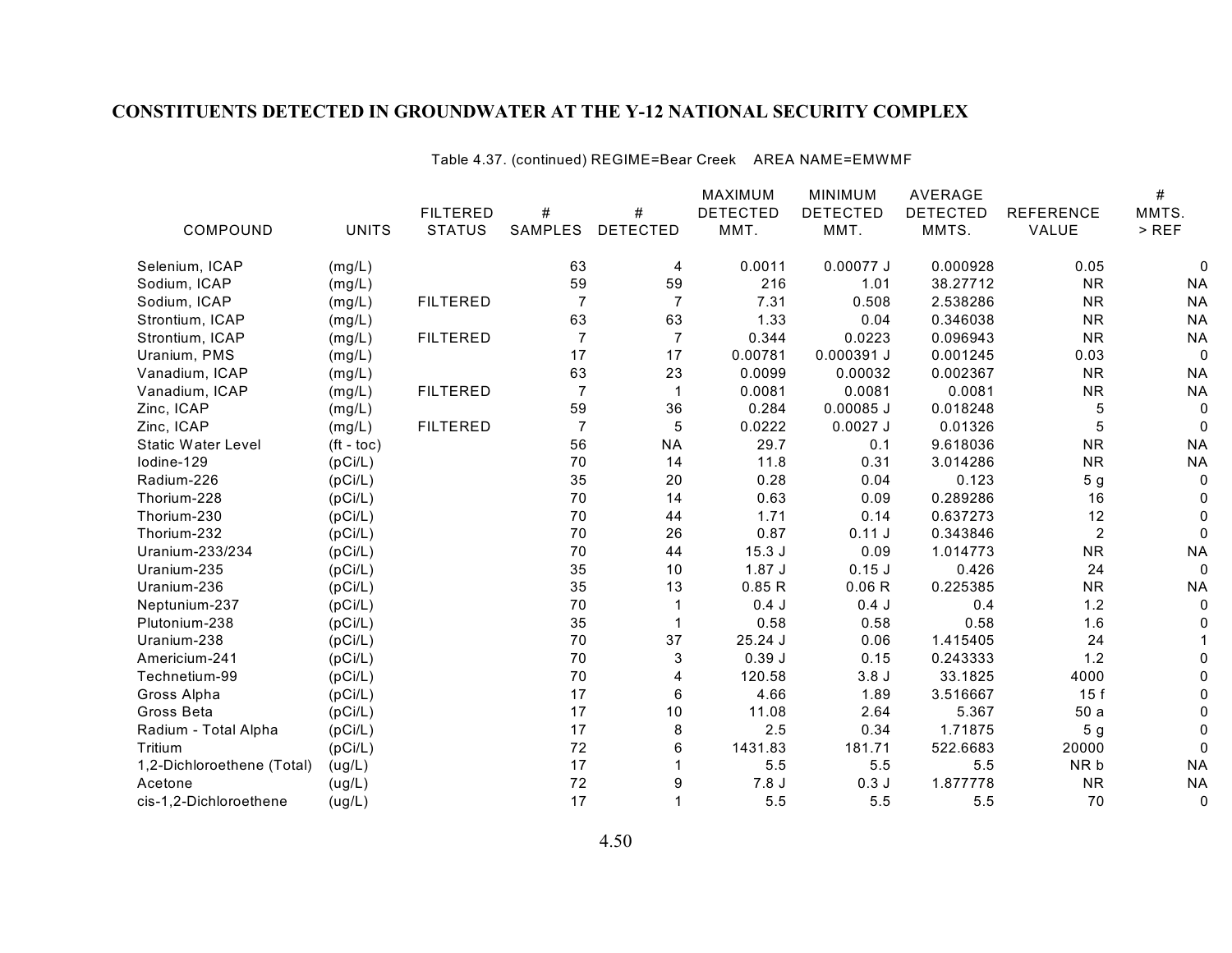| Table 4.37. (continued) REGIME=Bear Creek AREA NAME=EMWMF |  |
|-----------------------------------------------------------|--|
|-----------------------------------------------------------|--|

|                   |        |                 |         |          | MAXIMUM         | MINIMUM  | AVERAGE         |                  |         |  |
|-------------------|--------|-----------------|---------|----------|-----------------|----------|-----------------|------------------|---------|--|
|                   |        | <b>FILTERED</b> | #       |          | <b>DETECTED</b> | DETECTED | <b>DETECTED</b> | <b>REFERENCE</b> | MMTS.   |  |
| COMPOUND          | UNITS  | <b>STATUS</b>   | SAMPLES | DETECTED | MMT.            | MMT.     | MMTS.           | VALUE            | $>$ REF |  |
| Tetrachloroethene | (ug/L) |                 | 72      |          |                 |          |                 |                  |         |  |
| Toluene           | (ug/L) |                 | 72      |          | $0.1$ J         | 0.1 J    | 0.1             | 1000             |         |  |
| Trichloroethene   | (ug/L) |                 | 72      |          | 10              | 10       | 10              |                  |         |  |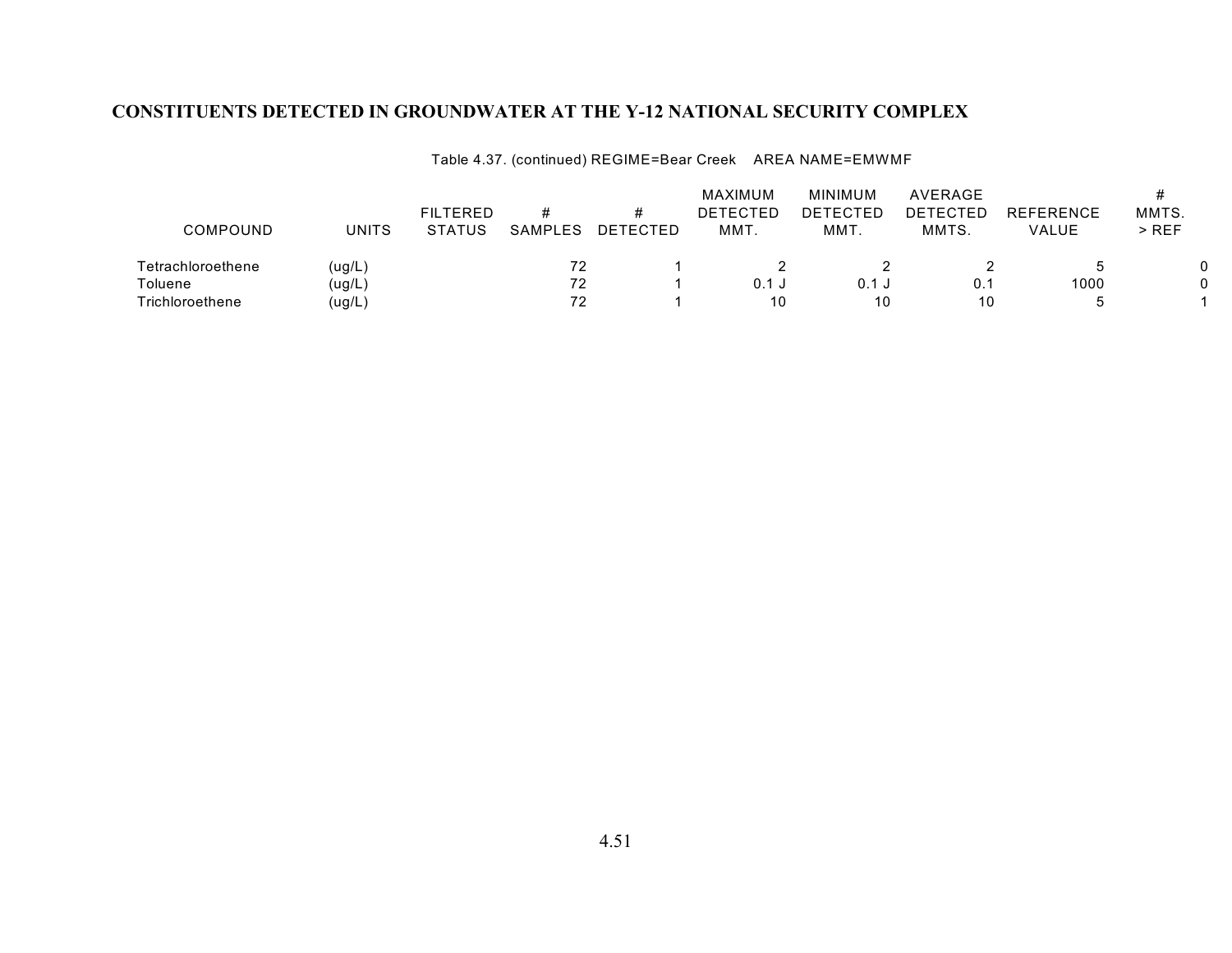Table 4.38. REGIME=Bear Creek AREA NAME=Exit Pathway Monitoring Location A

|                               |              |                 |                |                 | MAXIMUM         | <b>MINIMUM</b>  | <b>AVERAGE</b>  |                  | #              |
|-------------------------------|--------------|-----------------|----------------|-----------------|-----------------|-----------------|-----------------|------------------|----------------|
|                               |              | <b>FILTERED</b> | #              | $\#$            | <b>DETECTED</b> | <b>DETECTED</b> | <b>DETECTED</b> | <b>REFERENCE</b> | MMTS.          |
| COMPOUND                      | <b>UNITS</b> | <b>STATUS</b>   | <b>SAMPLES</b> | <b>DETECTED</b> | MMT.            | MMT.            | MMTS.           | VALUE            | $>$ REF        |
| <b>Bicarbonate</b>            | (mg/L)       |                 | 4              | 4               | 209             | 157             | 187.5           | <b>NR</b>        | ΝA             |
| Carbonate                     | (mg/L)       |                 |                |                 | 2.1             | 2.1             | 2.1             | <b>NR</b>        | <b>NA</b>      |
| Chloride                      | (mg/L)       |                 |                | 4               | 11.9            | 3.8             | 8.7             | 250              | $\Omega$       |
| Fluoride                      | (mg/L)       |                 |                | 3               | 0.21            | 0.13            | 0.16            | 4                |                |
| Nitrate/Nitrite               | (mg/L)       |                 |                | $\overline{4}$  | 2.6             | 1.5             | 1.875           | <b>NR</b>        | <b>NA</b>      |
| Sulfate                       | (mg/L)       |                 |                | 4               | 19.4            | 8.9             | 13.575          | 250              | $\Omega$       |
| Aluminum, ICAP                | (mg/L)       |                 |                | 3               | $\overline{2}$  | 0.496           | 1.019333        | 0.2              |                |
| Arsenic, ICAP                 | (mg/L)       |                 |                |                 | 0.0051          | 0.0051          | 0.0051          | 0.05             |                |
| Barium, ICAP                  | (mg/L)       |                 |                | 4               | 0.137           | 0.0765          | 0.1029          | $\overline{2}$   |                |
| Boron, ICAP                   | (mg/L)       |                 |                | 4               | 0.0241          | 0.0103          | 0.017325        | <b>NR</b>        | <b>NA</b>      |
| Calcium, ICAP                 | (mg/L)       |                 |                | 4               | 58.3            | 44.1            | 49.725          | <b>NR</b>        | <b>NA</b>      |
| Chromium, ICAP                | (mg/L)       |                 |                | $\overline{c}$  | 0.0193          | 0.0115          | 0.0154          | 0.1              | $\Omega$       |
| Copper, ICAP                  | (mg/L)       |                 |                | $\overline{c}$  | 0.007           | 0.006           | 0.0065          | 1.3              |                |
| Iron, ICAP                    | (mg/L)       |                 |                | 4               | 3.92            | 0.0157          | 1.422925        | 0.3              |                |
| Lead, ICAP                    | (mg/L)       |                 |                |                 | 0.0082          | 0.0082          | 0.0082          | 0.015c           | $\Omega$       |
| Lithium, ICAP                 | (mg/L)       |                 |                | 2               | 0.0243          | 0.0225          | 0.0234          | <b>NR</b>        | <b>NA</b>      |
| Magnesium, ICAP               | (mg/L)       |                 |                | 4               | 20.9            | 16.4            | 18.975          | <b>NR</b>        | <b>NA</b>      |
| Manganese, ICAP               | (mg/L)       |                 |                | 4               | 0.115           | 0.0145          | 0.0703          | 0.05             | $\overline{2}$ |
| Nickel, ICAP                  | (mg/L)       |                 |                | $\overline{c}$  | 0.0184          | 0.0149          | 0.01665         | 0.1 <sub>d</sub> |                |
| Potassium, ICAP               | (mg/L)       |                 |                | 4               | 4.45            | 0.952           | 2.6905          | <b>NR</b>        | <b>NA</b>      |
| Sodium, ICAP                  | (mg/L)       |                 |                | 4               | 5.38            | 2.23            | 3.63            | <b>NR</b>        | <b>NA</b>      |
| Strontium, ICAP               | (mg/L)       |                 |                | 4               | 0.15            | 0.116           | 0.128           | <b>NR</b>        | <b>NA</b>      |
| Uranium, PMS                  | (mg/L)       |                 |                | 4               | 0.0257          | 0.0103          | 0.0166          | 0.03             | 0              |
| Zinc, ICAP                    | (mg/L)       |                 |                | 3               | 0.0445          | 0.0106          | 0.028167        | 5                | $\Omega$       |
| <b>Static Water Level</b>     | $(tt - toc)$ |                 |                | <b>NA</b>       | 88.98           | 15.22           | 52.1125         | <b>NR</b>        | <b>NA</b>      |
| <b>Dissolved Solids</b>       | (mg/L)       |                 |                | 4               | 319             | 210             | 258.25          | 500              | $\Omega$       |
| <b>Total Suspended Solids</b> | (mg/L)       |                 |                | 3               | 58.7            | 10.1            | 29              | <b>NR</b>        | <b>NA</b>      |
| Uranium-233/234               | (pCi/L)      |                 |                | 4               | 4.23            | 2.44            | 3.5625          | <b>NR</b>        | <b>NA</b>      |
| Uranium-235                   | (pCi/L)      |                 |                | 4               | 0.84            | 0.31            | 0.5525          | 24               | $\Omega$       |
| Uranium-236                   | (pCi/L)      |                 |                | $\overline{c}$  | 0.39            | 0.28            | 0.335           | ${\sf NR}$       | <b>NA</b>      |
| Uranium-238                   | (pCi/L)      |                 |                | 4               | 7.81            | 2.09            | 5.17            | 24               | $\Omega$       |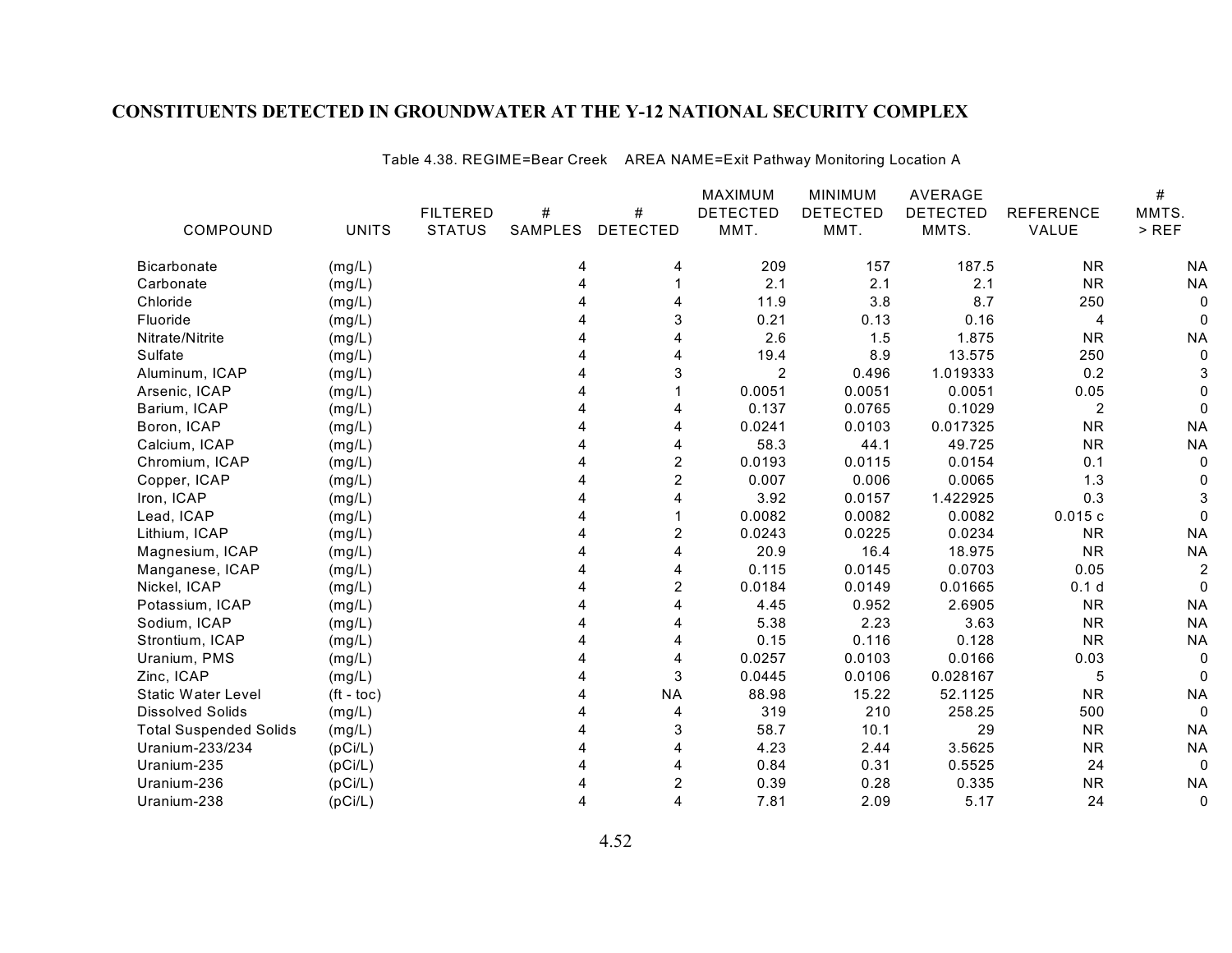Table 4.38. (continued) REGIME=Bear Creek AREA NAME=Exit Pathway Monitoring Location A

|               |                   |                                  |                     |                      | MAXIMUM                 | <b>MINIMUM</b>   | AVERAGE           |                                  |                  |
|---------------|-------------------|----------------------------------|---------------------|----------------------|-------------------------|------------------|-------------------|----------------------------------|------------------|
| COMPOUND      | <b>UNITS</b>      | <b>FILTERED</b><br><b>STATUS</b> | #<br><b>SAMPLES</b> | #<br><b>DETECTED</b> | <b>DETECTED</b><br>MMT. | DETECTED<br>MMT. | DETECTED<br>MMTS. | <b>REFERENCE</b><br><b>VALUE</b> | MMTS.<br>$>$ REF |
| Technetium-99 | (pCi/L)           |                                  |                     |                      | 8.7                     | 6.8              | 7.64              | 4000                             |                  |
| Gross Alpha   | (pCi/L)           |                                  |                     | 4                    | 14.52                   | 7.81             | 11.3775           | 15 f                             |                  |
| Gross Beta    | (pCi/L)           |                                  |                     | 4                    | 20.66                   | 9.1              | 16.0675           | 50 a                             |                  |
| Acetone       | $(\mathsf{ug/L})$ |                                  |                     |                      | 3 Q                     | 3 Q              |                   | ΝR                               | <b>NA</b>        |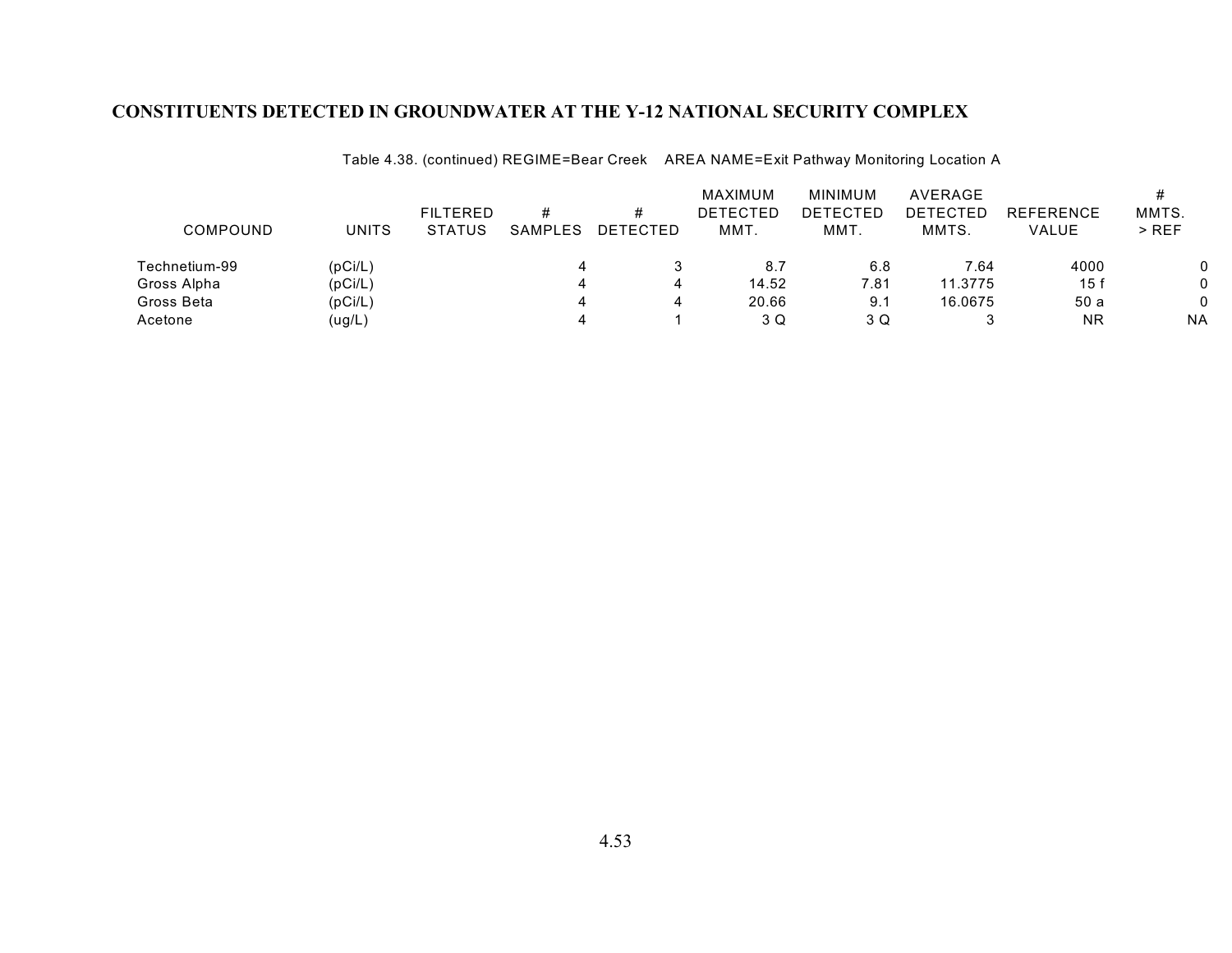Table 4.39. REGIME=Bear Creek AREA NAME=Exit Pathway Monitoring Location B

|                  |              |                 |         |                 | <b>MAXIMUM</b>  | <b>MINIMUM</b>  | AVERAGE         |                  | #              |
|------------------|--------------|-----------------|---------|-----------------|-----------------|-----------------|-----------------|------------------|----------------|
|                  |              | <b>FILTERED</b> | #       | $\#$            | <b>DETECTED</b> | <b>DETECTED</b> | <b>DETECTED</b> | <b>REFERENCE</b> | MMTS.          |
| COMPOUND         | <b>UNITS</b> | <b>STATUS</b>   | SAMPLES | <b>DETECTED</b> | MMT.            | MMT.            | MMTS.           | VALUE            | $>$ REF        |
| Chloride         | (mg/L)       |                 | 8       | 8               | 44.3            | 12.8            | 26.9            | 250              |                |
| Fluoride         | (mg/L)       |                 | 8       | 8               | 0.285           | 0.105           | 0.185           | 4                |                |
| Nitrate Nitrogen | (mg/L)       |                 | 8       | 8               | 25.9            | 7.61            | 16.495          | 10               |                |
| Sulfate          | (mg/L)       |                 | 8       | 8               | 33              | 12.3            | 23.25           | 250              |                |
| Antimony, ICAP   | (mg/L)       |                 | 8       | 8               | 0.2             | 0.2             | 0.2             | 0.006            |                |
| Arsenic, ICAP    | (mg/L)       |                 | 8       | 8               | 0.2             | 0.2             | 0.2             | 0.05             |                |
| Barium, ICAP     | (mg/L)       |                 | 8       | 8               | 0.162           | 0.0443          | 0.094338        | 2                | 0              |
| Boron, ICAP      | (mg/L)       |                 | 8       |                 | 0.122           | 0.122           | 0.122           | <b>NR</b>        | <b>NA</b>      |
| Cadmium, ICAP    | (mg/L)       |                 | 8       | 8               | 0.01            | 0.01            | 0.01            | 0.005            | 8              |
| Calcium, ICAP    | (mg/L)       |                 | 8       | 8               | 104             | 33.9            | 69.15           | <b>NR</b>        | <b>NA</b>      |
| Chromium, PMS    | (mg/L)       |                 | 8       | 4               | 0.00876         | 0.0048          | 0.006258        | <b>NR</b>        | <b>NA</b>      |
| Iron, ICAP       | (mg/L)       |                 | 8       |                 | 1.53            | 0.0924          | 0.448557        | 0.3              | 3              |
| Lead, PMS        | (mg/L)       |                 | 8       | 4               | 0.00697         | 0.00069         | 0.00266         | 0.015c           |                |
| Lead, ICAP       | (mg/L)       |                 | 8       | 8               | 0.1             | 0.1             | 0.1             | 0.015c           |                |
| Lithium, ICAP    | (mg/L)       |                 | 8       | 7               | 0.0245          | 0.0115          | 0.019643        | <b>NR</b>        | <b>NA</b>      |
| Magnesium, ICAP  | (mg/L)       |                 | 8       | 8               | 33.7            | 20.1            | 27.8625         | <b>NR</b>        | <b>NA</b>      |
| Manganese, ICAP  | (mg/L)       |                 | 8       | 4               | 0.0166          | 0.00969         | 0.012198        | 0.05             | 0              |
| Niobium, ICAP    | (mg/L)       |                 | 8       | 8               | 0.2             | 0.2             | 0.2             | <b>NR</b>        | <b>NA</b>      |
| Phosphorus, ICAP | (mg/L)       |                 | 8       | 8               | 0.5             | 0.5             | 0.5             | <b>NR</b>        | <b>NA</b>      |
| Potassium, ICAP  | (mg/L)       |                 | 8       | 8               | 12.6            | 2.08            | 5.48875         | <b>NR</b>        | <b>NA</b>      |
| Selenium, ICAP   | (mg/L)       |                 | 8       | 8               | 0.2             | 0.2             | 0.2             | 0.05             | 8              |
| Silicon, ICAP    | (mg/L)       |                 | 8       | 8               | 4.88            | 2.28            | 4.3275          | <b>NR</b>        | <b>NA</b>      |
| Sodium, ICAP     | (mg/L)       |                 | 8       | 8               | 18.5            | 6.49            | 12.83           | <b>NR</b>        | <b>NA</b>      |
| Strontium, ICAP  | (mg/L)       |                 | 8       | 8               | 0.414           | 0.0924          | 0.248675        | <b>NR</b>        | <b>NA</b>      |
| Sulfur, ICAP     | (mg/L)       |                 | 8       | 8               | 11              | 4.12            | 7.715           | <b>NR</b>        | <b>NA</b>      |
| Thallium, PMS    | (mg/L)       |                 | 8       | $\overline{2}$  | 0.00104         | 0.000697        | 0.000869        | 0.002            | $\Omega$       |
| Thallium, ICAP   | (mg/L)       |                 | 8       | 8               | 0.2             | 0.2             | 0.2             | <b>NR</b>        | <b>NA</b>      |
| Titanium, ICAP   | (mg/L)       |                 | 8       | 8               | 0.05            | 0.05            | 0.05            | <b>NR</b>        | <b>NA</b>      |
| Uranium, PMS     | (mg/L)       |                 | 8       | 8               | 0.12            | 0.0058          | 0.028833        | 0.03             | $\overline{c}$ |
| Uranium, ICAP    | (mg/L)       |                 | 8       | 8               | $\overline{c}$  | 2               | $\overline{c}$  | <b>NR</b>        | <b>NA</b>      |
| Zirconium, ICAP  | (mg/L)       |                 | 8       | 8               | 0.2             | 0.2             | 0.2             | <b>NR</b>        | <b>NA</b>      |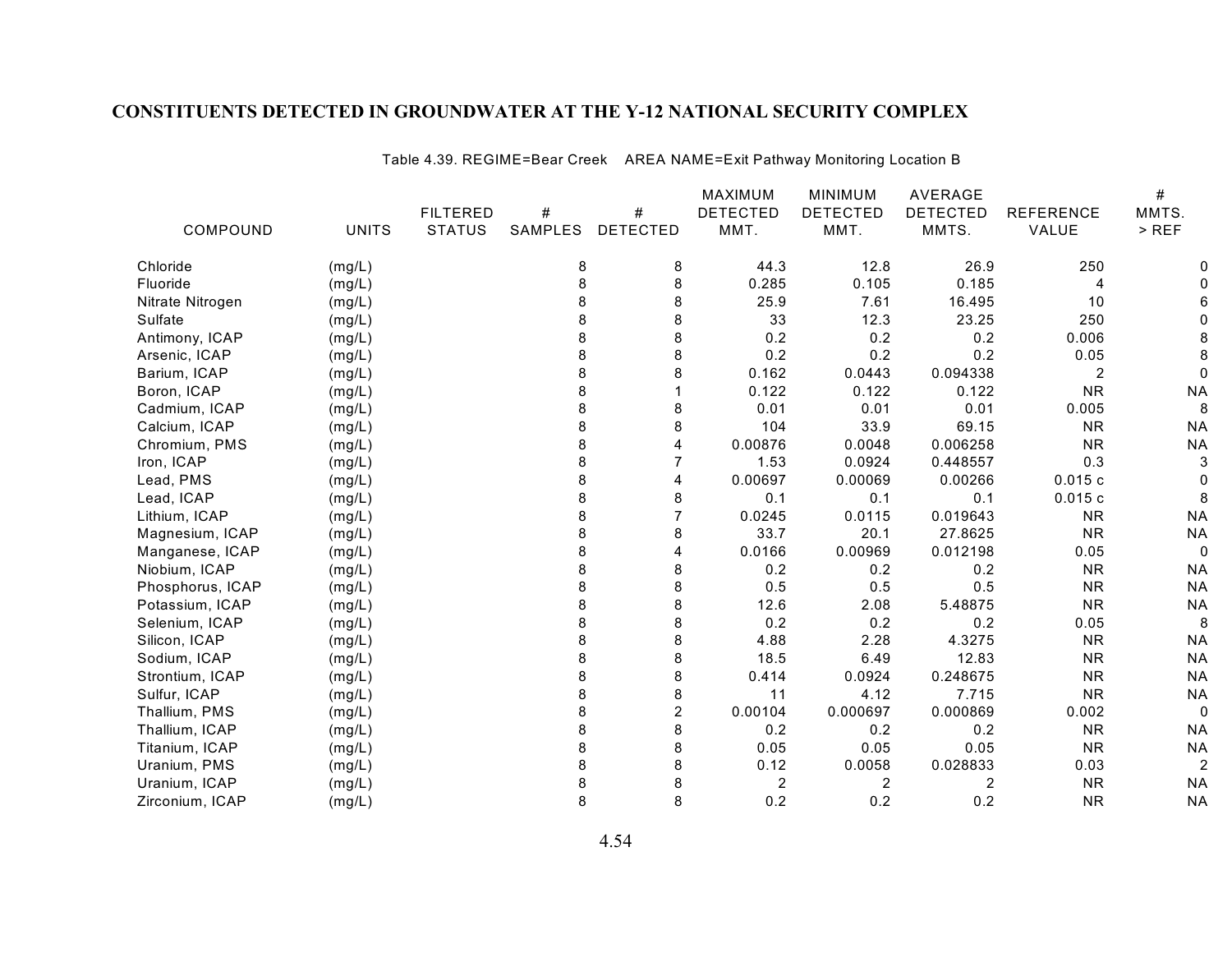|                               |                       |                 |                |                 | <b>MAXIMUM</b>  | <b>MINIMUM</b>  | AVERAGE         |                  | #         |
|-------------------------------|-----------------------|-----------------|----------------|-----------------|-----------------|-----------------|-----------------|------------------|-----------|
|                               |                       | <b>FILTERED</b> | #              | #               | <b>DETECTED</b> | <b>DETECTED</b> | <b>DETECTED</b> | <b>REFERENCE</b> | MMTS.     |
| COMPOUND                      | <b>UNITS</b>          | <b>STATUS</b>   | <b>SAMPLES</b> | <b>DETECTED</b> | MMT.            | MMT.            | MMTS.           | VALUE            | $>$ REF   |
| Static Water Level            | $({\rm ft -}$ toc $)$ |                 | 16             | <b>NA</b>       | 42.58           | -42.58          | $-4.44E-16$     | <b>NR</b>        | <b>NA</b> |
| Alkalinity as HCO3            | (mg/L)                |                 |                | 8               | 228             | 167             | 207             | <b>NR</b>        | <b>NA</b> |
| Conductivity                  | (umbo/cm)             |                 | 16             | 16              | 1000            | 505             | 694.3125        | <b>NR</b>        | <b>NA</b> |
| <b>Dissolved Solids</b>       | (mg/L)                |                 |                | 8               | 480             | 264             | 351.875         | 500              | 0         |
| рH                            | (pH)                  |                 | 16             | 16              | 7.96            | 7.27            | 7.57875         | 6.5/8.5          |           |
| <b>Total Suspended Solids</b> | (mg/L)                |                 |                |                 |                 |                 |                 | <b>NR</b>        | <b>NA</b> |
| Turbidity                     | (NTU)                 |                 |                |                 | 14.8            | 0.743           | 3.399625        |                  |           |
| Gross Alpha                   | (pCi/L)               |                 |                |                 | 60              | 4.7             | 19.97143        | 15f              |           |
| Gross Beta                    | (pCi/L)               |                 |                |                 | 110             | 13              | 53.375          | 50 a             |           |
| 1.1-Dichloroethene            | (ug/L)                |                 |                |                 | 6               | 3 J             | 4.5             |                  |           |
| 1,2-Dichloroethene (Total)    | (ug/L)                |                 |                |                 | 12              | 2 J             | 4.875           | NR b             | <b>NA</b> |
| Chloromethane                 | (ug/L)                |                 |                |                 |                 |                 |                 | <b>NR</b>        | <b>NA</b> |
| cis-1,2-Dichloroethene        | (ug/L)                |                 |                |                 | 12              | 2J              | 4.875           | 70               | O         |
| Methylene chloride            | (ug/L)                |                 |                |                 | 2J              | 2J              |                 |                  |           |
| Trichloroethene               | (ug/L)                |                 |                |                 | 57              | 6               | 20              | 5                |           |

Table 4.39. (continued) REGIME=Bear Creek AREA NAME=Exit Pathway Monitoring Location B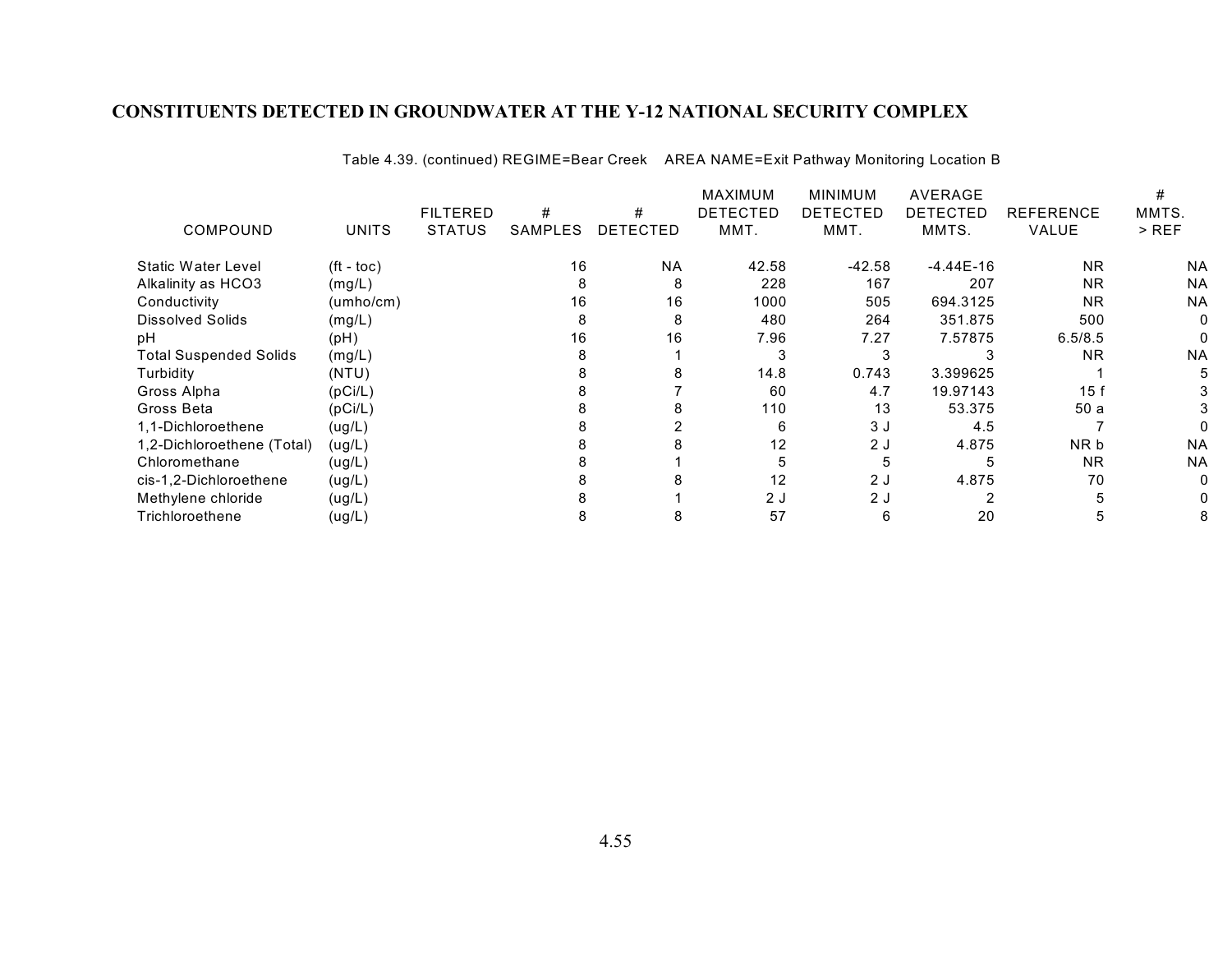Table 4.40. REGIME=Bear Creek AREA NAME=Exit Pathway Monitoring Location C

|                    |              |                 |                |                 | MAXIMUM         | <b>MINIMUM</b>  | <b>AVERAGE</b>  |                  | #              |
|--------------------|--------------|-----------------|----------------|-----------------|-----------------|-----------------|-----------------|------------------|----------------|
|                    |              | <b>FILTERED</b> | #              | $\#$            | <b>DETECTED</b> | <b>DETECTED</b> | <b>DETECTED</b> | <b>REFERENCE</b> | MMTS.          |
| COMPOUND           | <b>UNITS</b> | <b>STATUS</b>   | <b>SAMPLES</b> | <b>DETECTED</b> | MMT.            | MMT.            | MMTS.           | VALUE            | $>$ REF        |
| Chloride           | (mg/L)       |                 | 8              | 8               | 84.9            | 6.78            | 44.46           | 250              |                |
| Fluoride           | (mg/L)       |                 | 8              | $\,6\,$         | 0.245           | 0.181           | 0.213833        | 4                |                |
| Nitrate Nitrogen   | (mg/L)       |                 | 8              | 8               | 22.9            | 2.17            | 13.12625        | 10               |                |
| Sulfate            | (mg/L)       |                 | 8              | 8               | 42.2            | 11.5            | 29.2            | 250              |                |
| Antimony, ICAP     | (mg/L)       |                 | 8              | 8               | 0.2             | 0.2             | 0.2             | 0.006            |                |
| Arsenic, ICAP      | (mg/L)       |                 | 8              | 8               | 0.2             | 0.2             | 0.2             | 0.05             |                |
| Barium, ICAP       | (mg/L)       |                 | 8              | 8               | 0.247           | 0.0607          | 0.136663        | $\overline{2}$   |                |
| Cadmium, ICAP      | (mg/L)       |                 | 8              | 8               | 0.01            | 0.01            | 0.01            | 0.005            | 8              |
| Calcium, ICAP      | (mg/L)       |                 | 8              | 8               | 148             | 51.2            | 101.1125        | <b>NR</b>        | <b>NA</b>      |
| Chromium, PMS      | (mg/L)       |                 | 8              | 4               | 0.00622         | 0.00376         | 0.005403        | <b>NR</b>        | <b>NA</b>      |
| Iron, ICAP         | (mg/L)       |                 | 8              | 6               | 2.21            | 0.133           | 0.570833        | 0.3              | $\overline{c}$ |
| Lead, PMS          | (mg/L)       |                 | 8              |                 | 0.00444         | 0.00444         | 0.00444         | 0.015c           | 0              |
| Lead, ICAP         | (mg/L)       |                 | 8              | 8               | 0.1             | 0.1             | 0.1             | 0.015c           | 8              |
| Lithium, ICAP      | (mg/L)       |                 | 8              | 4               | 0.0196          | 0.0156          | 0.017325        | <b>NR</b>        | <b>NA</b>      |
| Magnesium, ICAP    | (mg/L)       |                 | 8              | 8               | 40.7            | 23.2            | 30.175          | <b>NR</b>        | <b>NA</b>      |
| Manganese, ICAP    | (mg/L)       |                 | 8              | 3               | 0.71            | 0.0229          | 0.366633        | 0.05             | $\overline{c}$ |
| Niobium, ICAP      | (mg/L)       |                 | 8              | 8               | 0.2             | 0.2             | 0.2             | <b>NR</b>        | <b>NA</b>      |
| Phosphorus, ICAP   | (mg/L)       |                 | 8              | 8               | 0.5             | 0.5             | 0.5             | <b>NR</b>        | <b>NA</b>      |
| Potassium, ICAP    | (mg/L)       |                 | 8              | 6               | 4.98            | 2.66            | 3.33            | <b>NR</b>        | <b>NA</b>      |
| Selenium, ICAP     | (mg/L)       |                 | 8              | 8               | 0.2             | 0.2             | 0.2             | 0.05             | 8              |
| Silicon, ICAP      | (mg/L)       |                 | 8              | 8               | 6.24            | 3.14            | 5.26            | <b>NR</b>        | <b>NA</b>      |
| Sodium, ICAP       | (mg/L)       |                 | 8              | 8               | 32.6            | 1.84            | 17.29375        | <b>NR</b>        | <b>NA</b>      |
| Strontium, ICAP    | (mg/L)       |                 | 8              | 8               | 1.21            | 0.0559          | 0.407713        | <b>NR</b>        | <b>NA</b>      |
| Sulfur, ICAP       | (mg/L)       |                 |                | 8               | 13.3            | 3.99            | 9.62375         | <b>NR</b>        | <b>NA</b>      |
| Thallium, ICAP     | (mg/L)       |                 | 8              | 8               | 0.2             | 0.2             | 0.2             | <b>NR</b>        | <b>NA</b>      |
| Titanium, ICAP     | (mg/L)       |                 | 8              | 8               | 0.05            | 0.05            | 0.05            | <b>NR</b>        | <b>NA</b>      |
| Uranium, PMS       | (mg/L)       |                 | 8              | 4               | 0.00972         | 0.0023          | 0.005455        | 0.03             | $\Omega$       |
| Uranium, ICAP      | (mg/L)       |                 | 8              | 8               | 2               | 2               | 2               | <b>NR</b>        | <b>NA</b>      |
| Zirconium, ICAP    | (mg/L)       |                 | 8              | 8               | 0.2             | 0.2             | 0.2             | <b>NR</b>        | <b>NA</b>      |
| Static Water Level | $(ft - toc)$ |                 | 16             | <b>NA</b>       | 71.08           | $-71.08$        | $\mathbf{0}$    | <b>NR</b>        | <b>NA</b>      |
| Alkalinity as HCO3 | (mg/L)       |                 | 8              | 8               | 342             | 173             | 283.375         | <b>NR</b>        | <b>NA</b>      |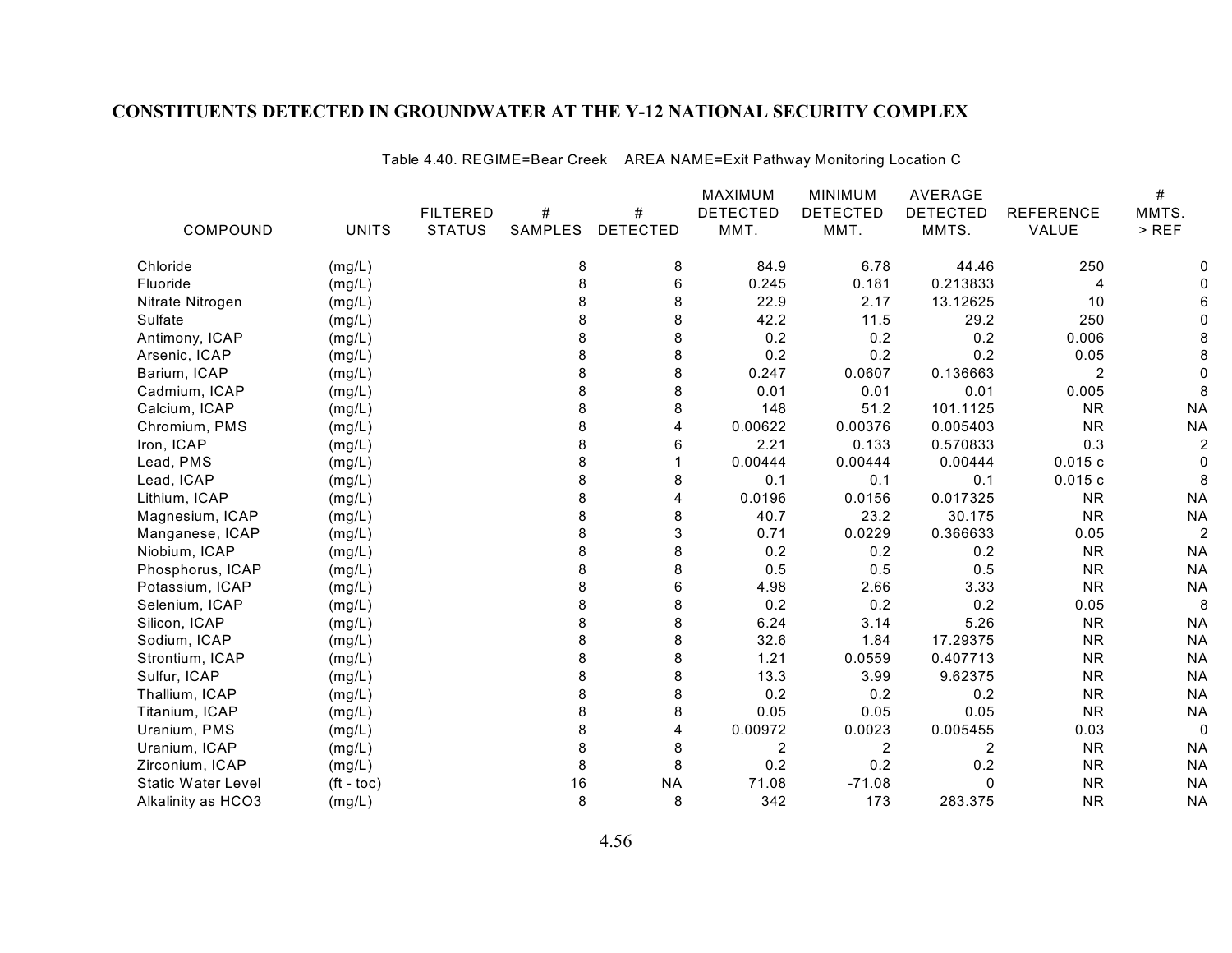Table 4.40. (continued) REGIME=Bear Creek AREA NAME=Exit Pathway Monitoring Location C

|                               |              |                 |                |                 | <b>MAXIMUM</b>  | <b>MINIMUM</b>  | AVERAGE         |                  |           |
|-------------------------------|--------------|-----------------|----------------|-----------------|-----------------|-----------------|-----------------|------------------|-----------|
|                               |              | <b>FILTERED</b> | #              | #               | <b>DETECTED</b> | <b>DETECTED</b> | <b>DETECTED</b> | <b>REFERENCE</b> | MMTS.     |
| COMPOUND                      | <b>UNITS</b> | <b>STATUS</b>   | <b>SAMPLES</b> | <b>DETECTED</b> | MMT.            | MMT.            | MMTS.           | <b>VALUE</b>     | $>$ REF   |
| Conductivity                  | (umbo/cm)    |                 | 16             | 16              | 1221            | 542             | 868.875         | <b>NR</b>        | <b>NA</b> |
| <b>Dissolved Solids</b>       | (mg/L)       |                 | 8              | 8               | 624             | 294             | 453.25          | 500              | 2         |
| рH                            | (pH)         |                 | 16             | 16              | 7.82            | 6.51            | 7.3             | 6.5/8.5          | 0         |
| <b>Total Suspended Solids</b> | (mg/L)       |                 |                |                 |                 | ◠               |                 | <b>NR</b>        | <b>NA</b> |
| Turbidity                     | (NTU)        |                 |                |                 | 12.5            | 0.4             | 3.463375        |                  | 3         |
| Gross Alpha                   | (pCi/L)      |                 |                |                 | 9.7             | 2.4             | 6.025           | 15 f             | 0         |
| Gross Beta                    | (pCi/L)      |                 |                |                 | 60              | 9.3             | 33.21667        | 50a              |           |
| 1,2-Dichloroethene (Total)    | (ug/L)       |                 |                |                 | 3 J             | 1 <sub>J</sub>  |                 | NR b             | <b>NA</b> |
| Carbon tetrachloride          | (ug/L)       |                 |                |                 | 2J              | 2J              |                 |                  | 0         |
| cis-1,2-Dichloroethene        | (ug/L)       |                 |                |                 | 3 J             |                 |                 | 70               | 0         |
| Tetrachloroethene             | (ug/L)       |                 |                |                 | 3 J             | 2 J             | 2.75            |                  | 0         |
| Trichloroethene               | (ug/L)       |                 |                | 8               | 100             | 19              | 56.625          |                  | 8         |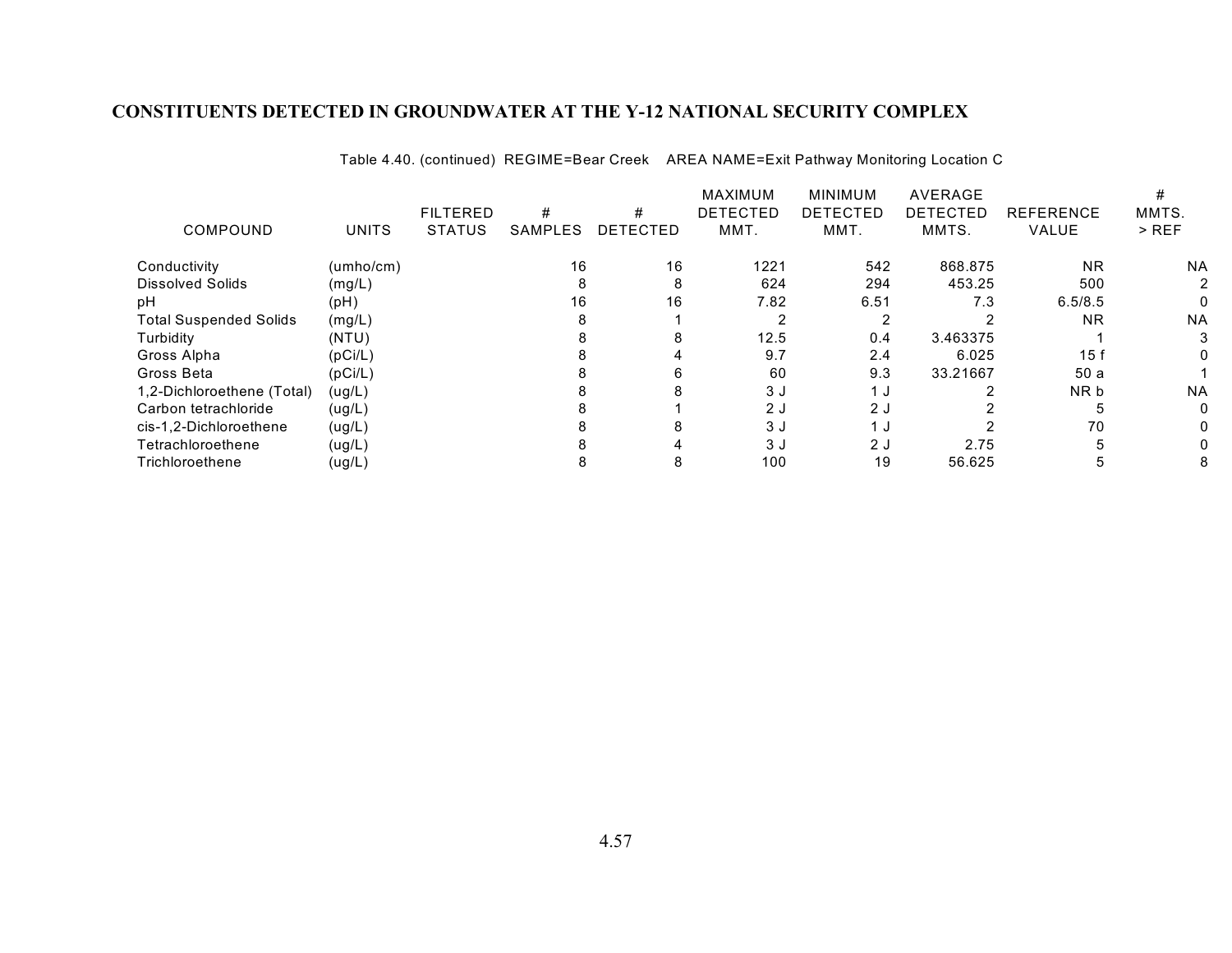Table 4.41. REGIME=Bear Creek AREA NAME=Exit Pathway Monitoring Location W

|                    |              |                 |         |                  | <b>MAXIMUM</b>  | <b>MINIMUM</b>  | AVERAGE         |                  | #              |
|--------------------|--------------|-----------------|---------|------------------|-----------------|-----------------|-----------------|------------------|----------------|
|                    |              | <b>FILTERED</b> | #       | $\#$             | <b>DETECTED</b> | <b>DETECTED</b> | <b>DETECTED</b> | <b>REFERENCE</b> | MMTS.          |
| COMPOUND           | <b>UNITS</b> | <b>STATUS</b>   | SAMPLES | <b>DETECTED</b>  | MMT.            | MMT.            | MMTS.           | VALUE            | $>$ REF        |
| <b>Bicarbonate</b> | (mg/L)       |                 | 9       | 9                | 238             | 146             | 185.5556        | <b>NR</b>        | <b>NA</b>      |
| Chloride           | (mg/L)       |                 | 13      | 13               | 1440            | 8.7             | 311.3           | 250              | 4              |
| Fluoride           | (mg/L)       |                 | 13      | 10               | 1.59            | 0.37            | 0.714           | 4                | $\Omega$       |
| Nitrate/Nitrite    | (mg/L)       |                 | 9       | $\boldsymbol{9}$ | 1.6             | 0.13            | 0.72            | <b>NR</b>        | <b>NA</b>      |
| Sulfate            | (mg/L)       |                 | 13      | 13               | 2310            | 9.7             | 639.4923        | 250              |                |
| Aluminum, ICAP     | (mg/L)       |                 | 13      | $\overline{2}$   | 0.308           | 0.112           | 0.21            | 0.2              |                |
| Antimony, ICAP     | (mg/L)       |                 | 13      | $\mathbf{3}$     | 0.4             | 0.2             | 0.333333        | 0.006            |                |
| Arsenic, PMS       | (mg/L)       |                 | 4       | $\overline{c}$   | 0.0303          | 0.0168          | 0.02355         | 0.05             | <sup>0</sup>   |
| Arsenic, ICAP      | (mg/L)       |                 | 13      | $\sqrt{3}$       | 0.4             | 0.2             | 0.333333        | 0.05             |                |
| Barium, ICAP       | (mg/L)       |                 | 13      | 12               | 0.0759          | 0.00914         | 0.04437         | $\overline{c}$   | $\Omega$       |
| Boron, ICAP        | (mg/L)       |                 | 13      | 13               | 0.963           | 0.0142          | 0.264577        | <b>NR</b>        | <b>NA</b>      |
| Cadmium, ICAP      | (mg/L)       |                 | 13      | 3                | 0.02            | 0.01            | 0.016667        | 0.005            | 3              |
| Calcium, ICAP      | (mg/L)       |                 | 13      | 13               | 566             | 52              | 183.3538        | <b>NR</b>        | <b>NA</b>      |
| Chromium, PMS      | (mg/L)       |                 | 4       | $\overline{2}$   | 0.0042          | 0.00407         | 0.004135        | <b>NR</b>        | <b>NA</b>      |
| Chromium, ICAP     | (mg/L)       |                 | 13      | 3                | 3.26            | 0.0083          | 1.1461          | 0.1              | $\overline{2}$ |
| Cobalt, ICAP       | (mg/L)       |                 | 13      |                  | 0.0182          | 0.0182          | 0.0182          | <b>NR</b>        | <b>NA</b>      |
| Copper, ICAP       | (mg/L)       |                 | 13      |                  | 0.0399          | 0.0399          | 0.0399          | 1.3              | $\mathbf{0}$   |
| Iron, ICAP         | (mg/L)       |                 | 13      | 13               | 11.3            | 0.0364          | 3.029492        | 0.3              | 11             |
| Lead, PMS          | (mg/L)       |                 | 4       |                  | 0.000577        | 0.000577        | 0.000577        | 0.015c           | $\mathbf 0$    |
| Lead, ICAP         | (mg/L)       |                 | 13      | 3                | 0.2             | 0.1             | 0.166667        | 0.015c           |                |
| Lithium, ICAP      | (mg/L)       |                 | 13      | $\overline{7}$   | 0.641           | 0.0104          | 0.2561          | <b>NR</b>        | <b>NA</b>      |
| Magnesium, ICAP    | (mg/L)       |                 | 13      | 13               | 234             | 9.12            | 82.37615        | <b>NR</b>        | <b>NA</b>      |
| Manganese, ICAP    | (mg/L)       |                 | 13      | 11               | 2.08            | 0.0202          | 0.538809        | 0.05             | 9              |
| Molybdenum, ICAP   | (mg/L)       |                 | 9       |                  | 0.0315          | 0.0315          | 0.0315          | <b>NR</b>        | <b>NA</b>      |
| Nickel, PMS        | (mg/L)       |                 | 4       | 3                | 0.0108          | 0.00687         | 0.00829         | <b>NR</b>        | <b>NA</b>      |
| Nickel, ICAP       | (mg/L)       |                 | 13      | 3                | 0.13            | 0.0145          | 0.058033        | 0.1 <sub>d</sub> |                |
| Niobium, ICAP      | (mg/L)       |                 | 4       | $\mathbf{3}$     | 0.4             | 0.2             | 0.333333        | <b>NR</b>        | <b>NA</b>      |
| Phosphorus, ICAP   | (mg/L)       |                 | 4       | 3                |                 | 0.5             | 0.833333        | <b>NR</b>        | <b>NA</b>      |
| Potassium, ICAP    | (mg/L)       |                 | 13      | 13               | 26.2            | 1.31            | 8.588462        | <b>NR</b>        | <b>NA</b>      |
| Selenium, PMS      | (mg/L)       |                 | 4       | $\overline{c}$   | 0.125           | 0.0754          | 0.1002          | 0.05             | $\overline{2}$ |
| Selenium, ICAP     | (mg/L)       |                 | 13      | 3                | 0.4             | 0.2             | 0.333333        | 0.05             | 3              |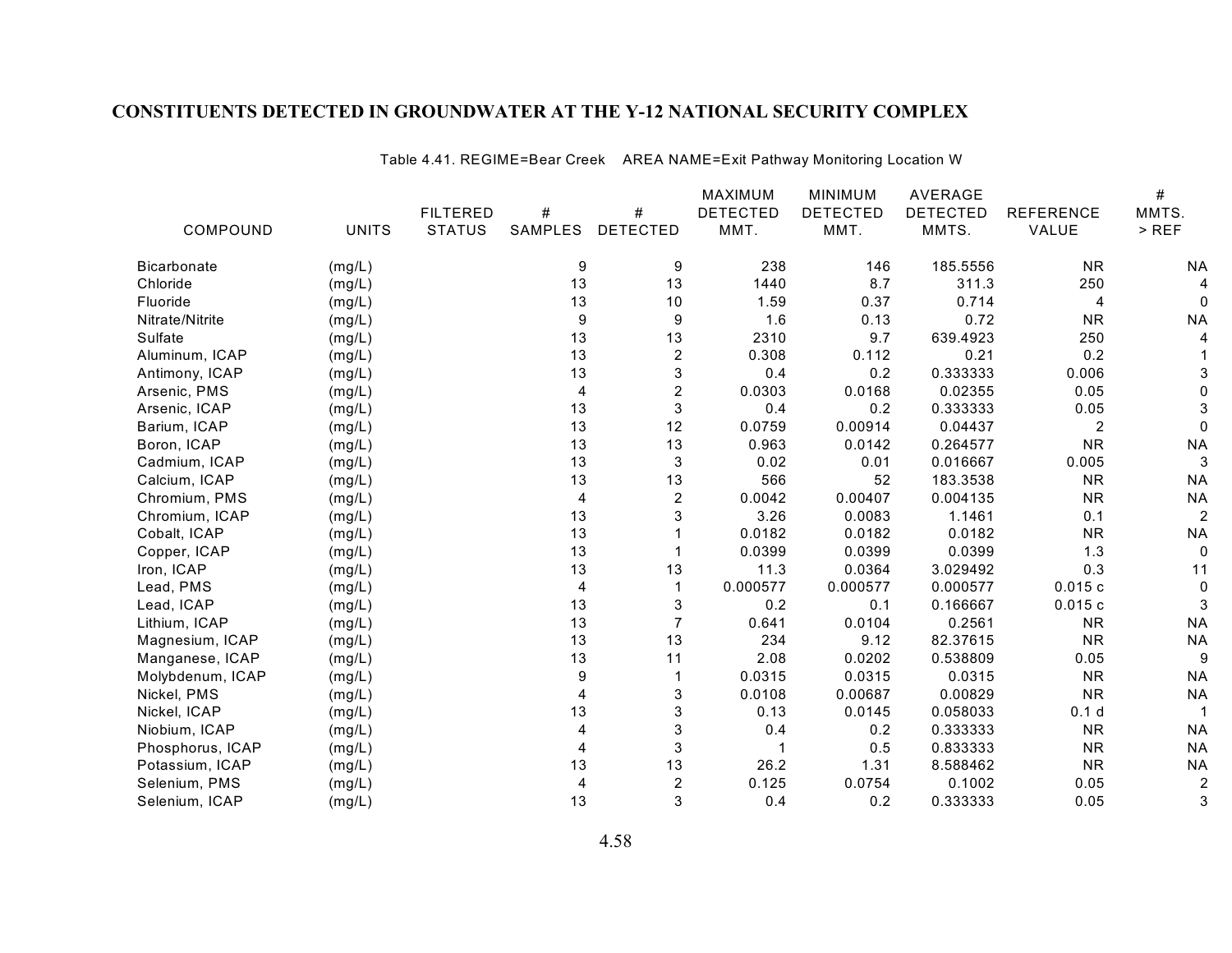Table 4.41. (continued) REGIME=Bear Creek AREA NAME=Exit Pathway Monitoring Location W

|                               |              |                 |                |                 | <b>MAXIMUM</b>  | <b>MINIMUM</b>  | AVERAGE         |                  | $\#$         |
|-------------------------------|--------------|-----------------|----------------|-----------------|-----------------|-----------------|-----------------|------------------|--------------|
|                               |              | <b>FILTERED</b> | #              | #               | <b>DETECTED</b> | <b>DETECTED</b> | <b>DETECTED</b> | <b>REFERENCE</b> | MMTS.        |
| COMPOUND                      | <b>UNITS</b> | <b>STATUS</b>   | SAMPLES        | <b>DETECTED</b> | MMT.            | MMT.            | MMTS.           | VALUE            | $>$ REF      |
| Silicon, ICAP                 | (mg/L)       |                 | 4              | $\overline{2}$  | $\overline{2}$  | 1.93            | 1.965           | <b>NR</b>        | <b>NA</b>    |
| Sodium, ICAP                  | (mg/L)       |                 | 13             | 13              | 963             | 5.26            | 201.9962        | <b>NR</b>        | <b>NA</b>    |
| Strontium, ICAP               | (mg/L)       |                 | 13             | 13              | 9.79            | 0.0672          | 2.864292        | <b>NR</b>        | <b>NA</b>    |
| Sulfur, ICAP                  | (mg/L)       |                 |                | 4               | 757             | 475             | 599             | <b>NR</b>        | <b>NA</b>    |
| Thallium, PMS                 | (mg/L)       |                 | 4              | 2               | 0.00215         | 0.00158         | 0.001865        | 0.002            |              |
| Thallium, ICAP                | (mg/L)       |                 | 13             | 3               | 0.4             | 0.2             | 0.333333        | <b>NR</b>        | <b>NA</b>    |
| Titanium, ICAP                | (mg/L)       |                 | 4              | 3               | 0.1             | 0.05            | 0.083333        | <b>NR</b>        | <b>NA</b>    |
| Uranium, PMS                  | (mg/L)       |                 | 13             | $\overline{c}$  | 0.0092          | 0.00405         | 0.006625        | 0.03             | $\Omega$     |
| Uranium, ICAP                 | (mg/L)       |                 | 4              | 3               | 4               | 2               | 3.333333        | <b>NR</b>        | <b>NA</b>    |
| Vanadium, ICAP                | (mg/L)       |                 | 13             |                 | 0.0145          | 0.0145          | 0.0145          | <b>NR</b>        | <b>NA</b>    |
| Zinc, ICAP                    | (mg/L)       |                 | 13             |                 | 0.0161          | 0.0161          | 0.0161          | 5                | $\Omega$     |
| Zirconium, ICAP               | (mg/L)       |                 | $\overline{4}$ | 3               | 0.4             | 0.2             | 0.333333        | <b>NR</b>        | <b>NA</b>    |
| <b>Static Water Level</b>     | $(ft - toc)$ |                 | 17             | <b>NA</b>       | 65.44           | $-65.44$        | 17.04118        | <b>NR</b>        | <b>NA</b>    |
| Alkalinity as HCO3            | (mg/L)       |                 | 4              | 4               | 121             | 13.5            | 65.2            | <b>NR</b>        | <b>NA</b>    |
| Conductivity                  | (umbo/cm)    |                 | 8              | 8               | 7260            | 4710            | 5940            | <b>NR</b>        | <b>NA</b>    |
| <b>Dissolved Solids</b>       | (mg/L)       |                 | 13             | 13              | 4720            | 282             | 1595.692        | 500              | 5            |
| pH                            | (pH)         |                 | 8              | 8               | 9.7             | 7.04            | 8.215           | 6.5/8.5          |              |
| <b>Total Suspended Solids</b> | (mg/L)       |                 | 13             | 6               | 24.4            | 5.1             | 11.18333        | <b>NR</b>        | <b>NA</b>    |
| Turbidity                     | (NTU)        |                 |                |                 | 101             | 1.23            | 40.665          |                  | 4            |
| Uranium-233/234               | (pCi/L)      |                 | 9              | 9               | 4.45            | 0.22            | 1.408889        | <b>NR</b>        | <b>NA</b>    |
| Uranium-235                   | (pCi/L)      |                 | 9              |                 | 1.33            | 0.14            | 0.6175          | 24               | $\mathbf{0}$ |
| Neptunium-237                 | (pCi/L)      |                 | 9              |                 | 0.15            | 0.15            | 0.15            | 1.2              |              |
| Uranium-238                   | (pCi/L)      |                 | 9              | 6               | 3.02            | 0.73            | 1.498333        | 24               | <sup>0</sup> |
| Americium-241                 | (pCi/L)      |                 | 9              |                 | 0.11            | 0.11            | 0.11            | 1.2              |              |
| Gross Alpha                   | (pCi/L)      |                 | 13             |                 | 12.31 Q         | 1.82            | 5.611429        | 15f              |              |
| Gross Beta                    | (pCi/L)      |                 | 13             |                 | 12.71           | 2.56            | 7.135714        | 50a              |              |
| Radium - Total Alpha          | (pCi/L)      |                 | 9              | 5               | 1.24            | 0.3             | 0.656           | 5 <sub>g</sub>   |              |
| <b>Benzene</b>                | (ug/L)       |                 | 13             | 2               | 10              | 10              | 10              | 5                |              |
| Chloromethane                 | (ug/L)       |                 | 13             |                 | 1 <sub>J</sub>  | 1 <sub>J</sub>  | 1               | <b>NR</b>        | <b>NA</b>    |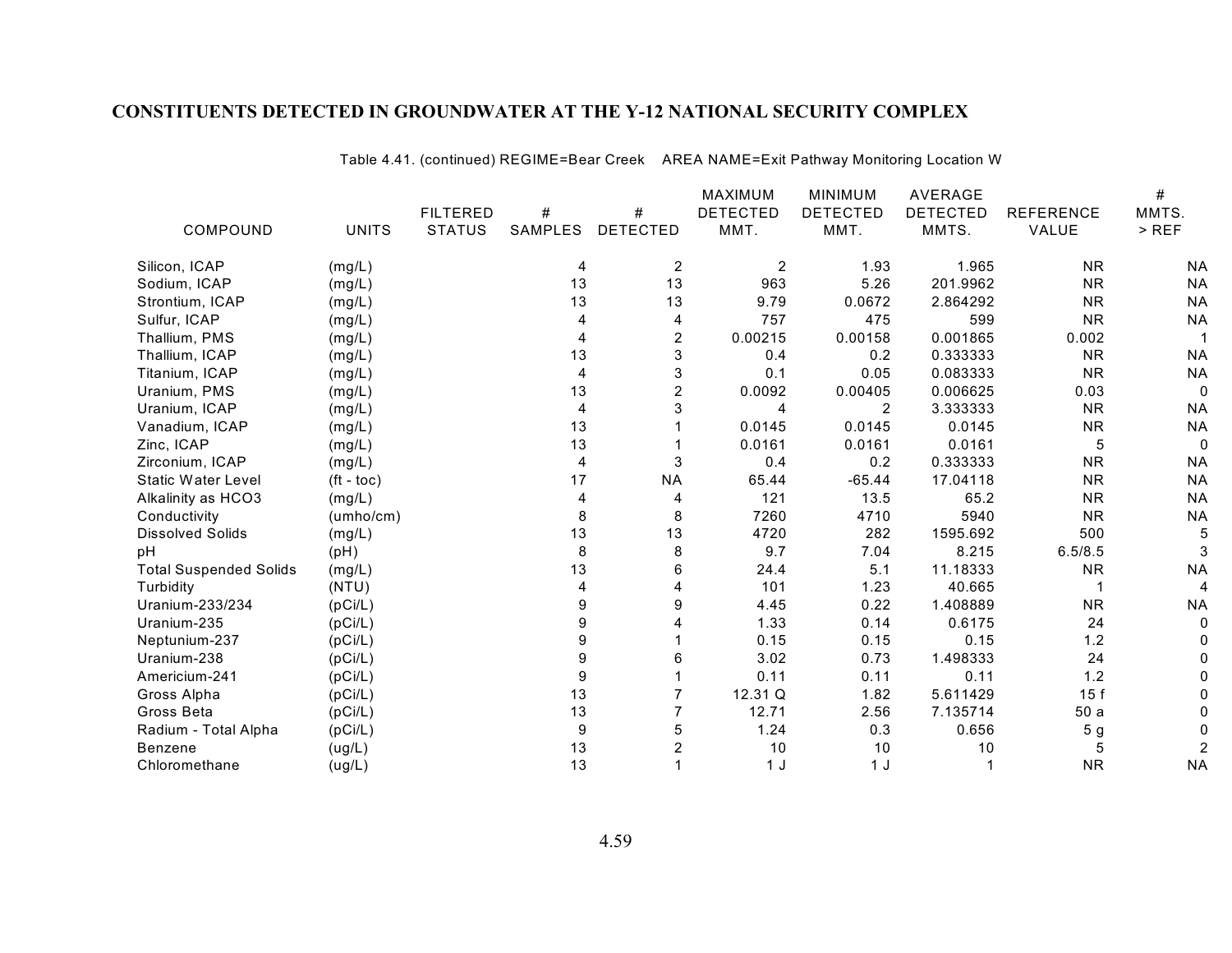Table 4.42. REGIME=Bear Creek AREA NAME=Exit Pathway Spring/Surface Water

|                    |              |                 |                |                 | MAXIMUM         | <b>MINIMUM</b>  | AVERAGE         |                  | #              |
|--------------------|--------------|-----------------|----------------|-----------------|-----------------|-----------------|-----------------|------------------|----------------|
|                    |              | <b>FILTERED</b> | #              | $\#$            | <b>DETECTED</b> | <b>DETECTED</b> | <b>DETECTED</b> | <b>REFERENCE</b> | MMTS.          |
| COMPOUND           | <b>UNITS</b> | <b>STATUS</b>   | <b>SAMPLES</b> | <b>DETECTED</b> | MMT.            | MMT.            | MMTS.           | VALUE            | $>$ REF        |
| <b>Bicarbonate</b> | (mg/L)       |                 | 33             | 33              | 222             | 31.9            | 128.1939        | <b>NR</b>        | ΝA             |
| Carbonate          | (mg/L)       |                 | 33             |                 | 5.4             | 5.4             | 5.4             | <b>NR</b>        | <b>NA</b>      |
| Chloride           | (mg/L)       |                 | 49             | 49              | 119             | 1.2             | 22.27224        | 250              | 0              |
| Fluoride           | (mg/L)       |                 | 49             | 32              | 8.7             | 0.108           | 0.565469        | $\overline{4}$   |                |
| Nitrate Nitrogen   | (mg/L)       |                 | 16             | 16              | 378             | 0.979           | 42.78494        | 10               | 8              |
| Nitrate/Nitrite    | (mg/L)       |                 | 85             | 79              | 123             | 0.029           | 28.46033        | <b>NR</b>        | <b>NA</b>      |
| Sulfate            | (mg/L)       |                 | 49             | 49              | 59.6            | 2.1             | 17.45061        | 250              | 0              |
| Aluminum, ICAP     | (mg/L)       |                 | 63             | 57              | 46.5 Q          | 0.0596          | 1.251744        | 0.2              | 31             |
| Antimony, ICAP     | (mg/L)       |                 | 63             | 16              | 0.4             | 0.2             | 0.2125          | 0.006            | 16             |
| Arsenic, ICAP      | (mg/L)       |                 | 63             | 18              | 0.4             | 0.0066          | 0.190567        | 0.05             | 16             |
| Barium, ICAP       | (mg/L)       |                 | 63             | 63              | 1.31            | 0.0214          | 0.127751        | $\overline{2}$   | $\Omega$       |
| Beryllium, ICAP    | (mg/L)       |                 | 63             | $\overline{c}$  | 0.0041 Q        | 0.00128         | 0.00269         | 0.004            |                |
| Boron, ICAP        | (mg/L)       |                 | 63             | 40              | 1.91            | 0.0105          | 0.196145        | <b>NR</b>        | <b>NA</b>      |
| Cadmium, PMS       | (mg/L)       |                 | 16             | 3               | 0.0619          | 0.00237         | 0.02315         | 0.005            | $\overline{2}$ |
| Cadmium, ICAP      | (mg/L)       |                 | 63             | 19              | 0.0644          | 0.0013          | 0.011542        | 0.005            | 16             |
| Calcium, ICAP      | (mg/L)       |                 | 63             | 63              | 492             | 10.2            | 70.16032        | <b>NR</b>        | <b>NA</b>      |
| Chromium, PMS      | (mg/L)       |                 | 16             | 4               | 0.00655         | 0.00419         | 0.005408        | <b>NR</b>        | <b>NA</b>      |
| Chromium, ICAP     | (mg/L)       |                 | 63             | $\overline{c}$  | $0.0546$ J      | 0.0067          | 0.03065         | 0.1              | $\Omega$       |
| Cobalt, ICAP       | (mg/L)       |                 | 63             | $\overline{2}$  | 0.0251          | 0.003           | 0.01405         | <b>NR</b>        | <b>NA</b>      |
| Copper, ICAP       | (mg/L)       |                 | 63             | $\overline{2}$  | 0.0427          | 0.0062          | 0.02445         | 1.3              | $\mathbf 0$    |
| Iron, ICAP         | (mg/L)       |                 | 63             | 61              | 53.4 Q          | 0.0833          | 1.447513        | 0.3              | 33             |
| Lead, PMS          | (mg/L)       |                 | 16             | 6               | 0.00187         | 0.000554        | 0.001172        | 0.015c           | $\mathbf 0$    |
| Lead, ICAP         | (mg/L)       |                 | 63             | 19              | 0.2             | 0.0047          | 0.096447        | 0.015c           | 18             |
| Lithium, ICAP      | (mg/L)       |                 | 63             | 23              | 0.653           | $0.0101$ J      | 0.09573         | <b>NR</b>        | <b>NA</b>      |
| Magnesium, ICAP    | (mg/L)       |                 | 63             | 63              | 63.9            | 2.29            | 12.15952        | <b>NR</b>        | <b>NA</b>      |
| Manganese, ICAP    | (mg/L)       |                 | 63             | 61              | 12.6            | 0.0064          | 0.379862        | 0.05             | 39             |
| Mercury, CVAA      | (mg/L)       |                 | 49             | 14              | 339.4           | 0.00062         | 38.91433        | 0.002            | 13             |
| Nickel, PMS        | (mg/L)       |                 | 16             | 8               | 0.247           | 0.00506         | 0.04106         | <b>NR</b>        | <b>NA</b>      |
| Nickel, ICAP       | (mg/L)       |                 | 63             |                 | 0.228           | 0.228           | 0.228           | 0.1 <sub>d</sub> |                |
| Niobium, ICAP      | (mg/L)       |                 | 16             | 16              | 0.4             | 0.2             | 0.2125          | <b>NR</b>        | <b>NA</b>      |
| Phosphorus, ICAP   | (mg/L)       |                 | 16             | 16              | $\mathbf 1$     | 0.5             | 0.53125         | <b>NR</b>        | <b>NA</b>      |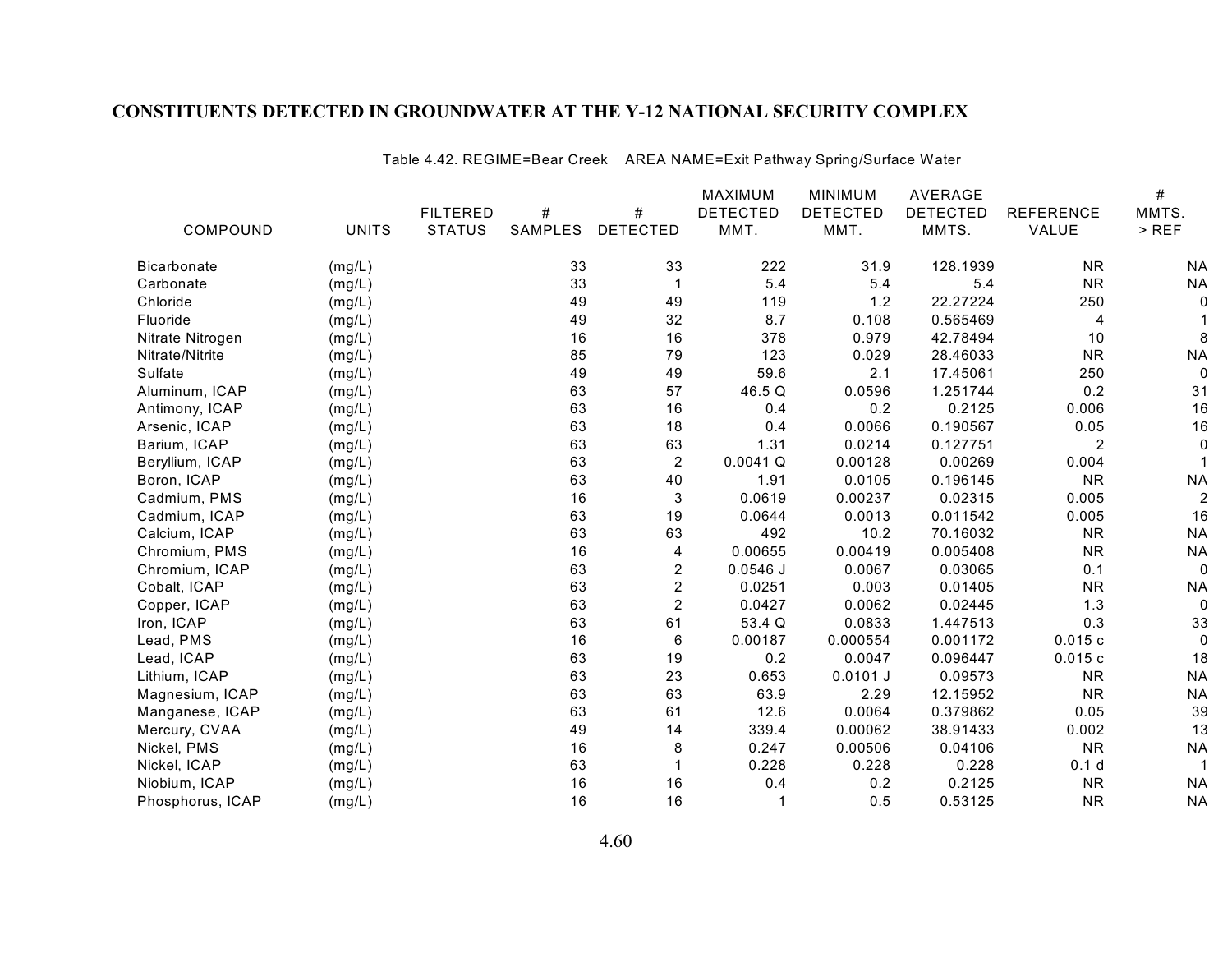Table 4.42. (continued) REGIME=Bear Creek AREA NAME=Exit Pathway Spring/Surface Water

|                               |              |                 |                |                 | <b>MAXIMUM</b>  | <b>MINIMUM</b>  | AVERAGE         |                  | #            |
|-------------------------------|--------------|-----------------|----------------|-----------------|-----------------|-----------------|-----------------|------------------|--------------|
|                               |              | <b>FILTERED</b> | #              | #               | <b>DETECTED</b> | <b>DETECTED</b> | <b>DETECTED</b> | <b>REFERENCE</b> | MMTS.        |
| COMPOUND                      | <b>UNITS</b> | <b>STATUS</b>   | SAMPLES        | <b>DETECTED</b> | MMT.            | MMT.            | MMTS.           | VALUE            | $>$ REF      |
| Potassium, ICAP               | (mg/L)       |                 | 63             | 57              | 9.05            | 0.497           | 2.246667        | <b>NR</b>        | <b>NA</b>    |
| Selenium, ICAP                | (mg/L)       |                 | 63             | 17              | 0.4             | 0.0055          | 0.200324        | 0.05             | 16           |
| Silicon, ICAP                 | (mg/L)       |                 | 16             | 16              | 7.72            | 3.73            | 5.02375         | <b>NR</b>        | <b>NA</b>    |
| Sodium, ICAP                  | (mg/L)       |                 | 63             | 63              | 69.4            | 0.542           | 10.5594         | <b>NR</b>        | <b>NA</b>    |
| Strontium, ICAP               | (mg/L)       |                 | 63             | 63              | 1.31            | 0.0135          | 0.191067        | <b>NR</b>        | <b>NA</b>    |
| Sulfur, ICAP                  | (mg/L)       |                 | 16             | 16              | 18.6            | 3.28            | 7.8025          | <b>NR</b>        | <b>NA</b>    |
| Thallium, ICAP                | (mg/L)       |                 | 63             | 16              | 0.4             | 0.2             | 0.2125          | <b>NR</b>        | <b>NA</b>    |
| Titanium, ICAP                | (mg/L)       |                 | 16             | 16              | 0.1             | 0.05            | 0.054244        | <b>NR</b>        | <b>NA</b>    |
| Uranium, PMS                  | (mg/L)       |                 | 68             | 55              | 2.2             | $0.00118$ J     | 0.103527        | 0.03             | 32           |
| Uranium, ICAP                 | (mg/L)       |                 | 16             | 16              | 4               | 2               | 2.125           | <b>NR</b>        | <b>NA</b>    |
| Vanadium, ICAP                | (mg/L)       |                 | 63             | 1               | 0.0706          | 0.0706          | 0.0706          | <b>NR</b>        | <b>NA</b>    |
| Zinc, ICAP                    | (mg/L)       |                 | 63             | 9               | 0.264           | 0.0107          | 0.064444        | $\overline{5}$   | $\mathbf{0}$ |
| Zirconium, ICAP               | (mg/L)       |                 | 16             | 16              | 0.4             | 0.2             | 0.2125          | <b>NR</b>        | <b>NA</b>    |
| Alkalinity as HCO3            | (mg/L)       |                 | 16             | 16              | 370             | 67.6            | 184.2625        | <b>NR</b>        | <b>NA</b>    |
| Conductivity                  | (umbo/cm)    |                 | 32             | 32              | 3420            | 320             | 908.9063        | <b>NR</b>        | <b>NA</b>    |
| <b>Dissolved Solids</b>       | (mg/L)       |                 | 44             | 44              | 2550            | 57              | 360.8636        | 500              | 8            |
| pH                            | (pH)         |                 | 32             | 32              | 8.16            | 6.71            | 7.444062        | 6.5/8.5          | $\Omega$     |
| <b>Total Suspended Solids</b> | (mg/L)       |                 | 44             | 26              | 1070 Q          | $\overline{c}$  | 54.35385        | <b>NR</b>        | <b>NA</b>    |
| Turbidity                     | (NTU)        |                 | 16             | 16              | 36.1            | 0.709           | 11.38431        | 1                | 15           |
| Thorium-231+234               | (pCi/L)      |                 | $\overline{2}$ | $\overline{2}$  | 47              | 18              | 32.5            | 400              | $\Omega$     |
| Uranium-233/234               | (pCi/L)      |                 | 290            | 289             | 134.9           | 0.57            | 11.80315        | <b>NR</b>        | <b>NA</b>    |
| Uranium-234                   | (pCi/L)      |                 | $\overline{c}$ | $\overline{c}$  | 24              | 11              | 17.5            | 20               |              |
| Uranium-235                   | (wt %)       |                 | $\overline{2}$ | $\overline{2}$  | 0.402           | 0.36            | 0.381           | <b>NR</b>        | <b>NA</b>    |
| Uranium-235                   | (pCi/L)      |                 | 292            | 167             | 16.51           | 0.24            | 1.48485         | 24               | $\Omega$     |
| Uranium-236                   | (wt %)       |                 | $\mathbf 1$    |                 | 0.01            | 0.01            | 0.01            | <b>NR</b>        | <b>NA</b>    |
| Uranium-236                   | (pCi/L)      |                 | 290            | 122             | 16.45           | 0.19            | 1.12041         | <b>NR</b>        | <b>NA</b>    |
| Neptunium-237                 | (pCi/L)      |                 | $\overline{c}$ | $\overline{c}$  | 1               | 0.56            | 0.78            | 1.2              | 0            |
| Uranium-238                   | (wt %)       |                 | $\overline{2}$ | $\overline{2}$  | 99.63           | 99.57           | 99.6            | <b>NR</b>        | <b>NA</b>    |
| Uranium-238                   | (pCi/L)      |                 | 292            | 290             | 625.8           | 0.31            | 22.01372        | 24               | 82           |
| Technetium-99                 | (pCi/L)      |                 | 26             | 16              | 622             | 6.62            | 87.56           | 4000             | 0            |
| Gross Alpha                   | (pCi/L)      |                 | 18             | 16              | 42              | 4.3             | 20.0025         | 15f              | 11           |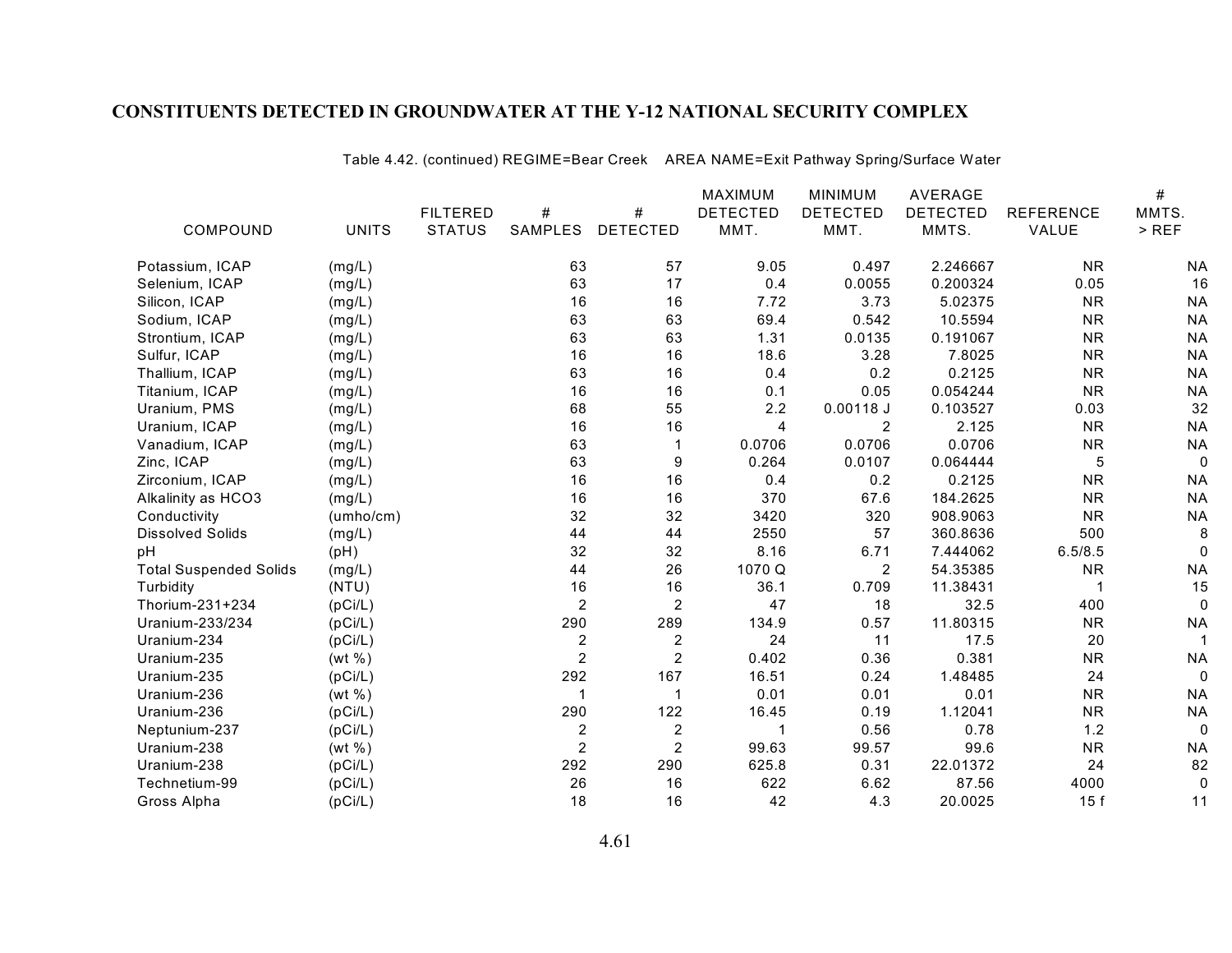Table 4.42. (continued) REGIME=Bear Creek AREA NAME=Exit Pathway Spring/Surface Water

|                            |              |                 |         |          | <b>MAXIMUM</b>  | <b>MINIMUM</b>  | <b>AVERAGE</b>  |                  |                   |
|----------------------------|--------------|-----------------|---------|----------|-----------------|-----------------|-----------------|------------------|-------------------|
|                            |              | <b>FILTERED</b> | #       | #        | <b>DETECTED</b> | <b>DETECTED</b> | <b>DETECTED</b> | <b>REFERENCE</b> | MMTS.             |
| COMPOUND                   | <b>UNITS</b> | <b>STATUS</b>   | SAMPLES | DETECTED | MMT.            | MMT.            | MMTS.           | VALUE            | $>$ REF           |
| Gross Beta                 | (pCi/L)      |                 | 37      | 33       | 1000            | 3.31            | 88.72576        | 50 a             | $12 \overline{ }$ |
| 1,1,1-Trichloroethane      | (ug/L)       |                 | 49      |          | 3J              | 1 J             | 1.666667        | 200              |                   |
| 1,1-Dichloroethane         | (ug/L)       |                 | 49      | 6        | 11              | 1 J             | 4.5             | <b>NR</b>        | <b>NA</b>         |
| 1,1-Dichloroethene         | (ug/L)       |                 | 49      |          | 5J              | 1 J             | 2.666667        |                  | 0                 |
| 1.2-Dichloroethane         | (ug/L)       |                 | 49      |          | 1 ม             | 1 <sub>0</sub>  |                 |                  |                   |
| 1,2-Dichloroethene (Total) | (ug/L)       |                 | 16      | 6        |                 | 1 J             |                 | NR b             | <b>NA</b>         |
| Chloroform                 | (ug/L)       |                 | 49      |          | 3 J             | 1 J             | 1.666667        | 100 i            | 0                 |
| cis-1,2-Dichloroethene     | (ug/L)       |                 | 49      | 15       | 120             | 1 J             | 23.13333        | 70               | 2                 |
| Methylene chloride         | (ug/L)       |                 | 49      |          | 2J              | 2 J             |                 |                  | 0                 |
| Tetrachloroethene          | (ug/L)       |                 | 49      | 8        | 59              | 2 J             | 18              |                  | 5                 |
| Trichloroethene            | (ug/L)       |                 | 49      |          | 32              | 2J              | 10              |                  |                   |
| Vinyl chloride             | (ug/L)       |                 | 49      |          |                 |                 |                 |                  |                   |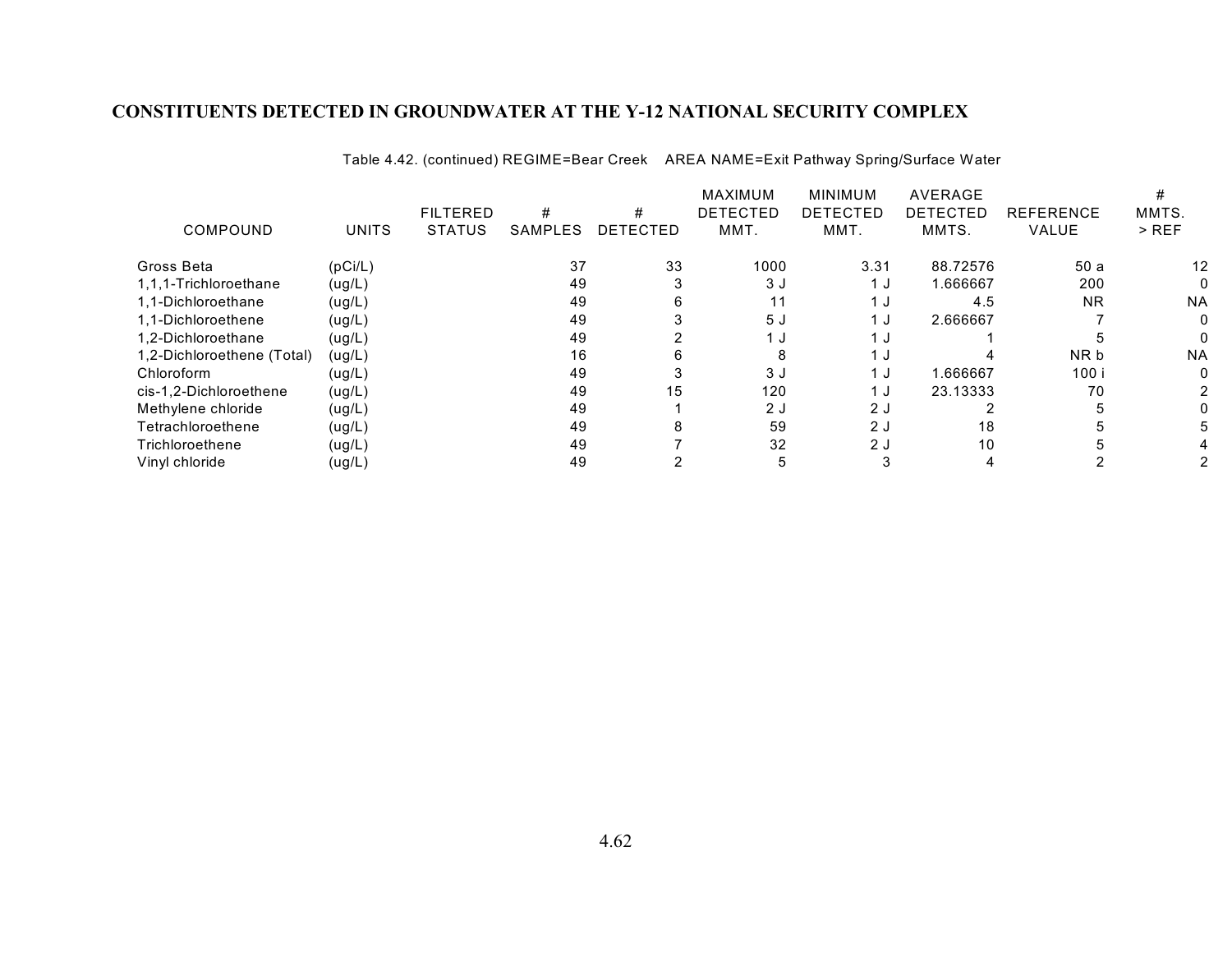Table 4.43. REGIME=Bear Creek AREA NAME=Oil Landfarm WMA

|                    |              |                 |                |                 | <b>MAXIMUM</b>  | <b>MINIMUM</b>  | AVERAGE         |                  | #            |
|--------------------|--------------|-----------------|----------------|-----------------|-----------------|-----------------|-----------------|------------------|--------------|
|                    |              | <b>FILTERED</b> | #              | $\#$            | <b>DETECTED</b> | <b>DETECTED</b> | <b>DETECTED</b> | <b>REFERENCE</b> | MMTS.        |
| COMPOUND           | <b>UNITS</b> | <b>STATUS</b>   | SAMPLES        | <b>DETECTED</b> | MMT.            | MMT.            | MMTS.           | VALUE            | $>$ REF      |
| <b>Bicarbonate</b> | (mg/L)       |                 | 2              | 2               | 42.7            | 35.7            | 39.2            | <b>NR</b>        | <b>NA</b>    |
| Chloride           | (mg/L)       |                 | 16             | 16              | 160             | 6.8             | 56.6125         | 250              | $\Omega$     |
| Fluoride           | (mg/L)       |                 | 16             | $\overline{7}$  | 0.43            | 0.103           | 0.255714        | 4                |              |
| Nitrate Nitrogen   | (mg/L)       |                 | 14             | 12              | 659             | 0.213 Q         | 158.2094        | 10               | 11           |
| Nitrate/Nitrite    | (mg/L)       |                 | $\overline{2}$ | $\mathbf 1$     | 0.27            | 0.27            | 0.27            | <b>NR</b>        | <b>NA</b>    |
| Sulfate            | (mg/L)       |                 | 16             | 16              | 53.3            | 1.3             | 20.75375        | 250              |              |
| Aluminum, ICAP     | (mg/L)       |                 | 16             | 8               | 43.1            | 0.0736          | 9.410175        | 0.2              |              |
| Antimony, ICAP     | (mg/L)       |                 | 16             | 14              | 0.4             | 0.2             | 0.228571        | 0.006            | 14           |
| Antimony, ICAP     | (mg/L)       | <b>FILTERED</b> | $\mathbf 1$    |                 | 0.2             | 0.2             | 0.2             | 0.006            |              |
| Arsenic, PMS       | (mg/L)       |                 | 14             | 4               | 0.0247          | 0.0053          | 0.013225        | 0.05             |              |
| Arsenic, ICAP      | (mg/L)       |                 | 16             | 14              | 0.4             | 0.2             | 0.228571        | 0.05             | 14           |
| Arsenic, ICAP      | (mg/L)       | <b>FILTERED</b> |                |                 | 0.2             | 0.2             | 0.2             | 0.05             |              |
| Barium, ICAP       | (mg/L)       |                 | 16             | 16              | 2.35            | 0.073           | 0.720919        | $\overline{c}$   |              |
| Barium, ICAP       | (mg/L)       | <b>FILTERED</b> | $\mathbf 1$    |                 | 0.24J           | $0.24$ J        | 0.24            | 2                |              |
| Beryllium, ICAP    | (mg/L)       |                 | 16             | $\overline{c}$  | 0.00269         | 0.00174         | 0.002215        | 0.004            |              |
| Boron, ICAP        | (mg/L)       |                 | 16             | 8               | 4.29            | 0.121           | 1.14125         | <b>NR</b>        | <b>NA</b>    |
| Boron, ICAP        | (mg/L)       | <b>FILTERED</b> | 1              |                 | 0.188J          | 0.188J          | 0.188           | <b>NR</b>        | <b>NA</b>    |
| Cadmium, PMS       | (mg/L)       |                 | 14             | $\overline{2}$  | 0.000556        | 0.000523        | 0.00054         | 0.005            | $\Omega$     |
| Cadmium, ICAP      | (mg/L)       |                 | 16             | 14              | 0.02            | 0.01            | 0.011429        | 0.005            | 14           |
| Cadmium, ICAP      | (mg/L)       | <b>FILTERED</b> | $\mathbf 1$    | $\mathbf 1$     | 0.01            | 0.01            | 0.01            | 0.005            |              |
| Calcium, ICAP      | (mg/L)       |                 | 16             | 16              | 972             | 8.78            | 255.35          | <b>NR</b>        | <b>NA</b>    |
| Calcium, ICAP      | (mg/L)       | <b>FILTERED</b> |                |                 | 158 J           | 158 J           | 158             | <b>NR</b>        | <b>NA</b>    |
| Chromium, PMS      | (mg/L)       |                 | 14             | 2               | 0.0521          | 0.0191          | 0.0356          | <b>NR</b>        | <b>NA</b>    |
| Chromium, ICAP     | (mg/L)       |                 | 16             | $\overline{2}$  | 0.0439          | 0.0321          | 0.038           | 0.1              | $\mathbf{0}$ |
| Cobalt, ICAP       | (mg/L)       |                 | 16             | $\overline{4}$  | 0.0593          | 0.0138          | 0.03515         | <b>NR</b>        | <b>NA</b>    |
| Copper, ICAP       | (mg/L)       |                 | 16             | $\overline{2}$  | 0.039           | 0.0286          | 0.0338          | 1.3              | $\Omega$     |
| Iron, ICAP         | (mg/L)       |                 | 16             | 14              | 96.8            | 0.0574          | 17.9921         | 0.3              | 10           |
| Iron, ICAP         | (mg/L)       | <b>FILTERED</b> |                |                 | $0.104$ J       | $0.104$ J       | 0.104           | 0.3              |              |
| Lead, PMS          | (mg/L)       |                 | 14             | 5               | 0.0693          | 0.00088         | 0.023822        | 0.015c           |              |
| Lead, ICAP         | (mg/L)       |                 | 16             | 14              | 0.2             | 0.1             | 0.114286        | 0.015c           | 14           |
| Lead, ICAP         | (mg/L)       | <b>FILTERED</b> | 1              |                 | 0.1             | 0.1             | 0.1             | 0.015c           |              |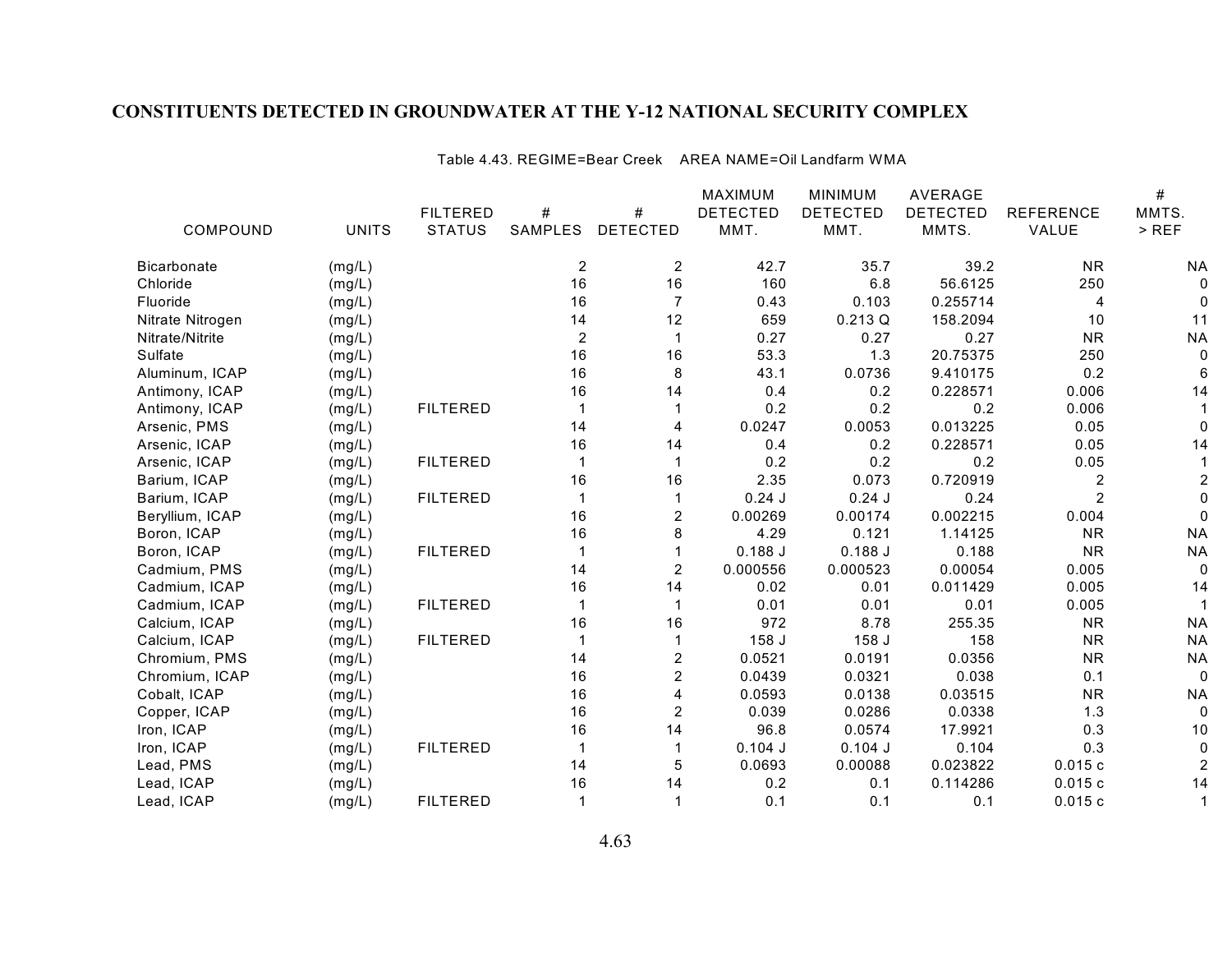Table 4.43. (continued) REGIME=Bear Creek AREA NAME=Oil Landfarm WMA

|                  |              |                 |                |                 | MAXIMUM         | <b>MINIMUM</b>  | AVERAGE         |                  | $\#$      |
|------------------|--------------|-----------------|----------------|-----------------|-----------------|-----------------|-----------------|------------------|-----------|
|                  |              | <b>FILTERED</b> | #              | $\#$            | <b>DETECTED</b> | <b>DETECTED</b> | <b>DETECTED</b> | <b>REFERENCE</b> | MMTS.     |
| COMPOUND         | <b>UNITS</b> | <b>STATUS</b>   | <b>SAMPLES</b> | <b>DETECTED</b> | MMT.            | MMT.            | MMTS.           | VALUE            | $>$ REF   |
| Lithium, ICAP    | (mg/L)       |                 | 16             | 14              | 0.145           | 0.0184          | 0.050029        | <b>NR</b>        | <b>NA</b> |
| Lithium, ICAP    | (mg/L)       | <b>FILTERED</b> |                | $\mathbf{1}$    | $0.0157$ J      | $0.0157$ J      | 0.0157          | <b>NR</b>        | <b>NA</b> |
| Magnesium, ICAP  | (mg/L)       |                 | 16             | 16              | 70.9            | 5.17            | 39.45           | <b>NR</b>        | <b>NA</b> |
| Magnesium, ICAP  | (mg/L)       | <b>FILTERED</b> |                | 1               | 42.6J           | 42.6J           | 42.6            | <b>NR</b>        | <b>NA</b> |
| Manganese, ICAP  | (mg/L)       |                 | 16             | 13              | 7.37            | 0.00634         | 1.932395        | 0.05             | 8         |
| Manganese, ICAP  | (mg/L)       | <b>FILTERED</b> |                | 1               | 1.89J           | 1.89J           | 1.89            | 0.05             |           |
| Mercury, CVAA    | (mg/L)       |                 | 16             | $\overline{c}$  | 0.00187         | 0.000448        | 0.001159        | 0.002            | $\Omega$  |
| Nickel, PMS      | (mg/L)       |                 | 14             | 10              | 0.137           | 0.00647         | 0.04046         | <b>NR</b>        | <b>NA</b> |
| Nickel, PMS      | (mg/L)       | <b>FILTERED</b> |                | $\mathbf{1}$    | 0.0311J         | 0.0311J         | 0.0311          | <b>NR</b>        | <b>NA</b> |
| Nickel, ICAP     | (mg/L)       |                 | 16             | 5               | 0.12            | 0.0219          | 0.06366         | 0.1 <sub>d</sub> |           |
| Niobium, ICAP    | (mg/L)       |                 | 14             | 14              | 0.4             | 0.2             | 0.228571        | <b>NR</b>        | <b>NA</b> |
| Niobium, ICAP    | (mg/L)       | <b>FILTERED</b> |                | 1               | 0.2             | 0.2             | 0.2             | <b>NR</b>        | <b>NA</b> |
| Phosphorus, ICAP | (mg/L)       |                 | 14             | 14              | 1.77            | 0.5             | 0.736357        | <b>NR</b>        | <b>NA</b> |
| Phosphorus, ICAP | (mg/L)       | <b>FILTERED</b> |                |                 | 0.895           | 0.895           | 0.895           | <b>NR</b>        | <b>NA</b> |
| Potassium, ICAP  | (mg/L)       |                 | 16             | 14              | 12.8            | 0.981           | 4.969357        | <b>NR</b>        | <b>NA</b> |
| Potassium, ICAP  | (mg/L)       | <b>FILTERED</b> |                |                 | 3.43J           | 3.43J           | 3.43            | <b>NR</b>        | <b>NA</b> |
| Selenium, PMS    | (mg/L)       |                 | 14             | 3               | 0.0158          | 0.0109          | 0.012667        | 0.05             | $\Omega$  |
| Selenium, ICAP   | (mg/L)       |                 | 16             | 14              | 0.4             | 0.2             | 0.228571        | 0.05             | 14        |
| Selenium, ICAP   | (mg/L)       | <b>FILTERED</b> |                | $\mathbf{1}$    | 0.2             | 0.2             | 0.2             | 0.05             |           |
| Silicon, ICAP    | (mg/L)       |                 | 14             | 14              | 56.8            | 5.18            | 13.47714        | <b>NR</b>        | <b>NA</b> |
| Silicon, ICAP    | (mg/L)       | <b>FILTERED</b> |                | 1               | 5.7             | 5.7             | 5.7             | <b>NR</b>        | <b>NA</b> |
| Sodium, ICAP     | (mg/L)       |                 | 16             | 16              | 84.3            | 2.06            | 29.77625        | <b>NR</b>        | <b>NA</b> |
| Sodium, ICAP     | (mg/L)       | <b>FILTERED</b> |                | $\mathbf 1$     | 24.2 J          | 24.2 J          | 24.2            | <b>NR</b>        | <b>NA</b> |
| Strontium, ICAP  | (mg/L)       |                 | 16             | 16              | 2.67            | 0.0215          | 1.0301          | <b>NR</b>        | <b>NA</b> |
| Strontium, ICAP  | (mg/L)       | <b>FILTERED</b> |                |                 | 0.59J           | 0.59J           | 0.59            | <b>NR</b>        | <b>NA</b> |
| Sulfur, ICAP     | (mg/L)       |                 | 14             | 14              | 18.3            | 1.4             | 8.817857        | <b>NR</b>        | <b>NA</b> |
| Sulfur, ICAP     | (mg/L)       | <b>FILTERED</b> |                | 1               | 12.3            | 12.3            | 12.3            | <b>NR</b>        | <b>NA</b> |
| Thallium, PMS    | (mg/L)       |                 | 14             | 2               | 0.00179         | 0.00111         | 0.00145         | 0.002            | 0         |
| Thallium, ICAP   | (mg/L)       |                 | 16             | 14              | 0.4             | 0.2             | 0.228571        | <b>NR</b>        | <b>NA</b> |
| Thallium, ICAP   | (mg/L)       | <b>FILTERED</b> |                |                 | 0.2             | 0.2             | 0.2             | <b>NR</b>        | <b>NA</b> |
| Titanium, ICAP   | (mg/L)       |                 | 14             | 14              | 0.43            | 0.05            | 0.099429        | <b>NR</b>        | <b>NA</b> |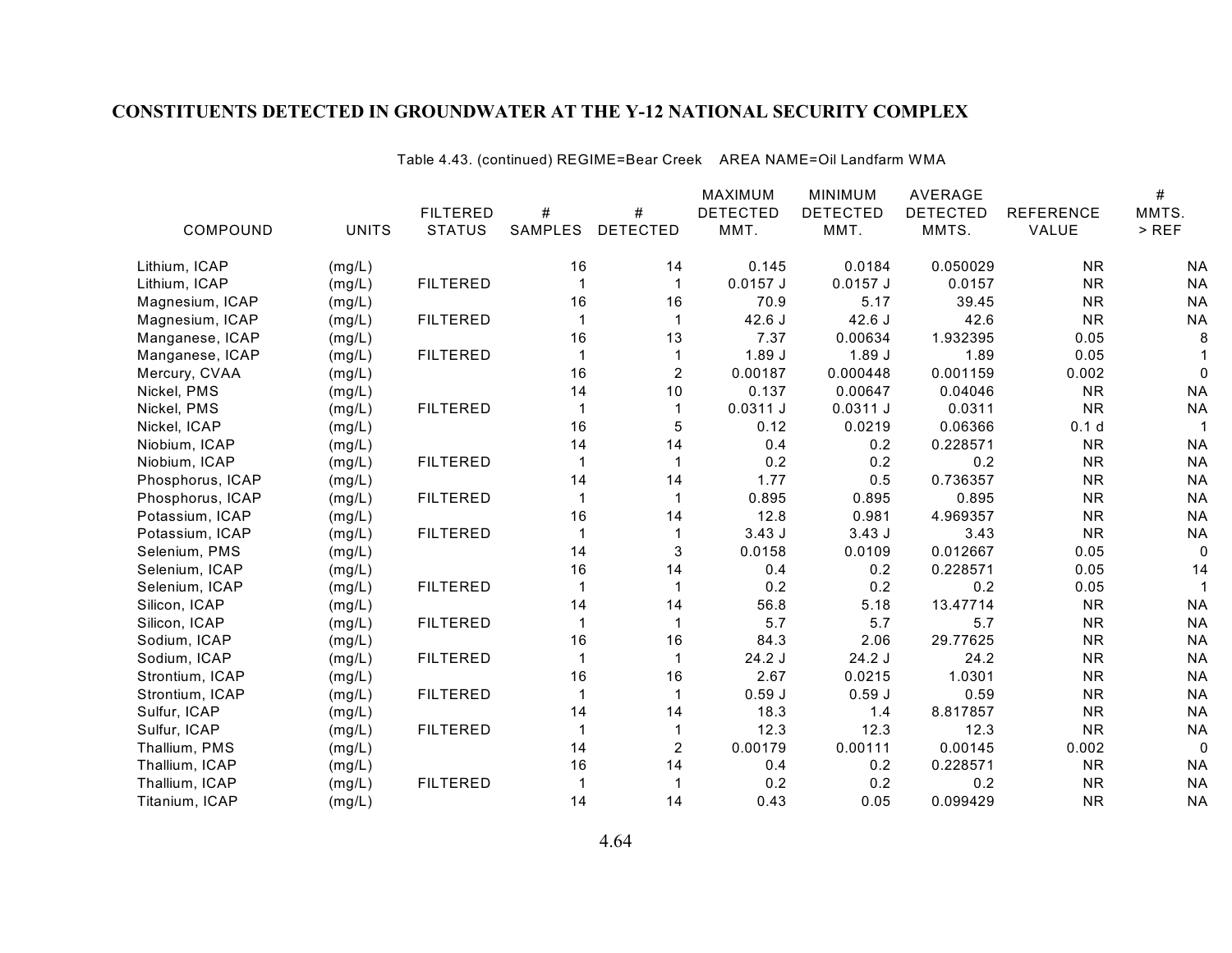Table 4.43. (continued) REGIME=Bear Creek AREA NAME=Oil Landfarm WMA

|                               |              |                 |                  |                 | MAXIMUM         | <b>MINIMUM</b>          | <b>AVERAGE</b>  |                  | #              |
|-------------------------------|--------------|-----------------|------------------|-----------------|-----------------|-------------------------|-----------------|------------------|----------------|
|                               |              | <b>FILTERED</b> | #                | #               | <b>DETECTED</b> | <b>DETECTED</b>         | <b>DETECTED</b> | <b>REFERENCE</b> | MMTS.          |
| COMPOUND                      | <b>UNITS</b> | <b>STATUS</b>   | SAMPLES          | <b>DETECTED</b> | MMT.            | MMT.                    | MMTS.           | VALUE            | $>$ REF        |
| Titanium, ICAP                | (mg/L)       | <b>FILTERED</b> | 1                | 1               | 0.05            | 0.05                    | 0.05            | <b>NR</b>        | ΝA             |
| Uranium, PMS                  | (mg/L)       |                 | 16               | 14              | 0.248           | 0.000501                | 0.039928        | 0.03             |                |
| Uranium, PMS                  | (mg/L)       | <b>FILTERED</b> |                  |                 | $0.0157$ J      | $0.0157$ J              | 0.0157          | 0.03             | $\Omega$       |
| Uranium, ICAP                 | (mg/L)       |                 | 14               | 14              | 4               | $\overline{\mathbf{c}}$ | 2.285714        | <b>NR</b>        | <b>NA</b>      |
| Uranium, ICAP                 | (mg/L)       | <b>FILTERED</b> |                  | 1               | $\overline{2}$  | $\overline{2}$          | 2               | <b>NR</b>        | <b>NA</b>      |
| Vanadium, ICAP                | (mg/L)       |                 | 16               | $\overline{c}$  | 0.0596          | 0.0419                  | 0.05075         | <b>NR</b>        | <b>NA</b>      |
| Zinc, ICAP                    | (mg/L)       |                 | 16               | 3               | 0.492           | 0.0144                  | 0.282133        | 5                | $\mathbf{0}$   |
| Zirconium, ICAP               | (mg/L)       |                 | 14               | 14              | 0.4             | 0.2                     | 0.228571        | <b>NR</b>        | <b>NA</b>      |
| Zirconium, ICAP               | (mg/L)       | <b>FILTERED</b> | 1                |                 | 0.2             | 0.2                     | 0.2             | <b>NR</b>        | <b>NA</b>      |
| <b>Static Water Level</b>     | $(ft - toc)$ |                 | 30               | <b>NA</b>       | 24.01           | $-24.01$                | 0.964333        | <b>NR</b>        | <b>NA</b>      |
| Alkalinity as HCO3            | (mg/L)       |                 | 14               | 14              | 576             | 77.6 Q                  | 322.4714        | <b>NR</b>        | <b>NA</b>      |
| Conductivity                  | (umho/cm)    |                 | 28               | 28              | 5550            | 353                     | 1917.25         | <b>NR</b>        | <b>NA</b>      |
| <b>Dissolved Solids</b>       | (mg/L)       |                 | 16               | 16              | 4060            | 69                      | 1126.313        | 500              | 13             |
| pH                            | (pH)         |                 | 28               | 28              | 8.79            | 4.38                    | 6.906071        | 6.5/8.5          | 4              |
| <b>Total Suspended Solids</b> | (mg/L)       |                 | 16               | 9               | 864             | 3                       | 189.3333        | <b>NR</b>        | <b>NA</b>      |
| Turbidity                     | (NTU)        |                 | 14               | 14              | 931             | 0.44                    | 139.4404        |                  | 10             |
| Uranium-233/234               | (pCi/L)      |                 | $\boldsymbol{2}$ |                 | 2.5             | 2.5                     | 2.5             | <b>NR</b>        | <b>NA</b>      |
| Uranium-236                   | (pCi/L)      |                 | $\overline{c}$   |                 | 0.56            | 0.56                    | 0.56            | <b>NR</b>        | <b>NA</b>      |
| Uranium-238                   | (pCi/L)      |                 | $\overline{2}$   | $\overline{c}$  | 0.88            | 0.14                    | 0.51            | 24               | $\Omega$       |
| Gross Alpha                   | (pCi/L)      |                 | 16               | 9               | 150             | 2.4Q                    | 39.05111        | 15f              |                |
| Gross Alpha                   | (pCi/L)      | <b>FILTERED</b> |                  |                 | 6.4J            | 6.4J                    | 6.4             | 15f              | 0              |
| Gross Beta                    | (pCi/L)      |                 | 16               | 14              | 650             | 16                      | 154.5014        | 50a              |                |
| Radium - Total Alpha          | (pCi/L)      |                 | $\overline{2}$   |                 | 0.59            | 0.59                    | 0.59            | 5 <sub>g</sub>   |                |
| 1,1,1-Trichloroethane         | (ug/L)       |                 | 16               | $\overline{c}$  | 2J              | 2J                      | $\overline{2}$  | 200              | $\Omega$       |
| 1,1-Dichloroethane            | (ug/L)       |                 | 16               | 5               | 12              | 1 <sub>J</sub>          | 7.4             | <b>NR</b>        | <b>NA</b>      |
| 1,1-Dichloroethene            | (ug/L)       |                 | 16               | 11              | 20              | 1 <sub>J</sub>          | 6.272727        | 7                | $\overline{2}$ |
| 1,2-Dichloroethene (Total)    | (ug/L)       |                 | 14               | 10              | 170             | 2J                      | 37.5            | NR b             | <b>NA</b>      |
| 1,2-Dichloropropane           | (ug/L)       |                 | 16               | $\overline{c}$  | 2J              | 2J                      | 2               | 5                | $\mathbf{0}$   |
| 1,3-Dichlorobenzene           | (ug/L)       |                 | $\overline{c}$   | $\overline{c}$  | 4               | 3                       | 3.5             | <b>NR</b>        | <b>NA</b>      |
| 1,4-Dichlorobenzene           | (ug/L)       |                 | 14               | $\overline{c}$  | 4 J             | 3J                      | 3.5             | 75               | $\mathbf{0}$   |
| Benzene                       | (ug/L)       |                 | 16               | 4               | 9               | 1 <sub>J</sub>          | 4.5             | 5                | $\overline{2}$ |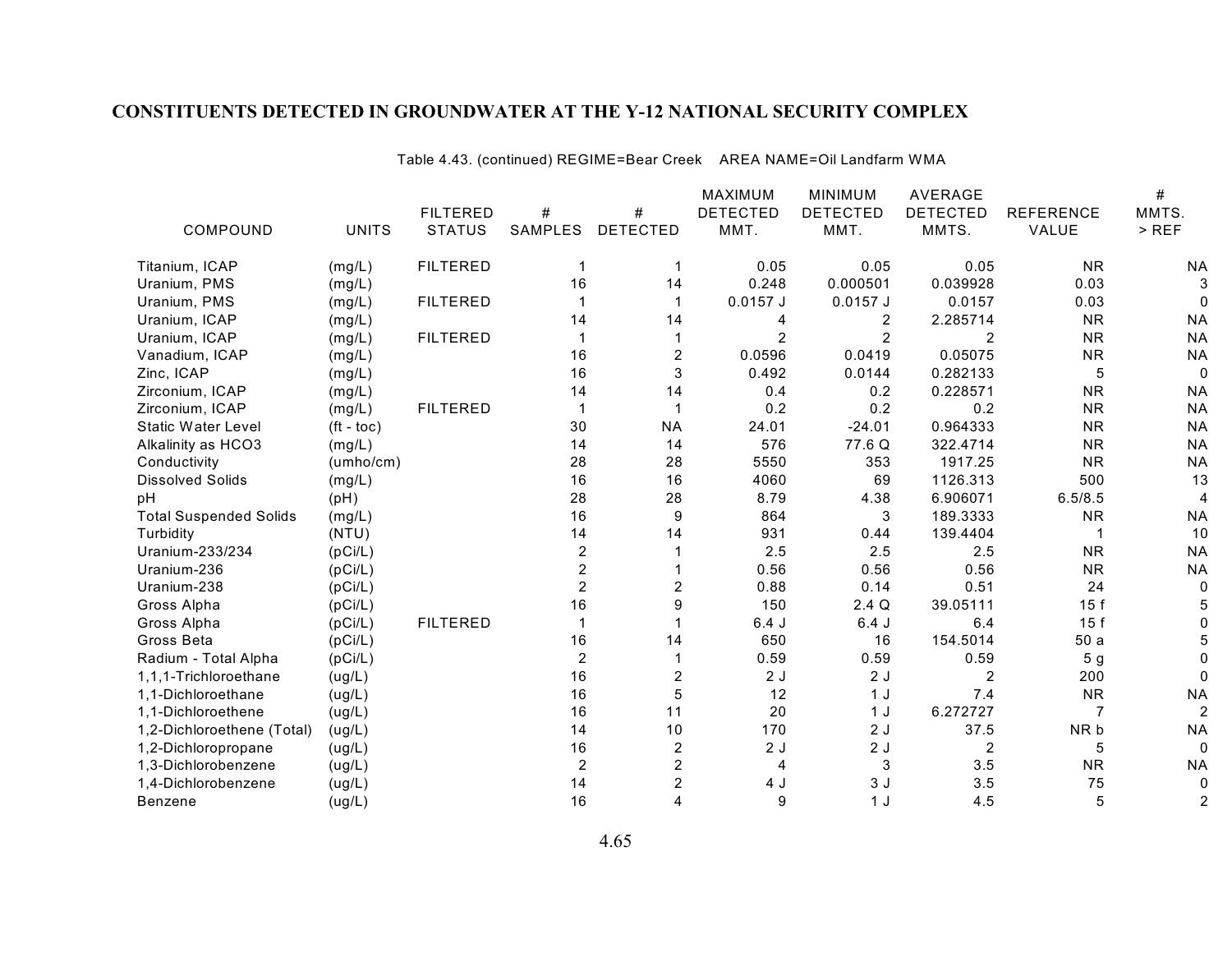Table 4.43. (continued) REGIME=Bear Creek AREA NAME=Oil Landfarm WMA

|                        |              |                 |         |          | <b>MAXIMUM</b>  | <b>MINIMUM</b> | AVERAGE  |                  |                   |
|------------------------|--------------|-----------------|---------|----------|-----------------|----------------|----------|------------------|-------------------|
|                        |              | <b>FILTERED</b> | #       | #        | <b>DETECTED</b> | DETECTED       | DETECTED | <b>REFERENCE</b> | MMTS.             |
| COMPOUND               | <b>UNITS</b> | <b>STATUS</b>   | SAMPLES | DETECTED | MMT.            | MMT.           | MMTS.    | VALUE            | $>$ REF           |
| Carbon disulfide       | (ug/L)       |                 | 16      |          | 3J              | 3 J            |          | <b>NR</b>        | <b>NA</b>         |
| Carbon tetrachloride   | (ug/L)       |                 | 16      | 6        |                 | 2J             | 4.333333 |                  |                   |
| Chlorobenzene          | (ug/L)       |                 | 16      | 6        | 11              | 1 J            | 4.333333 | 100              | 0                 |
| Chloroethane           | (ug/L)       |                 | 16      |          | 2J              | 2J             |          | <b>NR</b>        | <b>NA</b>         |
| Chloroform             | (ug/L)       |                 | 16      | 8        | 2J              | 1 ປ            | 1.5      | 100 i            | 0                 |
| Chloromethane          | (ug/L)       |                 | 16      |          | 4 J             | 4 J            |          | <b>NR</b>        | <b>NA</b>         |
| cis-1,2-Dichloroethene | (ug/L)       |                 | 16      | 12       | 170             | 2J             | 34.91667 | 70               |                   |
| Tetrachloroethene      | (ug/L)       |                 | 16      | 5        | 42              | 2J             | 13.2     |                  |                   |
| Trichloroethene        | (ug/L)       |                 | 16      | 12       | 280 J           | 8              | 132.0833 |                  | $12 \overline{ }$ |
| Vinyl chloride         | (ug/L)       |                 | 16      |          | 29              | 21             | 25       |                  |                   |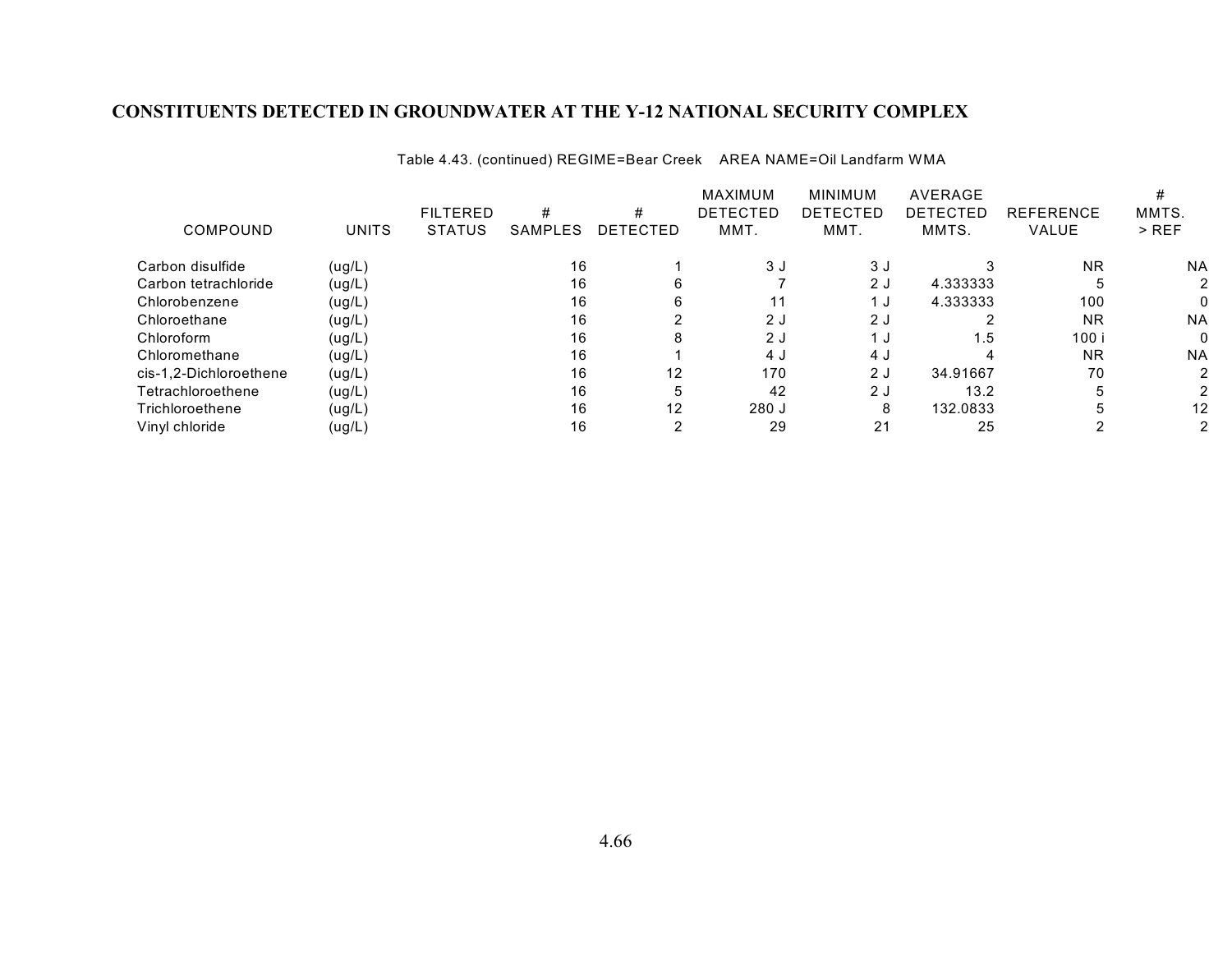Table 4.44. REGIME=Bear Creek AREA NAME=Rust Spoil Area

|                           |              |                 |                         |                         | MAXIMUM         | <b>MINIMUM</b>  | AVERAGE         |                  | #              |
|---------------------------|--------------|-----------------|-------------------------|-------------------------|-----------------|-----------------|-----------------|------------------|----------------|
|                           |              | <b>FILTERED</b> | #                       | $\#$                    | <b>DETECTED</b> | <b>DETECTED</b> | <b>DETECTED</b> | <b>REFERENCE</b> | MMTS.          |
| COMPOUND                  | <b>UNITS</b> | <b>STATUS</b>   | <b>SAMPLES</b>          | <b>DETECTED</b>         | MMT.            | MMT.            | MMTS.           | VALUE            | $>$ REF        |
| Chloride                  | (mg/L)       |                 | $\overline{\mathbf{c}}$ | $\overline{\mathbf{c}}$ | 1.74            | 1.68            | 1.71            | 250              |                |
| Nitrate Nitrogen          | (mg/L)       |                 | $\overline{c}$          | $\overline{c}$          | 0.324           | 0.308           | 0.316           | 10               |                |
| Sulfate                   | (mg/L)       |                 | 2                       | $\overline{c}$          | 3.11            | 2.93            | 3.02            | 250              |                |
| Antimony, ICAP            | (mg/L)       |                 | 2                       | $\overline{c}$          | 0.2             | 0.2             | 0.2             | 0.006            |                |
| Arsenic, ICAP             | (mg/L)       |                 | $\overline{c}$          | $\overline{c}$          | 0.2             | 0.2             | 0.2             | 0.05             | 2              |
| Barium, ICAP              | (mg/L)       |                 | $\overline{c}$          | $\overline{c}$          | 0.0211          | 0.0208          | 0.02095         | $\overline{2}$   | 0              |
| Cadmium, ICAP             | (mg/L)       |                 | 2                       | $\overline{c}$          | 0.01            | 0.01            | 0.01            | 0.005            | 2              |
| Calcium, ICAP             | (mg/L)       |                 | 2                       | $\overline{c}$          | 89.9            | 89.7            | 89.8            | <b>NR</b>        | <b>NA</b>      |
| Chromium, PMS             | (mg/L)       |                 | 2                       | $\overline{2}$          | 0.00657         | 0.00379         | 0.00518         | <b>NR</b>        | <b>NA</b>      |
| Lead, PMS                 | (mg/L)       |                 | $\overline{c}$          | 1                       | 0.000664        | 0.000664        | 0.000664        | 0.015c           | 0              |
| Lead, ICAP                | (mg/L)       |                 | $\overline{c}$          | 2                       | 0.1             | 0.1             | 0.1             | 0.015c           | 2              |
| Magnesium, ICAP           | (mg/L)       |                 | $\overline{c}$          | $\overline{\mathbf{c}}$ | 6.29            | 6.2             | 6.245           | <b>NR</b>        | <b>NA</b>      |
| Niobium, ICAP             | (mg/L)       |                 | $\overline{2}$          | $\overline{2}$          | 0.2             | 0.2             | 0.2             | <b>NR</b>        | <b>NA</b>      |
| Phosphorus, ICAP          | (mg/L)       |                 | $\overline{2}$          | $\overline{2}$          | 0.5             | 0.5             | 0.5             | <b>NR</b>        | <b>NA</b>      |
| Selenium, ICAP            | (mg/L)       |                 | 2                       | $\overline{c}$          | 0.2             | 0.2             | 0.2             | 0.05             | $\overline{c}$ |
| Silicon, ICAP             | (mg/L)       |                 | $\overline{c}$          | $\overline{c}$          | 5.57            | 5.43            | 5.5             | <b>NR</b>        | <b>NA</b>      |
| Sodium, ICAP              | (mg/L)       |                 | $\overline{c}$          | $\overline{c}$          | 3.71            | 3.32            | 3.515           | <b>NR</b>        | <b>NA</b>      |
| Strontium, ICAP           | (mg/L)       |                 | 2                       | $\overline{2}$          | 0.0778          | 0.0765          | 0.07715         | <b>NR</b>        | <b>NA</b>      |
| Sulfur, ICAP              | (mg/L)       |                 | $\overline{c}$          | $\overline{c}$          | 0.976           | 0.892           | 0.934           | <b>NR</b>        | <b>NA</b>      |
| Thallium, ICAP            | (mg/L)       |                 | $\overline{c}$          | $\overline{c}$          | 0.2             | 0.2             | 0.2             | <b>NR</b>        | <b>NA</b>      |
| Titanium, ICAP            | (mg/L)       |                 | 2                       | $\overline{2}$          | 0.05            | 0.05            | 0.05            | <b>NR</b>        | <b>NA</b>      |
| Uranium, ICAP             | (mg/L)       |                 | $\overline{2}$          | $\overline{c}$          | $\overline{c}$  | $\overline{c}$  | 2               | <b>NR</b>        | <b>NA</b>      |
| Zirconium, ICAP           | (mg/L)       |                 | 2                       | $\overline{2}$          | 0.2             | 0.2             | 0.2             | <b>NR</b>        | <b>NA</b>      |
| <b>Static Water Level</b> | $(ft - toc)$ |                 |                         | <b>NA</b>               | 36.56           | $-36.56$        | $\Omega$        | <b>NR</b>        | <b>NA</b>      |
| Alkalinity as HCO3        | (mg/L)       |                 | 2                       | $\overline{\mathbf{c}}$ | 262             | 245             | 253.5           | <b>NR</b>        | <b>NA</b>      |
| Conductivity              | (umho/cm)    |                 |                         | $\overline{4}$          | 576             | 482             | 523             | <b>NR</b>        | <b>NA</b>      |
| <b>Dissolved Solids</b>   | (mg/L)       |                 | $\overline{2}$          | $\overline{2}$          | 284             | 274             | 279             | 500              | 0              |
| рH                        | (pH)         |                 |                         | 4                       | 7.47            | 6.89            | 7.2225          | 6.5/8.5          | 0              |
| Turbidity                 | (NTU)        |                 | 2                       | $\overline{c}$          | 0.302           | 0.283           | 0.2925          |                  | 0              |
| Trichloroethene           | (ug/L)       |                 | $\overline{2}$          | $\overline{2}$          | 4 J             | 3J              | 3.5             | 5                | $\Omega$       |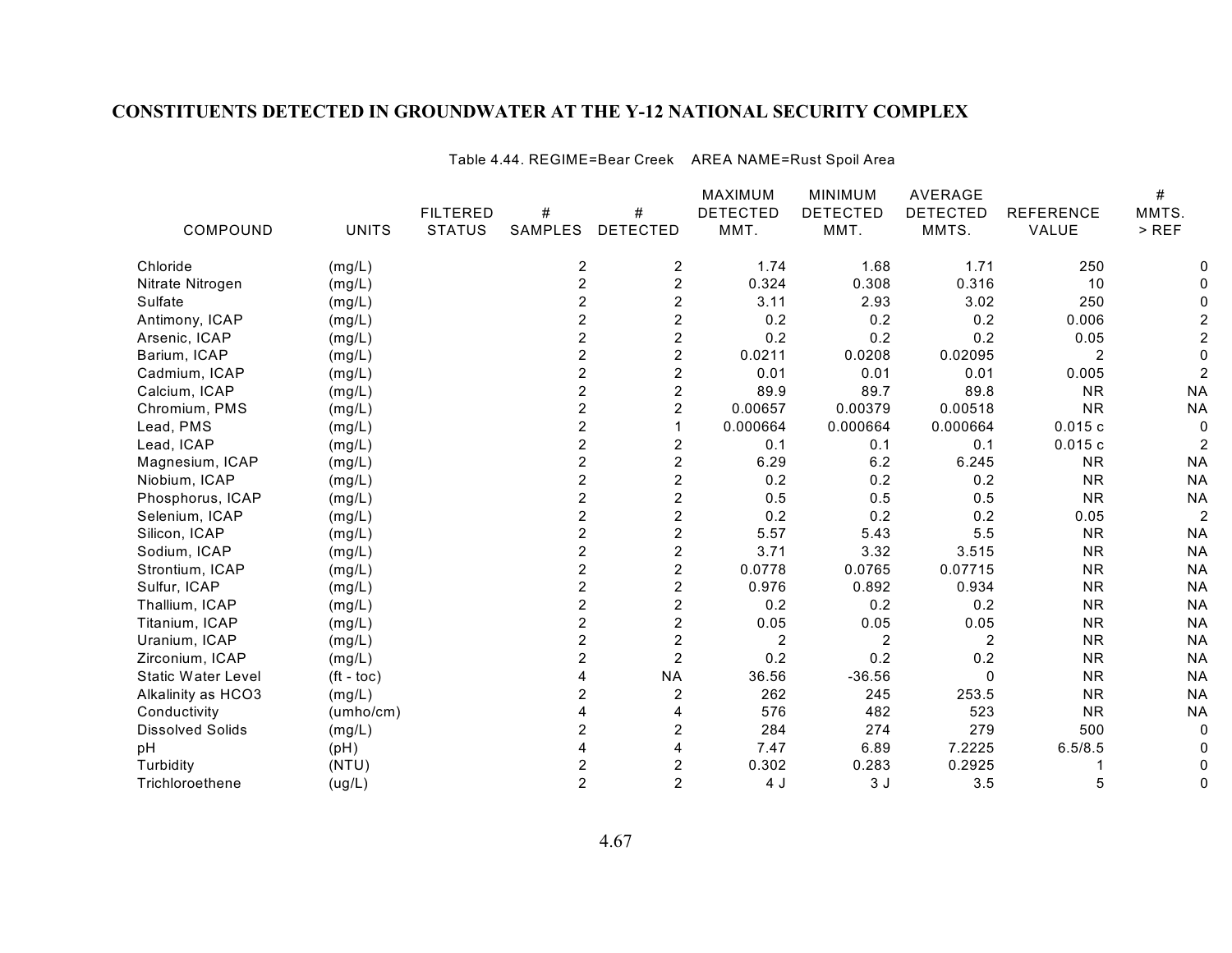Table 4.45. REGIME=Bear Creek AREA NAME=S-3 Site

|                    |              |                 |                  |                         | MAXIMUM         | <b>MINIMUM</b>  | <b>AVERAGE</b>  |                  | $\#$           |
|--------------------|--------------|-----------------|------------------|-------------------------|-----------------|-----------------|-----------------|------------------|----------------|
|                    |              | <b>FILTERED</b> | #                | $\#$                    | <b>DETECTED</b> | <b>DETECTED</b> | <b>DETECTED</b> | <b>REFERENCE</b> | MMTS.          |
| COMPOUND           | <b>UNITS</b> | <b>STATUS</b>   | <b>SAMPLES</b>   | <b>DETECTED</b>         | MMT.            | MMT.            | MMTS.           | VALUE            | $>$ REF        |
| <b>Bicarbonate</b> | (mg/L)       |                 | 9                | 7                       | 318             | 43.1            | 203.9571        | <b>NR</b>        | ΝA             |
| Chloride           | (mg/L)       |                 | 11               | 11                      | 328             | 13.9            | 67.14545        | 250              |                |
| Fluoride           | (mg/L)       |                 | 11               | $\boldsymbol{9}$        | 7.34            | 0.1             | 2.368889        | 4                | 2              |
| Nitrate/Nitrite    | (mg/L)       |                 | $\boldsymbol{9}$ | $\boldsymbol{9}$        | 1360            | 0.11            | 302.9389        | <b>NR</b>        | <b>NA</b>      |
| Sulfate            | (mg/L)       |                 | 11               | 9                       | 110             | 2.7             | 48.87778        | 250              | $\Omega$       |
| Aluminum, ICAP     | (mg/L)       |                 | 11               | $\overline{2}$          | 5.72            | 4.01            | 4.865           | 0.2              | 2              |
| Antimony, ICAP     | (mg/L)       |                 | 11               | $\overline{2}$          | 0.2             | 0.2             | 0.2             | 0.006            | $\overline{c}$ |
| Arsenic, ICAP      | (mg/L)       |                 | 11               | $\boldsymbol{2}$        | 0.2             | 0.2             | 0.2             | 0.05             | $\overline{c}$ |
| Barium, ICAP       | (mg/L)       |                 | 11               | 11                      | 16.6            | 0.0502          | 3.081727        | 2                | $\overline{c}$ |
| Beryllium, ICAP    | (mg/L)       |                 | 11               | $\boldsymbol{2}$        | 0.0063          | 0.0049          | 0.0056          | 0.004            | $\overline{2}$ |
| Boron, ICAP        | (mg/L)       |                 | 11               | 11                      | 0.526           | 0.0141          | 0.158036        | <b>NR</b>        | <b>NA</b>      |
| Cadmium, ICAP      | (mg/L)       |                 | 11               | 5                       | 0.0267          | 0.0019          | 0.01316         | 0.005            | 4              |
| Calcium, ICAP      | (mg/L)       |                 | 11               | 11                      | 171             | 0.93            | 93.38455        | <b>NR</b>        | <b>NA</b>      |
| Chromium, ICAP     | (mg/L)       |                 | 11               | $\overline{2}$          | 0.0346          | 0.0058          | 0.0202          | 0.1              | $\Omega$       |
| Cobalt, ICAP       | (mg/L)       |                 | 11               | 2                       | 0.109           | 0.0796          | 0.0943          | <b>NR</b>        | <b>NA</b>      |
| Copper, ICAP       | (mg/L)       |                 | 11               | $\overline{c}$          | 0.0105          | 0.0067          | 0.0086          | 1.3              | 0              |
| Iron, ICAP         | (mg/L)       |                 | 11               | 8                       | 3.81            | 0.0375          | 0.776625        | 0.3              |                |
| Lead, ICAP         | (mg/L)       |                 | 11               | $\overline{2}$          | 0.1             | 0.1             | 0.1             | 0.015c           | $\overline{2}$ |
| Lithium, ICAP      | (mg/L)       |                 | 11               | 10                      | 0.972           | 0.0199          | 0.16584         | <b>NR</b>        | <b>NA</b>      |
| Magnesium, ICAP    | (mg/L)       |                 | 11               | 11                      | 61              | 0.434           | 21.72509        | <b>NR</b>        | <b>NA</b>      |
| Manganese, ICAP    | (mg/L)       |                 | 11               | 9                       | 4.67            | 0.0301          | 1.5774          | 0.05             |                |
| Nickel, ICAP       | (mg/L)       |                 | 11               | $\overline{\mathbf{c}}$ | 0.344           | 0.213           | 0.2785          | 0.1 <sub>d</sub> | $\overline{2}$ |
| Niobium, ICAP      | (mg/L)       |                 | $\overline{2}$   | $\overline{c}$          | 0.2             | 0.2             | 0.2             | <b>NR</b>        | <b>NA</b>      |
| Phosphorus, ICAP   | (mg/L)       |                 | $\overline{2}$   | $\overline{2}$          | 0.5             | 0.5             | 0.5             | <b>NR</b>        | <b>NA</b>      |
| Potassium, ICAP    | (mg/L)       |                 | 11               | $10$                    | 26.8            | 1.94            | 7.622           | <b>NR</b>        | <b>NA</b>      |
| Selenium, ICAP     | (mg/L)       |                 | 11               | $\boldsymbol{2}$        | 0.2             | 0.2             | 0.2             | 0.05             | $\overline{2}$ |
| Silicon, ICAP      | (mg/L)       |                 | $\overline{2}$   | $\overline{c}$          | 0.53            | 0.518           | 0.524           | <b>NR</b>        | <b>NA</b>      |
| Sodium, ICAP       | (mg/L)       |                 | 11               | 11                      | 1830            | 11.2            | 429.2455        | <b>NR</b>        | <b>NA</b>      |
| Strontium, ICAP    | (mg/L)       |                 | 11               | 11                      | 20.6            | 0.141           | 3.841636        | <b>NR</b>        | <b>NA</b>      |
| Sulfur, ICAP       | (mg/L)       |                 | $\overline{c}$   | $\boldsymbol{2}$        | 0.5             | 0.5             | 0.5             | <b>NR</b>        | <b>NA</b>      |
| Thallium, ICAP     | (mg/L)       |                 | 11               | $\overline{2}$          | 0.2             | 0.2             | 0.2             | <b>NR</b>        | <b>NA</b>      |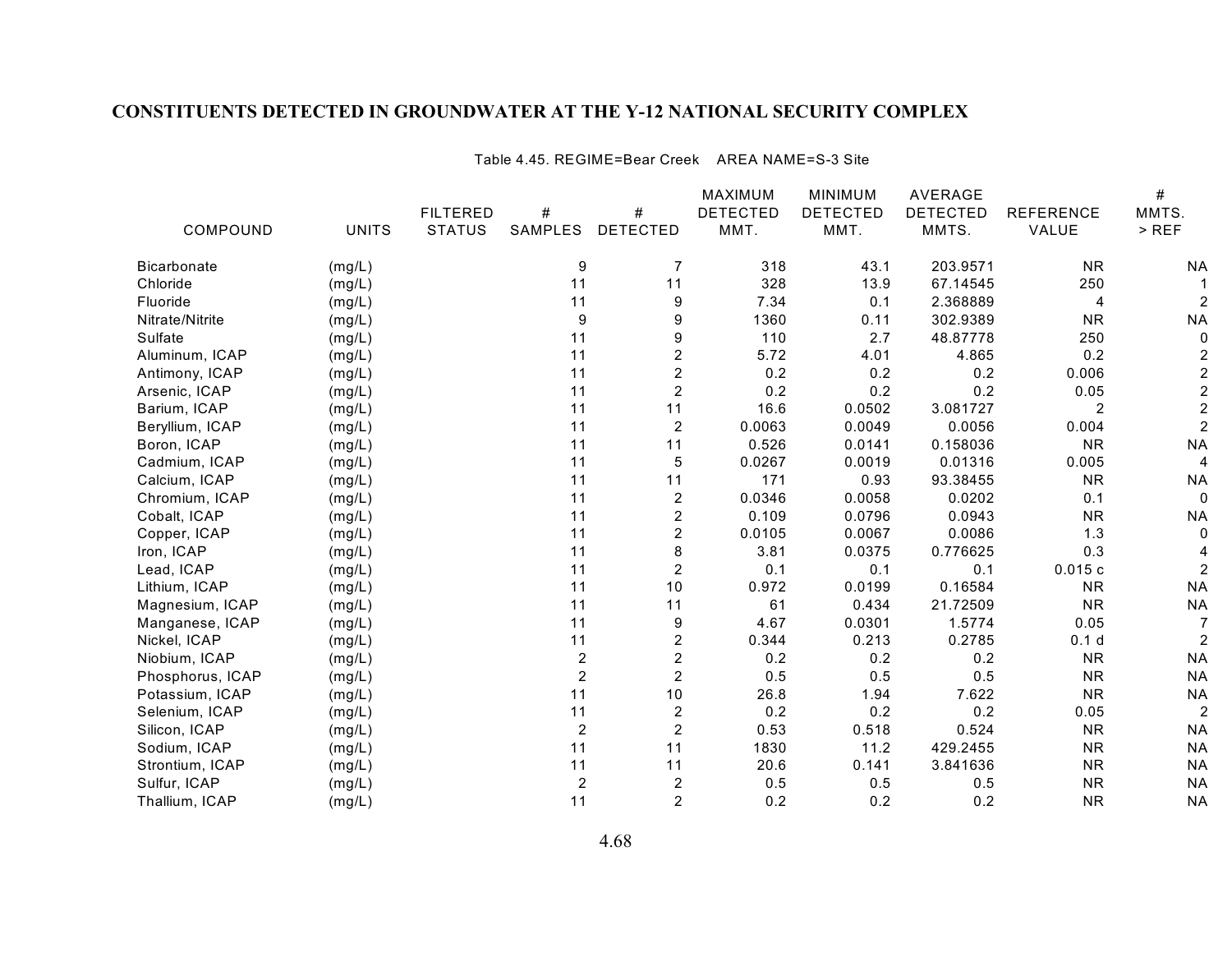Table 4.45. (continued) REGIME=Bear Creek AREA NAME=S-3 Site

|                               |                    |                 |                |                         | <b>MAXIMUM</b>  | <b>MINIMUM</b>  | <b>AVERAGE</b>  |                  | #         |
|-------------------------------|--------------------|-----------------|----------------|-------------------------|-----------------|-----------------|-----------------|------------------|-----------|
|                               |                    | <b>FILTERED</b> | #              | #                       | <b>DETECTED</b> | <b>DETECTED</b> | <b>DETECTED</b> | <b>REFERENCE</b> | MMTS.     |
| COMPOUND                      | <b>UNITS</b>       | <b>STATUS</b>   | SAMPLES        | <b>DETECTED</b>         | MMT.            | MMT.            | MMTS.           | VALUE            | $>$ REF   |
| Titanium, ICAP                | (mg/L)             |                 | $\overline{2}$ | 2                       | 0.05            | 0.05            | 0.05            | <b>NR</b>        | <b>NA</b> |
| Uranium, PMS                  | (mg/L)             |                 | 11             | 5                       | 1.32            | 0.624           | 0.9272          | 0.03             |           |
| Uranium, ICAP                 | (mg/L)             |                 | $\overline{2}$ | $\overline{2}$          | 2               | $\overline{2}$  | 2               | <b>NR</b>        | <b>NA</b> |
| Zinc, ICAP                    | (mg/L)             |                 | 11             | 3                       | 0.073           | 0.0125          | 0.048333        | 5                | 0         |
| Zirconium, ICAP               | (mg/L)             |                 | $\overline{2}$ | $\overline{c}$          | 0.2             | 0.2             | 0.2             | <b>NR</b>        | <b>NA</b> |
| <b>Static Water Level</b>     | $({\rm ft - toc})$ |                 | 13             | <b>NA</b>               | 15.05           | $-3.89$         | 7.799231        | <b>NR</b>        | <b>NA</b> |
| Alkalinity as CO3             | (mg/L)             |                 | 2              | 2                       | 520             | 512             | 516             | <b>NR</b>        | <b>NA</b> |
| Alkalinity as HCO3            | (mg/L)             |                 | $\overline{2}$ | 2                       | 452             | 450             | 451             | <b>NR</b>        | <b>NA</b> |
| Conductivity                  | (umbo/cm)          |                 |                | 4                       | 2380            | 1946            | 2126.5          | <b>NR</b>        | <b>NA</b> |
| <b>Dissolved Solids</b>       | (mg/L)             |                 | 8              | 8                       | 13100           | 365             | 3172.5          | 500              |           |
| рH                            | (pH)               |                 |                | 4                       | 10.12           | 9.8             | 9.9375          | 6.5/8.5          |           |
| <b>Total Suspended Solids</b> | (mg/L)             |                 | 8              | 2                       | 14.7            | 11.9            | 13.3            | <b>NR</b>        | <b>NA</b> |
| Turbidity                     | (NTU)              |                 |                | $\overline{\mathbf{c}}$ | 1.47            | 0.829           | 1.1495          |                  |           |
| Uranium-233/234               | (pCi/L)            |                 |                |                         | 177.4           | 0.23            | 101.06          | <b>NR</b>        | <b>NA</b> |
| Uranium-235                   | (pCi/L)            |                 | 9              | 5                       | 15.88           | 0.13            | 10.33           | 24               | 0         |
| Uranium-236                   | (pCi/L)            |                 | 9              | 6                       | 16.03           | 0.13            | 9.778333        | <b>NR</b>        | <b>NA</b> |
| Neptunium-237                 | (pCi/L)            |                 |                | 2                       | 11.81           | 11.1            | 11.455          | 1.2              | 2         |
| Uranium-238                   | (pCi/L)            |                 | 9              | 5                       | 414             | 210.3           | 316.94          | 24               |           |
| Technetium-99                 | (pCi/L)            |                 | 6              | 2                       | 381.29          | 349.46          | 365.375         | 4000             |           |
| Gross Alpha                   | (pCi/L)            |                 | 8              | 4                       | 516.16          | 2.74            | 205.14          | 15f              |           |
| Gross Beta                    | (pCi/L)            |                 | 8              | 6                       | 366.31          | 3.57            | 136.8533        | 50a              |           |
| Radium - Total Alpha          | (pCi/L)            |                 |                | 3                       | 2.63            | 1.02            | 1.76            | 5 <sub>g</sub>   |           |
| Acetone                       | (ug/L)             |                 | 11             |                         | 20              | 20              | 20              | <b>NR</b>        | <b>NA</b> |
| <b>Benzene</b>                | (ug/L)             |                 | 11             |                         | 2J              | 2J              | $\overline{2}$  | 5                |           |
| Tetrachloroethene             | (ug/L)             |                 | 11             | 5                       | 10              | 4 J             | 6.2             | 5                | 2         |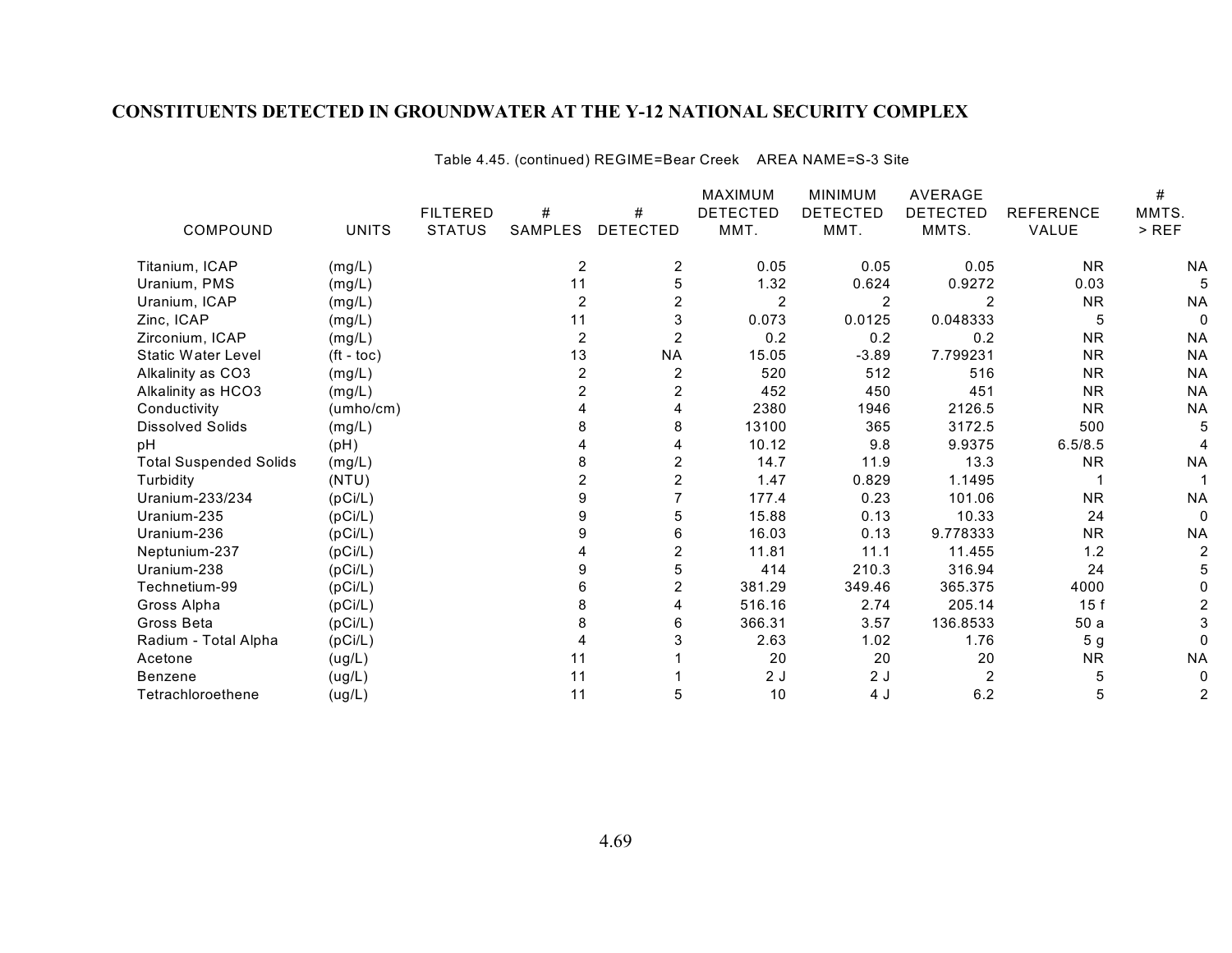Table 4.46. REGIME=Bear Creek AREA NAME=Spoil Area I

|                           |              |                 |                |                         | MAXIMUM         | <b>MINIMUM</b>  | <b>AVERAGE</b>  |                  | $\#$           |
|---------------------------|--------------|-----------------|----------------|-------------------------|-----------------|-----------------|-----------------|------------------|----------------|
|                           |              | <b>FILTERED</b> | #              | $\#$                    | <b>DETECTED</b> | <b>DETECTED</b> | <b>DETECTED</b> | <b>REFERENCE</b> | MMTS.          |
| COMPOUND                  | <b>UNITS</b> | <b>STATUS</b>   | SAMPLES        | <b>DETECTED</b>         | MMT.            | MMT.            | MMTS.           | VALUE            | $>$ REF        |
| Chloride                  | (mg/L)       |                 | 2              | 2                       | 12.9            | 11.9            | 12.4            | 250              |                |
| Nitrate Nitrogen          | (mg/L)       |                 | $\overline{c}$ | $\overline{\mathbf{c}}$ | 7.12            | 6.04            | 6.58            | 10               |                |
| Sulfate                   | (mg/L)       |                 | $\overline{c}$ | $\overline{c}$          | 74.6            | 70.5            | 72.55           | 250              |                |
| Antimony, ICAP            | (mg/L)       |                 | 2              | $\overline{c}$          | 0.2             | 0.2             | 0.2             | 0.006            |                |
| Arsenic, ICAP             | (mg/L)       |                 | $\overline{c}$ | $\overline{2}$          | 0.2             | 0.2             | 0.2             | 0.05             |                |
| Barium, ICAP              | (mg/L)       |                 | $\overline{c}$ | $\overline{2}$          | 0.069           | 0.0624          | 0.0657          | $\overline{2}$   |                |
| Cadmium, ICAP             | (mg/L)       |                 | $\overline{2}$ | $\overline{2}$          | 0.01            | 0.01            | 0.01            | 0.005            |                |
| Calcium, ICAP             | (mg/L)       |                 | $\overline{2}$ | $\overline{2}$          | 129             | 124             | 126.5           | <b>NR</b>        | <b>NA</b>      |
| Lead, ICAP                | (mg/L)       |                 | $\overline{c}$ | $\overline{c}$          | 0.1             | 0.1             | 0.1             | 0.015c           | $\overline{2}$ |
| Magnesium, ICAP           | (mg/L)       |                 | $\overline{2}$ | $\overline{c}$          | 16.9            | 15.9            | 16.4            | <b>NR</b>        | <b>NA</b>      |
| Manganese, ICAP           | (mg/L)       |                 | $\overline{c}$ | $\overline{c}$          | 0.0706          | 0.0492          | 0.0599          | 0.05             |                |
| Nickel, PMS               | (mg/L)       |                 | $\overline{c}$ | $\mathbf{1}$            | 0.00727         | 0.00727         | 0.00727         | <b>NR</b>        | <b>NA</b>      |
| Niobium, ICAP             | (mg/L)       |                 | $\overline{2}$ | $\overline{2}$          | 0.2             | 0.2             | 0.2             | <b>NR</b>        | <b>NA</b>      |
| Phosphorus, ICAP          | (mg/L)       |                 | $\overline{2}$ | $\overline{2}$          | 0.5             | 0.5             | 0.5             | <b>NR</b>        | <b>NA</b>      |
| Potassium, ICAP           | (mg/L)       |                 | $\overline{c}$ | $\overline{c}$          | 4.04            | 3.71            | 3.875           | <b>NR</b>        | <b>NA</b>      |
| Selenium, ICAP            | (mg/L)       |                 | $\overline{c}$ | $\overline{c}$          | 0.2             | 0.2             | 0.2             | 0.05             | $\overline{a}$ |
| Silicon, ICAP             | (mg/L)       |                 | $\overline{c}$ | $\overline{c}$          | 5.1             | 4.86            | 4.98            | <b>NR</b>        | <b>NA</b>      |
| Sodium, ICAP              | (mg/L)       |                 | $\overline{c}$ | $\overline{c}$          | 8.34            | 7.09            | 7.715           | <b>NR</b>        | <b>NA</b>      |
| Strontium, ICAP           | (mg/L)       |                 | $\overline{c}$ | $\overline{2}$          | 0.23            | 0.204           | 0.217           | <b>NR</b>        | <b>NA</b>      |
| Sulfur, ICAP              | (mg/L)       |                 | $\overline{2}$ | $\overline{2}$          | 27.3            | 24.4            | 25.85           | <b>NR</b>        | <b>NA</b>      |
| Thallium, ICAP            | (mg/L)       |                 | $\overline{2}$ | $\overline{2}$          | 0.2             | 0.2             | 0.2             | <b>NR</b>        | <b>NA</b>      |
| Titanium, ICAP            | (mg/L)       |                 | $\overline{2}$ | $\overline{\mathbf{c}}$ | 0.05            | 0.05            | 0.05            | <b>NR</b>        | <b>NA</b>      |
| Uranium, PMS              | (mg/L)       |                 | $\overline{c}$ | $\overline{c}$          | 0.00273         | 0.00221         | 0.00247         | 0.03             | 0              |
| Uranium, ICAP             | (mg/L)       |                 | $\overline{c}$ | $\overline{c}$          | $\overline{c}$  | $\overline{c}$  | $\overline{2}$  | <b>NR</b>        | <b>NA</b>      |
| Zirconium, ICAP           | (mg/L)       |                 | $\overline{c}$ | $\overline{c}$          | 0.2             | 0.2             | 0.2             | <b>NR</b>        | <b>NA</b>      |
| <b>Static Water Level</b> | $(ft - toc)$ |                 | 4              | <b>NA</b>               | 55.58           | $-55.58$        | $\Omega$        | <b>NR</b>        | <b>NA</b>      |
| Alkalinity as HCO3        | (mg/L)       |                 | 2              | 2                       | 288             | 278             | 283             | <b>NR</b>        | <b>NA</b>      |
| Conductivity              | (umbo/cm)    |                 | 4              | $\overline{4}$          | 925             | 752             | 814.75          | <b>NR</b>        | <b>NA</b>      |
| <b>Dissolved Solids</b>   | (mg/L)       |                 | $\overline{2}$ | $\overline{c}$          | 457             | 452             | 454.5           | 500              | 0              |
| pH                        | (pH)         |                 | 4              | $\overline{4}$          | 7.55            | 6.96            | 7.2575          | 6.5/8.5          |                |
| Turbidity                 | (NTU)        |                 | $\overline{2}$ | $\overline{2}$          | 1.15            | 0.541           | 0.8455          |                  |                |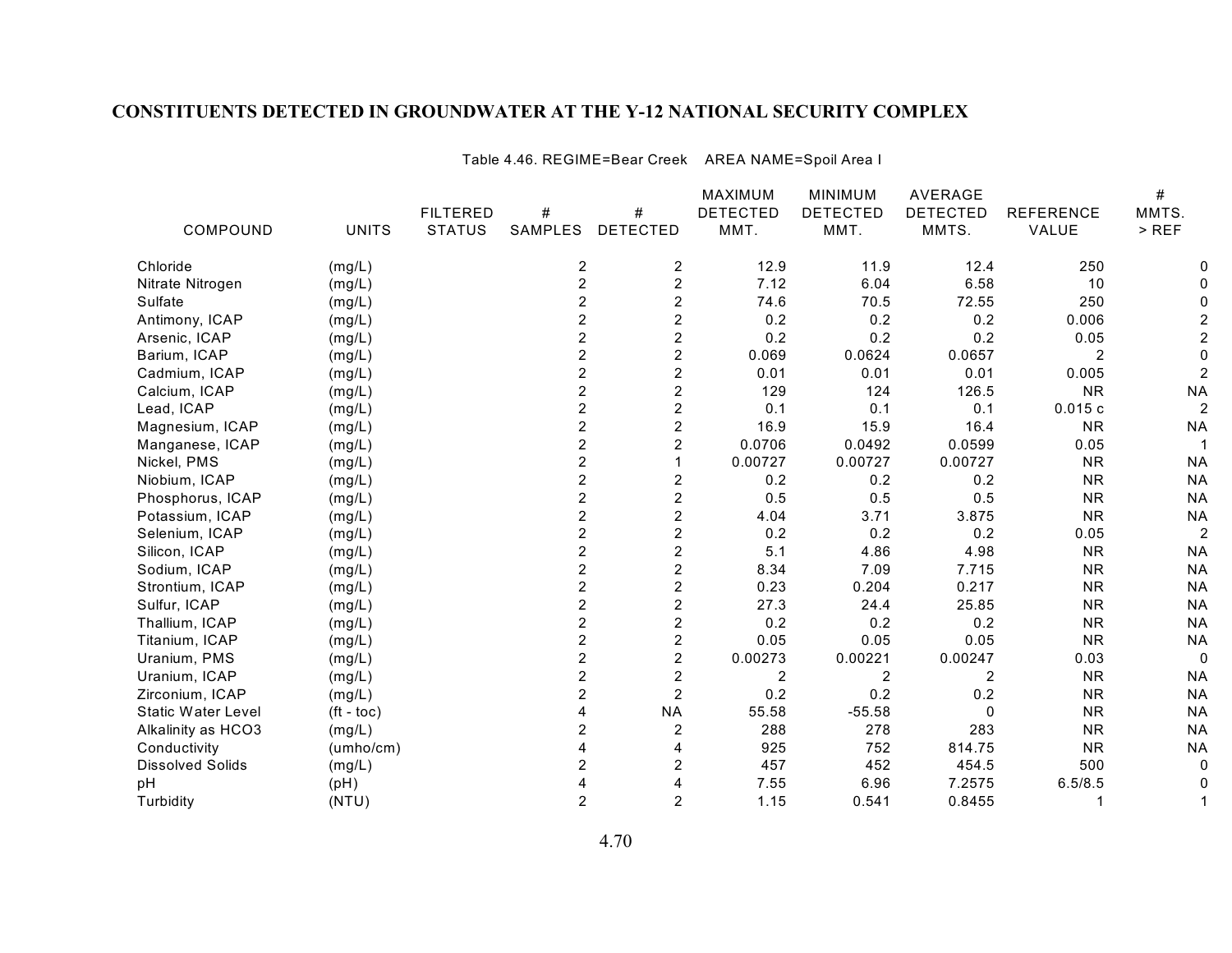Table 4.46. (continued) REGIME=Bear Creek AREA NAME=Spoil Area I

|                            |                      |                 |         |          | MAXIMUM         | MINIMUM     | AVERAGE  |                  |              |
|----------------------------|----------------------|-----------------|---------|----------|-----------------|-------------|----------|------------------|--------------|
|                            |                      | <b>FILTERED</b> | #       |          | <b>DETECTED</b> | DETECTED    | DETECTED | <b>REFERENCE</b> | MMTS.        |
| COMPOUND                   | UNITS                | <b>STATUS</b>   | SAMPLES | DETECTED | MMT.            | MMT.        | MMTS.    | <b>VALUE</b>     | $>$ REF      |
| Gross Beta                 | (DC <sub>i</sub> /L) |                 |         |          | 30              | 25          | 27.5     | 50 a             | $\mathbf{0}$ |
| 1,2-Dichloroethene (Total) | (ug/L)               |                 |         |          | 2 J             | 2 J         |          | NR b             | <b>NA</b>    |
| cis-1,2-Dichloroethene     | (ug/L)               |                 |         |          | 2J              | 2 J         |          | 70               | 0            |
| Tetrachloroethene          | (ug/L)               |                 |         |          | 13              | 10          | 11.5     |                  | 2            |
| Trichloroethene            | (ug/L                |                 |         |          |                 | $\mathbf b$ |          |                  | 0            |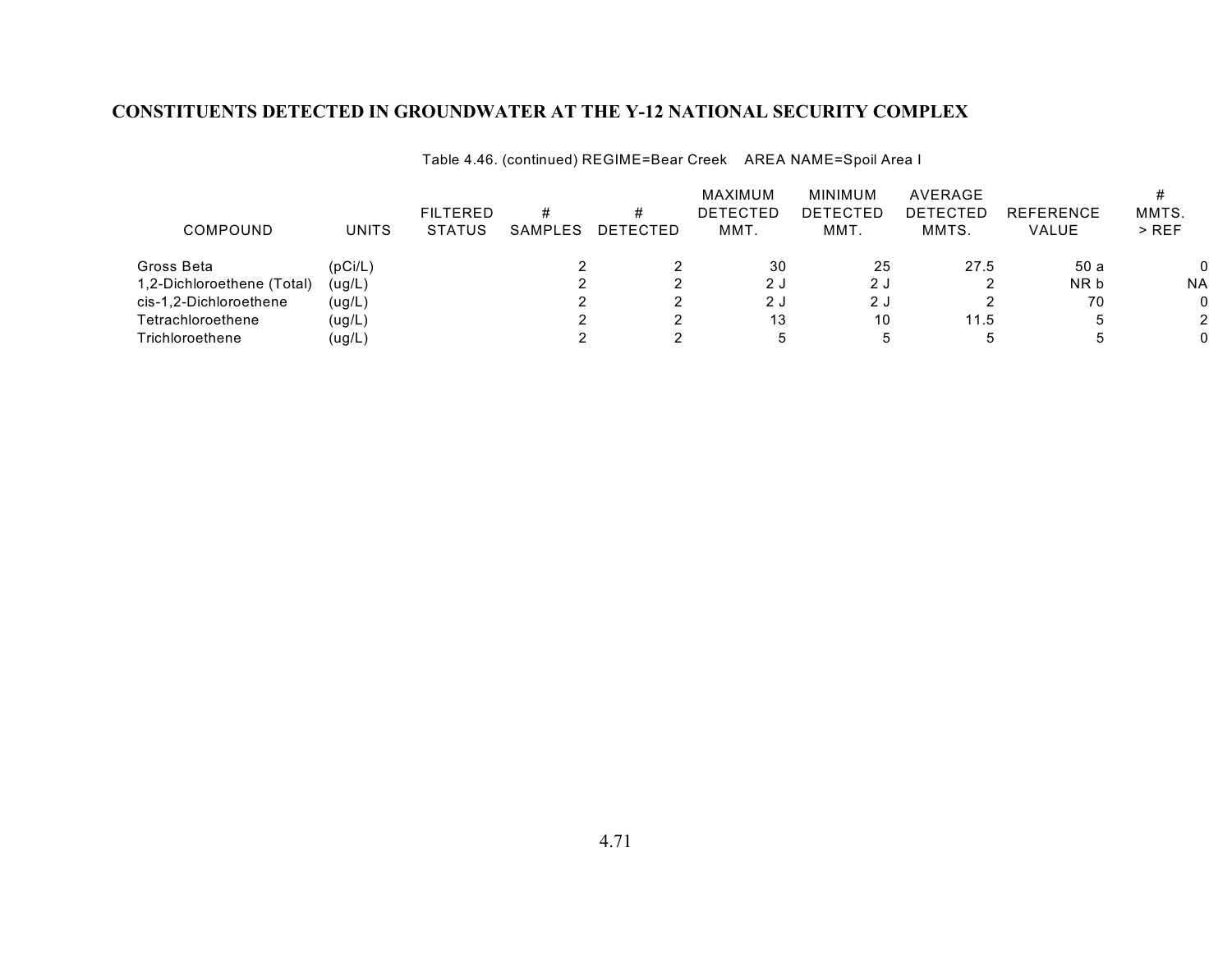|                               |                    |                 |                |                 | <b>MAXIMUM</b>  | <b>MINIMUM</b>  | AVERAGE         |                  |              |
|-------------------------------|--------------------|-----------------|----------------|-----------------|-----------------|-----------------|-----------------|------------------|--------------|
|                               |                    | <b>FILTERED</b> | #              | #               | <b>DETECTED</b> | <b>DETECTED</b> | <b>DETECTED</b> | <b>REFERENCE</b> | MMTS.        |
| COMPOUND                      | <b>UNITS</b>       | <b>STATUS</b>   | <b>SAMPLES</b> | <b>DETECTED</b> | MMT.            | MMT.            | MMTS.           | VALUE            | $>$ REF      |
| Barium, ICAP                  | (mg/L)             |                 |                |                 | 0.0207          | 0.0198          | 0.02025         |                  |              |
| Calcium, ICAP                 | (mg/L)             |                 |                | $\mathcal{P}$   | 41.6            | 40.4            | 41              | <b>NR</b>        | <b>NA</b>    |
| Iron, ICAP                    | (mg/L)             |                 |                |                 | 0.0116          | 0.0116          | 0.0116          | 0.3              | $\mathbf{0}$ |
| Magnesium, ICAP               | (mg/L)             |                 |                | 2               | 27.3            | 26.4            | 26.85           | <b>NR</b>        | <b>NA</b>    |
| Potassium, ICAP               | (mg/L)             |                 |                |                 | 0.81            | 0.741           | 0.7755          | <b>NR</b>        | <b>NA</b>    |
| Sodium, ICAP                  | (mg/L)             |                 |                |                 | 0.794           | 0.737           | 0.7655          | <b>NR</b>        | <b>NA</b>    |
| Strontium, ICAP               | (mg/L)             |                 |                | 2               | 0.0218          | 0.0215          | 0.02165         | <b>NR</b>        | <b>NA</b>    |
| <b>Static Water Level</b>     | $({\rm ft - toc})$ |                 |                | <b>NA</b>       | 130.8           | 130.25          | 130.525         | <b>NR</b>        | <b>NA</b>    |
| Dissolved Solids              | (mg/L)             |                 |                | 2               | 212             | 203             | 207.5           | 500              | $\mathbf{0}$ |
| <b>Total Suspended Solids</b> | (mg/L)             |                 |                |                 | 5.3             | 5.3             | 5.3             | <b>NR</b>        | <b>NA</b>    |
| Gross Alpha                   | (pCi/L)            |                 |                |                 | 5.62            | 1.22            | 3.42            | 15 f             | $\mathbf{0}$ |
| Gross Beta                    | (pCi/L)            |                 |                |                 | 5               | 5               | 5               | 50a              | 0            |

Table 4.47. REGIME=Chestnut Ridge AREA NAME=Chestnut Ridge Borrow Area Waste Pile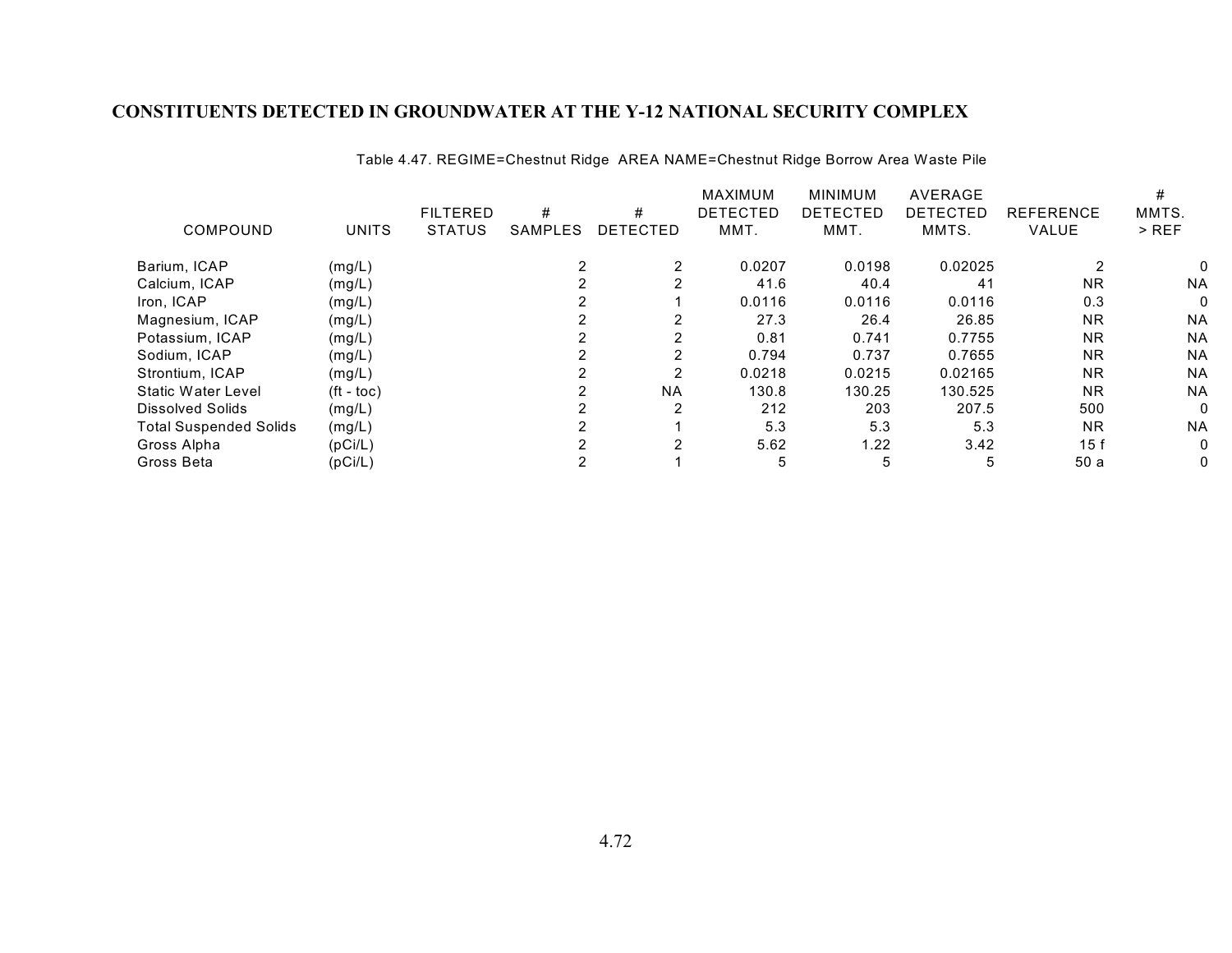Table 4.48. REGIME=Chestnut Ridge AREA NAME=Chestnut Ridge Security Pits

|                         |              |                 |                |                 | MAXIMUM         | <b>MINIMUM</b>  | AVERAGE         |                  | #            |
|-------------------------|--------------|-----------------|----------------|-----------------|-----------------|-----------------|-----------------|------------------|--------------|
|                         |              | <b>FILTERED</b> | #              | $\#$            | <b>DETECTED</b> | <b>DETECTED</b> | <b>DETECTED</b> | <b>REFERENCE</b> | MMTS.        |
| COMPOUND                | <b>UNITS</b> | <b>STATUS</b>   | SAMPLES        | <b>DETECTED</b> | MMT.            | MMT.            | MMTS.           | VALUE            | $>$ REF      |
| Alkalinity              | (mg/L)       |                 | 2              | 2               | 130             | 130             | 130             | <b>NR</b>        | <b>NA</b>    |
| Chloride                | (mg/L)       |                 | $\overline{c}$ | $\overline{c}$  | 2J              | 1.9J            | 1.95            | 250              | $\Omega$     |
| Fluoride                | (mg/L)       |                 | $\overline{c}$ | $\overline{c}$  | $0.15$ J        | 0.14J           | 0.145           | 4                | $\Omega$     |
| Nitrate/Nitrite         | (mg/L)       |                 | $\overline{c}$ | $\overline{c}$  | 0.82            | 0.79            | 0.805           | <b>NR</b>        | <b>NA</b>    |
| Sulfate                 | (mg/L)       |                 | $\overline{2}$ | $\overline{2}$  | 3.6J            | 2.9J            | 3.25            | 250              | $\Omega$     |
| Antimony, ICAP          | (mg/L)       |                 | 8              |                 | $0.00026$ J     | $0.00026$ J     | 0.00026         | 0.006            |              |
| Arsenic, ICAP           | (mg/L)       |                 | 8              |                 | $0.0059$ J      | 0.0059J         | 0.0059          | 0.05             |              |
| Barium, ICAP            | (mg/L)       |                 | 8              | 8               | 0.0187          | 0.0101          | 0.014463        | 2                | $\Omega$     |
| Calcium, ICAP           | (mg/L)       |                 | 8              | 8               | 45.2            | 29 J            | 35.3375         | <b>NR</b>        | <b>NA</b>    |
| Chromium, ICAP          | (mg/L)       |                 | 8              | $\overline{c}$  | 0.0096          | 0.00088 J       | 0.00524         | 0.1              | 0            |
| Iron, ICAP              | (mg/L)       |                 | 8              | 5               | 0.0629          | 0.0136          | 0.0389          | 0.3              | $\Omega$     |
| Magnesium, ICAP         | (mg/L)       |                 | 8              | 8               | 28.9            | 16.4            | 21.8375         | <b>NR</b>        | <b>NA</b>    |
| Manganese, ICAP         | (mg/L)       |                 | 8              | 3               | 0.0171          | $0.0015$ J      | 0.0117          | 0.05             | $\Omega$     |
| Molybdenum, ICAP        | (mg/L)       |                 | $\overline{2}$ |                 | $0.0029$ J      | $0.0029$ J      | 0.0029          | <b>NR</b>        | <b>NA</b>    |
| Potassium, ICAP         | (mg/L)       |                 | 8              | 8               | 3.16            | 1.1J            | 1.715           | <b>NR</b>        | <b>NA</b>    |
| Silver, ICAP            | (mg/L)       |                 | 8              |                 | $0.0012$ J      | $0.0012$ J      | 0.0012          | 0.1              | $\mathbf{0}$ |
| Sodium, ICAP            | (mg/L)       |                 | 8              | 6               | 1.26            | 0.414           | 0.625667        | <b>NR</b>        | <b>NA</b>    |
| Strontium, ICAP         | (mg/L)       |                 | 8              | 8               | 0.0252          | 0.0157          | 0.019213        | <b>NR</b>        | <b>NA</b>    |
| Thallium, ICAP          | (mg/L)       |                 | 8              |                 | $0.00002$ J     | $0.00002$ J     | 0.00002         | <b>NR</b>        | <b>NA</b>    |
| Uranium, PMS            | (mg/L)       |                 | 8              | $\overline{c}$  | $0.00035$ J     | 0.00034 J       | 0.000345        | 0.03             | $\Omega$     |
| Zinc, ICAP              | (mg/L)       |                 | 8              | $\overline{2}$  | 0.0383          | 0.0319          | 0.0351          | 5                | $\Omega$     |
| Static Water Level      | $(ft - toc)$ |                 |                | <b>NA</b>       | 128.58          | 67.56           | 101.58          | <b>NR</b>        | <b>NA</b>    |
| Alkalinity as HCO3      | (mg/L)       |                 | $\overline{c}$ | $\overline{c}$  | 130             | 130             | 130             | <b>NR</b>        | <b>NA</b>    |
| Conductivity            | (umbo/cm)    |                 | $\overline{c}$ | $\overline{c}$  | 260 J           | 240 J           | 250             | <b>NR</b>        | <b>NA</b>    |
| <b>Dissolved Solids</b> | (mg/L)       |                 | 8              | 8               | 255             | 100             | 174.5           | 500              | $\Omega$     |
| pH                      | (pH)         |                 | $\overline{2}$ | $\overline{c}$  | 8               | 7.9             | 7.95            | 6.5/8.5          |              |
| Turbidity               | (NTU)        |                 | $\overline{2}$ | $\overline{2}$  | 0.21            | 0.13            | 0.17            |                  |              |
| Gross Alpha             | (pCi/L)      |                 | 8              | 4               | 3.97            | 1.11            | 2.5575          | 15f              |              |
| Gross Beta              | (pCi/L)      |                 | 8              | 3               | 6.41            | 4.81            | 5.79            | 50a              |              |
| 1,1,1-Trichloroethane   | (ug/L)       |                 | 8              | 6               | 13              | 2.1             | 5.316667        | 200              | O            |
| 1,1-Dichloroethane      | (ug/L)       |                 | 8              | 6               | 23              | $\overline{2}$  | 7.45            | <b>NR</b>        | <b>NA</b>    |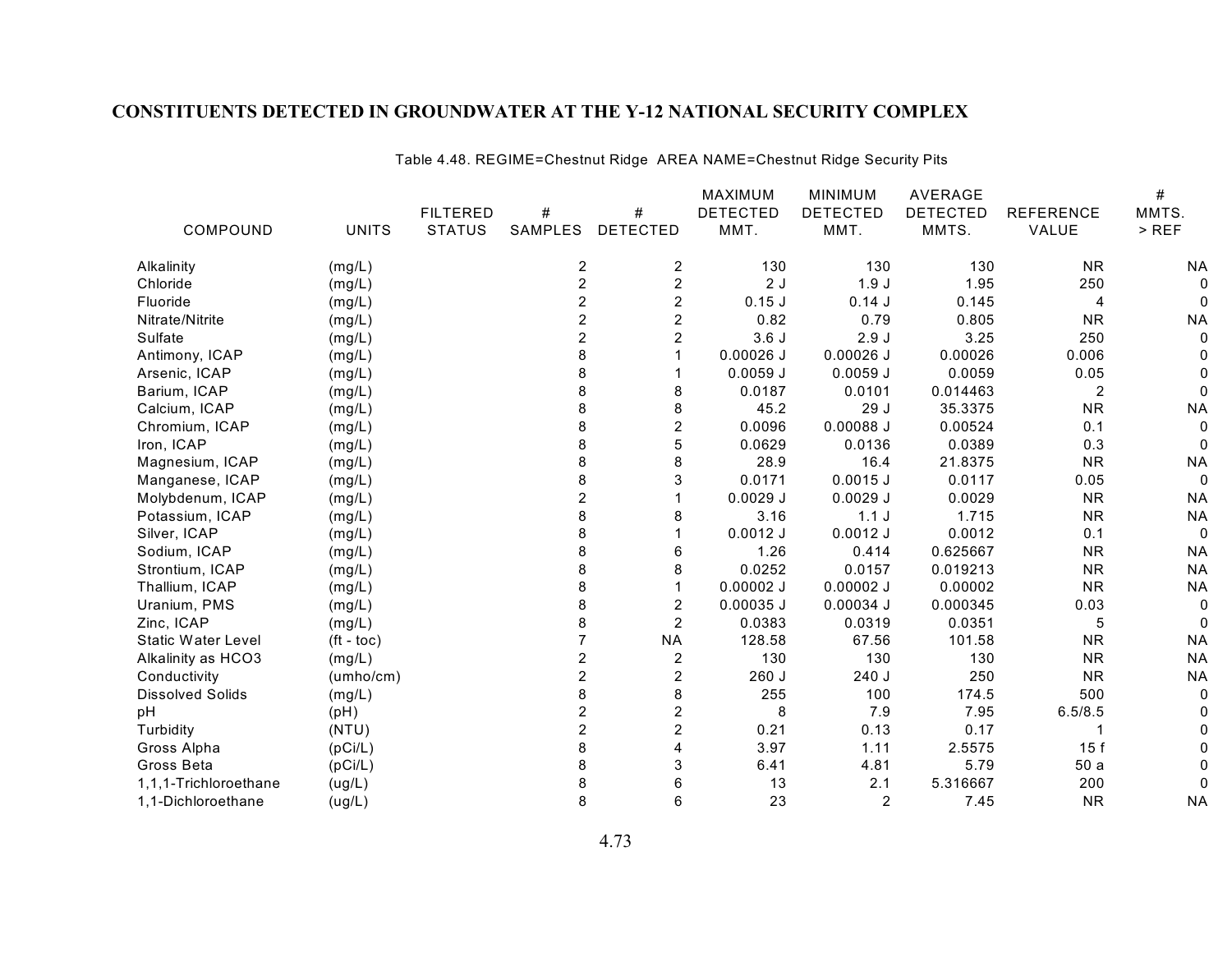|                          |              | <b>FILTERED</b> |              |                      | MAXIMUM<br><b>DETECTED</b> | <b>MINIMUM</b><br><b>DETECTED</b> | AVERAGE<br>DETECTED | <b>REFERENCE</b> | MMTS.     |
|--------------------------|--------------|-----------------|--------------|----------------------|----------------------------|-----------------------------------|---------------------|------------------|-----------|
| <b>COMPOUND</b>          | <b>UNITS</b> | <b>STATUS</b>   | #<br>SAMPLES | #<br><b>DETECTED</b> | MMT.                       | MMT.                              | MMTS.               | VALUE            | $>$ REF   |
| 1.1-Dichloroethene       | (ug/L)       |                 |              | -5                   |                            | 0.99J                             | 4.138               |                  | 0         |
| Carbon tetrachloride     | (ug/L)       |                 |              |                      | 0.66J                      | $0.66$ J                          | 0.66                |                  | 0         |
| cis-1.2-Dichloroethene   | (ug/L)       |                 |              |                      | 11                         | 4.5                               | 7.875               | 70               | 0         |
| Tetrachloroethene        | (ug/L)       |                 |              |                      | 12                         | 5.7                               | 8.925               |                  | 4         |
| trans-1,2-Dichloroethene | (ug/L)       |                 |              |                      | 0.38J                      | $0.38$ J                          | 0.38                | 100              | 0         |
| Trichloroethene          | (ug/L)       |                 |              | 3                    | 2 J                        | $0.54$ J                          | 1.213333            |                  | 0         |
| Trichlorofluoromethane   | (ug/L)       |                 |              |                      | 19                         | 8.5                               | 13.75               | <b>NR</b>        | <b>NA</b> |

Table 4.48. (continued) REGIME=Chestnut Ridge AREA NAME=Chestnut Ridge Security Pits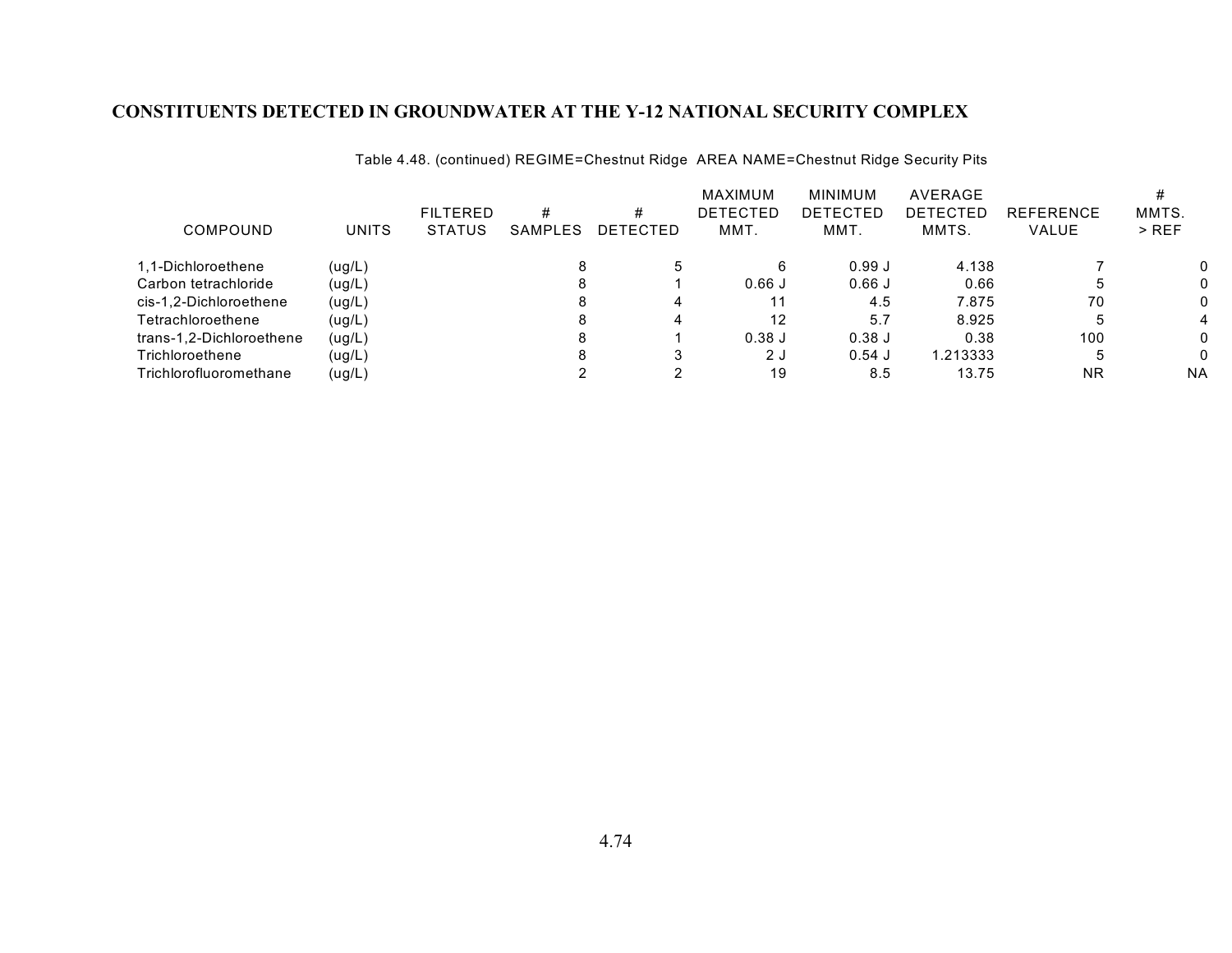|                               |                       |                 |                |                 | <b>MAXIMUM</b>  | <b>MINIMUM</b> | AVERAGE         |                  |           |
|-------------------------------|-----------------------|-----------------|----------------|-----------------|-----------------|----------------|-----------------|------------------|-----------|
|                               |                       | <b>FILTERED</b> | #              | #               | <b>DETECTED</b> | DETECTED       | <b>DETECTED</b> | <b>REFERENCE</b> | MMTS.     |
| COMPOUND                      | <b>UNITS</b>          | <b>STATUS</b>   | <b>SAMPLES</b> | <b>DETECTED</b> | MMT.            | MMT.           | MMTS.           | VALUE            | $>$ REF   |
| Aluminum, ICAP                | (mg/L)                |                 | 8              |                 | 0.052           | 0.0501         | 0.05105         | 0.2              |           |
| Barium, ICAP                  | (mg/L)                |                 |                | 8               | 0.0433          | 0.0089         | 0.018838        |                  |           |
| Calcium, ICAP                 | (mg/L)                |                 | 8              | 8               | 65.5            | 24.3           | 39.8625         | <b>NR</b>        | <b>NA</b> |
| Iron, ICAP                    | (mg/L)                |                 |                |                 | 0.124           | 0.0125         | 0.048871        | 0.3              |           |
| Magnesium, ICAP               | (mg/L)                |                 | 8              | 8               | 41.2            | 16.1           | 26.2            | <b>NR</b>        | <b>NA</b> |
| Potassium, ICAP               | (mg/L)                |                 |                | 8               | 30.1            | 1.41           | 7.47125         | <b>NR</b>        | <b>NA</b> |
| Sodium, ICAP                  | (mg/L)                |                 | 8              | 8               | 6.83            | 0.475          | 2.145125        | <b>NR</b>        | <b>NA</b> |
| Strontium, ICAP               | (mg/L)                |                 | 8              | 8               | 0.028           | 0.0106         | 0.022238        | <b>NR</b>        | <b>NA</b> |
| Zinc, ICAP                    | (mg/L)                |                 |                |                 | 0.0258          | 0.0258         | 0.0258          | 5                | $\Omega$  |
| <b>Static Water Level</b>     | $({\rm ft -}$ toc $)$ |                 | 8              | <b>NA</b>       | 157.92          | 116.7          | 134.655         | <b>NR</b>        | <b>NA</b> |
| Dissolved Solids              | (mg/L)                |                 |                | 8               | 368             | 126            | 212.375         | 500              | 0         |
| <b>Total Suspended Solids</b> | (mg/L)                |                 | 8              |                 | 5.1             | 5.1            | 5.1             | <b>NR</b>        | <b>NA</b> |

Table 4.49. Regime=Chestnut Ridge AREA NAME=Chestnut Ridge Sediment Disposal Basin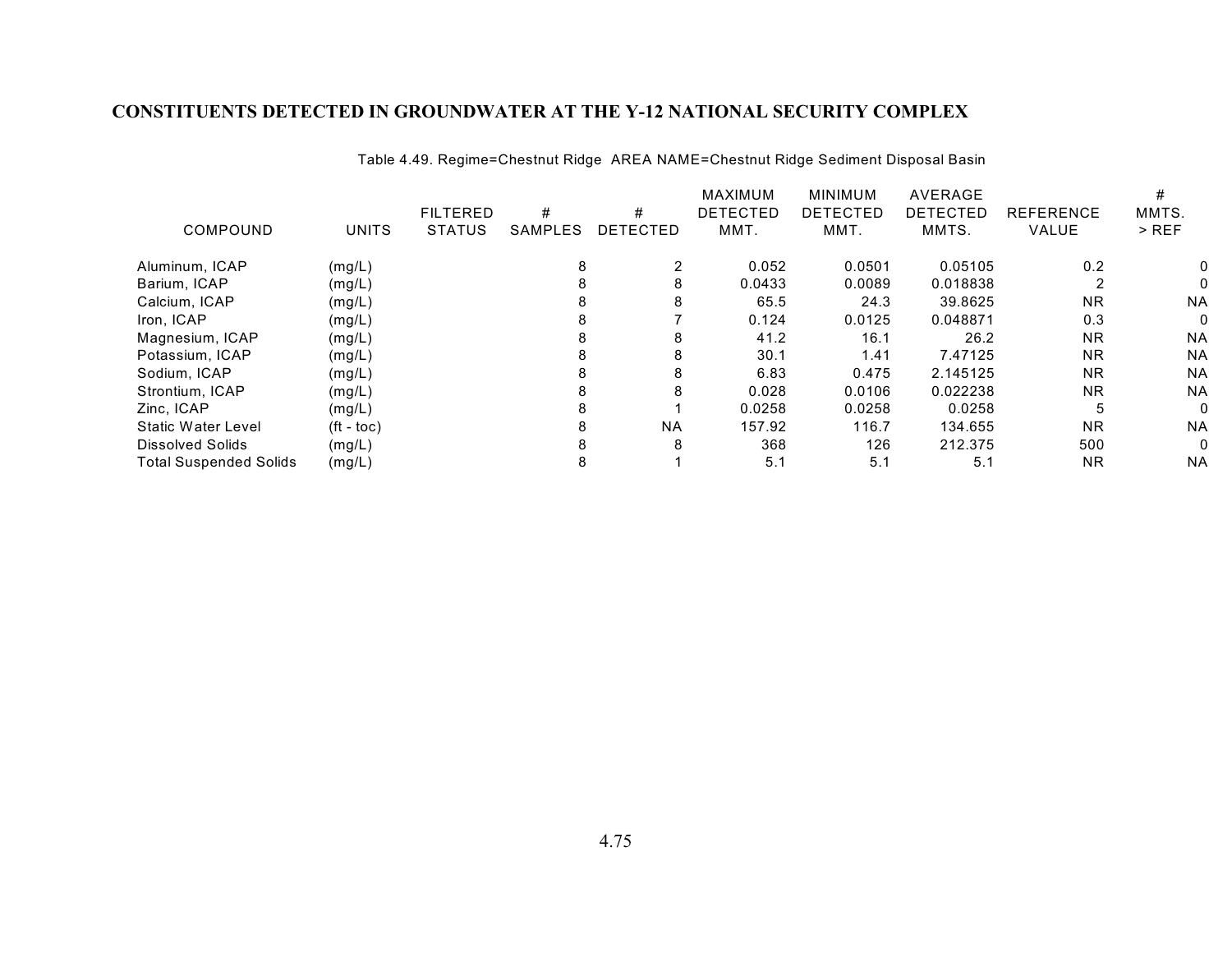Table 4.50. REGIME=Chestnut Ridge AREA NAME=Const./Debris Landfill VI

|                           |              |                 |                |                 | MAXIMUM         | <b>MINIMUM</b>  | <b>AVERAGE</b>  |                  | $\#$      |
|---------------------------|--------------|-----------------|----------------|-----------------|-----------------|-----------------|-----------------|------------------|-----------|
|                           |              | <b>FILTERED</b> | #              | $\#$            | <b>DETECTED</b> | <b>DETECTED</b> | <b>DETECTED</b> | <b>REFERENCE</b> | MMTS.     |
| COMPOUND                  | <b>UNITS</b> | <b>STATUS</b>   | <b>SAMPLES</b> | <b>DETECTED</b> | MMT.            | MMT.            | MMTS.           | VALUE            | $>$ REF   |
| Alkalinity                | (mg/L)       |                 | 8              | 8               | 250             | 83              | 182.875         | <b>NR</b>        | ΝA        |
| Chloride                  | (mg/L)       |                 | 8              | 8               | 9.1J            | 1.7J            | 3.8375          | 250              | 0         |
| Fluoride                  | (mg/L)       |                 | 8              | 6               | $0.15$ J        | 0.11J           | 0.131667        | 4                | 0         |
| Nitrate/Nitrite           | (mg/L)       |                 | 8              | 8               | 0.66J           | 0.22J           | 0.4375          | <b>NR</b>        | <b>NA</b> |
| Sulfate                   | (mg/L)       |                 | 8              | 8               | 28 J            | 1.9J            | 11.1            | 250              | $\Omega$  |
| Aluminum, ICAP            | (mg/L)       |                 | 8              | 4               | 0.09J           | 0.037J          | 0.0675          | 0.2              | 0         |
| Antimony, ICAP            | (mg/L)       |                 | 8              |                 | $0.00013$ J     | $0.00013$ J     | 0.00013         | 0.006            | $\Omega$  |
| Arsenic, ICAP             | (mg/L)       |                 | 8              | 3               | $0.007$ J       | $0.0042$ J      | 0.005933        | 0.05             | 0         |
| Barium, ICAP              | (mg/L)       |                 | 8              | 8               | 0.015           | $0.0081$ J      | 0.0127          | 2                | $\Omega$  |
| Beryllium, ICAP           | (mg/L)       |                 | 8              | 4               | $0.0006$ J      | 0.00038 J       | 0.00052         | 0.004            | $\Omega$  |
| Boron, ICAP               | (mg/L)       |                 | 8              | 7               | $0.04$ J        | 0.0079J         | 0.020229        | <b>NR</b>        | <b>NA</b> |
| Calcium, ICAP             | (mg/L)       |                 | 8              | 8               | 62 J            | 20J             | 41.625          | <b>NR</b>        | <b>NA</b> |
| Chromium, ICAP            | (mg/L)       |                 | 8              |                 | $0.0024$ J      | $0.0024$ J      | 0.0024          | 0.1              | $\Omega$  |
| Copper, ICAP              | (mg/L)       |                 | 8              | 4               | $0.0022$ J      | $0.00087$ J     | 0.001543        | 1.3              | 0         |
| Iron, ICAP                | (mg/L)       |                 | 8              | 6               | 0.081J          | 0.013J          | 0.037333        | 0.3              | 0         |
| Lead, ICAP                | (mg/L)       |                 | 8              |                 | $0.0022$ J      | $0.0022$ J      | 0.0022          | 0.015c           | $\Omega$  |
| Magnesium, ICAP           | (mg/L)       |                 | 8              | 8               | 35 J            | 7.7             | 23.3375         | <b>NR</b>        | <b>NA</b> |
| Manganese, ICAP           | (mg/L)       |                 | 8              | 6               | 0.0031J         | $0.00091$ J     | 0.001735        | 0.05             | $\Omega$  |
| Molybdenum, ICAP          | (mg/L)       |                 | 8              |                 | $0.0036$ J      | $0.0036$ J      | 0.0036          | <b>NR</b>        | <b>NA</b> |
| Nickel, ICAP              | (mg/L)       |                 | 8              | $\overline{c}$  | $0.0029$ J      | 0.0019J         | 0.0024          | 0.1 <sub>d</sub> | 0         |
| Potassium, ICAP           | (mg/L)       |                 | 8              | 8               | 2.2J            | 0.49J           | 1.21            | <b>NR</b>        | <b>NA</b> |
| Silver, ICAP              | (mg/L)       |                 | 8              | 4               | $0.0016$ J      | $0.0009$ J      | 0.001275        | 0.1              | $\Omega$  |
| Sodium, ICAP              | (mg/L)       |                 | 8              | 4               | 5.2             | 3.1J            | 4.325           | <b>NR</b>        | <b>NA</b> |
| Strontium, ICAP           | (mg/L)       |                 | 8              | 8               | 0.046           | 0.017           | 0.02725         | <b>NR</b>        | <b>NA</b> |
| Thallium, ICAP            | (mg/L)       |                 | 8              | $\overline{c}$  | $0.00003$ J     | $0.00002$ J     | 0.000025        | <b>NR</b>        | <b>NA</b> |
| Uranium, PMS              | (mg/L)       |                 | 8              | 8               | $0.0012$ J      | $0.00009$ J     | 0.000475        | 0.03             | 0         |
| Zinc, ICAP                | (mg/L)       |                 | 8              | 3               | 0.028           | 0.0081J         | 0.015367        | 5                | $\Omega$  |
| <b>Static Water Level</b> | $(ft - toc)$ |                 | 8              | <b>NA</b>       | 70.13           | 36.15           | 57.515          | <b>NR</b>        | <b>NA</b> |
| Alkalinity as HCO3        | (mg/L)       |                 | 8              | 8               | 250             | 83              | 182.875         | <b>NR</b>        | <b>NA</b> |
| Conductivity              | (umbo/cm)    |                 | 8              | 8               | 460 J           | 160J            | 327.5           | <b>NR</b>        | <b>NA</b> |
| <b>Dissolved Solids</b>   | (mg/L)       |                 | 8              | 8               | 290             | 120J            | 203.75          | 500              | 0         |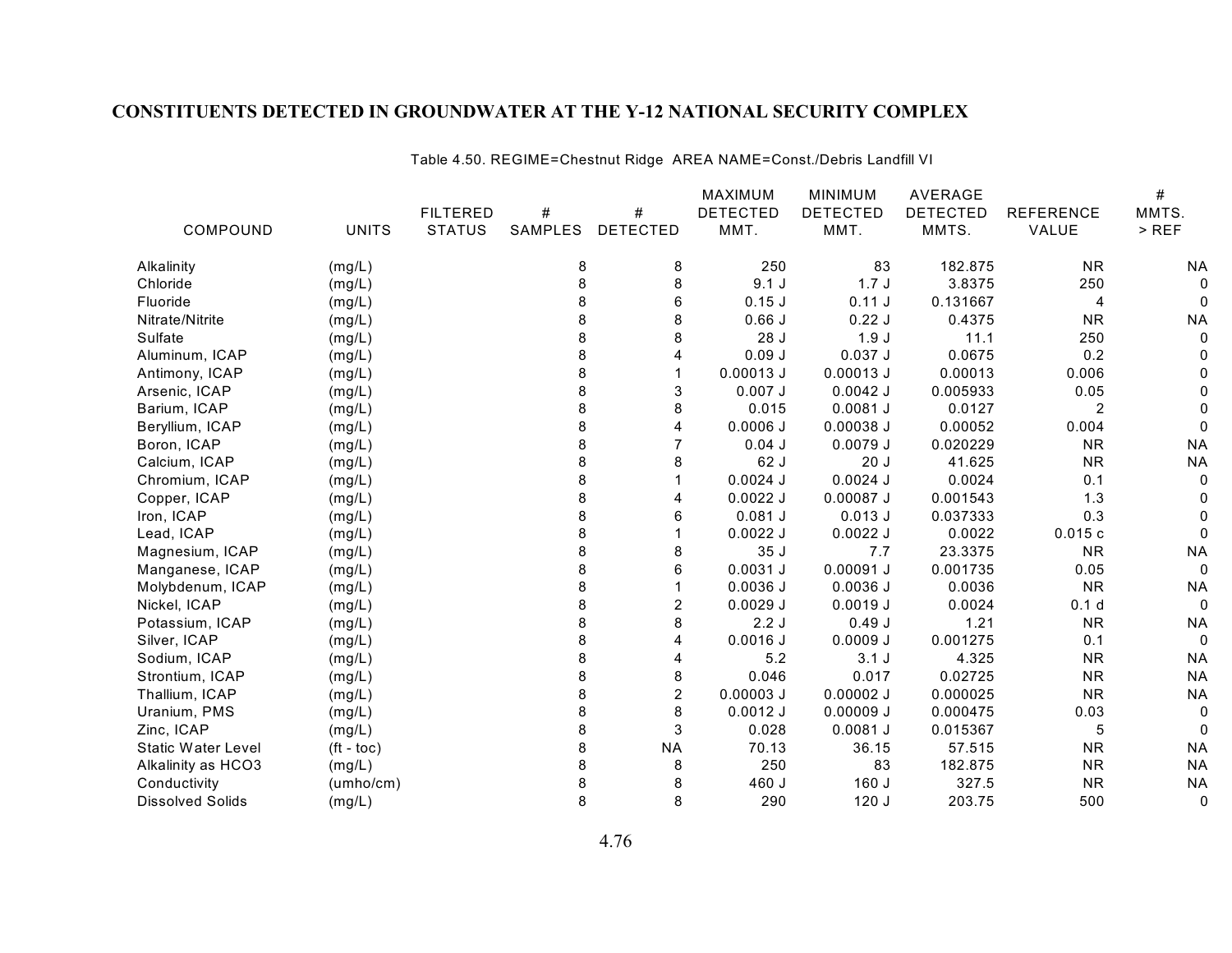Table 4.50. (continued) REGIME=Chestnut Ridge AREA NAME=Const./Debris Landfill VI

|                               |              |                 |         |                 | <b>MAXIMUM</b>  | <b>MINIMUM</b> | AVERAGE  |                  |           |
|-------------------------------|--------------|-----------------|---------|-----------------|-----------------|----------------|----------|------------------|-----------|
|                               |              | <b>FILTERED</b> | #       | #               | <b>DETECTED</b> | DETECTED       | DETECTED | <b>REFERENCE</b> | MMTS.     |
| COMPOUND                      | <b>UNITS</b> | <b>STATUS</b>   | SAMPLES | <b>DETECTED</b> | MMT.            | MMT.           | MMTS.    | VALUE            | $>$ REF   |
| pH                            | (pH)         |                 |         | 8               | 7.9             |                | 7.5375   | 6.5/8.5          | 0         |
| <b>Total Suspended Solids</b> | (mg/L)       |                 |         |                 | 1.8 J           | 1.8 J          | 1.8      | <b>NR</b>        | <b>NA</b> |
| Turbidity                     | (NTU)        |                 |         |                 | 3.9             | $0.08$ J       | 0.821429 |                  |           |
| Gross Beta                    | (pCi/L)      |                 |         |                 | 2.8             | 1.9            | 2.385714 | 50 a             | 0         |
| <b>Bromodichloromethane</b>   | (ug/L)       |                 |         |                 | $0.25$ J        | $0.25$ J       | 0.25     | 100 i            | 0         |
| <b>Bromoform</b>              | (ug/L)       |                 |         |                 |                 |                |          | 100 i            | 0         |
| Chlorodibromomethane          | (ug/L)       |                 |         |                 | 1.5             | 1.5            | 5. ا     | 100 i            | 0         |
| Chloroform                    | (ug/L)       |                 |         |                 | 4.6             | 2.9            | 3.75     | 100 i            | 0         |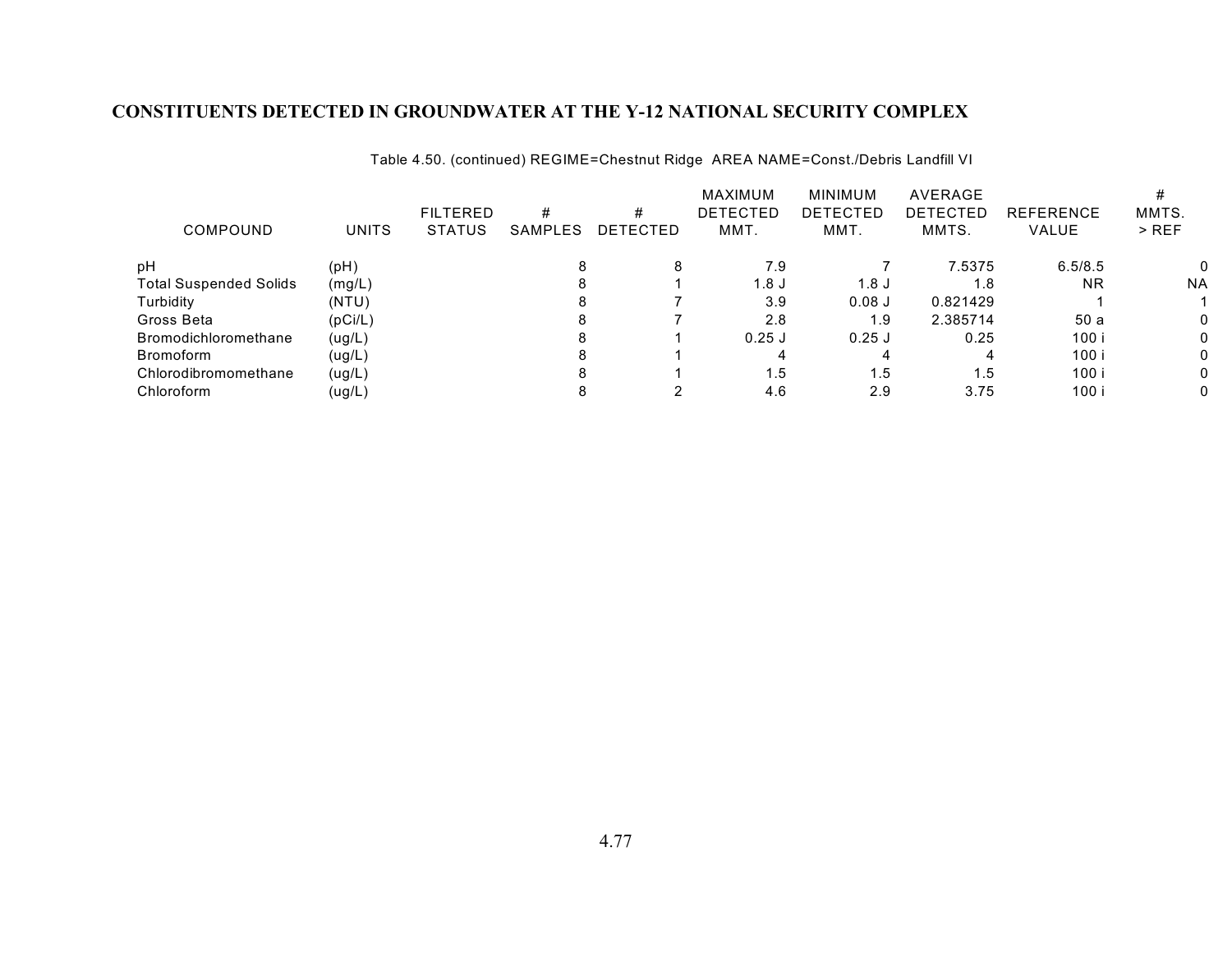Table 4.51. REGIME=Chestnut Ridge AREA NAME=Const./Debris Landfill VII

|                               |              |                 |                |                 | <b>MAXIMUM</b>  | <b>MINIMUM</b>  | AVERAGE         |                  | #         |
|-------------------------------|--------------|-----------------|----------------|-----------------|-----------------|-----------------|-----------------|------------------|-----------|
|                               |              | <b>FILTERED</b> | #              | $\#$            | <b>DETECTED</b> | <b>DETECTED</b> | <b>DETECTED</b> | <b>REFERENCE</b> | MMTS.     |
| COMPOUND                      | <b>UNITS</b> | <b>STATUS</b>   | SAMPLES        | <b>DETECTED</b> | MMT.            | MMT.            | MMTS.           | VALUE            | $>$ REF   |
| Alkalinity                    | (mg/L)       |                 | 6              | 6               | 200             | 140             | 166.6667        | <b>NR</b>        | <b>NA</b> |
| Chloride                      | (mg/L)       |                 | 6              | 6               | 3               | 1.6J            | 2.316667        | 250              | $\Omega$  |
| Fluoride                      | (mg/L)       |                 | 6              | 3               | 0.15J           | 0.12J           | 0.14            | 4                | 0         |
| Nitrate/Nitrite               | (mg/L)       |                 | 6              | 6               | 0.53            | 0.29J           | 0.416667        | <b>NR</b>        | <b>NA</b> |
| Sulfate                       | (mg/L)       |                 | 6              | 6               | 3.5J            | 2.2J            | 2.733333        | 250              | $\Omega$  |
| Aluminum, ICAP                | (mg/L)       |                 |                | 5               | 0.572           | $0.031$ J       | 0.1814          | 0.2              |           |
| Antimony, ICAP                | (mg/L)       |                 |                | 3               | $0.0001$ J      | $0.00004$ J     | 0.000067        | 0.006            |           |
| Arsenic, ICAP                 | (mg/L)       |                 |                |                 | $0.0041$ J      | 0.0041J         | 0.0041          | 0.05             |           |
| Barium, ICAP                  | (mg/L)       |                 |                |                 | 0.27J           | 0.012           | 0.084157        | 2                | 0         |
| Boron, ICAP                   | (mg/L)       |                 |                |                 | $0.0098$ J      | $0.0098$ J      | 0.0098          | <b>NR</b>        | <b>NA</b> |
| Cadmium, ICAP                 | (mg/L)       |                 |                | 4               | $0.00013$ J     | $0.00003$ J     | 0.000073        | 0.005            | $\Omega$  |
| Calcium, ICAP                 | (mg/L)       |                 |                | 7               | 45 J            | 33 J            | 40.11429        | <b>NR</b>        | <b>NA</b> |
| Copper, ICAP                  | (mg/L)       |                 |                | 3               | 0.0019J         | $0.0012$ J      | 0.001533        | 1.3              | $\Omega$  |
| Iron, ICAP                    | (mg/L)       |                 |                | 5               | 1.08            | $0.015$ J       | 0.2576          | 0.3              |           |
| Magnesium, ICAP               | (mg/L)       |                 |                | 7               | 26              | 15              | 19.95714        | <b>NR</b>        | <b>NA</b> |
| Manganese, ICAP               | (mg/L)       |                 |                | 3               | 0.0219          | $0.0018$ J      | 0.009867        | 0.05             | $\Omega$  |
| Mercury, CVAA                 | (mg/L)       |                 |                |                 | $0.00006$ J     | $0.00006$ J     | 0.00006         | 0.002            | 0         |
| Potassium, ICAP               | (mg/L)       |                 |                | 5               | 1.2J            | 0.64            | 0.934           | <b>NR</b>        | <b>NA</b> |
| Selenium, ICAP                | (mg/L)       |                 |                |                 | 0.0049J         | 0.0049J         | 0.0049          | 0.05             | 0         |
| Silver, ICAP                  | (mg/L)       |                 |                | $\overline{2}$  | 0.0011J         | 0.00079 J       | 0.000945        | 0.1              |           |
| Sodium, ICAP                  | (mg/L)       |                 |                | 3               | 2.76            | 1.1J            | 1.786667        | <b>NR</b>        | <b>NA</b> |
| Strontium, ICAP               | (mg/L)       |                 |                | 7               | $0.03$ J        | 0.02            | 0.024571        | <b>NR</b>        | <b>NA</b> |
| Thorium, ICAP                 | (mg/L)       |                 | 6              |                 | $0.0052$ J      | $0.0052$ J      | 0.0052          | <b>NR</b>        | <b>NA</b> |
| Uranium, PMS                  | (mg/L)       |                 |                | 6               | $0.00032$ J     | $0.00015$ J     | 0.000195        | 0.03             | $\Omega$  |
| Zinc, ICAP                    | (mg/L)       |                 |                | 5               | 0.023           | 0.0099J         | 0.01656         | 5                | $\Omega$  |
| <b>Static Water Level</b>     | $(ft - toc)$ |                 |                | <b>NA</b>       | 40.78           | 1.45            | 16.01857        | <b>NR</b>        | <b>NA</b> |
| Alkalinity as HCO3            | (mg/L)       |                 | 6              | 6               | 200             | 140             | 166.6667        | <b>NR</b>        | <b>NA</b> |
| Conductivity                  | (umbo/cm)    |                 | 6              | 6               | 350 J           | 250J            | 296.6667        | <b>NR</b>        | <b>NA</b> |
| <b>Dissolved Solids</b>       | (mg/L)       |                 |                |                 | 193             | 81              | 163.4286        | 500              | $\Omega$  |
| pH                            | (pH)         |                 | 6              | 6               | 7.7             | 7.4             | 7.566667        | 6.5/8.5          | $\Omega$  |
| <b>Total Suspended Solids</b> | (mg/L)       |                 | $\overline{7}$ |                 | 4.4             | 4.4             | 4.4             | <b>NR</b>        | <b>NA</b> |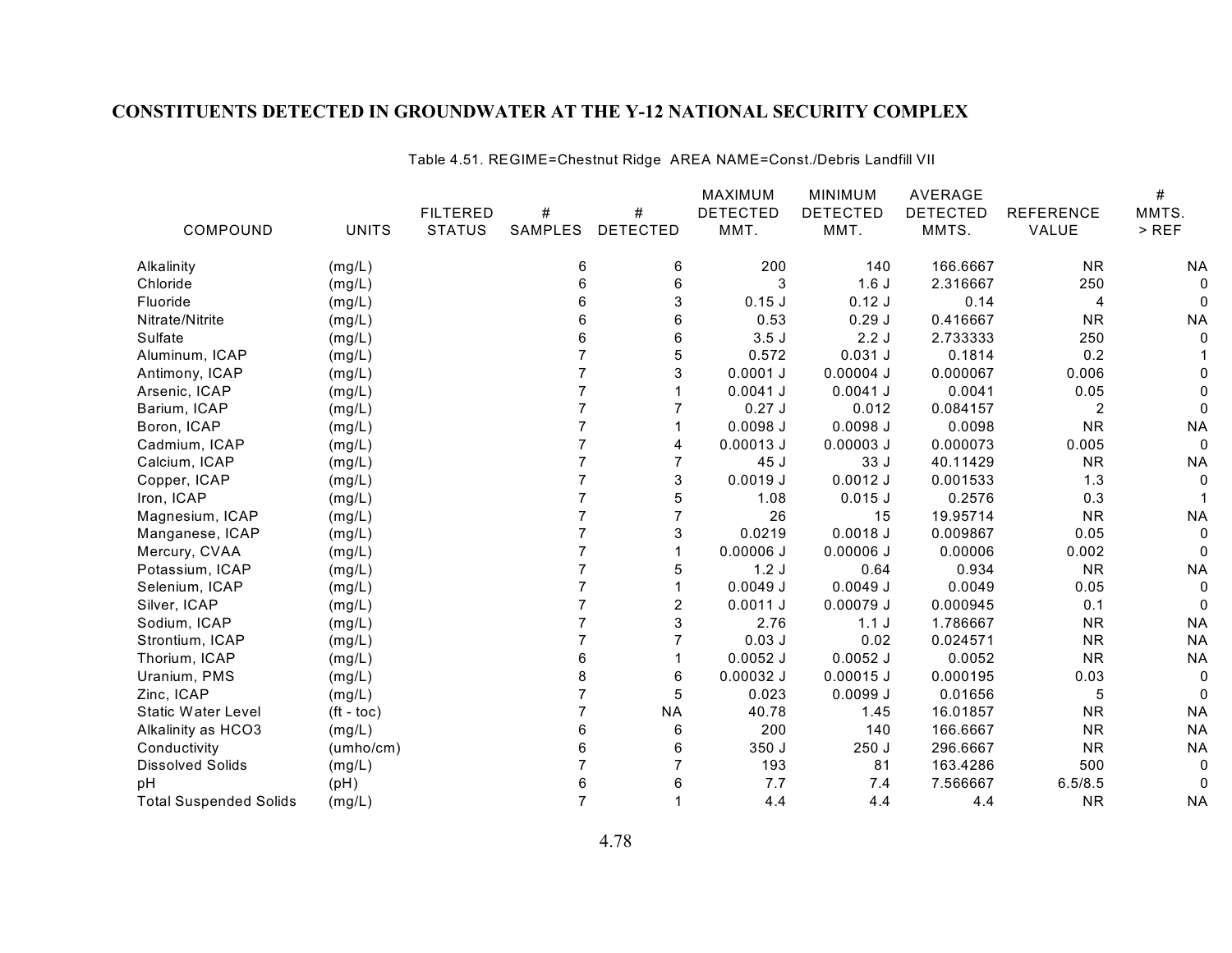Table 4.51. (continued) REGIME=Chestnut Ridge AREA NAME=Const./Debris Landfill VII

|             |              | <b>FILTERED</b> | #       |          | MAXIMUM<br>DETECTED | MINIMUM<br><b>DETECTED</b> | AVERAGE<br>DETECTED | <b>REFERENCE</b> | MMTS.   |
|-------------|--------------|-----------------|---------|----------|---------------------|----------------------------|---------------------|------------------|---------|
| COMPOUND    | <b>UNITS</b> | STATUS          | SAMPLES | DETECTED | MMT.                | MMT.                       | MMTS.               | VALUE            | $>$ REF |
| Turbidity   | (NTU)        |                 |         |          |                     | $0.06$ J                   | 4.102               |                  | 2       |
| Gross Alpha | (pCi/L)      |                 |         |          | 2.91                | 2.91                       | 2.91                | 15f              |         |
| Gross Beta  | (pCi/L)      |                 |         |          | 5.02                | 1.8                        | 2.88                | 50 a             |         |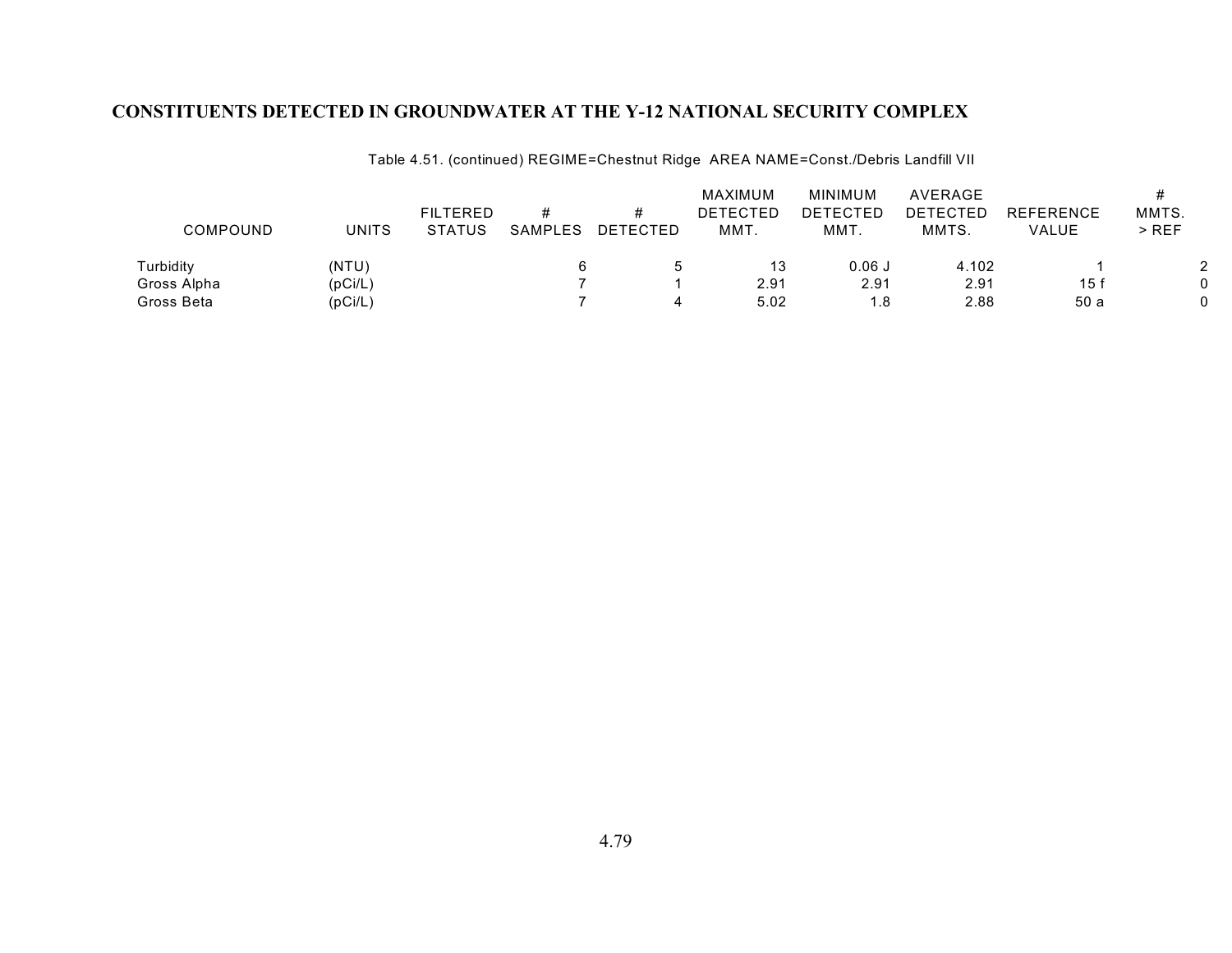|                    |              |                 |                         |                 | MAXIMUM         | <b>MINIMUM</b>  | <b>AVERAGE</b>  |                  | #           |
|--------------------|--------------|-----------------|-------------------------|-----------------|-----------------|-----------------|-----------------|------------------|-------------|
|                    |              | <b>FILTERED</b> | $\#$                    | $\#$            | <b>DETECTED</b> | <b>DETECTED</b> | <b>DETECTED</b> | <b>REFERENCE</b> | MMTS.       |
| COMPOUND           | <b>UNITS</b> | <b>STATUS</b>   | SAMPLES                 | <b>DETECTED</b> | MMT.            | MMT.            | MMTS.           | VALUE            | $>$ REF     |
| Alkalinity         | (mg/L)       |                 | $\overline{\mathbf{c}}$ | $\overline{2}$  | 140             | 110             | 125             | <b>NR</b>        | <b>NA</b>   |
| <b>Bicarbonate</b> | (mg/L)       |                 | 8                       | 8               | 176             | 106             | 153.5           | <b>NR</b>        | <b>NA</b>   |
| Chloride           | (mg/L)       |                 | 20                      | 20              | 2.8J            | 1.5             | 2.0665          | 250              | 0           |
| Fluoride           | (mg/L)       |                 | 20                      | 10              | 0.19            | 0.11            | 0.1379          | 4                | $\Omega$    |
| Nitrate Nitrogen   | (mg/L)       |                 | 10                      | 10              | 2.96            | 0.121           | 0.9609          | 10               | 0           |
| Nitrate/Nitrite    | (mg/L)       |                 | 6                       | 6               | 0.83            | 0.088           | 0.424333        | <b>NR</b>        | <b>NA</b>   |
| Sulfate            | (mg/L)       |                 | 20                      | 20              | 47.3            | 4.77            | 15.433          | 250              | 0           |
| Aluminum, ICAP     | (mg/L)       |                 | 20                      | 12              | 1.7Q            | 0.0621          | 0.371058        | 0.2              | 7           |
| Antimony, ICAP     | (mg/L)       |                 | 20                      | 11              | 0.2             | $0.0003$ J      | 0.181845        | 0.006            | 10          |
| Arsenic, ICAP      | (mg/L)       |                 | 20                      | 14              | 0.339Q          | 0.0111          | 0.171086        | 0.05             | 11          |
| Barium, ICAP       | (mg/L)       |                 | 20                      | 20              | 0.129           | 0.0193          | 0.06288         | $\overline{c}$   | $\mathbf 0$ |
| Boron, ICAP        | (mg/L)       |                 | 20                      | 8               | 0.256           | 0.011 J         | 0.134588        | <b>NR</b>        | <b>NA</b>   |
| Cadmium, ICAP      | (mg/L)       |                 | 20                      | 10              | 0.01            | 0.01            | 0.01            | 0.005            | 10          |
| Calcium, ICAP      | (mg/L)       |                 | 20                      | 20              | 54.7            | 18.5            | 40.805          | <b>NR</b>        | <b>NA</b>   |
| Chromium, ICAP     | (mg/L)       |                 | 20                      | 1               | 0.0171          | 0.0171          | 0.0171          | 0.1              | $\mathbf 0$ |
| Cobalt, ICAP       | (mg/L)       |                 | 20                      |                 | 0.0103          | 0.0103          | 0.0103          | <b>NR</b>        | <b>NA</b>   |
| Iron, ICAP         | (mg/L)       |                 | 20                      | 19              | 10.2 Q          | 0.0508          | 0.738468        | 0.3              | 3           |
| Lead, PMS          | (mg/L)       |                 | 10                      | $\mathbf{1}$    | 0.000654        | 0.000654        | 0.000654        | 0.015c           | 0           |
| Lead, ICAP         | (mg/L)       |                 | 20                      | 11              | 0.1             | 0.003           | 0.091182        | 0.015c           | 10          |
| Lithium, ICAP      | (mg/L)       |                 | 18                      | $\overline{7}$  | 0.0945          | 0.0203          | 0.057471        | <b>NR</b>        | <b>NA</b>   |
| Magnesium, ICAP    | (mg/L)       |                 | 20                      | 20              | 17.7            | 5.14            | 13.42           | <b>NR</b>        | <b>NA</b>   |
| Manganese, ICAP    | (mg/L)       |                 | 20                      | 18              | 3.23            | $0.0022$ J      | 0.321449        | 0.05             | 6           |
| Molybdenum, ICAP   | (mg/L)       |                 | 20                      | $\mathbf{1}$    | $0.0024$ J      | $0.0024$ J      | 0.0024          | <b>NR</b>        | <b>NA</b>   |
| Niobium, ICAP      | (mg/L)       |                 | 10                      | 10              | 0.2             | 0.2             | 0.2             | <b>NR</b>        | <b>NA</b>   |
| Phosphorus, ICAP   | (mg/L)       |                 | 10                      | 10              | 0.5             | 0.5             | 0.5             | <b>NR</b>        | <b>NA</b>   |
| Potassium, ICAP    | (mg/L)       |                 | 20                      | 11              | 5.42            | 0.889           | 2.812636        | <b>NR</b>        | <b>NA</b>   |
| Selenium, ICAP     | (mg/L)       |                 | 20                      | 10              | 0.2             | 0.2             | 0.2             | 0.05             | 10          |
| Silicon, ICAP      | (mg/L)       |                 | 10                      | 10              | 5.58            | 3.22            | 3.979           | <b>NR</b>        | <b>NA</b>   |
| Sodium, ICAP       | (mg/L)       |                 | 20                      | 20              | 2.68            | 0.806           | 1.60155         | <b>NR</b>        | <b>NA</b>   |
| Strontium, ICAP    | (mg/L)       |                 | 20                      | 20              | 1.11            | 0.0258          | 0.273125        | <b>NR</b>        | <b>NA</b>   |
| Sulfur, ICAP       | (mg/L)       |                 | 10                      | 10              | 4.64            | 1.65            | 2.532           | <b>NR</b>        | <b>NA</b>   |

Table 4.52. Regime=Chestnut Ridge AREA NAME=Exit Pathway Spring/Surface Water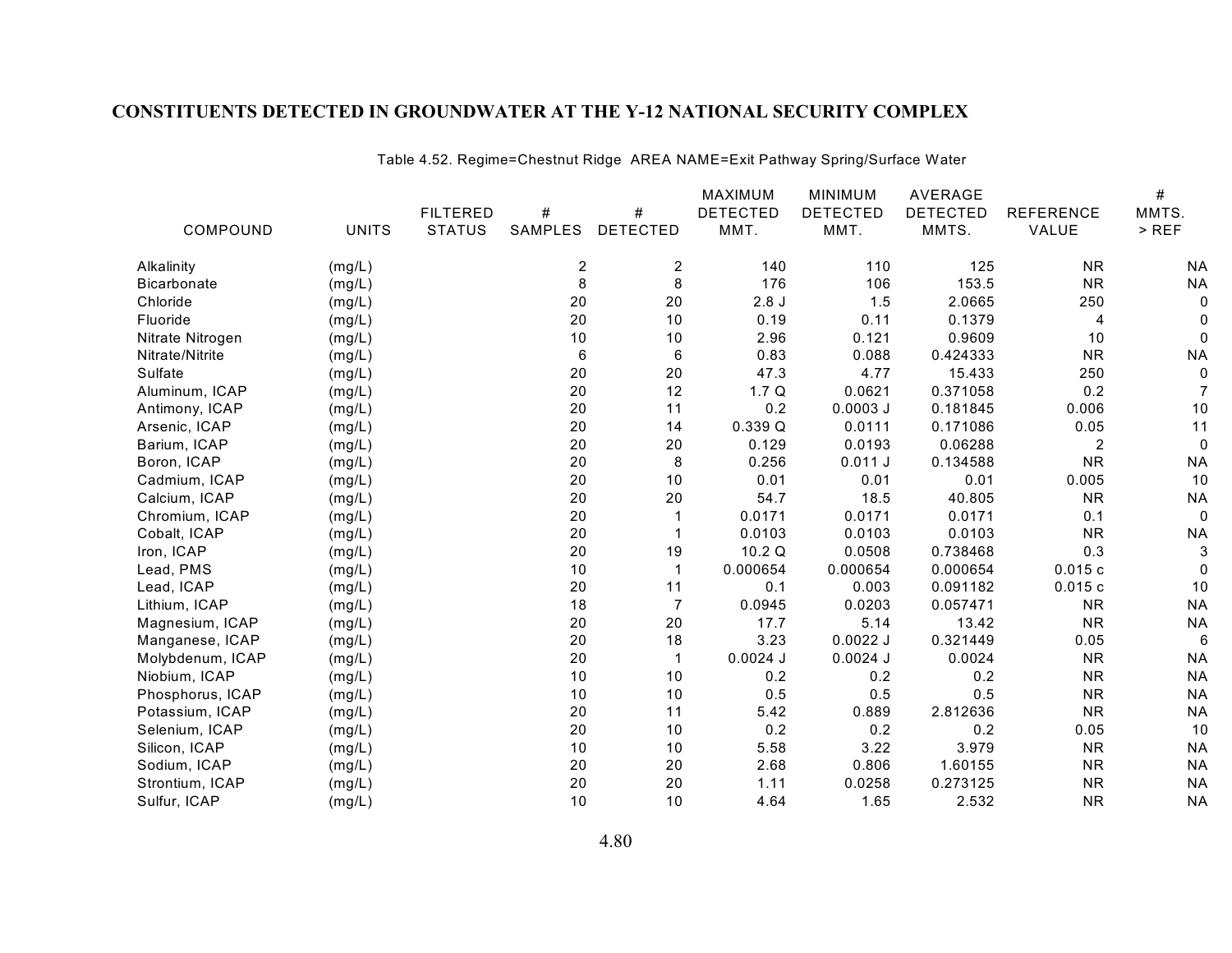|                               |              |                 |         |                 | MAXIMUM         | <b>MINIMUM</b>  | AVERAGE         |                  | #         |
|-------------------------------|--------------|-----------------|---------|-----------------|-----------------|-----------------|-----------------|------------------|-----------|
|                               |              | <b>FILTERED</b> | #       | #               | <b>DETECTED</b> | <b>DETECTED</b> | <b>DETECTED</b> | <b>REFERENCE</b> | MMTS.     |
| COMPOUND                      | <b>UNITS</b> | <b>STATUS</b>   | SAMPLES | <b>DETECTED</b> | MMT.            | MMT.            | MMTS.           | VALUE            | $>$ REF   |
| Thallium, ICAP                | (mg/L)       |                 | 20      | 10              | 0.2             | 0.2             | 0.2             | <b>NR</b>        | <b>NA</b> |
| Titanium, ICAP                | (mg/L)       |                 | 10      | 10              | 0.05            | 0.05            | 0.05            | <b>NR</b>        | <b>NA</b> |
| Uranium, PMS                  | (mg/L)       |                 | 21      | 11              | 0.00523         | $0.00026$ J     | 0.001448        | 0.03             |           |
| Uranium, ICAP                 | (mg/L)       |                 | 10      | 10              | 2               |                 |                 | <b>NR</b>        | <b>NA</b> |
| Zinc, ICAP                    | (mg/L)       |                 | 20      | 4               | 0.0265          | $0.0073$ J      | 0.016375        | 5                |           |
| Zirconium, ICAP               | (mg/L)       |                 | 10      | 10              | 0.2             | 0.2             | 0.2             | <b>NR</b>        | <b>NA</b> |
| Alkalinity as HCO3            | (mg/L)       |                 | 12      | 12              | 176             | 64.8            | 128.8333        | <b>NR</b>        | <b>NA</b> |
| Conductivity                  | (umbo/cm)    |                 | 22      | 22              | 428             | 144.9           | 304.2818        | <b>NR</b>        | <b>NA</b> |
| <b>Dissolved Solids</b>       | (mg/L)       |                 | 20      | 20              | 260             | 78              | 179.9           | 500              |           |
| pH                            | (pH)         |                 | 22      | 22              | 8.14            | 6.88            | 7.360455        | 6.5/8.5          |           |
| <b>Total Suspended Solids</b> | (mg/L)       |                 | 20      | 9               | 41.3 Q          | $\overline{2}$  | 8.133333        | <b>NR</b>        | <b>NA</b> |
| Turbidity                     | (NTU)        |                 | 12      | 12              | 14.5            | 1.58            | 5.614167        |                  | 12        |
| Gross Alpha                   | (pCi/L)      |                 | 20      | 10              | 14.06 Q         | 1.8             | 4.753           | 15f              |           |
| Gross Beta                    | (pCi/L)      |                 | 20      | 9               | 11              | 2               | 5.56            | 50a              |           |

Table 4.52. (continued) Regime=Chestnut Ridge AREA NAME=Exit Pathway Spring/Surface Water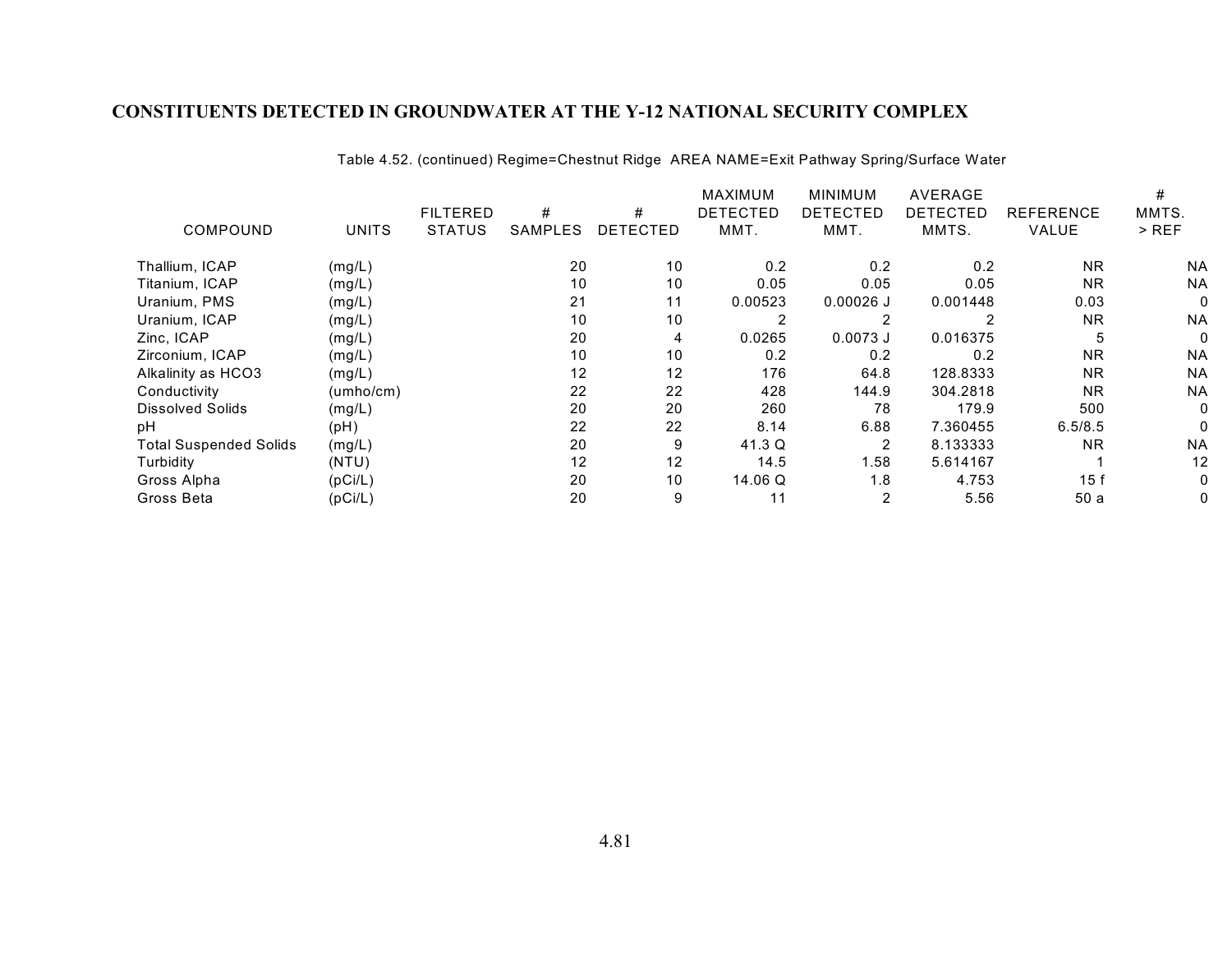|                           |                  |                 |         |                 | <b>MAXIMUM</b>  | <b>MINIMUM</b>  | <b>AVERAGE</b>  |                  | $\#$      |
|---------------------------|------------------|-----------------|---------|-----------------|-----------------|-----------------|-----------------|------------------|-----------|
|                           |                  | <b>FILTERED</b> | $\#$    | #               | <b>DETECTED</b> | <b>DETECTED</b> | <b>DETECTED</b> | <b>REFERENCE</b> | MMTS.     |
| COMPOUND                  | <b>UNITS</b>     | <b>STATUS</b>   | SAMPLES | <b>DETECTED</b> | MMT.            | MMT.            | MMTS.           | VALUE            | $>$ REF   |
| Alkalinity                | (mg/L)           |                 | 6       | 6               | 240             | 110             | 170             | <b>NR</b>        | <b>NA</b> |
| Chloride                  | (mg/L)           |                 | 6       | 6               | 3.3             | 2J              | 2.55            | 250              |           |
| Fluoride                  | (mg/L)           |                 | 6       | 6               | 1.6             | 0.11J           | 0.615           | 4                |           |
| Nitrate/Nitrite           | (mg/L)           |                 | 6       | 4               | 0.36J           | 0.2J            | 0.285           | <b>NR</b>        | <b>NA</b> |
| Sulfate                   | (mg/L)           |                 | 6       | 6               | 16              | 4.9J            | 9.466667        | 250              |           |
| Aluminum, ICAP            | (mg/L)           |                 | 6       | 3               | $0.056$ J       | $0.035$ J       | 0.042667        | 0.2              |           |
| Antimony, ICAP            | (mg/L)           |                 | 6       | 3               | 0.0009J         | $0.00006$ J     | 0.000603        | 0.006            |           |
| Arsenic, ICAP             | (mg/L)           |                 | 6       | 3               | $0.0098$ J      | $0.0048$ J      | 0.007767        | 0.05             |           |
| Barium, ICAP              | (mg/L)           |                 | 6       | 6               | 0.47            | 0.012           | 0.174333        | $\overline{2}$   |           |
| Beryllium, ICAP           | (mg/L)           |                 | 6       | 3               | $0.00055$ J     | $0.00048$ J     | 0.000527        | 0.004            |           |
| Boron, ICAP               | (mg/L)           |                 | 6       | 6               | $0.021$ J       | $0.0084$ J      | 0.013667        | <b>NR</b>        | <b>NA</b> |
| Cadmium, ICAP             | (mg/L)           |                 | 6       |                 | $0.00004$ J     | $0.00004$ J     | 0.00004         | 0.005            | 0         |
| Calcium, ICAP             | (mg/L)           |                 | 6       | 6               | 44 J            | 2.8             | 22.66667        | <b>NR</b>        | <b>NA</b> |
| Cobalt, ICAP              | (mg/L)           |                 | 6       |                 | 0.0011J         | $0.0011$ J      | 0.0011          | <b>NR</b>        | <b>NA</b> |
| Iron, ICAP                | (mg/L)           |                 | 6       | 3               | 0.044J          | $0.014$ J       | 0.025333        | 0.3              | 0         |
| Lead, ICAP                | (mg/L)           |                 | 6       |                 | $0.0029$ J      | $0.0029$ J      | 0.0029          | 0.015c           | 0         |
| Magnesium, ICAP           | (mg/L)           |                 | 6       | 6               | 29              | 3               | 19.86667        | <b>NR</b>        | <b>NA</b> |
| Manganese, ICAP           | (mg/L)           |                 | 6       | 5               | $0.0014$ J      | 0.00084 J       | 0.001188        | 0.05             | 0         |
| Molybdenum, ICAP          | (mg/L)           |                 | 6       | 5               | 0.017J          | $0.0022$ J      | 0.00976         | <b>NR</b>        | <b>NA</b> |
| Nickel, ICAP              | (mg/L)           |                 | 6       | $\overline{2}$  | $0.0044$ J      | $0.002$ J       | 0.0032          | 0.1 <sub>d</sub> | 0         |
| Potassium, ICAP           | (mg/L)           |                 | 6       | 6               | 19              | 1.2J            | 7.35            | <b>NR</b>        | <b>NA</b> |
| Selenium, ICAP            | (mg/L)           |                 | 6       |                 | $0.007$ J       | $0.007$ J       | 0.007           | 0.05             |           |
| Silver, ICAP              | (mg/L)           |                 | 6       | $\overline{c}$  | $0.0014$ J      | 0.0011J         | 0.00125         | 0.1              | 0         |
| Sodium, ICAP              | (mg/L)           |                 | 6       | 6               | 44              | 2.9J            | 18.2            | <b>NR</b>        | <b>NA</b> |
| Strontium, ICAP           | (mg/L)           |                 | 6       | 6               | 0.18            | 0.032           | 0.081           | <b>NR</b>        | <b>NA</b> |
| Thallium, ICAP            | (mg/L)           |                 | 6       |                 | $0.00002$ J     | $0.00002$ J     | 0.00002         | <b>NR</b>        | <b>NA</b> |
| Thorium, ICAP             | (mg/L)           |                 | 6       |                 | $0.0054$ J      | $0.0054$ J      | 0.0054          | <b>NR</b>        | <b>NA</b> |
| Uranium, PMS              | (mg/L)           |                 | 6       | 6               | $0.0013$ J      | $0.00002$ J     | 0.000523        | 0.03             | 0         |
| Vanadium, ICAP            | (mg/L)           |                 | 6       | 2               | 0.014           | 0.013           | 0.0135          | <b>NR</b>        | <b>NA</b> |
| Zinc, ICAP                | (mg/L)           |                 | 6       |                 | 0.014J          | $0.014$ J       | 0.014           | 5                | 0         |
| <b>Static Water Level</b> | $({\sf ft-toc})$ |                 | 6       | <b>NA</b>       | 84.38           | 29.2            | 65.31333        | <b>NR</b>        | <b>NA</b> |

Table 4.53. Regime=Chestnut Ridge AREA NAME=Industrial Landfill II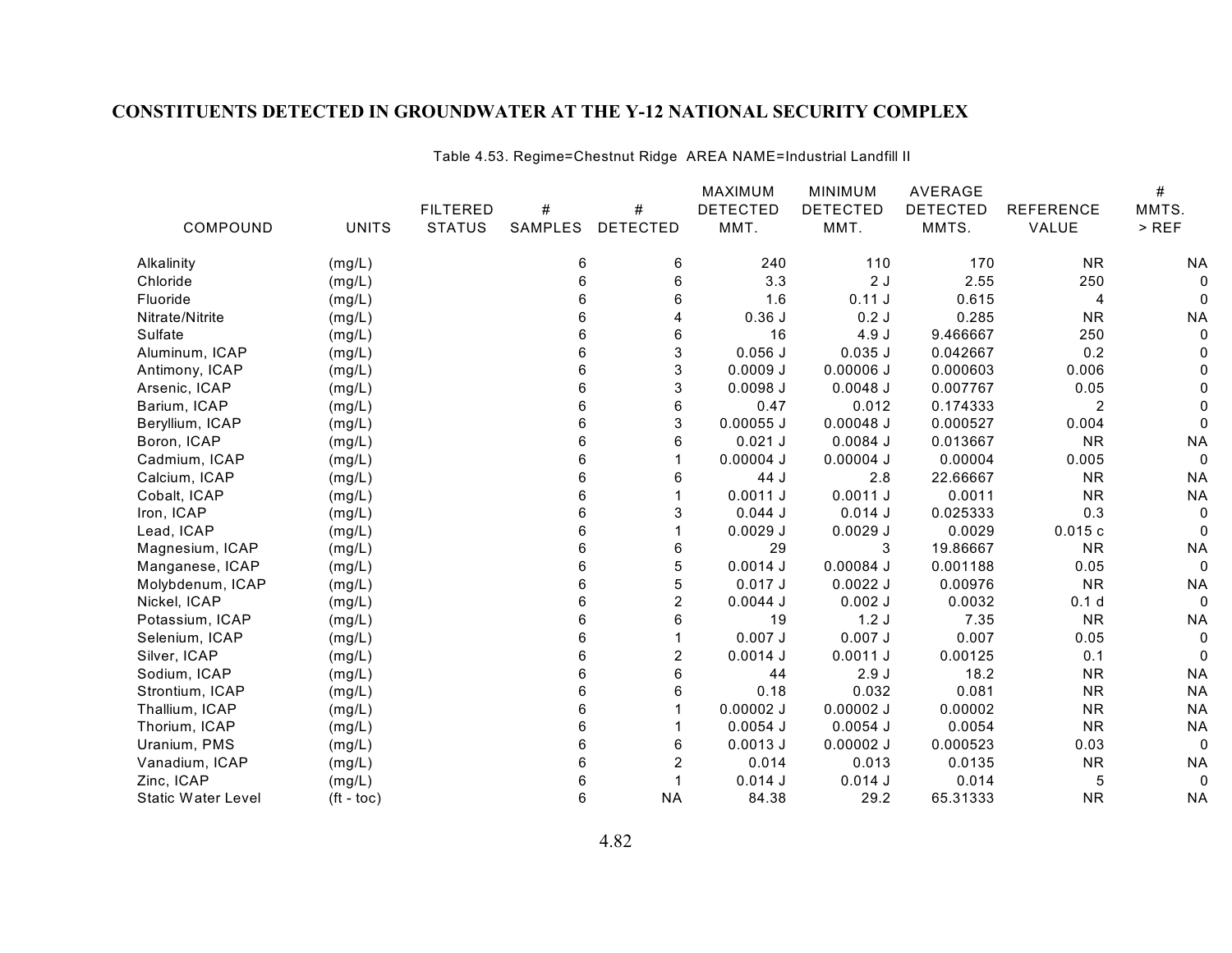|                               |              | <b>FILTERED</b> | #       | #        | MAXIMUM<br><b>DETECTED</b> | <b>MINIMUM</b><br>DETECTED | AVERAGE<br><b>DETECTED</b> | <b>REFERENCE</b> | MMTS.     |
|-------------------------------|--------------|-----------------|---------|----------|----------------------------|----------------------------|----------------------------|------------------|-----------|
| COMPOUND                      | <b>UNITS</b> | <b>STATUS</b>   | SAMPLES | DETECTED | MMT.                       | MMT.                       | MMTS.                      | VALUE            | $>$ REF   |
| Alkalinity as CO3             | (mg/L)       |                 |         |          | 72                         | $2.4$ J                    | 37.85                      | <b>NR</b>        | <b>NA</b> |
| Alkalinity as HCO3            | (mg/L)       |                 | 6       | 6        | 240                        | 39                         | 143.5                      | <b>NR</b>        | <b>NA</b> |
| Conductivity                  | (umbo/cm)    |                 |         | 6        | 400 J                      | 250J                       | 310                        | <b>NR</b>        | <b>NA</b> |
| <b>Dissolved Solids</b>       | (mg/L)       |                 |         | 6        | 270J                       | 100J                       | 186.6667                   | 500              | 0         |
| рH                            | (pH)         |                 |         | 6        | 10                         | 8                          | 8.833333                   | 6.5/8.5          |           |
| <b>Total Suspended Solids</b> | (mg/L)       |                 |         |          | 3.8J                       | 3.8J                       | 3.8                        | <b>NR</b>        | <b>NA</b> |
| Turbidity                     | (NTU)        |                 |         | 6        | 1.2                        | 0.11                       | 0.38                       |                  |           |
| Gross Alpha                   | (pCi/L)      |                 |         | າ        | 3.5                        | 2.5                        |                            | 15f              |           |
| Gross Beta                    | (pCi/L)      |                 |         |          | 16.8                       |                            | 11.6                       | 50 a             |           |

Table 4.53. (continued) Regime=Chestnut Ridge AREA NAME=Industrial Landfill II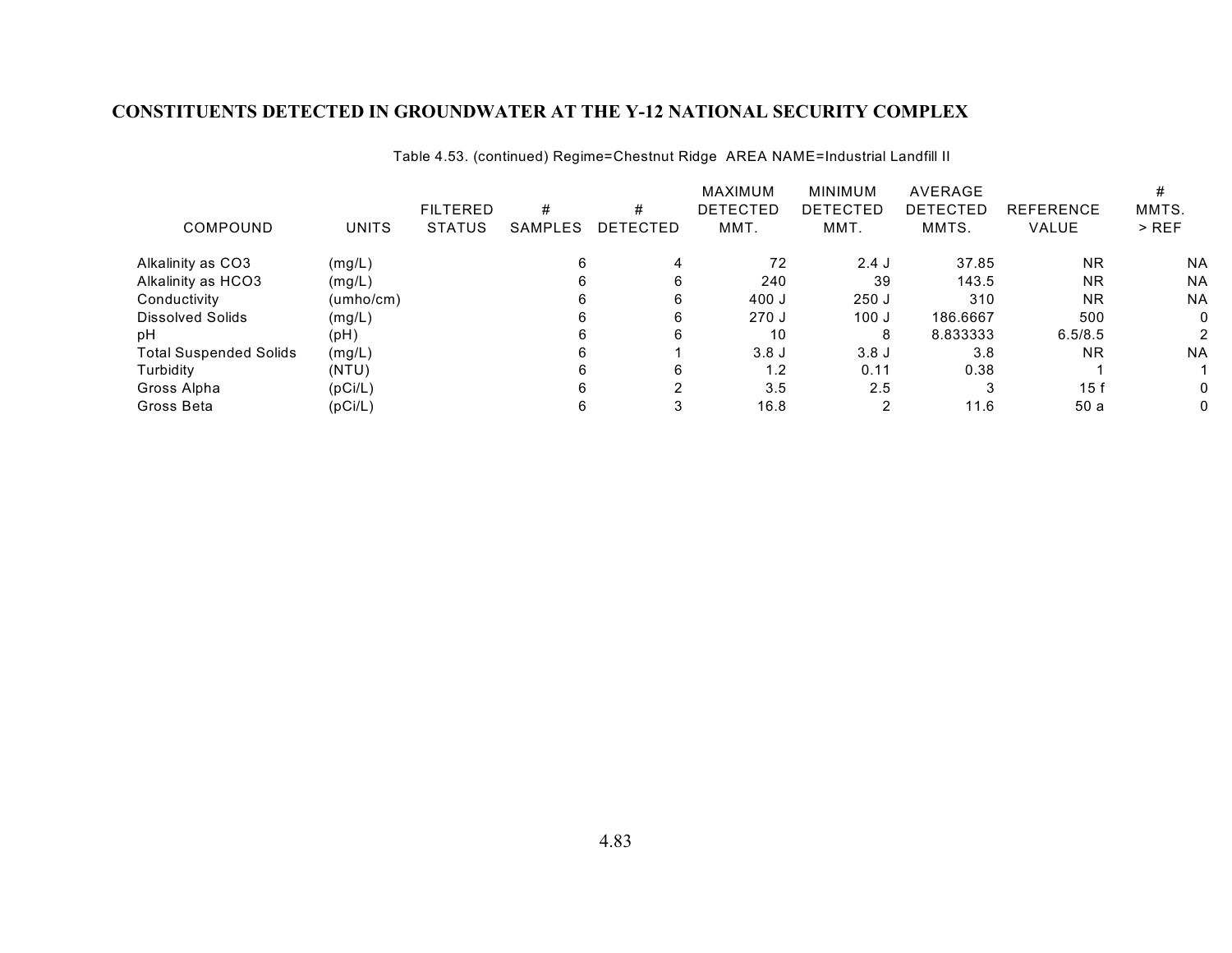|                  |              |                 |                |                 | <b>MAXIMUM</b>  | <b>MINIMUM</b>  | <b>AVERAGE</b>  |                  | $\#$      |
|------------------|--------------|-----------------|----------------|-----------------|-----------------|-----------------|-----------------|------------------|-----------|
|                  |              | <b>FILTERED</b> | #              | $\#$            | <b>DETECTED</b> | <b>DETECTED</b> | <b>DETECTED</b> | <b>REFERENCE</b> | MMTS.     |
| COMPOUND         | <b>UNITS</b> | <b>STATUS</b>   | <b>SAMPLES</b> | <b>DETECTED</b> | MMT.            | MMT.            | MMTS.           | VALUE            | $>$ REF   |
| Alkalinity       | (mg/L)       |                 | 12             | 12              | 220             | 150             | 176.6667        | <b>NR</b>        | ΝA        |
| Chloride         | (mg/L)       |                 | 12             | 12              | 6.3             | 1.8J            | 3.116667        | 250              |           |
| Fluoride         | (mg/L)       |                 | 12             | 6               | 0.16J           | 0.11J           | 0.128333        | 4                |           |
| Nitrate/Nitrite  | (mg/L)       |                 | 12             | 12              | 0.69            | 0.34J           | 0.501667        | <b>NR</b>        | <b>NA</b> |
| Sulfate          | (mg/L)       |                 | 12             | 12              | 11              | 2J              | 4.241667        | 250              |           |
| Aluminum, ICAP   | (mg/L)       |                 | 12             | 7               | 0.12            | $0.021$ J       | 0.066           | 0.2              |           |
| Antimony, ICAP   | (mg/L)       |                 | 12             | $\overline{7}$  | $0.00038$ J     | $0.00003$ J     | 0.000154        | 0.006            |           |
| Arsenic, ICAP    | (mg/L)       |                 | 12             | 2               | $0.0048$ J      | 0.0044J         | 0.0046          | 0.05             |           |
| Barium, ICAP     | (mg/L)       |                 | 12             | 12              | 0.037           | $0.0083$ J      | 0.015233        | $\overline{2}$   |           |
| Beryllium, ICAP  | (mg/L)       |                 | 12             | $\overline{2}$  | $0.00056$ J     | $0.00043$ J     | 0.000495        | 0.004            |           |
| Boron, ICAP      | (mg/L)       |                 | 12             | 9               | $0.096$ J       | $0.0083$ J      | 0.033189        | <b>NR</b>        | <b>NA</b> |
| Cadmium, ICAP    | (mg/L)       |                 | 12             | 5               | $0.00007$ J     | $0.00003$ J     | 0.00005         | 0.005            | 0         |
| Calcium, ICAP    | (mg/L)       |                 | 12             | 12              | 42 J            | 24              | 32.66667        | <b>NR</b>        | <b>NA</b> |
| Chromium, ICAP   | (mg/L)       |                 | 12             | $\overline{7}$  | 0.017           | $0.00081$ J     | 0.004816        | 0.1              |           |
| Cobalt, ICAP     | (mg/L)       |                 | 12             |                 | $0.00076$ J     | 0.00076 J       | 0.00076         | <b>NR</b>        | <b>NA</b> |
| Copper, ICAP     | (mg/L)       |                 | 12             | 3               | 0.041           | $0.0015$ J      | 0.015333        | 1.3              |           |
| Iron, ICAP       | (mg/L)       |                 | 12             | 5               | 0.12            | $0.025$ J       | 0.0644          | 0.3              |           |
| Lead, ICAP       | (mg/L)       |                 | 12             | 2               | $0.0027$ J      | $0.0021$ J      | 0.0024          | 0.015c           |           |
| Magnesium, ICAP  | (mg/L)       |                 | 12             | 12              | 26              | 10              | 21.16667        | <b>NR</b>        | <b>NA</b> |
| Manganese, ICAP  | (mg/L)       |                 | 12             | 9               | $0.014$ J       | $0.0012$ J      | 0.005867        | 0.05             |           |
| Mercury, CVAA    | (mg/L)       |                 | 12             | 4               | $0.00005$ J     | $0.00003$ J     | 0.000038        | 0.002            |           |
| Molybdenum, ICAP | (mg/L)       |                 | 12             | 4               | $0.02$ J        | $0.0025$ J      | 0.007075        | <b>NR</b>        | <b>NA</b> |
| Nickel, ICAP     | (mg/L)       |                 | 12             | 6               | 0.47            | $0.0084$ J      | 0.214733        | 0.1 <sub>d</sub> | 4         |
| Potassium, ICAP  | (mg/L)       |                 | 12             | 12              | 3J              | $0.61$ J        | 1.24            | <b>NR</b>        | <b>NA</b> |
| Silver, ICAP     | (mg/L)       |                 | 12             | 3               | 0.01J           | $0.00093$ J     | 0.006977        | 0.1              | 0         |
| Sodium, ICAP     | (mg/L)       |                 | 12             | 8               | 6.9             | 1.4J            |                 | <b>NR</b>        | <b>NA</b> |
| Strontium, ICAP  | (mg/L)       |                 | 12             | 12              | 0.021           | 0.01            | 0.016417        | <b>NR</b>        | <b>NA</b> |
| Thallium, ICAP   | (mg/L)       |                 | 12             | 4               | $0.00008$ J     | $0.00002$ J     | 0.000038        | <b>NR</b>        | <b>NA</b> |
| Thorium, ICAP    | (mg/L)       |                 | 12             | 1               | $0.015$ J       | $0.015$ J       | 0.015           | <b>NR</b>        | <b>NA</b> |
| Uranium, PMS     | (mg/L)       |                 | 13             | 12              | $0.00022$ J     | $0.00004$ J     | 0.000131        | 0.03             | 0         |
| Zinc, ICAP       | (mg/L)       |                 | 12             | 8               | 0.031           | $0.008$ J       | 0.016963        | 5                | 0         |

Table 4.54. Regime=Chestnut Ridge AREA NAME=Industrial Landfill IV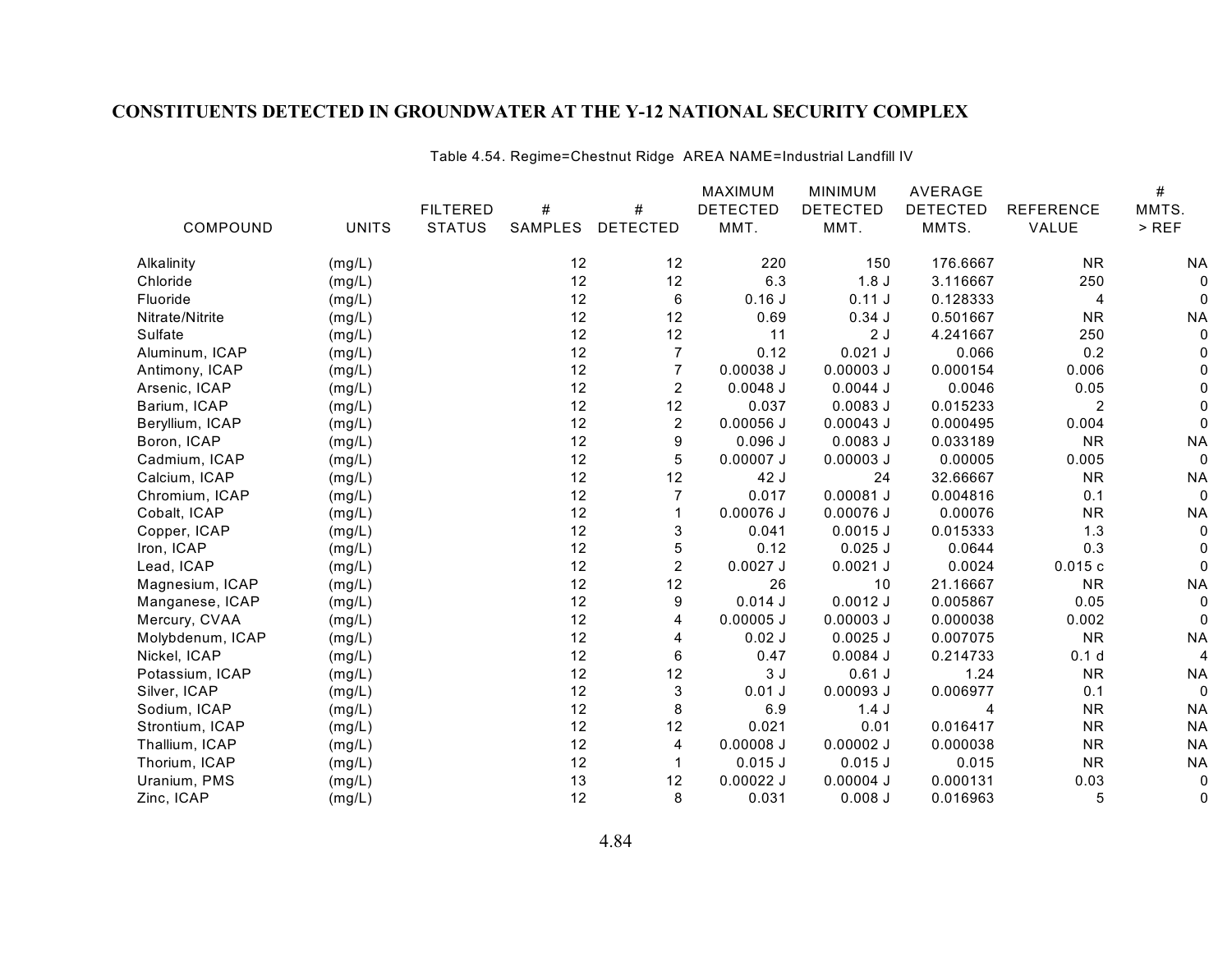|                               |                       |                 |         |                 | <b>MAXIMUM</b>  | <b>MINIMUM</b>  | AVERAGE         |                  | #         |
|-------------------------------|-----------------------|-----------------|---------|-----------------|-----------------|-----------------|-----------------|------------------|-----------|
|                               |                       | <b>FILTERED</b> | #       | #               | <b>DETECTED</b> | <b>DETECTED</b> | <b>DETECTED</b> | <b>REFERENCE</b> | MMTS.     |
| COMPOUND                      | <b>UNITS</b>          | <b>STATUS</b>   | SAMPLES | <b>DETECTED</b> | MMT.            | MMT.            | MMTS.           | VALUE            | $>$ REF   |
| <b>Static Water Level</b>     | $({\rm ft -}$ toc $)$ |                 | 13      | <b>NA</b>       | 125             | 81.82           | 101.6731        | <b>NR</b>        | <b>NA</b> |
| Alkalinity as CO3             | (mg/L)                |                 | 12      |                 | 4.8 J           | 4.8 J           | 4.8             | <b>NR</b>        | <b>NA</b> |
| Alkalinity as HCO3            | (mg/L)                |                 | 12      | 12              | 220             | 140             | 175.8333        | <b>NR</b>        | <b>NA</b> |
| Conductivity                  | (umbo/cm)             |                 | 12      | 12              | 370 J           | 270J            | 305             | <b>NR</b>        | <b>NA</b> |
| <b>Dissolved Solids</b>       | (mg/L)                |                 | 12      | 12              | 240             | 150             | 180             | 500              |           |
| рH                            | (pH)                  |                 | 12      | 12              | 8.3             | 7.2             | 7.916667        | 6.5/8.5          |           |
| <b>Total Suspended Solids</b> | (mg/L)                |                 | 12      |                 | 2.8J            | 2.8J            | 2.8             | <b>NR</b>        | <b>NA</b> |
| Turbidity                     | (NTU)                 |                 | 12      | 12              | 4.4             | $0.05$ J        | 0.854167        |                  |           |
| Gross Beta                    | (pCi/L)               |                 | 12      | $\overline{2}$  | 2.1             | 2               | 2.05            | 50 a             |           |
| 1,1,1-Trichloroethane         | (ug/L)                |                 | 12      | 4               | 20              | 17              | 18.5            | 200              |           |
| 1.1-Dichloroethane            | (ug/L)                |                 | 12      | 4               | 17              | 14              | 15.5            | NR.              | <b>NA</b> |
| 1,1-Dichloroethene            | (ug/L)                |                 | 12      | 4               | 6.4             | 4.3             | 5.325           |                  |           |
| Acetone                       | (ug/L)                |                 | 12      |                 | 3.3J            | 3.3J            | 3.3             | <b>NR</b>        | <b>NA</b> |
| Xylenes                       | (ug/L)                |                 | 12      |                 | $0.51$ J        | $0.51$ J        | 0.51            | 10000            | 0         |

Table 4.54. (continued) Regime=Chestnut Ridge AREA NAME=Industrial Landfill IV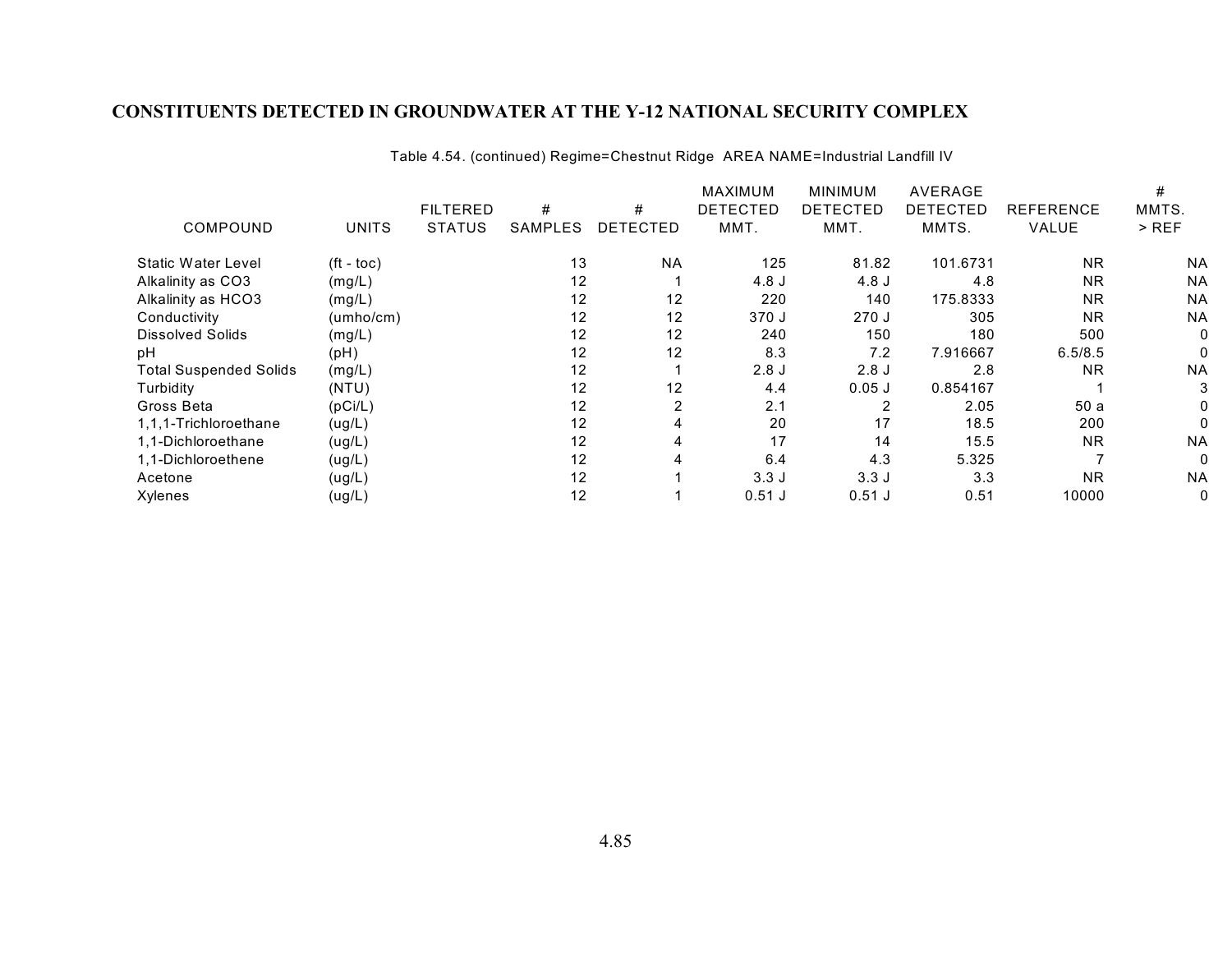| COMPOUND                      | <b>UNITS</b>     | <b>FILTERED</b><br><b>STATUS</b> | #<br>SAMPLES | #<br><b>DETECTED</b> | MAXIMUM<br><b>DETECTED</b><br>MMT. | <b>MINIMUM</b><br><b>DETECTED</b><br>MMT. | AVERAGE<br><b>DETECTED</b><br>MMTS. | <b>REFERENCE</b><br>VALUE | #<br>MMTS.<br>$>$ REF |            |        |  |    |    |     |      |      |           |           |
|-------------------------------|------------------|----------------------------------|--------------|----------------------|------------------------------------|-------------------------------------------|-------------------------------------|---------------------------|-----------------------|------------|--------|--|----|----|-----|------|------|-----------|-----------|
|                               |                  |                                  |              |                      |                                    |                                           |                                     |                           |                       | Alkalinity | (mg/L) |  | 10 | 10 | 180 | 120  | 149  | <b>NR</b> | <b>NA</b> |
|                               |                  |                                  |              |                      |                                    |                                           |                                     |                           |                       | Chloride   | (mg/L) |  | 10 | 10 | 4.8 | 1.4J | 2.25 | 250       |           |
| Fluoride                      | (mg/L)           |                                  | 10           | 3                    | $0.25$ J                           | $0.12$ J                                  | 0.17                                | $\overline{4}$            |                       |            |        |  |    |    |     |      |      |           |           |
| Nitrate/Nitrite               | (mg/L)           |                                  | 10           | 10                   | 1.6                                | 0.16J                                     | 0.726                               | <b>NR</b>                 | <b>NA</b>             |            |        |  |    |    |     |      |      |           |           |
| Sulfate                       | (mg/L)           |                                  | 10           | 10                   | 31                                 | 1.3J                                      | 8.02                                | 250                       | 0                     |            |        |  |    |    |     |      |      |           |           |
| Aluminum, ICAP                | (mg/L)           |                                  | 10           | 6                    | 0.12                               | $0.023$ J                                 | 0.075333                            | 0.2                       |                       |            |        |  |    |    |     |      |      |           |           |
| Antimony, ICAP                | (mg/L)           |                                  | 10           | 8                    | 0.00039J                           | $0.00003$ J                               | 0.000184                            | 0.006                     |                       |            |        |  |    |    |     |      |      |           |           |
| Barium, ICAP                  | (mg/L)           |                                  | 10           | 10                   | 0.012                              | $0.002$ J                                 | 0.00762                             | $\overline{2}$            |                       |            |        |  |    |    |     |      |      |           |           |
| Cadmium, ICAP                 | (mg/L)           |                                  | 10           |                      | $0.0001$ J                         | $0.0001$ J                                | 0.0001                              | 0.005                     |                       |            |        |  |    |    |     |      |      |           |           |
| Calcium, ICAP                 | (mg/L)           |                                  | 10           | 10                   | 45 J                               | 23 J                                      | 34.3                                | <b>NR</b>                 | <b>NA</b>             |            |        |  |    |    |     |      |      |           |           |
| Chromium, ICAP                | (mg/L)           |                                  | 10           | 10                   | 0.046                              | $0.001$ J                                 | 0.01078                             | 0.1                       | 0                     |            |        |  |    |    |     |      |      |           |           |
| Copper, ICAP                  | (mg/L)           |                                  | 10           | 3                    | 0.022                              | $0.0012$ J                                | 0.008867                            | 1.3                       |                       |            |        |  |    |    |     |      |      |           |           |
| Iron, ICAP                    | (mg/L)           |                                  | 10           | 5                    | 0.18                               | $0.021$ J                                 | 0.0942                              | 0.3                       | 0                     |            |        |  |    |    |     |      |      |           |           |
| Lead, ICAP                    | (mg/L)           |                                  | 10           | $\overline{2}$       | $0.003$ $J$                        | $0.0025$ J                                | 0.00275                             | 0.015c                    | 0                     |            |        |  |    |    |     |      |      |           |           |
| Magnesium, ICAP               | (mg/L)           |                                  | 10           | 10                   | 27                                 | 16                                        | 20.1                                | <b>NR</b>                 | <b>NA</b>             |            |        |  |    |    |     |      |      |           |           |
| Manganese, ICAP               | (mg/L)           |                                  | $10$         | $\overline{7}$       | 0.0049J                            | $0.00054$ J                               | 0.001976                            | 0.05                      | 0                     |            |        |  |    |    |     |      |      |           |           |
| Mercury, CVAA                 | (mg/L)           |                                  | 10           | 3                    | $0.00004$ J                        | $0.00004$ J                               | 0.00004                             | 0.002                     | $\Omega$              |            |        |  |    |    |     |      |      |           |           |
| Molybdenum, ICAP              | (mg/L)           |                                  | 10           | $\overline{2}$       | $0.0055$ J                         | $0.0045$ J                                | 0.005                               | <b>NR</b>                 | <b>NA</b>             |            |        |  |    |    |     |      |      |           |           |
| Potassium, ICAP               | (mg/L)           |                                  | 10           | 10                   | 4.1                                | 0.49J                                     | 1.354                               | <b>NR</b>                 | <b>NA</b>             |            |        |  |    |    |     |      |      |           |           |
| Silver, ICAP                  | (mg/L)           |                                  | 10           | $\overline{2}$       | $0.00093$ J                        | 0.00072 J                                 | 0.000825                            | 0.1                       | 0                     |            |        |  |    |    |     |      |      |           |           |
| Sodium, ICAP                  | (mg/L)           |                                  | 10           | $\overline{c}$       | 3.4J                               | 3.2J                                      | 3.3                                 | <b>NR</b>                 | <b>NA</b>             |            |        |  |    |    |     |      |      |           |           |
| Strontium, ICAP               | (mg/L)           |                                  | 10           | 10                   | 0.029                              | 0.014                                     | 0.0198                              | <b>NR</b>                 | <b>NA</b>             |            |        |  |    |    |     |      |      |           |           |
| Uranium, PMS                  | (mg/L)           |                                  | 14           | 10                   | $0.00105$ J                        | $0.0001$ J                                | 0.000399                            | 0.03                      | 0                     |            |        |  |    |    |     |      |      |           |           |
| Zinc, ICAP                    | (mg/L)           |                                  | 10           | 4                    | $0.015$ J                          | $0.0071$ J                                | 0.01035                             | $\mathbf 5$               | $\Omega$              |            |        |  |    |    |     |      |      |           |           |
| <b>Static Water Level</b>     | $({\sf ft-toc})$ |                                  | 10           | ΝA                   | 121.65                             | 11.9                                      | 76.85                               | <b>NR</b>                 | <b>NA</b>             |            |        |  |    |    |     |      |      |           |           |
| Alkalinity as CO3             | (mg/L)           |                                  | 10           | $\overline{2}$       | 4.4J                               | 3.7J                                      | 4.05                                | <b>NR</b>                 | <b>NA</b>             |            |        |  |    |    |     |      |      |           |           |
| Alkalinity as HCO3            | (mg/L)           |                                  | 10           | 10                   | 180                                | 120                                       | 149                                 | <b>NR</b>                 | <b>NA</b>             |            |        |  |    |    |     |      |      |           |           |
| Conductivity                  | (umbo/cm)        |                                  | 10           | 10                   | 380 J                              | 200J                                      | 279                                 | <b>NR</b>                 | <b>NA</b>             |            |        |  |    |    |     |      |      |           |           |
| <b>Dissolved Solids</b>       | (mg/L)           |                                  | 10           | 10                   | 220                                | 100                                       | 151                                 | 500                       | 0                     |            |        |  |    |    |     |      |      |           |           |
| pH                            | (pH)             |                                  | 10           | 10                   | 8.5                                | 7.7                                       | 8.07                                | 6.5/8.5                   | 0                     |            |        |  |    |    |     |      |      |           |           |
| <b>Total Suspended Solids</b> | (mg/L)           |                                  | 10           | $\overline{4}$       | 5.6                                | 1.8J                                      | 4                                   | <b>NR</b>                 | <b>NA</b>             |            |        |  |    |    |     |      |      |           |           |

Table 4.55. Regime=Chestnut Ridge AREA NAME=Industrial Landfill V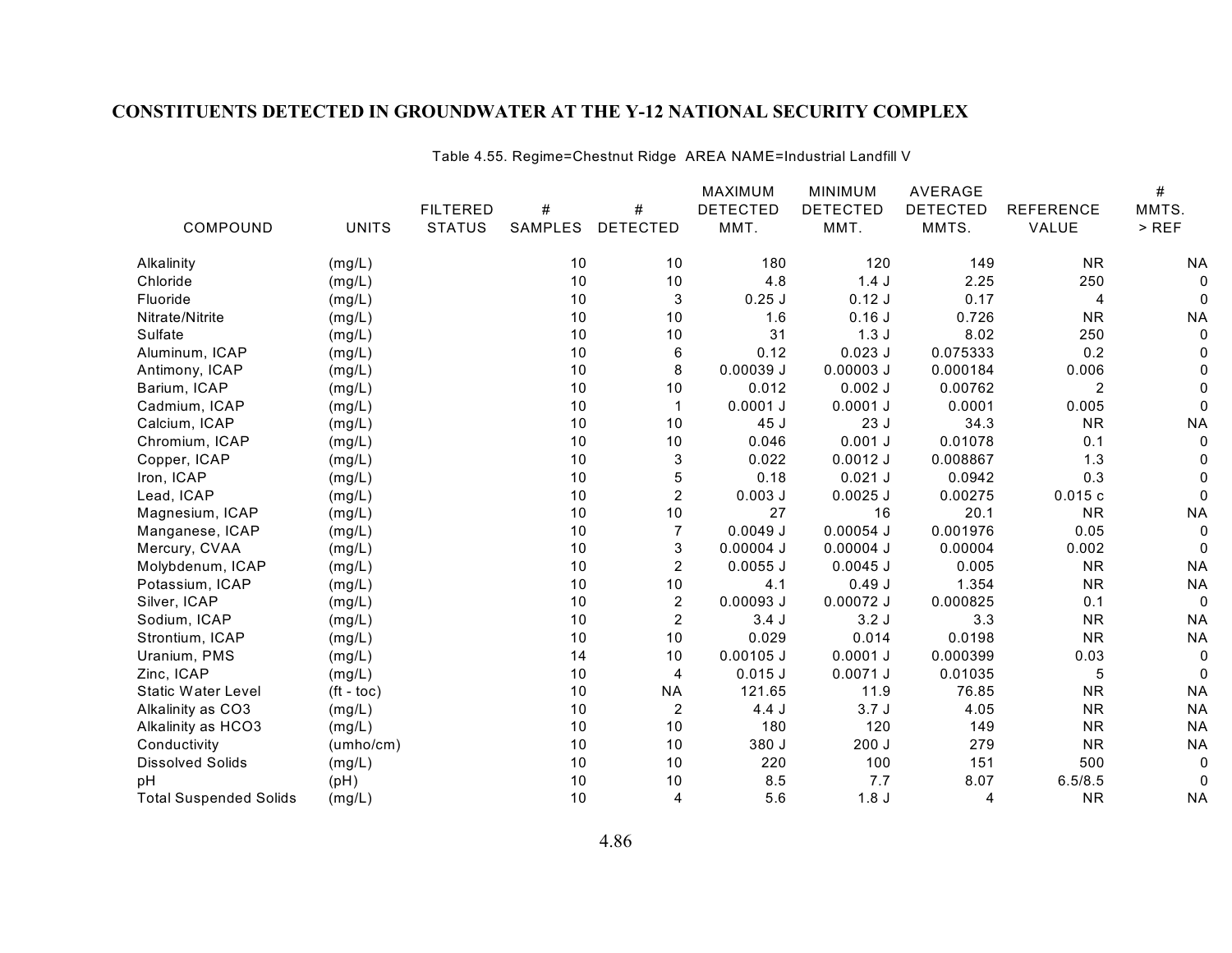|                       |         |                 |         |          | MAXIMUM         | MINIMUM         | AVERAGE         |                  |           |
|-----------------------|---------|-----------------|---------|----------|-----------------|-----------------|-----------------|------------------|-----------|
|                       |         | <b>FILTERED</b> | #       | #        | <b>DETECTED</b> | <b>DETECTED</b> | <b>DETECTED</b> | <b>REFERENCE</b> | MMTS.     |
| COMPOUND              | UNITS   | <b>STATUS</b>   | SAMPLES | DETECTED | MMT.            | MMT.            | MMTS.           | VALUE            | $>$ REF   |
| Turbidity             | (NTU)   |                 | 10      | 10       |                 | $0.04$ J        | 3.196           |                  |           |
| Gross Beta            | (pCi/L) |                 | 10      |          | 2.6             | 2.5             | 2.55            | 50a              |           |
| 1,1,1-Trichloroethane | (ug/L)  |                 | 10      |          | 0.66J           | 0.6J            | 0.63            | 200              |           |
| Acetone               | (ug/L)  |                 | 10      |          | 4.2J            | 3.6J            | 3.9             | NR.              | <b>NA</b> |
| Chloromethane         | (ug/L)  |                 | 10      |          | $0.26$ J        | $0.26$ J        | 0.26            | <b>NR</b>        | <b>NA</b> |

Table 4.55. (continued) Regime=Chestnut Ridge AREA NAME=Industrial Landfill V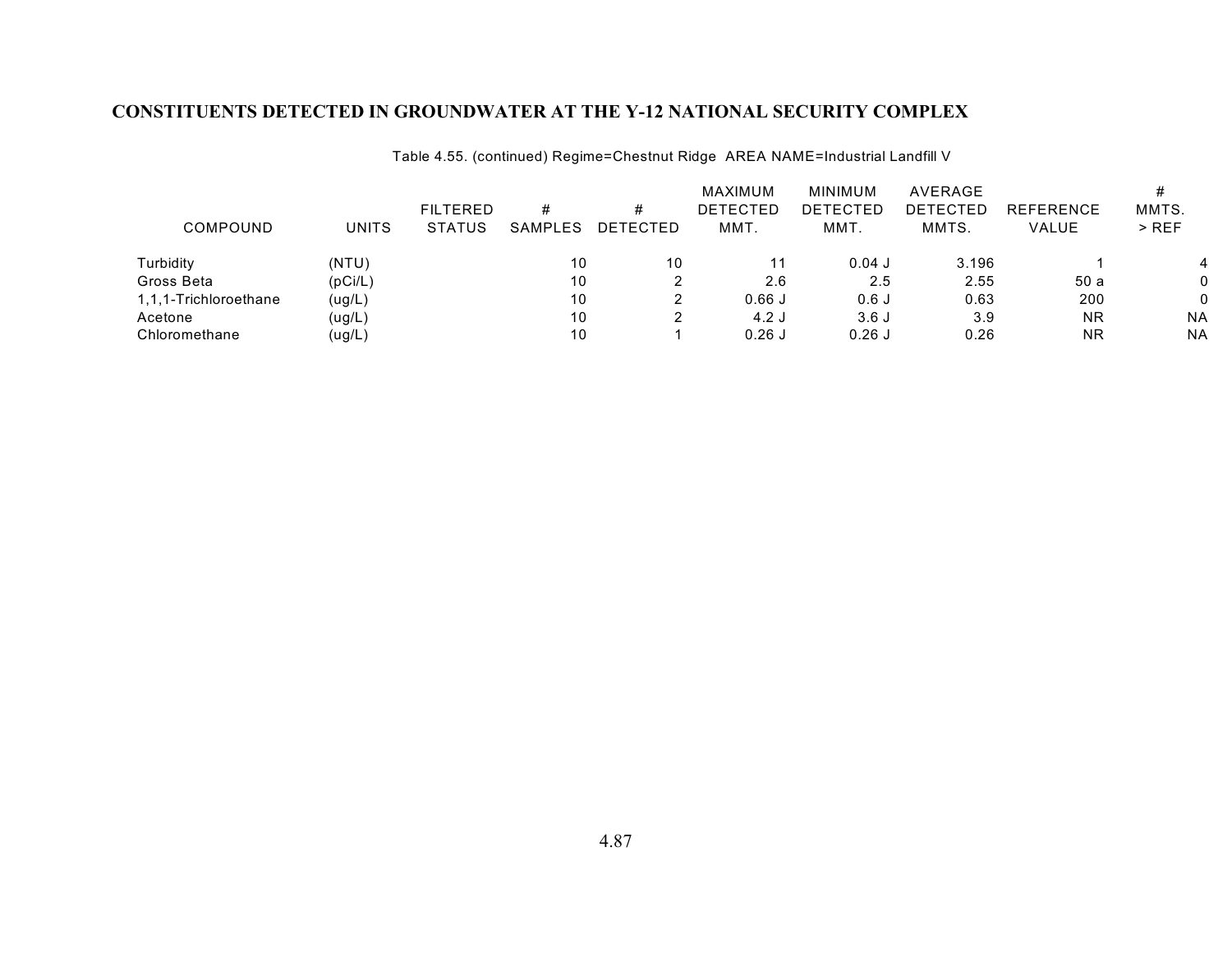|                               |                    |                 |         |                 | MAXIMUM         | <b>MINIMUM</b>  | <b>AVERAGE</b>  |                  | #         |
|-------------------------------|--------------------|-----------------|---------|-----------------|-----------------|-----------------|-----------------|------------------|-----------|
|                               |                    | <b>FILTERED</b> | #       | #               | <b>DETECTED</b> | <b>DETECTED</b> | <b>DETECTED</b> | <b>REFERENCE</b> | MMTS.     |
| COMPOUND                      | <b>UNITS</b>       | <b>STATUS</b>   | SAMPLES | <b>DETECTED</b> | MMT.            | MMT.            | MMTS.           | VALUE            | $>$ REF   |
| Barium, ICAP                  | (mg/L)             |                 | 10      | 10              | 0.404           | 0.0451          | 0.12982         | 2                | 0         |
| Boron, ICAP                   | (mg/L)             |                 | 10      | 8               | 0.835           | 0.0133          | 0.272575        | <b>NR</b>        | <b>NA</b> |
| Calcium, ICAP                 | (mg/L)             |                 | 10      | 10              | 60.1            | 26.2            | 39.17           | NR.              | <b>NA</b> |
| Iron, ICAP                    | (mg/L)             |                 | 10      | 10              | 5.91            | 0.012           | 1.37027         | 0.3              | 5         |
| Lithium, ICAP                 | (mg/L)             |                 | 10      | 8               | 0.31            | 0.023           | 0.113075        | <b>NR</b>        | <b>NA</b> |
| Magnesium, ICAP               | (mg/L)             |                 | 10      | 10              | 36.6            | 16.3            | 25.88           | <b>NR</b>        | <b>NA</b> |
| Manganese, ICAP               | (mg/L)             |                 | 10      | 6               | 0.0642          | 0.0072          | 0.024167        | 0.05             |           |
| Potassium, ICAP               | (mg/L)             |                 | 10      | 10              | 19.3            | 1.32            | 7.424           | <b>NR</b>        | <b>NA</b> |
| Sodium, ICAP                  | (mg/L)             |                 | 10      | 10              | 20.6            | 0.748           | 5.4358          | NR.              | <b>NA</b> |
| Strontium, ICAP               | (mg/L)             |                 | 10      | 10              | 7.15            | 0.0321          | 2.08129         | <b>NR</b>        | <b>NA</b> |
| Uranium, PMS                  | (mg/L)             |                 | 10      | 2               | 0.012           | 0.0116          | 0.0118          | 0.03             | 0         |
| Zinc, ICAP                    | (mg/L)             |                 | 10      |                 | 0.0303          | 0.0303          | 0.0303          | 5                | 0         |
| <b>Static Water Level</b>     | $({\rm ft -}$ toc) |                 | 10      | <b>NA</b>       | 138.16          | 4.55            | 65.687          | <b>NR</b>        | <b>NA</b> |
| <b>Dissolved Solids</b>       | (mg/L)             |                 | 10      | 10              | 303             | 170             | 228.8           | 500              | 0         |
| <b>Total Suspended Solids</b> | (mg/L)             |                 | 10      | 4               | 14.3            | 5.4             | 10.5            | <b>NR</b>        | <b>NA</b> |
| Gross Alpha                   | (pCi/L)            |                 | 10      | 5               | 17.51           | 1.76            | 5.518           | 15f              |           |
| Gross Beta                    | (pCi/L)            |                 | 10      |                 | 18.59           | 2.12 Q          | 8.514286        | 50 a             | 0         |

#### Table 4.56. Regime=Chestnut Ridge AREA NAME=Kerr Hollow Quarry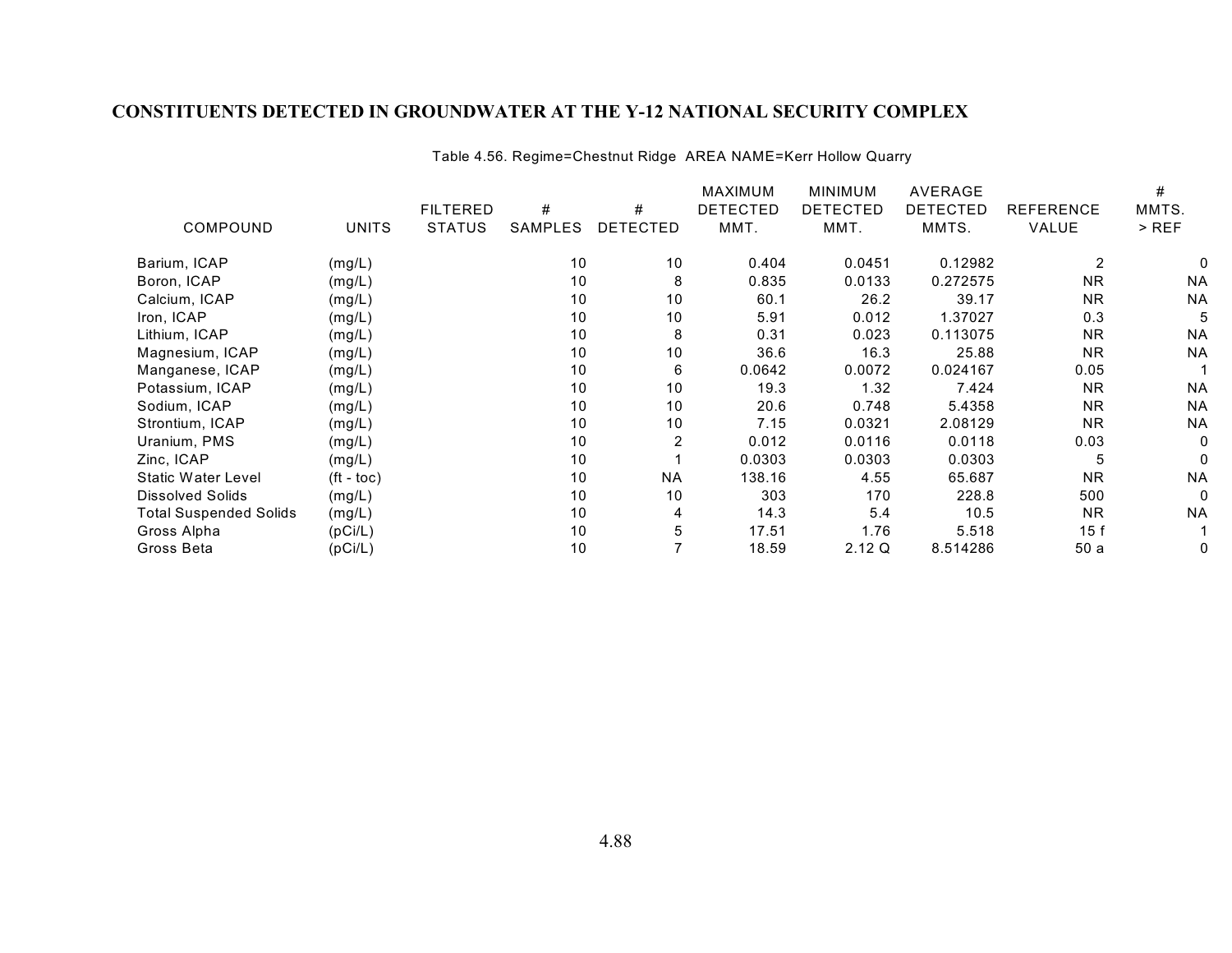|                         |              |                 |                |                 | MAXIMUM         | <b>MINIMUM</b>  | AVERAGE         |                  | $\#$      |
|-------------------------|--------------|-----------------|----------------|-----------------|-----------------|-----------------|-----------------|------------------|-----------|
|                         |              | <b>FILTERED</b> | #              | #               | <b>DETECTED</b> | <b>DETECTED</b> | <b>DETECTED</b> | <b>REFERENCE</b> | MMTS.     |
| COMPOUND                | <b>UNITS</b> | <b>STATUS</b>   | SAMPLES        | <b>DETECTED</b> | MMT.            | MMT.            | MMTS.           | VALUE            | $>$ REF   |
| <b>Bicarbonate</b>      | (mg/L)       |                 | 12             | 11              | 285             | 65.3            | 205.0273        | <b>NR</b>        | <b>NA</b> |
| Carbonate               | (mg/L)       |                 | 12             | $\overline{c}$  | 93.8            | 73.4 Q          | 83.6            | <b>NR</b>        | <b>NA</b> |
| Chloride                | (mg/L)       |                 | 12             | 12              | 21.7            | 1.3             | 9.733333        | 250              |           |
| Fluoride                | (mg/L)       |                 | 12             |                 | 0.43            | 0.43            | 0.43            | 4                |           |
| Nitrate/Nitrite         | (mg/L)       |                 | 12             | 12              | 1.5             | 0.14            | 0.761667        | <b>NR</b>        | <b>NA</b> |
| Sulfate                 | (mg/L)       |                 | 12             | 12              | 3.8             | 0.69            | 2.640833        | 250              | 0         |
| Aluminum, ICAP          | (mg/L)       |                 | 12             |                 | 0.0681          | 0.0681          | 0.0681          | 0.2              |           |
| Barium, ICAP            | (mg/L)       |                 | 12             | 10              | 0.0317          | 0.0075          | 0.01843         | 2                | $\Omega$  |
| Calcium, ICAP           | (mg/L)       |                 | 12             | 12              | 59.2            | 1.2             | 37.6825         | <b>NR</b>        | <b>NA</b> |
| Chromium, ICAP          | (mg/L)       |                 | 12             | 4               | 0.141           | 0.0072          | 0.051175        | 0.1              |           |
| Iron, ICAP              | (mg/L)       |                 | 12             | 8               | 1.37            | 0.0203          | 0.331713        | 0.3              | 2         |
| Lithium, ICAP           | (mg/L)       |                 | 12             | $\overline{2}$  | 0.143           | 0.131           | 0.137           | <b>NR</b>        | <b>NA</b> |
| Magnesium, ICAP         | (mg/L)       |                 | 12             | 12              | 34.9            | 9.5             | 24.03333        | <b>NR</b>        | <b>NA</b> |
| Manganese, ICAP         | (mg/L)       |                 | 12             | 2               | 0.0352          | 0.0255          | 0.03035         | 0.05             | 0         |
| Nickel, ICAP            | (mg/L)       |                 | 12             | 4               | 0.226           | 0.0432          | 0.1448          | 0.1 <sub>d</sub> | 3         |
| Potassium, ICAP         | (mg/L)       |                 | 12             | 12              | 79.1            | 0.716           | 13.17042        | <b>NR</b>        | <b>NA</b> |
| Sodium, ICAP            | (mg/L)       |                 | 12             | 12              | 11.8            | 0.45            | 6.634583        | <b>NR</b>        | <b>NA</b> |
| Strontium, ICAP         | (mg/L)       |                 | 12             | 11              | 0.0274          | 0.0068          | 0.017409        | <b>NR</b>        | <b>NA</b> |
| Zinc, ICAP              | (mg/L)       |                 | 12             | 2               | 0.0165          | 0.0153          | 0.0159          | 5                | 0         |
| Static Water Level      | $(ft - toc)$ |                 | 12             | <b>NA</b>       | 97.83           | 50.62           | 73.25           | <b>NR</b>        | <b>NA</b> |
| <b>Dissolved Solids</b> | (mg/L)       |                 | 12             | 12              | 305             | 143             | 225.0833        | 500              | 0         |
| Uranium-233/234         | (pCi/L)      |                 | 12             | 12              | 0.86            | 0.24            | 0.503333        | <b>NR</b>        | ΝA        |
| Uranium-235             | (pCi/L)      |                 | 12             |                 | 0.23            | 0.23            | 0.23            | 24               | 0         |
| Uranium-236             | (pCi/L)      |                 | 12             |                 | 0.15            | 0.15            | 0.15            | <b>NR</b>        | <b>NA</b> |
| Uranium-238             | (pCi/L)      |                 | 12             |                 | 0.49            | 0.15            | 0.32            | 24               |           |
| Potassium-40            | (pCi/L)      |                 | $\overline{c}$ |                 | 80.59           | 80.59           | 80.59           | 280              |           |
| Gross Alpha             | (pCi/L)      |                 | 12             | 5               | 18.13           | 1.68            | 6.73            | 15f              |           |
| Gross Beta              | (pCi/L)      |                 | 12             | 5               | 72.13           | 4.46            | 31.156          | 50a              | 2         |

Table 4.57. Regime=Chestnut Ridge AREA NAME=United Nuclear Corporation Site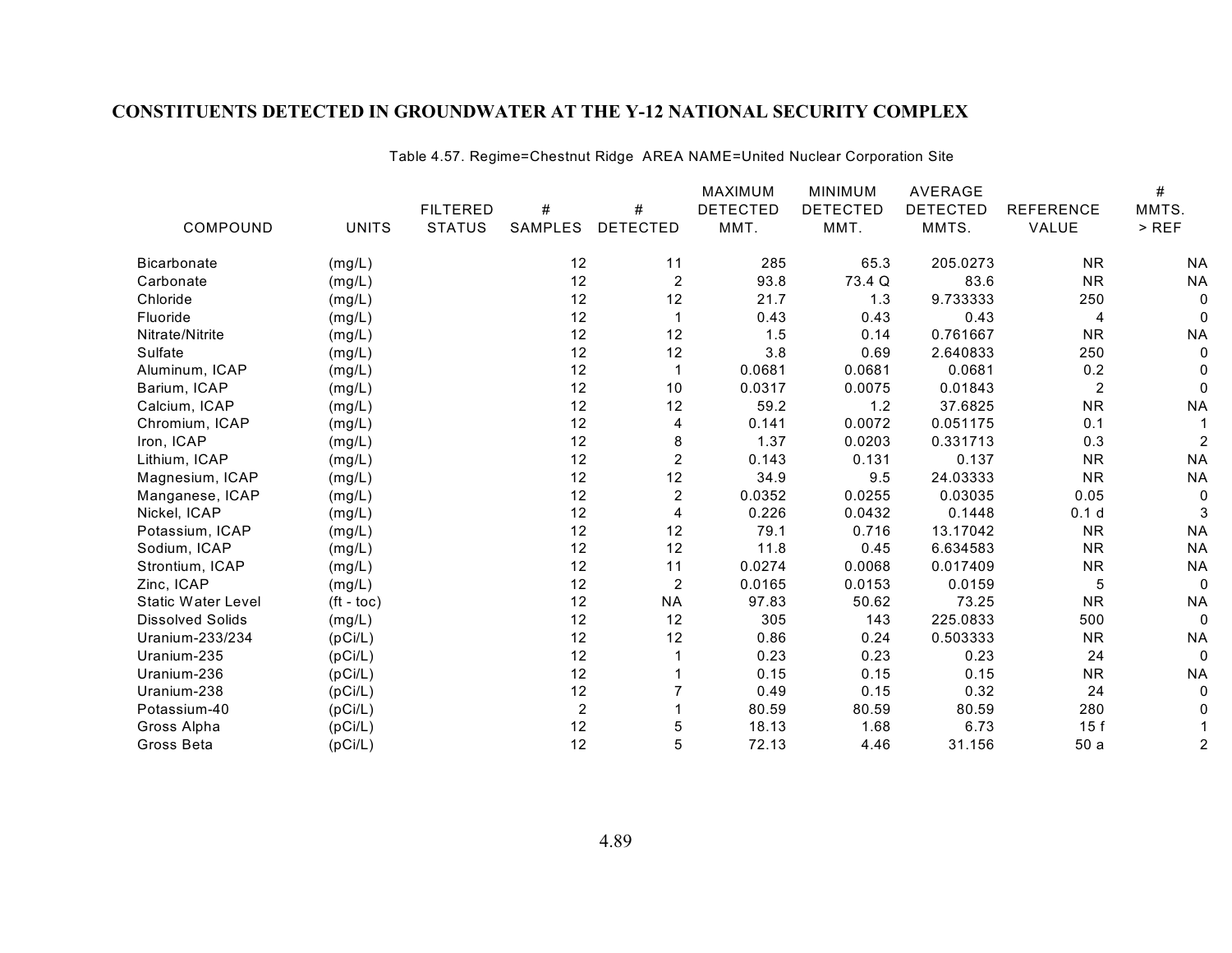|                  |              |                 |         |                  | <b>MAXIMUM</b>  | <b>MINIMUM</b>  | <b>AVERAGE</b>  |                  | $\#$      |
|------------------|--------------|-----------------|---------|------------------|-----------------|-----------------|-----------------|------------------|-----------|
|                  |              | <b>FILTERED</b> | #       | #                | <b>DETECTED</b> | <b>DETECTED</b> | <b>DETECTED</b> | <b>REFERENCE</b> | MMTS.     |
| COMPOUND         | <b>UNITS</b> | <b>STATUS</b>   | SAMPLES | <b>DETECTED</b>  | MMT.            | MMT.            | MMTS.           | VALUE            | $>$ REF   |
| Chloride         | (mg/L)       |                 | 5       | 5                | 20.3            | 8.92            | 14.134          | 250              |           |
| Nitrate Nitrogen | (mg/L)       |                 | 5       | 4                | 160             | 0.0978          | 42.24095        | 10               |           |
| Sulfate          | (mg/L)       |                 | 5       | 5                | 96.9            | 2.53            | 52.746          | 250              |           |
| Antimony, ICAP   | (mg/L)       |                 | 5       | 5                | 0.2             | 0.2             | 0.2             | 0.006            |           |
| Arsenic, PMS     | (mg/L)       |                 | 5       |                  | 0.0374          | 0.0374          | 0.0374          | 0.05             |           |
| Arsenic, ICAP    | (mg/L)       |                 | 5       | 5                | 0.2             | 0.2             | 0.2             | 0.05             |           |
| Barium, ICAP     | (mg/L)       |                 | 5       | 5                | 0.665           | 0.038           | 0.2123          | $\overline{2}$   |           |
| Boron, ICAP      | (mg/L)       |                 | 5       | 2                | 0.111           | 0.102           | 0.1065          | <b>NR</b>        | <b>NA</b> |
| Cadmium, ICAP    | (mg/L)       |                 | 5       | 5                | 0.01            | 0.01            | 0.01            | 0.005            | 5         |
| Calcium, ICAP    | (mg/L)       |                 | 5       | 5                | 236             | 56.5            | 117.28          | <b>NR</b>        | <b>NA</b> |
| Chromium, PMS    | (mg/L)       |                 | 5       |                  | 0.00362         | 0.00362         | 0.00362         | <b>NR</b>        | <b>NA</b> |
| Iron, ICAP       | (mg/L)       |                 | 5       | 3                | 21.7            | 0.0726          | 7.282933        | 0.3              |           |
| Lead, ICAP       | (mg/L)       |                 | 5       | 5                | 0.1             | 0.1             | 0.1             | 0.015c           | 5         |
| Magnesium, ICAP  | (mg/L)       |                 | 5       | 5                | 72.2            | 7.95            | 29.644          | <b>NR</b>        | <b>NA</b> |
| Manganese, ICAP  | (mg/L)       |                 | 5       | 5                | 4.02            | 0.0326          | 0.92912         | 0.05             | 4         |
| Mercury, CVAA    | (mg/L)       |                 | 5       | $\boldsymbol{2}$ | 0.00138         | 0.000622        | 0.001001        | 0.002            | 0         |
| Nickel, PMS      | (mg/L)       |                 | 5       | 3                | 0.121           | 0.00537         | 0.045757        | <b>NR</b>        | <b>NA</b> |
| Niobium, ICAP    | (mg/L)       |                 | 5       | 5                | 0.2             | 0.2             | 0.2             | <b>NR</b>        | <b>NA</b> |
| Phosphorus, ICAP | (mg/L)       |                 | 5       | 5                | 0.781           | 0.5             | 0.5562          | <b>NR</b>        | <b>NA</b> |
| Potassium, ICAP  | (mg/L)       |                 | 5       | $\overline{c}$   | 3.72            | 3.59            | 3.655           | <b>NR</b>        | <b>NA</b> |
| Selenium, PMS    | (mg/L)       |                 | 5       |                  | 0.187           | 0.187           | 0.187           | 0.05             |           |
| Selenium, ICAP   | (mg/L)       |                 | 5       | 5                | 0.2             | 0.2             | 0.2             | 0.05             | 5         |
| Silicon, ICAP    | (mg/L)       |                 | 5       | 5                | 5               | 1.88            | 3.592           | <b>NR</b>        | <b>NA</b> |
| Sodium, ICAP     | (mg/L)       |                 | 5       | 5                | 26.6            | 5.72            | 14.212          | <b>NR</b>        | <b>NA</b> |
| Strontium, ICAP  | (mg/L)       |                 | 5       | 5                | 0.722           | 0.13            | 0.2542          | <b>NR</b>        | <b>NA</b> |
| Sulfur, ICAP     | (mg/L)       |                 | 5       | 5                | 33.9            | 0.946           | 18.2452         | <b>NR</b>        | <b>NA</b> |
| Thallium, ICAP   | (mg/L)       |                 | 5       | 5                | 0.2             | 0.2             | 0.2             | <b>NR</b>        | <b>NA</b> |
| Titanium, ICAP   | (mg/L)       |                 | 5       | 5                | 0.05            | 0.05            | 0.05            | <b>NR</b>        | <b>NA</b> |
| Uranium, PMS     | (mg/L)       |                 | 5       | 3                | 0.00109         | 0.000789        | 0.000911        | 0.03             | 0         |
| Uranium, ICAP    | (mg/L)       |                 | 5       | 5                | 2               | 2               | $\overline{c}$  | <b>NR</b>        | <b>NA</b> |
| Zinc, ICAP       | (mg/L)       |                 | 5       |                  | 0.105           | 0.105           | 0.105           | 5                | 0         |

Table 4.58. Regime=Upper East Fork Poplar Creek AREA NAME=B8110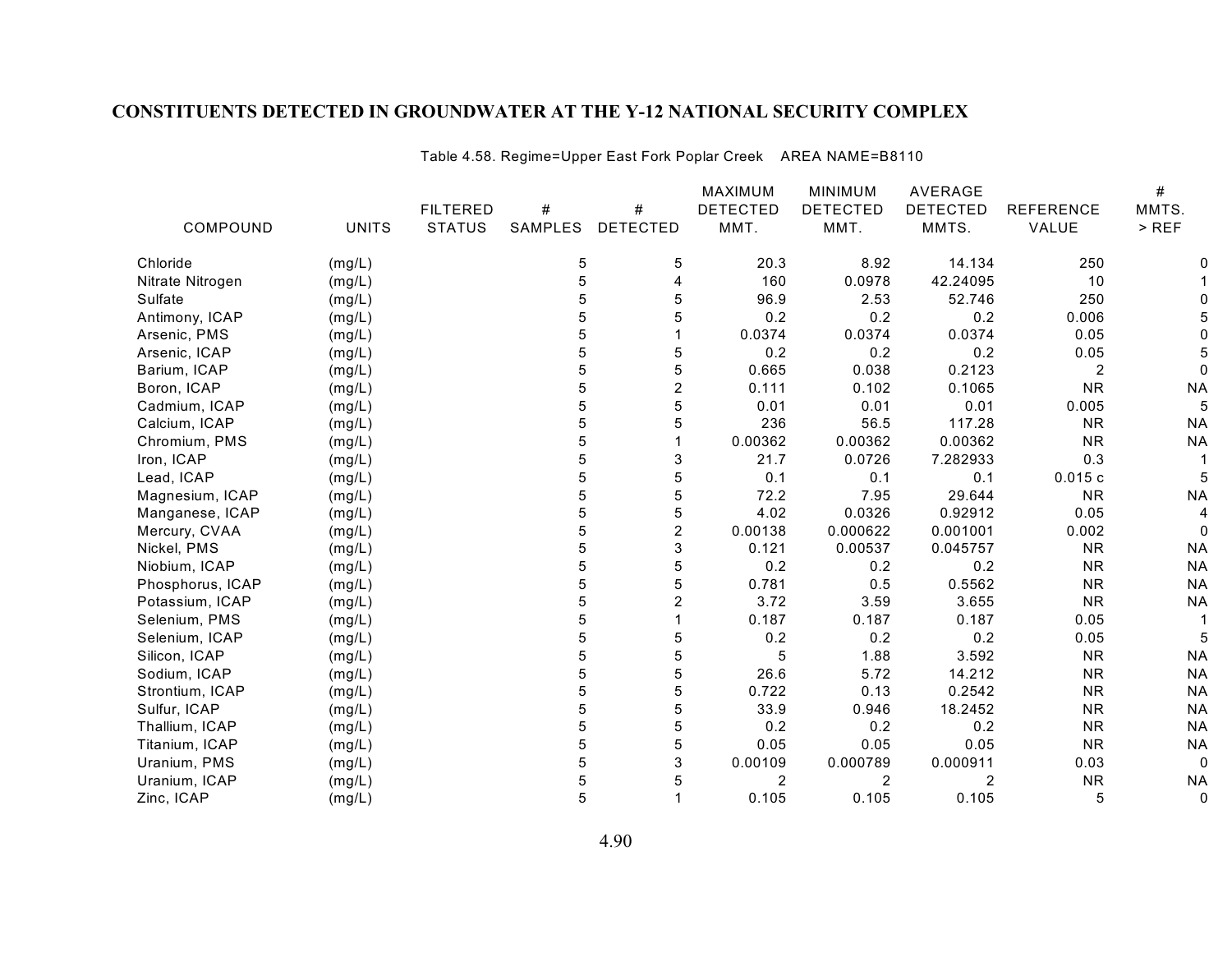| COMPOUND                      | <b>UNITS</b> | <b>FILTERED</b><br><b>STATUS</b> | #<br><b>SAMPLES</b> | #<br><b>DETECTED</b> | <b>MAXIMUM</b><br><b>DETECTED</b><br>MMT. | <b>MINIMUM</b><br><b>DETECTED</b><br>MMT. | <b>AVERAGE</b><br><b>DETECTED</b><br>MMTS. | <b>REFERENCE</b><br>VALUE | MMTS.<br>$>$ REF |
|-------------------------------|--------------|----------------------------------|---------------------|----------------------|-------------------------------------------|-------------------------------------------|--------------------------------------------|---------------------------|------------------|
| Zirconium, ICAP               | (mg/L)       |                                  | 5                   | 5                    | 0.2                                       | 0.2                                       | 0.2                                        | <b>NR</b>                 | <b>NA</b>        |
| <b>Static Water Level</b>     | $(ft - toc)$ |                                  | 10                  | NA                   | 32.9                                      | $-32.9$                                   |                                            | <b>NR</b>                 | <b>NA</b>        |
| Alkalinity as HCO3            | (mg/L)       |                                  |                     | 5                    | 284                                       | 185                                       | 236.6                                      | <b>NR</b>                 | <b>NA</b>        |
| Conductivity                  | (umho/cm)    |                                  | 10                  | 10                   | 2210                                      | 576                                       | 938.7                                      | <b>NR</b>                 | <b>NA</b>        |
| <b>Dissolved Solids</b>       | (mg/L)       |                                  |                     | 5                    | 1170                                      | 305                                       | 522.6                                      | 500                       |                  |
| рH                            | (pH)         |                                  | 10                  | 10                   | 7.26                                      | 6.37                                      | 6.912                                      | 6.5/8.5                   |                  |
| <b>Total Suspended Solids</b> | (mg/L)       |                                  |                     |                      | 3                                         | 3                                         |                                            | <b>NR</b>                 | <b>NA</b>        |
| Turbidity                     | (NTU)        |                                  |                     |                      | 5.29                                      | 1.12                                      | 2.676                                      |                           |                  |
| Gross Alpha                   | (pCi/L)      |                                  |                     |                      | 3.9                                       | 3.9                                       | 3.9                                        | 15f                       |                  |
| 1,2-Dichloroethene (Total)    | (ug/L)       |                                  |                     |                      | 46                                        | 3 J                                       | 29                                         | NR b                      | <b>NA</b>        |
| Carbon tetrachloride          | (ug/L)       |                                  |                     |                      | 10                                        | 10                                        | 10                                         |                           |                  |
| Chloroform                    | (ug/L)       |                                  |                     |                      | 16                                        | 16                                        | 16                                         | 100 i                     |                  |
| cis-1,2-Dichloroethene        | (ug/L)       |                                  |                     |                      | 46                                        | 3J                                        | 29                                         | 70                        |                  |
| Tetrachloroethene             | (ug/L)       |                                  |                     |                      | 160                                       | 18                                        | 100.75                                     |                           |                  |
| Trichloroethene               | (ug/L)       |                                  |                     |                      | 440                                       | 9                                         | 123.25                                     | 5                         |                  |

Table 4.58. (continued) Regime=Upper East Fork Poplar Creek AREA NAME=B8110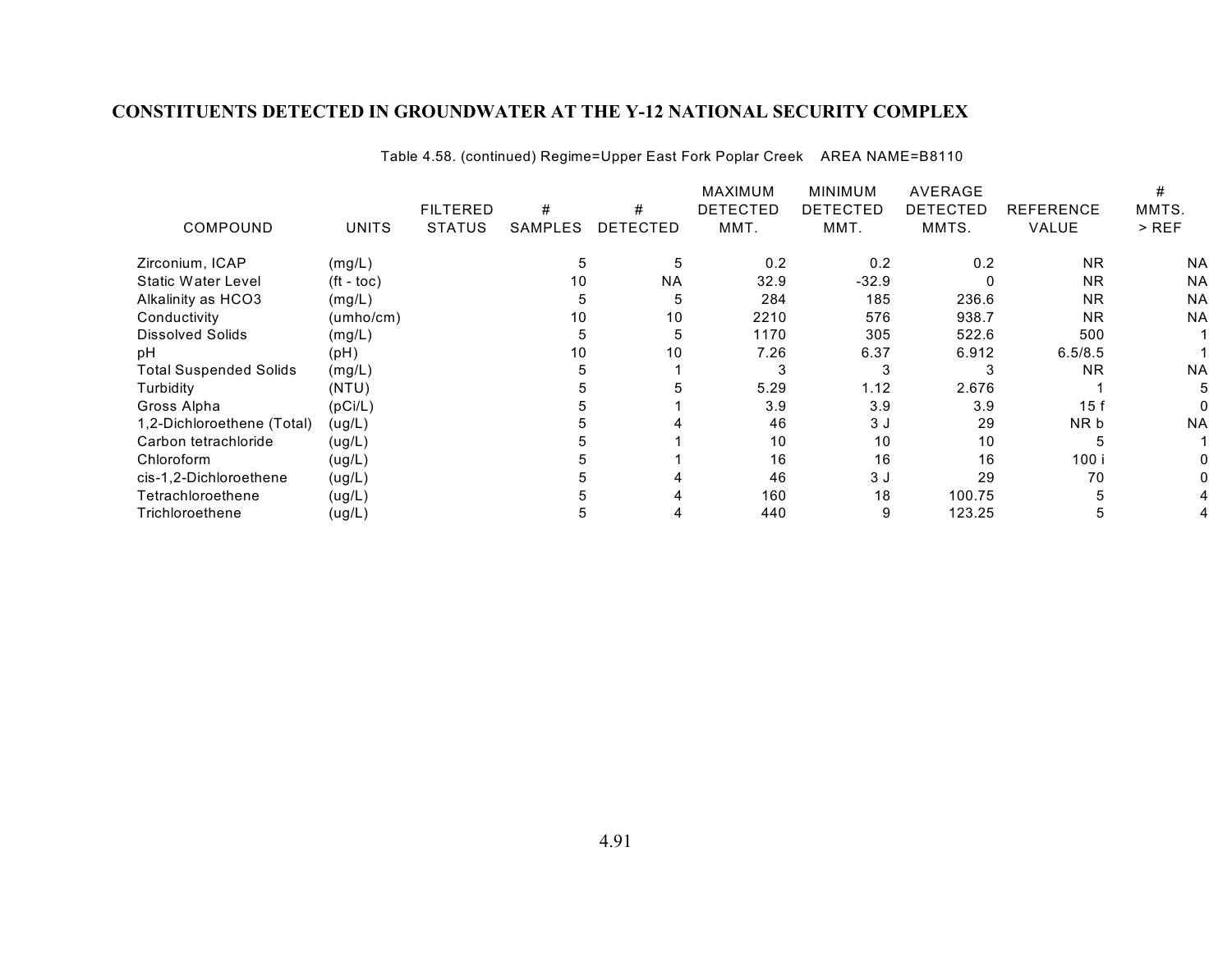|                           |              |                 |                |                         | <b>MAXIMUM</b>  | <b>MINIMUM</b>  | <b>AVERAGE</b>  |                  | #              |
|---------------------------|--------------|-----------------|----------------|-------------------------|-----------------|-----------------|-----------------|------------------|----------------|
|                           |              | <b>FILTERED</b> | $\#$           | $\#$                    | <b>DETECTED</b> | <b>DETECTED</b> | <b>DETECTED</b> | <b>REFERENCE</b> | MMTS.          |
| COMPOUND                  | <b>UNITS</b> | <b>STATUS</b>   | SAMPLES        | <b>DETECTED</b>         | MMT.            | MMT.            | MMTS.           | VALUE            | $>$ REF        |
| Chloride                  | (mg/L)       |                 | 2              | $\overline{c}$          | 10.3            | 8.95            | 9.625           | 250              |                |
| Fluoride                  | (mg/L)       |                 | $\overline{c}$ | $\overline{c}$          | 0.177           | 0.151           | 0.164           | 4                |                |
| Nitrate Nitrogen          | (mg/L)       |                 | $\overline{2}$ | $\overline{2}$          | 0.0594          | 0.0497          | 0.05455         | 10               |                |
| Sulfate                   | (mg/L)       |                 | $\overline{c}$ | $\overline{c}$          | 25.7            | 23.8            | 24.75           | 250              |                |
| Antimony, ICAP            | (mg/L)       |                 | $\overline{c}$ | $\overline{c}$          | 0.2             | 0.2             | 0.2             | 0.006            |                |
| Arsenic, ICAP             | (mg/L)       |                 | $\overline{2}$ | $\overline{c}$          | 0.2             | 0.2             | 0.2             | 0.05             |                |
| Barium, ICAP              | (mg/L)       |                 | $\overline{2}$ | $\overline{c}$          | 0.172           | 0.127           | 0.1495          | $\overline{2}$   |                |
| Cadmium, ICAP             | (mg/L)       |                 | $\overline{2}$ | $\overline{c}$          | 0.01            | 0.01            | 0.01            | 0.005            |                |
| Calcium, ICAP             | (mg/L)       |                 | $\overline{2}$ | $\overline{c}$          | 48              | 44.7            | 46.35           | <b>NR</b>        | <b>NA</b>      |
| Chromium, PMS             | (mg/L)       |                 | $\overline{c}$ | $\overline{c}$          | 0.296           | 0.00582         | 0.15091         | <b>NR</b>        | <b>NA</b>      |
| Chromium, ICAP            | (mg/L)       |                 | $\overline{c}$ |                         | 0.306           | 0.306           | 0.306           | 0.1              |                |
| Iron, ICAP                | (mg/L)       |                 | $\overline{2}$ | $\overline{c}$          | 1.92            | 0.0917          | 1.00585         | 0.3              |                |
| Lead, ICAP                | (mg/L)       |                 | $\overline{2}$ | $\overline{c}$          | 0.1             | 0.1             | 0.1             | 0.015c           |                |
| Lithium, ICAP             | (mg/L)       |                 | $\overline{2}$ | $\overline{c}$          | 0.0118          | 0.0116          | 0.0117          | <b>NR</b>        | <b>NA</b>      |
| Magnesium, ICAP           | (mg/L)       |                 | $\overline{2}$ | $\overline{c}$          | 7.45            | 7.03            | 7.24            | <b>NR</b>        | <b>NA</b>      |
| Manganese, ICAP           | (mg/L)       |                 | $\overline{2}$ | $\overline{\mathbf{c}}$ | 1.21            | 0.325           | 0.7675          | 0.05             | $\overline{a}$ |
| Nickel, PMS               | (mg/L)       |                 | $\overline{c}$ | $\overline{c}$          | 0.112           | 0.0124          | 0.0622          | <b>NR</b>        | <b>NA</b>      |
| Nickel, ICAP              | (mg/L)       |                 | $\overline{2}$ |                         | 0.12            | 0.12            | 0.12            | 0.1 <sub>d</sub> | 1              |
| Niobium, ICAP             | (mg/L)       |                 | $\overline{c}$ | $\overline{\mathbf{c}}$ | 0.2             | 0.2             | 0.2             | <b>NR</b>        | <b>NA</b>      |
| Phosphorus, ICAP          | (mg/L)       |                 | $\overline{2}$ | $\overline{2}$          | 0.5             | 0.5             | 0.5             | <b>NR</b>        | <b>NA</b>      |
| Selenium, ICAP            | (mg/L)       |                 | $\overline{2}$ | $\overline{c}$          | 0.2             | 0.2             | 0.2             | 0.05             | $\overline{c}$ |
| Silicon, ICAP             | (mg/L)       |                 | $\overline{c}$ | $\overline{\mathbf{c}}$ | 10.6            | 10.4            | 10.5            | <b>NR</b>        | <b>NA</b>      |
| Sodium, ICAP              | (mg/L)       |                 | $\overline{c}$ | $\overline{c}$          | 9.36            | 8.89            | 9.125           | <b>NR</b>        | <b>NA</b>      |
| Strontium, ICAP           | (mg/L)       |                 | $\overline{c}$ | $\overline{c}$          | 0.156           | 0.145           | 0.1505          | <b>NR</b>        | <b>NA</b>      |
| Sulfur, ICAP              | (mg/L)       |                 | $\overline{c}$ | $\overline{c}$          | 8.01            | 7.54            | 7.775           | <b>NR</b>        | <b>NA</b>      |
| Thallium, ICAP            | (mg/L)       |                 | $\overline{2}$ | $\overline{2}$          | 0.2             | 0.2             | 0.2             | <b>NR</b>        | <b>NA</b>      |
| Titanium, ICAP            | (mg/L)       |                 | $\overline{2}$ | $\overline{c}$          | 0.05            | 0.05            | 0.05            | <b>NR</b>        | <b>NA</b>      |
| Uranium, ICAP             | (mg/L)       |                 | $\overline{2}$ | $\overline{c}$          | $\overline{2}$  | $\overline{c}$  | 2               | <b>NR</b>        | <b>NA</b>      |
| Zirconium, ICAP           | (mg/L)       |                 | $\overline{2}$ | $\overline{2}$          | 0.2             | 0.2             | 0.2             | <b>NR</b>        | <b>NA</b>      |
| <b>Static Water Level</b> | $(ft - toc)$ |                 |                | <b>NA</b>               | 12.33           | $-12.33$        | $\mathbf{0}$    | <b>NR</b>        | <b>NA</b>      |
| Alkalinity as HCO3        | (mg/L)       |                 | $\overline{2}$ | $\overline{2}$          | 133             | 126             | 129.5           | <b>NR</b>        | <b>NA</b>      |

Table 4.59. Regime=Upper East Fork Poplar Creek AREA NAME=Beta-4 Security Pits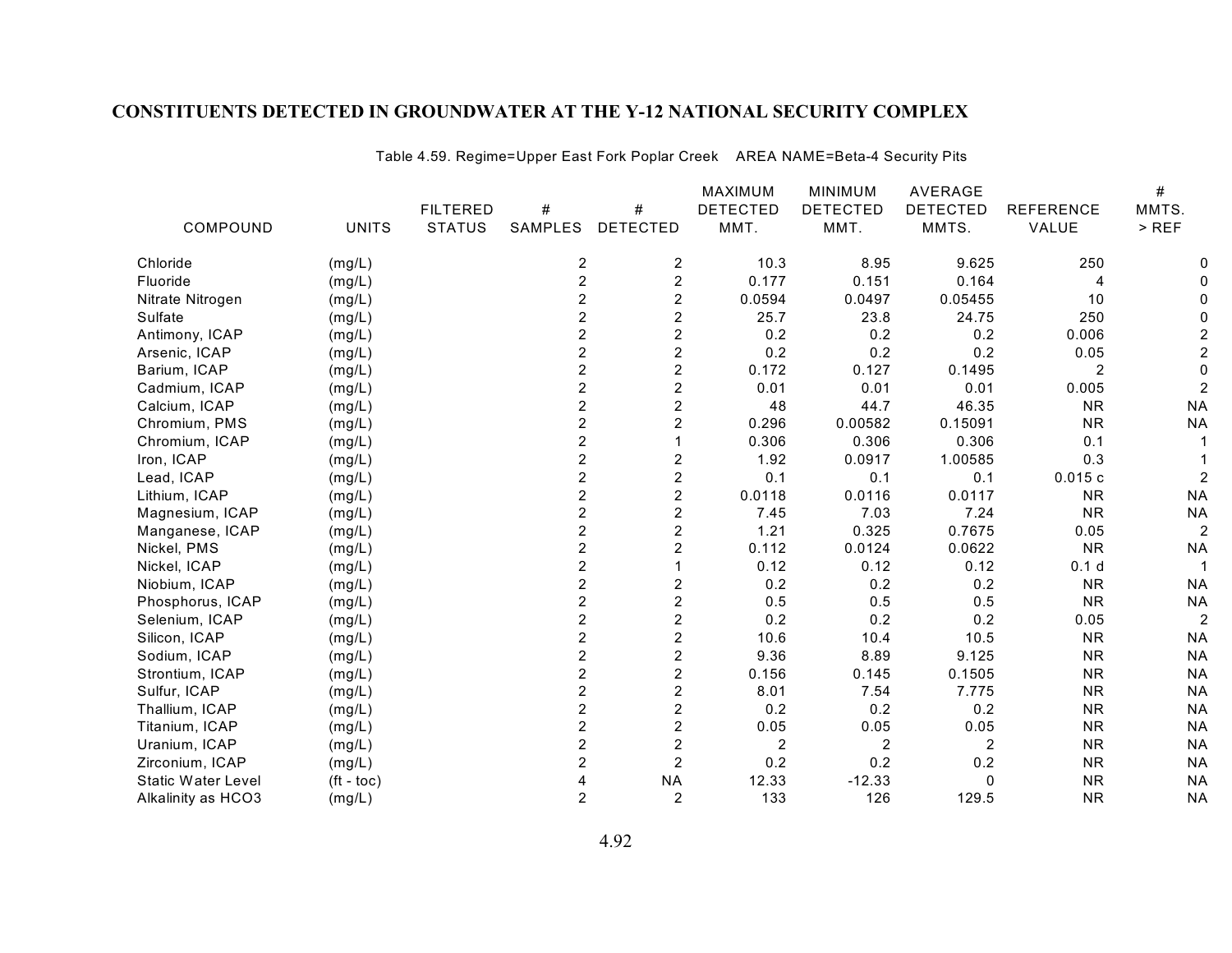| COMPOUND                      | <b>UNITS</b> | <b>FILTERED</b><br><b>STATUS</b> | #<br>SAMPLES | #<br>DETECTED | MAXIMUM<br><b>DETECTED</b><br>MMT. | <b>MINIMUM</b><br><b>DETECTED</b><br>MMT. | AVERAGE<br><b>DETECTED</b><br>MMTS. | <b>REFERENCE</b><br><b>VALUE</b> | MMTS.<br>$>$ REF |
|-------------------------------|--------------|----------------------------------|--------------|---------------|------------------------------------|-------------------------------------------|-------------------------------------|----------------------------------|------------------|
| Conductivity                  | (umbo/cm)    |                                  |              | 4             | 430                                | 155.8                                     | 323.45                              | <b>NR</b>                        | <b>NA</b>        |
| Dissolved Solids              | (mg/L)       |                                  |              | ◠             | 209                                | 201                                       | 205                                 | 500                              | 0                |
| pH                            | (pH)         |                                  |              | 4             | 6.96                               | 5.66                                      | 6.5525                              | 6.5/8.5                          |                  |
| <b>Total Suspended Solids</b> | (mg/L)       |                                  |              |               |                                    | 3                                         |                                     | <b>NR</b>                        | <b>NA</b>        |
| Turbidity                     | (NTU)        |                                  |              |               | 9.2                                | 0.811                                     | 5.0055                              |                                  |                  |

Table 4.59. (continued) Regime=Upper East Fork Poplar Creek AREA NAME=Beta-4 Security Pits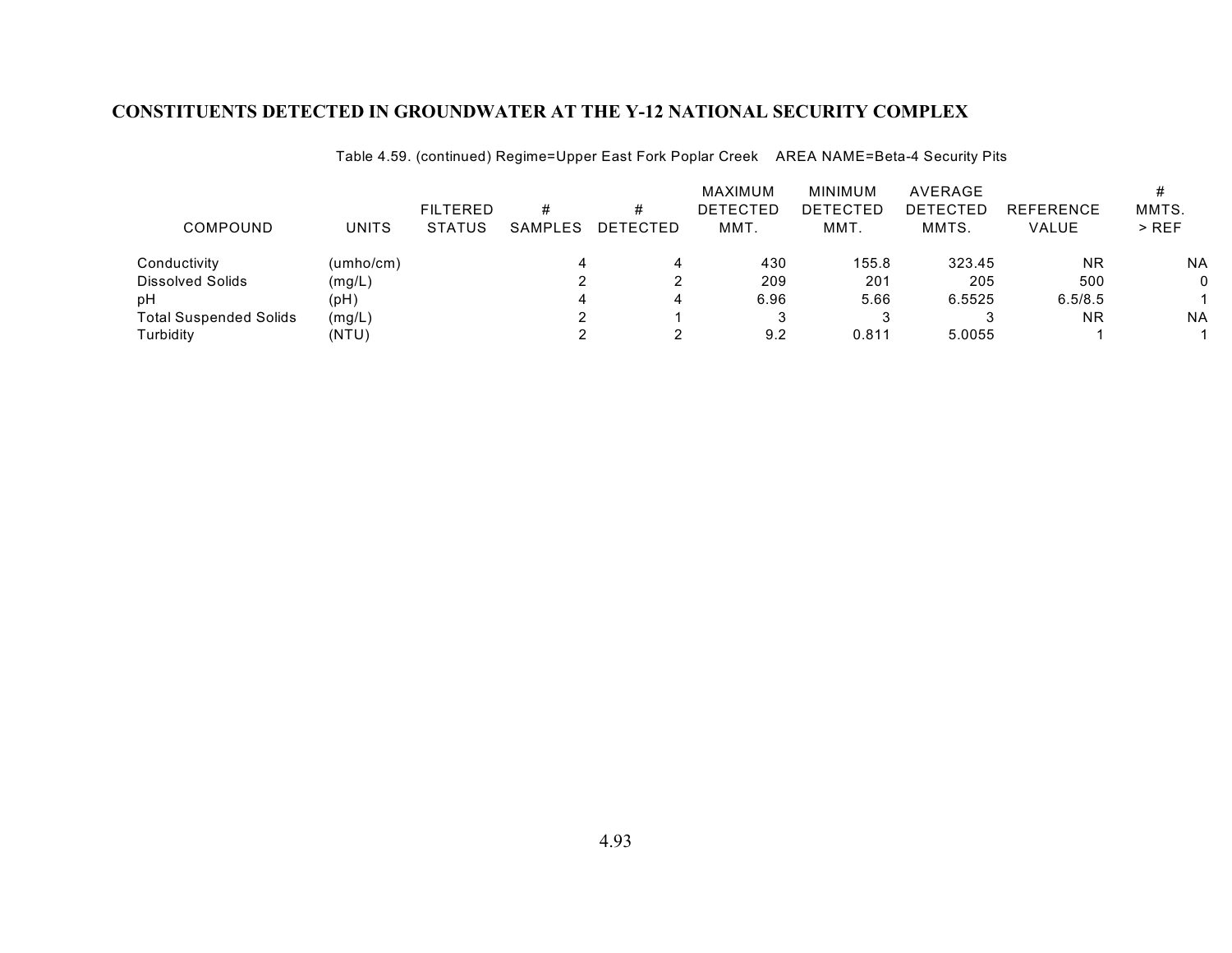|                  |              |                 |         |                         | <b>MAXIMUM</b>  | <b>MINIMUM</b>  | AVERAGE         |                  | $\#$      |
|------------------|--------------|-----------------|---------|-------------------------|-----------------|-----------------|-----------------|------------------|-----------|
|                  |              | <b>FILTERED</b> | $\#$    | $\#$                    | <b>DETECTED</b> | <b>DETECTED</b> | <b>DETECTED</b> | <b>REFERENCE</b> | MMTS.     |
| COMPOUND         | <b>UNITS</b> | <b>STATUS</b>   | SAMPLES | <b>DETECTED</b>         | MMT.            | MMT.            | MMTS.           | VALUE            | $>$ REF   |
| Chloride         | (mg/L)       |                 | 6       | 6                       | 21.4            | 8.47            | 12.76333        | 250              |           |
| Fluoride         | (mg/L)       |                 | 6       | 6                       | 0.234           | 0.13            | 0.193833        | $\overline{4}$   |           |
| Sulfate          | (mg/L)       |                 | 6       | 6                       | 53.8            | 1.22            | 30.475          | 250              |           |
| Aluminum, ICAP   | (mg/L)       |                 | 6       | $\overline{\mathbf{c}}$ | 0.419           | 0.311           | 0.365           | 0.2              |           |
| Antimony, ICAP   | (mg/L)       |                 | 6       | 6                       | 0.2             | 0.2             | 0.2             | 0.006            |           |
| Arsenic, PMS     | (mg/L)       |                 | 6       | $\overline{2}$          | 0.00879         | 0.00695         | 0.00787         | 0.05             |           |
| Arsenic, ICAP    | (mg/L)       |                 | 6       | 6                       | 0.2             | 0.2             | 0.2             | 0.05             |           |
| Barium, ICAP     | (mg/L)       |                 | 6       | 6                       | 0.248           | 0.191           | 0.213333        | 2                |           |
| Cadmium, ICAP    | (mg/L)       |                 | 6       | 6                       | 0.01            | 0.01            | 0.01            | 0.005            |           |
| Calcium, ICAP    | (mg/L)       |                 | 6       | 6                       | 84.7            | 63.8            | 73.03333        | <b>NR</b>        | <b>NA</b> |
| Chromium, PMS    | (mg/L)       |                 | 6       |                         | 0.00604         | 0.00604         | 0.00604         | <b>NR</b>        | <b>NA</b> |
| Iron, ICAP       | (mg/L)       |                 | 6       | 5                       | 5.87            | 0.056           | 2.4294          | 0.3              | 3         |
| Lead, PMS        | (mg/L)       |                 | 6       |                         | 0.00117         | 0.00117         | 0.00117         | 0.015c           |           |
| Lead, ICAP       | (mg/L)       |                 | 6       | 6                       | 0.1             | 0.1             | 0.1             | 0.015c           | 6         |
| Lithium, ICAP    | (mg/L)       |                 | 6       | $\overline{c}$          | 0.241           | 0.223           | 0.232           | <b>NR</b>        | <b>NA</b> |
| Magnesium, ICAP  | (mg/L)       |                 | 6       | 6                       | 24.1            | 10.1            | 15.41667        | <b>NR</b>        | <b>NA</b> |
| Manganese, ICAP  | (mg/L)       |                 | 6       | 6                       | 0.682           | 0.0299          | 0.471817        | 0.05             | 5         |
| Nickel, PMS      | (mg/L)       |                 | 6       | $\overline{2}$          | 0.00892         | 0.00521         | 0.007065        | <b>NR</b>        | <b>NA</b> |
| Niobium, ICAP    | (mg/L)       |                 | 6       | 6                       | 0.2             | 0.2             | 0.2             | <b>NR</b>        | <b>NA</b> |
| Phosphorus, ICAP | (mg/L)       |                 | 6       | 6                       | 0.5             | 0.5             | 0.5             | <b>NR</b>        | <b>NA</b> |
| Potassium, ICAP  | (mg/L)       |                 | 6       | 4                       | 2.52            | 2.19            | 2.365           | <b>NR</b>        | <b>NA</b> |
| Selenium, PMS    | (mg/L)       |                 | 6       | $\overline{\mathbf{c}}$ | 0.0183          | 0.013           | 0.01565         | 0.05             | 0         |
| Selenium, ICAP   | (mg/L)       |                 | 6       | 6                       | 0.2             | 0.2             | 0.2             | 0.05             | 6         |
| Silicon, ICAP    | (mg/L)       |                 | 6       | 6                       | 7.59            | 4.03            | 5.213333        | <b>NR</b>        | <b>NA</b> |
| Sodium, ICAP     | (mg/L)       |                 | 6       | 6                       | 15.1            | 6.75            | 10.91833        | <b>NR</b>        | <b>NA</b> |
| Strontium, ICAP  | (mg/L)       |                 | 6       | 6                       | 0.319           | 0.142           | 0.250167        | <b>NR</b>        | <b>NA</b> |
| Sulfur, ICAP     | (mg/L)       |                 | 6       | 6                       | 16.8            | 0.5             | 9.986667        | <b>NR</b>        | <b>NA</b> |
| Thallium, ICAP   | (mg/L)       |                 | 6       | 6                       | 0.2             | 0.2             | 0.2             | <b>NR</b>        | <b>NA</b> |
| Titanium, ICAP   | (mg/L)       |                 | 6       | 6                       | 0.05            | 0.05            | 0.05            | <b>NR</b>        | <b>NA</b> |
| Uranium, PMS     | (mg/L)       |                 | 6       |                         | 0.00127         | 0.00127         | 0.00127         | 0.03             | 0         |
| Uranium, ICAP    | (mg/L)       |                 | 6       | 6                       | $\overline{2}$  | $\overline{c}$  | $\overline{2}$  | <b>NR</b>        | <b>NA</b> |

Table 4.60. Regime=Upper East Fork Poplar Creek AREA NAME=Building 9201-2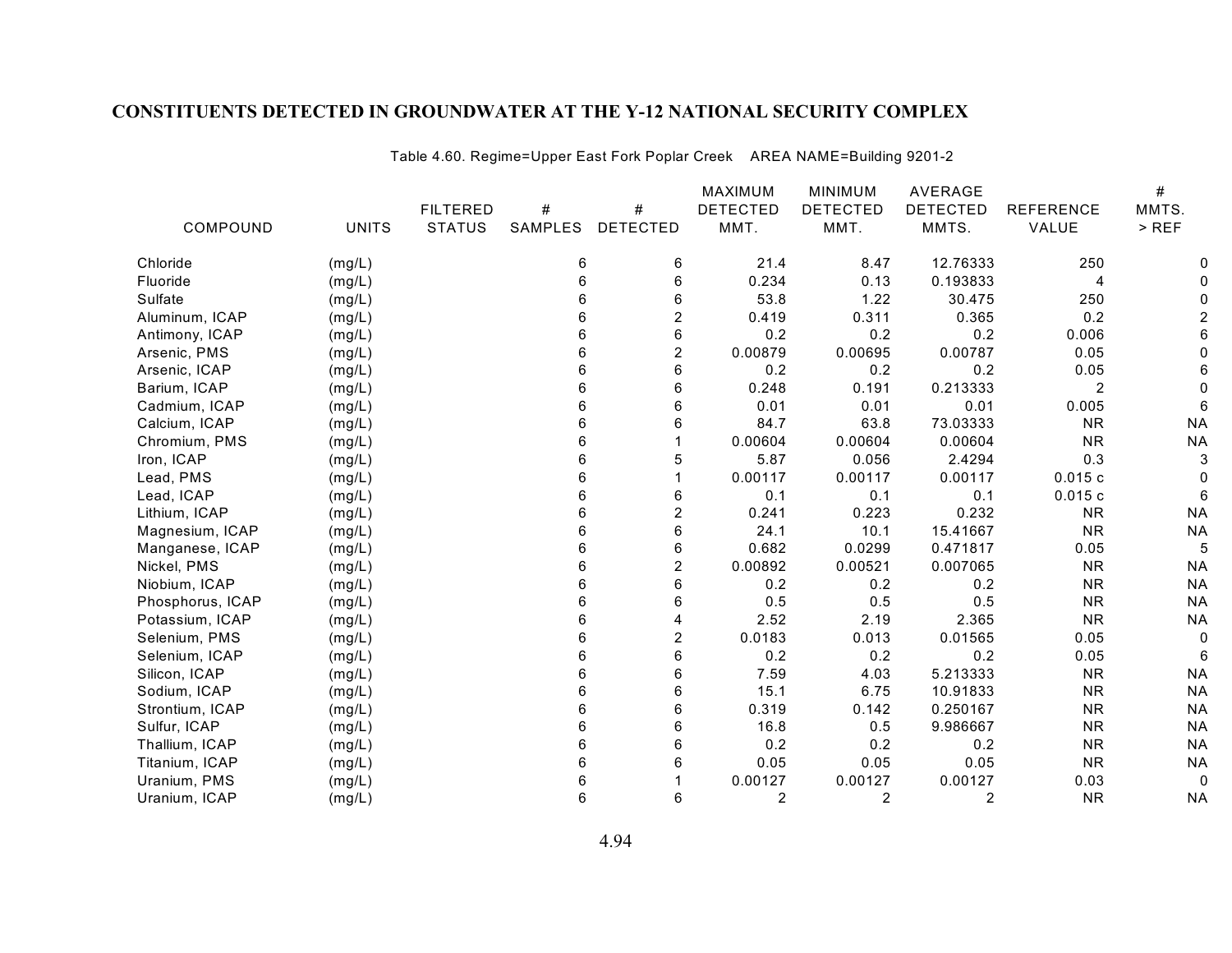|                               |              |                 |         |                 | <b>MAXIMUM</b>  | <b>MINIMUM</b>  | AVERAGE         |                  | #         |
|-------------------------------|--------------|-----------------|---------|-----------------|-----------------|-----------------|-----------------|------------------|-----------|
|                               |              | <b>FILTERED</b> | #       | #               | <b>DETECTED</b> | <b>DETECTED</b> | <b>DETECTED</b> | <b>REFERENCE</b> | MMTS.     |
| COMPOUND                      | <b>UNITS</b> | <b>STATUS</b>   | SAMPLES | <b>DETECTED</b> | MMT.            | MMT.            | MMTS.           | VALUE            | $>$ REF   |
| Zirconium, ICAP               | (mg/L)       |                 | 6       | 6               | 0.2             | 0.2             | 0.2             | <b>NR</b>        | <b>NA</b> |
| <b>Static Water Level</b>     | $(ft - toc)$ |                 | 12      | <b>NA</b>       | 13.39           | $-13.39$        |                 | <b>NR</b>        | <b>NA</b> |
| Alkalinity as HCO3            | (mg/L)       |                 | 6       | 6               | 252             | 185             | 212.5           | <b>NR</b>        | <b>NA</b> |
| Conductivity                  | (umbo/cm)    |                 | 12      | 12              | 594             | 492             | 544.6667        | <b>NR</b>        | <b>NA</b> |
| <b>Dissolved Solids</b>       | (mg/L)       |                 | հ       | 6               | 315             | 267             | 289.1667        | 500              |           |
| pH                            | (pH)         |                 | 12      | 12              | 7.8             | 6.75            | 7.338333        | 6.5/8.5          |           |
| <b>Total Suspended Solids</b> | (mg/L)       |                 |         |                 | 12              | 9               | 10.5            | <b>NR</b>        | <b>NA</b> |
| Turbidity                     | (NTU)        |                 |         | 6               | 55.4            | 1.51            | 21.32833        |                  |           |
| 1,1-Dichloroethene            | (ug/L)       |                 |         |                 |                 |                 |                 |                  |           |
| 1,2,4-Trichlorobenzene        | (ug/L)       |                 |         |                 |                 |                 |                 | 70               |           |
| 1,2-Dichloroethene (Total)    | (ug/L)       |                 | 6       |                 | 2800            | 1900            | 2350            | NR b             | <b>NA</b> |
| 1,3-Dichlorobenzene           | (ug/L)       |                 |         |                 | 5               | 4               | 4.5             | <b>NR</b>        | <b>NA</b> |
| 1,4-Dichlorobenzene           | (ug/L)       |                 | 6       |                 | 4 J             | 3 J             | 3.5             | 75               |           |
| Chlorobenzene                 | (ug/L)       |                 |         |                 | 2J              | 1 J             | 1.5             | 100              |           |
| cis-1,2-Dichloroethene        | (ug/L)       |                 |         |                 | 2800            | 1900            | 2350            | 70               |           |
| Dichlorodifluoromethane       | (ug/L)       |                 |         |                 | 3J              | 2J              | 2.5             | <b>NR</b>        | <b>NA</b> |
| Tetrachloroethene             | (ug/L)       |                 |         |                 | 6500            | 5000            | 5750            | 5                |           |
| trans-1,2-Dichloroethene      | (ug/L)       |                 | ჩ       |                 | 13              | 9               | 11              | 100              |           |
| Trichloroethene               | (ug/L)       |                 |         |                 | 1100            | 980             | 1040            |                  |           |
| Vinyl chloride                | (ug/L)       |                 | 6       |                 | 220             | 1 J             | 113.6667        |                  |           |

Table 4.60. (continued) Regime=Upper East Fork Poplar Creek AREA NAME=Building 9201-2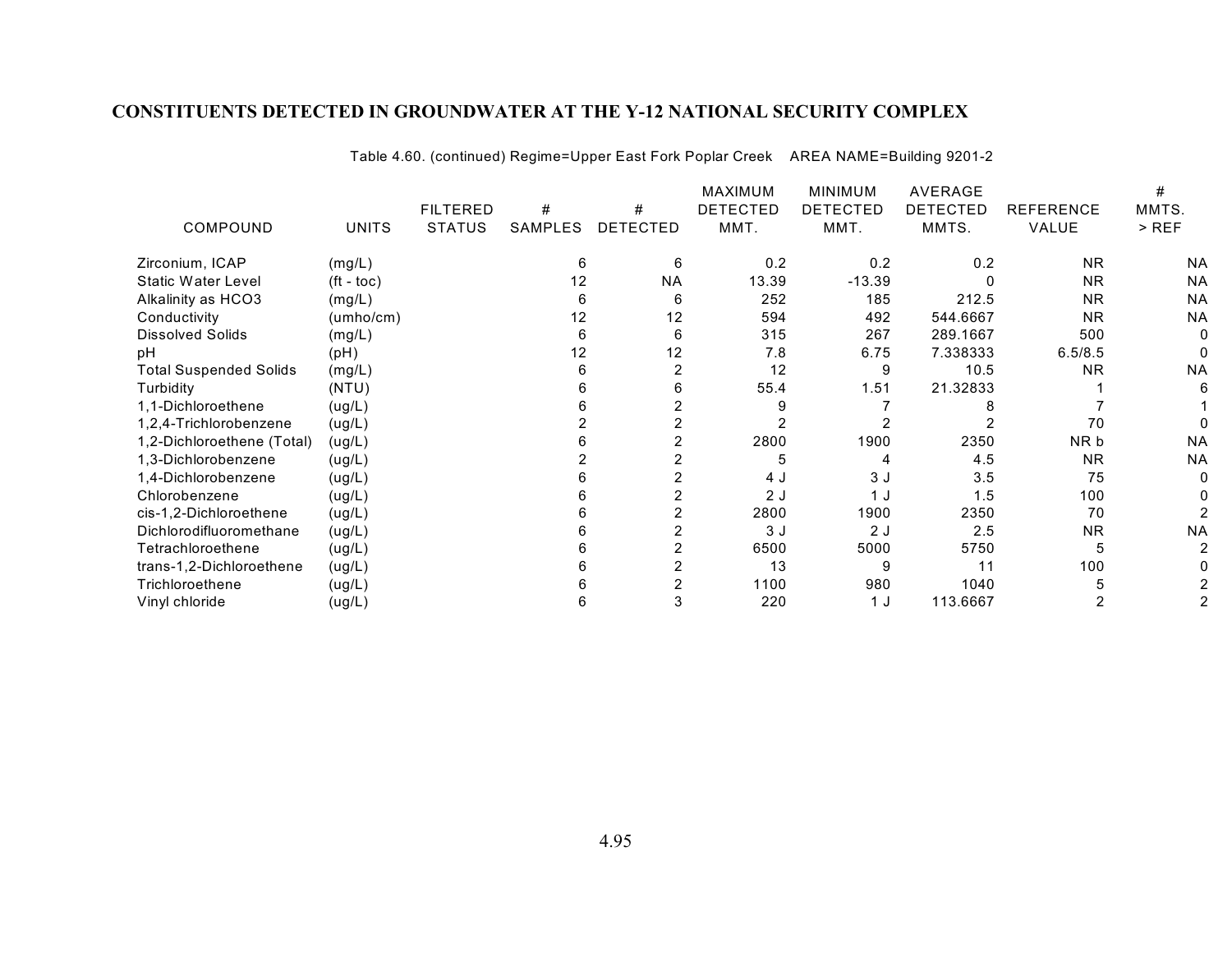|                  |              |                 |         |                         | MAXIMUM         | <b>MINIMUM</b>  | <b>AVERAGE</b>  |                  | $\#$      |
|------------------|--------------|-----------------|---------|-------------------------|-----------------|-----------------|-----------------|------------------|-----------|
|                  |              | <b>FILTERED</b> | $\#$    | $\#$                    | <b>DETECTED</b> | <b>DETECTED</b> | <b>DETECTED</b> | <b>REFERENCE</b> | MMTS.     |
| COMPOUND         | <b>UNITS</b> | <b>STATUS</b>   | SAMPLES | <b>DETECTED</b>         | MMT.            | MMT.            | MMTS.           | VALUE            | $>$ REF   |
| Chloride         | (mg/L)       |                 | 6       | 6                       | 44.7            | 3.77            | 27.42833        | 250              |           |
| Fluoride         | (mg/L)       |                 | 6       | $\boldsymbol{2}$        | 0.176           | 0.171           | 0.1735          | 4                |           |
| Nitrate Nitrogen | (mg/L)       |                 | 6       | 6                       | 1.05            | 0.0768          | 0.411233        | 10               |           |
| Sulfate          | (mg/L)       |                 | 6       | 6                       | 21.7            | 9.83            | 16.605          | 250              |           |
| Aluminum, ICAP   | (mg/L)       |                 | 6       | $\overline{2}$          | 6.68            | 4.7             | 5.69            | 0.2              |           |
| Antimony, ICAP   | (mg/L)       |                 | 6       | 6                       | 0.2             | 0.2             | 0.2             | 0.006            |           |
| Arsenic, ICAP    | (mg/L)       |                 | 6       | 6                       | 0.2             | 0.2             | 0.2             | 0.05             |           |
| Barium, ICAP     | (mg/L)       |                 | 6       | 6                       | 0.325           | 0.125           | 0.218167        | $\overline{2}$   |           |
| Cadmium, ICAP    | (mg/L)       |                 | 6       | 6                       | 0.01            | 0.01            | 0.01            | 0.005            |           |
| Calcium, ICAP    | (mg/L)       |                 | 6       | 6                       | 99.1            | 53.8            | 77.46667        | <b>NR</b>        | <b>NA</b> |
| Chromium, PMS    | (mg/L)       |                 | 6       | 4                       | 0.201           | 0.00972         | 0.082705        | <b>NR</b>        | <b>NA</b> |
| Chromium, ICAP   | (mg/L)       |                 | 6       | $\overline{\mathbf{c}}$ | 0.178           | 0.128           | 0.153           | 0.1              |           |
| Iron, ICAP       | (mg/L)       |                 | 6       | $\,6\,$                 | 4.56            | 0.0588          | 1.61835         | 0.3              | 3         |
| Lead, PMS        | (mg/L)       |                 | 6       | $\overline{c}$          | 0.00607         | 0.00535         | 0.00571         | 0.015c           |           |
| Lead, ICAP       | (mg/L)       |                 | 6       | 6                       | 0.1             | 0.1             | 0.1             | 0.015c           | 6         |
| Lithium, ICAP    | (mg/L)       |                 | 6       | $\boldsymbol{2}$        | 0.0162          | 0.0157          | 0.01595         | <b>NR</b>        | <b>NA</b> |
| Magnesium, ICAP  | (mg/L)       |                 | 6       | 6                       | 14.2            | 4.54            | 10.65667        | <b>NR</b>        | <b>NA</b> |
| Manganese, ICAP  | (mg/L)       |                 | 6       | 6                       | 2.15            | 0.00705         | 0.41163         | 0.05             | 3         |
| Nickel, PMS      | (mg/L)       |                 | 6       | 6                       | 0.437           | 0.00791         | 0.128202        | <b>NR</b>        | <b>NA</b> |
| Nickel, ICAP     | (mg/L)       |                 | 6       | 3                       | 0.453           | 0.126           | 0.247667        | 0.1 <sub>d</sub> | 3         |
| Niobium, ICAP    | (mg/L)       |                 | 6       | 6                       | 0.2             | 0.2             | 0.2             | <b>NR</b>        | <b>NA</b> |
| Phosphorus, ICAP | (mg/L)       |                 | 6       | 6                       | 0.5             | 0.5             | 0.5             | <b>NR</b>        | <b>NA</b> |
| Potassium, ICAP  | (mg/L)       |                 | 6       | 2                       | 2.74            | 2.45            | 2.595           | <b>NR</b>        | <b>NA</b> |
| Selenium, ICAP   | (mg/L)       |                 | 6       | 6                       | 0.2             | 0.2             | 0.2             | 0.05             | 6         |
| Silicon, ICAP    | (mg/L)       |                 | 6       | 6                       | 21.6            | 3.71            | 10.49833        | <b>NR</b>        | <b>NA</b> |
| Sodium, ICAP     | (mg/L)       |                 | 6       | 6                       | 8.22            | 3.66            | 6.336667        | <b>NR</b>        | <b>NA</b> |
| Strontium, ICAP  | (mg/L)       |                 | 6       | 6                       | 0.492           | 0.196           | 0.307           | <b>NR</b>        | <b>NA</b> |
| Sulfur, ICAP     | (mg/L)       |                 | 6       | 6                       | 6.78            | 3.53            | 5.36            | <b>NR</b>        | <b>NA</b> |
| Thallium, ICAP   | (mg/L)       |                 | 6       | 6                       | 0.2             | 0.2             | 0.2             | <b>NR</b>        | <b>NA</b> |
| Titanium, ICAP   | (mg/L)       |                 | 6       | 6                       | 0.0745          | 0.05            | 0.054533        | <b>NR</b>        | <b>NA</b> |
| Uranium, PMS     | (mg/L)       |                 | 6       | 4                       | 0.0167          | 0.000737        | 0.006179        | 0.03             | 0         |

Table 4.61. Regime=Upper East Fork Poplar Creek AREA NAME=Building 9202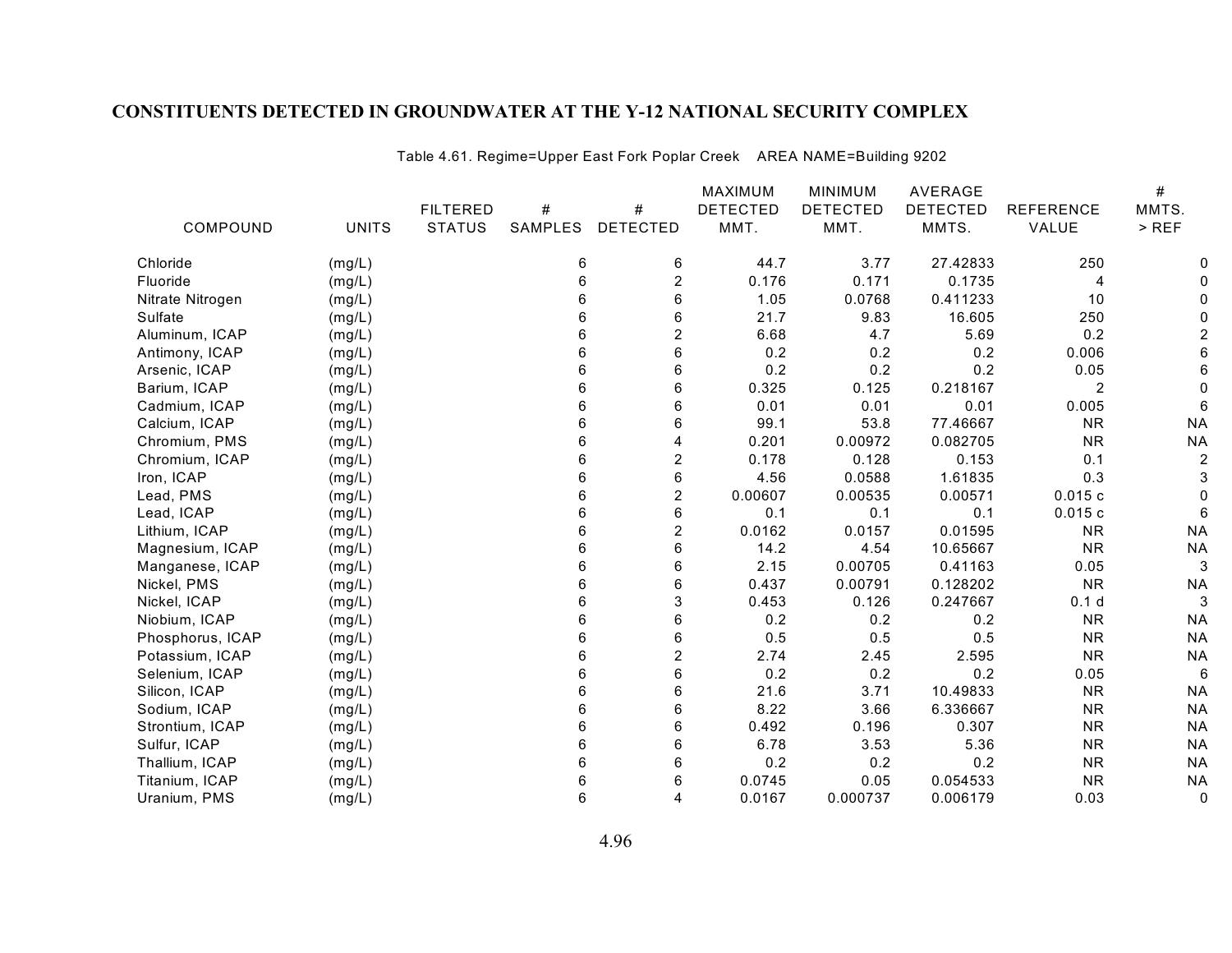| COMPOUND                      | <b>UNITS</b>          | <b>FILTERED</b><br><b>STATUS</b> | #<br>SAMPLES      | #<br><b>DETECTED</b> | <b>MAXIMUM</b><br><b>DETECTED</b><br>MMT. | <b>MINIMUM</b><br><b>DETECTED</b><br>MMT. | AVERAGE<br>DETECTED<br>MMTS. | <b>REFERENCE</b><br><b>VALUE</b> | #<br>MMTS.<br>$>$ REF |
|-------------------------------|-----------------------|----------------------------------|-------------------|----------------------|-------------------------------------------|-------------------------------------------|------------------------------|----------------------------------|-----------------------|
| Uranium, ICAP                 | (mg/L)                |                                  |                   |                      |                                           |                                           |                              | <b>NR</b>                        | <b>NA</b>             |
| Zirconium, ICAP               | (mg/L)                |                                  | n                 | 6                    | 0.2                                       | 0.2                                       | 0.2                          | <b>NR</b>                        | <b>NA</b>             |
| Static Water Level            | $({\rm ft -}$ toc $)$ |                                  | $12 \overline{ }$ | <b>NA</b>            | 5.89                                      | $-5.89$                                   |                              | <b>NR</b>                        | <b>NA</b>             |
| Alkalinity as HCO3            | (mg/L)                |                                  |                   | 6                    | 220                                       | 149                                       | 178.6667                     | <b>NR</b>                        | <b>NA</b>             |
| Conductivity                  | (umho/cm)             |                                  | 12                | 12                   | 632                                       | 404                                       | 508.9167                     | <b>NR</b>                        | <b>NA</b>             |
| <b>Dissolved Solids</b>       | (mg/L)                |                                  |                   | 6                    | 397                                       | 235                                       | 302.1667                     | 500                              |                       |
| рH                            | (pH)                  |                                  | 12                | 12                   | 7.72                                      | 6.75                                      | 7.26                         | 6.5/8.5                          |                       |
| <b>Total Suspended Solids</b> | (mg/L)                |                                  |                   | 3                    | 176                                       | 2                                         | 99                           | <b>NR</b>                        | <b>NA</b>             |
| Turbidity                     | (NTU)                 |                                  |                   | 6                    | 83                                        | 1.74                                      | 27.69833                     |                                  |                       |
| Gross Alpha                   | (pCi/L)               |                                  |                   |                      | 11                                        | 6.5                                       | 8.75                         | 15f                              |                       |
| Gross Beta                    | (pCi/L)               |                                  |                   |                      | 10                                        | 10                                        | 10                           | 50 a                             |                       |
| Trichloroethene               | (ug/L)                |                                  |                   |                      | 6                                         | 6                                         | 6                            | b                                |                       |

Table 4.61. (continued) Regime=Upper East Fork Poplar Creek AREA NAME=Building 9202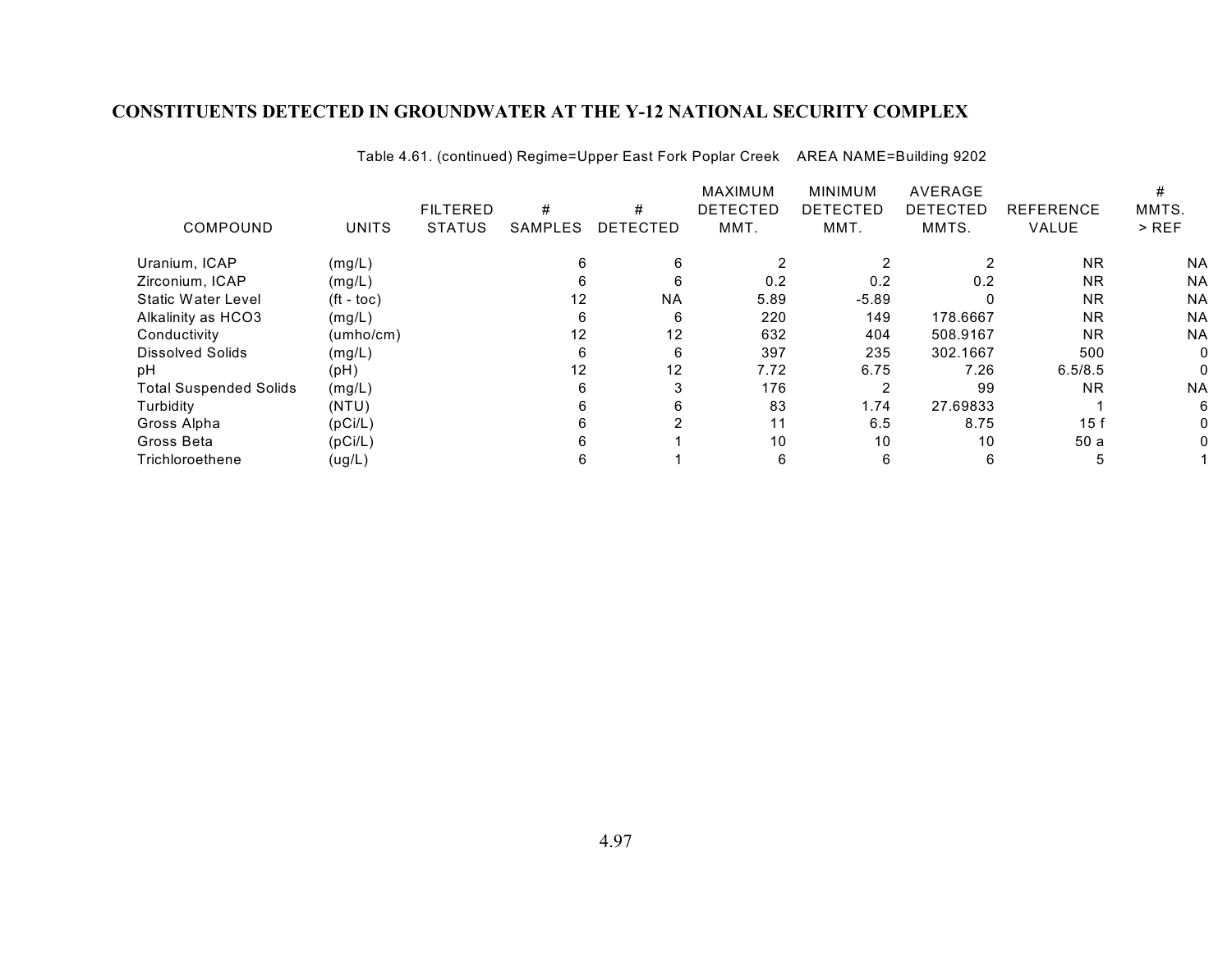|                           |              |                 |                         |                         | MAXIMUM         | <b>MINIMUM</b>  | <b>AVERAGE</b>  |                  | $\#$           |
|---------------------------|--------------|-----------------|-------------------------|-------------------------|-----------------|-----------------|-----------------|------------------|----------------|
|                           |              | <b>FILTERED</b> | $\#$                    | $\#$                    | <b>DETECTED</b> | <b>DETECTED</b> | <b>DETECTED</b> | <b>REFERENCE</b> | MMTS.          |
| COMPOUND                  | <b>UNITS</b> | <b>STATUS</b>   | <b>SAMPLES</b>          | <b>DETECTED</b>         | MMT.            | MMT.            | MMTS.           | VALUE            | $>$ REF        |
| Chloride                  | (mg/L)       |                 | 2                       | $\overline{c}$          | 44.8            | 40.6            | 42.7            | 250              |                |
| Nitrate Nitrogen          | (mg/L)       |                 | $\overline{c}$          | $\boldsymbol{2}$        | 4.32            | 3.16            | 3.74            | 10               |                |
| Sulfate                   | (mg/L)       |                 | $\overline{2}$          | $\boldsymbol{2}$        | 388             | 360             | 374             | 250              |                |
| Aluminum, ICAP            | (mg/L)       |                 | $\overline{c}$          |                         | 0.27            | 0.27            | 0.27            | 0.2              |                |
| Antimony, ICAP            | (mg/L)       |                 | $\overline{2}$          | $\overline{c}$          | 0.2             | 0.2             | 0.2             | 0.006            |                |
| Arsenic, ICAP             | (mg/L)       |                 | $\overline{2}$          | $\overline{2}$          | 0.2             | 0.2             | 0.2             | 0.05             |                |
| Barium, ICAP              | (mg/L)       |                 | $\overline{2}$          | $\overline{c}$          | 0.028           | 0.027           | 0.0275          | $\overline{2}$   |                |
| Cadmium, ICAP             | (mg/L)       |                 | $\overline{c}$          | $\overline{c}$          | 0.01            | 0.01            | 0.01            | 0.005            |                |
| Calcium, ICAP             | (mg/L)       |                 | $\overline{c}$          | 2                       | 257             | 253             | 255             | <b>NR</b>        | <b>NA</b>      |
| Chromium, PMS             | (mg/L)       |                 | $\overline{c}$          |                         | 0.0101          | 0.0101          | 0.0101          | <b>NR</b>        | <b>NA</b>      |
| Iron, ICAP                | (mg/L)       |                 | $\overline{2}$          | $\boldsymbol{2}$        | 0.168           | 0.112           | 0.14            | 0.3              |                |
| Lead, ICAP                | (mg/L)       |                 | $\overline{2}$          | $\overline{c}$          | 0.1             | 0.1             | 0.1             | 0.015c           |                |
| Magnesium, ICAP           | (mg/L)       |                 | $\overline{2}$          | $\overline{c}$          | 32.2            | 28.3            | 30.25           | <b>NR</b>        | <b>NA</b>      |
| Manganese, ICAP           | (mg/L)       |                 | $\overline{2}$          | $\overline{c}$          | 0.0131          | 0.0115          | 0.0123          | 0.05             | 0              |
| Niobium, ICAP             | (mg/L)       |                 | $\overline{\mathbf{c}}$ | $\overline{\mathbf{c}}$ | 0.2             | 0.2             | 0.2             | <b>NR</b>        | <b>NA</b>      |
| Phosphorus, ICAP          | (mg/L)       |                 | $\overline{2}$          | $\boldsymbol{2}$        | 0.5             | 0.5             | 0.5             | <b>NR</b>        | <b>NA</b>      |
| Potassium, ICAP           | (mg/L)       |                 | $\overline{2}$          | $\boldsymbol{2}$        | 4.88            | 4.75            | 4.815           | <b>NR</b>        | <b>NA</b>      |
| Selenium, ICAP            | (mg/L)       |                 | $\overline{c}$          | $\overline{2}$          | 0.2             | 0.2             | 0.2             | 0.05             | $\overline{a}$ |
| Silicon, ICAP             | (mg/L)       |                 | $\overline{2}$          | $\overline{2}$          | 8.14            | 7.54            | 7.84            | <b>NR</b>        | <b>NA</b>      |
| Sodium, ICAP              | (mg/L)       |                 | $\overline{2}$          | $\overline{2}$          | 7.61            | 7.37            | 7.49            | <b>NR</b>        | <b>NA</b>      |
| Strontium, ICAP           | (mg/L)       |                 | $\overline{2}$          | $\overline{2}$          | 0.38            | 0.357           | 0.3685          | <b>NR</b>        | <b>NA</b>      |
| Sulfur, ICAP              | (mg/L)       |                 | $\overline{c}$          | $\overline{2}$          | 145             | 125             | 135             | <b>NR</b>        | <b>NA</b>      |
| Thallium, ICAP            | (mg/L)       |                 | $\overline{c}$          | $\overline{c}$          | 0.2             | 0.2             | 0.2             | <b>NR</b>        | <b>NA</b>      |
| Titanium, ICAP            | (mg/L)       |                 | $\overline{c}$          | $\boldsymbol{2}$        | 0.05            | 0.05            | 0.05            | <b>NR</b>        | <b>NA</b>      |
| Uranium, ICAP             | (mg/L)       |                 | $\overline{c}$          | $\overline{2}$          | $\overline{2}$  | 2               | 2               | <b>NR</b>        | <b>NA</b>      |
| Zirconium, ICAP           | (mg/L)       |                 | $\overline{2}$          | $\overline{2}$          | 0.2             | 0.2             | 0.2             | <b>NR</b>        | <b>NA</b>      |
| <b>Static Water Level</b> | $(ft - toc)$ |                 | 4                       | <b>NA</b>               | 10.85           | $-10.85$        | $\Omega$        | <b>NR</b>        | <b>NA</b>      |
| Alkalinity as HCO3        | (mg/L)       |                 | 2                       | $\overline{2}$          | 284             | 268             | 276             | <b>NR</b>        | <b>NA</b>      |
| Conductivity              | (umbo/cm)    |                 | 4                       | 4                       | 1500            | 1305            | 1402.5          | <b>NR</b>        | <b>NA</b>      |
| <b>Dissolved Solids</b>   | (mg/L)       |                 | $\overline{\mathbf{c}}$ | $\boldsymbol{2}$        | 956             | 954             | 955             | 500              | $\overline{c}$ |
| pH                        | (pH)         |                 | 4                       | 4                       | 7.03            | 6.78            | 6.9225          | 6.5/8.5          | 0              |

Table 4.62. Regime=Upper East Fork Poplar Creek AREA NAME=CPT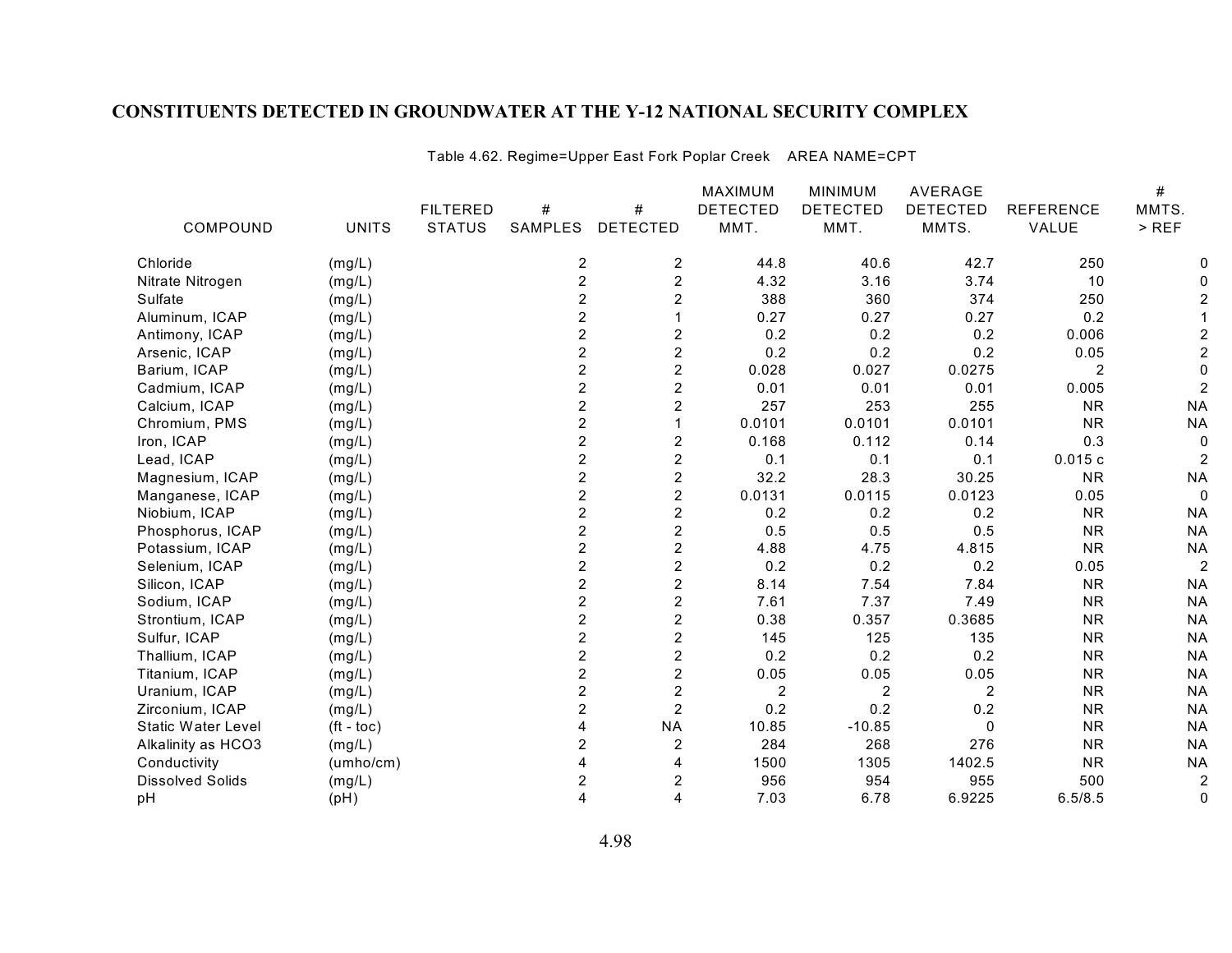|                               |         | <b>FILTERED</b> | #       | #               | MAXIMUM<br><b>DETECTED</b> | <b>MINIMUM</b><br>DETECTED | AVERAGE<br>DETECTED | <b>REFERENCE</b> | MMTS.     |
|-------------------------------|---------|-----------------|---------|-----------------|----------------------------|----------------------------|---------------------|------------------|-----------|
| COMPOUND                      | UNITS   | <b>STATUS</b>   | SAMPLES | <b>DETECTED</b> | MMT.                       | MMT.                       | MMTS.               | VALUE            | $>$ REF   |
| <b>Total Suspended Solids</b> | (mg/L)  |                 |         |                 |                            |                            | 2.5                 | <b>NR</b>        | <b>NA</b> |
| Turbidity                     | (NTU)   |                 |         |                 | 2.71                       | 2.21                       | 2.46                |                  |           |
| Gross Beta                    | (pCi/L) |                 |         |                 | 15                         | 15                         | 15                  | 50a              |           |
| 1,2-Dichloroethene (Total)    | (ug/L)  |                 |         |                 | 27                         | 6                          | 16.5                | NR b             | <b>NA</b> |
| cis-1,2-Dichloroethene        | (ug/L)  |                 |         |                 | 27                         | 6                          | 16.5                | 70               |           |
| Tetrachloroethene             | (ug/L)  |                 |         |                 | 48                         | 42                         | 45                  | :5               |           |
| Trichloroethene               | (ug/L)  |                 |         |                 |                            | 4 J                        | 5.5                 |                  |           |

Table 4.62. (continued) Regime=Upper East Fork Poplar Creek AREA NAME=CPT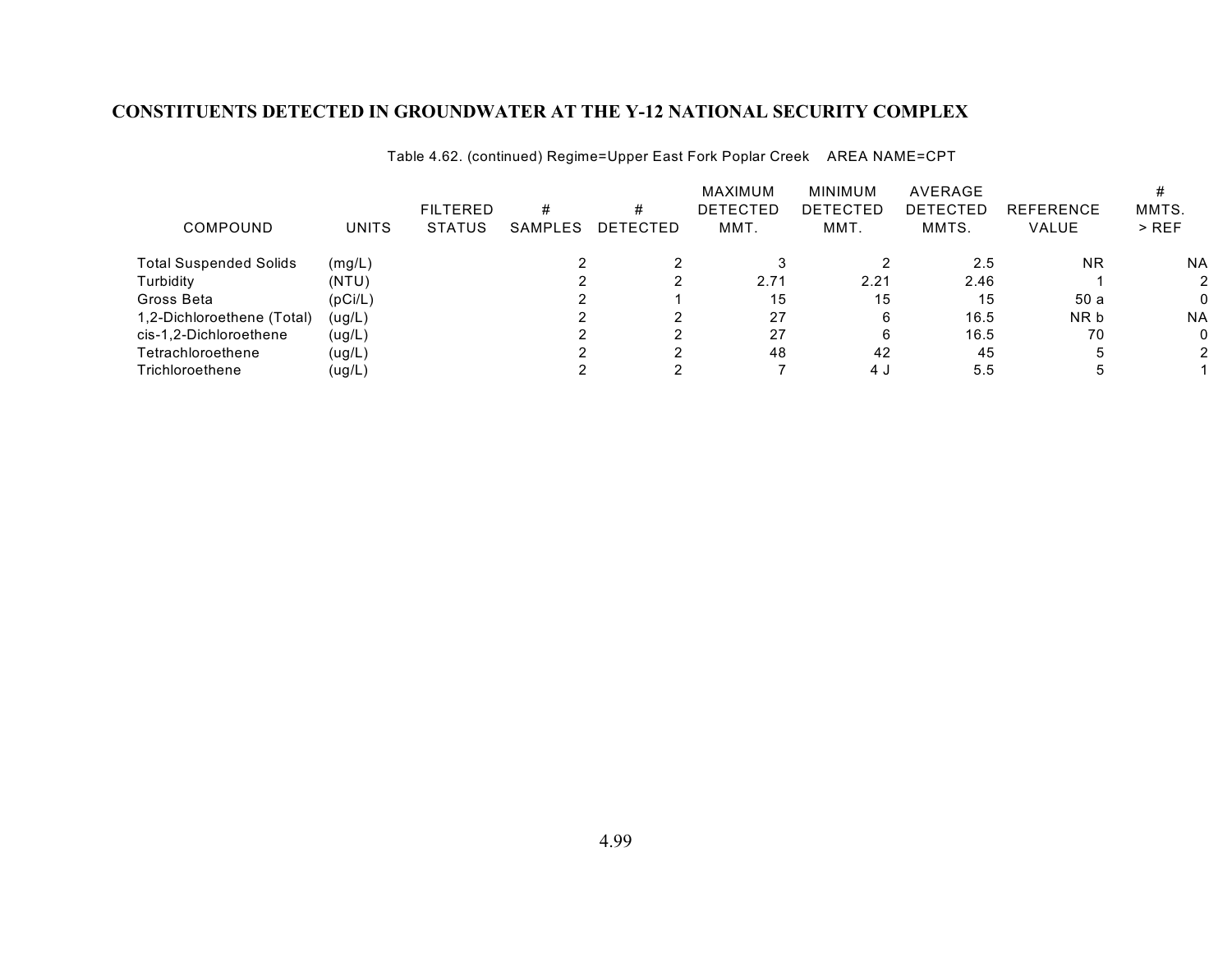Table 4.63. Regime=Upper East Fork Poplar Creek AREA NAME=East End Fuel Facility

|                           |                       |                 |                |                         | <b>MAXIMUM</b>  | <b>MINIMUM</b>  | <b>AVERAGE</b>  |                  | #              |
|---------------------------|-----------------------|-----------------|----------------|-------------------------|-----------------|-----------------|-----------------|------------------|----------------|
|                           |                       | <b>FILTERED</b> | #              | $\#$                    | <b>DETECTED</b> | <b>DETECTED</b> | <b>DETECTED</b> | <b>REFERENCE</b> | MMTS.          |
| COMPOUND                  | <b>UNITS</b>          | <b>STATUS</b>   | SAMPLES        | <b>DETECTED</b>         | MMT.            | MMT.            | MMTS.           | VALUE            | $>$ REF        |
| Chloride                  | (mg/L)                |                 | 2              | 2                       | 12.7            | 11.8            | 12.25           | 250              |                |
| Nitrate Nitrogen          | (mg/L)                |                 | 2              | 2                       | 740             | 712             | 726             | 10               |                |
| Sulfate                   | (mg/L)                |                 | 2              | $\overline{c}$          | 18.6            | 13.8            | 16.2            | 250              |                |
| Antimony, ICAP            | (mg/L)                |                 | 2              | $\overline{2}$          | 0.4             | 0.2             | 0.3             | 0.006            |                |
| Arsenic, ICAP             | (mg/L)                |                 | 2              | $\overline{2}$          | 0.4             | 0.2             | 0.3             | 0.05             |                |
| Barium, ICAP              | (mg/L)                |                 | 2              | $\overline{2}$          | 4.42            | 3.59            | 4.005           | 2                |                |
| Cadmium, PMS              | (mg/L)                |                 | 2              | $\overline{c}$          | 0.00093         | 0.000567        | 0.000749        | 0.005            |                |
| Cadmium, ICAP             | (mg/L)                |                 | 2              | $\overline{c}$          | 0.02            | 0.01            | 0.015           | 0.005            |                |
| Calcium, ICAP             | (mg/L)                |                 | 2              | $\overline{2}$          | 879             | 794             | 836.5           | <b>NR</b>        | <b>NA</b>      |
| Chromium, PMS             | (mg/L)                |                 | $\overline{2}$ | $\overline{c}$          | 0.0233          | 0.0187          | 0.021           | <b>NR</b>        | <b>NA</b>      |
| Chromium, ICAP            | (mg/L)                |                 | 2              |                         | 0.028           | 0.028           | 0.028           | 0.1              | $\Omega$       |
| Lead, PMS                 | (mg/L)                |                 | $\overline{2}$ |                         | 0.00103         | 0.00103         | 0.00103         | 0.015c           |                |
| Lead, ICAP                | (mg/L)                |                 | 2              | $\overline{c}$          | 0.2             | 0.1             | 0.15            | 0.015c           |                |
| Lithium, ICAP             | (mg/L)                |                 | $\overline{2}$ | $\overline{c}$          | 0.0727          | 0.0714          | 0.07205         | <b>NR</b>        | <b>NA</b>      |
| Magnesium, ICAP           | (mg/L)                |                 | 2              | 2                       | 196             | 185             | 190.5           | <b>NR</b>        | <b>NA</b>      |
| Manganese, ICAP           | (mg/L)                |                 | $\overline{c}$ | $\overline{\mathbf{c}}$ | 0.108           | 0.0798          | 0.0939          | 0.05             | 2              |
| Nickel, PMS               | (mg/L)                |                 | 2              | $\overline{2}$          | 0.0446          | 0.0179          | 0.03125         | <b>NR</b>        | <b>NA</b>      |
| Niobium, ICAP             | (mg/L)                |                 | $\overline{2}$ | $\overline{2}$          | 0.4             | 0.2             | 0.3             | <b>NR</b>        | <b>NA</b>      |
| Phosphorus, ICAP          | (mg/L)                |                 | $\overline{2}$ | $\overline{2}$          | 1               | 0.5             | 0.75            | <b>NR</b>        | <b>NA</b>      |
| Potassium, ICAP           | (mg/L)                |                 | 2              | $\overline{c}$          | 13.4            | 12.9            | 13.15           | <b>NR</b>        | <b>NA</b>      |
| Selenium, ICAP            | (mg/L)                |                 | 2              | $\overline{c}$          | 0.4             | 0.2             | 0.3             | 0.05             | $\overline{2}$ |
| Silicon, ICAP             | (mg/L)                |                 | 2              | $\overline{2}$          | 6.44            | 6.37            | 6.405           | <b>NR</b>        | <b>NA</b>      |
| Sodium, ICAP              | (mg/L)                |                 | $\overline{2}$ | $\overline{2}$          | 34              | 32.4            | 33.2            | <b>NR</b>        | <b>NA</b>      |
| Strontium, ICAP           | (mg/L)                |                 | 2              | $\overline{c}$          | 23.5            | 21.5            | 22.5            | <b>NR</b>        | <b>NA</b>      |
| Sulfur, ICAP              | (mg/L)                |                 |                | $\overline{c}$          | 6.3             | 4.35            | 5.325           | <b>NR</b>        | <b>NA</b>      |
| Thallium, ICAP            | (mg/L)                |                 | 2              | $\boldsymbol{2}$        | 0.4             | 0.2             | 0.3             | <b>NR</b>        | <b>NA</b>      |
| Titanium, ICAP            | (mg/L)                |                 | 2              | $\overline{2}$          | 0.1             | 0.05            | 0.075           | <b>NR</b>        | <b>NA</b>      |
| Uranium, PMS              | (mg/L)                |                 | $\overline{2}$ | $\overline{c}$          | 0.00334         | 0.00308         | 0.00321         | 0.03             | $\Omega$       |
| Uranium, ICAP             | (mg/L)                |                 | 2              | $\boldsymbol{2}$        | 4               | 2               | 3               | <b>NR</b>        | <b>NA</b>      |
| Zirconium, ICAP           | (mg/L)                |                 | 2              | $\overline{c}$          | 0.4             | 0.2             | 0.3             | <b>NR</b>        | <b>NA</b>      |
| <b>Static Water Level</b> | $({\rm ft -}$ toc $)$ |                 |                | <b>NA</b>               | 4.56            | $-4.56$         | $\Omega$        | <b>NR</b>        | <b>NA</b>      |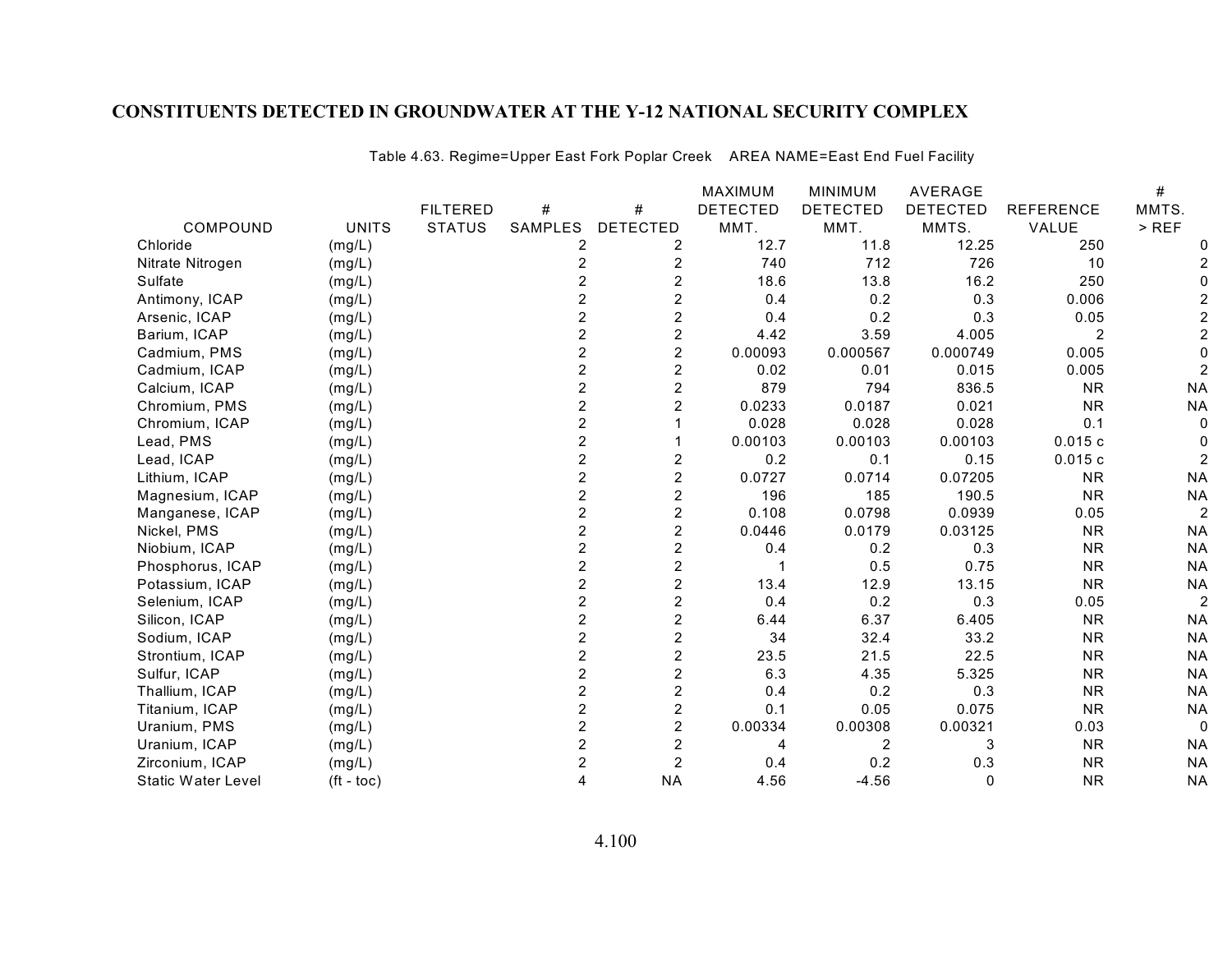| COMPOUND           | <b>UNITS</b> | <b>FILTERED</b><br><b>STATUS</b> | #<br><b>SAMPLES</b> | #<br><b>DETECTED</b> | <b>MAXIMUM</b><br><b>DETECTED</b><br>MMT. | <b>MINIMUM</b><br><b>DETECTED</b><br>MMT. | AVERAGE<br>DETECTED<br>MMTS. | <b>REFERENCE</b><br><b>VALUE</b> | MMTS.<br>$>$ REF |
|--------------------|--------------|----------------------------------|---------------------|----------------------|-------------------------------------------|-------------------------------------------|------------------------------|----------------------------------|------------------|
| Alkalinity as HCO3 | (mg/L)       |                                  |                     |                      | 121                                       | 118                                       | 119.5                        | <b>NR</b>                        | <b>NA</b>        |
| Conductivity       | (umho/cm)    |                                  |                     | 4                    | 5900                                      | 5480                                      | 5675                         | <b>NR</b>                        | <b>NA</b>        |
| Dissolved Solids   | (mg/L)       |                                  |                     |                      | 4840                                      | 4190                                      | 4515                         | 500                              |                  |
| pH                 | (pH)         |                                  |                     | 4                    | 7.37                                      | 6.99                                      | 7.1125                       | 6.5/8.5                          |                  |
| Turbidity          | (NTU)        |                                  |                     |                      | 0.921                                     | 0.901                                     | 0.911                        |                                  |                  |
| Uranium-234        | (pCi/L)      |                                  |                     | ົ                    | 1.9                                       | 1.6                                       | 1.75                         | 20                               |                  |
| Uranium-238        | (pCi/L)      |                                  | ⌒                   | ◠                    | 0.84                                      | 0.7                                       | 0.77                         | 24                               |                  |

Table 4.63. (continued) Regime=Upper East Fork Poplar Creek AREA NAME=East End Fuel Facility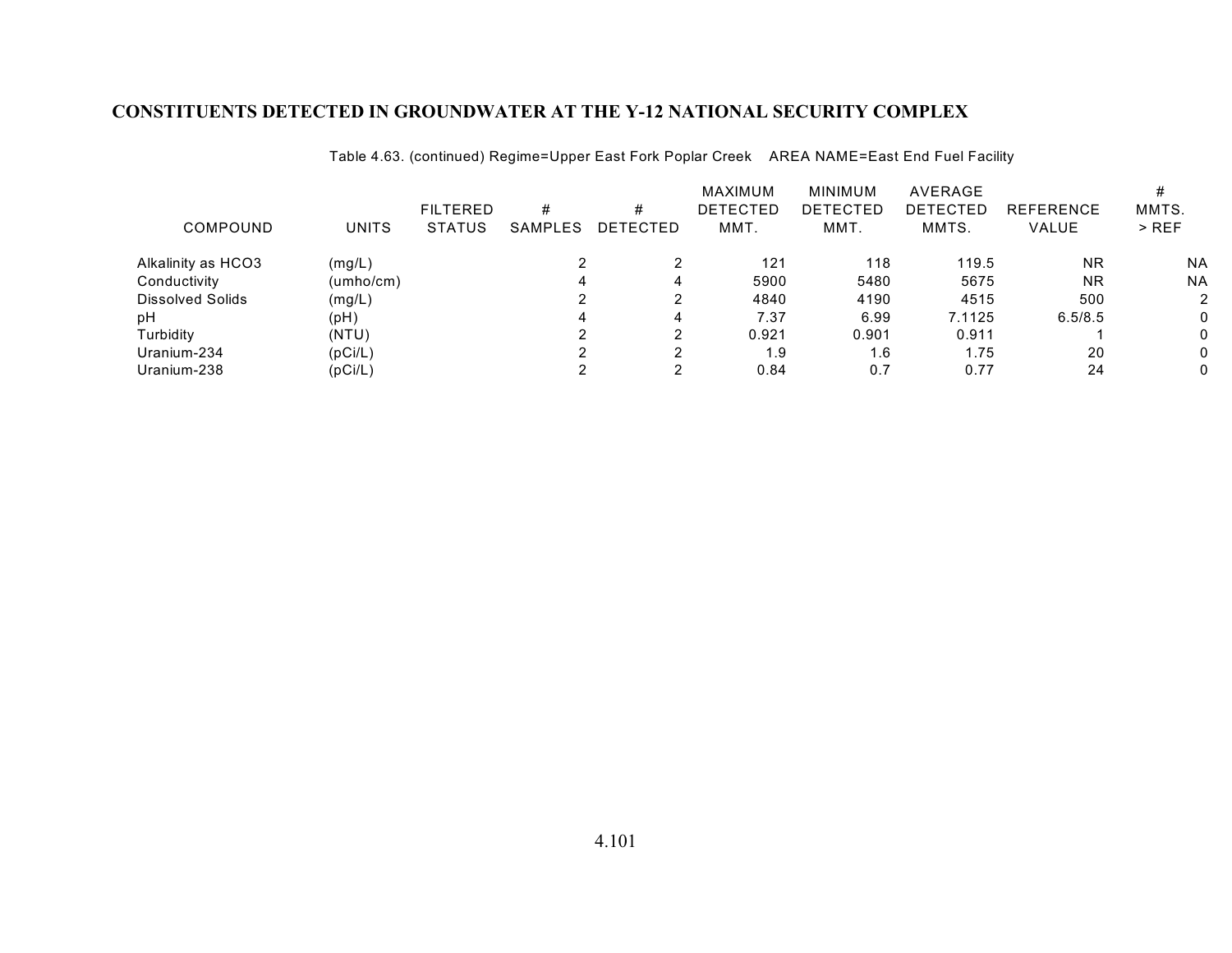| COMPOUND                | <b>UNITS</b> | <b>FILTERED</b><br><b>STATUS</b> | #<br>SAMPLES   | #<br><b>DETECTED</b> | <b>MAXIMUM</b><br><b>DETECTED</b><br>MMT. | <b>MINIMUM</b><br><b>DETECTED</b><br>MMT. | <b>AVERAGE</b><br><b>DETECTED</b><br>MMTS. | <b>REFERENCE</b><br>VALUE | #<br>MMTS.<br>$>$ REF |
|-------------------------|--------------|----------------------------------|----------------|----------------------|-------------------------------------------|-------------------------------------------|--------------------------------------------|---------------------------|-----------------------|
| Bicarbonate             | (mg/L)       |                                  | $\overline{2}$ | 2                    | 374                                       | 310                                       | 342                                        | <b>NR</b>                 | <b>NA</b>             |
| Chloride                | (mg/L)       |                                  |                | $\overline{2}$       | 12.9                                      | 11.1                                      | 12                                         | 250                       |                       |
| Fluoride                | (mg/L)       |                                  |                | 2                    | 0.29                                      | 0.23                                      | 0.26                                       | 4                         |                       |
| Nitrate/Nitrite         | (mg/L)       |                                  |                | 2                    | 1.8                                       | 0.17                                      | 0.985                                      | <b>NR</b>                 | <b>NA</b>             |
| Sulfate                 | (mg/L)       |                                  |                | $\overline{2}$       | 20.1                                      | 17.9                                      | 19                                         | 250                       |                       |
| Aluminum, ICAP          | (mg/L)       |                                  |                |                      | 0.0736                                    | 0.0736                                    | 0.0736                                     | 0.2                       |                       |
| Barium, ICAP            | (mg/L)       |                                  |                |                      | 0.0542                                    | 0.0534                                    | 0.0538                                     |                           |                       |
| Boron, ICAP             | (mg/L)       |                                  |                |                      | 0.116                                     | 0.108                                     | 0.112                                      | <b>NR</b>                 | <b>NA</b>             |
| Cadmium, ICAP           | (mg/L)       |                                  |                |                      | 0.0023                                    | 0.0023                                    | 0.0023                                     | 0.005                     |                       |
| Calcium, ICAP           | (mg/L)       |                                  |                | 2                    | 107                                       | 103J                                      | 105                                        | <b>NR</b>                 | <b>NA</b>             |
| Iron, ICAP              | (mg/L)       |                                  |                | 2                    | 0.237                                     | 0.102                                     | 0.1695                                     | 0.3                       |                       |
| Magnesium, ICAP         | (mg/L)       |                                  |                |                      | 9.22                                      | 9.08                                      | 9.15                                       | <b>NR</b>                 | <b>NA</b>             |
| Manganese, ICAP         | (mg/L)       |                                  |                | 2                    | 0.967                                     | 0.816                                     | 0.8915                                     | 0.05                      | 2                     |
| Potassium, ICAP         | (mg/L)       |                                  |                | 2                    | 4.15                                      | 3.74                                      | 3.945                                      | <b>NR</b>                 | <b>NA</b>             |
| Sodium, ICAP            | (mg/L)       |                                  |                | 2                    | 16.9                                      | 16.5                                      | 16.7                                       | <b>NR</b>                 | <b>NA</b>             |
| Strontium, ICAP         | (mg/L)       |                                  |                | $\overline{2}$       | 0.211                                     | 0.208                                     | 0.2095                                     | <b>NR</b>                 | <b>NA</b>             |
| Static Water Level      | $(ft - toc)$ |                                  |                | <b>NA</b>            | 14.22                                     | 12.65                                     | 13.435                                     | <b>NR</b>                 | <b>NA</b>             |
| <b>Dissolved Solids</b> | (mg/L)       |                                  |                | 2                    | 393                                       | 388                                       | 390.5                                      | 500                       |                       |
| Gross Beta              | (pCi/L)      |                                  |                | 2                    | 4.96                                      | 4.15                                      | 4.555                                      | 50a                       |                       |
| cis-1,2-Dichloroethene  | (ug/L)       |                                  |                | 2                    | 24                                        | 17                                        | 20.5                                       | 70                        |                       |
| Methane                 | (ug/L)       |                                  | 2              | 2                    | 63                                        | 8                                         | 35.5                                       | <b>NR</b>                 | <b>NA</b>             |
| Tetrachloroethene       | (ug/L)       |                                  |                |                      |                                           | 4 J                                       | 5.5                                        | 5                         |                       |
| Trichloroethene         | (ug/L)       |                                  |                |                      | 14                                        |                                           | 10.5                                       |                           |                       |
| Vinyl chloride          | (ug/L)       |                                  | $\overline{2}$ |                      | 3                                         | 3                                         | 3                                          | 2                         |                       |

Table 4.64. Regime=Upper East Fork Poplar Creek AREA NAME=Exit Pathway Monitoring Location E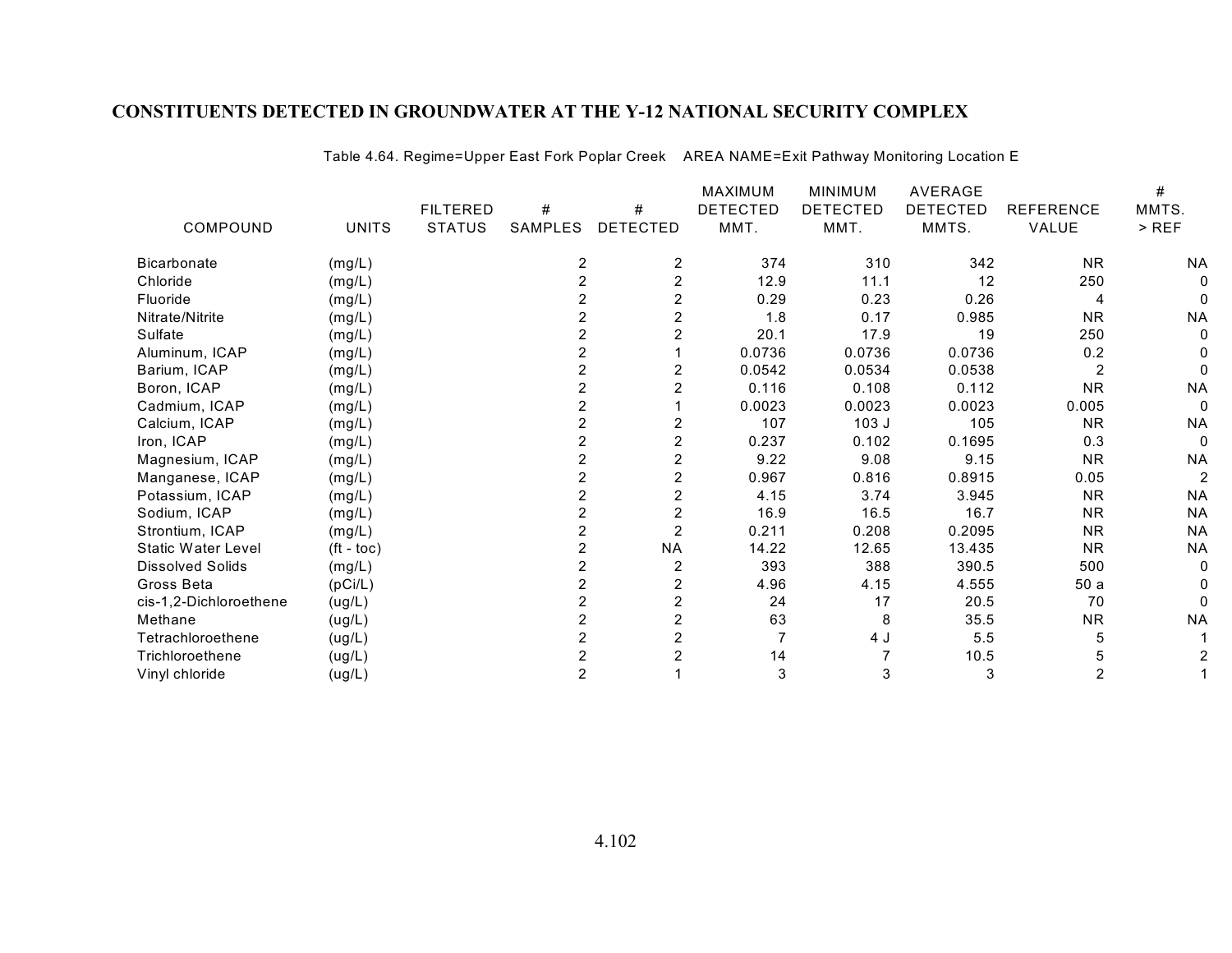|                               |                    |                 |                |                 | MAXIMUM         | <b>MINIMUM</b>  | <b>AVERAGE</b>  |                  | #         |
|-------------------------------|--------------------|-----------------|----------------|-----------------|-----------------|-----------------|-----------------|------------------|-----------|
|                               |                    | <b>FILTERED</b> | #              | #               | <b>DETECTED</b> | <b>DETECTED</b> | <b>DETECTED</b> | <b>REFERENCE</b> | MMTS.     |
| COMPOUND                      | <b>UNITS</b>       | <b>STATUS</b>   | <b>SAMPLES</b> | <b>DETECTED</b> | MMT.            | MMT.            | MMTS.           | VALUE            | $>$ REF   |
| <b>Bicarbonate</b>            | (mg/L)             |                 |                | 4               | 270             | 226             | 245.25          | <b>NR</b>        | <b>NA</b> |
| Chloride                      | (mg/L)             |                 |                | 4               | 27.3            | 19              | 24.5            | 250              |           |
| Fluoride                      | (mg/L)             |                 |                | 4               | 0.21            | 0.17            | 0.195           | 4                |           |
| Nitrate/Nitrite               | (mg/L)             |                 |                | 4               | 14.7            | 0.34            | 6.675           | <b>NR</b>        | <b>NA</b> |
| Sulfate                       | (mg/L)             |                 |                | 4               | 56              | 27              | 40.325          | 250              |           |
| Aluminum, ICAP                | (mg/L)             |                 |                | 2               | 0.14            | 0.0561          | 0.09805         | 0.2              |           |
| Antimony, ICAP                | (mg/L)             |                 |                |                 | 0.006           | 0.006           | 0.006           | 0.006            |           |
| Barium, ICAP                  | (mg/L)             |                 |                | 4               | 0.175           | 0.0439          | 0.10855         | $\overline{2}$   |           |
| Boron, ICAP                   | (mg/L)             |                 |                | 4               | 0.0819          | 0.0169          | 0.05025         | <b>NR</b>        | <b>NA</b> |
| Calcium, ICAP                 | (mg/L)             |                 |                | 4               | 76.5            | 62.6            | 70.075          | <b>NR</b>        | <b>NA</b> |
| Chromium, ICAP                | (mg/L)             |                 |                |                 | 0.0188          | 0.0188          | 0.0188          | 0.1              |           |
| Iron, ICAP                    | (mg/L)             |                 |                | 2               | 0.368           | 0.0927          | 0.23035         | 0.3              |           |
| Magnesium, ICAP               | (mg/L)             |                 |                | 4               | 46              | 17.2            | 31.325          | <b>NR</b>        | <b>NA</b> |
| Manganese, ICAP               | (mg/L)             |                 |                | 4               | 0.315           | 0.0081          | 0.1198          | 0.05             |           |
| Nickel, ICAP                  | (mg/L)             |                 |                |                 | 0.0369          | 0.0369          | 0.0369          | 0.1 <sub>d</sub> |           |
| Potassium, ICAP               | (mg/L)             |                 |                | 4               | 3.61            | 2.15            | 2.8175          | <b>NR</b>        | <b>NA</b> |
| Sodium, ICAP                  | (mg/L)             |                 |                |                 | 13.1            | 7.33            | 9.6625          | <b>NR</b>        | <b>NA</b> |
| Strontium, ICAP               | (mg/L)             |                 |                | 4               | 0.452           | 0.144           | 0.29525         | <b>NR</b>        | <b>NA</b> |
| Uranium, PMS                  | (mg/L)             |                 |                | 4               | 0.0879          | 0.00526         | 0.045483        | 0.03             | 2         |
| <b>Static Water Level</b>     | $(t - \text{toc})$ |                 |                | <b>NA</b>       | 13.31           | 11.09           | 12.1325         | <b>NR</b>        | <b>NA</b> |
| <b>Dissolved Solids</b>       | (mg/L)             |                 |                | 4               | 427             | 293             | 355             | 500              | 0         |
| <b>Total Suspended Solids</b> | (mg/L)             |                 |                |                 | 6               | 6               | 6               | <b>NR</b>        | <b>NA</b> |
| Gross Alpha                   | (pCi/L)            |                 |                | 4               | 51.98           | 5.27            | 28.7125         | 15f              |           |
| Gross Beta                    | (pCi/L)            |                 |                |                 | 26.23           | 7.33            | 14.86           | 50a              |           |
| Bromodichloromethane          | (ug/L)             |                 |                |                 | 1J              | 1 <sub>J</sub>  |                 | 100 i            |           |
| Carbon tetrachloride          | (ug/L)             |                 |                |                 | 120             | 21              | 62.25           | 5                |           |
| Chloroform                    | (ug/L)             |                 |                | 4               | 140             | 14              | 75.75           | 100 i            |           |
| cis-1,2-Dichloroethene        | (ug/L)             |                 |                | $\overline{2}$  | 95              | 63              | 79              | 70               |           |
| Tetrachloroethene             | (ug/L)             |                 |                | 4               | 61              | 6               | 27.75           | 5                |           |
| trans-1,2-Dichloroethene      | (ug/L)             |                 |                |                 | 2J              | 2J              | 2               | 100              |           |
| Trichloroethene               | (ug/L)             |                 |                | $\overline{2}$  | 66              | 47              | 56.5            | 5                |           |

Table 4.65. Regime=Upper East Fork Poplar Creek AREA NAME=Exit Pathway Monitoring Location I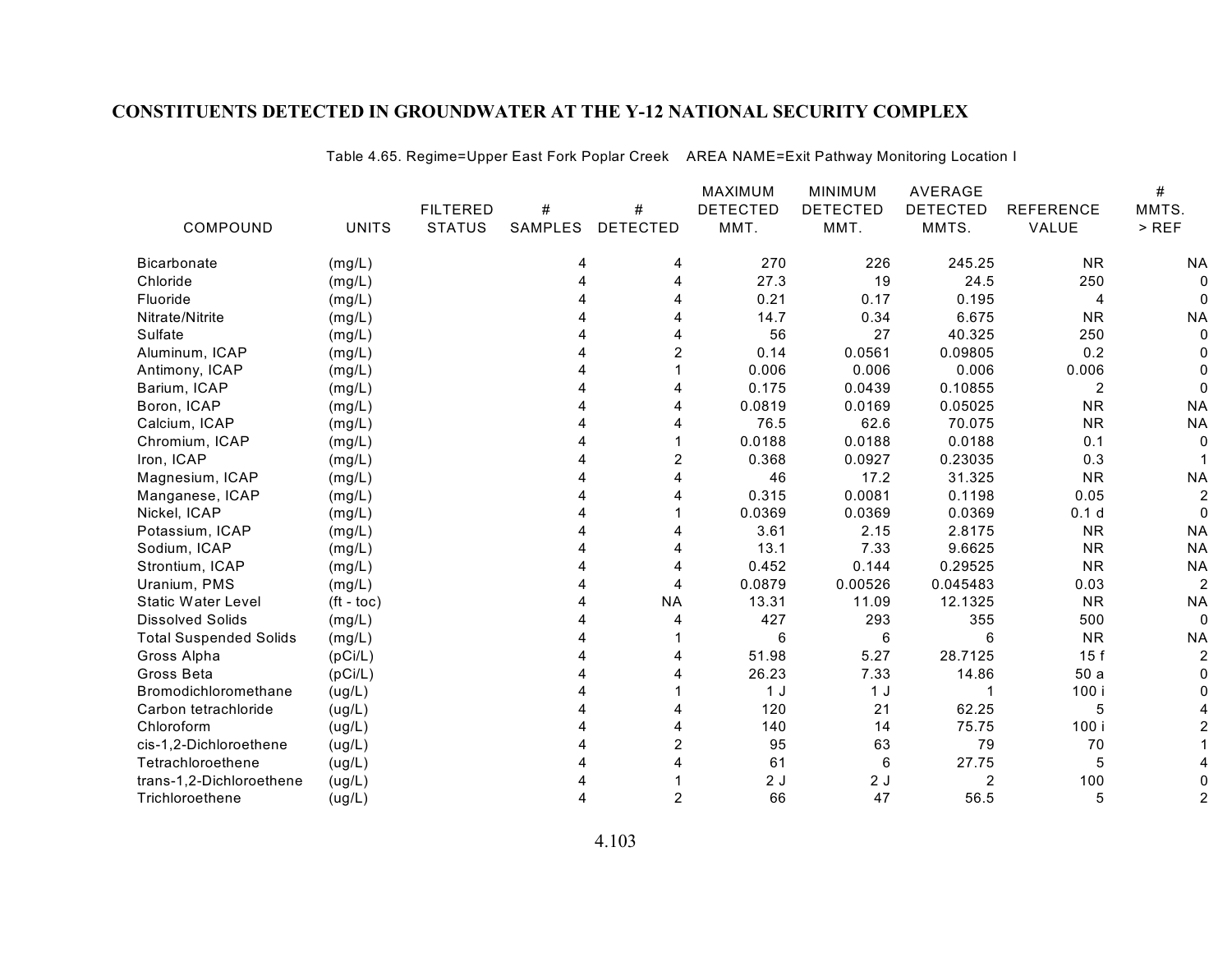|                    |              |                 |                |                 | <b>MAXIMUM</b>  | <b>MINIMUM</b>  | <b>AVERAGE</b>  |                  | $\#$        |
|--------------------|--------------|-----------------|----------------|-----------------|-----------------|-----------------|-----------------|------------------|-------------|
|                    |              | <b>FILTERED</b> | $\#$           | #               | <b>DETECTED</b> | <b>DETECTED</b> | <b>DETECTED</b> | <b>REFERENCE</b> | MMTS.       |
| COMPOUND           | <b>UNITS</b> | <b>STATUS</b>   | <b>SAMPLES</b> | <b>DETECTED</b> | MMT.            | MMT.            | MMTS.           | VALUE            | $>$ REF     |
| <b>Bicarbonate</b> | (mg/L)       |                 | 22             | 22              | 299             | 136             | 218.7727        | <b>NR</b>        | <b>NA</b>   |
| Carbonate          | (mg/L)       |                 | 22             | $\mathbf 1$     | 14              | 14              | 14              | <b>NR</b>        | <b>NA</b>   |
| Chloride           | (mg/L)       |                 | 46             | 46              | 125             | 2.39            | 26.9363         | 250              | 0           |
| Fluoride           | (mg/L)       |                 | 46             | 34              | 1.3             | 0.18            | 0.575088        | 4                | 0           |
| Nitrate Nitrogen   | (mg/L)       |                 | 24             | 14              | 0.833           | 0.0915          | 0.493607        | 10               | 0           |
| Nitrate/Nitrite    | (mg/L)       |                 | 22             | 19              | 2.6             | 0.038           | 0.564211        | <b>NR</b>        | <b>NA</b>   |
| Sulfate            | (mg/L)       |                 | 46             | 45              | 63.6            | 0.258           | 23.70284        | 250              | $\mathbf 0$ |
| Aluminum, ICAP     | (mg/L)       |                 | 46             | 5               | 0.241           | 0.0569          | 0.15064         | 0.2              | 2           |
| Antimony, ICAP     | (mg/L)       |                 | 46             | 24              | 0.2             | 0.2             | 0.2             | 0.006            | 24          |
| Arsenic, ICAP      | (mg/L)       |                 | 46             | 24              | 0.2             | 0.2             | 0.2             | 0.05             | 24          |
| Barium, ICAP       | (mg/L)       |                 | 46             | 46              | 0.734           | 0.0235          | 0.113285        | $\overline{2}$   | $\mathbf 0$ |
| Boron, ICAP        | (mg/L)       |                 | 46             | 29              | 0.731           | 0.0112          | 0.225269        | <b>NR</b>        | <b>NA</b>   |
| Cadmium, ICAP      | (mg/L)       |                 | 46             | 24              | 0.01            | 0.01            | 0.01            | 0.005            | 24          |
| Calcium, ICAP      | (mg/L)       |                 | 46             | 46              | 135             | 17.9            | 52.65652        | <b>NR</b>        | <b>NA</b>   |
| Chromium, PMS      | (mg/L)       |                 | 24             | 5               | 0.00716         | 0.00262         | 0.005812        | <b>NR</b>        | <b>NA</b>   |
| Chromium, ICAP     | (mg/L)       |                 | 46             | 4               | 0.0057          | 0.0051          | 0.005325        | 0.1              | 0           |
| Iron, ICAP         | (mg/L)       |                 | 46             | 41              | 1.9             | 0.0185          | 0.191437        | 0.3              |             |
| Lead, PMS          | (mg/L)       |                 | 24             | $\overline{7}$  | 0.00533         | 0.000522        | 0.001766        | 0.015c           | 0           |
| Lead, ICAP         | (mg/L)       |                 | 46             | 25              | 0.1             | 0.0125          | 0.0965          | 0.015c           | 24          |
| Lithium, ICAP      | (mg/L)       |                 | 46             | 26              | 0.163           | 0.0103          | 0.048969        | <b>NR</b>        | <b>NA</b>   |
| Magnesium, ICAP    | (mg/L)       |                 | 46             | 46              | 29              | 9.17            | 19.11087        | <b>NR</b>        | <b>NA</b>   |
| Manganese, ICAP    | (mg/L)       |                 | 46             | 13              | 0.122           | 0.00551         | 0.046272        | 0.05             | 6           |
| Nickel, PMS        | (mg/L)       |                 | 24             | $\overline{2}$  | 0.0108          | 0.00761         | 0.009205        | <b>NR</b>        | <b>NA</b>   |
| Niobium, ICAP      | (mg/L)       |                 | 24             | 24              | 0.2             | 0.2             | 0.2             | <b>NR</b>        | <b>NA</b>   |
| Phosphorus, ICAP   | (mg/L)       |                 | 24             | 24              | 0.5             | 0.5             | 0.5             | <b>NR</b>        | <b>NA</b>   |
| Potassium, ICAP    | (mg/L)       |                 | 46             | 36              | 5.89            | 1.01            | 2.672222        | <b>NR</b>        | <b>NA</b>   |
| Selenium, PMS      | (mg/L)       |                 | 24             | $\mathbf{1}$    | 0.0201          | 0.0201          | 0.0201          | 0.05             | $\Omega$    |
| Selenium, ICAP     | (mg/L)       |                 | 46             | 24              | 0.2             | 0.2             | 0.2             | 0.05             | 24          |
| Silicon, ICAP      | (mg/L)       |                 | 24             | 24              | 8.87            | 3.79            | 4.930417        | <b>NR</b>        | <b>NA</b>   |
| Sodium, ICAP       | (mg/L)       |                 | 46             | 46              | 180             | 0.684           | 32.62793        | <b>NR</b>        | <b>NA</b>   |
| Strontium, ICAP    | (mg/L)       |                 | 46             | 46              | 4.3             | 0.0625          | 1.046378        | <b>NR</b>        | <b>NA</b>   |

Table 4.66. REGIME=Upper East Fork Poplar Creek AREA NAME=Exit Pathway Monitoring Location J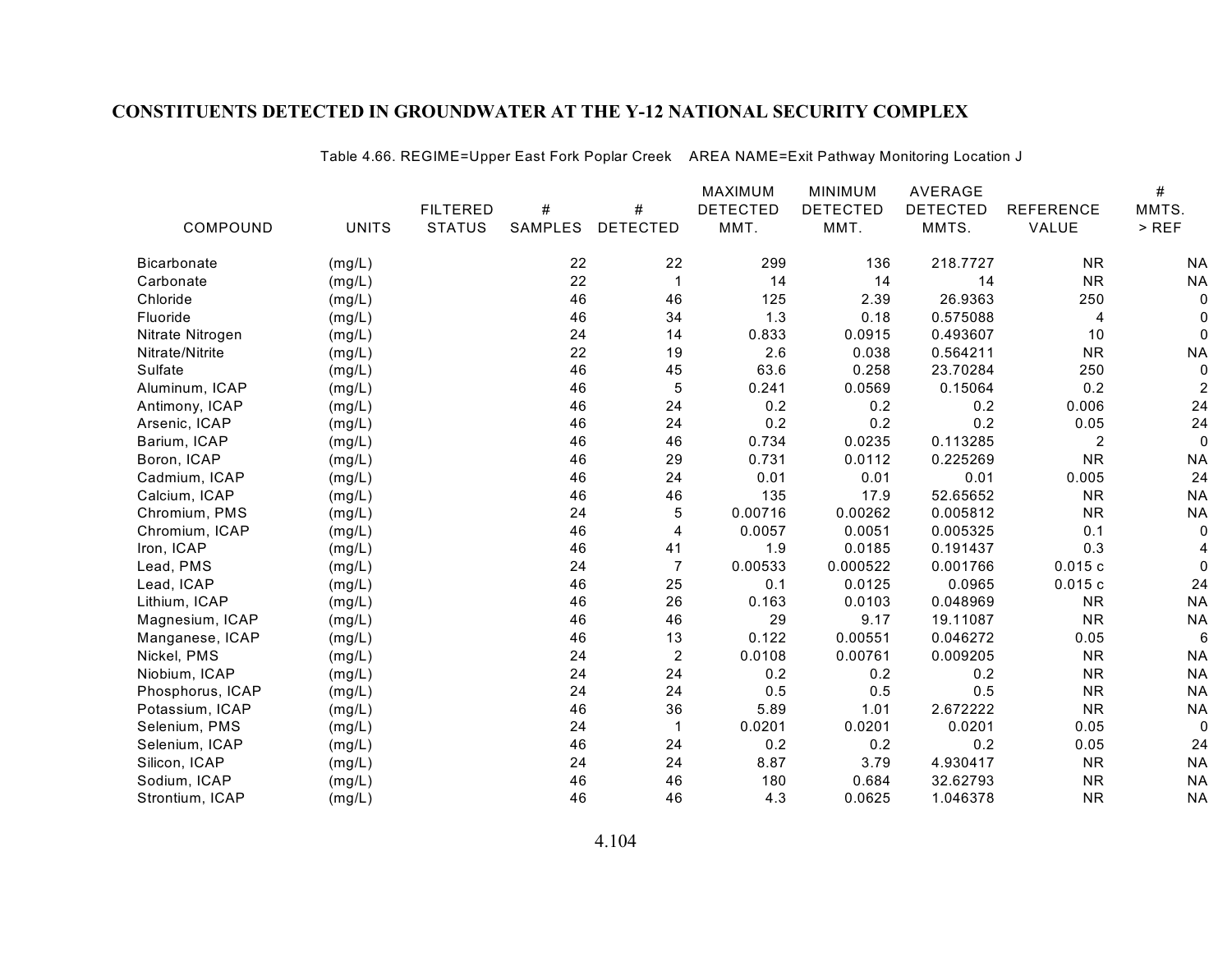|                               |                    |                 |         |                         | <b>MAXIMUM</b>  | <b>MINIMUM</b>  | <b>AVERAGE</b>  |                  | #         |
|-------------------------------|--------------------|-----------------|---------|-------------------------|-----------------|-----------------|-----------------|------------------|-----------|
|                               |                    | <b>FILTERED</b> | #       | #                       | <b>DETECTED</b> | <b>DETECTED</b> | <b>DETECTED</b> | <b>REFERENCE</b> | MMTS.     |
| COMPOUND                      | <b>UNITS</b>       | <b>STATUS</b>   | SAMPLES | <b>DETECTED</b>         | MMT.            | MMT.            | MMTS.           | VALUE            | $>$ REF   |
| Sulfur, ICAP                  | (mg/L)             |                 | 24      | 24                      | 18.9            | 0.5             | 8.032958        | <b>NR</b>        | <b>NA</b> |
| Thallium, ICAP                | (mg/L)             |                 | 46      | 24                      | 0.2             | 0.2             | 0.2             | <b>NR</b>        | <b>NA</b> |
| Titanium, ICAP                | (mg/L)             |                 | 24      | 24                      | 0.05            | 0.05            | 0.05            | <b>NR</b>        | <b>NA</b> |
| Uranium, PMS                  | (mg/L)             |                 | 46      | $\overline{c}$          | 0.0212Q         | 0.000582        | 0.010891        | 0.03             | 0         |
| Uranium, ICAP                 | (mg/L)             |                 | 24      | 24                      | $\overline{2}$  | $\overline{c}$  | 2               | <b>NR</b>        | <b>NA</b> |
| Zinc, ICAP                    | (mg/L)             |                 | 46      | 36                      | 0.746           | 0.0111          | 0.10385         | 5                | $\Omega$  |
| Zirconium, ICAP               | (mg/L)             |                 | 24      | 24                      | 0.2             | 0.2             | 0.2             | <b>NR</b>        | <b>NA</b> |
| <b>Static Water Level</b>     | $(t - \text{toc})$ |                 | 56      | <b>NA</b>               | 78.83           | $-78.83$        | 2.097321        | <b>NR</b>        | <b>NA</b> |
| Alkalinity as HCO3            | (mg/L)             |                 | 24      | 24                      | 328             | 145             | 233.3333        | <b>NR</b>        | <b>NA</b> |
| Conductivity                  | (umbo/cm)          |                 | 51      | 51                      | 980             | 274.1           | 550.9275        | <b>NR</b>        | <b>NA</b> |
| <b>Dissolved Solids</b>       | (mg/L)             |                 | 46      | 46                      | 555             | 169             | 303.0652        | 500              | 4         |
| рH                            | (pH)               |                 | 51      | 51                      | 8.23            | 6.6             | 7.572157        | 6.5/8.5          | 0         |
| <b>Total Suspended Solids</b> | (mg/L)             |                 | 46      | 4                       | 4               | $\overline{2}$  | 2.75            | <b>NR</b>        | <b>NA</b> |
| Turbidity                     | (NTU)              |                 | 24      | 24                      | 16.5            | 0.514           | 2.756708        |                  | 20        |
| Gross Alpha                   | (pCi/L)            |                 | 46      | 6                       | 11.13           | 1.46            | 4.241667        | 15f              |           |
| Gross Beta                    | (pCi/L)            |                 | 46      | 16                      | 342.64 Q        | 2.32            | 36.32063        | 50a              |           |
| 1,2-Dichloroethene (Total)    | (ug/L)             |                 | 24      | $\overline{2}$          | 2J              | 2J              | 2               | NR b             | <b>NA</b> |
| Acetone                       | (ug/L)             |                 | 46      |                         | 5J              | 5J              |                 | <b>NR</b>        | <b>NA</b> |
| Benzene                       | (ug/L)             |                 | 46      |                         | 1 <sub>J</sub>  | 1J              |                 | 5                | 0         |
| Carbon tetrachloride          | (ug/L)             |                 | 46      | 18                      | 390             | 5               | 80.77778        | 5                | 17        |
| Chloroform                    | (ug/L)             |                 | 46      | 21                      | 40              | 1 J             | 11.47619        | 100 i            |           |
| cis-1,2-Dichloroethene        | (ug/L)             |                 | 46      | 4                       | 2J              | 2J              | 2               | 70               |           |
| Ethylbenzene                  | (ug/L)             |                 | 46      | 6                       | 3J              | 2J              | 2.5             | 700              |           |
| Methylene chloride            | (ug/L)             |                 | 46      |                         | 1J              | 1 J             |                 | 5                |           |
| Styrene                       | (ug/L)             |                 | 46      | 4                       | 4 J             | 2J              | 2.5             | 100              |           |
| Tetrachloroethene             | (ug/L)             |                 | 46      | 18                      | 24              | 2J              | 10.16667        | 5                | 15        |
| Toluene                       | (ug/L)             |                 | 46      | 5                       | 3J              | 1 J             | 2.4             | 1000             | 0         |
| Trichloroethene               | (ug/L)             |                 | 46      | 17                      | 4 J             | 1 J             | 2.352941        | 5                |           |
| Trichlorofluoromethane        | (ug/L)             |                 | 24      | $\overline{\mathbf{c}}$ | 3J              | 2J              | 2.5             | <b>NR</b>        | <b>NA</b> |
| Xylenes                       | (ug/L)             |                 | 46      | 4                       | 1J              | 1 J             |                 | 10000            | 0         |

Table 4.66. (continued) REGIME=Upper East Fork Poplar Creek AREA NAME=Exit Pathway Monitoring Location J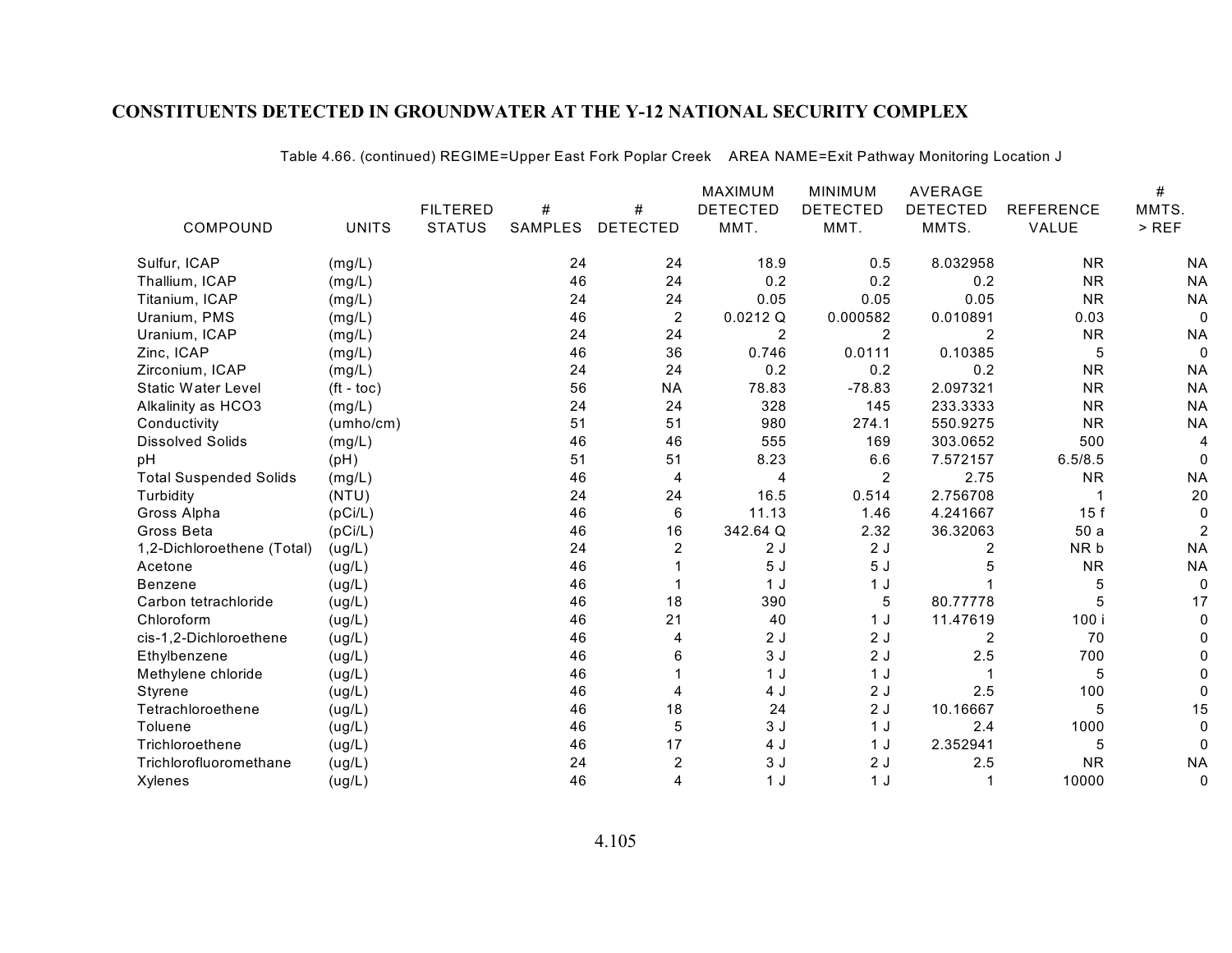|                  |              | <b>FILTERED</b> | #       | #               | MAXIMUM<br><b>DETECTED</b> | <b>MINIMUM</b><br><b>DETECTED</b> | <b>AVERAGE</b><br><b>DETECTED</b> | <b>REFERENCE</b> | #<br>MMTS.     |
|------------------|--------------|-----------------|---------|-----------------|----------------------------|-----------------------------------|-----------------------------------|------------------|----------------|
| COMPOUND         | <b>UNITS</b> | <b>STATUS</b>   | SAMPLES | <b>DETECTED</b> | MMT.                       | MMT.                              | MMTS.                             | VALUE            | $>$ REF        |
| Chloride         | (mg/L)       |                 | 6       | 6               | 14.4                       | 1.06                              | 4.973333                          | 250              |                |
| Fluoride         | (mg/L)       |                 | 6       | 6               | 0.333                      | 0.126                             | 0.227                             | 4                |                |
| Sulfate          | (mg/L)       |                 | 6       | 6               | 120                        | 0.64                              | 61.69667                          | 250              |                |
| Antimony, ICAP   | (mg/L)       |                 |         | 6               | 0.2                        | 0.2                               | 0.2                               | 0.006            |                |
| Arsenic, ICAP    | (mg/L)       |                 | 6       | 6               | 0.2                        | 0.2                               | 0.2                               | 0.05             |                |
| Barium, ICAP     | (mg/L)       |                 | 6       | 6               | 0.128                      | 0.0426                            | 0.068217                          | 2                |                |
| Boron, ICAP      | (mg/L)       |                 |         | 4               | 0.247                      | 0.127                             | 0.185                             | <b>NR</b>        | <b>NA</b>      |
| Cadmium, PMS     | (mg/L)       |                 | 6       |                 | 0.00151                    | 0.00151                           | 0.00151                           | 0.005            |                |
| Cadmium, ICAP    | (mg/L)       |                 | 6       | 6               | 0.01                       | 0.01                              | 0.01                              | 0.005            | 6              |
| Calcium, ICAP    | (mg/L)       |                 |         | 6               | 82.7                       | 53.2                              | 66.58333                          | <b>NR</b>        | <b>NA</b>      |
| Iron, ICAP       | (mg/L)       |                 | 6       | 6               | 21.4                       | 0.211                             | 6.367167                          | 0.3              |                |
| Lead, PMS        | (mg/L)       |                 | 6       | $\overline{2}$  | 0.00474                    | 0.000572                          | 0.002656                          | 0.015c           |                |
| Lead, ICAP       | (mg/L)       |                 |         | 6               | 0.1                        | 0.1                               | 0.1                               | 0.015c           |                |
| Lithium, ICAP    | (mg/L)       |                 | 6       | 4               | 0.0334                     | 0.0312                            | 0.032425                          | <b>NR</b>        | <b>NA</b>      |
| Magnesium, ICAP  | (mg/L)       |                 | 6       | 6               | 39.3                       | 15.7                              | 27.51667                          | <b>NR</b>        | <b>NA</b>      |
| Manganese, ICAP  | (mg/L)       |                 | 6       | 6               | 2.06                       | 0.0111                            | 0.559667                          | 0.05             | $\overline{a}$ |
| Niobium, ICAP    | (mg/L)       |                 | 6       | 6               | 0.2                        | 0.2                               | 0.2                               | <b>NR</b>        | <b>NA</b>      |
| Phosphorus, ICAP | (mg/L)       |                 | 6       | 6               | 0.5                        | 0.5                               | 0.5                               | <b>NR</b>        | <b>NA</b>      |
| Potassium, ICAP  | (mg/L)       |                 |         | 6               | 5.06                       | 2.92                              | 3.633333                          | <b>NR</b>        | <b>NA</b>      |
| Selenium, ICAP   | (mg/L)       |                 | 6       | 6               | 0.2                        | 0.2                               | 0.2                               | 0.05             | 6              |
| Silicon, ICAP    | (mg/L)       |                 | 6       | 6               | 12.8                       | 3.32                              | 9.291667                          | <b>NR</b>        | <b>NA</b>      |
| Sodium, ICAP     | (mg/L)       |                 | 6       | 6               | 16.5                       | 5.39                              | 11.38333                          | <b>NR</b>        | <b>NA</b>      |
| Strontium, ICAP  | (mg/L)       |                 | 6       | 6               | 1.6                        | 0.0775                            | 0.750533                          | <b>NR</b>        | <b>NA</b>      |
| Sulfur, ICAP     | (mg/L)       |                 | 6       | 6               | 41.7                       | 0.5                               | 21.29333                          | <b>NR</b>        | <b>NA</b>      |
| Thallium, ICAP   | (mg/L)       |                 | 6       | 6               | 0.2                        | 0.2                               | 0.2                               | <b>NR</b>        | <b>NA</b>      |
| Titanium, ICAP   | (mg/L)       |                 | 6       | 6               | 0.05                       | 0.05                              | 0.05                              | <b>NR</b>        | <b>NA</b>      |
| Uranium, ICAP    | (mg/L)       |                 | 6       | 6               | $\overline{2}$             | 2                                 |                                   | <b>NR</b>        | <b>NA</b>      |
| Zinc, ICAP       | (mg/L)       |                 | 6       | $\overline{2}$  | 2.28                       | 0.929                             | 1.6045                            | 5                | 0              |

Table 4.67. Regime=Upper East Fork Poplar Creek AREA NAME=Exit Pathway Scarboro Road/Pine Ridge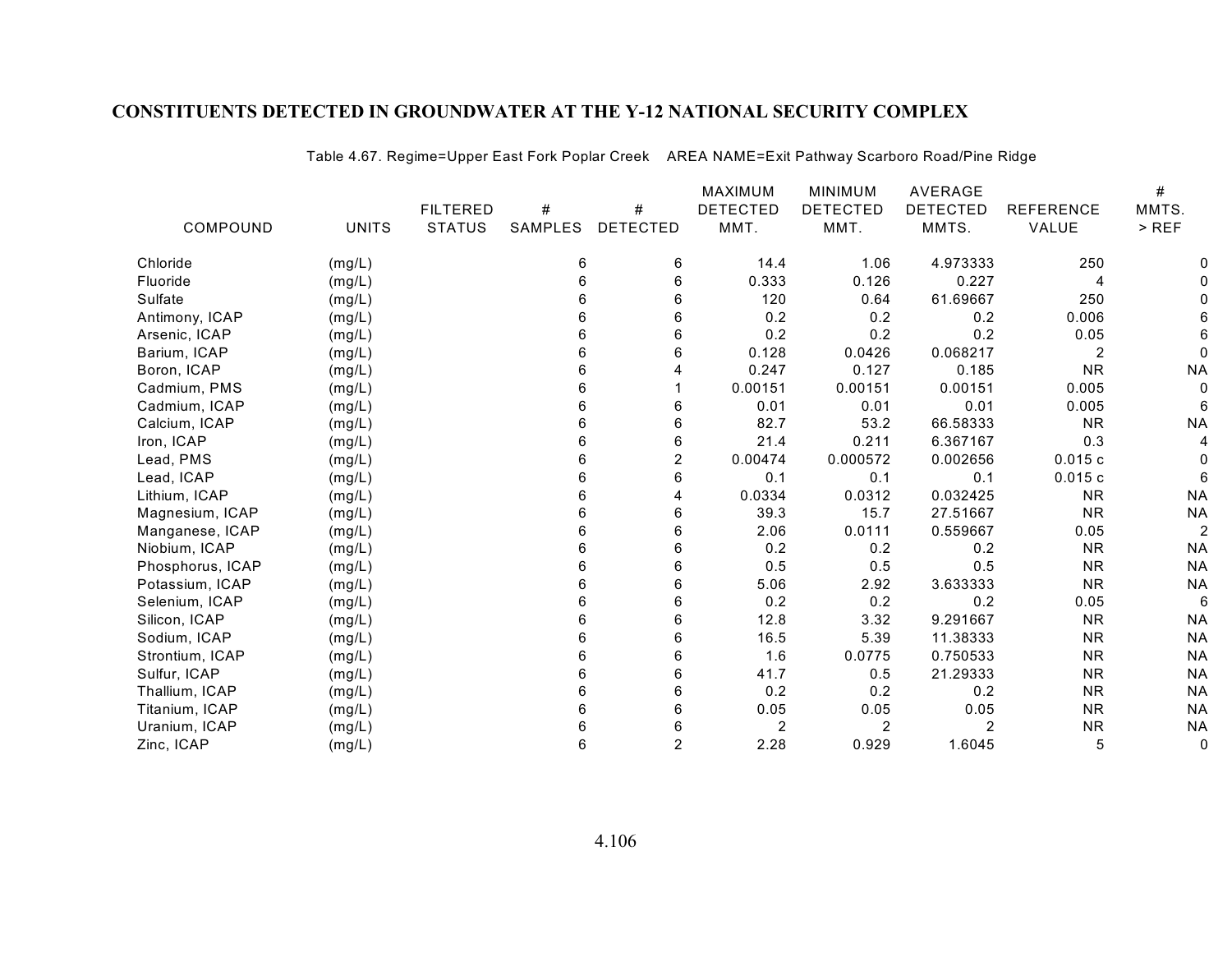|                               |                       | <b>FILTERED</b> | #                 | #               | <b>MAXIMUM</b><br><b>DETECTED</b> | <b>MINIMUM</b><br><b>DETECTED</b> | <b>AVERAGE</b><br>DETECTED | <b>REFERENCE</b> | MMTS.     |
|-------------------------------|-----------------------|-----------------|-------------------|-----------------|-----------------------------------|-----------------------------------|----------------------------|------------------|-----------|
| <b>COMPOUND</b>               | <b>UNITS</b>          | <b>STATUS</b>   | SAMPLES           | <b>DETECTED</b> | MMT.                              | MMT.                              | MMTS.                      | VALUE            | $>$ REF   |
| Zirconium, ICAP               | (mg/L)                |                 |                   | 6               | 0.2                               | 0.2                               | 0.2                        | <b>NR</b>        | <b>NA</b> |
| Static Water Level            | $({\rm ft -}$ toc $)$ |                 | 12                | <b>NA</b>       | 12.49                             | $-12.49$                          |                            | <b>NR</b>        | <b>NA</b> |
| Alkalinity as HCO3            | (mg/L)                |                 |                   | 6               | 280                               | 208                               | 237                        | <b>NR</b>        | <b>NA</b> |
| Conductivity                  | (umho/cm)             |                 | $12 \overline{ }$ | 12              | 734                               | 446                               | 617.9167                   | <b>NR</b>        | <b>NA</b> |
| Dissolved Solids              | (mg/L)                |                 |                   | 6               | 455                               | 224                               | 352.1667                   | 500              | 0         |
| pН                            | (pH)                  |                 | 12                | 12              | 7.84                              | 6.42                              | 7.155                      | 6.5/8.5          |           |
| <b>Total Suspended Solids</b> | (mg/L)                |                 |                   |                 | 27                                | 4                                 | 15.66667                   | <b>NR</b>        | <b>NA</b> |
| Turbidity                     | (NTU)                 |                 |                   | 6               | 206                               | 2.19                              | 51.22667                   |                  | 6         |
| Gross Alpha                   | (pCi/L)               |                 |                   |                 | 2.9                               | 2.9                               | 2.9                        | 15f              | 0         |

Table 4.67. (continued) Regime=Upper East Fork Poplar Creek AREA NAME=Exit Pathway Scarboro Road/Pine Ridge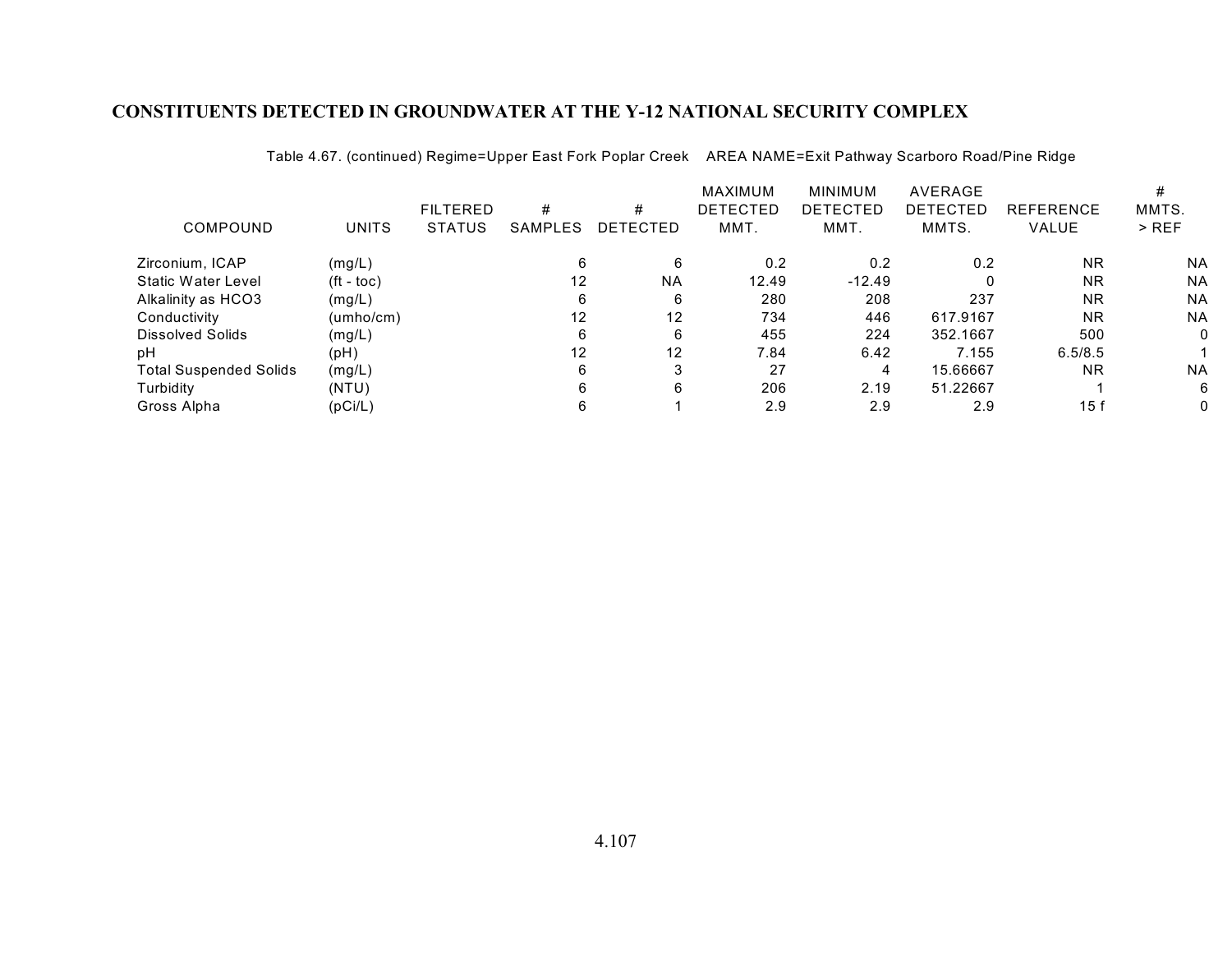|                             |              |                 |                |                  | MAXIMUM         | <b>MINIMUM</b>  | AVERAGE         |                  | $\#$           |
|-----------------------------|--------------|-----------------|----------------|------------------|-----------------|-----------------|-----------------|------------------|----------------|
|                             |              | <b>FILTERED</b> | #              | $\#$             | <b>DETECTED</b> | <b>DETECTED</b> | <b>DETECTED</b> | <b>REFERENCE</b> | MMTS.          |
| COMPOUND                    | <b>UNITS</b> | <b>STATUS</b>   | <b>SAMPLES</b> | <b>DETECTED</b>  | MMT.            | MMT.            | MMTS.           | VALUE            | $>$ REF        |
| Ammonia as Nitrogen         | (mg/L)       |                 | 74             | $\overline{2}$   | 0.868           | 0.214           | 0.541           | <b>NR</b>        | <b>NA</b>      |
| <b>Bicarbonate</b>          | (mg/L)       |                 | 14             | 14               | 204             | 54              | 131.5429        | <b>NR</b>        | <b>NA</b>      |
| Carbonate                   | (mg/L)       |                 | 14             | $\overline{c}$   | 8.6             | 4.4             | 6.5             | <b>NR</b>        | <b>NA</b>      |
| Chloride                    | (mg/L)       |                 | 14             | 14               | 62.7            | 5.7             | 18.11429        | 250              | 0              |
| Fluoride                    | (mg/L)       |                 | 23             | 20               | 0.99            | 0.16            | 0.5001          | 4                | 0              |
| Nitrate Nitrogen            | (mg/L)       |                 | $\overline{c}$ | $\boldsymbol{2}$ | 5.61            | 2.7             | 4.155           | 10               | $\mathbf 0$    |
| Nitrate/Nitrite             | (mg/L)       |                 | 14             | 14               | 4               | 0.4             | 1.85            | <b>NR</b>        | <b>NA</b>      |
| Sulfate                     | (mg/L)       |                 | 54             | 54               | 50.7            | 7.2             | 28.8            | 250              | $\mathbf 0$    |
| Aluminum, ICAP              | (mg/L)       |                 | 86             | 53               | 4.27            | 0.0526          | 0.650998        | 0.2              | 47             |
| Barium, ICAP                | (mg/L)       |                 | 86             | 86               | 0.0721          | 0.0367          | 0.044934        | $\overline{2}$   | 0              |
| Boron, ICAP                 | (mg/L)       |                 | 86             | 12               | 0.604           | 0.0128          | 0.116925        | <b>NR</b>        | <b>NA</b>      |
| Calcium, ICAP               | (mg/L)       |                 | 86             | 86               | 53.3            | 26.2            | 39.44419        | <b>NR</b>        | <b>NA</b>      |
| Copper, ICAP                | (mg/L)       |                 | 95             | 4                | 0.0249          | 0.0067          | 0.015175        | 1.3              | 0              |
| Iron, ICAP                  | (mg/L)       |                 | 95             | 95               | 3.81            | 0.0849          | 0.415796        | 0.3              | 30             |
| Lead, ICAP                  | (mg/L)       |                 | 95             |                  | 0.0055          | 0.0055          | 0.0055          | 0.015c           | $\mathbf 0$    |
| Lithium, ICAP               | (mg/L)       |                 | 86             | 85               | 0.173           | 0.0102          | 0.023422        | <b>NR</b>        | <b>NA</b>      |
| Magnesium, ICAP             | (mg/L)       |                 | 86             | 86               | 22.9            | 4.91            | 10.11791        | <b>NR</b>        | <b>NA</b>      |
| Manganese, ICAP             | (mg/L)       |                 | 86             | 86               | 0.329           | 0.012           | 0.05387         | 0.05             | 26             |
| Mercury, CVAA               | (mg/L)       |                 | 341            | 339              | 0.0106          | 0.000213        | 0.000674        | 0.002            | $\overline{7}$ |
| Molybdenum, ICAP            | (mg/L)       |                 | 86             | 3                | 0.0193          | 0.0133          | 0.016067        | <b>NR</b>        | <b>NA</b>      |
| Nitrate/Nitrite as Nitrogen | (mg/L)       |                 | 83             | 83               | 7.04            | 0.591           | 1.73494         | <b>NR</b>        | <b>NA</b>      |
| Phosphorus, ICAP            | (mg/L)       |                 | 76             |                  | 0.115           | 0.115           | 0.115           | <b>NR</b>        | <b>NA</b>      |
| Potassium, ICAP             | (mg/L)       |                 | 86             | 34               | 2.91            | 1.45            | 2.081765        | <b>NR</b>        | <b>NA</b>      |
| Sodium, ICAP                | (mg/L)       |                 | 86             | 86               | 38.4            | 3.44            | 9.389651        | <b>NR</b>        | <b>NA</b>      |
| Strontium, ICAP             | (mg/L)       |                 | 86             | 86               | 0.138           | 0.0623          | 0.102728        | <b>NR</b>        | <b>NA</b>      |
| Titanium, ICAP              | (mg/L)       |                 | 76             | 3                | 0.0699          | 0.0504          | 0.0576          | <b>NR</b>        | <b>NA</b>      |
| Total Kjeldahl Nitrogen     | (mg/L)       |                 | 1              |                  | 1.2             | 1.2             | 1.2             | <b>NR</b>        | <b>NA</b>      |
| Uranium, PMS                | (mg/L)       |                 | 88             | 88               | 0.23            | 0.0042          | 0.028414        | 0.03             | 27             |
| Zinc, ICAP                  | (mg/L)       |                 | 95             | 15               | 0.138           | 0.0111          | 0.062047        | 5                | 0              |
| Chemical Oxygen             | (mg/L)       |                 | 1              |                  | 14              | 14              | 14              | <b>NR</b>        | <b>NA</b>      |
| Demand                      |              |                 |                |                  |                 |                 |                 |                  |                |

Table 4.68. Regime=Upper East Fork Poplar Creek AREA NAME=Exit Pathway Spring/Surface Water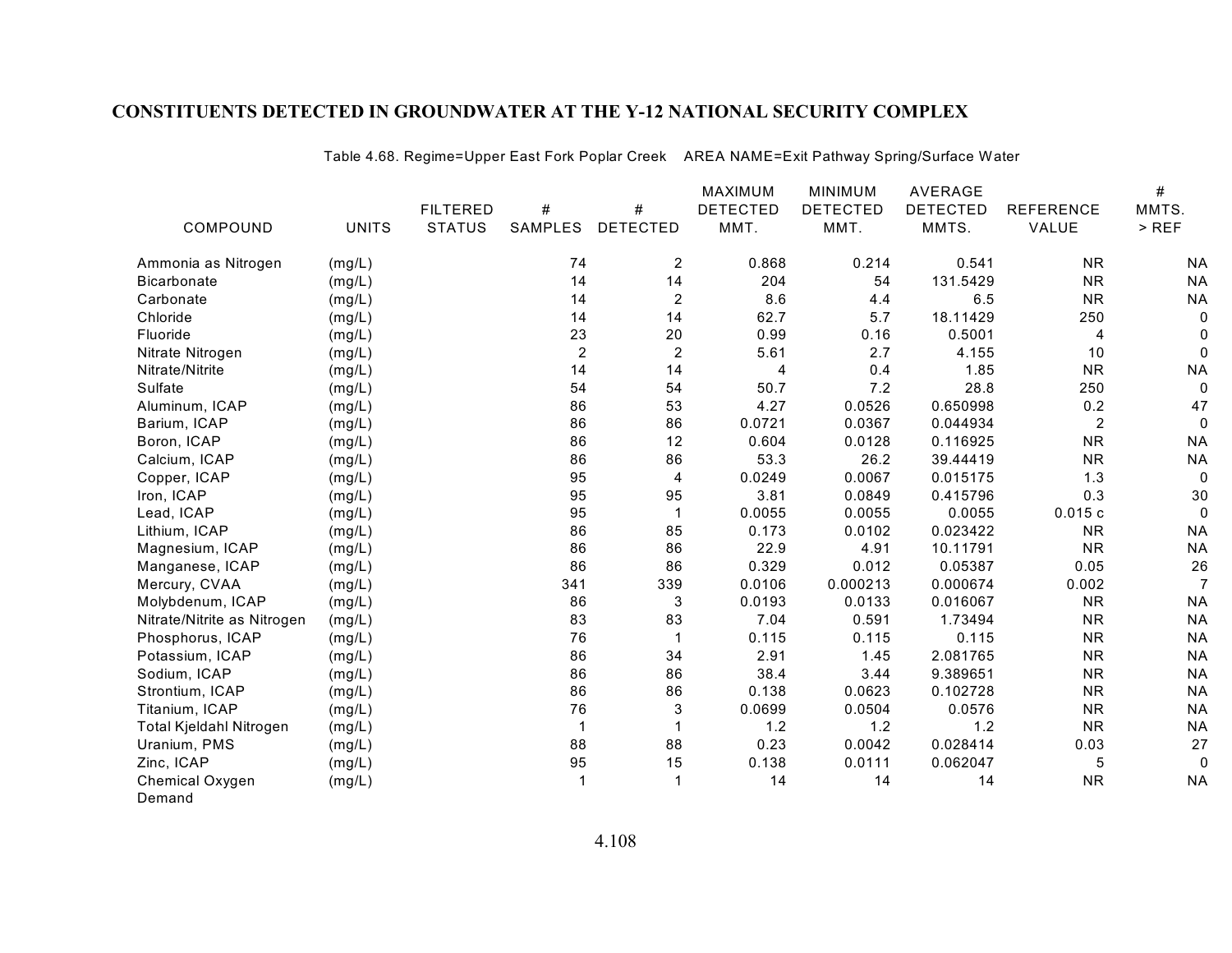|                               |              |                 |         |                  | <b>MAXIMUM</b>  | <b>MINIMUM</b>  | <b>AVERAGE</b>  |                  | $\#$      |
|-------------------------------|--------------|-----------------|---------|------------------|-----------------|-----------------|-----------------|------------------|-----------|
|                               |              | <b>FILTERED</b> | #       | #                | <b>DETECTED</b> | <b>DETECTED</b> | <b>DETECTED</b> | <b>REFERENCE</b> | MMTS.     |
| COMPOUND                      | <b>UNITS</b> | <b>STATUS</b>   | SAMPLES | <b>DETECTED</b>  | MMT.            | MMT.            | MMTS.           | VALUE            | $>$ REF   |
| <b>Dissolved Solids</b>       | (mg/L)       |                 | 14      | 14               | 340             | 162             | 237.1429        | 500              | 0         |
| Oil and Grease                | (mg/L)       |                 | 117     | $\boldsymbol{2}$ | 24.9            | 11.4            | 18.15           | <b>NR</b>        | <b>NA</b> |
| Phenols                       | (mg/L)       |                 | 1       |                  | 0.0356          | 0.0356          | 0.0356          | <b>NR</b>        | <b>NA</b> |
| <b>Total Suspended Solids</b> | (mg/L)       |                 | 90      | 84               | 122             | 1.33            | 11.78071        | <b>NR</b>        | <b>NA</b> |
| Cesium-137                    | (pCi/L)      |                 | 78      | 78               | 3.2             | $-2.2$          | 0.216479        | 120              | 0         |
| Radium-226                    | (pCi/L)      |                 | 77      | 77               | 0.94            | $-1.3$          | 0.227208        | 5 <sub>g</sub>   | 0         |
| Radium-228                    | (pCi/L)      |                 | 78      | 78               | 3.5             | $-0.93$         | 0.743349        | 5 <sub>g</sub>   |           |
| Thorium-228                   | (pCi/L)      |                 | 78      | 78               | 1.5             | $-1.4$          | 0.008528        | 16               |           |
| Thorium-230                   | (pCi/L)      |                 | 78      | 78               |                 | $-1.8$          | $-0.0446$       | 12               |           |
| Thorium-231+234               | (pCi/L)      |                 | 78      | 78               | 70              | 1.1             | 9.412821        | 400              |           |
| Thorium-232                   | (pCi/L)      |                 | 78      | 78               | 0.22            | $-0.52$         | $-0.01176$      | $\overline{2}$   |           |
| Uranium-233/234               | (pCi/L)      |                 | 4       | 4                | 4.18            | 0.75            | 2.2575          | <b>NR</b>        | <b>NA</b> |
| Uranium-234                   | (pCi/L)      |                 | 78      | 78               | 11              | 0.7             | 2.712949        | 20               | 0         |
| Uranium-235                   | (wt %)       |                 | 77      | 77               | 0.57            | 0.21            | 0.314675        | <b>NR</b>        | <b>NA</b> |
| Uranium-235                   | (pCi/L)      |                 | 82      | 80               | 1.4             | $-0.086$        | 0.165724        | 24               | 0         |
| Uranium-236                   | (pCi/L)      |                 | 82      | 78               | 0.51            | $-0.038$        | 0.062369        | <b>NR</b>        | <b>NA</b> |
| Neptunium-237                 | (pCi/L)      |                 | 78      | 78               | 0.13            | $-0.19$         | $-0.01812$      | 1.2              | 0         |
| Plutonium-238                 | (pCi/L)      |                 | 78      | 78               | 0.63            | $-0.65$         | 0.008732        | 1.6              |           |
| Uranium-238                   | (pCi/L)      |                 | 82      | 82               | 70              | 1.1             | 9.162073        | 24               |           |
| Americium-241                 | (pCi/L)      |                 | 78      | 78               | 0.46            | $-0.38$         | $-0.00346$      | 1.2              | O         |
| Cobalt-60                     | (pCi/L)      |                 | 78      | 78               | 3.6             | $-1.7$          | 0.493192        | 200              | 0         |
| Strontium-89/90               | (pCi/L)      |                 | 78      | 78               | 4.9             | $-4.2$          | 0.036922        | <b>NR</b>        | <b>NA</b> |
| Technetium-99                 | (pCi/L)      |                 | 78      | 78               | 32              | $-10$           | 8.395641        | 4000             | 0         |
| Gamma Activity                | (pCi/L)      |                 | 78      | 78               | 20              | $-26$           | $-0.66949$      | <b>NR</b>        | <b>NA</b> |
| Gross Alpha                   | (pCi/L)      |                 | 88      | 83               | 74              | 2.1             | 12.15108        | 15f              | 19        |
| Gross Beta                    | (pCi/L)      |                 | 88      | 87               | 51              | $-2.1$          | 9.879195        | 50a              |           |
| Radium - Total Alpha          | (pCi/L)      |                 | 78      | 78               | 1.9             | $-0.034$        | 0.270679        | 5 <sub>g</sub>   | 0         |
| Tritium                       | (pCi/L)      |                 | 77      | 77               | 1700            | $-620$          | 267.1688        | 20000            |           |
| 1,1,1-Trichloroethane         | (ug/L)       |                 | 14      |                  | 1J              | 1 <sub>J</sub>  |                 | 200              | 0         |
| 1,1-Dichloroethane            | (ug/L)       |                 | 14      |                  | 1 <sub>J</sub>  | 1 <sub>J</sub>  |                 | <b>NR</b>        | <b>NA</b> |
| Acetone                       | (ug/L)       |                 | 14      |                  | 7J              | 7J              | 7               | <b>NR</b>        | <b>NA</b> |

Table 4.68. (continued) Regime=Upper East Fork Poplar Creek AREA NAME=Exit Pathway Spring/Surface Water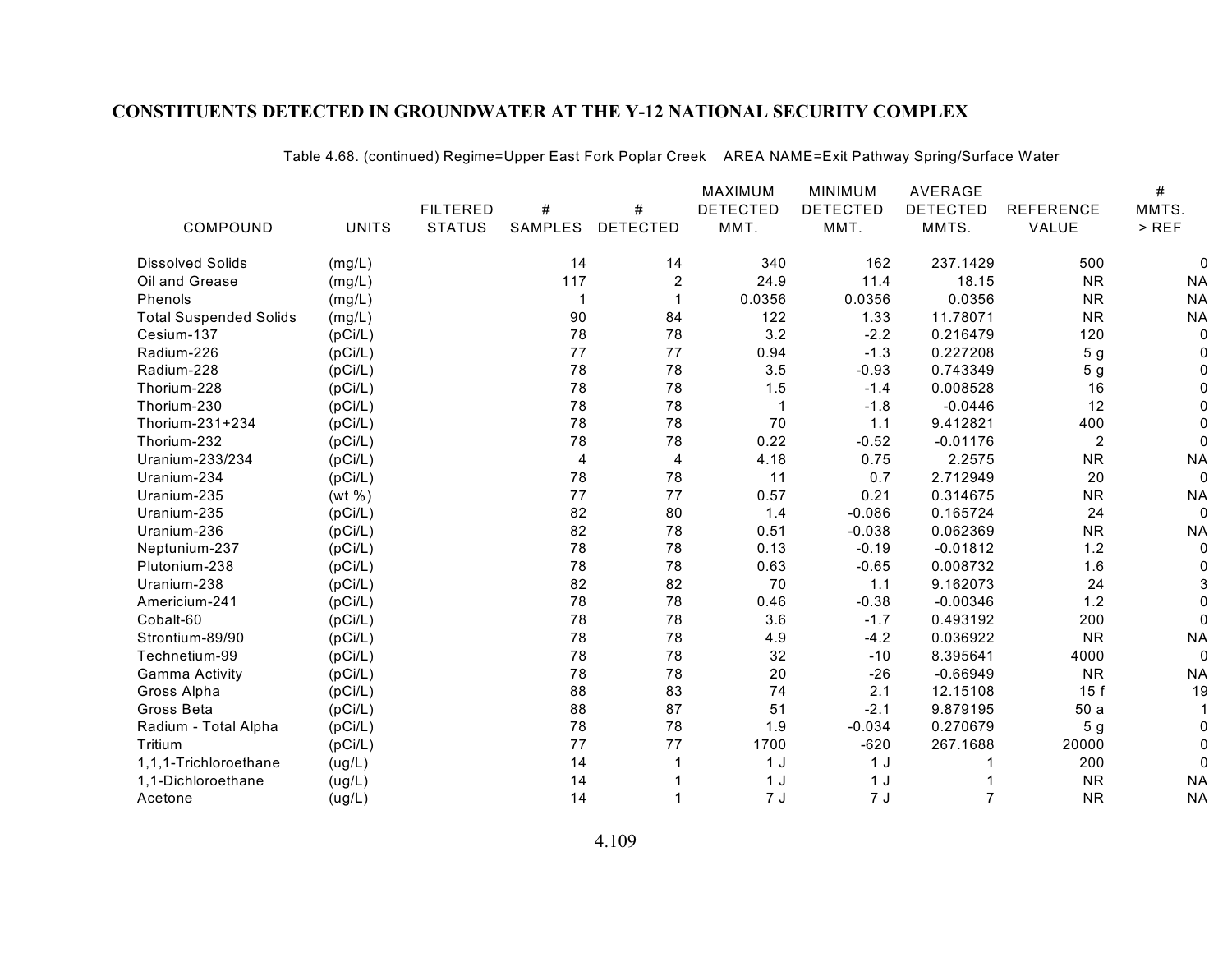|                            |              | <b>FILTERED</b> | #              | #        | <b>MAXIMUM</b><br><b>DETECTED</b> | <b>MINIMUM</b><br>DETECTED | AVERAGE<br><b>DETECTED</b> | <b>REFERENCE</b> | MMTS.     |
|----------------------------|--------------|-----------------|----------------|----------|-----------------------------------|----------------------------|----------------------------|------------------|-----------|
| COMPOUND                   | <b>UNITS</b> | <b>STATUS</b>   | <b>SAMPLES</b> | DETECTED | MMT.                              | MMT.                       | MMTS.                      | <b>VALUE</b>     | $>$ REF   |
| Benzoic acid               | (ug/L)       |                 |                |          | 6 J                               | 6 J                        | 6                          | <b>NR</b>        | <b>NA</b> |
| Bis(2-ethylhexyl)phthalate | (ug/L)       |                 |                |          | ں 1                               | 1 J                        |                            | <b>NR</b>        | <b>NA</b> |
| Bromodichloromethane       | (ug/L)       |                 | 14             |          | 2J                                | 1 J                        | 1.75                       | 100 i            |           |
| Carbon tetrachloride       | (ug/L)       |                 | 14             |          | ن 1                               | 1 J                        |                            |                  |           |
| Chloroform                 | (ug/L)       |                 | 14             | 10       |                                   | 1 J                        | 4.3                        | 100 i            |           |
| cis-1.2-Dichloroethene     | (ug/L)       |                 | 14             |          |                                   | 3 J                        |                            | 70               |           |
| Fluoranthene               | (ug/L)       |                 |                |          | 0.9J                              | 0.9J                       | 0.9                        | <b>NR</b>        | <b>NA</b> |
| Pyrene                     | (ug/L)       |                 |                |          | 0.5J                              | 0.5J                       | 0.5                        | <b>NR</b>        | <b>NA</b> |
| Tetrachloroethene          | (ug/L)       |                 | 14             |          | 17                                | 1 ม                        | 6.4                        |                  | 2         |
| Trichloroethene            | (ug/L)       |                 | 14             |          | 5 J                               | 1 J                        |                            |                  |           |

Table 4.68. (continued) Regime=Upper East Fork Poplar Creek AREA NAME=Exit Pathway Spring/Surface Water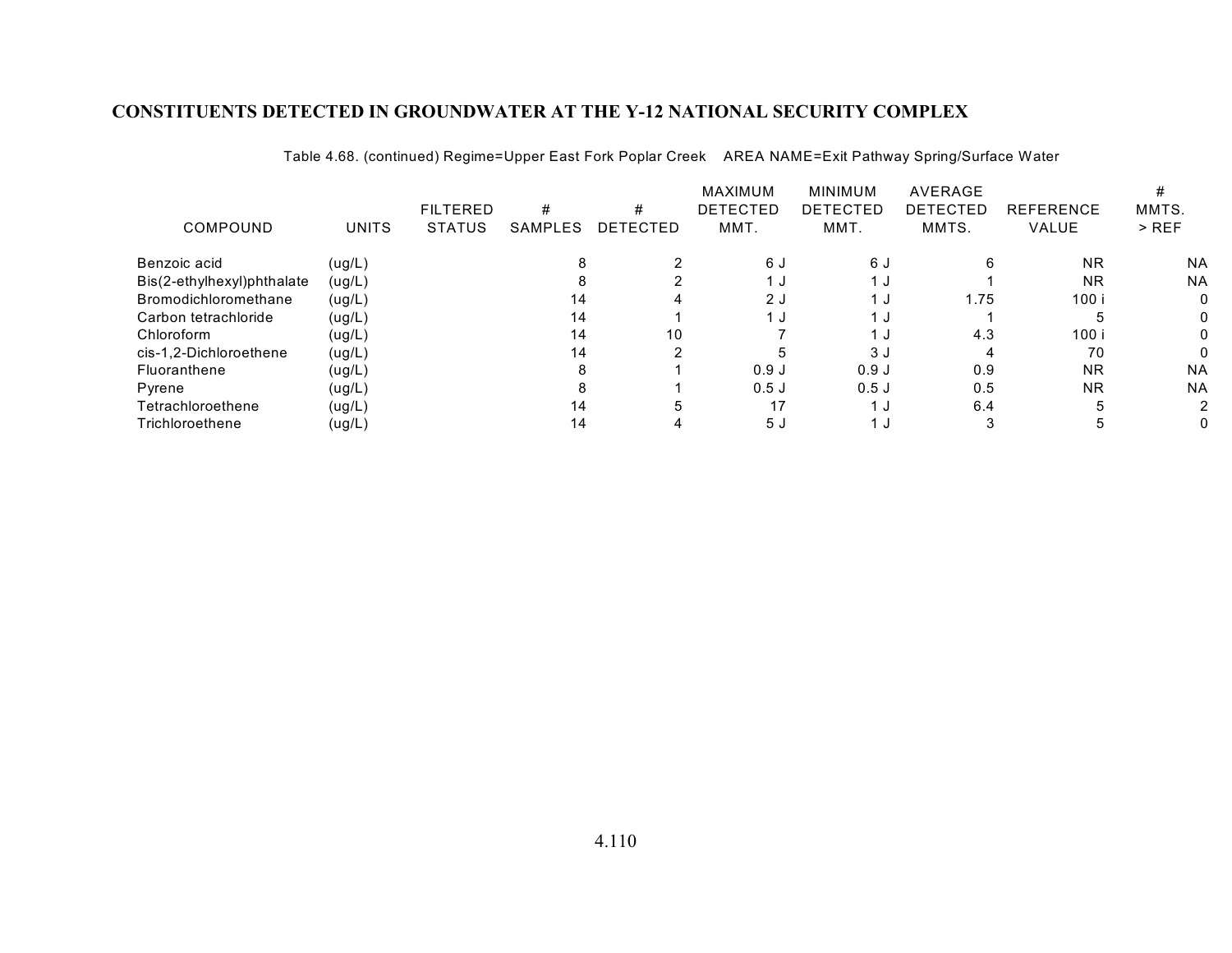|                           |              |                 |                |                         | MAXIMUM         | <b>MINIMUM</b>  | AVERAGE         |                  | #              |
|---------------------------|--------------|-----------------|----------------|-------------------------|-----------------|-----------------|-----------------|------------------|----------------|
|                           |              | <b>FILTERED</b> | #              | #                       | <b>DETECTED</b> | <b>DETECTED</b> | <b>DETECTED</b> | <b>REFERENCE</b> | MMTS.          |
| COMPOUND                  | <b>UNITS</b> | <b>STATUS</b>   | <b>SAMPLES</b> | <b>DETECTED</b>         | MMT.            | MMT.            | MMTS.           | VALUE            | $>$ REF        |
| Chloride                  | (mg/L)       |                 | 2              | $\overline{c}$          | 1.86            | 1.78            | 1.82            | 250              |                |
| Fluoride                  | (mg/L)       |                 | $\overline{c}$ | $\overline{2}$          | 0.17            | 0.162           | 0.166           | 4                |                |
| Nitrate Nitrogen          | (mg/L)       |                 | $\overline{2}$ | $\overline{c}$          | 1.14            | 1.08            | 1.11            | 10               |                |
| Sulfate                   | (mg/L)       |                 | 2              | $\overline{c}$          | 8.12            | 7.81            | 7.965           | 250              |                |
| Aluminum, ICAP            | (mg/L)       |                 | 2              | $\overline{c}$          | 2.41            | 2.2             | 2.305           | 0.2              |                |
| Antimony, ICAP            | (mg/L)       |                 | $\overline{c}$ | $\boldsymbol{2}$        | 0.2             | 0.2             | 0.2             | 0.006            |                |
| Arsenic, ICAP             | (mg/L)       |                 | 2              | $\boldsymbol{2}$        | 0.2             | 0.2             | 0.2             | 0.05             |                |
| Barium, ICAP              | (mg/L)       |                 | $\overline{2}$ | $\boldsymbol{2}$        | 0.0266          | 0.0244          | 0.0255          | $\overline{2}$   |                |
| Cadmium, ICAP             | (mg/L)       |                 | $\overline{2}$ | $\overline{2}$          | 0.01            | 0.01            | 0.01            | 0.005            |                |
| Calcium, ICAP             | (mg/L)       |                 | $\overline{2}$ | $\overline{c}$          | 138             | 118             | 128             | <b>NR</b>        | <b>NA</b>      |
| Lead, ICAP                | (mg/L)       |                 | $\overline{c}$ | $\overline{c}$          | 0.1             | 0.1             | 0.1             | 0.015c           | $\overline{a}$ |
| Lithium, ICAP             | (mg/L)       |                 | $\overline{c}$ | $\overline{c}$          | 0.0182          | 0.0146          | 0.0164          | <b>NR</b>        | <b>NA</b>      |
| Nickel, PMS               | (mg/L)       |                 | 2              |                         | 0.00664         | 0.00664         | 0.00664         | <b>NR</b>        | <b>NA</b>      |
| Niobium, ICAP             | (mg/L)       |                 | $\overline{c}$ | $\boldsymbol{2}$        | 0.2             | 0.2             | 0.2             | <b>NR</b>        | <b>NA</b>      |
| Phosphorus, ICAP          | (mg/L)       |                 | $\overline{c}$ | $\overline{2}$          | 0.5             | 0.5             | 0.5             | <b>NR</b>        | <b>NA</b>      |
| Potassium, ICAP           | (mg/L)       |                 | $\overline{2}$ | $\overline{2}$          | 13.2            | 11.1            | 12.15           | <b>NR</b>        | <b>NA</b>      |
| Selenium, ICAP            | (mg/L)       |                 | 2              | $\boldsymbol{2}$        | 0.2             | 0.2             | 0.2             | 0.05             | 2              |
| Silicon, ICAP             | (mg/L)       |                 | $\overline{c}$ | $\overline{c}$          | 3.04            | 3               | 3.02            | <b>NR</b>        | <b>NA</b>      |
| Sodium, ICAP              | (mg/L)       |                 | $\overline{c}$ | $\overline{c}$          | 2.27            | 1.91            | 2.09            | <b>NR</b>        | <b>NA</b>      |
| Strontium, ICAP           | (mg/L)       |                 | $\overline{c}$ | $\overline{c}$          | 0.387           | 0.373           | 0.38            | <b>NR</b>        | <b>NA</b>      |
| Sulfur, ICAP              | (mg/L)       |                 | $\overline{c}$ | $\overline{c}$          | 2.83            | 2.73            | 2.78            | <b>NR</b>        | <b>NA</b>      |
| Thallium, ICAP            | (mg/L)       |                 | 2              | $\overline{2}$          | 0.2             | 0.2             | 0.2             | <b>NR</b>        | <b>NA</b>      |
| Titanium, ICAP            | (mg/L)       |                 | $\overline{2}$ | $\overline{c}$          | 0.05            | 0.05            | 0.05            | <b>NR</b>        | <b>NA</b>      |
| Uranium, ICAP             | (mg/L)       |                 | 2              | $\overline{c}$          | $\overline{2}$  | $\overline{2}$  | $\overline{2}$  | <b>NR</b>        | <b>NA</b>      |
| Zirconium, ICAP           | (mg/L)       |                 | 2              | $\overline{2}$          | 0.2             | 0.2             | 0.2             | <b>NR</b>        | <b>NA</b>      |
| <b>Static Water Level</b> | $(ft - toc)$ |                 | 4              | <b>NA</b>               | 23.72           | $-23.72$        | $\Omega$        | <b>NR</b>        | <b>NA</b>      |
| Alkalinity as CO3         | (mg/L)       |                 | 2              | $\overline{\mathbf{c}}$ | 64              | 44              | 54              | <b>NR</b>        | <b>NA</b>      |
| Conductivity              | (umbo/cm)    |                 | 4              | 4                       | 1820            | 1335            | 1604.25         | <b>NR</b>        | <b>NA</b>      |
| <b>Dissolved Solids</b>   | (mg/L)       |                 | 2              | $\overline{2}$          | 365             | 321             | 343             | 500              | 0              |
| pH                        | (pH)         |                 | 4              | 4                       | 12.18           | 11.43           | 11.8            | 6.5/8.5          |                |
| Turbidity                 | (NTU)        |                 | $\overline{2}$ | $\overline{2}$          | 0.508           | 0.495           | 0.5015          |                  | 0              |
|                           |              |                 |                |                         |                 |                 |                 |                  |                |

Table 4.69. Regime=Upper East Fork Poplar Creek AREA NAME=Fire Training Facility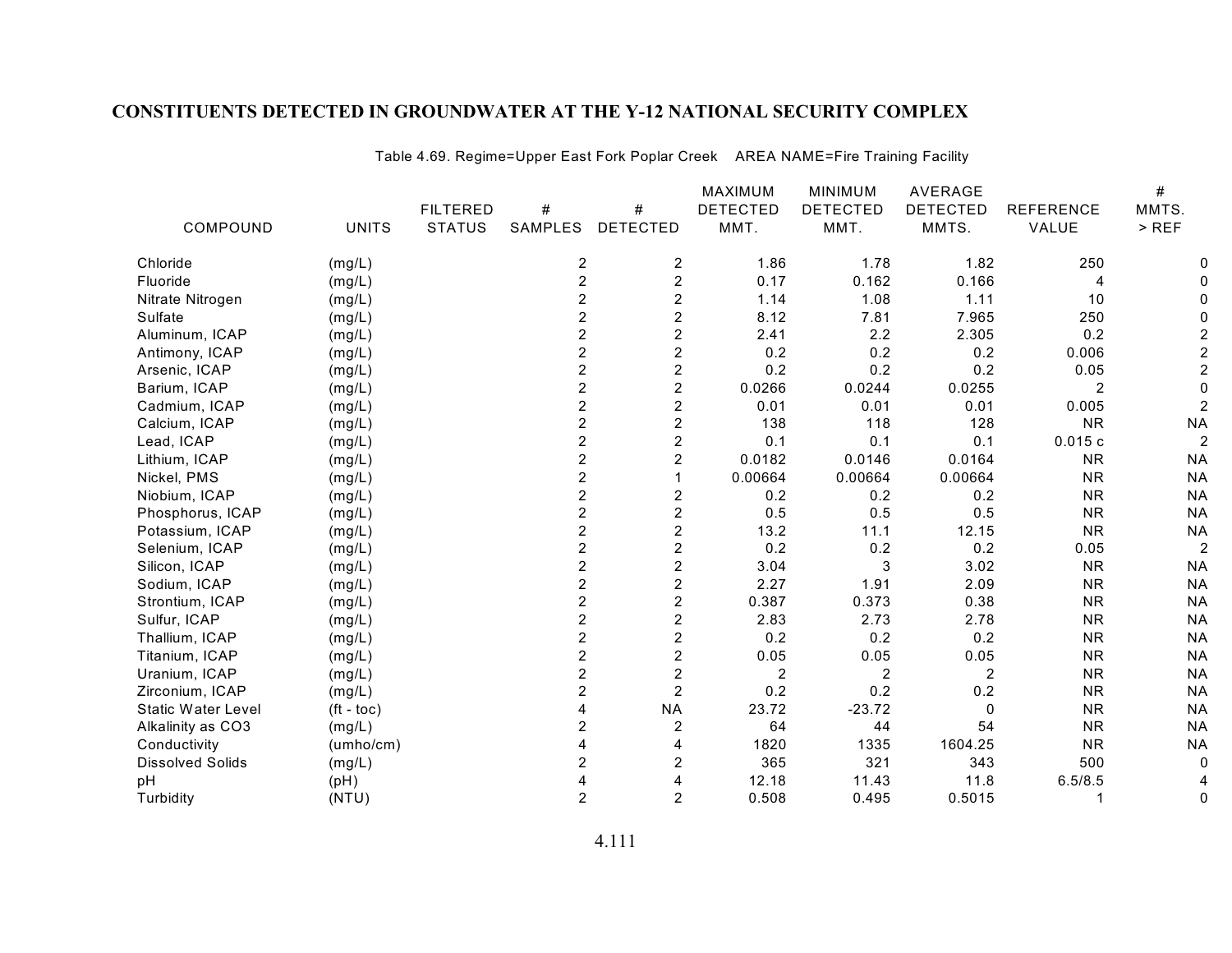| <b>COMPOUND</b>            | <b>UNITS</b> | <b>FILTERED</b><br><b>STATUS</b> | #<br><b>SAMPLES</b> | #<br>DETECTED | MAXIMUM<br><b>DETECTED</b><br>MMT. | MINIMUM<br><b>DETECTED</b><br>MMT. | AVERAGE<br>DETECTED<br>MMTS. | <b>REFERENCE</b><br>VALUE | MMTS.<br>$>$ REF |
|----------------------------|--------------|----------------------------------|---------------------|---------------|------------------------------------|------------------------------------|------------------------------|---------------------------|------------------|
|                            |              |                                  |                     |               |                                    |                                    |                              |                           |                  |
| Gross Alpha                | (pCi/L)      |                                  |                     |               | 10Q                                | 10 Q                               | 10                           | 15f                       |                  |
| Gross Beta                 | (pCi/L)      |                                  |                     |               | 13                                 | 13                                 | 13                           | 50 a                      |                  |
| 1,2-Dichloroethene (Total) | (ug/L)       |                                  |                     |               | 2 J                                | J.                                 | 1.5                          | NR b                      | <b>NA</b>        |
| cis-1,2-Dichloroethene     | (ug/L)       |                                  |                     |               | 2J                                 | ل.                                 | 1.5                          | 70                        |                  |
| Tetrachloroethene          | (ug/L)       |                                  |                     |               | 4 J                                | 3 J                                | 3.5                          | b                         |                  |
| Trichloroethene            | (ug/L)       |                                  |                     |               |                                    |                                    |                              |                           |                  |

Table 4.69. (continued) Regime=Upper East Fork Poplar Creek AREA NAME=Fire Training Facility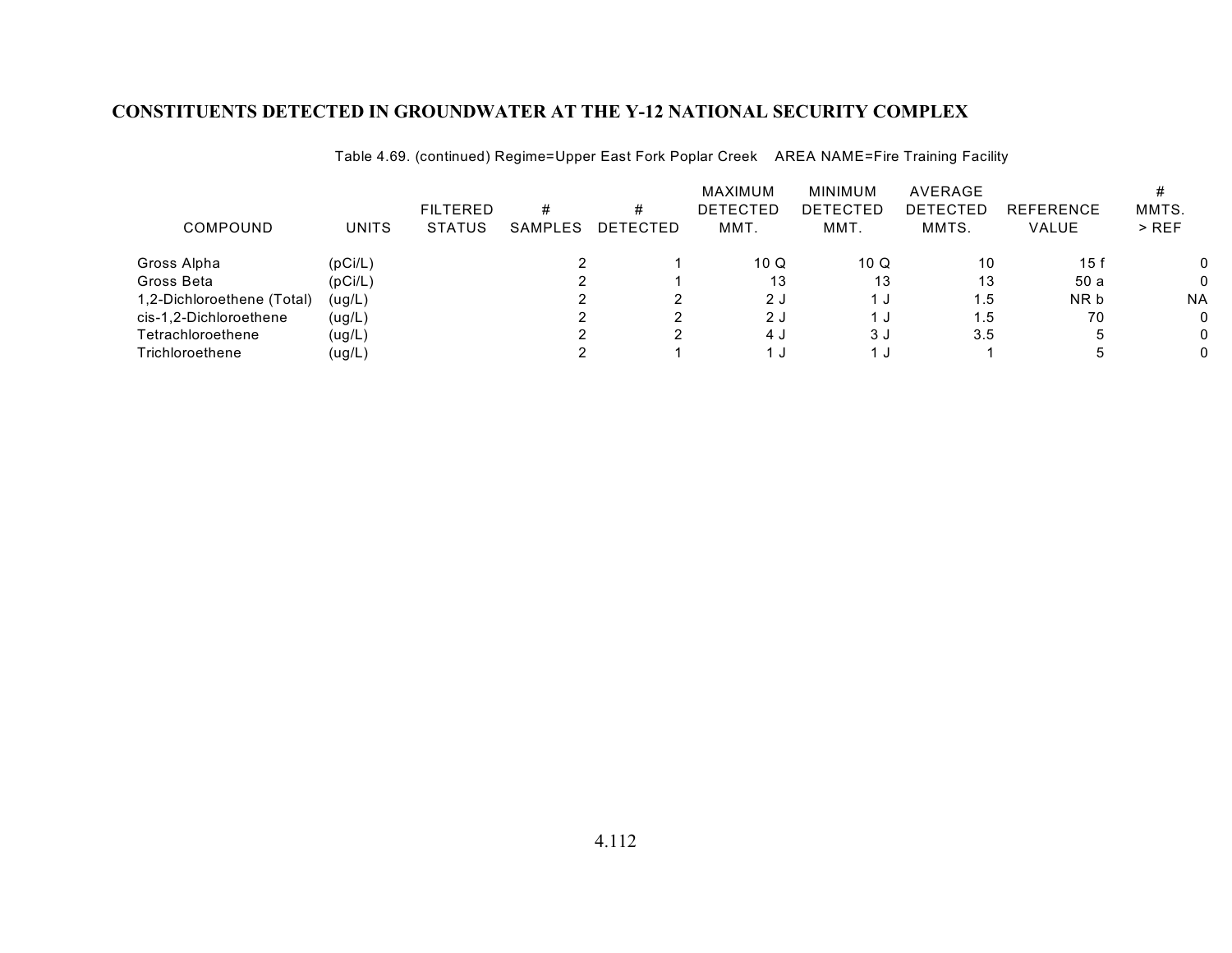|                           |              |                 |                |                  | MAXIMUM         | <b>MINIMUM</b>  | AVERAGE         |                  | #              |
|---------------------------|--------------|-----------------|----------------|------------------|-----------------|-----------------|-----------------|------------------|----------------|
|                           |              | <b>FILTERED</b> | #              | #                | <b>DETECTED</b> | <b>DETECTED</b> | <b>DETECTED</b> | <b>REFERENCE</b> | MMTS.          |
| COMPOUND                  | <b>UNITS</b> | <b>STATUS</b>   | <b>SAMPLES</b> | <b>DETECTED</b>  | MMT.            | MMT.            | MMTS.           | VALUE            | $>$ REF        |
| Chloride                  | (mg/L)       |                 | 2              | 2                | 13.5            | 13.2            | 13.35           | 250              |                |
| Nitrate Nitrogen          | (mg/L)       |                 | $\overline{2}$ | $\boldsymbol{2}$ | 182             | 181             | 181.5           | 10               |                |
| Sulfate                   | (mg/L)       |                 | $\overline{2}$ | $\overline{c}$   | 17.9            | 16.6            | 17.25           | 250              |                |
| Antimony, ICAP            | (mg/L)       |                 | 2              | $\overline{c}$   | 0.2             | 0.2             | 0.2             | 0.006            |                |
| Arsenic, ICAP             | (mg/L)       |                 | 2              | $\overline{c}$   | 0.2             | 0.2             | 0.2             | 0.05             |                |
| Barium, ICAP              | (mg/L)       |                 | $\overline{2}$ | $\overline{c}$   | 1.38            | 1.34            | 1.36            | $\overline{2}$   |                |
| Cadmium, ICAP             | (mg/L)       |                 | $\overline{c}$ | $\overline{2}$   | 0.01            | 0.01            | 0.01            | 0.005            |                |
| Calcium, ICAP             | (mg/L)       |                 | $\overline{2}$ | $\overline{c}$   | 252             | 245             | 248.5           | <b>NR</b>        | <b>NA</b>      |
| Lead, ICAP                | (mg/L)       |                 | $\overline{2}$ | $\overline{c}$   | 0.1             | 0.1             | 0.1             | 0.015c           | $\overline{a}$ |
| Lithium, ICAP             | (mg/L)       |                 | $\overline{c}$ | $\overline{c}$   | 0.0475          | 0.0447          | 0.0461          | <b>NR</b>        | <b>NA</b>      |
| Magnesium, ICAP           | (mg/L)       |                 | $\overline{c}$ | $\overline{c}$   | 41              | 40.9            | 40.95           | <b>NR</b>        | <b>NA</b>      |
| Manganese, ICAP           | (mg/L)       |                 | 2              | $\boldsymbol{2}$ | 0.573           | 0.553           | 0.563           | 0.05             |                |
| Nickel, PMS               | (mg/L)       |                 | 2              | 1                | 0.00851         | 0.00851         | 0.00851         | <b>NR</b>        | <b>NA</b>      |
| Niobium, ICAP             | (mg/L)       |                 | $\overline{2}$ | $\overline{c}$   | 0.2             | 0.2             | 0.2             | <b>NR</b>        | <b>NA</b>      |
| Phosphorus, ICAP          | (mg/L)       |                 | 2              | $\overline{c}$   | 0.5             | 0.5             | 0.5             | <b>NR</b>        | <b>NA</b>      |
| Potassium, ICAP           | (mg/L)       |                 | $\overline{2}$ | $\overline{c}$   | 12.9            | 12.9            | 12.9            | <b>NR</b>        | <b>NA</b>      |
| Selenium, ICAP            | (mg/L)       |                 | $\overline{c}$ | $\overline{c}$   | 0.2             | 0.2             | 0.2             | 0.05             | $\overline{a}$ |
| Silicon, ICAP             | (mg/L)       |                 | $\overline{c}$ | $\boldsymbol{2}$ | 9.36            | 9.3             | 9.33            | <b>NR</b>        | <b>NA</b>      |
| Sodium, ICAP              | (mg/L)       |                 | $\overline{2}$ | $\overline{c}$   | 74              | 71.1            | 72.55           | <b>NR</b>        | <b>NA</b>      |
| Strontium, ICAP           | (mg/L)       |                 | $\overline{2}$ | $\overline{c}$   | 4.91            | 4.91            | 4.91            | <b>NR</b>        | <b>NA</b>      |
| Sulfur, ICAP              | (mg/L)       |                 | $\overline{2}$ | $\overline{2}$   | 6.32            | 6.12            | 6.22            | <b>NR</b>        | <b>NA</b>      |
| Thallium, ICAP            | (mg/L)       |                 | 2              | $\overline{c}$   | 0.2             | 0.2             | 0.2             | <b>NR</b>        | <b>NA</b>      |
| Titanium, ICAP            | (mg/L)       |                 | $\overline{c}$ | $\overline{c}$   | 0.05            | 0.05            | 0.05            | <b>NR</b>        | <b>NA</b>      |
| Uranium, PMS              | (mg/L)       |                 | $\overline{c}$ | 1                | 0.000585        | 0.000585        | 0.000585        | 0.03             | 0              |
| Uranium, ICAP             | (mg/L)       |                 | 2              | $\overline{c}$   | 2               | $\overline{c}$  | 2               | <b>NR</b>        | <b>NA</b>      |
| Zirconium, ICAP           | (mg/L)       |                 | $\overline{c}$ | $\overline{2}$   | 0.2             | 0.2             | 0.2             | <b>NR</b>        | <b>NA</b>      |
| <b>Static Water Level</b> | $(ft - toc)$ |                 | 4              | <b>NA</b>        | 7.8             | $-7.8$          | $\mathbf 0$     | <b>NR</b>        | <b>NA</b>      |
| Alkalinity as HCO3        | (mg/L)       |                 | $\overline{2}$ | $\overline{c}$   | 238             | 212             | 225             | <b>NR</b>        | <b>NA</b>      |
| Conductivity              | (umbo/cm)    |                 | 4              | 4                | 2220            | 1986            | 2084            | <b>NR</b>        | <b>NA</b>      |
| <b>Dissolved Solids</b>   | (mg/L)       |                 | $\overline{2}$ | $\overline{c}$   | 1380            | 1340            | 1360            | 500              | $\overline{c}$ |
| pH                        | (pH)         |                 | 4              | 4                | 7.05            | 6.83            | 6.955           | 6.5/8.5          | 0              |

Table 4.70. Regime=Upper East Fork Poplar Creek AREA NAME=GW Monitoring Plan Grid Location B3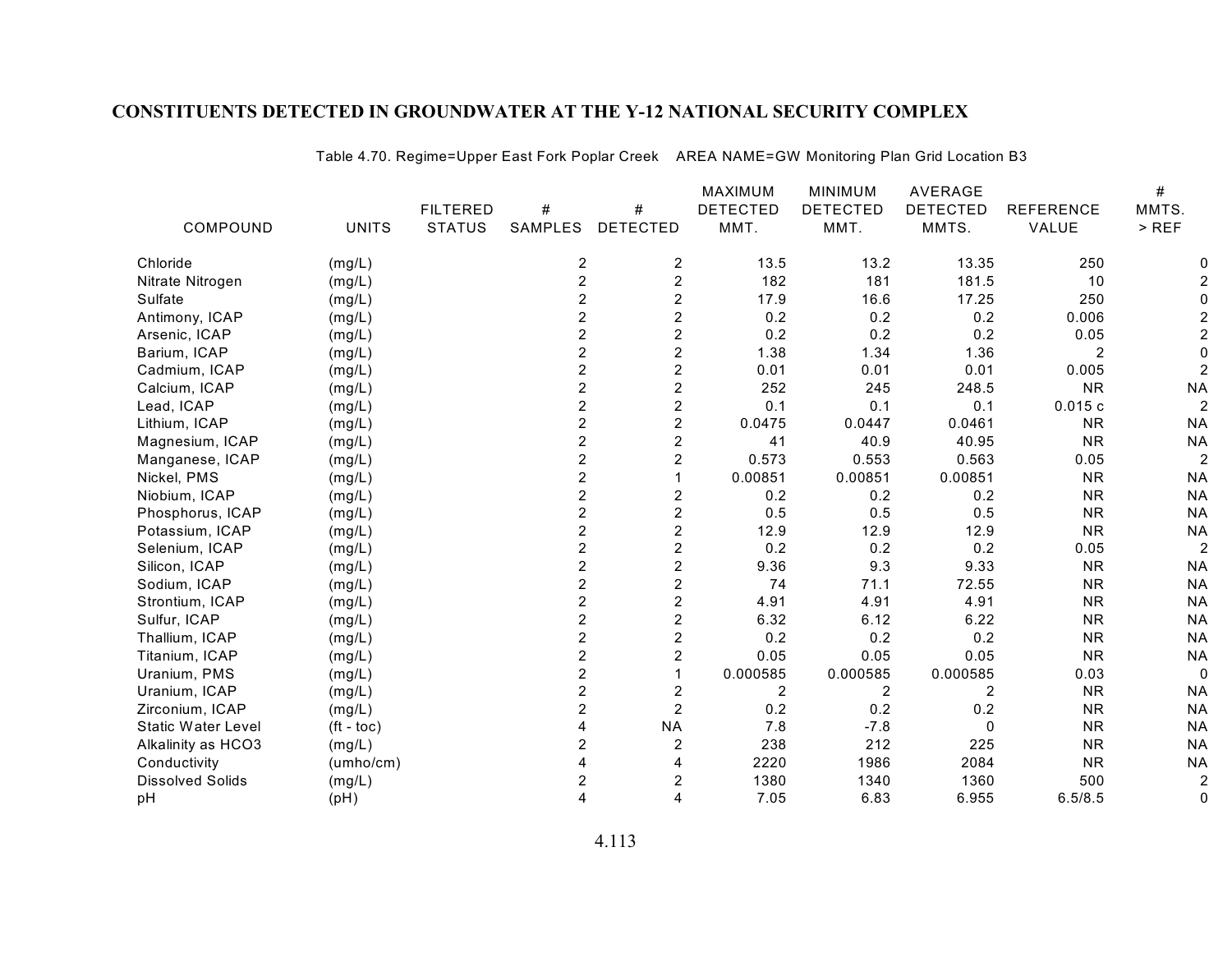|                            |              |                 |         |                 | <b>MAXIMUM</b>  | <b>MINIMUM</b> | AVERAGE         |                  | #         |
|----------------------------|--------------|-----------------|---------|-----------------|-----------------|----------------|-----------------|------------------|-----------|
|                            |              | <b>FILTERED</b> | #       | #               | <b>DETECTED</b> | DETECTED       | <b>DETECTED</b> | <b>REFERENCE</b> | MMTS.     |
| COMPOUND                   | <b>UNITS</b> | <b>STATUS</b>   | SAMPLES | <b>DETECTED</b> | MMT.            | MMT.           | MMTS.           | <b>VALUE</b>     | $>$ REF   |
| Turbidity                  | (NTU)        |                 |         |                 | 1.41            | 0.473          | 0.9415          |                  |           |
| 1,1,1-Trichloroethane      | (ug/L)       |                 |         |                 | 4 J             | 3 J            | 3.5             | 200              |           |
| 1.1-Dichloroethane         | (ug/L)       |                 |         |                 | 31              | 29             | 30              | <b>NR</b>        | <b>NA</b> |
| 1,1-Dichloroethene         | (ug/L)       |                 |         |                 | 30              | 30             | 30              |                  |           |
| 1,2-Dichloroethene (Total) | (ug/L)       |                 |         |                 | 1100            | 1000           | 1050            | NR b             | <b>NA</b> |
| cis-1.2-Dichloroethene     | (ug/L)       |                 |         |                 | 1100            | 1000           | 1050            | 70               |           |
| Tetrachloroethene          | (ug/L)       |                 |         |                 | 480             | 350            | 415             |                  |           |
| trans-1.2-Dichloroethene   | (ug/L)       |                 |         |                 | 13              | 13             | 13              | 100              |           |
| Trichloroethene            | (ug/L)       |                 |         |                 | 240             | 210            | 225             |                  |           |
| Trichlorofluoromethane     | (ug/L)       |                 |         |                 | 4 J             | 4 J            |                 | <b>NR</b>        | <b>NA</b> |
| Vinyl chloride             | (ug/L)       |                 |         |                 | 23              | 22             | 22.5            |                  |           |

Table 4.70. (continued) Regime=Upper East Fork Poplar Creek AREA NAME=GW Monitoring Plan Grid Location B3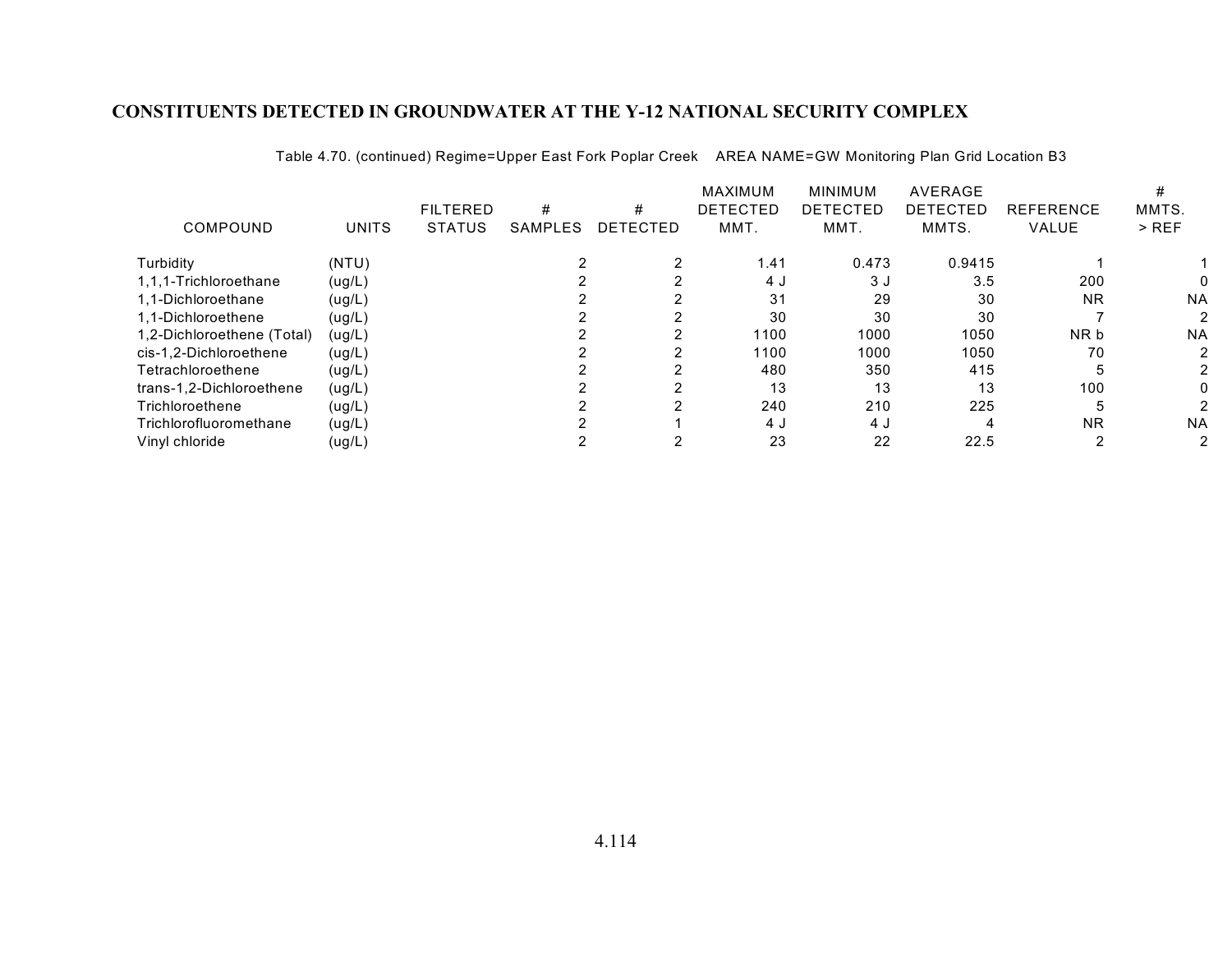|                  |              |                 |                |                         | <b>MAXIMUM</b>  | <b>MINIMUM</b>  | AVERAGE         |                  | #              |
|------------------|--------------|-----------------|----------------|-------------------------|-----------------|-----------------|-----------------|------------------|----------------|
|                  |              | <b>FILTERED</b> | #              | #                       | <b>DETECTED</b> | <b>DETECTED</b> | <b>DETECTED</b> | <b>REFERENCE</b> | MMTS.          |
| COMPOUND         | <b>UNITS</b> | <b>STATUS</b>   | SAMPLES        | <b>DETECTED</b>         | MMT.            | MMT.            | MMTS.           | VALUE            | $>$ REF        |
| Chloride         | (mg/L)       |                 | 2              | $\overline{2}$          | 25.9            | 23.1            | 24.5            | 250              |                |
| Fluoride         | (mg/L)       |                 | $\overline{2}$ | $\overline{2}$          | 0.736           | 0.584           | 0.66            | 4                |                |
| Nitrate Nitrogen | (mg/L)       |                 | 2              | $\overline{c}$          | 1.37            | 1.03            | 1.2             | 10               |                |
| Sulfate          | (mg/L)       |                 | $\overline{2}$ | $\overline{c}$          | 46.4            | 41.5            | 43.95           | 250              |                |
| Antimony, ICAP   | (mg/L)       |                 | $\overline{c}$ | $\overline{c}$          | 0.2             | 0.2             | 0.2             | 0.006            |                |
| Arsenic, PMS     | (mg/L)       |                 | $\overline{c}$ |                         | 0.0072          | 0.0072          | 0.0072          | 0.05             |                |
| Arsenic, ICAP    | (mg/L)       |                 | $\overline{2}$ | $\overline{c}$          | 0.2             | 0.2             | 0.2             | 0.05             |                |
| Barium, ICAP     | (mg/L)       |                 | $\overline{c}$ | $\overline{c}$          | 0.164           | 0.159           | 0.1615          | 2                | 0              |
| Boron, ICAP      | (mg/L)       |                 | $\overline{2}$ | $\overline{2}$          | 0.617           | 0.56            | 0.5885          | <b>NR</b>        | <b>NA</b>      |
| Cadmium, ICAP    | (mg/L)       |                 | $\overline{c}$ | $\overline{c}$          | 0.01            | 0.01            | 0.01            | 0.005            | $\overline{2}$ |
| Calcium, ICAP    | (mg/L)       |                 | $\overline{c}$ | $\overline{c}$          | 20.6            | 15.2            | 17.9            | <b>NR</b>        | <b>NA</b>      |
| Chromium, PMS    | (mg/L)       |                 | 2              | $\overline{c}$          | 0.0131          | 0.00855         | 0.010825        | <b>NR</b>        | <b>NA</b>      |
| Copper, ICAP     | (mg/L)       |                 | $\overline{c}$ |                         | 0.0495          | 0.0495          | 0.0495          | 1.3              | 0              |
| Iron, ICAP       | (mg/L)       |                 | 2              |                         | 0.109           | 0.109           | 0.109           | 0.3              |                |
| Lead, PMS        | (mg/L)       |                 | 2              |                         | 0.000867        | 0.000867        | 0.000867        | 0.015c           | ŋ              |
| Lead, ICAP       | (mg/L)       |                 | $\overline{c}$ | $\overline{\mathbf{c}}$ | 0.1             | 0.1             | 0.1             | 0.015c           |                |
| Lithium, ICAP    | (mg/L)       |                 | $\overline{c}$ | $\boldsymbol{2}$        | 0.0661          | 0.0607          | 0.0634          | <b>NR</b>        | <b>NA</b>      |
| Magnesium, ICAP  | (mg/L)       |                 | $\overline{c}$ | $\boldsymbol{2}$        | 7.6             | 5.21            | 6.405           | <b>NR</b>        | <b>NA</b>      |
| Molybdenum, ICAP | (mg/L)       |                 | $\overline{c}$ | $\boldsymbol{2}$        | 0.129           | 0.103           | 0.116           | <b>NR</b>        | <b>NA</b>      |
| Niobium, ICAP    | (mg/L)       |                 | $\overline{2}$ | $\overline{2}$          | 0.2             | 0.2             | 0.2             | <b>NR</b>        | <b>NA</b>      |
| Phosphorus, ICAP | (mg/L)       |                 | $\overline{2}$ | $\overline{2}$          | 0.5             | 0.5             | 0.5             | <b>NR</b>        | <b>NA</b>      |
| Potassium, ICAP  | (mg/L)       |                 | 2              | $\boldsymbol{2}$        | 6.11            | 6.09            | 6.1             | <b>NR</b>        | <b>NA</b>      |
| Selenium, ICAP   | (mg/L)       |                 | $\overline{c}$ | $\overline{c}$          | 0.2             | 0.2             | 0.2             | 0.05             | $\overline{c}$ |
| Silicon, ICAP    | (mg/L)       |                 | $\overline{c}$ | $\overline{c}$          | 5.44            | 5.08            | 5.26            | <b>NR</b>        | <b>NA</b>      |
| Sodium, ICAP     | (mg/L)       |                 | $\overline{c}$ | $\boldsymbol{2}$        | 112             | 104             | 108             | <b>NR</b>        | <b>NA</b>      |
| Strontium, ICAP  | (mg/L)       |                 | $\overline{2}$ | $\overline{2}$          | 0.562           | 0.561           | 0.5615          | <b>NR</b>        | <b>NA</b>      |
| Sulfur, ICAP     | (mg/L)       |                 | 2              | $\overline{2}$          | 16.8            | 14.7            | 15.75           | <b>NR</b>        | <b>NA</b>      |
| Thallium, ICAP   | (mg/L)       |                 | 2              | $\boldsymbol{2}$        | 0.2             | 0.2             | 0.2             | <b>NR</b>        | <b>NA</b>      |
| Titanium, ICAP   | (mg/L)       |                 | $\overline{c}$ | $\overline{c}$          | 0.05            | 0.05            | 0.05            | <b>NR</b>        | <b>NA</b>      |
| Uranium, ICAP    | (mg/L)       |                 | $\overline{c}$ | $\overline{\mathbf{c}}$ | 2               | $\overline{c}$  | $\overline{c}$  | <b>NR</b>        | <b>NA</b>      |
| Zirconium, ICAP  | (mg/L)       |                 | $\overline{2}$ | $\overline{2}$          | 0.2             | 0.2             | 0.2             | <b>NR</b>        | <b>NA</b>      |

Table 4.71. Regime=Upper East Fork Poplar Creek AREA NAME=GW Monitoring Plan Grid Location C3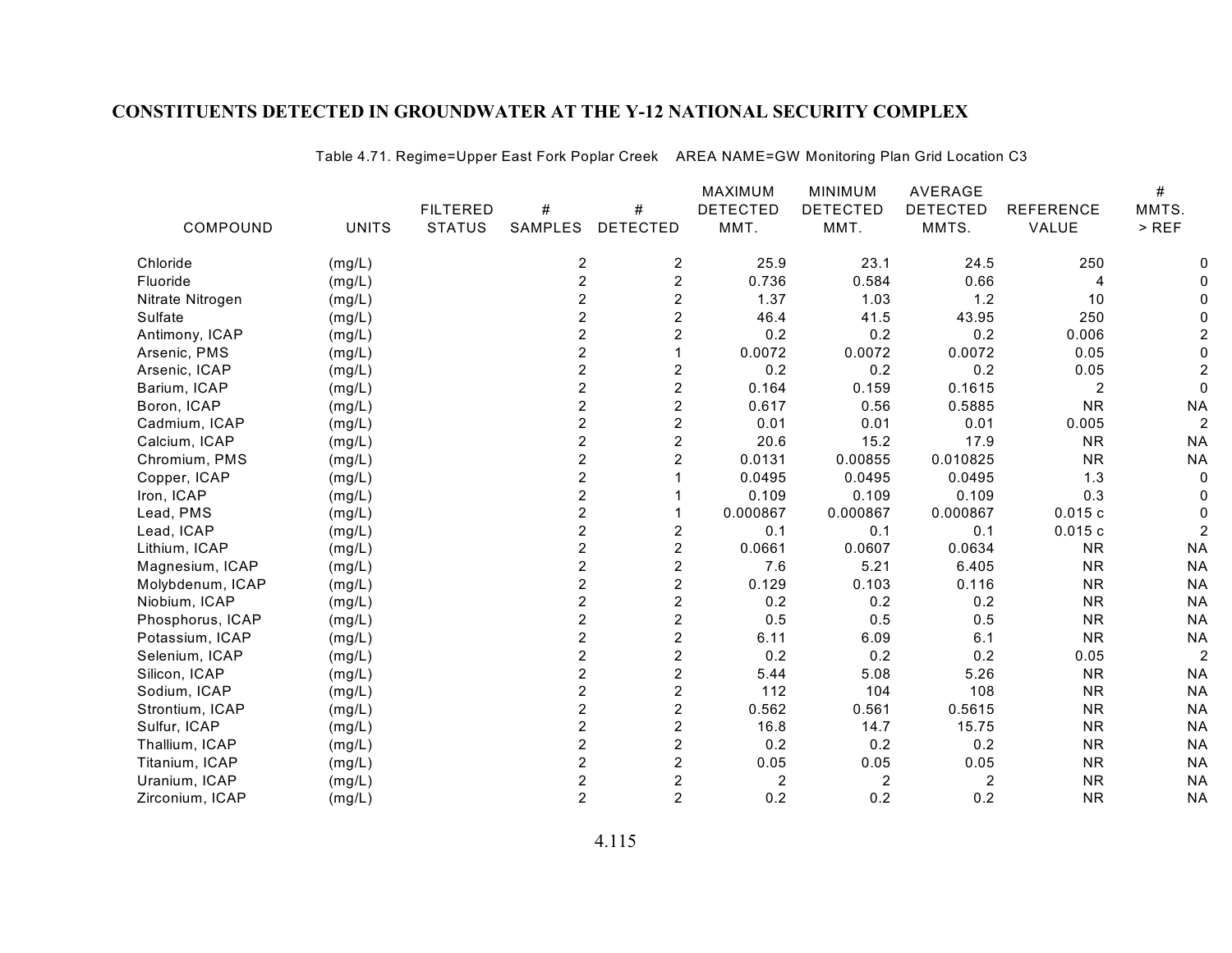|                            |                    |                 |         |                 | <b>MAXIMUM</b>  | <b>MINIMUM</b>  | <b>AVERAGE</b>  |                  | #         |
|----------------------------|--------------------|-----------------|---------|-----------------|-----------------|-----------------|-----------------|------------------|-----------|
|                            |                    | <b>FILTERED</b> | #       | #               | <b>DETECTED</b> | <b>DETECTED</b> | <b>DETECTED</b> | <b>REFERENCE</b> | MMTS.     |
| COMPOUND                   | <b>UNITS</b>       | <b>STATUS</b>   | SAMPLES | <b>DETECTED</b> | MMT.            | MMT.            | MMTS.           | VALUE            | $>$ REF   |
| Static Water Level         | $({\rm ft - toc})$ |                 | 4       | <b>NA</b>       | 9.82            | $-9.82$         |                 | <b>NR</b>        | <b>NA</b> |
| Alkalinity as CO3          | (mg/L)             |                 |         |                 | 17.2            | 17.2            | 17.2            | <b>NR</b>        | <b>NA</b> |
| Alkalinity as HCO3         | (mg/L)             |                 |         |                 | 226             | 201             | 213.5           | <b>NR</b>        | <b>NA</b> |
| Conductivity               | (umbo/cm)          |                 |         |                 | 729             | 597             | 658             | <b>NR</b>        | <b>NA</b> |
| Dissolved Solids           | (mg/L)             |                 |         |                 | 366             | 361             | 363.5           | 500              |           |
| pН                         | (Hq)               |                 |         |                 | 8.83            | 8.25            | 8.5375          | 6.5/8.5          |           |
| Turbidity                  | (NTU)              |                 |         |                 | 0.839           | 0.634           | 0.7365          |                  |           |
| 1,1-Dichloroethene         | (ug/L)             |                 |         |                 |                 | 3 J             |                 |                  |           |
| 1,2-Dichloroethene (Total) | (ug/L)             |                 |         |                 | 370             | 180             | 275             | NR b             | <b>NA</b> |
| cis-1,2-Dichloroethene     | (ug/L)             |                 |         |                 | 360             | 180             | 270             | 70               |           |
| Tetrachloroethene          | (ug/L)             |                 |         |                 | 570             | 460             | 515             |                  |           |
| trans-1,2-Dichloroethene   | (ug/L)             |                 |         |                 | 5 J             | 2 J             | 3.5             | 100              |           |
| Trichloroethene            | (ug/L)             |                 |         |                 | 300             | 250             | 275             |                  |           |
| Vinyl chloride             | (ug/L)             |                 |         |                 | 6               | 4               | 5               |                  |           |
|                            |                    |                 |         |                 |                 |                 |                 |                  |           |

Table 4.71. (continued) Regime=Upper East Fork Poplar Creek AREA NAME=GW Monitoring Plan Grid Location C3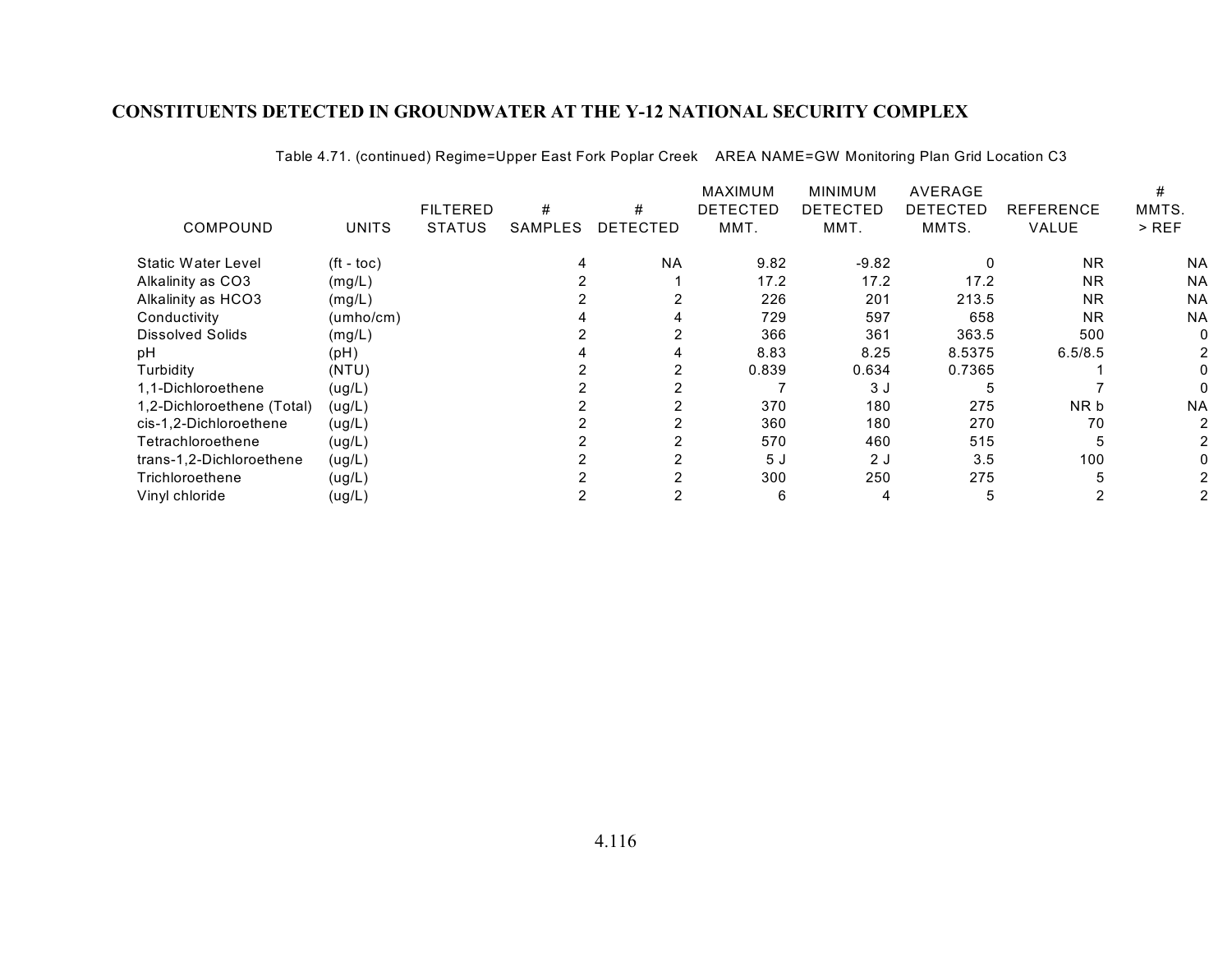|                            |              |                 |                |                         | MAXIMUM         | <b>MINIMUM</b>  | AVERAGE         |                  | #              |
|----------------------------|--------------|-----------------|----------------|-------------------------|-----------------|-----------------|-----------------|------------------|----------------|
|                            |              | <b>FILTERED</b> | #              | #                       | <b>DETECTED</b> | <b>DETECTED</b> | <b>DETECTED</b> | <b>REFERENCE</b> | MMTS.          |
| COMPOUND                   | <b>UNITS</b> | <b>STATUS</b>   | SAMPLES        | <b>DETECTED</b>         | MMT.            | MMT.            | MMTS.           | VALUE            | $>$ REF        |
| Chloride                   | (mg/L)       |                 | $\overline{c}$ | $\overline{2}$          | 9.4             | 8.84            | 9.12            | 250              |                |
| Sulfate                    | (mg/L)       |                 | $\overline{c}$ | $\overline{c}$          | 13.2            | 11.9            | 12.55           | 250              |                |
| Antimony, ICAP             | (mg/L)       |                 | $\overline{2}$ | $\overline{c}$          | 0.2             | 0.2             | 0.2             | 0.006            |                |
| Arsenic, ICAP              | (mg/L)       |                 | $\overline{2}$ | $\boldsymbol{2}$        | 0.2             | 0.2             | 0.2             | 0.05             |                |
| Barium, ICAP               | (mg/L)       |                 | $\overline{c}$ | $\overline{c}$          | 0.247           | 0.234           | 0.2405          | 2                |                |
| Cadmium, ICAP              | (mg/L)       |                 | $\overline{c}$ | $\overline{c}$          | 0.01            | 0.01            | 0.01            | 0.005            | 2              |
| Calcium, ICAP              | (mg/L)       |                 | $\overline{c}$ | $\overline{c}$          | 69              | 68.3            | 68.65           | <b>NR</b>        | <b>NA</b>      |
| Iron, ICAP                 | (mg/L)       |                 | $\overline{2}$ |                         | 0.0596          | 0.0596          | 0.0596          | 0.3              | 0              |
| Lead, ICAP                 | (mg/L)       |                 | $\overline{2}$ | $\overline{c}$          | 0.1             | 0.1             | 0.1             | 0.015c           | 2              |
| Lithium, ICAP              | (mg/L)       |                 | $\overline{c}$ | $\overline{c}$          | 0.0135          | 0.0131          | 0.0133          | <b>NR</b>        | <b>NA</b>      |
| Magnesium, ICAP            | (mg/L)       |                 | $\overline{c}$ | $\overline{\mathbf{c}}$ | 14.2            | 13.4            | 13.8            | <b>NR</b>        | <b>NA</b>      |
| Manganese, ICAP            | (mg/L)       |                 | $\overline{c}$ | $\boldsymbol{2}$        | 0.0157          | 0.0141          | 0.0149          | 0.05             | 0              |
| Niobium, ICAP              | (mg/L)       |                 | $\overline{c}$ | $\overline{c}$          | 0.2             | 0.2             | 0.2             | <b>NR</b>        | <b>NA</b>      |
| Phosphorus, ICAP           | (mg/L)       |                 | $\overline{c}$ | $\overline{c}$          | 0.5             | 0.5             | 0.5             | <b>NR</b>        | <b>NA</b>      |
| Potassium, ICAP            | (mg/L)       |                 | $\overline{2}$ |                         | 2.02            | 2.02            | 2.02            | <b>NR</b>        | <b>NA</b>      |
| Selenium, ICAP             | (mg/L)       |                 | $\overline{2}$ | $\overline{c}$          | 0.2             | 0.2             | 0.2             | 0.05             | $\overline{2}$ |
| Silicon, ICAP              | (mg/L)       |                 | $\overline{2}$ | $\overline{c}$          | 13.3            | 12.7            | 13              | <b>NR</b>        | <b>NA</b>      |
| Sodium, ICAP               | (mg/L)       |                 | $\overline{c}$ | $\boldsymbol{2}$        | 7.15            | 7               | 7.075           | <b>NR</b>        | <b>NA</b>      |
| Strontium, ICAP            | (mg/L)       |                 | $\overline{c}$ | $\overline{c}$          | 0.408           | 0.389           | 0.3985          | <b>NR</b>        | <b>NA</b>      |
| Sulfur, ICAP               | (mg/L)       |                 | $\overline{c}$ | $\overline{c}$          | 4.23            | 4.21            | 4.22            | <b>NR</b>        | <b>NA</b>      |
| Thallium, ICAP             | (mg/L)       |                 | $\overline{c}$ | $\overline{c}$          | 0.2             | 0.2             | 0.2             | <b>NR</b>        | <b>NA</b>      |
| Titanium, ICAP             | (mg/L)       |                 | $\overline{2}$ | $\overline{c}$          | 0.05            | 0.05            | 0.05            | <b>NR</b>        | <b>NA</b>      |
| Uranium, ICAP              | (mg/L)       |                 | $\overline{2}$ | $\overline{c}$          | $\overline{2}$  | $\overline{2}$  | $\overline{2}$  | <b>NR</b>        | <b>NA</b>      |
| Zirconium, ICAP            | (mg/L)       |                 | $\overline{2}$ | $\overline{2}$          | 0.2             | 0.2             | 0.2             | <b>NR</b>        | <b>NA</b>      |
| <b>Static Water Level</b>  | $(ft - toc)$ |                 |                | <b>NA</b>               | 23.97           | $-23.97$        | $\mathbf{0}$    | <b>NR</b>        | <b>NA</b>      |
| Alkalinity as HCO3         | (mg/L)       |                 | 2              | $\overline{2}$          | 220             | 212             | 216             | <b>NR</b>        | <b>NA</b>      |
| Conductivity               | (umbo/cm)    |                 |                | 4                       | 564             | 456             | 499.25          | <b>NR</b>        | <b>NA</b>      |
| <b>Dissolved Solids</b>    | (mg/L)       |                 | $\overline{2}$ | $\overline{2}$          | 276             | 272             | 274             | 500              | 0              |
| pH                         | (pH)         |                 | 4              | 4                       | 7.7             | 7.24            | 7.37            | 6.5/8.5          | $\Omega$       |
| Turbidity                  | (NTU)        |                 | 2              | $\overline{c}$          | 0.545           | 0.413           | 0.479           |                  | 0              |
| 1,2-Dichloroethene (Total) | (ug/L)       |                 | $\overline{2}$ | $\overline{2}$          | 3J              | 3J              | 3               | NR b             | <b>NA</b>      |

Table 4.72. Regime=Upper East Fork Poplar Creek AREA NAME=GW Monitoring Plan Grid Location D2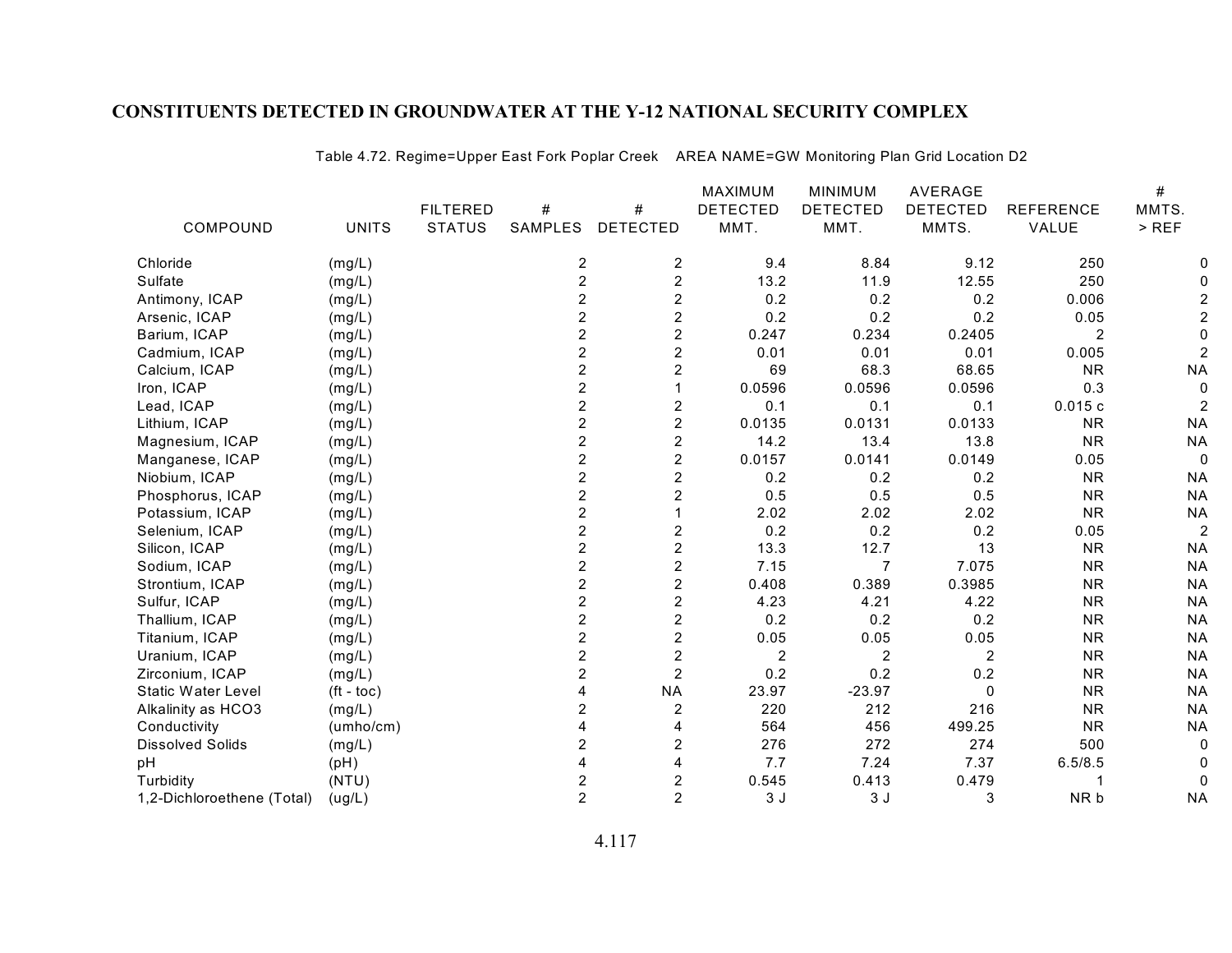Table 4.72. (continued) Regime=Upper East Fork Poplar Creek AREA NAME=GW Monitoring Plan Grid Location D2

|                        |        | <b>FILTERED</b> |         |          | MAXIMUM<br>DETECTED | <b>MINIMUM</b><br>DETECTED | AVERAGE<br>DETECTED | <b>REFERENCE</b> | MMTS. |
|------------------------|--------|-----------------|---------|----------|---------------------|----------------------------|---------------------|------------------|-------|
| <b>COMPOUND</b>        | UNITS  | <b>STATUS</b>   | SAMPLES | DETECTED | MMT.                | MMT.                       | MMTS.               | VALUE            | > REF |
| cis-1,2-Dichloroethene | (ug/L) |                 |         |          | 3 J                 | 3 J                        |                     | 70               | 0     |
| Tetrachloroethene      | (ug/L) |                 |         |          | 1400                | 570                        | 985                 |                  | 2     |
| Trichloroethene        | (ug/L) |                 |         |          | 5 J                 | 3 J                        |                     |                  |       |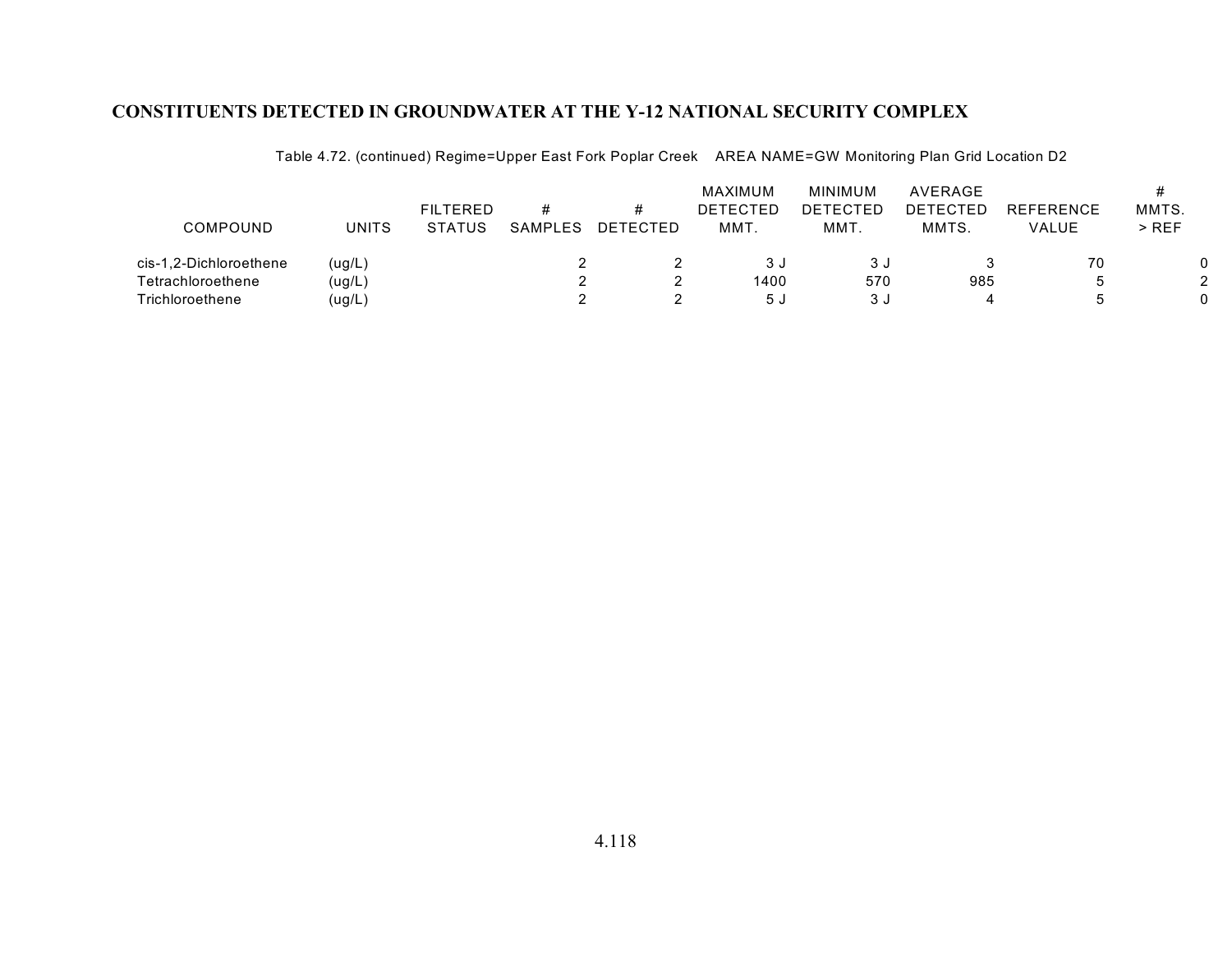|                           |                     |                 |         |                 | <b>MAXIMUM</b>  | <b>MINIMUM</b>   | AVERAGE         |                  | #         |
|---------------------------|---------------------|-----------------|---------|-----------------|-----------------|------------------|-----------------|------------------|-----------|
|                           |                     | <b>FILTERED</b> | #       | #               | <b>DETECTED</b> | <b>DETECTED</b>  | <b>DETECTED</b> | <b>REFERENCE</b> | MMTS.     |
| COMPOUND                  | <b>UNITS</b>        | <b>STATUS</b>   | SAMPLES | <b>DETECTED</b> | MMT.            | MMT.             | MMTS.           | VALUE            | $>$ REF   |
| Chloride                  | (mg/L)              |                 | 4       | 4               | 32.1            | 2.11             | 16.4525         | 250              |           |
| Fluoride                  | (mg/L)              |                 | 4       | 4               | 0.137           | 0.105            | 0.12225         | 4                |           |
| Sulfate                   | (mg/L)              |                 | 4       | 4               | 19.7            | 9.14             | 14.51           | 250              |           |
| Antimony, ICAP            | (mg/L)              |                 |         |                 | 0.2             | 0.2              | 0.2             | 0.006            |           |
| Arsenic, ICAP             | (mg/L)              |                 |         |                 | 0.2             | 0.2              | 0.2             | 0.05             |           |
| Barium, ICAP              | (mg/L)              |                 |         |                 | 0.261           | 0.164            | 0.215           | 2                |           |
| Cadmium, ICAP             | (mg/L)              |                 |         | 4               | 0.01            | 0.01             | 0.01            | 0.005            |           |
| Calcium, ICAP             | (mg/L)              |                 |         | 4               | 122             | 34.2             | 76.125          | <b>NR</b>        | <b>NA</b> |
| Chromium, PMS             | (mg/L)              |                 |         | 2               | 0.00692         | 0.00659          | 0.006755        | <b>NR</b>        | <b>NA</b> |
| Iron, ICAP                | (mg/L)              |                 | 4       | $\overline{c}$  | 0.108           | 0.0647           | 0.08635         | 0.3              |           |
| Lead, ICAP                | (mg/L)              |                 |         | 4               | 0.1             | 0.1              | 0.1             | 0.015c           |           |
| Lithium, ICAP             | (mg/L)              |                 |         | 4               | 0.0175          | 0.0152           | 0.016075        | <b>NR</b>        | <b>NA</b> |
| Magnesium, ICAP           | (mg/L)              |                 |         | 4               | 12.8            | 4.57             | 8.6325          | <b>NR</b>        | <b>NA</b> |
| Manganese, ICAP           | (mg/L)              |                 |         | 4               | 0.631           | 0.0689           | 0.308425        | 0.05             | 4         |
| Nickel, PMS               | (mg/L)              |                 |         | 2               | 0.0811          | 0.0146           | 0.04785         | <b>NR</b>        | <b>NA</b> |
| Nickel, ICAP              | (mg/L)              |                 |         |                 | 0.0731          | 0.0731           | 0.0731          | 0.1 <sub>d</sub> |           |
| Niobium, ICAP             | (mg/L)              |                 |         |                 | 0.2             | 0.2              | 0.2             | <b>NR</b>        | <b>NA</b> |
| Phosphorus, ICAP          | (mg/L)              |                 |         |                 | 0.5             | 0.5              | 0.5             | <b>NR</b>        | <b>NA</b> |
| Potassium, ICAP           | (mg/L)              |                 |         |                 | 2.44            | 2.44             | 2.44            | <b>NR</b>        | <b>NA</b> |
| Selenium, PMS             | (mg/L)              |                 |         |                 | 0.0116          | 0.0116           | 0.0116          | 0.05             |           |
| Selenium, ICAP            | (mg/L)              |                 |         |                 | 0.2             | 0.2              | 0.2             | 0.05             |           |
| Silicon, ICAP             | (mg/L)              |                 |         | 4               | 9.11            | 8.39             | 8.74            | <b>NR</b>        | <b>NA</b> |
| Sodium, ICAP              | (mg/L)              |                 | Δ       | 4               | 28.8            | 10.7             | 19.8            | <b>NR</b>        | <b>NA</b> |
| Strontium, ICAP           | (mg/L)              |                 |         | 4               | 0.352           | 0.174            | 0.263           | <b>NR</b>        | <b>NA</b> |
| Sulfur, ICAP              | (mg/L)              |                 |         |                 | 6.25            | 3.26             | 4.77            | <b>NR</b>        | <b>NA</b> |
| Thallium, ICAP            | (mg/L)              |                 |         |                 | 0.2             | 0.2              | 0.2             | <b>NR</b>        | <b>NA</b> |
| Titanium, ICAP            | (mg/L)              |                 |         |                 | 0.05            | 0.05             | 0.05            | <b>NR</b>        | <b>NA</b> |
| Uranium, ICAP             | (mg/L)              |                 |         | 4               | 2               | $\boldsymbol{2}$ | $\overline{2}$  | <b>NR</b>        | <b>NA</b> |
| Zirconium, ICAP           | (mg/L)              |                 |         | 4               | 0.2             | 0.2              | 0.2             | <b>NR</b>        | <b>NA</b> |
| <b>Static Water Level</b> | $({\rm ft -} to c)$ |                 | 8       | <b>NA</b>       | 20.5            | $-20.5$          | 0               | <b>NR</b>        | <b>NA</b> |
| Alkalinity as HCO3        | (mg/L)              |                 | 4       | 4               | 326             | 142              | 235.25          | <b>NR</b>        | <b>NA</b> |
|                           |                     |                 |         |                 |                 |                  |                 |                  |           |

Table 4.73. Regime=Upper East Fork Poplar Creek AREA NAME=GW Monitoring Plan Grid Location E1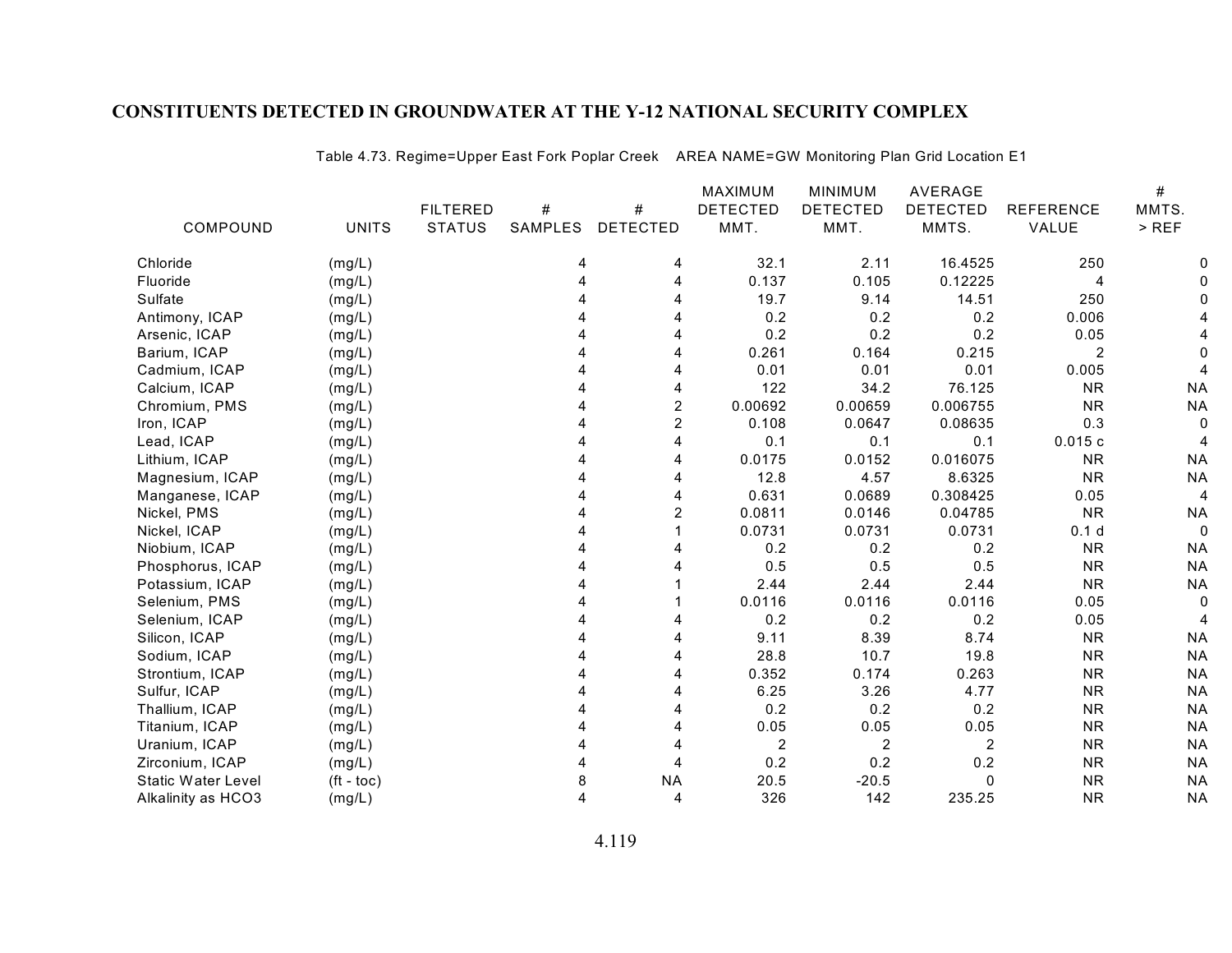Table 4.73. (continued) Regime=Upper East Fork Poplar Creek AREA NAME=GW Monitoring Plan Grid Location E1

|                         |           |                 |         |          | MAXIMUM         | MINIMUM  | AVERAGE         |                  |           |
|-------------------------|-----------|-----------------|---------|----------|-----------------|----------|-----------------|------------------|-----------|
|                         |           | <b>FILTERED</b> | #       | #        | <b>DETECTED</b> | DETECTED | <b>DETECTED</b> | <b>REFERENCE</b> | MMTS.     |
| COMPOUND                | UNITS     | <b>STATUS</b>   | SAMPLES | DETECTED | MMT.            | MMT.     | MMTS.           | VALUE            | $>$ REF   |
| Conductivity            | (umbo/cm) |                 |         | 8        | 829             | 322      | 546.625         | <b>NR</b>        | <b>NA</b> |
| <b>Dissolved Solids</b> | (mg/L)    |                 |         | 4        | 407             | 204      | 304.25          | 500              |           |
| рH                      | (pH)      |                 |         | 8        | 8.15            | 7.04     | 7.56875         | 6.5/8.5          |           |
| Turbidity               | (NTU)     |                 |         | 4        | 1.03            | 0.195    | 0.59075         |                  |           |
| Gross Beta              | (pCi/L)   |                 |         |          | 6.5             | 6.5      | 6.5             | 50 a             |           |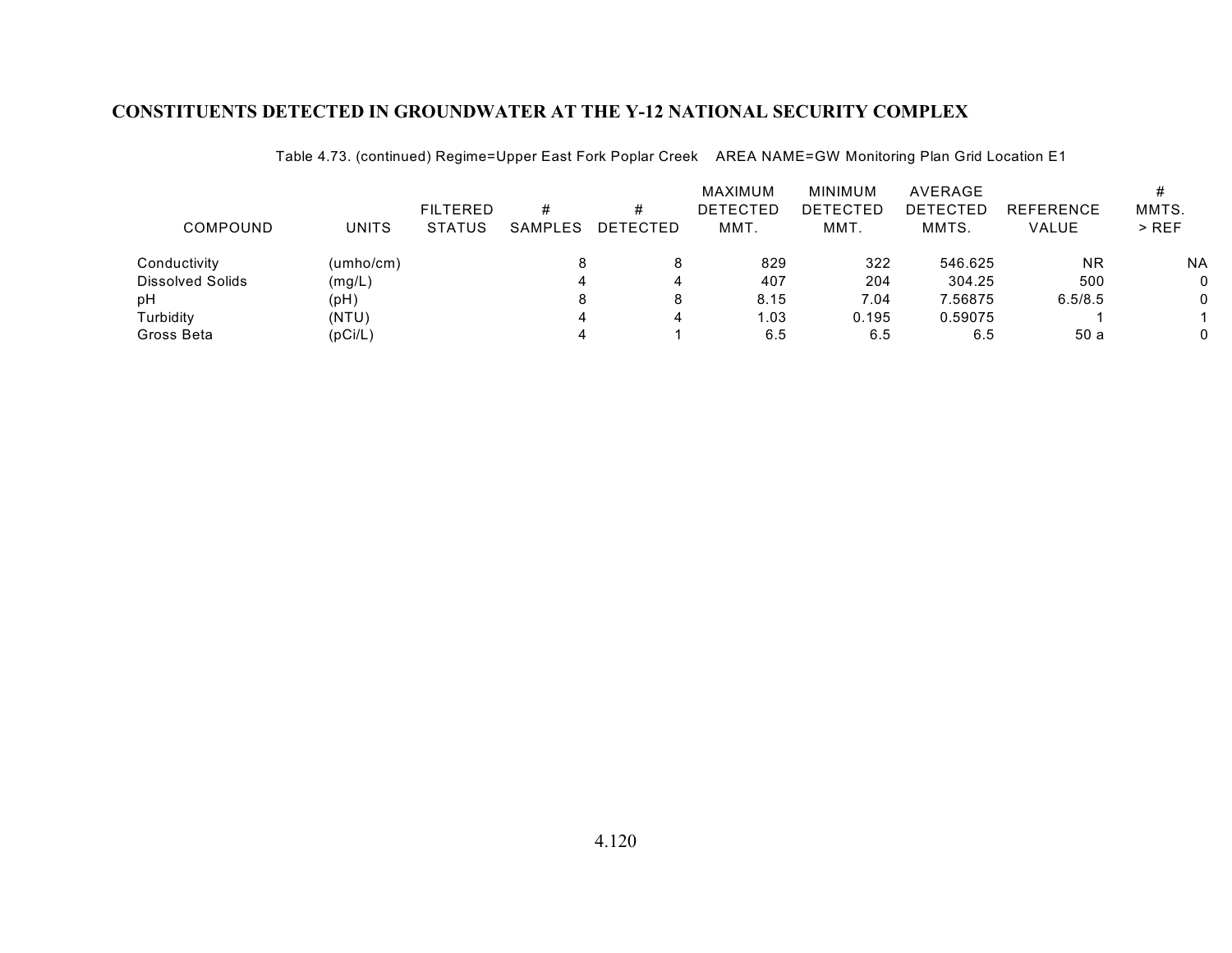|                           |              |                 |         |                 | <b>MAXIMUM</b>  | <b>MINIMUM</b>  | <b>AVERAGE</b>  |                  | #         |
|---------------------------|--------------|-----------------|---------|-----------------|-----------------|-----------------|-----------------|------------------|-----------|
|                           |              | <b>FILTERED</b> | #       | #               | <b>DETECTED</b> | <b>DETECTED</b> | <b>DETECTED</b> | <b>REFERENCE</b> | MMTS.     |
| COMPOUND                  | <b>UNITS</b> | <b>STATUS</b>   | SAMPLES | <b>DETECTED</b> | MMT.            | MMT.            | MMTS.           | VALUE            | $>$ REF   |
| Chloride                  | (mg/L)       |                 | 4       | 4               | 9.39            | 3.97            | 6.835           | 250              |           |
| Fluoride                  | (mg/L)       |                 | Δ       | 2               | 0.123           | 0.107           | 0.115           | 4                |           |
| Nitrate Nitrogen          | (mg/L)       |                 |         |                 | 0.0316          | 0.0316          | 0.0316          | 10               |           |
| Sulfate                   | (mg/L)       |                 |         |                 | 8.21            | 0.769           | 4.13475         | 250              |           |
| Antimony, ICAP            | (mg/L)       |                 |         |                 | 0.2             | 0.2             | 0.2             | 0.006            |           |
| Arsenic, ICAP             | (mg/L)       |                 |         |                 | 0.2             | 0.2             | 0.2             | 0.05             |           |
| Barium, ICAP              | (mg/L)       |                 |         |                 | 0.388           | 0.0379          | 0.211675        | 2                |           |
| Cadmium, ICAP             | (mg/L)       |                 |         |                 | 0.01            | 0.01            | 0.01            | 0.005            |           |
| Calcium, ICAP             | (mg/L)       |                 |         |                 | 69.3            | 1.39            | 35.0975         | <b>NR</b>        | <b>NA</b> |
| Chromium, PMS             | (mg/L)       |                 |         | 2               | 0.0139          | 0.005           | 0.00945         | <b>NR</b>        | <b>NA</b> |
| Iron, ICAP                | (mg/L)       |                 |         |                 | 0.579           | 0.0795          | 0.235875        | 0.3              |           |
| Lead, ICAP                | (mg/L)       |                 |         |                 | 0.1             | 0.1             | 0.1             | 0.015c           |           |
| Lithium, ICAP             | (mg/L)       |                 |         | 2               | 0.0154          | 0.0134          | 0.0144          | <b>NR</b>        | <b>NA</b> |
| Magnesium, ICAP           | (mg/L)       |                 |         | 4               | 13.4            | 1.27            | 7.3025          | <b>NR</b>        | <b>NA</b> |
| Manganese, ICAP           | (mg/L)       |                 |         | 4               | 0.0419          | 0.0115          | 0.03075         | 0.05             | 0         |
| Nickel, PMS               | (mg/L)       |                 |         | 2               | 0.0165          | 0.00908         | 0.01279         | <b>NR</b>        | <b>NA</b> |
| Niobium, ICAP             | (mg/L)       |                 |         |                 | 0.2             | 0.2             | 0.2             | <b>NR</b>        | <b>NA</b> |
| Phosphorus, ICAP          | (mg/L)       |                 |         |                 | 0.5             | 0.5             | 0.5             | <b>NR</b>        | <b>NA</b> |
| Selenium, ICAP            | (mg/L)       |                 |         |                 | 0.2             | 0.2             | 0.2             | 0.05             | 4         |
| Silicon, ICAP             | (mg/L)       |                 |         |                 | 12.3            | 9.32            | 10.9            | <b>NR</b>        | <b>NA</b> |
| Sodium, ICAP              | (mg/L)       |                 |         | Δ               | 9.3             | 3.07            | 6.1875          | <b>NR</b>        | <b>NA</b> |
| Strontium, ICAP           | (mg/L)       |                 |         |                 | 0.196           | 0.0103          | 0.102675        | <b>NR</b>        | <b>NA</b> |
| Sulfur, ICAP              | (mg/L)       |                 |         |                 | 2.33            | 0.5             | 1.3875          | <b>NR</b>        | <b>NA</b> |
| Thallium, ICAP            | (mg/L)       |                 |         |                 | 0.2             | 0.2             | 0.2             | <b>NR</b>        | <b>NA</b> |
| Titanium, ICAP            | (mg/L)       |                 |         |                 | 0.05            | 0.05            | 0.05            | <b>NR</b>        | <b>NA</b> |
| Uranium, ICAP             | (mg/L)       |                 |         |                 | 2               | 2               | 2               | <b>NR</b>        | <b>NA</b> |
| Zirconium, ICAP           | (mg/L)       |                 |         |                 | 0.2             | 0.2             | 0.2             | <b>NR</b>        | <b>NA</b> |
| <b>Static Water Level</b> | $(ft - toc)$ |                 | 8       | <b>NA</b>       | 16.78           | $-16.78$        | $-2.22E-16$     | <b>NR</b>        | <b>NA</b> |
| Alkalinity as HCO3        | (mg/L)       |                 |         |                 | 236             | 9.62            | 119.455         | <b>NR</b>        | <b>NA</b> |
| Conductivity              | (umbo/cm)    |                 |         | 8               | 530             | 37.7            | 267.1           | <b>NR</b>        | <b>NA</b> |
| <b>Dissolved Solids</b>   | (mg/L)       |                 | 4       | 4               | 270             | 40              | 155.5           | 500              | 0         |

Table 4.74. Regime=Upper East Fork Poplar Creek AREA NAME=GW Monitoring Plan Grid Location E2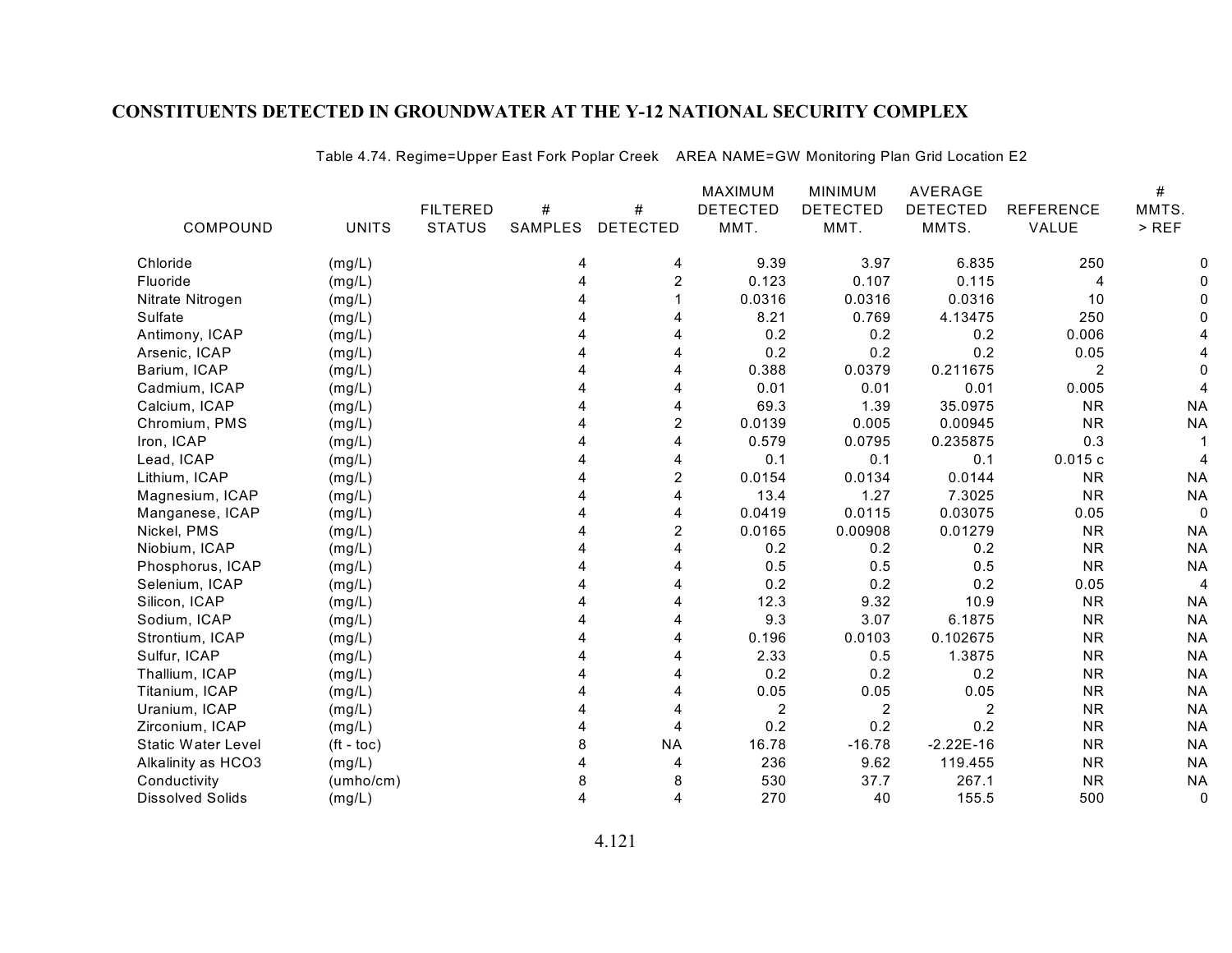| <b>COMPOUND</b> | UNITS   | <b>FILTERED</b><br><b>STATUS</b> | #<br><b>SAMPLES</b> | #<br><b>DETECTED</b> | MAXIMUM<br><b>DETECTED</b><br>MMT. | MINIMUM<br>DETECTED<br>MMT. | AVERAGE<br>DETECTED<br>MMTS. | <b>REFERENCE</b><br>VALUE | MMTS.<br>$>$ REF |
|-----------------|---------|----------------------------------|---------------------|----------------------|------------------------------------|-----------------------------|------------------------------|---------------------------|------------------|
| pH              | (pH)    |                                  |                     | 8                    | 7.66                               | 4.88                        | 6.37                         | 6.5/8.5                   |                  |
| Turbidity       | (NTU)   |                                  |                     | 4                    | 5.87                               | 0.674                       | 2.5935                       |                           | 3                |
| Gross Alpha     | (pCi/L) |                                  |                     |                      | 8.1                                | 8.1                         | 8.1                          | 15 f                      | 0                |
| Gross Beta      | (pCi/L) |                                  |                     |                      | 6.7                                | 6.7                         | 6.7                          | 50 a                      |                  |

Table 4.74. (continued) Regime=Upper East Fork Poplar Creek AREA NAME=GW Monitoring Plan Grid Location E2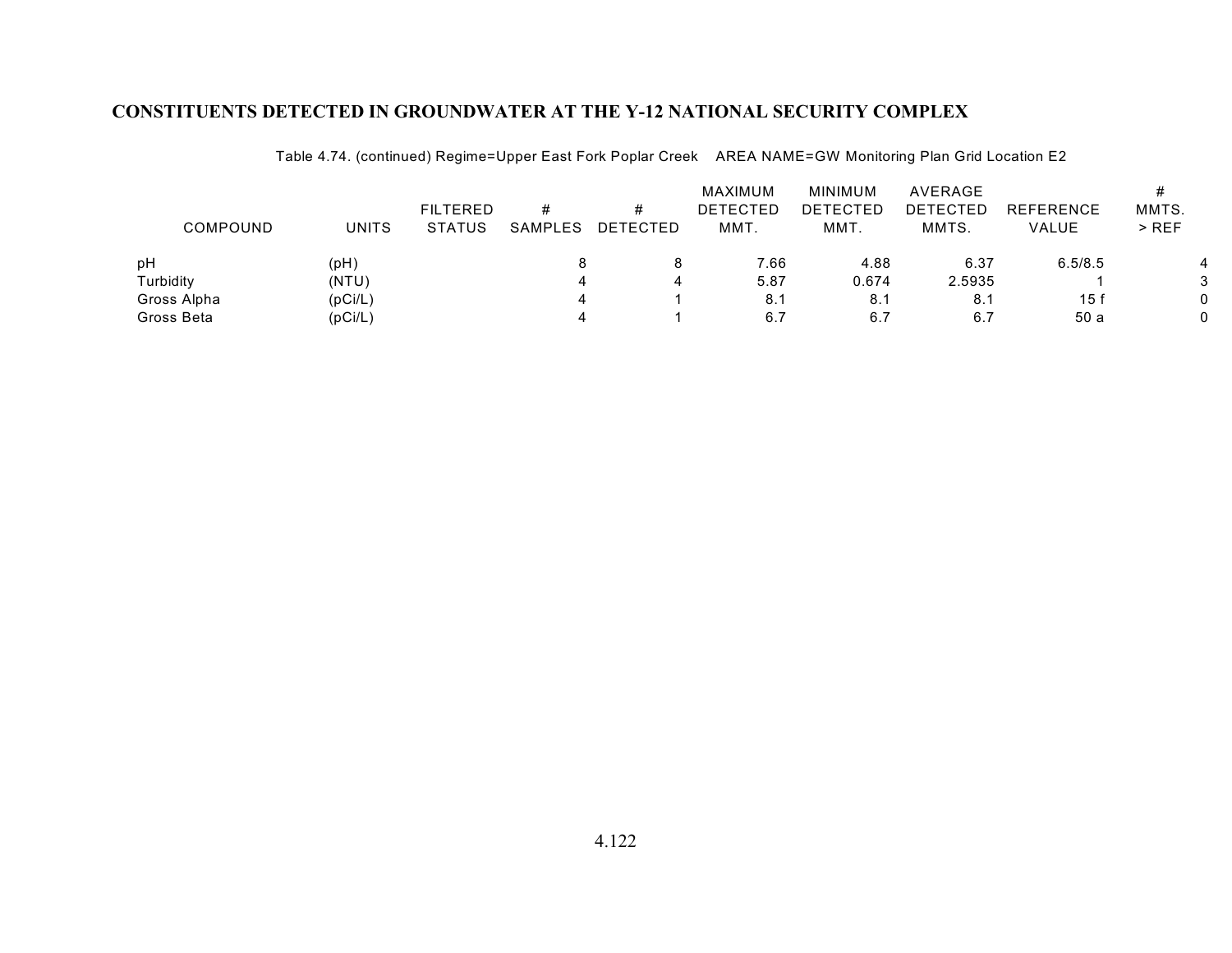|                           |                       |                 |                |                 | MAXIMUM         | <b>MINIMUM</b>          | AVERAGE         |                  | #         |
|---------------------------|-----------------------|-----------------|----------------|-----------------|-----------------|-------------------------|-----------------|------------------|-----------|
|                           |                       | <b>FILTERED</b> | #              | #               | <b>DETECTED</b> | <b>DETECTED</b>         | <b>DETECTED</b> | <b>REFERENCE</b> | MMTS.     |
| COMPOUND                  | <b>UNITS</b>          | <b>STATUS</b>   | <b>SAMPLES</b> | <b>DETECTED</b> | MMT.            | MMT.                    | MMTS.           | VALUE            | $>$ REF   |
| Chloride                  | (mg/L)                |                 | 4              | 4               | 12.1            | 9.95                    | 11.0625         | 250              |           |
| Nitrate Nitrogen          | (mg/L)                |                 | 4              | 2               | 0.0889          | 0.0411                  | 0.065           | 10               |           |
| Sulfate                   | (mg/L)                |                 |                | 4               | 16.2            | 14.5                    | 15.55           | 250              |           |
| Antimony, ICAP            | (mg/L)                |                 |                |                 | 0.2             | 0.2                     | 0.2             | 0.006            |           |
| Arsenic, ICAP             | (mg/L)                |                 |                |                 | 0.2             | 0.2                     | 0.2             | 0.05             |           |
| Barium, ICAP              | (mg/L)                |                 |                |                 | 0.509           | 0.458                   | 0.47825         | $\overline{2}$   |           |
| Boron, ICAP               | (mg/L)                |                 |                |                 | 0.135           | 0.12                    | 0.1285          | <b>NR</b>        | <b>NA</b> |
| Cadmium, ICAP             | (mg/L)                |                 |                |                 | 0.01            | 0.01                    | 0.01            | 0.005            |           |
| Calcium, ICAP             | (mg/L)                |                 |                |                 | 76.9            | 72.3                    | 74.9            | <b>NR</b>        | <b>NA</b> |
| Chromium, PMS             | (mg/L)                |                 |                | $\overline{c}$  | 0.017           | 0.0101                  | 0.01355         | <b>NR</b>        | <b>NA</b> |
| Iron, ICAP                | (mg/L)                |                 |                | 3               | 1.61            | 0.0791                  | 0.631033        | 0.3              |           |
| Lead, PMS                 | (mg/L)                |                 |                |                 | 0.00404         | 0.00404                 | 0.00404         | 0.015c           |           |
| Lead, ICAP                | (mg/L)                |                 |                |                 | 0.1             | 0.1                     | 0.1             | 0.015c           |           |
| Lithium, ICAP             | (mg/L)                |                 |                | Δ               | 0.0215          | 0.0195                  | 0.02045         | <b>NR</b>        | <b>NA</b> |
| Magnesium, ICAP           | (mg/L)                |                 |                |                 | 16.1            | 15.8                    | 16.025          | <b>NR</b>        | <b>NA</b> |
| Manganese, ICAP           | (mg/L)                |                 |                |                 | 0.0495          | 0.00554                 | 0.03621         | 0.05             | 0         |
| Nickel, PMS               | (mg/L)                |                 |                |                 | 0.018           | 0.018                   | 0.018           | <b>NR</b>        | <b>NA</b> |
| Niobium, ICAP             | (mg/L)                |                 |                |                 | 0.2             | 0.2                     | 0.2             | <b>NR</b>        | <b>NA</b> |
| Phosphorus, ICAP          | (mg/L)                |                 |                |                 | 0.5             | 0.5                     | 0.5             | <b>NR</b>        | <b>NA</b> |
| Potassium, ICAP           | (mg/L)                |                 |                | 4               | 5.64            | 5.15                    | 5.445           | <b>NR</b>        | <b>NA</b> |
| Selenium, ICAP            | (mg/L)                |                 | Δ              | Δ               | 0.2             | 0.2                     | 0.2             | 0.05             | 4         |
| Silicon, ICAP             | (mg/L)                |                 |                |                 | 8.78            | 8.3                     | 8.565           | <b>NR</b>        | <b>NA</b> |
| Sodium, ICAP              | (mg/L)                |                 |                |                 | 9.39            | 8.68                    | 9.0275          | <b>NR</b>        | <b>NA</b> |
| Strontium, ICAP           | (mg/L)                |                 |                |                 | 1.23            | 1.14                    | 1.185           | <b>NR</b>        | <b>NA</b> |
| Sulfur, ICAP              | (mg/L)                |                 |                |                 | 5.57            | 4.95                    | 5.3325          | <b>NR</b>        | <b>NA</b> |
| Thallium, ICAP            | (mg/L)                |                 |                |                 | 0.2             | 0.2                     | 0.2             | <b>NR</b>        | <b>NA</b> |
| Titanium, ICAP            | (mg/L)                |                 |                |                 | 0.05            | 0.05                    | 0.05            | <b>NR</b>        | <b>NA</b> |
| Uranium, PMS              | (mg/L)                |                 |                | 4               | 0.000963        | 0.000772                | 0.000895        | 0.03             | 0         |
| Uranium, ICAP             | (mg/L)                |                 |                | 4               | 2               | $\overline{\mathbf{c}}$ | 2               | <b>NR</b>        | <b>NA</b> |
| Zirconium, ICAP           | (mg/L)                |                 |                |                 | 0.2             | 0.2                     | 0.2             | <b>NR</b>        | <b>NA</b> |
| <b>Static Water Level</b> | $({\rm ft -}$ toc $)$ |                 | 8              | <b>NA</b>       | 9.48            | $-9.48$                 | $-2.22E-16$     | <b>NR</b>        | <b>NA</b> |

Table 4.75. Regime=Upper East Fork Poplar Creek AREA NAME=GW Monitoring Plan Grid Location E3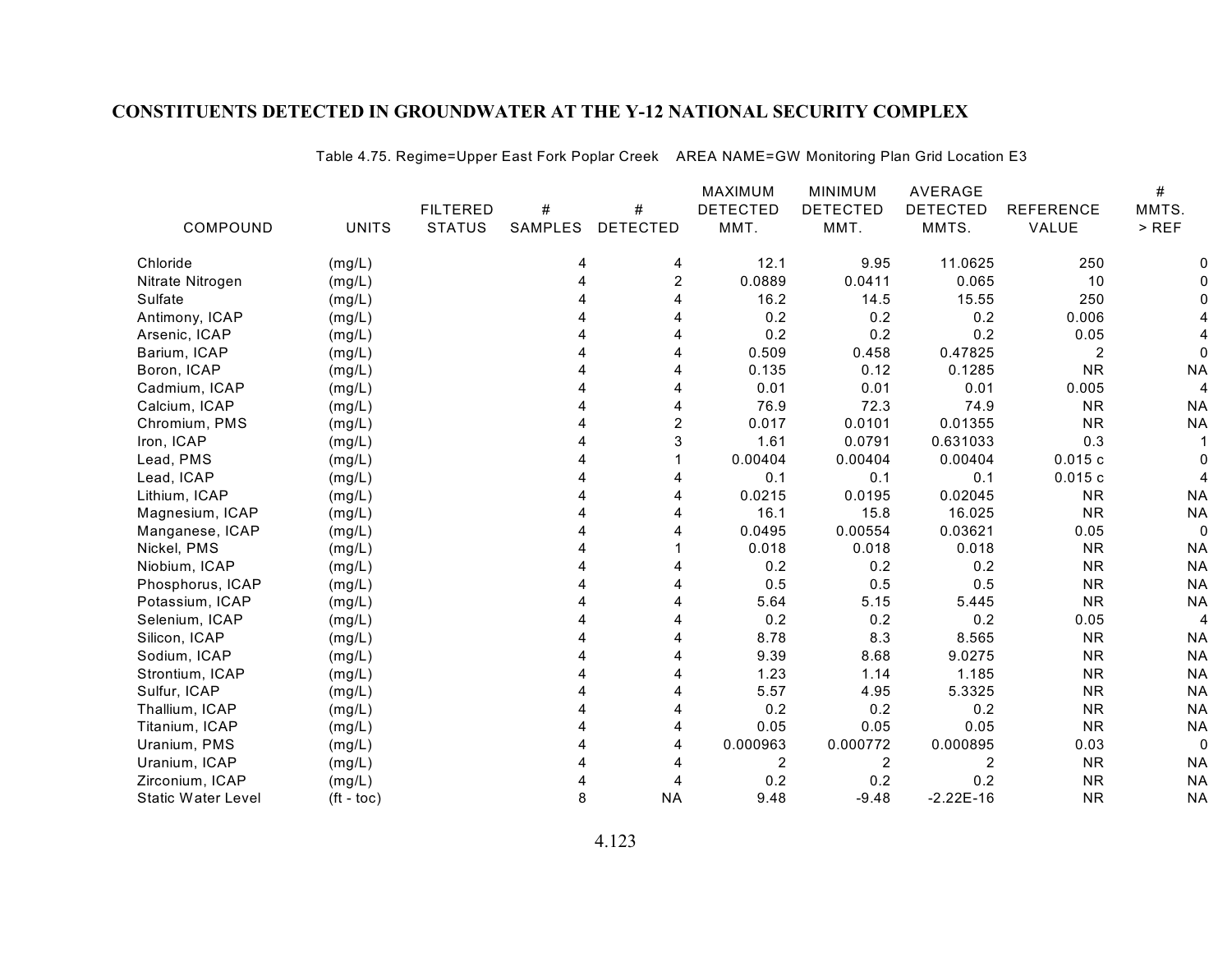|                               |              |                 |                |                 | <b>MAXIMUM</b>  | <b>MINIMUM</b>  | AVERAGE         |           | #         |
|-------------------------------|--------------|-----------------|----------------|-----------------|-----------------|-----------------|-----------------|-----------|-----------|
|                               |              | <b>FILTERED</b> | #              | #               | <b>DETECTED</b> | <b>DETECTED</b> | <b>DETECTED</b> | REFERENCE | MMTS.     |
| COMPOUND                      | <b>UNITS</b> | <b>STATUS</b>   | <b>SAMPLES</b> | <b>DETECTED</b> | MMT.            | MMT.            | MMTS.           | VALUE     | $>$ REF   |
| Alkalinity as HCO3            | (mg/L)       |                 |                |                 | 252             | 185             | 226.75          | <b>NR</b> | ΝA        |
| Conductivity                  | (umbo/cm)    |                 |                |                 | 634             | 509             | 564.25          | <b>NR</b> | <b>NA</b> |
| <b>Dissolved Solids</b>       | (mg/L)       |                 |                |                 | 305             | 302             | 303.25          | 500       |           |
| рH                            | (pH)         |                 |                |                 | 7.58            | 7.13            | 7.3425          | 6.5/8.5   |           |
| <b>Total Suspended Solids</b> | (mg/L)       |                 |                |                 |                 | 5               |                 | <b>NR</b> | <b>NA</b> |
| Turbidity                     | (NTU)        |                 |                |                 | 11.1            | 0.41            | 3.4005          |           |           |
| Gross Alpha                   | (pCi/L)      |                 |                |                 | 31              | 22              | 27.5            | 15f       |           |
| Gross Beta                    | (pCi/L)      |                 |                |                 | 11              | 7.2             | 8.25            | 50a       |           |
| 1,1,1-Trichloroethane         | (ug/L)       |                 |                |                 | 10              | 5J              | 6.75            | 200       |           |
| 1,1-Dichloroethane            | (ug/L)       |                 |                |                 | 160             | 95              | 136.25          | <b>NR</b> | <b>NA</b> |
| 1,1-Dichloroethene            | (ug/L)       |                 |                |                 | 54              | 30              | 43              |           |           |
| 1,2-Dichloroethene (Total)    | (ug/L)       |                 |                |                 | 18              | 6               | 13.5            | NR b      | <b>NA</b> |
| Acetone                       | (ug/L)       |                 |                |                 | 8 J             | 8 J             |                 | <b>NR</b> | <b>NA</b> |
| Chloroethane                  | (ug/L)       |                 |                |                 | 34              | 6               | 20.25           | <b>NR</b> | <b>NA</b> |
| cis-1,2-Dichloroethene        | (ug/L)       |                 |                |                 | 16              | 6               | 12              | 70        |           |
| Tetrachloroethene             | (ug/L)       |                 |                |                 | 150             | 91              | 132.75          |           |           |
| trans-1,2-Dichloroethene      | (ug/L)       |                 |                |                 | 2 J             | 1 J             | 1.666667        | 100       |           |
| Trichloroethene               | (ug/L)       |                 |                |                 | 49              | 28              | 41.75           |           |           |
| Vinyl chloride                | (ug/L)       |                 |                |                 | 3               |                 | 2.5             |           |           |

Table 4.75. (continued) Regime=Upper East Fork Poplar Creek AREA NAME=GW Monitoring Plan Grid Location E3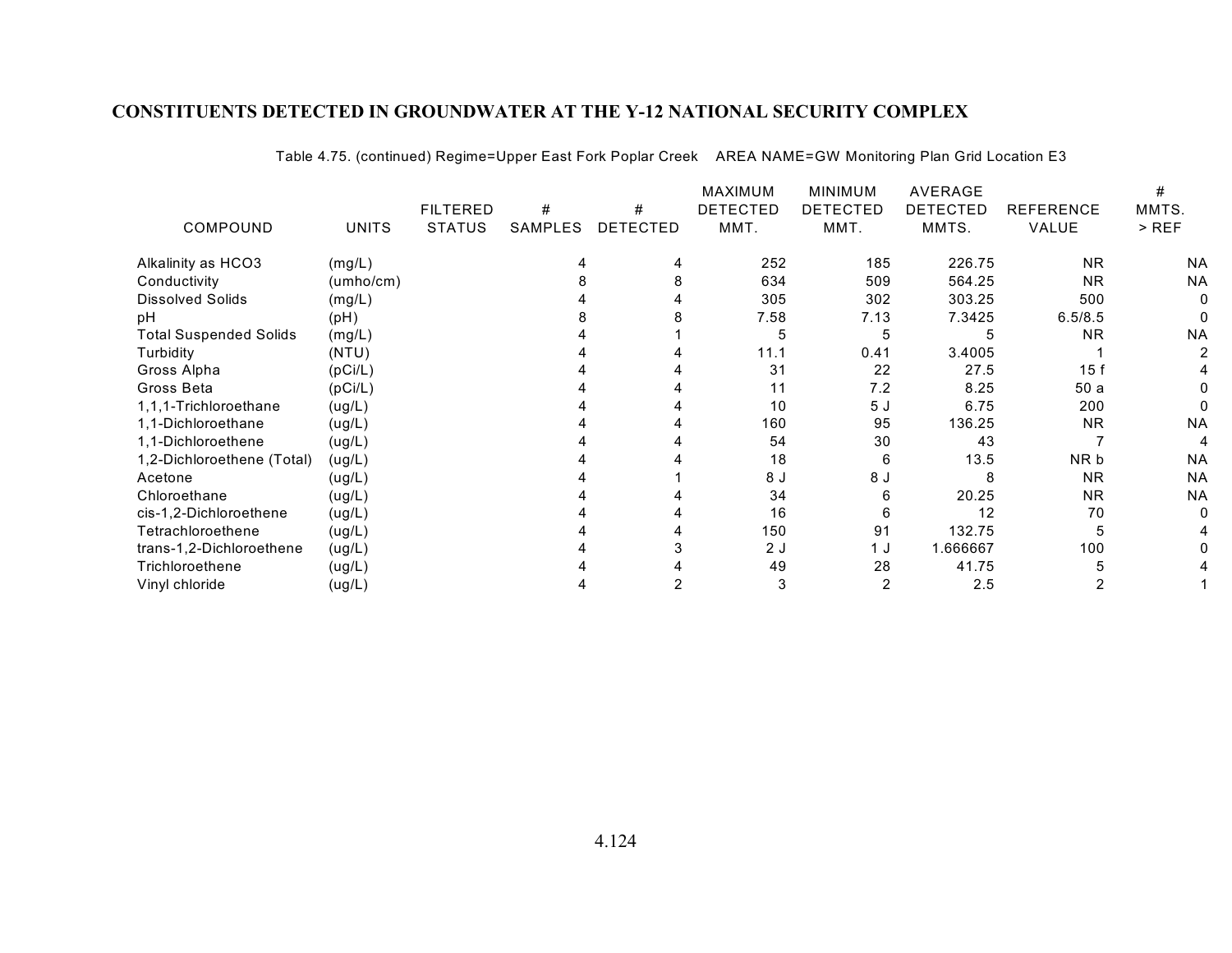|                           |                       |                 |         |                 | <b>MAXIMUM</b>  | <b>MINIMUM</b>  | AVERAGE         |                  | #              |
|---------------------------|-----------------------|-----------------|---------|-----------------|-----------------|-----------------|-----------------|------------------|----------------|
|                           |                       | <b>FILTERED</b> | #       | #               | <b>DETECTED</b> | <b>DETECTED</b> | <b>DETECTED</b> | <b>REFERENCE</b> | MMTS.          |
| COMPOUND                  | <b>UNITS</b>          | <b>STATUS</b>   | SAMPLES | <b>DETECTED</b> | MMT.            | MMT.            | MMTS.           | VALUE            | $>$ REF        |
| Chloride                  | (mg/L)                |                 | 4       | 4               | 222             | 0.93            | 106.8425        | 250              |                |
| Fluoride                  | (mg/L)                |                 |         |                 | 0.119           | 0.119           | 0.119           | 4                |                |
| Nitrate Nitrogen          | (mg/L)                |                 |         |                 | 1.55            | 0.0791          | 0.729525        | 10               |                |
| Sulfate                   | (mg/L)                |                 |         |                 | 29.8            | 8.32            | 19.53           | 250              |                |
| Antimony, ICAP            | (mg/L)                |                 |         |                 | 0.2             | 0.2             | 0.2             | 0.006            |                |
| Arsenic, ICAP             | (mg/L)                |                 |         |                 | 0.2             | 0.2             | 0.2             | 0.05             |                |
| Barium, ICAP              | (mg/L)                |                 |         |                 | 0.339           | 0.0676          | 0.199425        | 2                |                |
| Cadmium, ICAP             | (mg/L)                |                 |         | 4               | 0.01            | 0.01            | 0.01            | 0.005            |                |
| Calcium, ICAP             | (mg/L)                |                 |         | 4               | 160             | 26.5            | 92.85           | <b>NR</b>        | <b>NA</b>      |
| Chromium, PMS             | (mg/L)                |                 |         | 3               | 0.0562          | 0.0117          | 0.030333        | <b>NR</b>        | <b>NA</b>      |
| Chromium, ICAP            | (mg/L)                |                 |         | $\overline{c}$  | 0.0252          | 0.0218          | 0.0235          | 0.1              |                |
| Iron, ICAP                | (mg/L)                |                 |         | $\overline{c}$  | 0.273           | 0.178           | 0.2255          | 0.3              |                |
| Lead, ICAP                | (mg/L)                |                 |         | 4               | 0.1             | 0.1             | 0.1             | 0.015c           |                |
| Lithium, ICAP             | (mg/L)                |                 |         | $\overline{c}$  | 0.02            | 0.0191          | 0.01955         | <b>NR</b>        | <b>NA</b>      |
| Magnesium, ICAP           | (mg/L)                |                 |         | 4               | 18.4            | 2.66            | 10.3775         | <b>NR</b>        | <b>NA</b>      |
| Manganese, ICAP           | (mg/L)                |                 |         | $\overline{2}$  | 0.103           | 0.097           | 0.1             | 0.05             | $\overline{c}$ |
| Nickel, PMS               | (mg/L)                |                 |         | $\overline{c}$  | 0.289           | 0.246           | 0.2675          | <b>NR</b>        | <b>NA</b>      |
| Nickel, ICAP              | (mg/L)                |                 |         | $\overline{c}$  | 0.264           | 0.255           | 0.2595          | 0.1 <sub>d</sub> | 2              |
| Niobium, ICAP             | (mg/L)                |                 |         |                 | 0.2             | 0.2             | 0.2             | <b>NR</b>        | <b>NA</b>      |
| Phosphorus, ICAP          | (mg/L)                |                 |         |                 | 0.5             | 0.5             | 0.5             | <b>NR</b>        | <b>NA</b>      |
| Selenium, ICAP            | (mg/L)                |                 |         |                 | 0.2             | 0.2             | 0.2             | 0.05             | 4              |
| Silicon, ICAP             | (mg/L)                |                 |         |                 | 10.9            | 9.81            | 10.2525         | <b>NR</b>        | <b>NA</b>      |
| Sodium, ICAP              | (mg/L)                |                 |         |                 | 27.1            | 4.97            | 16.08           | <b>NR</b>        | <b>NA</b>      |
| Strontium, ICAP           | (mg/L)                |                 |         |                 | 0.315           | 0.0442          | 0.176925        | <b>NR</b>        | <b>NA</b>      |
| Sulfur, ICAP              | (mg/L)                |                 |         |                 | 9.9             | 2.63            | 6.43            | <b>NR</b>        | <b>NA</b>      |
| Thallium, ICAP            | (mg/L)                |                 |         |                 | 0.2             | 0.2             | 0.2             | <b>NR</b>        | <b>NA</b>      |
| Titanium, ICAP            | (mg/L)                |                 |         |                 | 0.05            | 0.05            | 0.05            | <b>NR</b>        | <b>NA</b>      |
| Uranium, PMS              | (mg/L)                |                 |         |                 | 0.000509        | 0.000509        | 0.000509        | 0.03             | 0              |
| Uranium, ICAP             | (mg/L)                |                 |         |                 | 2               | 2               | 2               | <b>NR</b>        | <b>NA</b>      |
| Zirconium, ICAP           | (mg/L)                |                 |         |                 | 0.2             | 0.2             | 0.2             | <b>NR</b>        | <b>NA</b>      |
| <b>Static Water Level</b> | $({\rm ft -}$ toc $)$ |                 | 8       | <b>NA</b>       | 11.66           | $-11.66$        | $\Omega$        | <b>NR</b>        | <b>NA</b>      |

Table 4.76. Regime=Upper East Fork Poplar Creek AREA NAME=GW Monitoring Plan Grid Location G2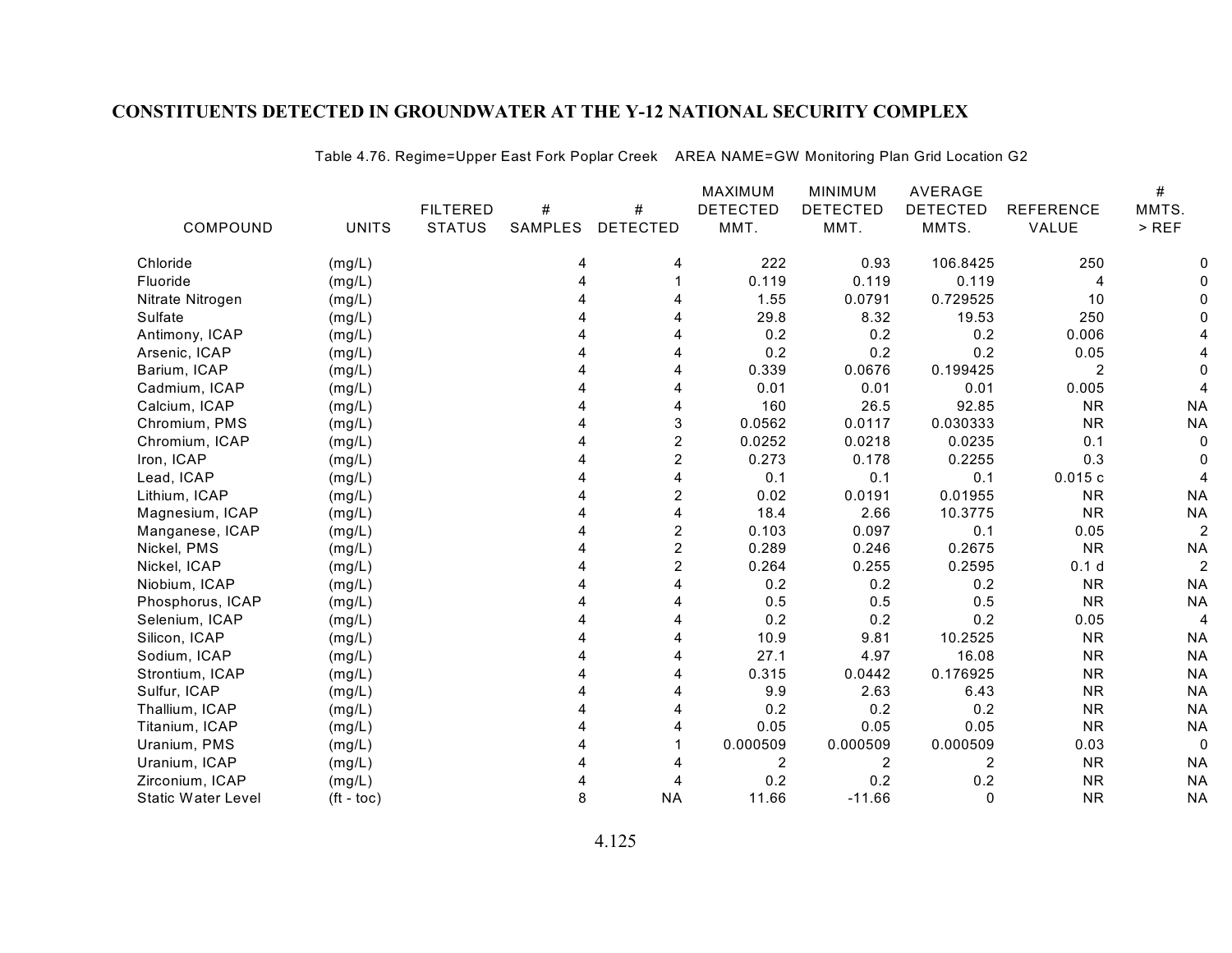| COMPOUND                | <b>UNITS</b> | <b>FILTERED</b><br><b>STATUS</b> | #<br>SAMPLES | #<br>DETECTED | MAXIMUM<br><b>DETECTED</b><br>MMT. | <b>MINIMUM</b><br><b>DETECTED</b><br>MMT. | <b>AVERAGE</b><br><b>DETECTED</b><br>MMTS. | <b>REFERENCE</b><br><b>VALUE</b> | MMTS.<br>$>$ REF |
|-------------------------|--------------|----------------------------------|--------------|---------------|------------------------------------|-------------------------------------------|--------------------------------------------|----------------------------------|------------------|
| Alkalinity as HCO3      | (mg/L)       |                                  |              |               | 191                                | 75.2                                      | 134.1                                      | <b>NR</b>                        | <b>NA</b>        |
| Conductivity            | (umho/cm)    |                                  |              |               | 1212                               | 180.4                                     | 674.15                                     | <b>NR</b>                        | <b>NA</b>        |
| <b>Dissolved Solids</b> | (mg/L)       |                                  |              | 4             | 1030                               | 122                                       | 497.25                                     | 500                              |                  |
| pН                      | (pH)         |                                  | 8            | 8             | 7.47                               | 6.53                                      | 7.02125                                    | 6.5/8.5                          | 0                |
| Turbidity               | (NTU)        |                                  |              |               | 3.02                               | 0.507                                     | 2.13925                                    |                                  |                  |
| Gross Beta              | (pCi/L)      |                                  |              |               | 24                                 | 24                                        | 24                                         | 50a                              | 0                |

Table 4.76. (continued) Regime=Upper East Fork Poplar Creek AREA NAME=GW Monitoring Plan Grid Location G2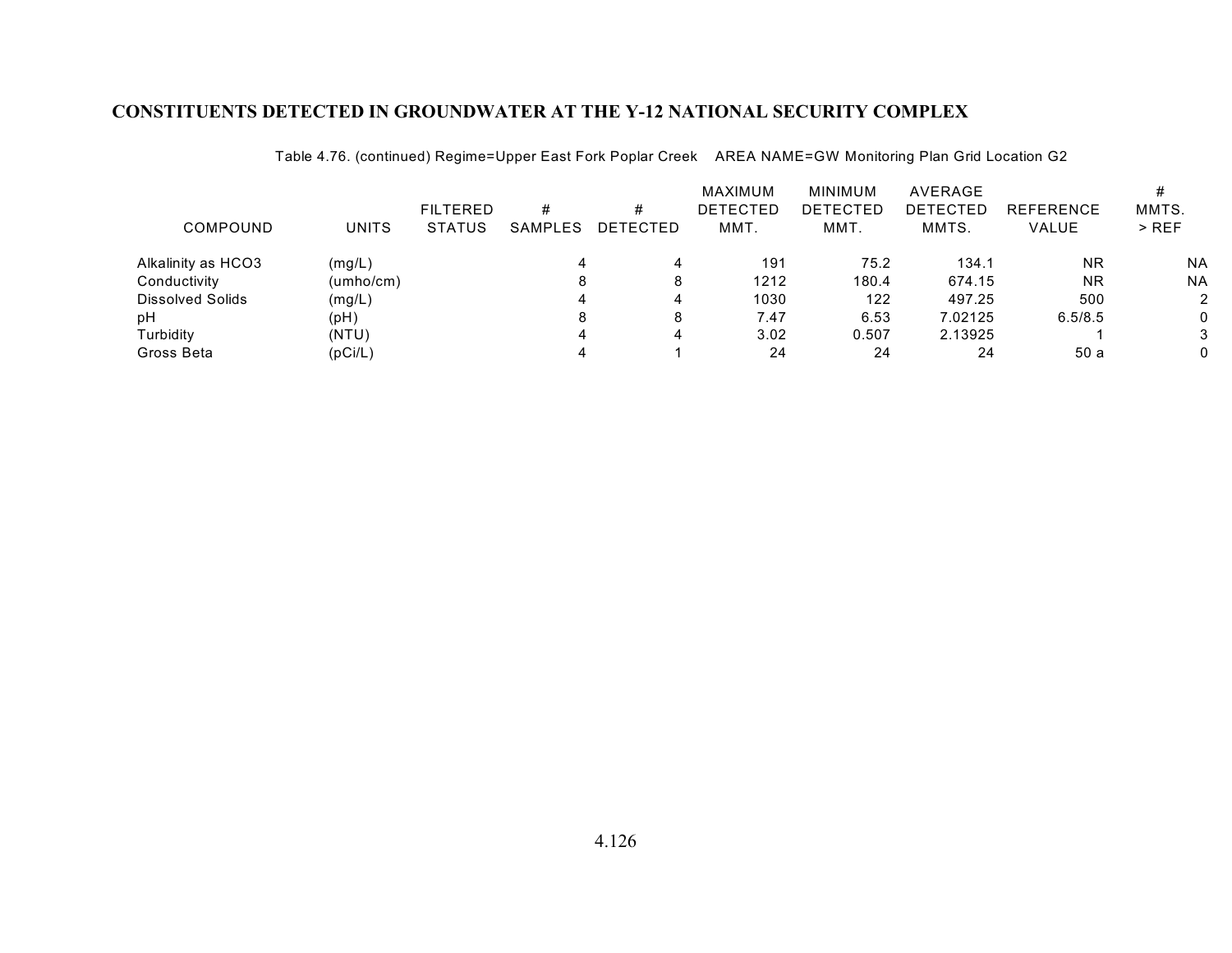|                           |                       |                 |         |                 | <b>MAXIMUM</b>  | <b>MINIMUM</b>  | AVERAGE         |                  | #         |
|---------------------------|-----------------------|-----------------|---------|-----------------|-----------------|-----------------|-----------------|------------------|-----------|
|                           |                       | <b>FILTERED</b> | #       | #               | <b>DETECTED</b> | <b>DETECTED</b> | <b>DETECTED</b> | <b>REFERENCE</b> | MMTS.     |
| COMPOUND                  | <b>UNITS</b>          | <b>STATUS</b>   | SAMPLES | <b>DETECTED</b> | MMT.            | MMT.            | MMTS.           | VALUE            | $>$ REF   |
| Chloride                  | (mg/L)                |                 | 4       | 4               | 18.3            | 3.98            | 10.2            | 250              |           |
| Fluoride                  | (mg/L)                |                 | Δ       | $\overline{c}$  | 0.258           | 0.202           | 0.23            | 4                |           |
| Nitrate Nitrogen          | (mg/L)                |                 |         |                 | 0.773           | 0.0679          | 0.385725        | 10               |           |
| Sulfate                   | (mg/L)                |                 |         |                 | 22.1            | 18.2            | 20.175          | 250              |           |
| Antimony, ICAP            | (mg/L)                |                 |         |                 | 0.2             | 0.2             | 0.2             | 0.006            |           |
| Arsenic, ICAP             | (mg/L)                |                 |         |                 | 0.2             | 0.2             | 0.2             | 0.05             |           |
| Barium, ICAP              | (mg/L)                |                 |         |                 | 0.393           | 0.0563          | 0.22335         | 2                |           |
| Cadmium, ICAP             | (mg/L)                |                 |         | 4               | 0.01            | 0.01            | 0.01            | 0.005            |           |
| Calcium, ICAP             | (mg/L)                |                 |         | 4               | 81              | 49.2            | 66.4            | <b>NR</b>        | <b>NA</b> |
| Chromium, PMS             | (mg/L)                |                 |         | $\overline{c}$  | 0.0137          | 0.00531         | 0.009505        | <b>NR</b>        | <b>NA</b> |
| Iron, ICAP                | (mg/L)                |                 |         | $\overline{c}$  | 0.0556          | 0.054           | 0.0548          | 0.3              |           |
| Lead, ICAP                | (mg/L)                |                 |         | 4               | 0.1             | 0.1             | 0.1             | 0.015c           |           |
| Lithium, ICAP             | (mg/L)                |                 |         | 2               | 0.015           | 0.015           | 0.015           | <b>NR</b>        | <b>NA</b> |
| Magnesium, ICAP           | (mg/L)                |                 |         | 4               | 9.95            | 4.56            | 7.1925          | <b>NR</b>        | <b>NA</b> |
| Manganese, ICAP           | (mg/L)                |                 |         | $\overline{c}$  | 0.01            | 0.00874         | 0.00937         | 0.05             | 0         |
| Nickel, PMS               | (mg/L)                |                 |         | $\overline{2}$  | 0.0638          | 0.061           | 0.0624          | <b>NR</b>        | <b>NA</b> |
| Nickel, ICAP              | (mg/L)                |                 |         | $\overline{c}$  | 0.0764          | 0.0602          | 0.0683          | 0.1 <sub>d</sub> | 0         |
| Niobium, ICAP             | (mg/L)                |                 |         | 4               | 0.2             | 0.2             | 0.2             | <b>NR</b>        | <b>NA</b> |
| Phosphorus, ICAP          | (mg/L)                |                 |         |                 | 0.5             | 0.5             | 0.5             | <b>NR</b>        | <b>NA</b> |
| Potassium, ICAP           | (mg/L)                |                 |         |                 | 2.75            | 2.12            | 2.4775          | <b>NR</b>        | <b>NA</b> |
| Selenium, ICAP            | (mg/L)                |                 |         |                 | 0.2             | 0.2             | 0.2             | 0.05             | 4         |
| Silicon, ICAP             | (mg/L)                |                 |         |                 | 7.65            | 2.86            | 5.3375          | <b>NR</b>        | <b>NA</b> |
| Sodium, ICAP              | (mg/L)                |                 |         |                 | 7.95            | 6.8             | 7.25            | <b>NR</b>        | <b>NA</b> |
| Strontium, ICAP           | (mg/L)                |                 |         |                 | 0.396           | 0.0753          | 0.2333          | <b>NR</b>        | <b>NA</b> |
| Sulfur, ICAP              | (mg/L)                |                 |         |                 | 7.4             | 6.27            | 6.735           | <b>NR</b>        | <b>NA</b> |
| Thallium, ICAP            | (mg/L)                |                 |         |                 | 0.2             | 0.2             | 0.2             | <b>NR</b>        | <b>NA</b> |
| Titanium, ICAP            | (mg/L)                |                 |         | 4               | 0.05            | 0.05            | 0.05            | <b>NR</b>        | <b>NA</b> |
| Uranium, PMS              | (mg/L)                |                 |         | $\overline{c}$  | 0.00123         | 0.00101         | 0.00112         | 0.03             | 0         |
| Uranium, ICAP             | (mg/L)                |                 |         | 4               | 2               | 2               | 2               | <b>NR</b>        | <b>NA</b> |
| Zirconium, ICAP           | (mg/L)                |                 |         |                 | 0.2             | 0.2             | 0.2             | <b>NR</b>        | <b>NA</b> |
| <b>Static Water Level</b> | $({\rm ft -}$ toc $)$ |                 | 8       | <b>NA</b>       | 14.65           | $-14.65$        | $\Omega$        | <b>NR</b>        | <b>NA</b> |

Table 4.77. Regime=Upper East Fork Poplar Creek AREA NAME=GW Monitoring Plan Grid Location G3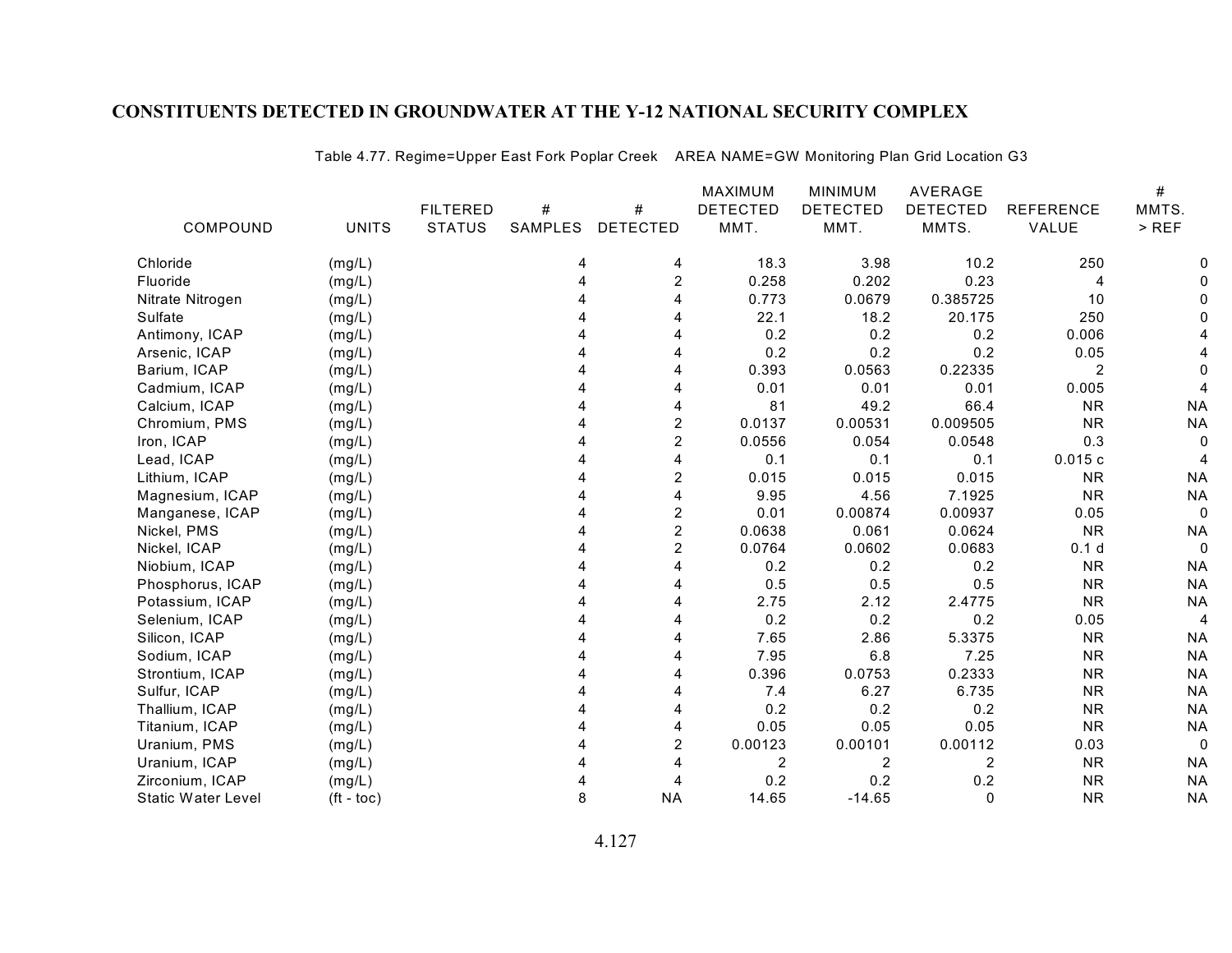|                            |              |                 |                |                 | <b>MAXIMUM</b>  | <b>MINIMUM</b>  | <b>AVERAGE</b>  |                  |           |
|----------------------------|--------------|-----------------|----------------|-----------------|-----------------|-----------------|-----------------|------------------|-----------|
|                            |              | <b>FILTERED</b> | #              | #               | <b>DETECTED</b> | <b>DETECTED</b> | <b>DETECTED</b> | <b>REFERENCE</b> | MMTS.     |
| COMPOUND                   | <b>UNITS</b> | <b>STATUS</b>   | <b>SAMPLES</b> | <b>DETECTED</b> | MMT.            | MMT.            | MMTS.           | <b>VALUE</b>     | $>$ REF   |
| Alkalinity as HCO3         | (mg/L)       |                 |                |                 | 208             | 128             | 171.75          | <b>NR</b>        | <b>NA</b> |
| Conductivity               | (umbo/cm)    |                 |                |                 | 577             | 317             | 440.375         | <b>NR</b>        | <b>NA</b> |
| <b>Dissolved Solids</b>    | (mg/L)       |                 |                |                 | 300             | 186             | 241             | 500              |           |
| pН                         | (pH)         |                 |                |                 | 7.36            | 6.98            | 7.2125          | 6.5/8.5          |           |
| Turbidity                  | (NTU)        |                 |                |                 | 0.799           | 0.258           | 0.5575          |                  |           |
| Gross Alpha                | (pCi/L)      |                 |                |                 |                 |                 |                 | 15f              |           |
| 1.1-Dichloroethene         | (ug/L)       |                 |                |                 | 1 ມ             | 1 J             |                 |                  |           |
| 1,2-Dichloroethene (Total) | (ug/L)       |                 |                |                 | 3 J             | 3 J             |                 | NR b             | <b>NA</b> |
| Carbon tetrachloride       | (ug/L)       |                 |                |                 | 75              | 6               | 37              |                  |           |
| Chloroform                 | (ug/L)       |                 |                |                 | 4 J             | 3 J             | 3.25            | 100 i            |           |
| cis-1.2-Dichloroethene     | (ug/L)       |                 |                |                 | 3J              | 3 J             |                 | 70               |           |
| Tetrachloroethene          | (ug/L)       |                 |                |                 | 16              | 15              | 15.5            |                  |           |
| Trichloroethene            | (ug/L)       |                 |                |                 | 3 J             | 3 J             |                 |                  |           |

Table 4.77. (continued) Regime=Upper East Fork Poplar Creek AREA NAME=GW Monitoring Plan Grid Location G3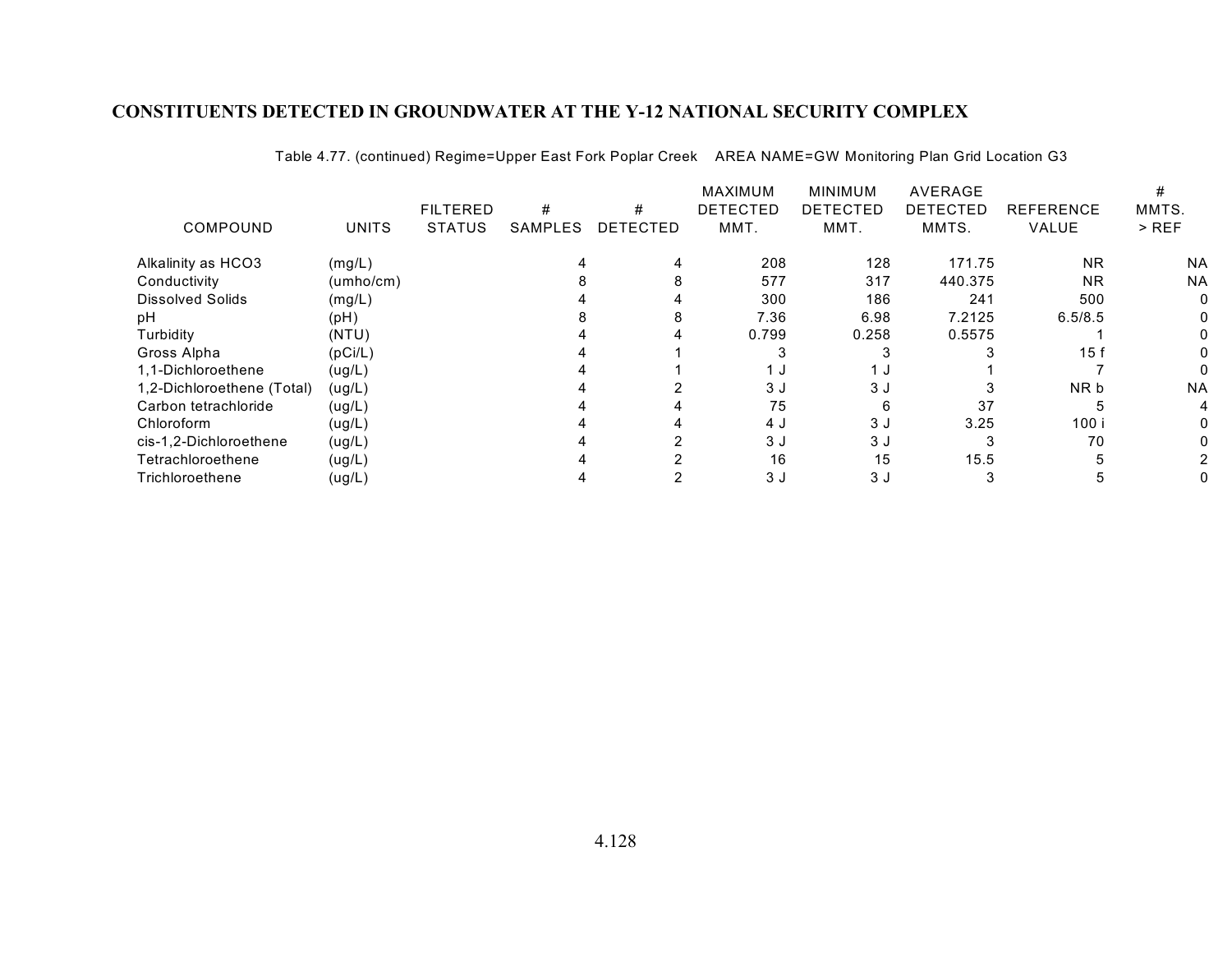|                               |              |                 |                |                  | MAXIMUM         | <b>MINIMUM</b>  | AVERAGE         |                  | #              |
|-------------------------------|--------------|-----------------|----------------|------------------|-----------------|-----------------|-----------------|------------------|----------------|
|                               |              | <b>FILTERED</b> | #              | #                | <b>DETECTED</b> | <b>DETECTED</b> | <b>DETECTED</b> | <b>REFERENCE</b> | MMTS.          |
| COMPOUND                      | <b>UNITS</b> | <b>STATUS</b>   | <b>SAMPLES</b> | <b>DETECTED</b>  | MMT.            | MMT.            | MMTS.           | VALUE            | $>$ REF        |
| <b>Bicarbonate</b>            | (mg/L)       |                 | 2              | 2                | 262             | 256             | 259             | <b>NR</b>        | <b>NA</b>      |
| Chloride                      | (mg/L)       |                 | 2              | $\boldsymbol{2}$ | 38.1            | 35.8            | 36.95           | 250              |                |
| Nitrate/Nitrite               | (mg/L)       |                 |                | $\overline{2}$   | 0.12            | 0.059           | 0.0895          | <b>NR</b>        | <b>NA</b>      |
| Sulfate                       | (mg/L)       |                 | 2              | 2                | 15.4            | 14.9            | 15.15           | 250              |                |
| Barium, ICAP                  | (mg/L)       |                 | 2              | $\overline{c}$   | 0.553           | 0.525           | 0.539           | 2                |                |
| Boron, ICAP                   | (mg/L)       |                 | 2              | 2                | 0.0763          | 0.073           | 0.07465         | <b>NR</b>        | <b>NA</b>      |
| Calcium, ICAP                 | (mg/L)       |                 | 2              | $\overline{c}$   | 79.8            | 74.8            | 77.3            | <b>NR</b>        | <b>NA</b>      |
| Iron, ICAP                    | (mg/L)       |                 | 2              | $\overline{c}$   | 0.0259          | 0.0103          | 0.0181          | 0.3              |                |
| Lithium, ICAP                 | (mg/L)       |                 | 2              | $\overline{c}$   | 0.0152          | 0.0141          | 0.01465         | <b>NR</b>        | <b>NA</b>      |
| Magnesium, ICAP               | (mg/L)       |                 | 2              | $\overline{c}$   | 23.9            | 22.2            | 23.05           | <b>NR</b>        | <b>NA</b>      |
| Manganese, ICAP               | (mg/L)       |                 | 2              | 2                | 0.0523          | 0.0457          | 0.049           | 0.05             |                |
| Potassium, ICAP               | (mg/L)       |                 | 2              | $\overline{c}$   | 3.84            | 3.26            | 3.55            | <b>NR</b>        | <b>NA</b>      |
| Sodium, ICAP                  | (mg/L)       |                 | 2              | 2                | 10.8            | 10.3            | 10.55           | <b>NR</b>        | <b>NA</b>      |
| Strontium, ICAP               | (mg/L)       |                 | 2              | $\overline{2}$   | 0.756           | 0.733           | 0.7445          | <b>NR</b>        | <b>NA</b>      |
| <b>Static Water Level</b>     | $(ft - toc)$ |                 |                | <b>NA</b>        | 13.62           | 13.45           | 13.535          | <b>NR</b>        | <b>NA</b>      |
| <b>Dissolved Solids</b>       | (mg/L)       |                 | 2              | 2                | 385             | 358             | 371.5           | 500              |                |
| <b>Total Suspended Solids</b> | (mg/L)       |                 | 2              |                  | 16.9            | 16.9            | 16.9            | <b>NR</b>        | <b>NA</b>      |
| Gross Beta                    | (pCi/L)      |                 | 2              |                  | 7.89            | 7.89            | 7.89            | 50a              |                |
| 1,1,1-Trichloroethane         | (ug/L)       |                 | 2              | 2                | 6               | 4 J             | 5               | 200              |                |
| 1,1-Dichloroethane            | (ug/L)       |                 | 2              | $\overline{2}$   | 15              | 12              | 13.5            | <b>NR</b>        | <b>NA</b>      |
| 1,1-Dichloroethene            | (ug/L)       |                 | 2              |                  | 62              | 62              | 62              |                  |                |
| cis-1,2-Dichloroethene        | (ug/L)       |                 | 2              | 2                | 71              | 60              | 65.5            | 70               |                |
| Methane                       | (ug/L)       |                 | 2              | $\overline{c}$   | 55              | 26              | 40.5            | <b>NR</b>        | <b>NA</b>      |
| Tetrachloroethene             | (ug/L)       |                 | 2              | $\overline{c}$   | 2200            | 2200            | 2200            | 5                |                |
| trans-1,2-Dichloroethene      | (ug/L)       |                 | 2              | $\overline{c}$   | 3J              | 2J              | 2.5             | 100              |                |
| Trichloroethene               | (ug/L)       |                 | 2              | 2                | 180             | 160             | 170             | 5                |                |
| Vinyl chloride                | (ug/L)       |                 | $\overline{2}$ | $\overline{2}$   | 9               | 6               | 7.5             | $\overline{2}$   | $\overline{2}$ |

Table 4.78. Regime=Upper East Fork Poplar Creek AREA NAME=GW Monitoring Plan Grid Location J3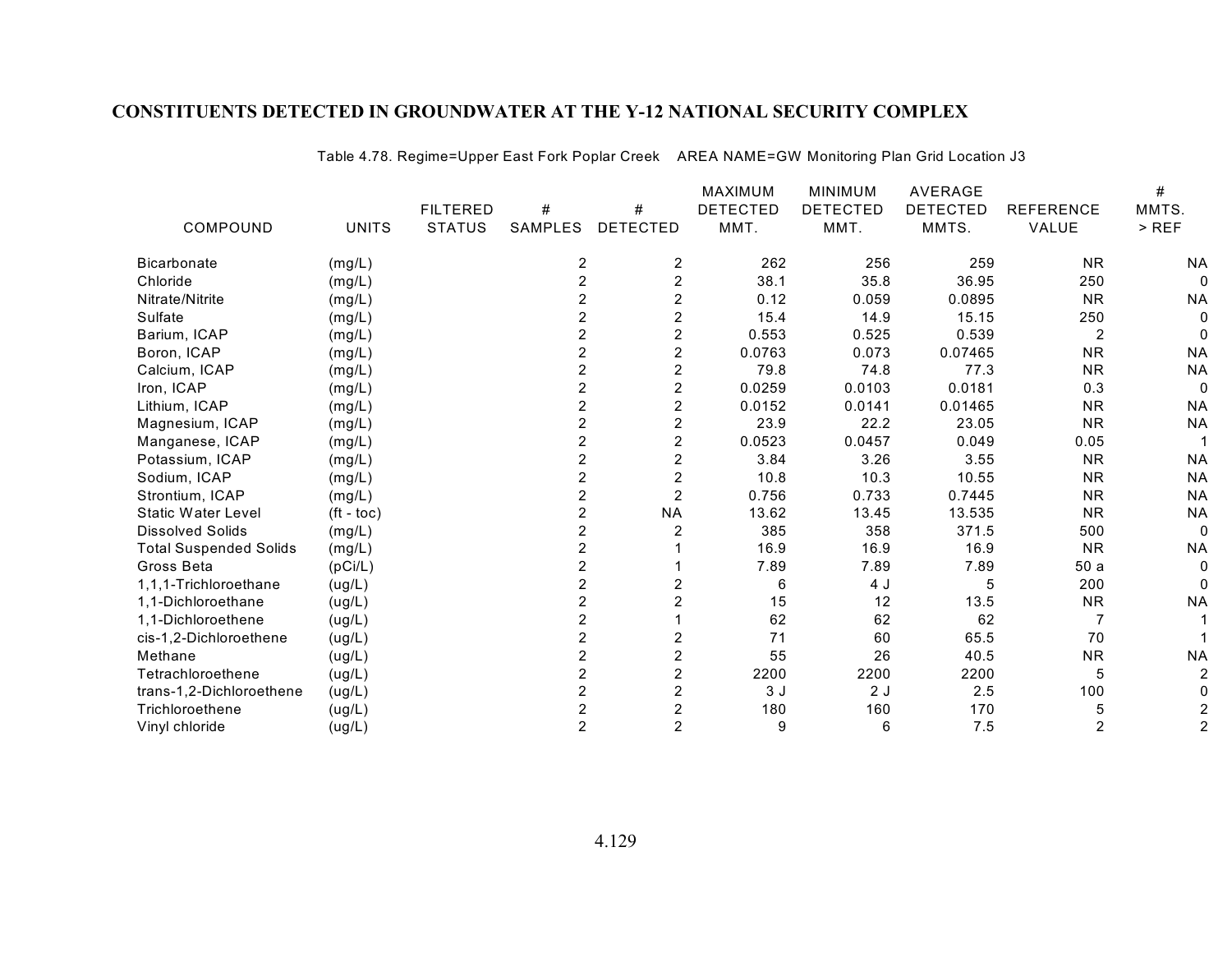|                         |              |                 |                         |                         | MAXIMUM         | <b>MINIMUM</b>  | AVERAGE         |                  | #         |
|-------------------------|--------------|-----------------|-------------------------|-------------------------|-----------------|-----------------|-----------------|------------------|-----------|
|                         |              | <b>FILTERED</b> | #                       | #                       | <b>DETECTED</b> | <b>DETECTED</b> | <b>DETECTED</b> | <b>REFERENCE</b> | MMTS.     |
| COMPOUND                | <b>UNITS</b> | <b>STATUS</b>   | <b>SAMPLES</b>          | <b>DETECTED</b>         | MMT.            | MMT.            | MMTS.           | VALUE            | $>$ REF   |
| Chloride                | (mg/L)       |                 | 2                       | $\overline{c}$          | 14.2            | 12.7            | 13.45           | 250              |           |
| Fluoride                | (mg/L)       |                 | $\overline{c}$          | $\mathbf{1}$            | 0.109           | 0.109           | 0.109           | 4                |           |
| Sulfate                 | (mg/L)       |                 | $\overline{2}$          | $\overline{c}$          | 20              | 16.4            | 18.2            | 250              |           |
| Antimony, ICAP          | (mg/L)       |                 | 2                       | $\overline{c}$          | 0.2             | 0.2             | 0.2             | 0.006            |           |
| Arsenic, ICAP           | (mg/L)       |                 | $\overline{2}$          | $\overline{c}$          | 0.2             | 0.2             | 0.2             | 0.05             |           |
| Barium, ICAP            | (mg/L)       |                 | 2                       | $\boldsymbol{2}$        | 0.241           | 0.238           | 0.2395          | $\overline{2}$   |           |
| Cadmium, ICAP           | (mg/L)       |                 | 2                       | $\boldsymbol{2}$        | 0.01            | 0.01            | 0.01            | 0.005            |           |
| Calcium, ICAP           | (mg/L)       |                 | $\overline{2}$          | $\overline{2}$          | 68.1            | 62.6            | 65.35           | <b>NR</b>        | <b>NA</b> |
| Iron, ICAP              | (mg/L)       |                 | $\overline{2}$          | $\overline{c}$          | 0.219           | 0.108           | 0.1635          | 0.3              |           |
| Lead, ICAP              | (mg/L)       |                 | $\overline{2}$          | $\overline{c}$          | 0.1             | 0.1             | 0.1             | 0.015c           |           |
| Lithium, ICAP           | (mg/L)       |                 | $\overline{2}$          | $\overline{c}$          | 0.0291          | 0.029           | 0.02905         | <b>NR</b>        | <b>NA</b> |
| Magnesium, ICAP         | (mg/L)       |                 | $\overline{2}$          | $\boldsymbol{2}$        | 11.7            | 11.3            | 11.5            | <b>NR</b>        | <b>NA</b> |
| Manganese, ICAP         | (mg/L)       |                 | $\overline{c}$          | $\boldsymbol{2}$        | 0.168           | 0.155           | 0.1615          | 0.05             |           |
| Niobium, ICAP           | (mg/L)       |                 | $\overline{c}$          | $\overline{2}$          | 0.2             | 0.2             | 0.2             | <b>NR</b>        | <b>NA</b> |
| Phosphorus, ICAP        | (mg/L)       |                 | $\overline{2}$          | $\overline{c}$          | 0.5             | 0.5             | 0.5             | <b>NR</b>        | <b>NA</b> |
| Potassium, ICAP         | (mg/L)       |                 | $\overline{2}$          | $\overline{2}$          | 3.54            | 3.51            | 3.525           | <b>NR</b>        | <b>NA</b> |
| Selenium, ICAP          | (mg/L)       |                 | 2                       | $\boldsymbol{2}$        | 0.2             | 0.2             | 0.2             | 0.05             | 2         |
| Silicon, ICAP           | (mg/L)       |                 | $\overline{\mathbf{c}}$ | $\boldsymbol{2}$        | 11.2            | 10.8            | 11              | <b>NR</b>        | <b>NA</b> |
| Sodium, ICAP            | (mg/L)       |                 | $\overline{c}$          | $\overline{2}$          | 34.2            | 33.8            | 34              | <b>NR</b>        | <b>NA</b> |
| Strontium, ICAP         | (mg/L)       |                 | $\overline{c}$          | $\overline{c}$          | 1.32            | 1.31            | 1.315           | <b>NR</b>        | <b>NA</b> |
| Sulfur, ICAP            | (mg/L)       |                 | $\overline{c}$          | $\overline{c}$          | 6.64            | 6.31            | 6.475           | <b>NR</b>        | <b>NA</b> |
| Thallium, ICAP          | (mg/L)       |                 | 2                       | $\overline{2}$          | 0.2             | 0.2             | 0.2             | <b>NR</b>        | <b>NA</b> |
| Titanium, ICAP          | (mg/L)       |                 | $\overline{2}$          | $\overline{c}$          | 0.05            | 0.05            | 0.05            | <b>NR</b>        | <b>NA</b> |
| Uranium, ICAP           | (mg/L)       |                 | 2                       | $\overline{c}$          | $\overline{2}$  | $\overline{2}$  | $\overline{2}$  | <b>NR</b>        | <b>NA</b> |
| Zirconium, ICAP         | (mg/L)       |                 | 2                       | $\overline{2}$          | 0.2             | 0.2             | 0.2             | <b>NR</b>        | <b>NA</b> |
| Static Water Level      | $(ft - toc)$ |                 | 4                       | <b>NA</b>               | 7.11            | $-7.11$         | $\mathbf 0$     | <b>NR</b>        | <b>NA</b> |
| Alkalinity as HCO3      | (mg/L)       |                 | 2                       | $\overline{\mathbf{c}}$ | 254             | 240             | 247             | <b>NR</b>        | <b>NA</b> |
| Conductivity            | (umbo/cm)    |                 | 4                       | 4                       | 624             | 524             | 571.25          | <b>NR</b>        | <b>NA</b> |
| <b>Dissolved Solids</b> | (mg/L)       |                 | 2                       | 2                       | 323             | 317             | 320             | 500              | 0         |
| pH                      | (pH)         |                 | 4                       | 4                       | 7.73            | 7.45            | 7.615           | 6.5/8.5          |           |
| Turbidity               | (NTU)        |                 | $\overline{2}$          | $\overline{c}$          | 2.03            | 0.702           | 1.366           |                  |           |
|                         |              |                 |                         |                         |                 |                 |                 |                  |           |

Table 4.79. Regime=Upper East Fork Poplar Creek AREA NAME=GW Monitoring Plan Grid Location K1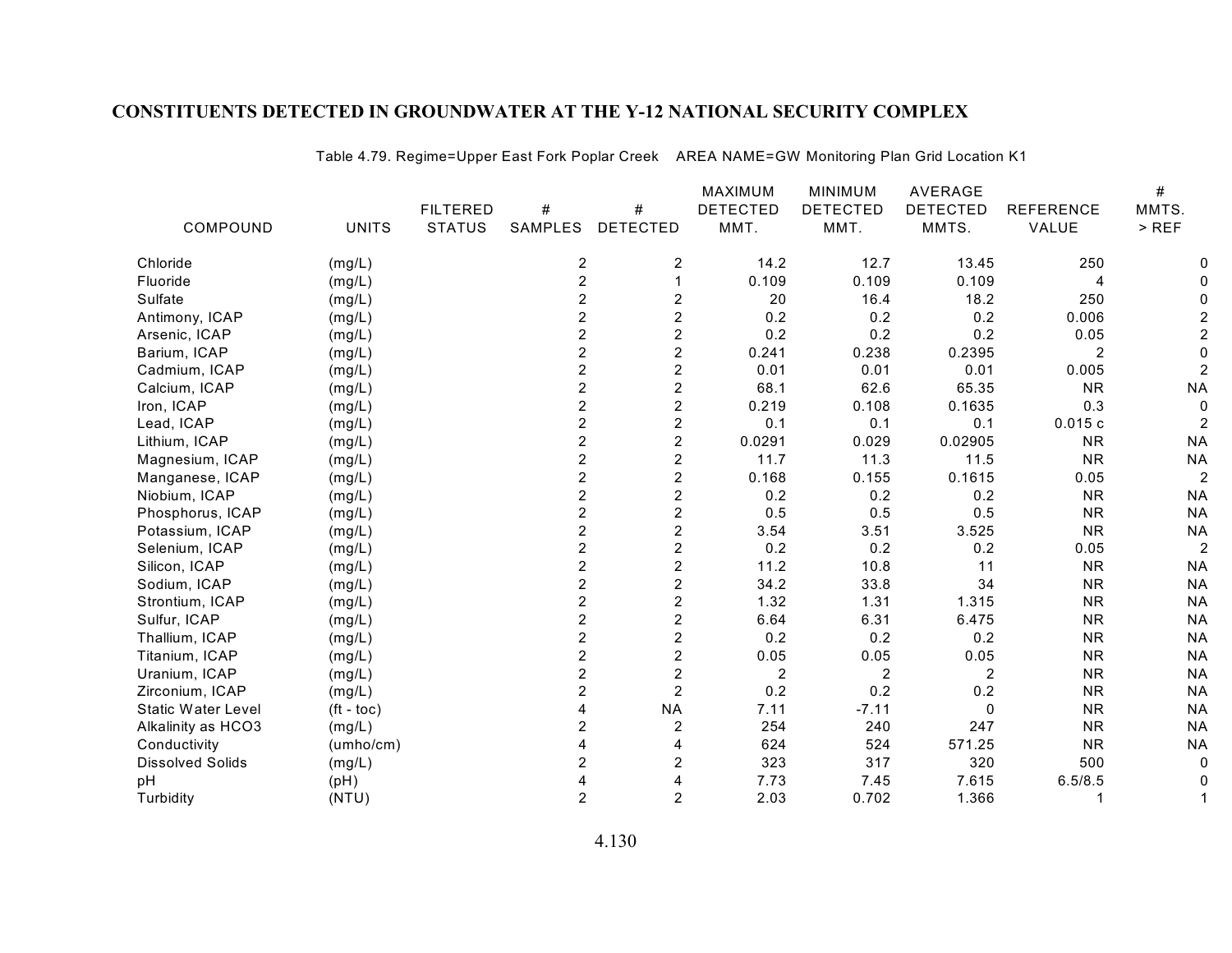|                    |              |                 |                |                  | <b>MAXIMUM</b>  | <b>MINIMUM</b>  | AVERAGE         |                  | #              |
|--------------------|--------------|-----------------|----------------|------------------|-----------------|-----------------|-----------------|------------------|----------------|
|                    |              | <b>FILTERED</b> | #              | #                | <b>DETECTED</b> | <b>DETECTED</b> | <b>DETECTED</b> | <b>REFERENCE</b> | MMTS.          |
| COMPOUND           | <b>UNITS</b> | <b>STATUS</b>   | <b>SAMPLES</b> | <b>DETECTED</b>  | MMT.            | MMT.            | MMTS.           | VALUE            | $>$ REF        |
| Chloride           | (mg/L)       |                 | 2              | 2                | 1.72            | 1.66            | 1.69            | 250              |                |
| Fluoride           | (mg/L)       |                 | $\overline{c}$ | $\overline{c}$   | 0.182           | 0.164           | 0.173           | 4                |                |
| <b>Sulfate</b>     | (mg/L)       |                 | $\overline{2}$ | $\overline{2}$   | 15.4            | 14.9            | 15.15           | 250              |                |
| Antimony, ICAP     | (mg/L)       |                 | $\overline{2}$ | $\overline{2}$   | 0.2             | 0.2             | 0.2             | 0.006            |                |
| Arsenic, ICAP      | (mg/L)       |                 | $\overline{2}$ | $\overline{2}$   | 0.2             | 0.2             | 0.2             | 0.05             |                |
| Barium, ICAP       | (mg/L)       |                 | $\overline{2}$ | $\overline{2}$   | 0.155           | 0.147           | 0.151           | $\overline{2}$   |                |
| Cadmium, ICAP      | (mg/L)       |                 | $\overline{2}$ | $\overline{2}$   | 0.01            | 0.01            | 0.01            | 0.005            |                |
| Calcium, ICAP      | (mg/L)       |                 | 2              | $\overline{2}$   | 48.1            | 44.8            | 46.45           | <b>NR</b>        | <b>NA</b>      |
| Lead, ICAP         | (mg/L)       |                 | $\overline{2}$ | $\overline{2}$   | 0.1             | 0.1             | 0.1             | 0.015c           |                |
| Lithium, ICAP      | (mg/L)       |                 | $\overline{2}$ | $\overline{2}$   | 0.0146          | 0.0143          | 0.01445         | <b>NR</b>        | <b>NA</b>      |
| Magnesium, ICAP    | (mg/L)       |                 | $\overline{c}$ | 2                | 10.5            | 10.4            | 10.45           | <b>NR</b>        | <b>NA</b>      |
| Manganese, ICAP    | (mg/L)       |                 | $\overline{2}$ | $\overline{2}$   | 0.013           | 0.0123          | 0.01265         | 0.05             | 0              |
| Niobium, ICAP      | (mg/L)       |                 | $\overline{2}$ | $\overline{2}$   | 0.2             | 0.2             | 0.2             | <b>NR</b>        | <b>NA</b>      |
| Phosphorus, ICAP   | (mg/L)       |                 | $\overline{2}$ | $\overline{c}$   | 0.5             | 0.5             | 0.5             | <b>NR</b>        | <b>NA</b>      |
| Potassium, ICAP    | (mg/L)       |                 | $\overline{c}$ |                  | 2.08            | 2.08            | 2.08            | <b>NR</b>        | <b>NA</b>      |
| Selenium, ICAP     | (mg/L)       |                 | $\overline{c}$ | $\overline{c}$   | 0.2             | 0.2             | 0.2             | 0.05             | $\overline{c}$ |
| Silicon, ICAP      | (mg/L)       |                 | $\overline{2}$ | $\overline{2}$   | 8.01            | 7.95            | 7.98            | <b>NR</b>        | <b>NA</b>      |
| Sodium, ICAP       | (mg/L)       |                 | $\overline{2}$ | $\overline{2}$   | 26.6            | 25.5            | 26.05           | <b>NR</b>        | <b>NA</b>      |
| Strontium, ICAP    | (mg/L)       |                 | $\overline{2}$ | $\overline{2}$   | 0.612           | 0.581           | 0.5965          | <b>NR</b>        | <b>NA</b>      |
| Sulfur, ICAP       | (mg/L)       |                 | $\overline{c}$ | $\boldsymbol{2}$ | 5.06            | 4.98            | 5.02            | <b>NR</b>        | <b>NA</b>      |
| Thallium, ICAP     | (mg/L)       |                 | $\overline{2}$ | $\overline{c}$   | 0.2             | 0.2             | 0.2             | <b>NR</b>        | <b>NA</b>      |
| Titanium, ICAP     | (mg/L)       |                 | $\overline{2}$ | $\overline{2}$   | 0.05            | 0.05            | 0.05            | <b>NR</b>        | <b>NA</b>      |
| Uranium, ICAP      | (mg/L)       |                 | $\overline{2}$ | $\overline{2}$   | $\overline{2}$  | $\overline{2}$  | $\overline{2}$  | <b>NR</b>        | <b>NA</b>      |
| Zirconium, ICAP    | (mg/L)       |                 | $\overline{2}$ | $\overline{2}$   | 0.2             | 0.2             | 0.2             | <b>NR</b>        | <b>NA</b>      |
| Static Water Level | $(ft - toc)$ |                 |                | <b>NA</b>        | 5.44            | $-5.44$         | $\Omega$        | <b>NR</b>        | <b>NA</b>      |
| Alkalinity as HCO3 | (mg/L)       |                 | 2              | 2                | 197             | 196             | 196.5           | <b>NR</b>        | <b>NA</b>      |
| Conductivity       | (umbo/cm)    |                 | 4              | 4                | 501             | 406             | 446             | <b>NR</b>        | <b>NA</b>      |
| Dissolved Solids   | (mg/L)       |                 | $\overline{2}$ | $\overline{2}$   | 242             | 227             | 234.5           | 500              | 0              |
| рH                 | (Hq)         |                 |                | 4                | 7.75            | 7.3             | 7.53            | 6.5/8.5          |                |
| Turbidity          | (NTU)        |                 | $\overline{2}$ | $\overline{2}$   | 0.292           | 0.178           | 0.235           |                  | 0              |

Table 4.80. Regime=Upper East Fork Poplar Creek AREA NAME=GW Monitoring Plan Grid Location K2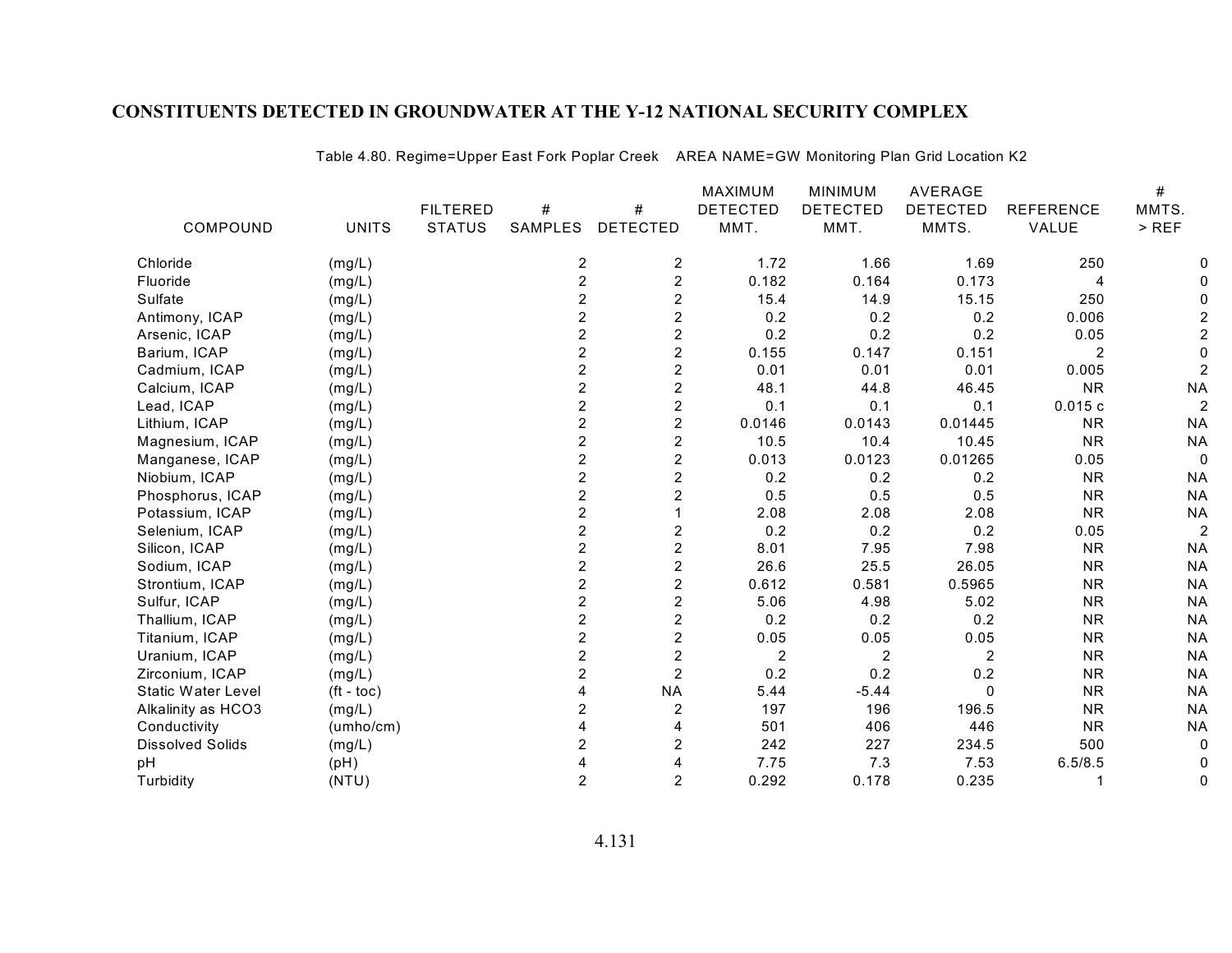|                               |                    |                 |                |                  | <b>MAXIMUM</b>  | <b>MINIMUM</b>  | AVERAGE         |                  | #              |
|-------------------------------|--------------------|-----------------|----------------|------------------|-----------------|-----------------|-----------------|------------------|----------------|
|                               |                    | <b>FILTERED</b> | #              | #                | <b>DETECTED</b> | <b>DETECTED</b> | <b>DETECTED</b> | <b>REFERENCE</b> | MMTS.          |
| COMPOUND                      | <b>UNITS</b>       | <b>STATUS</b>   | SAMPLES        | <b>DETECTED</b>  | MMT.            | MMT.            | MMTS.           | VALUE            | $>$ REF        |
| Chloride                      | (mg/L)             |                 | 2              | 2                | 65.7            | 63.2            | 64.45           | 250              |                |
| Fluoride                      | (mg/L)             |                 | $\overline{2}$ | $\overline{2}$   | 0.246           | 0.208           | 0.227           | 4                |                |
| Sulfate                       | (mg/L)             |                 | $\overline{2}$ | $\overline{c}$   | 2.5             | 1.49            | 1.995           | 250              |                |
| Antimony, ICAP                | (mg/L)             |                 | $\overline{2}$ | $\overline{2}$   | 0.2             | 0.2             | 0.2             | 0.006            |                |
| Arsenic, ICAP                 | (mg/L)             |                 | $\overline{c}$ | $\overline{c}$   | 0.2             | 0.2             | 0.2             | 0.05             |                |
| Barium, ICAP                  | (mg/L)             |                 | $\overline{2}$ | $\overline{c}$   | 0.0578          | 0.0569          | 0.05735         | $\overline{2}$   |                |
| Cadmium, ICAP                 | (mg/L)             |                 | $\overline{2}$ | $\overline{2}$   | 0.01            | 0.01            | 0.01            | 0.005            |                |
| Calcium, ICAP                 | (mg/L)             |                 | $\overline{2}$ | $\overline{2}$   | 117             | 113             | 115             | <b>NR</b>        | <b>NA</b>      |
| Iron, ICAP                    | (mg/L)             |                 | $\overline{2}$ | $\overline{2}$   | 21.9            | 19.6            | 20.75           | 0.3              | $\overline{c}$ |
| Lead, ICAP                    | (mg/L)             |                 | $\overline{c}$ | $\overline{c}$   | 0.1             | 0.1             | 0.1             | 0.015c           | $\overline{c}$ |
| Magnesium, ICAP               | (mg/L)             |                 | $\overline{c}$ | $\overline{c}$   | 14.7            | 14.6            | 14.65           | <b>NR</b>        | <b>NA</b>      |
| Manganese, ICAP               | (mg/L)             |                 | $\overline{c}$ | $\overline{c}$   | 0.844           | 0.826           | 0.835           | 0.05             |                |
| Niobium, ICAP                 | (mg/L)             |                 | $\overline{c}$ | $\overline{c}$   | 0.2             | 0.2             | 0.2             | <b>NR</b>        | <b>NA</b>      |
| Phosphorus, ICAP              | (mg/L)             |                 | $\overline{2}$ | $\overline{2}$   | 0.743           | 0.553           | 0.648           | <b>NR</b>        | <b>NA</b>      |
| Selenium, ICAP                | (mg/L)             |                 | $\overline{2}$ | $\overline{c}$   | 0.2             | 0.2             | 0.2             | 0.05             | $\overline{c}$ |
| Silicon, ICAP                 | (mg/L)             |                 | $\overline{2}$ | $\overline{c}$   | 3.82            | 3.76            | 3.79            | <b>NR</b>        | <b>NA</b>      |
| Sodium, ICAP                  | (mg/L)             |                 | $\overline{c}$ | $\overline{c}$   | 15.7            | 13.7            | 14.7            | <b>NR</b>        | <b>NA</b>      |
| Strontium, ICAP               | (mg/L)             |                 | 2              | $\overline{c}$   | 0.258           | 0.247           | 0.2525          | <b>NR</b>        | <b>NA</b>      |
| Sulfur, ICAP                  | (mg/L)             |                 | $\overline{2}$ | $\overline{c}$   | 0.761           | 0.521           | 0.641           | <b>NR</b>        | <b>NA</b>      |
| Thallium, ICAP                | (mg/L)             |                 | $\overline{2}$ | $\overline{2}$   | 0.2             | 0.2             | 0.2             | <b>NR</b>        | <b>NA</b>      |
| Titanium, ICAP                | (mg/L)             |                 | $\overline{2}$ | $\overline{2}$   | 0.05            | 0.05            | 0.05            | <b>NR</b>        | <b>NA</b>      |
| Uranium, ICAP                 | (mg/L)             |                 | $\overline{2}$ | $\overline{c}$   | $\overline{2}$  | 2               | 2               | <b>NR</b>        | <b>NA</b>      |
| Zirconium, ICAP               | (mg/L)             |                 | $\overline{c}$ | $\overline{2}$   | 0.2             | 0.2             | 0.2             | <b>NR</b>        | <b>NA</b>      |
| Static Water Level            | $(t - \text{toc})$ |                 | 4              | <b>NA</b>        | 9.61            | $-9.61$         | $\Omega$        | <b>NR</b>        | <b>NA</b>      |
| Alkalinity as HCO3            | (mg/L)             |                 | 2              | $\overline{2}$   | 284             | 276             | 280             | <b>NR</b>        | <b>NA</b>      |
| Conductivity                  | (umbo/cm)          |                 | 4              | 4                | 944             | 747             | 846.75          | <b>NR</b>        | <b>NA</b>      |
| <b>Dissolved Solids</b>       | (mg/L)             |                 | $\overline{2}$ | $\overline{2}$   | 448             | 403             | 425.5           | 500              | 0              |
| pH                            | (pH)               |                 | 4              | 4                | 6.95            | 6.82            | 6.9075          | 6.5/8.5          |                |
| <b>Total Suspended Solids</b> | (mg/L)             |                 | $\overline{2}$ | $\boldsymbol{2}$ | 36              | 23              | 29.5            | <b>NR</b>        | <b>NA</b>      |
| Turbidity                     | (NTU)              |                 | $\overline{c}$ | 2                | 230             | 183             | 206.5           |                  |                |
| 1,1,1-Trichloroethane         | (ug/L)             |                 | $\overline{2}$ |                  | 2J              | 2J              | 2               | 200              | 0              |

Table 4.81. REGIME=Upper East Fork Poplar Creek AREA NAME=Grid J Primary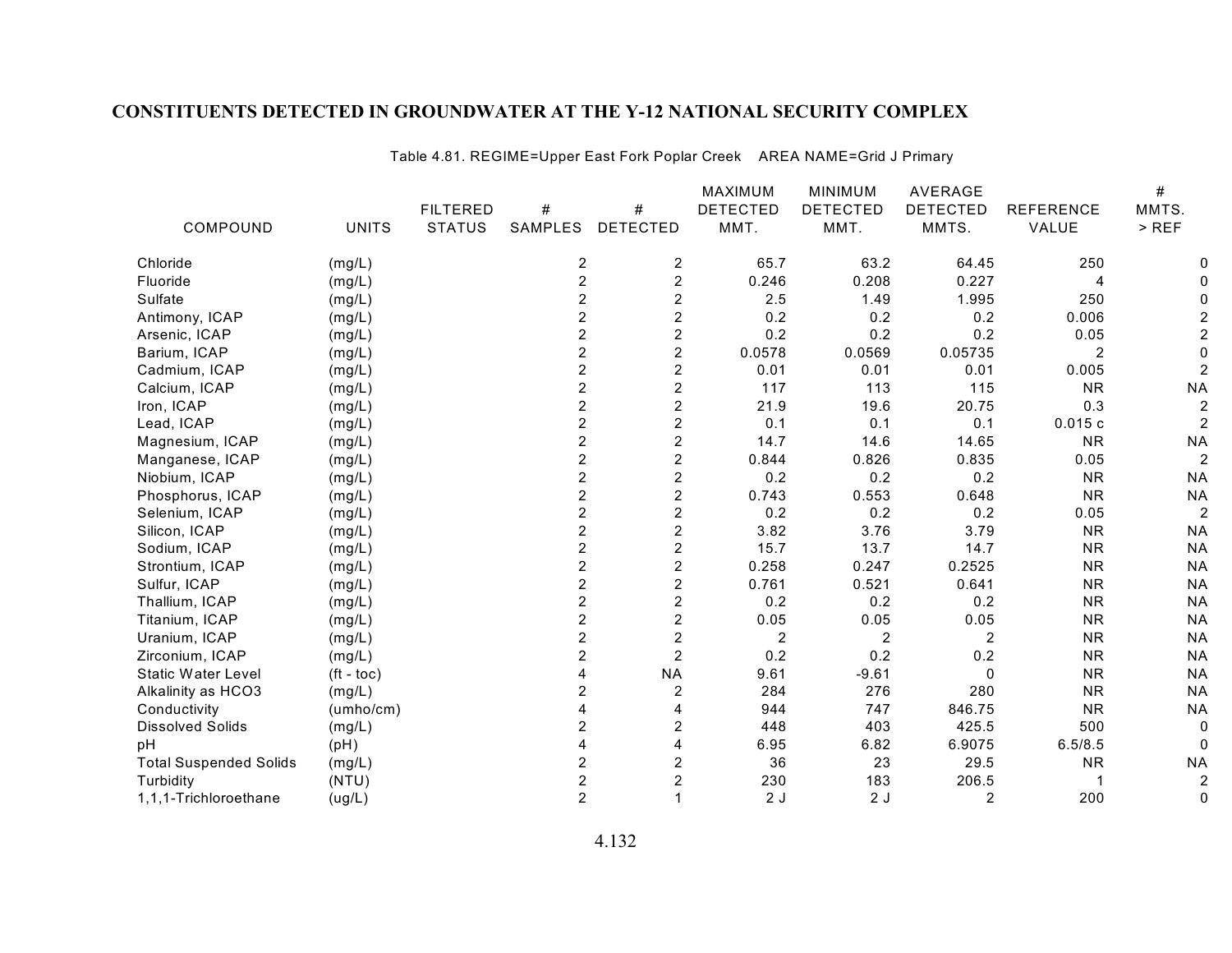| COMPOUND                   | UNITS  | <b>FILTERED</b><br><b>STATUS</b> | #<br>SAMPLES | #<br><b>DETECTED</b> | <b>MAXIMUM</b><br><b>DETECTED</b><br>MMT. | <b>MINIMUM</b><br><b>DETECTED</b><br>MMT. | AVERAGE<br>DETECTED<br>MMTS. | <b>REFERENCE</b><br><b>VALUE</b> | MMTS.<br>$>$ REF |
|----------------------------|--------|----------------------------------|--------------|----------------------|-------------------------------------------|-------------------------------------------|------------------------------|----------------------------------|------------------|
| 1.1-Dichloroethane         | (ug/L) |                                  |              |                      | 4 J                                       | 2 J                                       |                              | <b>NR</b>                        | <b>NA</b>        |
| 1.1-Dichloroethene         | (ug/L) |                                  |              |                      | 13                                        | 6                                         | 9.5                          |                                  |                  |
| 1,2-Dichloroethene (Total) | (ug/L) |                                  |              |                      | 350                                       | 200                                       | 275                          | NR b                             | <b>NA</b>        |
| cis-1,2-Dichloroethene     | (ug/L) |                                  |              |                      | 350                                       | 200                                       | 275                          | 70                               | 2                |
| Dichlorodifluoromethane    | (ug/L) |                                  |              |                      | 4 J                                       | 3 J                                       | 3.5                          | <b>NR</b>                        | <b>NA</b>        |
| Tetrachloroethene          | (ug/L) |                                  |              |                      | 65                                        | 41                                        | 53                           |                                  | 2                |
| trans-1,2-Dichloroethene   | (ug/L) |                                  |              |                      | 3J                                        | 2 J                                       | 2.5                          | 100                              |                  |
| Trichloroethene            | (ug/L) |                                  |              |                      | 18                                        | 11                                        | 14.5                         |                                  |                  |
| Vinyl chloride             | (ug/L) |                                  |              |                      | 26                                        | 19                                        | 22.5                         |                                  |                  |

Table 4.81. (continued) REGIME=Upper East Fork Poplar Creek AREA NAME=Grid J Primary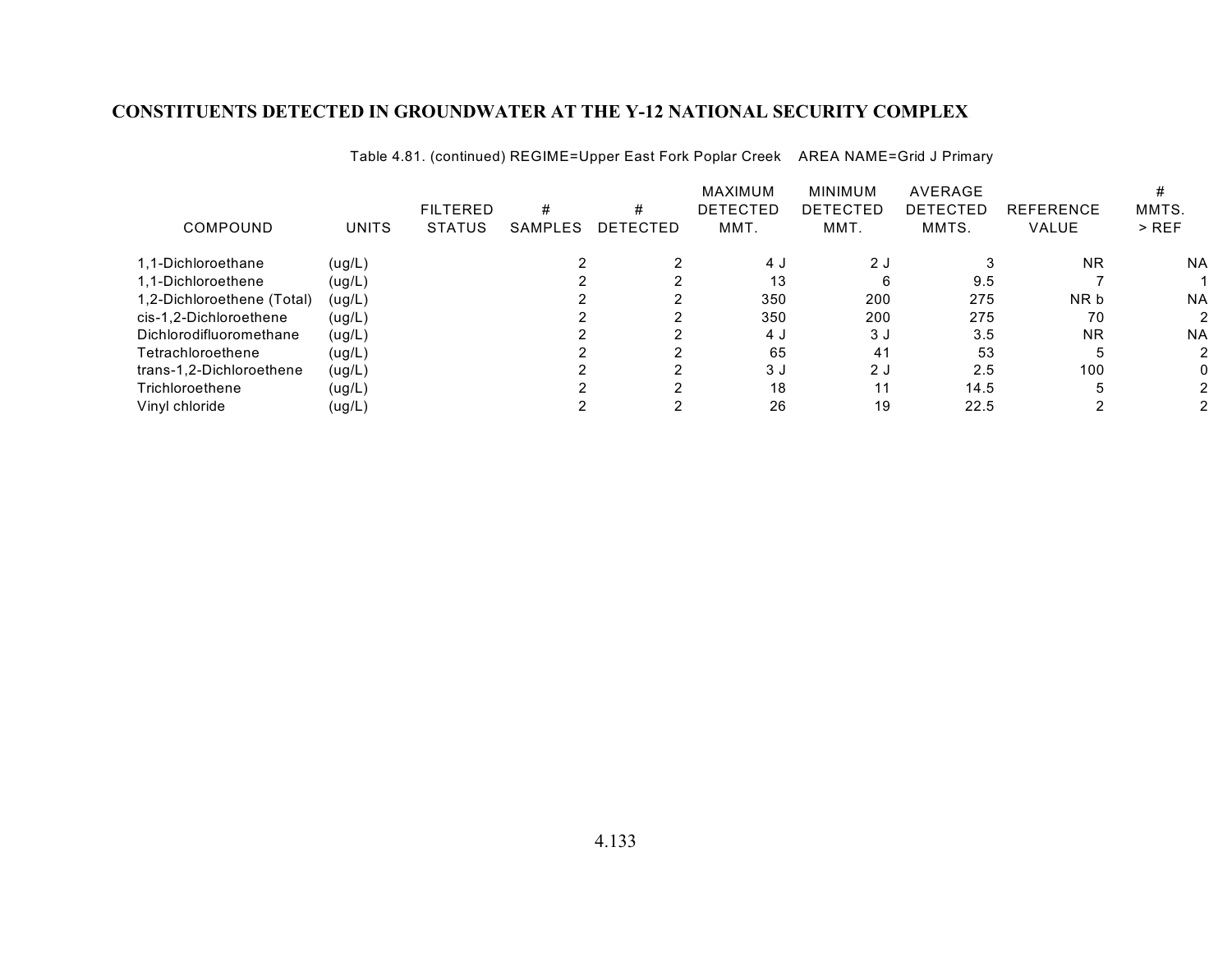|                    |              |                 |                |                         | MAXIMUM         | <b>MINIMUM</b>  | <b>AVERAGE</b>  |                  | $\#$      |
|--------------------|--------------|-----------------|----------------|-------------------------|-----------------|-----------------|-----------------|------------------|-----------|
|                    |              | <b>FILTERED</b> | #              | $\#$                    | <b>DETECTED</b> | <b>DETECTED</b> | <b>DETECTED</b> | <b>REFERENCE</b> | MMTS.     |
| COMPOUND           | <b>UNITS</b> | <b>STATUS</b>   | <b>SAMPLES</b> | <b>DETECTED</b>         | MMT.            | MMT.            | MMTS.           | VALUE            | $>$ REF   |
| <b>Bicarbonate</b> | (mg/L)       |                 | 12             | 12                      | 368             | 144             | 241.25          | <b>NR</b>        | <b>NA</b> |
| Chloride           | (mg/L)       |                 | 20             | 20                      | 76.9            | 3.2             | 31.37           | 250              |           |
| Fluoride           | (mg/L)       |                 | 20             | 14                      | 0.33            | 0.11            | 0.1975          | 4                |           |
| Nitrate Nitrogen   | (mg/L)       |                 | 8              | 4                       | 0.883           | 0.577           | 0.69325         | 10               |           |
| Nitrate/Nitrite    | (mg/L)       |                 | 12             | 10                      | $\overline{2}$  | 0.14            | 1.006           | <b>NR</b>        | <b>NA</b> |
| Sulfate            | (mg/L)       |                 | 20             | 20                      | 90.3            | 1.16            | 22.672          | 250              |           |
| Aluminum, ICAP     | (mg/L)       |                 | 20             | 5                       | 0.346           | 0.0565          | 0.1743          | 0.2              |           |
| Antimony, ICAP     | (mg/L)       |                 | 20             | 8                       | 0.2             | 0.2             | 0.2             | 0.006            |           |
| Arsenic, ICAP      | (mg/L)       |                 | 20             | 8                       | 0.2             | 0.2             | 0.2             | 0.05             |           |
| Barium, ICAP       | (mg/L)       |                 | 20             | 20                      | 0.664           | 0.0286          | 0.227755        | 2                | 0         |
| Boron, ICAP        | (mg/L)       |                 | 20             | 12                      | 0.139           | 0.0164          | 0.055533        | <b>NR</b>        | <b>NA</b> |
| Cadmium, ICAP      | (mg/L)       |                 | 20             | 8                       | 0.01            | 0.01            | 0.01            | 0.005            | 8         |
| Calcium, ICAP      | (mg/L)       |                 | 20             | 20                      | 123             | 36              | 74.8            | <b>NR</b>        | <b>NA</b> |
| Chromium, PMS      | (mg/L)       |                 | 8              | $\overline{c}$          | 0.00444         | 0.00423         | 0.004335        | <b>NR</b>        | <b>NA</b> |
| Chromium, ICAP     | (mg/L)       |                 | 20             | 2                       | 0.277           | 0.0498          | 0.1634          | 0.1              |           |
| Cobalt, ICAP       | (mg/L)       |                 | 20             |                         | 0.0075          | 0.0075          | 0.0075          | <b>NR</b>        | <b>NA</b> |
| Iron, ICAP         | (mg/L)       |                 | 20             | 17                      | 11.1            | 0.0541          | 1.976576        | 0.3              |           |
| Lead, PMS          | (mg/L)       |                 | 8              | $\overline{c}$          | 0.00127         | 0.00118         | 0.001225        | 0.015c           |           |
| Lead, ICAP         | (mg/L)       |                 | 20             | 8                       | 0.1             | 0.1             | 0.1             | 0.015c           | 8         |
| Lithium, ICAP      | (mg/L)       |                 | 20             | 4                       | 0.0164          | 0.0111          | 0.0138          | <b>NR</b>        | <b>NA</b> |
| Magnesium, ICAP    | (mg/L)       |                 | 20             | 20                      | 26.8            | 10.9            | 19.105          | <b>NR</b>        | <b>NA</b> |
| Manganese, ICAP    | (mg/L)       |                 | 20             | 13                      | 0.725           | 0.0092          | 0.242131        | 0.05             | 9         |
| Molybdenum, ICAP   | (mg/L)       |                 | 20             |                         | 0.0166          | 0.0166          | 0.0166          | <b>NR</b>        | <b>NA</b> |
| Nickel, ICAP       | (mg/L)       |                 | 20             | $\overline{\mathbf{c}}$ | 0.299           | 0.0865          | 0.19275         | 0.1 <sub>d</sub> |           |
| Niobium, ICAP      | (mg/L)       |                 | 8              | 8                       | 0.2             | 0.2             | 0.2             | <b>NR</b>        | <b>NA</b> |
| Phosphorus, ICAP   | (mg/L)       |                 | 8              | 8                       | 1.13            | 0.5             | 0.5935          | <b>NR</b>        | <b>NA</b> |
| Potassium, ICAP    | (mg/L)       |                 | 20             | 18                      | 6.34            | 1.17            | 2.964444        | <b>NR</b>        | <b>NA</b> |
| Selenium, ICAP     | (mg/L)       |                 | 20             | 8                       | 0.2             | 0.2             | 0.2             | 0.05             | 8         |
| Silicon, ICAP      | (mg/L)       |                 | 8              | 8                       | 7.61            | 4.01            | 5.64125         | <b>NR</b>        | <b>NA</b> |
| Sodium, ICAP       | (mg/L)       |                 | 20             | 20                      | 28.6            | 4.92            | 12.2755         | <b>NR</b>        | <b>NA</b> |
| Strontium, ICAP    | (mg/L)       |                 | 20             | 20                      | 0.587           | 0.0403          | 0.29424         | <b>NR</b>        | <b>NA</b> |

Table 4.82. Regime=Upper East Fork Poplar Creek AREA NAME=New Hope Pond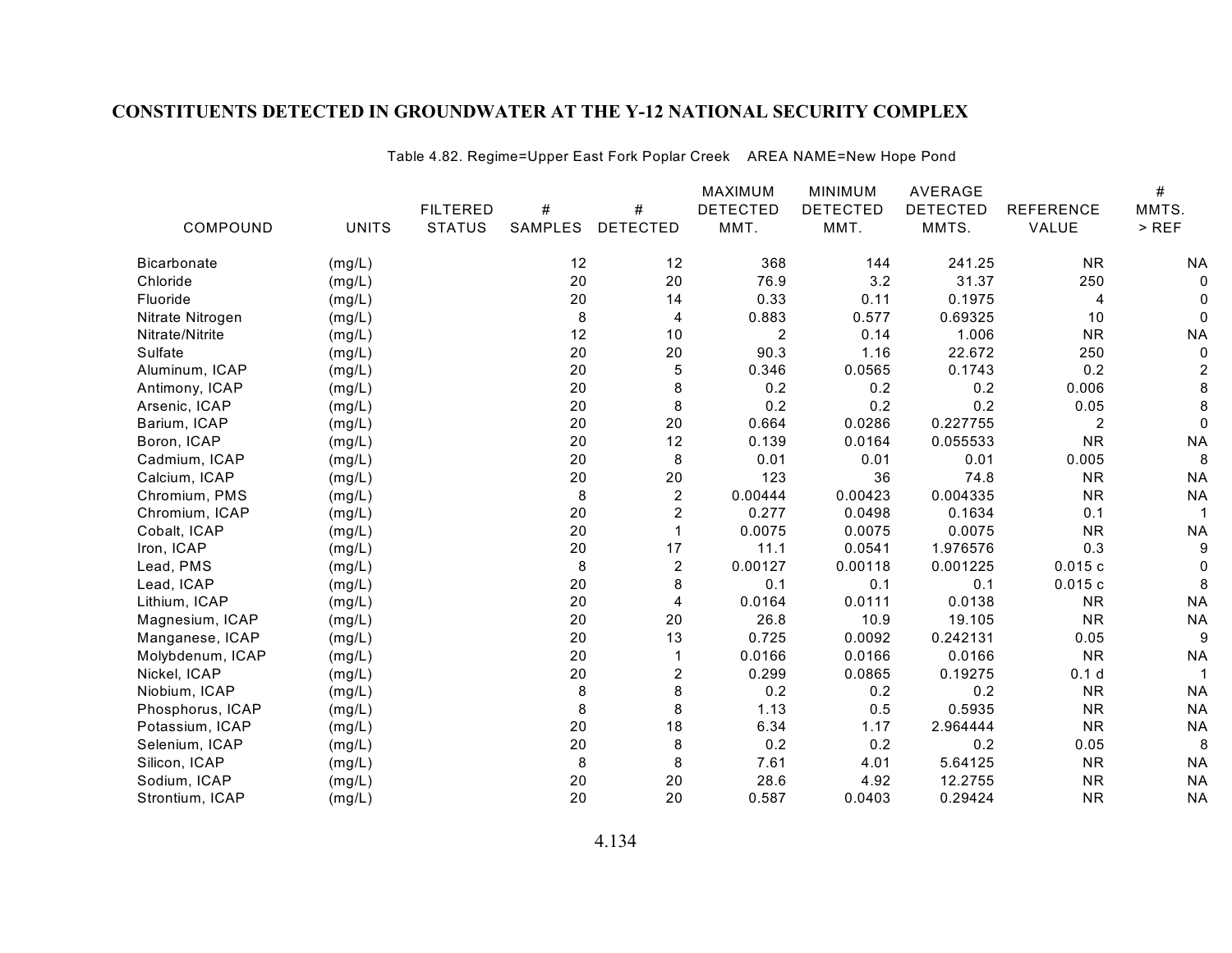|                               |              |                 |         |                 | <b>MAXIMUM</b>  | <b>MINIMUM</b>  | AVERAGE         |                  | #              |
|-------------------------------|--------------|-----------------|---------|-----------------|-----------------|-----------------|-----------------|------------------|----------------|
|                               |              | <b>FILTERED</b> | #       | #               | <b>DETECTED</b> | <b>DETECTED</b> | <b>DETECTED</b> | <b>REFERENCE</b> | MMTS.          |
| COMPOUND                      | <b>UNITS</b> | <b>STATUS</b>   | SAMPLES | <b>DETECTED</b> | MMT.            | MMT.            | MMTS.           | VALUE            | $>$ REF        |
| Sulfur, ICAP                  | (mg/L)       |                 | 8       | 8               | 6.06            | 0.5             | 4.004           | <b>NR</b>        | <b>NA</b>      |
| Thallium, ICAP                | (mg/L)       |                 | 20      | 8               | 0.2             | 0.2             | 0.2             | <b>NR</b>        | <b>NA</b>      |
| Titanium, ICAP                | (mg/L)       |                 | 8       | 8               | 0.05            | 0.05            | 0.05            | <b>NR</b>        | <b>NA</b>      |
| Uranium, PMS                  | (mg/L)       |                 | 20      | 8               | 0.491           | 0.00103         | 0.123656        | 0.03             | 4              |
| Uranium, ICAP                 | (mg/L)       |                 | 8       | 8               | 2               | $\overline{c}$  | 2               | <b>NR</b>        | <b>NA</b>      |
| Zinc, ICAP                    | (mg/L)       |                 | 20      | $\overline{c}$  | 0.0155          | 0.0112          | 0.01335         | 5                | $\mathbf 0$    |
| Zirconium, ICAP               | (mg/L)       |                 | 8       | 8               | 0.2             | 0.2             | 0.2             | <b>NR</b>        | <b>NA</b>      |
| <b>Static Water Level</b>     | $(ft - toc)$ |                 | 28      | <b>NA</b>       | 20.7            | $-20.7$         | 4.52            | <b>NR</b>        | <b>NA</b>      |
| Alkalinity as HCO3            | (mg/L)       |                 | 8       | 8               | 266             | 159             | 221.875         | <b>NR</b>        | <b>NA</b>      |
| Conductivity                  | (umbo/cm)    |                 | 16      | 16              | 1005            | 390             | 633.1875        | <b>NR</b>        | <b>NA</b>      |
| <b>Dissolved Solids</b>       | (mg/L)       |                 | 20      | 20              | 485             | 209             | 322.9           | 500              | 0              |
| pH                            | (pH)         |                 | 16      | 16              | 8.05            | 6.63            | 7.4525          | 6.5/8.5          | 0              |
| <b>Total Suspended Solids</b> | (mg/L)       |                 | 20      | 7               | 17              | 3               | 9.214286        | <b>NR</b>        | <b>NA</b>      |
| Turbidity                     | (NTU)        |                 | 8       | 8               | 178             | 1.22            | 41.67875        |                  | 8              |
| Uranium-233/234               | (pCi/L)      |                 | 8       | 8               | 428.8           | 0.55            | 101.7788        | <b>NR</b>        | <b>NA</b>      |
| Uranium-235                   | (pCi/L)      |                 | 8       | 3               | 20.78           | 1.32            | 13.47667        | 24               | $\mathbf 0$    |
| Uranium-236                   | (pCi/L)      |                 | 8       | 3               | 9.88            | 0.34            | 3.573333        | <b>NR</b>        | <b>NA</b>      |
| Uranium-238                   | (pCi/L)      |                 | 8       | 6               | 151.6           | 2.67            | 54.475          | 24               | $\overline{c}$ |
| Gross Alpha                   | (pCi/L)      |                 | 20      | 10              | 829.14          | 0.94R           | 141.083         | 15f              | 3              |
| Gross Beta                    | (pCi/L)      |                 | 20      | 10              | 186.04          | 2.8             | 40.843          | 50a              |                |
| 1,1-Dichloroethene            | (ug/L)       |                 | 20      | 4               | 2J              | 2J              | 2               | 7                | 0              |
| 1,2-Dichloroethene (Total)    | (ug/L)       |                 | 8       | 6               | 150             | 6               | 58.33333        | NR b             | <b>NA</b>      |
| <b>Bromoform</b>              | (ug/L)       |                 | 20      |                 | 1J              | 1J              |                 | 100 i            | $\mathbf 0$    |
| Carbon tetrachloride          | (ug/L)       |                 | 20      | 14              | 1800            | 3J              | 593.3571        | 5                | 12             |
| Chloroform                    | (ug/L)       |                 | 20      | 14              | 1500            | 1J              | 168.6429        | 100 i            | 3              |
| Chloromethane                 | (ug/L)       |                 | 20      |                 | 1J              | 1 <sub>J</sub>  |                 | <b>NR</b>        | <b>NA</b>      |
| cis-1,2-Dichloroethene        | (ug/L)       |                 | 20      | 12              | 140             | 6               | 43.91667        | 70               | $\overline{c}$ |
| Methane                       | (ug/L)       |                 | 12      | $\overline{7}$  | 820             | 6               | 228.4286        | <b>NR</b>        | <b>NA</b>      |
| Methylene chloride            | (ug/L)       |                 | 20      | $\overline{2}$  | 26              |                 | 16.5            | 5                | $\overline{c}$ |
| Tetrachloroethene             | (ug/L)       |                 | 20      | 16              | 690             | 2J              | 207.5           | 5                | 11             |
| trans-1,2-Dichloroethene      | (ug/L)       |                 | 20      | $\mathbf 1$     | 1J              | 1 <sub>J</sub>  |                 | 100              | 0              |

Table 4.82. (continued) Regime=Upper East Fork Poplar Creek AREA NAME=New Hope Pond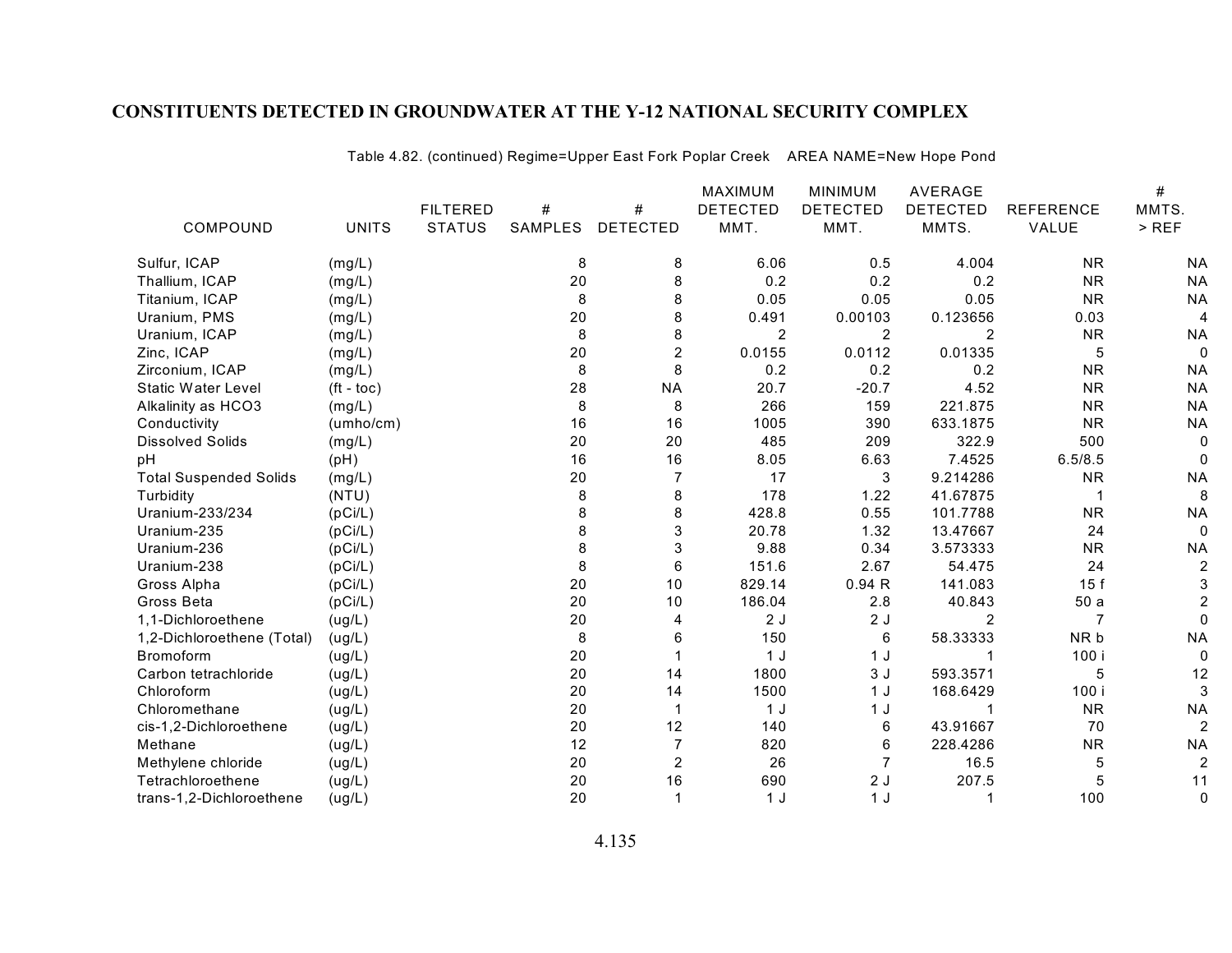| <b>COMPOUND</b>        | <b>UNITS</b> | <b>FILTERED</b><br><b>STATUS</b> | #<br><b>SAMPLES</b> | DETECTED | MAXIMUM<br><b>DETECTED</b><br>MMT. | <b>MINIMUM</b><br><b>DETECTED</b><br>MMT. | AVERAGE<br>DETECTED<br>MMTS. | <b>REFERENCE</b><br>VALUE | MMTS.<br>$>$ REF |
|------------------------|--------------|----------------------------------|---------------------|----------|------------------------------------|-------------------------------------------|------------------------------|---------------------------|------------------|
| Trichloroethene        | (ug/L)       |                                  | 20                  | 11       | 170                                |                                           | 70.54545                     |                           | 9                |
| Trichlorofluoromethane | (ug/L)       |                                  |                     |          | 1 ປ                                |                                           |                              | ΝR                        | <b>NA</b>        |
| Vinyl chloride         | (ug/L)       |                                  | 20                  |          |                                    |                                           | 2.333333                     |                           |                  |

Table 4.82. (continued) Regime=Upper East Fork Poplar Creek AREA NAME=New Hope Pond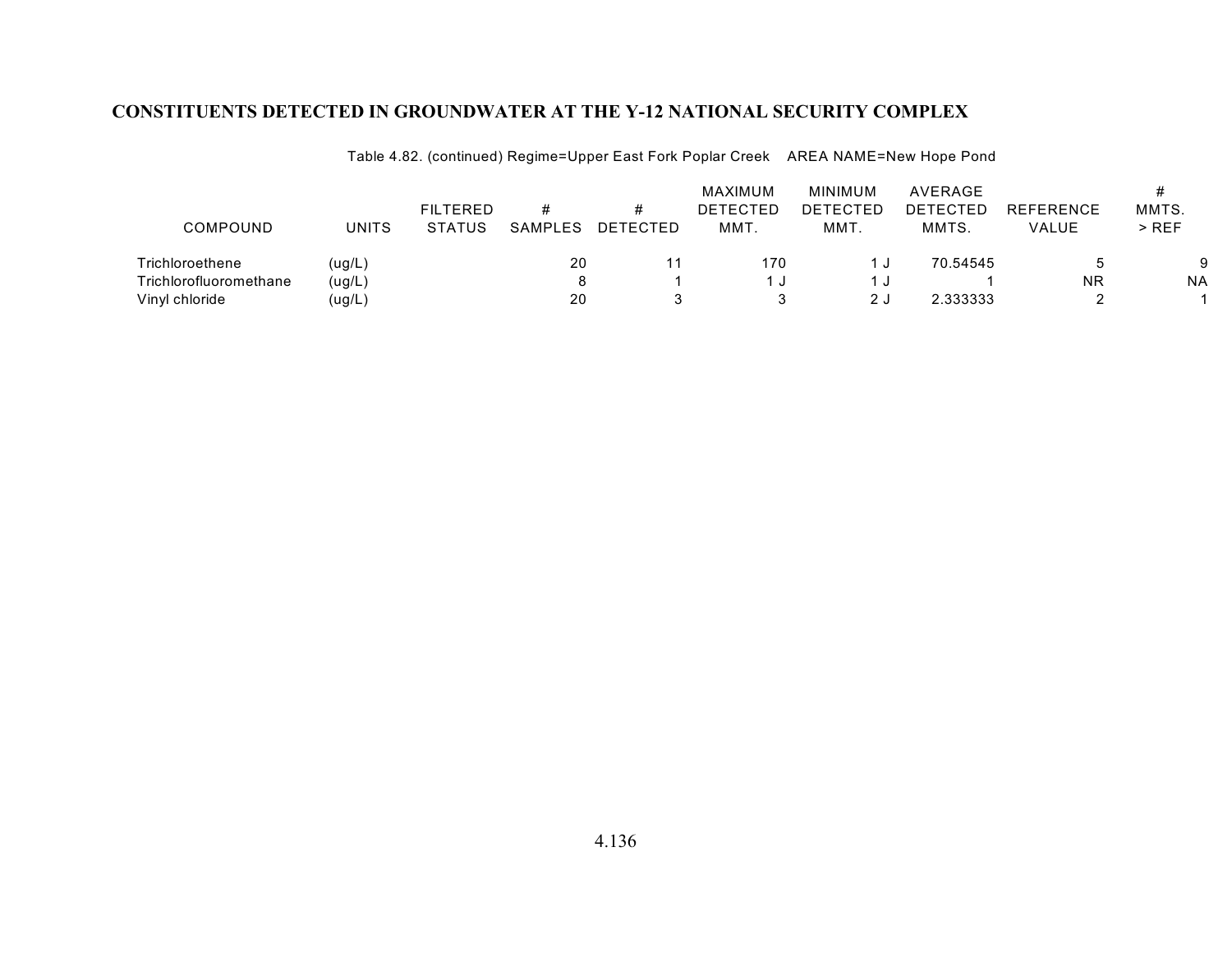|                  |              |                 |                |                 | MAXIMUM         | <b>MINIMUM</b>  | <b>AVERAGE</b>  |                  | #         |
|------------------|--------------|-----------------|----------------|-----------------|-----------------|-----------------|-----------------|------------------|-----------|
|                  |              | <b>FILTERED</b> | #              | #               | <b>DETECTED</b> | <b>DETECTED</b> | <b>DETECTED</b> | <b>REFERENCE</b> | MMTS.     |
| COMPOUND         | <b>UNITS</b> | <b>STATUS</b>   | <b>SAMPLES</b> | <b>DETECTED</b> | MMT.            | MMT.            | MMTS.           | VALUE            | $>$ REF   |
| Chloride         | (mg/L)       |                 | 8              | 8               | 71.6            | 10.8            | 47.775          | 250              |           |
| Fluoride         | (mg/L)       |                 | 8              | 2               | 0.464           | 0.312           | 0.388           | 4                |           |
| Nitrate Nitrogen | (mg/L)       |                 | 8              | 8               | 1540            | 0.111           | 708.9384        | 10               |           |
| Sulfate          | (mg/L)       |                 | 8              |                 | 27.5            | 1.78            | 10.00143        | 250              |           |
| Aluminum, ICAP   | (mg/L)       |                 | 8              |                 | 0.855           | 0.855           | 0.855           | 0.2              |           |
| Antimony, ICAP   | (mg/L)       |                 | 8              | 8               | 4               | 0.2             | 1.35            | 0.006            |           |
| Arsenic, PMS     | (mg/L)       |                 | 8              |                 | 0.00526         | 0.00526         | 0.00526         | 0.05             |           |
| Arsenic, ICAP    | (mg/L)       |                 | 8              | 8               | 4               | 0.2             | 1.35            | 0.05             |           |
| Barium, ICAP     | (mg/L)       |                 | 8              | 8               | 9.32            | 0.07            | 4.492125        | $\overline{2}$   |           |
| Beryllium, ICAP  | (mg/L)       |                 | 8              |                 | 0.0006          | 0.0006          | 0.0006          | 0.004            |           |
| Cadmium, PMS     | (mg/L)       |                 | 8              | 3               | 0.000935        | 0.00053         | 0.000666        | 0.005            |           |
| Cadmium, ICAP    | (mg/L)       |                 | 8              | 8               | 0.2             | 0.01            | 0.0675          | 0.005            |           |
| Calcium, ICAP    | (mg/L)       |                 | 8              | 8               | 2030            | 14.5            | 1003.175        | <b>NR</b>        | <b>NA</b> |
| Chromium, PMS    | (mg/L)       |                 | 8              | 4               | 0.0571          | 0.00252         | 0.019405        | <b>NR</b>        | <b>NA</b> |
| Chromium, ICAP   | (mg/L)       |                 | 8              | $\overline{2}$  | 0.0788          | 0.0206          | 0.0497          | 0.1              |           |
| Cobalt, ICAP     | (mg/L)       |                 | 8              | $\overline{c}$  | 0.0408          | 0.032           | 0.0364          | <b>NR</b>        | <b>NA</b> |
| Iron, ICAP       | (mg/L)       |                 | 8              | 3               | 1.09            | 0.224           | 0.685           | 0.3              | 2         |
| Lead, PMS        | (mg/L)       |                 | 8              | $\overline{7}$  | 0.0103 Q        | 0.00065         | 0.003481        | 0.015c           |           |
| Lead, ICAP       | (mg/L)       |                 | 8              | 8               | $\overline{2}$  | 0.1             | 0.675           | 0.015c           |           |
| Lithium, ICAP    | (mg/L)       |                 | 8              | $\overline{c}$  | 0.181           | 0.137           | 0.159           | <b>NR</b>        | <b>NA</b> |
| Magnesium, ICAP  | (mg/L)       |                 | 8              | 8               | 184             | 4.49            | 92.5175         | <b>NR</b>        | <b>NA</b> |
| Manganese, ICAP  | (mg/L)       |                 | 8              | 8               | 6.03            | 0.0182          | 2.504863        | 0.05             | 7         |
| Nickel, PMS      | (mg/L)       |                 | 8              | 8               | 0.393           | 0.00762         | 0.164628        | <b>NR</b>        | <b>NA</b> |
| Nickel, ICAP     | (mg/L)       |                 | 8              |                 | 0.306           | 0.306           | 0.306           | 0.1 <sub>d</sub> |           |
| Niobium, ICAP    | (mg/L)       |                 | 8              | 8               | 4               | 0.2             | 1.35            | <b>NR</b>        | <b>NA</b> |
| Phosphorus, ICAP | (mg/L)       |                 | 8              | 8               | 10              | 0.5             | 3.429125        | <b>NR</b>        | <b>NA</b> |
| Potassium, ICAP  | (mg/L)       |                 | 8              |                 | 2.15            | 2.15            | 2.15            | <b>NR</b>        | <b>NA</b> |
| Selenium, PMS    | (mg/L)       |                 | 8              | 3               | 0.0214          | 0.0141          | 0.0186          | 0.05             |           |
| Selenium, ICAP   | (mg/L)       |                 | 8              | 8               | 4               | 0.2             | 1.35            | 0.05             | 8         |
| Silicon, ICAP    | (mg/L)       |                 | 8              | 8               | 27.5            | 2.77            | 14.98125        | <b>NR</b>        | <b>NA</b> |
| Sodium, ICAP     | (mg/L)       |                 | 8              | 8               | 102             | 5.09            | 53.59625        | <b>NR</b>        | <b>NA</b> |

Table 4.83. Regime=Upper East Fork Poplar Creek AREA NAME=Rust Garage Area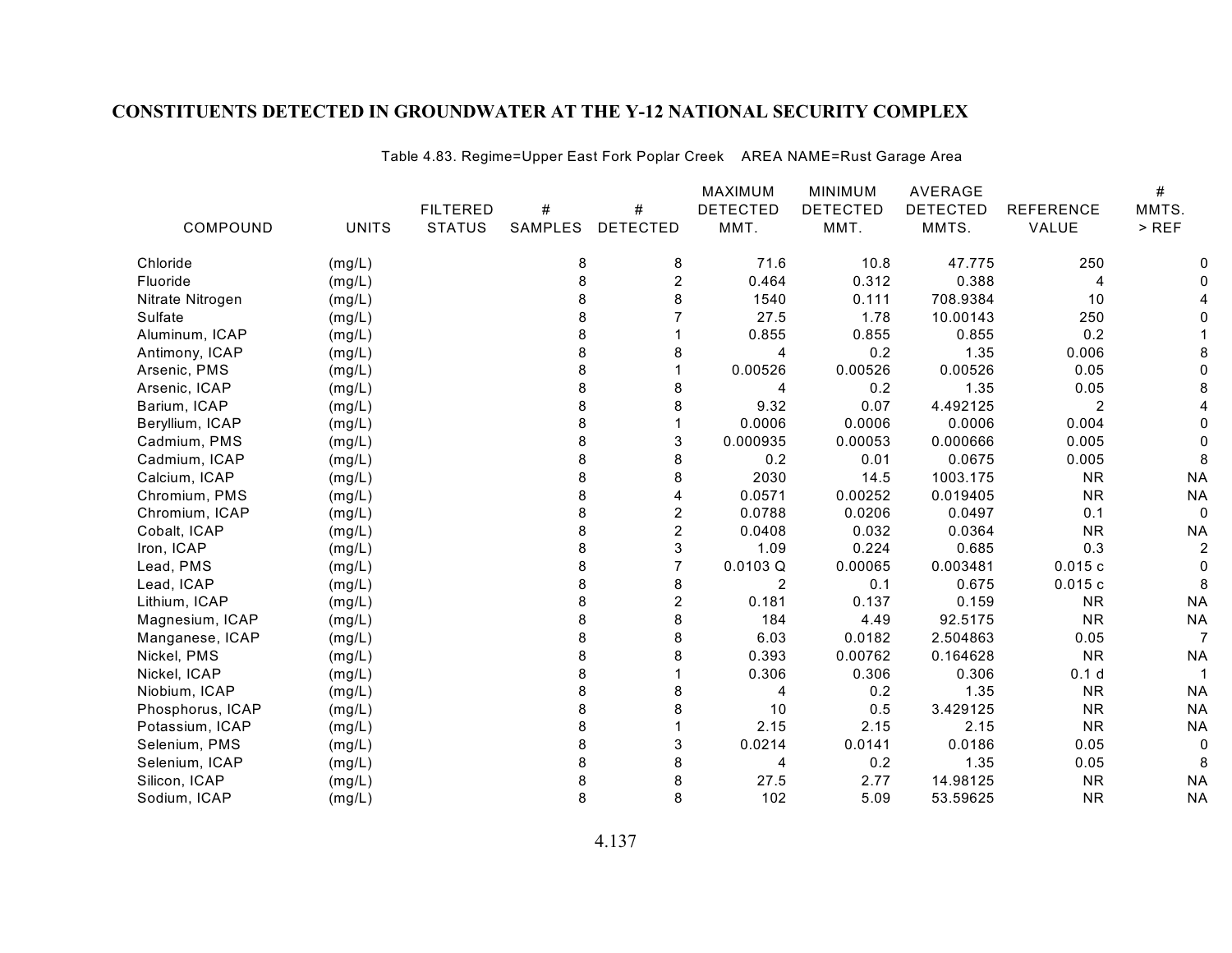|                               |                    |                 |         |                         | <b>MAXIMUM</b>  | MINIMUM         | AVERAGE         |                  | #         |
|-------------------------------|--------------------|-----------------|---------|-------------------------|-----------------|-----------------|-----------------|------------------|-----------|
|                               |                    | <b>FILTERED</b> | #       | #                       | <b>DETECTED</b> | <b>DETECTED</b> | <b>DETECTED</b> | <b>REFERENCE</b> | MMTS.     |
| COMPOUND                      | <b>UNITS</b>       | <b>STATUS</b>   | SAMPLES | <b>DETECTED</b>         | MMT.            | MMT.            | MMTS.           | VALUE            | $>$ REF   |
| Strontium, ICAP               | (mg/L)             |                 | 8       | 8                       | 4.86            | 0.0487          | 2.3822          | <b>NR</b>        | <b>NA</b> |
| Sulfur, ICAP                  | (mg/L)             |                 | 8       | 8                       | 10              | 2.12            | 5.91375         | <b>NR</b>        | <b>NA</b> |
| Thallium, ICAP                | (mg/L)             |                 | 8       | 8                       | 4               | 0.2             | 1.35            | <b>NR</b>        | <b>NA</b> |
| Titanium, ICAP                | (mg/L)             |                 | 8       | 8                       |                 | 0.05            | 0.3375          | <b>NR</b>        | <b>NA</b> |
| Uranium, PMS                  | (mg/L)             |                 | 8       | 6                       | 0.0232          | 0.00135         | 0.00717         | 0.03             | 0         |
| Uranium, ICAP                 | (mg/L)             |                 | 8       | 8                       | 40              | 2               | 13.5            | <b>NR</b>        | <b>NA</b> |
| m,p-Xylene                    | (ug/L)             |                 |         | 4                       | 76              | 9               | 47.25           | <b>NR</b>        | <b>NA</b> |
| Zirconium, ICAP               | (mg/L)             |                 | 8       | 8                       | 4               | 0.2             | 1.35            | <b>NR</b>        | <b>NA</b> |
| <b>Static Water Level</b>     | $(t - \text{toc})$ |                 | 16      | <b>NA</b>               | 6.75            | $-6.75$         | $1.11E-16$      | <b>NR</b>        | <b>NA</b> |
| Alkalinity as HCO3            | (mg/L)             |                 | 8       | 8                       | 298             | 10.1            | 180.2125        | <b>NR</b>        | <b>NA</b> |
| Conductivity                  | (umho/cm)          |                 | 16      | 16                      | 11890           | 250             | 5414.063        | <b>NR</b>        | <b>NA</b> |
| <b>Dissolved Solids</b>       | (mg/L)             |                 | 8       | 8                       | 9250            | 188             | 4567.375        | 500              | 4         |
| pH                            | (pH)               |                 | 16      | 16                      | 7.01            | 4.71            | 5.69375         | 6.5/8.5          | 13        |
| <b>Total Suspended Solids</b> | (mg/L)             |                 | 8       | 5                       | 28              | $\overline{2}$  | 11.4            | <b>NR</b>        | <b>NA</b> |
| Turbidity                     | (NTU)              |                 | 8       | 8                       | 17.4            | 0.802           | 5.891125        |                  | 6         |
| Uranium-234                   | (pCi/L)            |                 |         | $\overline{\mathbf{c}}$ | 16              | 9.6             | 12.8            | 20               |           |
| Uranium-235                   | (pCi/L)            |                 |         | $\overline{c}$          | 0.73            | 0.43            | 0.58            | 24               |           |
| Uranium-238                   | (pCi/L)            |                 |         | $\overline{c}$          | 7.8             | 5.1             | 6.45            | 24               |           |
| Gross Alpha                   | (pCi/L)            |                 | 8       | 3                       | 28              | 5.2             | 19.06667        | 15f              |           |
| Gross Beta                    | (pCi/L)            |                 | 8       | 5                       | 4200            | 23              | 3004.6          | 50a              |           |
| 1,1-Dichloroethene            | (ug/L)             |                 | 8       | 4                       | 3J              | 2J              | 2.75            | 7                |           |
| 1,2-Dichloroethene (Total)    | (ug/L)             |                 | 8       | 4                       | 21              | 8               | 11.5            | NR b             | <b>NA</b> |
| 1,2-Dimethylbenzene           | (ug/L)             |                 |         | 4                       | 130             | 53              | 94.75           | <b>NR</b>        | <b>NA</b> |
| Benzene                       | (ug/L)             |                 | 8       | 4                       | 1200            | 900             | 1125            | 5                |           |
| Bromoform                     | (ug/L)             |                 | 8       |                         | 6               | 3J              | 4.25            | 100 i            |           |
| Chloroform                    | (ug/L)             |                 | 8       | 4                       | 23              | 12              | 18.25           | 100 i            |           |
| cis-1,2-Dichloroethene        | (ug/L)             |                 | 8       | 4                       | 21              | 8               | 11.5            | 70               |           |
| Ethylbenzene                  | (ug/L)             |                 | 8       | 3                       | 32              | 7               | 21.33333        | 700              |           |
| Methylene chloride            | (ug/L)             |                 | 8       |                         | 33              | 19              | 28.5            | 5                |           |
| Naphthalene                   | (ug/L)             |                 |         |                         | 19              | 11              | 15.25           | <b>NR</b>        | <b>NA</b> |
| Styrene                       | (ug/L)             |                 | 8       |                         | 1J              | 1 J             |                 | 100              | 0         |

Table 4.83.(continued) Regime=Upper East Fork Poplar Creek AREA NAME=Rust Garage Area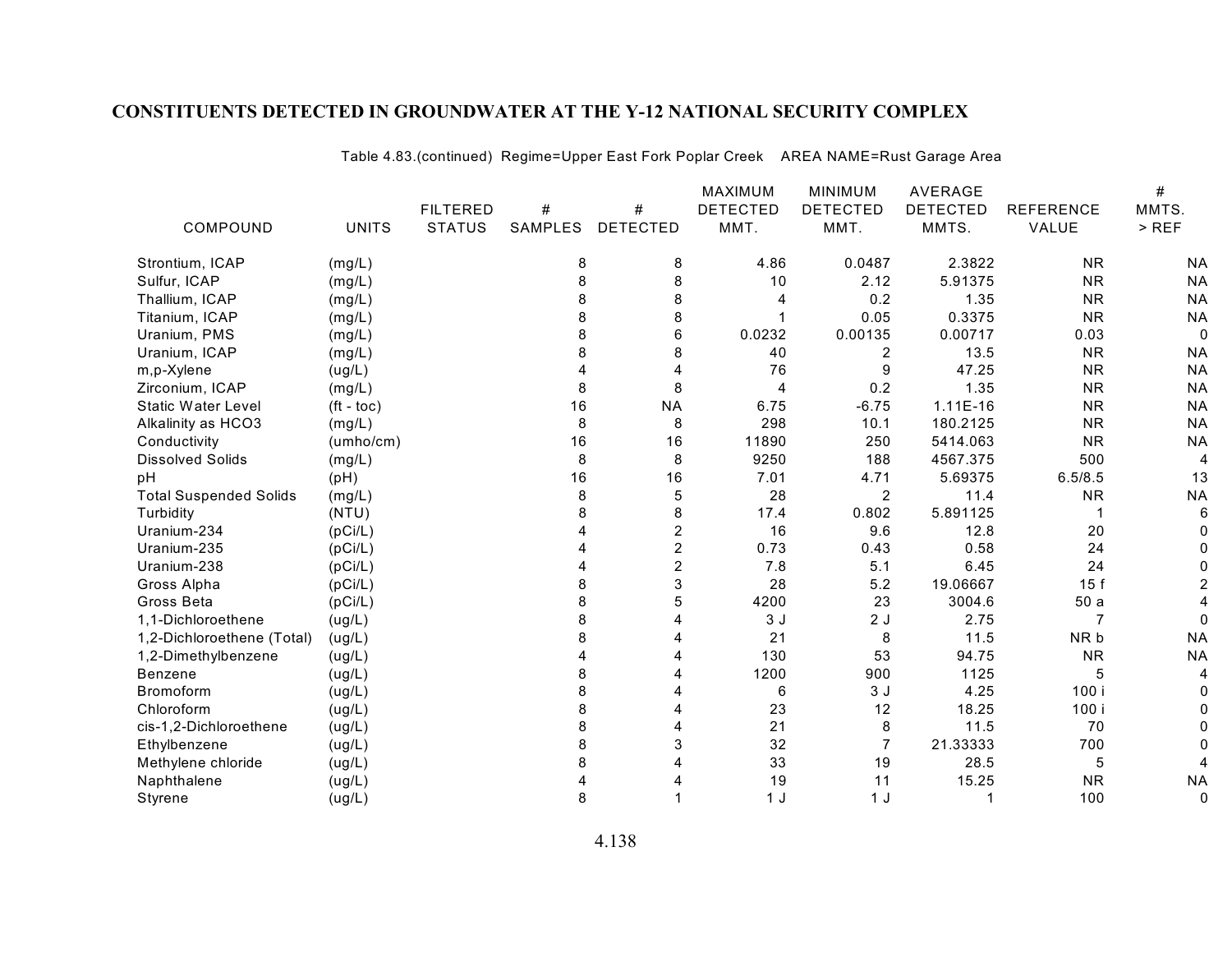| <b>COMPOUND</b>   | <b>UNITS</b> | <b>FILTERED</b><br><b>STATUS</b> | #<br>SAMPLES | <b>DETECTED</b> | <b>MAXIMUM</b><br>DETECTED<br>MMT. | MINIMUM<br>DETECTED<br>MMT. | AVERAGE<br><b>DETECTED</b><br>MMTS. | <b>REFERENCE</b><br>VALUE | MMTS.<br>$>$ REF |
|-------------------|--------------|----------------------------------|--------------|-----------------|------------------------------------|-----------------------------|-------------------------------------|---------------------------|------------------|
| Tetrachloroethene | (ug/L)       |                                  |              |                 | 290                                | 140                         | 225                                 |                           |                  |
| Toluene           | (ug/L)       |                                  |              |                 | 13                                 | ు                           | 7.25                                | 1000                      |                  |
| Trichloroethene   | (ug/L)       |                                  |              |                 |                                    |                             | 7.75                                |                           |                  |
| Xylenes           | (ug/L        |                                  |              |                 | 190                                | 62                          | 140.5                               | 10000                     |                  |

Table 4.83. (continued) Regime=Upper East Fork Poplar Creek AREA NAME=Rust Garage Area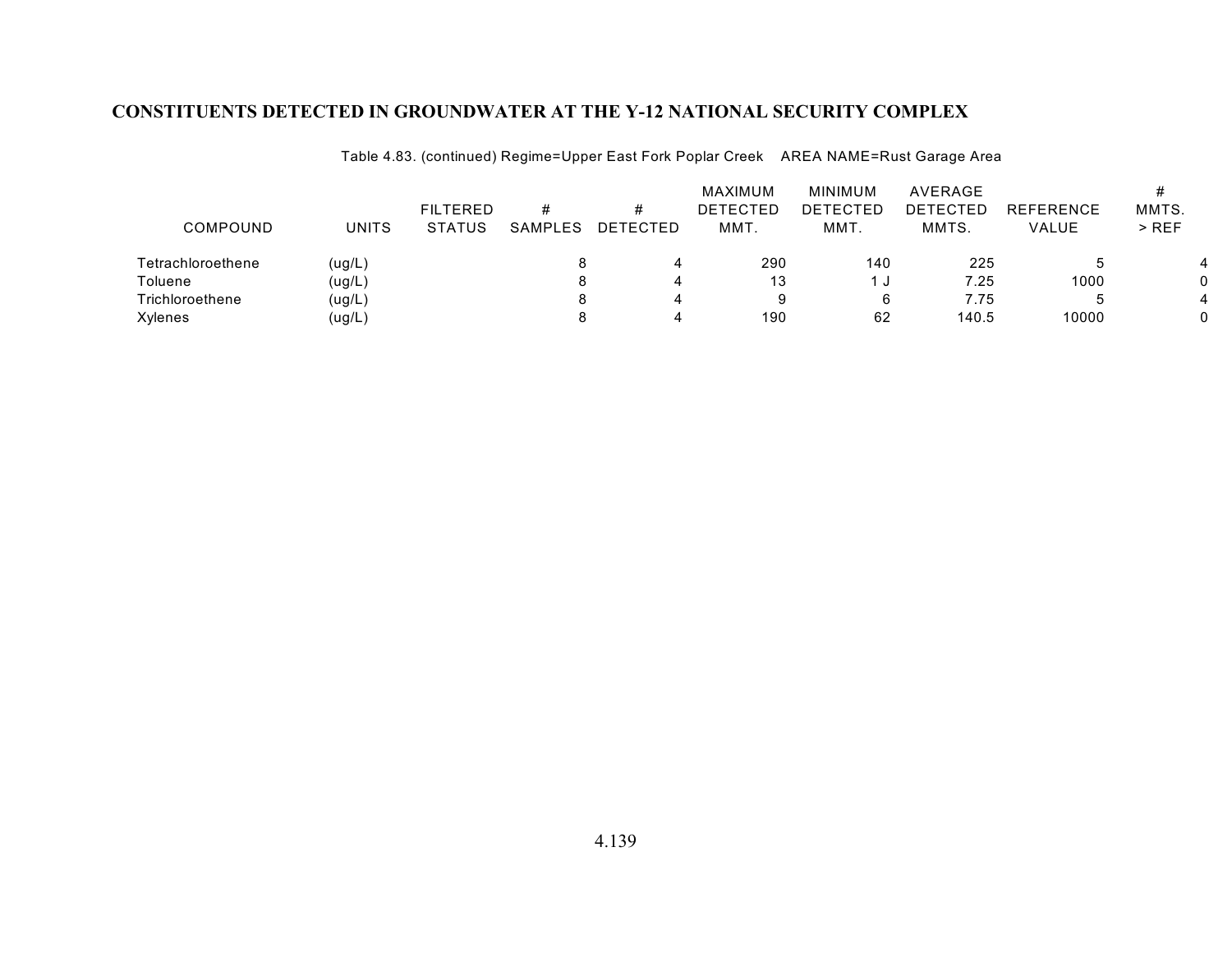Table 4.84. Regime=Upper East Fork Poplar Creek AREA NAME=S-2 Site

|                    |              |                 |                |                         | <b>MAXIMUM</b>  | <b>MINIMUM</b>  | <b>AVERAGE</b>  |                  | $\#$           |
|--------------------|--------------|-----------------|----------------|-------------------------|-----------------|-----------------|-----------------|------------------|----------------|
|                    |              | <b>FILTERED</b> | #              | $\#$                    | <b>DETECTED</b> | <b>DETECTED</b> | <b>DETECTED</b> | <b>REFERENCE</b> | MMTS.          |
| COMPOUND           | <b>UNITS</b> | <b>STATUS</b>   | <b>SAMPLES</b> | <b>DETECTED</b>         | MMT.            | MMT.            | MMTS.           | VALUE            | $>$ REF        |
| <b>Bicarbonate</b> | (mg/L)       |                 | 2              | 2                       | 76.2            | 66.8            | 71.5            | <b>NR</b>        | ΝA             |
| Chloride           | (mg/L)       |                 | 4              | 4                       | 109             | 6.55            | 57.39           | 250              | 0              |
| Fluoride           | (mg/L)       |                 |                | 4                       | 3.9             | 1.25            | 2.3275          | 4                | 0              |
| Nitrate Nitrogen   | (mg/L)       |                 | 2              | 2                       | 62.6            | 52.2            | 57.4            | 10               | 2              |
| Nitrate/Nitrite    | (mg/L)       |                 | $\overline{c}$ | $\overline{2}$          | 781             | 83 Q            | 432             | <b>NR</b>        | <b>NA</b>      |
| Sulfate            | (mg/L)       |                 |                | 4                       | 66.9            | 16              | 41.525          | 250              | 0              |
| Aluminum, ICAP     | (mg/L)       |                 |                | 4                       | 3.24            | 0.351           | 1.75375         | 0.2              |                |
| Antimony, ICAP     | (mg/L)       |                 |                | $\boldsymbol{2}$        | 0.2             | 0.2             | 0.2             | 0.006            | 2              |
| Arsenic, ICAP      | (mg/L)       |                 |                | $\overline{2}$          | 0.2             | 0.2             | 0.2             | 0.05             | $\overline{c}$ |
| Barium, ICAP       | (mg/L)       |                 |                | 4                       | 0.3             | 0.0876          | 0.19715         | 2                | 0              |
| Beryllium, ICAP    | (mg/L)       |                 |                | $\overline{2}$          | 0.0115          | 0.0107          | 0.0111          | 0.004            | 2              |
| Boron, ICAP        | (mg/L)       |                 |                | $\overline{2}$          | 0.348           | 0.345           | 0.3465          | <b>NR</b>        | <b>NA</b>      |
| Cadmium, PMS       | (mg/L)       |                 | 2              | $\overline{2}$          | 0.0866          | 0.0768          | 0.0817          | 0.005            | $\overline{c}$ |
| Cadmium, ICAP      | (mg/L)       |                 |                | 4                       | 3.79            | 0.0832          | 1.912925        | 0.005            |                |
| Calcium, ICAP      | (mg/L)       |                 |                | 4                       | 538 J           | 109             | 259.25          | <b>NR</b>        | <b>NA</b>      |
| Chromium, PMS      | (mg/L)       |                 | $\overline{2}$ |                         | 0.00322         | 0.00322         | 0.00322         | <b>NR</b>        | <b>NA</b>      |
| Cobalt, ICAP       | (mg/L)       |                 |                | 2                       | 0.255           | 0.236           | 0.2455          | <b>NR</b>        | <b>NA</b>      |
| Copper, ICAP       | (mg/L)       |                 |                | 4                       | 47.6            | 0.175           | 22.46525        | 1.3              | $\overline{c}$ |
| Iron, ICAP         | (mg/L)       |                 |                | 4                       | 0.365           | 0.0674          | 0.21235         | 0.3              |                |
| Lead, PMS          | (mg/L)       |                 | 2              | $\overline{\mathbf{c}}$ | 0.00146         | 0.00105         | 0.001255        | 0.015c           |                |
| Lead, ICAP         | (mg/L)       |                 |                | 4                       | 0.1             | 0.0184          | 0.059475        | 0.015c           |                |
| Lithium, ICAP      | (mg/L)       |                 |                | $\boldsymbol{2}$        | $0.0729$ J      | 0.0489          | 0.0609          | <b>NR</b>        | <b>NA</b>      |
| Magnesium, ICAP    | (mg/L)       |                 |                | 4                       | 134             | 17.7            | 75.6            | <b>NR</b>        | <b>NA</b>      |
| Manganese, ICAP    | (mg/L)       |                 |                | 4                       | 44.7            | 2.51            | 18.3175         | 0.05             | 4              |
| Nickel, PMS        | (mg/L)       |                 | $\overline{c}$ | $\boldsymbol{2}$        | 0.0235          | 0.0174          | 0.02045         | <b>NR</b>        | <b>NA</b>      |
| Nickel, ICAP       | (mg/L)       |                 |                | $\overline{2}$          | 2.12            | 2.02            | 2.07            | 0.1 <sub>d</sub> | 2              |
| Niobium, ICAP      | (mg/L)       |                 | $\overline{c}$ | $\overline{c}$          | 0.2             | 0.2             | 0.2             | <b>NR</b>        | <b>NA</b>      |
| Phosphorus, ICAP   | (mg/L)       |                 | $\overline{2}$ | $\overline{2}$          | 0.5             | 0.5             | 0.5             | <b>NR</b>        | <b>NA</b>      |
| Potassium, ICAP    | (mg/L)       |                 |                | 4                       | 11.4            | 3.11            | 6.7             | <b>NR</b>        | <b>NA</b>      |
| Selenium, ICAP     | (mg/L)       |                 |                | $\boldsymbol{2}$        | 0.2             | 0.2             | 0.2             | 0.05             | 2              |
| Silicon, ICAP      | (mg/L)       |                 | $\overline{2}$ | $\overline{2}$          | 2.84            | 2.74            | 2.79            | <b>NR</b>        | <b>NA</b>      |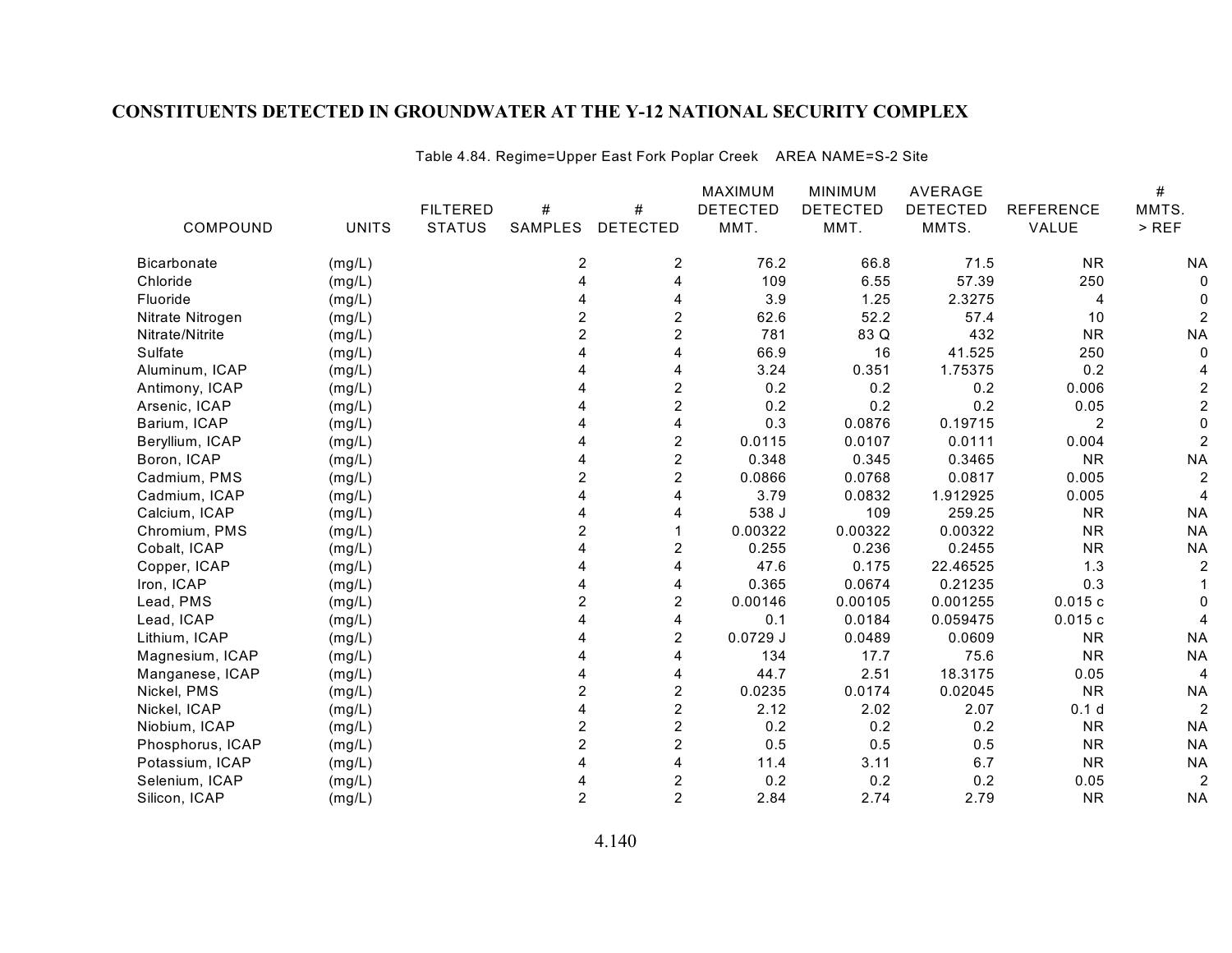|                               |                    |                 |                |                         | <b>MAXIMUM</b>  | <b>MINIMUM</b>  | <b>AVERAGE</b>  |                  | $\#$      |
|-------------------------------|--------------------|-----------------|----------------|-------------------------|-----------------|-----------------|-----------------|------------------|-----------|
|                               |                    | <b>FILTERED</b> | #              | #                       | <b>DETECTED</b> | <b>DETECTED</b> | <b>DETECTED</b> | <b>REFERENCE</b> | MMTS.     |
| COMPOUND                      | <b>UNITS</b>       | <b>STATUS</b>   | <b>SAMPLES</b> | <b>DETECTED</b>         | MMT.            | MMT.            | MMTS.           | VALUE            | $>$ REF   |
| Sodium, ICAP                  | (mg/L)             |                 |                | 4                       | 137             | 13              | 57.65           | <b>NR</b>        | <b>NA</b> |
| Strontium, ICAP               | (mg/L)             |                 |                | 4                       | 1.01            | 0.171           | 0.59325         | <b>NR</b>        | <b>NA</b> |
| Sulfur, ICAP                  | (mg/L)             |                 | 2              | $\overline{c}$          | 5.73            | 5.52            | 5.625           | <b>NR</b>        | <b>NA</b> |
| Thallium, PMS                 | (mg/L)             |                 | 2              | $\overline{c}$          | 0.00243         | 0.00169         | 0.00206         | 0.002            |           |
| Thallium, ICAP                | (mg/L)             |                 |                | 3                       | 0.2             | $0.0086$ J      | 0.1362          | <b>NR</b>        | <b>NA</b> |
| Titanium, ICAP                | (mg/L)             |                 | $\overline{c}$ | $\overline{c}$          | 0.05            | 0.05            | 0.05            | <b>NR</b>        | <b>NA</b> |
| Uranium, PMS                  | (mg/L)             |                 |                | $\overline{c}$          | 0.00528         | 0.00426         | 0.00477         | 0.03             | 0         |
| Uranium, ICAP                 | (mg/L)             |                 | 2              | $\overline{2}$          | $\overline{2}$  | 2               | 2               | <b>NR</b>        | <b>NA</b> |
| Zinc, ICAP                    | (mg/L)             |                 |                | $\overline{c}$          | 5.14            | 4.9             | 5.02            | 5                |           |
| Zirconium, ICAP               | (mg/L)             |                 | 2              | $\overline{c}$          | 0.2             | 0.2             | 0.2             | <b>NR</b>        | <b>NA</b> |
| Static Water Level            | $(t - \text{toc})$ |                 | 6              | <b>NA</b>               | 14.83           | $-14.83$        | 3.383333        | <b>NR</b>        | <b>NA</b> |
| Alkalinity as HCO3            | (mg/L)             |                 |                | 2                       | 202             | 185             | 193.5           | <b>NR</b>        | <b>NA</b> |
| Conductivity                  | (umbo/cm)          |                 |                | 4                       | 1094            | 862             | 989.5           | <b>NR</b>        | <b>NA</b> |
| <b>Dissolved Solids</b>       | (mg/L)             |                 |                | 4                       | 6260            | 562             | 2895.75         | 500              | 4         |
| pH                            | (pH)               |                 |                | 4                       | 6.98            | 6.53            | 6.8075          | 6.5/8.5          |           |
| <b>Total Suspended Solids</b> | (mg/L)             |                 |                | $\overline{\mathbf{c}}$ | 3               | 3               | 3               | <b>NR</b>        | <b>NA</b> |
| Turbidity                     | (NTU)              |                 | 2              | $\overline{2}$          | 6.08            | 5.2             | 5.64            |                  | 2         |
| Gross Alpha                   | (pCi/L)            |                 |                | $\overline{2}$          | 37.09           | 17              | 27.045          | 15f              |           |
| Gross Beta                    | (pCi/L)            |                 |                | $\overline{c}$          | 33.06           | 28.68           | 30.87           | 50a              |           |
| 1,1-Dichloroethene            | (ug/L)             |                 |                | 2                       | 4 J             | 3J              | 3.5             | 7                |           |
| 1,2-Dichloroethene (Total)    | (ug/L)             |                 |                | $\overline{\mathbf{c}}$ | 6               | 5J              | 5.5             | NR b             | <b>NA</b> |
| Acetone                       | (ug/L)             |                 |                |                         | 10J             | 10J             | 10              | <b>NR</b>        | <b>NA</b> |
| Carbon tetrachloride          | (ug/L)             |                 |                | 3                       | 31              | 3J              | 20.66667        | 5                |           |
| Chloroform                    | (ug/L)             |                 |                |                         | 47              | 9               | 26              | 100 i            |           |
| cis-1,2-Dichloroethene        | (ug/L)             |                 |                |                         | 280             | 5J              | 130.25          | 70               |           |
| Methane                       | (ug/L)             |                 |                |                         | 9               | 9               |                 | <b>NR</b>        | <b>NA</b> |
| Tetrachloroethene             | (ug/L)             |                 |                | 4                       | 570             | 150             | 362.5           | 5                |           |
| Toluene                       | (ug/L)             |                 |                | 2                       | 2J              | 1 <sub>J</sub>  | 1.5             | 1000             |           |
| Trichloroethene               | (ug/L)             |                 |                |                         | 450             | 68              | 259.5           | 5                |           |
| Vinyl chloride                | (ug/L)             |                 |                | 2                       | 87              | 65              | 76              | $\overline{2}$   |           |

Table 4.84. (continued) Regime=Upper East Fork Poplar Creek AREA NAME=S-2 Site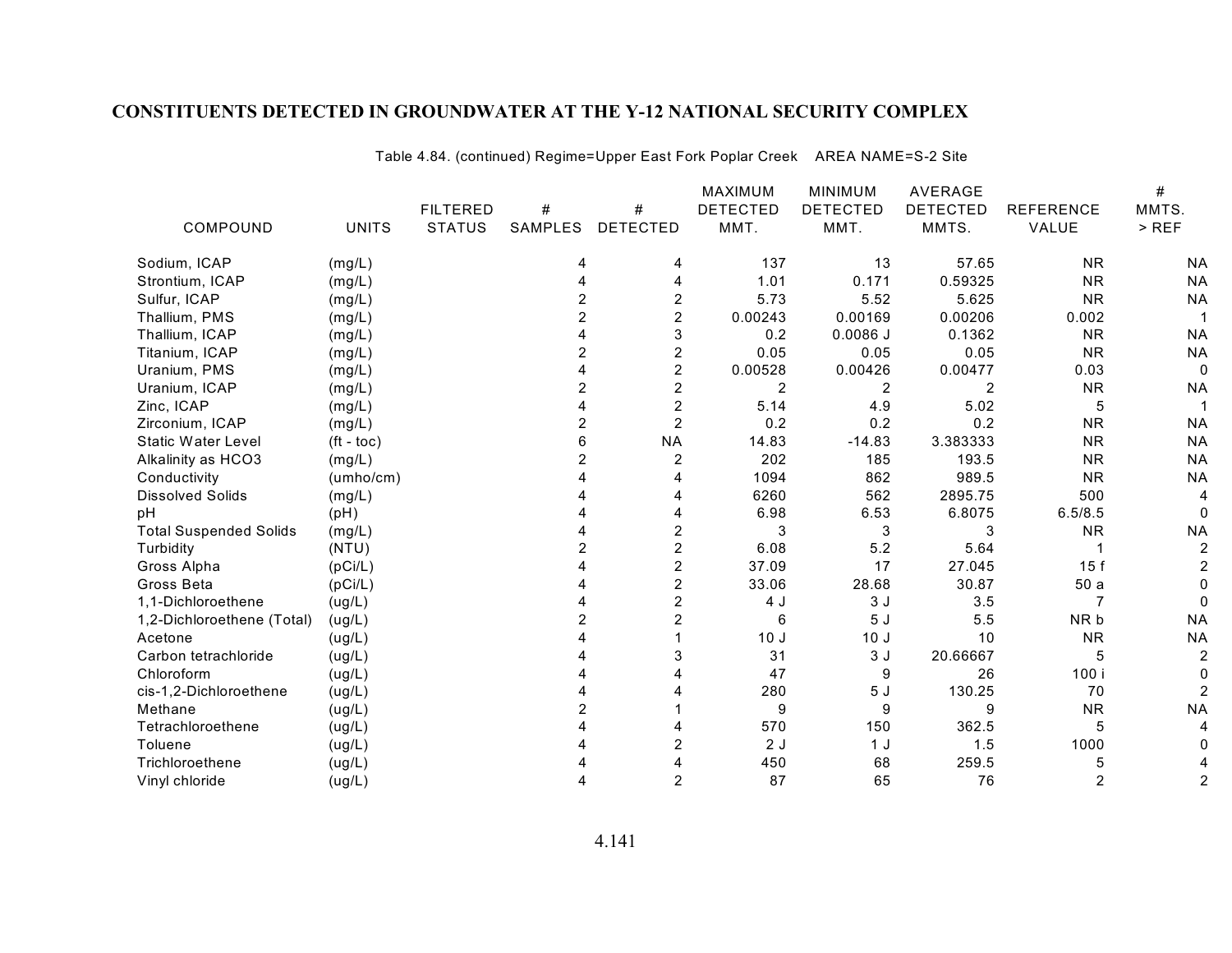Table 4.85. Regime=Upper East Fork Poplar Creek AREA NAME=S-3 Site

|                    |              |                 |                |                 | <b>MAXIMUM</b>  | <b>MINIMUM</b>  | <b>AVERAGE</b>  |                  | #         |
|--------------------|--------------|-----------------|----------------|-----------------|-----------------|-----------------|-----------------|------------------|-----------|
|                    |              | <b>FILTERED</b> | #              | #               | <b>DETECTED</b> | <b>DETECTED</b> | <b>DETECTED</b> | <b>REFERENCE</b> | MMTS.     |
| COMPOUND           | <b>UNITS</b> | <b>STATUS</b>   | SAMPLES        | <b>DETECTED</b> | MMT.            | MMT.            | MMTS.           | VALUE            | $>$ REF   |
| <b>Bicarbonate</b> | (mg/L)       |                 | $\overline{c}$ | $\overline{c}$  | 732             | 678             | 705             | <b>NR</b>        | <b>NA</b> |
| Chloride           | (mg/L)       |                 | 6              | 6               | 179             | 14.7            | 105.25          | 250              |           |
| Fluoride           | (mg/L)       |                 | 6              | $\overline{2}$  | 2.9             | 2.87            | 2.885           | 4                |           |
| Nitrate Nitrogen   | (mg/L)       |                 |                | 4               | 10400           | 350             | 5063.75         | 10               |           |
| Nitrate/Nitrite    | (mg/L)       |                 | $\overline{2}$ | $\overline{2}$  | 10400           | 9820            | 10110           | <b>NR</b>        | <b>NA</b> |
| Sulfate            | (mg/L)       |                 | 6              | 4               | 13.7            | 3.9             | 7.735           | 250              |           |
| Aluminum, ICAP     | (mg/L)       |                 | 6              |                 | 5.45            | 0.581           | 3.81275         | 0.2              |           |
| Antimony, ICAP     | (mg/L)       |                 | 6              |                 |                 | 0.2             | 2.15            | 0.006            |           |
| Arsenic, ICAP      | (mg/L)       |                 | 6              | 4               | 4               | 0.2             | 2.15            | 0.05             |           |
| Barium, ICAP       | (mg/L)       |                 | 6              | 6               | 95              | 2.94            | 61.735          | $\overline{2}$   |           |
| Cadmium, PMS       | (mg/L)       |                 |                |                 | 1.62            | 0.00212         | 0.741095        | 0.005            |           |
| Cadmium, ICAP      | (mg/L)       |                 | 6              | 4               | 1.71            | 0.01            | 0.8275          | 0.005            |           |
| Calcium, ICAP      | (mg/L)       |                 | հ              | 6               | 11100           | 531             | 7561.833        | <b>NR</b>        | <b>NA</b> |
| Chromium, PMS      | (mg/L)       |                 |                | $\overline{2}$  | 0.00319         | 0.00293         | 0.00306         | <b>NR</b>        | <b>NA</b> |
| Cobalt, ICAP       | (mg/L)       |                 | 6              | 4               | 0.474           | 0.153           | 0.30875         | <b>NR</b>        | <b>NA</b> |
| Copper, ICAP       | (mg/L)       |                 | 6              | $\overline{c}$  | 0.124           | 0.0671          | 0.09555         | 1.3              | $\Omega$  |
| Iron, ICAP         | (mg/L)       |                 | 6              | 2               | 4.17            | 0.477           | 2.3235          | 0.3              |           |
| Lead, PMS          | (mg/L)       |                 |                | 4               | 0.00852         | 0.00277         | 0.005543        | 0.015c           |           |
| Lead, ICAP         | (mg/L)       |                 | 6              | 4               | 2               | 0.1             | 1.075           | 0.015c           |           |
| Lithium, ICAP      | (mg/L)       |                 | 6              | 5               | 0.547           | 0.0198          | 0.32268         | <b>NR</b>        | <b>NA</b> |
| Magnesium, ICAP    | (mg/L)       |                 | 6              | 6               | 1310            | 65.6            | 798.9333        | <b>NR</b>        | <b>NA</b> |
| Manganese, ICAP    | (mg/L)       |                 | 6              | 6               | 149             | 0.139Q          | 57.204          | 0.05             |           |
| Mercury, CVAA      | (mg/L)       |                 | 6              | $\overline{2}$  | 0.0164          | 0.0115          | 0.01395         | 0.002            |           |
| Nickel, PMS        | (mg/L)       |                 | Δ              | 4               | 3.57            | 0.0354          | 1.4483          | <b>NR</b>        | <b>NA</b> |
| Nickel, ICAP       | (mg/L)       |                 | 6              |                 | 2.98            | 0.178           | 1.56            | 0.1 <sub>d</sub> |           |
| Niobium, ICAP      | (mg/L)       |                 |                |                 | 4               | 0.2             | 2.15            | <b>NR</b>        | <b>NA</b> |
| Phosphorus, ICAP   | (mg/L)       |                 |                | 4               | 10              | 0.5             | 5.375           | <b>NR</b>        | <b>NA</b> |
| Potassium, ICAP    | (mg/L)       |                 | 6              | 6               | 85.1            | 2.61            | 36.78333        | <b>NR</b>        | <b>NA</b> |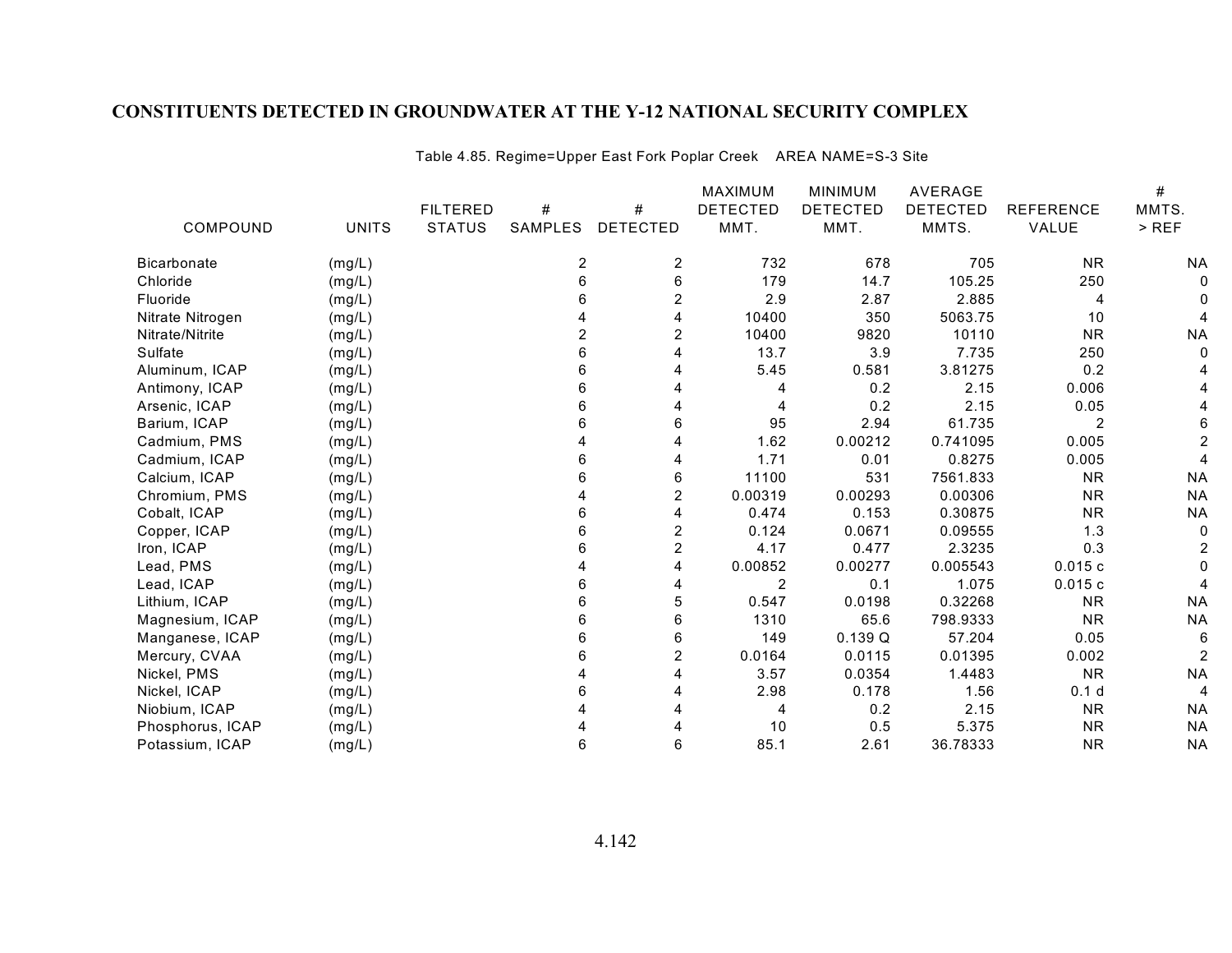|                               |              |                 |                |                         | <b>MAXIMUM</b>  | <b>MINIMUM</b>  | <b>AVERAGE</b>  |                  | $\#$      |
|-------------------------------|--------------|-----------------|----------------|-------------------------|-----------------|-----------------|-----------------|------------------|-----------|
|                               |              | <b>FILTERED</b> | $\#$           | #                       | <b>DETECTED</b> | <b>DETECTED</b> | <b>DETECTED</b> | <b>REFERENCE</b> | MMTS.     |
| COMPOUND                      | <b>UNITS</b> | <b>STATUS</b>   | <b>SAMPLES</b> | <b>DETECTED</b>         | MMT.            | MMT.            | MMTS.           | VALUE            | $>$ REF   |
| Selenium, PMS                 | (mg/L)       |                 | 4              |                         | 0.012           | 0.012           | 0.012           | 0.05             |           |
| Selenium, ICAP                | (mg/L)       |                 | 6              | 4                       | 4               | 0.2             | 2.15            | 0.05             |           |
| Silicon, ICAP                 | (mg/L)       |                 |                |                         | 22.1            | 5.48            | 15.245          | <b>NR</b>        | <b>NA</b> |
| Sodium, ICAP                  | (mg/L)       |                 | 6              | 6                       | 463             | 14              | 303.6           | <b>NR</b>        | <b>NA</b> |
| Strontium, ICAP               | (mg/L)       |                 | 6              | 6                       | 63.6            | 1.23            | 32.36833        | <b>NR</b>        | <b>NA</b> |
| Sulfur, ICAP                  | (mg/L)       |                 |                | 4                       | 10              | 1.69            | 6.0325          | <b>NR</b>        | <b>NA</b> |
| Thallium, PMS                 | (mg/L)       |                 |                | $\overline{c}$          | 0.00212         | 0.00194         | 0.00203         | 0.002            |           |
| Thallium, ICAP                | (mg/L)       |                 | 6              | 4                       | 4               | 0.2             | 2.15            | <b>NR</b>        | <b>NA</b> |
| Titanium, ICAP                | (mg/L)       |                 |                | 4                       |                 | 0.05            | 0.5375          | <b>NR</b>        | <b>NA</b> |
| Uranium, PMS                  | (mg/L)       |                 | 6              | 6                       | 0.0205          | 0.000832        | 0.011719        | 0.03             | 0         |
| Uranium, ICAP                 | (mg/L)       |                 |                | 4                       | 40              | $\overline{c}$  | 21.5            | <b>NR</b>        | <b>NA</b> |
| Zinc, ICAP                    | (mg/L)       |                 | 6              |                         | 0.0815          | 0.0815          | 0.0815          | 5                | 0         |
| Zirconium, ICAP               | (mg/L)       |                 | 4              | 4                       | 4               | 0.2             | 2.15            | <b>NR</b>        | <b>NA</b> |
| <b>Static Water Level</b>     | $(ft - toc)$ |                 | 10             | <b>NA</b>               | 9.48            | $-9.48$         | 1.438           | <b>NR</b>        | <b>NA</b> |
| Alkalinity as HCO3            | (mg/L)       |                 | 4              | 4                       | 644             | 85.6            | 356             | <b>NR</b>        | <b>NA</b> |
| Conductivity                  | (umbo/cm)    |                 | 8              | 8                       | 48100           | 2790            | 23193.75        | <b>NR</b>        | <b>NA</b> |
| <b>Dissolved Solids</b>       | (mg/L)       |                 | 6              | 6                       | 65600           | 2690            | 36651.67        | 500              | 6         |
| рH                            | (pH)         |                 | 8              | 8                       | 6.87            | 5.57            | 6.15            | 6.5/8.5          |           |
| <b>Total Suspended Solids</b> | (mg/L)       |                 | 6              | 6                       | 71              | 6               | 21.15           | <b>NR</b>        | <b>NA</b> |
| Turbidity                     | (NTU)        |                 |                | 4                       | 77.9            | 3.07            | 23.0475         | 1                |           |
| Uranium-234                   | (pCi/L)      |                 | $\overline{2}$ | 2                       | 0.33            | 0.31            | 0.32            | 20               |           |
| Uranium-238                   | (pCi/L)      |                 | $\overline{2}$ | $\overline{c}$          | 0.33            | 0.16R           | 0.245           | 24               |           |
| Technetium-99                 | (pCi/L)      |                 |                | $\overline{2}$          | 30624.69        | 28222.66        | 29423.68        | 4000             |           |
| Gross Alpha                   | (pCi/L)      |                 | 6              |                         | 1334.57 Q       | 1334.57 Q       | 1334.57         | 15f              |           |
| Gross Beta                    | (pCi/L)      |                 | 6              | 4                       | 19000           | 13862.58        | 15843.29        | 50a              |           |
| 1,1-Dichloroethene            | (ug/L)       |                 | 6              | $\overline{2}$          | 2J              | 1 <sub>J</sub>  | 1.5             | 7                |           |
| Acetone                       | (ug/L)       |                 | 6              | $\overline{c}$          | 15              | 14              | 14.5            | <b>NR</b>        | <b>NA</b> |
| Benzene                       | (ug/L)       |                 | 6              |                         | 1 <sub>J</sub>  | 1 J             |                 | 5                | 0         |
| <b>Bromoform</b>              | (ug/L)       |                 | 6              |                         | 4 J             | 3J              | 3.25            | 100 i            |           |
| Bromomethane                  | (ug/L)       |                 | 6              | $\overline{\mathbf{c}}$ | 22              | 19              | 20.5            | <b>NR</b>        | <b>NA</b> |
| Carbon disulfide              | (ug/L)       |                 | 6              |                         | 2J              | 2J              | $\overline{2}$  | <b>NR</b>        | <b>NA</b> |

Table 4.85. (continued) Regime=Upper East Fork Poplar Creek AREA NAME=S-3 Site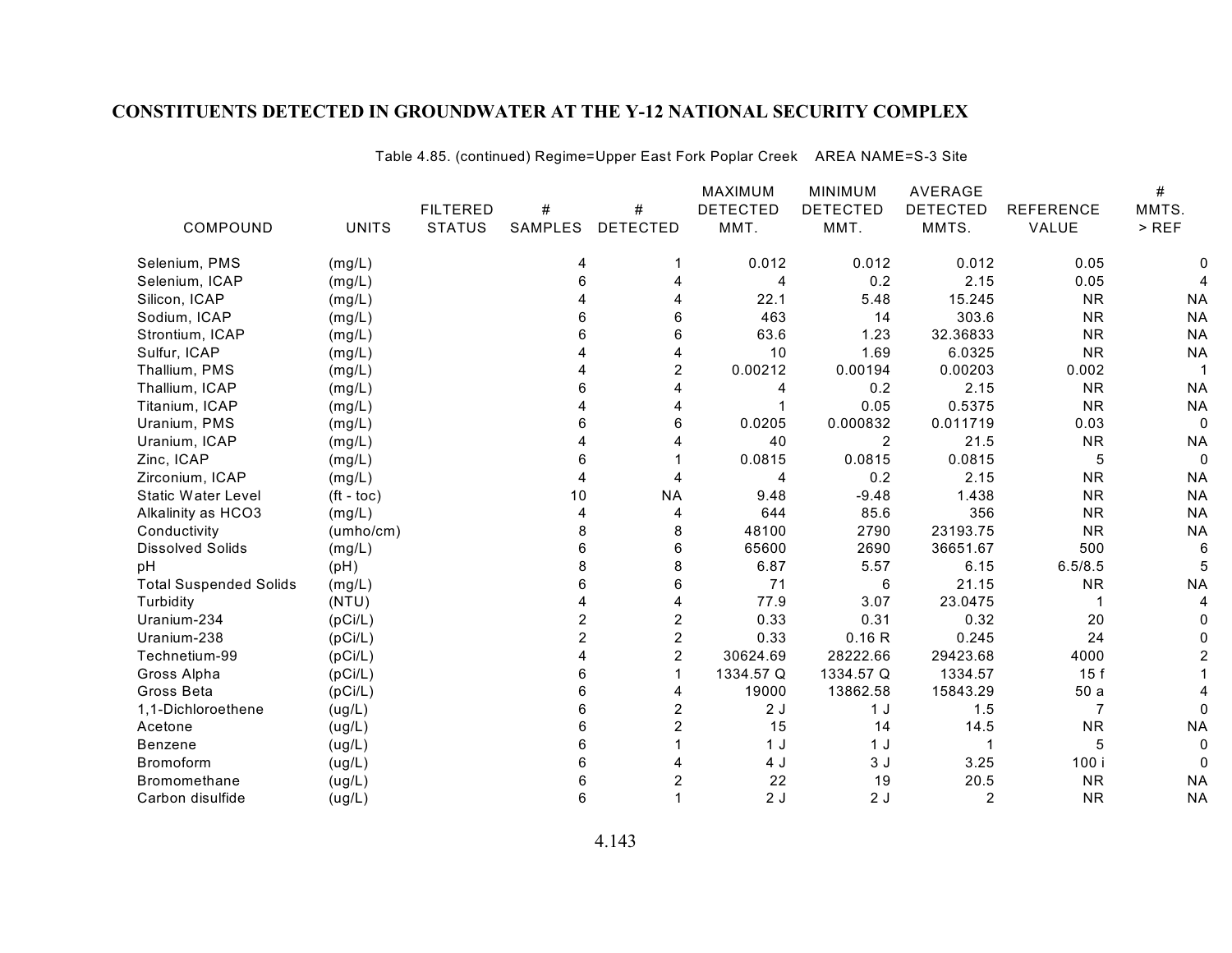| COMPOUND           | <b>UNITS</b> | <b>FILTERED</b><br><b>STATUS</b> | #<br>SAMPLES | #<br>DETECTED | MAXIMUM<br><b>DETECTED</b><br>MMT. | <b>MINIMUM</b><br>DETECTED<br>MMT. | AVERAGE<br>DETECTED<br>MMTS. | <b>REFERENCE</b><br><b>VALUE</b> | MMTS.<br>$>$ REF |
|--------------------|--------------|----------------------------------|--------------|---------------|------------------------------------|------------------------------------|------------------------------|----------------------------------|------------------|
| Chloroform         | (ug/L)       |                                  |              | 4             | 36                                 | 13                                 | 24.5                         | 100 i                            |                  |
| Chloromethane      | (ug/L)       |                                  |              |               | 22                                 | 21                                 | 21.5                         | <b>NR</b>                        | NA               |
| Methylene chloride | (ug/L)       |                                  |              |               | 50                                 | 19                                 | 30.33333                     | b                                | 3                |
| Tetrachloroethene  | (ug/L)       |                                  |              | 4             | 160                                | 2 J                                | 78.75                        | .b                               | 2                |
| Toluene            | (ug/L)       |                                  |              |               | ี 1 ม                              | J                                  |                              | 1000                             |                  |
| Trichloroethene    | (ug/L)       |                                  |              |               | 4 J                                | 3 J                                | 3.75                         |                                  |                  |

Table 4.85. (continued) Regime=Upper East Fork Poplar Creek AREA NAME=S-3 Site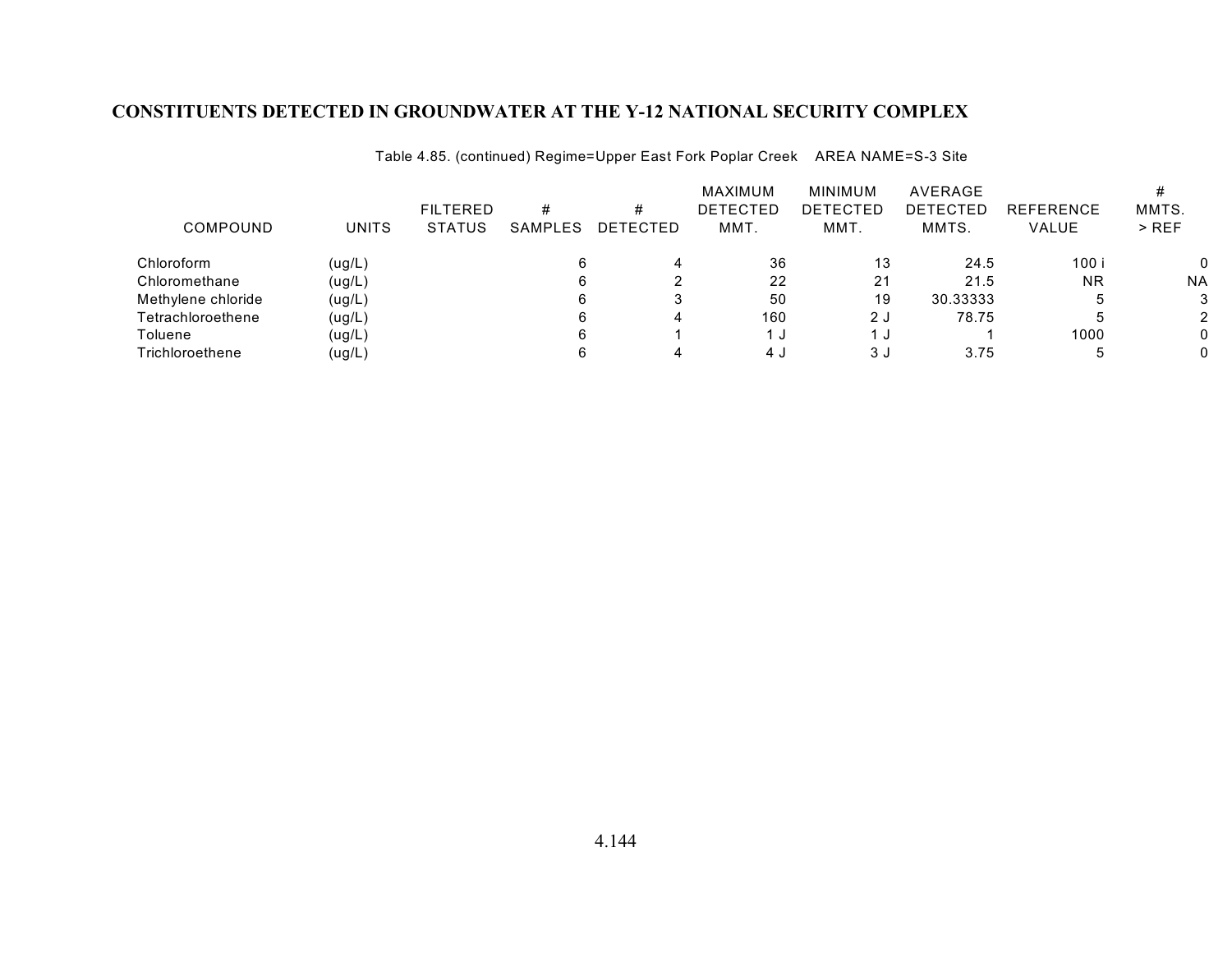|                  |              |                 |                |                 | MAXIMUM         | <b>MINIMUM</b>  | <b>AVERAGE</b>  |                  | #              |
|------------------|--------------|-----------------|----------------|-----------------|-----------------|-----------------|-----------------|------------------|----------------|
|                  |              | <b>FILTERED</b> | #              | #               | <b>DETECTED</b> | <b>DETECTED</b> | <b>DETECTED</b> | <b>REFERENCE</b> | MMTS.          |
| COMPOUND         | <b>UNITS</b> | <b>STATUS</b>   | <b>SAMPLES</b> | <b>DETECTED</b> | MMT.            | MMT.            | MMTS.           | VALUE            | > REF          |
| Bicarbonate      | (mg/L)       |                 | 2              | 2               | 264             | 157             | 210.5           | <b>NR</b>        | <b>NA</b>      |
| Chloride         | (mg/L)       |                 |                |                 | 5.1             | 3.2             | 4.15            | 250              | 0              |
| Fluoride         | (mg/L)       |                 |                |                 | 0.62            | 0.42            | 0.52            | 4                | 0              |
| Nitrate/Nitrite  | (mg/L)       |                 |                |                 | 0.43            | 0.43            | 0.43            | <b>NR</b>        | <b>NA</b>      |
| Sulfate          | (mg/L)       |                 |                |                 | 128             | 95.1            | 111.55          | 250              | 0              |
| Barium, ICAP     | (mg/L)       |                 |                |                 | 0.109           | 0.0821          | 0.09555         | 2                | 0              |
| Boron, ICAP      | (mg/L)       |                 |                |                 | 0.0741          | 0.0697          | 0.0719          | <b>NR</b>        | <b>NA</b>      |
| Calcium, ICAP    | (mg/L)       |                 |                |                 | 91.3            | 80.3            | 85.8            | <b>NR</b>        | <b>NA</b>      |
| Iron, ICAP       | (mg/L)       |                 |                |                 | 0.537           | 0.537           | 0.537           | 0.3              |                |
| Magnesium, ICAP  | (mg/L)       |                 |                |                 | 20.4            | 18.4            | 19.4            | <b>NR</b>        | <b>NA</b>      |
| Manganese, ICAP  | (mg/L)       |                 |                |                 | 1.55            | 0.62            | 1.085           | 0.05             | $\overline{2}$ |
| Potassium, ICAP  | (mg/L)       |                 |                |                 | 6.4             | 6               | 6.2             | <b>NR</b>        | <b>NA</b>      |
| Sodium, ICAP     | (mg/L)       |                 |                |                 | 6.45            | 4.98            | 5.715           | <b>NR</b>        | <b>NA</b>      |
| Strontium, ICAP  | (mg/L)       |                 |                |                 | 0.379           | 0.359           | 0.369           | <b>NR</b>        | <b>NA</b>      |
| Uranium, PMS     | (mg/L)       |                 |                |                 | 0.00926         | 0.00926         | 0.00926         | 0.03             | 0              |
| Dissolved Solids | (mg/L)       |                 |                |                 | 394             | 385             | 389.5           | 500              | 0              |
| Gross Alpha      | (pCi/L)      |                 |                |                 | 6.74            | 2.11            | 4.425           | 15f              | 0              |
| Gross Beta       | (pCi/L)      |                 | 2              |                 | 10.31           | 7.8             | 9.055           | 50a              | 0              |

Table 4.86. Regime=Upper East Fork Poplar Creek AREA NAME=Tank 2331-U, near Building 9201-1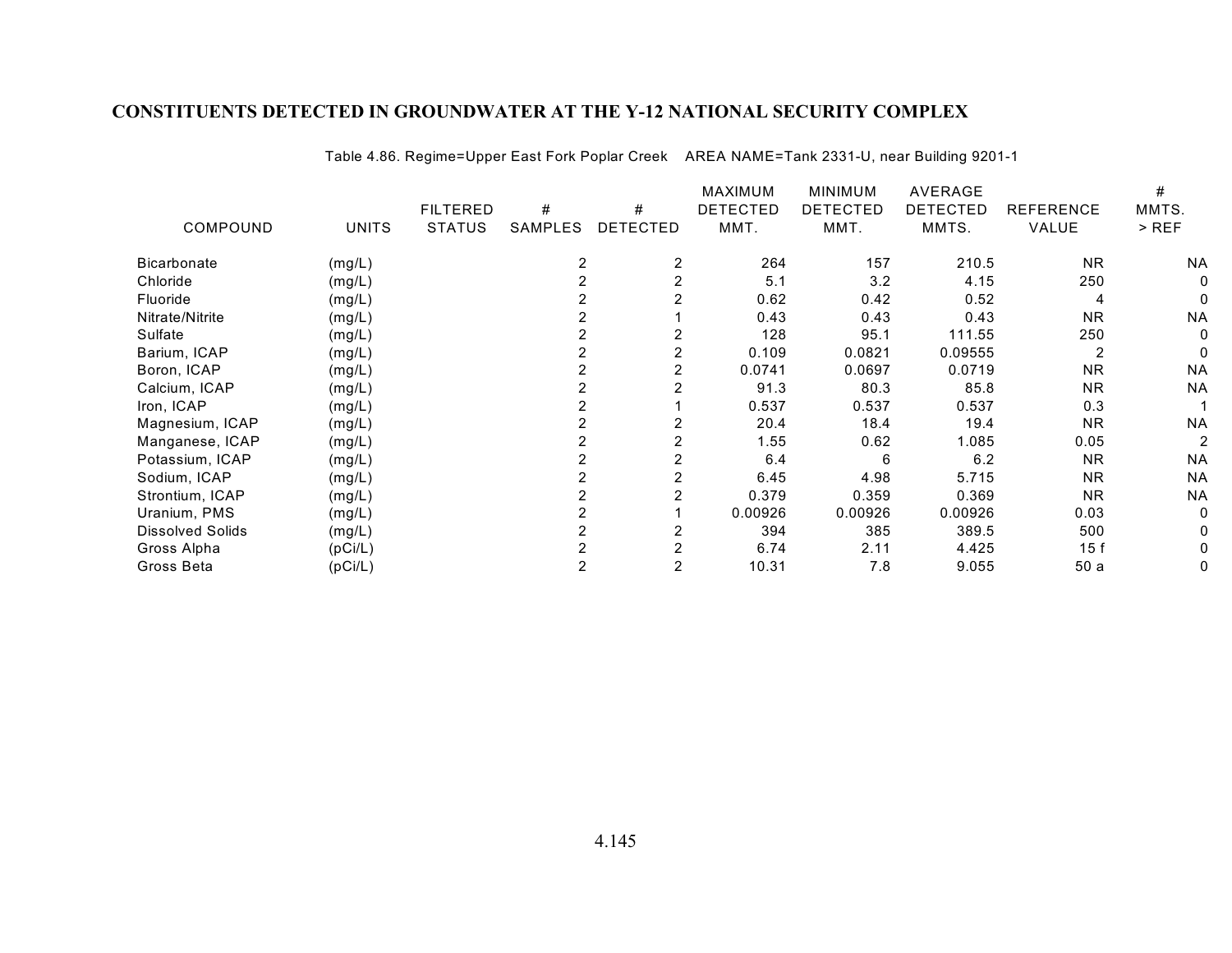|                  |              |                 |         |                 | <b>MAXIMUM</b>  | <b>MINIMUM</b>  | AVERAGE         |                  | #         |
|------------------|--------------|-----------------|---------|-----------------|-----------------|-----------------|-----------------|------------------|-----------|
|                  |              | <b>FILTERED</b> | #       | #               | <b>DETECTED</b> | <b>DETECTED</b> | <b>DETECTED</b> | <b>REFERENCE</b> | MMTS.     |
| COMPOUND         | <b>UNITS</b> | <b>STATUS</b>   | SAMPLES | <b>DETECTED</b> | MMT.            | MMT.            | MMTS.           | VALUE            | $>$ REF   |
| Chloride         | (mg/L)       |                 | 8       | 8               | 3.05            | 2.17            | 2.59            | 250              |           |
| Fluoride         | (mg/L)       |                 | 8       | 8               | 0.529           | 0.456           | 0.50075         | 4                |           |
| Nitrate Nitrogen | (mg/L)       |                 | 8       | 6               | 0.902           | 0.0678          | 0.529267        | 10               |           |
| Sulfate          | (mg/L)       |                 |         | 8               | 59.9            | 25.7            | 42.625          | 250              |           |
| Aluminum, ICAP   | (mg/L)       |                 | 8       | 8               | 30.9            | 0.331           | 9.4975          | 0.2              |           |
| Antimony, PMS    | (mg/L)       |                 | 8       | 2               | 0.00449         | 0.00449         | 0.00449         | 0.006            |           |
| Antimony, ICAP   | (mg/L)       |                 | 8       | 8               | 0.2             | 0.2             | 0.2             | 0.006            |           |
| Arsenic, ICAP    | (mg/L)       |                 | 8       | 8               | 0.2             | 0.2             | 0.2             | 0.05             |           |
| Barium, ICAP     | (mg/L)       |                 | 8       | 8               | 0.4             | 0.0842          | 0.1743          | 2                |           |
| Beryllium, ICAP  | (mg/L)       |                 | 8       | $\overline{c}$  | 0.0015          | 0.0015          | 0.0015          | 0.004            |           |
| Cadmium, PMS     | (mg/L)       |                 | 8       | 4               | 0.00754         | 0.0013          | 0.00442         | 0.005            |           |
| Cadmium, ICAP    | (mg/L)       |                 | 8       | 8               | 0.01            | 0.01            | 0.01            | 0.005            |           |
| Calcium, ICAP    | (mg/L)       |                 | 8       | 8               | 96.5            | 47.5            | 63.325          | <b>NR</b>        | <b>NA</b> |
| Chromium, PMS    | (mg/L)       |                 |         | 4               | 0.12            | 0.00915         | 0.064575        | <b>NR</b>        | <b>NA</b> |
| Chromium, ICAP   | (mg/L)       |                 | 8       | $\overline{c}$  | 0.16            | 0.16            | 0.16            | 0.1              |           |
| Cobalt, ICAP     | (mg/L)       |                 | 8       | $\overline{c}$  | 0.0369          | 0.0369          | 0.0369          | <b>NR</b>        | <b>NA</b> |
| Copper, ICAP     | (mg/L)       |                 | 8       | $\overline{c}$  | 0.153           | 0.153           | 0.153           | 1.3              |           |
| Iron, ICAP       | (mg/L)       |                 | 8       | 8               | 38              | 0.212           | 10.67525        | 0.3              |           |
| Lead, PMS        | (mg/L)       |                 | 8       | 6               | 0.106           | 0.000795        | 0.037692        | 0.015c           |           |
| Lead, ICAP       | (mg/L)       |                 | 8       | 8               | 0.1             | 0.1             | 0.1             | 0.015c           |           |
| Lithium, ICAP    | (mg/L)       |                 | 8       | 8               | 0.149           | 0.0893          | 0.109           | <b>NR</b>        | <b>NA</b> |
| Magnesium, ICAP  | (mg/L)       |                 | 8       | 8               | 21.1            | 6.56            | 11.305          | <b>NR</b>        | <b>NA</b> |
| Manganese, ICAP  | (mg/L)       |                 | 8       | 8               | 2.26            | 0.0446          | 0.7444          | 0.05             | 6         |
| Mercury, CVAA    | (mg/L)       |                 | 8       | $\overline{c}$  | 0.000762        | 0.000762        | 0.000762        | 0.002            | 0         |
| Nickel, PMS      | (mg/L)       |                 | 8       | 4               | 0.0935          | 0.0253          | 0.0594          | <b>NR</b>        | <b>NA</b> |
| Nickel, ICAP     | (mg/L)       |                 | 8       | $\overline{c}$  | 0.125           | 0.125           | 0.125           | 0.1 <sub>d</sub> |           |
| Niobium, ICAP    | (mg/L)       |                 | 8       | 8               | 0.2             | 0.2             | 0.2             | <b>NR</b>        | <b>NA</b> |
| Phosphorus, ICAP | (mg/L)       |                 | 8       | 8               | 0.771           | 0.5             | 0.56775         | <b>NR</b>        | <b>NA</b> |
| Potassium, ICAP  | (mg/L)       |                 | 8       | 6               | 12.6            | 2.19            | 6.386667        | <b>NR</b>        | <b>NA</b> |
| Selenium, ICAP   | (mg/L)       |                 |         | 8               | 0.2             | 0.2             | 0.2             | 0.05             | 8         |
| Silicon, ICAP    | (mg/L)       |                 | 8       | 8               | 34.3            | 3.04            | 13.6025         | <b>NR</b>        | <b>NA</b> |

Table 4.87. Regime=Upper East Fork Poplar Creek AREA NAME=Underground Tank T0134-U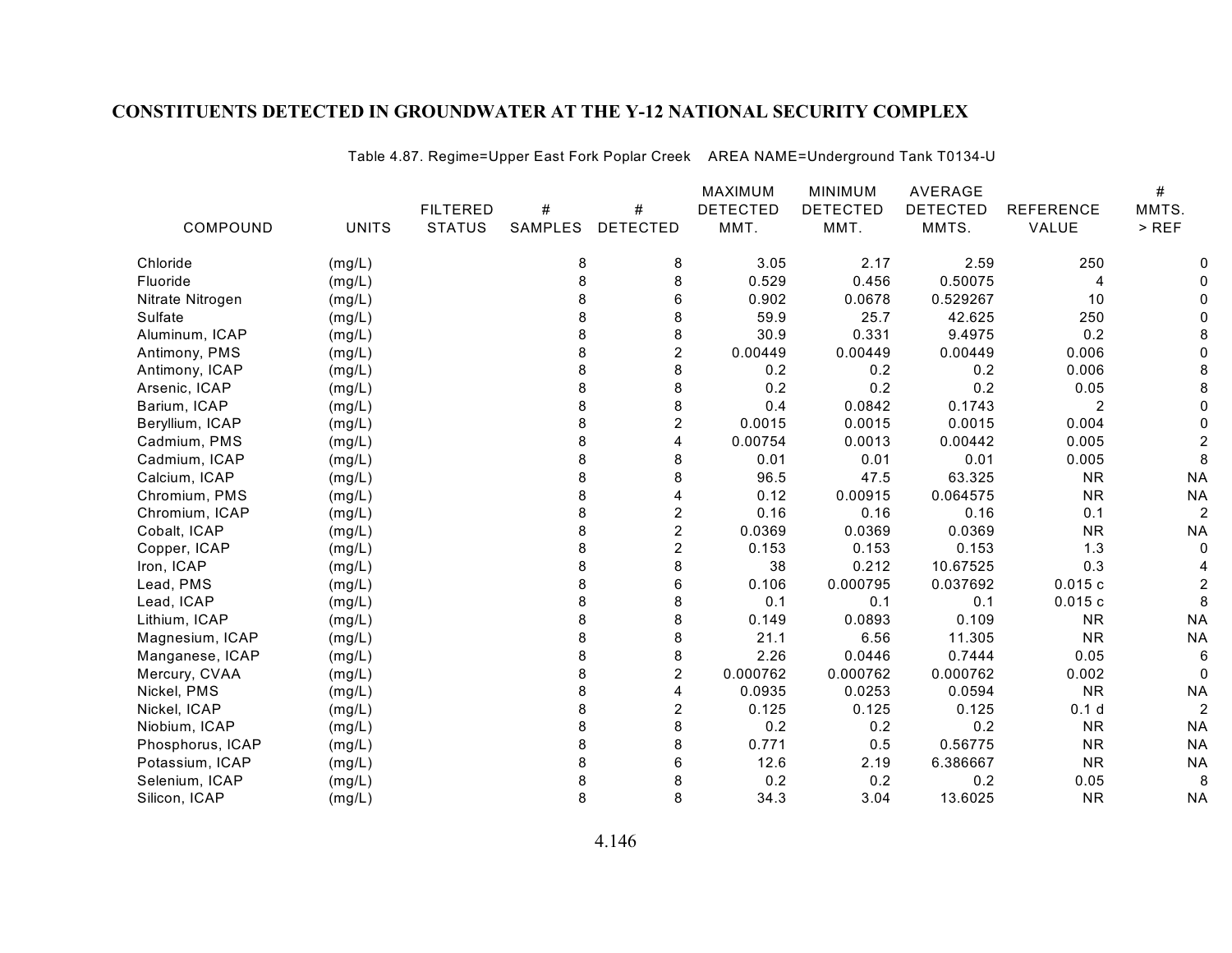|                               |              |                 |         |                | MAXIMUM         | <b>MINIMUM</b>  | AVERAGE         |                  | #         |
|-------------------------------|--------------|-----------------|---------|----------------|-----------------|-----------------|-----------------|------------------|-----------|
|                               |              | <b>FILTERED</b> | #       | #              | <b>DETECTED</b> | <b>DETECTED</b> | <b>DETECTED</b> | <b>REFERENCE</b> | MMTS.     |
| COMPOUND                      | <b>UNITS</b> | <b>STATUS</b>   | SAMPLES | DETECTED       | MMT.            | MMT.            | MMTS.           | VALUE            | $>$ REF   |
| Sodium, ICAP                  | (mg/L)       |                 | 8       | 8              | 3.75            | 2.53            | 3.095           | <b>NR</b>        | <b>NA</b> |
| Strontium, ICAP               | (mg/L)       |                 |         |                | 0.184           | 0.108           | 0.13725         | NR.              | <b>NA</b> |
| Sulfur, ICAP                  | (mg/L)       |                 |         | 8              | 21              | 8.55            | 14.7775         | <b>NR</b>        | <b>NA</b> |
| Thallium, PMS                 | (mg/L)       |                 |         | $\overline{2}$ | 0.000628        | 0.000628        | 0.000628        | 0.002            |           |
| Thallium, ICAP                | (mg/L)       |                 |         |                | 0.2             | 0.2             | 0.2             | <b>NR</b>        | <b>NA</b> |
| Titanium, ICAP                | (mg/L)       |                 | 8       |                | 0.45            | 0.05            | 0.17475         | <b>NR</b>        | <b>NA</b> |
| Uranium, PMS                  | (mg/L)       |                 | 8       |                | 0.124           | 0.0478          | 0.073275        | 0.03             | 8         |
| Uranium, ICAP                 | (mg/L)       |                 |         |                |                 | 2               |                 | <b>NR</b>        | <b>NA</b> |
| Vanadium, ICAP                | (mg/L)       |                 |         | 2              | 0.0423          | 0.0423          | 0.0423          | NR.              | <b>NA</b> |
| Zinc, ICAP                    | (mg/L)       |                 | 8       |                | 0.54            | 0.54            | 0.54            | 5                |           |
| Zirconium, ICAP               | (mg/L)       |                 | 8       |                | 0.2             | 0.2             | 0.2             | <b>NR</b>        | <b>NA</b> |
| Static Water Level            | $(ft - toc)$ |                 | 16      | <b>NA</b>      | 9.38            | $-9.38$         | 1.11E-16        | <b>NR</b>        | <b>NA</b> |
| Alkalinity as HCO3            | (mg/L)       |                 | 8       | 8              | 132             | 117             | 123.25          | NR.              | <b>NA</b> |
| Conductivity                  | (umbo/cm)    |                 | 16      | 16             | 469             | 295             | 371.875         | <b>NR</b>        | <b>NA</b> |
| <b>Dissolved Solids</b>       | (mg/L)       |                 | 8       | 8              | 265             | 172             | 218.5           | 500              |           |
| pH                            | (pH)         |                 | 16      | 16             | 7.86            | 7.29            | 7.62125         | 6.5/8.5          |           |
| <b>Total Suspended Solids</b> | (mg/L)       |                 | 8       |                | 181             | 3               | 69.75           | NR.              | <b>NA</b> |
| Turbidity                     | (NTU)        |                 |         |                | 106             | 3.87            | 54.69           |                  |           |
| Gross Alpha                   | (pCi/L)      |                 |         |                | 69              | 44              | 53.75           | 15 f             |           |
| Gross Beta                    | (pCi/L)      |                 | 8       | 8              | 44              | 21              | 32.25           | 50a              |           |
|                               |              |                 |         |                |                 |                 |                 |                  |           |

Table 4.87. (continued) Regime=Upper East Fork Poplar Creek AREA NAME=Underground Tank T0134-U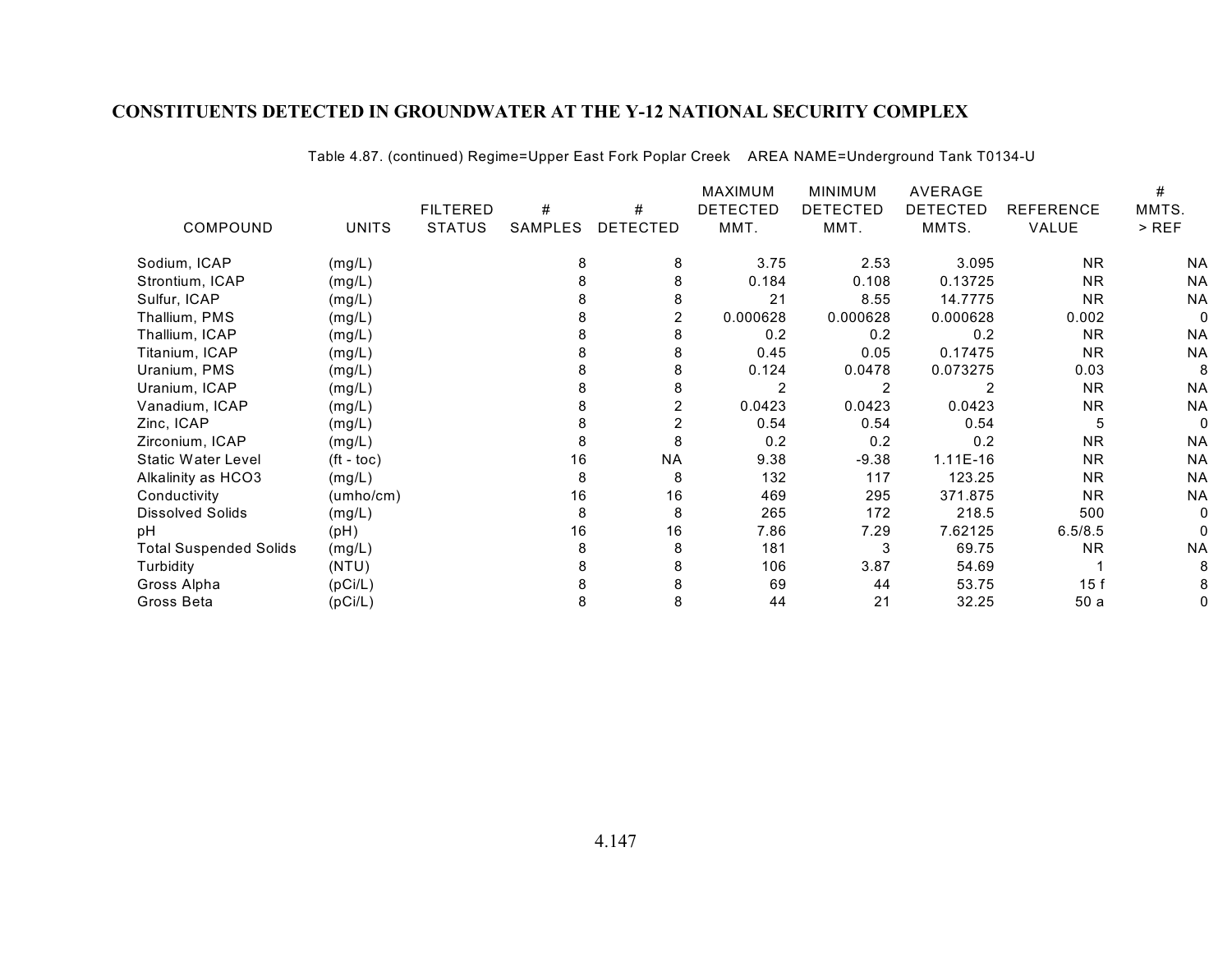|                               |                       |                 |         |                 | <b>MAXIMUM</b>  | <b>MINIMUM</b>  | AVERAGE         |                  | $\#$        |
|-------------------------------|-----------------------|-----------------|---------|-----------------|-----------------|-----------------|-----------------|------------------|-------------|
|                               |                       | <b>FILTERED</b> | $\#$    | $\#$            | <b>DETECTED</b> | <b>DETECTED</b> | <b>DETECTED</b> | <b>REFERENCE</b> | MMTS.       |
| COMPOUND                      | <b>UNITS</b>          | <b>STATUS</b>   | SAMPLES | <b>DETECTED</b> | MMT.            | MMT.            | MMTS.           | VALUE            | $>$ REF     |
| <b>Bicarbonate</b>            | (mg/L)                |                 | 15      | 11              | 363             | 107             | 233.5455        | <b>NR</b>        | <b>NA</b>   |
| Carbonate                     | (mg/L)                |                 | 15      | 8               | 185             | 14.8            | 105.1           | <b>NR</b>        | <b>NA</b>   |
| Chloride                      | (mg/L)                |                 | 15      | 15              | 90.7            | 1.3             | 13.57333        | 250              | 0           |
| Fluoride                      | (mg/L)                |                 | 15      | $\overline{7}$  | 2.2             | 0.1             | 1.231429        | 4                | $\Omega$    |
| Nitrate/Nitrite               | (mg/L)                |                 | 15      | 13              | 1.4             | 0.025           | 0.398308        | <b>NR</b>        | <b>NA</b>   |
| Sulfate                       | (mg/L)                |                 | 15      | 14              | 7.3             | 0.76            | 3.925714        | 250              | $\mathbf 0$ |
| Aluminum, ICAP                | (mg/L)                |                 | 12      | 8               | 0.647           | 0.0819J         | 0.331988        | 0.2              |             |
| Barium, ICAP                  | (mg/L)                |                 | 12      | 12              | 0.0563          | 0.0148          | 0.031708        | $\overline{2}$   | 0           |
| Boron, ICAP                   | (mg/L)                |                 | 12      | 8               | 1.42            | 0.0197          | 0.684675        | <b>NR</b>        | <b>NA</b>   |
| Calcium, ICAP                 | (mg/L)                |                 | 12      | 12              | 80.2            | 1.27            | 40.8925         | <b>NR</b>        | <b>NA</b>   |
| Chromium, ICAP                | (mg/L)                |                 | 12      | 3               | 0.0139          | 0.0053          | 0.008833        | 0.1              | 0           |
| Iron, ICAP                    | (mg/L)                |                 | 12      | 12              | 1.16            | $0.0312$ J      | 0.482833        | 0.3              |             |
| Lead, ICAP                    | (mg/L)                |                 | 12      |                 | 0.0205          | 0.0205          | 0.0205          | 0.015c           |             |
| Lithium, ICAP                 | (mg/L)                |                 | 12      | 8               | 0.204           | 0.02            | 0.111038        | <b>NR</b>        | <b>NA</b>   |
| Magnesium, ICAP               | (mg/L)                |                 | 12      | 12              | 3.36            | 0.81            | 1.70625         | <b>NR</b>        | <b>NA</b>   |
| Manganese, ICAP               | (mg/L)                |                 | 12      | 6               | 0.0262          | 0.0066          | 0.011917        | 0.05             | 0           |
| Potassium, ICAP               | (mg/L)                |                 | 12      | 12              | 18.1            | 2.29            | 7.465833        | <b>NR</b>        | <b>NA</b>   |
| Sodium, ICAP                  | (mg/L)                |                 | 12      | 12              | 212             | 1.12            | 67.3875         | <b>NR</b>        | <b>NA</b>   |
| Strontium, ICAP               | (mg/L)                |                 | 12      | 12              | 0.428           | 0.0544          | 0.244417        | <b>NR</b>        | <b>NA</b>   |
| Zinc, ICAP                    | (mg/L)                |                 | 12      | $\overline{2}$  | 0.0258          | 0.0156          | 0.0207          | 5                | $\mathbf 0$ |
| <b>Static Water Level</b>     | $({\rm ft -}$ toc $)$ |                 | 15      | <b>NA</b>       | 35.94           | 3.17            | 28.52067        | <b>NR</b>        | <b>NA</b>   |
| <b>Dissolved Solids</b>       | (mg/L)                |                 | 15      | 15              | 578             | 141             | 329.5333        | 500              | 4           |
| <b>Total Suspended Solids</b> | (mg/L)                |                 | 15      | 9               | 56.2            | 5.6             | 15.01111        | <b>NR</b>        | <b>NA</b>   |
| Gross Alpha                   | (pCi/L)               |                 | 15      | 6               | 6.58            | 1.03            | 3.155           | 15f              | 0           |
| Gross Beta                    | (pCi/L)               |                 | 15      | 12              | 17.93           | 2.49            | 8.474167        | 50a              | $\Omega$    |
| Acetone                       | (ug/L)                |                 | 15      |                 | 5J              | 5J              | 5               | <b>NR</b>        | <b>NA</b>   |
| <b>Benzene</b>                | (ug/L)                |                 | 15      | 4               | 4 J             | 3J              | 3.5             | 5                | $\mathbf 0$ |
| Carbon disulfide              | (ug/L)                |                 | 15      |                 | 3J              | 3J              | 3               | <b>NR</b>        | <b>NA</b>   |
| Carbon tetrachloride          | (ug/L)                |                 | 15      | 4               | 3J              | 2J              | 2.25            | 5                | $\mathbf 0$ |
| Chloroform                    | (ug/L)                |                 | 15      | 4               | 5               | 3J              | 3.75            | 100 i            | 0           |
| cis-1,2-Dichloroethene        | (ug/L)                |                 | 15      |                 | 9               | 9               | 9               | 70               | 0           |

Table 4.88. Regime=Upper East Fork Poplar Creek AREA NAME=Union Valley - Exit Pathway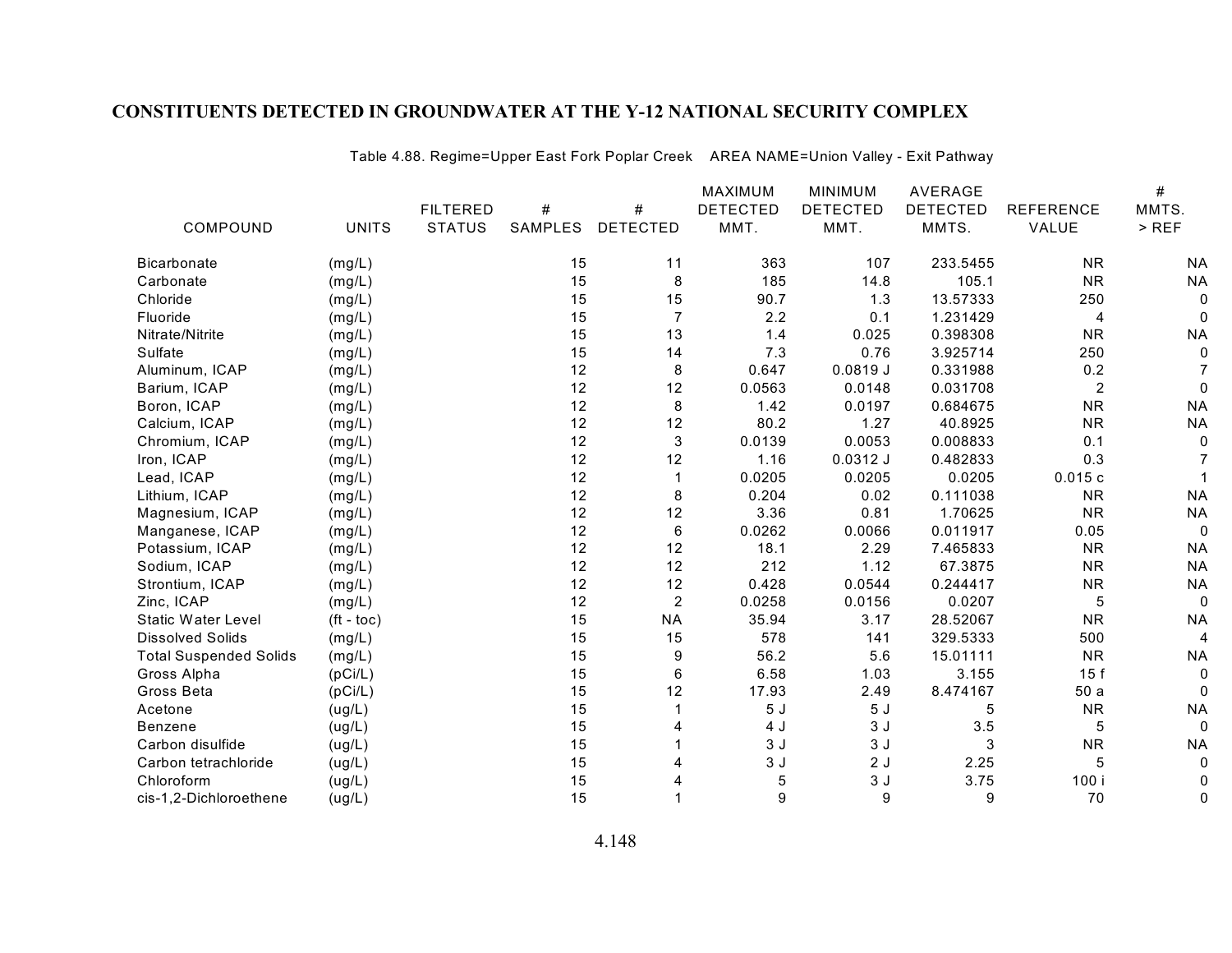| COMPOUND          | <b>UNITS</b> | <b>FILTERED</b><br><b>STATUS</b> | <b>SAMPLES</b> | DETECTED | MAXIMUM<br><b>DETECTED</b><br>MMT. | <b>MINIMUM</b><br>DETECTED<br>MMT. | AVERAGE<br><b>DETECTED</b><br>MMTS. | <b>REFERENCE</b><br>VALUE | MMTS.<br>$>$ REF |  |
|-------------------|--------------|----------------------------------|----------------|----------|------------------------------------|------------------------------------|-------------------------------------|---------------------------|------------------|--|
| Tetrachloroethene | (ug/L)       |                                  | 5              |          | 2 J                                |                                    | .875                                |                           |                  |  |
| Trichloroethene   | (ug/L        |                                  | 15             |          | 2J                                 |                                    |                                     |                           |                  |  |

Table 4.88. (continued) Regime=Upper East Fork Poplar Creek AREA NAME=Union Valley - Exit Pathway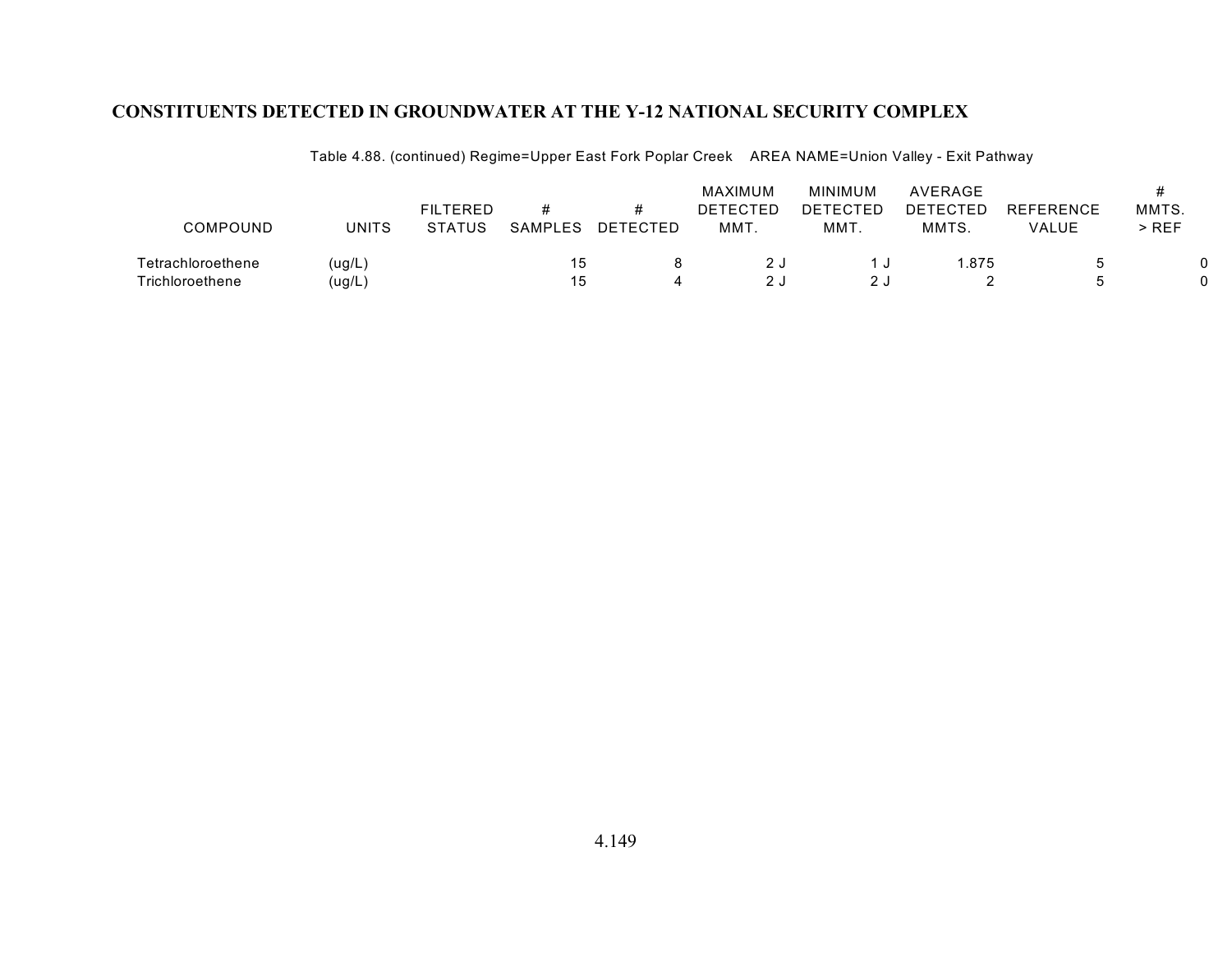|                           |              |                 |                |                         | MAXIMUM         | <b>MINIMUM</b>  | <b>AVERAGE</b>  |                  | #              |
|---------------------------|--------------|-----------------|----------------|-------------------------|-----------------|-----------------|-----------------|------------------|----------------|
|                           |              | <b>FILTERED</b> | #              | #                       | <b>DETECTED</b> | <b>DETECTED</b> | <b>DETECTED</b> | <b>REFERENCE</b> | MMTS.          |
| COMPOUND                  | <b>UNITS</b> | <b>STATUS</b>   | <b>SAMPLES</b> | <b>DETECTED</b>         | MMT.            | MMT.            | MMTS.           | VALUE            | $>$ REF        |
| Chloride                  | (mg/L)       |                 | 2              | $\overline{c}$          | 7.68            | 5.63            | 6.655           | 250              |                |
| Fluoride                  | (mg/L)       |                 | $\overline{2}$ | 1                       | 0.106           | 0.106           | 0.106           | 4                |                |
| Sulfate                   | (mg/L)       |                 | $\overline{2}$ | $\boldsymbol{2}$        | 22              | 21.2            | 21.6            | 250              |                |
| Antimony, ICAP            | (mg/L)       |                 | $\overline{c}$ | $\overline{\mathbf{c}}$ | 0.2             | 0.2             | 0.2             | 0.006            |                |
| Arsenic, ICAP             | (mg/L)       |                 | $\overline{2}$ | $\overline{c}$          | 0.2             | 0.2             | 0.2             | 0.05             |                |
| Barium, ICAP              | (mg/L)       |                 | $\overline{c}$ | $\overline{c}$          | 0.0842          | 0.0841          | 0.08415         | $\overline{2}$   |                |
| Cadmium, ICAP             | (mg/L)       |                 | $\overline{2}$ | $\overline{2}$          | 0.01            | 0.01            | 0.01            | 0.005            |                |
| Calcium, ICAP             | (mg/L)       |                 | $\overline{2}$ | $\overline{c}$          | 103             | 93.4            | 98.2            | <b>NR</b>        | <b>NA</b>      |
| Iron, ICAP                | (mg/L)       |                 | $\overline{2}$ | $\overline{2}$          | 3.32            | 0.174           | 1.747           | 0.3              |                |
| Lead, ICAP                | (mg/L)       |                 | $\overline{2}$ | $\overline{2}$          | 0.1             | 0.1             | 0.1             | 0.015c           | 2              |
| Magnesium, ICAP           | (mg/L)       |                 | $\overline{c}$ | $\overline{2}$          | 12.2            | 10.2            | 11.2            | <b>NR</b>        | <b>NA</b>      |
| Manganese, ICAP           | (mg/L)       |                 | $\overline{c}$ | $\boldsymbol{2}$        | 2.16            | 0.623           | 1.3915          | 0.05             |                |
| Nickel, PMS               | (mg/L)       |                 | $\overline{2}$ | $\overline{2}$          | 0.0719          | 0.0247          | 0.0483          | <b>NR</b>        | <b>NA</b>      |
| Nickel, ICAP              | (mg/L)       |                 | $\overline{2}$ | 1                       | 0.0612          | 0.0612          | 0.0612          | 0.1 <sub>d</sub> |                |
| Niobium, ICAP             | (mg/L)       |                 | $\overline{2}$ | $\overline{c}$          | 0.2             | 0.2             | 0.2             | <b>NR</b>        | <b>NA</b>      |
| Phosphorus, ICAP          | (mg/L)       |                 | $\overline{c}$ | $\overline{c}$          | 0.5             | 0.5             | 0.5             | <b>NR</b>        | <b>NA</b>      |
| Potassium, ICAP           | (mg/L)       |                 | $\overline{c}$ | $\overline{c}$          | 4.09            | 3.28            | 3.685           | <b>NR</b>        | <b>NA</b>      |
| Selenium, ICAP            | (mg/L)       |                 | $\overline{c}$ | $\overline{c}$          | 0.2             | 0.2             | 0.2             | 0.05             | $\overline{c}$ |
| Silicon, ICAP             | (mg/L)       |                 | $\overline{2}$ | $\overline{2}$          | 3.11            | 2.76            | 2.935           | <b>NR</b>        | <b>NA</b>      |
| Sodium, ICAP              | (mg/L)       |                 | $\overline{2}$ | $\overline{a}$          | 17.3            | 13.4            | 15.35           | <b>NR</b>        | <b>NA</b>      |
| Strontium, ICAP           | (mg/L)       |                 | $\overline{2}$ | $\overline{2}$          | 0.206           | 0.172           | 0.189           | <b>NR</b>        | <b>NA</b>      |
| Sulfur, ICAP              | (mg/L)       |                 | $\overline{2}$ | $\boldsymbol{2}$        | 7.6             | 7.14            | 7.37            | <b>NR</b>        | <b>NA</b>      |
| Thallium, ICAP            | (mg/L)       |                 | $\overline{c}$ | $\overline{2}$          | 0.2             | 0.2             | 0.2             | <b>NR</b>        | <b>NA</b>      |
| Titanium, ICAP            | (mg/L)       |                 | $\overline{2}$ | $\overline{2}$          | 0.05            | 0.05            | 0.05            | <b>NR</b>        | <b>NA</b>      |
| Uranium, PMS              | (mg/L)       |                 | $\overline{2}$ | $\overline{2}$          | 0.485           | 0.285           | 0.385           | 0.03             | 2              |
| Uranium, ICAP             | (mg/L)       |                 | $\overline{2}$ | $\overline{2}$          | 2               | 2               | 2               | <b>NR</b>        | <b>NA</b>      |
| Zirconium, ICAP           | (mg/L)       |                 | $\overline{2}$ | $\overline{2}$          | 0.2             | 0.2             | 0.2             | <b>NR</b>        | <b>NA</b>      |
| <b>Static Water Level</b> | $(ft - toc)$ |                 | 4              | <b>NA</b>               | 9.98            | $-9.98$         | $\Omega$        | <b>NR</b>        | <b>NA</b>      |
| Alkalinity as HCO3        | (mg/L)       |                 | $\overline{2}$ | $\overline{2}$          | 312             | 276             | 294             | <b>NR</b>        | <b>NA</b>      |
| Conductivity              | (umbo/cm)    |                 |                | 4                       | 781             | 600             | 682.25          | <b>NR</b>        | <b>NA</b>      |
| <b>Dissolved Solids</b>   | (mg/L)       |                 | $\overline{2}$ | $\overline{2}$          | 376             | 348             | 362             | 500              | 0              |

Table 4.89. Regime=Upper East Fork Poplar Creek AREA NAME=Uranium Oxide Vault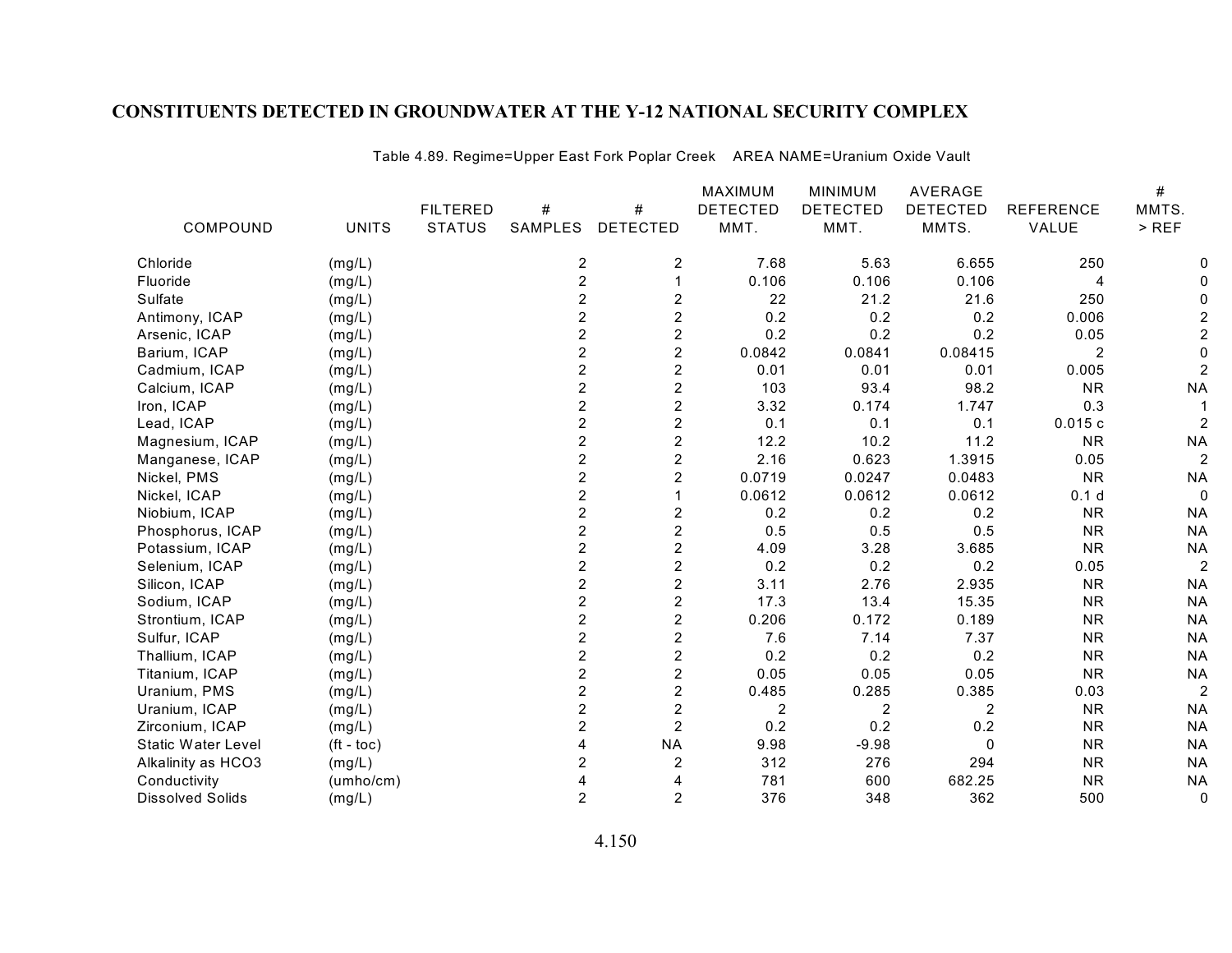| COMPOUND    | <b>UNITS</b> | <b>FILTERED</b><br><b>STATUS</b> | #<br>SAMPLES | <b>DETECTED</b> | MAXIMUM<br><b>DETECTED</b><br>MMT. | MINIMUM<br><b>DETECTED</b><br>MMT. | AVERAGE<br><b>DETECTED</b><br>MMTS. | <b>REFERENCE</b><br>VALUE | MMTS.<br>$>$ REF |
|-------------|--------------|----------------------------------|--------------|-----------------|------------------------------------|------------------------------------|-------------------------------------|---------------------------|------------------|
| pH          | (pH)         |                                  |              |                 | 7.31                               | 6.72                               | 6.975                               | 6.5/8.5                   |                  |
| Turbidity   | (NTU)        |                                  |              |                 | 29.8                               | 1.35                               | 15.575                              |                           | ◠                |
| Gross Alpha | (pCi/L)      |                                  |              |                 | 120                                | 91                                 | 105.5                               | 15 f                      | 2                |
| Gross Beta  | (pCi/L)      |                                  |              |                 | 110                                | 60                                 | 85                                  | 50 a                      | ◠                |

Table 4.89. (continued) Regime=Upper East Fork Poplar Creek AREA NAME=Uranium Oxide Vault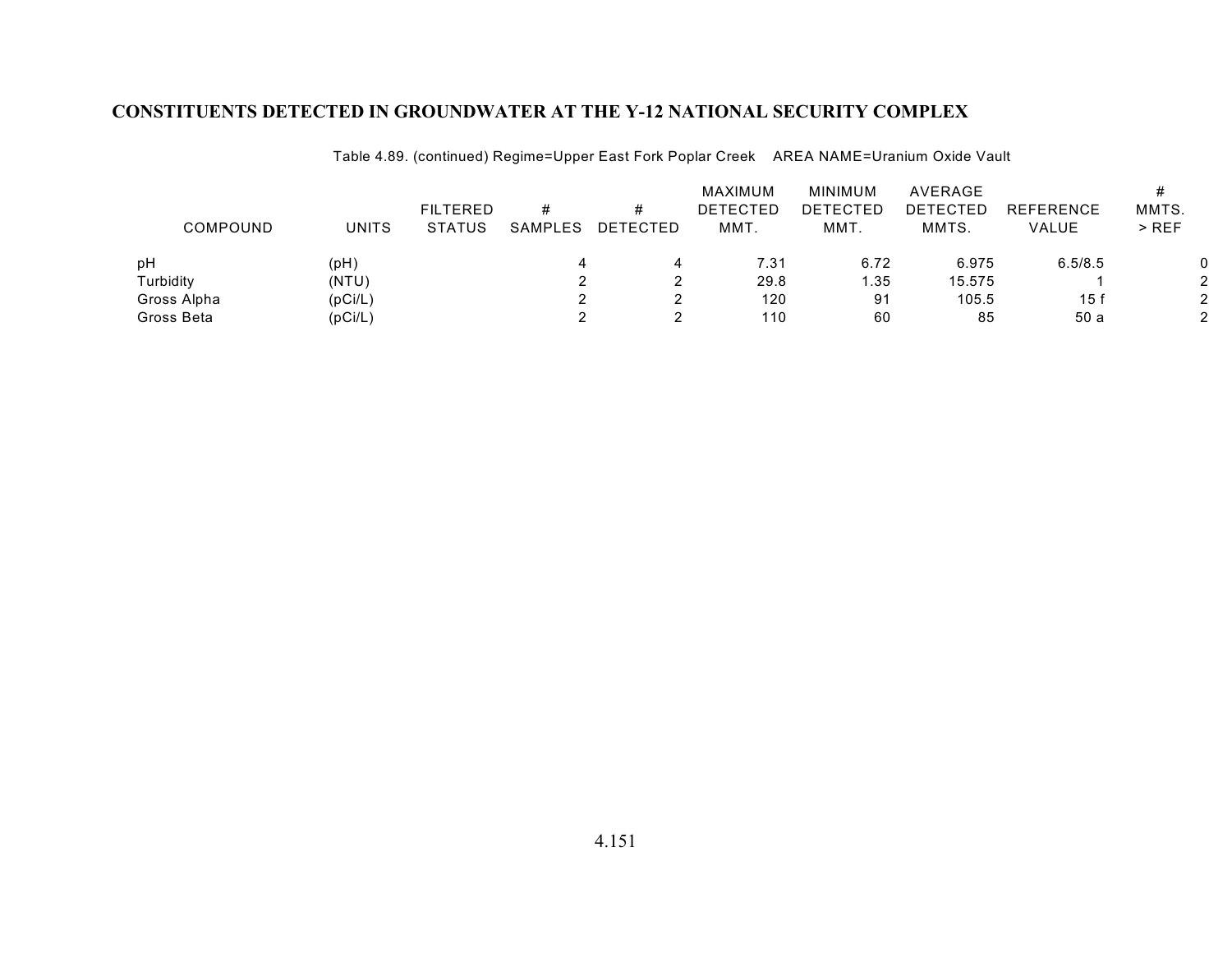|                           |              |                 |         |                 | <b>MAXIMUM</b>  | <b>MINIMUM</b>  | <b>AVERAGE</b>  |                  | #         |
|---------------------------|--------------|-----------------|---------|-----------------|-----------------|-----------------|-----------------|------------------|-----------|
|                           |              | <b>FILTERED</b> | #       | #               | <b>DETECTED</b> | <b>DETECTED</b> | <b>DETECTED</b> | <b>REFERENCE</b> | MMTS.     |
| COMPOUND                  | <b>UNITS</b> | <b>STATUS</b>   | SAMPLES | <b>DETECTED</b> | MMT.            | MMT.            | MMTS.           | VALUE            | $>$ REF   |
| Chloride                  | (mg/L)       |                 | 4       | 4               | 15.8            | 11.3            | 13.575          | 250              |           |
| Nitrate Nitrogen          | (mg/L)       |                 | 4       | $\overline{2}$  | 1.79            | 1.68            | 1.735           | 10               |           |
| Sulfate                   | (mg/L)       |                 |         | 4               | 12.3            | 8.78            | 10.435          | 250              |           |
| Aluminum, ICAP            | (mg/L)       |                 |         |                 | 0.558           | 0.558           | 0.558           | 0.2              |           |
| Antimony, ICAP            | (mg/L)       |                 |         | 4               | 0.2             | 0.2             | 0.2             | 0.006            |           |
| Arsenic, ICAP             | (mg/L)       |                 |         | 4               | 0.2             | 0.2             | 0.2             | 0.05             |           |
| Barium, ICAP              | (mg/L)       |                 |         | 4               | 0.211           | 0.18            | 0.195           | $\overline{2}$   |           |
| Cadmium, ICAP             | (mg/L)       |                 |         | 4               | 0.01            | 0.01            | 0.01            | 0.005            |           |
| Calcium, ICAP             | (mg/L)       |                 |         | 4               | 103             | 61.4            | 81.525          | <b>NR</b>        | <b>NA</b> |
| Chromium, PMS             | (mg/L)       |                 |         | 3               | 0.0104          | 0.00867         | 0.009603        | <b>NR</b>        | <b>NA</b> |
| Iron, ICAP                | (mg/L)       |                 |         |                 | 0.242           | 0.242           | 0.242           | 0.3              |           |
| Lead, PMS                 | (mg/L)       |                 |         |                 | 0.000564        | 0.000564        | 0.000564        | 0.015c           |           |
| Lead, ICAP                | (mg/L)       |                 |         | 4               | 0.1             | 0.1             | 0.1             | 0.015c           |           |
| Magnesium, ICAP           | (mg/L)       |                 |         | 4               | 9.11            | 5.73            | 7.4575          | <b>NR</b>        | <b>NA</b> |
| Manganese, ICAP           | (mg/L)       |                 |         | 4               | 0.052           | 0.00838         | 0.023745        | 0.05             |           |
| Nickel, PMS               | (mg/L)       |                 |         | 2               | 0.00663         | 0.00653         | 0.00658         | <b>NR</b>        | <b>NA</b> |
| Niobium, ICAP             | (mg/L)       |                 |         | 4               | 0.2             | 0.2             | 0.2             | <b>NR</b>        | <b>NA</b> |
| Phosphorus, ICAP          | (mg/L)       |                 |         | 4               | 0.5             | 0.5             | 0.5             | <b>NR</b>        | <b>NA</b> |
| Selenium, ICAP            | (mg/L)       |                 |         | 4               | 0.2             | 0.2             | 0.2             | 0.05             | 4         |
| Silicon, ICAP             | (mg/L)       |                 |         | 4               | 7.29            | 6.39            | 6.805           | <b>NR</b>        | <b>NA</b> |
| Sodium, ICAP              | (mg/L)       |                 |         | 4               | 6.99            | 4.67            | 5.7475          | <b>NR</b>        | <b>NA</b> |
| Strontium, ICAP           | (mg/L)       |                 |         | 4               | 0.252           | 0.165           | 0.20725         | <b>NR</b>        | <b>NA</b> |
| Sulfur, ICAP              | (mg/L)       |                 |         | 4               | 4.4             | 3.16            | 3.7125          | <b>NR</b>        | <b>NA</b> |
| Thallium, ICAP            | (mg/L)       |                 |         | 4               | 0.2             | 0.2             | 0.2             | <b>NR</b>        | <b>NA</b> |
| Titanium, ICAP            | (mg/L)       |                 |         | 4               | 0.05            | 0.05            | 0.05            | <b>NR</b>        | <b>NA</b> |
| Uranium, PMS              | (mg/L)       |                 |         | 2               | 0.00135         | 0.00131         | 0.00133         | 0.03             | $\Omega$  |
| Uranium, ICAP             | (mg/L)       |                 |         | 4               | $\overline{c}$  | 2               | 2               | <b>NR</b>        | <b>NA</b> |
| Zirconium, ICAP           | (mg/L)       |                 |         | 4               | 0.2             | 0.2             | 0.2             | <b>NR</b>        | <b>NA</b> |
| <b>Static Water Level</b> | $(ft - toc)$ |                 | 8       | <b>NA</b>       | 11.13           | $-11.13$        | $\Omega$        | <b>NR</b>        | <b>NA</b> |
| Alkalinity as HCO3        | (mg/L)       |                 |         | 4               | 262             | 147             | 206.75          | <b>NR</b>        | <b>NA</b> |
| Conductivity              | (umbo/cm)    |                 | 8       | 8               | 699             | 364             | 506.25          | <b>NR</b>        | <b>NA</b> |
|                           |              |                 |         |                 |                 |                 |                 |                  |           |

Table 4.90. Regime=Upper East Fork Poplar Creek AREA NAME=Waste Coolant Processing Area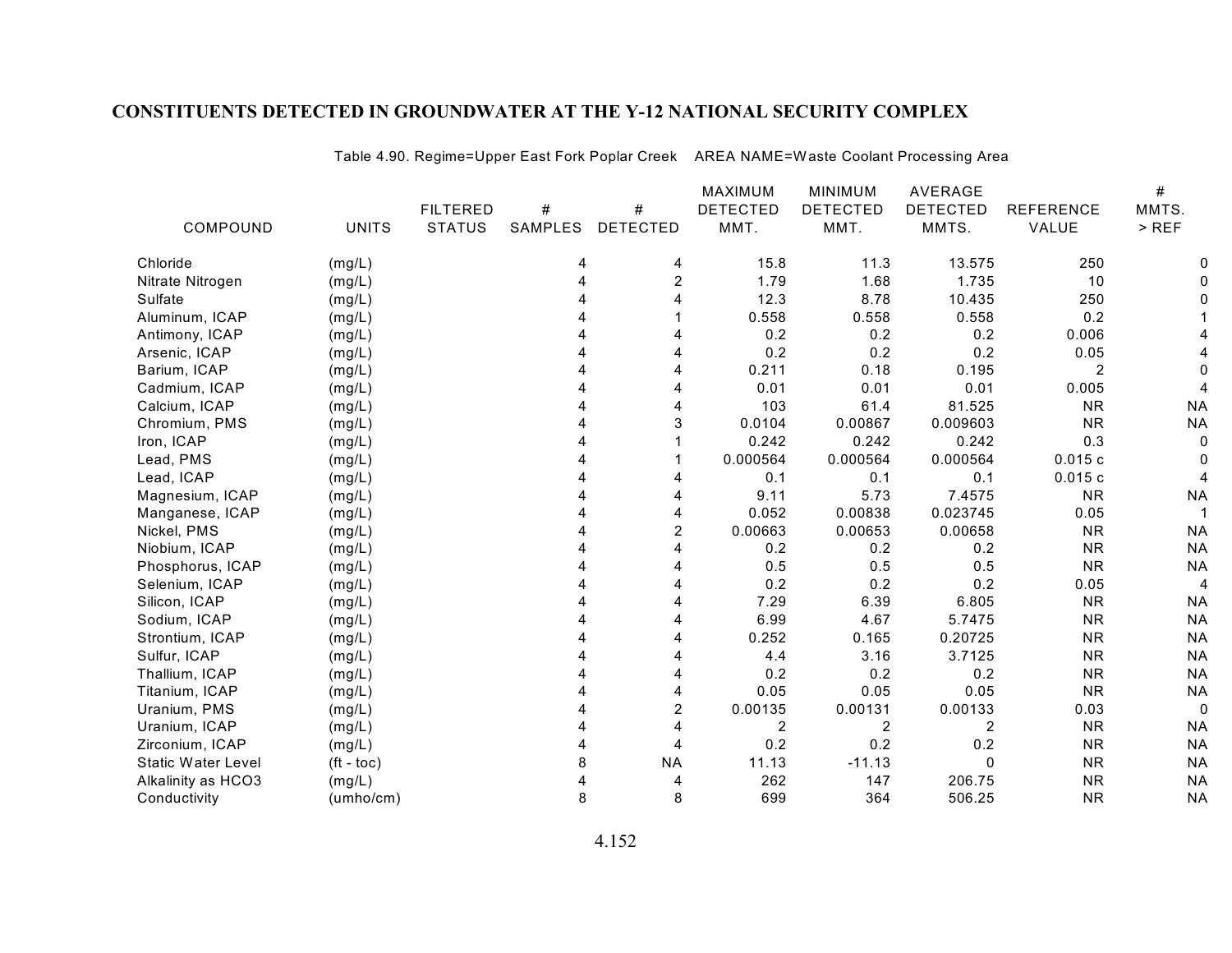|                            |              |                 |         |                 | <b>MAXIMUM</b> | <b>MINIMUM</b> | AVERAGE  |                  | #         |
|----------------------------|--------------|-----------------|---------|-----------------|----------------|----------------|----------|------------------|-----------|
|                            |              | <b>FILTERED</b> | #       | #               | DETECTED       | DETECTED       | DETECTED | <b>REFERENCE</b> | MMTS.     |
| COMPOUND                   | <b>UNITS</b> | <b>STATUS</b>   | SAMPLES | <b>DETECTED</b> | MMT.           | MMT.           | MMTS.    | <b>VALUE</b>     | $>$ REF   |
| <b>Dissolved Solids</b>    | (mg/L)       |                 |         |                 | 351            | 213            | 274      | 500              |           |
| рH                         | (pH)         |                 |         | 8               | 6.86           | 6.27           | 6.62625  | 6.5/8.5          |           |
| Turbidity                  | (NTU)        |                 |         |                 | 0.492          | 0.232          | 0.41275  |                  |           |
| Gross Beta                 | (pCi/L)      |                 |         |                 | 11             | 11             | 11       | 50a              |           |
| 1,1,1-Trichloroethane      | (ug/L)       |                 |         |                 | 120            | 29             | 69.5     | 200              |           |
| 1,1-Dichloroethane         | (ug/L)       |                 |         |                 | 98             | 53             | 74.25    | <b>NR</b>        | <b>NA</b> |
| 1.1-Dichloroethene         | (ug/L)       |                 |         |                 | 120            | 99             | 107.25   |                  |           |
| 1,2-Dichloroethene (Total) | (ug/L)       |                 |         |                 | 4400           | 2300           | 3175     | NR b             | <b>NA</b> |
| cis-1,2-Dichloroethene     | (ug/L)       |                 |         |                 | 4400           | 2300           | 3175     | 70               |           |
| Dichlorodifluoromethane    | (ug/L)       |                 |         |                 | 5J             | 4 J            | 4.5      | <b>NR</b>        | <b>NA</b> |
| Tetrachloroethene          | (ug/L)       |                 |         |                 | 770            | 270            | 590      | 5                |           |
| trans-1,2-Dichloroethene   | (ug/L)       |                 |         |                 | 46             | 19             | 30.75    | 100              |           |
| Trichloroethene            | (ug/L)       |                 |         |                 | 800            | 370            | 632.5    | 5                |           |
| Trichlorofluoromethane     | (ug/L)       |                 |         |                 | 9              | 6              | 7.5      | <b>NR</b>        | <b>NA</b> |
| Vinyl chloride             | (ug/L)       |                 |         |                 | 46             | 32             | 38.75    |                  | 4         |

Table 4.90. (continued) Regime=Upper East Fork Poplar Creek AREA NAME=Waste Coolant Processing Area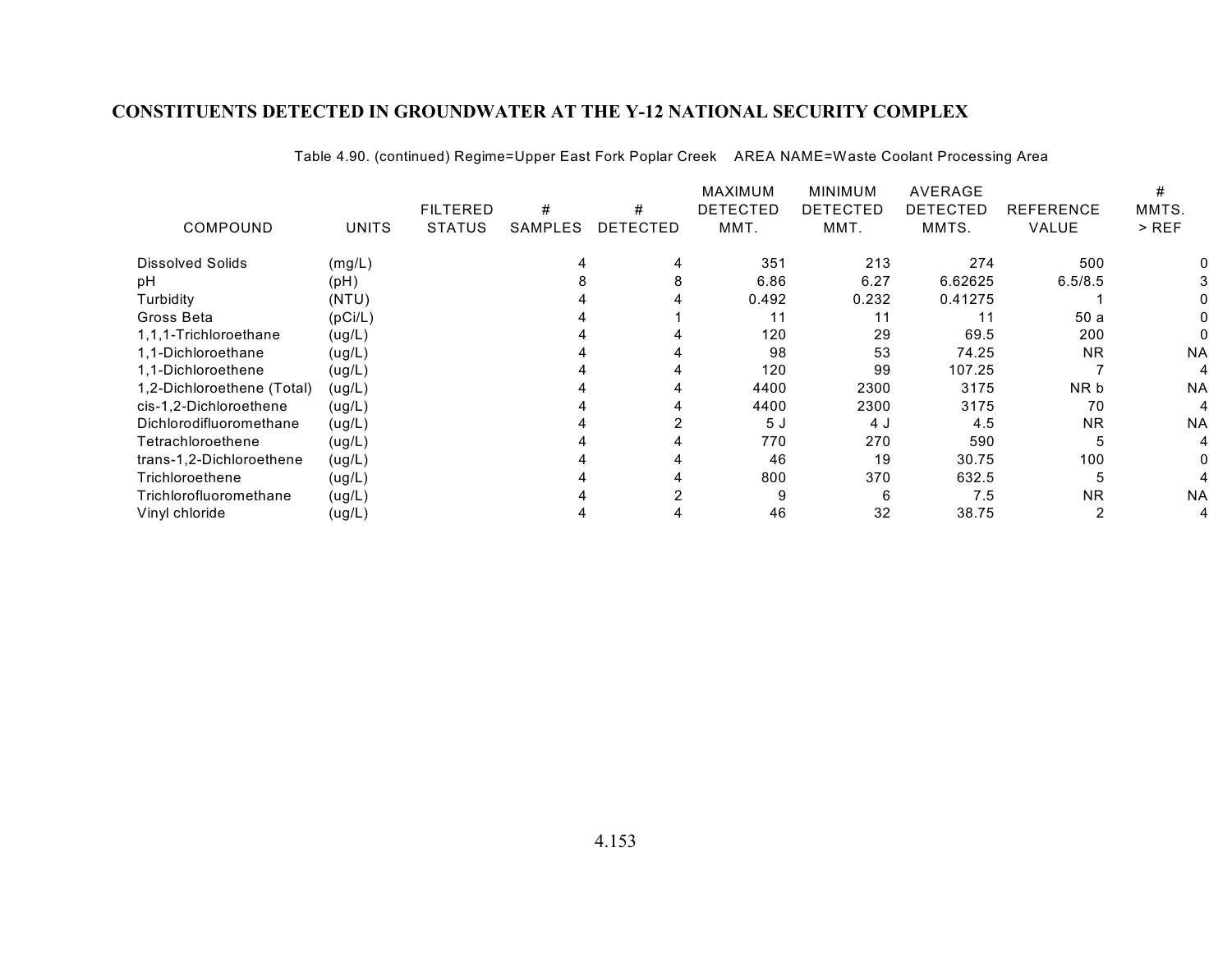| COMPOUND                  | UNITS              | <b>FILTERED</b><br><b>STATUS</b> | #<br><b>SAMPLES</b> | #<br><b>DETECTED</b> | <b>MAXIMUM</b><br><b>DETECTED</b><br>MMT. | <b>MINIMUM</b><br>DETECTED<br>MMT. | AVERAGE<br><b>DETECTED</b><br>MMTS. | <b>REFERENCE</b><br><b>VALUE</b> | MMTS.<br>$>$ REF |
|---------------------------|--------------------|----------------------------------|---------------------|----------------------|-------------------------------------------|------------------------------------|-------------------------------------|----------------------------------|------------------|
| <b>Static Water Level</b> | $({\rm ft -}$ toc) |                                  |                     | <b>NA</b>            | 10.5                                      | 4.32                               | 6.813333                            | <b>NR</b>                        | <b>NA</b>        |
| 1,2-Dichloroethane        | (ug/L)             |                                  |                     |                      | 440                                       | 440                                | 440                                 | h                                |                  |
| 1,2-Dichloropropane       | (ug/L)             |                                  |                     |                      | 10                                        | 10                                 | 10                                  | <sub>5</sub>                     |                  |
| 2-Butanone                | (ug/L)             |                                  | ົ                   |                      | 11                                        | 11                                 | 11                                  | <b>NR</b>                        | <b>NA</b>        |
| Acetone                   | (ug/L)             |                                  |                     |                      | 30                                        | 30                                 | 30                                  | <b>NR</b>                        | <b>NA</b>        |
| Benzene                   | (ug/L)             |                                  |                     |                      | 6300                                      | 6300                               | 6300                                | 5                                |                  |
| Ethylbenzene              | (ug/L)             |                                  |                     |                      | 1400                                      | 1400                               | 1400                                | 700                              |                  |
| Toluene                   | (ug/L)             |                                  |                     |                      | 4300                                      | 4300                               | 4300                                | 1000                             |                  |
| Xylenes                   | (ug/L)             |                                  |                     |                      | 8900                                      | 8900                               | 8900                                | 10000                            |                  |

Table 4.91. Regime=Upper East Fork Poplar Creek AREA NAME=Y-12 Fuel Station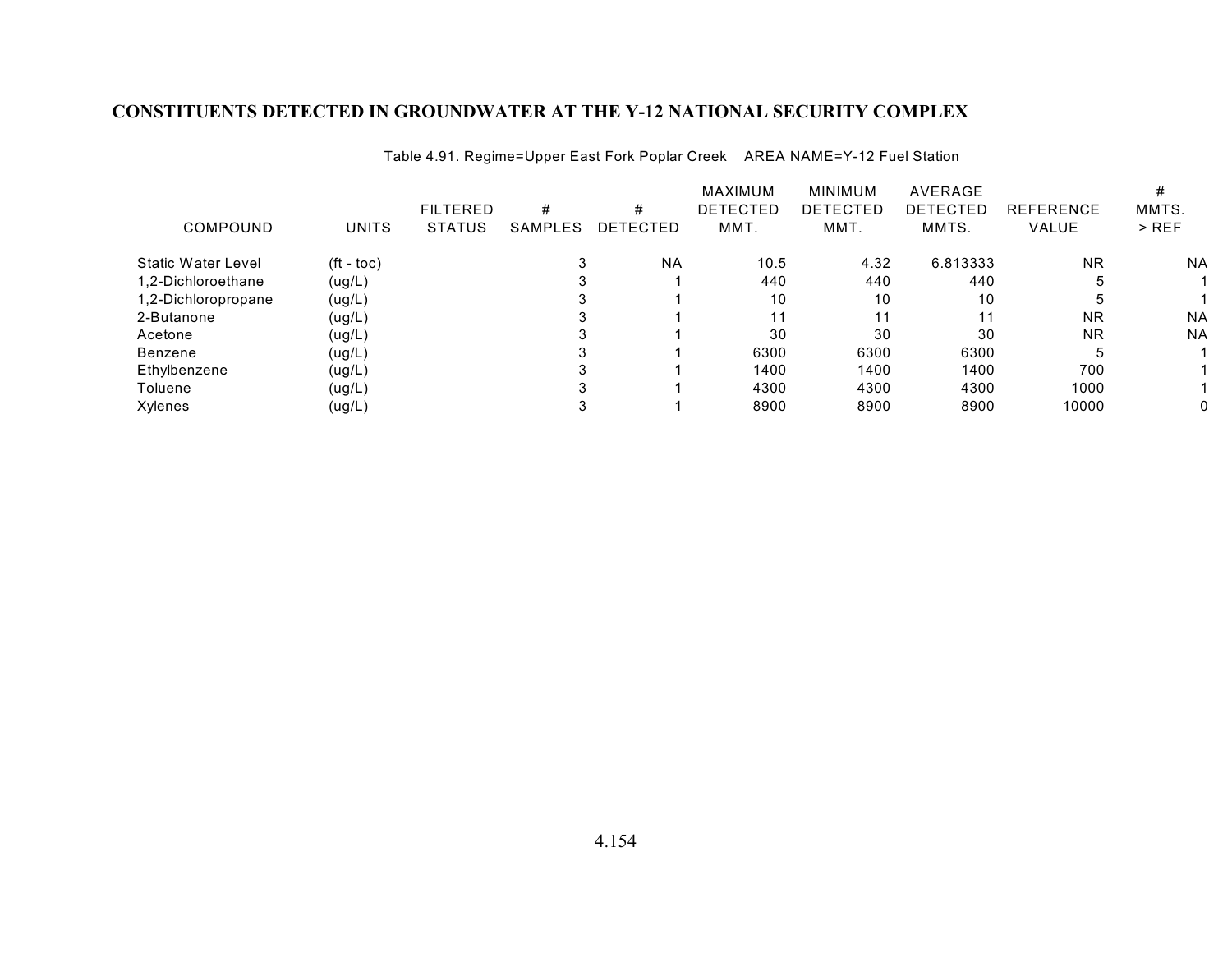|                  |              |                 |                |                  | MAXIMUM         | <b>MINIMUM</b>  | <b>AVERAGE</b>  |                  | $\#$      |
|------------------|--------------|-----------------|----------------|------------------|-----------------|-----------------|-----------------|------------------|-----------|
|                  |              | <b>FILTERED</b> | #              | $\#$             | <b>DETECTED</b> | <b>DETECTED</b> | <b>DETECTED</b> | <b>REFERENCE</b> | MMTS.     |
| COMPOUND         | <b>UNITS</b> | <b>STATUS</b>   | <b>SAMPLES</b> | <b>DETECTED</b>  | MMT.            | MMT.            | MMTS.           | VALUE            | $>$ REF   |
| Chloride         | (mg/L)       |                 | 14             | 14               | 80.3            | 3.83            | 24.54214        | 250              |           |
| Nitrate Nitrogen | (mg/L)       |                 | 14             | 10               | 7390            | 0.486           | 2114.756        | 10               |           |
| Sulfate          | (mg/L)       |                 | 14             | 13               | 59.7            | 0.368           | 12.56369        | 250              |           |
| Aluminum, ICAP   | (mg/L)       |                 | 14             |                  | 1.89            | 1.89            | 1.89            | 0.2              |           |
| Antimony, PMS    | (mg/L)       |                 | 14             |                  | 0.00271         | 0.00271         | 0.00271         | 0.006            |           |
| Antimony, ICAP   | (mg/L)       |                 | 14             | 14               | 5               | 0.2             | 1.071429        | 0.006            | 14        |
| Arsenic, PMS     | (mg/L)       |                 | 14             | $\overline{1}$   | 0.00515         | 0.00515         | 0.00515         | 0.05             | 0         |
| Arsenic, ICAP    | (mg/L)       |                 | 14             | 14               | 5               | 0.2             | 1.071429        | 0.05             | 14        |
| Barium, ICAP     | (mg/L)       |                 | 14             | 14               | 126             | 0.0572          | 21.11299        | $\overline{2}$   |           |
| Beryllium, ICAP  | (mg/L)       |                 | 14             |                  | 0.0061          | 0.0061          | 0.0061          | 0.004            |           |
| Cadmium, PMS     | (mg/L)       |                 | 14             | $\boldsymbol{2}$ | 0.00202         | 0.000816        | 0.001418        | 0.005            |           |
| Cadmium, ICAP    | (mg/L)       |                 | 14             | 14               | 0.25            | 0.01            | 0.053571        | 0.005            | 14        |
| Calcium, ICAP    | (mg/L)       |                 | 14             | 14               | 8980            | 16.9            | 1885.493        | <b>NR</b>        | <b>NA</b> |
| Chromium, PMS    | (mg/L)       |                 | 14             | 3                | 0.00603         | 0.00389         | 0.004613        | <b>NR</b>        | <b>NA</b> |
| Iron, ICAP       | (mg/L)       |                 | 14             | 8                | 2.04            | 0.0531          | 0.623938        | 0.3              | 5         |
| Lead, PMS        | (mg/L)       |                 | 14             | 5                | 0.00201         | 0.000543        | 0.001165        | 0.015c           | 0         |
| Lead, ICAP       | (mg/L)       |                 | 14             | 14               | 2.5             | 0.1             | 0.535714        | 0.015c           | 14        |
| Lithium, ICAP    | (mg/L)       |                 | 14             | 9                | 0.36            | 0.0107          | 0.1021          | <b>NR</b>        | <b>NA</b> |
| Magnesium, ICAP  | (mg/L)       |                 | 14             | 14               | 1300            | 2.32            | 282.0536        | <b>NR</b>        | <b>NA</b> |
| Manganese, ICAP  | (mg/L)       |                 | 14             | 12               | 92.1            | 0.00526         | 15.51078        | 0.05             | 7         |
| Mercury, CVAA    | (mg/L)       |                 | 14             | $\overline{1}$   | 0.000415        | 0.000415        | 0.000415        | 0.002            |           |
| Nickel, PMS      | (mg/L)       |                 | 14             | 9                | 0.415           | 0.00505         | 0.094933        | <b>NR</b>        | <b>NA</b> |
| Niobium, ICAP    | (mg/L)       |                 | 14             | 14               | 5               | 0.2             | 1.071429        | <b>NR</b>        | <b>NA</b> |
| Phosphorus, ICAP | (mg/L)       |                 | 14             | 14               | 12              | 0.5             | 2.642857        | <b>NR</b>        | <b>NA</b> |
| Potassium, ICAP  | (mg/L)       |                 | 14             | $\overline{7}$   | 31.5            | 2.96            | 8.037143        | <b>NR</b>        | <b>NA</b> |
| Selenium, PMS    | (mg/L)       |                 | 14             |                  | 0.0197          | 0.0197          | 0.0197          | 0.05             | 0         |
| Selenium, ICAP   | (mg/L)       |                 | 14             | 14               | 5               | 0.2             | 1.071429        | 0.05             | 14        |
| Silicon, ICAP    | (mg/L)       |                 | 14             | 12               | 17.1            | 3.82            | 10.90083        | <b>NR</b>        | <b>NA</b> |
| Sodium, ICAP     | (mg/L)       |                 | 14             | 14               | 309             | 5.08            | 66.055          | <b>NR</b>        | <b>NA</b> |
| Strontium, ICAP  | (mg/L)       |                 | 14             | 14               | 66.9            | 0.0421          | 11.7955         | <b>NR</b>        | <b>NA</b> |
| Sulfur, ICAP     | (mg/L)       |                 | 14             | 14               | 16.5            | 0.5             | 5.545           | <b>NR</b>        | <b>NA</b> |

Table 4.92. Regime=Upper East Fork Poplar Creek AREA NAME=Y-12 Salvage Yard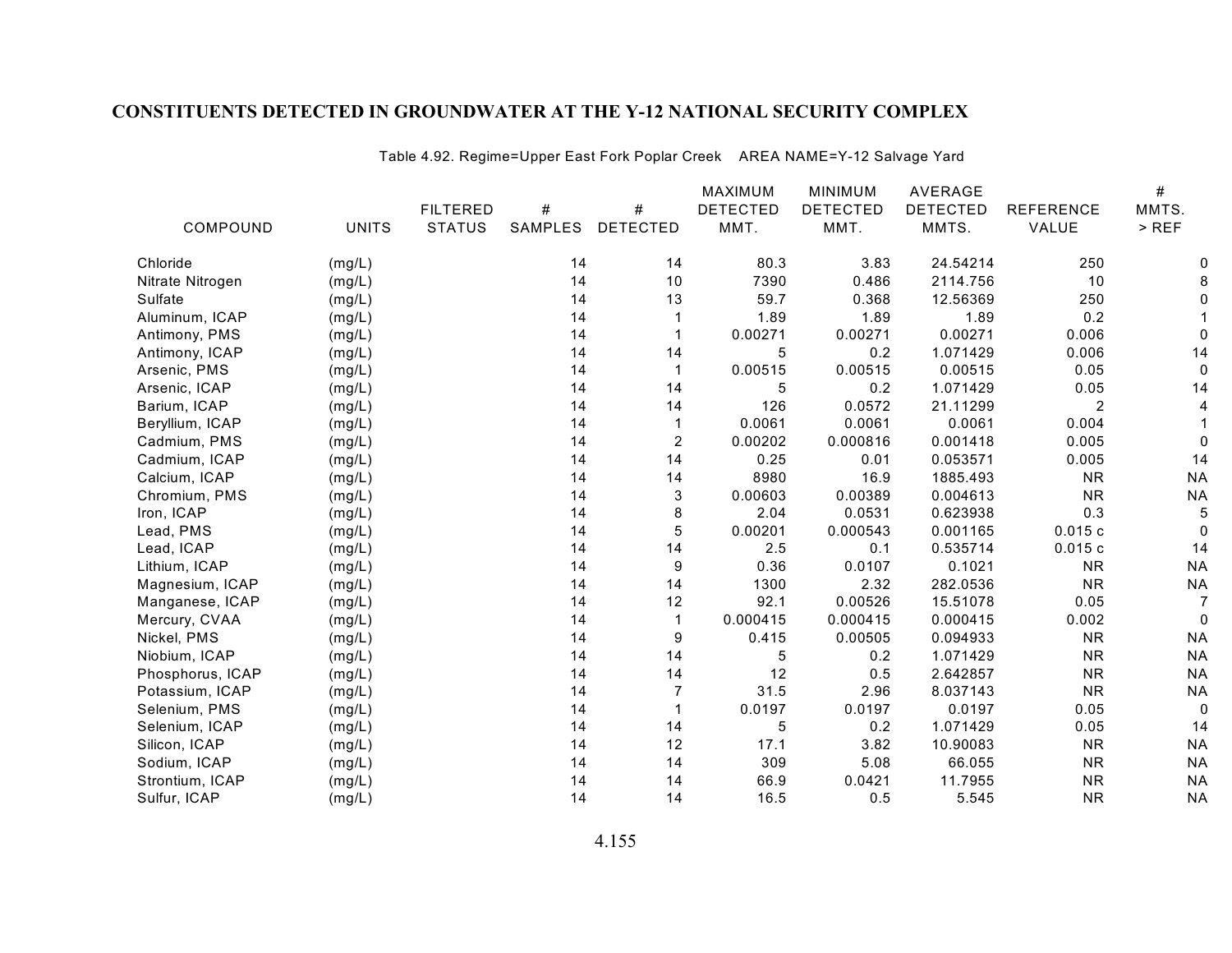|                               |                    |                 |                |                 | <b>MAXIMUM</b>  | <b>MINIMUM</b>  | AVERAGE         |                  | #              |
|-------------------------------|--------------------|-----------------|----------------|-----------------|-----------------|-----------------|-----------------|------------------|----------------|
|                               |                    | <b>FILTERED</b> | #              | #               | <b>DETECTED</b> | <b>DETECTED</b> | <b>DETECTED</b> | <b>REFERENCE</b> | MMTS.          |
| COMPOUND                      | <b>UNITS</b>       | <b>STATUS</b>   | <b>SAMPLES</b> | <b>DETECTED</b> | MMT.            | MMT.            | MMTS.           | VALUE            | $>$ REF        |
| Thallium, PMS                 | (mg/L)             |                 | 14             |                 | 0.00104         | 0.00104         | 0.00104         | 0.002            | 0              |
| Thallium, ICAP                | (mg/L)             |                 | 14             | 14              | 5               | 0.2             | 1.071429        | <b>NR</b>        | <b>NA</b>      |
| Titanium, ICAP                | (mg/L)             |                 | 14             | 14              | 1.2             | 0.05            | 0.264286        | <b>NR</b>        | <b>NA</b>      |
| Uranium, PMS                  | (mg/L)             |                 | 14             | 7               | 0.0377          | 0.0011          | 0.015084        | 0.03             |                |
| Uranium, ICAP                 | (mg/L)             |                 | 14             | 14              | 50              | 2               | 10.71429        | <b>NR</b>        | <b>NA</b>      |
| Zirconium, ICAP               | (mg/L)             |                 | 14             | 14              | 5               | 0.2             | 1.071429        | <b>NR</b>        | <b>NA</b>      |
| Static Water Level            | $(t - \text{toc})$ |                 | 30             | <b>NA</b>       | 18.14           | $-18.14$        | 0               | <b>NR</b>        | <b>NA</b>      |
| Alkalinity as HCO3            | (mg/L)             |                 | 14             | 14              | 679             | 50.2            | 199.1143        | <b>NR</b>        | <b>NA</b>      |
| Conductivity                  | (umho/cm)          |                 | 29             | 29              | 41400           | 145.2           | 8574.786        | <b>NR</b>        | <b>NA</b>      |
| Dissolved Solids              | (mg/L)             |                 | 14             | 14              | 41000           | 107             | 8765.786        | 500              | 8              |
| pН                            | (pH)               |                 | 29             | 29              | 7.89            | 5.3             | 6.687241        | 6.5/8.5          | 11             |
| <b>Total Suspended Solids</b> | (mg/L)             |                 | 14             | 5               | 39              | 3               | 17.2            | <b>NR</b>        | <b>NA</b>      |
| Turbidity                     | (NTU)              |                 | 14             | 14              | 22.4            | 0.451           | 3.851214        |                  | 8              |
| Gross Alpha                   | (pCi/L)            |                 | 14             | 3               | 154 Q           | 2.2             | 53.8            | 15f              |                |
| Gross Beta                    | (pCi/L)            |                 | 14             | 6               | 13000           | 13              | 3847            | 50 a             | 2              |
| 1,1,1,2-Tetrachloroethane     | (ug/L)             |                 | 14             | 2               | 2J              | 1J              | 1.5             | <b>NR</b>        | <b>NA</b>      |
| 1,1,1-Trichloroethane         | (ug/L)             |                 | 14             | 2               | 28              | 26              | 27              | 200              | $\mathbf 0$    |
| 1,1-Dichloroethane            | (ug/L)             |                 | 14             | 2               | 6               | 6               | 6               | <b>NR</b>        | <b>NA</b>      |
| 1,1-Dichloroethene            | (ug/L)             |                 | 14             | 2               | 270             | 220             | 245             | 7                | $\overline{2}$ |
| 1,2-Dichloroethene (Total)    | (ug/L)             |                 | 14             |                 | 70              | 12              | 38              | NR b             | <b>NA</b>      |
| Benzene                       | (ug/L)             |                 | 14             |                 | 120             | 6               | 63.25           | 5                |                |
| Bromoform                     | (ug/L)             |                 | 14             | 2               | 8               | 8               | 8               | 100 i            |                |
| Chloroform                    | (ug/L)             |                 | 14             |                 | 25              | 4 J             | 13              | 100 i            |                |
| cis-1,2-Dichloroethene        | (ug/L)             |                 | 14             |                 | 70              | 12              | 38              | 70               |                |
| Methylene chloride            | (ug/L)             |                 | 14             | 2               | 48              | 33              | 40.5            | 5                |                |
| Tetrachloroethene             | (ug/L)             |                 | 14             | 5               | 1200            | 2J              | 473.4           | 5                |                |
| Trichloroethene               | (ug/L)             |                 | 14             |                 | 12              | 4 J             | 7.5             | 5                |                |
| Trichlorofluoromethane        | (ug/L)             |                 | 14             |                 | 3J              | 1 <sub>J</sub>  |                 | <b>NR</b>        | <b>NA</b>      |
| Vinyl chloride                | (ug/L)             |                 | 14             |                 | 1 <sub>J</sub>  | 1J              |                 | $\overline{2}$   | 0              |

Table 4.92. (continued) Regime=Upper East Fork Poplar Creek AREA NAME=Y-12 Salvage Yard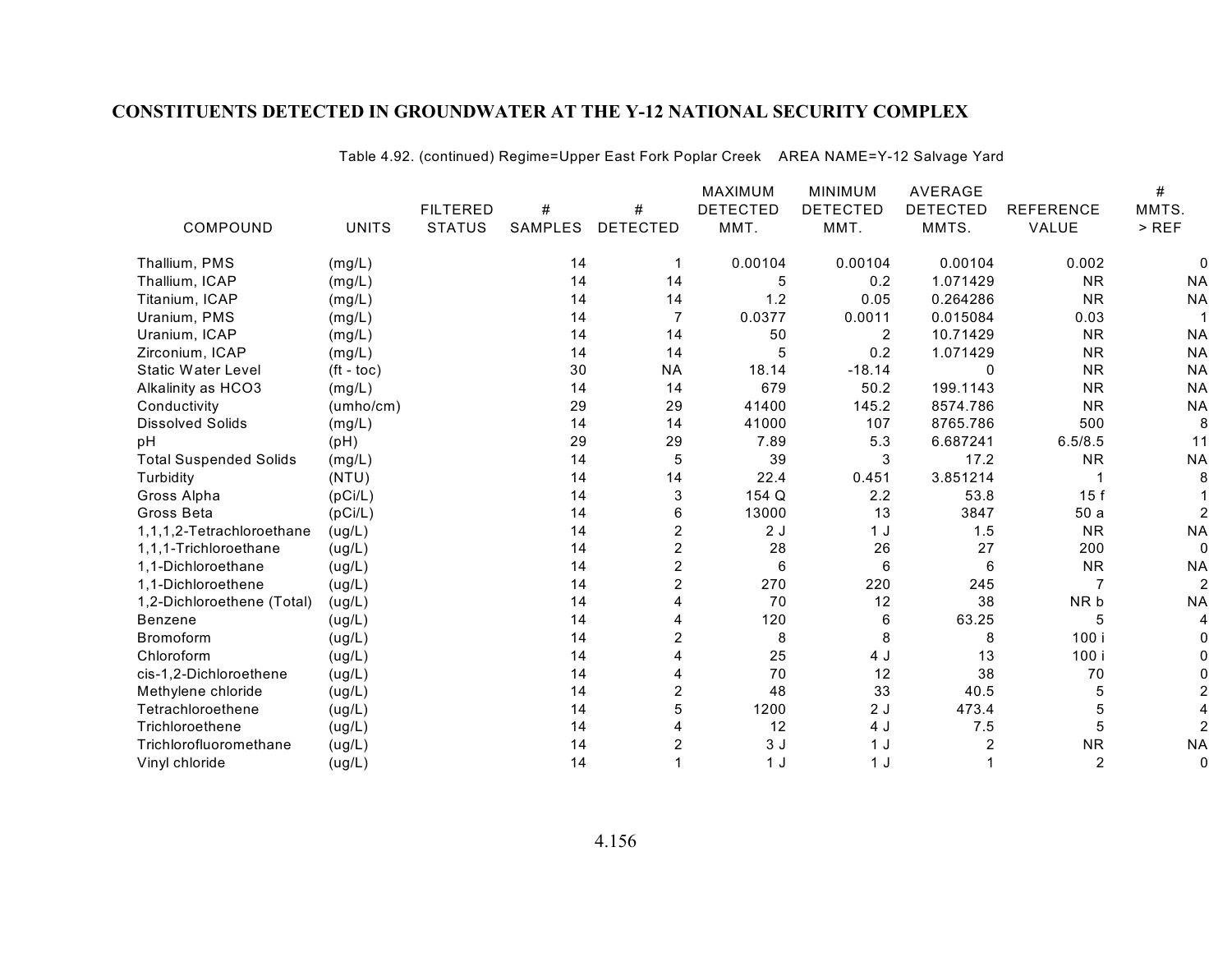|                  |              |                 |                |                 | MAXIMUM         | <b>MINIMUM</b>  | <b>AVERAGE</b>  |                  | #              |
|------------------|--------------|-----------------|----------------|-----------------|-----------------|-----------------|-----------------|------------------|----------------|
|                  |              | <b>FILTERED</b> | #              | #               | <b>DETECTED</b> | <b>DETECTED</b> | <b>DETECTED</b> | <b>REFERENCE</b> | MMTS.          |
| COMPOUND         | <b>UNITS</b> | <b>STATUS</b>   | <b>SAMPLES</b> | <b>DETECTED</b> | MMT.            | MMT.            | MMTS.           | VALUE            | $>$ REF        |
| Chloride         | (mg/L)       |                 | 10             | 10              | 1.18            | 0.724           | 0.9448          | 250              |                |
| Nitrate Nitrogen | (mg/L)       |                 | 10             | 4               | 0.124           | 0.0429          | 0.084925        | 10               |                |
| Sulfate          | (mg/L)       |                 | 10             | 10              | 11.4            | 4.76            | 9.077           | 250              |                |
| Aluminum, ICAP   | (mg/L)       |                 | 10             | 8               | 0.883           | 0.33            | 0.59875         | 0.2              |                |
| Antimony, PMS    | (mg/L)       |                 | 10             |                 | 0.00289Q        | 0.00289Q        | 0.00289         | 0.006            |                |
| Antimony, ICAP   | (mg/L)       |                 | 10             | 10              | 0.2             | 0.2             | 0.2             | 0.006            | 10             |
| Arsenic, PMS     | (mg/L)       |                 | 10             | $\mathbf 1$     | 0.0102          | 0.0102          | 0.0102          | 0.05             |                |
| Arsenic, ICAP    | (mg/L)       |                 | 10             | 10              | 0.2             | 0.2             | 0.2             | 0.05             | 10             |
| Barium, ICAP     | (mg/L)       |                 | 10             | 10              | 0.0564          | 0.0268          | 0.04098         | $\overline{2}$   | 0              |
| Cadmium, PMS     | (mg/L)       |                 | 10             | $\mathbf 1$     | 0.00196 Q       | 0.00196Q        | 0.00196         | 0.005            | 0              |
| Cadmium, ICAP    | (mg/L)       |                 | 10             | 10              | 0.01            | 0.01            | 0.01            | 0.005            | 10             |
| Calcium, ICAP    | (mg/L)       |                 | 10             | 10              | 62.5            | 5.06            | 18.521          | <b>NR</b>        | <b>NA</b>      |
| Chromium, PMS    | (mg/L)       |                 | 10             | 5               | 0.0122          | 0.0101          | 0.01144         | <b>NR</b>        | <b>NA</b>      |
| Iron, ICAP       | (mg/L)       |                 | 10             | 10              | 0.903           | 0.148           | 0.4021          | 0.3              | 7              |
| Lead, PMS        | (mg/L)       |                 | 10             | 3               | 0.0015          | 0.00055         | 0.001163        | 0.015c           | 0              |
| Lead, ICAP       | (mg/L)       |                 | 10             | 10              | 0.1             | 0.1             | 0.1             | 0.015c           | 10             |
| Magnesium, ICAP  | (mg/L)       |                 | 10             | 10              | 3.64            | 3.01            | 3.298           | <b>NR</b>        | <b>NA</b>      |
| Manganese, ICAP  | (mg/L)       |                 | 10             | 10              | 0.0966          | 0.0126          | 0.04025         | 0.05             | $\overline{c}$ |
| Niobium, ICAP    | (mg/L)       |                 | 10             | 10              | 0.2             | 0.2             | 0.2             | <b>NR</b>        | <b>NA</b>      |
| Phosphorus, ICAP | (mg/L)       |                 | 10             | 10              | 0.5             | 0.5             | 0.5             | <b>NR</b>        | <b>NA</b>      |
| Potassium, ICAP  | (mg/L)       |                 | 10             | 8               | 3.25            | 2.1             | 2.80625         | <b>NR</b>        | <b>NA</b>      |
| Selenium, ICAP   | (mg/L)       |                 | 10             | 10              | 0.2             | 0.2             | 0.2             | 0.05             | 10             |
| Silicon, ICAP    | (mg/L)       |                 | 10             | 10              | 8.55            | 3.85            | 6.142           | <b>NR</b>        | <b>NA</b>      |
| Sodium, ICAP     | (mg/L)       |                 | 10             | 10              | 2.62            | 0.728           | 1.5615          | <b>NR</b>        | <b>NA</b>      |
| Strontium, ICAP  | (mg/L)       |                 | 10             | 10              | 0.0969          | 0.0237          | 0.04255         | <b>NR</b>        | <b>NA</b>      |
| Sulfur, ICAP     | (mg/L)       |                 | 10             | 10              | 3.98            | 1.57            | 3.131           | <b>NR</b>        | <b>NA</b>      |
| Thallium, PMS    | (mg/L)       |                 | 10             |                 | $0.00104$ Q     | $0.00104$ Q     | 0.00104         | 0.002            | 0              |
| Thallium, ICAP   | (mg/L)       |                 | 10             | 10              | 0.2             | 0.2             | 0.2             | <b>NR</b>        | <b>NA</b>      |
| Titanium, ICAP   | (mg/L)       |                 | 10             | 10              | 0.05            | 0.05            | 0.05            | <b>NR</b>        | <b>NA</b>      |
| Uranium, PMS     | (mg/L)       |                 | 10             |                 | 0.0012          | 0.0012          | 0.0012          | 0.03             | 0              |
| Uranium, ICAP    | (mg/L)       |                 | 10             | 10              | 2               | $\overline{2}$  | $\overline{2}$  | <b>NR</b>        | <b>NA</b>      |

Table 4.93. Regime=Pine Ridge AREA NAME=Surface water sampling stations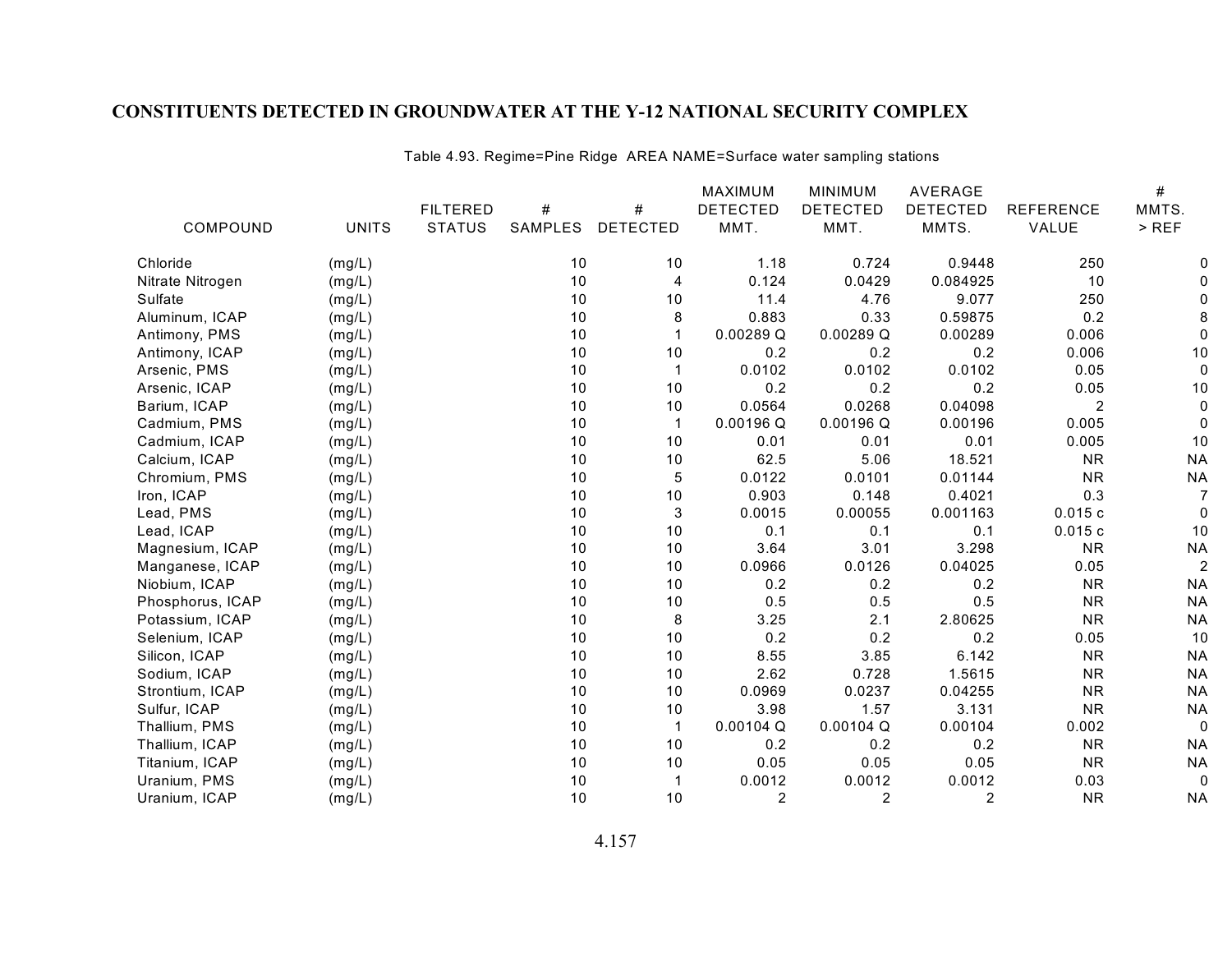|                               |              | <b>FILTERED</b> | #              | #        | <b>MAXIMUM</b><br><b>DETECTED</b> | <b>MINIMUM</b><br>DETECTED | AVERAGE<br><b>DETECTED</b> | <b>REFERENCE</b> | MMTS.     |
|-------------------------------|--------------|-----------------|----------------|----------|-----------------------------------|----------------------------|----------------------------|------------------|-----------|
| COMPOUND                      | <b>UNITS</b> | <b>STATUS</b>   | <b>SAMPLES</b> | DETECTED | MMT.                              | MMT.                       | MMTS.                      | VALUE            | $>$ REF   |
| Zirconium, ICAP               | (mg/L)       |                 | 10             | 10       | 0.2                               | 0.2                        | 0.2                        | <b>NR</b>        | <b>NA</b> |
| Alkalinity as HCO3            | (mg/L)       |                 | 10             | 10       | 153                               | 21.6                       | 52.16                      | <b>NR</b>        | <b>NA</b> |
| Conductivity                  | (umho/cm)    |                 | 20             | 20       | 461                               | 69.8                       | 159.495                    | <b>NR</b>        | <b>NA</b> |
| Dissolved Solids              | (mg/L)       |                 | 10             | 10       | 184                               | 42                         | 78.8                       | 500              | 0         |
| рH                            | (pH)         |                 | 20             | 20       | 7.86                              | 6.3                        | 7.0715                     | 6.5/8.5          |           |
| <b>Total Suspended Solids</b> | (mg/L)       |                 | 10             |          | 49                                | 2                          | 11.42857                   | <b>NR</b>        | <b>NA</b> |
| Turbidity                     | (NTU)        |                 | 10             | 10       | 11.9                              | 2.6                        | 6.279                      |                  | 10        |
| Gross Alpha                   | (pCi/L)      |                 | 10             | 2        | 2.9                               | 2.6                        | 2.75                       | 15f              | 0         |
| Gross Beta                    | (pCi/L)      |                 | 10             |          | 6.1                               | 6.1                        | 6.1                        | 50 a             | 0         |

Table 4.93. (continued) Regime=Pine Ridge AREA NAME=Surface water sampling stations